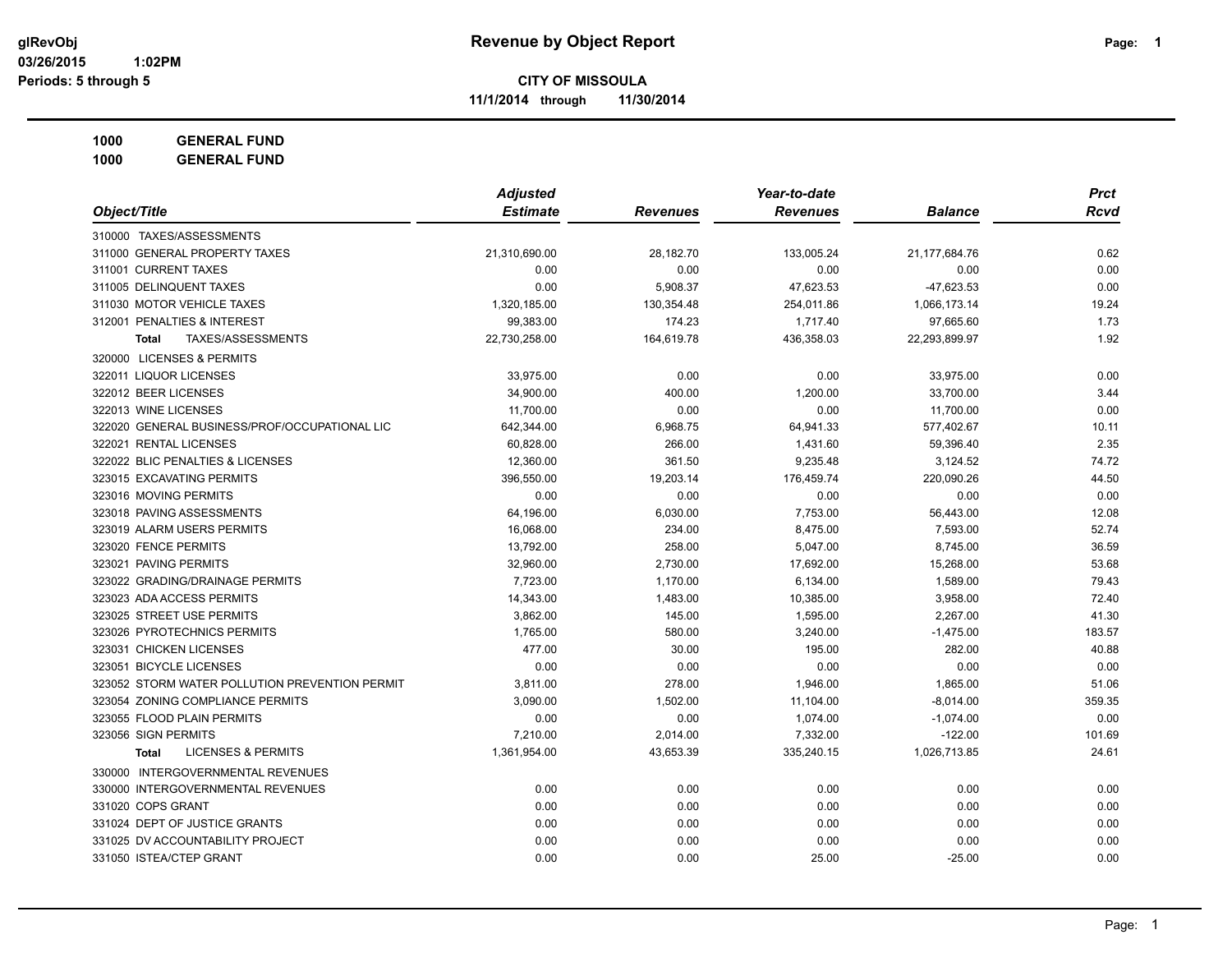**11/1/2014 through 11/30/2014**

|                                                   | <b>Adjusted</b> |                 | Year-to-date    |                | <b>Prct</b> |
|---------------------------------------------------|-----------------|-----------------|-----------------|----------------|-------------|
| Object/Title                                      | <b>Estimate</b> | <b>Revenues</b> | <b>Revenues</b> | <b>Balance</b> | Rcvd        |
| 331054 FHWA PL GRANT                              | 0.00            | 102,207.00      | 102,207.00      | $-102,207.00$  | 0.00        |
| 331055 FTA GRANT                                  | 0.00            | 23,720.00       | 23,720.00       | $-23,720.00$   | 0.00        |
| 331056 MDT FEDERAL CMAQ                           | 0.00            | 0.00            | 0.00            | 0.00           | 0.00        |
| 331057 TRANSIT-MUTD CMAQ                          | 0.00            | 0.00            | 0.00            | 0.00           | 0.00        |
| 331091 US DOT HMEP GRANT                          | 0.00            | 0.00            | 0.00            | 0.00           | 0.00        |
| 331112 SAFER GRANT                                | 0.00            | 0.00            | 0.00            | 0.00           | 0.00        |
| 331113 FEMA GRANT                                 | 0.00            | 0.00            | 0.00            | 0.00           | 0.00        |
| 331114 TITLE III GRANT-MSLA CO                    | 0.00            | 0.00            | 14,500.00       | $-14,500.00$   | 0.00        |
| 331160 SAFE ROUTES TO SCHOOLS fY08 \$82,500       | 0.00            | 0.00            | 0.00            | 0.00           | 0.00        |
| 331170 HISTORICAL PRESERVATION GRANT              | 0.00            | 5,225.00        | 5,225.00        | $-5,225.00$    | 0.00        |
| 331178 DUI TASK FORCE                             | 240,000.00      | 0.00            | 0.00            | 240,000.00     | 0.00        |
| 334017 SCHOOL RESOURCE OFFICER                    | 0.00            | 0.00            | 248,850.00      | $-248,850.00$  | 0.00        |
| 335075 STATE GAMBLING/VIDEO/KENO/BINGO FEES       | 127,650.00      | 106,600.00      | 106,600.00      | 21,050.00      | 83.51       |
| 335076 STATE GAMBLING LICENSE FEES                | 0.00            | 0.00            | 0.00            | 0.00           | 0.00        |
| 335077 STATE KENO/BINGO PROCEEDS TAX              | 0.00            | 0.00            | 0.00            | 0.00           | 0.00        |
| 335210 PERSONAL PROPERTY TAX REIMBURSEMENT        | 428,686.00      | 0.00            | 0.00            | 428,686.00     | 0.00        |
| 335230 HB 124 REVENUE                             | 7,300,985.00    | 0.00            | 1,993,952.67    | 5,307,032.33   | 27.31       |
| 336021 STATE CONTRIB - POLICE RETIREMENT          | 2,180,799.00    | 173,354.72      | 838,572.69      | 1,342,226.31   | 38.45       |
| 336022 STATE CONTRIB. - FIRE RETIREMENT           | 2,262,024.00    | 173,174.08      | 851,204.84      | 1,410,819.16   | 37.63       |
| 336023 STATE CONTRIB. - PERS                      | 9.986.00        | 875.83          | 5,540.92        | 4,445.08       | 55.49       |
| 336030 COUNTY CONTRIBUTION                        | 9,900.00        | 0.00            | 0.00            | 9,900.00       | 0.00        |
| 337012 LEGAL SERVICES-CONTRACTED/REIMB            | 0.00            | 0.00            | 4,800.00        | $-4,800.00$    | 0.00        |
| 337013 MUTD SIGN MAINTENANCE AGREEMENT            | 3,000.00        | 0.00            | 0.00            | 3,000.00       | 0.00        |
| 338000 LOCAL SHARING OF TAX INCREMENT             | 0.00            | 0.00            | 0.00            | 0.00           | 0.00        |
| 338100 PLANNING MILLS PASSED THRU COUNTY          | 0.00            | 0.00            | 0.00            | 0.00           | 0.00        |
| 339000 PAYMENT IN LIEU OF TAXES                   | 34,056.00       | 0.00            | 0.00            | 34,056.00      | 0.00        |
| <b>INTERGOVERNMENTAL REVENUES</b><br><b>Total</b> | 12,597,086.00   | 585,156.63      | 4,195,198.12    | 8,401,887.88   | 33.30       |
| 340000 CHARGES FOR SERVICES                       |                 |                 |                 |                |             |
| 341009 BLDG ADMIN FEES                            | 245,008.00      | 0.00            | 0.00            | 245,008.00     | 0.00        |
| 341010 MISCELLANEOUS COLLECTIONS                  | 350.00          | 0.00            | 6.75            | 343.25         | 1.93        |
| 341011 TRANSPORTATION ADMIN FEES                  | 24,000.00       | 0.00            | 0.00            | 24,000.00      | 0.00        |
| 341012 MAYORS PROCLAMATION FEES                   | 100.00          | 0.00            | 30.00           | 70.00          | 30.00       |
| 341013 AIR FUND FEES                              | 250.00          | 0.00            | 55.00           | 195.00         | 22.00       |
| 341015 SEWER ADMINISTRATION FEES                  | 1,173,327.00    | 0.00            | 0.00            | 1,173,327.00   | 0.00        |
| 341016 MRA ADMINISTRATION FEES                    | 117,053.00      | 0.00            | 0.00            | 117,053.00     | 0.00        |
| 341017 LIGHTING ADMINISTRATION FEES               | 15,002.00       | 0.00            | 0.00            | 15,002.00      | 0.00        |
| 341018 PARKING COMM ADMIN FEES                    | 173,680.00      | 0.00            | 0.00            | 173,680.00     | 0.00        |
| 341021 SID ADMINISTRATION FEES                    | 0.00            | 0.00            | 0.00            | 0.00           | 0.00        |
| 341022 PROJECT ADMIN FEES                         | 0.00            | 0.00            | 0.00            | 0.00           | 0.00        |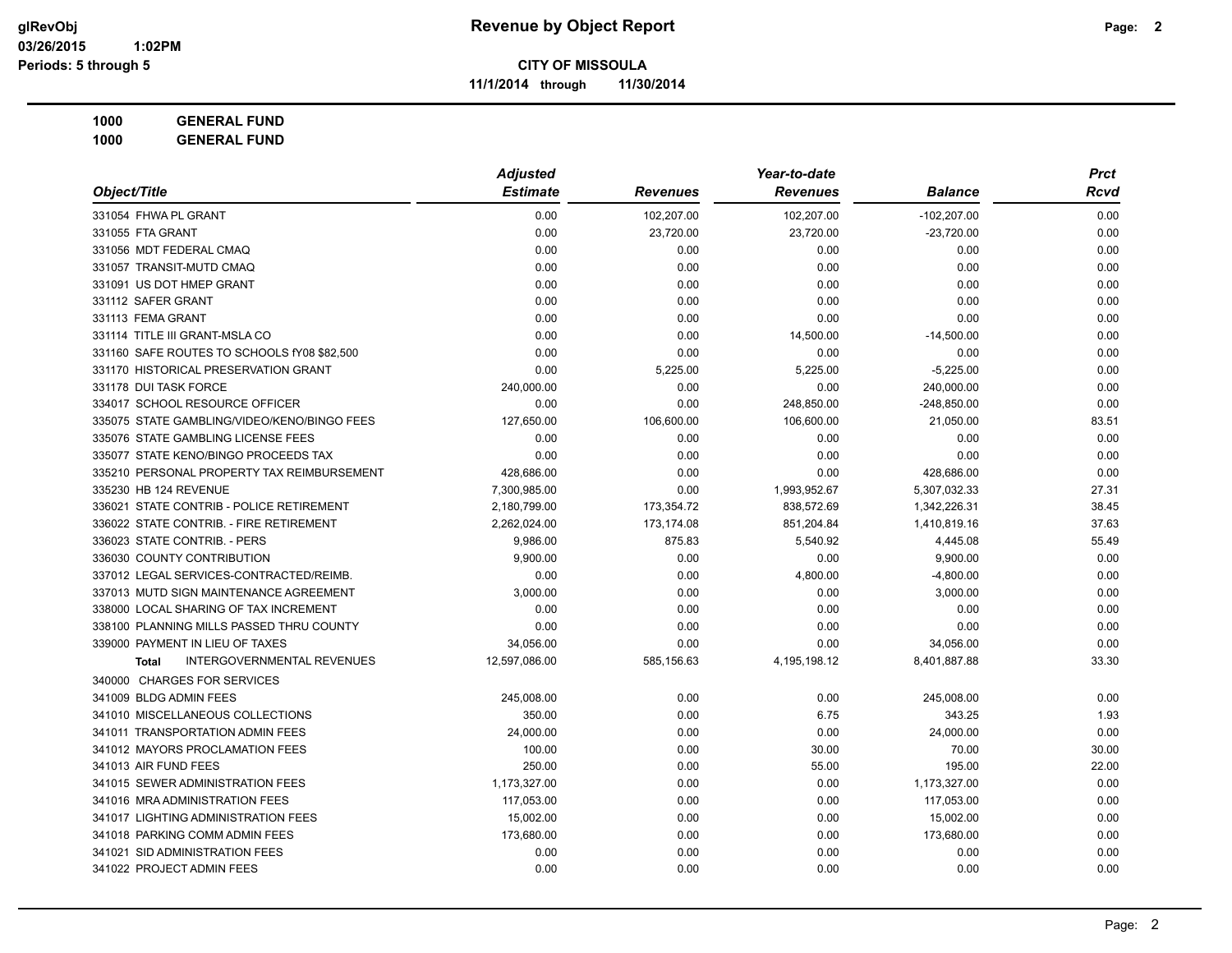**11/1/2014 through 11/30/2014**

|                                          | <b>Adjusted</b> |                 | Year-to-date    |                | <b>Prct</b> |
|------------------------------------------|-----------------|-----------------|-----------------|----------------|-------------|
| Object/Title                             | <b>Estimate</b> | <b>Revenues</b> | <b>Revenues</b> | <b>Balance</b> | <b>Rcvd</b> |
| 341023 PLANNING ADMIN FEES               | 24,000.00       | 0.00            | 0.00            | 24,000.00      | 0.00        |
| 341031 STATE REIMB MUNI COURT            | 0.00            | 0.00            | 0.00            | 0.00           | 0.00        |
| 341041 SEWER EXTENSION RECORDING FEES    | 4,500.00        | 339.00          | 1,330.00        | 3,170.00       | 29.56       |
| 341052 MUNICIPAL COURT FILING FEES       | 283,400.00      | 33,189.42       | 121,979.96      | 161,420.04     | 43.04       |
| 341055 CRIME VICTIM SURCHARGE            | 2,500.00        | 185.00          | 598.00          | 1,902.00       | 23.92       |
| 341067 SUBDIVISION EXEMPTION AFFIDAVITS  | 0.00            | 400.00          | 2,200.00        | $-2,200.00$    | 0.00        |
| 341068 SUBDIVISON FEES                   | 5,000.00        | 496.00          | 2,338.00        | 2,662.00       | 46.76       |
| 341069 REZONING FEES                     | 5,000.00        | 0.00            | 0.00            | 5,000.00       | 0.00        |
| 341070 DESIGN REVIEW BOARD               | 15,000.00       | 0.00            | 11,912.31       | 3,087.69       | 79.42       |
| 341071 BOARD OF ADJUST. ZONING, SIGNS    | 58,400.00       | 0.00            | 0.00            | 58,400.00      | 0.00        |
| 341072 FLOOD PLAIN-0THER FEES            | 0.00            | 0.00            | 0.00            | 0.00           | 0.00        |
| 341073 FIRE PLAN CHECK FEES              | 27,981.00       | 2,551.00        | 15,005.00       | 12,976.00      | 53.63       |
| 341074 FIRE INSPECTION FEES              | 0.00            | 4,777.99        | 28,539.99       | -28,539.99     | 0.00        |
| 341076 ENGINEERING PLAN CHECK FEES       | 33,478.00       | 3,284.00        | 21,271.00       | 12,207.00      | 63.54       |
| 341077 ZONING COMPLIANCE INSPECTIONS     | 0.00            | 0.00            | 0.00            | 0.00           | 0.00        |
| 341078 ENGINEERING MAP FEES              | 120.00          | 5.00            | 25.00           | 95.00          | 20.83       |
| 341079 GREASE INTERCEPTOR APPEAL FEES    | 2,000.00        | 0.00            | 608.00          | 1,392.00       | 30.40       |
| 341090 STREET VACATION PETITION FEES     | 0.00            | 0.00            | 1,923.00        | $-1,923.00$    | 0.00        |
| 341091 INSPECTION CODE BOOKS & COPIES    | 0.00            | 0.00            | 0.00            | 0.00           | 0.00        |
| 341100 GRANT ADMINISTRATION SERVICE FEES | 0.00            | 0.00            | 0.00            | 0.00           | 0.00        |
| 342010 POLICE/BID AGREEMENT              | 0.00            | 0.00            | 0.00            | 0.00           | 0.00        |
| 342012 PD REIMBURSABLE SERVICES          | 0.00            | 0.00            | 0.00            | 0.00           | 0.00        |
| 342013 SECURITY INVEST FEES              | 11,000.00       | 346.00          | 5,059.00        | 5,941.00       | 45.99       |
| 342014 POLICE DEPARTMENT SERVICE FEES    | 15,000.00       | 1,479.00        | 6,884.00        | 8,116.00       | 45.89       |
| 342015 POLICE OVERTIME FEES              | 84,000.00       | 4,884.70        | 67,051.19       | 16,948.81      | 79.82       |
| 342016 POLICE TRAINING FEES              | 36,000.00       | 0.00            | 3,065.30        | 32,934.70      | 8.51        |
| 342017 CATERING FEES                     | 7,200.00        | 245.00          | 3,018.56        | 4,181.44       | 41.92       |
| 342018 DESK REPORTS                      | 20,000.00       | 1,126.00        | 9,020.00        | 10,980.00      | 45.10       |
| 342019 ABANDONED VEHICLE REVENUE FEES    | 32,500.00       | 0.00            | 9,642.50        | 22,857.50      | 29.67       |
| 342020 FIRE DEPARTMENT FEES              | 100.00          | 59.50           | 147.00          | $-47.00$       | 147.00      |
| 342021 CPR EDUCATION PROGRAM             | 7,435.00        | 805.00          | 4,710.00        | 2,725.00       | 63.35       |
| 342022 OUTSIDE HIRES                     | 524,890.00      | 28,357.04       | 338,717.81      | 186,172.19     | 64.53       |
| 342060 BIKE PROGRAM SALES & FEES         | 2,700.00        | 0.00            | 1,229.37        | 1,470.63       | 45.53       |
| 343000 PW REIMBURSABLE SERVICES          | 31,258.00       | 3,325.00        | 3,355.00        | 27,903.00      | 10.73       |
| 343001 SIGN FABRICATION & CONTRACTS      | 500.00          | 0.00            | 0.00            | 500.00         | 0.00        |
| 343002 OTHER AGENCIES - VEH MAINT        | 48,000.00       | 18.25           | 17,718.54       | 30,281.46      | 36.91       |
| 343003 STATE PAYMENT - TRAFFIC COUNTS    | 4,450.00        | 0.00            | 0.00            | 4,450.00       | 0.00        |
| 343004 SPECIAL STATE CONTRACTS           | 80,000.00       | 0.00            | 0.00            | 80,000.00      | 0.00        |
| 343006 OTHER GOVT AGENCY-STREET PROJECTS | 98,318.00       | 137,627.44      | 137,627.44      | $-39,309.44$   | 139.98      |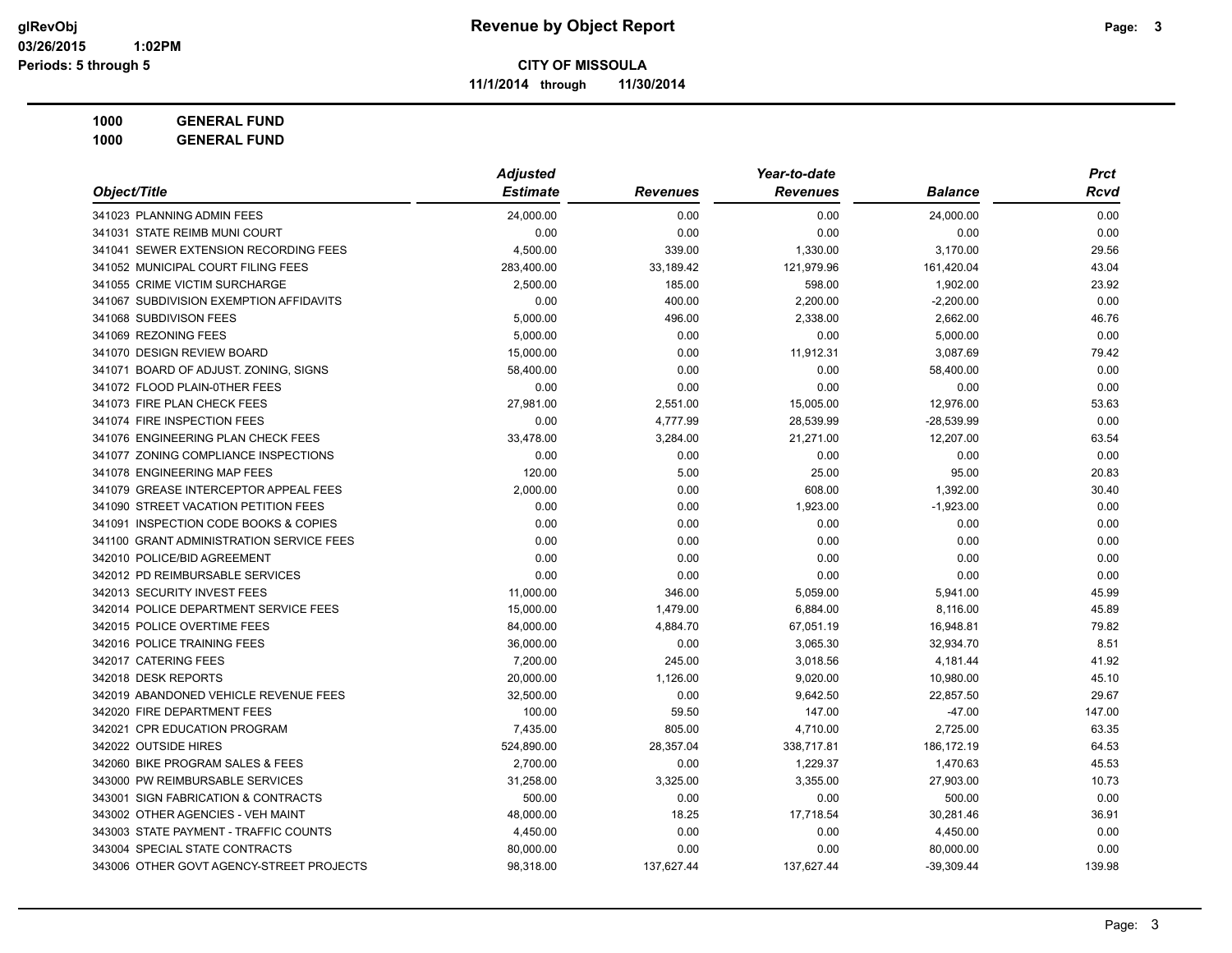**11/1/2014 through 11/30/2014**

|                                                | <b>Adjusted</b> |                 | Year-to-date    |                | <b>Prct</b> |
|------------------------------------------------|-----------------|-----------------|-----------------|----------------|-------------|
| Object/Title                                   | <b>Estimate</b> | <b>Revenues</b> | <b>Revenues</b> | <b>Balance</b> | Rcvd        |
| 343008 PRIVATE COMPANY STREET PAYMENTS         | 0.00            | 0.00            | 0.00            | 0.00           | 0.00        |
| 343010 STREET DEPT SALES & SERVICES            | 19,195.00       | 0.00            | 0.00            | 19,195.00      | 0.00        |
| 343013 SNOW REMOVAL FEES                       | 1,500.00        | 0.00            | 0.00            | 1,500.00       | 0.00        |
| 343080 STATE MAINTENANCE CONTRACT              | 530,082.00      | 1,478.16        | 170,487.17      | 359,594.83     | 32.16       |
| 343082 MDT URBAN PROJECTS                      | 0.00            | 0.00            | 0.00            | 0.00           | 0.00        |
| 343083 CONTRACT SEWER APPLICATIONS             | 0.00            | 0.00            | 0.00            | 0.00           | 0.00        |
| 343084 STREET MAINTENANCE MATERIALS REIMB      | 55,500.00       | 0.00            | 39,722.64       | 15,777.36      | 71.57       |
| 343097 SIDEWALK AND CURB FEES                  | 340,000.00      | 11,119.42       | 144,720.49      | 195,279.51     | 42.56       |
| 343311 SALE OF NICHES                          | 3,200.00        | 0.00            | 0.00            | 3,200.00       | 0.00        |
| 343320 CEMETERY - SALE OF PLOTS                | 12,870.00       | 700.00          | 4,800.00        | 8,070.00       | 37.30       |
| 343321 CEMETERY FOUNDATIONS                    | 1,570.00        | 270.00          | 2,945.00        | $-1,375.00$    | 187.58      |
| 343322 CEMETERY FLOWER CARE                    | 4,250.00        | 0.00            | 0.00            | 4,250.00       | 0.00        |
| 343323 CEMETERY - LINER INSTALL FEES           | 5,580.00        | 500.00          | 5,000.00        | 580.00         | 89.61       |
| 343324 OTHER CEMETERY FEES                     | 1,500.00        | 150.00          | 750.00          | 750.00         | 50.00       |
| 343325 2ND INTERMENT RIGHT                     | 0.00            | 0.00            | 1,400.00        | $-1,400.00$    | 0.00        |
| 343340 CEMETERY - OPENINGS & CLOSINGS          | 10,950.00       | 425.00          | 5,600.00        | 5,350.00       | 51.14       |
| 343350 CEMETERY CARE, FEES                     | 24,000.00       | 0.00            | 0.00            | 24,000.00      | 0.00        |
| 343360 WEED CONTROL                            | 3,000.00        | 0.00            | 0.00            | 3,000.00       | 0.00        |
| 346029 PARKS PETTY CASH FUND                   | 0.00            | 0.00            | 0.00            | 0.00           | 0.00        |
| 346031 RECREATION FEES                         | 243,088.00      | 4,871.10        | 54,703.89       | 188,384.11     | 22.50       |
| 346033 PARK FEES/FACILITY RENTALS              | 85,000.00       | $-38.13$        | 28,883.83       | 56,116.17      | 33.98       |
| 346034 GROUNDS MAINTENANCE CONTRACT            | 85,000.00       | 0.00            | 0.00            | 85,000.00      | 0.00        |
| 346036 PARK CONCESSION FEES                    | 3,000.00        | 17.02           | 607.47          | 2,392.53       | 20.25       |
| 346037 YOUTH DRUG COURT CONTRACT               | 11,700.00       | 0.00            | 0.00            | 11,700.00      | 0.00        |
| 346050 COUNTY PLAYGROUND CONTRACT              | 3,150.00        | 0.00            | 0.00            | 3,150.00       | 0.00        |
| 346051 MONTANA PARKS/REC CONFERENCE 2012       | 0.00            | 0.00            | 0.00            | 0.00           | 0.00        |
| 346070 RECREATION GENERAL MERCHANDISE          | 0.00            | 0.00            | 0.00            | 0.00           | 0.00        |
| <b>CHARGES FOR SERVICES</b><br><b>Total</b>    | 4,657,635.00    | 242,992.91      | 1,274,688.21    | 3,382,946.79   | 27.37       |
| 350000 FINES & FORFEITURES                     |                 |                 |                 |                |             |
| 351022 LAW ENFORCEMENT ACADEMY SURCHARGE #5    | 0.00            | 5,849.07        | 21,414.42       | $-21,414.42$   | 0.00        |
| 351031 TRAFFIC FINES                           | 1,386,857.00    | 98,122.02       | 376,220.70      | 1,010,636.30   | 27.13       |
| 351032 SURCHARGE ON FINES                      | 129,089.00      | 9,059.25        | 32,903.05       | 96,185.95      | 25.49       |
| 351034 CELLULAR PHONE FINES                    | 62,000.00       | 15,615.50       | 43,758.00       | 18,242.00      | 70.58       |
| 351035 CELL PHONE FINES: EDUCATION             | 0.00            | 0.00            | 14,089.50       | $-14,089.50$   | 0.00        |
| 355000 FALSE ALARM PENALTY                     | 20,000.00       | 0.00            | 884.00          | 19,116.00      | 4.42        |
| <b>FINES &amp; FORFEITURES</b><br><b>Total</b> | 1,597,946.00    | 128,645.84      | 489,269.67      | 1,108,676.33   | 30.62       |
| 360000 MISCELLANEOUS REVENUES                  |                 |                 |                 |                |             |
| 360000 MISCELLANEOUS REVENUES                  | 0.00            | 0.00            | 0.00            | 0.00           | 0.00        |
| 360001 COPIES                                  | 2,200.00        | 144.25          | 569.75          | 1,630.25       | 25.90       |
|                                                |                 |                 |                 |                |             |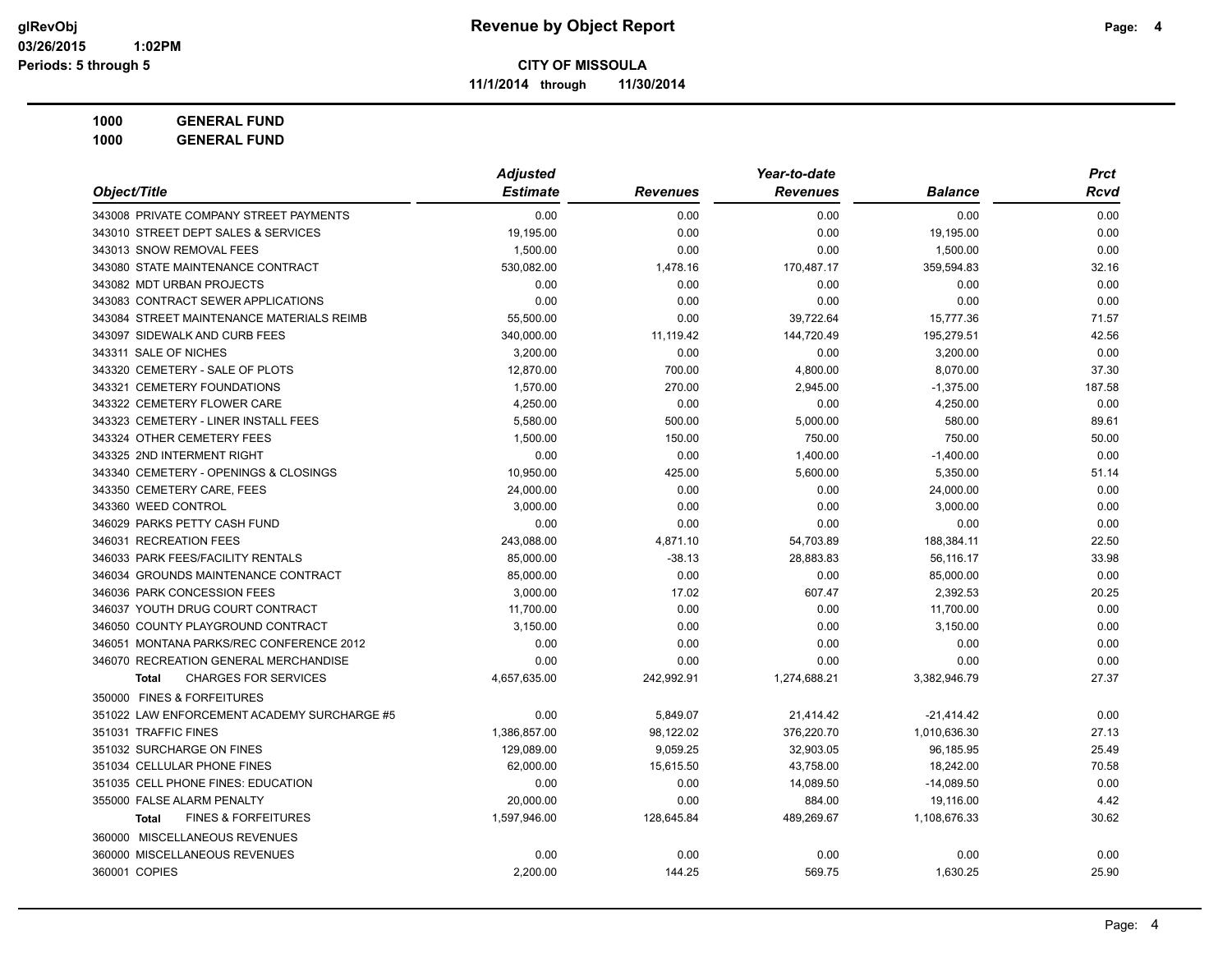**11/1/2014 through 11/30/2014**

| 1000 | <b>GENERAL FUND</b> |
|------|---------------------|
|------|---------------------|

|                                                           | <b>Adjusted</b> |                 | Year-to-date    |                | <b>Prct</b> |
|-----------------------------------------------------------|-----------------|-----------------|-----------------|----------------|-------------|
| Object/Title                                              | <b>Estimate</b> | <b>Revenues</b> | <b>Revenues</b> | <b>Balance</b> | Rcvd        |
| 360002 PHONES                                             | 0.00            | 0.00            | 0.00            | 0.00           | 0.00        |
| 360003 MMIA REIMBURSEMENT-ATTORNEY                        | 0.00            | 0.00            | 0.00            | 0.00           | 0.00        |
| 360010 MISCELLANEOUS                                      | 15,000.00       | 716.62          | $-12,273.63$    | 27,273.63      | $-81.82$    |
| 360011 ENERGY REBATES FOR COMPUTER UPGRADES               | 0.00            | 0.00            | 0.00            | 0.00           | 0.00        |
| 360050 OVER/SHORT                                         | 0.00            | 0.00            | 0.00            | 0.00           | 0.00        |
| 360100 REFUNDS                                            | 200.00          | 0.00            | 0.00            | 200.00         | 0.00        |
| 362000 OTHER MISCELLANEOUS REVENUE                        | 8,000.00        | 0.00            | 0.00            | 8,000.00       | 0.00        |
| 362001 MUNICIPAL COURT BAD CHECK CHARGES                  | 0.00            | 0.00            | 0.00            | 0.00           | 0.00        |
| 362002 BAD CHECK CHARGES                                  | 500.00          | 0.00            | 75.00           | 425.00         | 15.00       |
| 362011 SALE OF UNCLAIMED PROPERTY                         | 0.00            | 0.00            | 0.00            | 0.00           | 0.00        |
| 362012 REC/GREEN TAG PROGRAM                              | 300.00          | 0.00            | 0.00            | 300.00         | 0.00        |
| 364012 SALE OF SURPLUS PROPERTY                           | 40.000.00       | 0.00            | 4,000.00        | 36,000.00      | 10.00       |
| 364040 INSURANCE AND DAMAGE RECOVERY                      | 40,000.00       | 1,258.16        | 15,749.81       | 24,250.19      | 39.37       |
| 364041 WORKERS COMPENSATION REIMBURSEMENT                 | 2,500.00        | 0.00            | 0.00            | 2,500.00       | 0.00        |
| 364042 EXPENDITURE REIMBURSEMENTS                         | 1,200.00        | 0.00            | 0.00            | 1,200.00       | 0.00        |
| 364043 RATTLESNAKE CORRIDOR REIMBURSEMENT                 | 10,000.00       | 0.00            | 2,860.00        | 7,140.00       | 28.60       |
| 364044 EMERGENCY RESPONSE REIMBURSEMENT                   | 50,000.00       | 0.00            | 0.00            | 50,000.00      | 0.00        |
| 364047 MMIA EXPENDITURE REIMBURSEMENT                     | 0.00            | 0.00            | 0.00            | 0.00           | 0.00        |
| 364051 DOT RADAR GRANT                                    | 0.00            | 0.00            | 0.00            | 0.00           | 0.00        |
| 364053 EXPENDITURE REIMB-FIRE SERVICES                    | 0.00            | 0.00            | 0.00            | 0.00           | 0.00        |
| 364060 REIMB LETTER OF CREDIT-709 PARKVIEW                | 0.00            | 0.00            | 0.00            | 0.00           | 0.00        |
| 364061 REIMB LETTER OF CREDIT-LINNEA LANE                 | 0.00            | 0.00            | 0.00            | 0.00           | 0.00        |
| 365000 DONATIONS                                          | 0.00            | 0.00            | 0.00            | 0.00           | 0.00        |
| 365003 DONATIONS - SMOKE ALARMS                           | 0.00            | 0.00            | 0.00            | 0.00           | 0.00        |
| 365004 GRANT CR TRAIL ASSN DONATION                       | 0.00            | 0.00            | 0.00            | 0.00           | 0.00        |
| 365015 DONATIONS - COMBAT CHALLENGE                       | 0.00            | 0.00            | 0.00            | 0.00           | 0.00        |
| 365016 LOCAL MATCH MDT                                    | 0.00            | 0.00            | 725.00          | $-725.00$      | 0.00        |
| 365017 LOCAL MATCH TRANSIT                                | 0.00            | 0.00            | 0.00            | 0.00           | 0.00        |
| 365018 DONATIONS - THERMAL IMAGING                        | 0.00            | 0.00            | 0.00            | 0.00           | 0.00        |
| 365021 COMBAT CHALLENGE DONATIONS                         | 0.00            | 0.00            | 0.00            | 0.00           | 0.00        |
| 365022 NEIGHBORHOOD COUNCIL DONATIONS                     | 0.00            | 0.00            | 0.00            | 0.00           | 0.00        |
| 368000 SALE OF COINS                                      | 0.00            | 0.00            | 0.00            | 0.00           | 0.00        |
| 368001 SALE OF POLICE PROMOTIONS                          | 0.00            | 0.00            | 0.00            | 0.00           | 0.00        |
| 368002 SALE OF FIRE PROMOTIONS                            | 0.00            | 0.00            | 0.00            | 0.00           | 0.00        |
| MISCELLANEOUS REVENUES<br><b>Total</b>                    | 169,900.00      | 2,119.03        | 11,705.93       | 158,194.07     | 6.89        |
| 370000 INVESTMENTS & ROYALTY EARNINGS                     |                 |                 |                 |                |             |
| 371010 INTEREST ON INVESTMENTS                            | 3,500.00        | 275.11          | 890.51          | 2,609.49       | 25.44       |
| 371020 GAIN/LOSS IN MARKET VALUE OF INVESTMENTS           | 0.00            | 0.00            | 0.00            | 0.00           | 0.00        |
| <b>INVESTMENTS &amp; ROYALTY EARNINGS</b><br><b>Total</b> | 3,500.00        | 275.11          | 890.51          | 2,609.49       | 25.44       |
|                                                           |                 |                 |                 |                |             |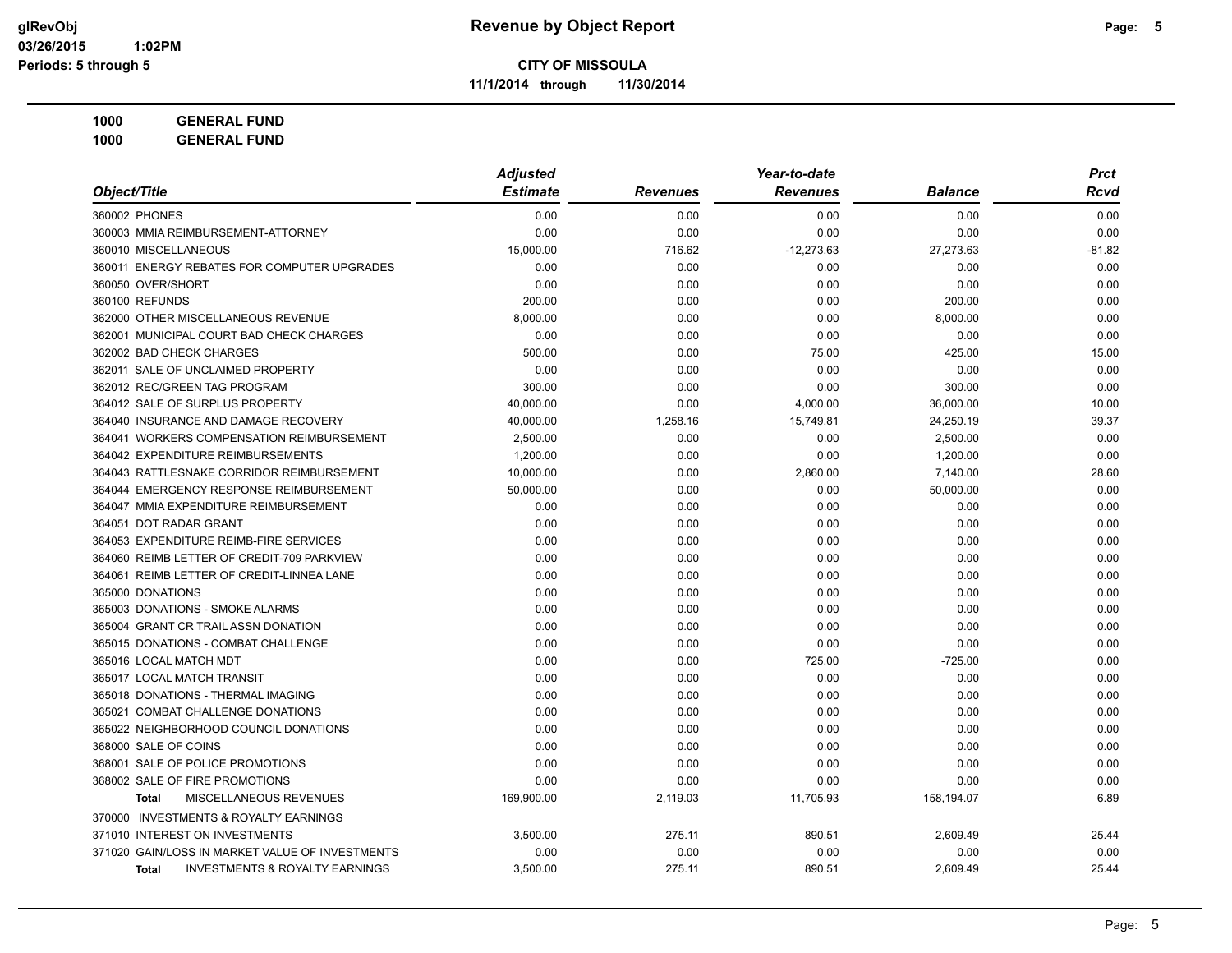**11/1/2014 through 11/30/2014**

|                                                | <b>Adjusted</b> |                 | Year-to-date    |                | <b>Prct</b> |
|------------------------------------------------|-----------------|-----------------|-----------------|----------------|-------------|
| Object/Title                                   | <b>Estimate</b> | <b>Revenues</b> | <b>Revenues</b> | <b>Balance</b> | <b>Rcvd</b> |
| 380000 OTHER FINANCING SOURCES                 |                 |                 |                 |                |             |
| 381070 PROCEEDS FROM NOTES/LOANS/INTERCAP      | 0.00            | 0.00            | 0.00            | 0.00           | 0.00        |
| 381090 PROCEEDS FROM CAPITAL LEASE             | 0.00            | 0.00            | 0.00            | 0.00           | 0.00        |
| 382010 SALE OF FIXED ASSETS                    | 0.00            | 0.00            | 0.00            | 0.00           | 0.00        |
| 383000 OPERATING TRANSFERS                     | 0.00            | 0.00            | 0.00            | 0.00           | 0.00        |
| 383001 TRANS FR FLUSHING DISTRICT              | 27,281.00       | 0.00            | 0.00            | 27,281.00      | 0.00        |
| 383002 TRANS FR GAS TAX                        | 564,000.00      | 0.00            | 0.00            | 564,000.00     | 0.00        |
| 383003 TRANS FR COMPREHENSIVE INSURANCE LEVY   | 0.00            | 0.00            | 0.00            | 0.00           | 0.00        |
| 383004 TRANS FR EMPLOYEE HEALTH INSURANCE LEVY | 4,296,467.00    | 0.00            | 0.00            | 4,296,467.00   | 0.00        |
| 383007 TRANS FR CABLE FRANCHISE                | 244,110.00      | 0.00            | 0.00            | 244,110.00     | 0.00        |
| 383008 TRANS FR RUSSELL PARK DISTRICT          | 0.00            | 0.00            | 0.00            | 0.00           | 0.00        |
| 383009 TRANS FR TITLE I                        | 0.00            | 0.00            | 0.00            | 0.00           | 0.00        |
| 383010 TRANS FR CIP                            | 0.00            | 0.00            | 0.00            | 0.00           | 0.00        |
| 383011 TRANS FR SID REVOLVING                  | 100,000.00      | 0.00            | 0.00            | 100,000.00     | 0.00        |
| 383014 TRANS FR MRA                            | 0.00            | 0.00            | 0.00            | 0.00           | 0.00        |
| 383015 TRANS FR MPC                            | 0.00            | 0.00            | 0.00            | 0.00           | 0.00        |
| 383017 TRANS FR BUILDING                       | 0.00            | 0.00            | 0.00            | 0.00           | 0.00        |
| 383018 TRANS FR WILLOWWOOD PARK DISTRICT       | 0.00            | 0.00            | 0.00            | 0.00           | 0.00        |
| 383020 TRANS FR CEMETERY CARE                  | 9,545.00        | 0.00            | 0.00            | 9,545.00       | 0.00        |
| 383021 TRANS FR P&R TRAILS DEVLP               | 50,000.00       | 0.00            | 0.00            | 50,000.00      | 0.00        |
| 383024 TRANS FR SEWER CLEARING                 | 0.00            | 0.00            | 0.00            | 0.00           | 0.00        |
| 383027 TRANS FR URD                            | 0.00            | 0.00            | 0.00            | 0.00           | 0.00        |
| 383028 TRANS FROM GF FOR HEALTH RESERVE        | 0.00            | 0.00            | 0.00            | 0.00           | 0.00        |
| 383046 TRANS FR PARKS MAINTENANCE DIST         | 0.00            | 0.00            | 0.00            | 0.00           | 0.00        |
| 383047 TRANS FR STREET MAINTENANCE DISTRICT    | 0.00            | 0.00            | 0.00            | 0.00           | 0.00        |
| 383050 TRANSFER FROM IMPACT FEES               | 0.00            | 0.00            | 0.00            | 0.00           | 0.00        |
| 383065 TRANSFER FROM WWTF                      | 0.00            | 0.00            | 0.00            | 0.00           | 0.00        |
| OTHER FINANCING SOURCES<br><b>Total</b>        | 5,291,403.00    | 0.00            | 0.00            | 5,291,403.00   | 0.00        |
| 390000 INTERNAL SERVICES                       |                 |                 |                 |                |             |
| 399999 NEW REQUESTS FUNDING                    | 0.00            | 0.00            | 0.00            | 0.00           | 0.00        |
| <b>INTERNAL SERVICES</b><br>Total              | 0.00            | 0.00            | 0.00            | 0.00           | 0.00        |
| <b>GENERAL FUND</b><br><b>Total</b>            | 48.409.682.00   | 1,167,462.69    | 6,743,350.62    | 41.666.331.38  | 13.93       |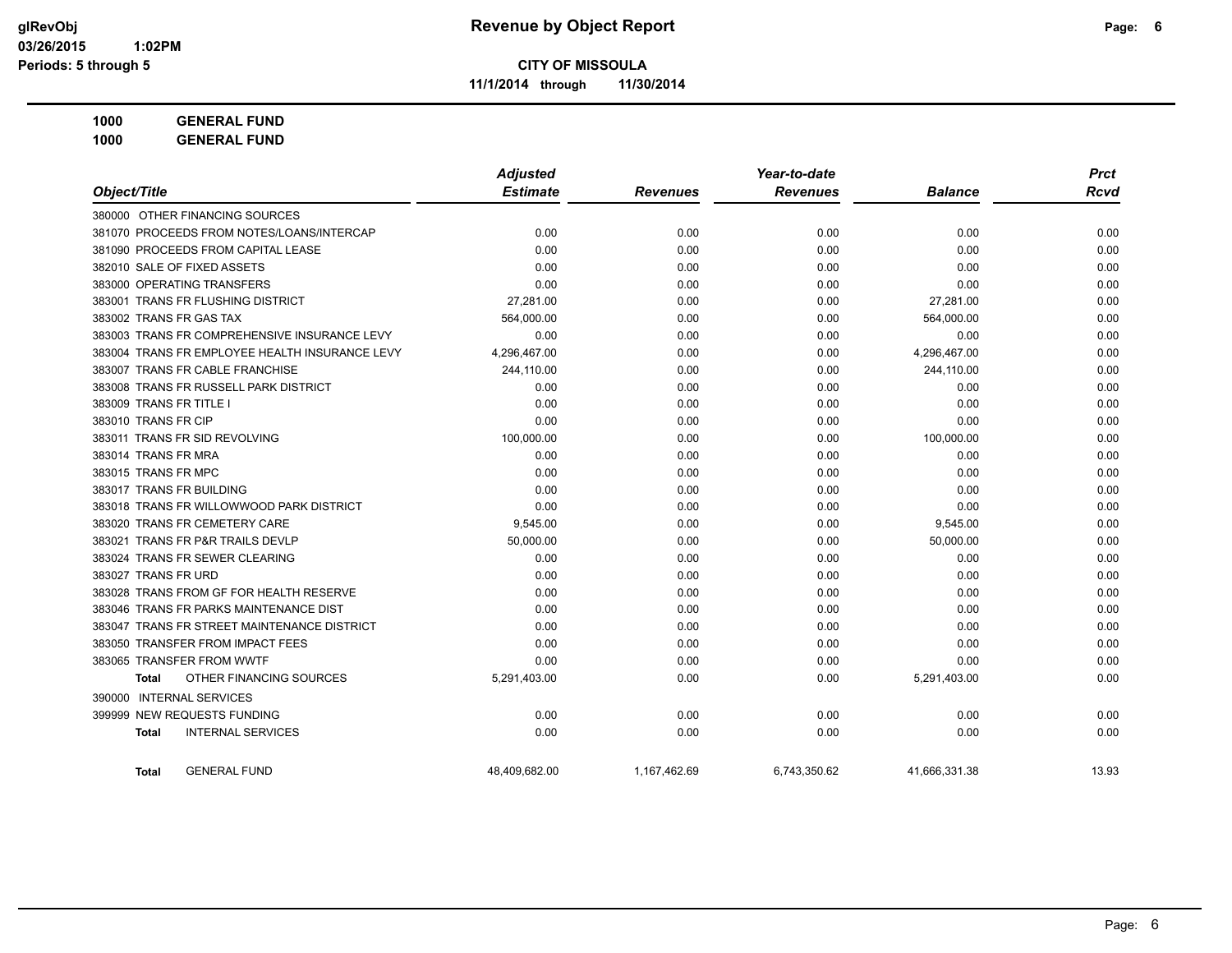**11/1/2014 through 11/30/2014**

|                                               | <b>Adjusted</b> | Year-to-date    |                 |                | <b>Prct</b> |
|-----------------------------------------------|-----------------|-----------------|-----------------|----------------|-------------|
| Object/Title                                  | <b>Estimate</b> | <b>Revenues</b> | <b>Revenues</b> | <b>Balance</b> | <b>Rcvd</b> |
| 310000 TAXES/ASSESSMENTS                      |                 |                 |                 |                |             |
| 311000 GENERAL PROPERTY TAXES                 | 21,310,690.00   | 28,182.70       | 133,005.24      | 21,177,684.76  | 0.62        |
| 311001 CURRENT TAXES                          | 0.00            | 0.00            | 0.00            | 0.00           | 0.00        |
| 311005 DELINQUENT TAXES                       | 0.00            | 5,908.37        | 47,623.53       | -47,623.53     | 0.00        |
| 311030 MOTOR VEHICLE TAXES                    | 1,320,185.00    | 130,354.48      | 254,011.86      | 1,066,173.14   | 19.24       |
| 312001 PENALTIES & INTEREST                   | 99,383.00       | 174.23          | 1,717.40        | 97,665.60      | 1.73        |
| TAXES/ASSESSMENTS<br><b>Total</b>             | 22,730,258.00   | 164,619.78      | 436,358.03      | 22,293,899.97  | 1.92        |
| 320000 LICENSES & PERMITS                     |                 |                 |                 |                |             |
| 322011 LIQUOR LICENSES                        | 33,975.00       | 0.00            | 0.00            | 33,975.00      | 0.00        |
| 322012 BEER LICENSES                          | 34,900.00       | 400.00          | 1,200.00        | 33,700.00      | 3.44        |
| 322013 WINE LICENSES                          | 11,700.00       | 0.00            | 0.00            | 11,700.00      | 0.00        |
| 322020 GENERAL BUSINESS/PROF/OCCUPATIONAL LIC | 642,344.00      | 6,968.75        | 64,941.33       | 577,402.67     | 10.11       |
| 322021 RENTAL LICENSES                        | 60,828.00       | 266.00          | 1,431.60        | 59,396.40      | 2.35        |
| 322022 BLIC PENALTIES & LICENSES              | 12,360.00       | 361.50          | 9,235.48        | 3,124.52       | 74.72       |
| 323015 EXCAVATING PERMITS                     | 396,550.00      | 19,203.14       | 176,459.74      | 220,090.26     | 44.50       |
| 323016 MOVING PERMITS                         | 0.00            | 0.00            | 0.00            | 0.00           | 0.00        |
| 323018 PAVING ASSESSMENTS                     | 64,196.00       | 6,030.00        | 7,753.00        | 56,443.00      | 12.08       |
| 323019 ALARM USERS PERMITS                    | 16,068.00       | 234.00          | 8,475.00        | 7,593.00       | 52.74       |
| 323020 FENCE PERMITS                          | 13,792.00       | 258.00          | 5,047.00        | 8,745.00       | 36.59       |
| 323021 PAVING PERMITS                         | 32,960.00       | 2,730.00        | 17,692.00       | 15,268.00      | 53.68       |
| 323022 GRADING/DRAINAGE PERMITS               | 7,723.00        | 1,170.00        | 6,134.00        | 1,589.00       | 79.43       |
| 323023 ADA ACCESS PERMITS                     | 14,343.00       | 1,483.00        | 10,385.00       | 3,958.00       | 72.40       |
| 323025 STREET USE PERMITS                     | 3,862.00        | 145.00          | 1,595.00        | 2,267.00       | 41.30       |
| 323026 PYROTECHNICS PERMITS                   | 1,765.00        | 580.00          | 3,240.00        | $-1,475.00$    | 183.57      |
| 323031 CHICKEN LICENSES                       | 477.00          | 30.00           | 195.00          | 282.00         | 40.88       |
| 323051 BICYCLE LICENSES                       | 0.00            | 0.00            | 0.00            | 0.00           | 0.00        |
| 323052 STORM WATER POLLUTION PREVENTION PERM  | 3,811.00        | 278.00          | 1,946.00        | 1,865.00       | 51.06       |
| 323054 ZONING COMPLIANCE PERMITS              | 3,090.00        | 1,502.00        | 11,104.00       | $-8,014.00$    | 359.35      |
| 323055 FLOOD PLAIN PERMITS                    | 0.00            | 0.00            | 1,074.00        | $-1,074.00$    | 0.00        |
| 323056 SIGN PERMITS                           | 7,210.00        | 2,014.00        | 7,332.00        | $-122.00$      | 101.69      |
| <b>LICENSES &amp; PERMITS</b><br><b>Total</b> | 1,361,954.00    | 43,653.39       | 335,240.15      | 1,026,713.85   | 24.61       |
| 330000 INTERGOVERNMENTAL REVENUES             |                 |                 |                 |                |             |
| 330000 INTERGOVERNMENTAL REVENUES             | 0.00            | 0.00            | 0.00            | 0.00           | 0.00        |
| 331020 COPS GRANT                             | 0.00            | 0.00            | 0.00            | 0.00           | 0.00        |
| 331024 DEPT OF JUSTICE GRANTS                 | 0.00            | 0.00            | 0.00            | 0.00           | 0.00        |
| 331025 DV ACCOUNTABILITY PROJECT              | 0.00            | 0.00            | 0.00            | 0.00           | 0.00        |
| 331050 ISTEA/CTEP GRANT                       | 0.00            | 0.00            | 25.00           | $-25.00$       | 0.00        |
| 331054 FHWA PL GRANT                          | 0.00            | 102,207.00      | 102,207.00      | $-102,207.00$  | 0.00        |
| 331055 FTA GRANT                              | 0.00            | 23,720.00       | 23,720.00       | $-23,720.00$   | 0.00        |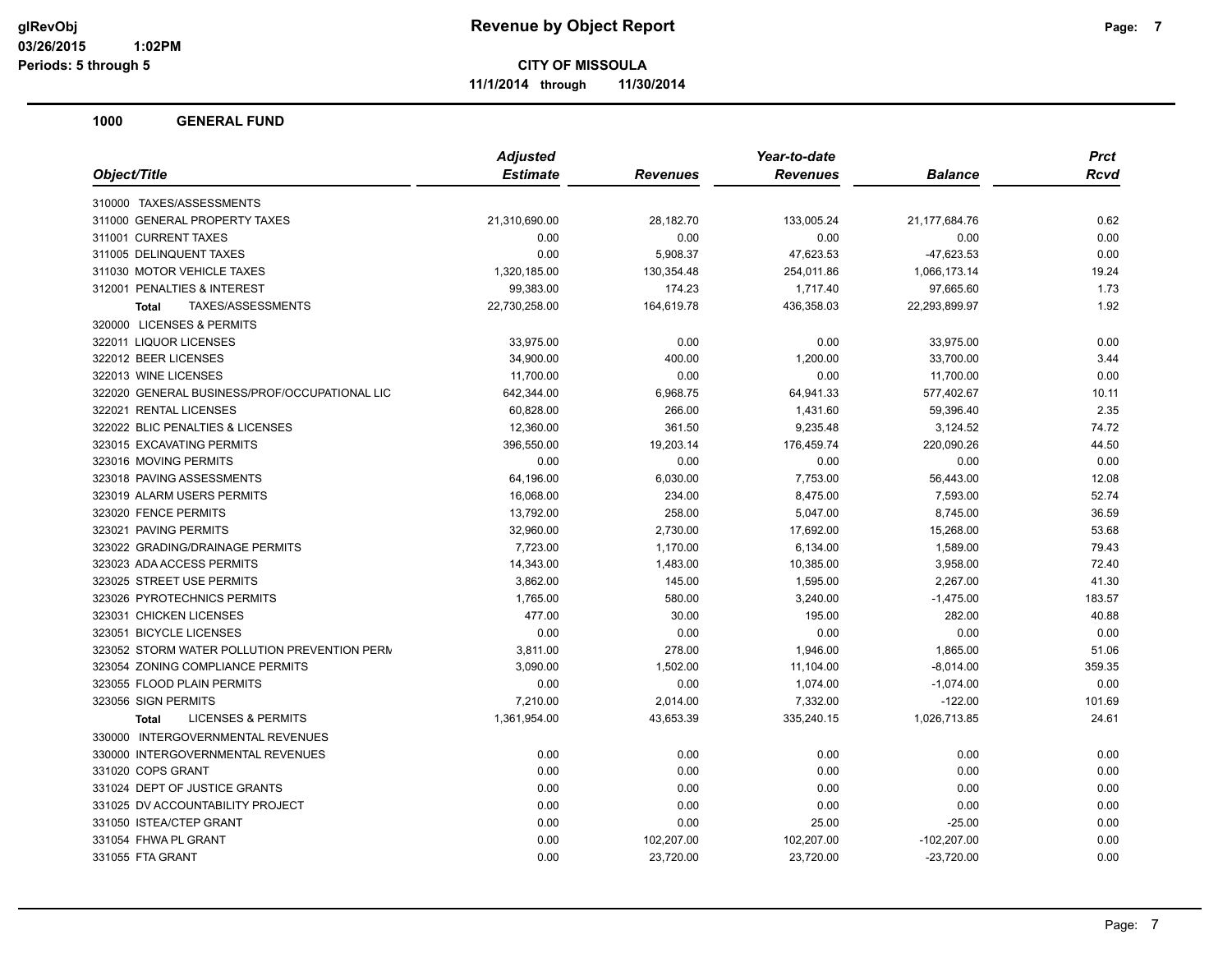**11/1/2014 through 11/30/2014**

|                                                   | <b>Adjusted</b> |                 | Year-to-date    |                | <b>Prct</b> |
|---------------------------------------------------|-----------------|-----------------|-----------------|----------------|-------------|
| Object/Title                                      | <b>Estimate</b> | <b>Revenues</b> | <b>Revenues</b> | <b>Balance</b> | Rcvd        |
| 331056 MDT FEDERAL CMAQ                           | 0.00            | 0.00            | 0.00            | 0.00           | 0.00        |
| 331057 TRANSIT-MUTD CMAQ                          | 0.00            | 0.00            | 0.00            | 0.00           | 0.00        |
| 331091 US DOT HMEP GRANT                          | 0.00            | 0.00            | 0.00            | 0.00           | 0.00        |
| 331112 SAFER GRANT                                | 0.00            | 0.00            | 0.00            | 0.00           | 0.00        |
| 331113 FEMA GRANT                                 | 0.00            | 0.00            | 0.00            | 0.00           | 0.00        |
| 331114 TITLE III GRANT-MSLA CO                    | 0.00            | 0.00            | 14,500.00       | $-14,500.00$   | 0.00        |
| 331160 SAFE ROUTES TO SCHOOLS fY08 \$82,500       | 0.00            | 0.00            | 0.00            | 0.00           | 0.00        |
| 331170 HISTORICAL PRESERVATION GRANT              | 0.00            | 5,225.00        | 5,225.00        | $-5,225.00$    | 0.00        |
| 331178 DUI TASK FORCE                             | 240,000.00      | 0.00            | 0.00            | 240,000.00     | 0.00        |
| 334017 SCHOOL RESOURCE OFFICER                    | 0.00            | 0.00            | 248,850.00      | $-248,850.00$  | 0.00        |
| 335075 STATE GAMBLING/VIDEO/KENO/BINGO FEES       | 127,650.00      | 106,600.00      | 106,600.00      | 21,050.00      | 83.51       |
| 335076 STATE GAMBLING LICENSE FEES                | 0.00            | 0.00            | 0.00            | 0.00           | 0.00        |
| 335077 STATE KENO/BINGO PROCEEDS TAX              | 0.00            | 0.00            | 0.00            | 0.00           | 0.00        |
| 335210 PERSONAL PROPERTY TAX REIMBURSEMENT        | 428,686.00      | 0.00            | 0.00            | 428,686.00     | 0.00        |
| 335230 HB 124 REVENUE                             | 7,300,985.00    | 0.00            | 1,993,952.67    | 5,307,032.33   | 27.31       |
| 336021 STATE CONTRIB - POLICE RETIREMENT          | 2,180,799.00    | 173,354.72      | 838,572.69      | 1,342,226.31   | 38.45       |
| 336022 STATE CONTRIB. - FIRE RETIREMENT           | 2,262,024.00    | 173,174.08      | 851,204.84      | 1,410,819.16   | 37.63       |
| 336023 STATE CONTRIB. - PERS                      | 9,986.00        | 875.83          | 5,540.92        | 4,445.08       | 55.49       |
| 336030 COUNTY CONTRIBUTION                        | 9,900.00        | 0.00            | 0.00            | 9,900.00       | 0.00        |
| 337012 LEGAL SERVICES-CONTRACTED/REIMB            | 0.00            | 0.00            | 4,800.00        | $-4,800.00$    | 0.00        |
| 337013 MUTD SIGN MAINTENANCE AGREEMENT            | 3,000.00        | 0.00            | 0.00            | 3,000.00       | 0.00        |
| 338000 LOCAL SHARING OF TAX INCREMENT             | 0.00            | 0.00            | 0.00            | 0.00           | 0.00        |
| 338100 PLANNING MILLS PASSED THRU COUNTY          | 0.00            | 0.00            | 0.00            | 0.00           | 0.00        |
| 339000 PAYMENT IN LIEU OF TAXES                   | 34,056.00       | 0.00            | 0.00            | 34,056.00      | 0.00        |
| <b>INTERGOVERNMENTAL REVENUES</b><br><b>Total</b> | 12,597,086.00   | 585,156.63      | 4,195,198.12    | 8,401,887.88   | 33.30       |
| 340000 CHARGES FOR SERVICES                       |                 |                 |                 |                |             |
| 341009 BLDG ADMIN FEES                            | 245,008.00      | 0.00            | 0.00            | 245,008.00     | 0.00        |
| 341010 MISCELLANEOUS COLLECTIONS                  | 350.00          | 0.00            | 6.75            | 343.25         | 1.93        |
| 341011 TRANSPORTATION ADMIN FEES                  | 24,000.00       | 0.00            | 0.00            | 24,000.00      | 0.00        |
| 341012 MAYORS PROCLAMATION FEES                   | 100.00          | 0.00            | 30.00           | 70.00          | 30.00       |
| 341013 AIR FUND FEES                              | 250.00          | 0.00            | 55.00           | 195.00         | 22.00       |
| 341015 SEWER ADMINISTRATION FEES                  | 1,173,327.00    | 0.00            | 0.00            | 1,173,327.00   | 0.00        |
| 341016 MRA ADMINISTRATION FEES                    | 117,053.00      | 0.00            | 0.00            | 117,053.00     | 0.00        |
| 341017 LIGHTING ADMINISTRATION FEES               | 15,002.00       | 0.00            | 0.00            | 15,002.00      | 0.00        |
| 341018 PARKING COMM ADMIN FEES                    | 173,680.00      | 0.00            | 0.00            | 173,680.00     | 0.00        |
| 341021 SID ADMINISTRATION FEES                    | 0.00            | 0.00            | 0.00            | 0.00           | 0.00        |
| 341022 PROJECT ADMIN FEES                         | 0.00            | 0.00            | 0.00            | 0.00           | 0.00        |
| 341023 PLANNING ADMIN FEES                        | 24,000.00       | 0.00            | 0.00            | 24,000.00      | 0.00        |
| 341031 STATE REIMB MUNI COURT                     | 0.00            | 0.00            | 0.00            | 0.00           | 0.00        |
| 341041 SEWER EXTENSION RECORDING FEES             | 4,500.00        | 339.00          | 1,330.00        | 3,170.00       | 29.56       |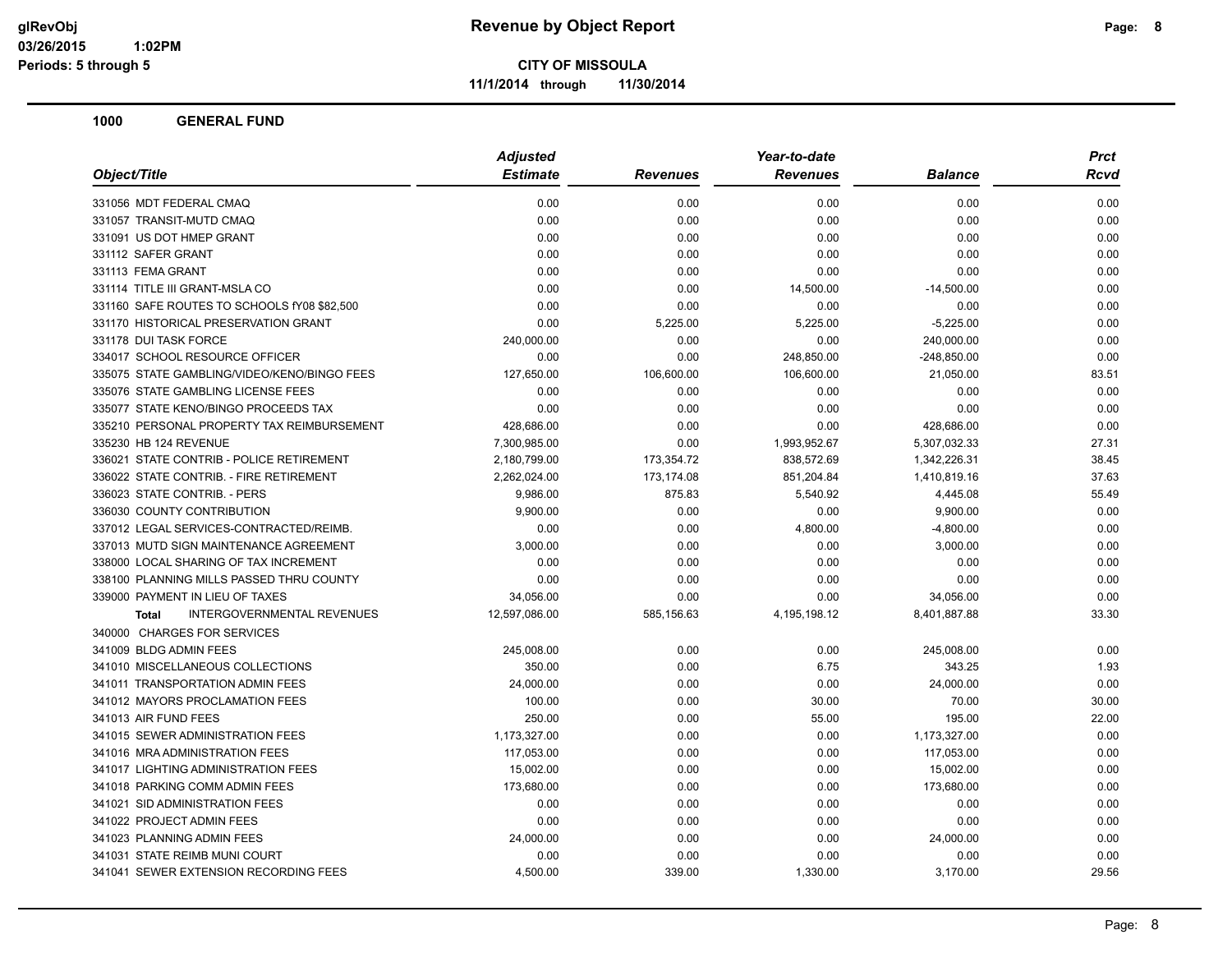# **glRevObj Revenue by Object Report Page: 9**

**CITY OF MISSOULA**

**11/1/2014 through 11/30/2014**

|                                          | <b>Adjusted</b> |                 | Year-to-date    |                | <b>Prct</b> |
|------------------------------------------|-----------------|-----------------|-----------------|----------------|-------------|
| Object/Title                             | <b>Estimate</b> | <b>Revenues</b> | <b>Revenues</b> | <b>Balance</b> | Rcvd        |
| 341052 MUNICIPAL COURT FILING FEES       | 283,400.00      | 33,189.42       | 121,979.96      | 161,420.04     | 43.04       |
| 341055 CRIME VICTIM SURCHARGE            | 2,500.00        | 185.00          | 598.00          | 1,902.00       | 23.92       |
| 341067 SUBDIVISION EXEMPTION AFFIDAVITS  | 0.00            | 400.00          | 2,200.00        | $-2,200.00$    | 0.00        |
| 341068 SUBDIVISON FEES                   | 5,000.00        | 496.00          | 2,338.00        | 2,662.00       | 46.76       |
| 341069 REZONING FEES                     | 5,000.00        | 0.00            | 0.00            | 5,000.00       | 0.00        |
| 341070 DESIGN REVIEW BOARD               | 15,000.00       | 0.00            | 11,912.31       | 3,087.69       | 79.42       |
| 341071 BOARD OF ADJUST. ZONING, SIGNS    | 58,400.00       | 0.00            | 0.00            | 58,400.00      | 0.00        |
| 341072 FLOOD PLAIN-0THER FEES            | 0.00            | 0.00            | 0.00            | 0.00           | 0.00        |
| 341073 FIRE PLAN CHECK FEES              | 27,981.00       | 2,551.00        | 15,005.00       | 12,976.00      | 53.63       |
| 341074 FIRE INSPECTION FEES              | 0.00            | 4,777.99        | 28,539.99       | $-28,539.99$   | 0.00        |
| 341076 ENGINEERING PLAN CHECK FEES       | 33,478.00       | 3,284.00        | 21,271.00       | 12,207.00      | 63.54       |
| 341077 ZONING COMPLIANCE INSPECTIONS     | 0.00            | 0.00            | 0.00            | 0.00           | 0.00        |
| 341078 ENGINEERING MAP FEES              | 120.00          | 5.00            | 25.00           | 95.00          | 20.83       |
| 341079 GREASE INTERCEPTOR APPEAL FEES    | 2,000.00        | 0.00            | 608.00          | 1,392.00       | 30.40       |
| 341090 STREET VACATION PETITION FEES     | 0.00            | 0.00            | 1,923.00        | $-1,923.00$    | 0.00        |
| 341091 INSPECTION CODE BOOKS & COPIES    | 0.00            | 0.00            | 0.00            | 0.00           | 0.00        |
| 341100 GRANT ADMINISTRATION SERVICE FEES | 0.00            | 0.00            | 0.00            | 0.00           | 0.00        |
| 342010 POLICE/BID AGREEMENT              | 0.00            | 0.00            | 0.00            | 0.00           | 0.00        |
| 342012 PD REIMBURSABLE SERVICES          | 0.00            | 0.00            | 0.00            | 0.00           | 0.00        |
| 342013 SECURITY INVEST FEES              | 11,000.00       | 346.00          | 5,059.00        | 5,941.00       | 45.99       |
| 342014 POLICE DEPARTMENT SERVICE FEES    | 15,000.00       | 1,479.00        | 6,884.00        | 8,116.00       | 45.89       |
| 342015 POLICE OVERTIME FEES              | 84,000.00       | 4,884.70        | 67,051.19       | 16,948.81      | 79.82       |
| 342016 POLICE TRAINING FEES              | 36,000.00       | 0.00            | 3,065.30        | 32,934.70      | 8.51        |
| 342017 CATERING FEES                     | 7,200.00        | 245.00          | 3,018.56        | 4,181.44       | 41.92       |
| 342018 DESK REPORTS                      | 20,000.00       | 1,126.00        | 9,020.00        | 10,980.00      | 45.10       |
| 342019 ABANDONED VEHICLE REVENUE FEES    | 32,500.00       | 0.00            | 9,642.50        | 22,857.50      | 29.67       |
| 342020 FIRE DEPARTMENT FEES              | 100.00          | 59.50           | 147.00          | $-47.00$       | 147.00      |
| 342021 CPR EDUCATION PROGRAM             | 7,435.00        | 805.00          | 4,710.00        | 2,725.00       | 63.35       |
| 342022 OUTSIDE HIRES                     | 524,890.00      | 28,357.04       | 338,717.81      | 186,172.19     | 64.53       |
| 342060 BIKE PROGRAM SALES & FEES         | 2,700.00        | 0.00            | 1,229.37        | 1,470.63       | 45.53       |
| 343000 PW REIMBURSABLE SERVICES          | 31,258.00       | 3,325.00        | 3,355.00        | 27,903.00      | 10.73       |
| 343001 SIGN FABRICATION & CONTRACTS      | 500.00          | 0.00            | 0.00            | 500.00         | 0.00        |
| 343002 OTHER AGENCIES - VEH MAINT        | 48,000.00       | 18.25           | 17,718.54       | 30,281.46      | 36.91       |
| 343003 STATE PAYMENT - TRAFFIC COUNTS    | 4,450.00        | 0.00            | 0.00            | 4,450.00       | 0.00        |
| 343004 SPECIAL STATE CONTRACTS           | 80,000.00       | 0.00            | 0.00            | 80,000.00      | 0.00        |
| 343006 OTHER GOVT AGENCY-STREET PROJECTS | 98,318.00       | 137,627.44      | 137,627.44      | $-39,309.44$   | 139.98      |
| 343008 PRIVATE COMPANY STREET PAYMENTS   | 0.00            | 0.00            | 0.00            | 0.00           | 0.00        |
| 343010 STREET DEPT SALES & SERVICES      | 19,195.00       | 0.00            | 0.00            | 19,195.00      | 0.00        |
| 343013 SNOW REMOVAL FEES                 | 1,500.00        | 0.00            | 0.00            | 1,500.00       | 0.00        |
| 343080 STATE MAINTENANCE CONTRACT        | 530,082.00      | 1,478.16        | 170,487.17      | 359,594.83     | 32.16       |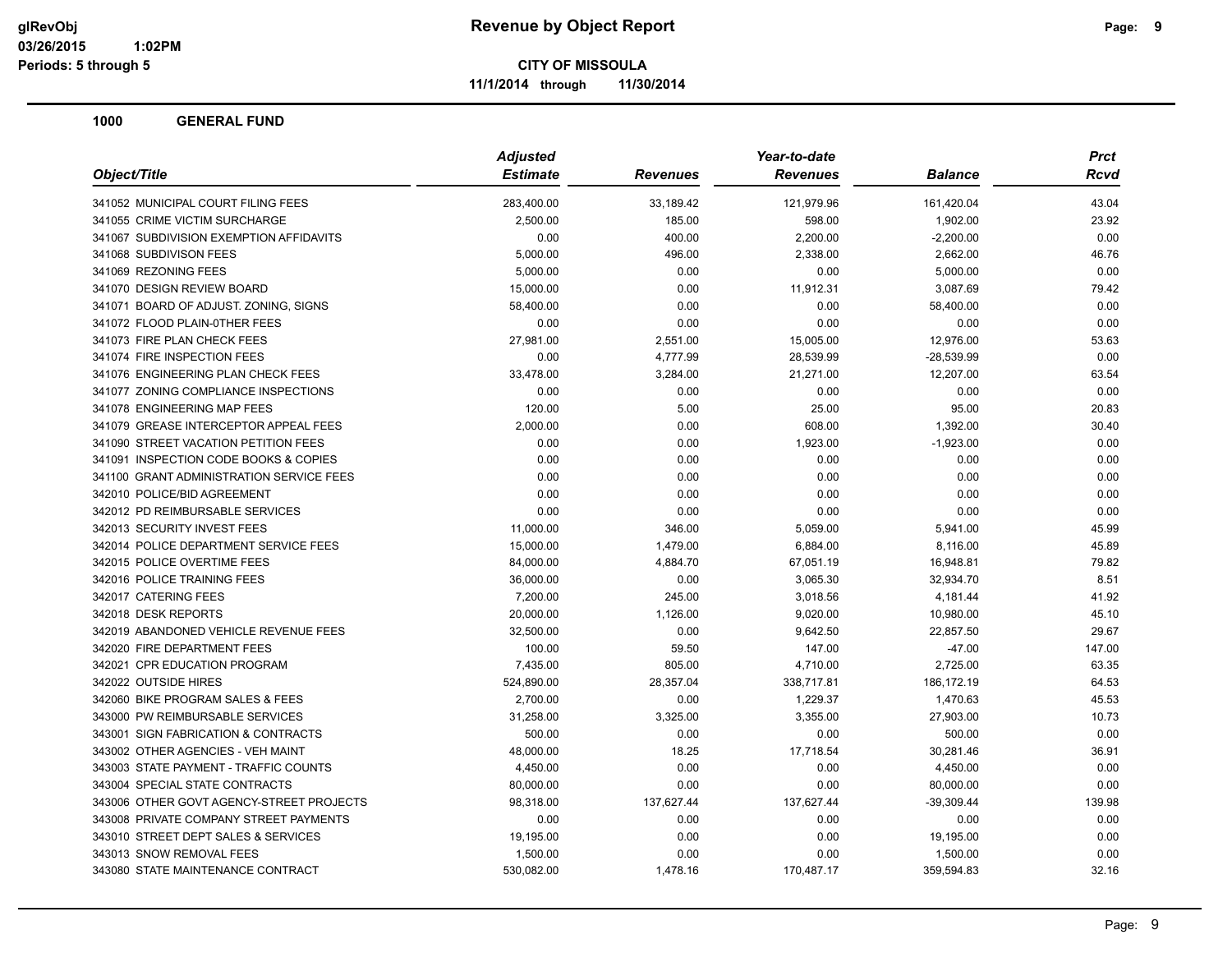**11/1/2014 through 11/30/2014**

|                                                | <b>Adjusted</b> |                 | Year-to-date    |                | <b>Prct</b> |
|------------------------------------------------|-----------------|-----------------|-----------------|----------------|-------------|
| Object/Title                                   | <b>Estimate</b> | <b>Revenues</b> | <b>Revenues</b> | <b>Balance</b> | Rcvd        |
| 343082 MDT URBAN PROJECTS                      | 0.00            | 0.00            | 0.00            | 0.00           | 0.00        |
| 343083 CONTRACT SEWER APPLICATIONS             | 0.00            | 0.00            | 0.00            | 0.00           | 0.00        |
| 343084 STREET MAINTENANCE MATERIALS REIMB      | 55,500.00       | 0.00            | 39,722.64       | 15,777.36      | 71.57       |
| 343097 SIDEWALK AND CURB FEES                  | 340,000.00      | 11,119.42       | 144,720.49      | 195,279.51     | 42.56       |
| 343311 SALE OF NICHES                          | 3,200.00        | 0.00            | 0.00            | 3,200.00       | 0.00        |
| 343320 CEMETERY - SALE OF PLOTS                | 12,870.00       | 700.00          | 4,800.00        | 8,070.00       | 37.30       |
| 343321 CEMETERY FOUNDATIONS                    | 1,570.00        | 270.00          | 2,945.00        | $-1,375.00$    | 187.58      |
| 343322 CEMETERY FLOWER CARE                    | 4,250.00        | 0.00            | 0.00            | 4,250.00       | 0.00        |
| 343323 CEMETERY - LINER INSTALL FEES           | 5,580.00        | 500.00          | 5,000.00        | 580.00         | 89.61       |
| 343324 OTHER CEMETERY FEES                     | 1,500.00        | 150.00          | 750.00          | 750.00         | 50.00       |
| 343325 2ND INTERMENT RIGHT                     | 0.00            | 0.00            | 1,400.00        | $-1,400.00$    | 0.00        |
| 343340 CEMETERY - OPENINGS & CLOSINGS          | 10,950.00       | 425.00          | 5,600.00        | 5,350.00       | 51.14       |
| 343350 CEMETERY CARE, FEES                     | 24,000.00       | 0.00            | 0.00            | 24,000.00      | 0.00        |
| 343360 WEED CONTROL                            | 3,000.00        | 0.00            | 0.00            | 3,000.00       | 0.00        |
| 346029 PARKS PETTY CASH FUND                   | 0.00            | 0.00            | 0.00            | 0.00           | 0.00        |
| 346031 RECREATION FEES                         | 243.088.00      | 4,871.10        | 54,703.89       | 188,384.11     | 22.50       |
| 346033 PARK FEES/FACILITY RENTALS              | 85,000.00       | $-38.13$        | 28,883.83       | 56.116.17      | 33.98       |
| 346034 GROUNDS MAINTENANCE CONTRACT            | 85,000.00       | 0.00            | 0.00            | 85,000.00      | 0.00        |
| 346036 PARK CONCESSION FEES                    | 3,000.00        | 17.02           | 607.47          | 2,392.53       | 20.25       |
| 346037 YOUTH DRUG COURT CONTRACT               | 11,700.00       | 0.00            | 0.00            | 11,700.00      | 0.00        |
| 346050 COUNTY PLAYGROUND CONTRACT              | 3,150.00        | 0.00            | 0.00            | 3,150.00       | 0.00        |
| 346051 MONTANA PARKS/REC CONFERENCE 2012       | 0.00            | 0.00            | 0.00            | 0.00           | 0.00        |
| 346070 RECREATION GENERAL MERCHANDISE          | 0.00            | 0.00            | 0.00            | 0.00           | 0.00        |
| <b>CHARGES FOR SERVICES</b><br><b>Total</b>    | 4,657,635.00    | 242,992.91      | 1,274,688.21    | 3,382,946.79   | 27.37       |
| 350000 FINES & FORFEITURES                     |                 |                 |                 |                |             |
| 351022 LAW ENFORCEMENT ACADEMY SURCHARGE #!    | 0.00            | 5,849.07        | 21,414.42       | $-21,414.42$   | 0.00        |
| 351031 TRAFFIC FINES                           | 1,386,857.00    | 98,122.02       | 376,220.70      | 1,010,636.30   | 27.13       |
| 351032 SURCHARGE ON FINES                      | 129,089.00      | 9,059.25        | 32,903.05       | 96,185.95      | 25.49       |
| 351034 CELLULAR PHONE FINES                    | 62,000.00       | 15,615.50       | 43,758.00       | 18,242.00      | 70.58       |
| 351035 CELL PHONE FINES: EDUCATION             | 0.00            | 0.00            | 14,089.50       | $-14,089.50$   | 0.00        |
| 355000 FALSE ALARM PENALTY                     | 20,000.00       | 0.00            | 884.00          | 19,116.00      | 4.42        |
| <b>FINES &amp; FORFEITURES</b><br><b>Total</b> | 1,597,946.00    | 128,645.84      | 489,269.67      | 1,108,676.33   | 30.62       |
| 360000 MISCELLANEOUS REVENUES                  |                 |                 |                 |                |             |
| 360000 MISCELLANEOUS REVENUES                  | 0.00            | 0.00            | 0.00            | 0.00           | 0.00        |
| 360001 COPIES                                  | 2,200.00        | 144.25          | 569.75          | 1,630.25       | 25.90       |
| 360002 PHONES                                  | 0.00            | 0.00            | 0.00            | 0.00           | 0.00        |
| 360003 MMIA REIMBURSEMENT-ATTORNEY             | 0.00            | 0.00            | 0.00            | 0.00           | 0.00        |
| 360010 MISCELLANEOUS                           | 15,000.00       | 716.62          | $-12,273.63$    | 27,273.63      | $-81.82$    |
| 360011 ENERGY REBATES FOR COMPUTER UPGRADES    | 0.00            | 0.00            | 0.00            | 0.00           | 0.00        |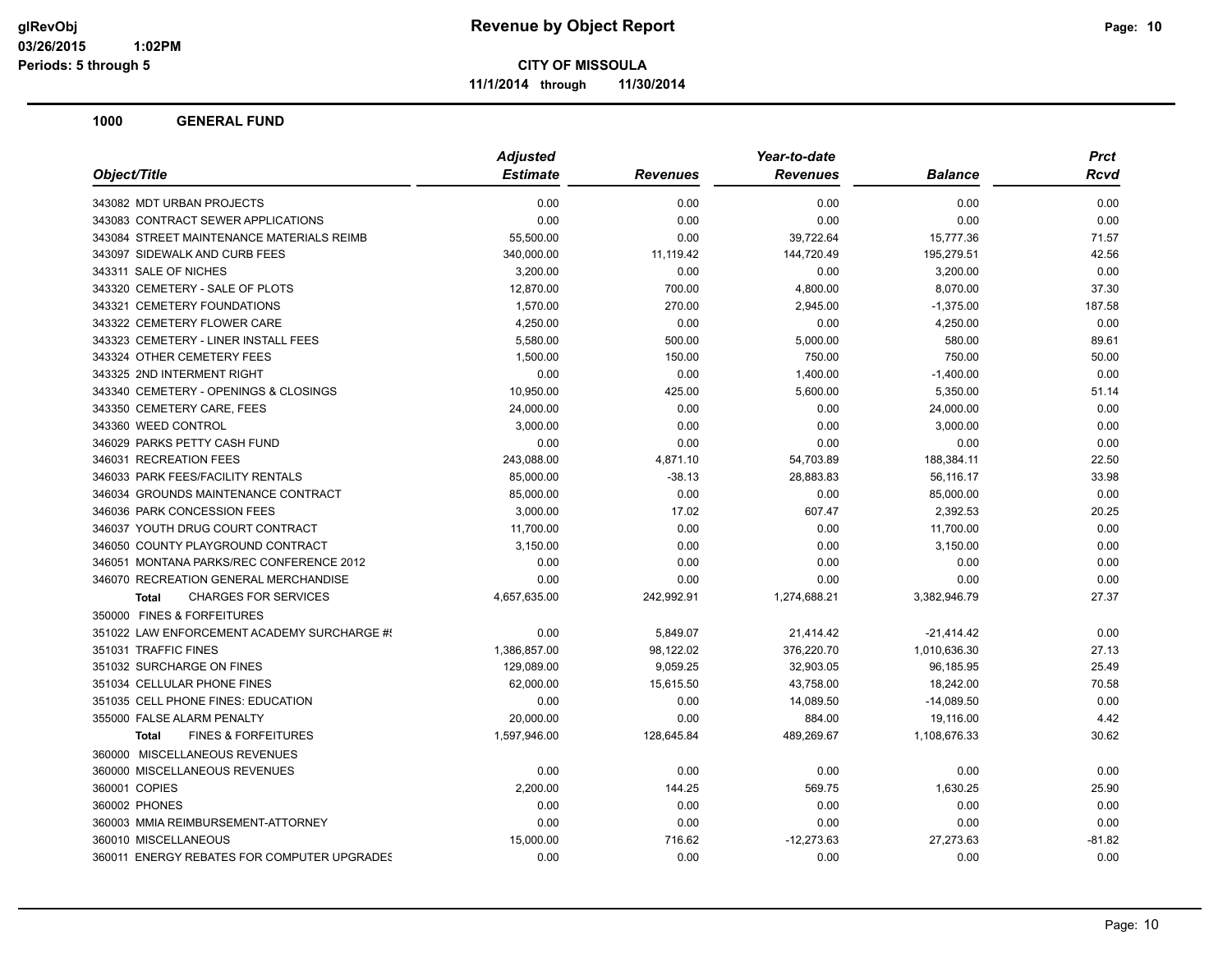**11/1/2014 through 11/30/2014**

|                                                           | <b>Adjusted</b> |                 | Year-to-date    |                | <b>Prct</b> |
|-----------------------------------------------------------|-----------------|-----------------|-----------------|----------------|-------------|
| Object/Title                                              | <b>Estimate</b> | <b>Revenues</b> | <b>Revenues</b> | <b>Balance</b> | Rcvd        |
| 360050 OVER/SHORT                                         | 0.00            | 0.00            | 0.00            | 0.00           | 0.00        |
| 360100 REFUNDS                                            | 200.00          | 0.00            | 0.00            | 200.00         | 0.00        |
| 362000 OTHER MISCELLANEOUS REVENUE                        | 8,000.00        | 0.00            | 0.00            | 8,000.00       | 0.00        |
| 362001 MUNICIPAL COURT BAD CHECK CHARGES                  | 0.00            | 0.00            | 0.00            | 0.00           | 0.00        |
| 362002 BAD CHECK CHARGES                                  | 500.00          | 0.00            | 75.00           | 425.00         | 15.00       |
| 362011 SALE OF UNCLAIMED PROPERTY                         | 0.00            | 0.00            | 0.00            | 0.00           | 0.00        |
| 362012 REC/GREEN TAG PROGRAM                              | 300.00          | 0.00            | 0.00            | 300.00         | 0.00        |
| 364012 SALE OF SURPLUS PROPERTY                           | 40,000.00       | 0.00            | 4,000.00        | 36,000.00      | 10.00       |
| 364040 INSURANCE AND DAMAGE RECOVERY                      | 40,000.00       | 1,258.16        | 15,749.81       | 24,250.19      | 39.37       |
| 364041 WORKERS COMPENSATION REIMBURSEMENT                 | 2,500.00        | 0.00            | 0.00            | 2,500.00       | 0.00        |
| 364042 EXPENDITURE REIMBURSEMENTS                         | 1,200.00        | 0.00            | 0.00            | 1,200.00       | 0.00        |
| 364043 RATTLESNAKE CORRIDOR REIMBURSEMENT                 | 10,000.00       | 0.00            | 2,860.00        | 7,140.00       | 28.60       |
| 364044 EMERGENCY RESPONSE REIMBURSEMENT                   | 50,000.00       | 0.00            | 0.00            | 50,000.00      | 0.00        |
| 364047 MMIA EXPENDITURE REIMBURSEMENT                     | 0.00            | 0.00            | 0.00            | 0.00           | 0.00        |
| 364051 DOT RADAR GRANT                                    | 0.00            | 0.00            | 0.00            | 0.00           | 0.00        |
| 364053 EXPENDITURE REIMB-FIRE SERVICES                    | 0.00            | 0.00            | 0.00            | 0.00           | 0.00        |
| 364060 REIMB LETTER OF CREDIT-709 PARKVIEW                | 0.00            | 0.00            | 0.00            | 0.00           | 0.00        |
| 364061 REIMB LETTER OF CREDIT-LINNEA LANE                 | 0.00            | 0.00            | 0.00            | 0.00           | 0.00        |
| 365000 DONATIONS                                          | 0.00            | 0.00            | 0.00            | 0.00           | 0.00        |
| 365003 DONATIONS - SMOKE ALARMS                           | 0.00            | 0.00            | 0.00            | 0.00           | 0.00        |
| 365004 GRANT CR TRAIL ASSN DONATION                       | 0.00            | 0.00            | 0.00            | 0.00           | 0.00        |
| 365015 DONATIONS - COMBAT CHALLENGE                       | 0.00            | 0.00            | 0.00            | 0.00           | 0.00        |
| 365016 LOCAL MATCH MDT                                    | 0.00            | 0.00            | 725.00          | $-725.00$      | 0.00        |
| 365017 LOCAL MATCH TRANSIT                                | 0.00            | 0.00            | 0.00            | 0.00           | 0.00        |
| 365018 DONATIONS - THERMAL IMAGING                        | 0.00            | 0.00            | 0.00            | 0.00           | 0.00        |
| 365021 COMBAT CHALLENGE DONATIONS                         | 0.00            | 0.00            | 0.00            | 0.00           | 0.00        |
| 365022 NEIGHBORHOOD COUNCIL DONATIONS                     | 0.00            | 0.00            | 0.00            | 0.00           | 0.00        |
| 368000 SALE OF COINS                                      | 0.00            | 0.00            | 0.00            | 0.00           | 0.00        |
| 368001 SALE OF POLICE PROMOTIONS                          | 0.00            | 0.00            | 0.00            | 0.00           | 0.00        |
| 368002 SALE OF FIRE PROMOTIONS                            | 0.00            | 0.00            | 0.00            | 0.00           | 0.00        |
| MISCELLANEOUS REVENUES<br><b>Total</b>                    | 169,900.00      | 2,119.03        | 11,705.93       | 158,194.07     | 6.89        |
| 370000 INVESTMENTS & ROYALTY EARNINGS                     |                 |                 |                 |                |             |
| 371010 INTEREST ON INVESTMENTS                            | 3,500.00        | 275.11          | 890.51          | 2,609.49       | 25.44       |
| 371020 GAIN/LOSS IN MARKET VALUE OF INVESTMENT            | 0.00            | 0.00            | 0.00            | 0.00           | 0.00        |
| <b>INVESTMENTS &amp; ROYALTY EARNINGS</b><br><b>Total</b> | 3,500.00        | 275.11          | 890.51          | 2,609.49       | 25.44       |
| 380000 OTHER FINANCING SOURCES                            |                 |                 |                 |                |             |
| 381070 PROCEEDS FROM NOTES/LOANS/INTERCAP                 | 0.00            | 0.00            | 0.00            | 0.00           | 0.00        |
| 381090 PROCEEDS FROM CAPITAL LEASE                        | 0.00            | 0.00            | 0.00            | 0.00           | 0.00        |
| 382010 SALE OF FIXED ASSETS                               | 0.00            | 0.00            | 0.00            | 0.00           | 0.00        |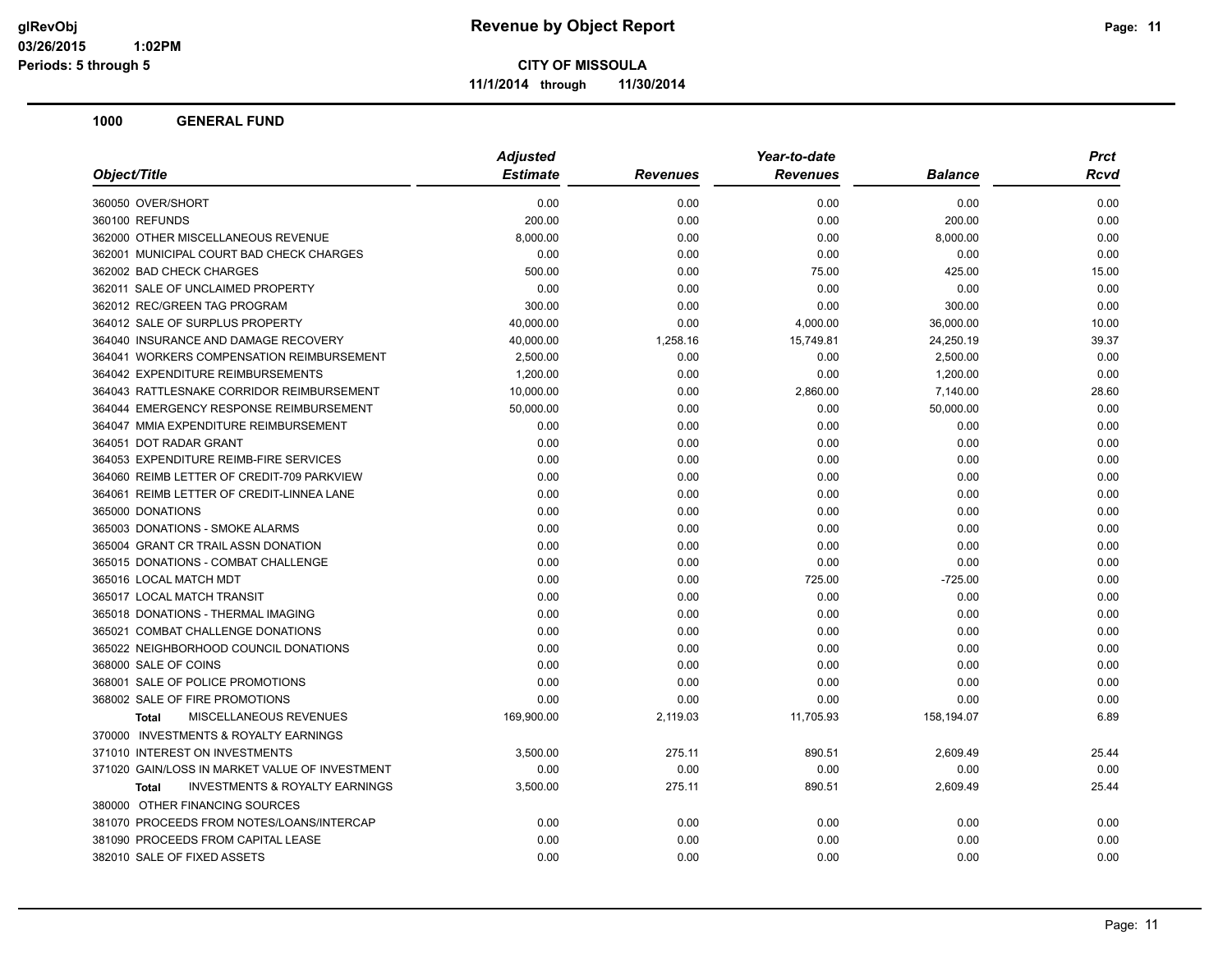**11/1/2014 through 11/30/2014**

|                                               | <b>Adjusted</b> |                 | Year-to-date    |                | <b>Prct</b> |
|-----------------------------------------------|-----------------|-----------------|-----------------|----------------|-------------|
| Object/Title                                  | <b>Estimate</b> | <b>Revenues</b> | <b>Revenues</b> | <b>Balance</b> | <b>Rcvd</b> |
| 383000 OPERATING TRANSFERS                    | 0.00            | 0.00            | 0.00            | 0.00           | 0.00        |
| 383001 TRANS FR FLUSHING DISTRICT             | 27,281.00       | 0.00            | 0.00            | 27,281.00      | 0.00        |
| 383002 TRANS FR GAS TAX                       | 564,000.00      | 0.00            | 0.00            | 564,000.00     | 0.00        |
| 383003 TRANS FR COMPREHENSIVE INSURANCE LEVY  | 0.00            | 0.00            | 0.00            | 0.00           | 0.00        |
| 383004 TRANS FR EMPLOYEE HEALTH INSURANCE LEV | 4,296,467.00    | 0.00            | 0.00            | 4,296,467.00   | 0.00        |
| 383007 TRANS FR CABLE FRANCHISE               | 244,110.00      | 0.00            | 0.00            | 244,110.00     | 0.00        |
| 383008 TRANS FR RUSSELL PARK DISTRICT         | 0.00            | 0.00            | 0.00            | 0.00           | 0.00        |
| 383009 TRANS FR TITLE I                       | 0.00            | 0.00            | 0.00            | 0.00           | 0.00        |
| 383010 TRANS FR CIP                           | 0.00            | 0.00            | 0.00            | 0.00           | 0.00        |
| 383011 TRANS FR SID REVOLVING                 | 100,000.00      | 0.00            | 0.00            | 100,000.00     | 0.00        |
| 383014 TRANS FR MRA                           | 0.00            | 0.00            | 0.00            | 0.00           | 0.00        |
| 383015 TRANS FR MPC                           | 0.00            | 0.00            | 0.00            | 0.00           | 0.00        |
| 383017 TRANS FR BUILDING                      | 0.00            | 0.00            | 0.00            | 0.00           | 0.00        |
| 383018 TRANS FR WILLOWWOOD PARK DISTRICT      | 0.00            | 0.00            | 0.00            | 0.00           | 0.00        |
| 383020 TRANS FR CEMETERY CARE                 | 9,545.00        | 0.00            | 0.00            | 9,545.00       | 0.00        |
| 383021 TRANS FR P&R TRAILS DEVLP              | 50,000.00       | 0.00            | 0.00            | 50,000.00      | 0.00        |
| 383024 TRANS FR SEWER CLEARING                | 0.00            | 0.00            | 0.00            | 0.00           | 0.00        |
| 383027 TRANS FR URD                           | 0.00            | 0.00            | 0.00            | 0.00           | 0.00        |
| 383028 TRANS FROM GF FOR HEALTH RESERVE       | 0.00            | 0.00            | 0.00            | 0.00           | 0.00        |
| 383046 TRANS FR PARKS MAINTENANCE DIST        | 0.00            | 0.00            | 0.00            | 0.00           | 0.00        |
| 383047 TRANS FR STREET MAINTENANCE DISTRICT   | 0.00            | 0.00            | 0.00            | 0.00           | 0.00        |
| 383050 TRANSFER FROM IMPACT FEES              | 0.00            | 0.00            | 0.00            | 0.00           | 0.00        |
| 383065 TRANSFER FROM WWTF                     | 0.00            | 0.00            | 0.00            | 0.00           | 0.00        |
| OTHER FINANCING SOURCES<br><b>Total</b>       | 5,291,403.00    | 0.00            | 0.00            | 5,291,403.00   | 0.00        |
| 390000 INTERNAL SERVICES                      |                 |                 |                 |                |             |
| 399999 NEW REQUESTS FUNDING                   | 0.00            | 0.00            | 0.00            | 0.00           | 0.00        |
| <b>INTERNAL SERVICES</b><br><b>Total</b>      | 0.00            | 0.00            | 0.00            | 0.00           | 0.00        |
| <b>GENERAL FUND</b><br><b>Total</b>           | 48,409,682.00   | 1,167,462.69    | 6,743,350.62    | 41,666,331.38  | 13.93       |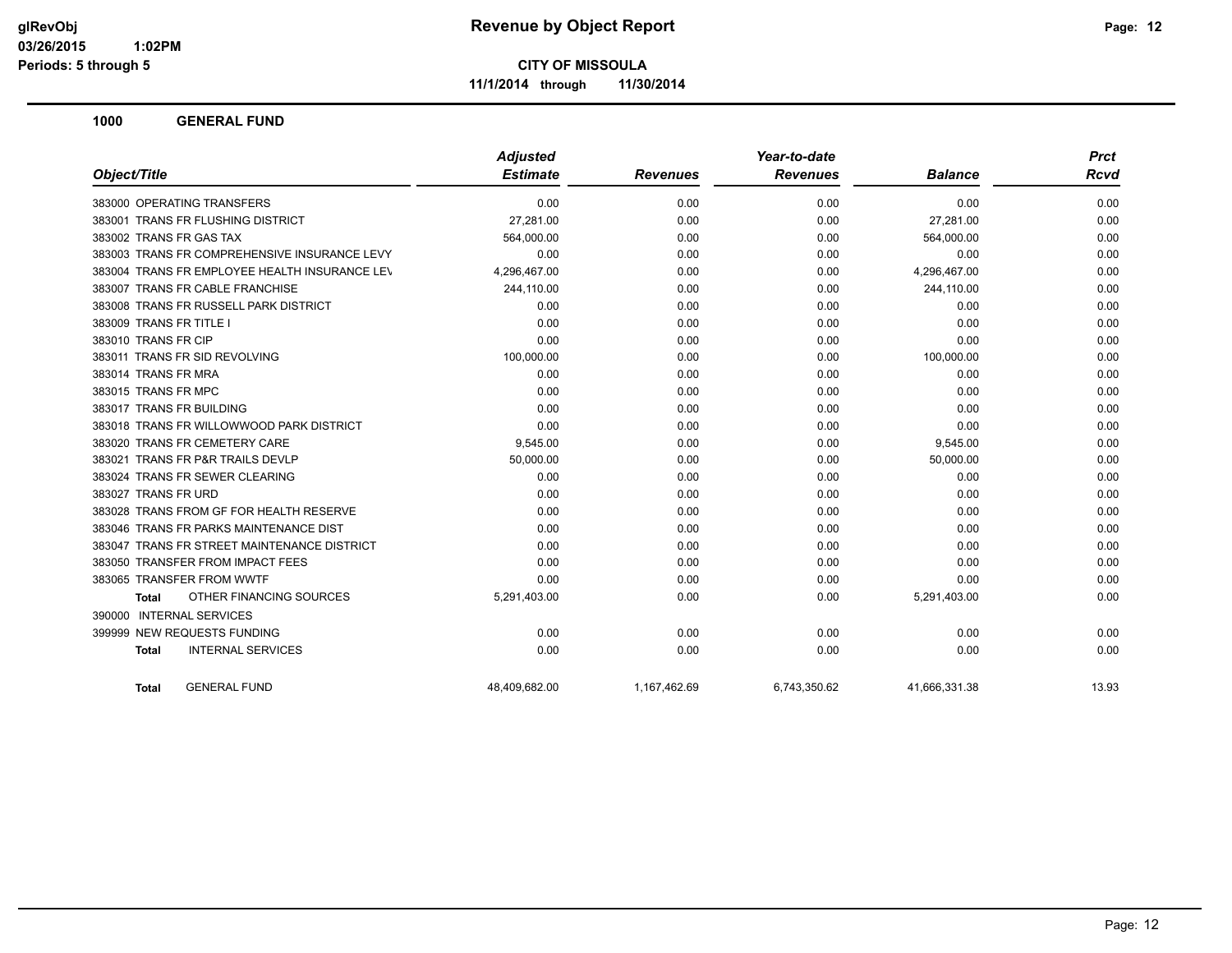**11/1/2014 through 11/30/2014**

# **1211 PARK ACQUISITION & DEVELOPMENT**

#### **1211 PARK ACQUISITION & DEVELOPMENT**

|                                                           | <b>Adjusted</b> |                 | Year-to-date    |                | <b>Prct</b> |
|-----------------------------------------------------------|-----------------|-----------------|-----------------|----------------|-------------|
| Object/Title                                              | <b>Estimate</b> | <b>Revenues</b> | <b>Revenues</b> | <b>Balance</b> | Rcvd        |
| 340000 CHARGES FOR SERVICES                               |                 |                 |                 |                |             |
| 346080 PAYMENT IN LIEU OF PARKS                           | 288,120.00      | 0.00            | 0.00            | 288,120.00     | 0.00        |
| 346082 HIGH PARK EASEMENT EXCHANGE                        | 0.00            | 0.00            | 0.00            | 0.00           | 0.00        |
| <b>CHARGES FOR SERVICES</b><br>Total                      | 288,120.00      | 0.00            | 0.00            | 288,120.00     | 0.00        |
| MISCELLANEOUS REVENUES<br>360000                          |                 |                 |                 |                |             |
| 360010 MISCELLANEOUS                                      | 0.00            | 75.90           | 302.20          | $-302.20$      | 0.00        |
| 360016 LAFRAY PARK DONATIONS                              | 0.00            | 0.00            | 0.00            | 0.00           | 0.00        |
| 360017 PARK PLANS FORFEITURE                              | 0.00            | 0.00            | 20.00           | $-20.00$       | 0.00        |
| 360020 GREENOUGH PARK ENCROACHMENTS                       | 0.00            | 0.00            | 0.00            | 0.00           | 0.00        |
| 365102 RECREATION YOUTH & ADULT SPORTS                    | 0.00            | 0.00            | 0.00            | 0.00           | 0.00        |
| MISCELLANEOUS REVENUES<br>Total                           | 0.00            | 75.90           | 322.20          | $-322.20$      | 0.00        |
| <b>INVESTMENTS &amp; ROYALTY EARNINGS</b><br>370000       |                 |                 |                 |                |             |
| 371010 INTEREST ON INVESTMENTS                            | 0.00            | 0.00            | 0.00            | 0.00           | 0.00        |
| 371020 GAIN/LOSS IN MARKET VALUE OF INVESTMENTS           | 0.00            | 0.00            | 0.00            | 0.00           | 0.00        |
| <b>INVESTMENTS &amp; ROYALTY EARNINGS</b><br><b>Total</b> | 0.00            | 0.00            | 0.00            | 0.00           | 0.00        |
| OTHER FINANCING SOURCES<br>380000                         |                 |                 |                 |                |             |
| 383000 OPERATING TRANSFERS                                | 0.00            | 0.00            | 0.00            | 0.00           | 0.00        |
| 383029 TRANS FR GENERAL                                   | 0.00            | 0.00            | 0.00            | 0.00           | 0.00        |
| OTHER FINANCING SOURCES<br><b>Total</b>                   | 0.00            | 0.00            | 0.00            | 0.00           | 0.00        |
| PARK ACQUISITION & DEVELOPMENT<br><b>Total</b>            | 288.120.00      | 75.90           | 322.20          | 287.797.80     | 0.11        |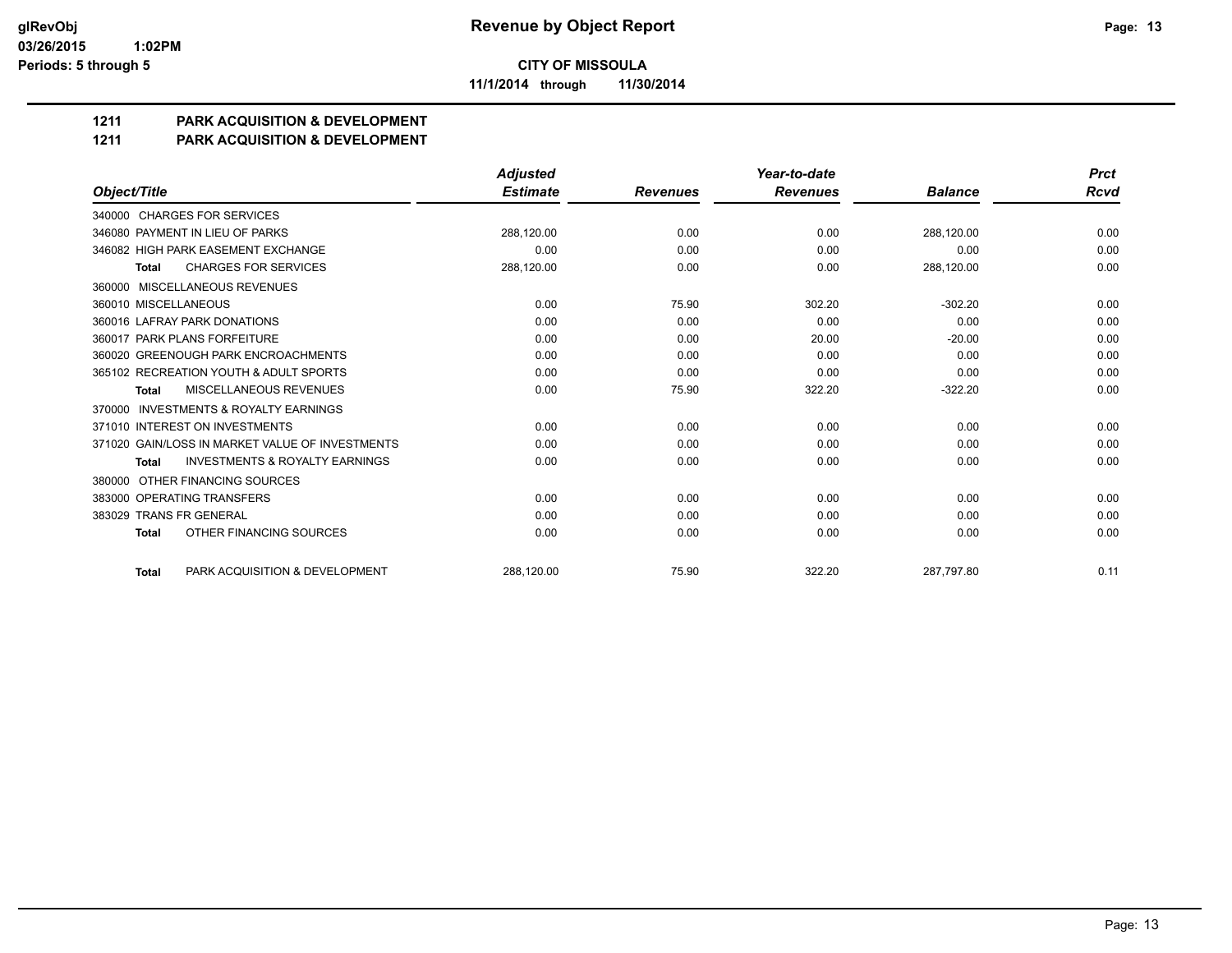**11/1/2014 through 11/30/2014**

# **1211 PARK ACQUISITION & DEVELOPMENT**

|                                                     | <b>Adjusted</b> |                 | Year-to-date    |                | <b>Prct</b> |
|-----------------------------------------------------|-----------------|-----------------|-----------------|----------------|-------------|
| Object/Title                                        | <b>Estimate</b> | <b>Revenues</b> | <b>Revenues</b> | <b>Balance</b> | Rcvd        |
| 340000 CHARGES FOR SERVICES                         |                 |                 |                 |                |             |
| 346080 PAYMENT IN LIEU OF PARKS                     | 288,120.00      | 0.00            | 0.00            | 288,120.00     | 0.00        |
| 346082 HIGH PARK EASEMENT EXCHANGE                  | 0.00            | 0.00            | 0.00            | 0.00           | 0.00        |
| <b>CHARGES FOR SERVICES</b><br>Total                | 288,120.00      | 0.00            | 0.00            | 288,120.00     | 0.00        |
| 360000 MISCELLANEOUS REVENUES                       |                 |                 |                 |                |             |
| 360010 MISCELLANEOUS                                | 0.00            | 75.90           | 302.20          | $-302.20$      | 0.00        |
| 360016 LAFRAY PARK DONATIONS                        | 0.00            | 0.00            | 0.00            | 0.00           | 0.00        |
| 360017 PARK PLANS FORFEITURE                        | 0.00            | 0.00            | 20.00           | $-20.00$       | 0.00        |
| 360020 GREENOUGH PARK ENCROACHMENTS                 | 0.00            | 0.00            | 0.00            | 0.00           | 0.00        |
| 365102 RECREATION YOUTH & ADULT SPORTS              | 0.00            | 0.00            | 0.00            | 0.00           | 0.00        |
| MISCELLANEOUS REVENUES<br><b>Total</b>              | 0.00            | 75.90           | 322.20          | $-322.20$      | 0.00        |
| <b>INVESTMENTS &amp; ROYALTY EARNINGS</b><br>370000 |                 |                 |                 |                |             |
| 371010 INTEREST ON INVESTMENTS                      | 0.00            | 0.00            | 0.00            | 0.00           | 0.00        |
| 371020 GAIN/LOSS IN MARKET VALUE OF INVESTMENT      | 0.00            | 0.00            | 0.00            | 0.00           | 0.00        |
| <b>INVESTMENTS &amp; ROYALTY EARNINGS</b><br>Total  | 0.00            | 0.00            | 0.00            | 0.00           | 0.00        |
| 380000 OTHER FINANCING SOURCES                      |                 |                 |                 |                |             |
| 383000 OPERATING TRANSFERS                          | 0.00            | 0.00            | 0.00            | 0.00           | 0.00        |
| 383029 TRANS FR GENERAL                             | 0.00            | 0.00            | 0.00            | 0.00           | 0.00        |
| OTHER FINANCING SOURCES<br><b>Total</b>             | 0.00            | 0.00            | 0.00            | 0.00           | 0.00        |
| PARK ACQUISITION & DEVELOPMENT<br>Total             | 288,120.00      | 75.90           | 322.20          | 287,797.80     | 0.11        |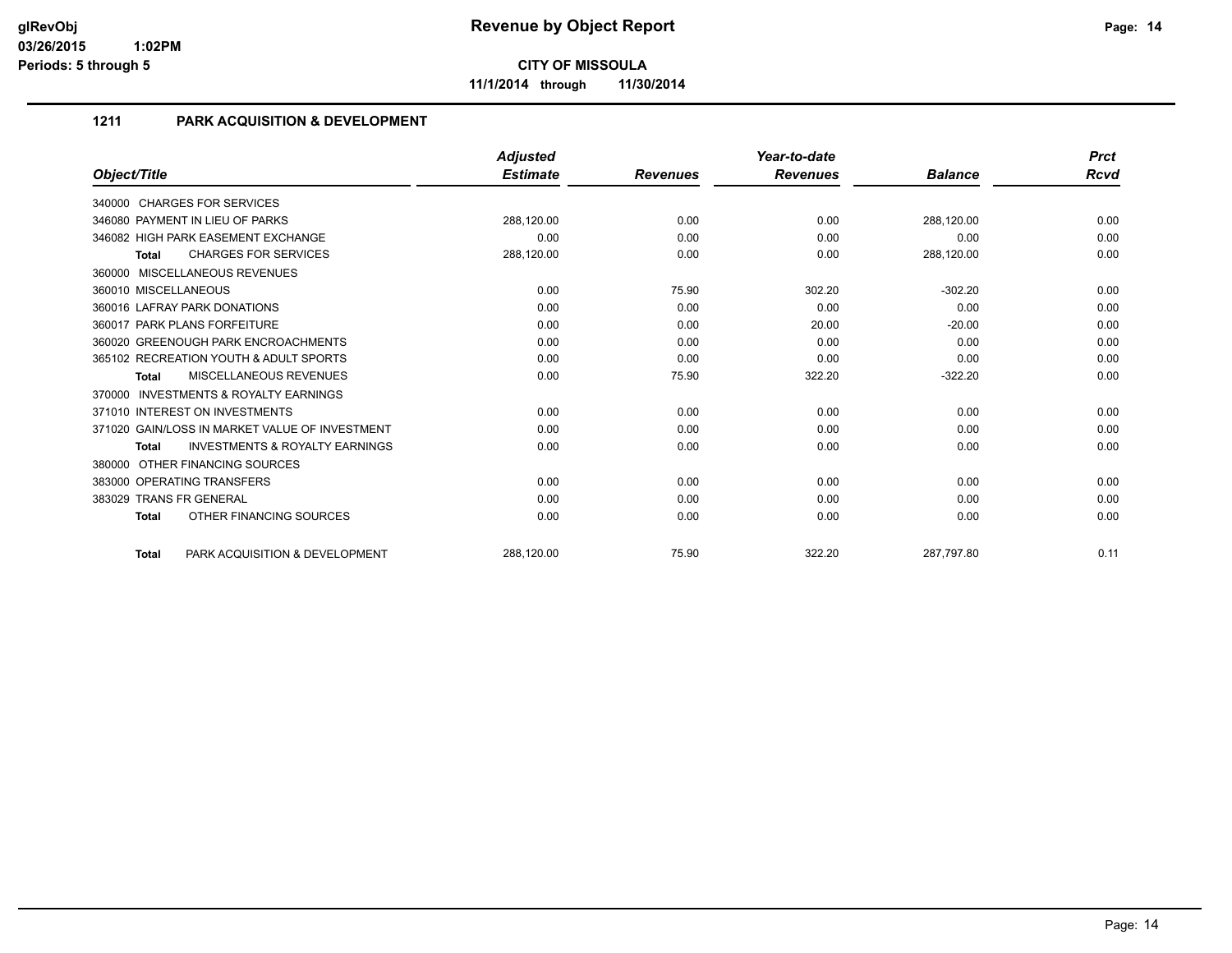**11/1/2014 through 11/30/2014**

**1212 PARK ENTERPRISE FUND**

**1212 PARK ENTERPRISE FUND**

|                                                           | <b>Adjusted</b> |                 | Year-to-date    |                | <b>Prct</b> |
|-----------------------------------------------------------|-----------------|-----------------|-----------------|----------------|-------------|
| Object/Title                                              | <b>Estimate</b> | <b>Revenues</b> | <b>Revenues</b> | <b>Balance</b> | Rcvd        |
| 340000 CHARGES FOR SERVICES                               |                 |                 |                 |                |             |
| 346000 FEES                                               | 220,000.00      | 129.91          | 13,694.53       | 206,305.47     | 6.22        |
| 346001 TENNIS FEE                                         | 0.00            | 0.00            | 680.00          | $-680.00$      | 0.00        |
| 346030 SWIMMING POOL FEES                                 | 0.00            | 0.00            | 750.00          | $-750.00$      | 0.00        |
| 346040 MCCORMICK SWIMMING POOL                            | 0.00            | 0.00            | 0.00            | 0.00           | 0.00        |
| 346060 CURRENTS SWIMMING FACILITY                         | 0.00            | 0.00            | 5.00            | $-5.00$        | 0.00        |
| <b>CHARGES FOR SERVICES</b><br><b>Total</b>               | 220,000.00      | 129.91          | 15,129.53       | 204,870.47     | 6.88        |
| MISCELLANEOUS REVENUES<br>360000                          |                 |                 |                 |                |             |
| 360010 MISCELLANEOUS                                      | 0.00            | 0.00            | 0.00            | 0.00           | 0.00        |
| <b>MISCELLANEOUS REVENUES</b><br><b>Total</b>             | 0.00            | 0.00            | 0.00            | 0.00           | 0.00        |
| INVESTMENTS & ROYALTY EARNINGS<br>370000                  |                 |                 |                 |                |             |
| 371010 INTEREST ON INVESTMENTS                            | 0.00            | 0.00            | 0.00            | 0.00           | 0.00        |
| 371020 GAIN/LOSS IN MARKET VALUE OF INVESTMENTS           | 0.00            | 0.00            | 0.00            | 0.00           | 0.00        |
| <b>INVESTMENTS &amp; ROYALTY EARNINGS</b><br><b>Total</b> | 0.00            | 0.00            | 0.00            | 0.00           | 0.00        |
| PARK ENTERPRISE FUND<br><b>Total</b>                      | 220,000.00      | 129.91          | 15,129.53       | 204,870.47     | 6.88        |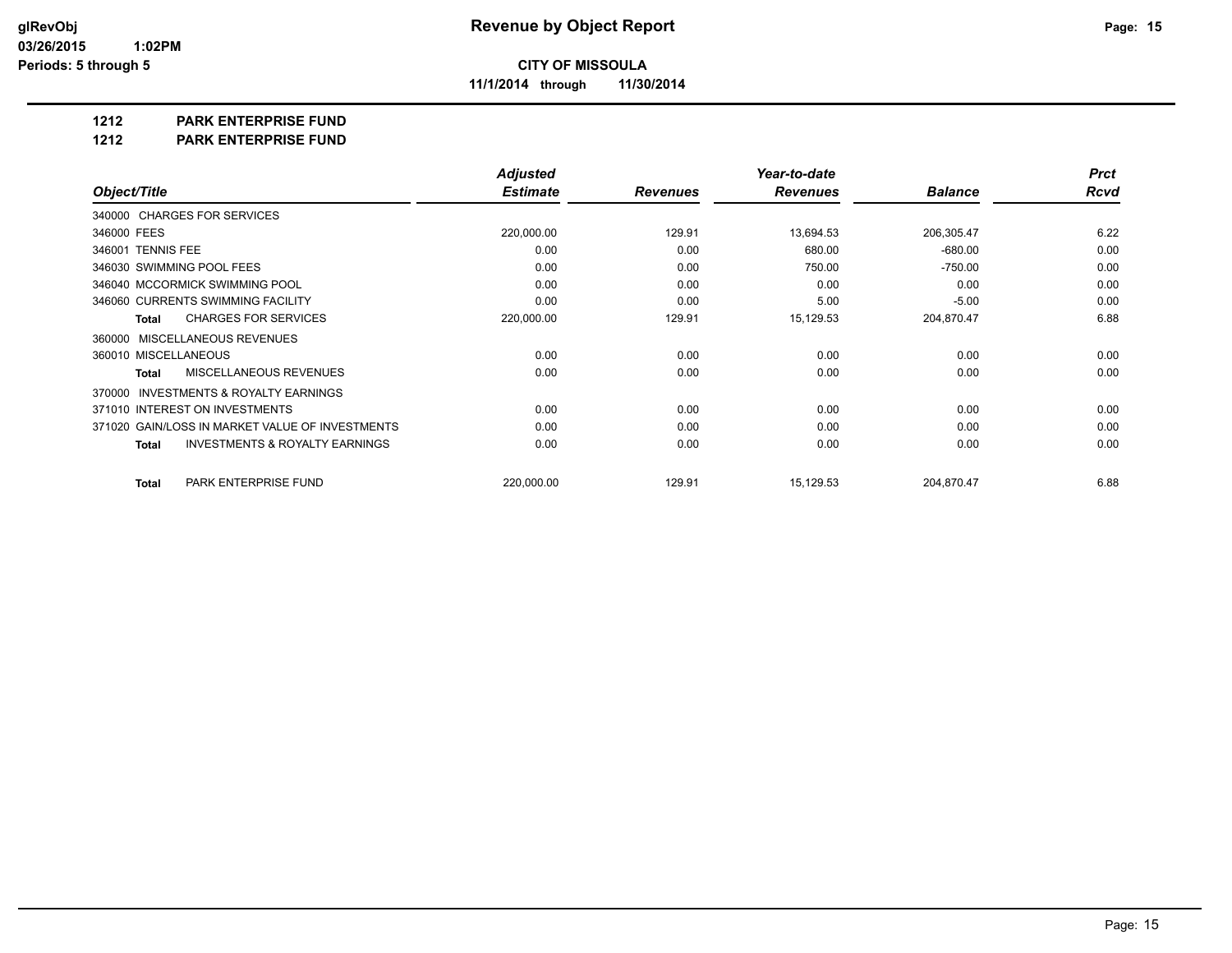**11/1/2014 through 11/30/2014**

### **1212 PARK ENTERPRISE FUND**

|                                                    | <b>Adjusted</b> |                 | Year-to-date    |                | <b>Prct</b> |
|----------------------------------------------------|-----------------|-----------------|-----------------|----------------|-------------|
| Object/Title                                       | <b>Estimate</b> | <b>Revenues</b> | <b>Revenues</b> | <b>Balance</b> | Rcvd        |
| 340000 CHARGES FOR SERVICES                        |                 |                 |                 |                |             |
| 346000 FEES                                        | 220,000.00      | 129.91          | 13,694.53       | 206,305.47     | 6.22        |
| 346001 TENNIS FEE                                  | 0.00            | 0.00            | 680.00          | $-680.00$      | 0.00        |
| 346030 SWIMMING POOL FEES                          | 0.00            | 0.00            | 750.00          | $-750.00$      | 0.00        |
| 346040 MCCORMICK SWIMMING POOL                     | 0.00            | 0.00            | 0.00            | 0.00           | 0.00        |
| 346060 CURRENTS SWIMMING FACILITY                  | 0.00            | 0.00            | 5.00            | $-5.00$        | 0.00        |
| <b>CHARGES FOR SERVICES</b><br>Total               | 220,000.00      | 129.91          | 15,129.53       | 204,870.47     | 6.88        |
| 360000 MISCELLANEOUS REVENUES                      |                 |                 |                 |                |             |
| 360010 MISCELLANEOUS                               | 0.00            | 0.00            | 0.00            | 0.00           | 0.00        |
| MISCELLANEOUS REVENUES<br><b>Total</b>             | 0.00            | 0.00            | 0.00            | 0.00           | 0.00        |
| INVESTMENTS & ROYALTY EARNINGS<br>370000           |                 |                 |                 |                |             |
| 371010 INTEREST ON INVESTMENTS                     | 0.00            | 0.00            | 0.00            | 0.00           | 0.00        |
| 371020 GAIN/LOSS IN MARKET VALUE OF INVESTMENT     | 0.00            | 0.00            | 0.00            | 0.00           | 0.00        |
| <b>INVESTMENTS &amp; ROYALTY EARNINGS</b><br>Total | 0.00            | 0.00            | 0.00            | 0.00           | 0.00        |
| PARK ENTERPRISE FUND<br>Total                      | 220,000.00      | 129.91          | 15,129.53       | 204,870.47     | 6.88        |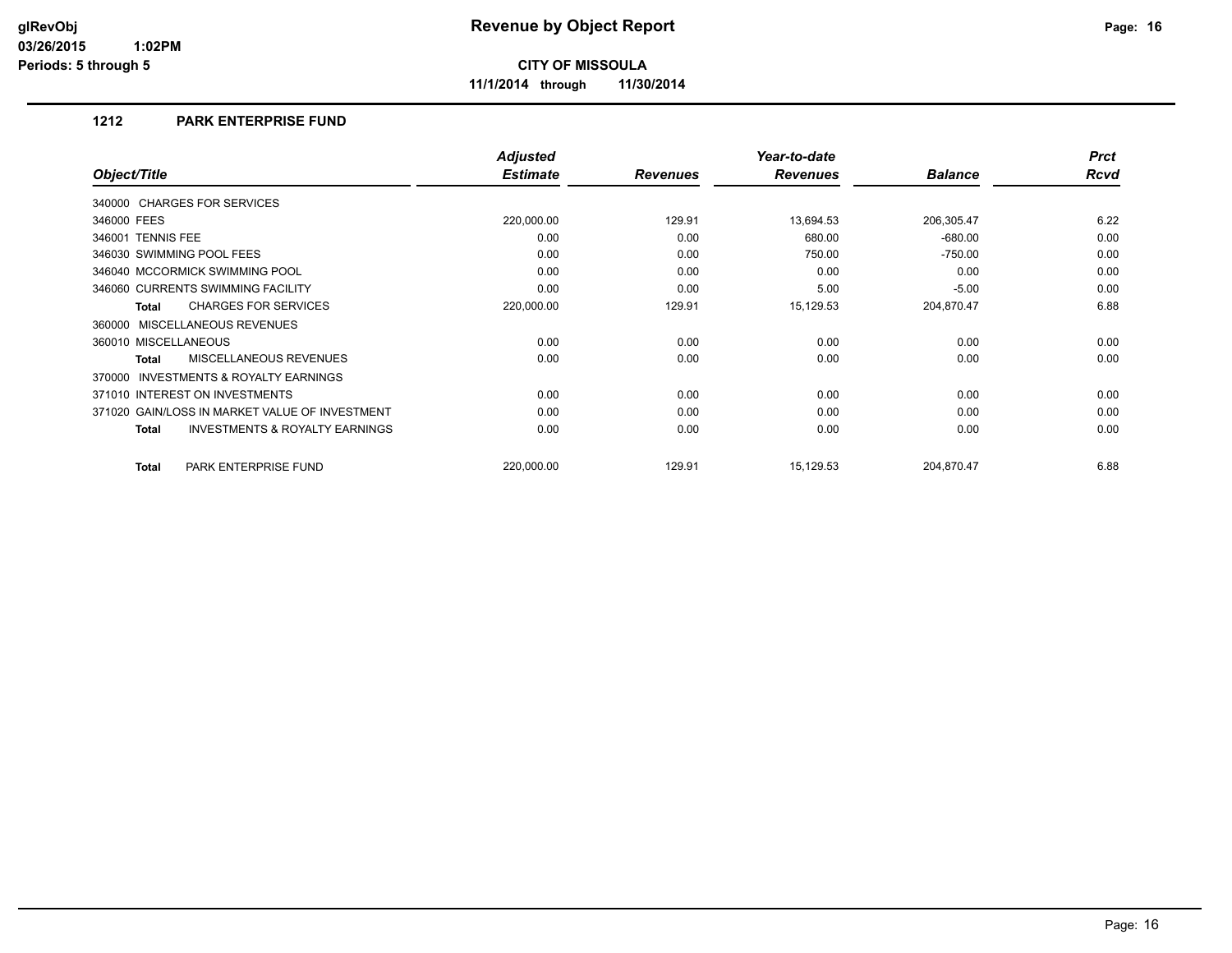**11/1/2014 through 11/30/2014**

|  | 1216 | <b>PARKS &amp; REC TRAILS, DEV</b> |
|--|------|------------------------------------|
|--|------|------------------------------------|

|                                                   | <b>Adjusted</b> |                 | Year-to-date    |                | <b>Prct</b> |
|---------------------------------------------------|-----------------|-----------------|-----------------|----------------|-------------|
| Object/Title                                      | <b>Estimate</b> | <b>Revenues</b> | <b>Revenues</b> | <b>Balance</b> | Rcvd        |
| 330000 INTERGOVERNMENTAL REVENUES                 |                 |                 |                 |                |             |
| 331013 NORTHSIDE PED BRIDGE ARRA GRANT            | 0.00            | 0.00            | 0.00            | 0.00           | 0.00        |
| 331014 WHITE PINE PLAYGROUND-CDBG GRANT           | 0.00            | 0.00            | 0.00            | 0.00           | 0.00        |
| 334025 COUNTY WEED                                | 0.00            | 0.00            | 3,873.68        | $-3,873.68$    | 0.00        |
| 334026 FOREST HEALTH GRANT                        | 0.00            | 0.00            | $-33,125.00$    | 33,125.00      | 0.00        |
| 334028 DEPT OF AG INTERN GRANT                    | 0.00            | 0.00            | 0.00            | 0.00           | 0.00        |
| 334121 DNRC GRANT                                 | 0.00            | 0.00            | $-26,044.18$    | 26,044.18      | 0.00        |
| 334125 FWP GRANT                                  | 15,000.00       | 0.00            | 0.00            | 15,000.00      | 0.00        |
| 336023 STATE CONTRIB. - PERS                      | 0.00            | 0.23            | 3.21            | $-3.21$        | 0.00        |
| <b>INTERGOVERNMENTAL REVENUES</b><br><b>Total</b> | 15,000.00       | 0.23            | $-55,292.29$    | 70,292.29      | $-368.62$   |
| 340000 CHARGES FOR SERVICES                       |                 |                 |                 |                |             |
| 343036 *** Title Not Found ***                    | 0.00            | 0.00            | 0.00            | 0.00           | 0.00        |
| 343302 PARKS SOIL PROJECT                         | 0.00            | 0.00            | 0.00            | 0.00           | 0.00        |
| 346034 GROUNDS MAINTENANCE CONTRACT               | 0.00            | 0.00            | 0.00            | 0.00           | 0.00        |
| 346052 PLAYGROUND SAFETY TRAINING                 | 0.00            | 0.00            | 0.00            | 0.00           | 0.00        |
| 346055 COUNTY PARK SUPPORT                        | 0.00            | 0.00            | 0.00            | 0.00           | 0.00        |
| <b>CHARGES FOR SERVICES</b><br><b>Total</b>       | 0.00            | 0.00            | 0.00            | 0.00           | 0.00        |
| 360000 MISCELLANEOUS REVENUES                     |                 |                 |                 |                |             |
| 360000 MISCELLANEOUS REVENUES                     | 0.00            | 0.00            | 0.00            | 0.00           | 0.00        |
| 360010 MISCELLANEOUS                              | 0.00            | 0.00            | 0.00            | 0.00           | 0.00        |
| 361000 RATTLESNAKE LAND LEASES                    | 0.00            | 0.00            | 0.00            | 0.00           | 0.00        |
| 361003 CARAS PARK CONCERT REVENUE                 | 0.00            | 0.00            | 0.00            | 0.00           | 0.00        |
| 364040 INSURANCE AND DAMAGE RECOVERY              | 0.00            | 275.00          | 730.00          | $-730.00$      | 0.00        |
| 365000 DONATIONS                                  | 0.00            | 0.00            | 0.00            | 0.00           | 0.00        |
| 365001 *** Title Not Found ***                    | 10,000.00       | 0.00            | 10,250.00       | $-250.00$      | 102.50      |
| 365002 OTHER RECREATION DONATIONS                 | 50,000.00       | 0.25            | 2,235.83        | 47,764.17      | 4.47        |
| 365003 DONATIONS - SMOKE ALARMS                   | 25,000.00       | 0.00            | 0.00            | 25,000.00      | 0.00        |
| 365004 GRANT CR TRAIL ASSN DONATION               | 0.00            | 0.00            | 0.00            | 0.00           | 0.00        |
| 365005 DONATIONS - ARCO                           | 0.00            | 0.00            | 0.00            | 0.00           | 0.00        |
| 365009 DONATIONS - BASKETBALL/TENNIS COURT        | 65,000.00       | 0.00            | 3,172.89        | 61,827.11      | 4.88        |
| 365019 PARKS DONATIONS                            | 251,100.00      | 65.39           | 15,915.00       | 235,185.00     | 6.34        |
| 365020 OPEN SPACE DONATIONS                       | 5,000.00        | 25.00           | 25.00           | 4,975.00       | 0.50        |
| 365100 RECREATION OUTDOOR                         | 25,000.00       | 0.00            | 300.00          | 24,700.00      | 1.20        |
| 365101 RECREATION SCHOLARSHIP                     | 35,000.00       | 420.90          | 2,582.65        | 32,417.35      | 7.38        |
| 365102 RECREATION YOUTH & ADULT SPORTS            | 25,000.00       | 0.00            | 6,765.00        | 18,235.00      | 27.06       |
| 365103 URBAN FORESTRY PROGRAMS                    | 55,000.00       | 559.17          | 2,859.17        | 52,140.83      | 5.20        |
| 365109 CONSERVATION LANDS DONATIONS               | 0.00            | 0.00            | 0.00            | 0.00           | 0.00        |
| MISCELLANEOUS REVENUES<br><b>Total</b>            | 546,100.00      | 1,345.71        | 44,835.54       | 501,264.46     | 8.21        |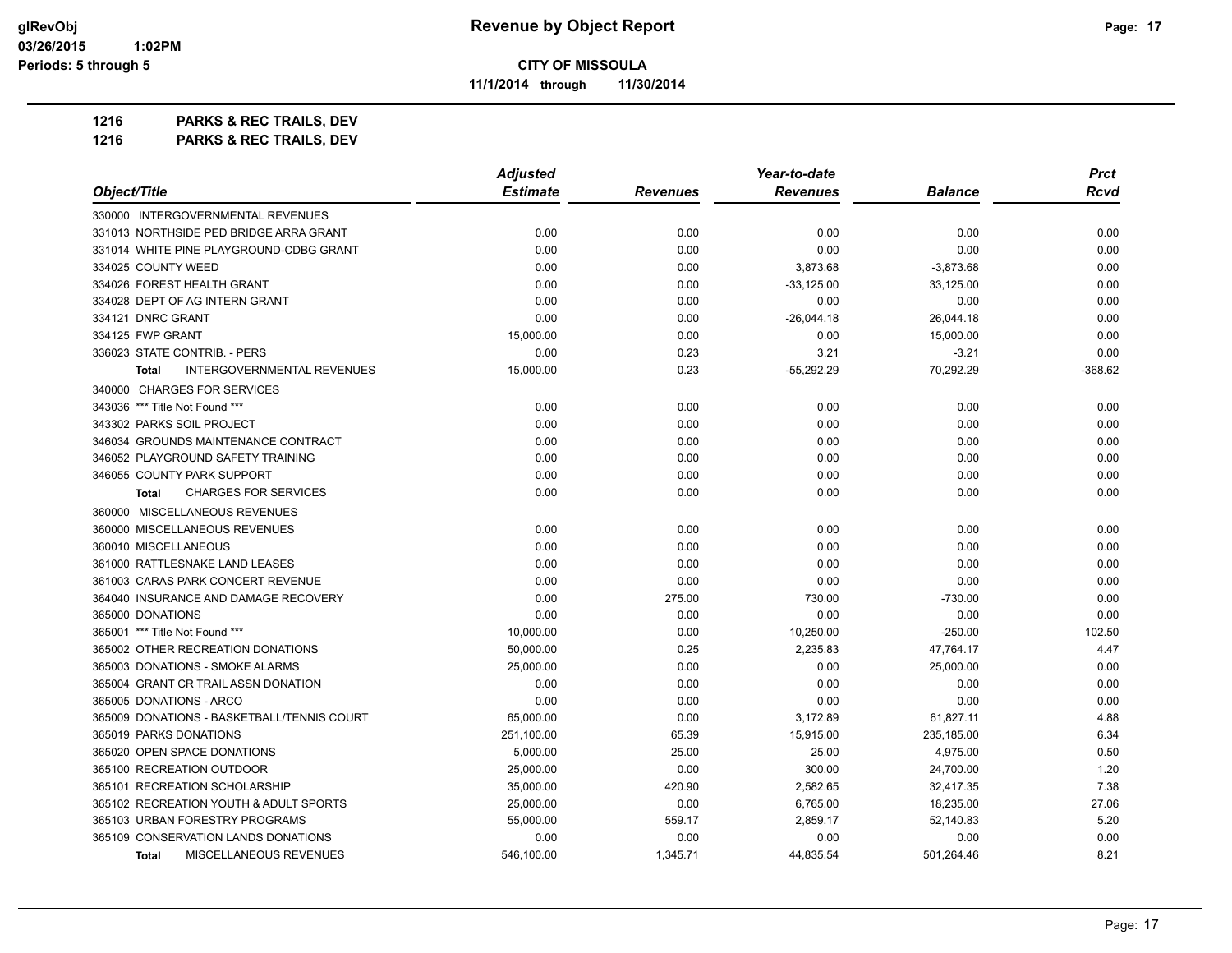**11/1/2014 through 11/30/2014**

**1216 PARKS & REC TRAILS, DEV**

|                                                    | <b>Adiusted</b> |                 | Year-to-date    |                | <b>Prct</b> |
|----------------------------------------------------|-----------------|-----------------|-----------------|----------------|-------------|
| Object/Title                                       | <b>Estimate</b> | <b>Revenues</b> | <b>Revenues</b> | <b>Balance</b> | Rcvd        |
| 370000 INVESTMENTS & ROYALTY EARNINGS              |                 |                 |                 |                |             |
| 371010 INTEREST ON INVESTMENTS                     | 0.00            | 0.00            | 0.00            | 0.00           | 0.00        |
| 371020 GAIN/LOSS IN MARKET VALUE OF INVESTMENTS    | 0.00            | 0.00            | 0.00            | 0.00           | 0.00        |
| <b>INVESTMENTS &amp; ROYALTY EARNINGS</b><br>Total | 0.00            | 0.00            | 0.00            | 0.00           | 0.00        |
| 380000 OTHER FINANCING SOURCES                     |                 |                 |                 |                |             |
| 383000 OPERATING TRANSFERS                         | 335,000.00      | 0.00            | 0.00            | 335,000.00     | 0.00        |
| 383001 TRANS FR FLUSHING DISTRICT                  | 0.00            | 0.00            | 0.00            | 0.00           | 0.00        |
| 383026 TRANS FR CDBG                               | 0.00            | 0.00            | 0.00            | 0.00           | 0.00        |
| 383043 TRANSFERS FROM IMPACT FEES                  | 0.00            | 0.00            | 0.00            | 0.00           | 0.00        |
| OTHER FINANCING SOURCES<br>Total                   | 335,000.00      | 0.00            | 0.00            | 335,000.00     | 0.00        |
| PARKS & REC TRAILS, DEV<br>Total                   | 896.100.00      | 1.345.94        | $-10.456.75$    | 906.556.75     | $-1.17$     |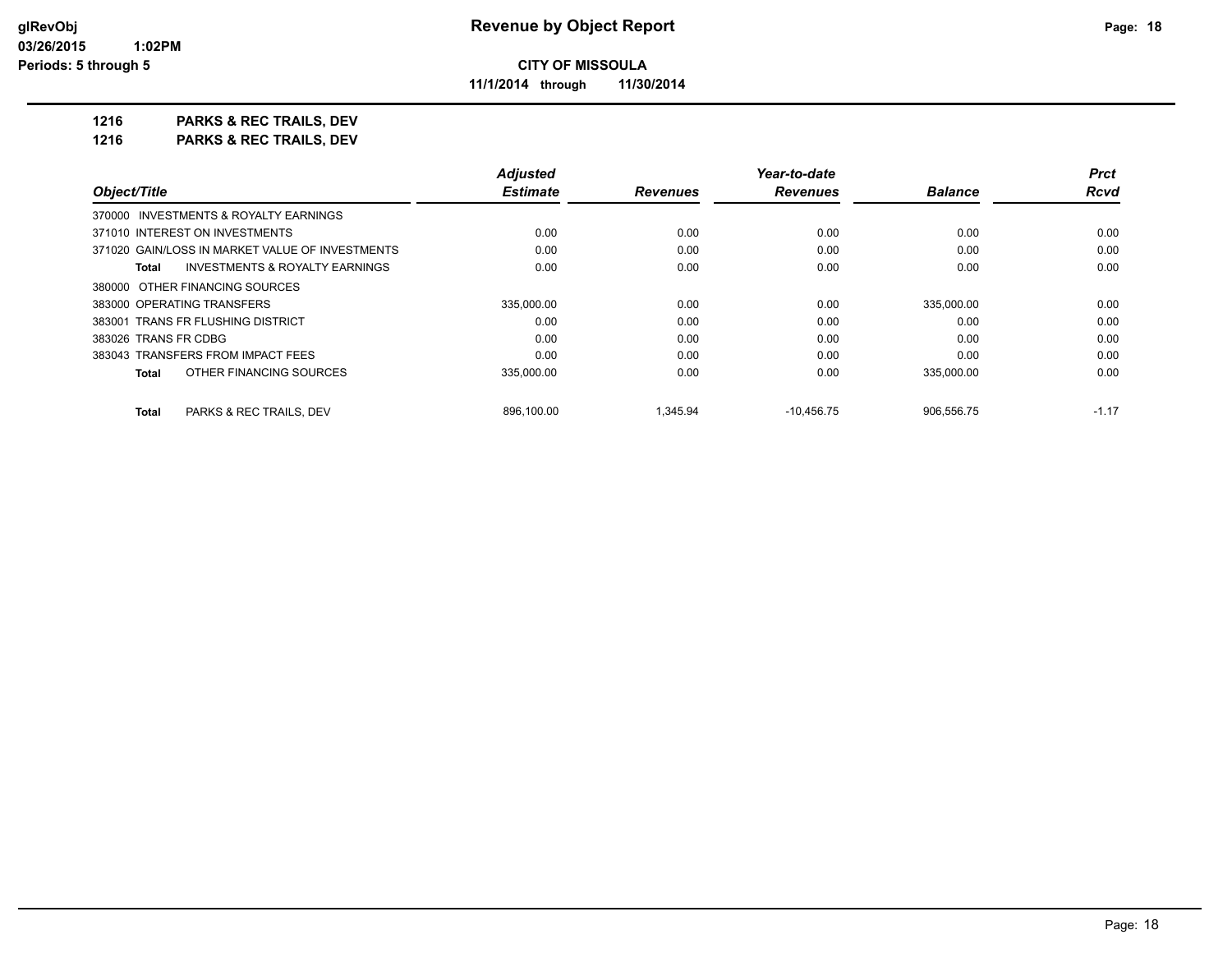**11/1/2014 through 11/30/2014**

|                                                   | <b>Adjusted</b> |                 | Year-to-date    | <b>Prct</b>    |             |
|---------------------------------------------------|-----------------|-----------------|-----------------|----------------|-------------|
| Object/Title                                      | <b>Estimate</b> | <b>Revenues</b> | <b>Revenues</b> | <b>Balance</b> | <b>Rcvd</b> |
| 330000 INTERGOVERNMENTAL REVENUES                 |                 |                 |                 |                |             |
| 331013 NORTHSIDE PED BRIDGE ARRA GRANT            | 0.00            | 0.00            | 0.00            | 0.00           | 0.00        |
| 331014 WHITE PINE PLAYGROUND-CDBG GRANT           | 0.00            | 0.00            | 0.00            | 0.00           | 0.00        |
| 334025 COUNTY WEED                                | 0.00            | 0.00            | 3,873.68        | $-3,873.68$    | 0.00        |
| 334026 FOREST HEALTH GRANT                        | 0.00            | 0.00            | $-33,125.00$    | 33,125.00      | 0.00        |
| 334028 DEPT OF AG INTERN GRANT                    | 0.00            | 0.00            | 0.00            | 0.00           | 0.00        |
| 334121 DNRC GRANT                                 | 0.00            | 0.00            | $-26,044.18$    | 26,044.18      | 0.00        |
| 334125 FWP GRANT                                  | 15,000.00       | 0.00            | 0.00            | 15,000.00      | 0.00        |
| 336023 STATE CONTRIB. - PERS                      | 0.00            | 0.23            | 3.21            | $-3.21$        | 0.00        |
| <b>INTERGOVERNMENTAL REVENUES</b><br><b>Total</b> | 15,000.00       | 0.23            | $-55,292.29$    | 70,292.29      | $-368.62$   |
| 340000 CHARGES FOR SERVICES                       |                 |                 |                 |                |             |
| 343036 *** Title Not Found ***                    | 0.00            | 0.00            | 0.00            | 0.00           | 0.00        |
| 343302 PARKS SOIL PROJECT                         | 0.00            | 0.00            | 0.00            | 0.00           | 0.00        |
| 346034 GROUNDS MAINTENANCE CONTRACT               | 0.00            | 0.00            | 0.00            | 0.00           | 0.00        |
| 346052 PLAYGROUND SAFETY TRAINING                 | 0.00            | 0.00            | 0.00            | 0.00           | 0.00        |
| 346055 COUNTY PARK SUPPORT                        | 0.00            | 0.00            | 0.00            | 0.00           | 0.00        |
| <b>CHARGES FOR SERVICES</b><br><b>Total</b>       | 0.00            | 0.00            | 0.00            | 0.00           | 0.00        |
| 360000 MISCELLANEOUS REVENUES                     |                 |                 |                 |                |             |
| 360000 MISCELLANEOUS REVENUES                     | 0.00            | 0.00            | 0.00            | 0.00           | 0.00        |
| 360010 MISCELLANEOUS                              | 0.00            | 0.00            | 0.00            | 0.00           | 0.00        |
| 361000 RATTLESNAKE LAND LEASES                    | 0.00            | 0.00            | 0.00            | 0.00           | 0.00        |
| 361003 CARAS PARK CONCERT REVENUE                 | 0.00            | 0.00            | 0.00            | 0.00           | 0.00        |
| 364040 INSURANCE AND DAMAGE RECOVERY              | 0.00            | 275.00          | 730.00          | $-730.00$      | 0.00        |
| 365000 DONATIONS                                  | 0.00            | 0.00            | 0.00            | 0.00           | 0.00        |
| 365001 *** Title Not Found ***                    | 10,000.00       | 0.00            | 10,250.00       | $-250.00$      | 102.50      |
| 365002 OTHER RECREATION DONATIONS                 | 50,000.00       | 0.25            | 2,235.83        | 47,764.17      | 4.47        |
| 365003 DONATIONS - SMOKE ALARMS                   | 25,000.00       | 0.00            | 0.00            | 25,000.00      | 0.00        |
| 365004 GRANT CR TRAIL ASSN DONATION               | 0.00            | 0.00            | 0.00            | 0.00           | 0.00        |
| 365005 DONATIONS - ARCO                           | 0.00            | 0.00            | 0.00            | 0.00           | 0.00        |
| 365009 DONATIONS - BASKETBALL/TENNIS COURT        | 65,000.00       | 0.00            | 3,172.89        | 61,827.11      | 4.88        |
| 365019 PARKS DONATIONS                            | 251,100.00      | 65.39           | 15,915.00       | 235,185.00     | 6.34        |
| 365020 OPEN SPACE DONATIONS                       | 5,000.00        | 25.00           | 25.00           | 4,975.00       | 0.50        |
| 365100 RECREATION OUTDOOR                         | 25,000.00       | 0.00            | 300.00          | 24,700.00      | 1.20        |
| 365101 RECREATION SCHOLARSHIP                     | 35,000.00       | 420.90          | 2,582.65        | 32,417.35      | 7.38        |
| 365102 RECREATION YOUTH & ADULT SPORTS            | 25,000.00       | 0.00            | 6,765.00        | 18,235.00      | 27.06       |
| 365103 URBAN FORESTRY PROGRAMS                    | 55,000.00       | 559.17          | 2,859.17        | 52,140.83      | 5.20        |
| 365109 CONSERVATION LANDS DONATIONS               | 0.00            | 0.00            | 0.00            | 0.00           | 0.00        |
| MISCELLANEOUS REVENUES<br><b>Total</b>            | 546,100.00      | 1,345.71        | 44,835.54       | 501,264.46     | 8.21        |
| 370000 INVESTMENTS & ROYALTY EARNINGS             |                 |                 |                 |                |             |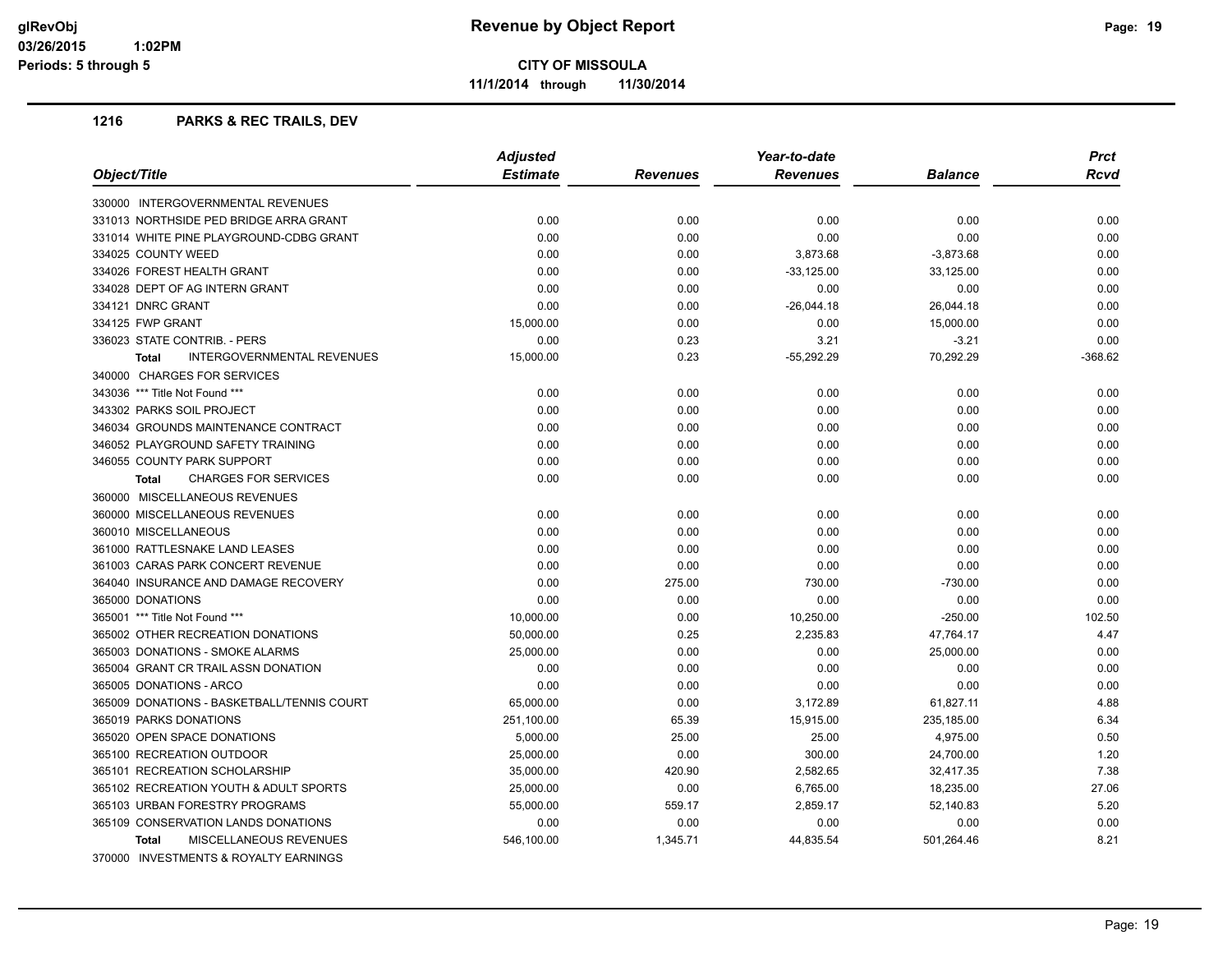**11/1/2014 through 11/30/2014**

|                                                | <b>Adjusted</b> |                 | Year-to-date    |                | <b>Prct</b> |
|------------------------------------------------|-----------------|-----------------|-----------------|----------------|-------------|
| Object/Title                                   | <b>Estimate</b> | <b>Revenues</b> | <b>Revenues</b> | <b>Balance</b> | <b>Rcvd</b> |
| 371010 INTEREST ON INVESTMENTS                 | 0.00            | 0.00            | 0.00            | 0.00           | 0.00        |
| 371020 GAIN/LOSS IN MARKET VALUE OF INVESTMENT | 0.00            | 0.00            | 0.00            | 0.00           | 0.00        |
| INVESTMENTS & ROYALTY EARNINGS<br>Total        | 0.00            | 0.00            | 0.00            | 0.00           | 0.00        |
| 380000 OTHER FINANCING SOURCES                 |                 |                 |                 |                |             |
| 383000 OPERATING TRANSFERS                     | 335.000.00      | 0.00            | 0.00            | 335.000.00     | 0.00        |
| 383001 TRANS FR FLUSHING DISTRICT              | 0.00            | 0.00            | 0.00            | 0.00           | 0.00        |
| 383026 TRANS FR CDBG                           | 0.00            | 0.00            | 0.00            | 0.00           | 0.00        |
| 383043 TRANSFERS FROM IMPACT FEES              | 0.00            | 0.00            | 0.00            | 0.00           | 0.00        |
| OTHER FINANCING SOURCES<br>Total               | 335.000.00      | 0.00            | 0.00            | 335.000.00     | 0.00        |
| <b>PARKS &amp; REC TRAILS, DEV</b><br>Total    | 896.100.00      | 1.345.94        | $-10.456.75$    | 906.556.75     | $-1.17$     |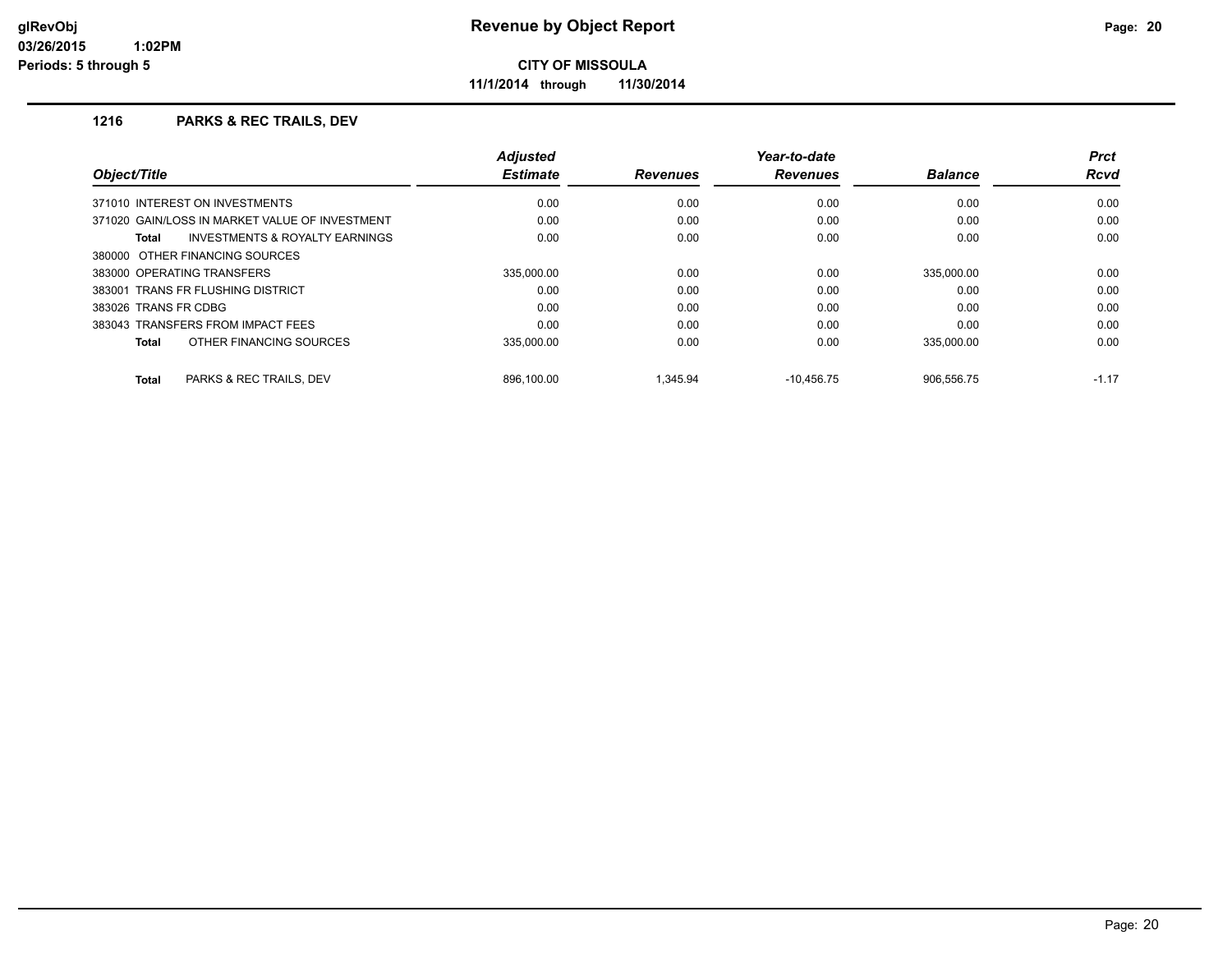**11/1/2014 through 11/30/2014**

### **1217 PARKS CITY LIFE GYM LEASE**

**1217 PARKS CITY LIFE GYM LEASE**

|                                            | <b>Adjusted</b> |                 | Year-to-date    |                | <b>Prct</b> |
|--------------------------------------------|-----------------|-----------------|-----------------|----------------|-------------|
| Object/Title                               | <b>Estimate</b> | <b>Revenues</b> | <b>Revenues</b> | <b>Balance</b> | <b>Rcvd</b> |
| 330000 INTERGOVERNMENTAL REVENUES          |                 |                 |                 |                |             |
| 336023 STATE CONTRIB. - PERS               | 0.00            | 0.00            | 0.00            | 0.00           | 0.00        |
| INTERGOVERNMENTAL REVENUES<br><b>Total</b> | 0.00            | 0.00            | 0.00            | 0.00           | 0.00        |
| 340000 CHARGES FOR SERVICES                |                 |                 |                 |                |             |
| 346031 RECREATION FEES                     | 30,900.00       | 11,031.40       | 22,595.10       | 8,304.90       | 73.12       |
| 346032 PRESCHOOL PROGRAMS                  | 0.00            | 0.00            | 0.00            | 0.00           | 0.00        |
| 346053 CITY LIFE PROGRAMS                  | 12,500.00       | 1,302.00        | 2,356.00        | 10,144.00      | 18.85       |
| <b>CHARGES FOR SERVICES</b><br>Total       | 43,400.00       | 12,333.40       | 24,951.10       | 18,448.90      | 57.49       |
| 360000 MISCELLANEOUS REVENUES              |                 |                 |                 |                |             |
| 365019 PARKS DONATIONS                     | 0.00            | 0.00            | 0.00            | 0.00           | 0.00        |
| MISCELLANEOUS REVENUES<br><b>Total</b>     | 0.00            | 0.00            | 0.00            | 0.00           | 0.00        |
| <b>Total</b><br>PARKS CITY LIFE GYM LEASE  | 43.400.00       | 12,333.40       | 24.951.10       | 18.448.90      | 57.49       |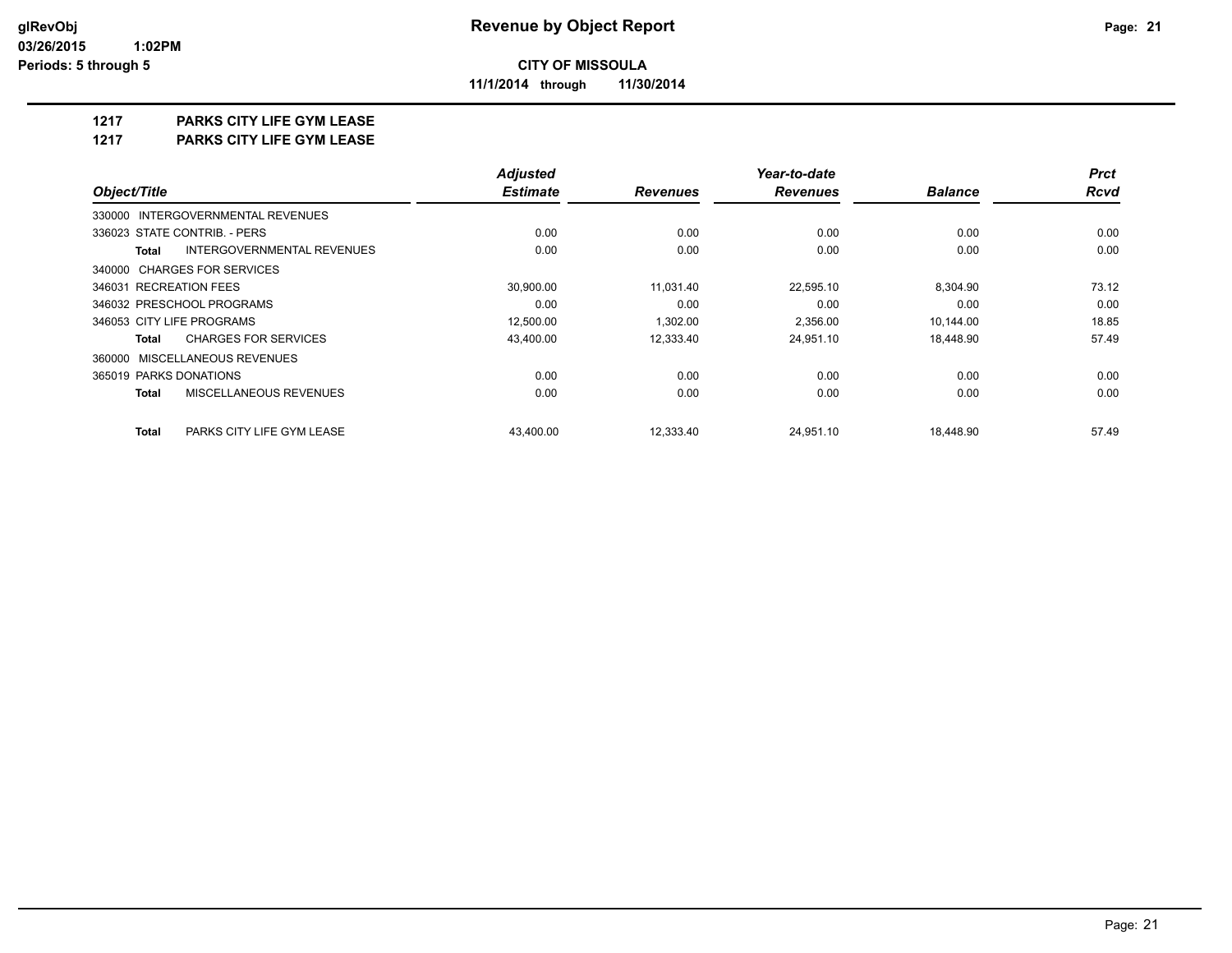**11/1/2014 through 11/30/2014**

# **1217 PARKS CITY LIFE GYM LEASE**

| Object/Title                                  | <b>Adjusted</b><br><b>Estimate</b> | <b>Revenues</b> | Year-to-date<br><b>Revenues</b> | <b>Balance</b> | <b>Prct</b><br><b>Rcvd</b> |
|-----------------------------------------------|------------------------------------|-----------------|---------------------------------|----------------|----------------------------|
| 330000 INTERGOVERNMENTAL REVENUES             |                                    |                 |                                 |                |                            |
| 336023 STATE CONTRIB. - PERS                  | 0.00                               | 0.00            | 0.00                            | 0.00           | 0.00                       |
| INTERGOVERNMENTAL REVENUES<br><b>Total</b>    | 0.00                               | 0.00            | 0.00                            | 0.00           | 0.00                       |
| 340000 CHARGES FOR SERVICES                   |                                    |                 |                                 |                |                            |
| 346031 RECREATION FEES                        | 30,900.00                          | 11.031.40       | 22,595.10                       | 8,304.90       | 73.12                      |
| 346032 PRESCHOOL PROGRAMS                     | 0.00                               | 0.00            | 0.00                            | 0.00           | 0.00                       |
| 346053 CITY LIFE PROGRAMS                     | 12,500.00                          | 1,302.00        | 2,356.00                        | 10.144.00      | 18.85                      |
| <b>CHARGES FOR SERVICES</b><br><b>Total</b>   | 43,400.00                          | 12,333.40       | 24,951.10                       | 18,448.90      | 57.49                      |
| 360000 MISCELLANEOUS REVENUES                 |                                    |                 |                                 |                |                            |
| 365019 PARKS DONATIONS                        | 0.00                               | 0.00            | 0.00                            | 0.00           | 0.00                       |
| <b>MISCELLANEOUS REVENUES</b><br><b>Total</b> | 0.00                               | 0.00            | 0.00                            | 0.00           | 0.00                       |
| PARKS CITY LIFE GYM LEASE<br><b>Total</b>     | 43,400.00                          | 12,333.40       | 24,951.10                       | 18,448.90      | 57.49                      |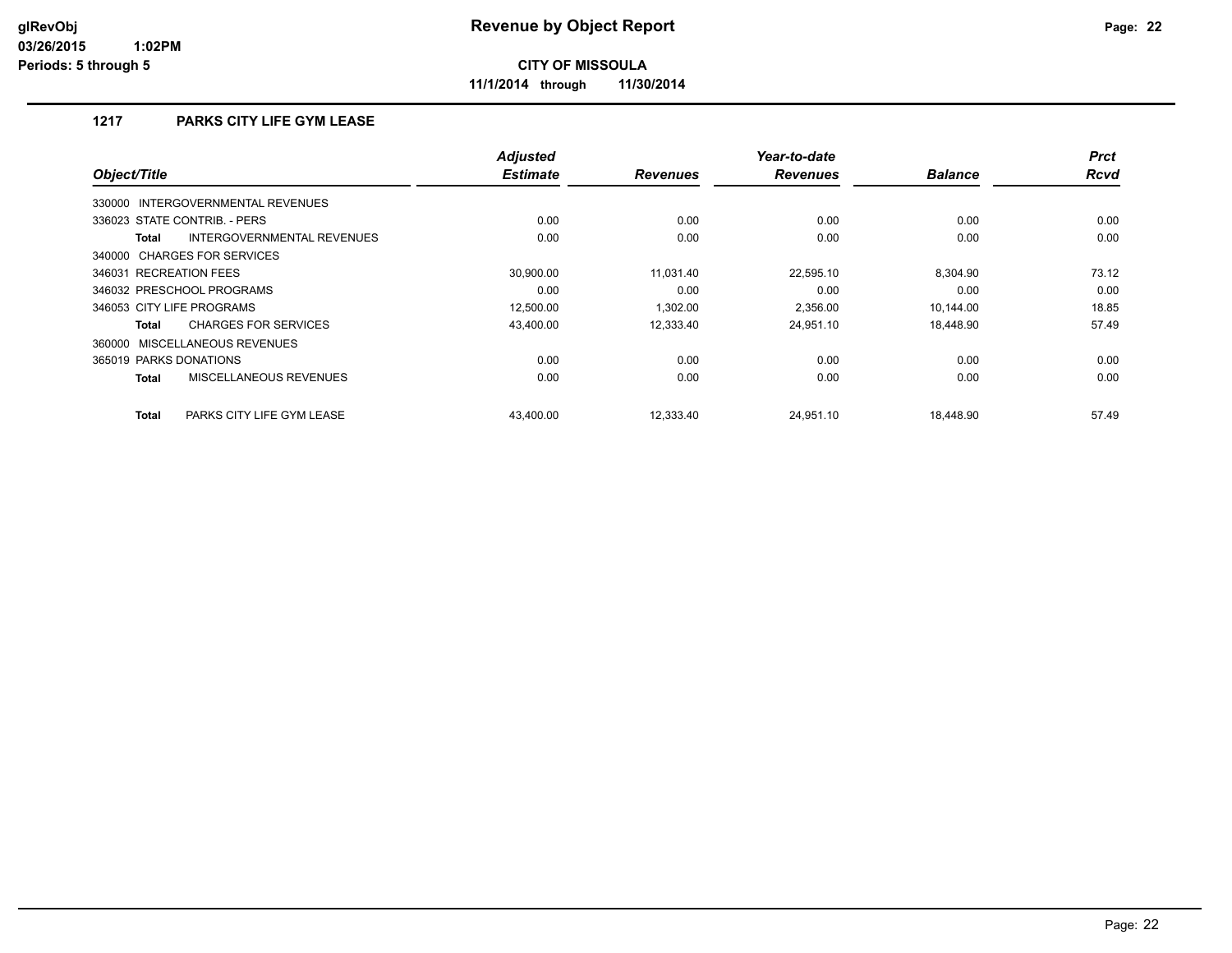**11/1/2014 through 11/30/2014**

### **1218 ALL ABILITIES PLAYGROUND**

#### **1218 ALL ABILITIES PLAYGROUND**

|                                |                          | <b>Adjusted</b> |                 | Year-to-date    |                | <b>Prct</b> |
|--------------------------------|--------------------------|-----------------|-----------------|-----------------|----------------|-------------|
| Object/Title                   |                          | <b>Estimate</b> | <b>Revenues</b> | <b>Revenues</b> | <b>Balance</b> | <b>Rcvd</b> |
| 360000 MISCELLANEOUS REVENUES  |                          |                 |                 |                 |                |             |
| 365019 PARKS DONATIONS         |                          | 671,346.00      | 0.00            | 103.000.00      | 568,346.00     | 15.34       |
| <b>Total</b>                   | MISCELLANEOUS REVENUES   | 671,346.00      | 0.00            | 103.000.00      | 568,346.00     | 15.34       |
| 380000 OTHER FINANCING SOURCES |                          |                 |                 |                 |                |             |
| 383010 TRANS FR CIP            |                          | 0.00            | 0.00            | 0.00            | 0.00           | 0.00        |
| <b>Total</b>                   | OTHER FINANCING SOURCES  | 0.00            | 0.00            | 0.00            | 0.00           | 0.00        |
| <b>Total</b>                   | ALL ABILITIES PLAYGROUND | 671.346.00      | 0.00            | 103.000.00      | 568.346.00     | 15.34       |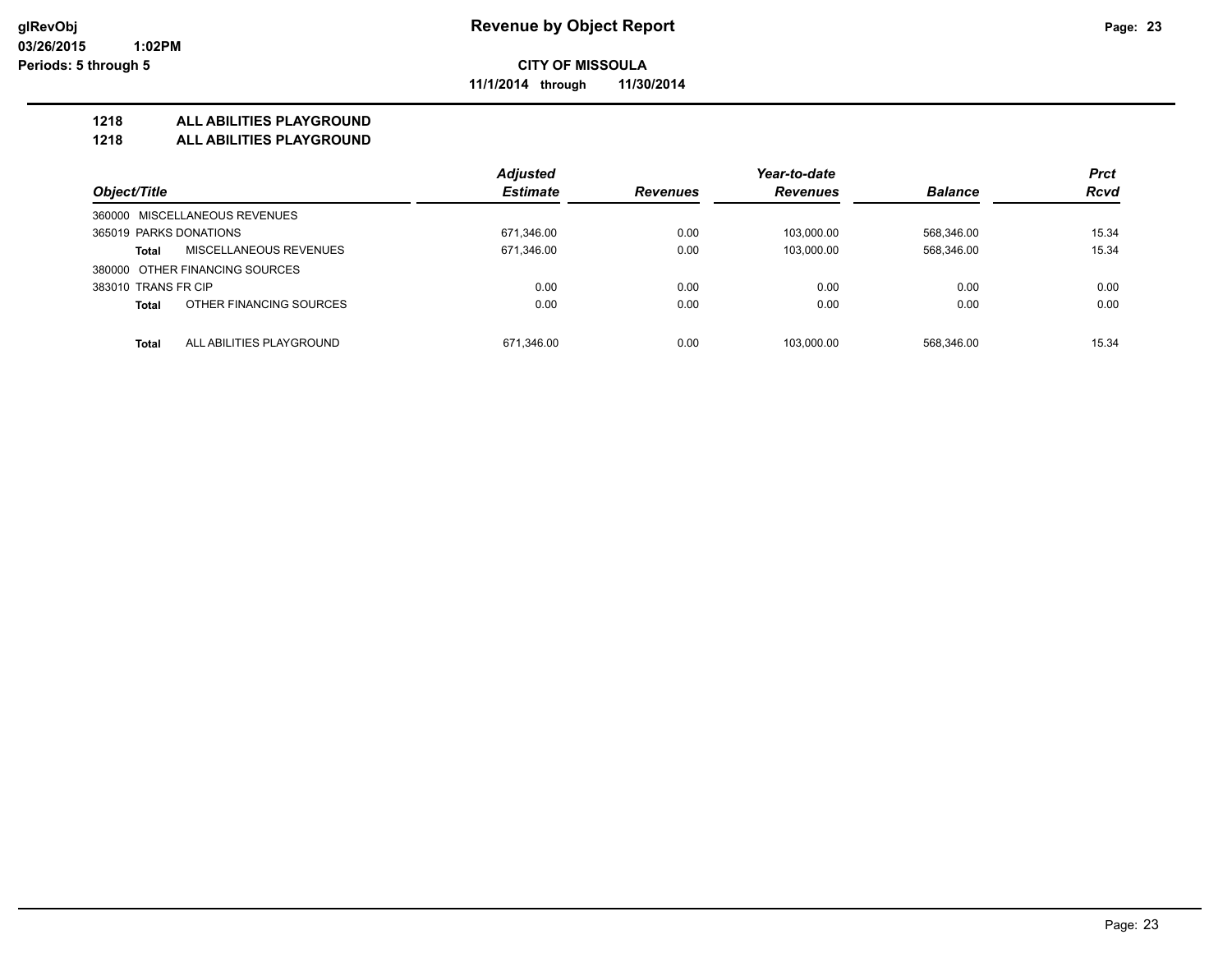**11/1/2014 through 11/30/2014**

# **1218 ALL ABILITIES PLAYGROUND**

|                        |                                | <b>Adjusted</b> |                 | Year-to-date    |                | <b>Prct</b> |
|------------------------|--------------------------------|-----------------|-----------------|-----------------|----------------|-------------|
| Object/Title           |                                | <b>Estimate</b> | <b>Revenues</b> | <b>Revenues</b> | <b>Balance</b> | <b>Rcvd</b> |
| 360000                 | MISCELLANEOUS REVENUES         |                 |                 |                 |                |             |
| 365019 PARKS DONATIONS |                                | 671,346.00      | 0.00            | 103.000.00      | 568,346.00     | 15.34       |
| Total                  | <b>MISCELLANEOUS REVENUES</b>  | 671,346.00      | 0.00            | 103,000.00      | 568,346.00     | 15.34       |
|                        | 380000 OTHER FINANCING SOURCES |                 |                 |                 |                |             |
| 383010 TRANS FR CIP    |                                | 0.00            | 0.00            | 0.00            | 0.00           | 0.00        |
| <b>Total</b>           | OTHER FINANCING SOURCES        | 0.00            | 0.00            | 0.00            | 0.00           | 0.00        |
| Total                  | ALL ABILITIES PLAYGROUND       | 671.346.00      | 0.00            | 103.000.00      | 568.346.00     | 15.34       |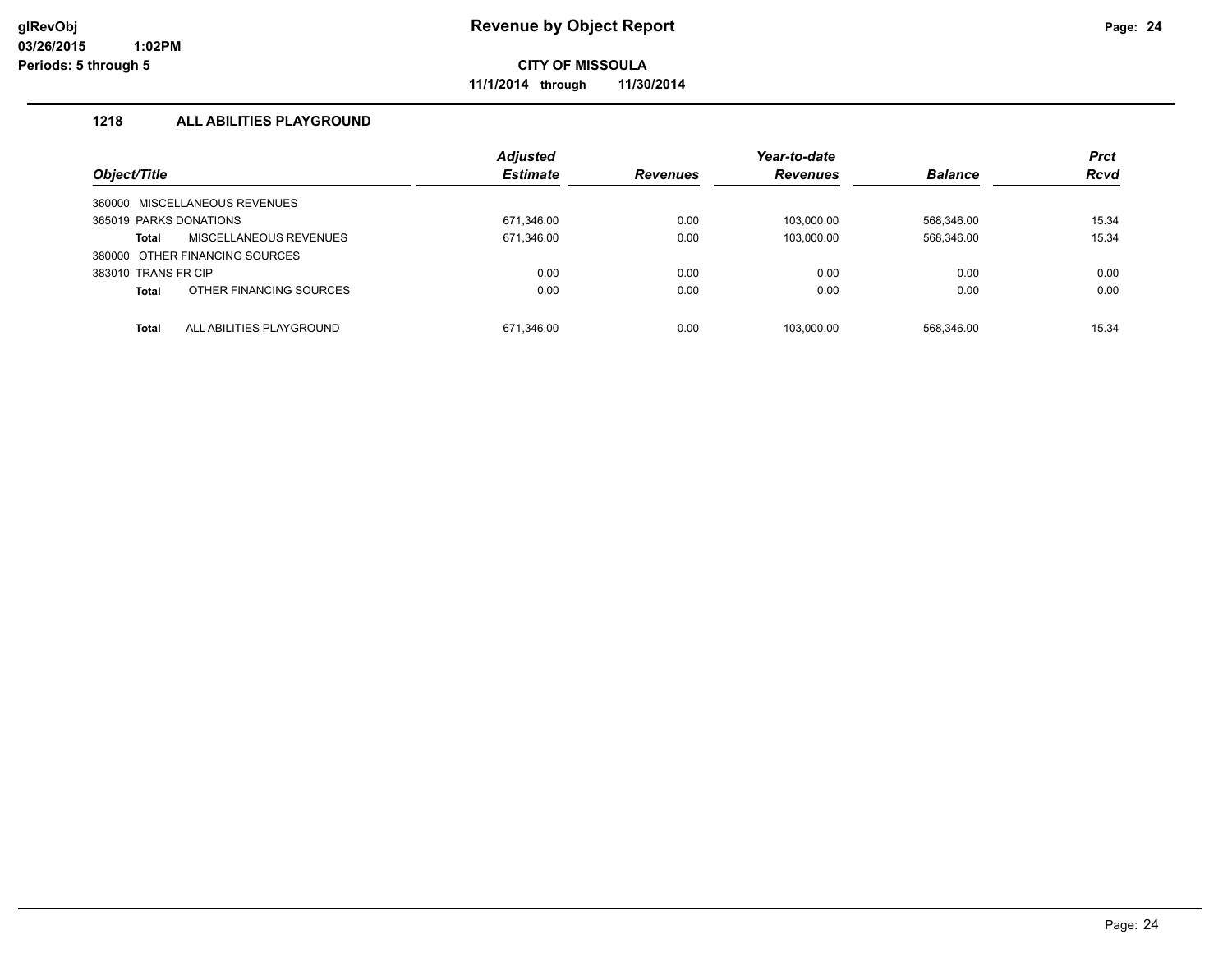**11/1/2014 through 11/30/2014**

### **1219 FY14 PARK & TRAIL BOND**

**1219 FY14 PARK & TRAIL BOND**

|                                         | <b>Adjusted</b> |                 | Year-to-date    |                | Prct |
|-----------------------------------------|-----------------|-----------------|-----------------|----------------|------|
| Object/Title                            | <b>Estimate</b> | <b>Revenues</b> | <b>Revenues</b> | <b>Balance</b> | Rcvd |
| 380000 OTHER FINANCING SOURCES          |                 |                 |                 |                |      |
| 381010 BOND PROCEEDS                    | 0.00            | 0.00            | 0.00            | 0.00           | 0.00 |
| 383050 TRANSFER FROM IMPACT FEES        | 0.00            | 0.00            | 0.00            | 0.00           | 0.00 |
| OTHER FINANCING SOURCES<br><b>Total</b> | 0.00            | 0.00            | 0.00            | 0.00           | 0.00 |
| <b>Total</b><br>FY14 PARK & TRAIL BOND  | 0.00            | 0.00            | 0.00            | 0.00           | 0.00 |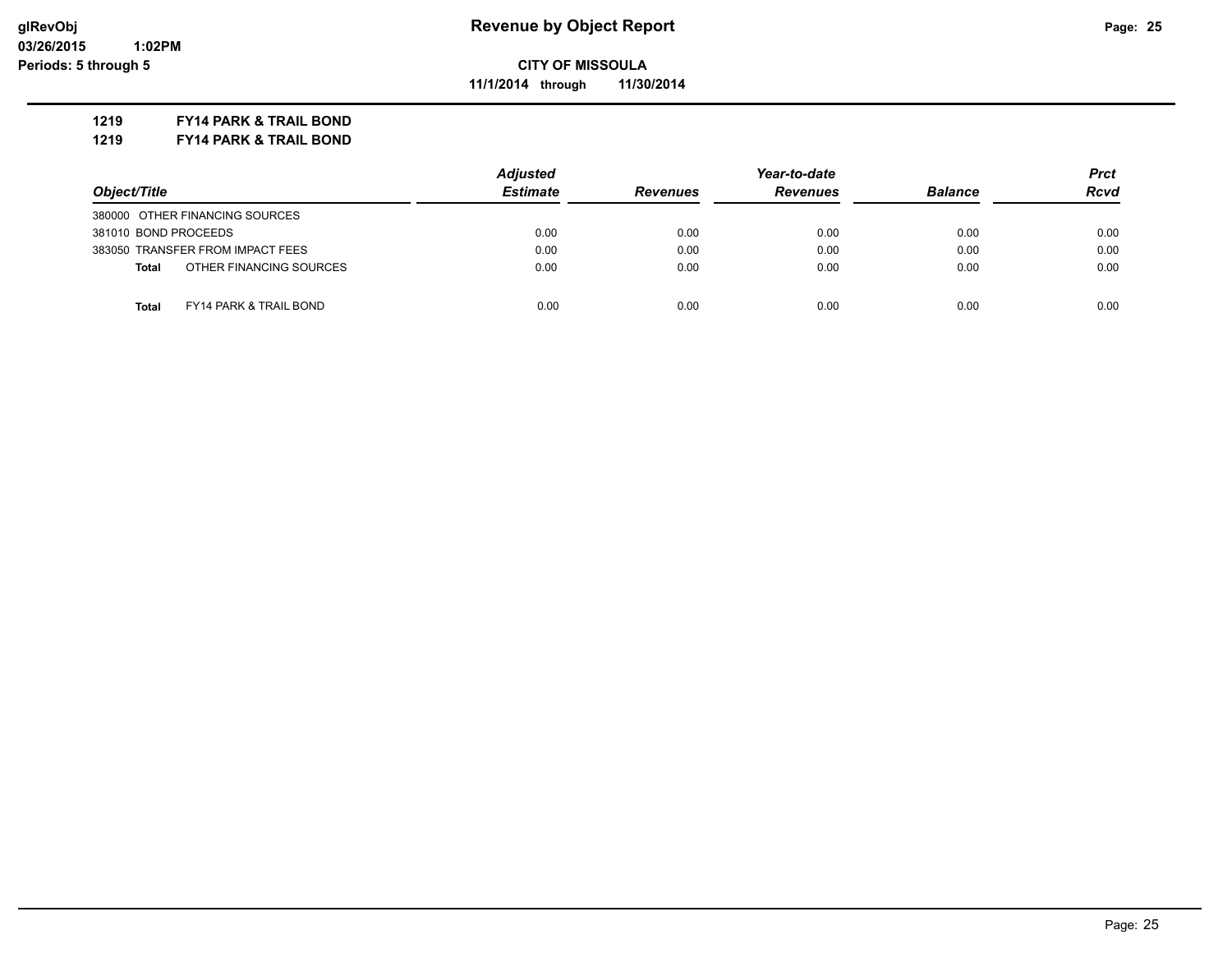**11/1/2014 through 11/30/2014**

### **1219 FY14 PARK & TRAIL BOND**

| Object/Title         |                                  | <b>Adjusted</b><br><b>Estimate</b> | <b>Revenues</b> | Year-to-date<br><b>Revenues</b> | <b>Balance</b> | <b>Prct</b><br><b>Rcvd</b> |
|----------------------|----------------------------------|------------------------------------|-----------------|---------------------------------|----------------|----------------------------|
|                      | 380000 OTHER FINANCING SOURCES   |                                    |                 |                                 |                |                            |
| 381010 BOND PROCEEDS |                                  | 0.00                               | 0.00            | 0.00                            | 0.00           | 0.00                       |
|                      | 383050 TRANSFER FROM IMPACT FEES | 0.00                               | 0.00            | 0.00                            | 0.00           | 0.00                       |
| <b>Total</b>         | OTHER FINANCING SOURCES          | 0.00                               | 0.00            | 0.00                            | 0.00           | 0.00                       |
|                      |                                  |                                    |                 |                                 |                |                            |
| <b>Total</b>         | FY14 PARK & TRAIL BOND           | 0.00                               | 0.00            | 0.00                            | 0.00           | 0.00                       |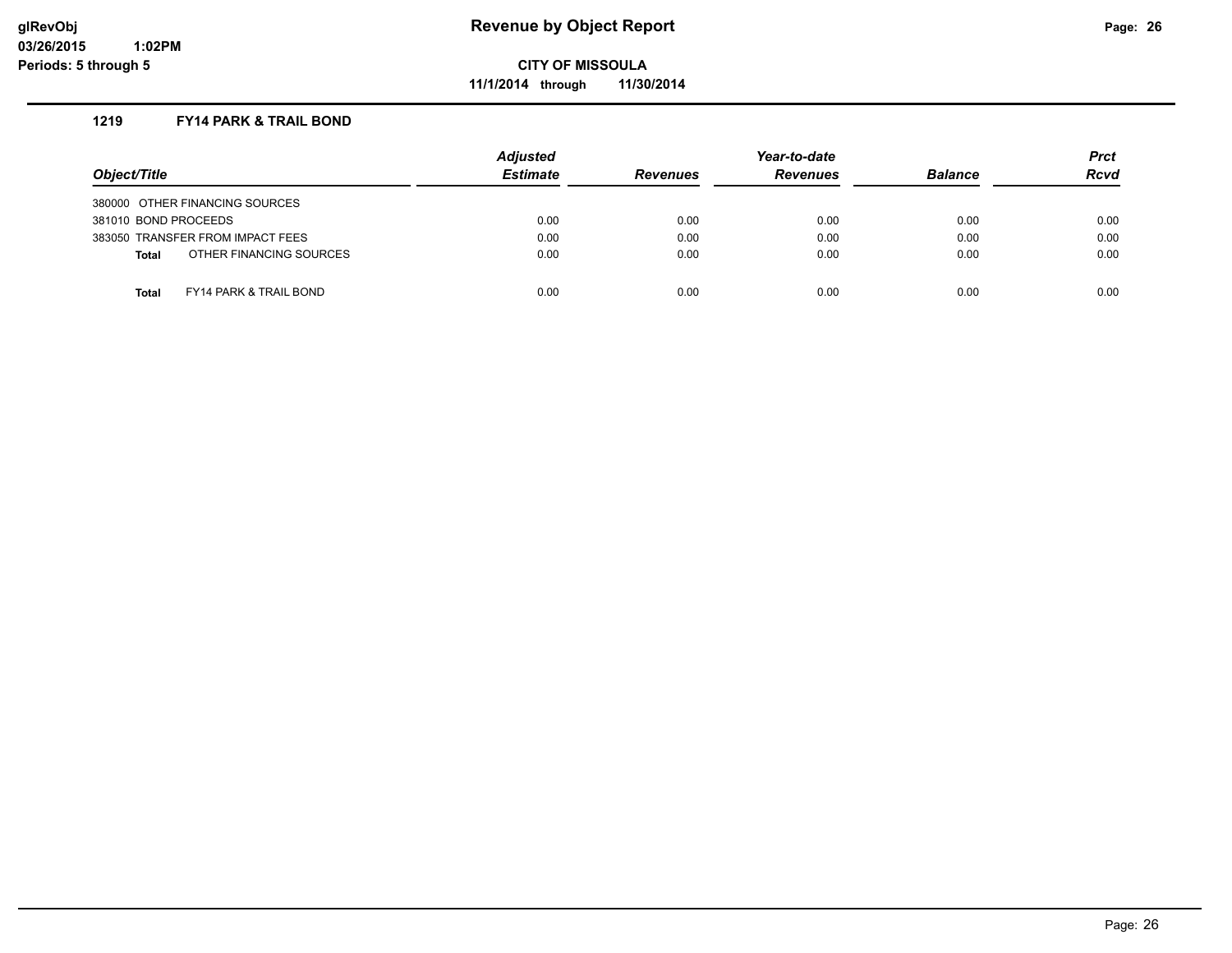**11/1/2014 through 11/30/2014**

# **1241 CREMAIN WALL & CEMETERY DONATIONS FUND**

# **1241 CREMAIN WALL & CEMETERY DONATIONS FUND**

|                                                                | <b>Adjusted</b> |                 | Year-to-date    |                | <b>Prct</b> |
|----------------------------------------------------------------|-----------------|-----------------|-----------------|----------------|-------------|
| Object/Title                                                   | <b>Estimate</b> | <b>Revenues</b> | <b>Revenues</b> | <b>Balance</b> | <b>Rcvd</b> |
| <b>CHARGES FOR SERVICES</b><br>340000                          |                 |                 |                 |                |             |
| 343310 SALE OF NICHE NAMEPLATES & VASES                        | 0.00            | 1,700.00        | 6,800.00        | $-6,800.00$    | 0.00        |
| 343311 SALE OF NICHES                                          | 0.00            | 0.00            | 0.00            | 0.00           | 0.00        |
| <b>CHARGES FOR SERVICES</b><br>Total                           | 0.00            | 1,700.00        | 6,800.00        | $-6,800.00$    | 0.00        |
| MISCELLANEOUS REVENUES<br>360000                               |                 |                 |                 |                |             |
| 360010 MISCELLANEOUS                                           | 0.00            | 0.00            | 0.00            | 0.00           | 0.00        |
| 365000 DONATIONS                                               | 0.00            | 0.00            | 0.00            | 0.00           | 0.00        |
| MISCELLANEOUS REVENUES<br><b>Total</b>                         | 0.00            | 0.00            | 0.00            | 0.00           | 0.00        |
| <b>INVESTMENTS &amp; ROYALTY EARNINGS</b><br>370000            |                 |                 |                 |                |             |
| 371010 INTEREST ON INVESTMENTS                                 | 0.00            | 0.00            | 0.00            | 0.00           | 0.00        |
| 371020 GAIN/LOSS IN MARKET VALUE OF INVESTMENTS                | 0.00            | 0.00            | 0.00            | 0.00           | 0.00        |
| <b>INVESTMENTS &amp; ROYALTY EARNINGS</b><br>Total             | 0.00            | 0.00            | 0.00            | 0.00           | 0.00        |
| <b>CREMAIN WALL &amp; CEMETERY DONATIONS F</b><br><b>Total</b> | 0.00            | 1.700.00        | 6,800.00        | $-6,800.00$    | 0.00        |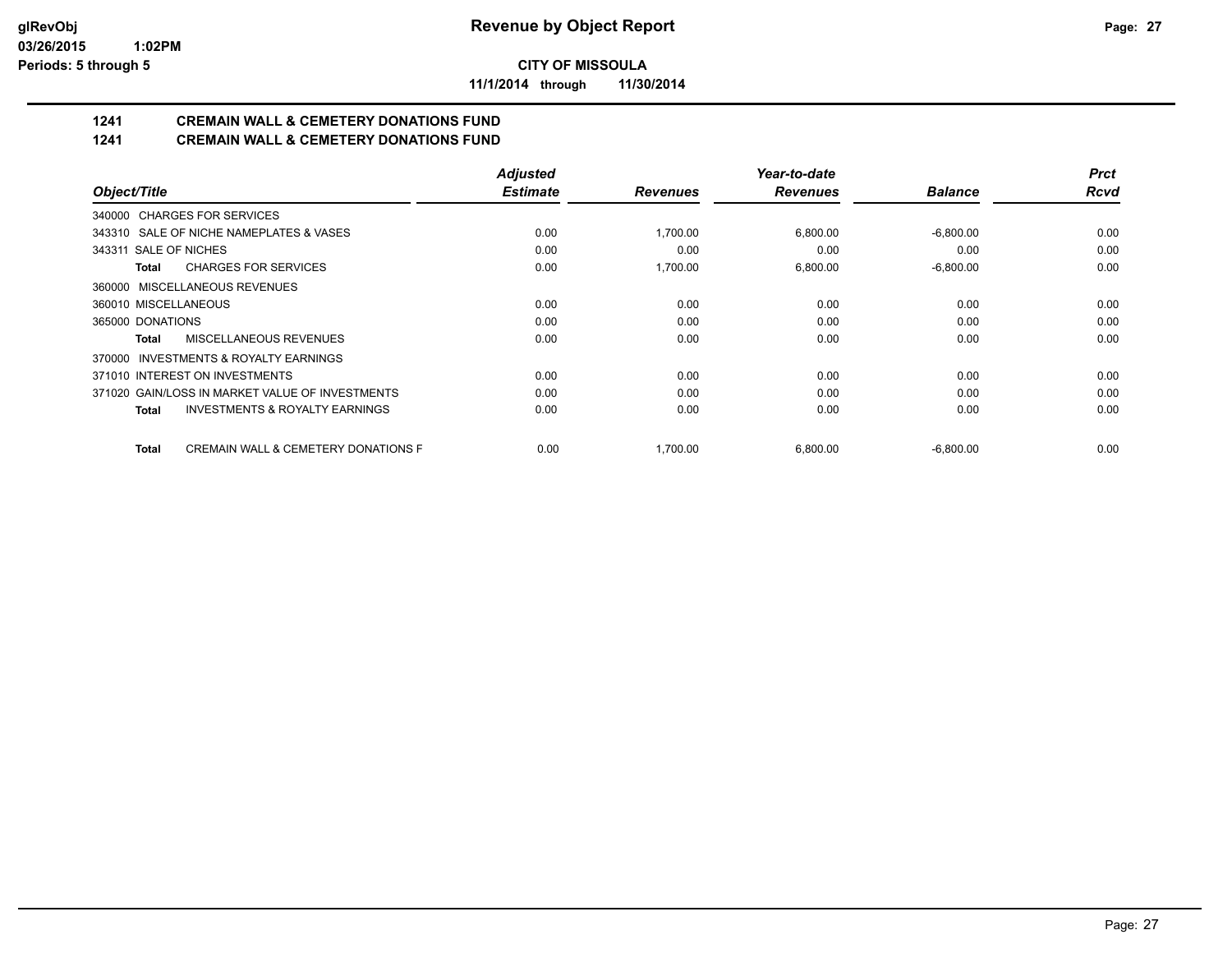**11/1/2014 through 11/30/2014**

### **1241 CREMAIN WALL & CEMETERY DONATIONS FUND**

|                                                         | <b>Adjusted</b> |                 | Year-to-date    |                | <b>Prct</b> |
|---------------------------------------------------------|-----------------|-----------------|-----------------|----------------|-------------|
| Object/Title                                            | <b>Estimate</b> | <b>Revenues</b> | <b>Revenues</b> | <b>Balance</b> | <b>Rcvd</b> |
| 340000 CHARGES FOR SERVICES                             |                 |                 |                 |                |             |
| 343310 SALE OF NICHE NAMEPLATES & VASES                 | 0.00            | 1,700.00        | 6,800.00        | $-6,800.00$    | 0.00        |
| 343311 SALE OF NICHES                                   | 0.00            | 0.00            | 0.00            | 0.00           | 0.00        |
| <b>CHARGES FOR SERVICES</b><br>Total                    | 0.00            | 1,700.00        | 6,800.00        | $-6,800.00$    | 0.00        |
| 360000 MISCELLANEOUS REVENUES                           |                 |                 |                 |                |             |
| 360010 MISCELLANEOUS                                    | 0.00            | 0.00            | 0.00            | 0.00           | 0.00        |
| 365000 DONATIONS                                        | 0.00            | 0.00            | 0.00            | 0.00           | 0.00        |
| MISCELLANEOUS REVENUES<br>Total                         | 0.00            | 0.00            | 0.00            | 0.00           | 0.00        |
| INVESTMENTS & ROYALTY EARNINGS<br>370000                |                 |                 |                 |                |             |
| 371010 INTEREST ON INVESTMENTS                          | 0.00            | 0.00            | 0.00            | 0.00           | 0.00        |
| 371020 GAIN/LOSS IN MARKET VALUE OF INVESTMENT          | 0.00            | 0.00            | 0.00            | 0.00           | 0.00        |
| <b>INVESTMENTS &amp; ROYALTY EARNINGS</b><br>Total      | 0.00            | 0.00            | 0.00            | 0.00           | 0.00        |
| <b>CREMAIN WALL &amp; CEMETERY DONATIONS F</b><br>Total | 0.00            | 1,700.00        | 6,800.00        | $-6,800.00$    | 0.00        |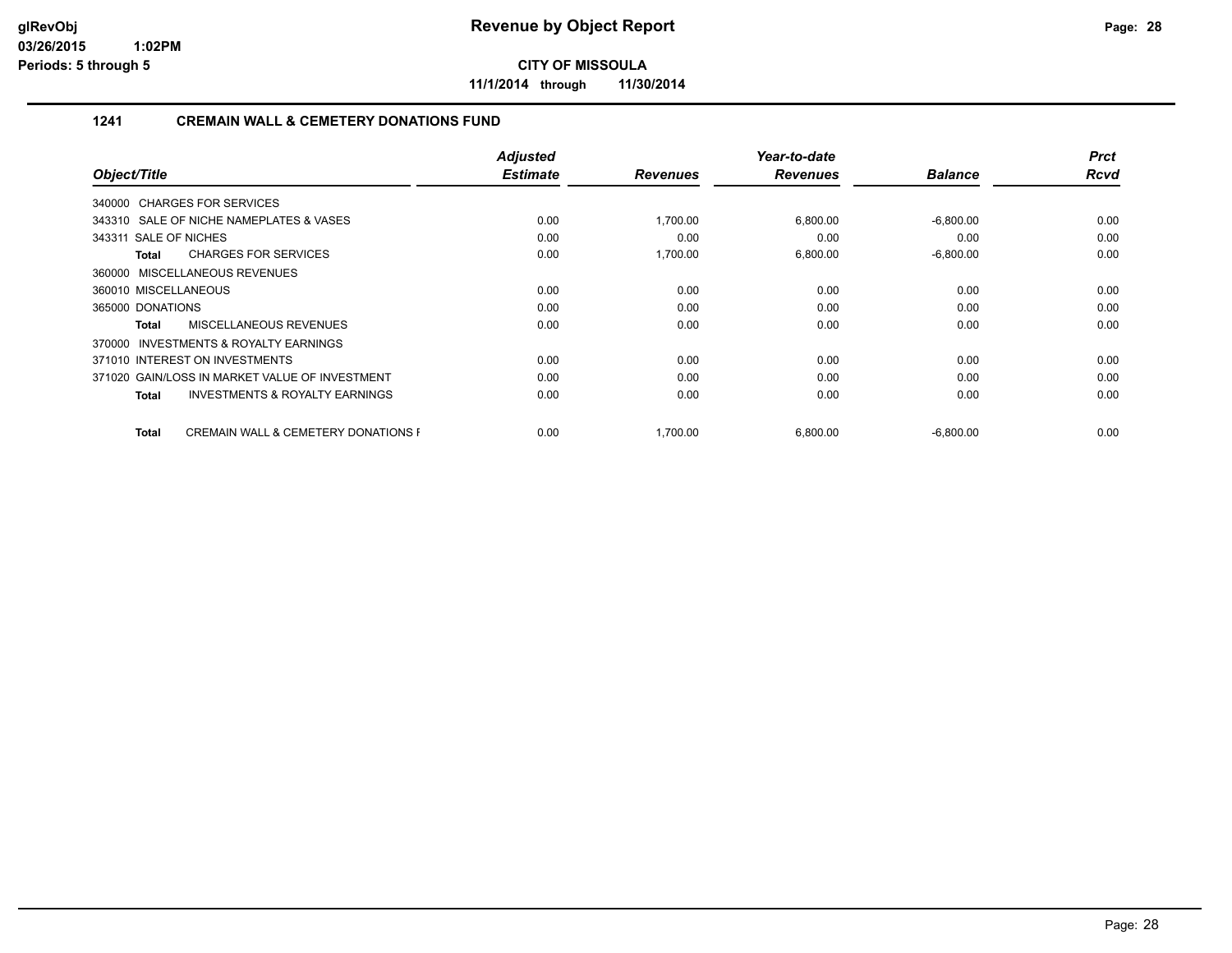**11/1/2014 through 11/30/2014**

# **1242 CEMETERY CARE FUND**

**1242 CEMETERY CARE FUND**

|                                                     | <b>Adjusted</b> |                 | Year-to-date    |                | <b>Prct</b> |
|-----------------------------------------------------|-----------------|-----------------|-----------------|----------------|-------------|
| Object/Title                                        | <b>Estimate</b> | <b>Revenues</b> | <b>Revenues</b> | <b>Balance</b> | Rcvd        |
| 340000 CHARGES FOR SERVICES                         |                 |                 |                 |                |             |
| 343320 CEMETERY - SALE OF PLOTS                     | 0.00            | 700.00          | 4,800.00        | $-4,800.00$    | 0.00        |
| 343321 CEMETERY FOUNDATIONS                         | 0.00            | 270.00          | 2,945.00        | $-2.945.00$    | 0.00        |
| 343322 CEMETERY FLOWER CARE                         | 0.00            | 0.00            | 0.00            | 0.00           | 0.00        |
| 343323 CEMETERY - LINER INSTALL FEES                | 0.00            | 500.00          | 5,000.00        | $-5,000.00$    | 0.00        |
| 343324 OTHER CEMETERY FEES                          | 0.00            | 150.00          | 750.00          | $-750.00$      | 0.00        |
| 343325 2ND INTERMENT RIGHT                          | 0.00            | 0.00            | 1.400.00        | $-1,400.00$    | 0.00        |
| 343340 CEMETERY - OPENINGS & CLOSINGS               | 0.00            | 425.00          | 5,600.00        | $-5,600.00$    | 0.00        |
| 343350 CEMETERY CARE, FEES                          | 75,000.00       | 0.00            | 0.00            | 75,000.00      | 0.00        |
| <b>CHARGES FOR SERVICES</b><br><b>Total</b>         | 75,000.00       | 2,045.00        | 20,495.00       | 54,505.00      | 27.33       |
| MISCELLANEOUS REVENUES<br>360000                    |                 |                 |                 |                |             |
| 360010 MISCELLANEOUS                                | 0.00            | 0.00            | 0.00            | 0.00           | 0.00        |
| MISCELLANEOUS REVENUES<br><b>Total</b>              | 0.00            | 0.00            | 0.00            | 0.00           | 0.00        |
| <b>INVESTMENTS &amp; ROYALTY EARNINGS</b><br>370000 |                 |                 |                 |                |             |
| 371010 INTEREST ON INVESTMENTS                      | 0.00            | 0.00            | 0.00            | 0.00           | 0.00        |
| 371020 GAIN/LOSS IN MARKET VALUE OF INVESTMENTS     | 0.00            | 0.00            | 0.00            | 0.00           | 0.00        |
| <b>INVESTMENTS &amp; ROYALTY EARNINGS</b><br>Total  | 0.00            | 0.00            | 0.00            | 0.00           | 0.00        |
| 380000 OTHER FINANCING SOURCES                      |                 |                 |                 |                |             |
| 382010 SALE OF FIXED ASSETS                         | 0.00            | 0.00            | 0.00            | 0.00           | 0.00        |
| OTHER FINANCING SOURCES<br><b>Total</b>             | 0.00            | 0.00            | 0.00            | 0.00           | 0.00        |
| <b>CEMETERY CARE FUND</b><br><b>Total</b>           | 75.000.00       | 2,045.00        | 20,495.00       | 54,505.00      | 27.33       |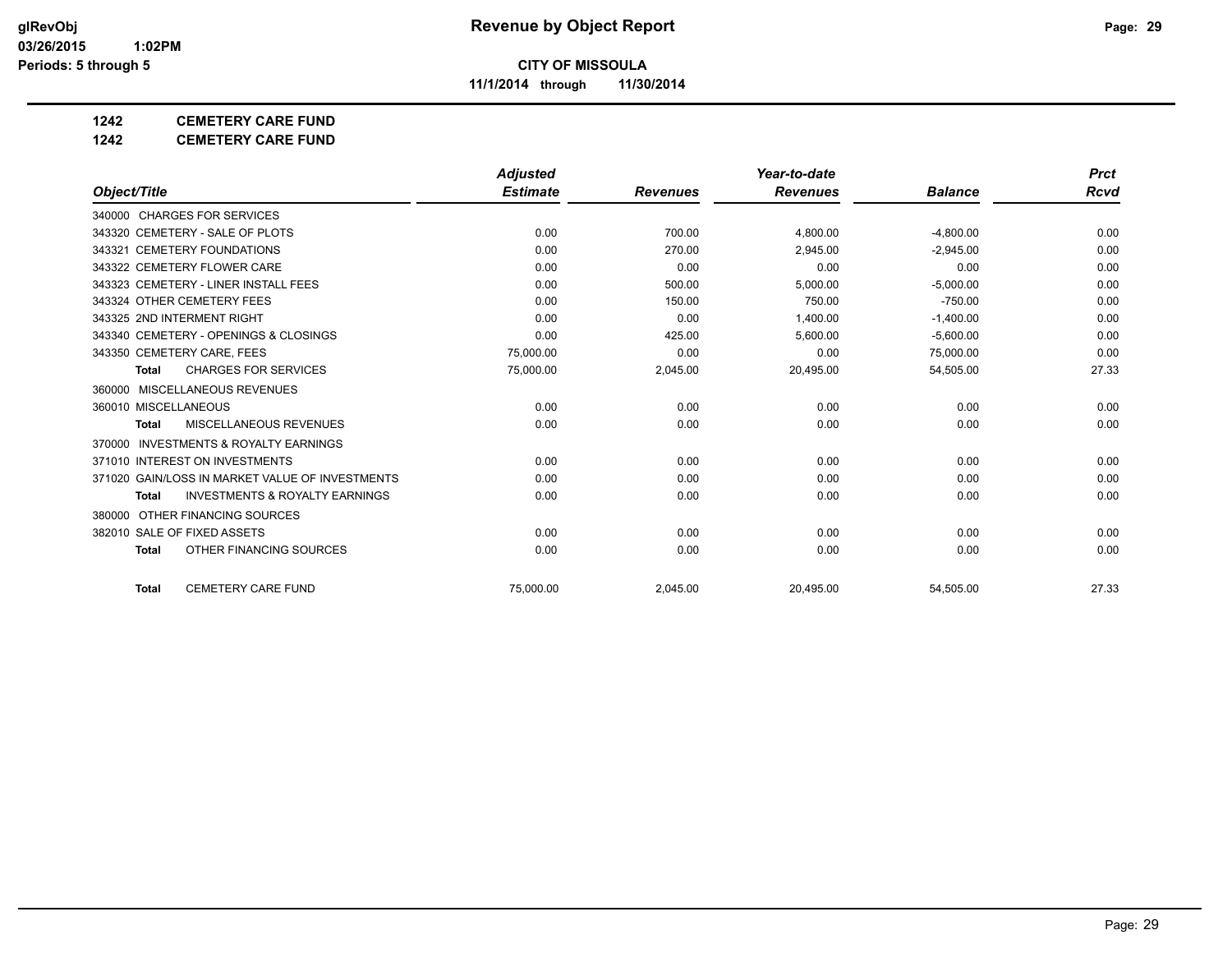**11/1/2014 through 11/30/2014**

### **1242 CEMETERY CARE FUND**

|                                                           | <b>Adjusted</b> |                 | Year-to-date    |                | <b>Prct</b> |
|-----------------------------------------------------------|-----------------|-----------------|-----------------|----------------|-------------|
| Object/Title                                              | <b>Estimate</b> | <b>Revenues</b> | <b>Revenues</b> | <b>Balance</b> | Rcvd        |
| 340000 CHARGES FOR SERVICES                               |                 |                 |                 |                |             |
| 343320 CEMETERY - SALE OF PLOTS                           | 0.00            | 700.00          | 4.800.00        | $-4,800.00$    | 0.00        |
| 343321 CEMETERY FOUNDATIONS                               | 0.00            | 270.00          | 2,945.00        | $-2,945.00$    | 0.00        |
| 343322 CEMETERY FLOWER CARE                               | 0.00            | 0.00            | 0.00            | 0.00           | 0.00        |
| 343323 CEMETERY - LINER INSTALL FEES                      | 0.00            | 500.00          | 5,000.00        | $-5,000.00$    | 0.00        |
| 343324 OTHER CEMETERY FEES                                | 0.00            | 150.00          | 750.00          | $-750.00$      | 0.00        |
| 343325 2ND INTERMENT RIGHT                                | 0.00            | 0.00            | 1,400.00        | $-1,400.00$    | 0.00        |
| 343340 CEMETERY - OPENINGS & CLOSINGS                     | 0.00            | 425.00          | 5,600.00        | $-5,600.00$    | 0.00        |
| 343350 CEMETERY CARE, FEES                                | 75,000.00       | 0.00            | 0.00            | 75,000.00      | 0.00        |
| <b>CHARGES FOR SERVICES</b><br><b>Total</b>               | 75,000.00       | 2,045.00        | 20,495.00       | 54,505.00      | 27.33       |
| 360000 MISCELLANEOUS REVENUES                             |                 |                 |                 |                |             |
| 360010 MISCELLANEOUS                                      | 0.00            | 0.00            | 0.00            | 0.00           | 0.00        |
| <b>MISCELLANEOUS REVENUES</b><br><b>Total</b>             | 0.00            | 0.00            | 0.00            | 0.00           | 0.00        |
| <b>INVESTMENTS &amp; ROYALTY EARNINGS</b><br>370000       |                 |                 |                 |                |             |
| 371010 INTEREST ON INVESTMENTS                            | 0.00            | 0.00            | 0.00            | 0.00           | 0.00        |
| 371020 GAIN/LOSS IN MARKET VALUE OF INVESTMENT            | 0.00            | 0.00            | 0.00            | 0.00           | 0.00        |
| <b>INVESTMENTS &amp; ROYALTY EARNINGS</b><br><b>Total</b> | 0.00            | 0.00            | 0.00            | 0.00           | 0.00        |
| 380000 OTHER FINANCING SOURCES                            |                 |                 |                 |                |             |
| 382010 SALE OF FIXED ASSETS                               | 0.00            | 0.00            | 0.00            | 0.00           | 0.00        |
| OTHER FINANCING SOURCES<br><b>Total</b>                   | 0.00            | 0.00            | 0.00            | 0.00           | 0.00        |
| <b>CEMETERY CARE FUND</b><br><b>Total</b>                 | 75.000.00       | 2,045.00        | 20,495.00       | 54,505.00      | 27.33       |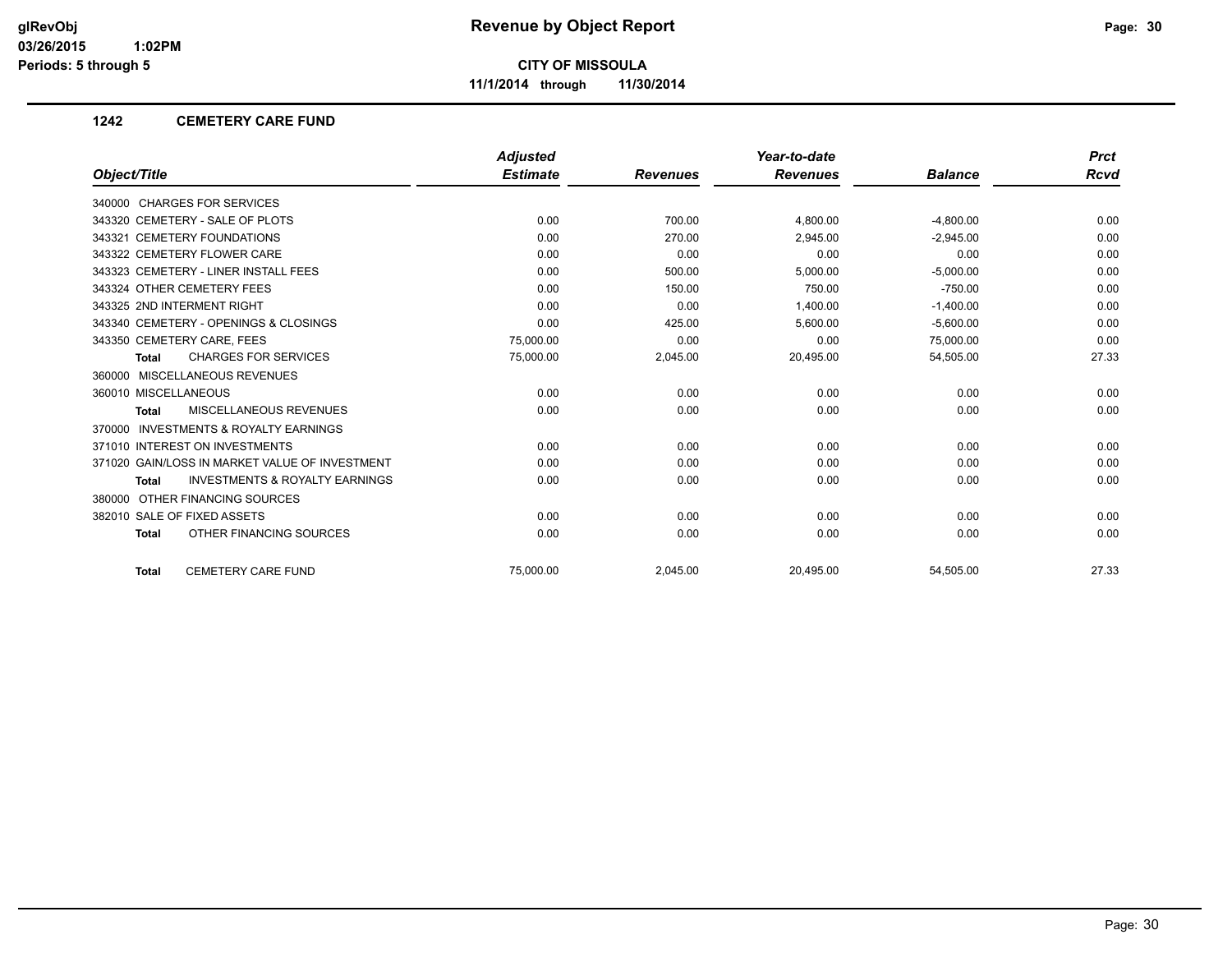**11/1/2014 through 11/30/2014**

# **1243 CEMETERY MEMORIAL FUND**

**1243 CEMETERY MEMORIAL FUND**

|                                                    | <b>Adjusted</b> |                 | Year-to-date    |                | <b>Prct</b> |
|----------------------------------------------------|-----------------|-----------------|-----------------|----------------|-------------|
| Object/Title                                       | <b>Estimate</b> | <b>Revenues</b> | <b>Revenues</b> | <b>Balance</b> | <b>Rcvd</b> |
| 360000 MISCELLANEOUS REVENUES                      |                 |                 |                 |                |             |
| 360010 MISCELLANEOUS                               | 0.00            | 0.00            | 0.00            | 0.00           | 0.00        |
| 365000 DONATIONS                                   | 1.500.00        | 0.00            | 951.48          | 548.52         | 63.43       |
| MISCELLANEOUS REVENUES<br>Total                    | 1.500.00        | 0.00            | 951.48          | 548.52         | 63.43       |
| 370000 INVESTMENTS & ROYALTY EARNINGS              |                 |                 |                 |                |             |
| 371010 INTEREST ON INVESTMENTS                     | 0.00            | 0.00            | 0.00            | 0.00           | 0.00        |
| 371020 GAIN/LOSS IN MARKET VALUE OF INVESTMENTS    | 0.00            | 0.00            | 0.00            | 0.00           | 0.00        |
| <b>INVESTMENTS &amp; ROYALTY EARNINGS</b><br>Total | 0.00            | 0.00            | 0.00            | 0.00           | 0.00        |
| <b>CEMETERY MEMORIAL FUND</b><br>Total             | 1.500.00        | 0.00            | 951.48          | 548.52         | 63.43       |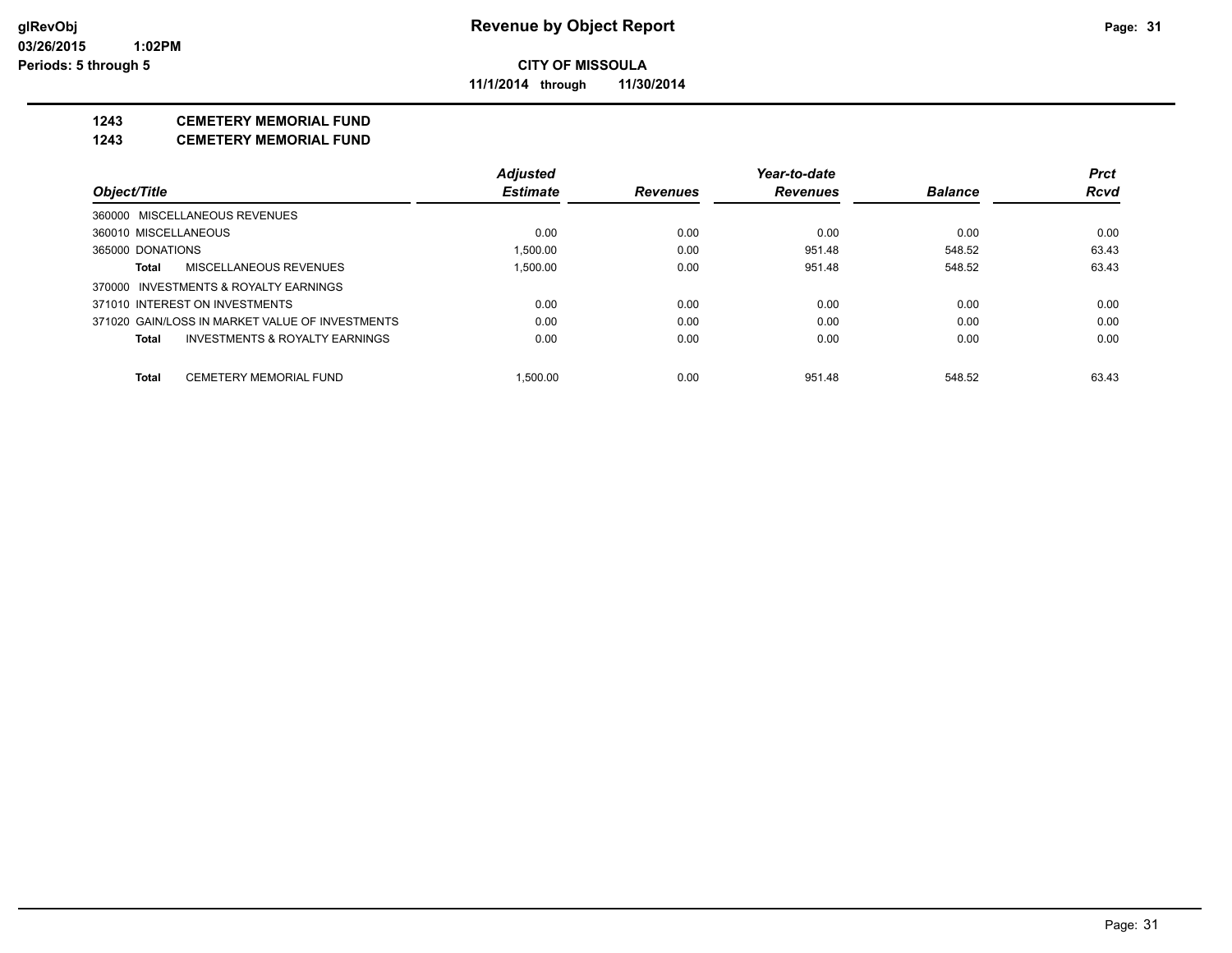**11/1/2014 through 11/30/2014**

# **1243 CEMETERY MEMORIAL FUND**

|                                                           | <b>Adjusted</b> |                 | Year-to-date    |                | <b>Prct</b> |
|-----------------------------------------------------------|-----------------|-----------------|-----------------|----------------|-------------|
| Object/Title                                              | <b>Estimate</b> | <b>Revenues</b> | <b>Revenues</b> | <b>Balance</b> | <b>Rcvd</b> |
| 360000 MISCELLANEOUS REVENUES                             |                 |                 |                 |                |             |
| 360010 MISCELLANEOUS                                      | 0.00            | 0.00            | 0.00            | 0.00           | 0.00        |
| 365000 DONATIONS                                          | 1.500.00        | 0.00            | 951.48          | 548.52         | 63.43       |
| MISCELLANEOUS REVENUES<br><b>Total</b>                    | 1.500.00        | 0.00            | 951.48          | 548.52         | 63.43       |
| 370000 INVESTMENTS & ROYALTY EARNINGS                     |                 |                 |                 |                |             |
| 371010 INTEREST ON INVESTMENTS                            | 0.00            | 0.00            | 0.00            | 0.00           | 0.00        |
| 371020 GAIN/LOSS IN MARKET VALUE OF INVESTMENT            | 0.00            | 0.00            | 0.00            | 0.00           | 0.00        |
| <b>INVESTMENTS &amp; ROYALTY EARNINGS</b><br><b>Total</b> | 0.00            | 0.00            | 0.00            | 0.00           | 0.00        |
| CEMETERY MEMORIAL FUND<br><b>Total</b>                    | 1.500.00        | 0.00            | 951.48          | 548.52         | 63.43       |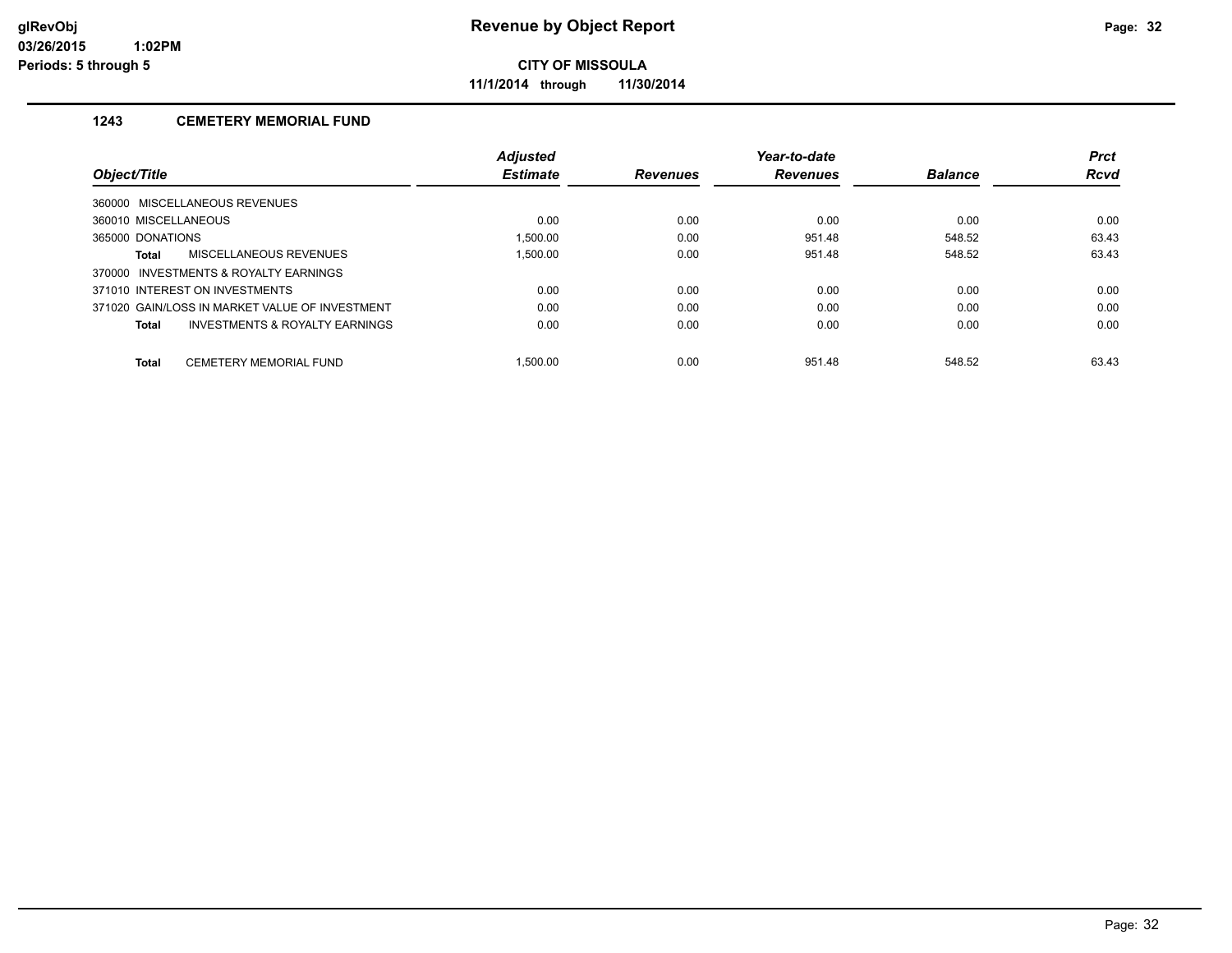**11/1/2014 through 11/30/2014**

**1265 TITLE 1 PROJECTS FUND**

**1265 TITLE 1 PROJECTS FUND**

|                                                    | <b>Adjusted</b> |                 | Year-to-date    |                | <b>Prct</b> |
|----------------------------------------------------|-----------------|-----------------|-----------------|----------------|-------------|
| Object/Title                                       | <b>Estimate</b> | <b>Revenues</b> | <b>Revenues</b> | <b>Balance</b> | Rcvd        |
| 360000 MISCELLANEOUS REVENUES                      |                 |                 |                 |                |             |
| 360010 MISCELLANEOUS                               | 0.00            | 0.00            | 0.00            | 0.00           | 0.00        |
| MISCELLANEOUS REVENUES<br>Total                    | 0.00            | 0.00            | 0.00            | 0.00           | 0.00        |
| 370000 INVESTMENTS & ROYALTY EARNINGS              |                 |                 |                 |                |             |
| 371010 INTEREST ON INVESTMENTS                     | 0.00            | 0.00            | 0.00            | 0.00           | 0.00        |
| 373002 LOAN REPAYMENT - FAMILY SERVICES            | 20,000.00       | 0.00            | 0.00            | 20.000.00      | 0.00        |
| 373006 BURNS ST COMMONS                            | 0.00            | 0.00            | 40.000.00       | $-40.000.00$   | 0.00        |
| <b>INVESTMENTS &amp; ROYALTY EARNINGS</b><br>Total | 20,000.00       | 0.00            | 40.000.00       | $-20.000.00$   | 200.00      |
| TITLE 1 PROJECTS FUND<br>Total                     | 20.000.00       | 0.00            | 40.000.00       | $-20.000.00$   | 200.00      |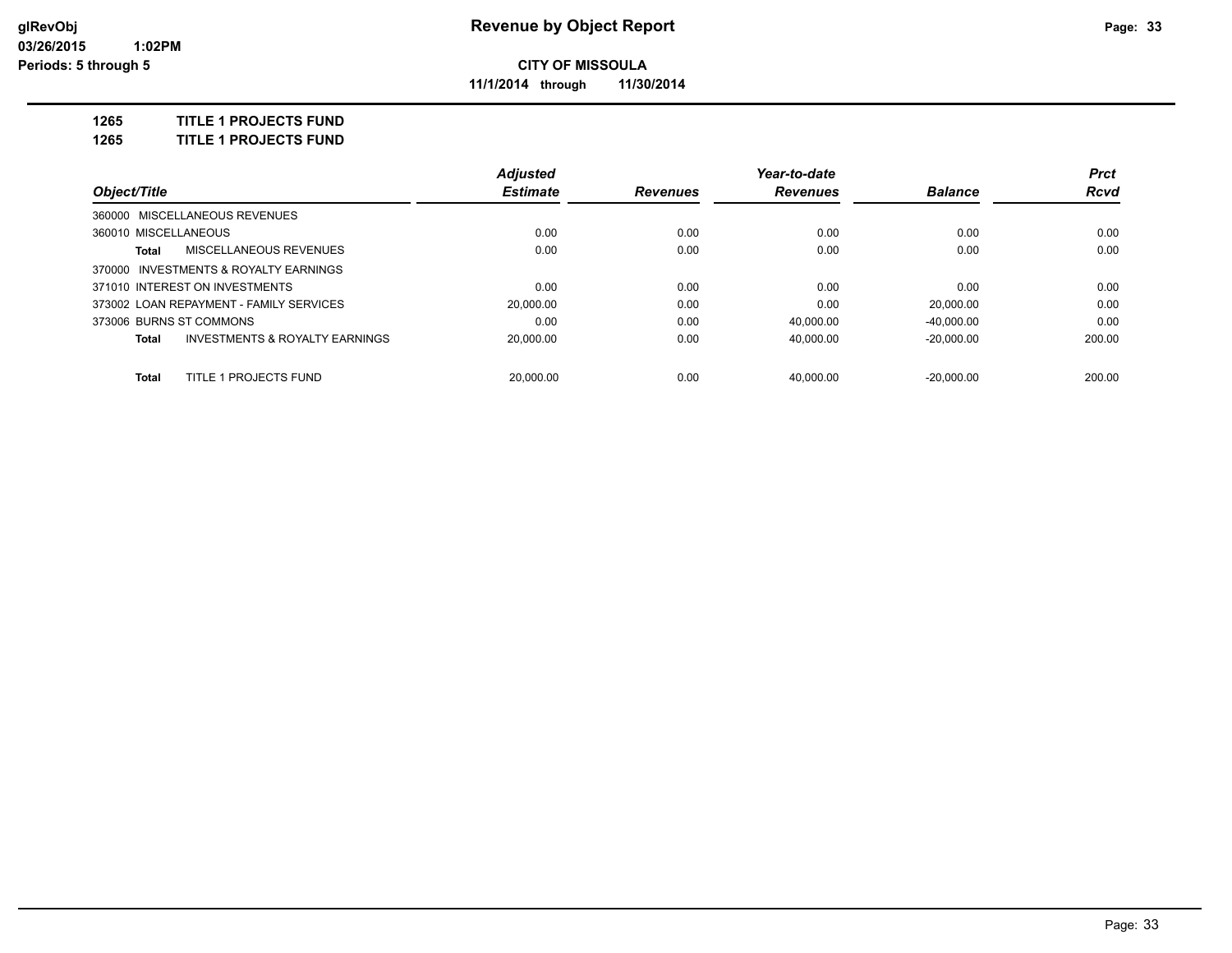**11/1/2014 through 11/30/2014**

# **1265 TITLE 1 PROJECTS FUND**

|                                                | <b>Adjusted</b> |                 | Year-to-date    |                | <b>Prct</b> |
|------------------------------------------------|-----------------|-----------------|-----------------|----------------|-------------|
| Object/Title                                   | <b>Estimate</b> | <b>Revenues</b> | <b>Revenues</b> | <b>Balance</b> | <b>Rcvd</b> |
| 360000 MISCELLANEOUS REVENUES                  |                 |                 |                 |                |             |
| 360010 MISCELLANEOUS                           | 0.00            | 0.00            | 0.00            | 0.00           | 0.00        |
| <b>MISCELLANEOUS REVENUES</b><br><b>Total</b>  | 0.00            | 0.00            | 0.00            | 0.00           | 0.00        |
| 370000 INVESTMENTS & ROYALTY EARNINGS          |                 |                 |                 |                |             |
| 371010 INTEREST ON INVESTMENTS                 | 0.00            | 0.00            | 0.00            | 0.00           | 0.00        |
| 373002 LOAN REPAYMENT - FAMILY SERVICES        | 20.000.00       | 0.00            | 0.00            | 20.000.00      | 0.00        |
| 373006 BURNS ST COMMONS                        | 0.00            | 0.00            | 40.000.00       | $-40.000.00$   | 0.00        |
| INVESTMENTS & ROYALTY EARNINGS<br><b>Total</b> | 20.000.00       | 0.00            | 40,000.00       | $-20,000.00$   | 200.00      |
| <b>TITLE 1 PROJECTS FUND</b><br><b>Total</b>   | 20.000.00       | 0.00            | 40.000.00       | $-20.000.00$   | 200.00      |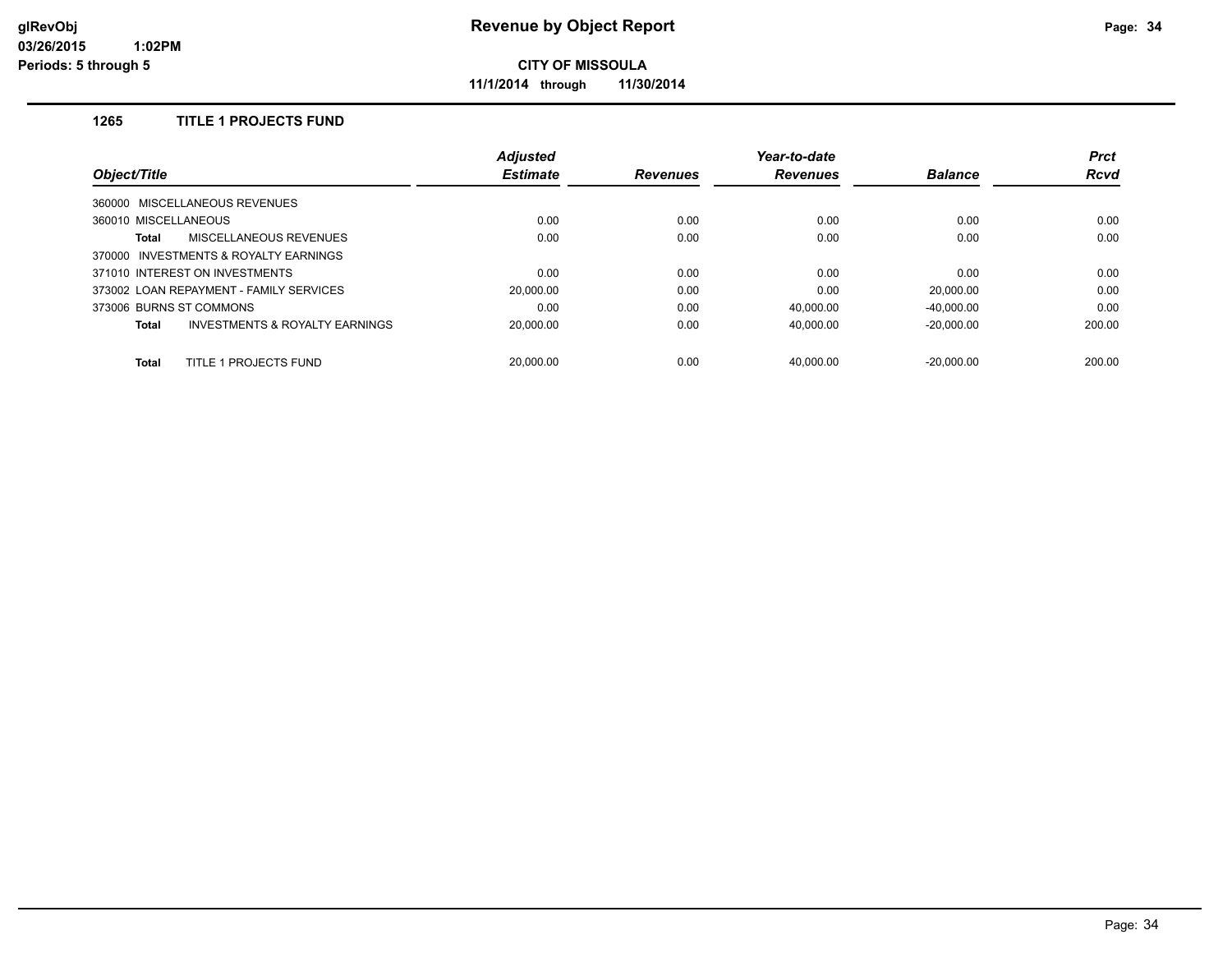**11/1/2014 through 11/30/2014**

#### **1396 PROGRAM INCOME REVOLVING LOAN PROGRAM 1396 PROGRAM INCOME REVOLVING LOAN PROGRAM**

| Object/Title                                              | <b>Adjusted</b> |                 | Year-to-date<br><b>Revenues</b> | <b>Balance</b> | <b>Prct</b><br>Rcvd |
|-----------------------------------------------------------|-----------------|-----------------|---------------------------------|----------------|---------------------|
|                                                           | <b>Estimate</b> | <b>Revenues</b> |                                 |                |                     |
| 330000 INTERGOVERNMENTAL REVENUES                         |                 |                 |                                 |                |                     |
| 331010 ENTITLEMENT - CDBG                                 | 0.00            | 0.00            | 0.00                            | 0.00           | 0.00                |
| 331037 ELOCAL.COM LOAN REPAYMENT                          | 0.00            | 0.00            | 0.00                            | 0.00           | 0.00                |
| <b>INTERGOVERNMENTAL REVENUES</b><br><b>Total</b>         | 0.00            | 0.00            | 0.00                            | 0.00           | 0.00                |
| MISCELLANEOUS REVENUES<br>360000                          |                 |                 |                                 |                |                     |
| 360005 LOAN REPAYMENTS                                    | 0.00            | 0.00            | 0.00                            | 0.00           | 0.00                |
| 360010 MISCELLANEOUS                                      | 0.00            | 0.00            | 0.00                            | 0.00           | 0.00                |
| 360013 REPAYMENT OF SEWER GRANT                           | 7,000.00        | 0.00            | 2,060.00                        | 4,940.00       | 29.43               |
| 360014 REPAYMENT OF LOAN/MHA                              | 0.00            | 0.00            | 0.00                            | 0.00           | 0.00                |
| 361013 CLOSED GRANT REPAYMENTS                            | 0.00            | 0.00            | 0.00                            | 0.00           | 0.00                |
| MISCELLANEOUS REVENUES<br><b>Total</b>                    | 7,000.00        | 0.00            | 2,060.00                        | 4,940.00       | 29.43               |
| <b>INVESTMENTS &amp; ROYALTY EARNINGS</b><br>370000       |                 |                 |                                 |                |                     |
| 371010 INTEREST ON INVESTMENTS                            | 0.00            | 0.00            | 0.00                            | 0.00           | 0.00                |
| 371020 GAIN/LOSS IN MARKET VALUE OF INVESTMENTS           | 0.00            | 0.00            | 0.00                            | 0.00           | 0.00                |
| <b>INVESTMENTS &amp; ROYALTY EARNINGS</b><br><b>Total</b> | 0.00            | 0.00            | 0.00                            | 0.00           | 0.00                |
| OTHER FINANCING SOURCES<br>380000                         |                 |                 |                                 |                |                     |
| <b>TRANS FR CDBG</b><br>383026                            | 0.00            | 0.00            | 0.00                            | 0.00           | 0.00                |
| OTHER FINANCING SOURCES<br><b>Total</b>                   | 0.00            | 0.00            | 0.00                            | 0.00           | 0.00                |
| PROGRAM INCOME REVOLVING LOAN PRO<br><b>Total</b>         | 7,000.00        | 0.00            | 2,060.00                        | 4,940.00       | 29.43               |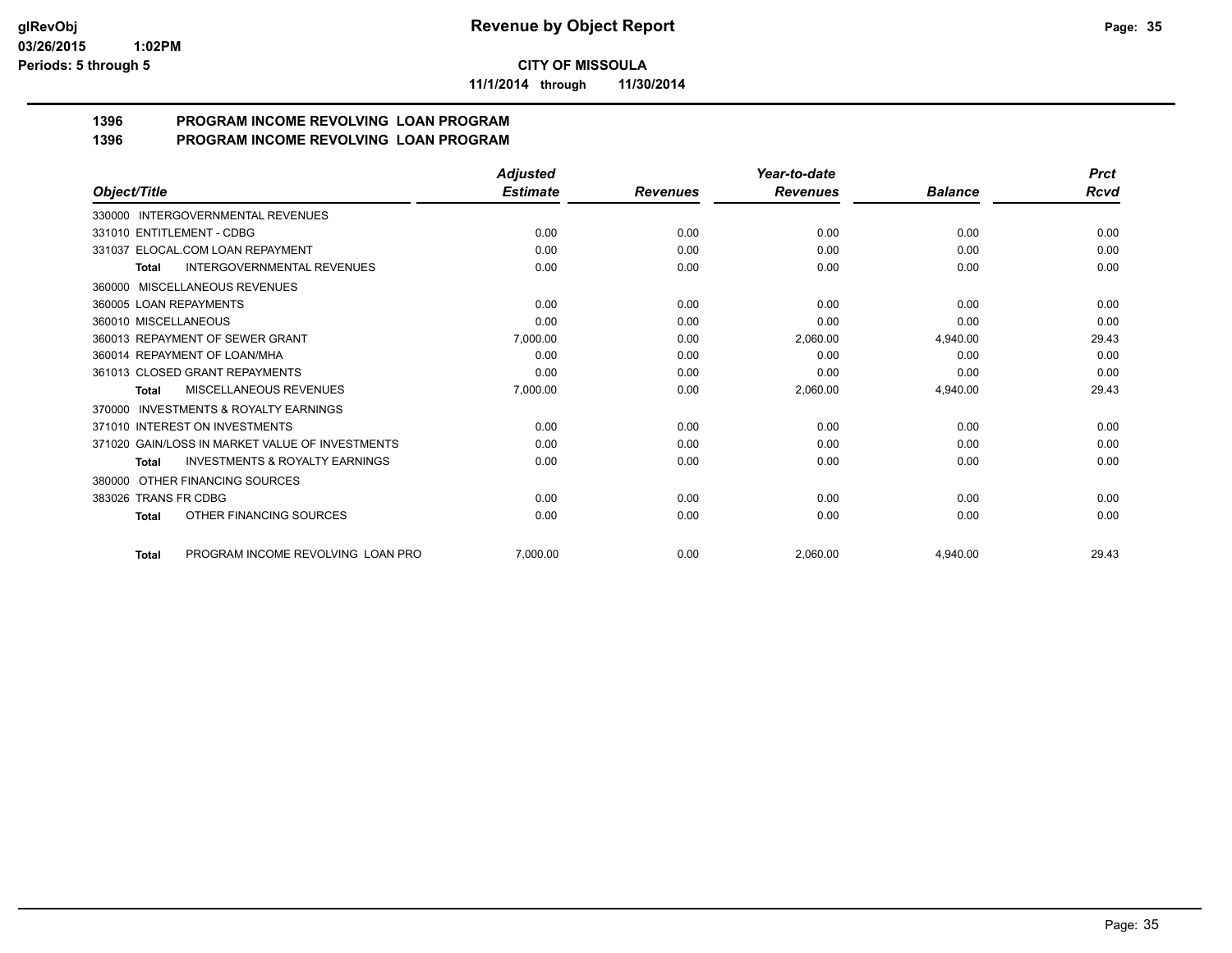**11/1/2014 through 11/30/2014**

# **1396 PROGRAM INCOME REVOLVING LOAN PROGRAM**

|                                                           | <b>Adjusted</b> |                 | Year-to-date<br><b>Revenues</b> | <b>Balance</b> | <b>Prct</b><br>Rcvd |
|-----------------------------------------------------------|-----------------|-----------------|---------------------------------|----------------|---------------------|
| Object/Title                                              | <b>Estimate</b> | <b>Revenues</b> |                                 |                |                     |
| 330000 INTERGOVERNMENTAL REVENUES                         |                 |                 |                                 |                |                     |
| 331010 ENTITLEMENT - CDBG                                 | 0.00            | 0.00            | 0.00                            | 0.00           | 0.00                |
| 331037 ELOCAL.COM LOAN REPAYMENT                          | 0.00            | 0.00            | 0.00                            | 0.00           | 0.00                |
| <b>INTERGOVERNMENTAL REVENUES</b><br><b>Total</b>         | 0.00            | 0.00            | 0.00                            | 0.00           | 0.00                |
| 360000 MISCELLANEOUS REVENUES                             |                 |                 |                                 |                |                     |
| 360005 LOAN REPAYMENTS                                    | 0.00            | 0.00            | 0.00                            | 0.00           | 0.00                |
| 360010 MISCELLANEOUS                                      | 0.00            | 0.00            | 0.00                            | 0.00           | 0.00                |
| 360013 REPAYMENT OF SEWER GRANT                           | 7,000.00        | 0.00            | 2,060.00                        | 4,940.00       | 29.43               |
| 360014 REPAYMENT OF LOAN/MHA                              | 0.00            | 0.00            | 0.00                            | 0.00           | 0.00                |
| 361013 CLOSED GRANT REPAYMENTS                            | 0.00            | 0.00            | 0.00                            | 0.00           | 0.00                |
| MISCELLANEOUS REVENUES<br><b>Total</b>                    | 7,000.00        | 0.00            | 2,060.00                        | 4,940.00       | 29.43               |
| <b>INVESTMENTS &amp; ROYALTY EARNINGS</b><br>370000       |                 |                 |                                 |                |                     |
| 371010 INTEREST ON INVESTMENTS                            | 0.00            | 0.00            | 0.00                            | 0.00           | 0.00                |
| 371020 GAIN/LOSS IN MARKET VALUE OF INVESTMENT            | 0.00            | 0.00            | 0.00                            | 0.00           | 0.00                |
| <b>INVESTMENTS &amp; ROYALTY EARNINGS</b><br><b>Total</b> | 0.00            | 0.00            | 0.00                            | 0.00           | 0.00                |
| OTHER FINANCING SOURCES<br>380000                         |                 |                 |                                 |                |                     |
| 383026 TRANS FR CDBG                                      | 0.00            | 0.00            | 0.00                            | 0.00           | 0.00                |
| OTHER FINANCING SOURCES<br>Total                          | 0.00            | 0.00            | 0.00                            | 0.00           | 0.00                |
| PROGRAM INCOME REVOLVING LOAN PRC<br><b>Total</b>         | 7.000.00        | 0.00            | 2,060.00                        | 4,940.00       | 29.43               |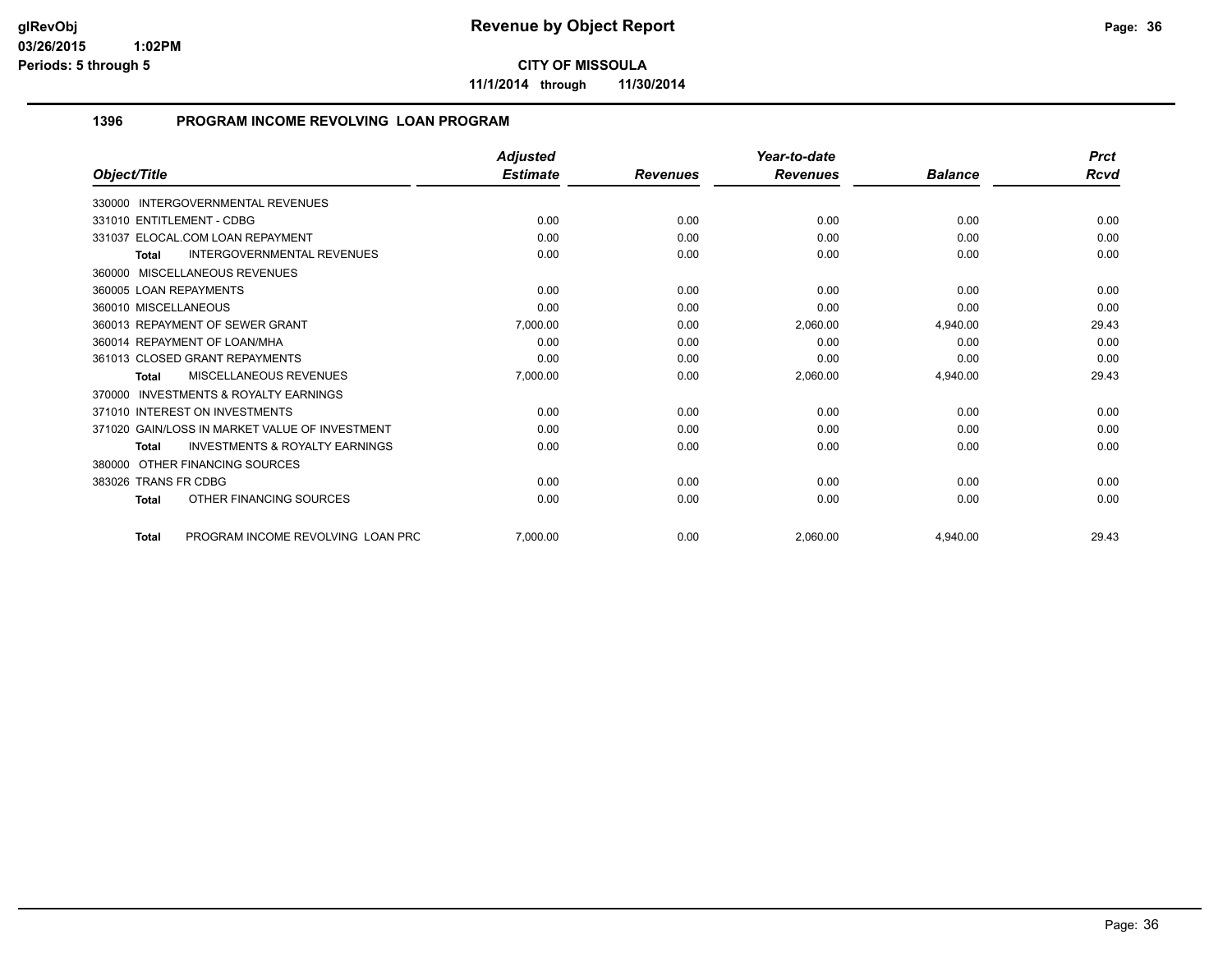**11/1/2014 through 11/30/2014**

#### **1397 STATE HOME PROGRAM INCOME**

**1397 STATE HOME PROGRAM INCOME**

|                                                           | <b>Adjusted</b> |                 | Year-to-date    |                | <b>Prct</b> |
|-----------------------------------------------------------|-----------------|-----------------|-----------------|----------------|-------------|
| Object/Title                                              | <b>Estimate</b> | <b>Revenues</b> | <b>Revenues</b> | <b>Balance</b> | <b>Rcvd</b> |
| 330000 INTERGOVERNMENTAL REVENUES                         |                 |                 |                 |                |             |
| 331003 STATE HOME PROGRAM INCOME                          | 186.489.00      | 0.00            | 0.00            | 186.489.00     | 0.00        |
| INTERGOVERNMENTAL REVENUES<br><b>Total</b>                | 186.489.00      | 0.00            | 0.00            | 186.489.00     | 0.00        |
| 370000 INVESTMENTS & ROYALTY EARNINGS                     |                 |                 |                 |                |             |
| 371010 INTEREST ON INVESTMENTS                            | 0.00            | 0.00            | 0.00            | 0.00           | 0.00        |
| <b>INVESTMENTS &amp; ROYALTY EARNINGS</b><br><b>Total</b> | 0.00            | 0.00            | 0.00            | 0.00           | 0.00        |
|                                                           |                 |                 |                 |                |             |
| STATE HOME PROGRAM INCOME<br><b>Total</b>                 | 186.489.00      | 0.00            | 0.00            | 186.489.00     | 0.00        |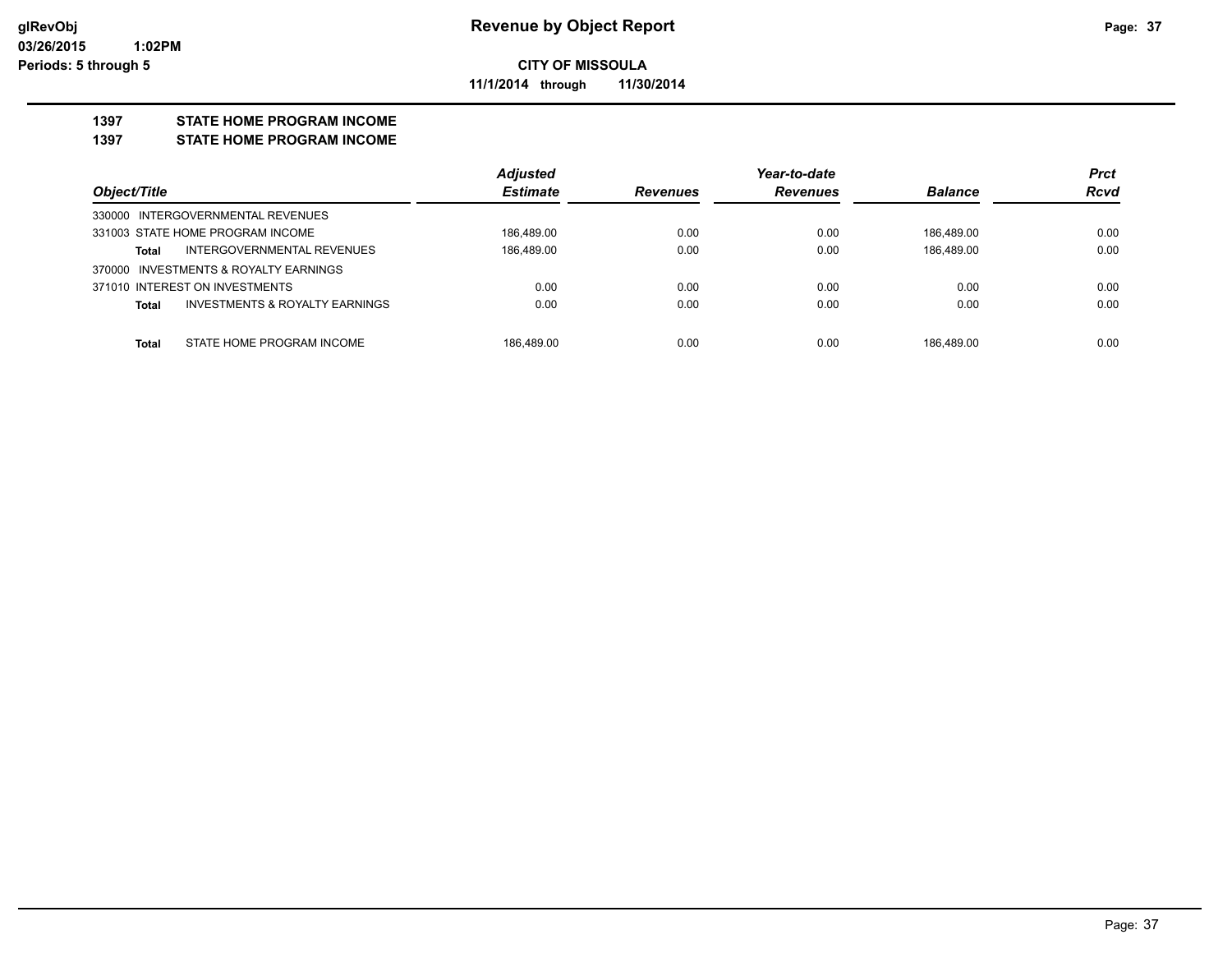**11/1/2014 through 11/30/2014**

## **1397 STATE HOME PROGRAM INCOME**

|              |                                       | <b>Adjusted</b> |                 | Year-to-date    |                | <b>Prct</b> |
|--------------|---------------------------------------|-----------------|-----------------|-----------------|----------------|-------------|
| Object/Title |                                       | <b>Estimate</b> | <b>Revenues</b> | <b>Revenues</b> | <b>Balance</b> | <b>Rcvd</b> |
|              | 330000 INTERGOVERNMENTAL REVENUES     |                 |                 |                 |                |             |
|              | 331003 STATE HOME PROGRAM INCOME      | 186.489.00      | 0.00            | 0.00            | 186.489.00     | 0.00        |
| Total        | INTERGOVERNMENTAL REVENUES            | 186,489.00      | 0.00            | 0.00            | 186,489.00     | 0.00        |
|              | 370000 INVESTMENTS & ROYALTY EARNINGS |                 |                 |                 |                |             |
|              | 371010 INTEREST ON INVESTMENTS        | 0.00            | 0.00            | 0.00            | 0.00           | 0.00        |
| <b>Total</b> | INVESTMENTS & ROYALTY EARNINGS        | 0.00            | 0.00            | 0.00            | 0.00           | 0.00        |
|              |                                       |                 |                 |                 |                |             |
| <b>Total</b> | STATE HOME PROGRAM INCOME             | 186.489.00      | 0.00            | 0.00            | 186.489.00     | 0.00        |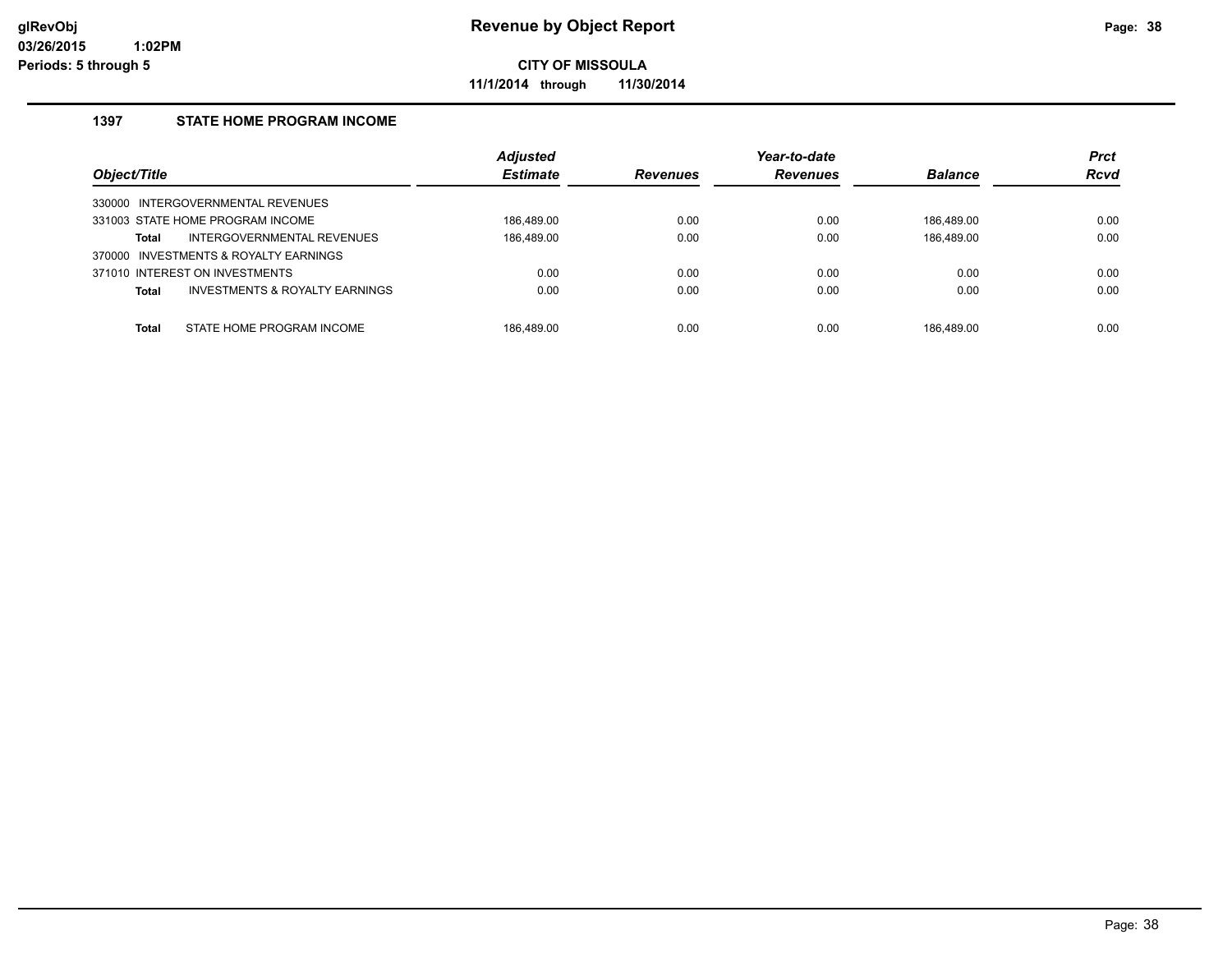**11/1/2014 through 11/30/2014**

**2250 PLANNING FUND**

**2250 PLANNING FUND**

|                                                           | <b>Adjusted</b> |                 | Year-to-date    |                | <b>Prct</b> |
|-----------------------------------------------------------|-----------------|-----------------|-----------------|----------------|-------------|
| Object/Title                                              | <b>Estimate</b> | <b>Revenues</b> | <b>Revenues</b> | <b>Balance</b> | Rcvd        |
| 330000 INTERGOVERNMENTAL REVENUES                         |                 |                 |                 |                |             |
| 331054 FHWA PL GRANT                                      | 0.00            | 0.00            | 0.00            | 0.00           | 0.00        |
| 331055 FTA GRANT                                          | 0.00            | 0.00            | 0.00            | 0.00           | 0.00        |
| 331056 MDT FEDERAL CMAQ                                   | 0.00            | 0.00            | 0.00            | 0.00           | 0.00        |
| 331057 TRANSIT-MUTD CMAQ                                  | 0.00            | 0.00            | 0.00            | 0.00           | 0.00        |
| 331170 HISTORICAL PRESERVATION GRANT                      | 5,500.00        | 0.00            | 0.00            | 5,500.00       | 0.00        |
| 336023 STATE CONTRIB. - PERS                              | 0.00            | 4.27            | 17.33           | $-17.33$       | 0.00        |
| 336030 COUNTY CONTRIBUTION                                | 0.00            | 0.00            | 0.00            | 0.00           | 0.00        |
| 338100 PLANNING MILLS PASSED THRU COUNTY                  | 329,157.00      | 0.00            | 0.00            | 329,157.00     | 0.00        |
| <b>INTERGOVERNMENTAL REVENUES</b><br><b>Total</b>         | 334,657.00      | 4.27            | 17.33           | 334,639.67     | 0.01        |
| MISCELLANEOUS REVENUES<br>360000                          |                 |                 |                 |                |             |
| 365016 LOCAL MATCH MDT                                    | 0.00            | 0.00            | 0.00            | 0.00           | 0.00        |
| 365017 LOCAL MATCH TRANSIT                                | 0.00            | 0.00            | 0.00            | 0.00           | 0.00        |
| MISCELLANEOUS REVENUES<br><b>Total</b>                    | 0.00            | 0.00            | 0.00            | 0.00           | 0.00        |
| <b>INVESTMENTS &amp; ROYALTY EARNINGS</b><br>370000       |                 |                 |                 |                |             |
| 371010 INTEREST ON INVESTMENTS                            | 0.00            | 0.00            | 0.00            | 0.00           | 0.00        |
| <b>INVESTMENTS &amp; ROYALTY EARNINGS</b><br><b>Total</b> | 0.00            | 0.00            | 0.00            | 0.00           | 0.00        |
| OTHER FINANCING SOURCES<br>380000                         |                 |                 |                 |                |             |
| 383000 OPERATING TRANSFERS                                | 0.00            | 0.00            | 0.00            | 0.00           | 0.00        |
| 383029 TRANS FR GENERAL                                   | 80,128.00       | 0.00            | 0.00            | 80,128.00      | 0.00        |
| OTHER FINANCING SOURCES<br><b>Total</b>                   | 80,128.00       | 0.00            | 0.00            | 80,128.00      | 0.00        |
| <b>PLANNING FUND</b><br><b>Total</b>                      | 414.785.00      | 4.27            | 17.33           | 414.767.67     | 0.00        |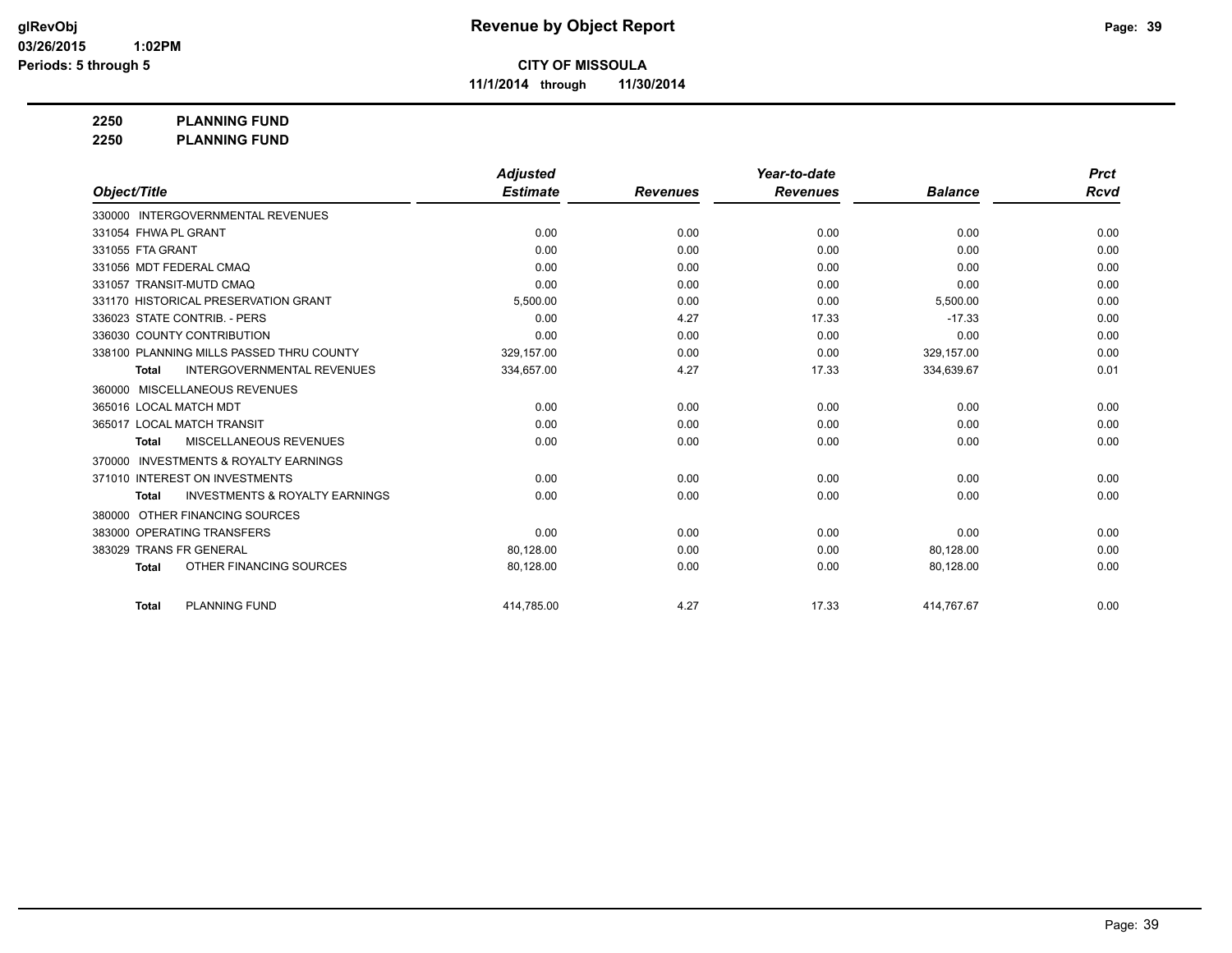**11/1/2014 through 11/30/2014**

#### **2250 PLANNING FUND**

|                                                           | <b>Adjusted</b> |                 | Year-to-date    |                | <b>Prct</b> |
|-----------------------------------------------------------|-----------------|-----------------|-----------------|----------------|-------------|
| Object/Title                                              | <b>Estimate</b> | <b>Revenues</b> | <b>Revenues</b> | <b>Balance</b> | Rcvd        |
| 330000 INTERGOVERNMENTAL REVENUES                         |                 |                 |                 |                |             |
| 331054 FHWA PL GRANT                                      | 0.00            | 0.00            | 0.00            | 0.00           | 0.00        |
| 331055 FTA GRANT                                          | 0.00            | 0.00            | 0.00            | 0.00           | 0.00        |
| 331056 MDT FEDERAL CMAQ                                   | 0.00            | 0.00            | 0.00            | 0.00           | 0.00        |
| 331057 TRANSIT-MUTD CMAQ                                  | 0.00            | 0.00            | 0.00            | 0.00           | 0.00        |
| 331170 HISTORICAL PRESERVATION GRANT                      | 5,500.00        | 0.00            | 0.00            | 5,500.00       | 0.00        |
| 336023 STATE CONTRIB. - PERS                              | 0.00            | 4.27            | 17.33           | $-17.33$       | 0.00        |
| 336030 COUNTY CONTRIBUTION                                | 0.00            | 0.00            | 0.00            | 0.00           | 0.00        |
| 338100 PLANNING MILLS PASSED THRU COUNTY                  | 329,157.00      | 0.00            | 0.00            | 329,157.00     | 0.00        |
| <b>INTERGOVERNMENTAL REVENUES</b><br><b>Total</b>         | 334,657.00      | 4.27            | 17.33           | 334,639.67     | 0.01        |
| 360000 MISCELLANEOUS REVENUES                             |                 |                 |                 |                |             |
| 365016 LOCAL MATCH MDT                                    | 0.00            | 0.00            | 0.00            | 0.00           | 0.00        |
| 365017 LOCAL MATCH TRANSIT                                | 0.00            | 0.00            | 0.00            | 0.00           | 0.00        |
| MISCELLANEOUS REVENUES<br><b>Total</b>                    | 0.00            | 0.00            | 0.00            | 0.00           | 0.00        |
| 370000 INVESTMENTS & ROYALTY EARNINGS                     |                 |                 |                 |                |             |
| 371010 INTEREST ON INVESTMENTS                            | 0.00            | 0.00            | 0.00            | 0.00           | 0.00        |
| <b>INVESTMENTS &amp; ROYALTY EARNINGS</b><br><b>Total</b> | 0.00            | 0.00            | 0.00            | 0.00           | 0.00        |
| 380000 OTHER FINANCING SOURCES                            |                 |                 |                 |                |             |
| 383000 OPERATING TRANSFERS                                | 0.00            | 0.00            | 0.00            | 0.00           | 0.00        |
| 383029 TRANS FR GENERAL                                   | 80.128.00       | 0.00            | 0.00            | 80,128.00      | 0.00        |
| OTHER FINANCING SOURCES<br><b>Total</b>                   | 80,128.00       | 0.00            | 0.00            | 80,128.00      | 0.00        |
| <b>PLANNING FUND</b><br><b>Total</b>                      | 414.785.00      | 4.27            | 17.33           | 414.767.67     | 0.00        |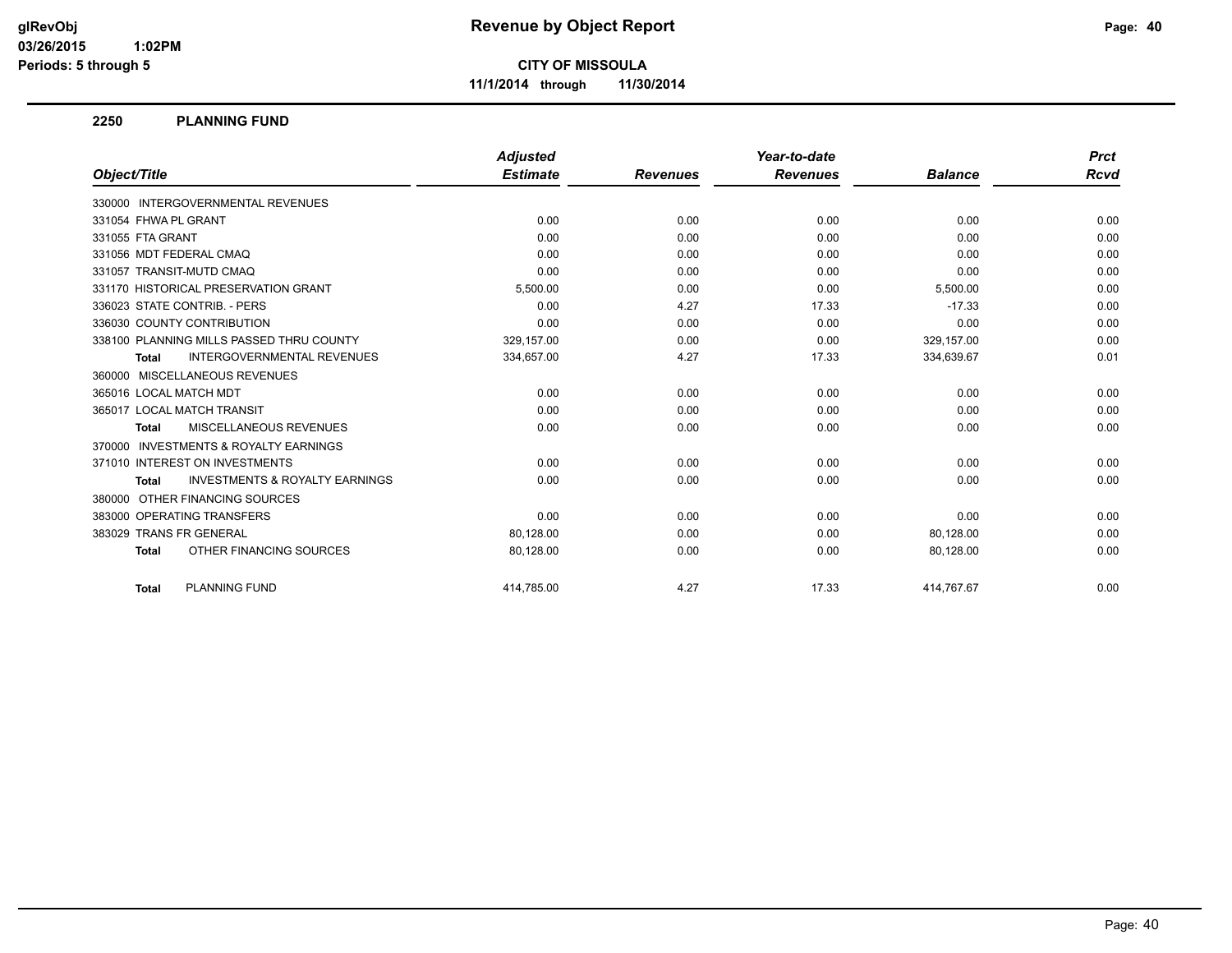**11/1/2014 through 11/30/2014**

#### **2310 PUBLIC SAFETY INFORMATION SYSTEMS 2310 PUBLIC SAFETY INFORMATION SYSTEMS**

|                                   |                                   | <b>Adjusted</b> |                 | Year-to-date    |                | <b>Prct</b> |
|-----------------------------------|-----------------------------------|-----------------|-----------------|-----------------|----------------|-------------|
| Object/Title                      |                                   | <b>Estimate</b> | <b>Revenues</b> | <b>Revenues</b> | <b>Balance</b> | <b>Rcvd</b> |
| 330000 INTERGOVERNMENTAL REVENUES |                                   |                 |                 |                 |                |             |
| 330000 INTERGOVERNMENTAL REVENUES |                                   | 12.000.00       | 0.00            | 18.000.00       | $-6.000.00$    | 150.00      |
| <b>Total</b>                      | <b>INTERGOVERNMENTAL REVENUES</b> | 12,000.00       | 0.00            | 18,000.00       | $-6,000.00$    | 150.00      |
| 360000 MISCELLANEOUS REVENUES     |                                   |                 |                 |                 |                |             |
| 363000 ASSESSMENTS PAID           |                                   | 0.00            | 0.00            | 0.00            | 0.00           | 0.00        |
| <b>Total</b>                      | MISCELLANEOUS REVENUES            | 0.00            | 0.00            | 0.00            | 0.00           | 0.00        |
| OTHER FINANCING SOURCES<br>380000 |                                   |                 |                 |                 |                |             |
| 383029 TRANS FR GENERAL           |                                   | 12.000.00       | 0.00            | 0.00            | 12.000.00      | 0.00        |
| <b>Total</b>                      | OTHER FINANCING SOURCES           | 12.000.00       | 0.00            | 0.00            | 12.000.00      | 0.00        |
| Total                             | PUBLIC SAFETY INFORMATION SYSTEMS | 24.000.00       | 0.00            | 18.000.00       | 6.000.00       | 75.00       |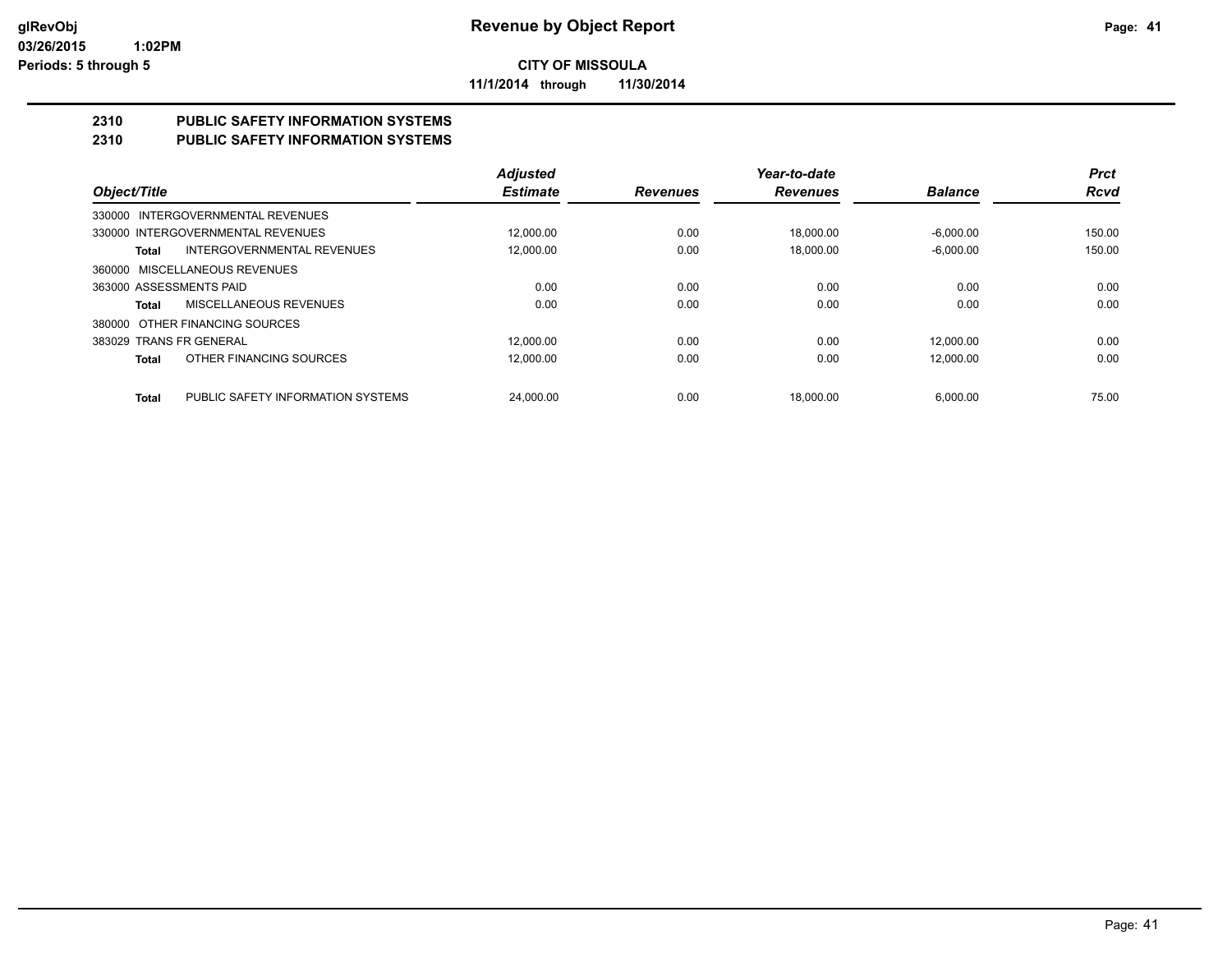**11/1/2014 through 11/30/2014**

## **2310 PUBLIC SAFETY INFORMATION SYSTEMS**

| Object/Title            |                                   | <b>Adjusted</b><br><b>Estimate</b> | <b>Revenues</b> | Year-to-date<br><b>Revenues</b> | <b>Balance</b> | <b>Prct</b><br><b>Rcvd</b> |
|-------------------------|-----------------------------------|------------------------------------|-----------------|---------------------------------|----------------|----------------------------|
|                         | 330000 INTERGOVERNMENTAL REVENUES |                                    |                 |                                 |                |                            |
|                         | 330000 INTERGOVERNMENTAL REVENUES | 12.000.00                          | 0.00            | 18.000.00                       | $-6.000.00$    | 150.00                     |
| Total                   | <b>INTERGOVERNMENTAL REVENUES</b> | 12.000.00                          | 0.00            | 18.000.00                       | $-6.000.00$    | 150.00                     |
|                         | 360000 MISCELLANEOUS REVENUES     |                                    |                 |                                 |                |                            |
| 363000 ASSESSMENTS PAID |                                   | 0.00                               | 0.00            | 0.00                            | 0.00           | 0.00                       |
| <b>Total</b>            | MISCELLANEOUS REVENUES            | 0.00                               | 0.00            | 0.00                            | 0.00           | 0.00                       |
|                         | 380000 OTHER FINANCING SOURCES    |                                    |                 |                                 |                |                            |
| 383029 TRANS FR GENERAL |                                   | 12.000.00                          | 0.00            | 0.00                            | 12.000.00      | 0.00                       |
| <b>Total</b>            | OTHER FINANCING SOURCES           | 12.000.00                          | 0.00            | 0.00                            | 12,000.00      | 0.00                       |
| <b>Total</b>            | PUBLIC SAFETY INFORMATION SYSTEMS | 24.000.00                          | 0.00            | 18.000.00                       | 6.000.00       | 75.00                      |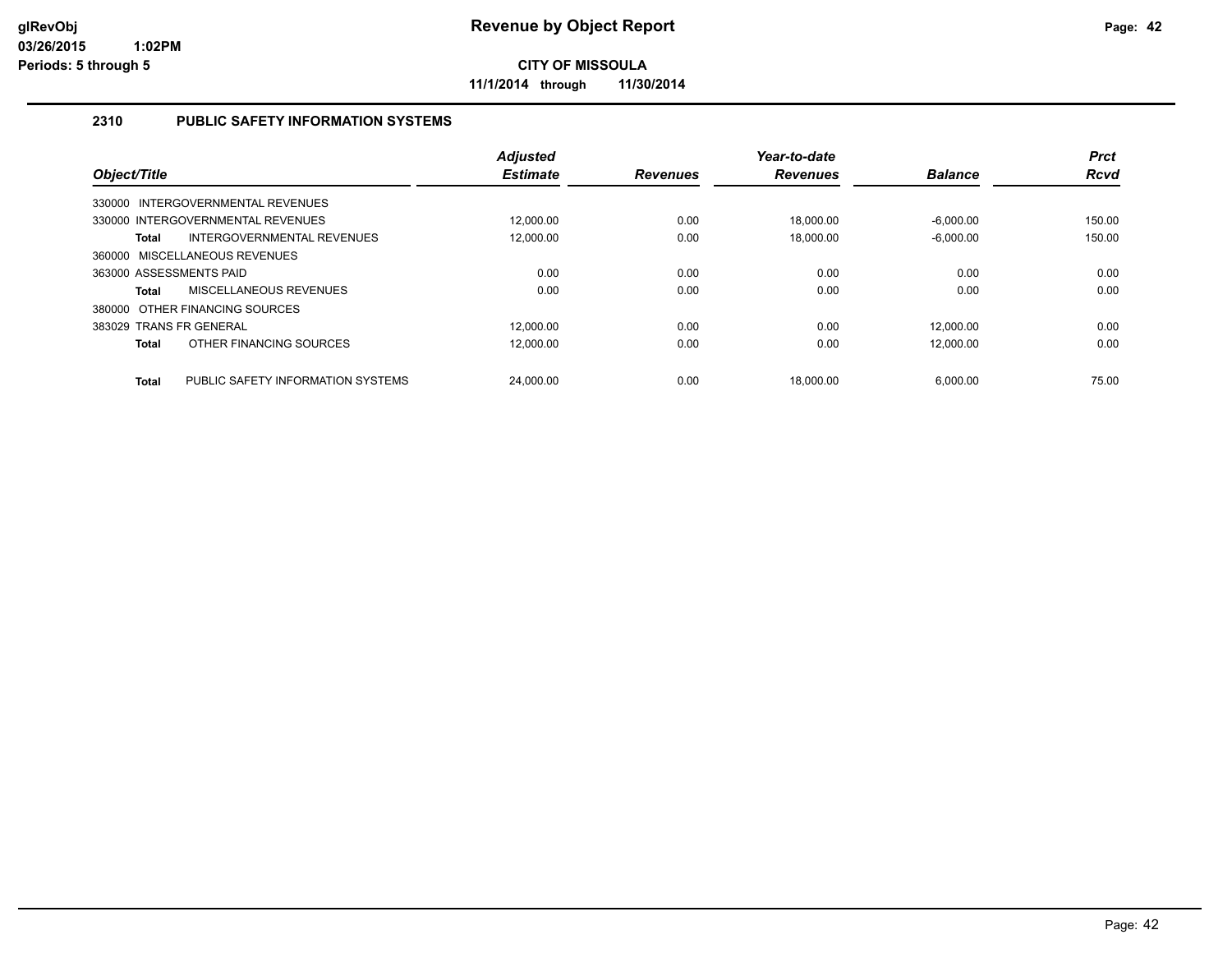**11/1/2014 through 11/30/2014**

**2321 IMPACT FEE FUND**

| <b>IMPACT FEE FUND</b><br>2321 |  |
|--------------------------------|--|
|--------------------------------|--|

|                                                           | <b>Adjusted</b> |                 | Year-to-date    |                | <b>Prct</b> |
|-----------------------------------------------------------|-----------------|-----------------|-----------------|----------------|-------------|
| Object/Title                                              | <b>Estimate</b> | <b>Revenues</b> | <b>Revenues</b> | <b>Balance</b> | Rcvd        |
| 340000 CHARGES FOR SERVICES                               |                 |                 |                 |                |             |
| 341032 IMPACT FEE CLEARING ACCOUNT                        | 900,000.00      | 122.053.66      | 534,926.11      | 365.073.89     | 59.44       |
| 341033 IMPACT FEES-PARKS SHARE                            | 0.00            | 0.00            | 0.00            | 0.00           | 0.00        |
| 341034 IMPACT FEES-FIRE SHARE                             | 0.00            | 0.00            | 0.00            | 0.00           | 0.00        |
| 341035 IMPACT FEES-POLICE SHARE                           | 0.00            | 0.00            | 0.00            | 0.00           | 0.00        |
| 341036 IMPACT FEES-COMMUNITY SERVICE SHARE                | 0.00            | 0.00            | 0.00            | 0.00           | 0.00        |
| 341037 IMPACT FEE-ROAD SHARE                              | 0.00            | 0.00            | 0.00            | 0.00           | 0.00        |
| <b>CHARGES FOR SERVICES</b><br>Total                      | 900,000.00      | 122,053.66      | 534,926.11      | 365,073.89     | 59.44       |
| INVESTMENTS & ROYALTY EARNINGS<br>370000                  |                 |                 |                 |                |             |
| 371010 INTEREST ON INVESTMENTS                            | 0.00            | 0.00            | 0.00            | 0.00           | 0.00        |
| <b>INVESTMENTS &amp; ROYALTY EARNINGS</b><br><b>Total</b> | 0.00            | 0.00            | 0.00            | 0.00           | 0.00        |
| <b>IMPACT FEE FUND</b><br><b>Total</b>                    | 900.000.00      | 122.053.66      | 534.926.11      | 365.073.89     | 59.44       |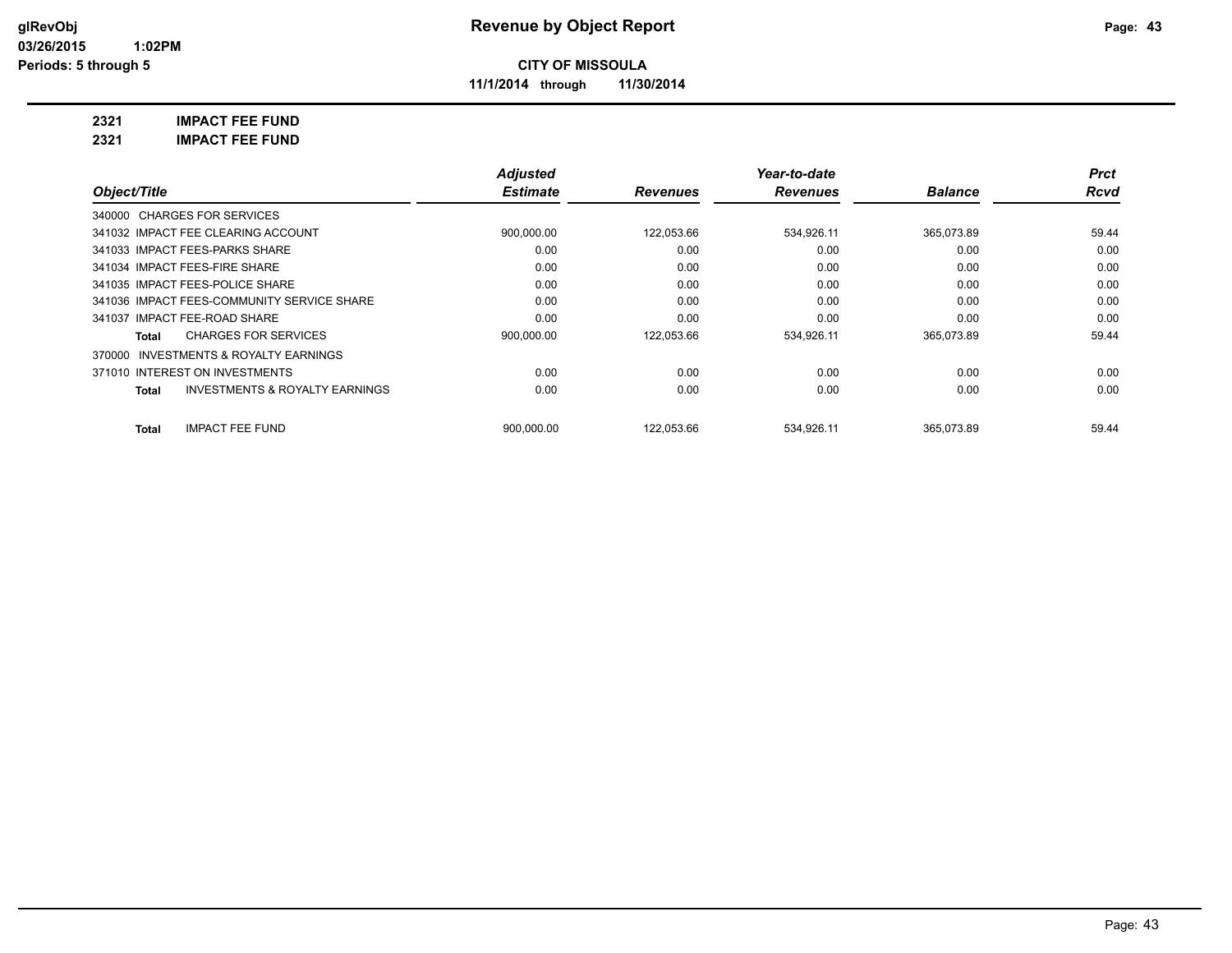**11/1/2014 through 11/30/2014**

#### **2321 IMPACT FEE FUND**

|                                                     | <b>Adjusted</b> |                 | Year-to-date    |                | <b>Prct</b> |
|-----------------------------------------------------|-----------------|-----------------|-----------------|----------------|-------------|
| Object/Title                                        | <b>Estimate</b> | <b>Revenues</b> | <b>Revenues</b> | <b>Balance</b> | <b>Rcvd</b> |
| 340000 CHARGES FOR SERVICES                         |                 |                 |                 |                |             |
| 341032 IMPACT FEE CLEARING ACCOUNT                  | 900,000.00      | 122,053.66      | 534,926.11      | 365,073.89     | 59.44       |
| 341033 IMPACT FEES-PARKS SHARE                      | 0.00            | 0.00            | 0.00            | 0.00           | 0.00        |
| 341034 IMPACT FEES-FIRE SHARE                       | 0.00            | 0.00            | 0.00            | 0.00           | 0.00        |
| 341035 IMPACT FEES-POLICE SHARE                     | 0.00            | 0.00            | 0.00            | 0.00           | 0.00        |
| 341036 IMPACT FEES-COMMUNITY SERVICE SHARE          | 0.00            | 0.00            | 0.00            | 0.00           | 0.00        |
| 341037 IMPACT FEE-ROAD SHARE                        | 0.00            | 0.00            | 0.00            | 0.00           | 0.00        |
| <b>CHARGES FOR SERVICES</b><br>Total                | 900.000.00      | 122.053.66      | 534,926.11      | 365.073.89     | 59.44       |
| <b>INVESTMENTS &amp; ROYALTY EARNINGS</b><br>370000 |                 |                 |                 |                |             |
| 371010 INTEREST ON INVESTMENTS                      | 0.00            | 0.00            | 0.00            | 0.00           | 0.00        |
| <b>INVESTMENTS &amp; ROYALTY EARNINGS</b><br>Total  | 0.00            | 0.00            | 0.00            | 0.00           | 0.00        |
| <b>IMPACT FEE FUND</b><br><b>Total</b>              | 900.000.00      | 122.053.66      | 534.926.11      | 365.073.89     | 59.44       |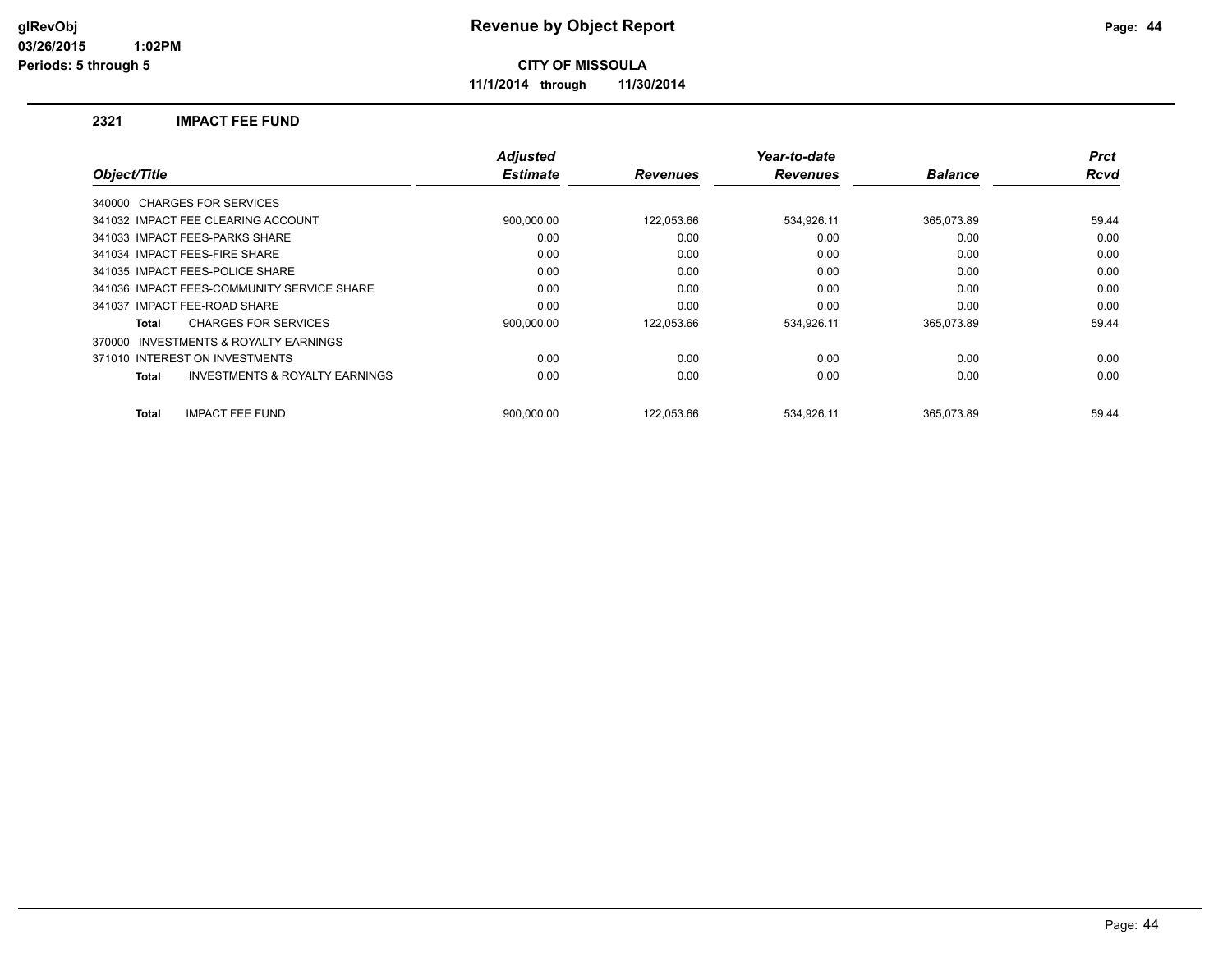**11/1/2014 through 11/30/2014**

# **2322 GEORGE ELMER/CATTLE DR INTERSECTION**

## **2322 GEORGE ELMER/CATTLE DR INTERSECTION**

|                                                           | <b>Adjusted</b> |                 | Year-to-date    |                | <b>Prct</b> |
|-----------------------------------------------------------|-----------------|-----------------|-----------------|----------------|-------------|
| Object/Title                                              | <b>Estimate</b> | <b>Revenues</b> | <b>Revenues</b> | <b>Balance</b> | <b>Rcvd</b> |
| 310000 TAXES/ASSESSMENTS                                  |                 |                 |                 |                |             |
| 312001 PENALTIES & INTEREST                               | 0.00            | 0.00            | 0.00            | 0.00           | 0.00        |
| TAXES/ASSESSMENTS<br><b>Total</b>                         | 0.00            | 0.00            | 0.00            | 0.00           | 0.00        |
| 360000 MISCELLANEOUS REVENUES                             |                 |                 |                 |                |             |
| 365000 DEVELOPER CONRIBUTIONS                             | 15.000.00       | 0.00            | 0.00            | 15.000.00      | 0.00        |
| MISCELLANEOUS REVENUES<br>Total                           | 15,000.00       | 0.00            | 0.00            | 15,000.00      | 0.00        |
| 370000 INVESTMENTS & ROYALTY EARNINGS                     |                 |                 |                 |                |             |
| 371010 INTEREST ON INVESTMENTS                            | 0.00            | 0.00            | 0.00            | 0.00           | 0.00        |
| 371020 GAIN/LOSS IN MARKET VALUE OF INVESTMENTS           | 0.00            | 0.00            | 0.00            | 0.00           | 0.00        |
| <b>INVESTMENTS &amp; ROYALTY EARNINGS</b><br><b>Total</b> | 0.00            | 0.00            | 0.00            | 0.00           | 0.00        |
| <b>GEORGE ELMER/CATTLE DR INTERSECTION</b><br>Total       | 15.000.00       | 0.00            | 0.00            | 15.000.00      | 0.00        |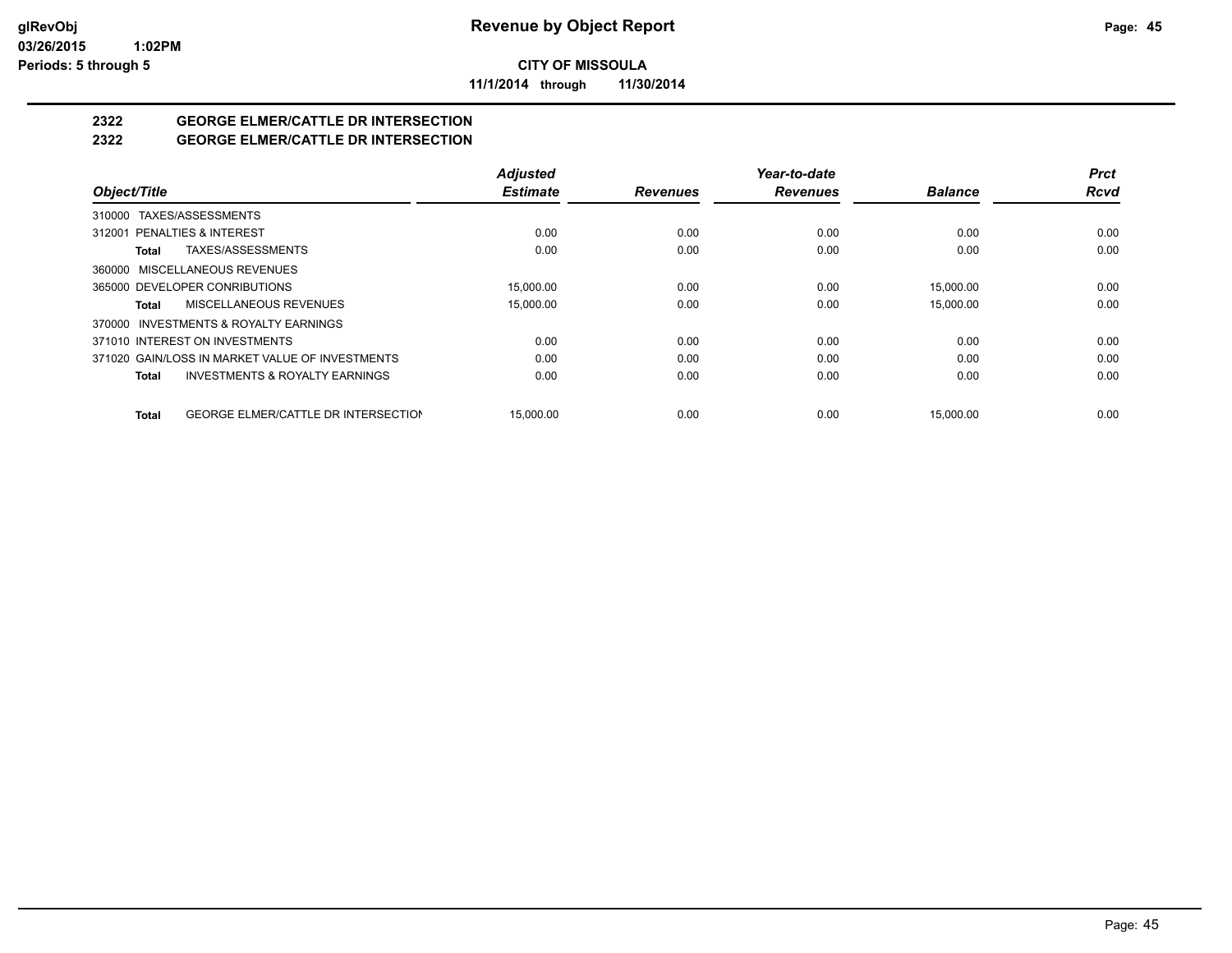**11/1/2014 through 11/30/2014**

## **2322 GEORGE ELMER/CATTLE DR INTERSECTION**

|                                                |                                            | <b>Adjusted</b><br><b>Estimate</b> |                 | Year-to-date    |                | <b>Prct</b><br><b>Rcvd</b> |
|------------------------------------------------|--------------------------------------------|------------------------------------|-----------------|-----------------|----------------|----------------------------|
| Object/Title                                   |                                            |                                    | <b>Revenues</b> | <b>Revenues</b> | <b>Balance</b> |                            |
| TAXES/ASSESSMENTS<br>310000                    |                                            |                                    |                 |                 |                |                            |
| 312001 PENALTIES & INTEREST                    |                                            | 0.00                               | 0.00            | 0.00            | 0.00           | 0.00                       |
| Total                                          | TAXES/ASSESSMENTS                          | 0.00                               | 0.00            | 0.00            | 0.00           | 0.00                       |
| 360000 MISCELLANEOUS REVENUES                  |                                            |                                    |                 |                 |                |                            |
| 365000 DEVELOPER CONRIBUTIONS                  |                                            | 15,000.00                          | 0.00            | 0.00            | 15.000.00      | 0.00                       |
| Total                                          | MISCELLANEOUS REVENUES                     | 15,000.00                          | 0.00            | 0.00            | 15,000.00      | 0.00                       |
| 370000 INVESTMENTS & ROYALTY EARNINGS          |                                            |                                    |                 |                 |                |                            |
| 371010 INTEREST ON INVESTMENTS                 |                                            | 0.00                               | 0.00            | 0.00            | 0.00           | 0.00                       |
| 371020 GAIN/LOSS IN MARKET VALUE OF INVESTMENT |                                            | 0.00                               | 0.00            | 0.00            | 0.00           | 0.00                       |
| Total                                          | <b>INVESTMENTS &amp; ROYALTY EARNINGS</b>  | 0.00                               | 0.00            | 0.00            | 0.00           | 0.00                       |
|                                                |                                            |                                    |                 |                 |                |                            |
| Total                                          | <b>GEORGE ELMER/CATTLE DR INTERSECTIOL</b> | 15.000.00                          | 0.00            | 0.00            | 15.000.00      | 0.00                       |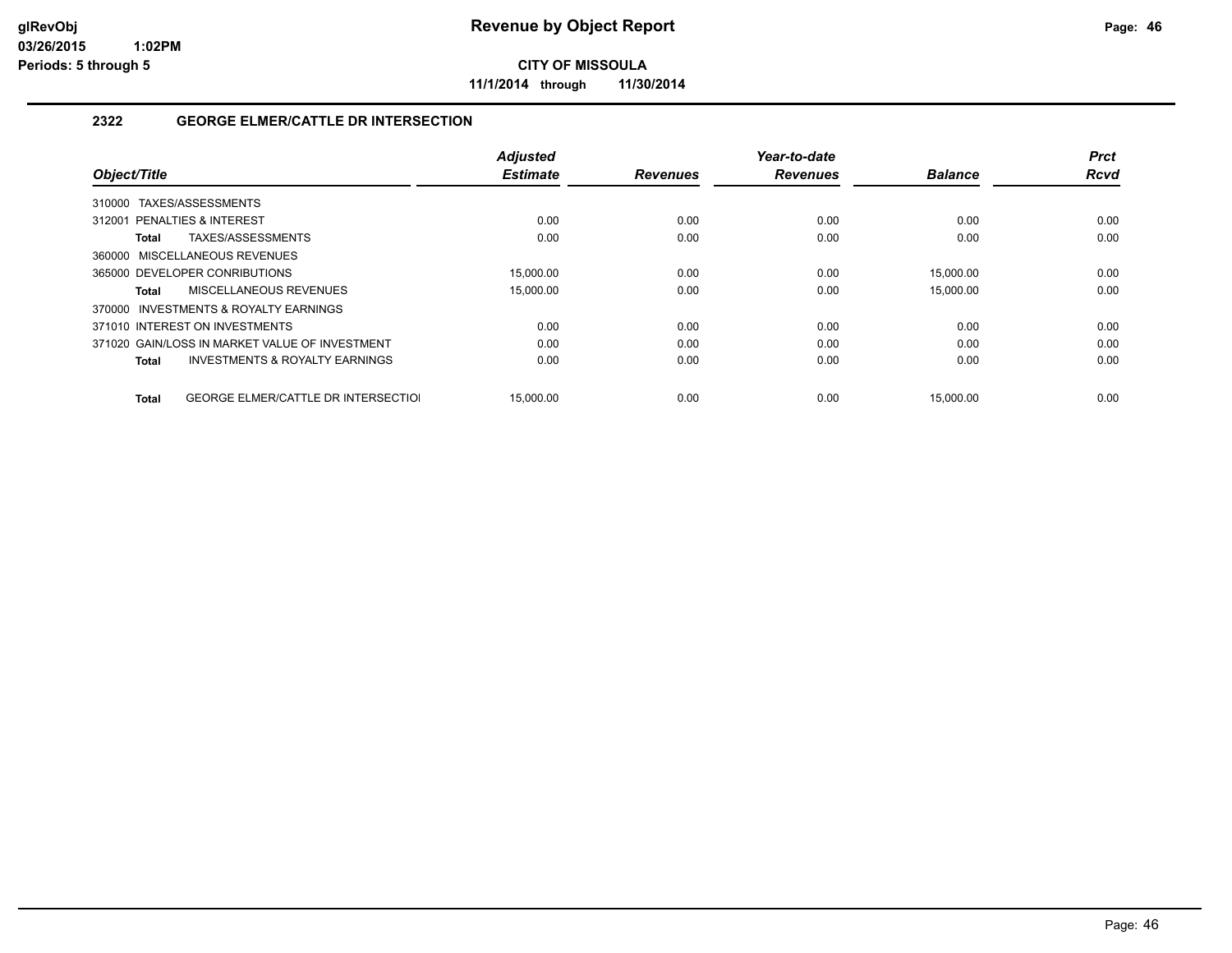**11/1/2014 through 11/30/2014**

**2365 PUBLIC ART FUND**

**2365 PUBLIC ART FUND**

|                                                           | <b>Adjusted</b> |                 | Year-to-date    |                | <b>Prct</b> |
|-----------------------------------------------------------|-----------------|-----------------|-----------------|----------------|-------------|
| Object/Title                                              | <b>Estimate</b> | <b>Revenues</b> | <b>Revenues</b> | <b>Balance</b> | <b>Rcvd</b> |
| 330000 INTERGOVERNMENTAL REVENUES                         |                 |                 |                 |                |             |
| 337000 LOCAL GRANTS                                       | 0.00            | 0.00            | 0.00            | 0.00           | 0.00        |
| 337002 MRA GRANT                                          | 0.00            | 0.00            | 0.00            | 0.00           | 0.00        |
| <b>INTERGOVERNMENTAL REVENUES</b><br><b>Total</b>         | 0.00            | 0.00            | 0.00            | 0.00           | 0.00        |
| MISCELLANEOUS REVENUES<br>360000                          |                 |                 |                 |                |             |
| 360010 MISCELLANEOUS                                      | 0.00            | 0.00            | 0.00            | 0.00           | 0.00        |
| 364040 INSURANCE AND DAMAGE RECOVERY                      | 0.00            | 0.00            | 0.00            | 0.00           | 0.00        |
| 365000 DONATIONS                                          | 0.00            | 0.00            | 0.00            | 0.00           | 0.00        |
| 368010 SALE OF T-SHIRTS                                   | 0.00            | 0.00            | 0.00            | 0.00           | 0.00        |
| <b>MISCELLANEOUS REVENUES</b><br><b>Total</b>             | 0.00            | 0.00            | 0.00            | 0.00           | 0.00        |
| <b>INVESTMENTS &amp; ROYALTY EARNINGS</b><br>370000       |                 |                 |                 |                |             |
| 371010 INTEREST ON INVESTMENTS                            | 0.00            | 0.00            | 0.00            | 0.00           | 0.00        |
| 371020 GAIN/LOSS IN MARKET VALUE OF INVESTMENTS           | 0.00            | 0.00            | 0.00            | 0.00           | 0.00        |
| <b>INVESTMENTS &amp; ROYALTY EARNINGS</b><br><b>Total</b> | 0.00            | 0.00            | 0.00            | 0.00           | 0.00        |
| OTHER FINANCING SOURCES<br>380000                         |                 |                 |                 |                |             |
| 383000 OPERATING TRANSFERS                                | 0.00            | 0.00            | 0.00            | 0.00           | 0.00        |
| 383029 TRANS FR GENERAL                                   | 0.00            | 0.00            | 0.00            | 0.00           | 0.00        |
| OTHER FINANCING SOURCES<br><b>Total</b>                   | 0.00            | 0.00            | 0.00            | 0.00           | 0.00        |
| PUBLIC ART FUND<br><b>Total</b>                           | 0.00            | 0.00            | 0.00            | 0.00           | 0.00        |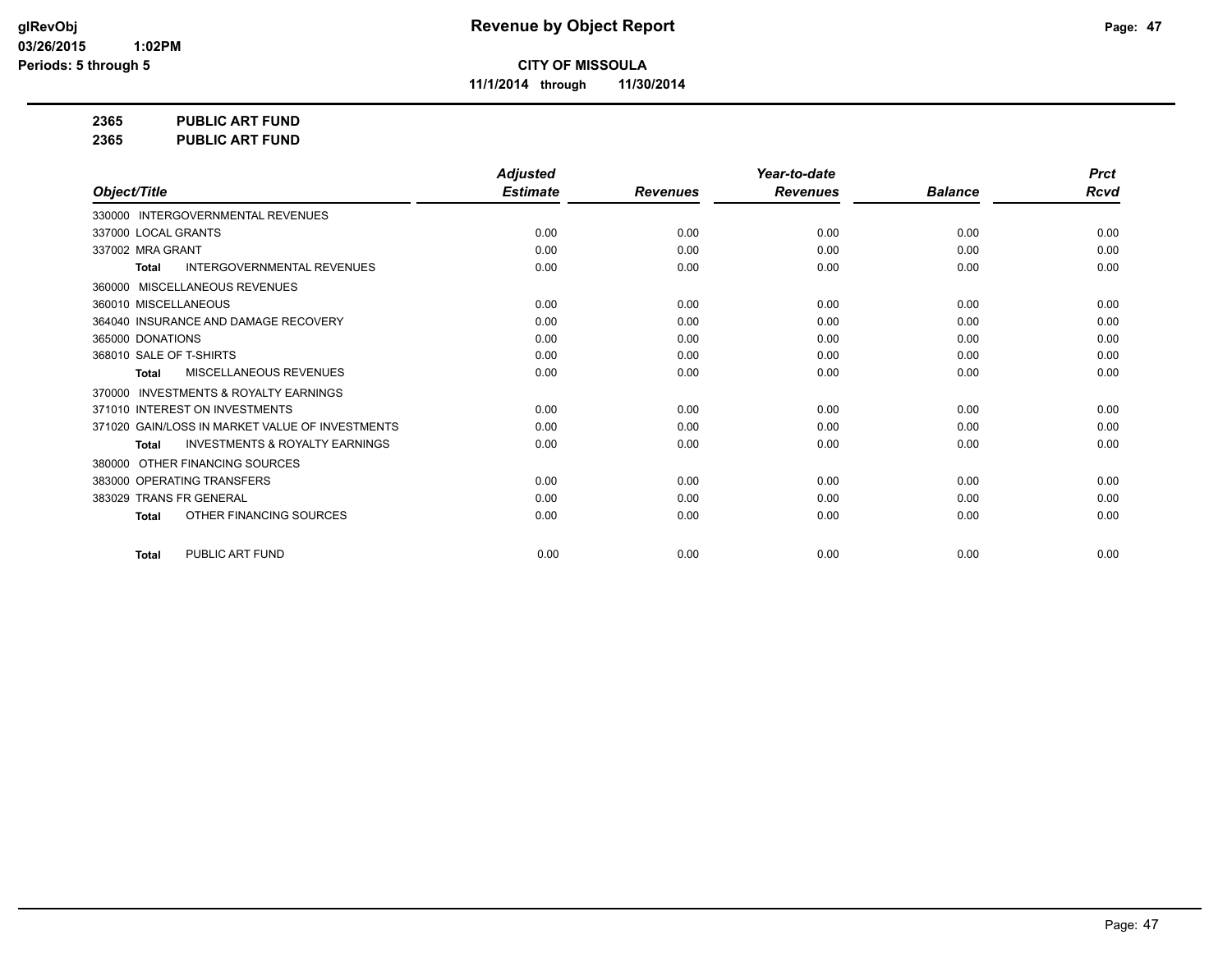**11/1/2014 through 11/30/2014**

#### **2365 PUBLIC ART FUND**

|                                                           | <b>Adjusted</b> |                 | Year-to-date    |                | <b>Prct</b> |
|-----------------------------------------------------------|-----------------|-----------------|-----------------|----------------|-------------|
| Object/Title                                              | <b>Estimate</b> | <b>Revenues</b> | <b>Revenues</b> | <b>Balance</b> | Rcvd        |
| 330000 INTERGOVERNMENTAL REVENUES                         |                 |                 |                 |                |             |
| 337000 LOCAL GRANTS                                       | 0.00            | 0.00            | 0.00            | 0.00           | 0.00        |
| 337002 MRA GRANT                                          | 0.00            | 0.00            | 0.00            | 0.00           | 0.00        |
| <b>INTERGOVERNMENTAL REVENUES</b><br><b>Total</b>         | 0.00            | 0.00            | 0.00            | 0.00           | 0.00        |
| MISCELLANEOUS REVENUES<br>360000                          |                 |                 |                 |                |             |
| 360010 MISCELLANEOUS                                      | 0.00            | 0.00            | 0.00            | 0.00           | 0.00        |
| 364040 INSURANCE AND DAMAGE RECOVERY                      | 0.00            | 0.00            | 0.00            | 0.00           | 0.00        |
| 365000 DONATIONS                                          | 0.00            | 0.00            | 0.00            | 0.00           | 0.00        |
| 368010 SALE OF T-SHIRTS                                   | 0.00            | 0.00            | 0.00            | 0.00           | 0.00        |
| <b>MISCELLANEOUS REVENUES</b><br><b>Total</b>             | 0.00            | 0.00            | 0.00            | 0.00           | 0.00        |
| <b>INVESTMENTS &amp; ROYALTY EARNINGS</b><br>370000       |                 |                 |                 |                |             |
| 371010 INTEREST ON INVESTMENTS                            | 0.00            | 0.00            | 0.00            | 0.00           | 0.00        |
| 371020 GAIN/LOSS IN MARKET VALUE OF INVESTMENT            | 0.00            | 0.00            | 0.00            | 0.00           | 0.00        |
| <b>INVESTMENTS &amp; ROYALTY EARNINGS</b><br><b>Total</b> | 0.00            | 0.00            | 0.00            | 0.00           | 0.00        |
| OTHER FINANCING SOURCES<br>380000                         |                 |                 |                 |                |             |
| 383000 OPERATING TRANSFERS                                | 0.00            | 0.00            | 0.00            | 0.00           | 0.00        |
| 383029 TRANS FR GENERAL                                   | 0.00            | 0.00            | 0.00            | 0.00           | 0.00        |
| OTHER FINANCING SOURCES<br><b>Total</b>                   | 0.00            | 0.00            | 0.00            | 0.00           | 0.00        |
| PUBLIC ART FUND<br><b>Total</b>                           | 0.00            | 0.00            | 0.00            | 0.00           | 0.00        |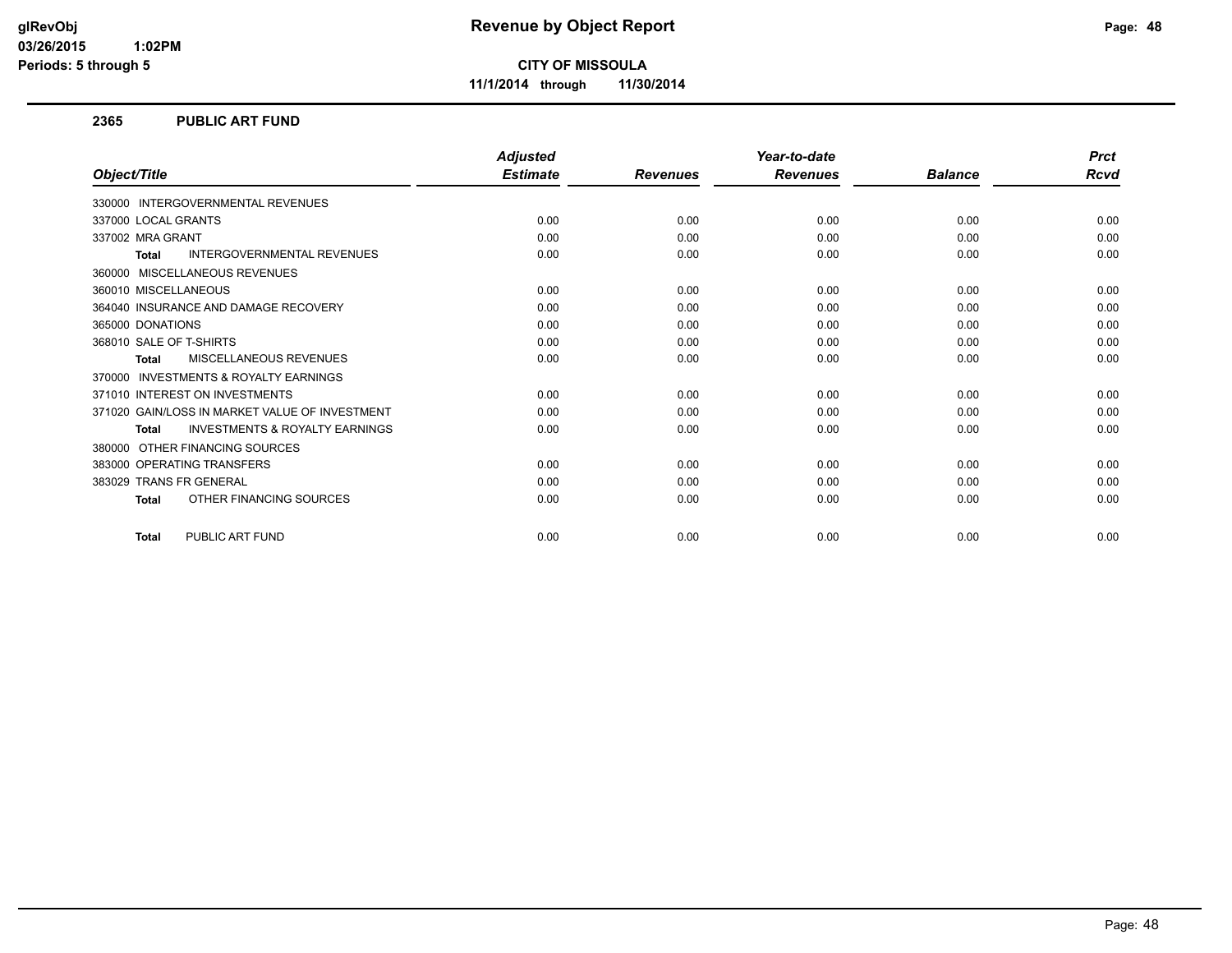**11/1/2014 through 11/30/2014**

## **2371 EMPLOYEE HEALTH INSURANCE LEVY FUND**

**2371 EMPLOYEE HEALTH INSURANCE LEVY FUND**

|                                                    | <b>Adjusted</b> |                 | Year-to-date    |                | <b>Prct</b> |
|----------------------------------------------------|-----------------|-----------------|-----------------|----------------|-------------|
| Object/Title                                       | <b>Estimate</b> | <b>Revenues</b> | <b>Revenues</b> | <b>Balance</b> | <b>Rcvd</b> |
| 310000 TAXES/ASSESSMENTS                           |                 |                 |                 |                |             |
| 311000 GENERAL PROPERTY TAXES                      | 1.324.945.00    | 1,693.49        | 11,130.60       | 1,313,814.40   | 0.84        |
| 311030 MOTOR VEHICLE TAXES                         | 0.00            | 0.00            | 0.00            | 0.00           | 0.00        |
| 312001 PENALTIES & INTEREST                        | 0.00            | 10.81           | 78.06           | $-78.06$       | 0.00        |
| <b>TAXES/ASSESSMENTS</b><br>Total                  | 1,324,945.00    | 1,704.30        | 11,208.66       | 1,313,736.34   | 0.85        |
| <b>INTERGOVERNMENTAL REVENUES</b><br>330000        |                 |                 |                 |                |             |
| 334055 BANK CORP. LIC. TAX (CURRENT)               | 0.00            | 0.00            | 0.00            | 0.00           | 0.00        |
| 335210 PERSONAL PROPERTY TAX REIMBURSEMENT         | 0.00            | 0.00            | 0.00            | 0.00           | 0.00        |
| 335230 HB 124 REVENUE                              | 0.00            | 0.00            | 0.00            | 0.00           | 0.00        |
| 335250 STATE REIMB - SB #184                       | 0.00            | 0.00            | 0.00            | 0.00           | 0.00        |
| <b>INTERGOVERNMENTAL REVENUES</b><br>Total         | 0.00            | 0.00            | 0.00            | 0.00           | 0.00        |
| 360000 MISCELLANEOUS REVENUES                      |                 |                 |                 |                |             |
| 360010 MISCELLANEOUS                               | 0.00            | 0.00            | 0.00            | 0.00           | 0.00        |
| <b>MISCELLANEOUS REVENUES</b><br>Total             | 0.00            | 0.00            | 0.00            | 0.00           | 0.00        |
| INVESTMENTS & ROYALTY EARNINGS<br>370000           |                 |                 |                 |                |             |
| 371010 INTEREST ON INVESTMENTS                     | 0.00            | 0.00            | 0.00            | 0.00           | 0.00        |
| 371020 GAIN/LOSS IN MARKET VALUE OF INVESTMENTS    | 0.00            | 0.00            | 0.00            | 0.00           | 0.00        |
| <b>INVESTMENTS &amp; ROYALTY EARNINGS</b><br>Total | 0.00            | 0.00            | 0.00            | 0.00           | 0.00        |
| EMPLOYEE HEALTH INSURANCE LEVY FUNI<br>Total       | 1,324,945.00    | 1,704.30        | 11,208.66       | 1,313,736.34   | 0.85        |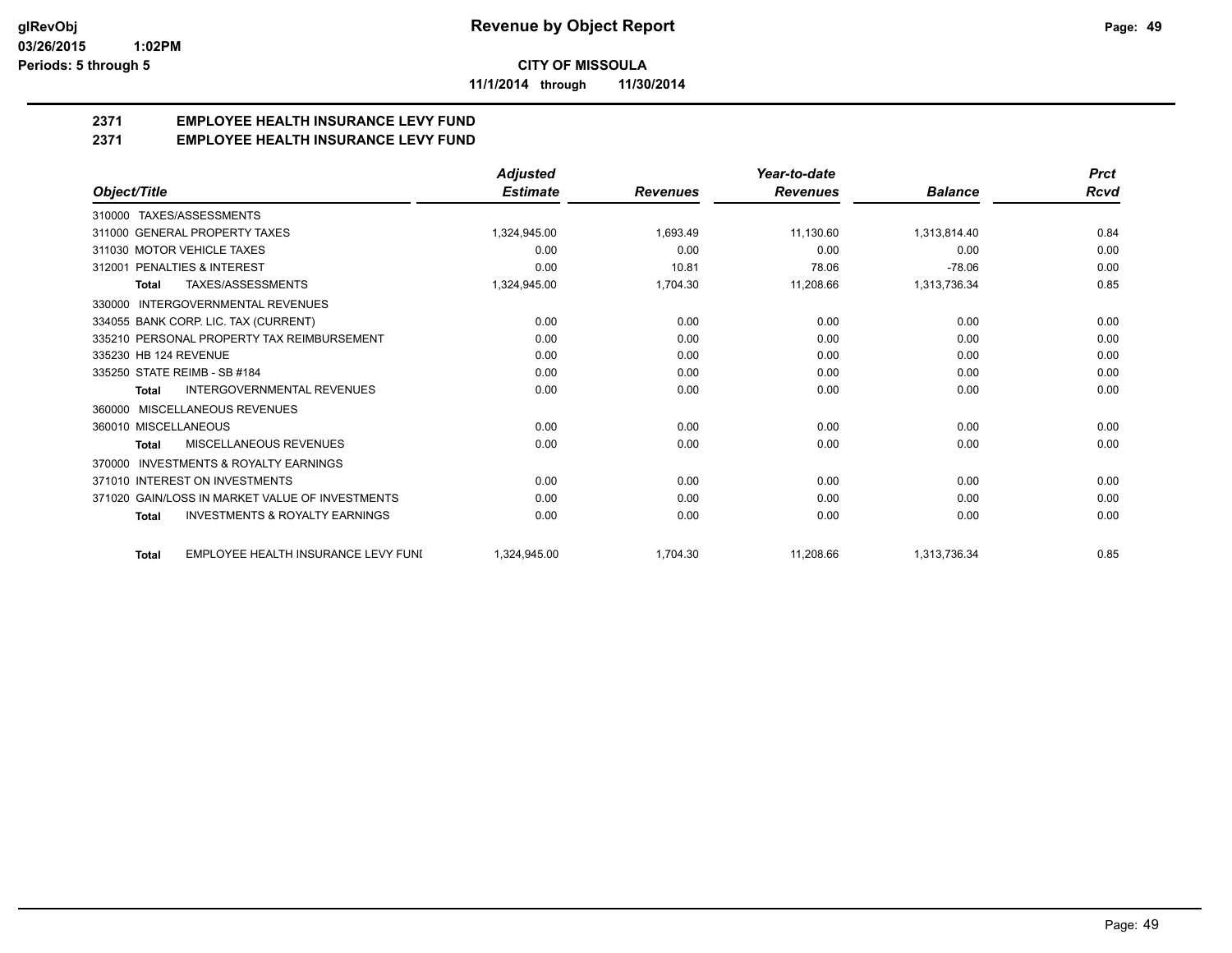**11/1/2014 through 11/30/2014**

## **2371 EMPLOYEE HEALTH INSURANCE LEVY FUND**

|                                                    | <b>Adjusted</b> |                 | Year-to-date    |                | <b>Prct</b> |
|----------------------------------------------------|-----------------|-----------------|-----------------|----------------|-------------|
| Object/Title                                       | <b>Estimate</b> | <b>Revenues</b> | <b>Revenues</b> | <b>Balance</b> | <b>Rcvd</b> |
| <b>TAXES/ASSESSMENTS</b><br>310000                 |                 |                 |                 |                |             |
| 311000 GENERAL PROPERTY TAXES                      | 1.324.945.00    | 1,693.49        | 11,130.60       | 1,313,814.40   | 0.84        |
| 311030 MOTOR VEHICLE TAXES                         | 0.00            | 0.00            | 0.00            | 0.00           | 0.00        |
| 312001 PENALTIES & INTEREST                        | 0.00            | 10.81           | 78.06           | $-78.06$       | 0.00        |
| TAXES/ASSESSMENTS<br><b>Total</b>                  | 1,324,945.00    | 1,704.30        | 11,208.66       | 1,313,736.34   | 0.85        |
| <b>INTERGOVERNMENTAL REVENUES</b><br>330000        |                 |                 |                 |                |             |
| 334055 BANK CORP. LIC. TAX (CURRENT)               | 0.00            | 0.00            | 0.00            | 0.00           | 0.00        |
| 335210 PERSONAL PROPERTY TAX REIMBURSEMENT         | 0.00            | 0.00            | 0.00            | 0.00           | 0.00        |
| 335230 HB 124 REVENUE                              | 0.00            | 0.00            | 0.00            | 0.00           | 0.00        |
| 335250 STATE REIMB - SB #184                       | 0.00            | 0.00            | 0.00            | 0.00           | 0.00        |
| <b>INTERGOVERNMENTAL REVENUES</b><br><b>Total</b>  | 0.00            | 0.00            | 0.00            | 0.00           | 0.00        |
| MISCELLANEOUS REVENUES<br>360000                   |                 |                 |                 |                |             |
| 360010 MISCELLANEOUS                               | 0.00            | 0.00            | 0.00            | 0.00           | 0.00        |
| MISCELLANEOUS REVENUES<br><b>Total</b>             | 0.00            | 0.00            | 0.00            | 0.00           | 0.00        |
| INVESTMENTS & ROYALTY EARNINGS<br>370000           |                 |                 |                 |                |             |
| 371010 INTEREST ON INVESTMENTS                     | 0.00            | 0.00            | 0.00            | 0.00           | 0.00        |
| 371020 GAIN/LOSS IN MARKET VALUE OF INVESTMENT     | 0.00            | 0.00            | 0.00            | 0.00           | 0.00        |
| <b>INVESTMENTS &amp; ROYALTY EARNINGS</b><br>Total | 0.00            | 0.00            | 0.00            | 0.00           | 0.00        |
| EMPLOYEE HEALTH INSURANCE LEVY FUN<br><b>Total</b> | 1,324,945.00    | 1.704.30        | 11,208.66       | 1,313,736.34   | 0.85        |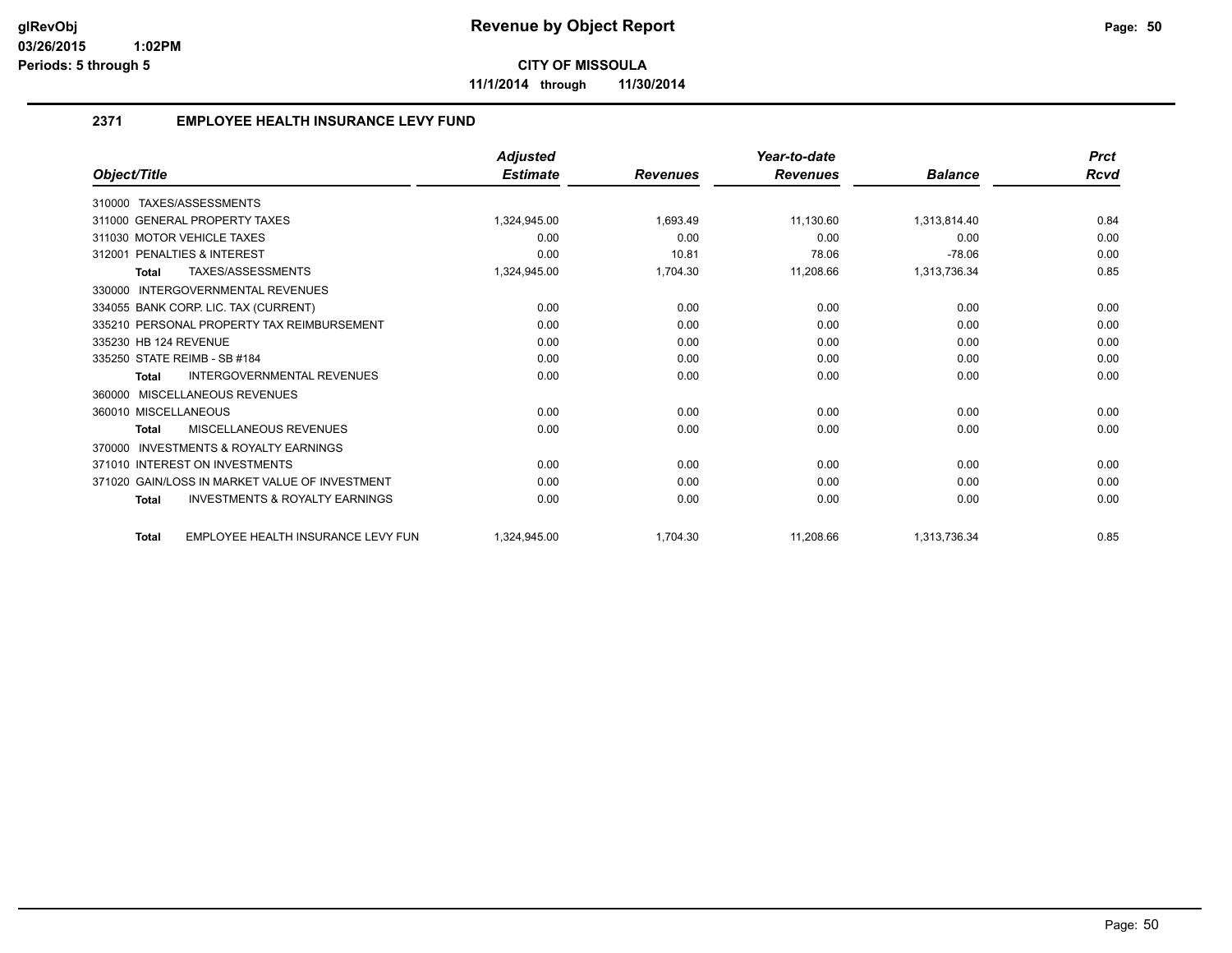**11/1/2014 through 11/30/2014**

**2372 PERMISSIVE MEDICAL LEVY**

**2372 PERMISSIVE MEDICAL LEVY**

|                                                     | <b>Adjusted</b> |                 | Year-to-date    |                | <b>Prct</b> |
|-----------------------------------------------------|-----------------|-----------------|-----------------|----------------|-------------|
| Object/Title                                        | <b>Estimate</b> | <b>Revenues</b> | <b>Revenues</b> | <b>Balance</b> | <b>Rcvd</b> |
| TAXES/ASSESSMENTS<br>310000                         |                 |                 |                 |                |             |
| 311000 GENERAL PROPERTY TAXES                       | 2,971,522.00    | 5,248.43        | 22,412.98       | 2,949,109.02   | 0.75        |
| 311030 MOTOR VEHICLE TAXES                          | 0.00            | 0.00            | 0.00            | 0.00           | 0.00        |
| 312001 PENALTIES & INTEREST                         | 0.00            | 24.23           | 172.43          | $-172.43$      | 0.00        |
| <b>TAXES/ASSESSMENTS</b><br>Total                   | 2,971,522.00    | 5,272.66        | 22,585.41       | 2,948,936.59   | 0.76        |
| INTERGOVERNMENTAL REVENUES<br>330000                |                 |                 |                 |                |             |
| 334055 BANK CORP. LIC. TAX (CURRENT)                | 0.00            | 0.00            | 0.00            | 0.00           | 0.00        |
| 335210 PERSONAL PROPERTY TAX REIMBURSEMENT          | 0.00            | 0.00            | 0.00            | 0.00           | 0.00        |
| 335230 HB 124 REVENUE                               | 0.00            | 0.00            | 0.00            | 0.00           | 0.00        |
| 335250 STATE REIMB - SB #184                        | 0.00            | 0.00            | 0.00            | 0.00           | 0.00        |
| <b>INTERGOVERNMENTAL REVENUES</b><br>Total          | 0.00            | 0.00            | 0.00            | 0.00           | 0.00        |
| <b>INVESTMENTS &amp; ROYALTY EARNINGS</b><br>370000 |                 |                 |                 |                |             |
| 371010 INTEREST ON INVESTMENTS                      | 0.00            | 0.00            | 0.00            | 0.00           | 0.00        |
| 371020 GAIN/LOSS IN MARKET VALUE OF INVESTMENTS     | 0.00            | 0.00            | 0.00            | 0.00           | 0.00        |
| <b>INVESTMENTS &amp; ROYALTY EARNINGS</b><br>Total  | 0.00            | 0.00            | 0.00            | 0.00           | 0.00        |
| PERMISSIVE MEDICAL LEVY<br>Total                    | 2,971,522.00    | 5,272.66        | 22,585.41       | 2,948,936.59   | 0.76        |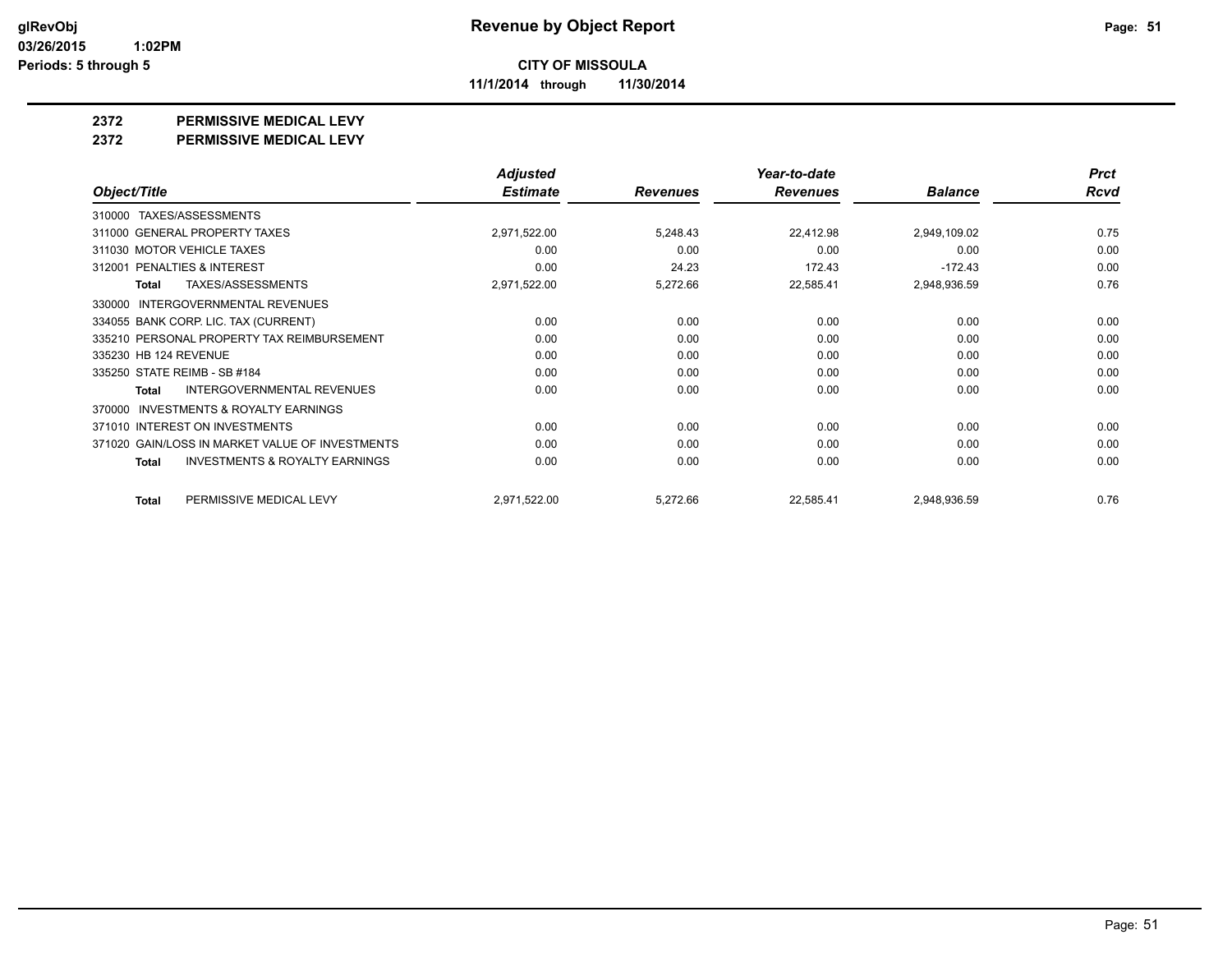**11/1/2014 through 11/30/2014**

## **2372 PERMISSIVE MEDICAL LEVY**

|                                                           | <b>Adjusted</b> |                 | Year-to-date    |                | <b>Prct</b> |
|-----------------------------------------------------------|-----------------|-----------------|-----------------|----------------|-------------|
| Object/Title                                              | <b>Estimate</b> | <b>Revenues</b> | <b>Revenues</b> | <b>Balance</b> | <b>Rcvd</b> |
| 310000 TAXES/ASSESSMENTS                                  |                 |                 |                 |                |             |
| 311000 GENERAL PROPERTY TAXES                             | 2,971,522.00    | 5,248.43        | 22,412.98       | 2,949,109.02   | 0.75        |
| 311030 MOTOR VEHICLE TAXES                                | 0.00            | 0.00            | 0.00            | 0.00           | 0.00        |
| 312001 PENALTIES & INTEREST                               | 0.00            | 24.23           | 172.43          | $-172.43$      | 0.00        |
| <b>TAXES/ASSESSMENTS</b><br>Total                         | 2,971,522.00    | 5,272.66        | 22,585.41       | 2,948,936.59   | 0.76        |
| INTERGOVERNMENTAL REVENUES<br>330000                      |                 |                 |                 |                |             |
| 334055 BANK CORP. LIC. TAX (CURRENT)                      | 0.00            | 0.00            | 0.00            | 0.00           | 0.00        |
| 335210 PERSONAL PROPERTY TAX REIMBURSEMENT                | 0.00            | 0.00            | 0.00            | 0.00           | 0.00        |
| 335230 HB 124 REVENUE                                     | 0.00            | 0.00            | 0.00            | 0.00           | 0.00        |
| 335250 STATE REIMB - SB #184                              | 0.00            | 0.00            | 0.00            | 0.00           | 0.00        |
| <b>INTERGOVERNMENTAL REVENUES</b><br>Total                | 0.00            | 0.00            | 0.00            | 0.00           | 0.00        |
| <b>INVESTMENTS &amp; ROYALTY EARNINGS</b><br>370000       |                 |                 |                 |                |             |
| 371010 INTEREST ON INVESTMENTS                            | 0.00            | 0.00            | 0.00            | 0.00           | 0.00        |
| 371020 GAIN/LOSS IN MARKET VALUE OF INVESTMENT            | 0.00            | 0.00            | 0.00            | 0.00           | 0.00        |
| <b>INVESTMENTS &amp; ROYALTY EARNINGS</b><br><b>Total</b> | 0.00            | 0.00            | 0.00            | 0.00           | 0.00        |
| PERMISSIVE MEDICAL LEVY<br><b>Total</b>                   | 2,971,522.00    | 5,272.66        | 22,585.41       | 2,948,936.59   | 0.76        |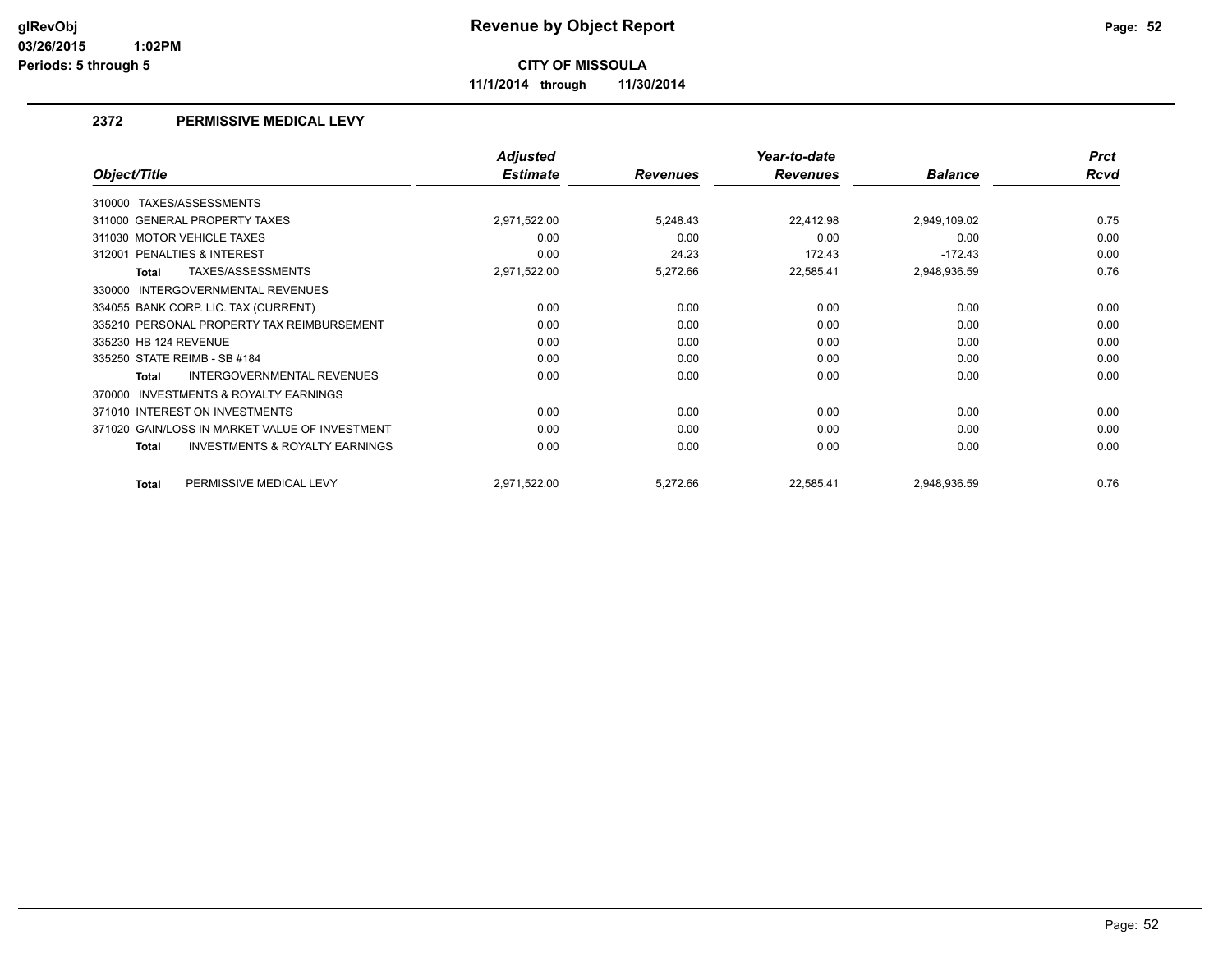**11/1/2014 through 11/30/2014**

## **2389 CABLE TELEVISION FRANCHISE FUND**

#### **2389 CABLE TELEVISION FRANCHISE FUND**

|                                                           | <b>Adjusted</b> |                 | Year-to-date    |                | <b>Prct</b> |
|-----------------------------------------------------------|-----------------|-----------------|-----------------|----------------|-------------|
| Object/Title                                              | <b>Estimate</b> | <b>Revenues</b> | <b>Revenues</b> | <b>Balance</b> | Rcvd        |
| <b>LICENSES &amp; PERMITS</b><br>320000                   |                 |                 |                 |                |             |
| 322030 FRANCHISE FEES                                     | 0.00            | 0.00            | 0.00            | 0.00           | 0.00        |
| 322031 FRANCHISE FEE - AT&T                               | 680,000.00      | 167,472.73      | 327,747.86      | 352,252.14     | 48.20       |
| 322032 FRANCHISE FEE - FIBERVISION                        | 0.00            | 0.00            | 0.00            | 0.00           | 0.00        |
| 322033 FRANCHISE FEE - MASADA                             | 0.00            | 0.00            | 0.00            | 0.00           | 0.00        |
| 322034 PEG ACCESS                                         | 56,000.00       | 10,495.68       | 21,397.65       | 34,602.35      | 38.21       |
| <b>LICENSES &amp; PERMITS</b><br><b>Total</b>             | 736,000.00      | 177,968.41      | 349,145.51      | 386,854.49     | 47.44       |
| <b>MISCELLANEOUS REVENUES</b><br>360000                   |                 |                 |                 |                |             |
| 360010 MISCELLANEOUS                                      | 0.00            | 0.00            | 0.00            | 0.00           | 0.00        |
| 365000 DONATIONS                                          | 0.00            | 0.00            | 0.00            | 0.00           | 0.00        |
| MISCELLANEOUS REVENUES<br><b>Total</b>                    | 0.00            | 0.00            | 0.00            | 0.00           | 0.00        |
| <b>INVESTMENTS &amp; ROYALTY EARNINGS</b><br>370000       |                 |                 |                 |                |             |
| 371010 INTEREST ON INVESTMENTS                            | 0.00            | 0.00            | 0.00            | 0.00           | 0.00        |
| <b>GAIN/LOSS IN MARKET VALUE OF INVESTMENTS</b><br>371020 | 0.00            | 0.00            | 0.00            | 0.00           | 0.00        |
| <b>INVESTMENTS &amp; ROYALTY EARNINGS</b><br><b>Total</b> | 0.00            | 0.00            | 0.00            | 0.00           | 0.00        |
| <b>CABLE TELEVISION FRANCHISE FUND</b><br>Total           | 736,000.00      | 177,968.41      | 349,145.51      | 386,854.49     | 47.44       |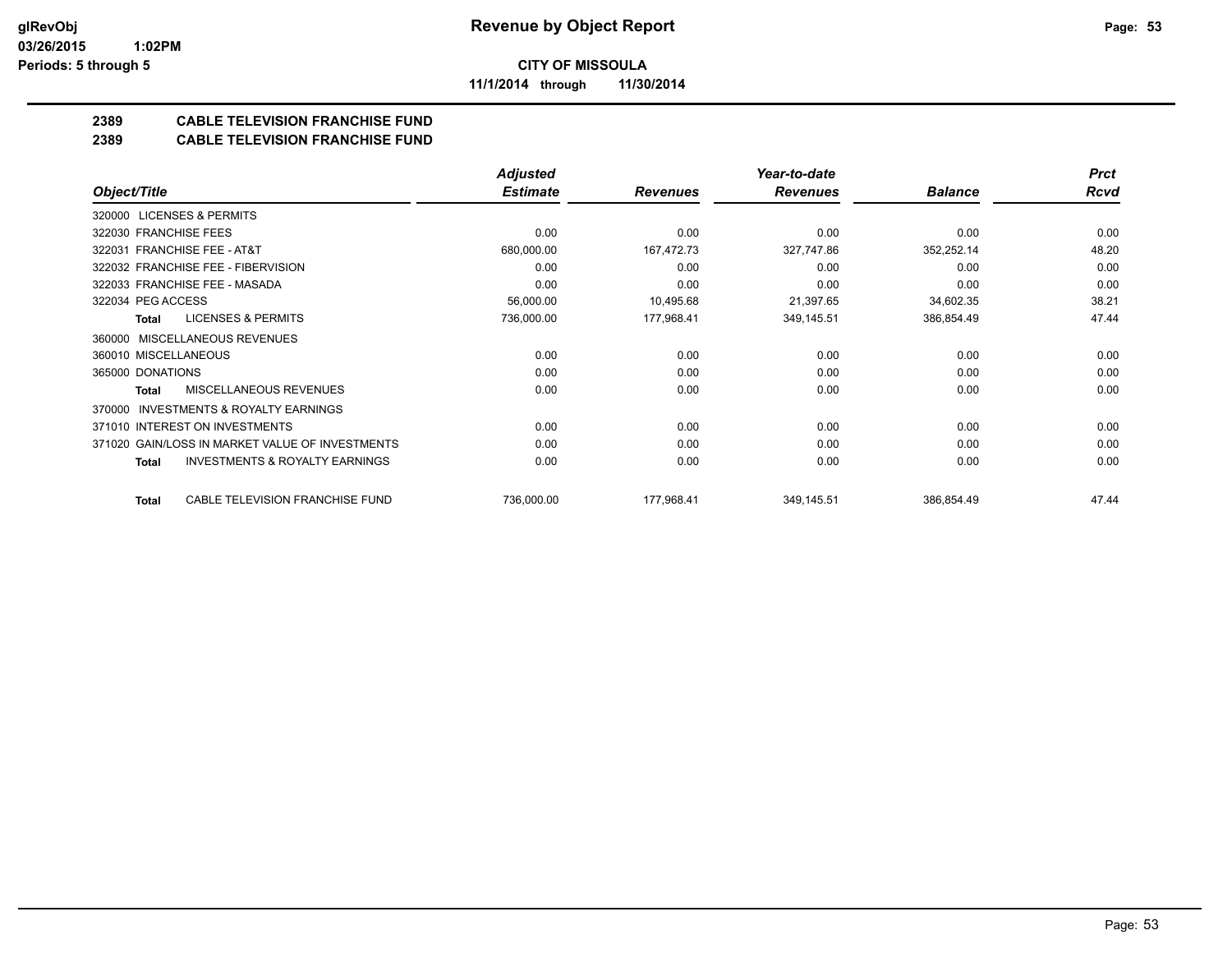**11/1/2014 through 11/30/2014**

## **2389 CABLE TELEVISION FRANCHISE FUND**

|                                                           | <b>Adjusted</b> |                 | Year-to-date    |                | <b>Prct</b> |
|-----------------------------------------------------------|-----------------|-----------------|-----------------|----------------|-------------|
| Object/Title                                              | <b>Estimate</b> | <b>Revenues</b> | <b>Revenues</b> | <b>Balance</b> | <b>Rcvd</b> |
| <b>LICENSES &amp; PERMITS</b><br>320000                   |                 |                 |                 |                |             |
| 322030 FRANCHISE FEES                                     | 0.00            | 0.00            | 0.00            | 0.00           | 0.00        |
| 322031 FRANCHISE FEE - AT&T                               | 680,000.00      | 167,472.73      | 327,747.86      | 352,252.14     | 48.20       |
| 322032 FRANCHISE FEE - FIBERVISION                        | 0.00            | 0.00            | 0.00            | 0.00           | 0.00        |
| 322033 FRANCHISE FEE - MASADA                             | 0.00            | 0.00            | 0.00            | 0.00           | 0.00        |
| 322034 PEG ACCESS                                         | 56,000.00       | 10,495.68       | 21,397.65       | 34,602.35      | 38.21       |
| <b>LICENSES &amp; PERMITS</b><br><b>Total</b>             | 736,000.00      | 177,968.41      | 349,145.51      | 386,854.49     | 47.44       |
| MISCELLANEOUS REVENUES<br>360000                          |                 |                 |                 |                |             |
| 360010 MISCELLANEOUS                                      | 0.00            | 0.00            | 0.00            | 0.00           | 0.00        |
| 365000 DONATIONS                                          | 0.00            | 0.00            | 0.00            | 0.00           | 0.00        |
| <b>MISCELLANEOUS REVENUES</b><br>Total                    | 0.00            | 0.00            | 0.00            | 0.00           | 0.00        |
| <b>INVESTMENTS &amp; ROYALTY EARNINGS</b><br>370000       |                 |                 |                 |                |             |
| 371010 INTEREST ON INVESTMENTS                            | 0.00            | 0.00            | 0.00            | 0.00           | 0.00        |
| 371020 GAIN/LOSS IN MARKET VALUE OF INVESTMENT            | 0.00            | 0.00            | 0.00            | 0.00           | 0.00        |
| <b>INVESTMENTS &amp; ROYALTY EARNINGS</b><br><b>Total</b> | 0.00            | 0.00            | 0.00            | 0.00           | 0.00        |
| CABLE TELEVISION FRANCHISE FUND<br><b>Total</b>           | 736,000.00      | 177,968.41      | 349,145.51      | 386,854.49     | 47.44       |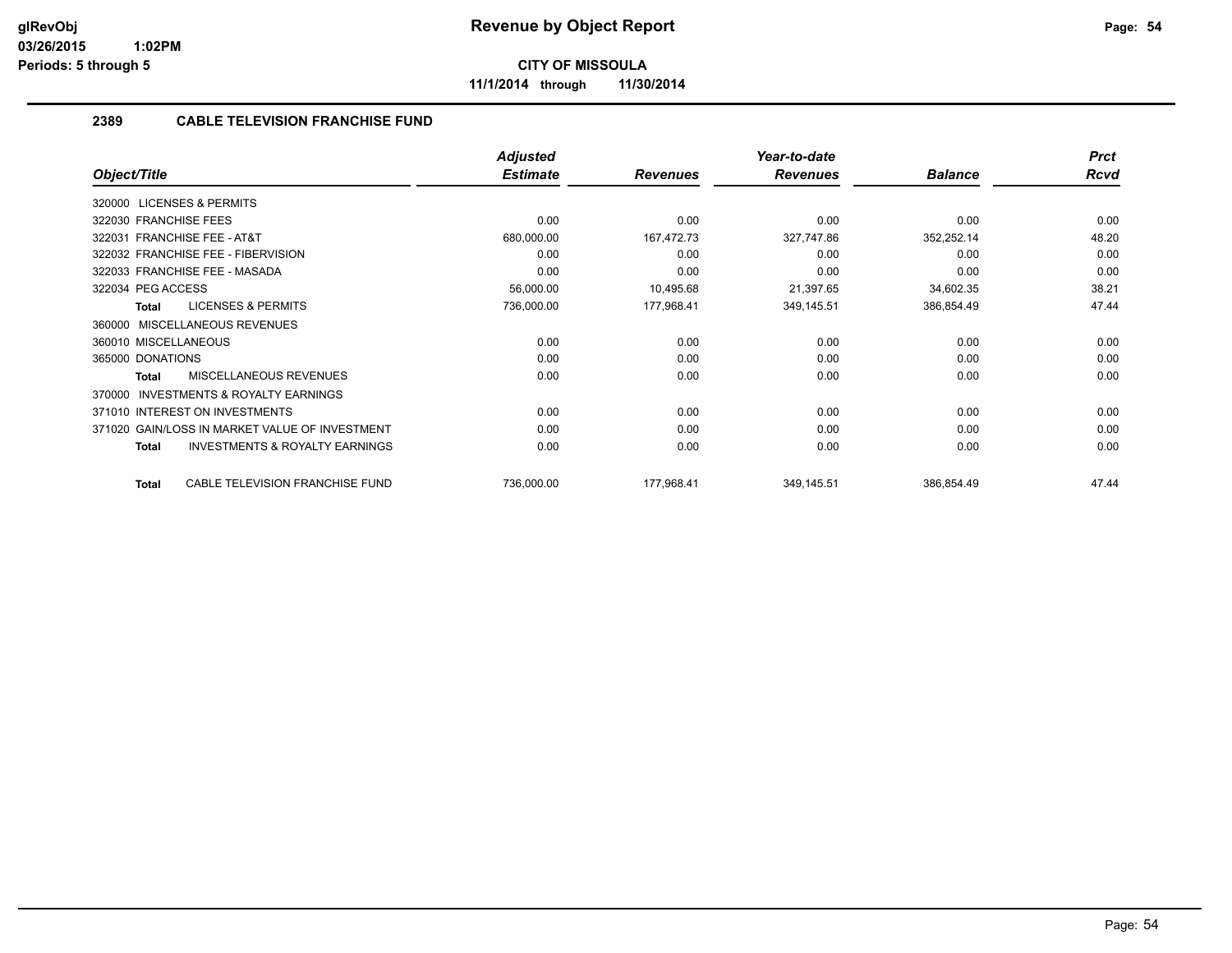**11/1/2014 through 11/30/2014**

#### **2390 DRUG FORFEITURE FUND**

**2390 DRUG FORFEITURE FUND**

|                                                    | <b>Adjusted</b> |                 | Year-to-date    |                | <b>Prct</b> |
|----------------------------------------------------|-----------------|-----------------|-----------------|----------------|-------------|
| Object/Title                                       | <b>Estimate</b> | <b>Revenues</b> | <b>Revenues</b> | <b>Balance</b> | <b>Rcvd</b> |
| 350000 FINES & FORFEITURES                         |                 |                 |                 |                |             |
| 351013 DRUG FORFEITURES                            | 16,800.00       | 1,715.72        | 5,584.70        | 11,215.30      | 33.24       |
| <b>FINES &amp; FORFEITURES</b><br>Total            | 16,800.00       | 1,715.72        | 5,584.70        | 11,215.30      | 33.24       |
| 360000 MISCELLANEOUS REVENUES                      |                 |                 |                 |                |             |
| 360010 MISCELLANEOUS                               | 0.00            | 0.00            | 0.00            | 0.00           | 0.00        |
| 364012 SALE OF SURPLUS PROPERTY                    | 0.00            | 0.00            | 0.00            | 0.00           | 0.00        |
| <b>MISCELLANEOUS REVENUES</b><br>Total             | 0.00            | 0.00            | 0.00            | 0.00           | 0.00        |
| 370000 INVESTMENTS & ROYALTY EARNINGS              |                 |                 |                 |                |             |
| 371010 INTEREST ON INVESTMENTS                     | 0.00            | 0.00            | 0.00            | 0.00           | 0.00        |
| 371020 GAIN/LOSS IN MARKET VALUE OF INVESTMENTS    | 0.00            | 0.00            | 0.00            | 0.00           | 0.00        |
| <b>INVESTMENTS &amp; ROYALTY EARNINGS</b><br>Total | 0.00            | 0.00            | 0.00            | 0.00           | 0.00        |
| OTHER FINANCING SOURCES<br>380000                  |                 |                 |                 |                |             |
| 382010 SALE OF FIXED ASSETS                        | 0.00            | 0.00            | 0.00            | 0.00           | 0.00        |
| OTHER FINANCING SOURCES<br>Total                   | 0.00            | 0.00            | 0.00            | 0.00           | 0.00        |
| <b>DRUG FORFEITURE FUND</b><br><b>Total</b>        | 16,800.00       | 1,715.72        | 5,584.70        | 11,215.30      | 33.24       |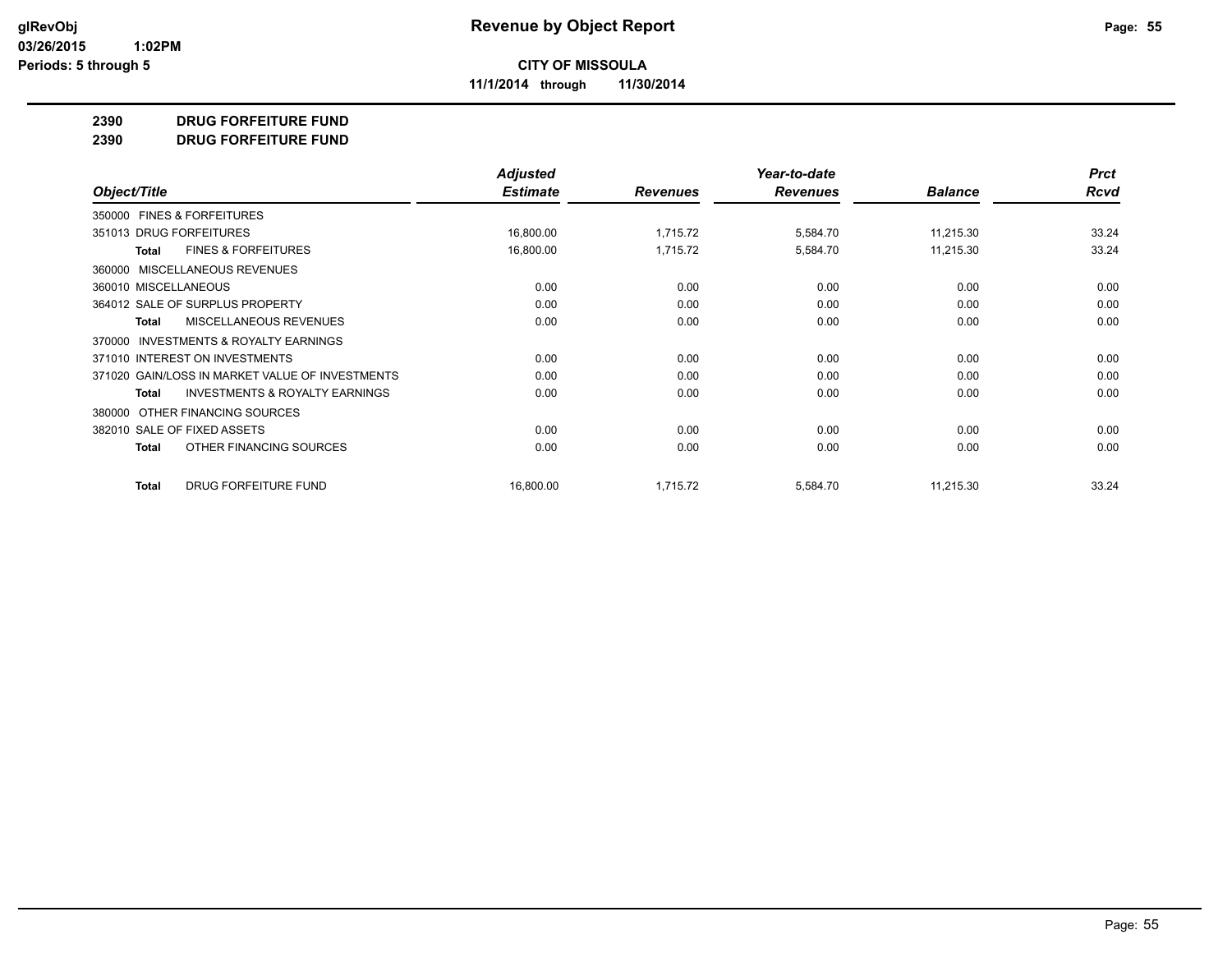**11/1/2014 through 11/30/2014**

### **2390 DRUG FORFEITURE FUND**

|                                                           | <b>Adjusted</b> |                 | Year-to-date    |                | <b>Prct</b> |
|-----------------------------------------------------------|-----------------|-----------------|-----------------|----------------|-------------|
| Object/Title                                              | <b>Estimate</b> | <b>Revenues</b> | <b>Revenues</b> | <b>Balance</b> | <b>Rcvd</b> |
| 350000 FINES & FORFEITURES                                |                 |                 |                 |                |             |
| 351013 DRUG FORFEITURES                                   | 16,800.00       | 1,715.72        | 5,584.70        | 11,215.30      | 33.24       |
| <b>FINES &amp; FORFEITURES</b><br><b>Total</b>            | 16,800.00       | 1,715.72        | 5,584.70        | 11,215.30      | 33.24       |
| 360000 MISCELLANEOUS REVENUES                             |                 |                 |                 |                |             |
| 360010 MISCELLANEOUS                                      | 0.00            | 0.00            | 0.00            | 0.00           | 0.00        |
| 364012 SALE OF SURPLUS PROPERTY                           | 0.00            | 0.00            | 0.00            | 0.00           | 0.00        |
| <b>MISCELLANEOUS REVENUES</b><br>Total                    | 0.00            | 0.00            | 0.00            | 0.00           | 0.00        |
| <b>INVESTMENTS &amp; ROYALTY EARNINGS</b><br>370000       |                 |                 |                 |                |             |
| 371010 INTEREST ON INVESTMENTS                            | 0.00            | 0.00            | 0.00            | 0.00           | 0.00        |
| 371020 GAIN/LOSS IN MARKET VALUE OF INVESTMENT            | 0.00            | 0.00            | 0.00            | 0.00           | 0.00        |
| <b>INVESTMENTS &amp; ROYALTY EARNINGS</b><br><b>Total</b> | 0.00            | 0.00            | 0.00            | 0.00           | 0.00        |
| OTHER FINANCING SOURCES<br>380000                         |                 |                 |                 |                |             |
| 382010 SALE OF FIXED ASSETS                               | 0.00            | 0.00            | 0.00            | 0.00           | 0.00        |
| OTHER FINANCING SOURCES<br>Total                          | 0.00            | 0.00            | 0.00            | 0.00           | 0.00        |
| DRUG FORFEITURE FUND<br><b>Total</b>                      | 16,800.00       | 1,715.72        | 5,584.70        | 11,215.30      | 33.24       |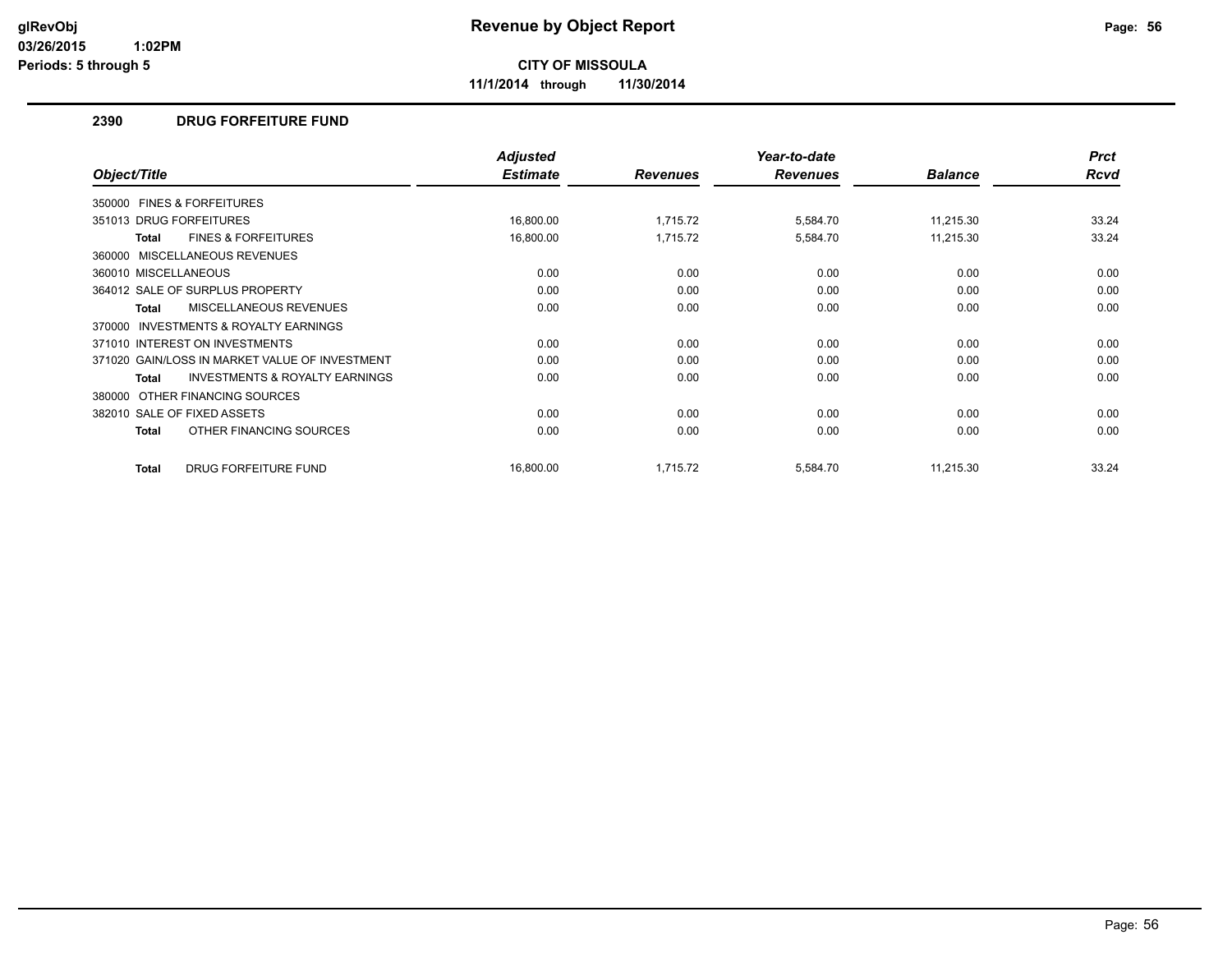**11/1/2014 through 11/30/2014**

## **2394 BUILDING INSPECTION FUND**

#### **2394 BUILDING INSPECTION FUND**

|                                                           | <b>Adjusted</b> |                 | Year-to-date    |                | <b>Prct</b> |
|-----------------------------------------------------------|-----------------|-----------------|-----------------|----------------|-------------|
| Object/Title                                              | <b>Estimate</b> | <b>Revenues</b> | <b>Revenues</b> | <b>Balance</b> | Rcvd        |
| 320000 LICENSES & PERMITS                                 |                 |                 |                 |                |             |
| 323011 BUILDING PERMITS                                   | 671,560.00      | 51,987.06       | 423,108.99      | 248,451.01     | 63.00       |
| 323012 ELECTRICAL PERMITS                                 | 193,640.00      | 15,218.10       | 104,053.40      | 89,586.60      | 53.74       |
| 323013 PLUMBING PERMITS                                   | 111,240.00      | 6,899.00        | 55,424.00       | 55,816.00      | 49.82       |
| 323014 BLDG PERMIT REVIEW FEE                             | 0.00            | 0.00            | 0.00            | 0.00           | 0.00        |
| 323016 MOVING PERMITS                                     | 6,644.00        | 0.00            | 412.00          | 6,232.00       | 6.20        |
| 323017 MECHANICAL PERMITS                                 | 81,370.00       | 6,271.00        | 41,503.20       | 39,866.80      | 51.01       |
| <b>LICENSES &amp; PERMITS</b><br>Total                    | 1,064,454.00    | 80,375.16       | 624,501.59      | 439,952.41     | 58.67       |
| 330000 INTERGOVERNMENTAL REVENUES                         |                 |                 |                 |                |             |
| 336023 STATE CONTRIB. - PERS                              | 0.00            | 30.55           | 191.98          | $-191.98$      | 0.00        |
| <b>INTERGOVERNMENTAL REVENUES</b><br><b>Total</b>         | 0.00            | 30.55           | 191.98          | $-191.98$      | 0.00        |
| 340000 CHARGES FOR SERVICES                               |                 |                 |                 |                |             |
| 341091 INSPECTION CODE BOOKS & COPIES                     | 515.00          | 68.50           | 376.00          | 139.00         | 73.01       |
| <b>CHARGES FOR SERVICES</b><br>Total                      | 515.00          | 68.50           | 376.00          | 139.00         | 73.01       |
| 360000 MISCELLANEOUS REVENUES                             |                 |                 |                 |                |             |
| 360010 MISCELLANEOUS                                      | 0.00            | 0.00            | 0.00            | 0.00           | 0.00        |
| 360015 CONFERENCE REVENUES - BUILDING                     | 0.00            | 0.00            | 0.00            | 0.00           | 0.00        |
| MISCELLANEOUS REVENUES<br><b>Total</b>                    | 0.00            | 0.00            | 0.00            | 0.00           | 0.00        |
| 370000 INVESTMENTS & ROYALTY EARNINGS                     |                 |                 |                 |                |             |
| 371010 INTEREST ON INVESTMENTS                            | 0.00            | 0.00            | 0.00            | 0.00           | 0.00        |
| 371020 GAIN/LOSS IN MARKET VALUE OF INVESTMENTS           | 0.00            | 0.00            | 0.00            | 0.00           | 0.00        |
| <b>INVESTMENTS &amp; ROYALTY EARNINGS</b><br><b>Total</b> | 0.00            | 0.00            | 0.00            | 0.00           | 0.00        |
| 380000 OTHER FINANCING SOURCES                            |                 |                 |                 |                |             |
| 382010 SALE OF FIXED ASSETS                               | 0.00            | 0.00            | 0.00            | 0.00           | 0.00        |
| 383000 OPERATING TRANSFERS                                | 0.00            | 0.00            | 0.00            | 0.00           | 0.00        |
| OTHER FINANCING SOURCES<br><b>Total</b>                   | 0.00            | 0.00            | 0.00            | 0.00           | 0.00        |
| <b>BUILDING INSPECTION FUND</b><br><b>Total</b>           | 1,064,969.00    | 80,474.21       | 625,069.57      | 439,899.43     | 58.69       |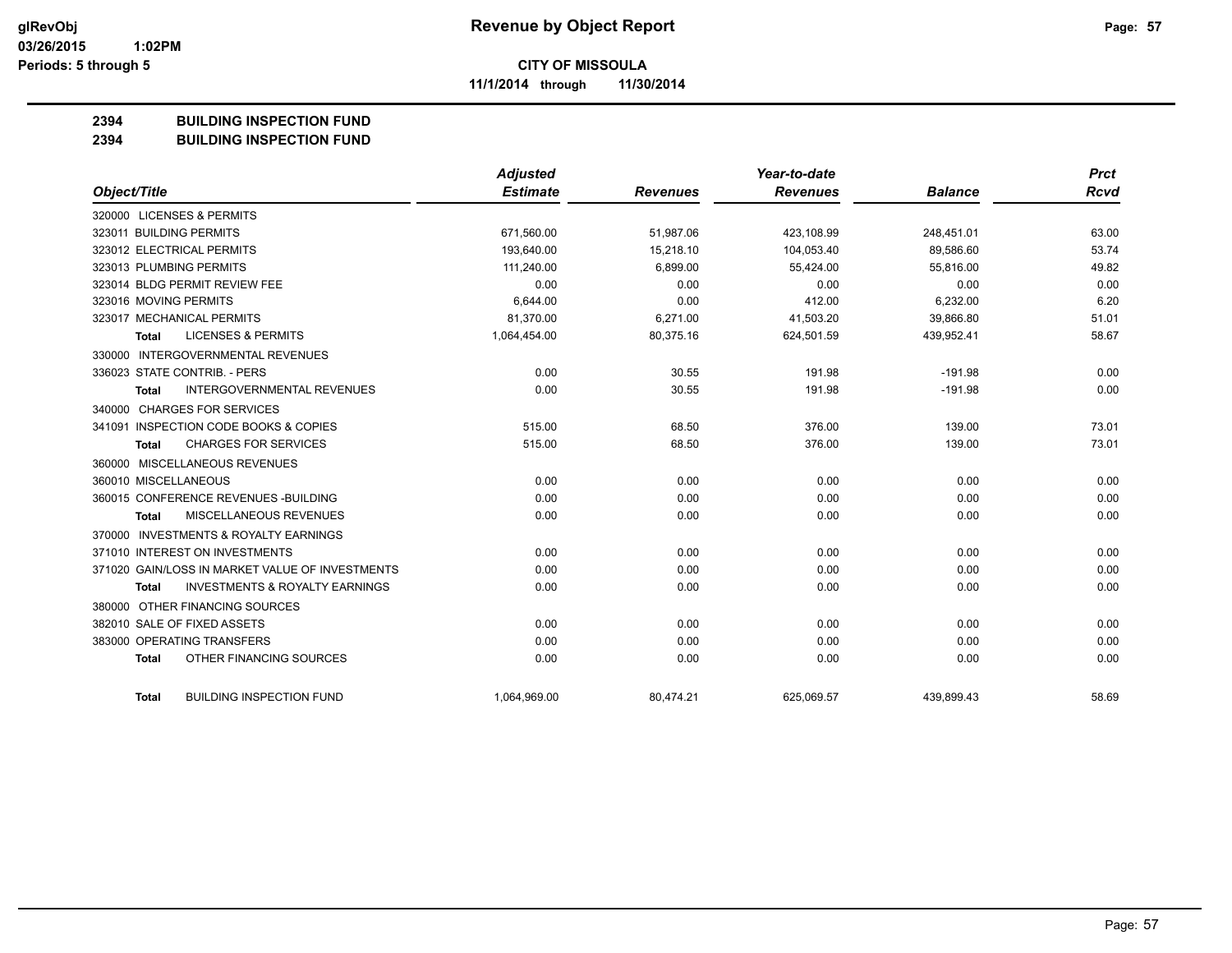**11/1/2014 through 11/30/2014**

## **2394 BUILDING INSPECTION FUND**

|                                                           | Adjusted        |                 | Year-to-date    |                | <b>Prct</b> |
|-----------------------------------------------------------|-----------------|-----------------|-----------------|----------------|-------------|
| Object/Title                                              | <b>Estimate</b> | <b>Revenues</b> | <b>Revenues</b> | <b>Balance</b> | <b>Rcvd</b> |
| 320000 LICENSES & PERMITS                                 |                 |                 |                 |                |             |
| 323011 BUILDING PERMITS                                   | 671,560.00      | 51,987.06       | 423,108.99      | 248,451.01     | 63.00       |
| 323012 ELECTRICAL PERMITS                                 | 193,640.00      | 15,218.10       | 104,053.40      | 89,586.60      | 53.74       |
| 323013 PLUMBING PERMITS                                   | 111.240.00      | 6,899.00        | 55,424.00       | 55,816.00      | 49.82       |
| 323014 BLDG PERMIT REVIEW FEE                             | 0.00            | 0.00            | 0.00            | 0.00           | 0.00        |
| 323016 MOVING PERMITS                                     | 6,644.00        | 0.00            | 412.00          | 6,232.00       | 6.20        |
| 323017 MECHANICAL PERMITS                                 | 81,370.00       | 6,271.00        | 41,503.20       | 39,866.80      | 51.01       |
| <b>LICENSES &amp; PERMITS</b><br><b>Total</b>             | 1,064,454.00    | 80,375.16       | 624,501.59      | 439,952.41     | 58.67       |
| 330000 INTERGOVERNMENTAL REVENUES                         |                 |                 |                 |                |             |
| 336023 STATE CONTRIB. - PERS                              | 0.00            | 30.55           | 191.98          | $-191.98$      | 0.00        |
| <b>INTERGOVERNMENTAL REVENUES</b><br><b>Total</b>         | 0.00            | 30.55           | 191.98          | $-191.98$      | 0.00        |
| 340000 CHARGES FOR SERVICES                               |                 |                 |                 |                |             |
| 341091 INSPECTION CODE BOOKS & COPIES                     | 515.00          | 68.50           | 376.00          | 139.00         | 73.01       |
| <b>CHARGES FOR SERVICES</b><br><b>Total</b>               | 515.00          | 68.50           | 376.00          | 139.00         | 73.01       |
| 360000 MISCELLANEOUS REVENUES                             |                 |                 |                 |                |             |
| 360010 MISCELLANEOUS                                      | 0.00            | 0.00            | 0.00            | 0.00           | 0.00        |
| 360015 CONFERENCE REVENUES - BUILDING                     | 0.00            | 0.00            | 0.00            | 0.00           | 0.00        |
| MISCELLANEOUS REVENUES<br>Total                           | 0.00            | 0.00            | 0.00            | 0.00           | 0.00        |
| 370000 INVESTMENTS & ROYALTY EARNINGS                     |                 |                 |                 |                |             |
| 371010 INTEREST ON INVESTMENTS                            | 0.00            | 0.00            | 0.00            | 0.00           | 0.00        |
| 371020 GAIN/LOSS IN MARKET VALUE OF INVESTMENT            | 0.00            | 0.00            | 0.00            | 0.00           | 0.00        |
| <b>INVESTMENTS &amp; ROYALTY EARNINGS</b><br><b>Total</b> | 0.00            | 0.00            | 0.00            | 0.00           | 0.00        |
| 380000 OTHER FINANCING SOURCES                            |                 |                 |                 |                |             |
| 382010 SALE OF FIXED ASSETS                               | 0.00            | 0.00            | 0.00            | 0.00           | 0.00        |
| 383000 OPERATING TRANSFERS                                | 0.00            | 0.00            | 0.00            | 0.00           | 0.00        |
| OTHER FINANCING SOURCES<br><b>Total</b>                   | 0.00            | 0.00            | 0.00            | 0.00           | 0.00        |
| <b>BUILDING INSPECTION FUND</b><br>Total                  | 1,064,969.00    | 80,474.21       | 625,069.57      | 439,899.43     | 58.69       |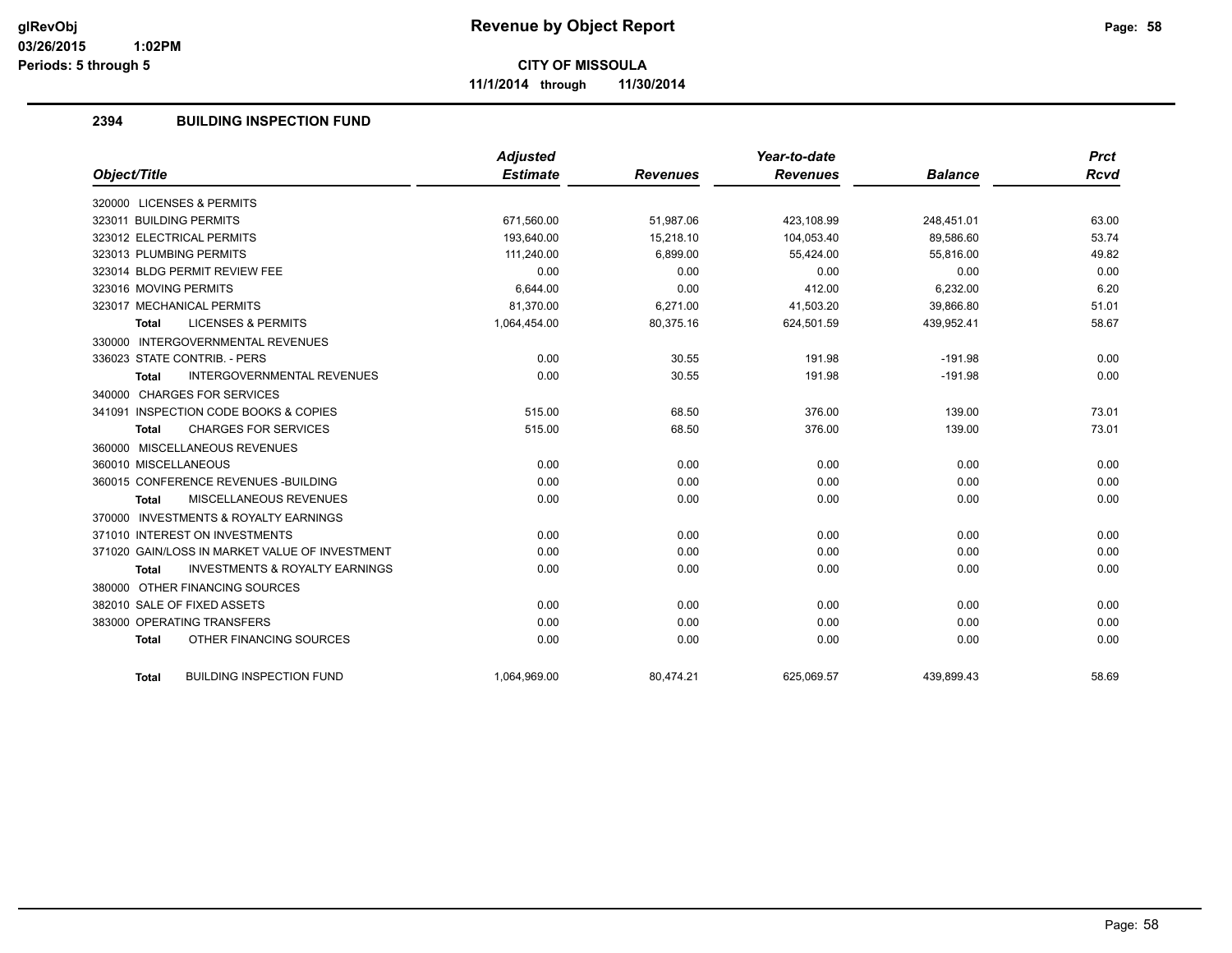**11/1/2014 through 11/30/2014**

## **2395 CITY GRANTS & PROGRAM INCOME FUND**

## **2395 CITY GRANTS & PROGRAM INCOME FUND**

|                                                           | <b>Adjusted</b> |                 | Year-to-date    |                | <b>Prct</b> |
|-----------------------------------------------------------|-----------------|-----------------|-----------------|----------------|-------------|
| Object/Title                                              | <b>Estimate</b> | <b>Revenues</b> | <b>Revenues</b> | <b>Balance</b> | Rcvd        |
| 330000 INTERGOVERNMENTAL REVENUES                         |                 |                 |                 |                |             |
| 331010 ENTITLEMENT - CDBG                                 | 0.00            | 0.00            | 0.00            | 0.00           | 0.00        |
| 331037 ELOCAL.COM LOAN REPAYMENT                          | 0.00            | 0.00            | 0.00            | 0.00           | 0.00        |
| <b>INTERGOVERNMENTAL REVENUES</b><br><b>Total</b>         | 0.00            | 0.00            | 0.00            | 0.00           | 0.00        |
| 360000 MISCELLANEOUS REVENUES                             |                 |                 |                 |                |             |
| 360005 LOAN REPAYMENTS                                    | 0.00            | 0.00            | 0.00            | 0.00           | 0.00        |
| 360010 MISCELLANEOUS                                      | 0.00            | 0.00            | 0.00            | 0.00           | 0.00        |
| 360013 REPAYMENT OF SEWER GRANT                           | 0.00            | 0.00            | 0.00            | 0.00           | 0.00        |
| 360014 REPAYMENT OF LOAN/MHA                              | 0.00            | 0.00            | 0.00            | 0.00           | 0.00        |
| 362000 OTHER MISCELLANEOUS REVENUE                        | 0.00            | 0.00            | 0.00            | 0.00           | 0.00        |
| MISCELLANEOUS REVENUES<br><b>Total</b>                    | 0.00            | 0.00            | 0.00            | 0.00           | 0.00        |
| INVESTMENTS & ROYALTY EARNINGS<br>370000                  |                 |                 |                 |                |             |
| 371010 INTEREST ON INVESTMENTS                            | 0.00            | 0.00            | 0.00            | 0.00           | 0.00        |
| 371020 GAIN/LOSS IN MARKET VALUE OF INVESTMENTS           | 0.00            | 0.00            | 0.00            | 0.00           | 0.00        |
| <b>INVESTMENTS &amp; ROYALTY EARNINGS</b><br><b>Total</b> | 0.00            | 0.00            | 0.00            | 0.00           | 0.00        |
| OTHER FINANCING SOURCES<br>380000                         |                 |                 |                 |                |             |
| 383026 TRANS FR CDBG                                      | 0.00            | 0.00            | 0.00            | 0.00           | 0.00        |
| OTHER FINANCING SOURCES<br><b>Total</b>                   | 0.00            | 0.00            | 0.00            | 0.00           | 0.00        |
| CITY GRANTS & PROGRAM INCOME FUND<br><b>Total</b>         | 0.00            | 0.00            | 0.00            | 0.00           | 0.00        |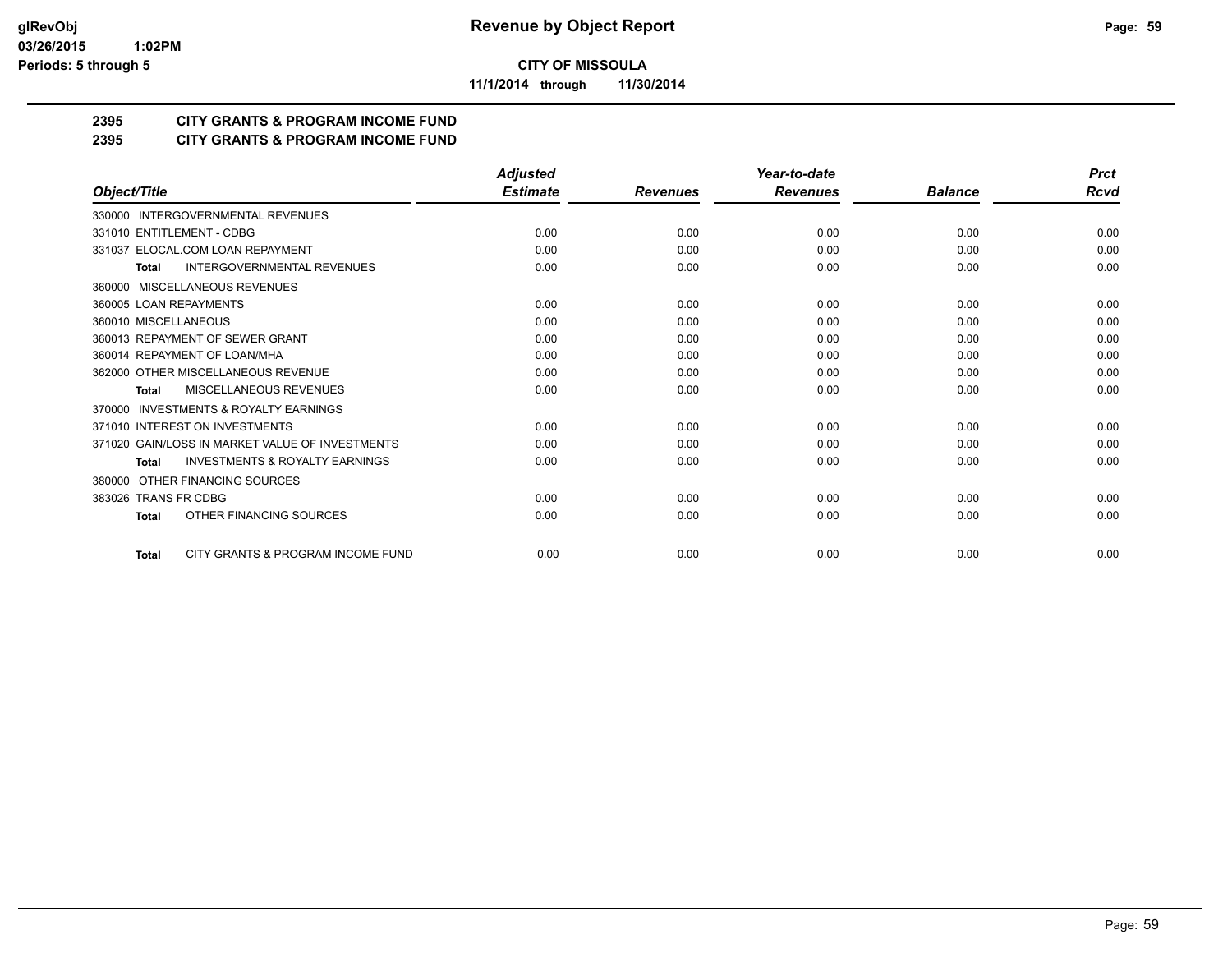**11/1/2014 through 11/30/2014**

## **2395 CITY GRANTS & PROGRAM INCOME FUND**

|                                                           | <b>Adjusted</b> |                 | Year-to-date    |                | <b>Prct</b> |
|-----------------------------------------------------------|-----------------|-----------------|-----------------|----------------|-------------|
| Object/Title                                              | <b>Estimate</b> | <b>Revenues</b> | <b>Revenues</b> | <b>Balance</b> | <b>Rcvd</b> |
| 330000 INTERGOVERNMENTAL REVENUES                         |                 |                 |                 |                |             |
| 331010 ENTITLEMENT - CDBG                                 | 0.00            | 0.00            | 0.00            | 0.00           | 0.00        |
| 331037 ELOCAL.COM LOAN REPAYMENT                          | 0.00            | 0.00            | 0.00            | 0.00           | 0.00        |
| <b>INTERGOVERNMENTAL REVENUES</b><br><b>Total</b>         | 0.00            | 0.00            | 0.00            | 0.00           | 0.00        |
| 360000 MISCELLANEOUS REVENUES                             |                 |                 |                 |                |             |
| 360005 LOAN REPAYMENTS                                    | 0.00            | 0.00            | 0.00            | 0.00           | 0.00        |
| 360010 MISCELLANEOUS                                      | 0.00            | 0.00            | 0.00            | 0.00           | 0.00        |
| 360013 REPAYMENT OF SEWER GRANT                           | 0.00            | 0.00            | 0.00            | 0.00           | 0.00        |
| 360014 REPAYMENT OF LOAN/MHA                              | 0.00            | 0.00            | 0.00            | 0.00           | 0.00        |
| 362000 OTHER MISCELLANEOUS REVENUE                        | 0.00            | 0.00            | 0.00            | 0.00           | 0.00        |
| MISCELLANEOUS REVENUES<br><b>Total</b>                    | 0.00            | 0.00            | 0.00            | 0.00           | 0.00        |
| <b>INVESTMENTS &amp; ROYALTY EARNINGS</b><br>370000       |                 |                 |                 |                |             |
| 371010 INTEREST ON INVESTMENTS                            | 0.00            | 0.00            | 0.00            | 0.00           | 0.00        |
| 371020 GAIN/LOSS IN MARKET VALUE OF INVESTMENT            | 0.00            | 0.00            | 0.00            | 0.00           | 0.00        |
| <b>INVESTMENTS &amp; ROYALTY EARNINGS</b><br><b>Total</b> | 0.00            | 0.00            | 0.00            | 0.00           | 0.00        |
| OTHER FINANCING SOURCES<br>380000                         |                 |                 |                 |                |             |
| 383026 TRANS FR CDBG                                      | 0.00            | 0.00            | 0.00            | 0.00           | 0.00        |
| OTHER FINANCING SOURCES<br><b>Total</b>                   | 0.00            | 0.00            | 0.00            | 0.00           | 0.00        |
| CITY GRANTS & PROGRAM INCOME FUND<br>Total                | 0.00            | 0.00            | 0.00            | 0.00           | 0.00        |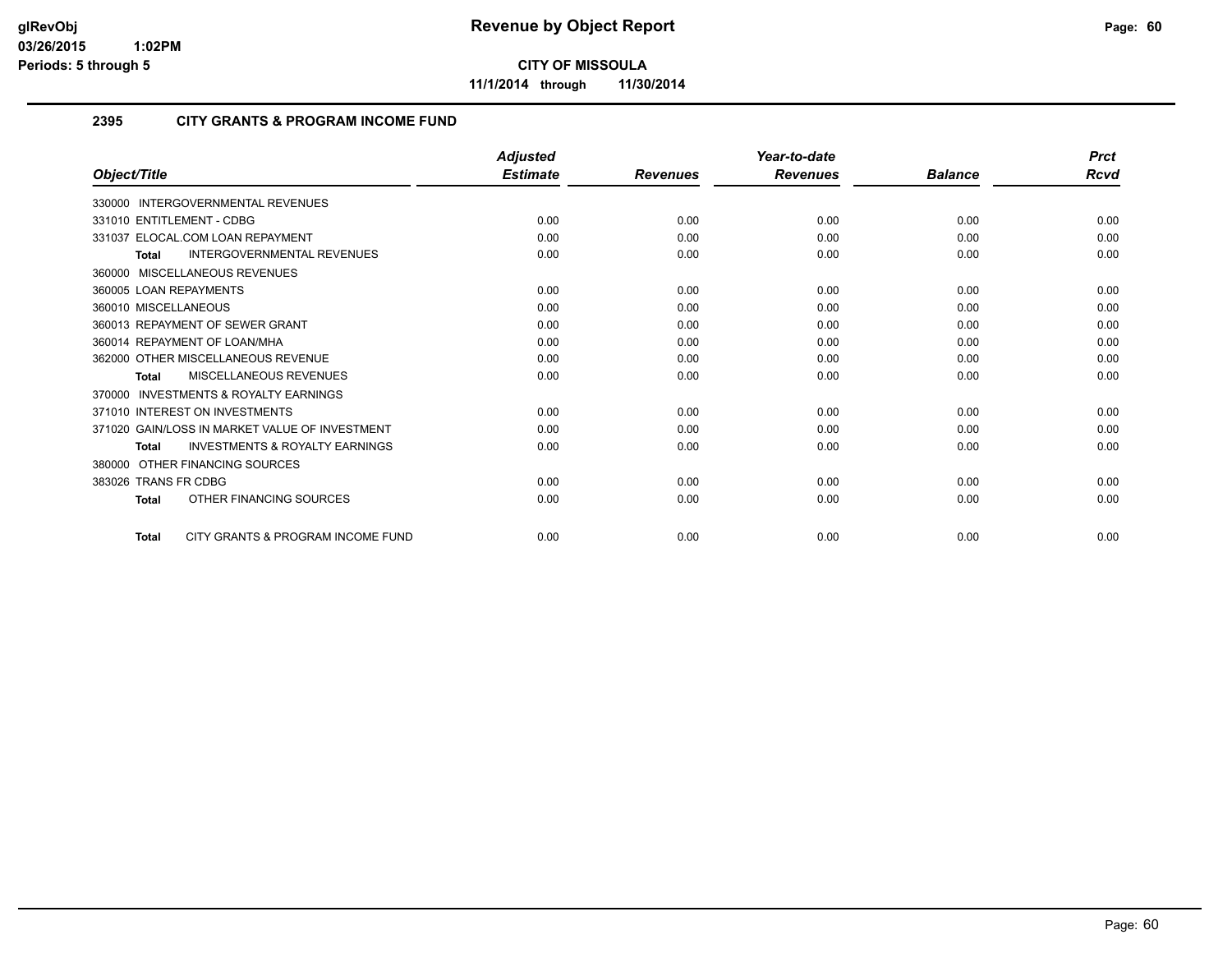**11/1/2014 through 11/30/2014**

#### **2396 ENERGY EFFICIENCY REVOLVING LOAN FUND 2396 ENERGY EFFICIENCY REVOLVING LOAN FUND**

|                                                      | <b>Adjusted</b> |                 | Year-to-date    |                | <b>Prct</b> |
|------------------------------------------------------|-----------------|-----------------|-----------------|----------------|-------------|
| Object/Title                                         | <b>Estimate</b> | <b>Revenues</b> | <b>Revenues</b> | <b>Balance</b> | <b>Rcvd</b> |
| 330000 INTERGOVERNMENTAL REVENUES                    |                 |                 |                 |                |             |
| 331031 EECBG REVOLVING LOAN                          | 0.00            | 0.00            | 0.00            | 0.00           | 0.00        |
| INTERGOVERNMENTAL REVENUES<br>Total                  | 0.00            | 0.00            | 0.00            | 0.00           | 0.00        |
| 370000 INVESTMENTS & ROYALTY EARNINGS                |                 |                 |                 |                |             |
| 371010 INTEREST ON INVESTMENTS                       | 0.00            | 0.00            | 0.00            | 0.00           | 0.00        |
| <b>INVESTMENTS &amp; ROYALTY EARNINGS</b><br>Total   | 0.00            | 0.00            | 0.00            | 0.00           | 0.00        |
| ENERGY EFFICIENCY REVOLVING LOAN FUI<br><b>Total</b> | 0.00            | 0.00            | 0.00            | 0.00           | 0.00        |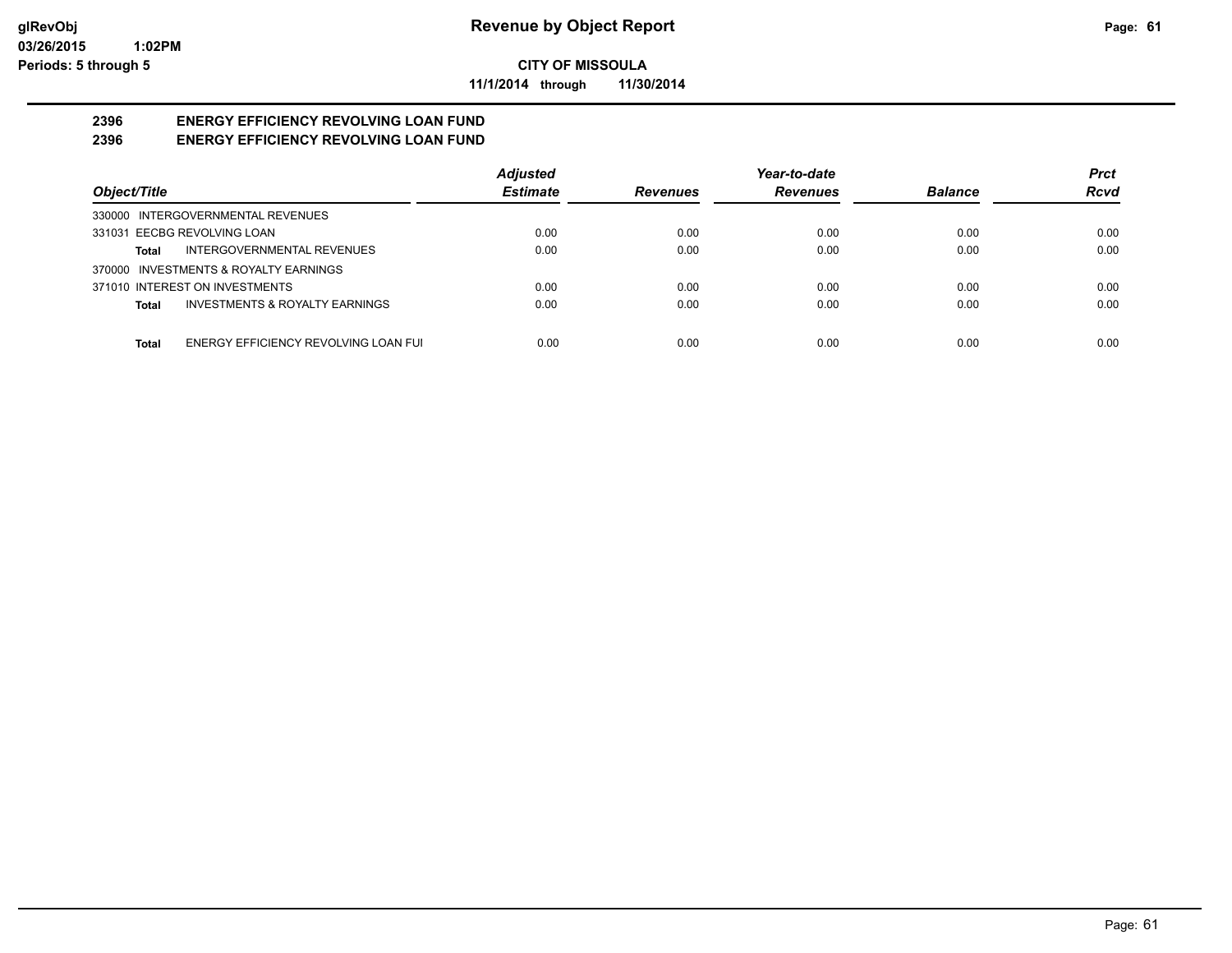**11/1/2014 through 11/30/2014**

## **2396 ENERGY EFFICIENCY REVOLVING LOAN FUND**

| Object/Title                                   | <b>Adjusted</b><br><b>Estimate</b> | <b>Revenues</b> | Year-to-date<br><b>Revenues</b> | <b>Balance</b> | <b>Prct</b><br><b>Rcvd</b> |
|------------------------------------------------|------------------------------------|-----------------|---------------------------------|----------------|----------------------------|
| 330000 INTERGOVERNMENTAL REVENUES              |                                    |                 |                                 |                |                            |
| 331031 EECBG REVOLVING LOAN                    | 0.00                               | 0.00            | 0.00                            | 0.00           | 0.00                       |
| INTERGOVERNMENTAL REVENUES<br>Total            | 0.00                               | 0.00            | 0.00                            | 0.00           | 0.00                       |
| 370000 INVESTMENTS & ROYALTY EARNINGS          |                                    |                 |                                 |                |                            |
| 371010 INTEREST ON INVESTMENTS                 | 0.00                               | 0.00            | 0.00                            | 0.00           | 0.00                       |
| INVESTMENTS & ROYALTY EARNINGS<br><b>Total</b> | 0.00                               | 0.00            | 0.00                            | 0.00           | 0.00                       |
|                                                |                                    |                 |                                 |                |                            |
| ENERGY EFFICIENCY REVOLVING LOAN FU<br>Total   | 0.00                               | 0.00            | 0.00                            | 0.00           | 0.00                       |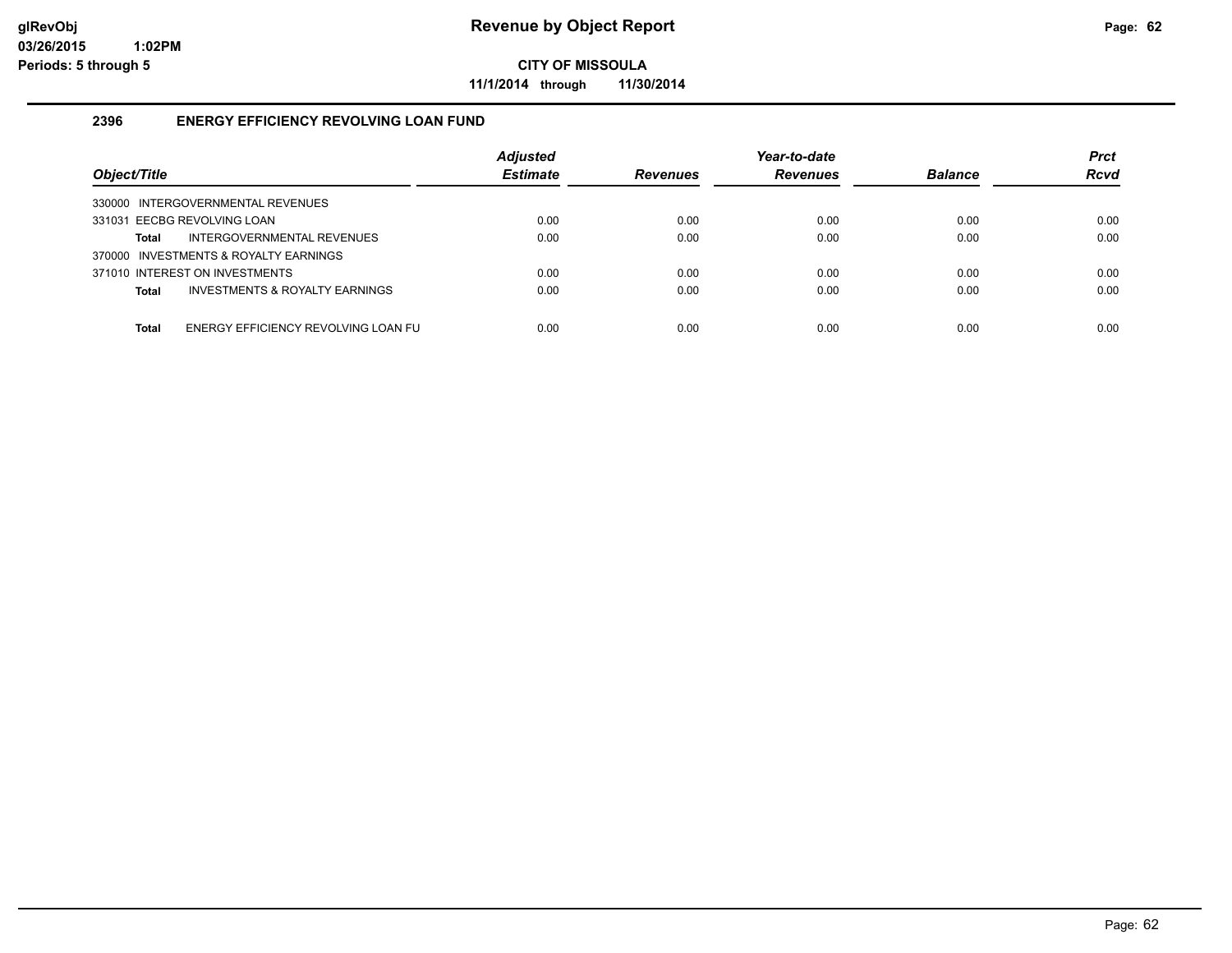**11/1/2014 through 11/30/2014**

#### **2399 DANGEROUS BUILDING DEMOLITION & REPAIR F 2399 DANGEROUS BUILDING DEMOLITION & REPAIR F**

| Object/Title            |                                      | <b>Adjusted</b> |                 | Year-to-date    |                |      |
|-------------------------|--------------------------------------|-----------------|-----------------|-----------------|----------------|------|
|                         |                                      | <b>Estimate</b> | <b>Revenues</b> | <b>Revenues</b> | <b>Balance</b> | Rcvd |
|                         | 360000 MISCELLANEOUS REVENUES        |                 |                 |                 |                |      |
| 363000 ASSESSMENTS PAID |                                      | 15.000.00       | 0.00            | 0.00            | 15.000.00      | 0.00 |
| Total                   | MISCELLANEOUS REVENUES               | 15.000.00       | 0.00            | 0.00            | 15.000.00      | 0.00 |
| Total                   | DANGEROUS BUILDING DEMOLITION & REP. | 15.000.00       | 0.00            | 0.00            | 15.000.00      | 0.00 |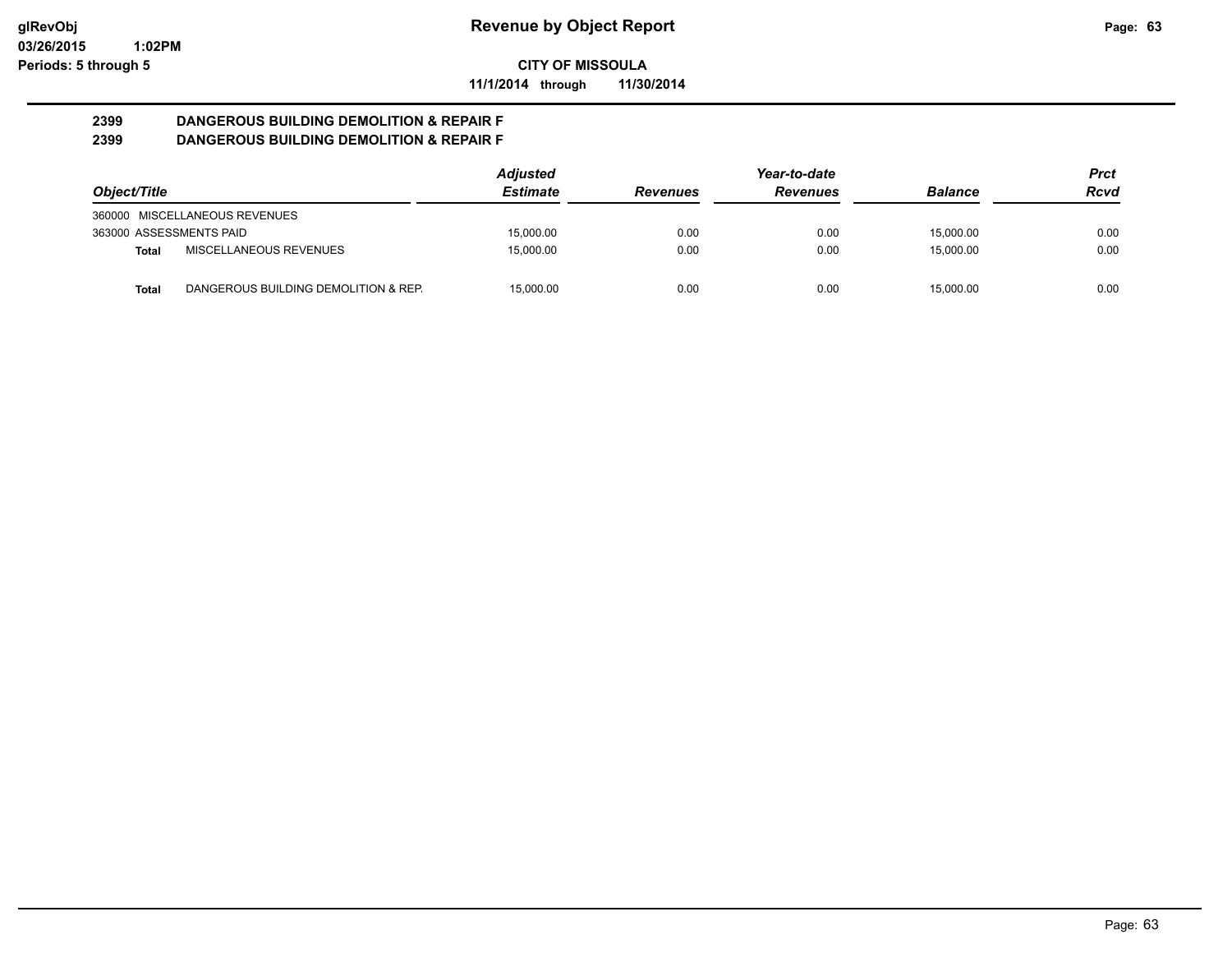**11/1/2014 through 11/30/2014**

### **2399 DANGEROUS BUILDING DEMOLITION & REPAIR F**

| Object/Title            |                                     | <b>Adjusted</b><br><b>Estimate</b> | <b>Revenues</b> | Year-to-date<br><b>Revenues</b> | <b>Balance</b> | <b>Prct</b><br><b>Rcvd</b> |
|-------------------------|-------------------------------------|------------------------------------|-----------------|---------------------------------|----------------|----------------------------|
|                         |                                     |                                    |                 |                                 |                |                            |
|                         | 360000 MISCELLANEOUS REVENUES       |                                    |                 |                                 |                |                            |
| 363000 ASSESSMENTS PAID |                                     | 15.000.00                          | 0.00            | 0.00                            | 15.000.00      | 0.00                       |
| <b>Total</b>            | MISCELLANEOUS REVENUES              | 15.000.00                          | 0.00            | 0.00                            | 15.000.00      | 0.00                       |
| <b>Total</b>            | DANGEROUS BUILDING DEMOLITION & REF | 15.000.00                          | 0.00            | 0.00                            | 15.000.00      | 0.00                       |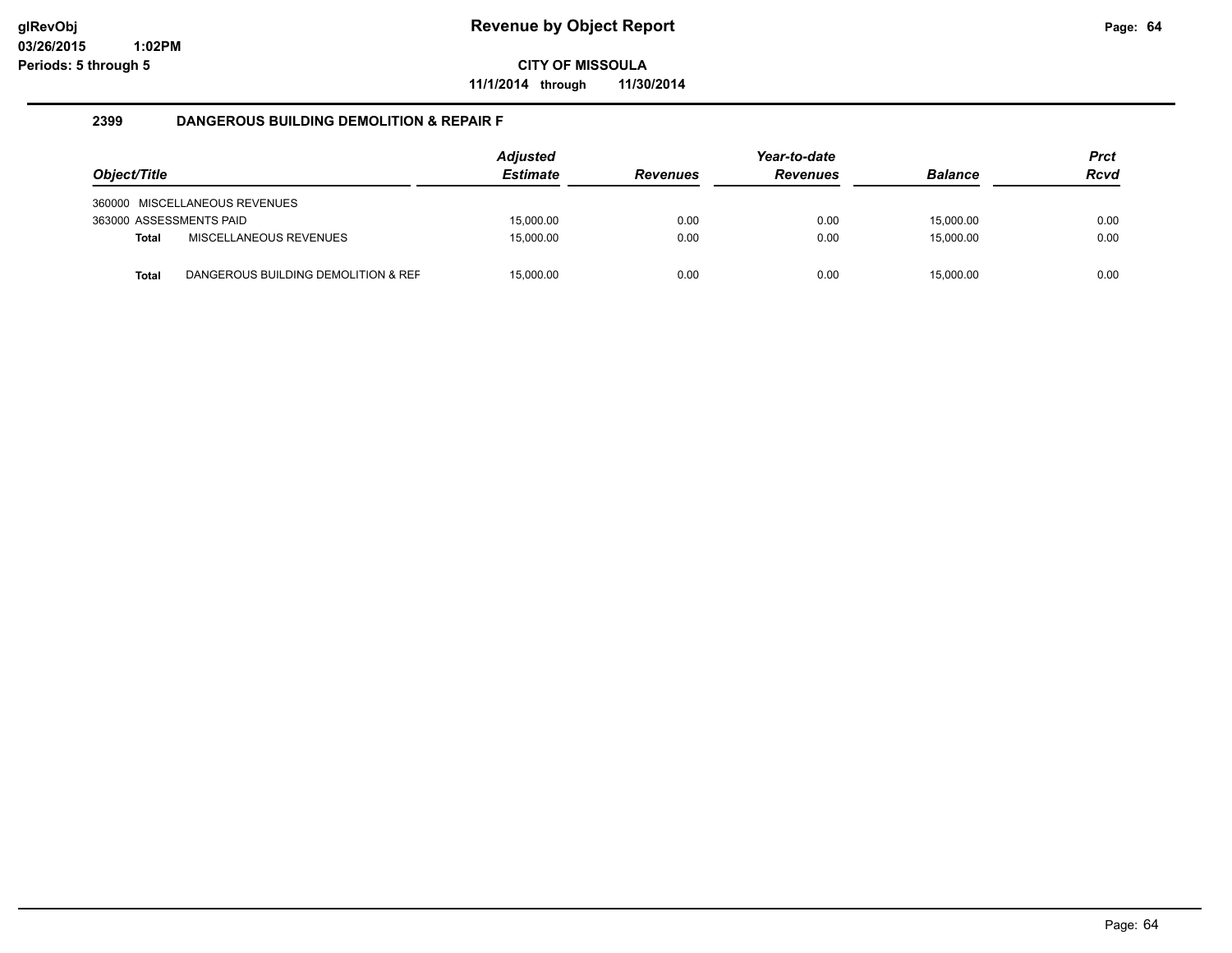**11/1/2014 through 11/30/2014**

#### **2400 STREET LIGHTING ASSESSMENTS FUND 2400 STREET LIGHTING ASSESSMENTS FUND**

|                                                    | <b>Adjusted</b> |                 | Year-to-date    |                | <b>Prct</b> |
|----------------------------------------------------|-----------------|-----------------|-----------------|----------------|-------------|
| Object/Title                                       | <b>Estimate</b> | <b>Revenues</b> | <b>Revenues</b> | <b>Balance</b> | <b>Rcvd</b> |
| 360000 MISCELLANEOUS REVENUES                      |                 |                 |                 |                |             |
| 360010 MISCELLANEOUS                               | 0.00            | 0.00            | 0.00            | 0.00           | 0.00        |
| 363010 LIGHTING ASSESSMENTS                        | 345.357.00      | 698.89          | 998.50          | 344.358.50     | 0.29        |
| 363040 PENALTY AND INTEREST                        | 0.00            | 0.00            | 24.47           | $-24.47$       | 0.00        |
| MISCELLANEOUS REVENUES<br>Total                    | 345.357.00      | 698.89          | 1.022.97        | 344.334.03     | 0.30        |
| 370000 INVESTMENTS & ROYALTY EARNINGS              |                 |                 |                 |                |             |
| 371010 INTEREST ON INVESTMENTS                     | 0.00            | 0.00            | 0.00            | 0.00           | 0.00        |
| 371020 GAIN/LOSS IN MARKET VALUE OF INVESTMENTS    | 0.00            | 0.00            | 0.00            | 0.00           | 0.00        |
| <b>INVESTMENTS &amp; ROYALTY EARNINGS</b><br>Total | 0.00            | 0.00            | 0.00            | 0.00           | 0.00        |
| STREET LIGHTING ASSESSMENTS FUND<br>Total          | 345.357.00      | 698.89          | 1.022.97        | 344.334.03     | 0.30        |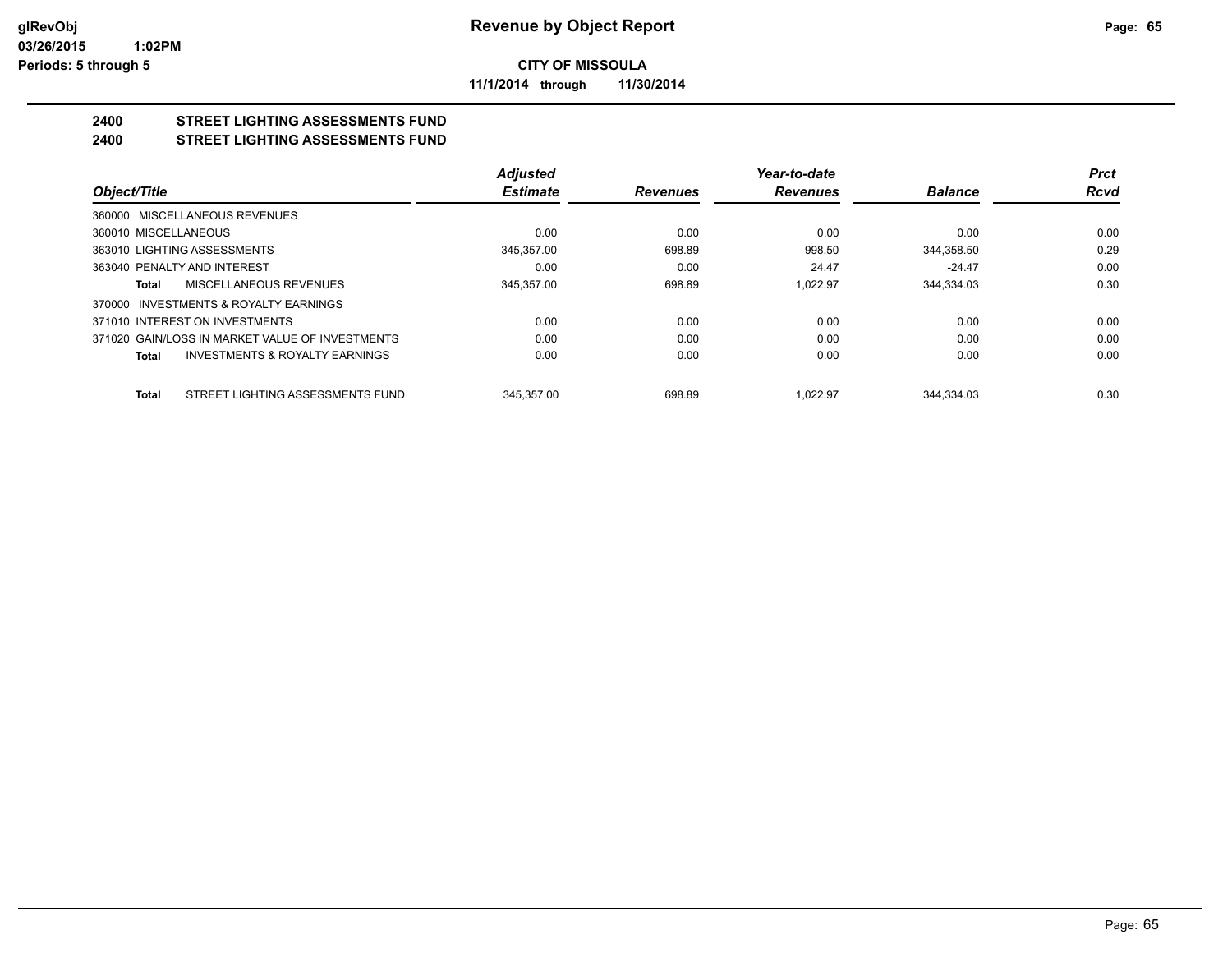**11/1/2014 through 11/30/2014**

## **2400 STREET LIGHTING ASSESSMENTS FUND**

| Object/Title                                       | <b>Adjusted</b><br><b>Estimate</b> | <b>Revenues</b> | Year-to-date<br><b>Revenues</b> | <b>Balance</b> | <b>Prct</b><br><b>Rcvd</b> |
|----------------------------------------------------|------------------------------------|-----------------|---------------------------------|----------------|----------------------------|
| 360000 MISCELLANEOUS REVENUES                      |                                    |                 |                                 |                |                            |
| 360010 MISCELLANEOUS                               | 0.00                               | 0.00            | 0.00                            | 0.00           | 0.00                       |
| 363010 LIGHTING ASSESSMENTS                        | 345.357.00                         | 698.89          | 998.50                          | 344.358.50     | 0.29                       |
| 363040 PENALTY AND INTEREST                        | 0.00                               | 0.00            | 24.47                           | $-24.47$       | 0.00                       |
| MISCELLANEOUS REVENUES<br>Total                    | 345.357.00                         | 698.89          | 1.022.97                        | 344.334.03     | 0.30                       |
| 370000 INVESTMENTS & ROYALTY EARNINGS              |                                    |                 |                                 |                |                            |
| 371010 INTEREST ON INVESTMENTS                     | 0.00                               | 0.00            | 0.00                            | 0.00           | 0.00                       |
| 371020 GAIN/LOSS IN MARKET VALUE OF INVESTMENT     | 0.00                               | 0.00            | 0.00                            | 0.00           | 0.00                       |
| <b>INVESTMENTS &amp; ROYALTY EARNINGS</b><br>Total | 0.00                               | 0.00            | 0.00                            | 0.00           | 0.00                       |
| STREET LIGHTING ASSESSMENTS FUND<br><b>Total</b>   | 345.357.00                         | 698.89          | 1.022.97                        | 344.334.03     | 0.30                       |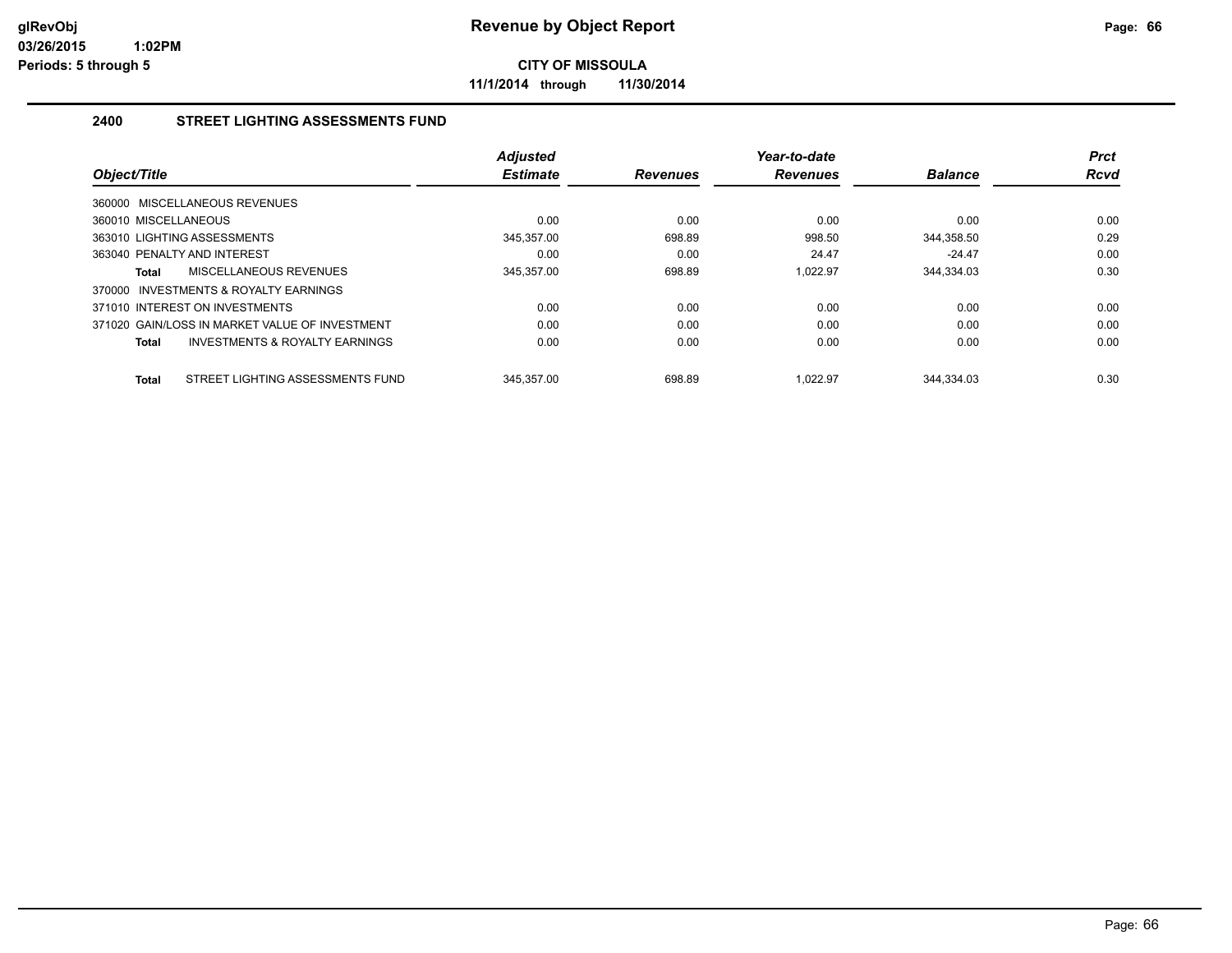**11/1/2014 through 11/30/2014**

## **2500 STREET MAINTENANCE ASSESSMENT FUND**

## **2500 STREET MAINTENANCE ASSESSMENT FUND**

|                                                           | <b>Adjusted</b> |                 | Year-to-date    |                | <b>Prct</b> |
|-----------------------------------------------------------|-----------------|-----------------|-----------------|----------------|-------------|
| Object/Title                                              | <b>Estimate</b> | <b>Revenues</b> | <b>Revenues</b> | <b>Balance</b> | <b>Rcvd</b> |
| 360000 MISCELLANEOUS REVENUES                             |                 |                 |                 |                |             |
| 363010 LIGHTING ASSESSMENTS                               | 59,295.00       | 0.00            | 1,895.91        | 57,399.09      | 3.20        |
| 363040 PENALTY AND INTEREST                               | 0.00            | 0.00            | 215.28          | $-215.28$      | 0.00        |
| <b>MISCELLANEOUS REVENUES</b><br><b>Total</b>             | 59,295.00       | 0.00            | 2,111.19        | 57,183.81      | 3.56        |
| 370000 INVESTMENTS & ROYALTY EARNINGS                     |                 |                 |                 |                |             |
| 371010 INTEREST ON INVESTMENTS                            | 0.00            | 0.00            | 0.00            | 0.00           | 0.00        |
| 371020 GAIN/LOSS IN MARKET VALUE OF INVESTMENTS           | 0.00            | 0.00            | 0.00            | 0.00           | 0.00        |
| <b>INVESTMENTS &amp; ROYALTY EARNINGS</b><br><b>Total</b> | 0.00            | 0.00            | 0.00            | 0.00           | 0.00        |
| OTHER FINANCING SOURCES<br>380000                         |                 |                 |                 |                |             |
| 383000 OPERATING TRANSFERS                                | 0.00            | 0.00            | 0.00            | 0.00           | 0.00        |
| OTHER FINANCING SOURCES<br><b>Total</b>                   | 0.00            | 0.00            | 0.00            | 0.00           | 0.00        |
| STREET MAINTENANCE ASSESSMENT FUNI<br><b>Total</b>        | 59.295.00       | 0.00            | 2.111.19        | 57.183.81      | 3.56        |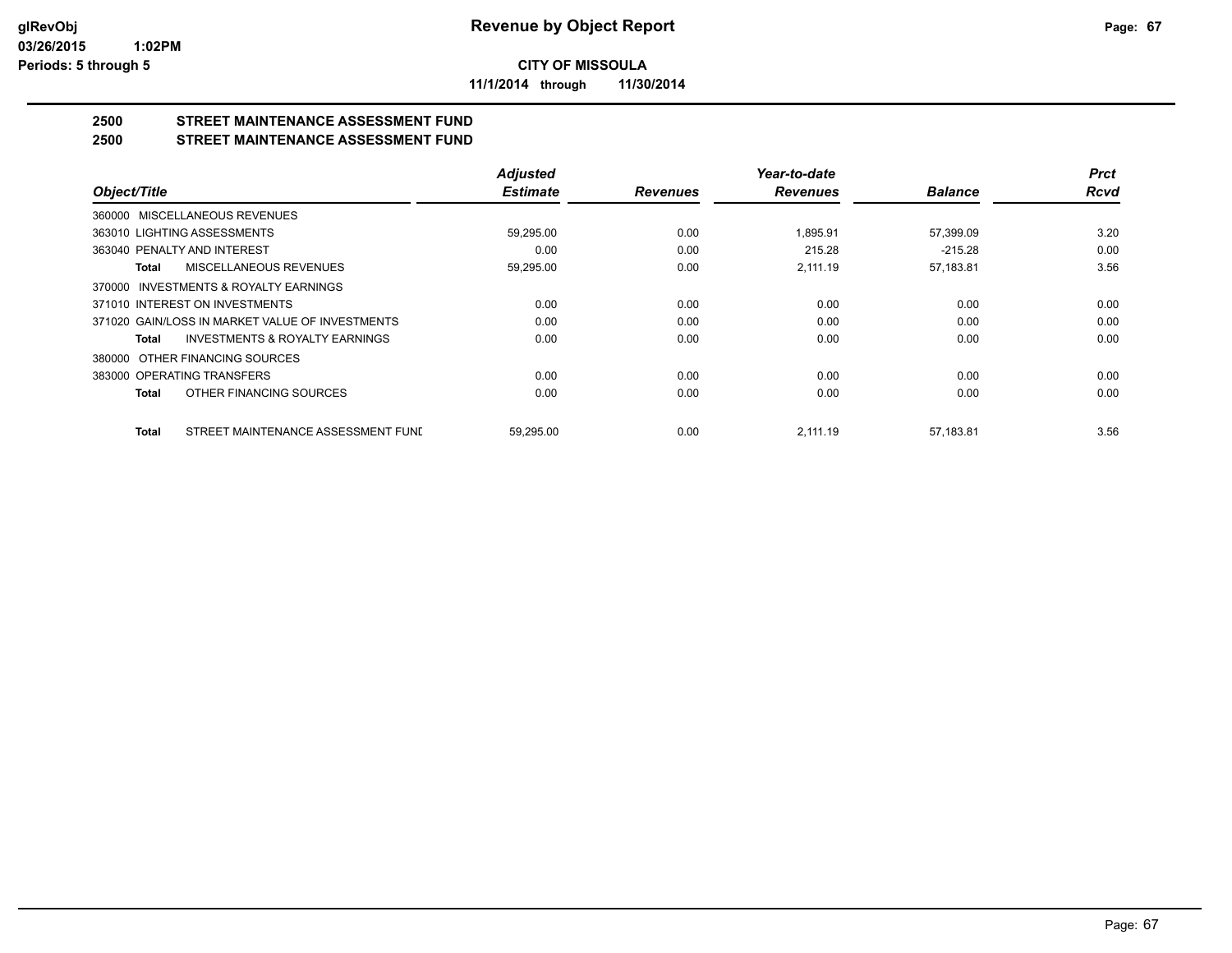**11/1/2014 through 11/30/2014**

## **2500 STREET MAINTENANCE ASSESSMENT FUND**

| Object/Title                                        | <b>Adjusted</b><br><b>Estimate</b> | <b>Revenues</b> | Year-to-date<br><b>Revenues</b> | <b>Balance</b> | <b>Prct</b><br><b>Rcvd</b> |
|-----------------------------------------------------|------------------------------------|-----------------|---------------------------------|----------------|----------------------------|
| 360000 MISCELLANEOUS REVENUES                       |                                    |                 |                                 |                |                            |
| 363010 LIGHTING ASSESSMENTS                         | 59,295.00                          | 0.00            | 1.895.91                        | 57,399.09      | 3.20                       |
| 363040 PENALTY AND INTEREST                         | 0.00                               | 0.00            | 215.28                          | $-215.28$      | 0.00                       |
| MISCELLANEOUS REVENUES<br>Total                     | 59,295.00                          | 0.00            | 2.111.19                        | 57,183.81      | 3.56                       |
| <b>INVESTMENTS &amp; ROYALTY EARNINGS</b><br>370000 |                                    |                 |                                 |                |                            |
| 371010 INTEREST ON INVESTMENTS                      | 0.00                               | 0.00            | 0.00                            | 0.00           | 0.00                       |
| 371020 GAIN/LOSS IN MARKET VALUE OF INVESTMENT      | 0.00                               | 0.00            | 0.00                            | 0.00           | 0.00                       |
| <b>INVESTMENTS &amp; ROYALTY EARNINGS</b><br>Total  | 0.00                               | 0.00            | 0.00                            | 0.00           | 0.00                       |
| 380000 OTHER FINANCING SOURCES                      |                                    |                 |                                 |                |                            |
| 383000 OPERATING TRANSFERS                          | 0.00                               | 0.00            | 0.00                            | 0.00           | 0.00                       |
| OTHER FINANCING SOURCES<br>Total                    | 0.00                               | 0.00            | 0.00                            | 0.00           | 0.00                       |
|                                                     |                                    |                 |                                 |                |                            |
| STREET MAINTENANCE ASSESSMENT FUNI<br>Total         | 59,295.00                          | 0.00            | 2,111.19                        | 57,183.81      | 3.56                       |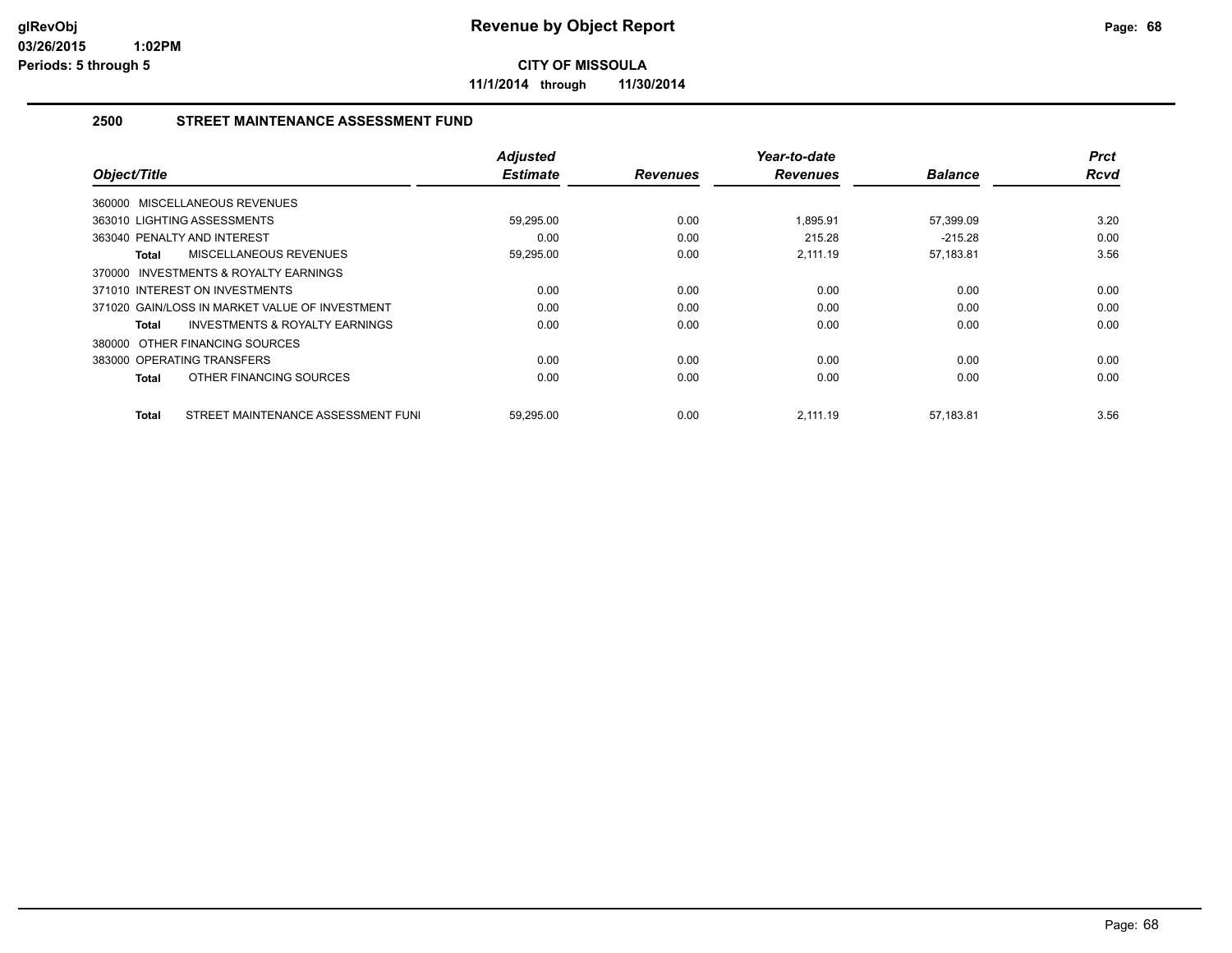**11/1/2014 through 11/30/2014**

# **2510 RUSSELL PARK MAINTENANCE ASSESSMENT FUND**

| 2510 | <b>RUSSELL PARK MAINTENANCE ASSESSMENT FUND</b> |  |
|------|-------------------------------------------------|--|
|      |                                                 |  |

|                                                     |                                    | <b>Adjusted</b> |                 | Year-to-date    |                | <b>Prct</b> |
|-----------------------------------------------------|------------------------------------|-----------------|-----------------|-----------------|----------------|-------------|
| Object/Title                                        |                                    | <b>Estimate</b> | <b>Revenues</b> | <b>Revenues</b> | <b>Balance</b> | <b>Rcvd</b> |
| 360000 MISCELLANEOUS REVENUES                       |                                    |                 |                 |                 |                |             |
| 360010 MISCELLANEOUS                                |                                    | 0.00            | 0.00            | 0.00            | 0.00           | 0.00        |
| 363010 LIGHTING ASSESSMENTS                         |                                    | 0.00            | 0.00            | 0.00            | 0.00           | 0.00        |
| 363020 PROPERTY ASSESSMENTS                         |                                    | 0.00            | 0.00            | 0.00            | 0.00           | 0.00        |
| 363040 PENALTY AND INTEREST                         |                                    | 0.00            | 0.00            | 0.00            | 0.00           | 0.00        |
| MISCELLANEOUS REVENUES<br>Total                     |                                    | 0.00            | 0.00            | 0.00            | 0.00           | 0.00        |
| <b>INVESTMENTS &amp; ROYALTY EARNINGS</b><br>370000 |                                    |                 |                 |                 |                |             |
| 371010 INTEREST ON INVESTMENTS                      |                                    | 0.00            | 0.00            | 0.00            | 0.00           | 0.00        |
| 371020 GAIN/LOSS IN MARKET VALUE OF INVESTMENTS     |                                    | 0.00            | 0.00            | 0.00            | 0.00           | 0.00        |
| <b>INVESTMENTS &amp; ROYALTY EARNINGS</b><br>Total  |                                    | 0.00            | 0.00            | 0.00            | 0.00           | 0.00        |
| OTHER FINANCING SOURCES<br>380000                   |                                    |                 |                 |                 |                |             |
| 383000 OPERATING TRANSFERS                          |                                    | 0.00            | 0.00            | 0.00            | 0.00           | 0.00        |
| OTHER FINANCING SOURCES<br>Total                    |                                    | 0.00            | 0.00            | 0.00            | 0.00           | 0.00        |
| Total                                               | RUSSELL PARK MAINTENANCE ASSESSMEN | 0.00            | 0.00            | 0.00            | 0.00           | 0.00        |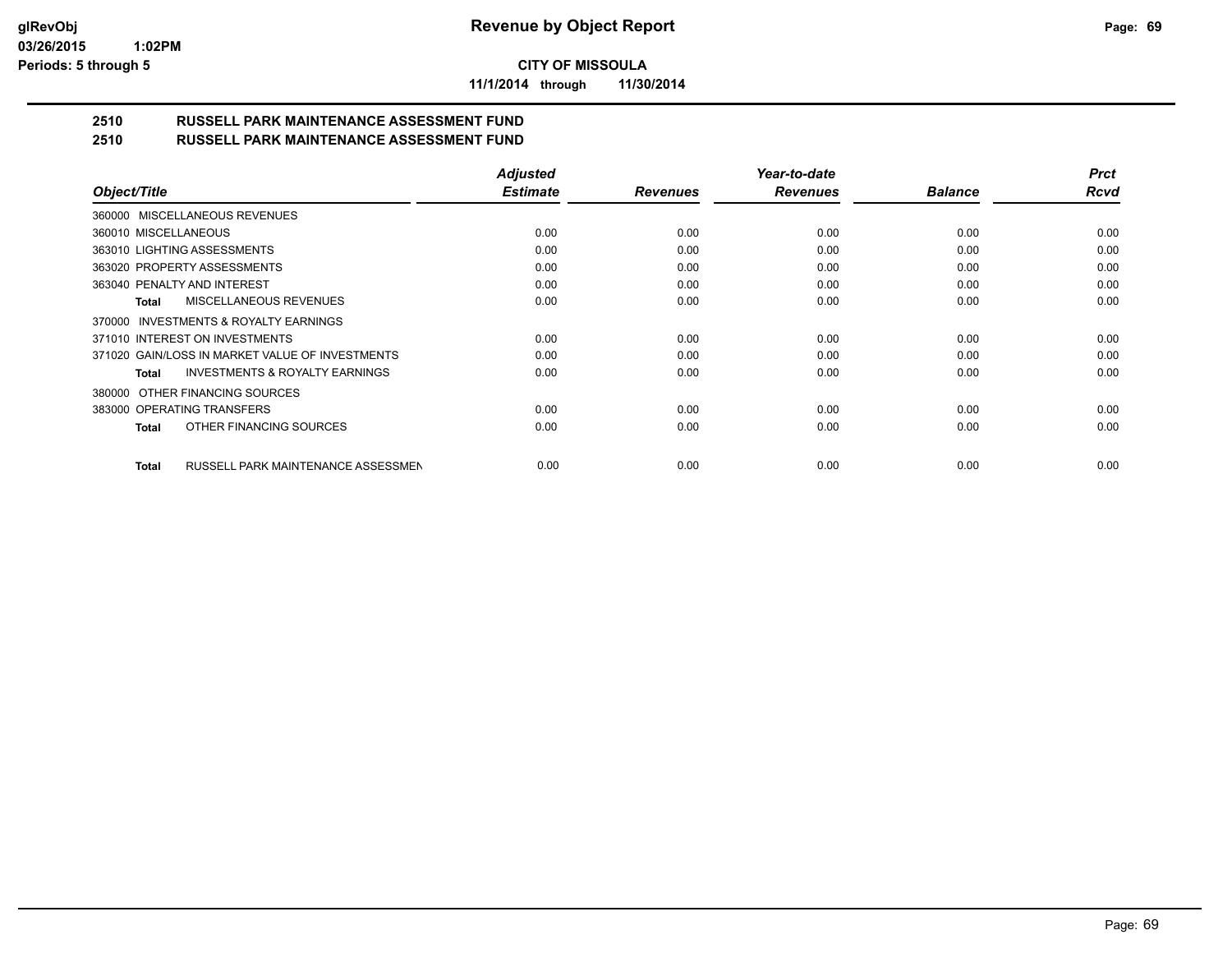**11/1/2014 through 11/30/2014**

## **2510 RUSSELL PARK MAINTENANCE ASSESSMENT FUND**

| Object/Title                                              | Adjusted<br><b>Estimate</b> | <b>Revenues</b> | Year-to-date<br><b>Revenues</b> | <b>Balance</b> | <b>Prct</b><br><b>Rcvd</b> |
|-----------------------------------------------------------|-----------------------------|-----------------|---------------------------------|----------------|----------------------------|
| 360000 MISCELLANEOUS REVENUES                             |                             |                 |                                 |                |                            |
| 360010 MISCELLANEOUS                                      | 0.00                        | 0.00            | 0.00                            | 0.00           | 0.00                       |
| 363010 LIGHTING ASSESSMENTS                               | 0.00                        | 0.00            | 0.00                            | 0.00           | 0.00                       |
| 363020 PROPERTY ASSESSMENTS                               | 0.00                        | 0.00            | 0.00                            | 0.00           | 0.00                       |
| 363040 PENALTY AND INTEREST                               | 0.00                        | 0.00            | 0.00                            | 0.00           | 0.00                       |
| <b>MISCELLANEOUS REVENUES</b><br>Total                    | 0.00                        | 0.00            | 0.00                            | 0.00           | 0.00                       |
| <b>INVESTMENTS &amp; ROYALTY EARNINGS</b><br>370000       |                             |                 |                                 |                |                            |
| 371010 INTEREST ON INVESTMENTS                            | 0.00                        | 0.00            | 0.00                            | 0.00           | 0.00                       |
| 371020 GAIN/LOSS IN MARKET VALUE OF INVESTMENT            | 0.00                        | 0.00            | 0.00                            | 0.00           | 0.00                       |
| <b>INVESTMENTS &amp; ROYALTY EARNINGS</b><br><b>Total</b> | 0.00                        | 0.00            | 0.00                            | 0.00           | 0.00                       |
| 380000 OTHER FINANCING SOURCES                            |                             |                 |                                 |                |                            |
| 383000 OPERATING TRANSFERS                                | 0.00                        | 0.00            | 0.00                            | 0.00           | 0.00                       |
| OTHER FINANCING SOURCES<br><b>Total</b>                   | 0.00                        | 0.00            | 0.00                            | 0.00           | 0.00                       |
| <b>RUSSELL PARK MAINTENANCE ASSESSMEN</b><br><b>Total</b> | 0.00                        | 0.00            | 0.00                            | 0.00           | 0.00                       |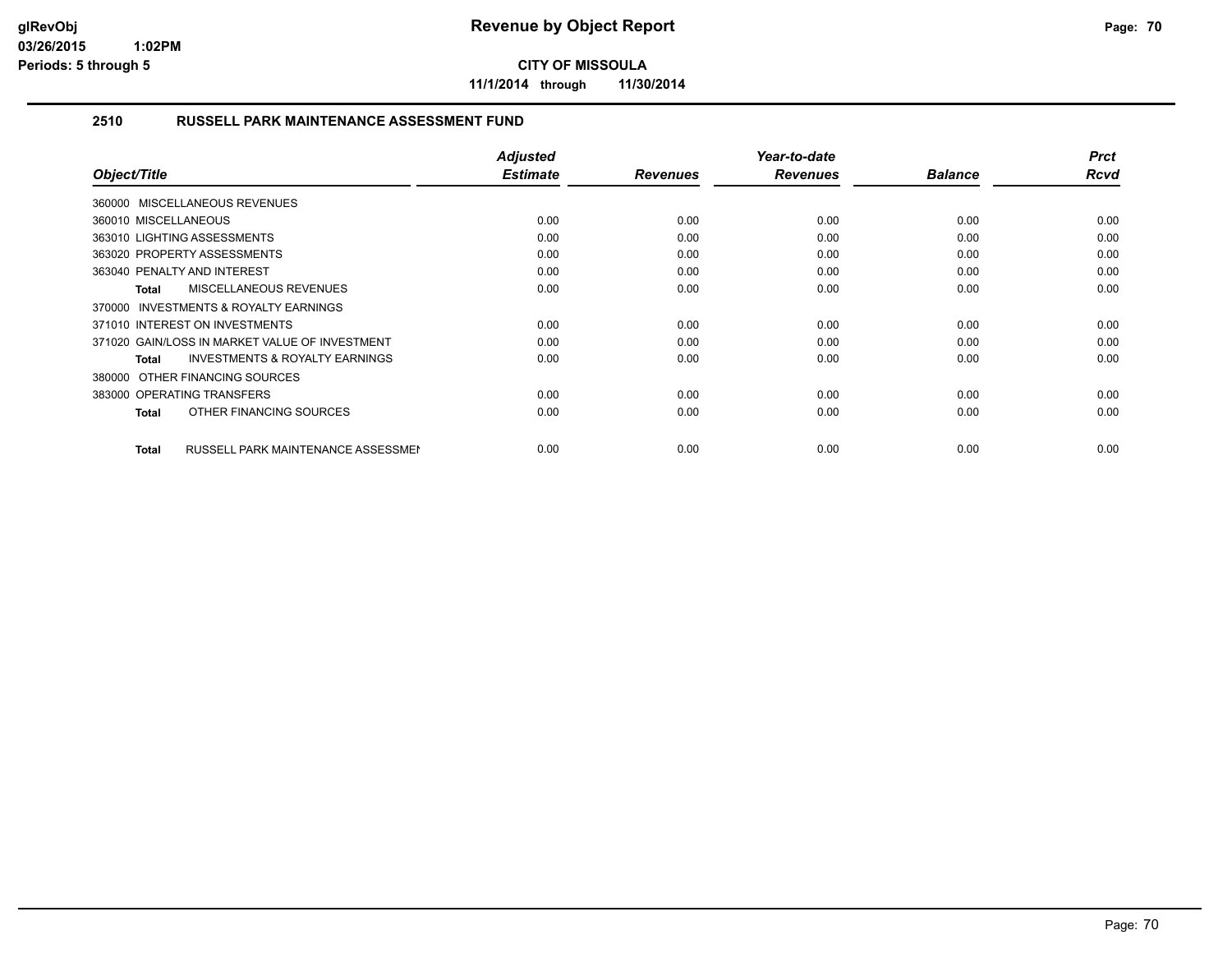**11/1/2014 through 11/30/2014**

# **2511 WILLOWWOOD PARK MAINTENANCE ASSESSMENT F**

| 2511 | <b>WILLOWWOOD PARK MAINTENANCE ASSESSMENT F</b> |  |
|------|-------------------------------------------------|--|
|      |                                                 |  |

|                                                           | <b>Adjusted</b> |                 | Year-to-date    |                | <b>Prct</b> |
|-----------------------------------------------------------|-----------------|-----------------|-----------------|----------------|-------------|
| Object/Title                                              | <b>Estimate</b> | <b>Revenues</b> | <b>Revenues</b> | <b>Balance</b> | <b>Rcvd</b> |
| 360000 MISCELLANEOUS REVENUES                             |                 |                 |                 |                |             |
| 360010 MISCELLANEOUS                                      | 0.00            | 0.00            | 0.00            | 0.00           | 0.00        |
| 363010 LIGHTING ASSESSMENTS                               | 0.00            | 0.00            | 0.00            | 0.00           | 0.00        |
| 363020 PROPERTY ASSESSMENTS                               | 0.00            | 0.00            | 0.00            | 0.00           | 0.00        |
| 363040 PENALTY AND INTEREST                               | 0.00            | 0.00            | 0.00            | 0.00           | 0.00        |
| <b>MISCELLANEOUS REVENUES</b><br>Total                    | 0.00            | 0.00            | 0.00            | 0.00           | 0.00        |
| 370000 INVESTMENTS & ROYALTY EARNINGS                     |                 |                 |                 |                |             |
| 371010 INTEREST ON INVESTMENTS                            | 0.00            | 0.00            | 0.00            | 0.00           | 0.00        |
| 371020 GAIN/LOSS IN MARKET VALUE OF INVESTMENTS           | 0.00            | 0.00            | 0.00            | 0.00           | 0.00        |
| <b>INVESTMENTS &amp; ROYALTY EARNINGS</b><br><b>Total</b> | 0.00            | 0.00            | 0.00            | 0.00           | 0.00        |
| WILLOWWOOD PARK MAINTENANCE ASSES<br><b>Total</b>         | 0.00            | 0.00            | 0.00            | 0.00           | 0.00        |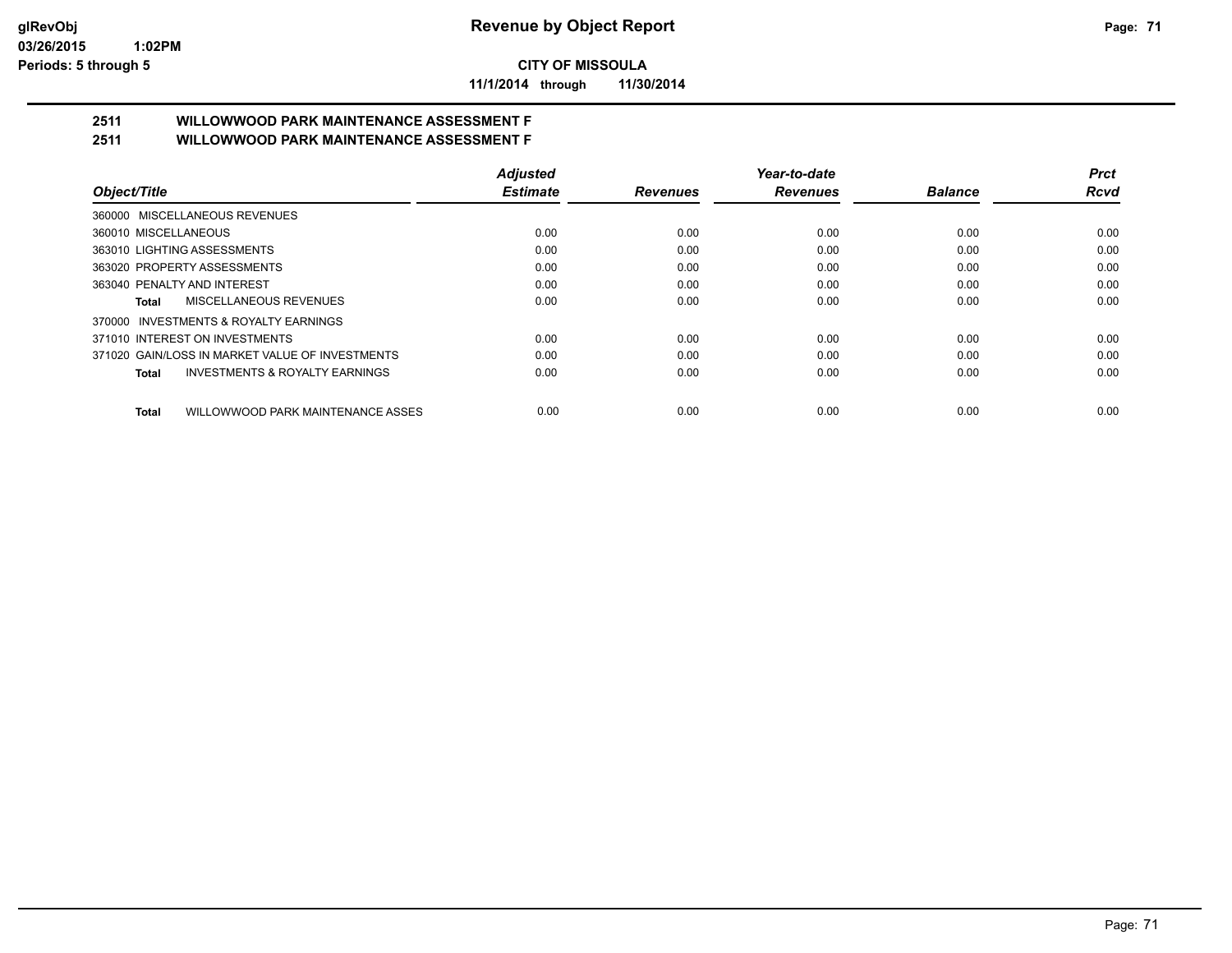**11/1/2014 through 11/30/2014**

### **2511 WILLOWWOOD PARK MAINTENANCE ASSESSMENT F**

|                                                    | <b>Adjusted</b> |                 | Year-to-date    |                | Prct        |
|----------------------------------------------------|-----------------|-----------------|-----------------|----------------|-------------|
| Object/Title                                       | <b>Estimate</b> | <b>Revenues</b> | <b>Revenues</b> | <b>Balance</b> | <b>Rcvd</b> |
| 360000 MISCELLANEOUS REVENUES                      |                 |                 |                 |                |             |
| 360010 MISCELLANEOUS                               | 0.00            | 0.00            | 0.00            | 0.00           | 0.00        |
| 363010 LIGHTING ASSESSMENTS                        | 0.00            | 0.00            | 0.00            | 0.00           | 0.00        |
| 363020 PROPERTY ASSESSMENTS                        | 0.00            | 0.00            | 0.00            | 0.00           | 0.00        |
| 363040 PENALTY AND INTEREST                        | 0.00            | 0.00            | 0.00            | 0.00           | 0.00        |
| MISCELLANEOUS REVENUES<br>Total                    | 0.00            | 0.00            | 0.00            | 0.00           | 0.00        |
| 370000 INVESTMENTS & ROYALTY EARNINGS              |                 |                 |                 |                |             |
| 371010 INTEREST ON INVESTMENTS                     | 0.00            | 0.00            | 0.00            | 0.00           | 0.00        |
| 371020 GAIN/LOSS IN MARKET VALUE OF INVESTMENT     | 0.00            | 0.00            | 0.00            | 0.00           | 0.00        |
| <b>INVESTMENTS &amp; ROYALTY EARNINGS</b><br>Total | 0.00            | 0.00            | 0.00            | 0.00           | 0.00        |
|                                                    |                 |                 |                 |                |             |
| WILLOWWOOD PARK MAINTENANCE ASSES<br>Total         | 0.00            | 0.00            | 0.00            | 0.00           | 0.00        |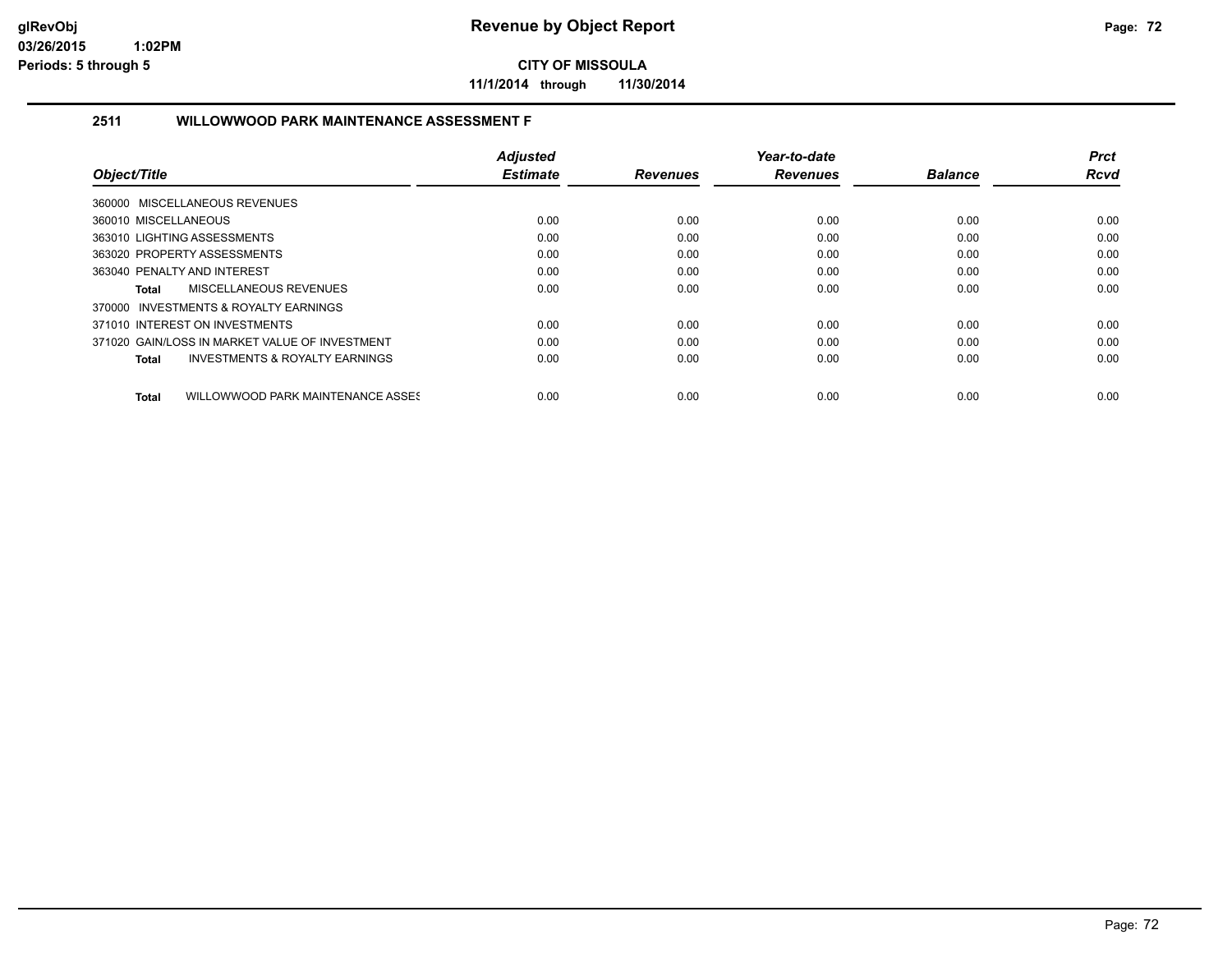**11/1/2014 through 11/30/2014**

# **2512 ROAD DISTRICT #1**

**2512 ROAD DISTRICT #1**

|                                                    | <b>Adjusted</b> |                 | Year-to-date    |                | <b>Prct</b> |
|----------------------------------------------------|-----------------|-----------------|-----------------|----------------|-------------|
| Object/Title                                       | <b>Estimate</b> | <b>Revenues</b> | <b>Revenues</b> | <b>Balance</b> | <b>Rcvd</b> |
| INTERGOVERNMENTAL REVENUES<br>330000               |                 |                 |                 |                |             |
| 336023 STATE CONTRIB. - PERS                       | 0.00            | 0.00            | 0.00            | 0.00           | 0.00        |
| <b>INTERGOVERNMENTAL REVENUES</b><br>Total         | 0.00            | 0.00            | 0.00            | 0.00           | 0.00        |
| 360000 MISCELLANEOUS REVENUES                      |                 |                 |                 |                |             |
| 363020 PROPERTY ASSESSMENTS                        | 1,272,302.00    | 1,962.00        | 8,199.46        | 1,264,102.54   | 0.64        |
| 363040 PENALTY AND INTEREST                        | 0.00            | 7.52            | 52.82           | $-52.82$       | 0.00        |
| <b>MISCELLANEOUS REVENUES</b><br>Total             | 1,272,302.00    | 1,969.52        | 8,252.28        | 1,264,049.72   | 0.65        |
| INVESTMENTS & ROYALTY EARNINGS<br>370000           |                 |                 |                 |                |             |
| 371010 INTEREST ON INVESTMENTS                     | 0.00            | 0.00            | 0.00            | 0.00           | 0.00        |
| <b>INVESTMENTS &amp; ROYALTY EARNINGS</b><br>Total | 0.00            | 0.00            | 0.00            | 0.00           | 0.00        |
| 380000 OTHER FINANCING SOURCES                     |                 |                 |                 |                |             |
| 381090 PROCEEDS FROM CAPITAL LEASE                 | 0.00            | 0.00            | 0.00            | 0.00           | 0.00        |
| OTHER FINANCING SOURCES<br>Total                   | 0.00            | 0.00            | 0.00            | 0.00           | 0.00        |
| <b>ROAD DISTRICT #1</b><br><b>Total</b>            | 1,272,302.00    | 1,969.52        | 8,252.28        | 1,264,049.72   | 0.65        |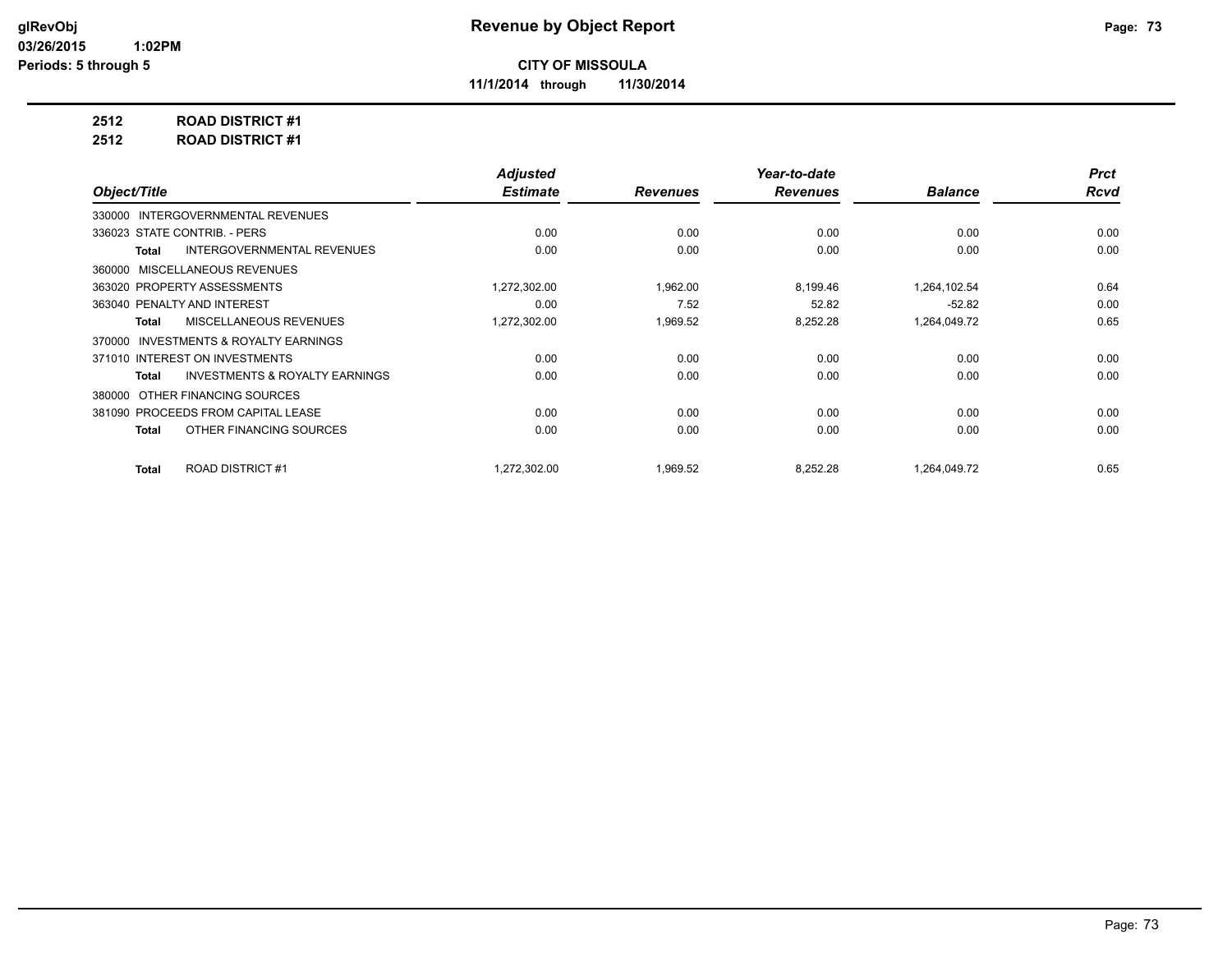**11/1/2014 through 11/30/2014**

#### **2512 ROAD DISTRICT #1**

|                                    |                                           | <b>Adjusted</b><br><b>Estimate</b> |                 | Year-to-date<br><b>Revenues</b> | <b>Balance</b> | <b>Prct</b><br><b>Rcvd</b> |
|------------------------------------|-------------------------------------------|------------------------------------|-----------------|---------------------------------|----------------|----------------------------|
| Object/Title                       |                                           |                                    | <b>Revenues</b> |                                 |                |                            |
| 330000 INTERGOVERNMENTAL REVENUES  |                                           |                                    |                 |                                 |                |                            |
| 336023 STATE CONTRIB. - PERS       |                                           | 0.00                               | 0.00            | 0.00                            | 0.00           | 0.00                       |
| Total                              | <b>INTERGOVERNMENTAL REVENUES</b>         | 0.00                               | 0.00            | 0.00                            | 0.00           | 0.00                       |
| 360000 MISCELLANEOUS REVENUES      |                                           |                                    |                 |                                 |                |                            |
| 363020 PROPERTY ASSESSMENTS        |                                           | 1,272,302.00                       | 1,962.00        | 8,199.46                        | 1,264,102.54   | 0.64                       |
| 363040 PENALTY AND INTEREST        |                                           | 0.00                               | 7.52            | 52.82                           | $-52.82$       | 0.00                       |
| <b>Total</b>                       | MISCELLANEOUS REVENUES                    | 1,272,302.00                       | 1,969.52        | 8,252.28                        | 1,264,049.72   | 0.65                       |
| 370000                             | <b>INVESTMENTS &amp; ROYALTY EARNINGS</b> |                                    |                 |                                 |                |                            |
| 371010 INTEREST ON INVESTMENTS     |                                           | 0.00                               | 0.00            | 0.00                            | 0.00           | 0.00                       |
| Total                              | <b>INVESTMENTS &amp; ROYALTY EARNINGS</b> | 0.00                               | 0.00            | 0.00                            | 0.00           | 0.00                       |
| 380000 OTHER FINANCING SOURCES     |                                           |                                    |                 |                                 |                |                            |
| 381090 PROCEEDS FROM CAPITAL LEASE |                                           | 0.00                               | 0.00            | 0.00                            | 0.00           | 0.00                       |
| Total                              | OTHER FINANCING SOURCES                   | 0.00                               | 0.00            | 0.00                            | 0.00           | 0.00                       |
| Total                              | <b>ROAD DISTRICT #1</b>                   | 1.272.302.00                       | 1.969.52        | 8.252.28                        | 1.264.049.72   | 0.65                       |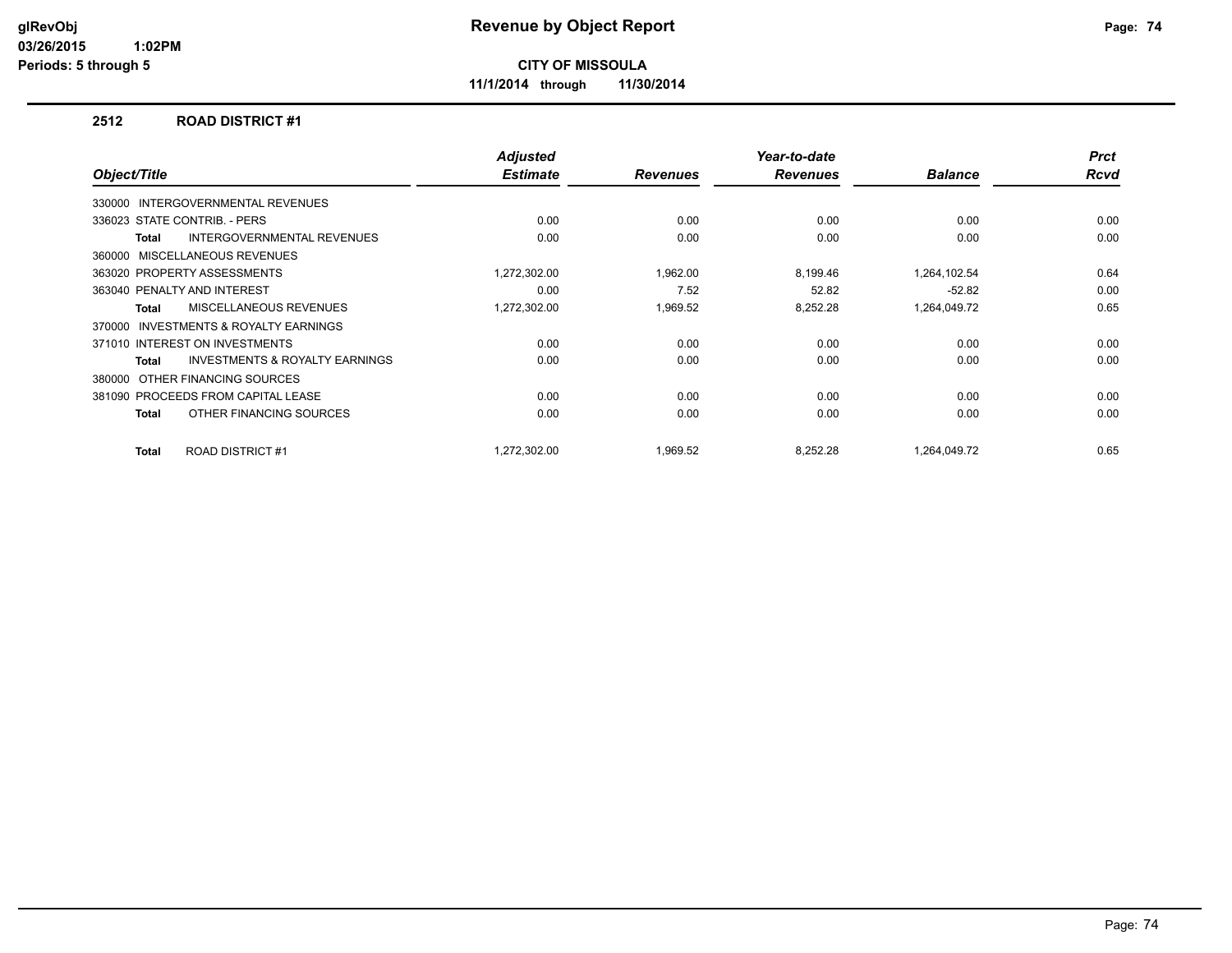**11/1/2014 through 11/30/2014**

**2513 PARK DISTRICT #1**

**2513 PARK DISTRICT #1**

| <b>Rcvd</b> |
|-------------|
|             |
|             |
| 0.00        |
| 0.00        |
|             |
| 1.14        |
| 0.00        |
| 1.14        |
|             |
| 0.00        |
| 0.00        |
|             |
| 0.00        |
| 0.00        |
| 1.15        |
|             |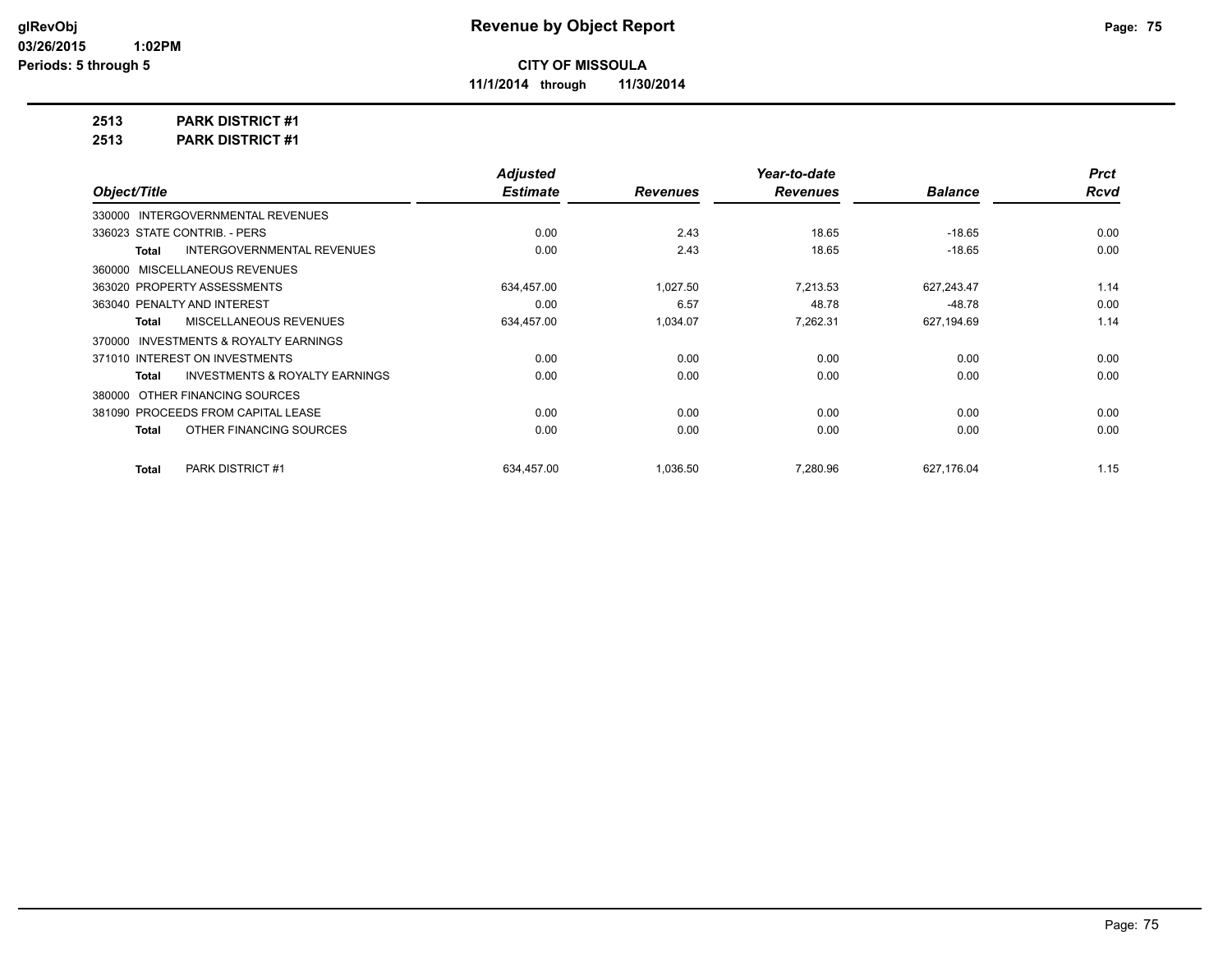**11/1/2014 through 11/30/2014**

#### **2513 PARK DISTRICT #1**

| Object/Title                                       | <b>Adjusted</b><br><b>Estimate</b> | <b>Revenues</b> | Year-to-date<br><b>Revenues</b> | <b>Balance</b> | <b>Prct</b><br><b>Rcvd</b> |
|----------------------------------------------------|------------------------------------|-----------------|---------------------------------|----------------|----------------------------|
|                                                    |                                    |                 |                                 |                |                            |
| 330000 INTERGOVERNMENTAL REVENUES                  |                                    |                 |                                 |                |                            |
| 336023 STATE CONTRIB. - PERS                       | 0.00                               | 2.43            | 18.65                           | $-18.65$       | 0.00                       |
| <b>INTERGOVERNMENTAL REVENUES</b><br>Total         | 0.00                               | 2.43            | 18.65                           | $-18.65$       | 0.00                       |
| 360000 MISCELLANEOUS REVENUES                      |                                    |                 |                                 |                |                            |
| 363020 PROPERTY ASSESSMENTS                        | 634,457.00                         | 1,027.50        | 7,213.53                        | 627,243.47     | 1.14                       |
| 363040 PENALTY AND INTEREST                        | 0.00                               | 6.57            | 48.78                           | $-48.78$       | 0.00                       |
| <b>MISCELLANEOUS REVENUES</b><br><b>Total</b>      | 634,457.00                         | 1,034.07        | 7,262.31                        | 627,194.69     | 1.14                       |
| 370000 INVESTMENTS & ROYALTY EARNINGS              |                                    |                 |                                 |                |                            |
| 371010 INTEREST ON INVESTMENTS                     | 0.00                               | 0.00            | 0.00                            | 0.00           | 0.00                       |
| <b>INVESTMENTS &amp; ROYALTY EARNINGS</b><br>Total | 0.00                               | 0.00            | 0.00                            | 0.00           | 0.00                       |
| 380000 OTHER FINANCING SOURCES                     |                                    |                 |                                 |                |                            |
| 381090 PROCEEDS FROM CAPITAL LEASE                 | 0.00                               | 0.00            | 0.00                            | 0.00           | 0.00                       |
| OTHER FINANCING SOURCES<br><b>Total</b>            | 0.00                               | 0.00            | 0.00                            | 0.00           | 0.00                       |
|                                                    |                                    |                 |                                 |                |                            |
| <b>PARK DISTRICT #1</b><br>Total                   | 634.457.00                         | 1,036.50        | 7,280.96                        | 627.176.04     | 1.15                       |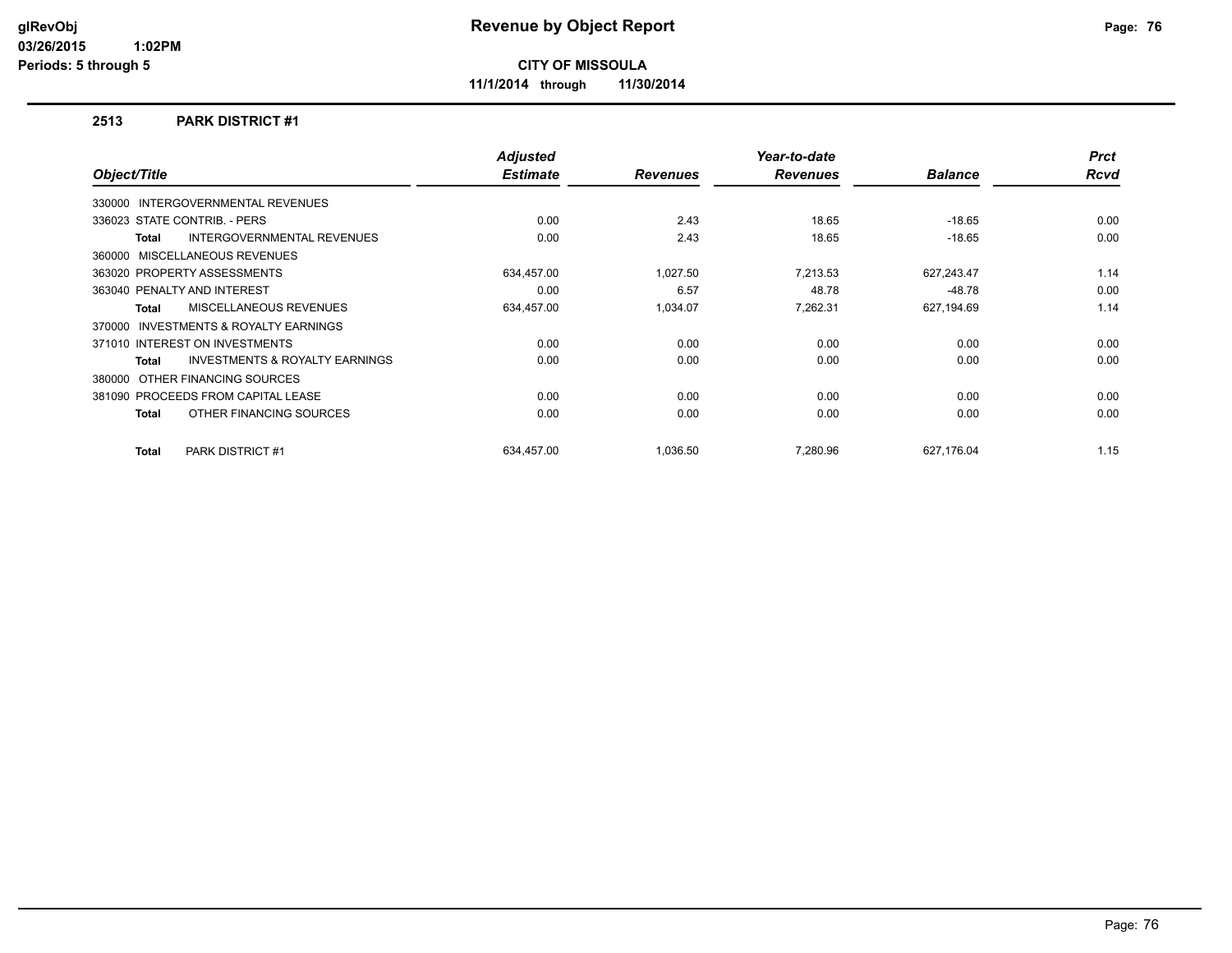**11/1/2014 through 11/30/2014**

# **2820 STATE GAS TAX FUND**

**2820 STATE GAS TAX FUND**

|                                            | <b>Adjusted</b> |                 | Year-to-date    |                | <b>Prct</b> |
|--------------------------------------------|-----------------|-----------------|-----------------|----------------|-------------|
| Object/Title                               | <b>Estimate</b> | <b>Revenues</b> | <b>Revenues</b> | <b>Balance</b> | <b>Rcvd</b> |
| 330000 INTERGOVERNMENTAL REVENUES          |                 |                 |                 |                |             |
| 331052 MDT CMAQ STRIPING GRANT             | 0.00            | 0.00            | 0.00            | 0.00           | 0.00        |
| 334040 GAS TAX APPORTIONMENT               | 982.213.00      | 89.963.30       | 449.816.55      | 532.396.45     | 45.80       |
| INTERGOVERNMENTAL REVENUES<br><b>Total</b> | 982,213.00      | 89.963.30       | 449,816.55      | 532,396.45     | 45.80       |
| 380000 OTHER FINANCING SOURCES             |                 |                 |                 |                |             |
| 383000 OPERATING TRANSFERS                 | 0.00            | 0.00            | 0.00            | 0.00           | 0.00        |
| OTHER FINANCING SOURCES<br><b>Total</b>    | 0.00            | 0.00            | 0.00            | 0.00           | 0.00        |
| STATE GAS TAX FUND<br><b>Total</b>         | 982.213.00      | 89.963.30       | 449.816.55      | 532.396.45     | 45.80       |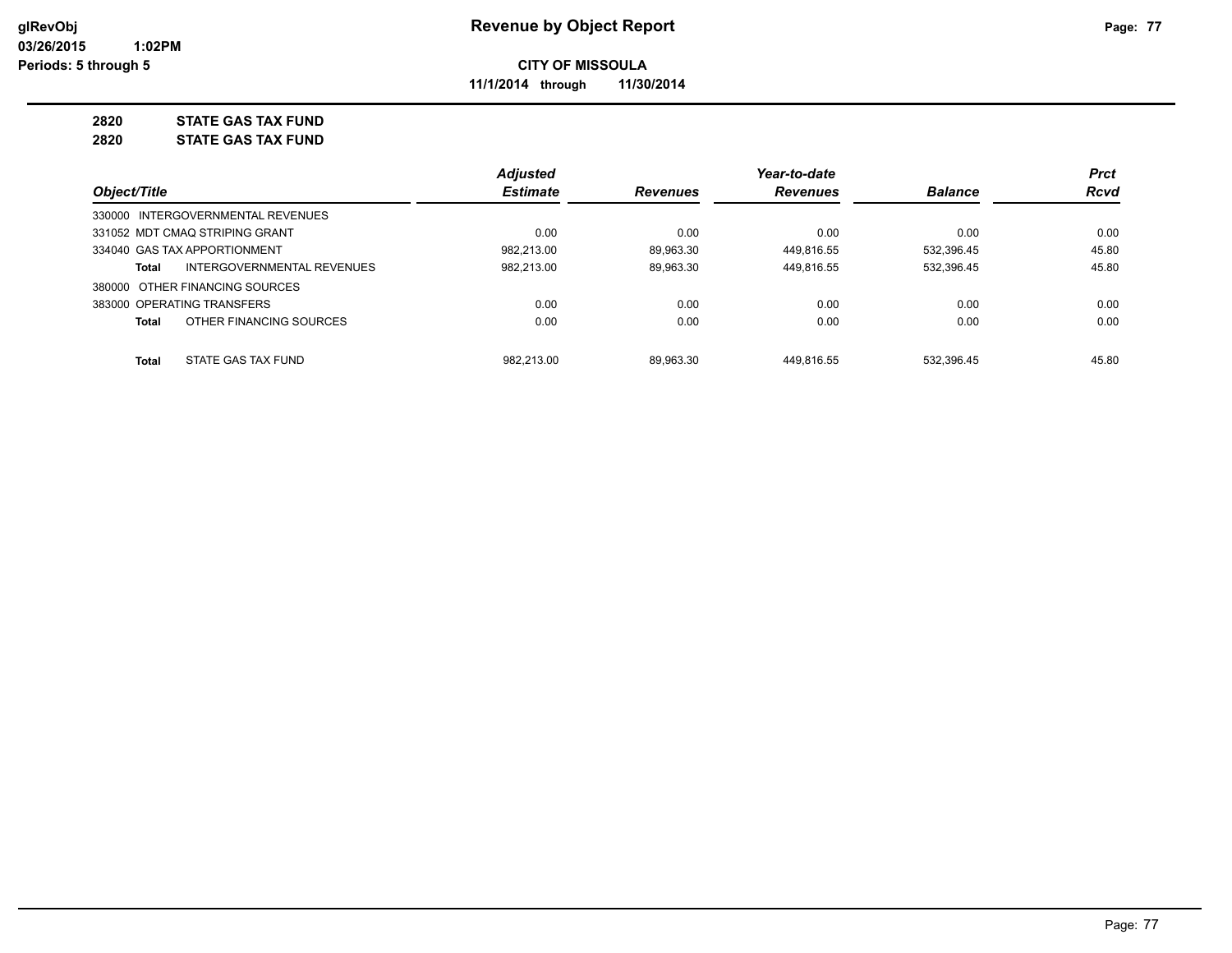**11/1/2014 through 11/30/2014**

#### **2820 STATE GAS TAX FUND**

|              |                                   | <b>Adjusted</b> |                 | Year-to-date    |                | <b>Prct</b> |
|--------------|-----------------------------------|-----------------|-----------------|-----------------|----------------|-------------|
| Object/Title |                                   | <b>Estimate</b> | <b>Revenues</b> | <b>Revenues</b> | <b>Balance</b> | <b>Rcvd</b> |
|              | 330000 INTERGOVERNMENTAL REVENUES |                 |                 |                 |                |             |
|              | 331052 MDT CMAQ STRIPING GRANT    | 0.00            | 0.00            | 0.00            | 0.00           | 0.00        |
|              | 334040 GAS TAX APPORTIONMENT      | 982.213.00      | 89.963.30       | 449.816.55      | 532.396.45     | 45.80       |
| Total        | INTERGOVERNMENTAL REVENUES        | 982.213.00      | 89,963.30       | 449,816.55      | 532,396.45     | 45.80       |
|              | 380000 OTHER FINANCING SOURCES    |                 |                 |                 |                |             |
|              | 383000 OPERATING TRANSFERS        | 0.00            | 0.00            | 0.00            | 0.00           | 0.00        |
| <b>Total</b> | OTHER FINANCING SOURCES           | 0.00            | 0.00            | 0.00            | 0.00           | 0.00        |
| <b>Total</b> | STATE GAS TAX FUND                | 982.213.00      | 89.963.30       | 449.816.55      | 532.396.45     | 45.80       |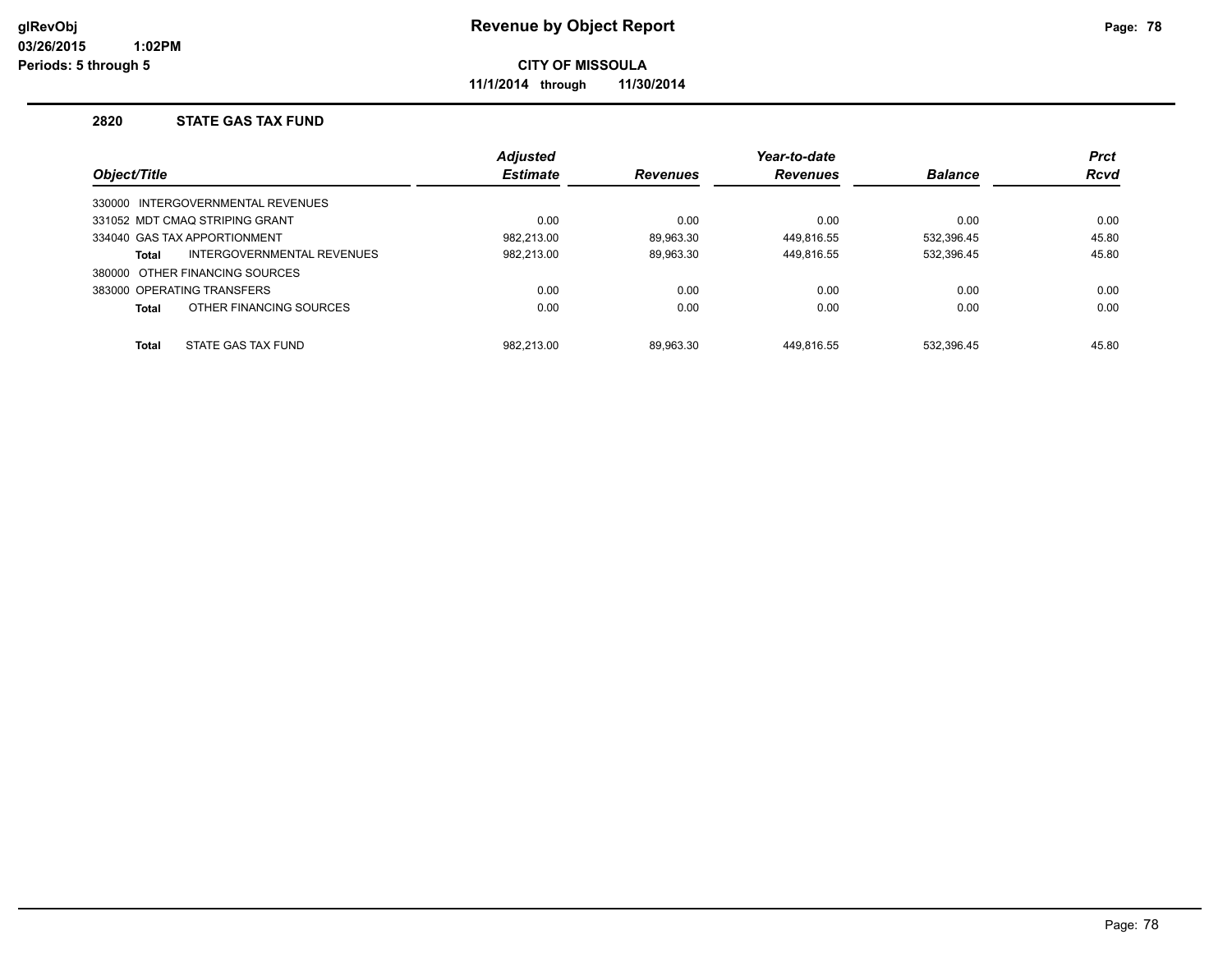**11/1/2014 through 11/30/2014**

#### **2917 CRIME VICTIM SURCHARGE**

**2917 CRIME VICTIM SURCHARGE**

|                                                           | <b>Adjusted</b> | Year-to-date    |                 |                | <b>Prct</b> |
|-----------------------------------------------------------|-----------------|-----------------|-----------------|----------------|-------------|
| Object/Title                                              | <b>Estimate</b> | <b>Revenues</b> | <b>Revenues</b> | <b>Balance</b> | Rcvd        |
| 350000 FINES & FORFEITURES                                |                 |                 |                 |                |             |
| 351032 SURCHARGE ON FINES                                 | 0.00            | 9.206.70        | 29.986.85       | -29.986.85     | 0.00        |
| <b>FINES &amp; FORFEITURES</b><br>Total                   | 0.00            | 9,206.70        | 29,986.85       | $-29.986.85$   | 0.00        |
| 370000 INVESTMENTS & ROYALTY EARNINGS                     |                 |                 |                 |                |             |
| 371010 INTEREST ON INVESTMENTS                            | 0.00            | 0.00            | 0.00            | 0.00           | 0.00        |
| 371020 GAIN/LOSS IN MARKET VALUE OF INVESTMENTS           | 0.00            | 0.00            | 0.00            | 0.00           | 0.00        |
| <b>INVESTMENTS &amp; ROYALTY EARNINGS</b><br><b>Total</b> | 0.00            | 0.00            | 0.00            | 0.00           | 0.00        |
| Total<br><b>CRIME VICTIM SURCHARGE</b>                    | 0.00            | 9.206.70        | 29.986.85       | $-29.986.85$   | 0.00        |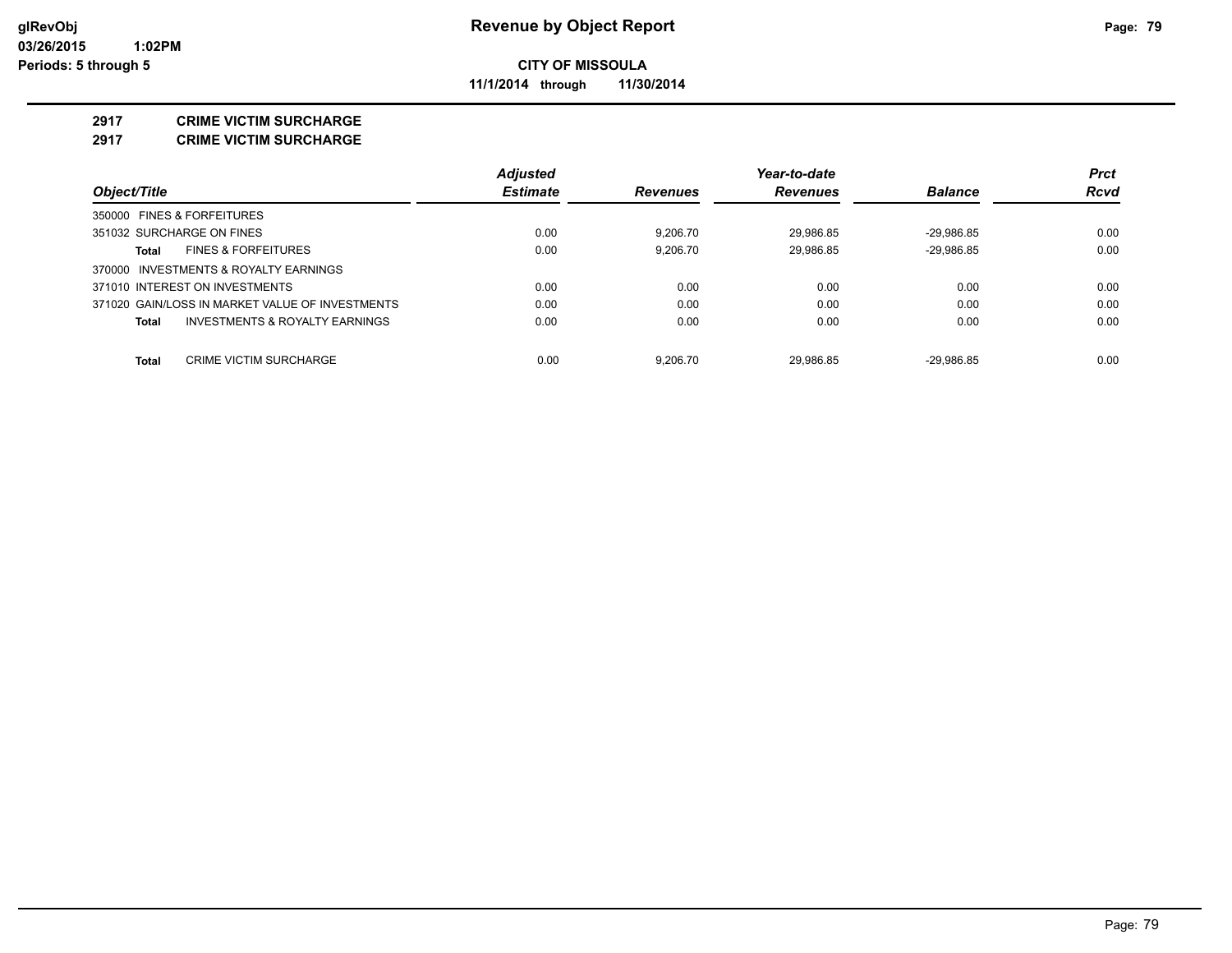**11/1/2014 through 11/30/2014**

## **2917 CRIME VICTIM SURCHARGE**

|                                                | <b>Adjusted</b> |                 | Year-to-date    |                | <b>Prct</b> |
|------------------------------------------------|-----------------|-----------------|-----------------|----------------|-------------|
| Object/Title                                   | <b>Estimate</b> | <b>Revenues</b> | <b>Revenues</b> | <b>Balance</b> | <b>Rcvd</b> |
| 350000 FINES & FORFEITURES                     |                 |                 |                 |                |             |
| 351032 SURCHARGE ON FINES                      | 0.00            | 9.206.70        | 29.986.85       | $-29.986.85$   | 0.00        |
| <b>FINES &amp; FORFEITURES</b><br><b>Total</b> | 0.00            | 9.206.70        | 29,986.85       | $-29,986.85$   | 0.00        |
| 370000 INVESTMENTS & ROYALTY EARNINGS          |                 |                 |                 |                |             |
| 371010 INTEREST ON INVESTMENTS                 | 0.00            | 0.00            | 0.00            | 0.00           | 0.00        |
| 371020 GAIN/LOSS IN MARKET VALUE OF INVESTMENT | 0.00            | 0.00            | 0.00            | 0.00           | 0.00        |
| INVESTMENTS & ROYALTY EARNINGS<br><b>Total</b> | 0.00            | 0.00            | 0.00            | 0.00           | 0.00        |
|                                                |                 |                 |                 |                |             |
| CRIME VICTIM SURCHARGE<br><b>Total</b>         | 0.00            | 9.206.70        | 29.986.85       | $-29.986.85$   | 0.00        |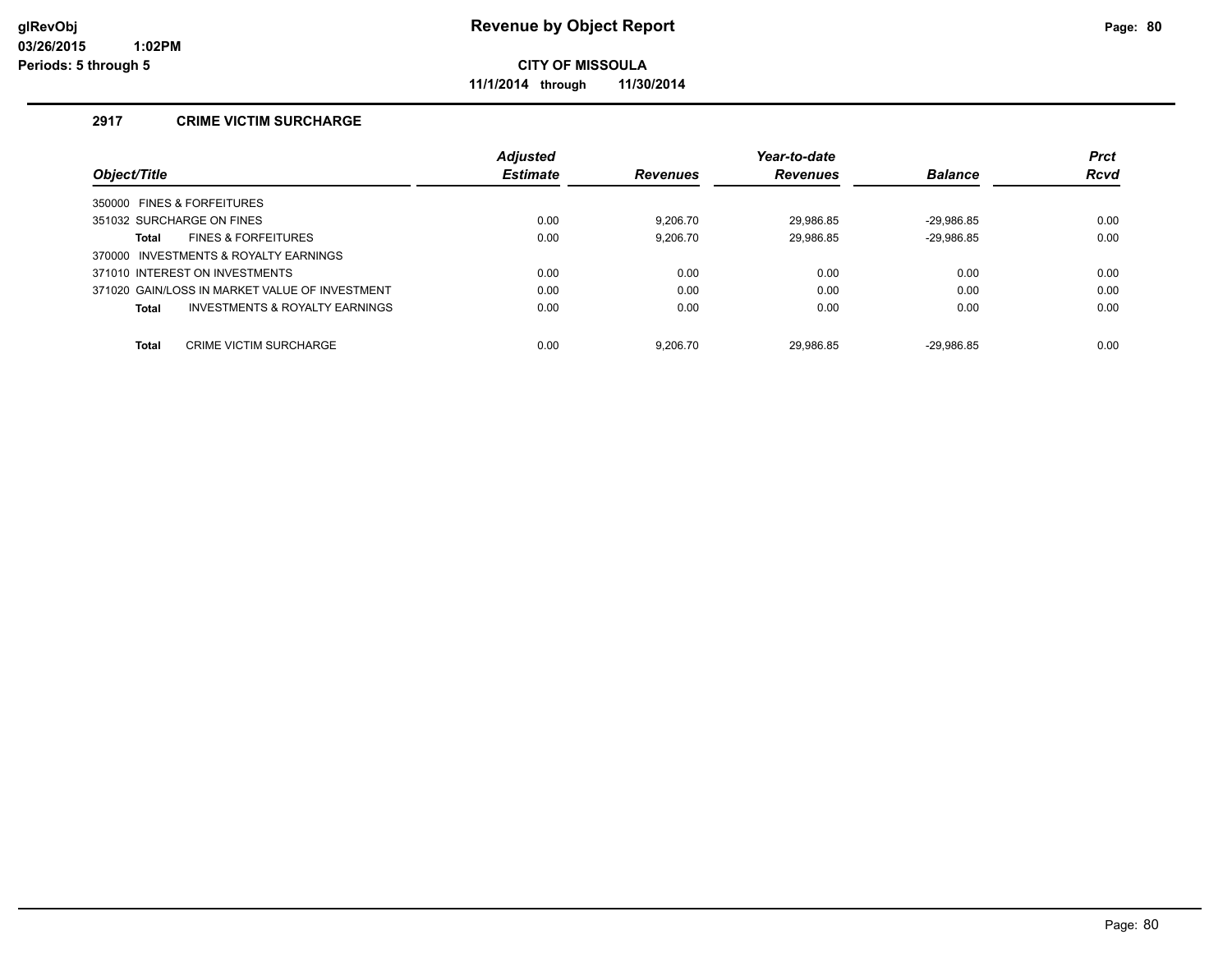**11/1/2014 through 11/30/2014**

# **2918 LAW ENFORCEMENT BLOCK GRANT FUND**

**2918 LAW ENFORCEMENT BLOCK GRANT FUND**

|                         |                                                 | <b>Adjusted</b> |                 | Year-to-date    |                | <b>Prct</b> |
|-------------------------|-------------------------------------------------|-----------------|-----------------|-----------------|----------------|-------------|
| Object/Title            |                                                 | <b>Estimate</b> | <b>Revenues</b> | <b>Revenues</b> | <b>Balance</b> | Rcvd        |
|                         | 330000 INTERGOVERNMENTAL REVENUES               |                 |                 |                 |                |             |
| 331000 FEDERAL GRANTS   |                                                 | 83,166.00       | 0.00            | 0.00            | 83,166.00      | 0.00        |
|                         | 331001 BYRNE DISCRETIONARY                      | 0.00            | 0.00            | 0.00            | 0.00           | 0.00        |
|                         | 331022 SMART POLICING GRANT                     | 0.00            | 0.00            | 0.00            | 0.00           | 0.00        |
|                         | 331023 COPS HIRING GRANT 2011                   | 55,000.00       | 0.00            | 17.588.74       | 37,411.26      | 31.98       |
|                         | 331024 DEPT OF JUSTICE GRANTS                   | 43,000.00       | 0.00            | 0.00            | 43,000.00      | 0.00        |
| 331026 ICAC GRANT       |                                                 | 0.00            | 0.00            | 6,553.77        | $-6,553.77$    | 0.00        |
|                         | 331027 JAG GRANTS REVENUE                       | 0.00            | 0.00            | 3.646.90        | $-3,646.90$    | 0.00        |
| 331028 JAG VII          |                                                 | 0.00            | 0.00            | 0.00            | 0.00           | 0.00        |
|                         | 336021 STATE CONTRIB - POLICE RETIREMENT        | 0.00            | 1,402.20        | 6,820.84        | $-6,820.84$    | 0.00        |
| <b>Total</b>            | <b>INTERGOVERNMENTAL REVENUES</b>               | 181,166.00      | 1,402.20        | 34,610.25       | 146,555.75     | 19.10       |
|                         | 340000 CHARGES FOR SERVICES                     |                 |                 |                 |                |             |
|                         | 342010 POLICE/BID AGREEMENT                     | 0.00            | 0.00            | 0.00            | 0.00           | 0.00        |
| <b>Total</b>            | <b>CHARGES FOR SERVICES</b>                     | 0.00            | 0.00            | 0.00            | 0.00           | 0.00        |
|                         | 360000 MISCELLANEOUS REVENUES                   |                 |                 |                 |                |             |
| 360010 MISCELLANEOUS    |                                                 | 0.00            | 0.00            | 0.00            | 0.00           | 0.00        |
| <b>Total</b>            | MISCELLANEOUS REVENUES                          | 0.00            | 0.00            | 0.00            | 0.00           | 0.00        |
| 370000                  | <b>INVESTMENTS &amp; ROYALTY EARNINGS</b>       |                 |                 |                 |                |             |
|                         | 371010 INTEREST ON INVESTMENTS                  | 0.00            | 0.00            | 0.00            | 0.00           | 0.00        |
|                         | 371020 GAIN/LOSS IN MARKET VALUE OF INVESTMENTS | 0.00            | 0.00            | 0.00            | 0.00           | 0.00        |
| <b>Total</b>            | <b>INVESTMENTS &amp; ROYALTY EARNINGS</b>       | 0.00            | 0.00            | 0.00            | 0.00           | 0.00        |
| 380000                  | OTHER FINANCING SOURCES                         |                 |                 |                 |                |             |
|                         | 383023 TRANS FR DRUG FORFEITURE                 | 0.00            | 0.00            | 0.00            | 0.00           | 0.00        |
| 383036 TRANSFER - GRANT |                                                 | 0.00            | 0.00            | 0.00            | 0.00           | 0.00        |
| <b>Total</b>            | OTHER FINANCING SOURCES                         | 0.00            | 0.00            | 0.00            | 0.00           | 0.00        |
| <b>Total</b>            | LAW ENFORCEMENT BLOCK GRANT FUND                | 181,166.00      | 1,402.20        | 34,610.25       | 146,555.75     | 19.10       |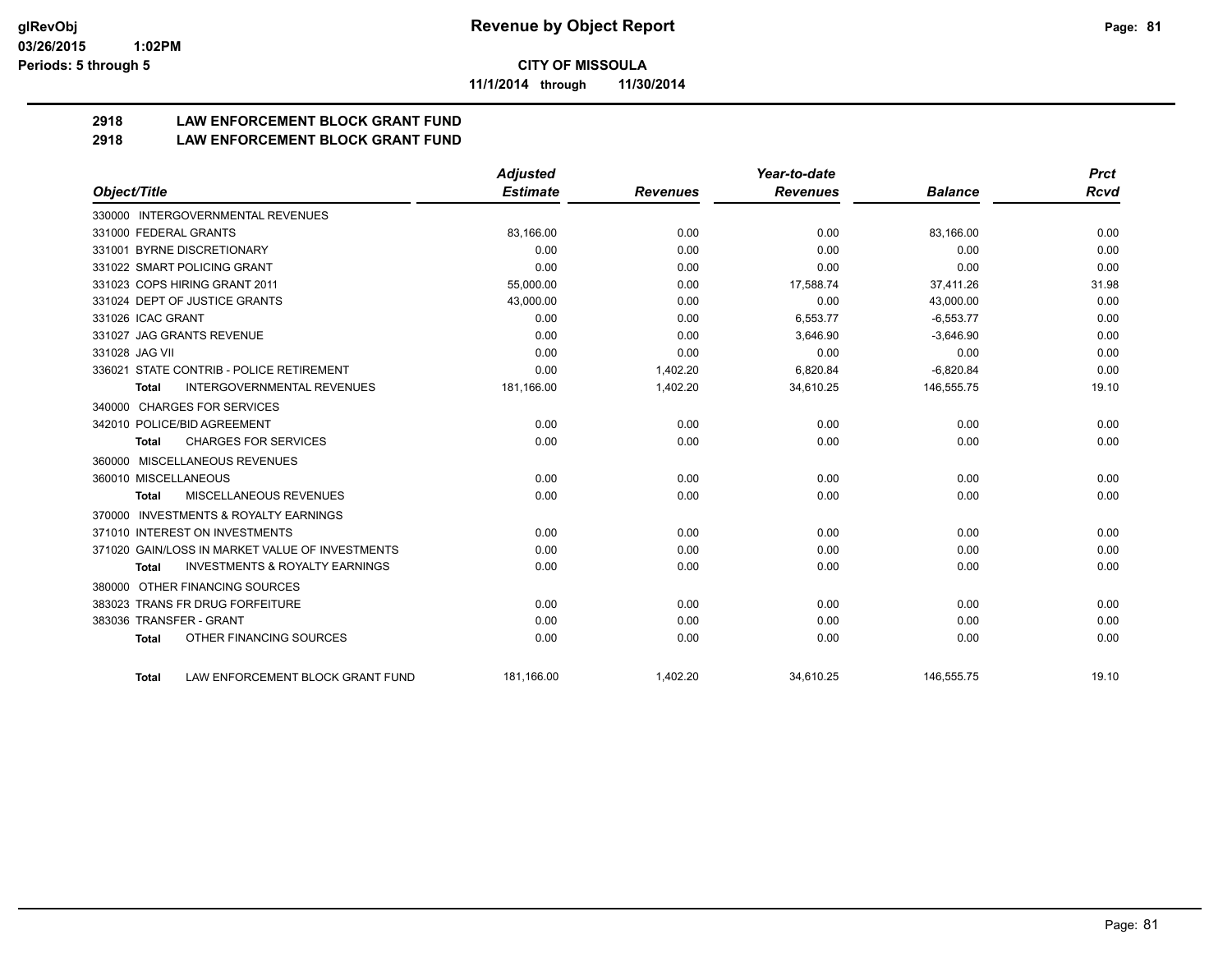**11/1/2014 through 11/30/2014**

# **2918 LAW ENFORCEMENT BLOCK GRANT FUND**

|                                                           | <b>Adjusted</b> |                 | Year-to-date    |                | <b>Prct</b> |
|-----------------------------------------------------------|-----------------|-----------------|-----------------|----------------|-------------|
| Object/Title                                              | <b>Estimate</b> | <b>Revenues</b> | <b>Revenues</b> | <b>Balance</b> | <b>Rcvd</b> |
| 330000 INTERGOVERNMENTAL REVENUES                         |                 |                 |                 |                |             |
| 331000 FEDERAL GRANTS                                     | 83.166.00       | 0.00            | 0.00            | 83,166.00      | 0.00        |
| 331001 BYRNE DISCRETIONARY                                | 0.00            | 0.00            | 0.00            | 0.00           | 0.00        |
| 331022 SMART POLICING GRANT                               | 0.00            | 0.00            | 0.00            | 0.00           | 0.00        |
| 331023 COPS HIRING GRANT 2011                             | 55,000.00       | 0.00            | 17,588.74       | 37,411.26      | 31.98       |
| 331024 DEPT OF JUSTICE GRANTS                             | 43,000.00       | 0.00            | 0.00            | 43,000.00      | 0.00        |
| 331026 ICAC GRANT                                         | 0.00            | 0.00            | 6,553.77        | $-6,553.77$    | 0.00        |
| 331027 JAG GRANTS REVENUE                                 | 0.00            | 0.00            | 3.646.90        | $-3,646.90$    | 0.00        |
| 331028 JAG VII                                            | 0.00            | 0.00            | 0.00            | 0.00           | 0.00        |
| 336021 STATE CONTRIB - POLICE RETIREMENT                  | 0.00            | 1,402.20        | 6,820.84        | $-6,820.84$    | 0.00        |
| <b>INTERGOVERNMENTAL REVENUES</b><br>Total                | 181,166.00      | 1,402.20        | 34,610.25       | 146,555.75     | 19.10       |
| 340000 CHARGES FOR SERVICES                               |                 |                 |                 |                |             |
| 342010 POLICE/BID AGREEMENT                               | 0.00            | 0.00            | 0.00            | 0.00           | 0.00        |
| <b>CHARGES FOR SERVICES</b><br><b>Total</b>               | 0.00            | 0.00            | 0.00            | 0.00           | 0.00        |
| 360000 MISCELLANEOUS REVENUES                             |                 |                 |                 |                |             |
| 360010 MISCELLANEOUS                                      | 0.00            | 0.00            | 0.00            | 0.00           | 0.00        |
| MISCELLANEOUS REVENUES<br><b>Total</b>                    | 0.00            | 0.00            | 0.00            | 0.00           | 0.00        |
| 370000 INVESTMENTS & ROYALTY EARNINGS                     |                 |                 |                 |                |             |
| 371010 INTEREST ON INVESTMENTS                            | 0.00            | 0.00            | 0.00            | 0.00           | 0.00        |
| 371020 GAIN/LOSS IN MARKET VALUE OF INVESTMENT            | 0.00            | 0.00            | 0.00            | 0.00           | 0.00        |
| <b>INVESTMENTS &amp; ROYALTY EARNINGS</b><br><b>Total</b> | 0.00            | 0.00            | 0.00            | 0.00           | 0.00        |
| 380000 OTHER FINANCING SOURCES                            |                 |                 |                 |                |             |
| 383023 TRANS FR DRUG FORFEITURE                           | 0.00            | 0.00            | 0.00            | 0.00           | 0.00        |
| 383036 TRANSFER - GRANT                                   | 0.00            | 0.00            | 0.00            | 0.00           | 0.00        |
| OTHER FINANCING SOURCES<br><b>Total</b>                   | 0.00            | 0.00            | 0.00            | 0.00           | 0.00        |
| LAW ENFORCEMENT BLOCK GRANT FUND<br>Total                 | 181.166.00      | 1.402.20        | 34.610.25       | 146.555.75     | 19.10       |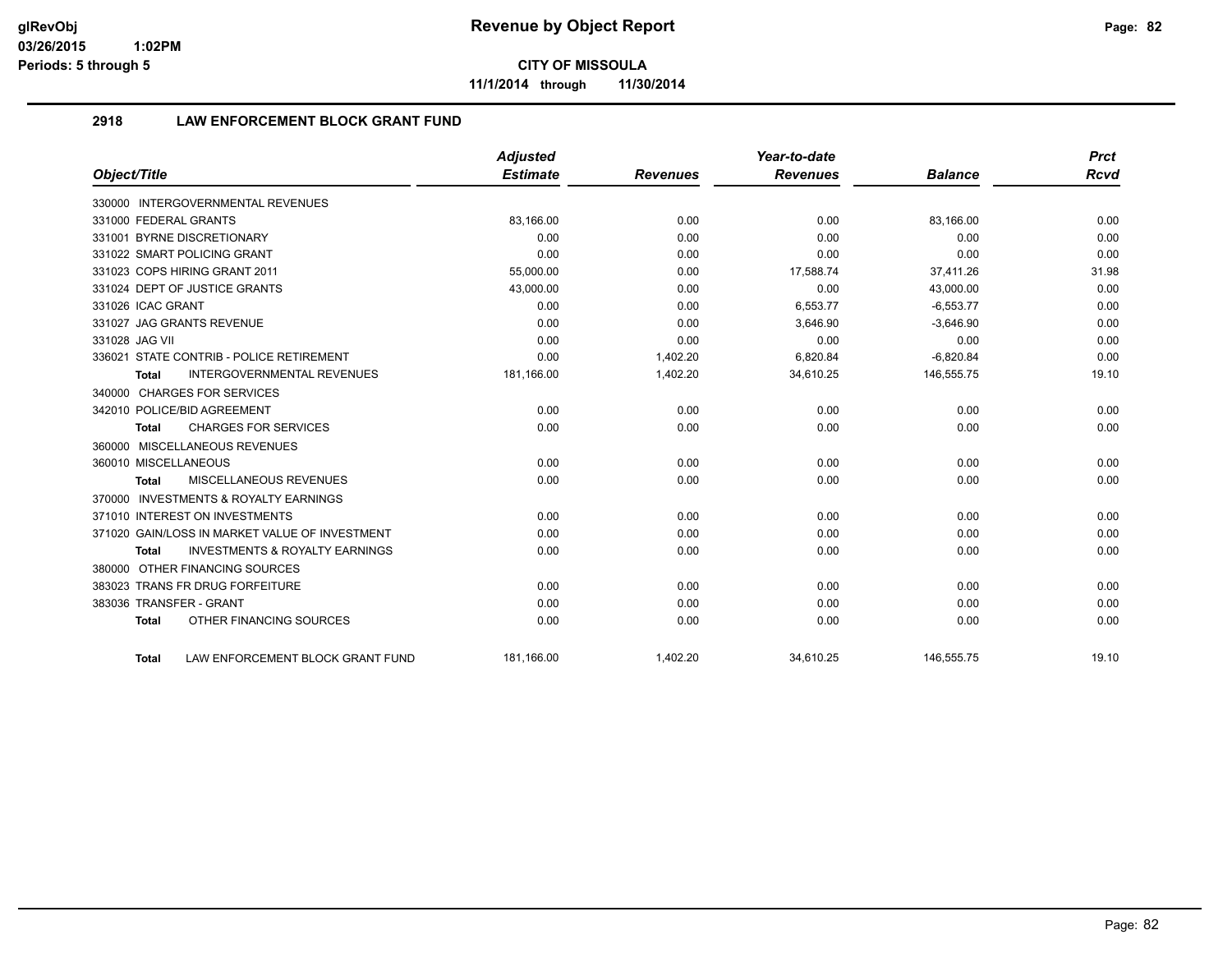**11/1/2014 through 11/30/2014**

# **2919 HIDTA FUND**

**2919 HIDTA FUND**

|                                        | <b>Adjusted</b> |                 | Year-to-date    |                | <b>Prct</b> |
|----------------------------------------|-----------------|-----------------|-----------------|----------------|-------------|
| Object/Title                           | <b>Estimate</b> | <b>Revenues</b> | <b>Revenues</b> | <b>Balance</b> | <b>Rcvd</b> |
| 340000 CHARGES FOR SERVICES            |                 |                 |                 |                |             |
| 342013 SECURITY INVEST FEES            | 50.000.00       | 604.80          | 40.692.04       | 9.307.96       | 81.38       |
| 342014 POLICE DEPARTMENT SERVICE FEES  | 142.300.00      | 0.00            | 44.588.34       | 97.711.66      | 31.33       |
| <b>CHARGES FOR SERVICES</b><br>Total   | 192.300.00      | 604.80          | 85.280.38       | 107.019.62     | 44.35       |
| 360000 MISCELLANEOUS REVENUES          |                 |                 |                 |                |             |
| 360010 MISCELLANEOUS                   | 0.00            | 0.00            | 0.00            | 0.00           | 0.00        |
| MISCELLANEOUS REVENUES<br><b>Total</b> | 0.00            | 0.00            | 0.00            | 0.00           | 0.00        |
| <b>HIDTA FUND</b><br><b>Total</b>      | 192.300.00      | 604.80          | 85.280.38       | 107.019.62     | 44.35       |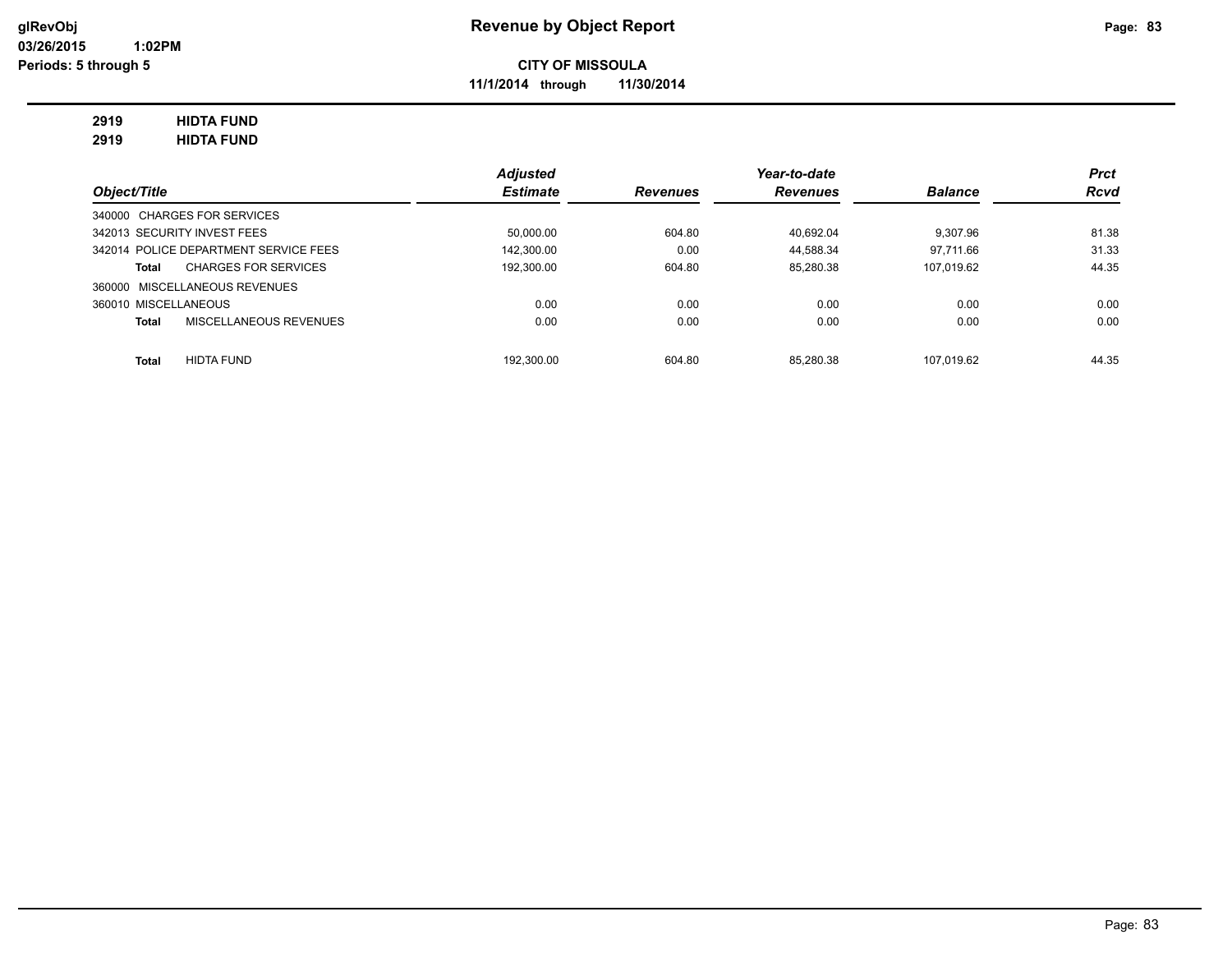**11/1/2014 through 11/30/2014**

#### **2919 HIDTA FUND**

|                                       |                             | <b>Adjusted</b> |                 | Year-to-date    |                | Prct        |
|---------------------------------------|-----------------------------|-----------------|-----------------|-----------------|----------------|-------------|
| Object/Title                          |                             | <b>Estimate</b> | <b>Revenues</b> | <b>Revenues</b> | <b>Balance</b> | <b>Rcvd</b> |
| 340000 CHARGES FOR SERVICES           |                             |                 |                 |                 |                |             |
| 342013 SECURITY INVEST FEES           |                             | 50.000.00       | 604.80          | 40.692.04       | 9.307.96       | 81.38       |
| 342014 POLICE DEPARTMENT SERVICE FEES |                             | 142.300.00      | 0.00            | 44.588.34       | 97.711.66      | 31.33       |
| <b>Total</b>                          | <b>CHARGES FOR SERVICES</b> | 192,300.00      | 604.80          | 85,280.38       | 107.019.62     | 44.35       |
| 360000 MISCELLANEOUS REVENUES         |                             |                 |                 |                 |                |             |
| 360010 MISCELLANEOUS                  |                             | 0.00            | 0.00            | 0.00            | 0.00           | 0.00        |
| <b>Total</b>                          | MISCELLANEOUS REVENUES      | 0.00            | 0.00            | 0.00            | 0.00           | 0.00        |
| <b>Total</b><br><b>HIDTA FUND</b>     |                             | 192.300.00      | 604.80          | 85.280.38       | 107.019.62     | 44.35       |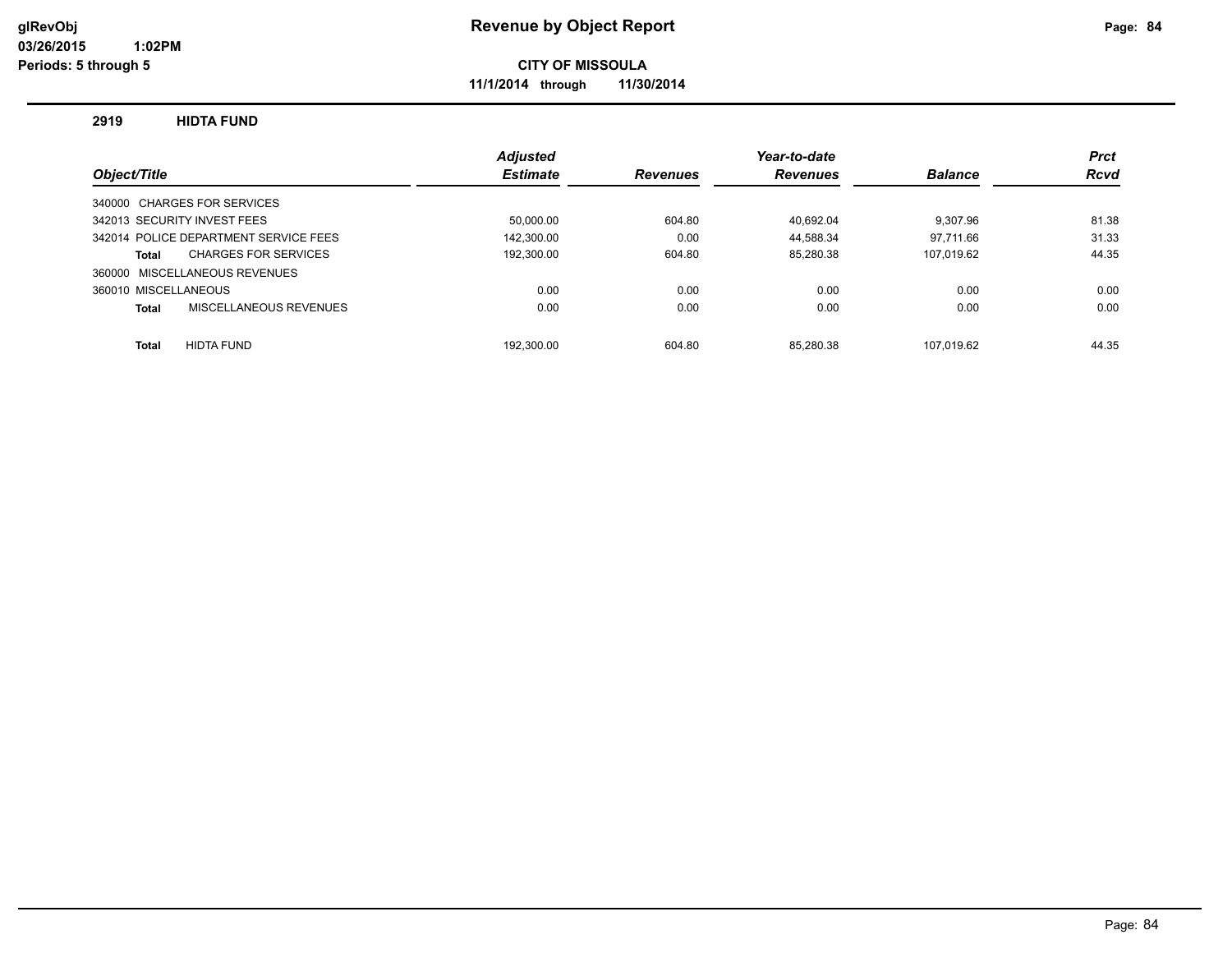**11/1/2014 through 11/30/2014**

# **2939 CDBG PROGRAM INCOME ACCOUNT**

**2939 CDBG PROGRAM INCOME ACCOUNT**

|                                                           | <b>Adjusted</b> |                 | Year-to-date    |                | <b>Prct</b> |
|-----------------------------------------------------------|-----------------|-----------------|-----------------|----------------|-------------|
| Object/Title                                              | <b>Estimate</b> | <b>Revenues</b> | <b>Revenues</b> | <b>Balance</b> | <b>Rcvd</b> |
| INTERGOVERNMENTAL REVENUES<br>330000                      |                 |                 |                 |                |             |
| 331000 FEDERAL GRANTS                                     | 14,383.00       | 0.00            | 13,083.00       | 1,300.00       | 90.96       |
| <b>INTERGOVERNMENTAL REVENUES</b><br><b>Total</b>         | 14,383.00       | 0.00            | 13,083.00       | 1,300.00       | 90.96       |
| MISCELLANEOUS REVENUES<br>360000                          |                 |                 |                 |                |             |
| 360010 MISCELLANEOUS                                      | 0.00            | 0.00            | 0.00            | 0.00           | 0.00        |
| <b>MISCELLANEOUS REVENUES</b><br>Total                    | 0.00            | 0.00            | 0.00            | 0.00           | 0.00        |
| <b>INVESTMENTS &amp; ROYALTY EARNINGS</b><br>370000       |                 |                 |                 |                |             |
| 371010 INTEREST ON INVESTMENTS                            | 0.00            | 0.00            | 0.00            | 0.00           | 0.00        |
| 371020 GAIN/LOSS IN MARKET VALUE OF INVESTMENTS           | 0.00            | 0.00            | 0.00            | 0.00           | 0.00        |
| <b>INVESTMENTS &amp; ROYALTY EARNINGS</b><br><b>Total</b> | 0.00            | 0.00            | 0.00            | 0.00           | 0.00        |
| OTHER FINANCING SOURCES<br>380000                         |                 |                 |                 |                |             |
| 383000 OPERATING TRANSFERS                                | 0.00            | 0.00            | 0.00            | 0.00           | 0.00        |
| 383009 TRANS FR TITLE I                                   | 0.00            | 0.00            | 0.00            | 0.00           | 0.00        |
| OTHER FINANCING SOURCES<br><b>Total</b>                   | 0.00            | 0.00            | 0.00            | 0.00           | 0.00        |
| CDBG PROGRAM INCOME ACCOUNT<br><b>Total</b>               | 14,383.00       | 0.00            | 13,083.00       | 1,300.00       | 90.96       |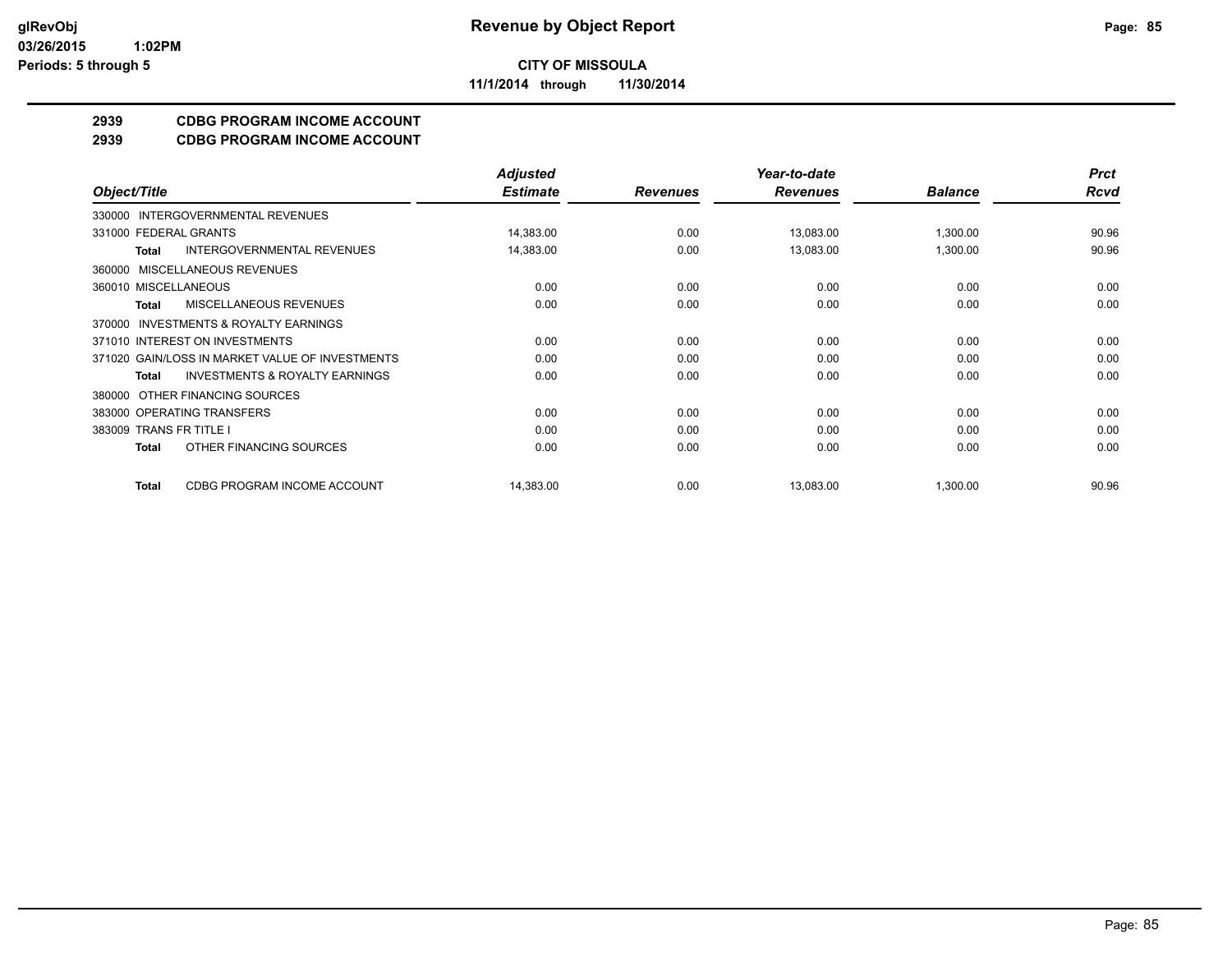**11/1/2014 through 11/30/2014**

# **2939 CDBG PROGRAM INCOME ACCOUNT**

| Object/Title                                              | <b>Adjusted</b><br><b>Estimate</b> |                 | Year-to-date    | <b>Balance</b> | <b>Prct</b><br><b>Rcvd</b> |
|-----------------------------------------------------------|------------------------------------|-----------------|-----------------|----------------|----------------------------|
|                                                           |                                    | <b>Revenues</b> | <b>Revenues</b> |                |                            |
| 330000 INTERGOVERNMENTAL REVENUES                         |                                    |                 |                 |                |                            |
| 331000 FEDERAL GRANTS                                     | 14,383.00                          | 0.00            | 13,083.00       | 1,300.00       | 90.96                      |
| <b>INTERGOVERNMENTAL REVENUES</b><br><b>Total</b>         | 14,383.00                          | 0.00            | 13,083.00       | 1,300.00       | 90.96                      |
| 360000 MISCELLANEOUS REVENUES                             |                                    |                 |                 |                |                            |
| 360010 MISCELLANEOUS                                      | 0.00                               | 0.00            | 0.00            | 0.00           | 0.00                       |
| MISCELLANEOUS REVENUES<br><b>Total</b>                    | 0.00                               | 0.00            | 0.00            | 0.00           | 0.00                       |
| <b>INVESTMENTS &amp; ROYALTY EARNINGS</b><br>370000       |                                    |                 |                 |                |                            |
| 371010 INTEREST ON INVESTMENTS                            | 0.00                               | 0.00            | 0.00            | 0.00           | 0.00                       |
| 371020 GAIN/LOSS IN MARKET VALUE OF INVESTMENT            | 0.00                               | 0.00            | 0.00            | 0.00           | 0.00                       |
| <b>INVESTMENTS &amp; ROYALTY EARNINGS</b><br><b>Total</b> | 0.00                               | 0.00            | 0.00            | 0.00           | 0.00                       |
| OTHER FINANCING SOURCES<br>380000                         |                                    |                 |                 |                |                            |
| 383000 OPERATING TRANSFERS                                | 0.00                               | 0.00            | 0.00            | 0.00           | 0.00                       |
| 383009 TRANS FR TITLE I                                   | 0.00                               | 0.00            | 0.00            | 0.00           | 0.00                       |
| OTHER FINANCING SOURCES<br><b>Total</b>                   | 0.00                               | 0.00            | 0.00            | 0.00           | 0.00                       |
| CDBG PROGRAM INCOME ACCOUNT<br><b>Total</b>               | 14,383.00                          | 0.00            | 13,083.00       | 1,300.00       | 90.96                      |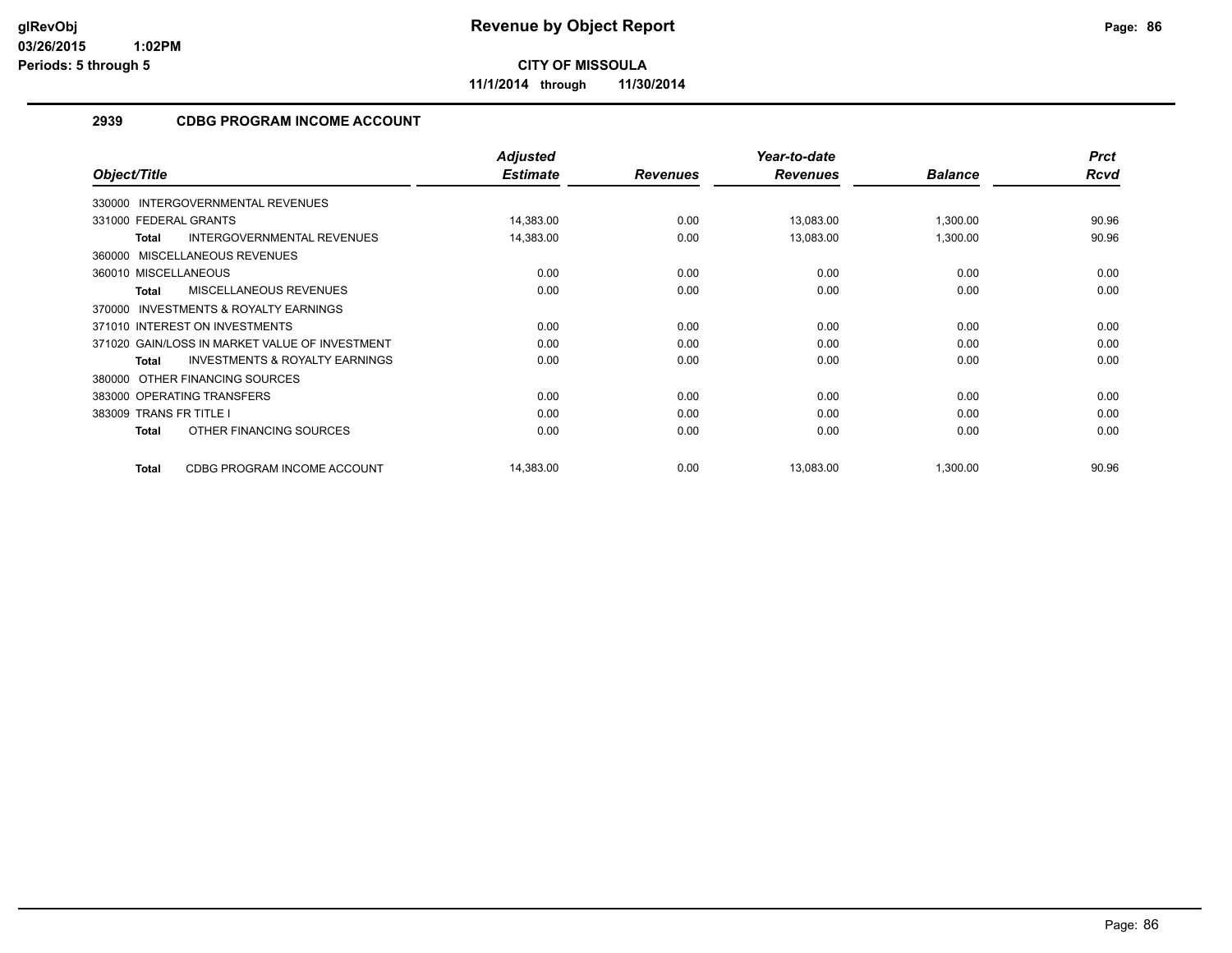**11/1/2014 through 11/30/2014**

## **2940 CDBG FUND**

**2940 CDBG FUND**

|                                                           | <b>Adjusted</b> |                 | Year-to-date    |                | <b>Prct</b> |
|-----------------------------------------------------------|-----------------|-----------------|-----------------|----------------|-------------|
| Object/Title                                              | <b>Estimate</b> | <b>Revenues</b> | <b>Revenues</b> | <b>Balance</b> | Rcvd        |
| 330000 INTERGOVERNMENTAL REVENUES                         |                 |                 |                 |                |             |
| 331010 ENTITLEMENT - CDBG                                 | 620,073.00      | 54,161.12       | 227,825.30      | 392,247.70     | 36.74       |
| 331012 ARRA/CDBG STIMULUS REVENUE                         | 0.00            | 0.00            | 0.00            | 0.00           | 0.00        |
| 331036 RIVER HOUSE GRANT                                  | 0.00            | 0.00            | 0.00            | 0.00           | 0.00        |
| 331037 ELOCAL.COM LOAN REPAYMENT                          | 0.00            | 0.00            | 0.00            | 0.00           | 0.00        |
| <b>INTERGOVERNMENTAL REVENUES</b><br><b>Total</b>         | 620,073.00      | 54, 161. 12     | 227,825.30      | 392,247.70     | 36.74       |
| 360000 MISCELLANEOUS REVENUES                             |                 |                 |                 |                |             |
| 360005 LOAN REPAYMENTS                                    | 0.00            | 0.00            | 0.00            | 0.00           | 0.00        |
| 360010 MISCELLANEOUS                                      | 0.00            | 0.00            | 0.00            | 0.00           | 0.00        |
| 360012 SEWER GRANT REPAYMENTS                             | 0.00            | 0.00            | 0.00            | 0.00           | 0.00        |
| 362000 OTHER MISCELLANEOUS REVENUE                        | 0.00            | 0.00            | 0.00            | 0.00           | 0.00        |
| <b>MISCELLANEOUS REVENUES</b><br><b>Total</b>             | 0.00            | 0.00            | 0.00            | 0.00           | 0.00        |
| <b>INVESTMENTS &amp; ROYALTY EARNINGS</b><br>370000       |                 |                 |                 |                |             |
| 371010 INTEREST ON INVESTMENTS                            | 0.00            | 0.00            | 0.00            | 0.00           | 0.00        |
| 371020 GAIN/LOSS IN MARKET VALUE OF INVESTMENTS           | 0.00            | 0.00            | 0.00            | 0.00           | 0.00        |
| <b>INVESTMENTS &amp; ROYALTY EARNINGS</b><br><b>Total</b> | 0.00            | 0.00            | 0.00            | 0.00           | 0.00        |
| OTHER FINANCING SOURCES<br>380000                         |                 |                 |                 |                |             |
| 383000 OPERATING TRANSFERS                                | 0.00            | 2,000.00        | 13,083.00       | $-13,083.00$   | 0.00        |
| 383009 TRANS FR TITLE I                                   | 0.00            | 0.00            | 0.00            | 0.00           | 0.00        |
| OTHER FINANCING SOURCES<br><b>Total</b>                   | 0.00            | 2,000.00        | 13,083.00       | $-13,083.00$   | 0.00        |
| <b>CDBG FUND</b><br><b>Total</b>                          | 620.073.00      | 56,161.12       | 240.908.30      | 379.164.70     | 38.85       |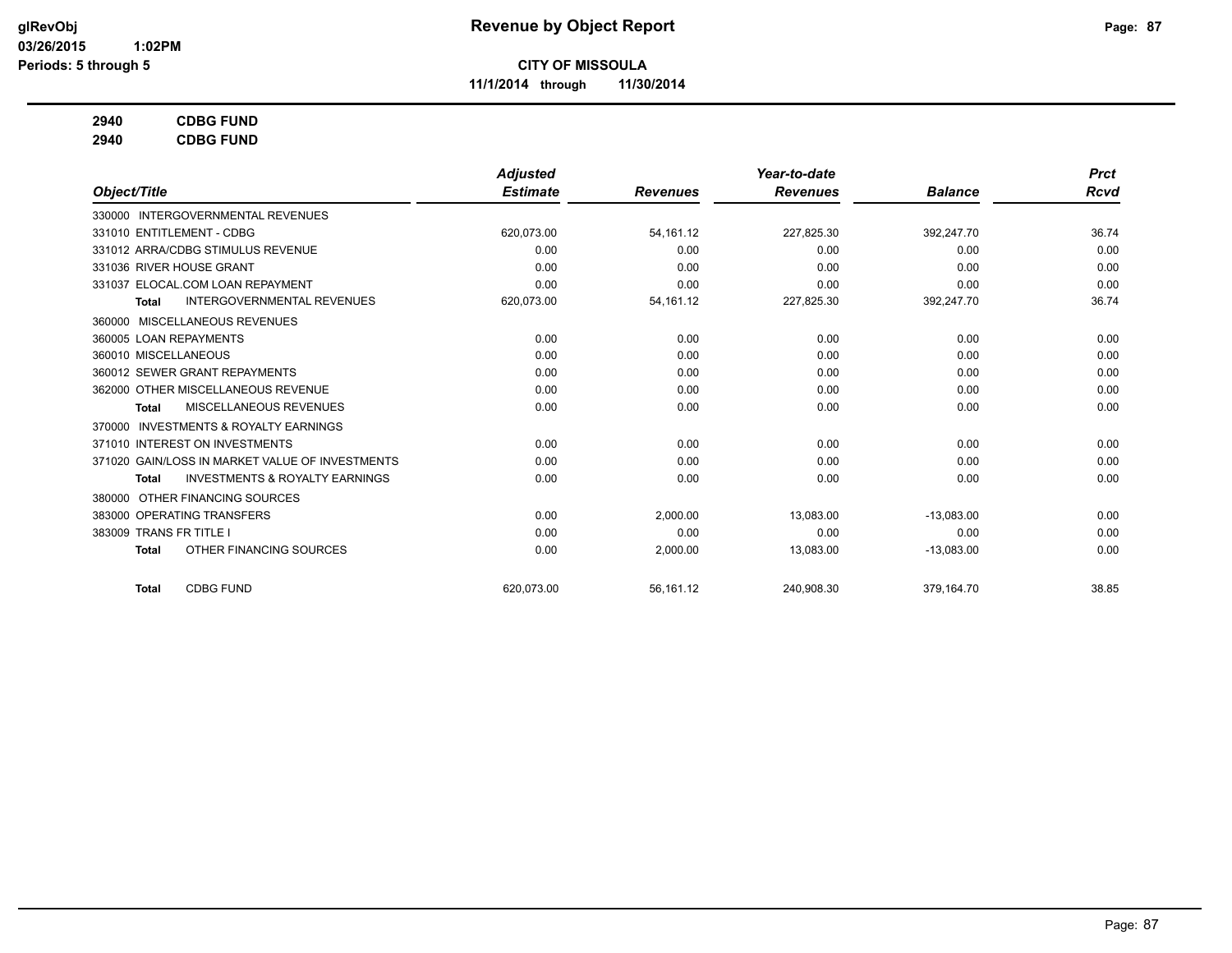**11/1/2014 through 11/30/2014**

**2940 CDBG FUND**

|                                                     | <b>Adjusted</b> |                 | Year-to-date    |                | <b>Prct</b> |
|-----------------------------------------------------|-----------------|-----------------|-----------------|----------------|-------------|
| Object/Title                                        | <b>Estimate</b> | <b>Revenues</b> | <b>Revenues</b> | <b>Balance</b> | Rcvd        |
| INTERGOVERNMENTAL REVENUES<br>330000                |                 |                 |                 |                |             |
| 331010 ENTITLEMENT - CDBG                           | 620,073.00      | 54,161.12       | 227,825.30      | 392,247.70     | 36.74       |
| 331012 ARRA/CDBG STIMULUS REVENUE                   | 0.00            | 0.00            | 0.00            | 0.00           | 0.00        |
| 331036 RIVER HOUSE GRANT                            | 0.00            | 0.00            | 0.00            | 0.00           | 0.00        |
| 331037 ELOCAL.COM LOAN REPAYMENT                    | 0.00            | 0.00            | 0.00            | 0.00           | 0.00        |
| <b>INTERGOVERNMENTAL REVENUES</b><br><b>Total</b>   | 620,073.00      | 54,161.12       | 227,825.30      | 392,247.70     | 36.74       |
| MISCELLANEOUS REVENUES<br>360000                    |                 |                 |                 |                |             |
| 360005 LOAN REPAYMENTS                              | 0.00            | 0.00            | 0.00            | 0.00           | 0.00        |
| 360010 MISCELLANEOUS                                | 0.00            | 0.00            | 0.00            | 0.00           | 0.00        |
| 360012 SEWER GRANT REPAYMENTS                       | 0.00            | 0.00            | 0.00            | 0.00           | 0.00        |
| 362000 OTHER MISCELLANEOUS REVENUE                  | 0.00            | 0.00            | 0.00            | 0.00           | 0.00        |
| MISCELLANEOUS REVENUES<br>Total                     | 0.00            | 0.00            | 0.00            | 0.00           | 0.00        |
| <b>INVESTMENTS &amp; ROYALTY EARNINGS</b><br>370000 |                 |                 |                 |                |             |
| 371010 INTEREST ON INVESTMENTS                      | 0.00            | 0.00            | 0.00            | 0.00           | 0.00        |
| 371020 GAIN/LOSS IN MARKET VALUE OF INVESTMENT      | 0.00            | 0.00            | 0.00            | 0.00           | 0.00        |
| <b>INVESTMENTS &amp; ROYALTY EARNINGS</b><br>Total  | 0.00            | 0.00            | 0.00            | 0.00           | 0.00        |
| OTHER FINANCING SOURCES<br>380000                   |                 |                 |                 |                |             |
| 383000 OPERATING TRANSFERS                          | 0.00            | 2.000.00        | 13.083.00       | $-13,083.00$   | 0.00        |
| 383009 TRANS FR TITLE I                             | 0.00            | 0.00            | 0.00            | 0.00           | 0.00        |
| OTHER FINANCING SOURCES<br><b>Total</b>             | 0.00            | 2,000.00        | 13,083.00       | $-13,083.00$   | 0.00        |
| <b>CDBG FUND</b><br><b>Total</b>                    | 620.073.00      | 56,161.12       | 240,908.30      | 379,164.70     | 38.85       |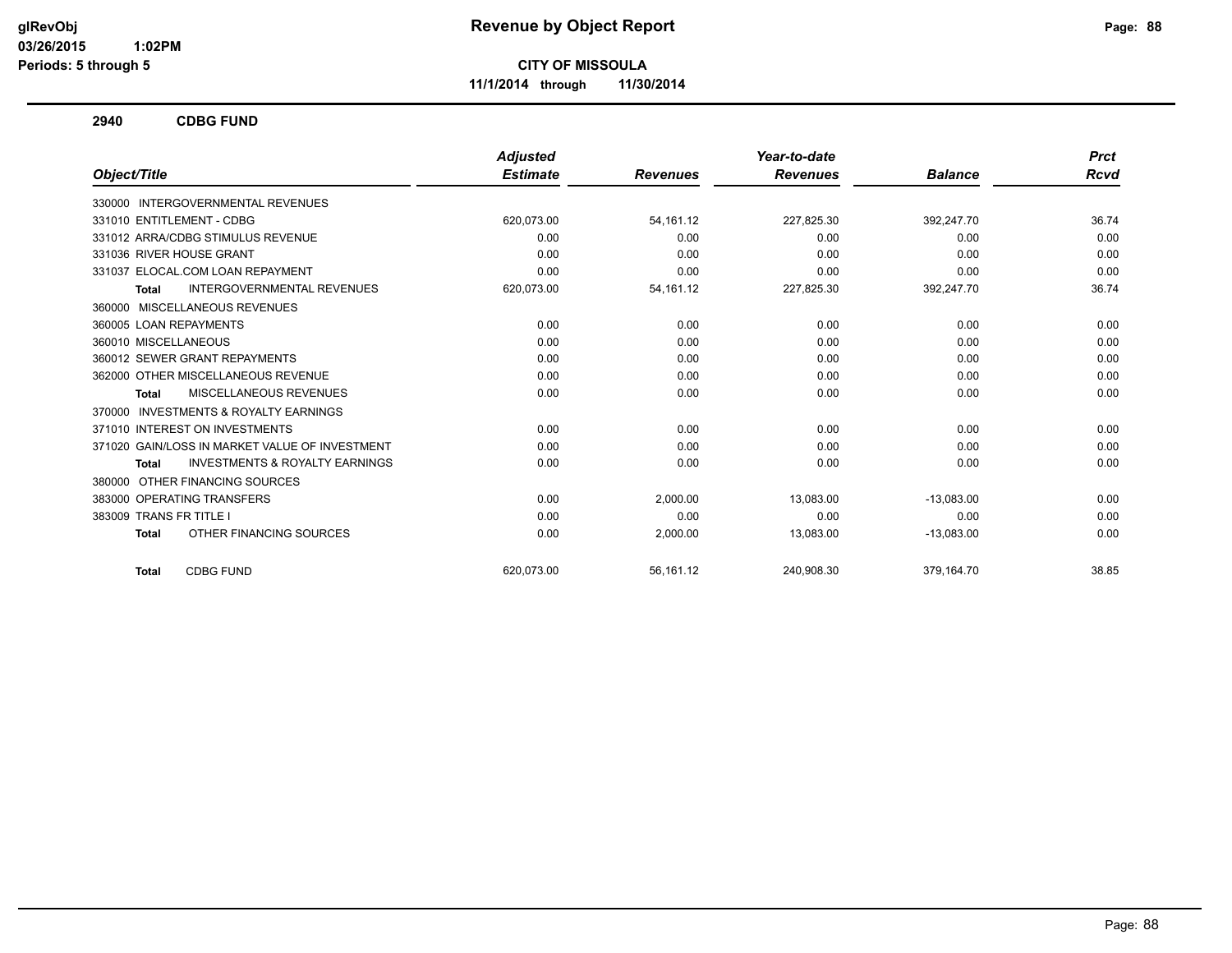**11/1/2014 through 11/30/2014**

## **2941 HOME FUND**

**2941 HOME FUND**

|                      |                                                 | <b>Adjusted</b> |                 | Year-to-date    |                | <b>Prct</b> |
|----------------------|-------------------------------------------------|-----------------|-----------------|-----------------|----------------|-------------|
| Object/Title         |                                                 | <b>Estimate</b> | <b>Revenues</b> | <b>Revenues</b> | <b>Balance</b> | <b>Rcvd</b> |
|                      | 330000 INTERGOVERNMENTAL REVENUES               |                 |                 |                 |                |             |
|                      | 330000 INTERGOVERNMENTAL REVENUES               | 52,009.00       | 0.00            | 104.411.47      | $-52,402.47$   | 200.76      |
|                      | 331016 HOMEWORD 1800 PHILLIPS                   | 0.00            | 0.00            | 0.00            | 0.00           | 0.00        |
| 331033 WORD          |                                                 | 0.00            | 0.00            | 10.731.00       | $-10,731.00$   | 0.00        |
|                      | 334145 WESTERN MT MENTAL HEALTH CTR             | 0.00            | 117,108.34      | 191,276.87      | $-191,276.87$  | 0.00        |
|                      | 334149 MISSOULA HOMEOWNERSHIP PROGRAM           | 300,000.00      | 0.00            | 0.00            | 300,000.00     | 0.00        |
|                      | 334153 FY14 DISTRICT XI HRC TBRA                | 0.00            | 0.00            | 0.00            | 0.00           | 0.00        |
| 334154 FY08 homeWORD |                                                 | 0.00            | 0.00            | 0.00            | 0.00           | 0.00        |
| 334155 FY08 NMCDC    |                                                 | 0.00            | 0.00            | 0.00            | 0.00           | 0.00        |
|                      | 334156 HOME PROGRAM INCOME                      | 0.00            | 0.00            | 0.00            | 0.00           | 0.00        |
| 334157 FY09 MHA      |                                                 | 0.00            | 0.00            | 0.00            | 0.00           | 0.00        |
| 334159 FY09 HOMEWORD |                                                 | 0.00            | 0.00            | 0.00            | 0.00           | 0.00        |
| 334160 FY09 NMCDC    |                                                 | 0.00            | 0.00            | 0.00            | 0.00           | 0.00        |
|                      | 334161 FY10 DISTRICT XI HRC                     | 0.00            | 0.00            | 0.00            | 0.00           | 0.00        |
|                      | 334163 FY10 homeWORD/SOLSTICE APT               | 0.00            | 0.00            | 0.00            | 0.00           | 0.00        |
| <b>Total</b>         | <b>INTERGOVERNMENTAL REVENUES</b>               | 352,009.00      | 117,108.34      | 306,419.34      | 45,589.66      | 87.05       |
|                      | 340000 CHARGES FOR SERVICES                     |                 |                 |                 |                |             |
| 341450               | *** Title Not Found ***                         | 0.00            | 0.00            | 0.00            | 0.00           | 0.00        |
| <b>Total</b>         | <b>CHARGES FOR SERVICES</b>                     | 0.00            | 0.00            | 0.00            | 0.00           | 0.00        |
|                      | 360000 MISCELLANEOUS REVENUES                   |                 |                 |                 |                |             |
| 360010 MISCELLANEOUS |                                                 | 0.00            | 0.00            | 0.00            | 0.00           | 0.00        |
| <b>Total</b>         | MISCELLANEOUS REVENUES                          | 0.00            | 0.00            | 0.00            | 0.00           | 0.00        |
| 370000               | <b>INVESTMENTS &amp; ROYALTY EARNINGS</b>       |                 |                 |                 |                |             |
|                      | 371020 GAIN/LOSS IN MARKET VALUE OF INVESTMENTS | 0.00            | 0.00            | 0.00            | 0.00           | 0.00        |
| <b>Total</b>         | <b>INVESTMENTS &amp; ROYALTY EARNINGS</b>       | 0.00            | 0.00            | 0.00            | 0.00           | 0.00        |
|                      |                                                 |                 |                 |                 |                |             |
| <b>Total</b>         | <b>HOME FUND</b>                                | 352,009.00      | 117,108.34      | 306,419.34      | 45,589.66      | 87.05       |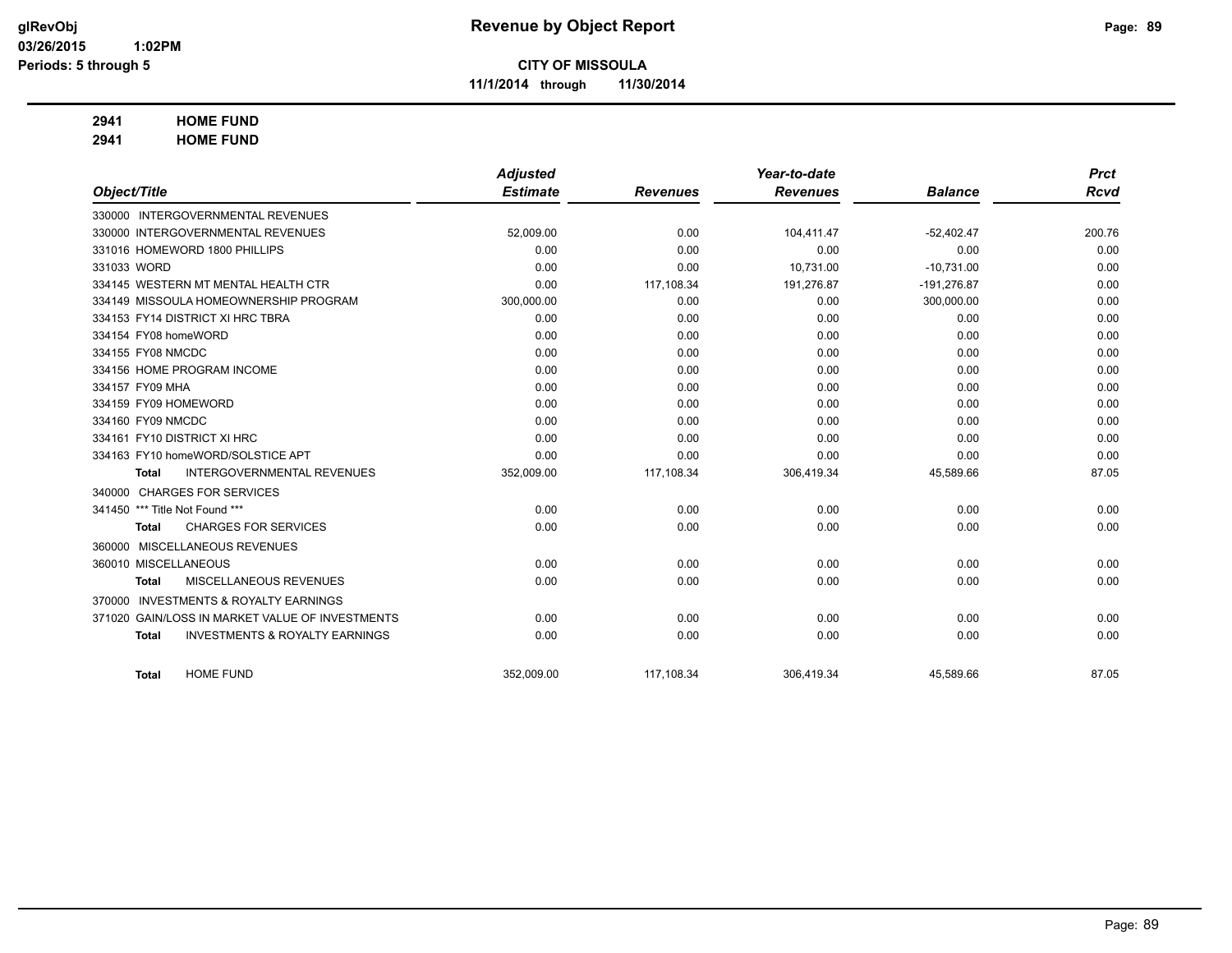**11/1/2014 through 11/30/2014**

#### **2941 HOME FUND**

|                                                           | <b>Adjusted</b> |                 | Year-to-date    |                | <b>Prct</b> |
|-----------------------------------------------------------|-----------------|-----------------|-----------------|----------------|-------------|
| Object/Title                                              | <b>Estimate</b> | <b>Revenues</b> | <b>Revenues</b> | <b>Balance</b> | <b>Rcvd</b> |
| 330000 INTERGOVERNMENTAL REVENUES                         |                 |                 |                 |                |             |
| 330000 INTERGOVERNMENTAL REVENUES                         | 52,009.00       | 0.00            | 104.411.47      | $-52,402.47$   | 200.76      |
| 331016 HOMEWORD 1800 PHILLIPS                             | 0.00            | 0.00            | 0.00            | 0.00           | 0.00        |
| 331033 WORD                                               | 0.00            | 0.00            | 10,731.00       | $-10,731.00$   | 0.00        |
| 334145 WESTERN MT MENTAL HEALTH CTR                       | 0.00            | 117,108.34      | 191,276.87      | $-191,276.87$  | 0.00        |
| 334149 MISSOULA HOMEOWNERSHIP PROGRAM                     | 300,000.00      | 0.00            | 0.00            | 300,000.00     | 0.00        |
| 334153 FY14 DISTRICT XI HRC TBRA                          | 0.00            | 0.00            | 0.00            | 0.00           | 0.00        |
| 334154 FY08 homeWORD                                      | 0.00            | 0.00            | 0.00            | 0.00           | 0.00        |
| 334155 FY08 NMCDC                                         | 0.00            | 0.00            | 0.00            | 0.00           | 0.00        |
| 334156 HOME PROGRAM INCOME                                | 0.00            | 0.00            | 0.00            | 0.00           | 0.00        |
| 334157 FY09 MHA                                           | 0.00            | 0.00            | 0.00            | 0.00           | 0.00        |
| 334159 FY09 HOMEWORD                                      | 0.00            | 0.00            | 0.00            | 0.00           | 0.00        |
| 334160 FY09 NMCDC                                         | 0.00            | 0.00            | 0.00            | 0.00           | 0.00        |
| 334161 FY10 DISTRICT XI HRC                               | 0.00            | 0.00            | 0.00            | 0.00           | 0.00        |
| 334163 FY10 homeWORD/SOLSTICE APT                         | 0.00            | 0.00            | 0.00            | 0.00           | 0.00        |
| <b>INTERGOVERNMENTAL REVENUES</b><br><b>Total</b>         | 352,009.00      | 117,108.34      | 306,419.34      | 45,589.66      | 87.05       |
| 340000 CHARGES FOR SERVICES                               |                 |                 |                 |                |             |
| 341450 *** Title Not Found ***                            | 0.00            | 0.00            | 0.00            | 0.00           | 0.00        |
| <b>CHARGES FOR SERVICES</b><br>Total                      | 0.00            | 0.00            | 0.00            | 0.00           | 0.00        |
| 360000 MISCELLANEOUS REVENUES                             |                 |                 |                 |                |             |
| 360010 MISCELLANEOUS                                      | 0.00            | 0.00            | 0.00            | 0.00           | 0.00        |
| MISCELLANEOUS REVENUES<br><b>Total</b>                    | 0.00            | 0.00            | 0.00            | 0.00           | 0.00        |
| 370000 INVESTMENTS & ROYALTY EARNINGS                     |                 |                 |                 |                |             |
| 371020 GAIN/LOSS IN MARKET VALUE OF INVESTMENT            | 0.00            | 0.00            | 0.00            | 0.00           | 0.00        |
| <b>INVESTMENTS &amp; ROYALTY EARNINGS</b><br><b>Total</b> | 0.00            | 0.00            | 0.00            | 0.00           | 0.00        |
| <b>HOME FUND</b><br>Total                                 | 352,009.00      | 117,108.34      | 306,419.34      | 45,589.66      | 87.05       |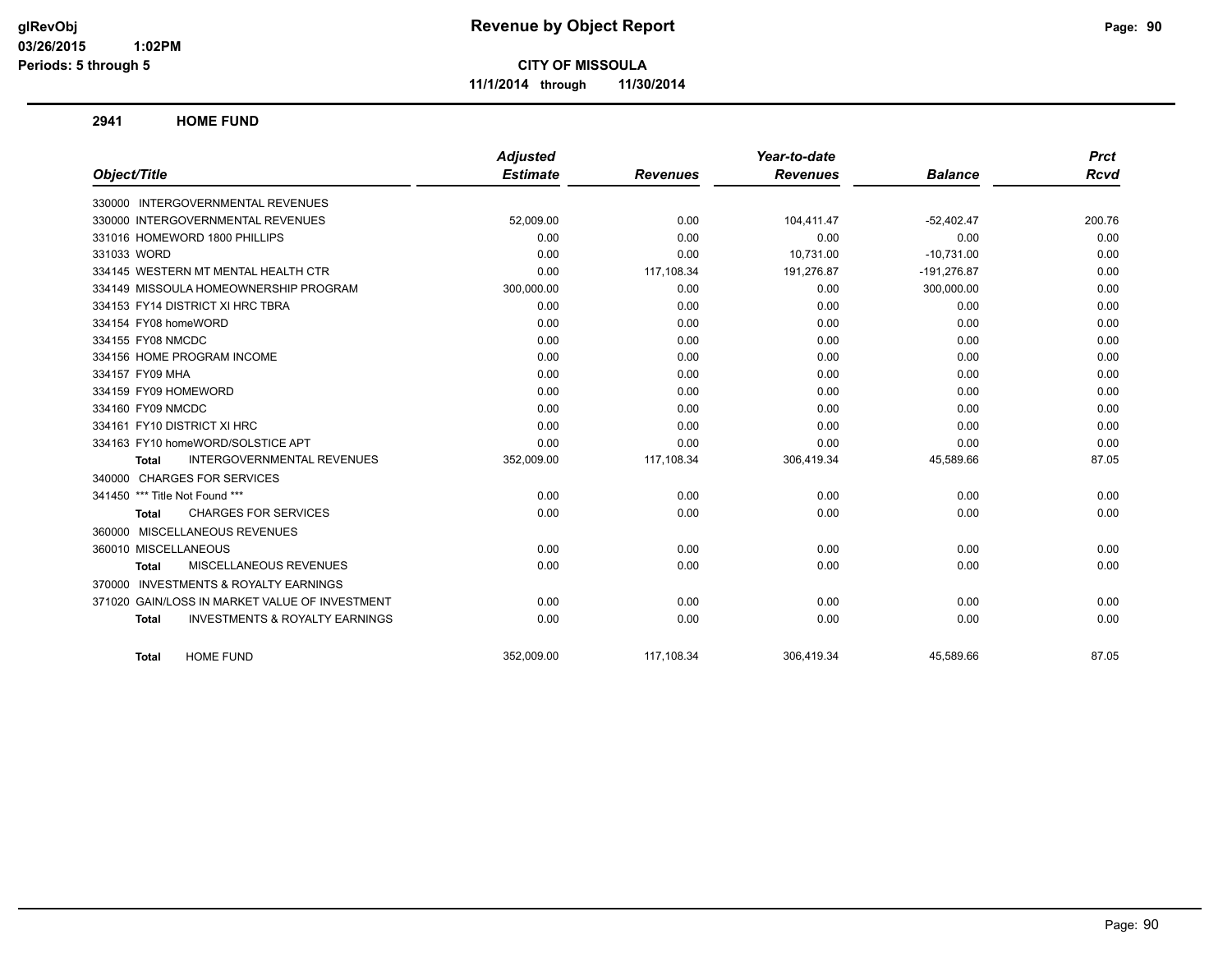**11/1/2014 through 11/30/2014**

# **2942 ADDI PROGRAM**

**2942 ADDI PROGRAM**

|                                                 | <b>Adjusted</b> |                 | Year-to-date    |                | <b>Prct</b> |
|-------------------------------------------------|-----------------|-----------------|-----------------|----------------|-------------|
| Object/Title                                    | <b>Estimate</b> | <b>Revenues</b> | <b>Revenues</b> | <b>Balance</b> | Rcvd        |
| 330000 INTERGOVERNMENTAL REVENUES               |                 |                 |                 |                |             |
| 330000 INTERGOVERNMENTAL REVENUES               | 0.00            | 0.00            | 0.00            | 0.00           | 0.00        |
| 334146 ADDI FUNDS-1ST TIME HOMEBUYERS           | 12.243.00       | 0.00            | 0.00            | 12.243.00      | 0.00        |
| INTERGOVERNMENTAL REVENUES<br>Total             | 12.243.00       | 0.00            | 0.00            | 12.243.00      | 0.00        |
| INVESTMENTS & ROYALTY EARNINGS<br>370000        |                 |                 |                 |                |             |
| 371010 INTEREST ON INVESTMENTS                  | 0.00            | 0.00            | 0.00            | 0.00           | 0.00        |
| 371020 GAIN/LOSS IN MARKET VALUE OF INVESTMENTS | 0.00            | 0.00            | 0.00            | 0.00           | 0.00        |
| INVESTMENTS & ROYALTY EARNINGS<br>Total         | 0.00            | 0.00            | 0.00            | 0.00           | 0.00        |
| <b>ADDI PROGRAM</b><br>Total                    | 12.243.00       | 0.00            | 0.00            | 12.243.00      | 0.00        |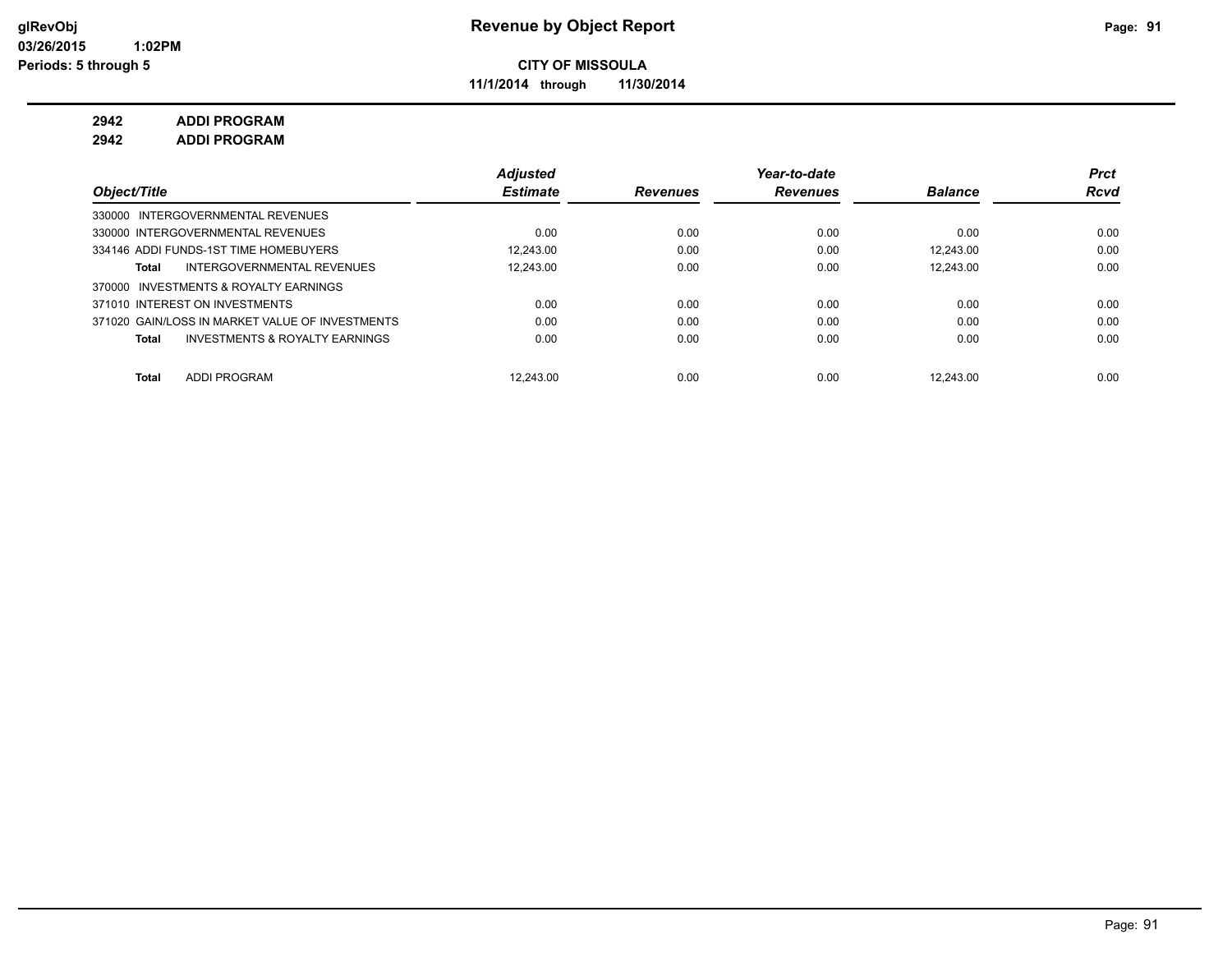# **glRevObj Revenue by Object Report Page: 92**

**CITY OF MISSOULA**

**11/1/2014 through 11/30/2014**

#### **2942 ADDI PROGRAM**

|                                                | <b>Adiusted</b> |                 | Year-to-date    |                | <b>Prct</b> |
|------------------------------------------------|-----------------|-----------------|-----------------|----------------|-------------|
| Object/Title                                   | <b>Estimate</b> | <b>Revenues</b> | <b>Revenues</b> | <b>Balance</b> | <b>Rcvd</b> |
| 330000 INTERGOVERNMENTAL REVENUES              |                 |                 |                 |                |             |
| 330000 INTERGOVERNMENTAL REVENUES              | 0.00            | 0.00            | 0.00            | 0.00           | 0.00        |
| 334146 ADDI FUNDS-1ST TIME HOMEBUYERS          | 12.243.00       | 0.00            | 0.00            | 12.243.00      | 0.00        |
| INTERGOVERNMENTAL REVENUES<br>Total            | 12.243.00       | 0.00            | 0.00            | 12.243.00      | 0.00        |
| 370000 INVESTMENTS & ROYALTY EARNINGS          |                 |                 |                 |                |             |
| 371010 INTEREST ON INVESTMENTS                 | 0.00            | 0.00            | 0.00            | 0.00           | 0.00        |
| 371020 GAIN/LOSS IN MARKET VALUE OF INVESTMENT | 0.00            | 0.00            | 0.00            | 0.00           | 0.00        |
| INVESTMENTS & ROYALTY EARNINGS<br>Total        | 0.00            | 0.00            | 0.00            | 0.00           | 0.00        |
|                                                |                 |                 |                 |                |             |
| <b>ADDI PROGRAM</b><br><b>Total</b>            | 12.243.00       | 0.00            | 0.00            | 12.243.00      | 0.00        |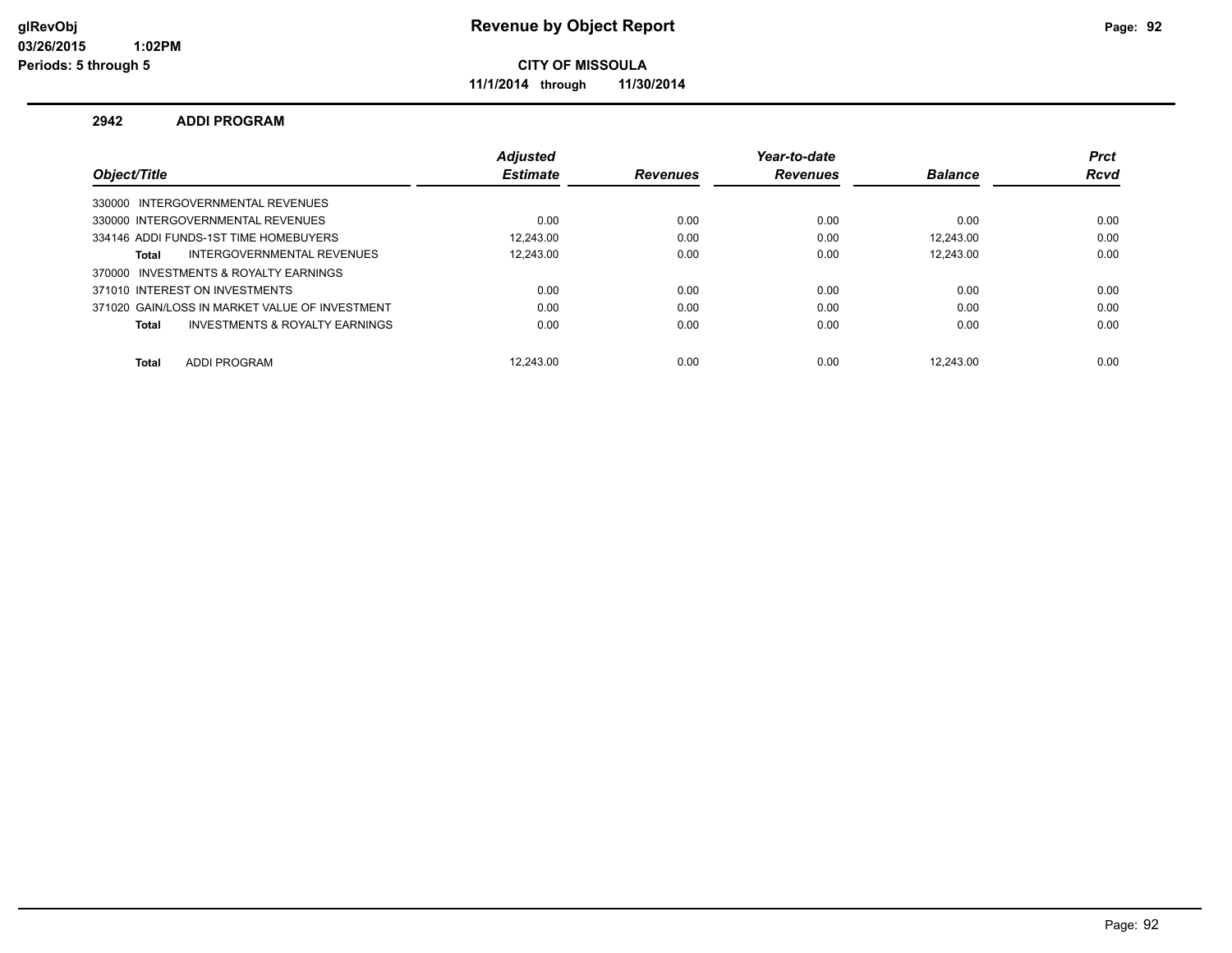**11/1/2014 through 11/30/2014**

#### **2943 CITY HOME PROGRAM INCOME**

#### **2943 CITY HOME PROGRAM INCOME**

|                                     | <b>Adjusted</b> |                 | Year-to-date    |                | <b>Prct</b> |
|-------------------------------------|-----------------|-----------------|-----------------|----------------|-------------|
| Object/Title                        | <b>Estimate</b> | <b>Revenues</b> | <b>Revenues</b> | <b>Balance</b> | <b>Rcvd</b> |
| 330000 INTERGOVERNMENTAL REVENUES   |                 |                 |                 |                |             |
| 334156 *** Title Not Found ***      | 35,500.00       | 0.00            | 0.00            | 35,500.00      | 0.00        |
| INTERGOVERNMENTAL REVENUES<br>Total | 35,500.00       | 0.00            | 0.00            | 35,500.00      | 0.00        |
| 360000 MISCELLANEOUS REVENUES       |                 |                 |                 |                |             |
| 360010 MISCELLANEOUS                | 0.00            | 0.00            | 200.01          | $-200.01$      | 0.00        |
| MISCELLANEOUS REVENUES<br>Total     | 0.00            | 0.00            | 200.01          | $-200.01$      | 0.00        |
| 380000 OTHER FINANCING SOURCES      |                 |                 |                 |                |             |
| 383000 OPERATING TRANSFERS          | 0.00            | 66.67           | 133.34          | $-133.34$      | 0.00        |
| OTHER FINANCING SOURCES<br>Total    | 0.00            | 66.67           | 133.34          | $-133.34$      | 0.00        |
| CITY HOME PROGRAM INCOME<br>Total   | 35.500.00       | 66.67           | 333.35          | 35.166.65      | 0.94        |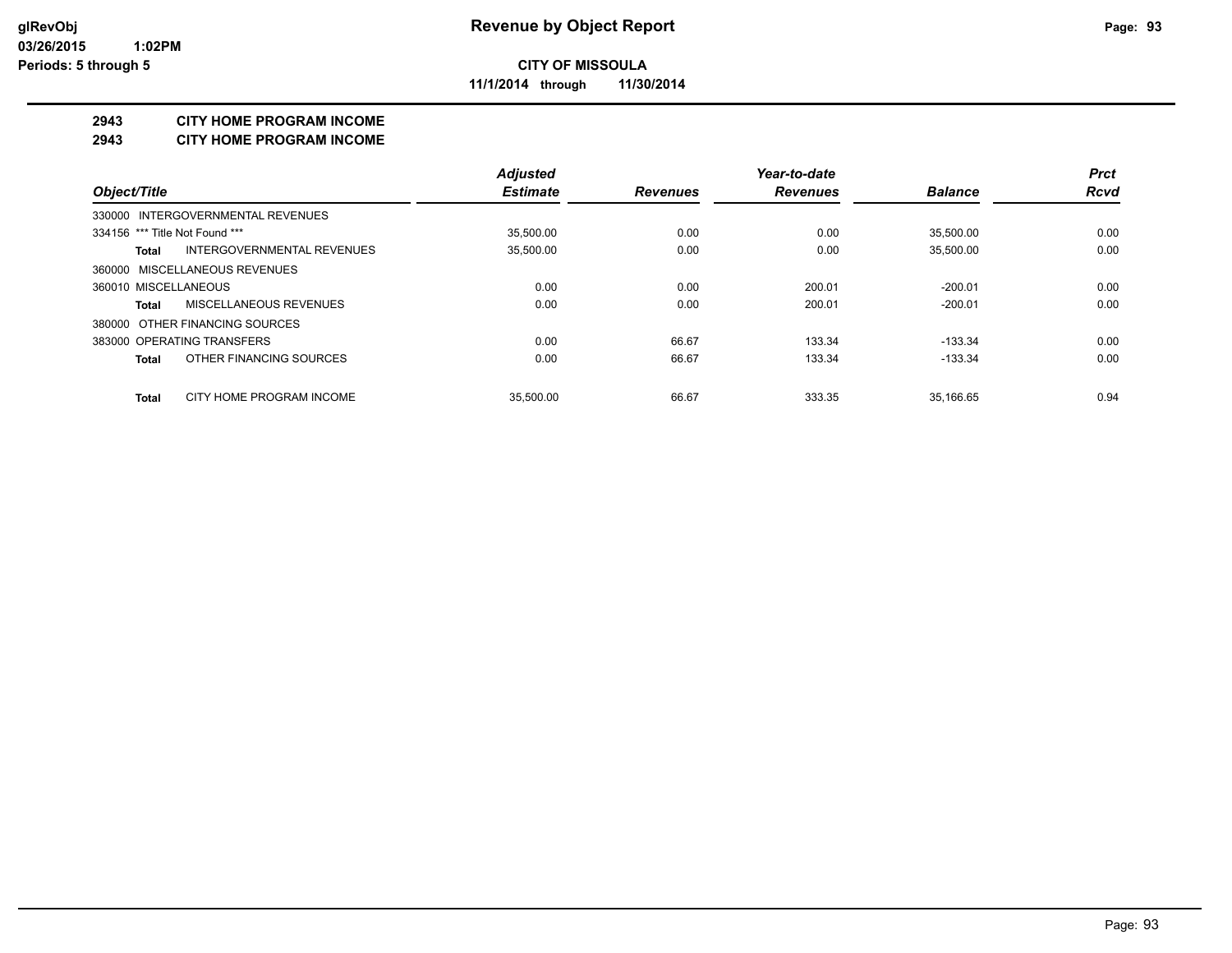**11/1/2014 through 11/30/2014**

## **2943 CITY HOME PROGRAM INCOME**

| Object/Title                   |                                   | <b>Adjusted</b><br><b>Estimate</b> | <b>Revenues</b> | Year-to-date<br><b>Revenues</b> | <b>Balance</b> | <b>Prct</b><br><b>Rcvd</b> |
|--------------------------------|-----------------------------------|------------------------------------|-----------------|---------------------------------|----------------|----------------------------|
|                                | 330000 INTERGOVERNMENTAL REVENUES |                                    |                 |                                 |                |                            |
| 334156 *** Title Not Found *** |                                   | 35.500.00                          | 0.00            | 0.00                            | 35.500.00      | 0.00                       |
| <b>Total</b>                   | INTERGOVERNMENTAL REVENUES        | 35,500.00                          | 0.00            | 0.00                            | 35.500.00      | 0.00                       |
|                                | 360000 MISCELLANEOUS REVENUES     |                                    |                 |                                 |                |                            |
| 360010 MISCELLANEOUS           |                                   | 0.00                               | 0.00            | 200.01                          | $-200.01$      | 0.00                       |
| <b>Total</b>                   | MISCELLANEOUS REVENUES            | 0.00                               | 0.00            | 200.01                          | $-200.01$      | 0.00                       |
|                                | 380000 OTHER FINANCING SOURCES    |                                    |                 |                                 |                |                            |
|                                | 383000 OPERATING TRANSFERS        | 0.00                               | 66.67           | 133.34                          | $-133.34$      | 0.00                       |
| <b>Total</b>                   | OTHER FINANCING SOURCES           | 0.00                               | 66.67           | 133.34                          | $-133.34$      | 0.00                       |
| <b>Total</b>                   | CITY HOME PROGRAM INCOME          | 35.500.00                          | 66.67           | 333.35                          | 35.166.65      | 0.94                       |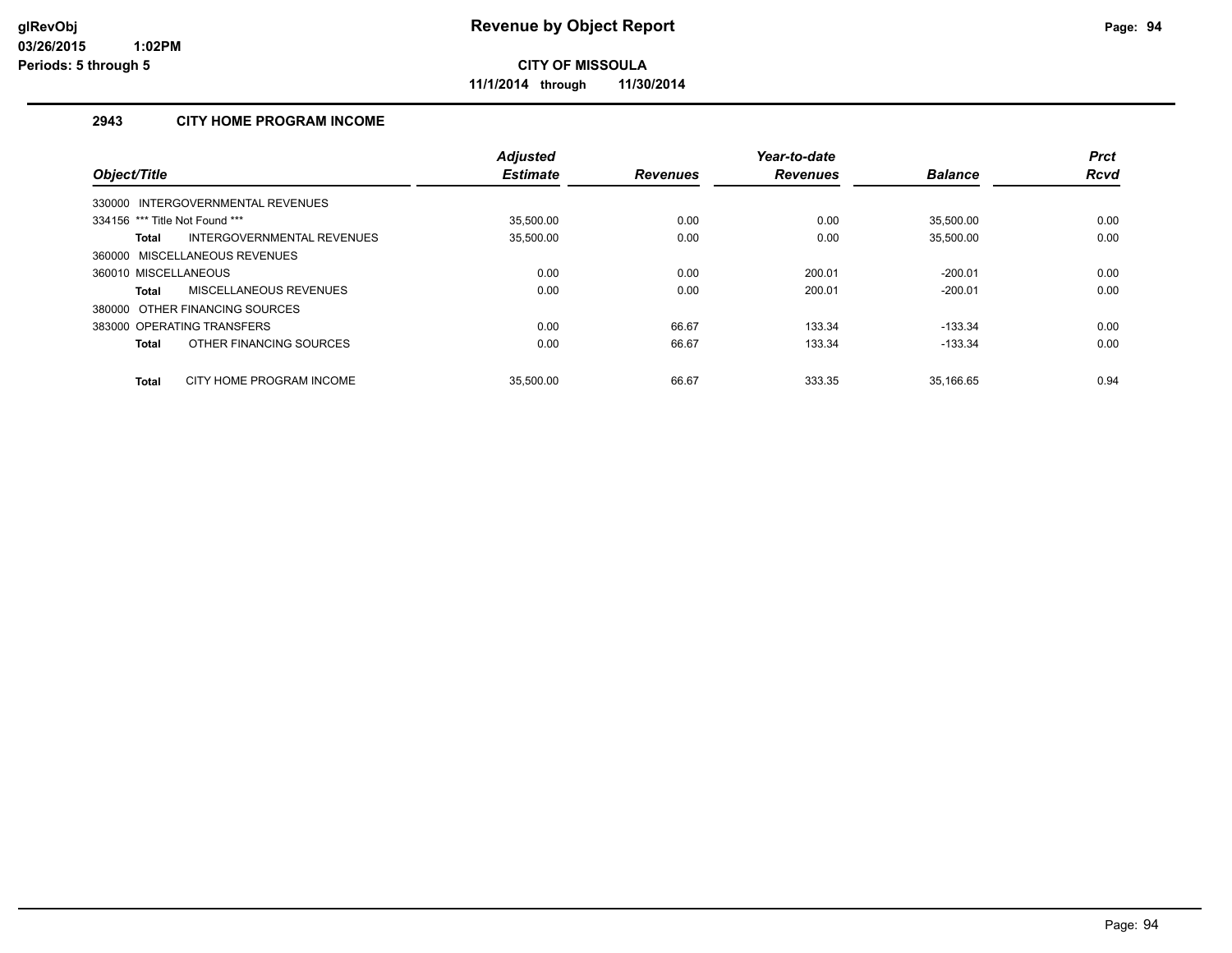**11/1/2014 through 11/30/2014**

# **2944 NEIGHBORHOOD STABILIZATION PROGRAM**

# **2944 NEIGHBORHOOD STABILIZATION PROGRAM**

|                                                    | <b>Adjusted</b> |                 | Year-to-date    |                | Prct |
|----------------------------------------------------|-----------------|-----------------|-----------------|----------------|------|
| Object/Title                                       | <b>Estimate</b> | <b>Revenues</b> | <b>Revenues</b> | <b>Balance</b> | Rcvd |
| 330000 INTERGOVERNMENTAL REVENUES                  |                 |                 |                 |                |      |
| 331011 NSP GRANT/SILVERTIP PROJECT                 | 0.00            | 0.00            | 0.00            | 0.00           | 0.00 |
| 331017 HUD 6.7M/SILVERTIP APTS                     | 0.00            | 0.00            | 0.00            | 0.00           | 0.00 |
| 331018 MHA 1M/SILVERTIP APTS                       | 0.00            | 0.00            | 0.00            | 0.00           | 0.00 |
| INTERGOVERNMENTAL REVENUES<br>Total                | 0.00            | 0.00            | 0.00            | 0.00           | 0.00 |
|                                                    |                 |                 |                 |                |      |
| NEIGHBORHOOD STABILIZATION PROGRAM<br><b>Total</b> | 0.00            | 0.00            | 0.00            | 0.00           | 0.00 |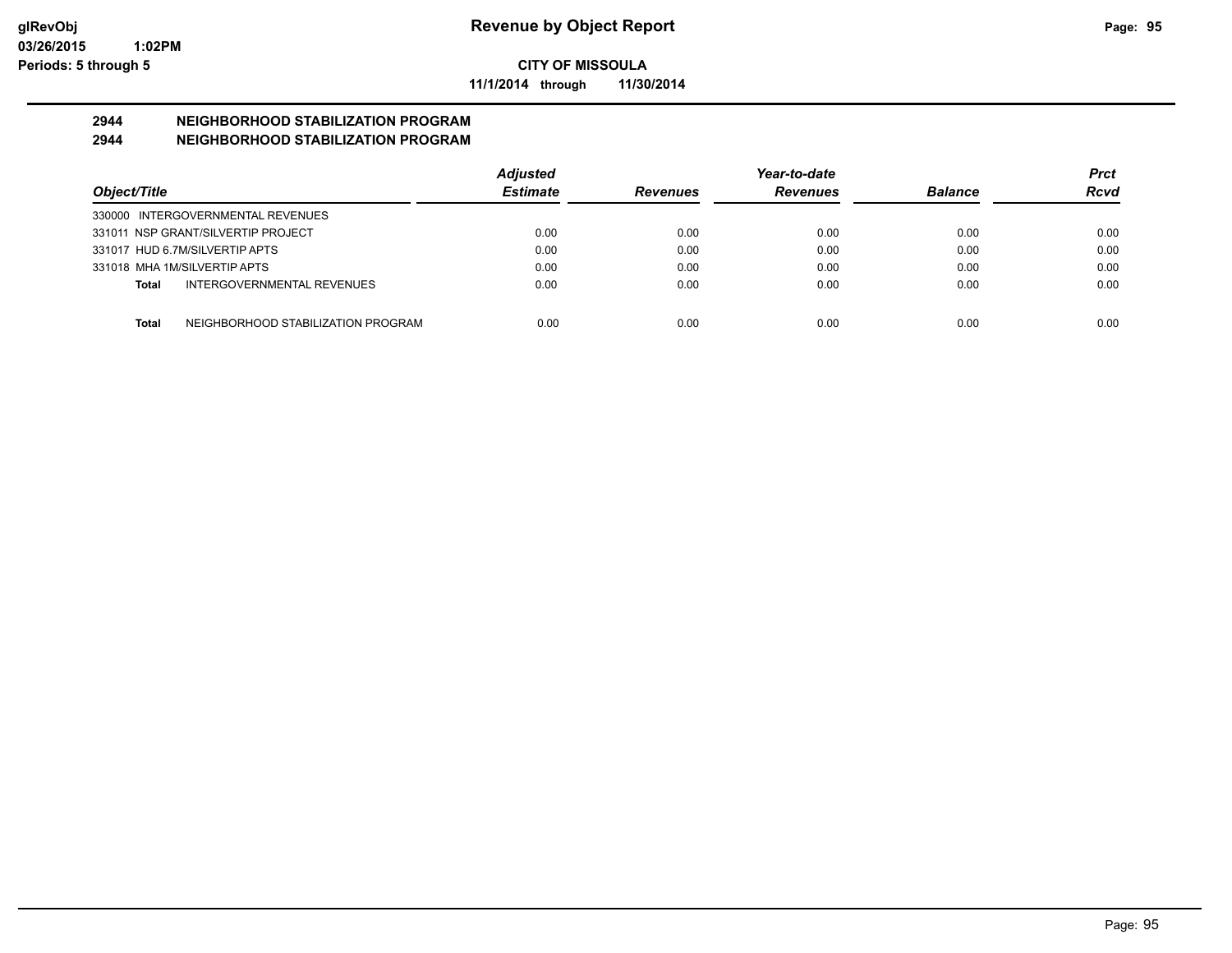**11/1/2014 through 11/30/2014**

#### **2944 NEIGHBORHOOD STABILIZATION PROGRAM**

| Object/Title |                                    | <b>Adjusted</b><br><b>Estimate</b> | <b>Revenues</b> | Year-to-date<br><b>Revenues</b> | <b>Balance</b> | Prct<br><b>Rcvd</b> |
|--------------|------------------------------------|------------------------------------|-----------------|---------------------------------|----------------|---------------------|
|              | 330000 INTERGOVERNMENTAL REVENUES  |                                    |                 |                                 |                |                     |
|              | 331011 NSP GRANT/SILVERTIP PROJECT | 0.00                               | 0.00            | 0.00                            | 0.00           | 0.00                |
|              | 331017 HUD 6.7M/SILVERTIP APTS     | 0.00                               | 0.00            | 0.00                            | 0.00           | 0.00                |
|              | 331018 MHA 1M/SILVERTIP APTS       | 0.00                               | 0.00            | 0.00                            | 0.00           | 0.00                |
| Total        | INTERGOVERNMENTAL REVENUES         | 0.00                               | 0.00            | 0.00                            | 0.00           | 0.00                |
| Total        | NEIGHBORHOOD STABILIZATION PROGRAN | 0.00                               | 0.00            | 0.00                            | 0.00           | 0.00                |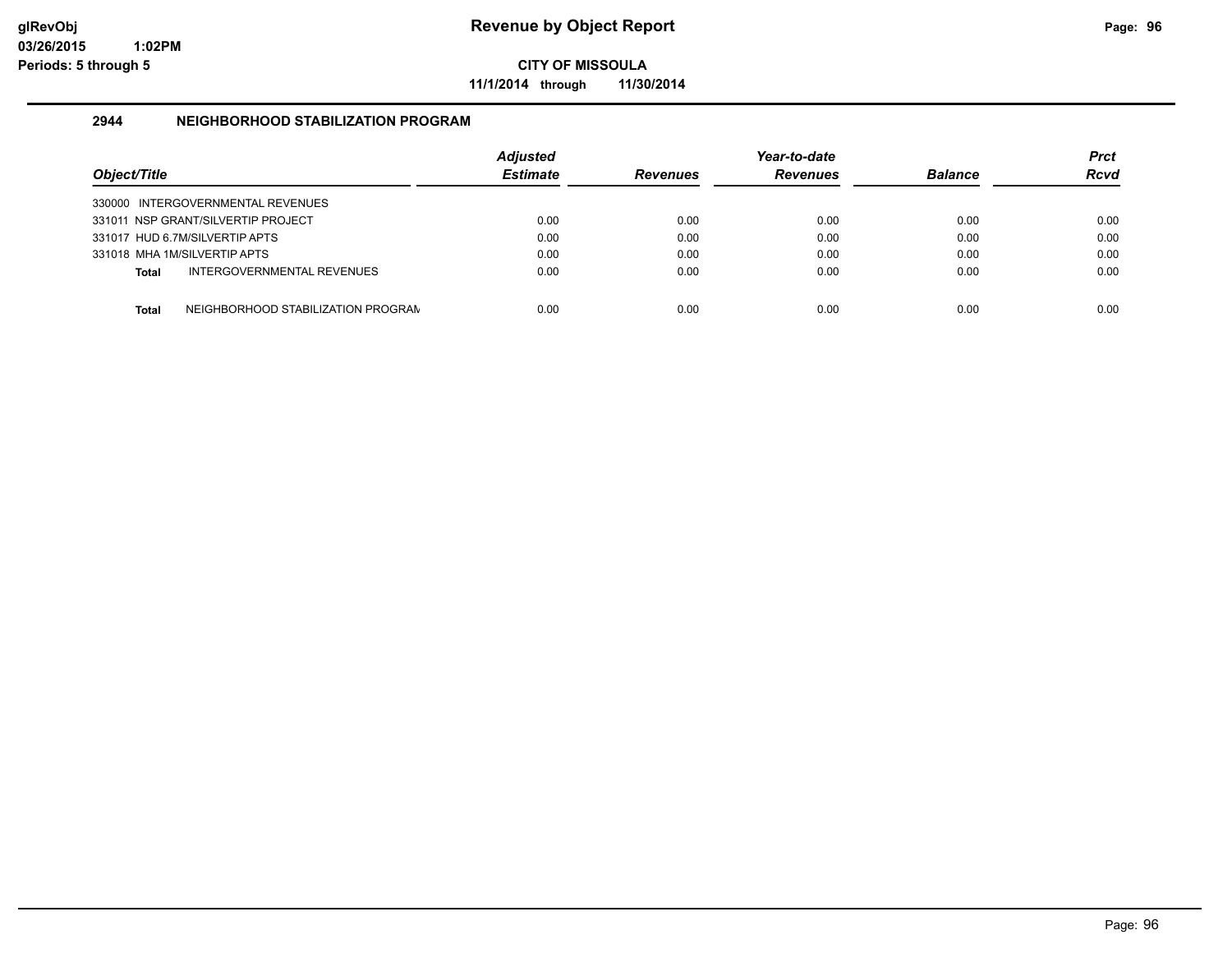**11/1/2014 through 11/30/2014**

# **2955 TRANSPORTATION**

**2955 TRANSPORTATION**

|                                                           | <b>Adjusted</b> |                 | Year-to-date    |                | <b>Prct</b> |
|-----------------------------------------------------------|-----------------|-----------------|-----------------|----------------|-------------|
| Object/Title                                              | <b>Estimate</b> | <b>Revenues</b> | <b>Revenues</b> | <b>Balance</b> | Rcvd        |
| 330000 INTERGOVERNMENTAL REVENUES                         |                 |                 |                 |                |             |
| 331054 FHWA PL GRANT                                      | 602,667.00      | 0.00            | 0.00            | 602,667.00     | 0.00        |
| 331055 FTA GRANT                                          | 17.744.00       | 0.00            | 0.00            | 17.744.00      | 0.00        |
| 331056 MDT FEDERAL CMAQ                                   | 381,084.00      | 0.00            | 0.00            | 381,084.00     | 0.00        |
| 331057 TRANSIT-MUTD CMAQ                                  | 151,515.00      | 0.00            | 0.00            | 151,515.00     | 0.00        |
| 336023 STATE CONTRIB. - PERS                              | 0.00            | 2.44            | 173.14          | $-173.14$      | 0.00        |
| 336030 COUNTY CONTRIBUTION                                | 9,900.00        | 0.00            | 0.00            | 9,900.00       | 0.00        |
| <b>INTERGOVERNMENTAL REVENUES</b><br><b>Total</b>         | 1,162,910.00    | 2.44            | 173.14          | 1,162,736.86   | 0.01        |
| 360000 MISCELLANEOUS REVENUES                             |                 |                 |                 |                |             |
| 362000 OTHER MISCELLANEOUS REVENUE                        | 0.00            | 0.00            | 1,000.00        | $-1,000.00$    | 0.00        |
| 365016 LOCAL MATCH MDT                                    | 13,585.00       | 0.00            | 0.00            | 13,585.00      | 0.00        |
| 365017 LOCAL MATCH TRANSIT                                | 9.559.00        | 0.00            | 0.00            | 9,559.00       | 0.00        |
| <b>MISCELLANEOUS REVENUES</b><br><b>Total</b>             | 23,144.00       | 0.00            | 1,000.00        | 22,144.00      | 4.32        |
| INVESTMENTS & ROYALTY EARNINGS<br>370000                  |                 |                 |                 |                |             |
| 371010 INTEREST ON INVESTMENTS                            | 0.00            | 0.00            | 0.00            | 0.00           | 0.00        |
| <b>INVESTMENTS &amp; ROYALTY EARNINGS</b><br><b>Total</b> | 0.00            | 0.00            | 0.00            | 0.00           | 0.00        |
| OTHER FINANCING SOURCES<br>380000                         |                 |                 |                 |                |             |
| 383000 OPERATING TRANSFERS                                | 9.900.00        | 0.00            | 0.00            | 9,900.00       | 0.00        |
| 383029 TRANS FR GENERAL                                   | 74.718.00       | 0.00            | 0.00            | 74.718.00      | 0.00        |
| OTHER FINANCING SOURCES<br><b>Total</b>                   | 84,618.00       | 0.00            | 0.00            | 84,618.00      | 0.00        |
| <b>TRANSPORTATION</b><br><b>Total</b>                     | 1.270.672.00    | 2.44            | 1,173.14        | 1,269,498.86   | 0.09        |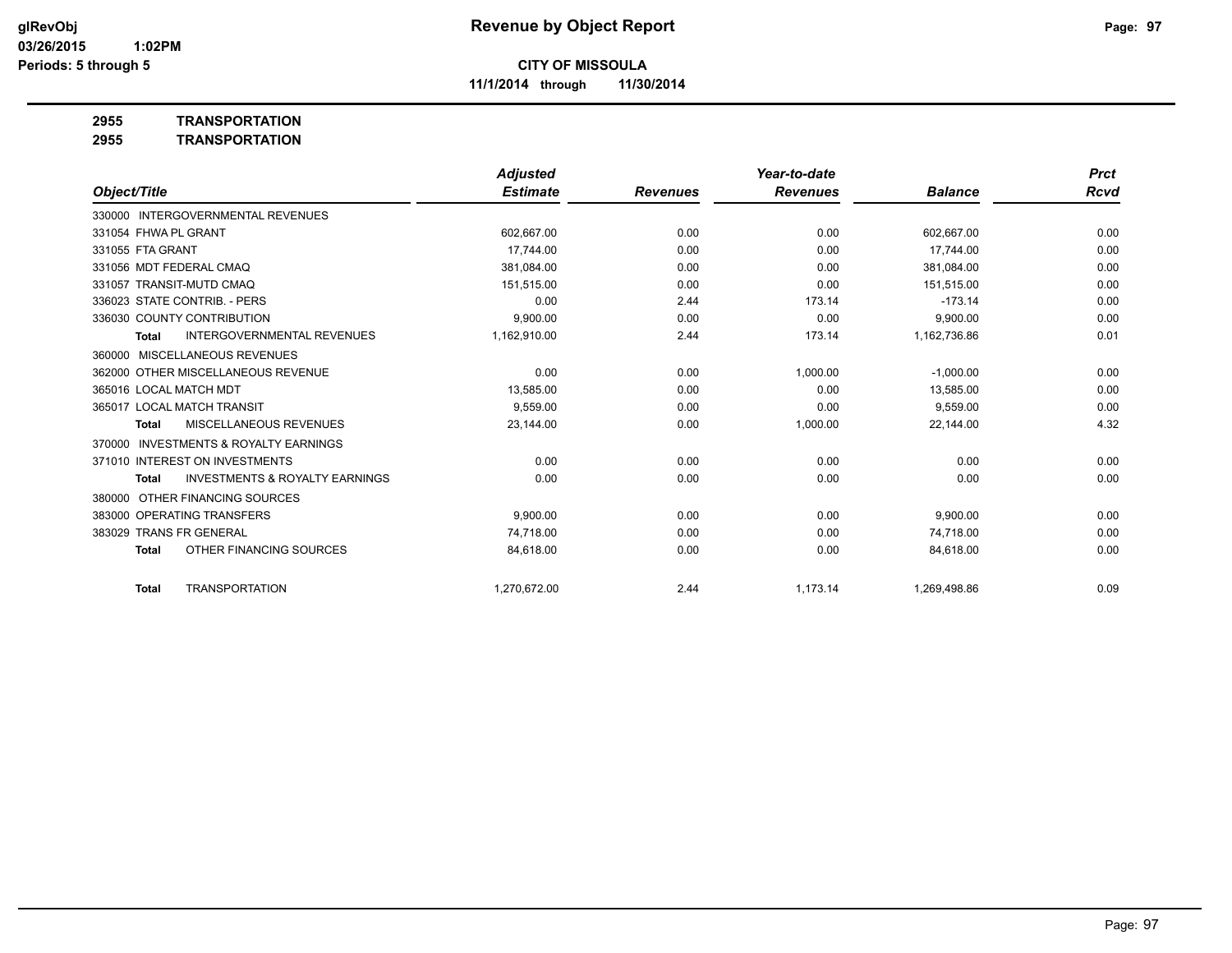**11/1/2014 through 11/30/2014**

#### **2955 TRANSPORTATION**

|                         |                                           | <b>Adjusted</b> |                 | Year-to-date    |                | <b>Prct</b> |
|-------------------------|-------------------------------------------|-----------------|-----------------|-----------------|----------------|-------------|
| Object/Title            |                                           | <b>Estimate</b> | <b>Revenues</b> | <b>Revenues</b> | <b>Balance</b> | Rcvd        |
|                         | 330000 INTERGOVERNMENTAL REVENUES         |                 |                 |                 |                |             |
| 331054 FHWA PL GRANT    |                                           | 602,667.00      | 0.00            | 0.00            | 602,667.00     | 0.00        |
| 331055 FTA GRANT        |                                           | 17.744.00       | 0.00            | 0.00            | 17.744.00      | 0.00        |
|                         | 331056 MDT FEDERAL CMAQ                   | 381,084.00      | 0.00            | 0.00            | 381,084.00     | 0.00        |
|                         | 331057 TRANSIT-MUTD CMAO                  | 151,515.00      | 0.00            | 0.00            | 151,515.00     | 0.00        |
|                         | 336023 STATE CONTRIB. - PERS              | 0.00            | 2.44            | 173.14          | $-173.14$      | 0.00        |
|                         | 336030 COUNTY CONTRIBUTION                | 9,900.00        | 0.00            | 0.00            | 9,900.00       | 0.00        |
| Total                   | <b>INTERGOVERNMENTAL REVENUES</b>         | 1,162,910.00    | 2.44            | 173.14          | 1,162,736.86   | 0.01        |
|                         | 360000 MISCELLANEOUS REVENUES             |                 |                 |                 |                |             |
|                         | 362000 OTHER MISCELLANEOUS REVENUE        | 0.00            | 0.00            | 1.000.00        | $-1,000.00$    | 0.00        |
| 365016 LOCAL MATCH MDT  |                                           | 13,585.00       | 0.00            | 0.00            | 13,585.00      | 0.00        |
|                         | 365017 LOCAL MATCH TRANSIT                | 9,559.00        | 0.00            | 0.00            | 9,559.00       | 0.00        |
| Total                   | <b>MISCELLANEOUS REVENUES</b>             | 23,144.00       | 0.00            | 1,000.00        | 22,144.00      | 4.32        |
|                         | 370000 INVESTMENTS & ROYALTY EARNINGS     |                 |                 |                 |                |             |
|                         | 371010 INTEREST ON INVESTMENTS            | 0.00            | 0.00            | 0.00            | 0.00           | 0.00        |
| <b>Total</b>            | <b>INVESTMENTS &amp; ROYALTY EARNINGS</b> | 0.00            | 0.00            | 0.00            | 0.00           | 0.00        |
|                         | 380000 OTHER FINANCING SOURCES            |                 |                 |                 |                |             |
|                         | 383000 OPERATING TRANSFERS                | 9,900.00        | 0.00            | 0.00            | 9,900.00       | 0.00        |
| 383029 TRANS FR GENERAL |                                           | 74,718.00       | 0.00            | 0.00            | 74.718.00      | 0.00        |
| Total                   | OTHER FINANCING SOURCES                   | 84,618.00       | 0.00            | 0.00            | 84,618.00      | 0.00        |
| <b>Total</b>            | <b>TRANSPORTATION</b>                     | 1.270.672.00    | 2.44            | 1,173.14        | 1,269,498.86   | 0.09        |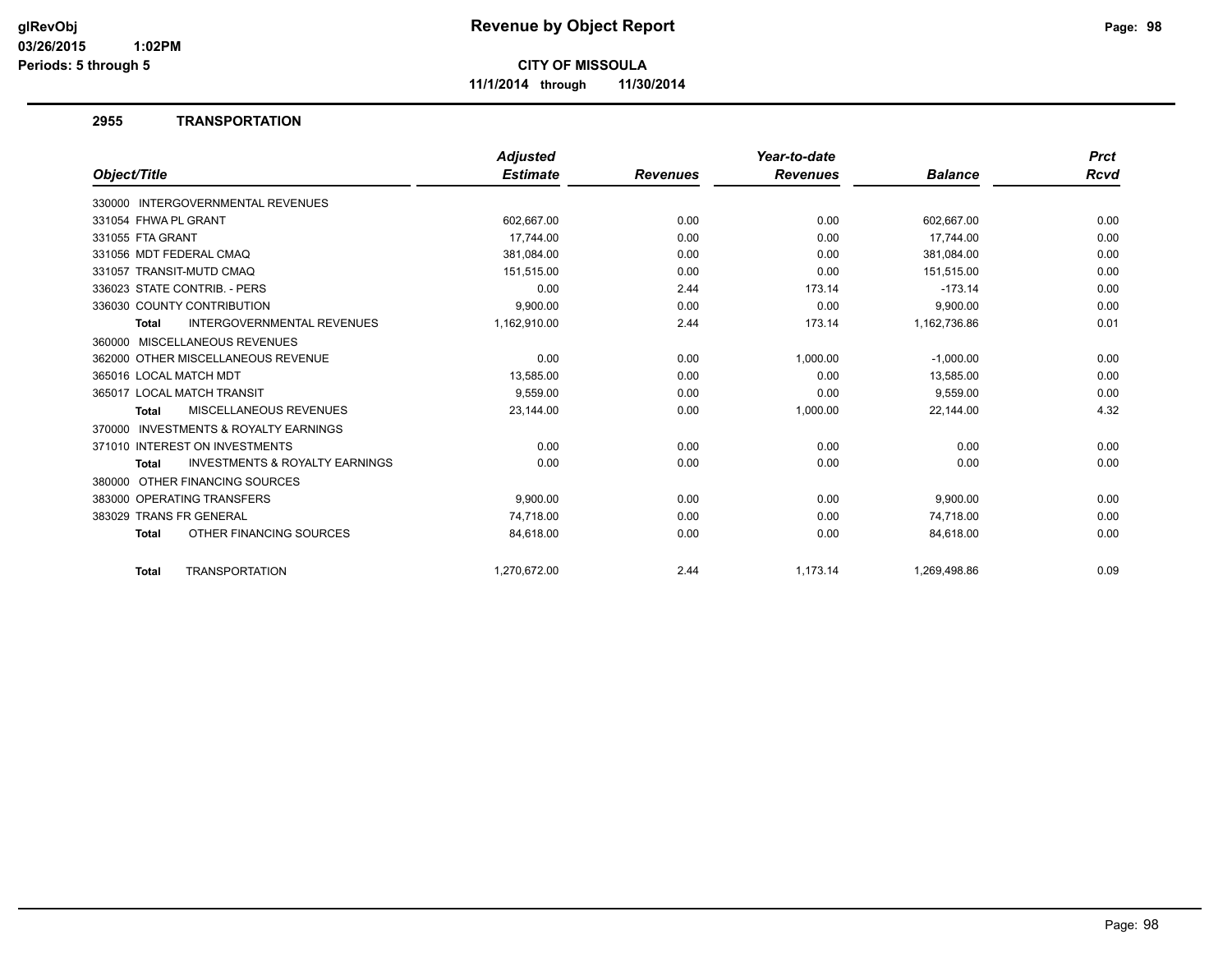**11/1/2014 through 11/30/2014**

**2987 FEDERAL TRANSPORTATION FUND**

|                                                           | <b>Adjusted</b> |                 | Year-to-date    |                | <b>Prct</b> |
|-----------------------------------------------------------|-----------------|-----------------|-----------------|----------------|-------------|
| Object/Title                                              | <b>Estimate</b> | <b>Revenues</b> | <b>Revenues</b> | <b>Balance</b> | <b>Rcvd</b> |
| 310000 TAXES/ASSESSMENTS                                  |                 |                 |                 |                |             |
| 311011 TAX INCREMENT                                      | 0.00            | 0.00            | 0.00            | 0.00           | 0.00        |
| TAXES/ASSESSMENTS<br>Total                                | 0.00            | 0.00            | 0.00            | 0.00           | 0.00        |
| 330000 INTERGOVERNMENTAL REVENUES                         |                 |                 |                 |                |             |
| 331050 ISTEA/CTEP GRANT                                   | 0.00            | 0.00            | 0.00            | 0.00           | 0.00        |
| 331051 ISTEA/CTEP-HIGGINS HILL/BECKWITH                   | 0.00            | 0.00            | 0.00            | 0.00           | 0.00        |
| 331052 MDT CMAQ STRIPING GRANT                            | 0.00            | 0.00            | 0.00            | 0.00           | 0.00        |
| 331053 CTEP PLAYFAIR                                      | 0.00            | 0.00            | 0.00            | 0.00           | 0.00        |
| 331153 RUSSELL S 3RD IMPROVEMENTS                         | 0.00            | 0.00            | 0.00            | 0.00           | 0.00        |
| 331154 CTEP-MILWAUKEE RR TRAIL                            | 0.00            | 0.00            | 0.00            | 0.00           | 0.00        |
| 331155 CTEP/GRANT CREEK TRAIL BCN                         | 0.00            | 419,366.08      | 443,579.99      | -443,579.99    | 0.00        |
| 331156 CTEP GRANT - S HILLS TRAILS SYSTEM                 | 870,129.00      | 0.00            | 0.00            | 870,129.00     | 0.00        |
| 331159 CTEP-U OF M CROSSWALK PROJECT                      | 0.00            | 0.00            | 0.00            | 0.00           | 0.00        |
| 331161 CTEP-LOLO ST/BRIDGE TO DUNCAN S/C                  | 0.00            | 0.00            | 0.00            | 0.00           | 0.00        |
| 331180 LIBRARY LITERACY GRANT                             | 0.00            | 0.00            | 0.00            | 0.00           | 0.00        |
| 331181 CTEP/CMAQ MADISON ST TO U CONNECTOR                | 0.00            | 0.00            | 0.00            | 0.00           | 0.00        |
| 334045 MONTANA DEPARTMENT TRANSPORTATION                  | 0.00            | 0.00            | 0.00            | 0.00           | 0.00        |
| 336023 STATE CONTRIB. - PERS                              | 0.00            | 0.10            | 2.39            | $-2.39$        | 0.00        |
| <b>INTERGOVERNMENTAL REVENUES</b><br><b>Total</b>         | 870,129.00      | 419,366.18      | 443,582.38      | 426,546.62     | 50.98       |
| 340000 CHARGES FOR SERVICES                               |                 |                 |                 |                |             |
| 343011 STREET AND ROADWAY REPAIR CHARGES                  | 0.00            | 0.00            | 0.00            | 0.00           | 0.00        |
| <b>CHARGES FOR SERVICES</b><br><b>Total</b>               | 0.00            | 0.00            | 0.00            | 0.00           | 0.00        |
| 360000 MISCELLANEOUS REVENUES                             |                 |                 |                 |                |             |
| 360010 MISCELLANEOUS                                      | 0.00            | 0.00            | 0.00            | 0.00           | 0.00        |
| 363020 PROPERTY ASSESSMENTS                               | 0.00            | 0.00            | 0.00            | 0.00           | 0.00        |
| 365000 DONATIONS                                          | 762,189.00      | 0.00            | 0.00            | 762,189.00     | 0.00        |
| 365004 GRANT CR TRAIL ASSN DONATION                       | 0.00            | 0.00            | 0.00            | 0.00           | 0.00        |
| MISCELLANEOUS REVENUES<br>Total                           | 762,189.00      | 0.00            | 0.00            | 762,189.00     | 0.00        |
| 370000 INVESTMENTS & ROYALTY EARNINGS                     |                 |                 |                 |                |             |
| 371010 INTEREST ON INVESTMENTS                            | 0.00            | 0.00            | 0.00            | 0.00           | 0.00        |
| 371020 GAIN/LOSS IN MARKET VALUE OF INVESTMENTS           | 0.00            | 0.00            | 0.00            | 0.00           | 0.00        |
| <b>INVESTMENTS &amp; ROYALTY EARNINGS</b><br><b>Total</b> | 0.00            | 0.00            | 0.00            | 0.00           | 0.00        |
| 380000 OTHER FINANCING SOURCES                            |                 |                 |                 |                |             |
| 381009 TRANSFERS IN-OPEN SPACE BOND                       | 0.00            | 0.00            | 0.00            | 0.00           | 0.00        |
| 381010 BOND PROCEEDS                                      | 0.00            | 0.00            | 0.00            | 0.00           | 0.00        |
| 381011 OPEN SPACE REVENUE                                 | 0.00            | 0.00            | 0.00            | 0.00           | 0.00        |
| 383000 OPERATING TRANSFERS                                | 0.00            | 0.00            | 0.00            | 0.00           | 0.00        |
| 383002 TRANS FR GAS TAX                                   | 0.00            | 0.00            | 0.00            | 0.00           | 0.00        |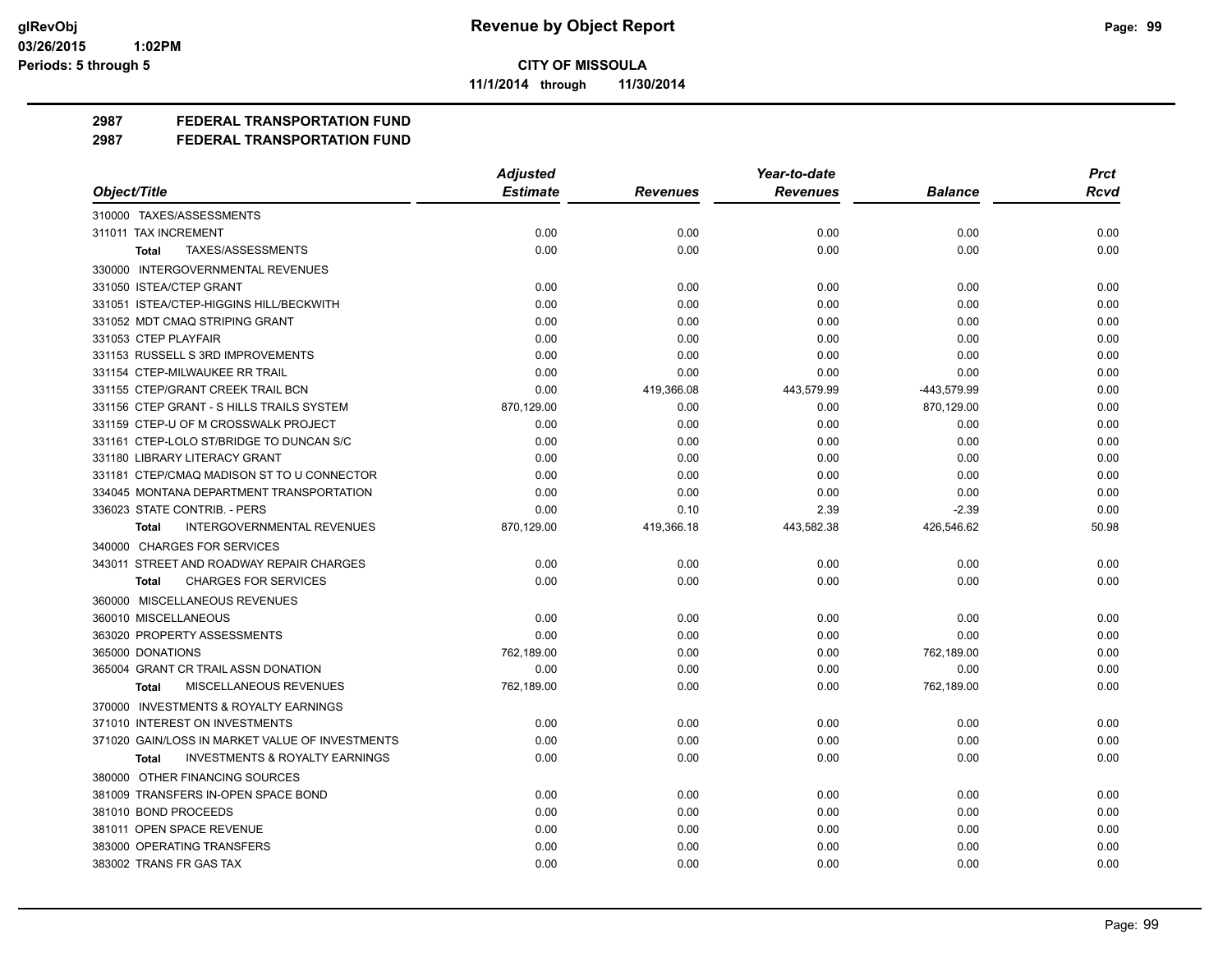**11/1/2014 through 11/30/2014**

# **2987 FEDERAL TRANSPORTATION FUND**

|                                      | <b>Adjusted</b> |                 | Year-to-date    |                | Prct  |
|--------------------------------------|-----------------|-----------------|-----------------|----------------|-------|
| Object/Title                         | <b>Estimate</b> | <b>Revenues</b> | <b>Revenues</b> | <b>Balance</b> | Rcvd  |
| 383010 TRANS FR CIP                  | 0.00            | 0.00            | 0.00            | 0.00           | 0.00  |
| 383014 TRANS FR MRA                  | 0.00            | 0.00            | 0.00            | 0.00           | 0.00  |
| 383021 TRANS FR P&R TRAILS DEVLP     | 0.00            | 0.00            | 0.00            | 0.00           | 0.00  |
| 383043 TRANSFERS FROM IMPACT FEES    | 0.00            | 0.00            | 0.00            | 0.00           | 0.00  |
| OTHER FINANCING SOURCES<br>Total     | 0.00            | 0.00            | 0.00            | 0.00           | 0.00  |
| FEDERAL TRANSPORTATION FUND<br>Total | 1.632.318.00    | 419.366.18      | 443.582.38      | 1.188.735.62   | 27.17 |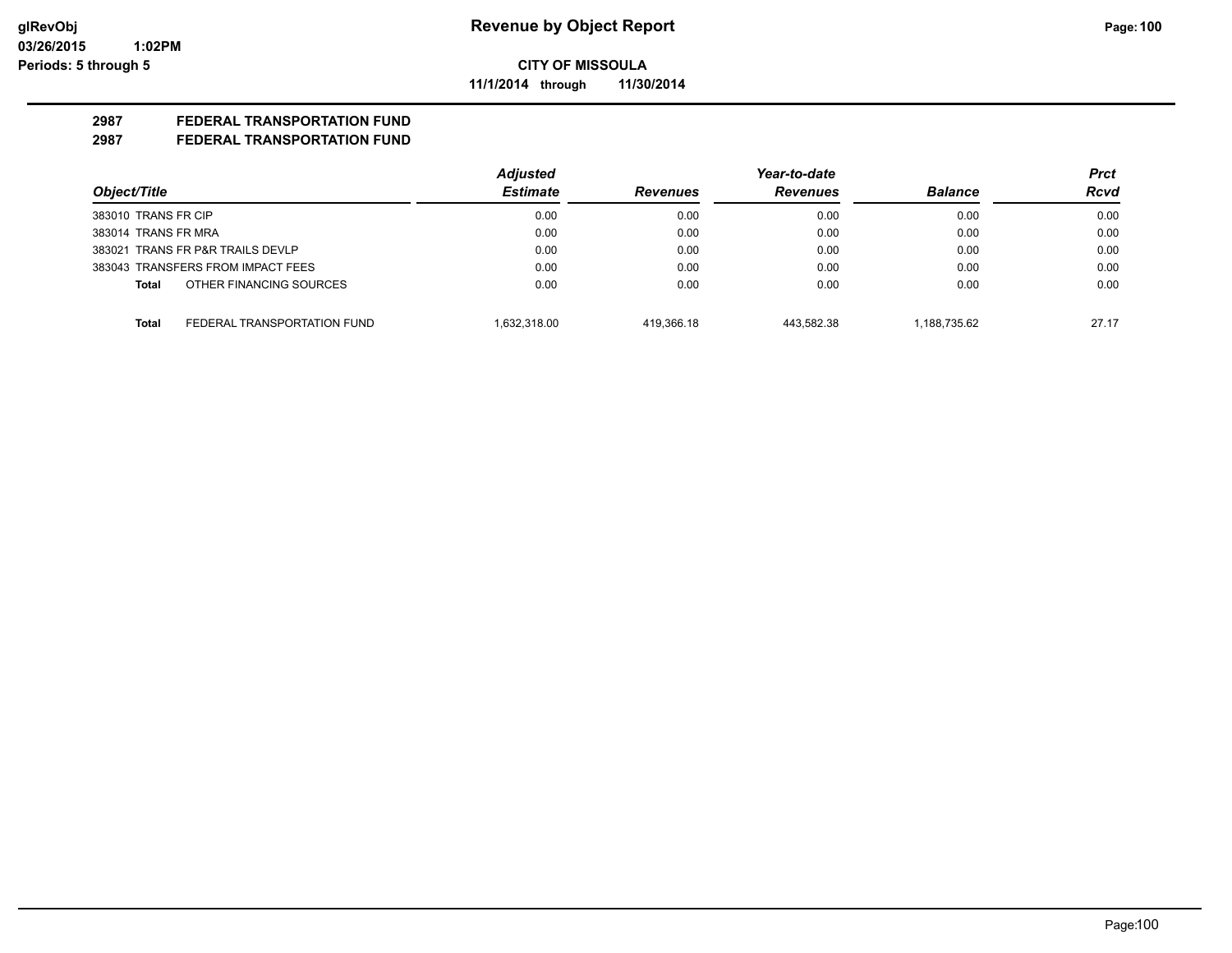**11/1/2014 through 11/30/2014**

|                                                           | <b>Adjusted</b> |                 | Year-to-date    |                | <b>Prct</b> |
|-----------------------------------------------------------|-----------------|-----------------|-----------------|----------------|-------------|
| Object/Title                                              | <b>Estimate</b> | <b>Revenues</b> | <b>Revenues</b> | <b>Balance</b> | Rcvd        |
| 310000 TAXES/ASSESSMENTS                                  |                 |                 |                 |                |             |
| 311011 TAX INCREMENT                                      | 0.00            | 0.00            | 0.00            | 0.00           | 0.00        |
| TAXES/ASSESSMENTS<br><b>Total</b>                         | 0.00            | 0.00            | 0.00            | 0.00           | 0.00        |
| 330000 INTERGOVERNMENTAL REVENUES                         |                 |                 |                 |                |             |
| 331050 ISTEA/CTEP GRANT                                   | 0.00            | 0.00            | 0.00            | 0.00           | 0.00        |
| 331051 ISTEA/CTEP-HIGGINS HILL/BECKWITH                   | 0.00            | 0.00            | 0.00            | 0.00           | 0.00        |
| 331052 MDT CMAQ STRIPING GRANT                            | 0.00            | 0.00            | 0.00            | 0.00           | 0.00        |
| 331053 CTEP PLAYFAIR                                      | 0.00            | 0.00            | 0.00            | 0.00           | 0.00        |
| 331153 RUSSELL S 3RD IMPROVEMENTS                         | 0.00            | 0.00            | 0.00            | 0.00           | 0.00        |
| 331154 CTEP-MILWAUKEE RR TRAIL                            | 0.00            | 0.00            | 0.00            | 0.00           | 0.00        |
| 331155 CTEP/GRANT CREEK TRAIL BCN                         | 0.00            | 419,366.08      | 443,579.99      | -443,579.99    | 0.00        |
| 331156 CTEP GRANT - S HILLS TRAILS SYSTEM                 | 870,129.00      | 0.00            | 0.00            | 870,129.00     | 0.00        |
| 331159 CTEP-U OF M CROSSWALK PROJECT                      | 0.00            | 0.00            | 0.00            | 0.00           | 0.00        |
| 331161 CTEP-LOLO ST/BRIDGE TO DUNCAN S/C                  | 0.00            | 0.00            | 0.00            | 0.00           | 0.00        |
| 331180 LIBRARY LITERACY GRANT                             | 0.00            | 0.00            | 0.00            | 0.00           | 0.00        |
| 331181 CTEP/CMAQ MADISON ST TO U CONNECTOR                | 0.00            | 0.00            | 0.00            | 0.00           | 0.00        |
| 334045 MONTANA DEPARTMENT TRANSPORTATION                  | 0.00            | 0.00            | 0.00            | 0.00           | 0.00        |
| 336023 STATE CONTRIB. - PERS                              | 0.00            | 0.10            | 2.39            | $-2.39$        | 0.00        |
| <b>INTERGOVERNMENTAL REVENUES</b><br><b>Total</b>         | 870,129.00      | 419,366.18      | 443,582.38      | 426,546.62     | 50.98       |
| 340000 CHARGES FOR SERVICES                               |                 |                 |                 |                |             |
| 343011 STREET AND ROADWAY REPAIR CHARGES                  | 0.00            | 0.00            | 0.00            | 0.00           | 0.00        |
| <b>CHARGES FOR SERVICES</b><br><b>Total</b>               | 0.00            | 0.00            | 0.00            | 0.00           | 0.00        |
| 360000 MISCELLANEOUS REVENUES                             |                 |                 |                 |                |             |
| 360010 MISCELLANEOUS                                      | 0.00            | 0.00            | 0.00            | 0.00           | 0.00        |
| 363020 PROPERTY ASSESSMENTS                               | 0.00            | 0.00            | 0.00            | 0.00           | 0.00        |
| 365000 DONATIONS                                          | 762,189.00      | 0.00            | 0.00            | 762,189.00     | 0.00        |
| 365004 GRANT CR TRAIL ASSN DONATION                       | 0.00            | 0.00            | 0.00            | 0.00           | 0.00        |
| MISCELLANEOUS REVENUES<br><b>Total</b>                    | 762,189.00      | 0.00            | 0.00            | 762,189.00     | 0.00        |
| 370000 INVESTMENTS & ROYALTY EARNINGS                     |                 |                 |                 |                |             |
| 371010 INTEREST ON INVESTMENTS                            | 0.00            | 0.00            | 0.00            | 0.00           | 0.00        |
| 371020 GAIN/LOSS IN MARKET VALUE OF INVESTMENT            | 0.00            | 0.00            | 0.00            | 0.00           | 0.00        |
| <b>INVESTMENTS &amp; ROYALTY EARNINGS</b><br><b>Total</b> | 0.00            | 0.00            | 0.00            | 0.00           | 0.00        |
| 380000 OTHER FINANCING SOURCES                            |                 |                 |                 |                |             |
| 381009 TRANSFERS IN-OPEN SPACE BOND                       | 0.00            | 0.00            | 0.00            | 0.00           | 0.00        |
| 381010 BOND PROCEEDS                                      | 0.00            | 0.00            | 0.00            | 0.00           | 0.00        |
| 381011 OPEN SPACE REVENUE                                 | 0.00            | 0.00            | 0.00            | 0.00           | 0.00        |
| 383000 OPERATING TRANSFERS                                | 0.00            | 0.00            | 0.00            | 0.00           | 0.00        |
| 383002 TRANS FR GAS TAX                                   | 0.00            | 0.00            | 0.00            | 0.00           | 0.00        |
| 383010 TRANS FR CIP                                       | 0.00            | 0.00            | 0.00            | 0.00           | 0.00        |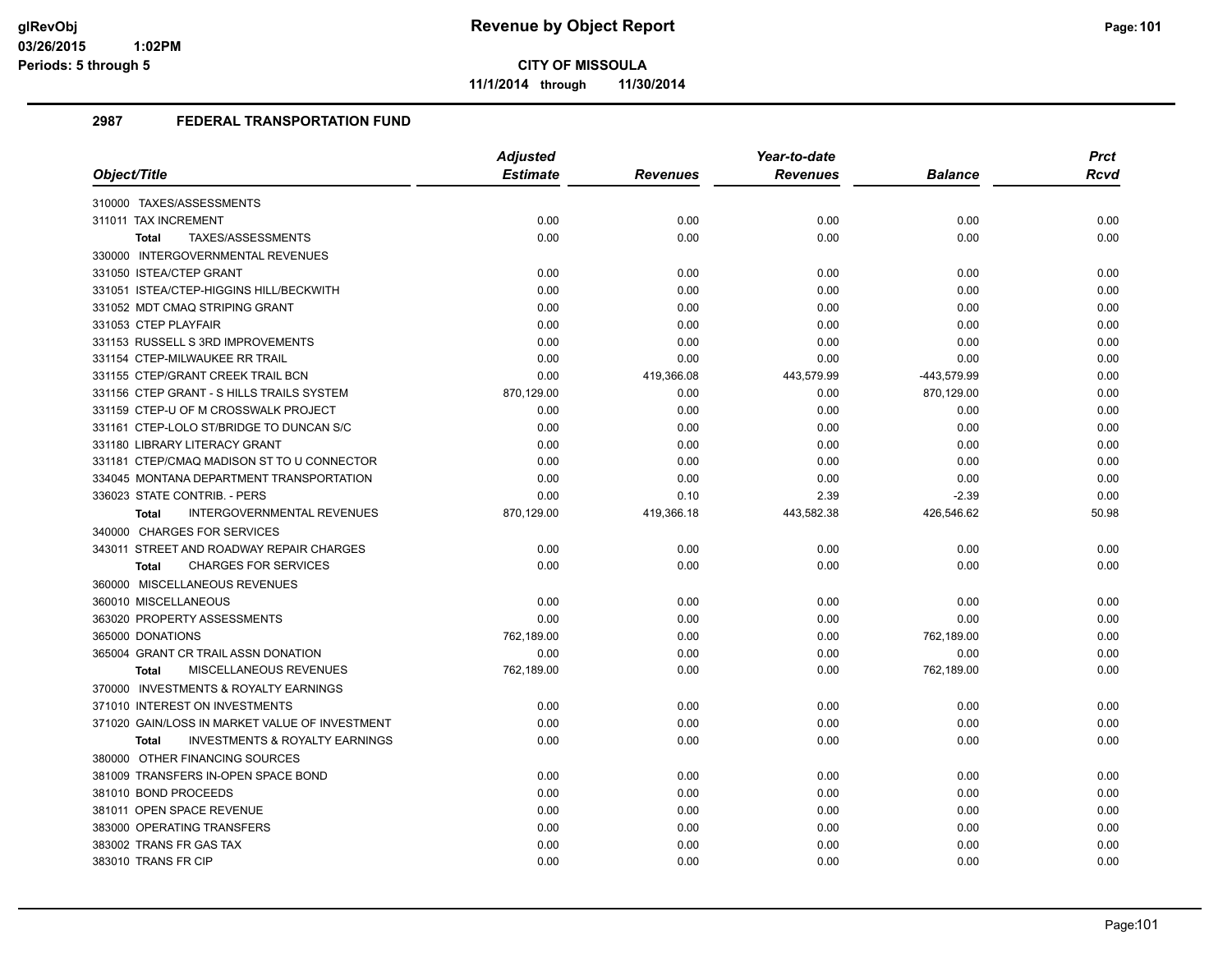**11/1/2014 through 11/30/2014**

|                     |                                   | <b>Adjusted</b> |                 | Year-to-date    |                | <b>Prct</b> |
|---------------------|-----------------------------------|-----------------|-----------------|-----------------|----------------|-------------|
| Object/Title        |                                   | <b>Estimate</b> | <b>Revenues</b> | <b>Revenues</b> | <b>Balance</b> | Rcvd        |
| 383014 TRANS FR MRA |                                   | 0.00            | 0.00            | 0.00            | 0.00           | 0.00        |
|                     | 383021 TRANS FR P&R TRAILS DEVLP  | 0.00            | 0.00            | 0.00            | 0.00           | 0.00        |
|                     | 383043 TRANSFERS FROM IMPACT FEES | 0.00            | 0.00            | 0.00            | 0.00           | 0.00        |
| <b>Total</b>        | OTHER FINANCING SOURCES           | 0.00            | 0.00            | 0.00            | 0.00           | 0.00        |
| <b>Total</b>        | FEDERAL TRANSPORTATION FUND       | 1,632,318.00    | 419.366.18      | 443.582.38      | 1.188.735.62   | 27.17       |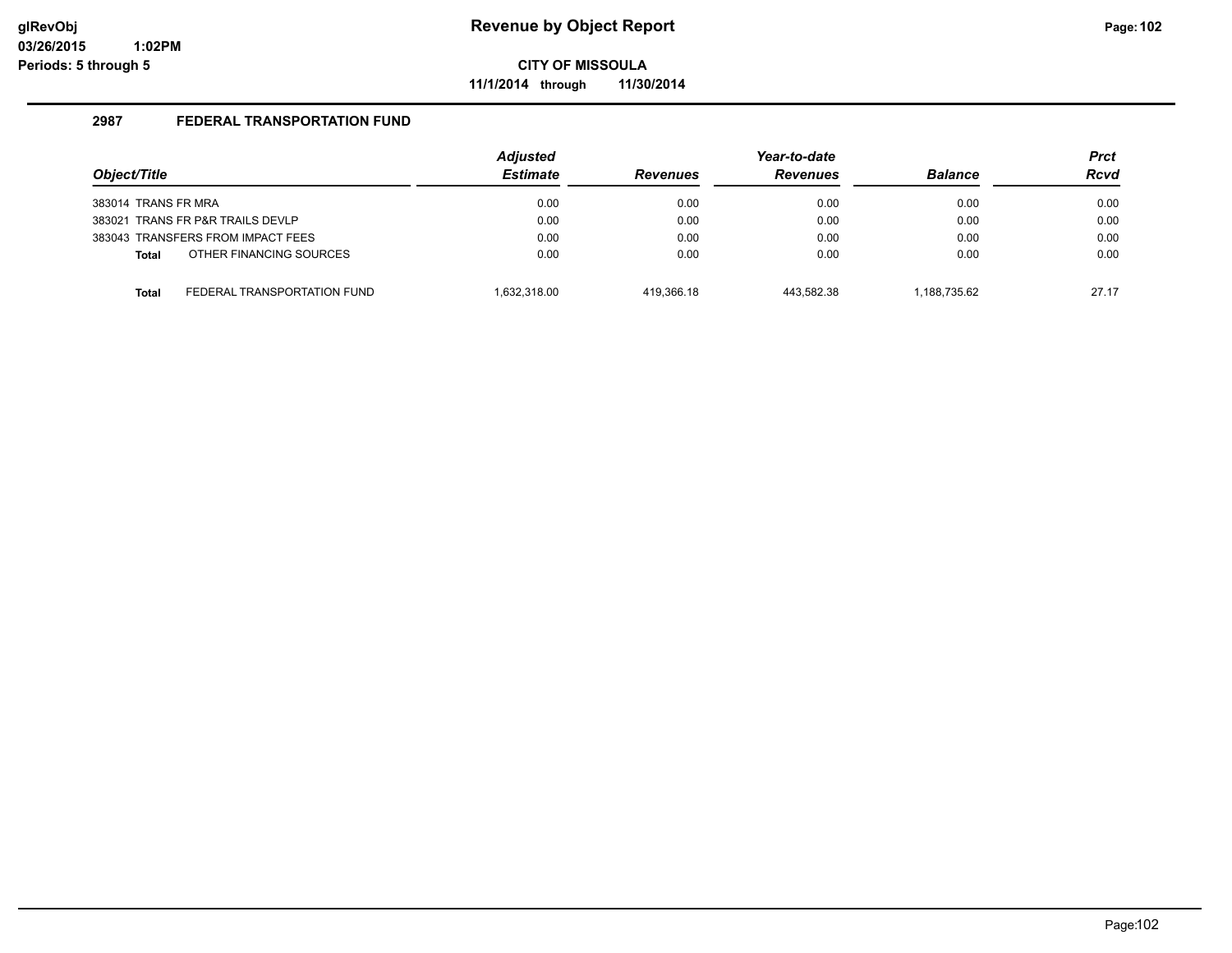**11/1/2014 through 11/30/2014**

**2988 GRANTS & DONATIONS FUND**

|                                                   | <b>Adjusted</b> |                 | Year-to-date    |                | <b>Prct</b> |
|---------------------------------------------------|-----------------|-----------------|-----------------|----------------|-------------|
| Object/Title                                      | <b>Estimate</b> | <b>Revenues</b> | <b>Revenues</b> | <b>Balance</b> | <b>Rcvd</b> |
| 330000 INTERGOVERNMENTAL REVENUES                 |                 |                 |                 |                |             |
| 331013 NORTHSIDE PED BRIDGE/ARRA-CDBG GRANT       | 0.00            | 0.00            | 0.00            | 0.00           | 0.00        |
| 331014 EECBG GRANT                                | 0.00            | 0.00            | 0.00            | 0.00           | 0.00        |
| 331025 DV ACCOUNTABILITY PROJECT                  | 63,831.00       | 0.00            | 10,849.99       | 52,981.01      | 17.00       |
| 331026 FY09 POLICE ICAC FEDERAL GRANT             | 102,698.00      | 7,225.77        | 7,225.77        | 95,472.23      | 7.04        |
| 331028 DUI-COPS IN SHOPS                          | 5,000.00        | 0.00            | 0.00            | 5,000.00       | 0.00        |
| 331029 CHRP GRANT                                 | 0.00            | 0.00            | 0.00            | 0.00           | 0.00        |
| 331030 COMMUNITY RESOURCE OFFICER/MCPS            | 0.00            | 0.00            | 0.00            | 0.00           | 0.00        |
| 331038 EPA BROWNSFIELD GRANT                      | 0.00            | 0.00            | 0.00            | 0.00           | 0.00        |
| 331039 EPA BROWNSFIELD ARRA                       | 0.00            | 0.00            | 0.00            | 0.00           | 0.00        |
| 331081 GRANTS/DONATIONS - FORT MISSOULA           | 0.00            | 0.00            | 0.00            | 0.00           | 0.00        |
| 331090 EPA GRANT                                  | 433,065.00      | 0.00            | 0.00            | 433,065.00     | 0.00        |
| 331178 DUI TASK FORCE GRANT                       | 10,000.00       | 0.00            | 429.60          | 9,570.40       | 4.30        |
| 331181 GRANTS/DONATIONS - FORT MISSOULA           | 0.00            | 0.00            | 0.00            | 0.00           | 0.00        |
| 334013 STATE GRANT - OT SEATBELT                  | 35,000.00       | 0.00            | 15,725.03       | 19,274.97      | 44.93       |
| 334014 MISSOULA COUNTY-GRANT CREEK TRAIL          | 0.00            | 0.00            | 0.00            | 0.00           | 0.00        |
| 334015 COPS TECHNOLOGY GRANT                      | 322,299.00      | 0.00            | 30,751.58       | 291,547.42     | 9.54        |
| 334016 BULLETPROOF VEST GRANT                     | 10,500.00       | 0.00            | 0.00            | 10,500.00      | 0.00        |
| 334018 STATE GRANT - CAPITAL                      | 0.00            | 0.00            | 0.00            | 0.00           | 0.00        |
| 334020 UNDERAGE DRINKING GRANT                    | 0.00            | 3,293.98        | 3,293.98        | $-3,293.98$    | 0.00        |
| 334025 COUNTY WEED                                | 0.00            | 0.00            | 0.00            | 0.00           | 0.00        |
| 334028 DEPT OF AG INTERN GRANT                    | 0.00            | 0.00            | 0.00            | 0.00           | 0.00        |
| 334076 BIG SKY TRUST FUND GRANTS                  | 30,000.00       | 75,000.00       | 75,000.00       | $-45,000.00$   | 250.00      |
| 334121 DNRC-EPA AREA WIDE ASSESSMENT GRANT        | 0.00            | 0.00            | 0.00            | 0.00           | 0.00        |
| 336021 STATE CONTRIB - POLICE RETIREMENT          | 0.00            | 1,650.29        | 8,059.94        | $-8,059.94$    | 0.00        |
| 336023 STATE CONTRIB. - PERS                      | 0.00            | 2.25            | 14.55           | $-14.55$       | 0.00        |
| <b>INTERGOVERNMENTAL REVENUES</b><br><b>Total</b> | 1,012,393.00    | 87,172.29       | 151,350.44      | 861,042.56     | 14.95       |
| 340000 CHARGES FOR SERVICES                       |                 |                 |                 |                |             |
| 342000 ANTI-GRAFFITI PROJECT                      | 5.000.00        | 0.00            | 1,000.00        | 4,000.00       | 20.00       |
| 342013 SECURITY INVEST FEES                       | 0.00            | 0.00            | 0.00            | 0.00           | 0.00        |
| <b>CHARGES FOR SERVICES</b><br>Total              | 5.000.00        | 0.00            | 1,000.00        | 4,000.00       | 20.00       |
| 360000 MISCELLANEOUS REVENUES                     |                 |                 |                 |                |             |
| 360010 MISCELLANEOUS                              | 0.00            | 0.00            | 0.00            | 0.00           | 0.00        |
| 365000 DONATIONS                                  | 40,000.00       | 50.00           | 90.00           | 39,910.00      | 0.23        |
| 365015 GREEN BLOCK PILOT PROJECT                  | 0.00            | 0.00            | 0.00            | 0.00           | 0.00        |
| 365021 COMBAT CHALLENGE DONATIONS                 | 0.00            | 0.00            | 0.00            | 0.00           | 0.00        |
| MISCELLANEOUS REVENUES<br><b>Total</b>            | 40,000.00       | 50.00           | 90.00           | 39,910.00      | 0.23        |
| 380000 OTHER FINANCING SOURCES                    |                 |                 |                 |                |             |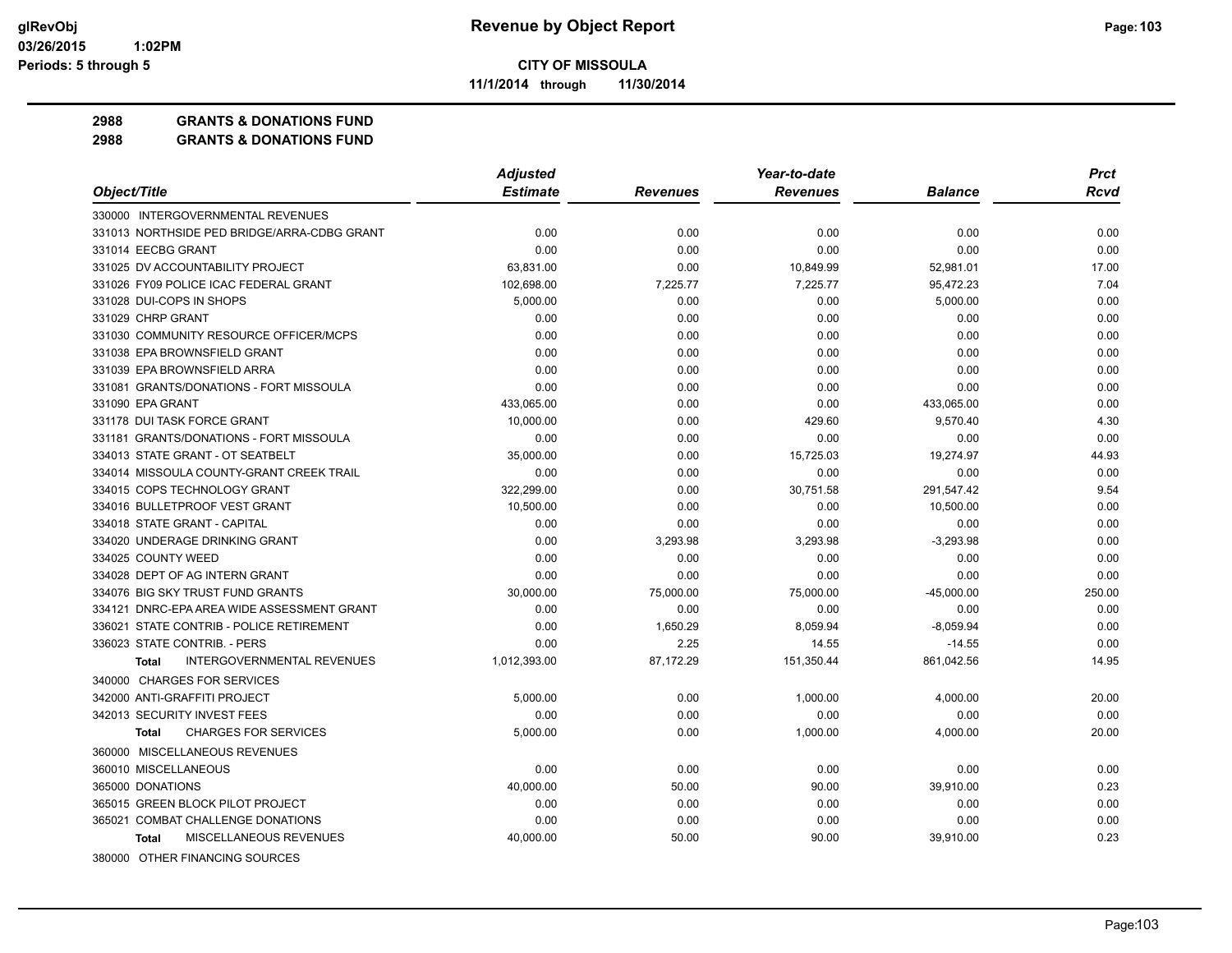**11/1/2014 through 11/30/2014**

#### **2988 GRANTS & DONATIONS FUND**

|                                               | <b>Adjusted</b> |                 | Year-to-date    |                | Prct  |
|-----------------------------------------------|-----------------|-----------------|-----------------|----------------|-------|
| Object/Title                                  | <b>Estimate</b> | <b>Revenues</b> | <b>Revenues</b> | <b>Balance</b> | Rcvd  |
| 381023 DOMESTIC VIOLENCE ACCOUNTABILITY GRANT | 0.00            | 0.00            | 0.00            | 0.00           | 0.00  |
| 383002 TRANS FR GAS TAX                       | 0.00            | 0.00            | 0.00            | 0.00           | 0.00  |
| 383022 TRANS FR OPEN SPACE BOND               | 0.00            | 0.00            | 0.00            | 0.00           | 0.00  |
| 383042 TRANSFERS FROM OTHER FUNDS             | 0.00            | 0.00            | 0.00            | 0.00           | 0.00  |
| OTHER FINANCING SOURCES<br>Total              | 0.00            | 0.00            | 0.00            | 0.00           | 0.00  |
| <b>GRANTS &amp; DONATIONS FUND</b><br>Total   | 1.057.393.00    | 87.222.29       | 152.440.44      | 904.952.56     | 14.42 |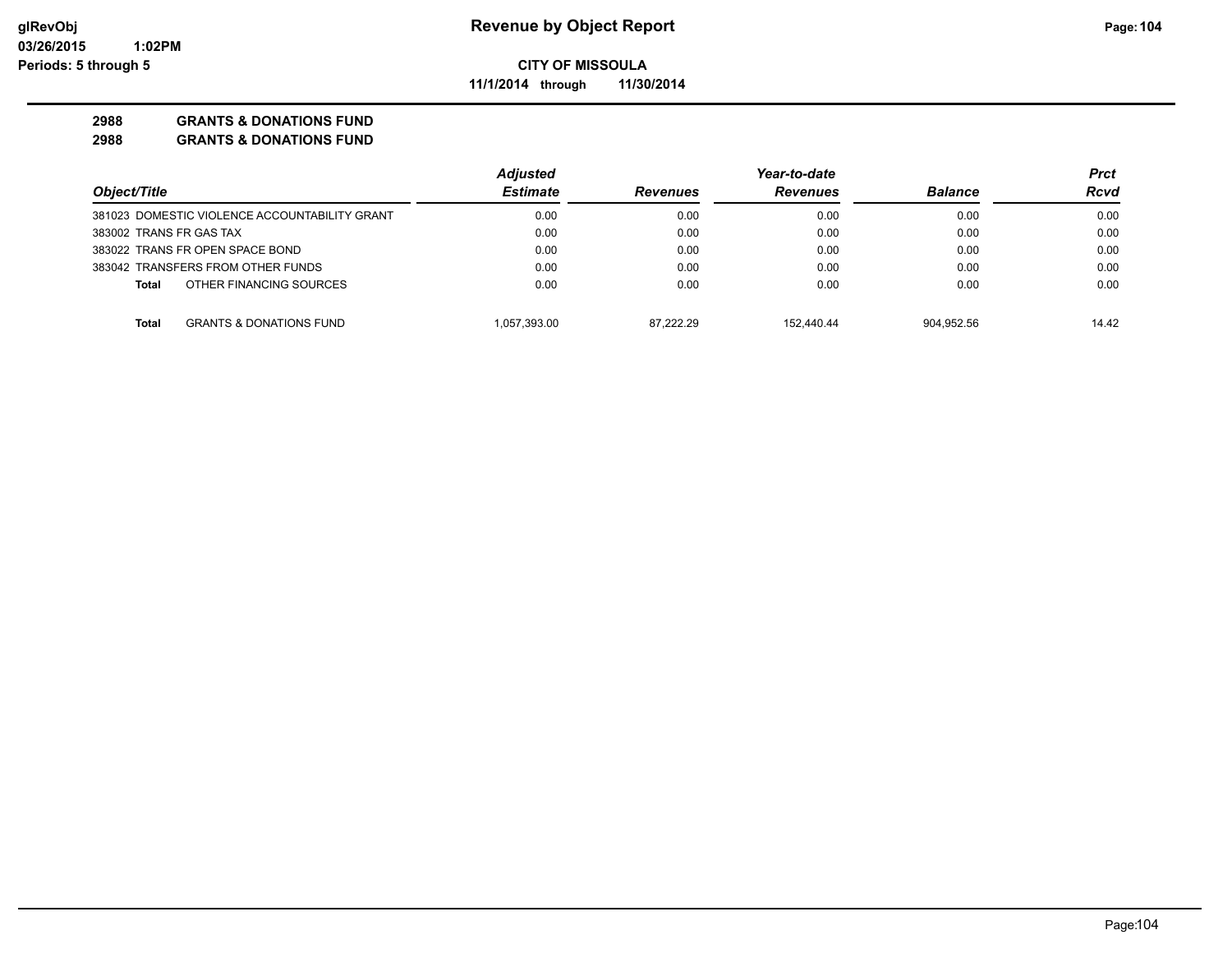**11/1/2014 through 11/30/2014**

|                                                   | <b>Adjusted</b> |                 | Year-to-date    |                | <b>Prct</b> |
|---------------------------------------------------|-----------------|-----------------|-----------------|----------------|-------------|
| Object/Title                                      | <b>Estimate</b> | <b>Revenues</b> | <b>Revenues</b> | <b>Balance</b> | Rcvd        |
| 330000 INTERGOVERNMENTAL REVENUES                 |                 |                 |                 |                |             |
| 331013 NORTHSIDE PED BRIDGE/ARRA-CDBG GRANT       | 0.00            | 0.00            | 0.00            | 0.00           | 0.00        |
| 331014 EECBG GRANT                                | 0.00            | 0.00            | 0.00            | 0.00           | 0.00        |
| 331025 DV ACCOUNTABILITY PROJECT                  | 63,831.00       | 0.00            | 10,849.99       | 52,981.01      | 17.00       |
| 331026 FY09 POLICE ICAC FEDERAL GRANT             | 102,698.00      | 7,225.77        | 7,225.77        | 95,472.23      | 7.04        |
| 331028 DUI-COPS IN SHOPS                          | 5,000.00        | 0.00            | 0.00            | 5,000.00       | 0.00        |
| 331029 CHRP GRANT                                 | 0.00            | 0.00            | 0.00            | 0.00           | 0.00        |
| 331030 COMMUNITY RESOURCE OFFICER/MCPS            | 0.00            | 0.00            | 0.00            | 0.00           | 0.00        |
| 331038 EPA BROWNSFIELD GRANT                      | 0.00            | 0.00            | 0.00            | 0.00           | 0.00        |
| 331039 EPA BROWNSFIELD ARRA                       | 0.00            | 0.00            | 0.00            | 0.00           | 0.00        |
| 331081 GRANTS/DONATIONS - FORT MISSOULA           | 0.00            | 0.00            | 0.00            | 0.00           | 0.00        |
| 331090 EPA GRANT                                  | 433,065.00      | 0.00            | 0.00            | 433,065.00     | 0.00        |
| 331178 DUI TASK FORCE GRANT                       | 10,000.00       | 0.00            | 429.60          | 9,570.40       | 4.30        |
| 331181 GRANTS/DONATIONS - FORT MISSOULA           | 0.00            | 0.00            | 0.00            | 0.00           | 0.00        |
| 334013 STATE GRANT - OT SEATBELT                  | 35,000.00       | 0.00            | 15,725.03       | 19,274.97      | 44.93       |
| 334014 MISSOULA COUNTY-GRANT CREEK TRAIL          | 0.00            | 0.00            | 0.00            | 0.00           | 0.00        |
| 334015 COPS TECHNOLOGY GRANT                      | 322,299.00      | 0.00            | 30,751.58       | 291,547.42     | 9.54        |
| 334016 BULLETPROOF VEST GRANT                     | 10,500.00       | 0.00            | 0.00            | 10,500.00      | 0.00        |
| 334018 STATE GRANT - CAPITAL                      | 0.00            | 0.00            | 0.00            | 0.00           | 0.00        |
| 334020 UNDERAGE DRINKING GRANT                    | 0.00            | 3,293.98        | 3,293.98        | $-3,293.98$    | 0.00        |
| 334025 COUNTY WEED                                | 0.00            | 0.00            | 0.00            | 0.00           | 0.00        |
| 334028 DEPT OF AG INTERN GRANT                    | 0.00            | 0.00            | 0.00            | 0.00           | 0.00        |
| 334076 BIG SKY TRUST FUND GRANTS                  | 30,000.00       | 75,000.00       | 75,000.00       | $-45,000.00$   | 250.00      |
| 334121 DNRC-EPA AREA WIDE ASSESSMENT GRANT        | 0.00            | 0.00            | 0.00            | 0.00           | 0.00        |
| 336021 STATE CONTRIB - POLICE RETIREMENT          | 0.00            | 1,650.29        | 8,059.94        | $-8,059.94$    | 0.00        |
| 336023 STATE CONTRIB. - PERS                      | 0.00            | 2.25            | 14.55           | $-14.55$       | 0.00        |
| <b>INTERGOVERNMENTAL REVENUES</b><br><b>Total</b> | 1,012,393.00    | 87,172.29       | 151,350.44      | 861,042.56     | 14.95       |
| 340000 CHARGES FOR SERVICES                       |                 |                 |                 |                |             |
| 342000 ANTI-GRAFFITI PROJECT                      | 5,000.00        | 0.00            | 1,000.00        | 4,000.00       | 20.00       |
| 342013 SECURITY INVEST FEES                       | 0.00            | 0.00            | 0.00            | 0.00           | 0.00        |
| <b>CHARGES FOR SERVICES</b><br><b>Total</b>       | 5,000.00        | 0.00            | 1,000.00        | 4,000.00       | 20.00       |
| 360000 MISCELLANEOUS REVENUES                     |                 |                 |                 |                |             |
| 360010 MISCELLANEOUS                              | 0.00            | 0.00            | 0.00            | 0.00           | 0.00        |
| 365000 DONATIONS                                  | 40,000.00       | 50.00           | 90.00           | 39,910.00      | 0.23        |
| 365015 GREEN BLOCK PILOT PROJECT                  | 0.00            | 0.00            | 0.00            | 0.00           | 0.00        |
| 365021 COMBAT CHALLENGE DONATIONS                 | 0.00            | 0.00            | 0.00            | 0.00           | 0.00        |
| MISCELLANEOUS REVENUES<br><b>Total</b>            | 40,000.00       | 50.00           | 90.00           | 39,910.00      | 0.23        |
| 380000 OTHER FINANCING SOURCES                    |                 |                 |                 |                |             |
| 381023 DOMESTIC VIOLENCE ACCOUNTABILITY GRANT     | 0.00            | 0.00            | 0.00            | 0.00           | 0.00        |
|                                                   |                 |                 |                 |                |             |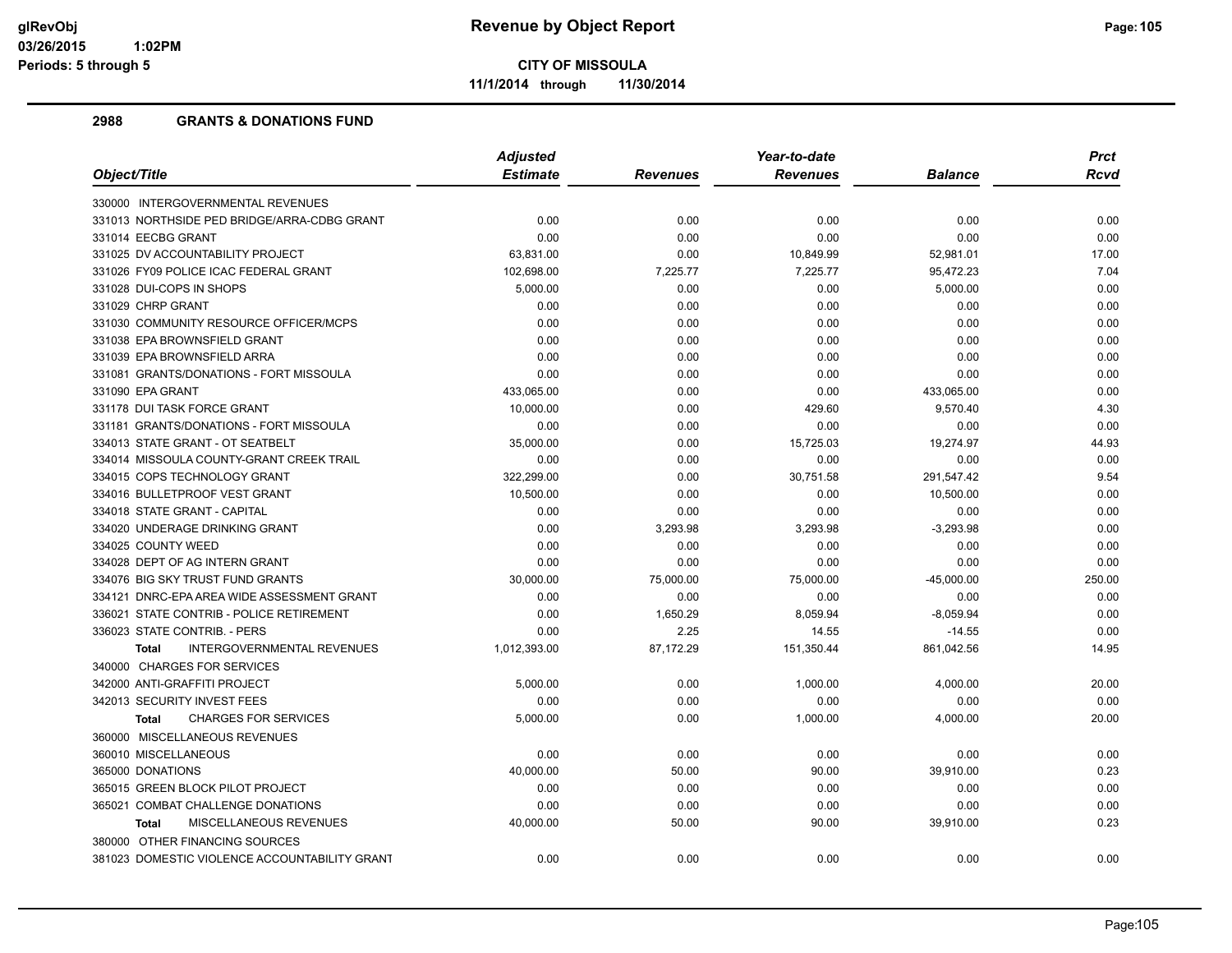**11/1/2014 through 11/30/2014**

|                                                    |  | <b>Adjusted</b> | Year-to-date    |                 |                | <b>Prct</b> |
|----------------------------------------------------|--|-----------------|-----------------|-----------------|----------------|-------------|
| Object/Title                                       |  | <b>Estimate</b> | <b>Revenues</b> | <b>Revenues</b> | <b>Balance</b> | <b>Rcvd</b> |
| 383002 TRANS FR GAS TAX                            |  | 0.00            | 0.00            | 0.00            | 0.00           | 0.00        |
| 383022 TRANS FR OPEN SPACE BOND                    |  | 0.00            | 0.00            | 0.00            | 0.00           | 0.00        |
| 383042 TRANSFERS FROM OTHER FUNDS                  |  | 0.00            | 0.00            | 0.00            | 0.00           | 0.00        |
| OTHER FINANCING SOURCES<br><b>Total</b>            |  | 0.00            | 0.00            | 0.00            | 0.00           | 0.00        |
| <b>GRANTS &amp; DONATIONS FUND</b><br><b>Total</b> |  | 1.057.393.00    | 87.222.29       | 152.440.44      | 904.952.56     | 14.42       |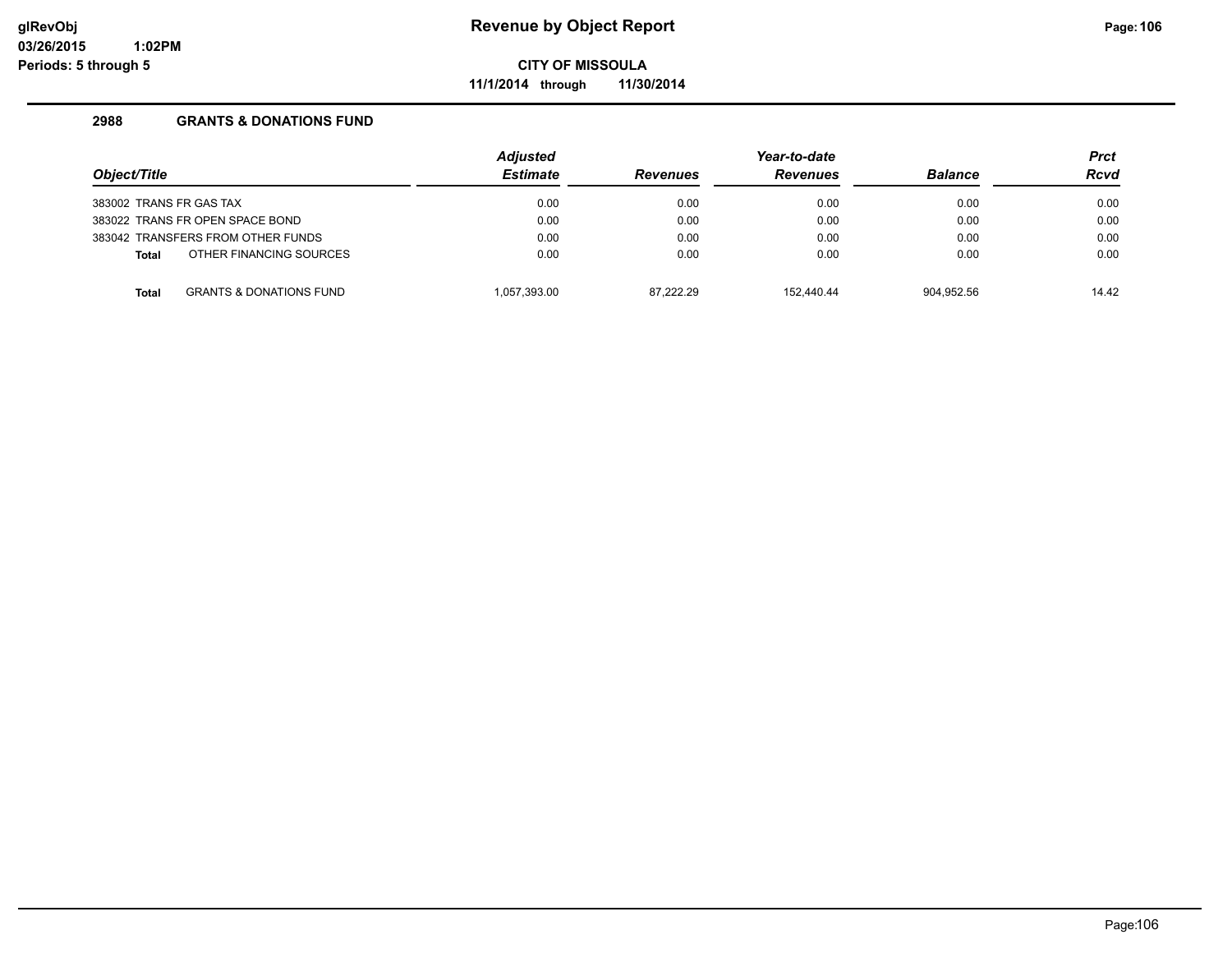**11/1/2014 through 11/30/2014**

**3000 SID REVOLVING FUND**

|                                                    | <b>Adjusted</b> |                 | Year-to-date    |                | <b>Prct</b> |
|----------------------------------------------------|-----------------|-----------------|-----------------|----------------|-------------|
| Object/Title                                       | <b>Estimate</b> | <b>Revenues</b> | <b>Revenues</b> | <b>Balance</b> | Rcvd        |
| 360000 MISCELLANEOUS REVENUES                      |                 |                 |                 |                |             |
| 360000 MISCELLANEOUS REVENUES                      | 0.00            | 0.00            | 0.00            | 0.00           | 0.00        |
| 360010 MISCELLANEOUS                               | 0.00            | 0.00            | 0.00            | 0.00           | 0.00        |
| 362000 OTHER MISCELLANEOUS REVENUE                 | 0.00            | 0.00            | 0.00            | 0.00           | 0.00        |
| MISCELLANEOUS REVENUES<br>Total                    | 0.00            | 0.00            | 0.00            | 0.00           | 0.00        |
| INVESTMENTS & ROYALTY EARNINGS<br>370000           |                 |                 |                 |                |             |
| 371010 INTEREST ON INVESTMENTS                     | 0.00            | 0.00            | 0.00            | 0.00           | 0.00        |
| 371020 GAIN/LOSS IN MARKET VALUE OF INVESTMENTS    | 0.00            | 0.00            | 0.00            | 0.00           | 0.00        |
| <b>INVESTMENTS &amp; ROYALTY EARNINGS</b><br>Total | 0.00            | 0.00            | 0.00            | 0.00           | 0.00        |
| 380000 OTHER FINANCING SOURCES                     |                 |                 |                 |                |             |
| 380000 OTHER FINANCING SOURCES                     | 0.00            | 0.00            | 0.00            | 0.00           | 0.00        |
| 381002 SRF LOAN                                    | 0.00            | 0.00            | 0.00            | 0.00           | 0.00        |
| 381009 TRANSFERS IN                                | 0.00            | 0.00            | 0.00            | 0.00           | 0.00        |
| 381030 SID BONDS PROCEEDS                          | 0.00            | 0.00            | 0.00            | 0.00           | 0.00        |
| 383000 OPERATING TRANSFERS                         | 0.00            | 0.00            | 0.00            | 0.00           | 0.00        |
| 383039 FROM SID TRANSFERS                          | 0.00            | 0.00            | 0.00            | 0.00           | 0.00        |
| OTHER FINANCING SOURCES<br>Total                   | 0.00            | 0.00            | 0.00            | 0.00           | 0.00        |
| SID REVOLVING FUND<br>Total                        | 0.00            | 0.00            | 0.00            | 0.00           | 0.00        |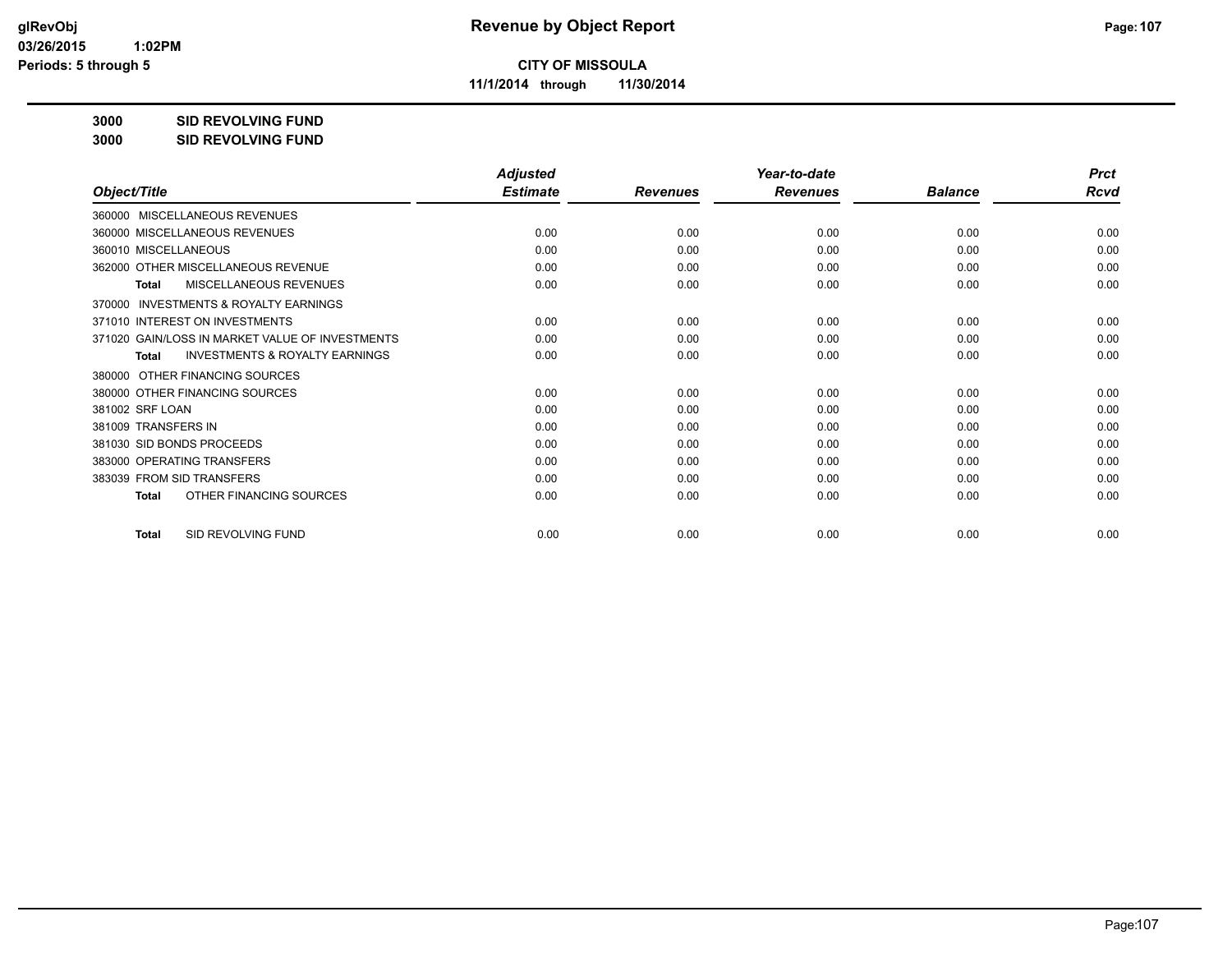**11/1/2014 through 11/30/2014**

#### **3000 SID REVOLVING FUND**

|                                                           | <b>Adjusted</b> |                 | Year-to-date    |                | <b>Prct</b> |
|-----------------------------------------------------------|-----------------|-----------------|-----------------|----------------|-------------|
| Object/Title                                              | <b>Estimate</b> | <b>Revenues</b> | <b>Revenues</b> | <b>Balance</b> | Rcvd        |
| 360000 MISCELLANEOUS REVENUES                             |                 |                 |                 |                |             |
| 360000 MISCELLANEOUS REVENUES                             | 0.00            | 0.00            | 0.00            | 0.00           | 0.00        |
| 360010 MISCELLANEOUS                                      | 0.00            | 0.00            | 0.00            | 0.00           | 0.00        |
| 362000 OTHER MISCELLANEOUS REVENUE                        | 0.00            | 0.00            | 0.00            | 0.00           | 0.00        |
| <b>MISCELLANEOUS REVENUES</b><br><b>Total</b>             | 0.00            | 0.00            | 0.00            | 0.00           | 0.00        |
| <b>INVESTMENTS &amp; ROYALTY EARNINGS</b><br>370000       |                 |                 |                 |                |             |
| 371010 INTEREST ON INVESTMENTS                            | 0.00            | 0.00            | 0.00            | 0.00           | 0.00        |
| 371020 GAIN/LOSS IN MARKET VALUE OF INVESTMENT            | 0.00            | 0.00            | 0.00            | 0.00           | 0.00        |
| <b>INVESTMENTS &amp; ROYALTY EARNINGS</b><br><b>Total</b> | 0.00            | 0.00            | 0.00            | 0.00           | 0.00        |
| 380000 OTHER FINANCING SOURCES                            |                 |                 |                 |                |             |
| 380000 OTHER FINANCING SOURCES                            | 0.00            | 0.00            | 0.00            | 0.00           | 0.00        |
| 381002 SRF LOAN                                           | 0.00            | 0.00            | 0.00            | 0.00           | 0.00        |
| 381009 TRANSFERS IN                                       | 0.00            | 0.00            | 0.00            | 0.00           | 0.00        |
| 381030 SID BONDS PROCEEDS                                 | 0.00            | 0.00            | 0.00            | 0.00           | 0.00        |
| 383000 OPERATING TRANSFERS                                | 0.00            | 0.00            | 0.00            | 0.00           | 0.00        |
| 383039 FROM SID TRANSFERS                                 | 0.00            | 0.00            | 0.00            | 0.00           | 0.00        |
| OTHER FINANCING SOURCES<br><b>Total</b>                   | 0.00            | 0.00            | 0.00            | 0.00           | 0.00        |
| SID REVOLVING FUND<br><b>Total</b>                        | 0.00            | 0.00            | 0.00            | 0.00           | 0.00        |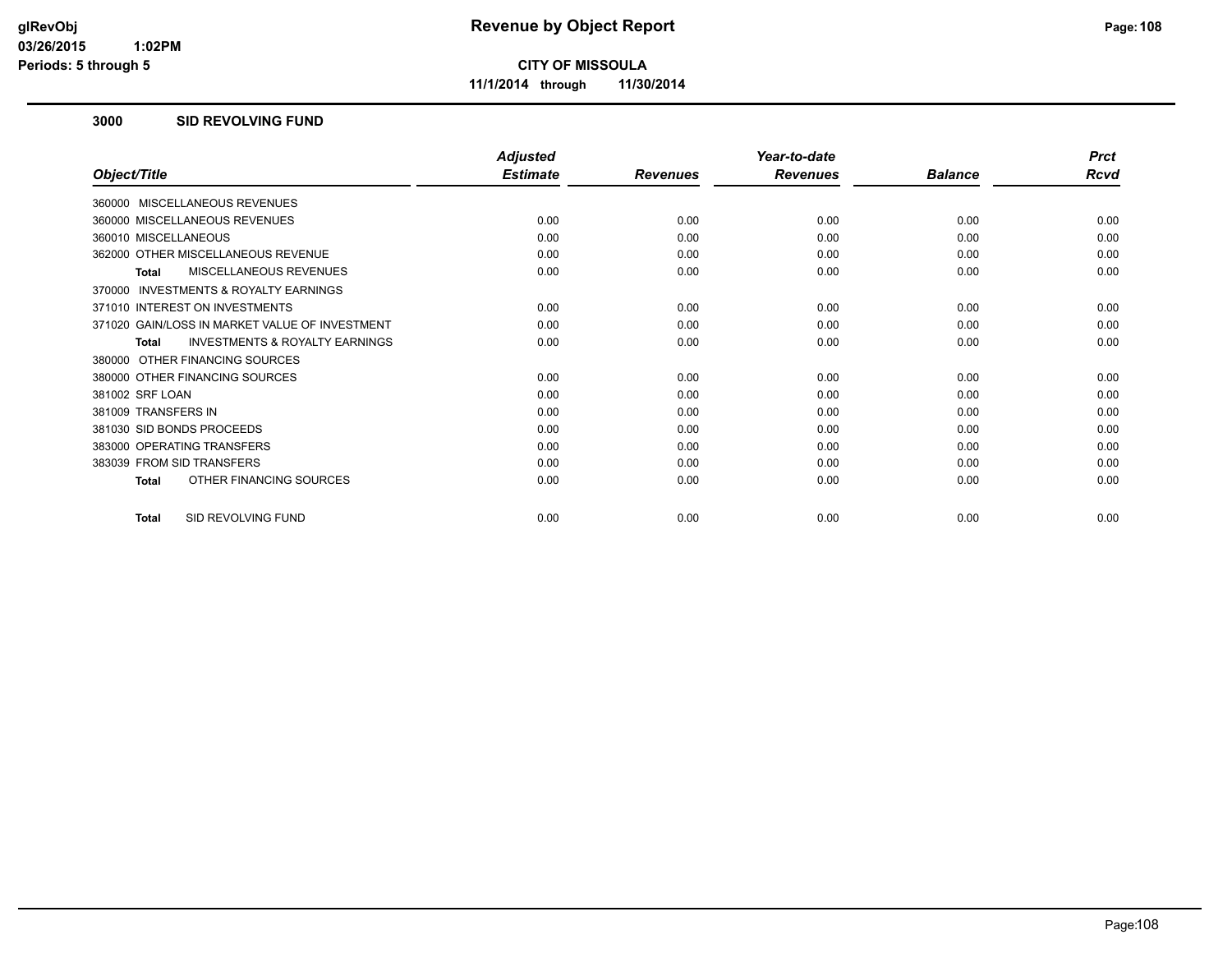**11/1/2014 through 11/30/2014**

# **3065 1998 PUBLIC SAFETY G O BONDS FUND**

**3065 1998 PUBLIC SAFETY G O BONDS FUND**

|                                                     | <b>Adjusted</b> |                 | Year-to-date    |                | <b>Prct</b> |
|-----------------------------------------------------|-----------------|-----------------|-----------------|----------------|-------------|
| Object/Title                                        | <b>Estimate</b> | <b>Revenues</b> | <b>Revenues</b> | <b>Balance</b> | <b>Rcvd</b> |
| 310000 TAXES/ASSESSMENTS                            |                 |                 |                 |                |             |
| 310000 TAXES/ASSESSMENTS                            | 0.00            | 0.00            | 0.00            | 0.00           | 0.00        |
| 311000 GENERAL PROPERTY TAXES                       | 0.00            | 0.00            | 122.04          | $-122.04$      | 0.00        |
| 311001 CURRENT TAXES                                | 0.00            | 0.00            | 0.00            | 0.00           | 0.00        |
| 311030 MOTOR VEHICLE TAXES                          | 0.00            | 0.00            | 0.00            | 0.00           | 0.00        |
| 312000 PENALTIES & INTEREST - DELINQUENT TAXES      | 0.00            | 0.00            | 0.00            | 0.00           | 0.00        |
| 312001 PENALTIES & INTEREST                         | 0.00            | 0.00            | 0.00            | 0.00           | 0.00        |
| 314000 PROP TAX - OTHER THAN ASSESSED VAL           | 0.00            | 0.00            | 0.00            | 0.00           | 0.00        |
| 314001 LIGHT VEHICLE TAX                            | 0.00            | 0.00            | 0.00            | 0.00           | 0.00        |
| TAXES/ASSESSMENTS<br>Total                          | 0.00            | 0.00            | 122.04          | $-122.04$      | 0.00        |
| 330000 INTERGOVERNMENTAL REVENUES                   |                 |                 |                 |                |             |
| 334056 BANK CORP. LIC. TAX - (PREVIOUS YEARS)       | 0.00            | 0.00            | 0.00            | 0.00           | 0.00        |
| 335210 PERSONAL PROPERTY TAX REIMBURSEMENT          | 0.00            | 0.00            | 0.00            | 0.00           | 0.00        |
| 335230 HB 124 REVENUE                               | 0.00            | 0.00            | 0.00            | 0.00           | 0.00        |
| 335250 STATE REIMB - SB #184                        | 0.00            | 0.00            | 0.00            | 0.00           | 0.00        |
| <b>INTERGOVERNMENTAL REVENUES</b><br><b>Total</b>   | 0.00            | 0.00            | 0.00            | 0.00           | 0.00        |
| 360000 MISCELLANEOUS REVENUES                       |                 |                 |                 |                |             |
| 360010 MISCELLANEOUS                                | 0.00            | 0.00            | 0.00            | 0.00           | 0.00        |
| <b>MISCELLANEOUS REVENUES</b><br>Total              | 0.00            | 0.00            | 0.00            | 0.00           | 0.00        |
| <b>INVESTMENTS &amp; ROYALTY EARNINGS</b><br>370000 |                 |                 |                 |                |             |
| 371010 INTEREST ON INVESTMENTS                      | 0.00            | 0.00            | 0.00            | 0.00           | 0.00        |
| 371020 GAIN/LOSS IN MARKET VALUE OF INVESTMENTS     | 0.00            | 0.00            | 0.00            | 0.00           | 0.00        |
| <b>INVESTMENTS &amp; ROYALTY EARNINGS</b><br>Total  | 0.00            | 0.00            | 0.00            | 0.00           | 0.00        |
| 380000 OTHER FINANCING SOURCES                      |                 |                 |                 |                |             |
| 381010 BOND PROCEEDS                                | 0.00            | 0.00            | 0.00            | 0.00           | 0.00        |
| 383042 TRANSFERS FROM OTHER FUNDS                   | 0.00            | 0.00            | 0.00            | 0.00           | 0.00        |
| OTHER FINANCING SOURCES<br><b>Total</b>             | 0.00            | 0.00            | 0.00            | 0.00           | 0.00        |
|                                                     |                 |                 |                 |                |             |
| 1998 PUBLIC SAFETY G O BONDS FUND<br>Total          | 0.00            | 0.00            | 122.04          | $-122.04$      | 0.00        |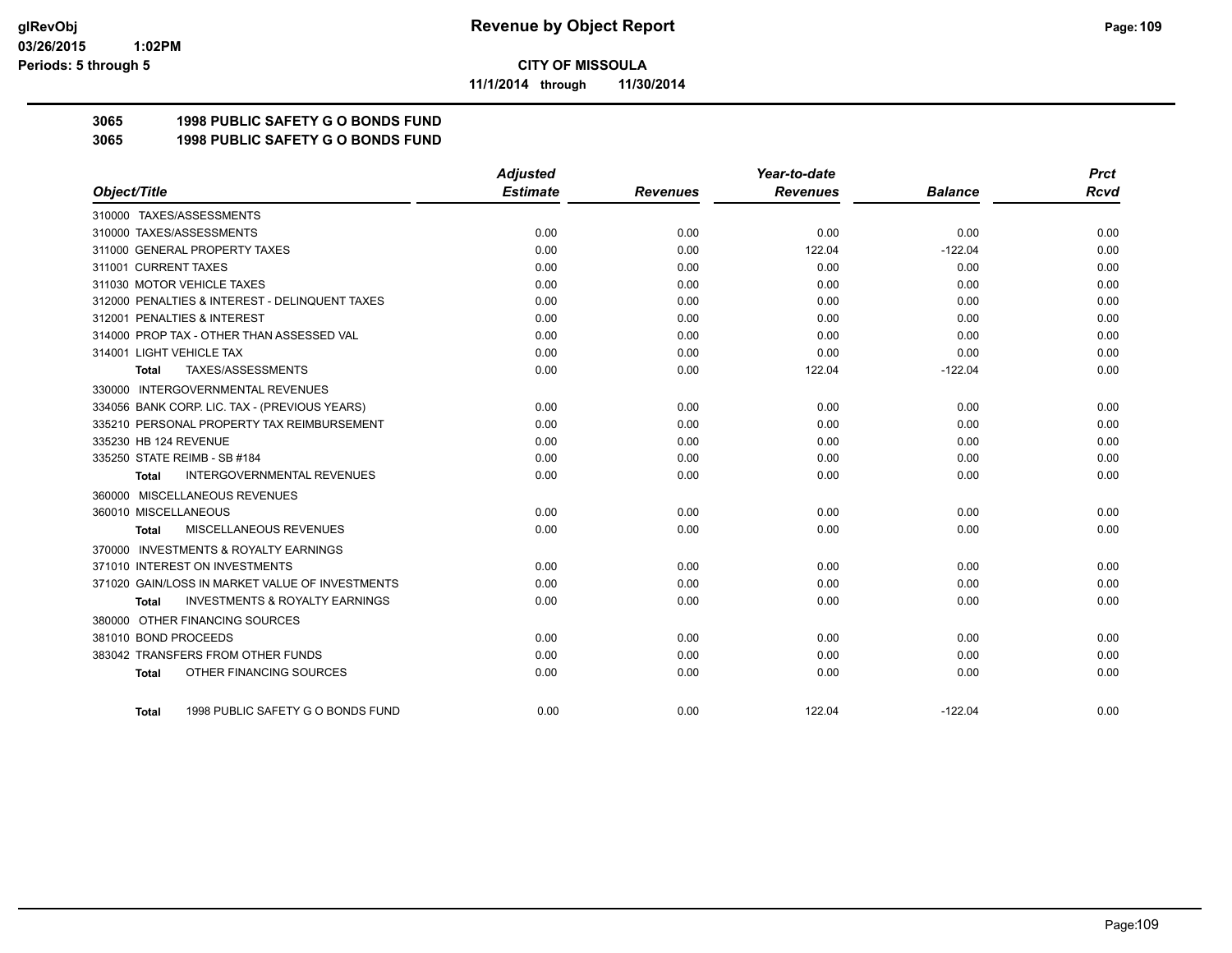**11/1/2014 through 11/30/2014**

### **3065 1998 PUBLIC SAFETY G O BONDS FUND**

|                                                    | <b>Adjusted</b> |                 | Year-to-date    |                | <b>Prct</b> |
|----------------------------------------------------|-----------------|-----------------|-----------------|----------------|-------------|
| Object/Title                                       | <b>Estimate</b> | <b>Revenues</b> | <b>Revenues</b> | <b>Balance</b> | <b>Rcvd</b> |
| 310000 TAXES/ASSESSMENTS                           |                 |                 |                 |                |             |
| 310000 TAXES/ASSESSMENTS                           | 0.00            | 0.00            | 0.00            | 0.00           | 0.00        |
| 311000 GENERAL PROPERTY TAXES                      | 0.00            | 0.00            | 122.04          | $-122.04$      | 0.00        |
| 311001 CURRENT TAXES                               | 0.00            | 0.00            | 0.00            | 0.00           | 0.00        |
| 311030 MOTOR VEHICLE TAXES                         | 0.00            | 0.00            | 0.00            | 0.00           | 0.00        |
| 312000 PENALTIES & INTEREST - DELINQUENT TAXES     | 0.00            | 0.00            | 0.00            | 0.00           | 0.00        |
| 312001 PENALTIES & INTEREST                        | 0.00            | 0.00            | 0.00            | 0.00           | 0.00        |
| 314000 PROP TAX - OTHER THAN ASSESSED VAL          | 0.00            | 0.00            | 0.00            | 0.00           | 0.00        |
| 314001 LIGHT VEHICLE TAX                           | 0.00            | 0.00            | 0.00            | 0.00           | 0.00        |
| TAXES/ASSESSMENTS<br>Total                         | 0.00            | 0.00            | 122.04          | $-122.04$      | 0.00        |
| 330000 INTERGOVERNMENTAL REVENUES                  |                 |                 |                 |                |             |
| 334056 BANK CORP. LIC. TAX - (PREVIOUS YEARS)      | 0.00            | 0.00            | 0.00            | 0.00           | 0.00        |
| 335210 PERSONAL PROPERTY TAX REIMBURSEMENT         | 0.00            | 0.00            | 0.00            | 0.00           | 0.00        |
| 335230 HB 124 REVENUE                              | 0.00            | 0.00            | 0.00            | 0.00           | 0.00        |
| 335250 STATE REIMB - SB #184                       | 0.00            | 0.00            | 0.00            | 0.00           | 0.00        |
| INTERGOVERNMENTAL REVENUES<br><b>Total</b>         | 0.00            | 0.00            | 0.00            | 0.00           | 0.00        |
| 360000 MISCELLANEOUS REVENUES                      |                 |                 |                 |                |             |
| 360010 MISCELLANEOUS                               | 0.00            | 0.00            | 0.00            | 0.00           | 0.00        |
| <b>MISCELLANEOUS REVENUES</b><br><b>Total</b>      | 0.00            | 0.00            | 0.00            | 0.00           | 0.00        |
| 370000 INVESTMENTS & ROYALTY EARNINGS              |                 |                 |                 |                |             |
| 371010 INTEREST ON INVESTMENTS                     | 0.00            | 0.00            | 0.00            | 0.00           | 0.00        |
| 371020 GAIN/LOSS IN MARKET VALUE OF INVESTMENT     | 0.00            | 0.00            | 0.00            | 0.00           | 0.00        |
| <b>INVESTMENTS &amp; ROYALTY EARNINGS</b><br>Total | 0.00            | 0.00            | 0.00            | 0.00           | 0.00        |
| 380000 OTHER FINANCING SOURCES                     |                 |                 |                 |                |             |
| 381010 BOND PROCEEDS                               | 0.00            | 0.00            | 0.00            | 0.00           | 0.00        |
| 383042 TRANSFERS FROM OTHER FUNDS                  | 0.00            | 0.00            | 0.00            | 0.00           | 0.00        |
| OTHER FINANCING SOURCES<br>Total                   | 0.00            | 0.00            | 0.00            | 0.00           | 0.00        |
| 1998 PUBLIC SAFETY G O BONDS FUND<br>Total         | 0.00            | 0.00            | 122.04          | $-122.04$      | 0.00        |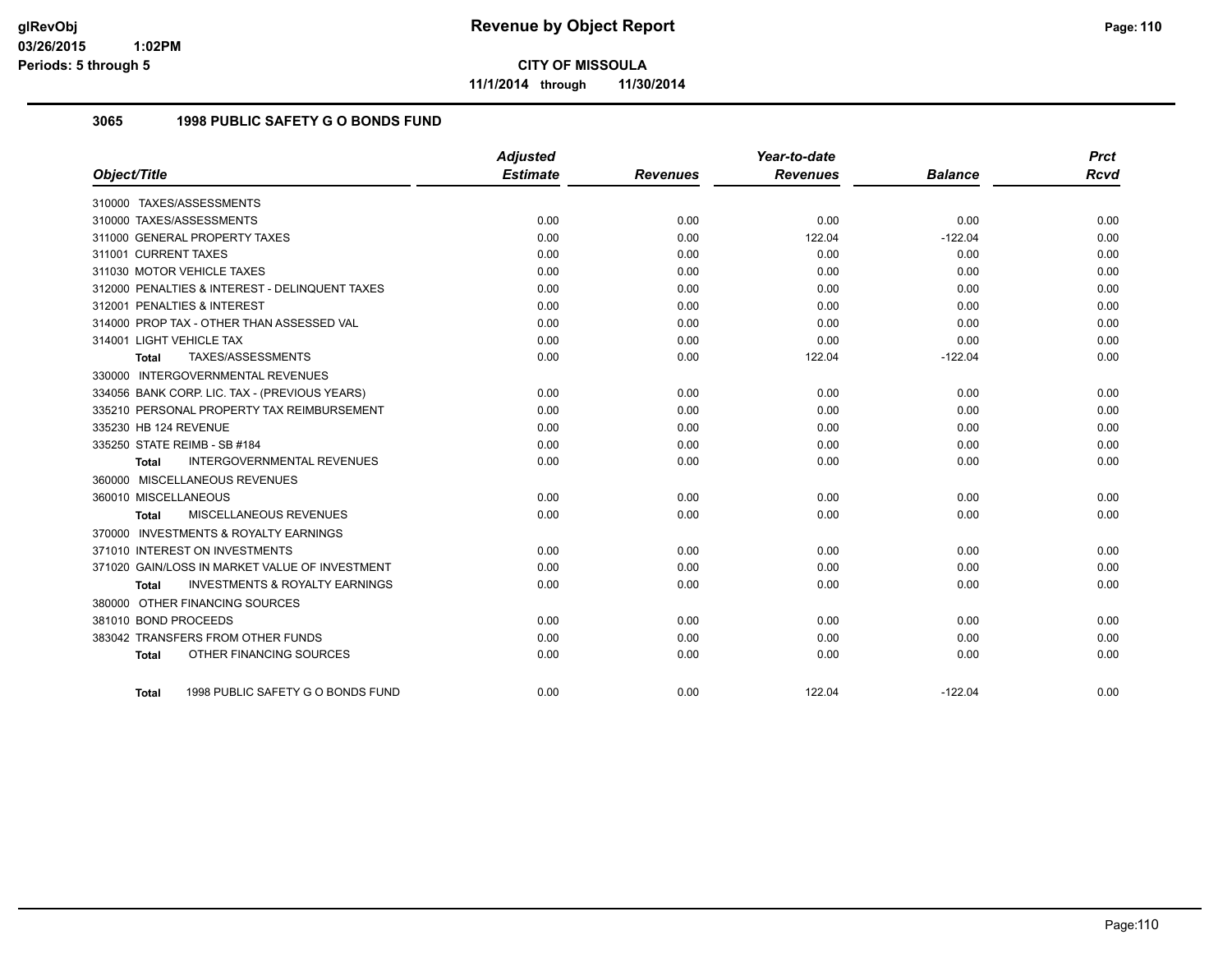**11/1/2014 through 11/30/2014**

**3070 1996 OPEN SPACE GO BONDS**

**3070 1996 OPEN SPACE GO BONDS**

|                                                           | <b>Adjusted</b> |                 | Year-to-date    |                | <b>Prct</b> |
|-----------------------------------------------------------|-----------------|-----------------|-----------------|----------------|-------------|
| Object/Title                                              | <b>Estimate</b> | <b>Revenues</b> | <b>Revenues</b> | <b>Balance</b> | <b>Rcvd</b> |
| 310000 TAXES/ASSESSMENTS                                  |                 |                 |                 |                |             |
| 310000 TAXES/ASSESSMENTS                                  | 0.00            | 0.00            | 0.00            | 0.00           | 0.00        |
| 311000 GENERAL PROPERTY TAXES                             | 0.00            | 0.00            | 0.00            | 0.00           | 0.00        |
| 311030 MOTOR VEHICLE TAXES                                | 0.00            | 0.00            | 0.00            | 0.00           | 0.00        |
| 312000 PENALTIES & INTEREST - DELINQUENT TAXES            | 0.00            | 0.00            | 0.00            | 0.00           | 0.00        |
| 312001 PENALTIES & INTEREST                               | 0.00            | 0.00            | 0.00            | 0.00           | 0.00        |
| 314000 PROP TAX - OTHER THAN ASSESSED VAL                 | 0.00            | 0.00            | 0.00            | 0.00           | 0.00        |
| 314001 LIGHT VEHICLE TAX                                  | 0.00            | 0.00            | 0.00            | 0.00           | 0.00        |
| TAXES/ASSESSMENTS<br><b>Total</b>                         | 0.00            | 0.00            | 0.00            | 0.00           | 0.00        |
| 330000 INTERGOVERNMENTAL REVENUES                         |                 |                 |                 |                |             |
| 334056 BANK CORP. LIC. TAX - (PREVIOUS YEARS)             | 0.00            | 0.00            | 0.00            | 0.00           | 0.00        |
| 335210 PERSONAL PROPERTY TAX REIMBURSEMENT                | 0.00            | 0.00            | 0.00            | 0.00           | 0.00        |
| 335230 HB 124 REVENUE                                     | 0.00            | 0.00            | 0.00            | 0.00           | 0.00        |
| 335250 STATE REIMB - SB #184                              | 0.00            | 0.00            | 0.00            | 0.00           | 0.00        |
| <b>INTERGOVERNMENTAL REVENUES</b><br><b>Total</b>         | 0.00            | 0.00            | 0.00            | 0.00           | 0.00        |
| <b>INVESTMENTS &amp; ROYALTY EARNINGS</b><br>370000       |                 |                 |                 |                |             |
| 371010 INTEREST ON INVESTMENTS                            | 0.00            | 0.00            | 0.00            | 0.00           | 0.00        |
| 371020 GAIN/LOSS IN MARKET VALUE OF INVESTMENTS           | 0.00            | 0.00            | 0.00            | 0.00           | 0.00        |
| <b>INVESTMENTS &amp; ROYALTY EARNINGS</b><br><b>Total</b> | 0.00            | 0.00            | 0.00            | 0.00           | 0.00        |
| OTHER FINANCING SOURCES<br>380000                         |                 |                 |                 |                |             |
| 381010 BOND PROCEEDS                                      | 0.00            | 0.00            | 0.00            | 0.00           | 0.00        |
| OTHER FINANCING SOURCES<br><b>Total</b>                   | 0.00            | 0.00            | 0.00            | 0.00           | 0.00        |
| 1996 OPEN SPACE GO BONDS<br><b>Total</b>                  | 0.00            | 0.00            | 0.00            | 0.00           | 0.00        |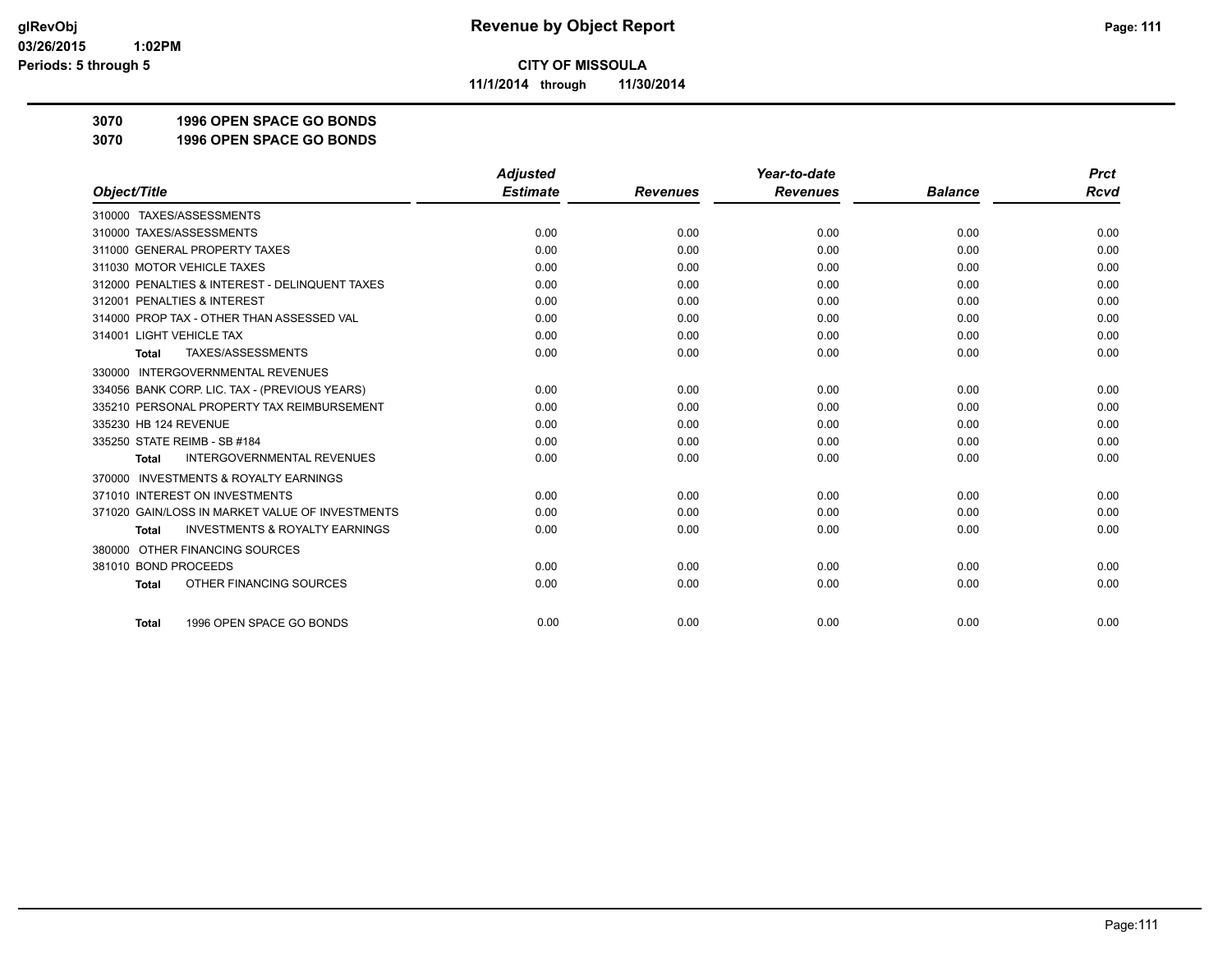**11/1/2014 through 11/30/2014**

#### **3070 1996 OPEN SPACE GO BONDS**

|                                                           | <b>Adjusted</b> |                 | Year-to-date    |                | <b>Prct</b> |
|-----------------------------------------------------------|-----------------|-----------------|-----------------|----------------|-------------|
| Object/Title                                              | <b>Estimate</b> | <b>Revenues</b> | <b>Revenues</b> | <b>Balance</b> | <b>Rcvd</b> |
| 310000 TAXES/ASSESSMENTS                                  |                 |                 |                 |                |             |
| 310000 TAXES/ASSESSMENTS                                  | 0.00            | 0.00            | 0.00            | 0.00           | 0.00        |
| 311000 GENERAL PROPERTY TAXES                             | 0.00            | 0.00            | 0.00            | 0.00           | 0.00        |
| 311030 MOTOR VEHICLE TAXES                                | 0.00            | 0.00            | 0.00            | 0.00           | 0.00        |
| 312000 PENALTIES & INTEREST - DELINQUENT TAXES            | 0.00            | 0.00            | 0.00            | 0.00           | 0.00        |
| 312001 PENALTIES & INTEREST                               | 0.00            | 0.00            | 0.00            | 0.00           | 0.00        |
| 314000 PROP TAX - OTHER THAN ASSESSED VAL                 | 0.00            | 0.00            | 0.00            | 0.00           | 0.00        |
| 314001 LIGHT VEHICLE TAX                                  | 0.00            | 0.00            | 0.00            | 0.00           | 0.00        |
| TAXES/ASSESSMENTS<br><b>Total</b>                         | 0.00            | 0.00            | 0.00            | 0.00           | 0.00        |
| 330000 INTERGOVERNMENTAL REVENUES                         |                 |                 |                 |                |             |
| 334056 BANK CORP. LIC. TAX - (PREVIOUS YEARS)             | 0.00            | 0.00            | 0.00            | 0.00           | 0.00        |
| 335210 PERSONAL PROPERTY TAX REIMBURSEMENT                | 0.00            | 0.00            | 0.00            | 0.00           | 0.00        |
| 335230 HB 124 REVENUE                                     | 0.00            | 0.00            | 0.00            | 0.00           | 0.00        |
| 335250 STATE REIMB - SB #184                              | 0.00            | 0.00            | 0.00            | 0.00           | 0.00        |
| <b>INTERGOVERNMENTAL REVENUES</b><br><b>Total</b>         | 0.00            | 0.00            | 0.00            | 0.00           | 0.00        |
| <b>INVESTMENTS &amp; ROYALTY EARNINGS</b><br>370000       |                 |                 |                 |                |             |
| 371010 INTEREST ON INVESTMENTS                            | 0.00            | 0.00            | 0.00            | 0.00           | 0.00        |
| 371020 GAIN/LOSS IN MARKET VALUE OF INVESTMENT            | 0.00            | 0.00            | 0.00            | 0.00           | 0.00        |
| <b>INVESTMENTS &amp; ROYALTY EARNINGS</b><br><b>Total</b> | 0.00            | 0.00            | 0.00            | 0.00           | 0.00        |
| 380000 OTHER FINANCING SOURCES                            |                 |                 |                 |                |             |
| 381010 BOND PROCEEDS                                      | 0.00            | 0.00            | 0.00            | 0.00           | 0.00        |
| OTHER FINANCING SOURCES<br><b>Total</b>                   | 0.00            | 0.00            | 0.00            | 0.00           | 0.00        |
| 1996 OPEN SPACE GO BONDS<br><b>Total</b>                  | 0.00            | 0.00            | 0.00            | 0.00           | 0.00        |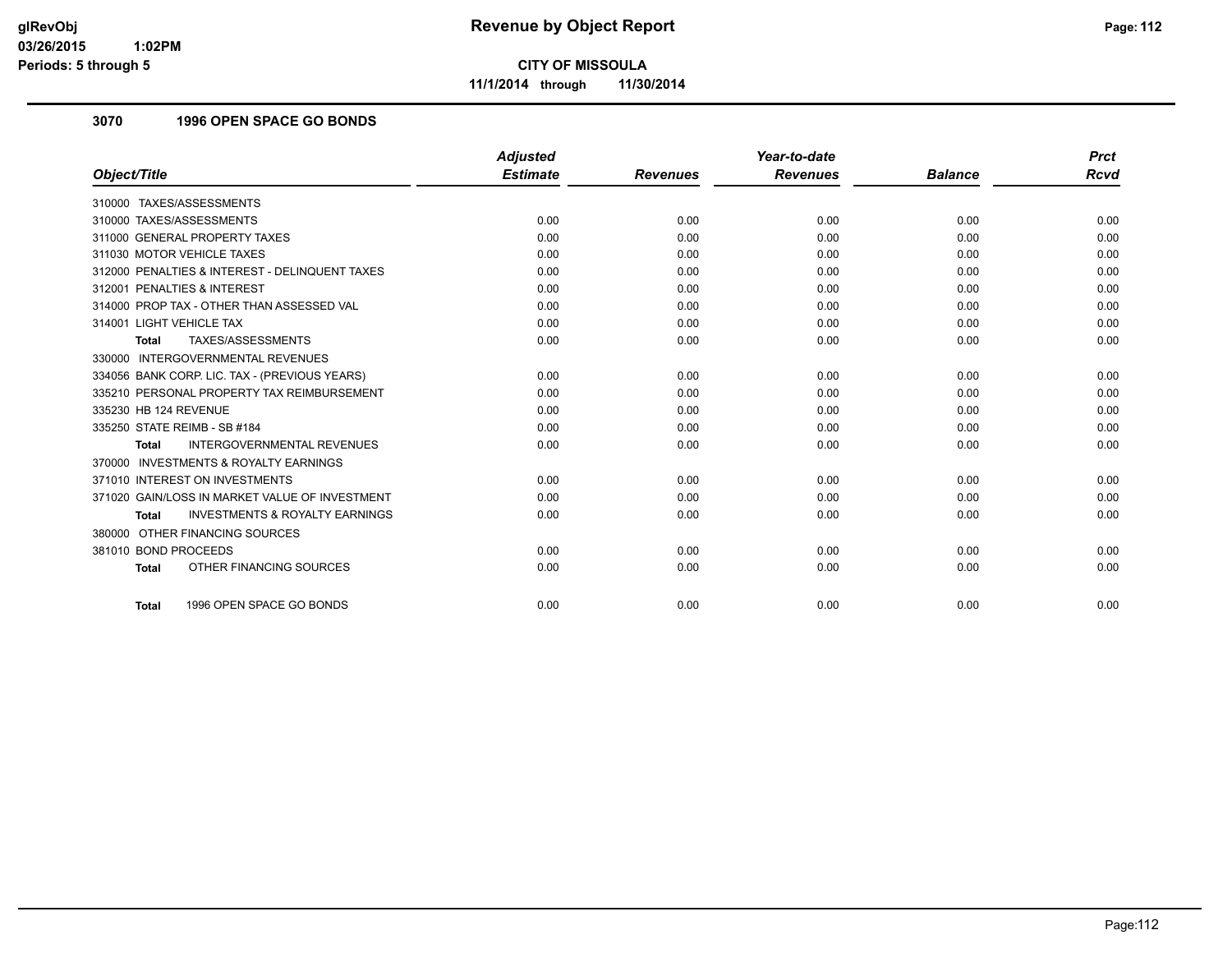**11/1/2014 through 11/30/2014**

## **3075 1997 OPEN SPACE G O BOND FUND**

**3075 1997 OPEN SPACE G O BOND FUND**

|                                                           | <b>Adjusted</b> |                 | Year-to-date    |                | <b>Prct</b> |
|-----------------------------------------------------------|-----------------|-----------------|-----------------|----------------|-------------|
| Object/Title                                              | <b>Estimate</b> | <b>Revenues</b> | <b>Revenues</b> | <b>Balance</b> | <b>Rcvd</b> |
| 310000 TAXES/ASSESSMENTS                                  |                 |                 |                 |                |             |
| 310000 TAXES/ASSESSMENTS                                  | 0.00            | 0.00            | 0.00            | 0.00           | 0.00        |
| 311000 GENERAL PROPERTY TAXES                             | 0.00            | 0.00            | 0.00            | 0.00           | 0.00        |
| 311030 MOTOR VEHICLE TAXES                                | 0.00            | 0.00            | 0.00            | 0.00           | 0.00        |
| 312000 PENALTIES & INTEREST - DELINQUENT TAXES            | 0.00            | 0.00            | 0.00            | 0.00           | 0.00        |
| 312001 PENALTIES & INTEREST                               | 0.00            | 0.00            | 0.00            | 0.00           | 0.00        |
| 314000 PROP TAX - OTHER THAN ASSESSED VAL                 | 0.00            | 0.00            | 0.00            | 0.00           | 0.00        |
| 314001 LIGHT VEHICLE TAX                                  | 0.00            | 0.00            | 0.00            | 0.00           | 0.00        |
| TAXES/ASSESSMENTS<br>Total                                | 0.00            | 0.00            | 0.00            | 0.00           | 0.00        |
| 330000 INTERGOVERNMENTAL REVENUES                         |                 |                 |                 |                |             |
| 334056 BANK CORP. LIC. TAX - (PREVIOUS YEARS)             | 0.00            | 0.00            | 0.00            | 0.00           | 0.00        |
| 335210 PERSONAL PROPERTY TAX REIMBURSEMENT                | 0.00            | 0.00            | 0.00            | 0.00           | 0.00        |
| 335230 HB 124 REVENUE                                     | 0.00            | 0.00            | 0.00            | 0.00           | 0.00        |
| 335250 STATE REIMB - SB #184                              | 0.00            | 0.00            | 0.00            | 0.00           | 0.00        |
| <b>INTERGOVERNMENTAL REVENUES</b><br><b>Total</b>         | 0.00            | 0.00            | 0.00            | 0.00           | 0.00        |
| 360000 MISCELLANEOUS REVENUES                             |                 |                 |                 |                |             |
| 360010 MISCELLANEOUS                                      | 0.00            | 0.00            | 0.00            | 0.00           | 0.00        |
| MISCELLANEOUS REVENUES<br><b>Total</b>                    | 0.00            | 0.00            | 0.00            | 0.00           | 0.00        |
| 370000 INVESTMENTS & ROYALTY EARNINGS                     |                 |                 |                 |                |             |
| 371010 INTEREST ON INVESTMENTS                            | 0.00            | 0.00            | 0.00            | 0.00           | 0.00        |
| 371020 GAIN/LOSS IN MARKET VALUE OF INVESTMENTS           | 0.00            | 0.00            | 0.00            | 0.00           | 0.00        |
| <b>INVESTMENTS &amp; ROYALTY EARNINGS</b><br><b>Total</b> | 0.00            | 0.00            | 0.00            | 0.00           | 0.00        |
| 380000 OTHER FINANCING SOURCES                            |                 |                 |                 |                |             |
| 380000 OTHER FINANCING SOURCES                            | 0.00            | 0.00            | 0.00            | 0.00           | 0.00        |
| 381010 BOND PROCEEDS                                      | 0.00            | 0.00            | 0.00            | 0.00           | 0.00        |
| OTHER FINANCING SOURCES<br><b>Total</b>                   | 0.00            | 0.00            | 0.00            | 0.00           | 0.00        |
|                                                           |                 |                 |                 |                |             |
| 1997 OPEN SPACE G O BOND FUND<br><b>Total</b>             | 0.00            | 0.00            | 0.00            | 0.00           | 0.00        |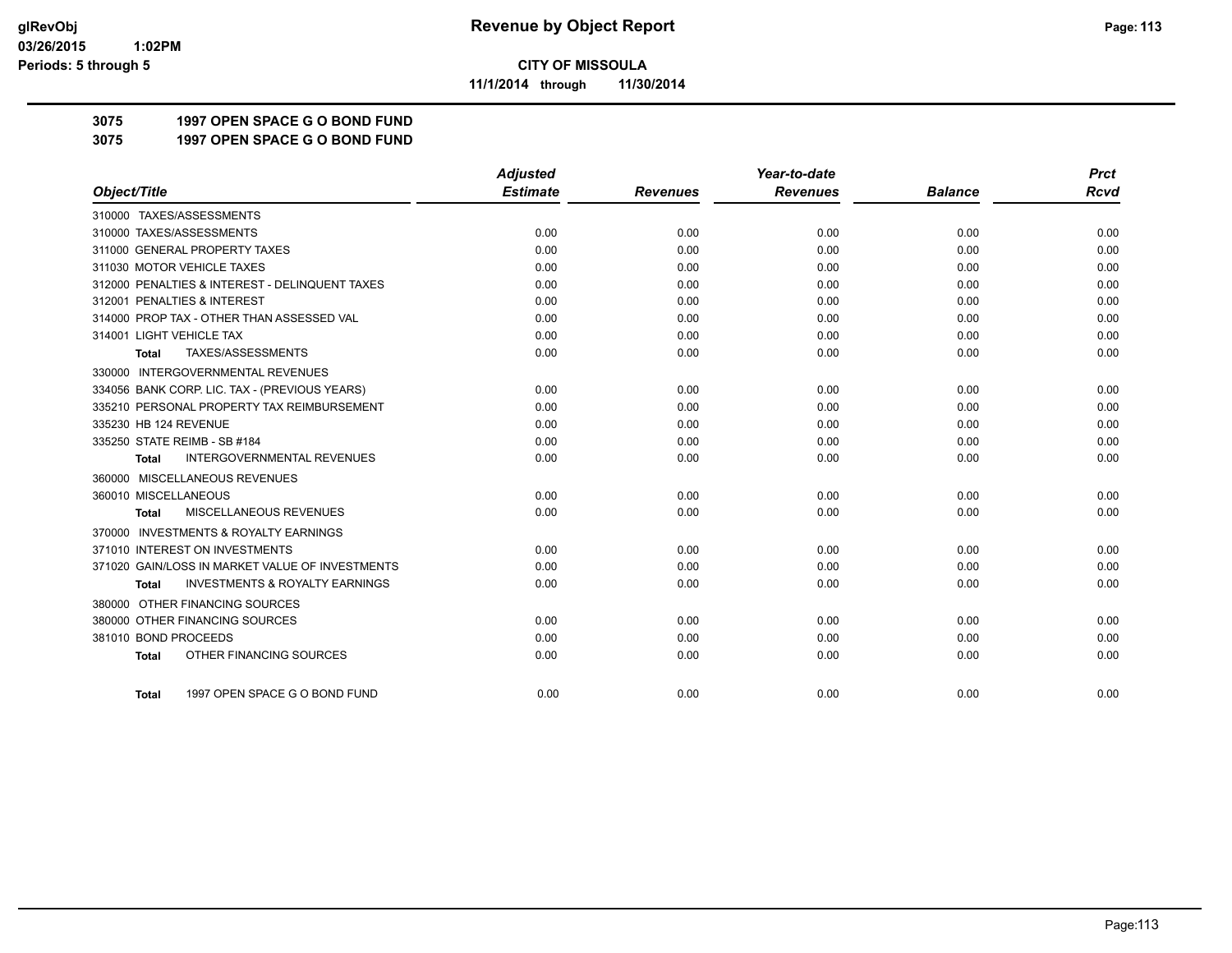**11/1/2014 through 11/30/2014**

### **3075 1997 OPEN SPACE G O BOND FUND**

|                                                    | <b>Adjusted</b> |                 | Year-to-date    |                | <b>Prct</b> |
|----------------------------------------------------|-----------------|-----------------|-----------------|----------------|-------------|
| Object/Title                                       | <b>Estimate</b> | <b>Revenues</b> | <b>Revenues</b> | <b>Balance</b> | <b>Rcvd</b> |
| 310000 TAXES/ASSESSMENTS                           |                 |                 |                 |                |             |
| 310000 TAXES/ASSESSMENTS                           | 0.00            | 0.00            | 0.00            | 0.00           | 0.00        |
| 311000 GENERAL PROPERTY TAXES                      | 0.00            | 0.00            | 0.00            | 0.00           | 0.00        |
| 311030 MOTOR VEHICLE TAXES                         | 0.00            | 0.00            | 0.00            | 0.00           | 0.00        |
| 312000 PENALTIES & INTEREST - DELINQUENT TAXES     | 0.00            | 0.00            | 0.00            | 0.00           | 0.00        |
| 312001 PENALTIES & INTEREST                        | 0.00            | 0.00            | 0.00            | 0.00           | 0.00        |
| 314000 PROP TAX - OTHER THAN ASSESSED VAL          | 0.00            | 0.00            | 0.00            | 0.00           | 0.00        |
| 314001 LIGHT VEHICLE TAX                           | 0.00            | 0.00            | 0.00            | 0.00           | 0.00        |
| TAXES/ASSESSMENTS<br><b>Total</b>                  | 0.00            | 0.00            | 0.00            | 0.00           | 0.00        |
| 330000 INTERGOVERNMENTAL REVENUES                  |                 |                 |                 |                |             |
| 334056 BANK CORP. LIC. TAX - (PREVIOUS YEARS)      | 0.00            | 0.00            | 0.00            | 0.00           | 0.00        |
| 335210 PERSONAL PROPERTY TAX REIMBURSEMENT         | 0.00            | 0.00            | 0.00            | 0.00           | 0.00        |
| 335230 HB 124 REVENUE                              | 0.00            | 0.00            | 0.00            | 0.00           | 0.00        |
| 335250 STATE REIMB - SB #184                       | 0.00            | 0.00            | 0.00            | 0.00           | 0.00        |
| <b>INTERGOVERNMENTAL REVENUES</b><br><b>Total</b>  | 0.00            | 0.00            | 0.00            | 0.00           | 0.00        |
| 360000 MISCELLANEOUS REVENUES                      |                 |                 |                 |                |             |
| 360010 MISCELLANEOUS                               | 0.00            | 0.00            | 0.00            | 0.00           | 0.00        |
| MISCELLANEOUS REVENUES<br>Total                    | 0.00            | 0.00            | 0.00            | 0.00           | 0.00        |
| 370000 INVESTMENTS & ROYALTY EARNINGS              |                 |                 |                 |                |             |
| 371010 INTEREST ON INVESTMENTS                     | 0.00            | 0.00            | 0.00            | 0.00           | 0.00        |
| 371020 GAIN/LOSS IN MARKET VALUE OF INVESTMENT     | 0.00            | 0.00            | 0.00            | 0.00           | 0.00        |
| <b>INVESTMENTS &amp; ROYALTY EARNINGS</b><br>Total | 0.00            | 0.00            | 0.00            | 0.00           | 0.00        |
| 380000 OTHER FINANCING SOURCES                     |                 |                 |                 |                |             |
| 380000 OTHER FINANCING SOURCES                     | 0.00            | 0.00            | 0.00            | 0.00           | 0.00        |
| 381010 BOND PROCEEDS                               | 0.00            | 0.00            | 0.00            | 0.00           | 0.00        |
| OTHER FINANCING SOURCES<br><b>Total</b>            | 0.00            | 0.00            | 0.00            | 0.00           | 0.00        |
|                                                    |                 |                 |                 |                |             |
| 1997 OPEN SPACE G O BOND FUND<br>Total             | 0.00            | 0.00            | 0.00            | 0.00           | 0.00        |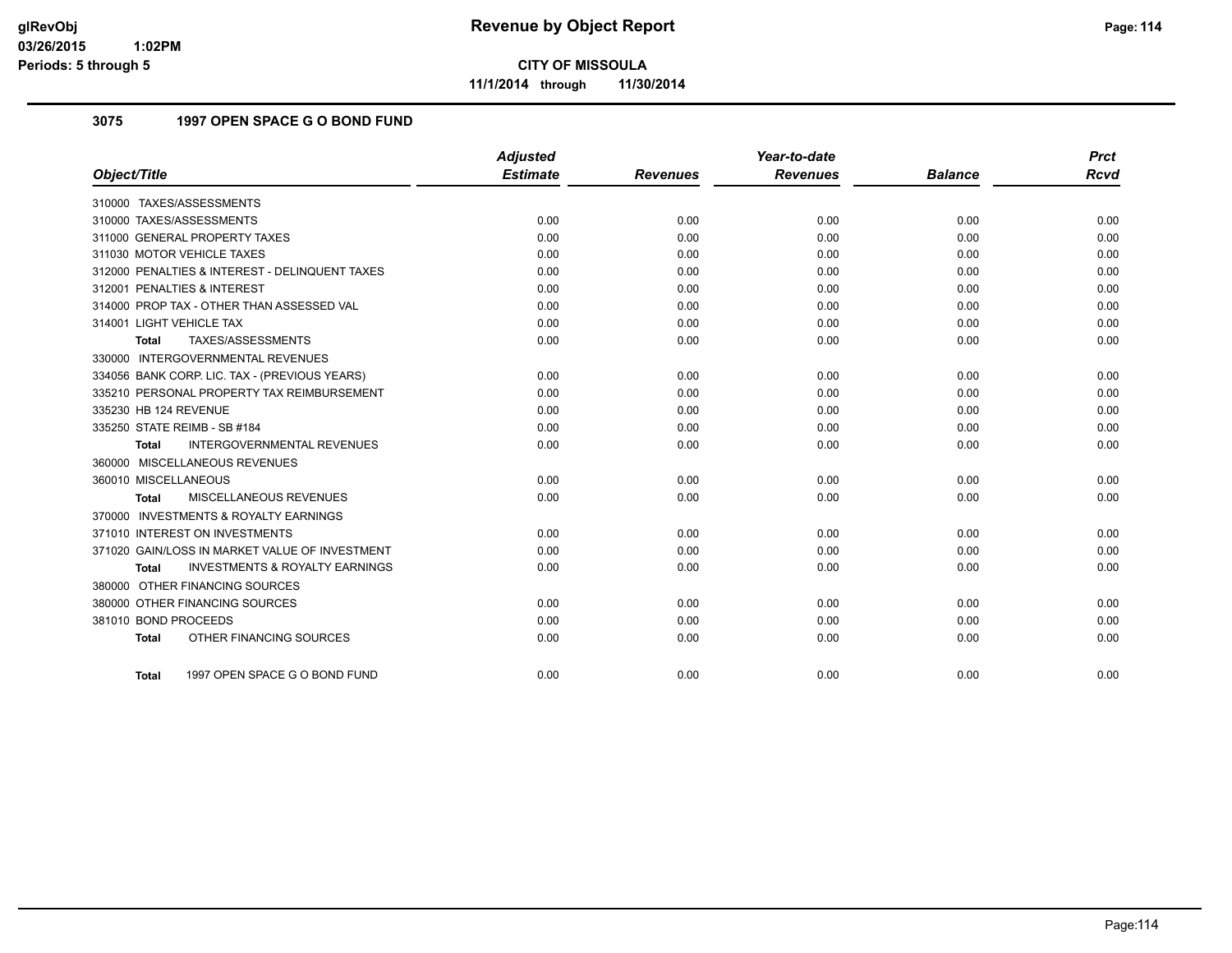**11/1/2014 through 11/30/2014**

## **3080 1994 FIRE EQUIP/CITY HALLS REFUND BOND F**

**3080 1994 FIRE EQUIP/CITY HALLS REFUND BOND F**

|                                                           | <b>Adjusted</b> |                 | Year-to-date    |                | <b>Prct</b> |
|-----------------------------------------------------------|-----------------|-----------------|-----------------|----------------|-------------|
| Object/Title                                              | <b>Estimate</b> | <b>Revenues</b> | <b>Revenues</b> | <b>Balance</b> | Rcvd        |
| 310000 TAXES/ASSESSMENTS                                  |                 |                 |                 |                |             |
| 310000 TAXES/ASSESSMENTS                                  | 0.00            | 0.00            | 0.00            | 0.00           | 0.00        |
| 311000 GENERAL PROPERTY TAXES                             | 0.00            | 0.00            | 0.00            | 0.00           | 0.00        |
| 311030 MOTOR VEHICLE TAXES                                | 0.00            | 0.00            | 0.00            | 0.00           | 0.00        |
| 312000 PENALTIES & INTEREST - DELINQUENT TAXES            | 0.00            | 0.00            | 0.00            | 0.00           | 0.00        |
| 312001 PENALTIES & INTEREST                               | 0.00            | 0.00            | 0.00            | 0.00           | 0.00        |
| 314000 PROP TAX - OTHER THAN ASSESSED VAL                 | 0.00            | 0.00            | 0.00            | 0.00           | 0.00        |
| 314001 LIGHT VEHICLE TAX                                  | 0.00            | 0.00            | 0.00            | 0.00           | 0.00        |
| TAXES/ASSESSMENTS<br><b>Total</b>                         | 0.00            | 0.00            | 0.00            | 0.00           | 0.00        |
| 330000 INTERGOVERNMENTAL REVENUES                         |                 |                 |                 |                |             |
| 334056 BANK CORP. LIC. TAX - (PREVIOUS YEARS)             | 0.00            | 0.00            | 0.00            | 0.00           | 0.00        |
| 335210 PERSONAL PROPERTY TAX REIMBURSEMENT                | 0.00            | 0.00            | 0.00            | 0.00           | 0.00        |
| 335230 HB 124 REVENUE                                     | 0.00            | 0.00            | 0.00            | 0.00           | 0.00        |
| 335250 STATE REIMB - SB #184                              | 0.00            | 0.00            | 0.00            | 0.00           | 0.00        |
| <b>INTERGOVERNMENTAL REVENUES</b><br>Total                | 0.00            | 0.00            | 0.00            | 0.00           | 0.00        |
| 360000 MISCELLANEOUS REVENUES                             |                 |                 |                 |                |             |
| 360010 MISCELLANEOUS                                      | 0.00            | 0.00            | 0.00            | 0.00           | 0.00        |
| MISCELLANEOUS REVENUES<br><b>Total</b>                    | 0.00            | 0.00            | 0.00            | 0.00           | 0.00        |
| 370000 INVESTMENTS & ROYALTY EARNINGS                     |                 |                 |                 |                |             |
| 371010 INTEREST ON INVESTMENTS                            | 0.00            | 0.00            | 0.00            | 0.00           | 0.00        |
| 371020 GAIN/LOSS IN MARKET VALUE OF INVESTMENTS           | 0.00            | 0.00            | 0.00            | 0.00           | 0.00        |
| <b>INVESTMENTS &amp; ROYALTY EARNINGS</b><br><b>Total</b> | 0.00            | 0.00            | 0.00            | 0.00           | 0.00        |
| 380000 OTHER FINANCING SOURCES                            |                 |                 |                 |                |             |
| 380000 OTHER FINANCING SOURCES                            | 0.00            | 0.00            | 0.00            | 0.00           | 0.00        |
| 381010 BOND PROCEEDS                                      | 0.00            | 0.00            | 0.00            | 0.00           | 0.00        |
| OTHER FINANCING SOURCES<br><b>Total</b>                   | 0.00            | 0.00            | 0.00            | 0.00           | 0.00        |
| 1994 FIRE EQUIP/CITY HALLS REFUND BONI<br>Total           | 0.00            | 0.00            | 0.00            | 0.00           | 0.00        |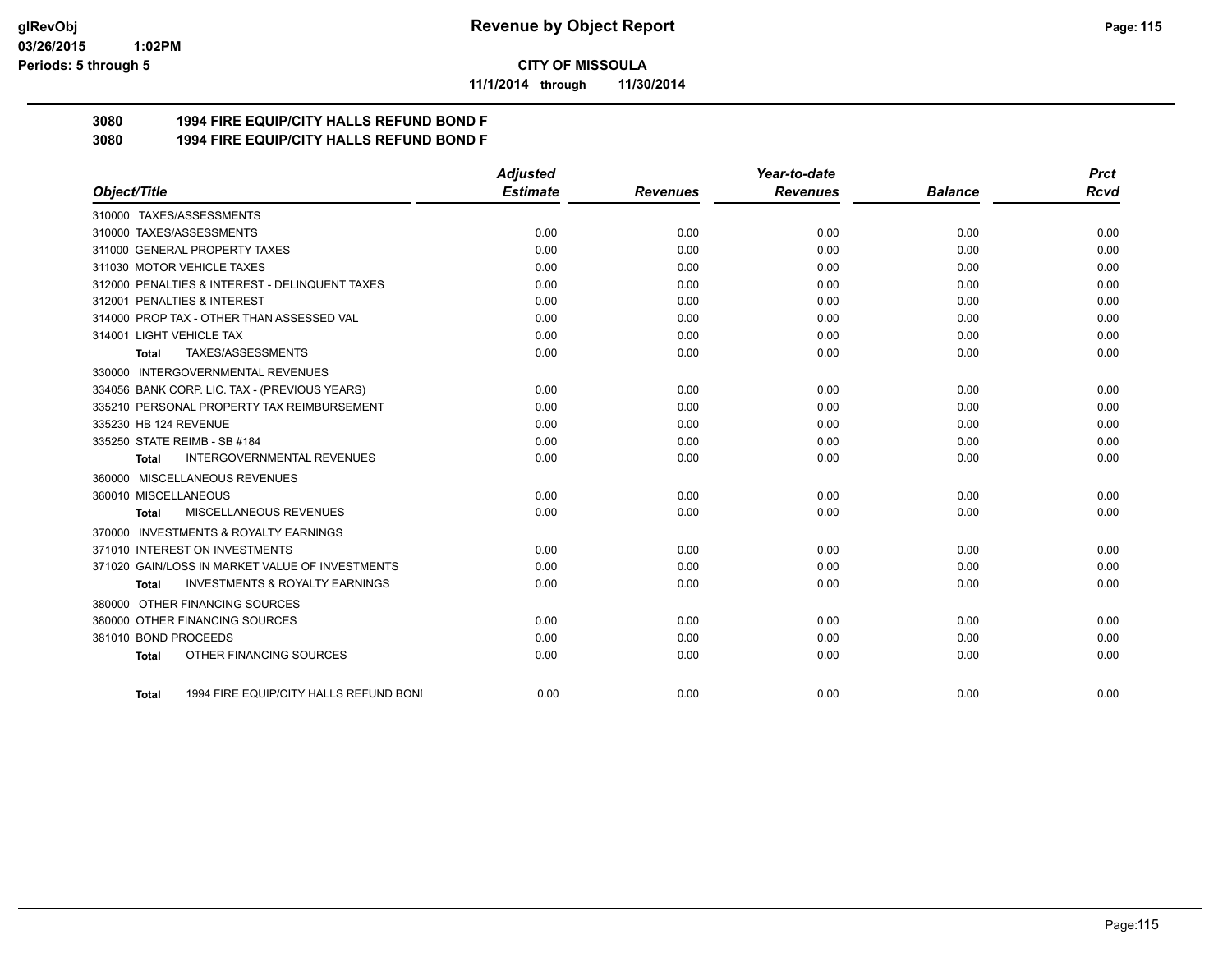**11/1/2014 through 11/30/2014**

#### **3080 1994 FIRE EQUIP/CITY HALLS REFUND BOND F**

|                          |                                                | <b>Adjusted</b> |                 | Year-to-date    |                | <b>Prct</b> |
|--------------------------|------------------------------------------------|-----------------|-----------------|-----------------|----------------|-------------|
| Object/Title             |                                                | <b>Estimate</b> | <b>Revenues</b> | <b>Revenues</b> | <b>Balance</b> | <b>Rcvd</b> |
|                          | 310000 TAXES/ASSESSMENTS                       |                 |                 |                 |                |             |
|                          | 310000 TAXES/ASSESSMENTS                       | 0.00            | 0.00            | 0.00            | 0.00           | 0.00        |
|                          | 311000 GENERAL PROPERTY TAXES                  | 0.00            | 0.00            | 0.00            | 0.00           | 0.00        |
|                          | 311030 MOTOR VEHICLE TAXES                     | 0.00            | 0.00            | 0.00            | 0.00           | 0.00        |
|                          | 312000 PENALTIES & INTEREST - DELINQUENT TAXES | 0.00            | 0.00            | 0.00            | 0.00           | 0.00        |
|                          | 312001 PENALTIES & INTEREST                    | 0.00            | 0.00            | 0.00            | 0.00           | 0.00        |
|                          | 314000 PROP TAX - OTHER THAN ASSESSED VAL      | 0.00            | 0.00            | 0.00            | 0.00           | 0.00        |
| 314001 LIGHT VEHICLE TAX |                                                | 0.00            | 0.00            | 0.00            | 0.00           | 0.00        |
| <b>Total</b>             | TAXES/ASSESSMENTS                              | 0.00            | 0.00            | 0.00            | 0.00           | 0.00        |
|                          | 330000 INTERGOVERNMENTAL REVENUES              |                 |                 |                 |                |             |
|                          | 334056 BANK CORP. LIC. TAX - (PREVIOUS YEARS)  | 0.00            | 0.00            | 0.00            | 0.00           | 0.00        |
|                          | 335210 PERSONAL PROPERTY TAX REIMBURSEMENT     | 0.00            | 0.00            | 0.00            | 0.00           | 0.00        |
| 335230 HB 124 REVENUE    |                                                | 0.00            | 0.00            | 0.00            | 0.00           | 0.00        |
|                          | 335250 STATE REIMB - SB #184                   | 0.00            | 0.00            | 0.00            | 0.00           | 0.00        |
| <b>Total</b>             | <b>INTERGOVERNMENTAL REVENUES</b>              | 0.00            | 0.00            | 0.00            | 0.00           | 0.00        |
|                          | 360000 MISCELLANEOUS REVENUES                  |                 |                 |                 |                |             |
| 360010 MISCELLANEOUS     |                                                | 0.00            | 0.00            | 0.00            | 0.00           | 0.00        |
| Total                    | MISCELLANEOUS REVENUES                         | 0.00            | 0.00            | 0.00            | 0.00           | 0.00        |
|                          | 370000 INVESTMENTS & ROYALTY EARNINGS          |                 |                 |                 |                |             |
|                          | 371010 INTEREST ON INVESTMENTS                 | 0.00            | 0.00            | 0.00            | 0.00           | 0.00        |
|                          | 371020 GAIN/LOSS IN MARKET VALUE OF INVESTMENT | 0.00            | 0.00            | 0.00            | 0.00           | 0.00        |
| Total                    | <b>INVESTMENTS &amp; ROYALTY EARNINGS</b>      | 0.00            | 0.00            | 0.00            | 0.00           | 0.00        |
|                          | 380000 OTHER FINANCING SOURCES                 |                 |                 |                 |                |             |
|                          | 380000 OTHER FINANCING SOURCES                 | 0.00            | 0.00            | 0.00            | 0.00           | 0.00        |
| 381010 BOND PROCEEDS     |                                                | 0.00            | 0.00            | 0.00            | 0.00           | 0.00        |
| <b>Total</b>             | OTHER FINANCING SOURCES                        | 0.00            | 0.00            | 0.00            | 0.00           | 0.00        |
|                          |                                                |                 |                 |                 |                |             |
| Total                    | 1994 FIRE EQUIP/CITY HALLS REFUND BON          | 0.00            | 0.00            | 0.00            | 0.00           | 0.00        |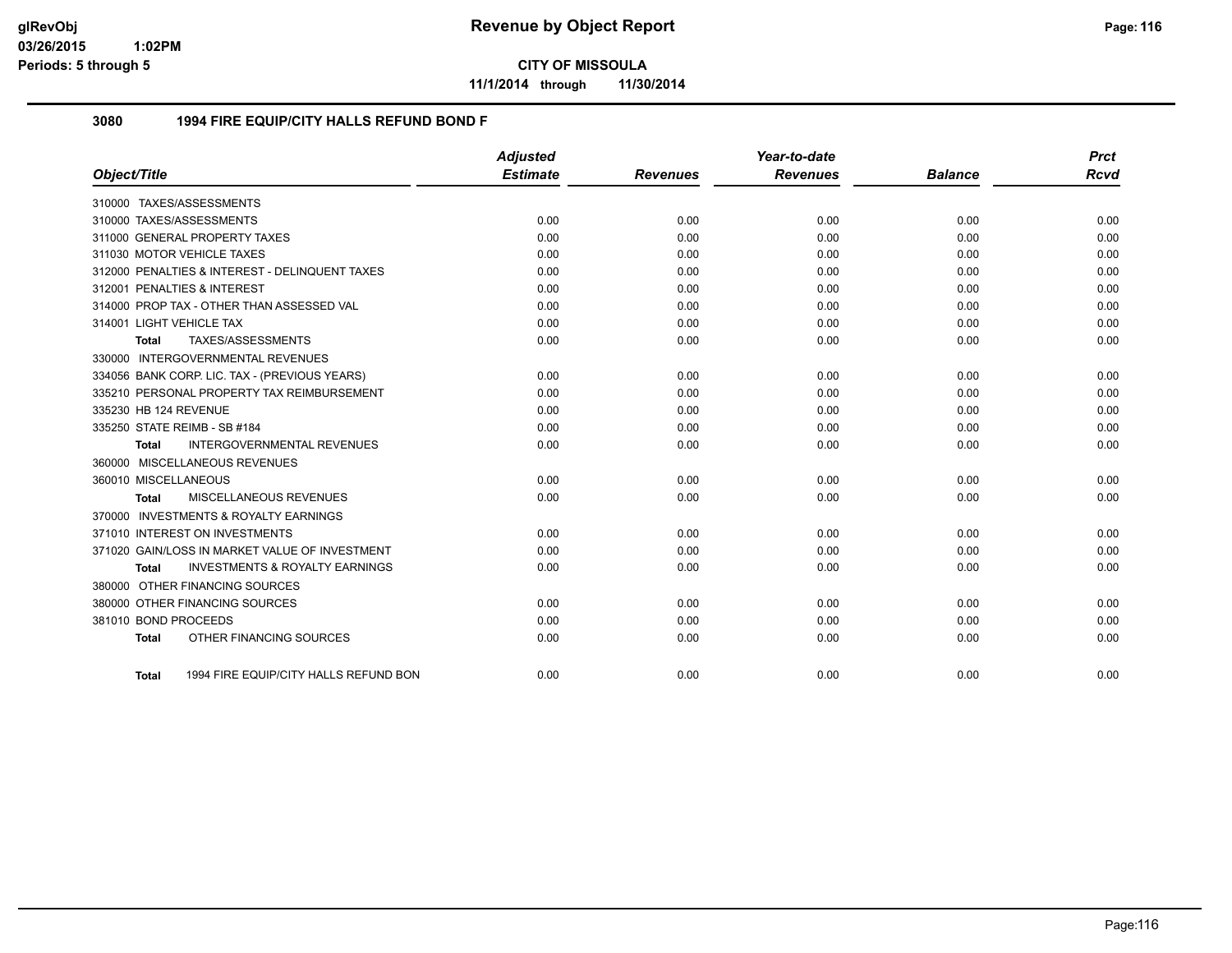**11/1/2014 through 11/30/2014**

## **3085 1993 FIRE STATION G O BOND FUND**

**3085 1993 FIRE STATION G O BOND FUND**

|                                                           | <b>Adjusted</b> |                 | Year-to-date    |                | <b>Prct</b> |
|-----------------------------------------------------------|-----------------|-----------------|-----------------|----------------|-------------|
| Object/Title                                              | <b>Estimate</b> | <b>Revenues</b> | <b>Revenues</b> | <b>Balance</b> | <b>Rcvd</b> |
| 310000 TAXES/ASSESSMENTS                                  |                 |                 |                 |                |             |
| 310000 TAXES/ASSESSMENTS                                  | 0.00            | 0.00            | 0.00            | 0.00           | 0.00        |
| 311000 GENERAL PROPERTY TAXES                             | 0.00            | 0.00            | 0.00            | 0.00           | 0.00        |
| 311030 MOTOR VEHICLE TAXES                                | 0.00            | 0.00            | 0.00            | 0.00           | 0.00        |
| 312000 PENALTIES & INTEREST - DELINQUENT TAXES            | 0.00            | 0.00            | 0.00            | 0.00           | 0.00        |
| 312001 PENALTIES & INTEREST                               | 0.00            | 0.00            | 0.00            | 0.00           | 0.00        |
| 314000 PROP TAX - OTHER THAN ASSESSED VAL                 | 0.00            | 0.00            | 0.00            | 0.00           | 0.00        |
| 314001 LIGHT VEHICLE TAX                                  | 0.00            | 0.00            | 0.00            | 0.00           | 0.00        |
| TAXES/ASSESSMENTS<br><b>Total</b>                         | 0.00            | 0.00            | 0.00            | 0.00           | 0.00        |
| <b>INTERGOVERNMENTAL REVENUES</b><br>330000               |                 |                 |                 |                |             |
| 334056 BANK CORP. LIC. TAX - (PREVIOUS YEARS)             | 0.00            | 0.00            | 0.00            | 0.00           | 0.00        |
| 335210 PERSONAL PROPERTY TAX REIMBURSEMENT                | 0.00            | 0.00            | 0.00            | 0.00           | 0.00        |
| 335230 HB 124 REVENUE                                     | 0.00            | 0.00            | 0.00            | 0.00           | 0.00        |
| 335250 STATE REIMB - SB #184                              | 0.00            | 0.00            | 0.00            | 0.00           | 0.00        |
| <b>INTERGOVERNMENTAL REVENUES</b><br><b>Total</b>         | 0.00            | 0.00            | 0.00            | 0.00           | 0.00        |
| MISCELLANEOUS REVENUES<br>360000                          |                 |                 |                 |                |             |
| 360010 MISCELLANEOUS                                      | 0.00            | 0.00            | 0.00            | 0.00           | 0.00        |
| MISCELLANEOUS REVENUES<br><b>Total</b>                    | 0.00            | 0.00            | 0.00            | 0.00           | 0.00        |
| <b>INVESTMENTS &amp; ROYALTY EARNINGS</b><br>370000       |                 |                 |                 |                |             |
| 371010 INTEREST ON INVESTMENTS                            | 0.00            | 0.00            | 0.00            | 0.00           | 0.00        |
| 371020 GAIN/LOSS IN MARKET VALUE OF INVESTMENTS           | 0.00            | 0.00            | 0.00            | 0.00           | 0.00        |
| <b>INVESTMENTS &amp; ROYALTY EARNINGS</b><br><b>Total</b> | 0.00            | 0.00            | 0.00            | 0.00           | 0.00        |
| 1993 FIRE STATION G O BOND FUND<br><b>Total</b>           | 0.00            | 0.00            | 0.00            | 0.00           | 0.00        |
|                                                           |                 |                 |                 |                |             |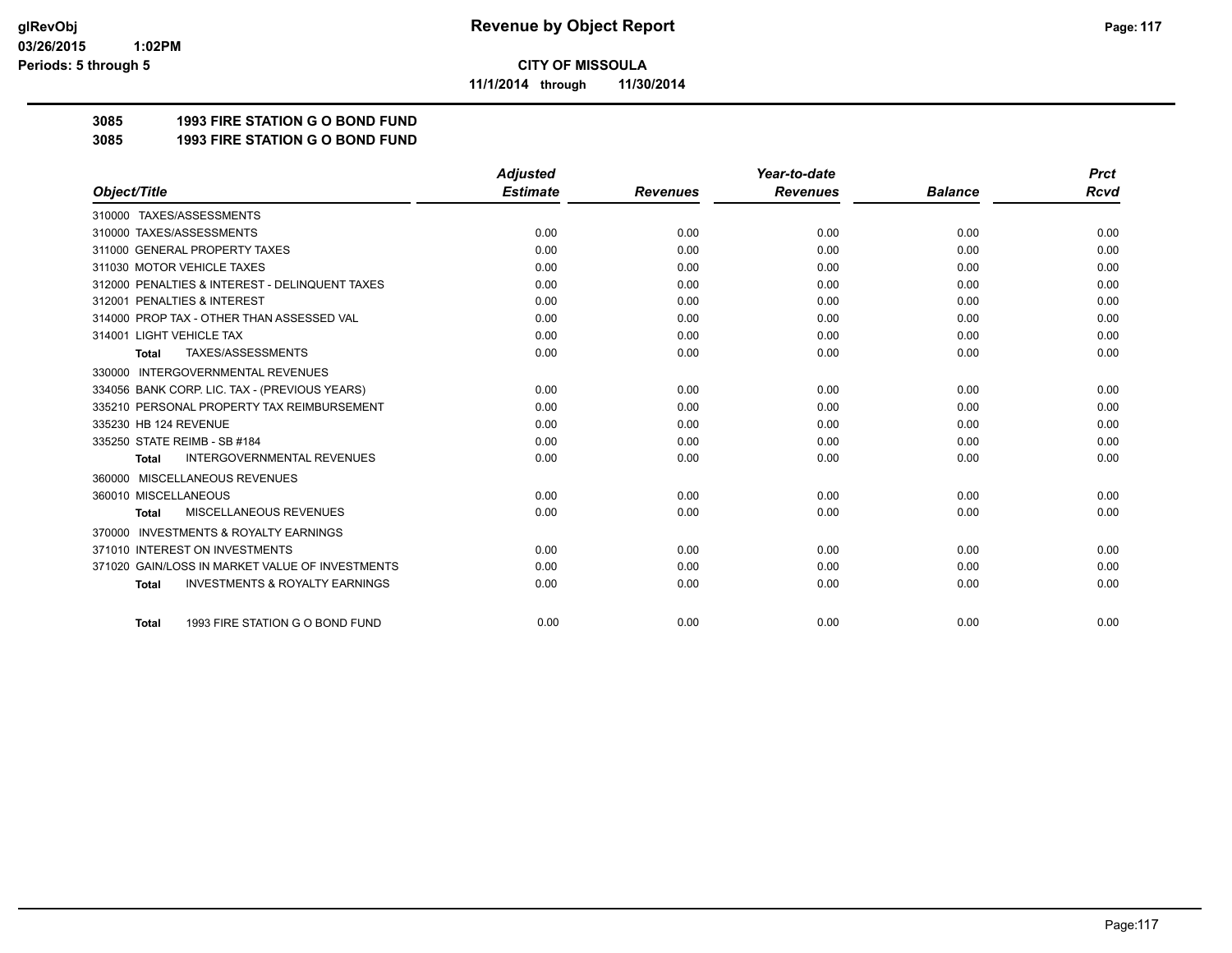**11/1/2014 through 11/30/2014**

### **3085 1993 FIRE STATION G O BOND FUND**

|                                                           | <b>Adjusted</b> |                 | Year-to-date    |                | <b>Prct</b> |
|-----------------------------------------------------------|-----------------|-----------------|-----------------|----------------|-------------|
| Object/Title                                              | <b>Estimate</b> | <b>Revenues</b> | <b>Revenues</b> | <b>Balance</b> | Rcvd        |
| 310000 TAXES/ASSESSMENTS                                  |                 |                 |                 |                |             |
| 310000 TAXES/ASSESSMENTS                                  | 0.00            | 0.00            | 0.00            | 0.00           | 0.00        |
| 311000 GENERAL PROPERTY TAXES                             | 0.00            | 0.00            | 0.00            | 0.00           | 0.00        |
| 311030 MOTOR VEHICLE TAXES                                | 0.00            | 0.00            | 0.00            | 0.00           | 0.00        |
| 312000 PENALTIES & INTEREST - DELINQUENT TAXES            | 0.00            | 0.00            | 0.00            | 0.00           | 0.00        |
| 312001 PENALTIES & INTEREST                               | 0.00            | 0.00            | 0.00            | 0.00           | 0.00        |
| 314000 PROP TAX - OTHER THAN ASSESSED VAL                 | 0.00            | 0.00            | 0.00            | 0.00           | 0.00        |
| 314001 LIGHT VEHICLE TAX                                  | 0.00            | 0.00            | 0.00            | 0.00           | 0.00        |
| TAXES/ASSESSMENTS<br><b>Total</b>                         | 0.00            | 0.00            | 0.00            | 0.00           | 0.00        |
| 330000 INTERGOVERNMENTAL REVENUES                         |                 |                 |                 |                |             |
| 334056 BANK CORP. LIC. TAX - (PREVIOUS YEARS)             | 0.00            | 0.00            | 0.00            | 0.00           | 0.00        |
| 335210 PERSONAL PROPERTY TAX REIMBURSEMENT                | 0.00            | 0.00            | 0.00            | 0.00           | 0.00        |
| 335230 HB 124 REVENUE                                     | 0.00            | 0.00            | 0.00            | 0.00           | 0.00        |
| 335250 STATE REIMB - SB #184                              | 0.00            | 0.00            | 0.00            | 0.00           | 0.00        |
| <b>INTERGOVERNMENTAL REVENUES</b><br><b>Total</b>         | 0.00            | 0.00            | 0.00            | 0.00           | 0.00        |
| 360000 MISCELLANEOUS REVENUES                             |                 |                 |                 |                |             |
| 360010 MISCELLANEOUS                                      | 0.00            | 0.00            | 0.00            | 0.00           | 0.00        |
| MISCELLANEOUS REVENUES<br><b>Total</b>                    | 0.00            | 0.00            | 0.00            | 0.00           | 0.00        |
| 370000 INVESTMENTS & ROYALTY EARNINGS                     |                 |                 |                 |                |             |
| 371010 INTEREST ON INVESTMENTS                            | 0.00            | 0.00            | 0.00            | 0.00           | 0.00        |
| 371020 GAIN/LOSS IN MARKET VALUE OF INVESTMENT            | 0.00            | 0.00            | 0.00            | 0.00           | 0.00        |
| <b>INVESTMENTS &amp; ROYALTY EARNINGS</b><br><b>Total</b> | 0.00            | 0.00            | 0.00            | 0.00           | 0.00        |
| 1993 FIRE STATION G O BOND FUND<br><b>Total</b>           | 0.00            | 0.00            | 0.00            | 0.00           | 0.00        |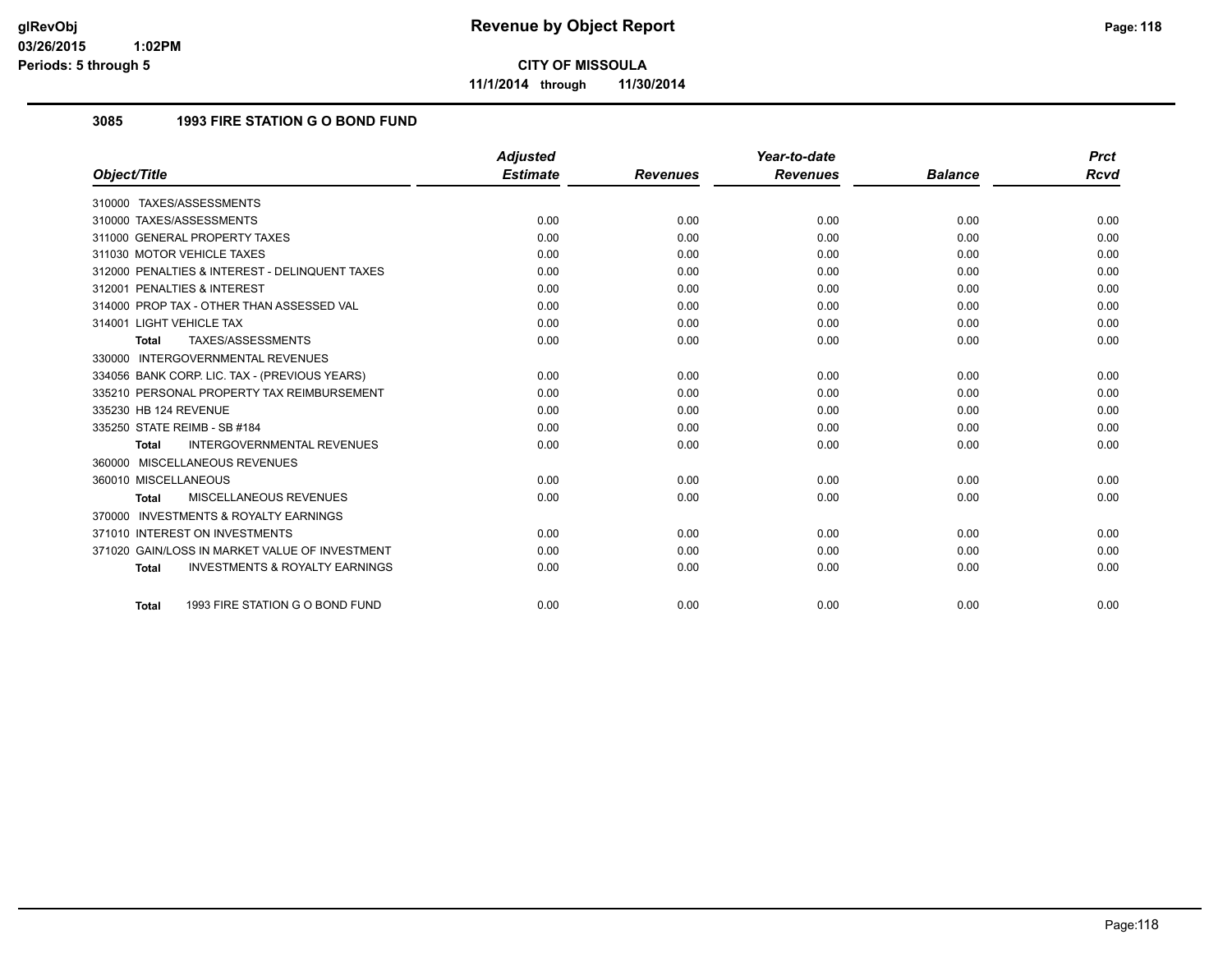**11/1/2014 through 11/30/2014**

**3090 2004 AQUATICS BOND**

**3090 2004 AQUATICS BOND**

|                                                           | <b>Adjusted</b> |                 | Year-to-date    |                | <b>Prct</b> |
|-----------------------------------------------------------|-----------------|-----------------|-----------------|----------------|-------------|
| Object/Title                                              | <b>Estimate</b> | <b>Revenues</b> | <b>Revenues</b> | <b>Balance</b> | <b>Rcvd</b> |
| 310000 TAXES/ASSESSMENTS                                  |                 |                 |                 |                |             |
| 310000 TAXES/ASSESSMENTS                                  | 0.00            | 0.00            | 0.00            | 0.00           | 0.00        |
| 311000 GENERAL PROPERTY TAXES                             | 0.00            | 0.00            | 0.00            | 0.00           | 0.00        |
| 311030 MOTOR VEHICLE TAXES                                | 0.00            | 0.00            | 0.00            | 0.00           | 0.00        |
| 312000 PENALTIES & INTEREST - DELINQUENT TAXES            | 0.00            | 0.00            | 0.00            | 0.00           | 0.00        |
| 312001 PENALTIES & INTEREST                               | 0.00            | 0.00            | 0.00            | 0.00           | 0.00        |
| 314000 PROP TAX - OTHER THAN ASSESSED VAL                 | 0.00            | 0.00            | 0.00            | 0.00           | 0.00        |
| 314001 LIGHT VEHICLE TAX                                  | 0.00            | 0.00            | 0.00            | 0.00           | 0.00        |
| TAXES/ASSESSMENTS<br><b>Total</b>                         | 0.00            | 0.00            | 0.00            | 0.00           | 0.00        |
| 330000 INTERGOVERNMENTAL REVENUES                         |                 |                 |                 |                |             |
| 334056 BANK CORP. LIC. TAX - (PREVIOUS YEARS)             | 0.00            | 0.00            | 0.00            | 0.00           | 0.00        |
| 335210 PERSONAL PROPERTY TAX REIMBURSEMENT                | 0.00            | 0.00            | 0.00            | 0.00           | 0.00        |
| 335230 HB 124 REVENUE                                     | 0.00            | 0.00            | 0.00            | 0.00           | 0.00        |
| 335250 STATE REIMB - SB #184                              | 0.00            | 0.00            | 0.00            | 0.00           | 0.00        |
| <b>INTERGOVERNMENTAL REVENUES</b><br><b>Total</b>         | 0.00            | 0.00            | 0.00            | 0.00           | 0.00        |
| 360000 MISCELLANEOUS REVENUES                             |                 |                 |                 |                |             |
| 360010 MISCELLANEOUS                                      | 0.00            | 0.00            | 0.00            | 0.00           | 0.00        |
| <b>MISCELLANEOUS REVENUES</b><br>Total                    | 0.00            | 0.00            | 0.00            | 0.00           | 0.00        |
| <b>INVESTMENTS &amp; ROYALTY EARNINGS</b><br>370000       |                 |                 |                 |                |             |
| 371010 INTEREST ON INVESTMENTS                            | 0.00            | 0.00            | 0.00            | 0.00           | 0.00        |
| 371020 GAIN/LOSS IN MARKET VALUE OF INVESTMENTS           | 0.00            | 0.00            | 0.00            | 0.00           | 0.00        |
| <b>INVESTMENTS &amp; ROYALTY EARNINGS</b><br><b>Total</b> | 0.00            | 0.00            | 0.00            | 0.00           | 0.00        |
| OTHER FINANCING SOURCES<br>380000                         |                 |                 |                 |                |             |
| 383043 TRANSFERS FROM IMPACT FEES                         | 0.00            | 0.00            | 0.00            | 0.00           | 0.00        |
| OTHER FINANCING SOURCES<br><b>Total</b>                   | 0.00            | 0.00            | 0.00            | 0.00           | 0.00        |
|                                                           |                 |                 |                 |                |             |
| 2004 AQUATICS BOND<br><b>Total</b>                        | 0.00            | 0.00            | 0.00            | 0.00           | 0.00        |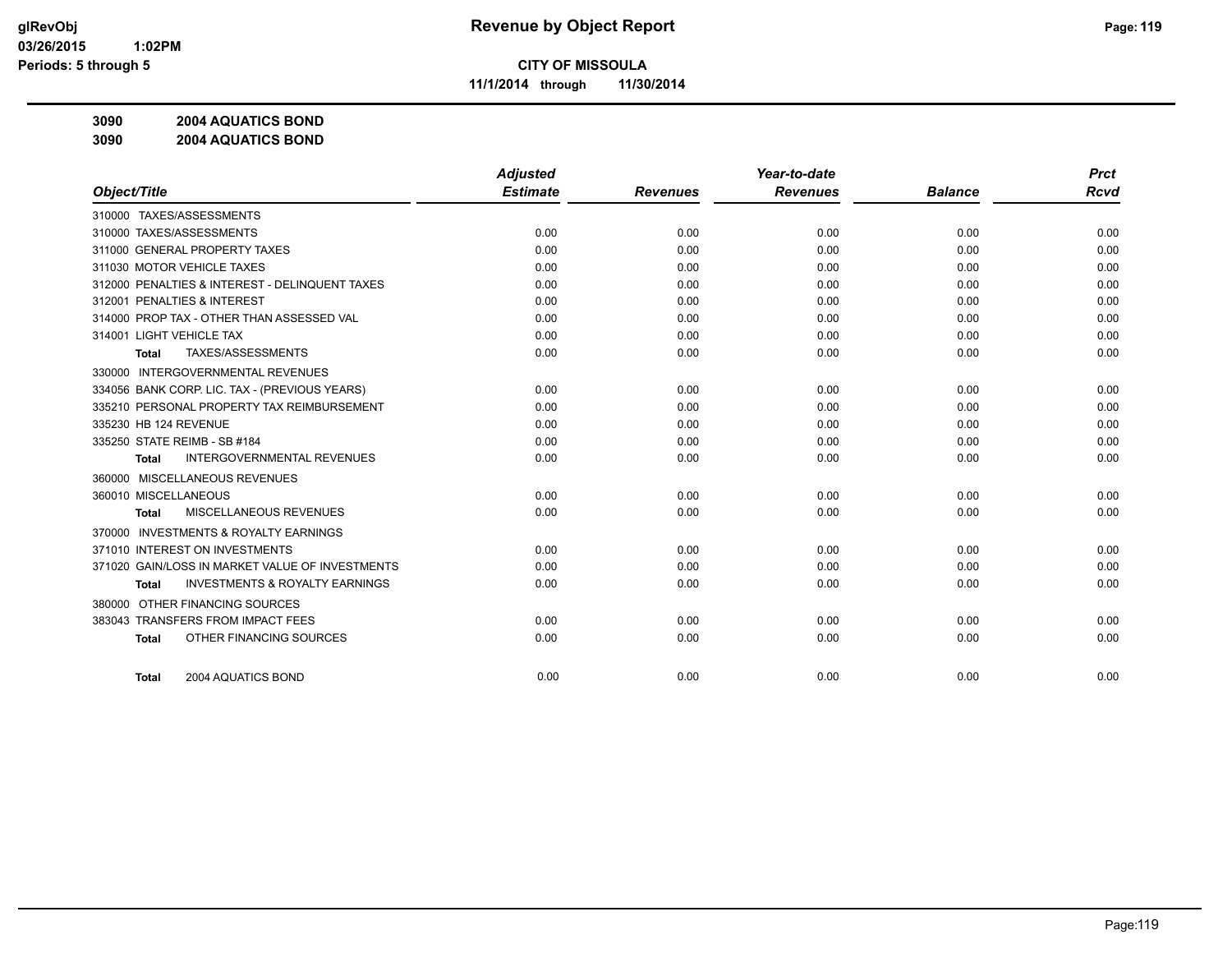**11/1/2014 through 11/30/2014**

#### **3090 2004 AQUATICS BOND**

|                                                    | <b>Adjusted</b> |                 | Year-to-date    |                | Prct        |
|----------------------------------------------------|-----------------|-----------------|-----------------|----------------|-------------|
| Object/Title                                       | <b>Estimate</b> | <b>Revenues</b> | <b>Revenues</b> | <b>Balance</b> | <b>Rcvd</b> |
| 310000 TAXES/ASSESSMENTS                           |                 |                 |                 |                |             |
| 310000 TAXES/ASSESSMENTS                           | 0.00            | 0.00            | 0.00            | 0.00           | 0.00        |
| 311000 GENERAL PROPERTY TAXES                      | 0.00            | 0.00            | 0.00            | 0.00           | 0.00        |
| 311030 MOTOR VEHICLE TAXES                         | 0.00            | 0.00            | 0.00            | 0.00           | 0.00        |
| 312000 PENALTIES & INTEREST - DELINQUENT TAXES     | 0.00            | 0.00            | 0.00            | 0.00           | 0.00        |
| 312001 PENALTIES & INTEREST                        | 0.00            | 0.00            | 0.00            | 0.00           | 0.00        |
| 314000 PROP TAX - OTHER THAN ASSESSED VAL          | 0.00            | 0.00            | 0.00            | 0.00           | 0.00        |
| 314001 LIGHT VEHICLE TAX                           | 0.00            | 0.00            | 0.00            | 0.00           | 0.00        |
| TAXES/ASSESSMENTS<br><b>Total</b>                  | 0.00            | 0.00            | 0.00            | 0.00           | 0.00        |
| 330000 INTERGOVERNMENTAL REVENUES                  |                 |                 |                 |                |             |
| 334056 BANK CORP. LIC. TAX - (PREVIOUS YEARS)      | 0.00            | 0.00            | 0.00            | 0.00           | 0.00        |
| 335210 PERSONAL PROPERTY TAX REIMBURSEMENT         | 0.00            | 0.00            | 0.00            | 0.00           | 0.00        |
| 335230 HB 124 REVENUE                              | 0.00            | 0.00            | 0.00            | 0.00           | 0.00        |
| 335250 STATE REIMB - SB #184                       | 0.00            | 0.00            | 0.00            | 0.00           | 0.00        |
| <b>INTERGOVERNMENTAL REVENUES</b><br><b>Total</b>  | 0.00            | 0.00            | 0.00            | 0.00           | 0.00        |
| 360000 MISCELLANEOUS REVENUES                      |                 |                 |                 |                |             |
| 360010 MISCELLANEOUS                               | 0.00            | 0.00            | 0.00            | 0.00           | 0.00        |
| MISCELLANEOUS REVENUES<br>Total                    | 0.00            | 0.00            | 0.00            | 0.00           | 0.00        |
| 370000 INVESTMENTS & ROYALTY EARNINGS              |                 |                 |                 |                |             |
| 371010 INTEREST ON INVESTMENTS                     | 0.00            | 0.00            | 0.00            | 0.00           | 0.00        |
| 371020 GAIN/LOSS IN MARKET VALUE OF INVESTMENT     | 0.00            | 0.00            | 0.00            | 0.00           | 0.00        |
| <b>INVESTMENTS &amp; ROYALTY EARNINGS</b><br>Total | 0.00            | 0.00            | 0.00            | 0.00           | 0.00        |
| 380000 OTHER FINANCING SOURCES                     |                 |                 |                 |                |             |
| 383043 TRANSFERS FROM IMPACT FEES                  | 0.00            | 0.00            | 0.00            | 0.00           | 0.00        |
| OTHER FINANCING SOURCES<br><b>Total</b>            | 0.00            | 0.00            | 0.00            | 0.00           | 0.00        |
| 2004 AQUATICS BOND<br>Total                        | 0.00            | 0.00            | 0.00            | 0.00           | 0.00        |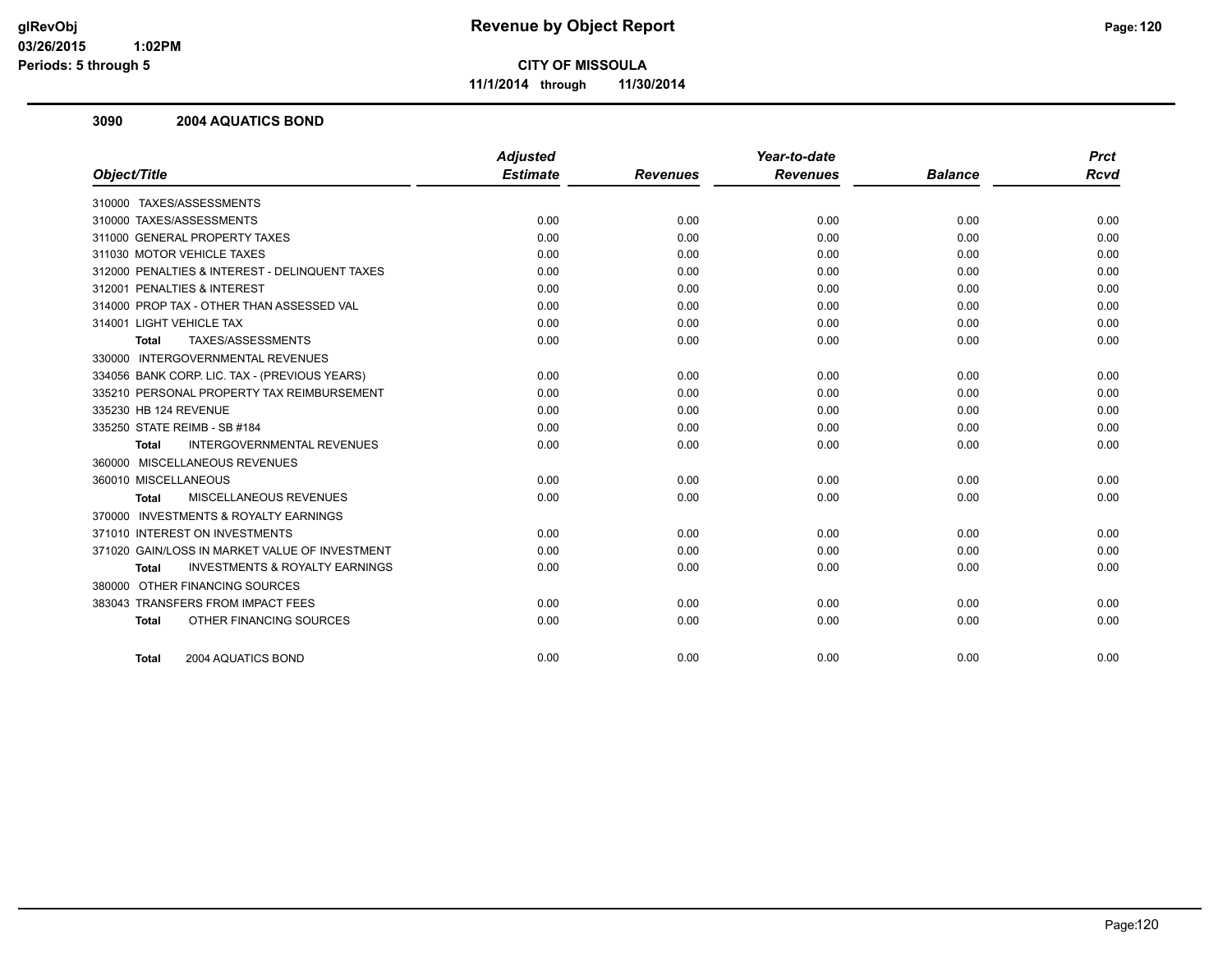**11/1/2014 through 11/30/2014**

# **3091 SERIES 2012A AQUATICS REFUNDING BOND**

**3091 SERIES 2012A AQUATICS REFUNDING BOND**

|                                                           | <b>Adjusted</b> |                 | Year-to-date    |                | <b>Prct</b> |
|-----------------------------------------------------------|-----------------|-----------------|-----------------|----------------|-------------|
| Object/Title                                              | <b>Estimate</b> | <b>Revenues</b> | <b>Revenues</b> | <b>Balance</b> | Rcvd        |
| 310000 TAXES/ASSESSMENTS                                  |                 |                 |                 |                |             |
| 310000 TAXES/ASSESSMENTS                                  | 0.00            | 0.00            | 0.00            | 0.00           | 0.00        |
| 311000 GENERAL PROPERTY TAXES                             | 538,698.00      | 782.36          | 4,016.84        | 534,681.16     | 0.75        |
| 312000 PENALTIES & INTEREST - DELINQUENT TAXES            | 0.00            | 0.00            | 0.00            | 0.00           | 0.00        |
| 312001 PENALTIES & INTEREST                               | 0.00            | 1.64            | 15.49           | $-15.49$       | 0.00        |
| 314000 PROP TAX - OTHER THAN ASSESSED VAL                 | 0.00            | 0.00            | 0.00            | 0.00           | 0.00        |
| TAXES/ASSESSMENTS<br>Total                                | 538,698.00      | 784.00          | 4,032.33        | 534,665.67     | 0.75        |
| 360000 MISCELLANEOUS REVENUES                             |                 |                 |                 |                |             |
| 360010 MISCELLANEOUS                                      | 0.00            | 0.00            | 0.06            | $-0.06$        | 0.00        |
| MISCELLANEOUS REVENUES<br>Total                           | 0.00            | 0.00            | 0.06            | $-0.06$        | 0.00        |
| INVESTMENTS & ROYALTY EARNINGS<br>370000                  |                 |                 |                 |                |             |
| 371010 INTEREST ON INVESTMENTS                            | 0.00            | 0.00            | 0.00            | 0.00           | 0.00        |
| 371020 GAIN/LOSS IN MARKET VALUE OF INVESTMENTS           | 0.00            | 0.00            | 0.00            | 0.00           | 0.00        |
| <b>INVESTMENTS &amp; ROYALTY EARNINGS</b><br><b>Total</b> | 0.00            | 0.00            | 0.00            | 0.00           | 0.00        |
| OTHER FINANCING SOURCES<br>380000                         |                 |                 |                 |                |             |
| 381010 BOND PROCEEDS                                      | 0.00            | 0.00            | 0.00            | 0.00           | 0.00        |
| OTHER FINANCING SOURCES<br>Total                          | 0.00            | 0.00            | 0.00            | 0.00           | 0.00        |
| SERIES 2012A AQUATICS REFUNDING BONI<br>Total             | 538,698.00      | 784.00          | 4,032.39        | 534,665.61     | 0.75        |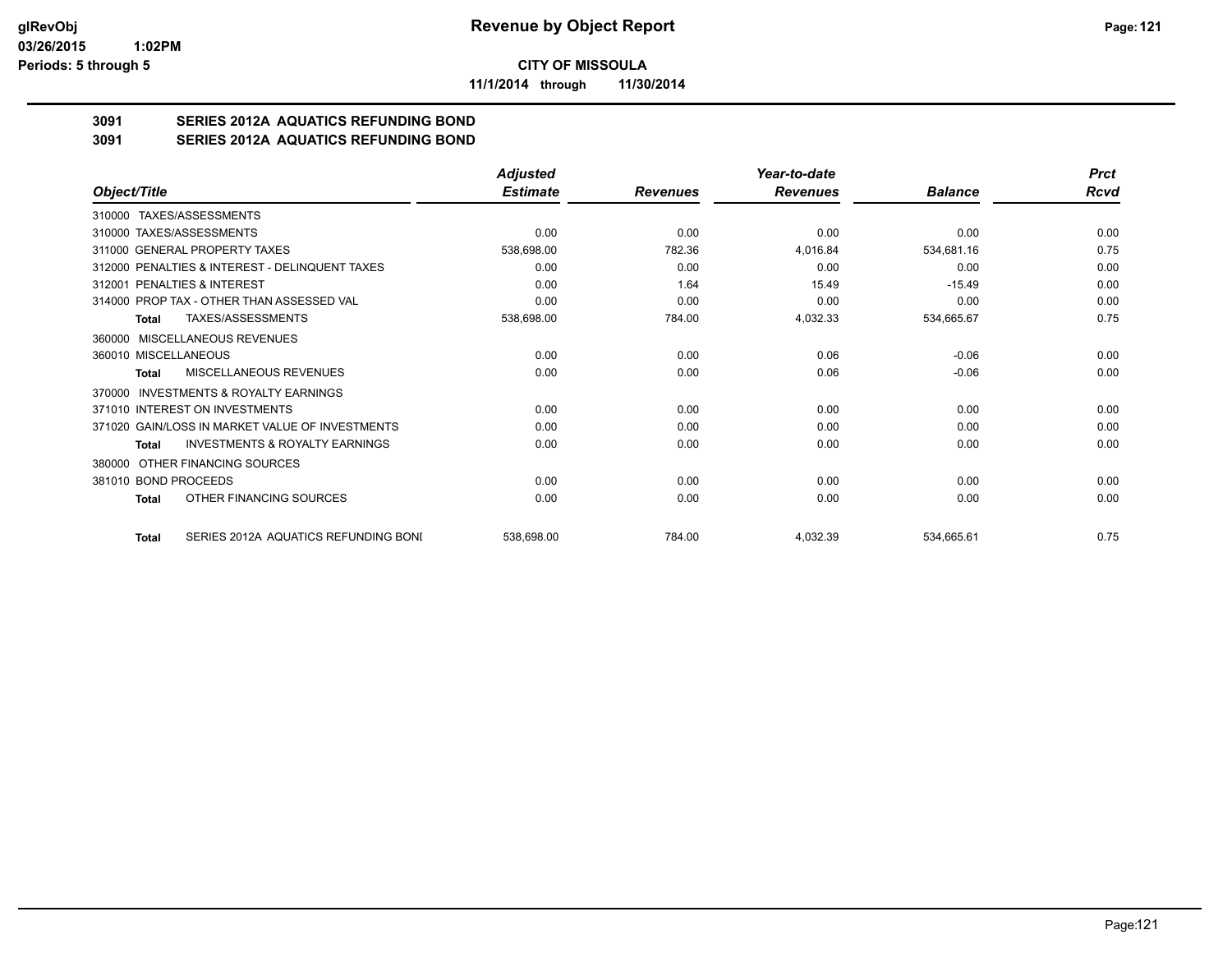**11/1/2014 through 11/30/2014**

#### **3091 SERIES 2012A AQUATICS REFUNDING BOND**

|                                                     | <b>Adjusted</b> |                 | Year-to-date    |                | <b>Prct</b> |
|-----------------------------------------------------|-----------------|-----------------|-----------------|----------------|-------------|
| Object/Title                                        | <b>Estimate</b> | <b>Revenues</b> | <b>Revenues</b> | <b>Balance</b> | Rcvd        |
| TAXES/ASSESSMENTS<br>310000                         |                 |                 |                 |                |             |
| 310000 TAXES/ASSESSMENTS                            | 0.00            | 0.00            | 0.00            | 0.00           | 0.00        |
| 311000 GENERAL PROPERTY TAXES                       | 538,698.00      | 782.36          | 4,016.84        | 534,681.16     | 0.75        |
| 312000 PENALTIES & INTEREST - DELINQUENT TAXES      | 0.00            | 0.00            | 0.00            | 0.00           | 0.00        |
| 312001 PENALTIES & INTEREST                         | 0.00            | 1.64            | 15.49           | $-15.49$       | 0.00        |
| 314000 PROP TAX - OTHER THAN ASSESSED VAL           | 0.00            | 0.00            | 0.00            | 0.00           | 0.00        |
| TAXES/ASSESSMENTS<br><b>Total</b>                   | 538,698.00      | 784.00          | 4,032.33        | 534,665.67     | 0.75        |
| MISCELLANEOUS REVENUES<br>360000                    |                 |                 |                 |                |             |
| 360010 MISCELLANEOUS                                | 0.00            | 0.00            | 0.06            | $-0.06$        | 0.00        |
| <b>MISCELLANEOUS REVENUES</b><br><b>Total</b>       | 0.00            | 0.00            | 0.06            | $-0.06$        | 0.00        |
| <b>INVESTMENTS &amp; ROYALTY EARNINGS</b><br>370000 |                 |                 |                 |                |             |
| 371010 INTEREST ON INVESTMENTS                      | 0.00            | 0.00            | 0.00            | 0.00           | 0.00        |
| 371020 GAIN/LOSS IN MARKET VALUE OF INVESTMENT      | 0.00            | 0.00            | 0.00            | 0.00           | 0.00        |
| INVESTMENTS & ROYALTY EARNINGS<br><b>Total</b>      | 0.00            | 0.00            | 0.00            | 0.00           | 0.00        |
| OTHER FINANCING SOURCES<br>380000                   |                 |                 |                 |                |             |
| 381010 BOND PROCEEDS                                | 0.00            | 0.00            | 0.00            | 0.00           | 0.00        |
| OTHER FINANCING SOURCES<br><b>Total</b>             | 0.00            | 0.00            | 0.00            | 0.00           | 0.00        |
| SERIES 2012A AQUATICS REFUNDING BON<br><b>Total</b> | 538,698.00      | 784.00          | 4,032.39        | 534,665.61     | 0.75        |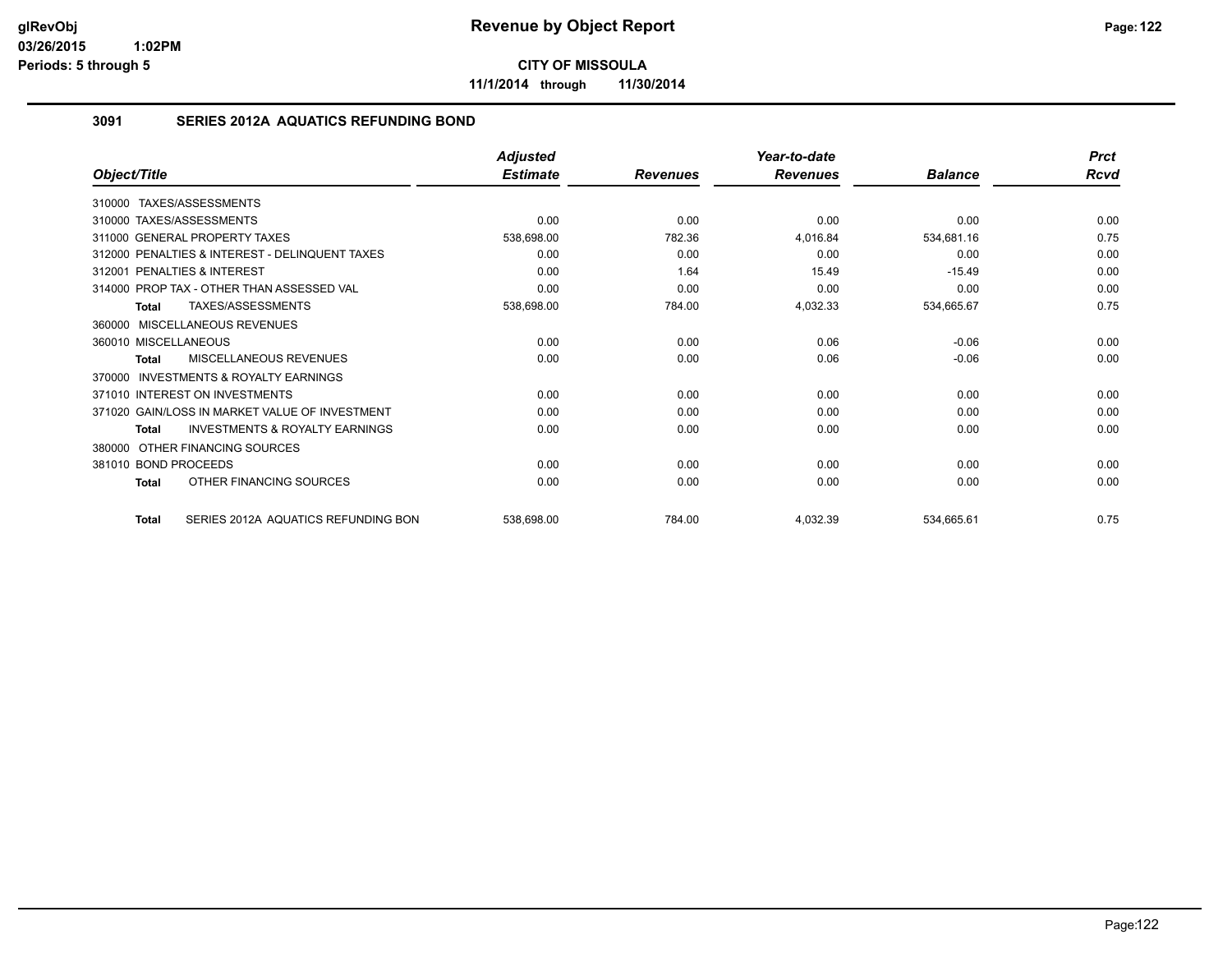**11/1/2014 through 11/30/2014**

## **3092 Series 2013A GO REFUNDING BONDS**

**3092 Series 2013A GO REFUNDING BONDS**

|                                                     | <b>Adjusted</b> |                 | Year-to-date    |                | <b>Prct</b> |
|-----------------------------------------------------|-----------------|-----------------|-----------------|----------------|-------------|
| Object/Title                                        | <b>Estimate</b> | <b>Revenues</b> | <b>Revenues</b> | <b>Balance</b> | Rcvd        |
| TAXES/ASSESSMENTS<br>310000                         |                 |                 |                 |                |             |
| 310000 TAXES/ASSESSMENTS                            | 0.00            | 0.00            | 0.00            | 0.00           | 0.00        |
| 311000 GENERAL PROPERTY TAXES                       | 691,800.00      | 1,074.90        | 4,907.09        | 686,892.91     | 0.71        |
| 312000 PENALTIES & INTEREST - DELINQUENT TAXES      | 0.00            | 0.00            | 0.00            | 0.00           | 0.00        |
| 312001 PENALTIES & INTEREST                         | 0.00            | 4.37            | 31.19           | $-31.19$       | 0.00        |
| <b>TAXES/ASSESSMENTS</b><br>Total                   | 691,800.00      | 1,079.27        | 4,938.28        | 686,861.72     | 0.71        |
| <b>INVESTMENTS &amp; ROYALTY EARNINGS</b><br>370000 |                 |                 |                 |                |             |
| 371010 INTEREST ON INVESTMENTS                      | 0.00            | 0.00            | 0.00            | 0.00           | 0.00        |
| 371020 GAIN/LOSS IN MARKET VALUE OF INVESTMENTS     | 0.00            | 0.00            | 0.00            | 0.00           | 0.00        |
| <b>INVESTMENTS &amp; ROYALTY EARNINGS</b><br>Total  | 0.00            | 0.00            | 0.00            | 0.00           | 0.00        |
| OTHER FINANCING SOURCES<br>380000                   |                 |                 |                 |                |             |
| 381010 BOND PROCEEDS                                | 0.00            | 0.00            | 0.00            | 0.00           | 0.00        |
| OTHER FINANCING SOURCES<br>Total                    | 0.00            | 0.00            | 0.00            | 0.00           | 0.00        |
| Series 2013A GO REFUNDING BONDS<br>Total            | 691,800.00      | 1,079.27        | 4,938.28        | 686.861.72     | 0.71        |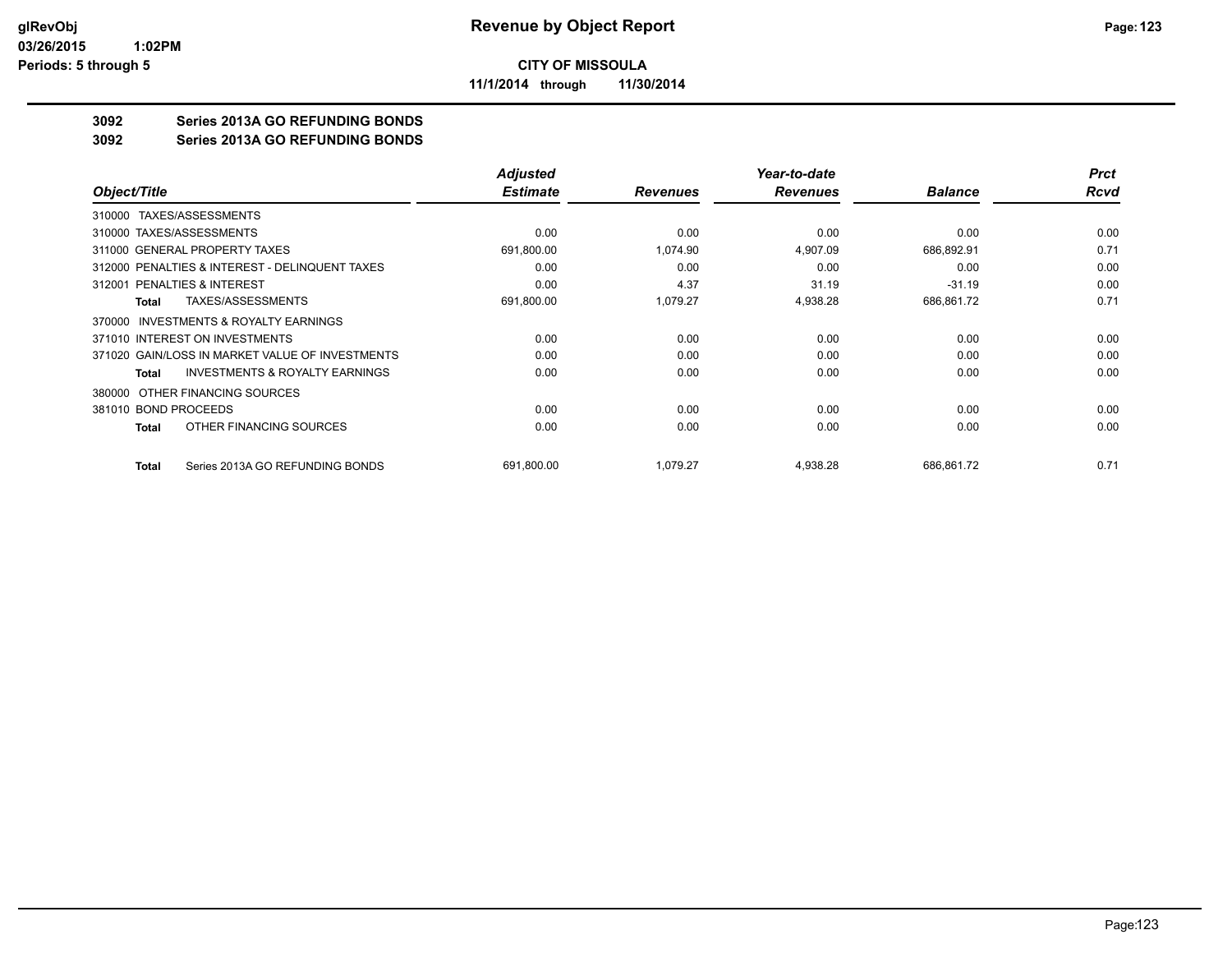**11/1/2014 through 11/30/2014**

### **3092 Series 2013A GO REFUNDING BONDS**

| Object/Title                                        | <b>Adjusted</b><br><b>Estimate</b> | <b>Revenues</b> | Year-to-date<br><b>Revenues</b> | <b>Balance</b> | <b>Prct</b><br><b>Rcvd</b> |
|-----------------------------------------------------|------------------------------------|-----------------|---------------------------------|----------------|----------------------------|
| TAXES/ASSESSMENTS<br>310000                         |                                    |                 |                                 |                |                            |
| 310000 TAXES/ASSESSMENTS                            | 0.00                               | 0.00            | 0.00                            | 0.00           | 0.00                       |
| 311000 GENERAL PROPERTY TAXES                       | 691,800.00                         | 1.074.90        | 4,907.09                        | 686,892.91     | 0.71                       |
| 312000 PENALTIES & INTEREST - DELINQUENT TAXES      | 0.00                               | 0.00            | 0.00                            | 0.00           | 0.00                       |
| 312001 PENALTIES & INTEREST                         | 0.00                               | 4.37            | 31.19                           | $-31.19$       | 0.00                       |
| TAXES/ASSESSMENTS<br>Total                          | 691,800.00                         | 1.079.27        | 4,938.28                        | 686,861.72     | 0.71                       |
| <b>INVESTMENTS &amp; ROYALTY EARNINGS</b><br>370000 |                                    |                 |                                 |                |                            |
| 371010 INTEREST ON INVESTMENTS                      | 0.00                               | 0.00            | 0.00                            | 0.00           | 0.00                       |
| 371020 GAIN/LOSS IN MARKET VALUE OF INVESTMENT      | 0.00                               | 0.00            | 0.00                            | 0.00           | 0.00                       |
| <b>INVESTMENTS &amp; ROYALTY EARNINGS</b><br>Total  | 0.00                               | 0.00            | 0.00                            | 0.00           | 0.00                       |
| 380000 OTHER FINANCING SOURCES                      |                                    |                 |                                 |                |                            |
| 381010 BOND PROCEEDS                                | 0.00                               | 0.00            | 0.00                            | 0.00           | 0.00                       |
| OTHER FINANCING SOURCES<br>Total                    | 0.00                               | 0.00            | 0.00                            | 0.00           | 0.00                       |
| Series 2013A GO REFUNDING BONDS<br>Total            | 691,800.00                         | 1,079.27        | 4,938.28                        | 686,861.72     | 0.71                       |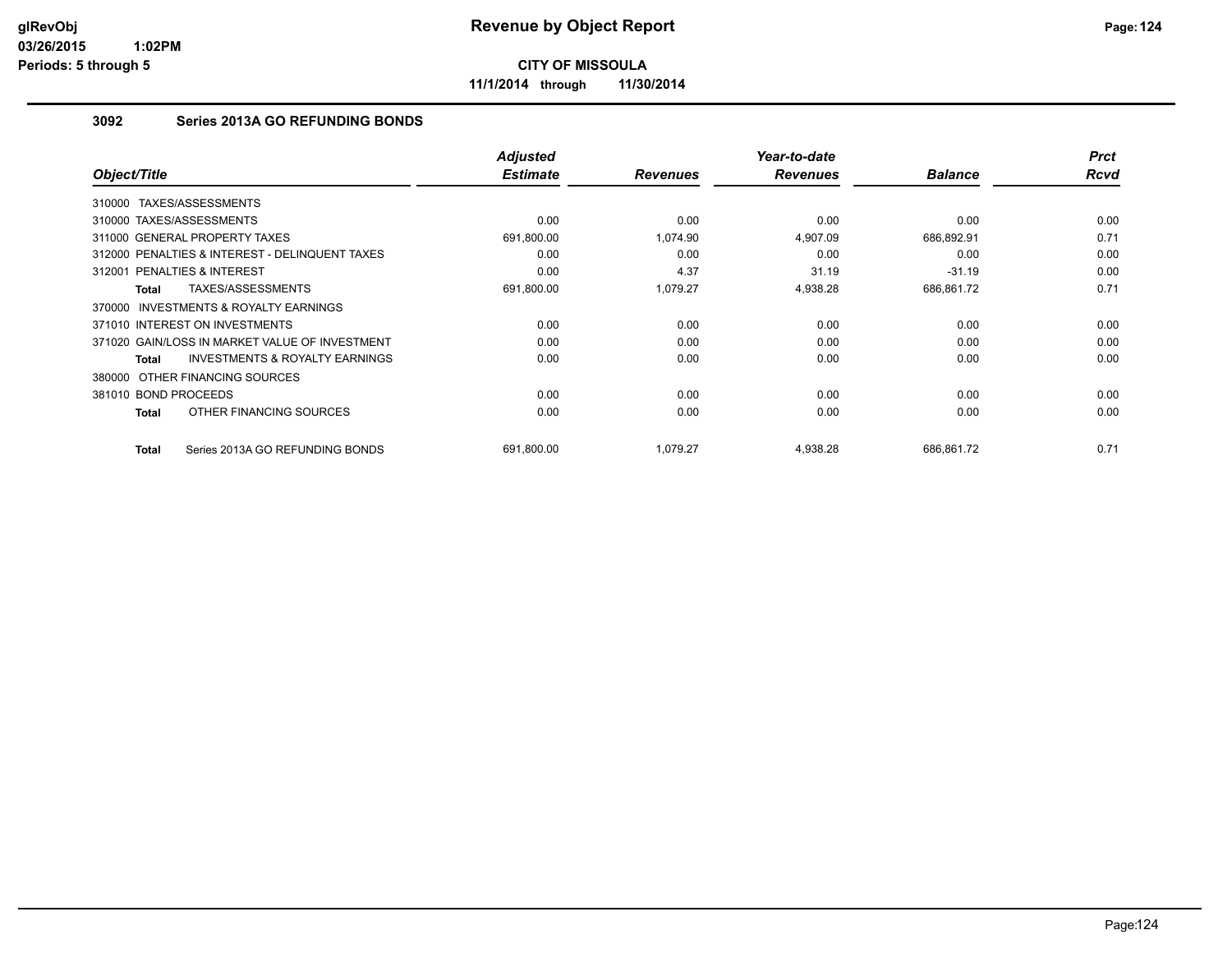**11/1/2014 through 11/30/2014**

# **3095 2004 REFUNDING BONDS DEBT SERVICE**

#### **3095 2004 REFUNDING BONDS DEBT SERVICE**

|                          |                                                 | <b>Adjusted</b> |                 | Year-to-date    |                | <b>Prct</b> |
|--------------------------|-------------------------------------------------|-----------------|-----------------|-----------------|----------------|-------------|
| Object/Title             |                                                 | <b>Estimate</b> | <b>Revenues</b> | <b>Revenues</b> | <b>Balance</b> | <b>Rcvd</b> |
|                          | 310000 TAXES/ASSESSMENTS                        |                 |                 |                 |                |             |
|                          | 310000 TAXES/ASSESSMENTS                        | 0.00            | 0.00            | 0.00            | 0.00           | 0.00        |
|                          | 311000 GENERAL PROPERTY TAXES                   | 0.00            | 3.49            | 1,561.08        | $-1,561.08$    | 0.00        |
|                          | 311030 MOTOR VEHICLE TAXES                      | 0.00            | 0.00            | 0.00            | 0.00           | 0.00        |
|                          | 312000 PENALTIES & INTEREST - DELINQUENT TAXES  | 0.00            | 0.00            | 0.00            | 0.00           | 0.00        |
|                          | 312001 PENALTIES & INTEREST                     | 0.00            | 0.00            | 2.32            | $-2.32$        | 0.00        |
|                          | 314000 PROP TAX - OTHER THAN ASSESSED VAL       | 0.00            | 0.00            | 0.00            | 0.00           | 0.00        |
| 314001 LIGHT VEHICLE TAX |                                                 | 0.00            | 0.00            | 0.00            | 0.00           | 0.00        |
| Total                    | TAXES/ASSESSMENTS                               | 0.00            | 3.49            | 1,563.40        | $-1,563.40$    | 0.00        |
|                          | 330000 INTERGOVERNMENTAL REVENUES               |                 |                 |                 |                |             |
|                          | 334056 BANK CORP. LIC. TAX - (PREVIOUS YEARS)   | 0.00            | 0.00            | 0.00            | 0.00           | 0.00        |
|                          | 335210 PERSONAL PROPERTY TAX REIMBURSEMENT      | 0.00            | 0.00            | 0.00            | 0.00           | 0.00        |
| 335230 HB 124 REVENUE    |                                                 | 0.00            | 0.00            | 0.00            | 0.00           | 0.00        |
|                          | 335250 STATE REIMB - SB #184                    | 0.00            | 0.00            | 0.00            | 0.00           | 0.00        |
| Total                    | <b>INTERGOVERNMENTAL REVENUES</b>               | 0.00            | 0.00            | 0.00            | 0.00           | 0.00        |
|                          | 360000 MISCELLANEOUS REVENUES                   |                 |                 |                 |                |             |
| 360010 MISCELLANEOUS     |                                                 | 0.00            | 0.00            | 0.00            | 0.00           | 0.00        |
| <b>Total</b>             | <b>MISCELLANEOUS REVENUES</b>                   | 0.00            | 0.00            | 0.00            | 0.00           | 0.00        |
|                          | 370000 INVESTMENTS & ROYALTY EARNINGS           |                 |                 |                 |                |             |
|                          | 371010 INTEREST ON INVESTMENTS                  | 0.00            | 0.00            | 0.00            | 0.00           | 0.00        |
|                          | 371020 GAIN/LOSS IN MARKET VALUE OF INVESTMENTS | 0.00            | 0.00            | 0.00            | 0.00           | 0.00        |
| Total                    | <b>INVESTMENTS &amp; ROYALTY EARNINGS</b>       | 0.00            | 0.00            | 0.00            | 0.00           | 0.00        |
|                          | 380000 OTHER FINANCING SOURCES                  |                 |                 |                 |                |             |
|                          | 380000 OTHER FINANCING SOURCES                  | 0.00            | 0.00            | 0.00            | 0.00           | 0.00        |
| 381009 TRANSFERS IN      |                                                 | 0.00            | 0.00            | 0.00            | 0.00           | 0.00        |
| 381010 BOND PROCEEDS     |                                                 | 0.00            | 0.00            | 0.00            | 0.00           | 0.00        |
|                          | 383043 TRANSFERS FROM IMPACT FEES               | 0.00            | 0.00            | 0.00            | 0.00           | 0.00        |
| Total                    | OTHER FINANCING SOURCES                         | 0.00            | 0.00            | 0.00            | 0.00           | 0.00        |
| Total                    | 2004 REFUNDING BONDS DEBT SERVICE               | 0.00            | 3.49            | 1,563.40        | $-1,563.40$    | 0.00        |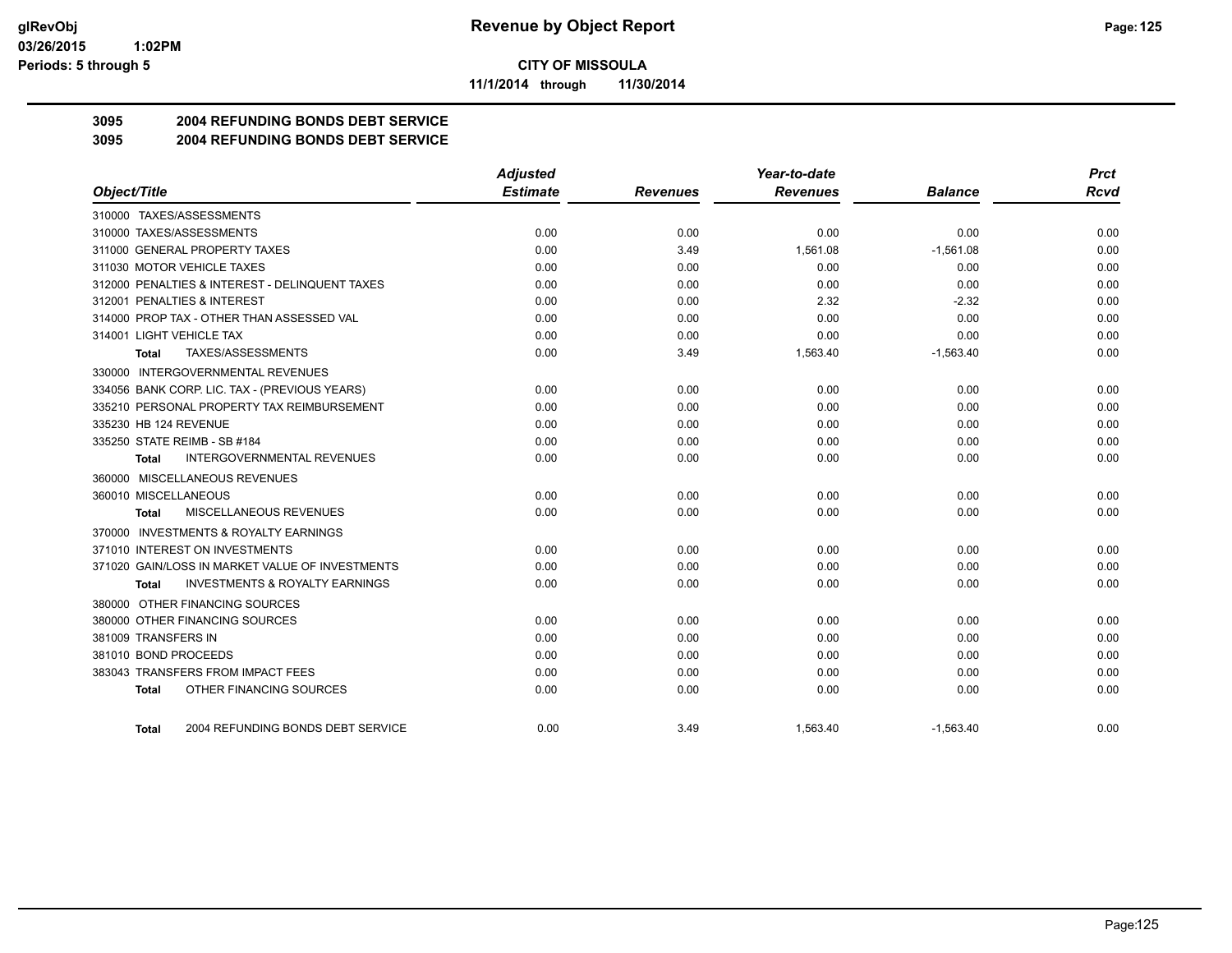**11/1/2014 through 11/30/2014**

#### **3095 2004 REFUNDING BONDS DEBT SERVICE**

| Object/Title                                              | <b>Adjusted</b><br><b>Estimate</b> | <b>Revenues</b> | Year-to-date<br><b>Revenues</b> | <b>Balance</b> | <b>Prct</b><br><b>Rcvd</b> |
|-----------------------------------------------------------|------------------------------------|-----------------|---------------------------------|----------------|----------------------------|
|                                                           |                                    |                 |                                 |                |                            |
| 310000 TAXES/ASSESSMENTS                                  |                                    |                 |                                 |                |                            |
| 310000 TAXES/ASSESSMENTS                                  | 0.00                               | 0.00            | 0.00                            | 0.00           | 0.00                       |
| 311000 GENERAL PROPERTY TAXES                             | 0.00                               | 3.49            | 1,561.08                        | $-1,561.08$    | 0.00                       |
| 311030 MOTOR VEHICLE TAXES                                | 0.00                               | 0.00            | 0.00                            | 0.00           | 0.00                       |
| 312000 PENALTIES & INTEREST - DELINQUENT TAXES            | 0.00                               | 0.00            | 0.00                            | 0.00           | 0.00                       |
| 312001 PENALTIES & INTEREST                               | 0.00                               | 0.00            | 2.32                            | $-2.32$        | 0.00                       |
| 314000 PROP TAX - OTHER THAN ASSESSED VAL                 | 0.00                               | 0.00            | 0.00                            | 0.00           | 0.00                       |
| 314001 LIGHT VEHICLE TAX                                  | 0.00                               | 0.00            | 0.00                            | 0.00           | 0.00                       |
| TAXES/ASSESSMENTS<br><b>Total</b>                         | 0.00                               | 3.49            | 1,563.40                        | $-1,563.40$    | 0.00                       |
| 330000 INTERGOVERNMENTAL REVENUES                         |                                    |                 |                                 |                |                            |
| 334056 BANK CORP. LIC. TAX - (PREVIOUS YEARS)             | 0.00                               | 0.00            | 0.00                            | 0.00           | 0.00                       |
| 335210 PERSONAL PROPERTY TAX REIMBURSEMENT                | 0.00                               | 0.00            | 0.00                            | 0.00           | 0.00                       |
| 335230 HB 124 REVENUE                                     | 0.00                               | 0.00            | 0.00                            | 0.00           | 0.00                       |
| 335250 STATE REIMB - SB #184                              | 0.00                               | 0.00            | 0.00                            | 0.00           | 0.00                       |
| <b>INTERGOVERNMENTAL REVENUES</b><br><b>Total</b>         | 0.00                               | 0.00            | 0.00                            | 0.00           | 0.00                       |
| 360000 MISCELLANEOUS REVENUES                             |                                    |                 |                                 |                |                            |
| 360010 MISCELLANEOUS                                      | 0.00                               | 0.00            | 0.00                            | 0.00           | 0.00                       |
| MISCELLANEOUS REVENUES<br><b>Total</b>                    | 0.00                               | 0.00            | 0.00                            | 0.00           | 0.00                       |
| 370000 INVESTMENTS & ROYALTY EARNINGS                     |                                    |                 |                                 |                |                            |
| 371010 INTEREST ON INVESTMENTS                            | 0.00                               | 0.00            | 0.00                            | 0.00           | 0.00                       |
| 371020 GAIN/LOSS IN MARKET VALUE OF INVESTMENT            | 0.00                               | 0.00            | 0.00                            | 0.00           | 0.00                       |
| <b>INVESTMENTS &amp; ROYALTY EARNINGS</b><br><b>Total</b> | 0.00                               | 0.00            | 0.00                            | 0.00           | 0.00                       |
| 380000 OTHER FINANCING SOURCES                            |                                    |                 |                                 |                |                            |
| 380000 OTHER FINANCING SOURCES                            | 0.00                               | 0.00            | 0.00                            | 0.00           | 0.00                       |
| 381009 TRANSFERS IN                                       | 0.00                               | 0.00            | 0.00                            | 0.00           | 0.00                       |
| 381010 BOND PROCEEDS                                      | 0.00                               | 0.00            | 0.00                            | 0.00           | 0.00                       |
| 383043 TRANSFERS FROM IMPACT FEES                         | 0.00                               | 0.00            | 0.00                            | 0.00           | 0.00                       |
| OTHER FINANCING SOURCES<br><b>Total</b>                   | 0.00                               | 0.00            | 0.00                            | 0.00           | 0.00                       |
|                                                           |                                    |                 |                                 |                |                            |
| 2004 REFUNDING BONDS DEBT SERVICE<br>Total                | 0.00                               | 3.49            | 1,563.40                        | $-1,563.40$    | 0.00                       |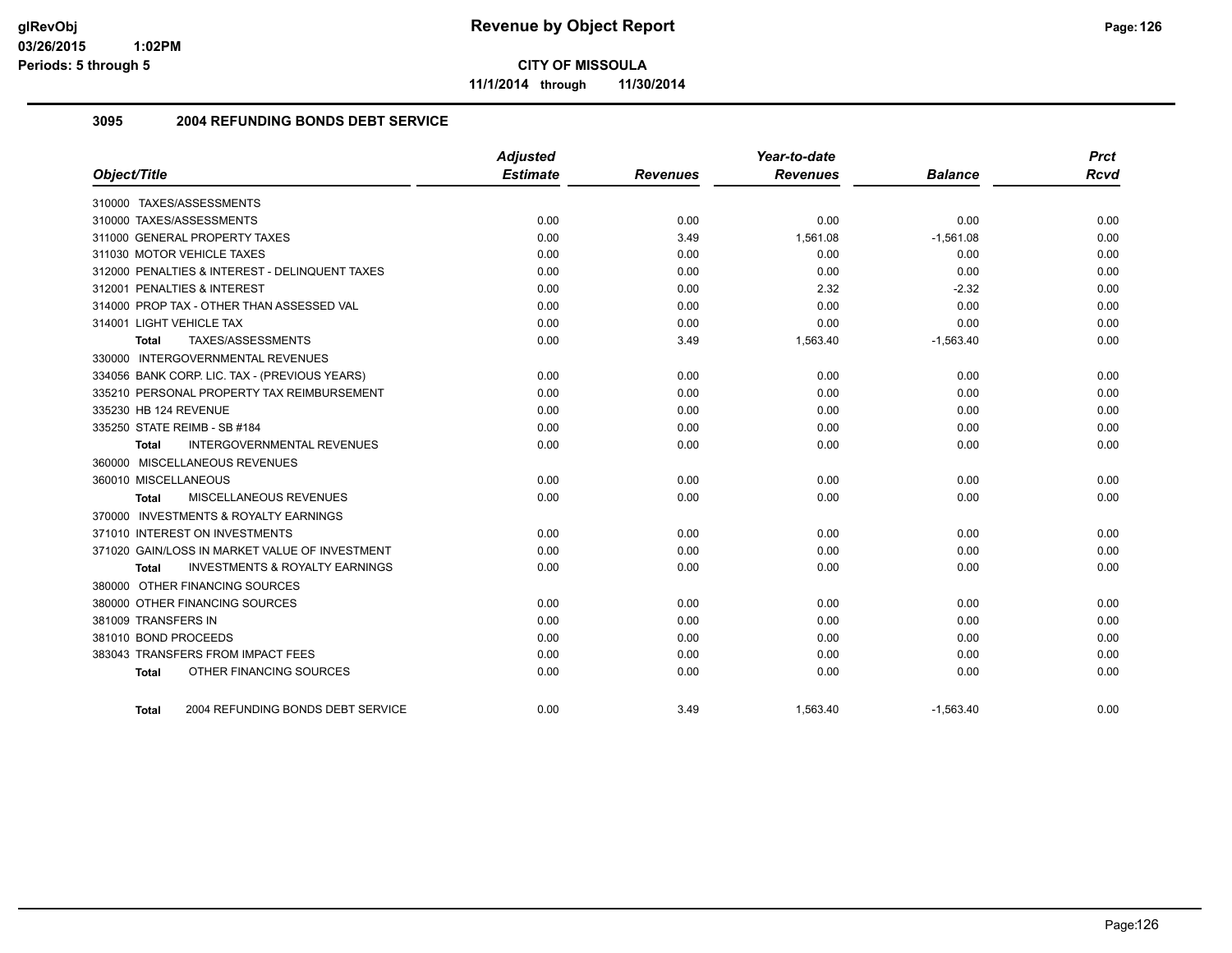**11/1/2014 through 11/30/2014**

#### **3096 NEW FIRE STATION GO BOND**

**3096 NEW FIRE STATION GO BOND**

|                                                    | <b>Adjusted</b> |                 | Year-to-date    |                | <b>Prct</b> |
|----------------------------------------------------|-----------------|-----------------|-----------------|----------------|-------------|
| Object/Title                                       | <b>Estimate</b> | <b>Revenues</b> | <b>Revenues</b> | <b>Balance</b> | <b>Rcvd</b> |
| TAXES/ASSESSMENTS<br>310000                        |                 |                 |                 |                |             |
| 310000 TAXES/ASSESSMENTS                           | 0.00            | 0.00            | 0.00            | 0.00           | 0.00        |
| 311000 GENERAL PROPERTY TAXES                      | 0.00            | 117.69          | 3,539.53        | $-3,539.53$    | 0.00        |
| 311030 MOTOR VEHICLE TAXES                         | 0.00            | 0.00            | 0.00            | 0.00           | 0.00        |
| 312001 PENALTIES & INTEREST                        | 0.00            | 3.44            | 24.47           | $-24.47$       | 0.00        |
| TAXES/ASSESSMENTS<br><b>Total</b>                  | 0.00            | 121.13          | 3,564.00        | $-3,564.00$    | 0.00        |
| 370000 INVESTMENTS & ROYALTY EARNINGS              |                 |                 |                 |                |             |
| 371010 INTEREST ON INVESTMENTS                     | 0.00            | 0.00            | 0.00            | 0.00           | 0.00        |
| 371020 GAIN/LOSS IN MARKET VALUE OF INVESTMENTS    | 0.00            | 0.00            | 0.00            | 0.00           | 0.00        |
| <b>INVESTMENTS &amp; ROYALTY EARNINGS</b><br>Total | 0.00            | 0.00            | 0.00            | 0.00           | 0.00        |
| OTHER FINANCING SOURCES<br>380000                  |                 |                 |                 |                |             |
| 383000 OPERATING TRANSFERS                         | 0.00            | 0.00            | 0.00            | 0.00           | 0.00        |
| OTHER FINANCING SOURCES<br>Total                   | 0.00            | 0.00            | 0.00            | 0.00           | 0.00        |
| NEW FIRE STATION GO BOND<br><b>Total</b>           | 0.00            | 121.13          | 3,564.00        | $-3,564.00$    | 0.00        |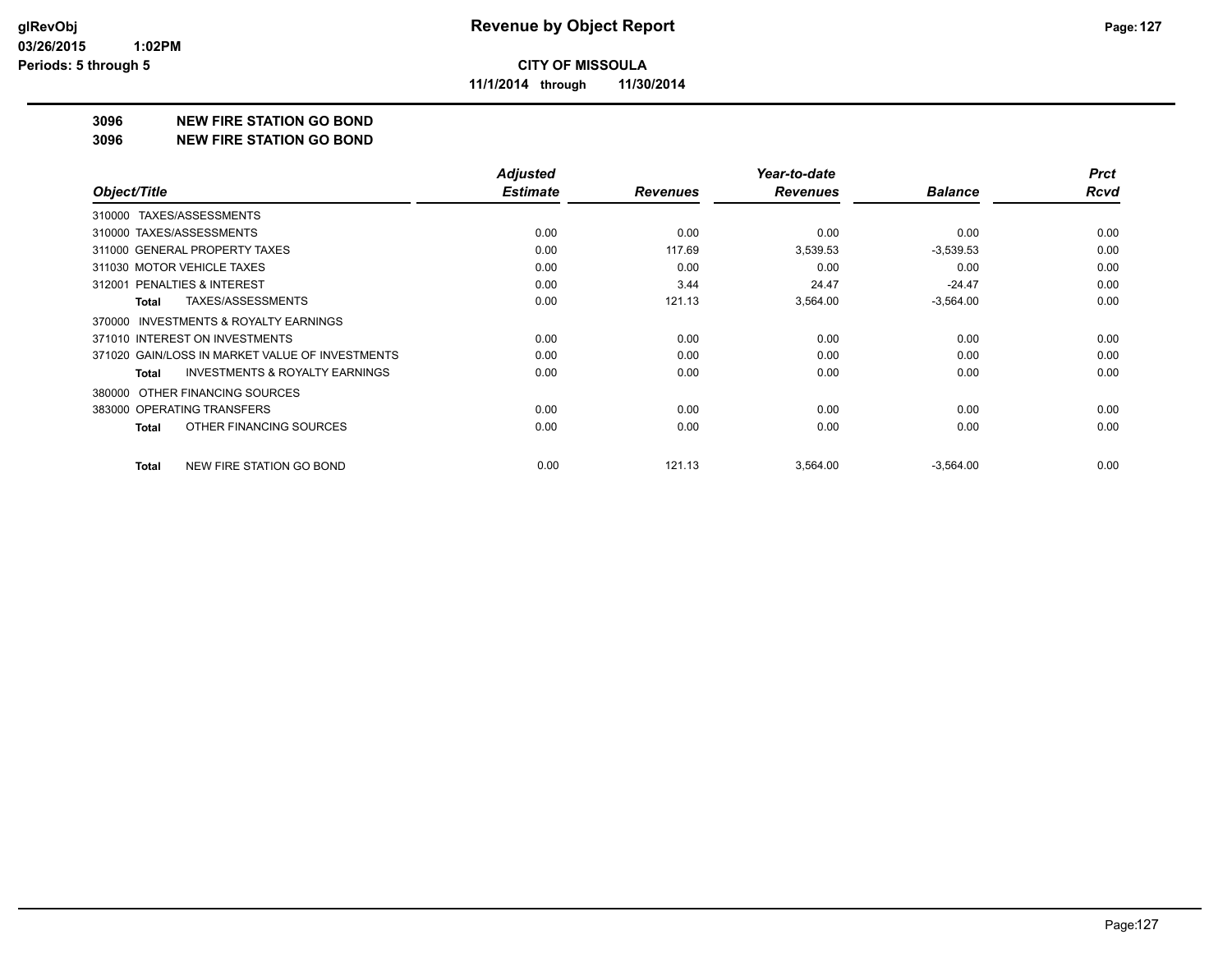**11/1/2014 through 11/30/2014**

### **3096 NEW FIRE STATION GO BOND**

| Object/Title                                       | <b>Adjusted</b><br><b>Estimate</b> | <b>Revenues</b> | Year-to-date<br><b>Revenues</b> | <b>Balance</b> | <b>Prct</b><br><b>Rcvd</b> |
|----------------------------------------------------|------------------------------------|-----------------|---------------------------------|----------------|----------------------------|
| 310000 TAXES/ASSESSMENTS                           |                                    |                 |                                 |                |                            |
| 310000 TAXES/ASSESSMENTS                           | 0.00                               | 0.00            | 0.00                            | 0.00           | 0.00                       |
| 311000 GENERAL PROPERTY TAXES                      | 0.00                               | 117.69          | 3,539.53                        | $-3,539.53$    | 0.00                       |
| 311030 MOTOR VEHICLE TAXES                         | 0.00                               | 0.00            | 0.00                            | 0.00           | 0.00                       |
| PENALTIES & INTEREST<br>312001                     | 0.00                               | 3.44            | 24.47                           | $-24.47$       | 0.00                       |
| TAXES/ASSESSMENTS<br>Total                         | 0.00                               | 121.13          | 3,564.00                        | $-3,564.00$    | 0.00                       |
| 370000 INVESTMENTS & ROYALTY EARNINGS              |                                    |                 |                                 |                |                            |
| 371010 INTEREST ON INVESTMENTS                     | 0.00                               | 0.00            | 0.00                            | 0.00           | 0.00                       |
| 371020 GAIN/LOSS IN MARKET VALUE OF INVESTMENT     | 0.00                               | 0.00            | 0.00                            | 0.00           | 0.00                       |
| <b>INVESTMENTS &amp; ROYALTY EARNINGS</b><br>Total | 0.00                               | 0.00            | 0.00                            | 0.00           | 0.00                       |
| 380000 OTHER FINANCING SOURCES                     |                                    |                 |                                 |                |                            |
| 383000 OPERATING TRANSFERS                         | 0.00                               | 0.00            | 0.00                            | 0.00           | 0.00                       |
| OTHER FINANCING SOURCES<br>Total                   | 0.00                               | 0.00            | 0.00                            | 0.00           | 0.00                       |
|                                                    |                                    |                 |                                 |                |                            |
| NEW FIRE STATION GO BOND<br>Total                  | 0.00                               | 121.13          | 3,564.00                        | $-3,564.00$    | 0.00                       |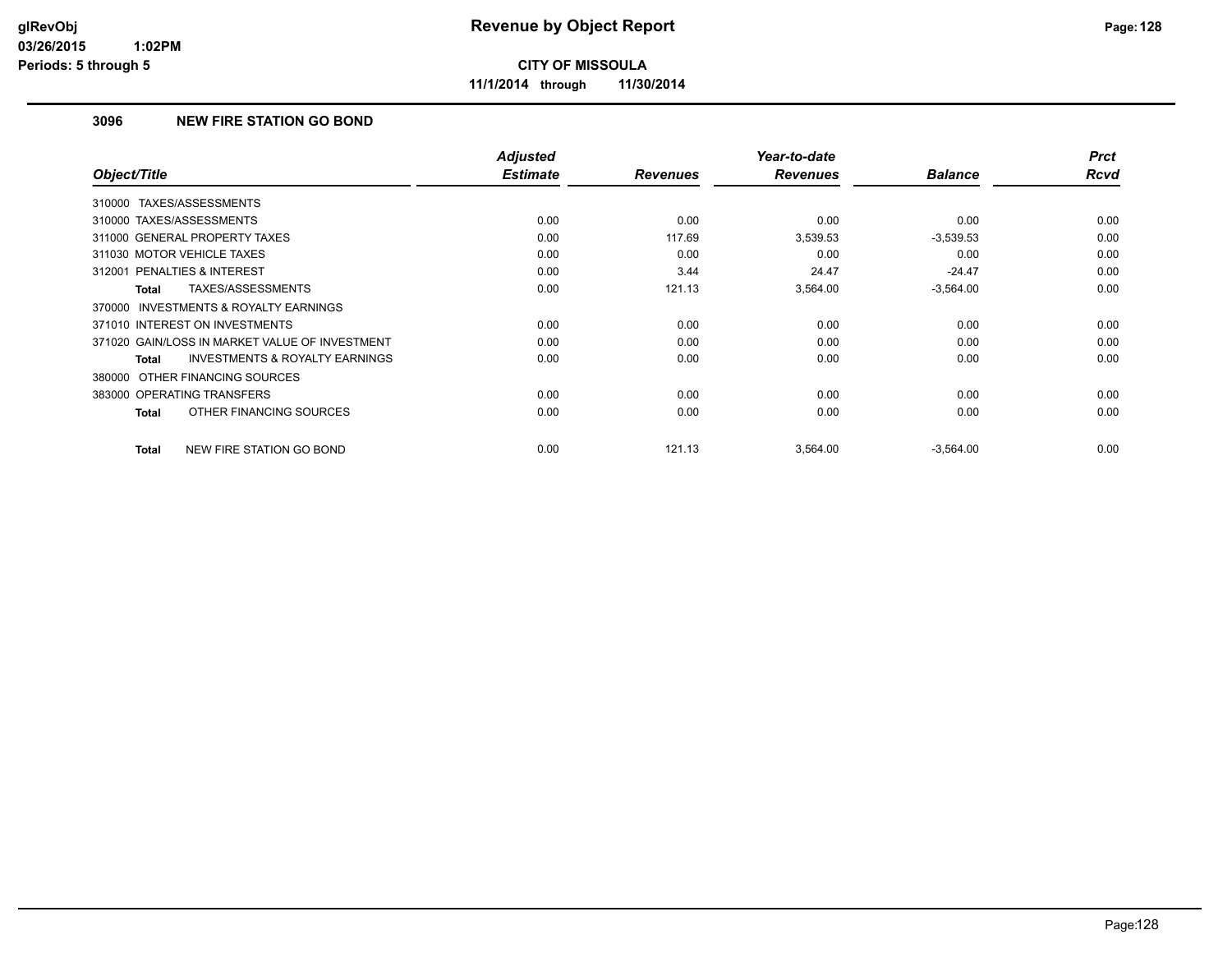**11/1/2014 through 11/30/2014**

#### **3097 2007 REFUNDING BONDS**

**3097 2007 REFUNDING BONDS**

|                                                     | <b>Adjusted</b> |                 | Year-to-date    |                | <b>Prct</b> |
|-----------------------------------------------------|-----------------|-----------------|-----------------|----------------|-------------|
| Object/Title                                        | <b>Estimate</b> | <b>Revenues</b> | <b>Revenues</b> | <b>Balance</b> | <b>Rcvd</b> |
| 310000 TAXES/ASSESSMENTS                            |                 |                 |                 |                |             |
| 310000 TAXES/ASSESSMENTS                            | 0.00            | 0.00            | 0.00            | 0.00           | 0.00        |
| 311000 GENERAL PROPERTY TAXES                       | 0.00            | 0.00            | 0.00            | 0.00           | 0.00        |
| 311030 MOTOR VEHICLE TAXES                          | 0.00            | 0.00            | 0.00            | 0.00           | 0.00        |
| 312001 PENALTIES & INTEREST                         | 0.00            | 0.00            | 0.00            | 0.00           | 0.00        |
| <b>TAXES/ASSESSMENTS</b><br><b>Total</b>            | 0.00            | 0.00            | 0.00            | 0.00           | 0.00        |
| <b>INVESTMENTS &amp; ROYALTY EARNINGS</b><br>370000 |                 |                 |                 |                |             |
| 371010 INTEREST ON INVESTMENTS                      | 0.00            | 0.00            | 0.00            | 0.00           | 0.00        |
| 371020 GAIN/LOSS IN MARKET VALUE OF INVESTMENTS     | 0.00            | 0.00            | 0.00            | 0.00           | 0.00        |
| <b>INVESTMENTS &amp; ROYALTY EARNINGS</b><br>Total  | 0.00            | 0.00            | 0.00            | 0.00           | 0.00        |
| OTHER FINANCING SOURCES<br>380000                   |                 |                 |                 |                |             |
| 381010 BOND PROCEEDS                                | 0.00            | 0.00            | 0.00            | 0.00           | 0.00        |
| 383042 TRANSFERS FROM OTHER FUNDS                   | 0.00            | 0.00            | 0.00            | 0.00           | 0.00        |
| 383043 TRANSFERS FROM IMPACT FEES                   | 0.00            | 0.00            | 0.00            | 0.00           | 0.00        |
| OTHER FINANCING SOURCES<br>Total                    | 0.00            | 0.00            | 0.00            | 0.00           | 0.00        |
| 2007 REFUNDING BONDS<br>Total                       | 0.00            | 0.00            | 0.00            | 0.00           | 0.00        |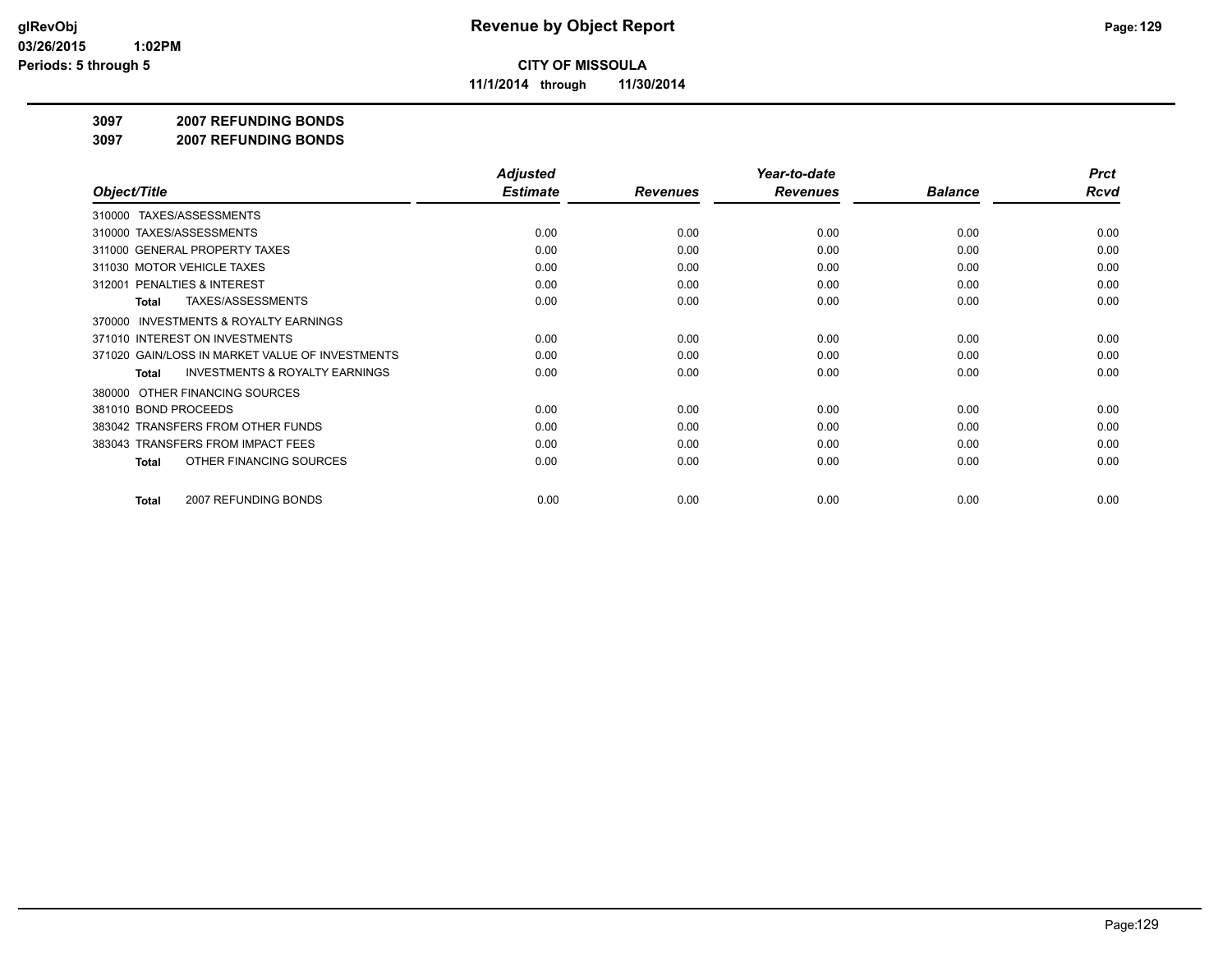**11/1/2014 through 11/30/2014**

#### **3097 2007 REFUNDING BONDS**

|                                                    | <b>Adjusted</b> |                 | Year-to-date    |                | <b>Prct</b> |
|----------------------------------------------------|-----------------|-----------------|-----------------|----------------|-------------|
| Object/Title                                       | <b>Estimate</b> | <b>Revenues</b> | <b>Revenues</b> | <b>Balance</b> | Rcvd        |
| 310000 TAXES/ASSESSMENTS                           |                 |                 |                 |                |             |
| 310000 TAXES/ASSESSMENTS                           | 0.00            | 0.00            | 0.00            | 0.00           | 0.00        |
| 311000 GENERAL PROPERTY TAXES                      | 0.00            | 0.00            | 0.00            | 0.00           | 0.00        |
| 311030 MOTOR VEHICLE TAXES                         | 0.00            | 0.00            | 0.00            | 0.00           | 0.00        |
| 312001 PENALTIES & INTEREST                        | 0.00            | 0.00            | 0.00            | 0.00           | 0.00        |
| TAXES/ASSESSMENTS<br><b>Total</b>                  | 0.00            | 0.00            | 0.00            | 0.00           | 0.00        |
| 370000 INVESTMENTS & ROYALTY EARNINGS              |                 |                 |                 |                |             |
| 371010 INTEREST ON INVESTMENTS                     | 0.00            | 0.00            | 0.00            | 0.00           | 0.00        |
| 371020 GAIN/LOSS IN MARKET VALUE OF INVESTMENT     | 0.00            | 0.00            | 0.00            | 0.00           | 0.00        |
| <b>INVESTMENTS &amp; ROYALTY EARNINGS</b><br>Total | 0.00            | 0.00            | 0.00            | 0.00           | 0.00        |
| 380000 OTHER FINANCING SOURCES                     |                 |                 |                 |                |             |
| 381010 BOND PROCEEDS                               | 0.00            | 0.00            | 0.00            | 0.00           | 0.00        |
| 383042 TRANSFERS FROM OTHER FUNDS                  | 0.00            | 0.00            | 0.00            | 0.00           | 0.00        |
| 383043 TRANSFERS FROM IMPACT FEES                  | 0.00            | 0.00            | 0.00            | 0.00           | 0.00        |
| OTHER FINANCING SOURCES<br>Total                   | 0.00            | 0.00            | 0.00            | 0.00           | 0.00        |
|                                                    |                 |                 |                 |                |             |
| 2007 REFUNDING BONDS<br>Total                      | 0.00            | 0.00            | 0.00            | 0.00           | 0.00        |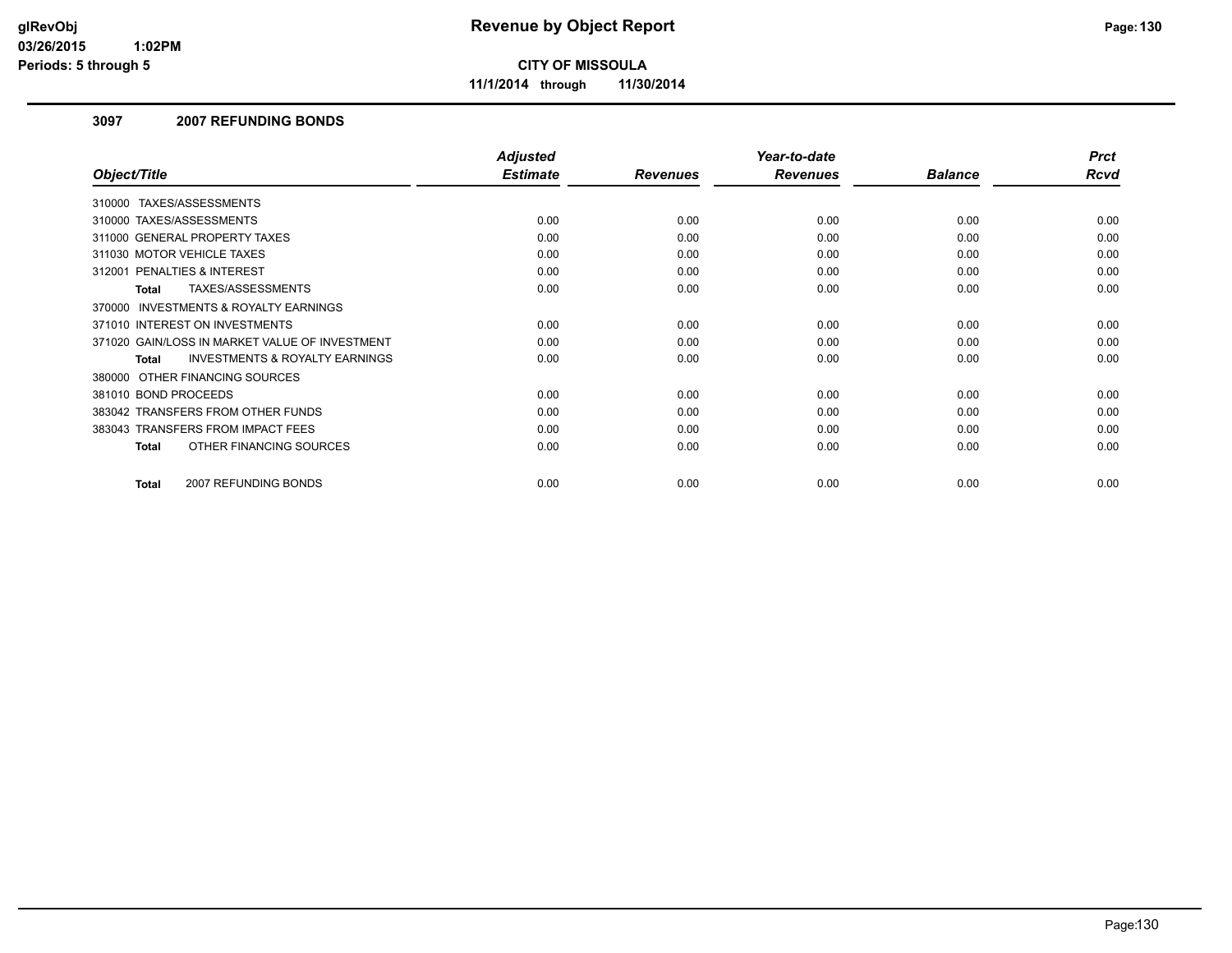**11/1/2014 through 11/30/2014**

### **3100 SIDEWALK & CURB WARRANTS FUND**

#### **3100 SIDEWALK & CURB WARRANTS FUND**

|                                                           | <b>Adjusted</b> |                 | Year-to-date    |                | <b>Prct</b> |
|-----------------------------------------------------------|-----------------|-----------------|-----------------|----------------|-------------|
| Object/Title                                              | <b>Estimate</b> | <b>Revenues</b> | <b>Revenues</b> | <b>Balance</b> | <b>Rcvd</b> |
| TAXES/ASSESSMENTS<br>310000                               |                 |                 |                 |                |             |
| PENALTIES & INTEREST<br>312001                            | 0.00            | 0.00            | 0.00            | 0.00           | 0.00        |
| TAXES/ASSESSMENTS<br><b>Total</b>                         | 0.00            | 0.00            | 0.00            | 0.00           | 0.00        |
| MISCELLANEOUS REVENUES<br>360000                          |                 |                 |                 |                |             |
| 360010 MISCELLANEOUS                                      | 0.00            | 0.00            | 0.00            | 0.00           | 0.00        |
| 363020 PROPERTY ASSESSMENTS                               | 0.00            | 0.00            | 0.00            | 0.00           | 0.00        |
| 363021 PAYOFF PRINCIPAL ASSESSMENTS                       | 0.00            | 0.00            | 0.00            | 0.00           | 0.00        |
| 363022 BOND INTEREST ASSESSMENTS                          | 0.00            | 0.00            | 0.00            | 0.00           | 0.00        |
| 363030 SIDEWALK AND CURB ASSESSMENTS                      | 0.00            | 0.00            | 0.00            | 0.00           | 0.00        |
| 363040 PENALTY AND INTEREST                               | 0.00            | 0.00            | 0.00            | 0.00           | 0.00        |
| MISCELLANEOUS REVENUES<br><b>Total</b>                    | 0.00            | 0.00            | 0.00            | 0.00           | 0.00        |
| <b>INVESTMENTS &amp; ROYALTY EARNINGS</b><br>370000       |                 |                 |                 |                |             |
| 371010 INTEREST ON INVESTMENTS                            | 0.00            | 0.00            | 0.00            | 0.00           | 0.00        |
| 371020 GAIN/LOSS IN MARKET VALUE OF INVESTMENTS           | 0.00            | 0.00            | 0.00            | 0.00           | 0.00        |
| <b>INVESTMENTS &amp; ROYALTY EARNINGS</b><br><b>Total</b> | 0.00            | 0.00            | 0.00            | 0.00           | 0.00        |
| OTHER FINANCING SOURCES<br>380000                         |                 |                 |                 |                |             |
| 383042 TRANSFERS FROM OTHER FUNDS                         | 0.00            | 0.00            | 0.00            | 0.00           | 0.00        |
| OTHER FINANCING SOURCES<br><b>Total</b>                   | 0.00            | 0.00            | 0.00            | 0.00           | 0.00        |
| SIDEWALK & CURB WARRANTS FUND<br><b>Total</b>             | 0.00            | 0.00            | 0.00            | 0.00           | 0.00        |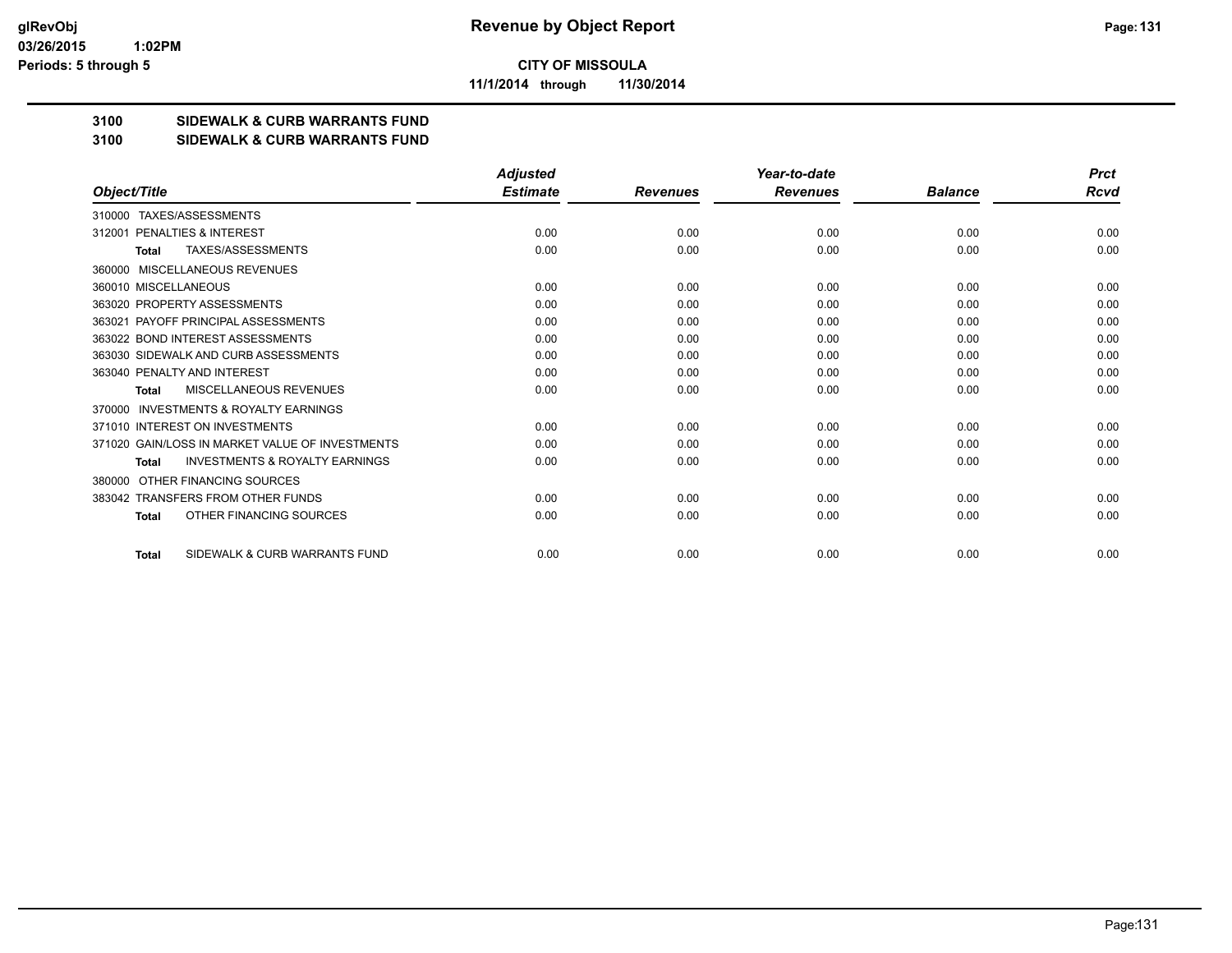**11/1/2014 through 11/30/2014**

### **3100 SIDEWALK & CURB WARRANTS FUND**

|                                                     | <b>Adjusted</b> |                 | Year-to-date    |                | <b>Prct</b> |
|-----------------------------------------------------|-----------------|-----------------|-----------------|----------------|-------------|
| Object/Title                                        | <b>Estimate</b> | <b>Revenues</b> | <b>Revenues</b> | <b>Balance</b> | Rcvd        |
| TAXES/ASSESSMENTS<br>310000                         |                 |                 |                 |                |             |
| PENALTIES & INTEREST<br>312001                      | 0.00            | 0.00            | 0.00            | 0.00           | 0.00        |
| TAXES/ASSESSMENTS<br>Total                          | 0.00            | 0.00            | 0.00            | 0.00           | 0.00        |
| 360000 MISCELLANEOUS REVENUES                       |                 |                 |                 |                |             |
| 360010 MISCELLANEOUS                                | 0.00            | 0.00            | 0.00            | 0.00           | 0.00        |
| 363020 PROPERTY ASSESSMENTS                         | 0.00            | 0.00            | 0.00            | 0.00           | 0.00        |
| 363021 PAYOFF PRINCIPAL ASSESSMENTS                 | 0.00            | 0.00            | 0.00            | 0.00           | 0.00        |
| 363022 BOND INTEREST ASSESSMENTS                    | 0.00            | 0.00            | 0.00            | 0.00           | 0.00        |
| 363030 SIDEWALK AND CURB ASSESSMENTS                | 0.00            | 0.00            | 0.00            | 0.00           | 0.00        |
| 363040 PENALTY AND INTEREST                         | 0.00            | 0.00            | 0.00            | 0.00           | 0.00        |
| MISCELLANEOUS REVENUES<br>Total                     | 0.00            | 0.00            | 0.00            | 0.00           | 0.00        |
| <b>INVESTMENTS &amp; ROYALTY EARNINGS</b><br>370000 |                 |                 |                 |                |             |
| 371010 INTEREST ON INVESTMENTS                      | 0.00            | 0.00            | 0.00            | 0.00           | 0.00        |
| 371020 GAIN/LOSS IN MARKET VALUE OF INVESTMENT      | 0.00            | 0.00            | 0.00            | 0.00           | 0.00        |
| <b>INVESTMENTS &amp; ROYALTY EARNINGS</b><br>Total  | 0.00            | 0.00            | 0.00            | 0.00           | 0.00        |
| OTHER FINANCING SOURCES<br>380000                   |                 |                 |                 |                |             |
| 383042 TRANSFERS FROM OTHER FUNDS                   | 0.00            | 0.00            | 0.00            | 0.00           | 0.00        |
| OTHER FINANCING SOURCES<br><b>Total</b>             | 0.00            | 0.00            | 0.00            | 0.00           | 0.00        |
| SIDEWALK & CURB WARRANTS FUND<br><b>Total</b>       | 0.00            | 0.00            | 0.00            | 0.00           | 0.00        |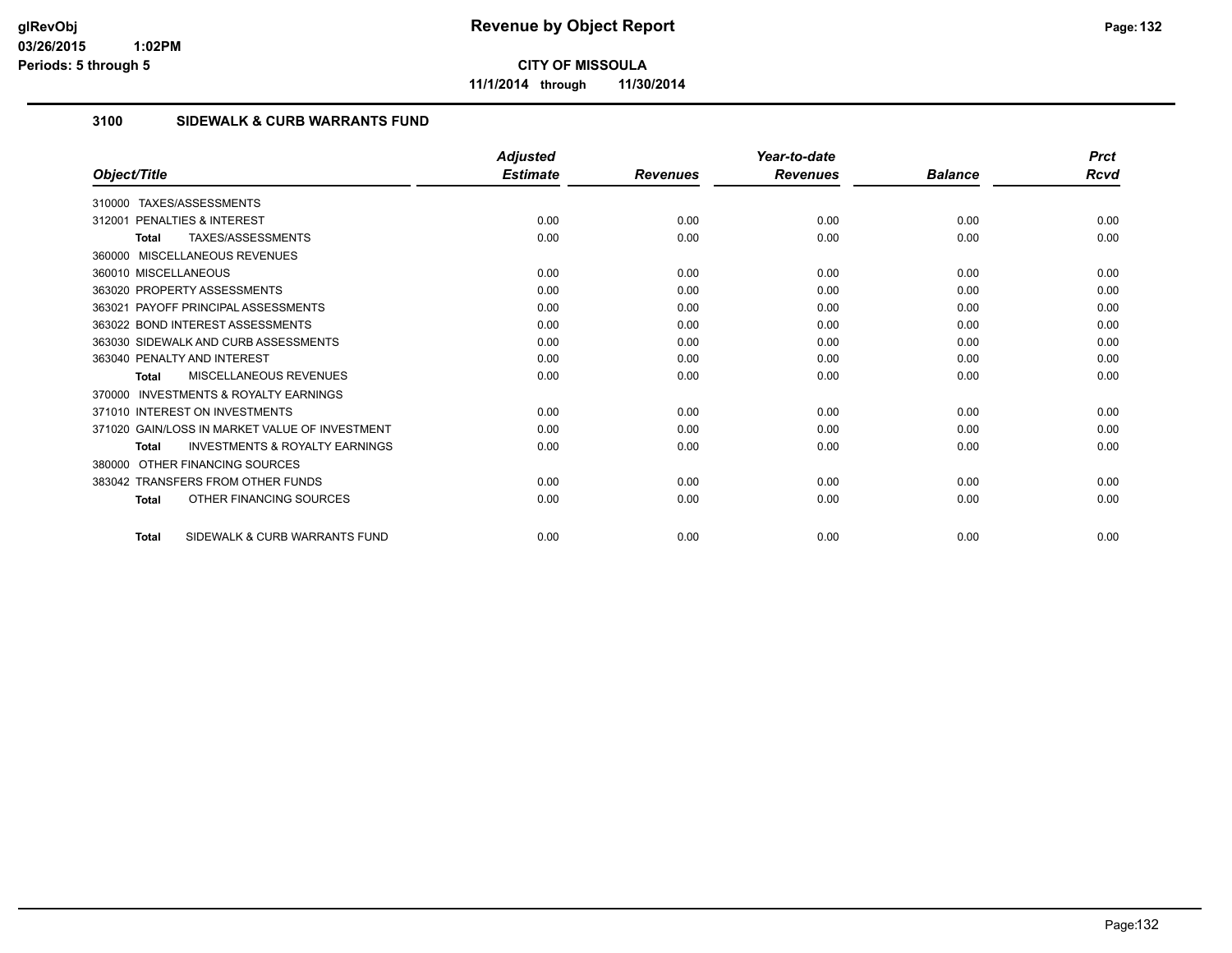**11/1/2014 through 11/30/2014**

# **3200 FY99 SIDEWALK & CURB DEBT SERVICE FUND**

**3200 FY99 SIDEWALK & CURB DEBT SERVICE FUND**

|                                                           | <b>Adjusted</b> |                 | Year-to-date    |                | <b>Prct</b> |
|-----------------------------------------------------------|-----------------|-----------------|-----------------|----------------|-------------|
| Object/Title                                              | <b>Estimate</b> | <b>Revenues</b> | <b>Revenues</b> | <b>Balance</b> | <b>Rcvd</b> |
| TAXES/ASSESSMENTS<br>310000                               |                 |                 |                 |                |             |
| PENALTIES & INTEREST<br>312001                            | 0.00            | 0.00            | 0.00            | 0.00           | 0.00        |
| TAXES/ASSESSMENTS<br>Total                                | 0.00            | 0.00            | 0.00            | 0.00           | 0.00        |
| MISCELLANEOUS REVENUES<br>360000                          |                 |                 |                 |                |             |
| 363020 PROPERTY ASSESSMENTS                               | 0.00            | 0.00            | 0.00            | 0.00           | 0.00        |
| PAYOFF PRINCIPAL ASSESSMENTS<br>363021                    | 0.00            | 0.00            | 0.00            | 0.00           | 0.00        |
| 363022 BOND INTEREST ASSESSMENTS                          | 0.00            | 0.00            | 0.00            | 0.00           | 0.00        |
| 363040 PENALTY AND INTEREST                               | 0.00            | 0.00            | 0.00            | 0.00           | 0.00        |
| MISCELLANEOUS REVENUES<br>Total                           | 0.00            | 0.00            | 0.00            | 0.00           | 0.00        |
| <b>INVESTMENTS &amp; ROYALTY EARNINGS</b><br>370000       |                 |                 |                 |                |             |
| 371010 INTEREST ON INVESTMENTS                            | 0.00            | 0.00            | 0.00            | 0.00           | 0.00        |
| 371020 GAIN/LOSS IN MARKET VALUE OF INVESTMENTS           | 0.00            | 0.00            | 0.00            | 0.00           | 0.00        |
| <b>INVESTMENTS &amp; ROYALTY EARNINGS</b><br><b>Total</b> | 0.00            | 0.00            | 0.00            | 0.00           | 0.00        |
| OTHER FINANCING SOURCES<br>380000                         |                 |                 |                 |                |             |
| 381009 TRANSFERS IN                                       | 0.00            | 0.00            | 0.00            | 0.00           | 0.00        |
| OTHER FINANCING SOURCES<br><b>Total</b>                   | 0.00            | 0.00            | 0.00            | 0.00           | 0.00        |
| FY99 SIDEWALK & CURB DEBT SERVICE FUI<br><b>Total</b>     | 0.00            | 0.00            | 0.00            | 0.00           | 0.00        |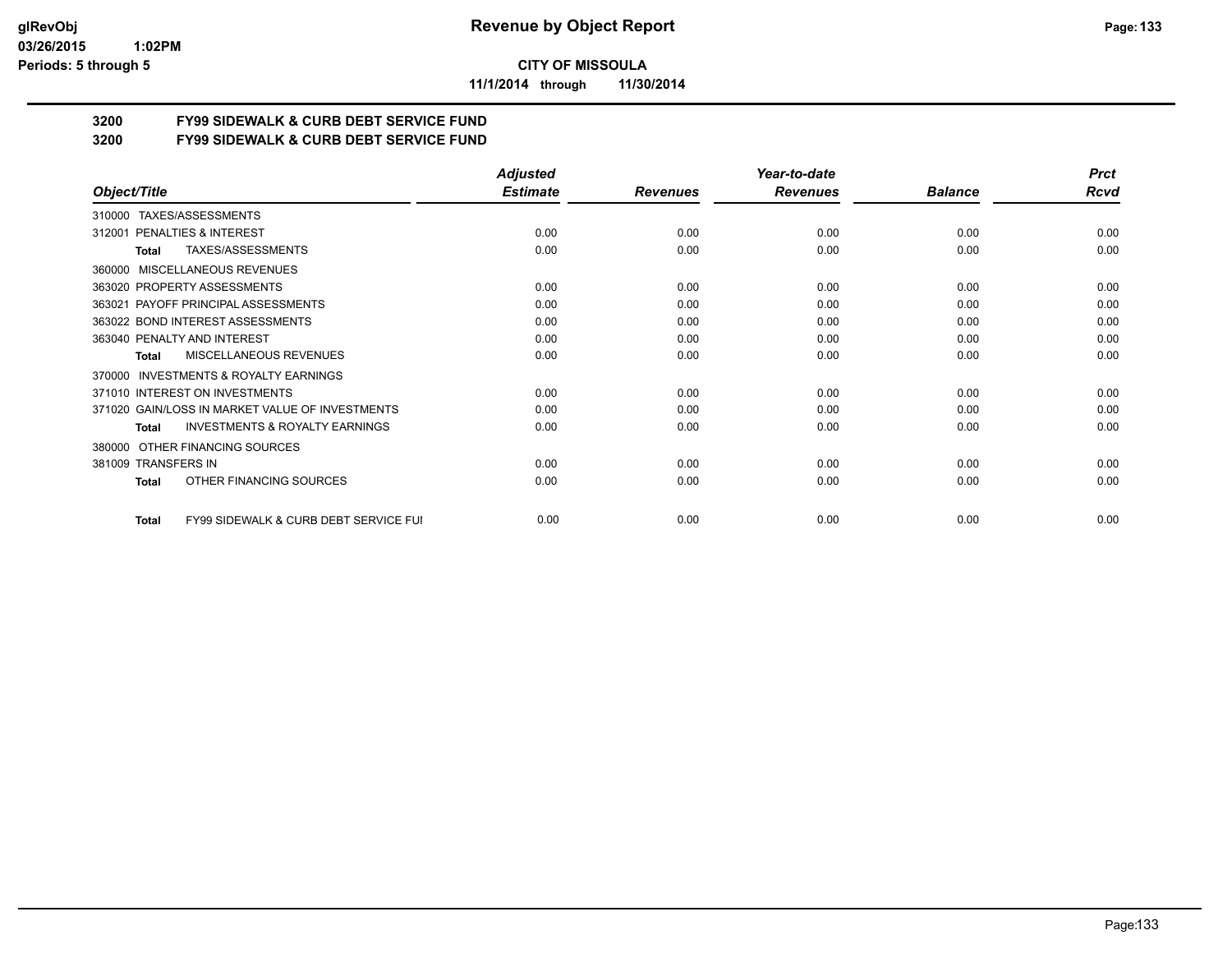**11/1/2014 through 11/30/2014**

### **3200 FY99 SIDEWALK & CURB DEBT SERVICE FUND**

|                                                                 | <b>Adjusted</b> |                 | Year-to-date    |                | <b>Prct</b> |
|-----------------------------------------------------------------|-----------------|-----------------|-----------------|----------------|-------------|
| Object/Title                                                    | <b>Estimate</b> | <b>Revenues</b> | <b>Revenues</b> | <b>Balance</b> | <b>Rcvd</b> |
| TAXES/ASSESSMENTS<br>310000                                     |                 |                 |                 |                |             |
| <b>PENALTIES &amp; INTEREST</b><br>312001                       | 0.00            | 0.00            | 0.00            | 0.00           | 0.00        |
| TAXES/ASSESSMENTS<br><b>Total</b>                               | 0.00            | 0.00            | 0.00            | 0.00           | 0.00        |
| <b>MISCELLANEOUS REVENUES</b><br>360000                         |                 |                 |                 |                |             |
| 363020 PROPERTY ASSESSMENTS                                     | 0.00            | 0.00            | 0.00            | 0.00           | 0.00        |
| 363021 PAYOFF PRINCIPAL ASSESSMENTS                             | 0.00            | 0.00            | 0.00            | 0.00           | 0.00        |
| 363022 BOND INTEREST ASSESSMENTS                                | 0.00            | 0.00            | 0.00            | 0.00           | 0.00        |
| 363040 PENALTY AND INTEREST                                     | 0.00            | 0.00            | 0.00            | 0.00           | 0.00        |
| MISCELLANEOUS REVENUES<br><b>Total</b>                          | 0.00            | 0.00            | 0.00            | 0.00           | 0.00        |
| INVESTMENTS & ROYALTY EARNINGS<br>370000                        |                 |                 |                 |                |             |
| 371010 INTEREST ON INVESTMENTS                                  | 0.00            | 0.00            | 0.00            | 0.00           | 0.00        |
| 371020 GAIN/LOSS IN MARKET VALUE OF INVESTMENT                  | 0.00            | 0.00            | 0.00            | 0.00           | 0.00        |
| <b>INVESTMENTS &amp; ROYALTY EARNINGS</b><br><b>Total</b>       | 0.00            | 0.00            | 0.00            | 0.00           | 0.00        |
| OTHER FINANCING SOURCES<br>380000                               |                 |                 |                 |                |             |
| 381009 TRANSFERS IN                                             | 0.00            | 0.00            | 0.00            | 0.00           | 0.00        |
| OTHER FINANCING SOURCES<br><b>Total</b>                         | 0.00            | 0.00            | 0.00            | 0.00           | 0.00        |
| <b>FY99 SIDEWALK &amp; CURB DEBT SERVICE FU</b><br><b>Total</b> | 0.00            | 0.00            | 0.00            | 0.00           | 0.00        |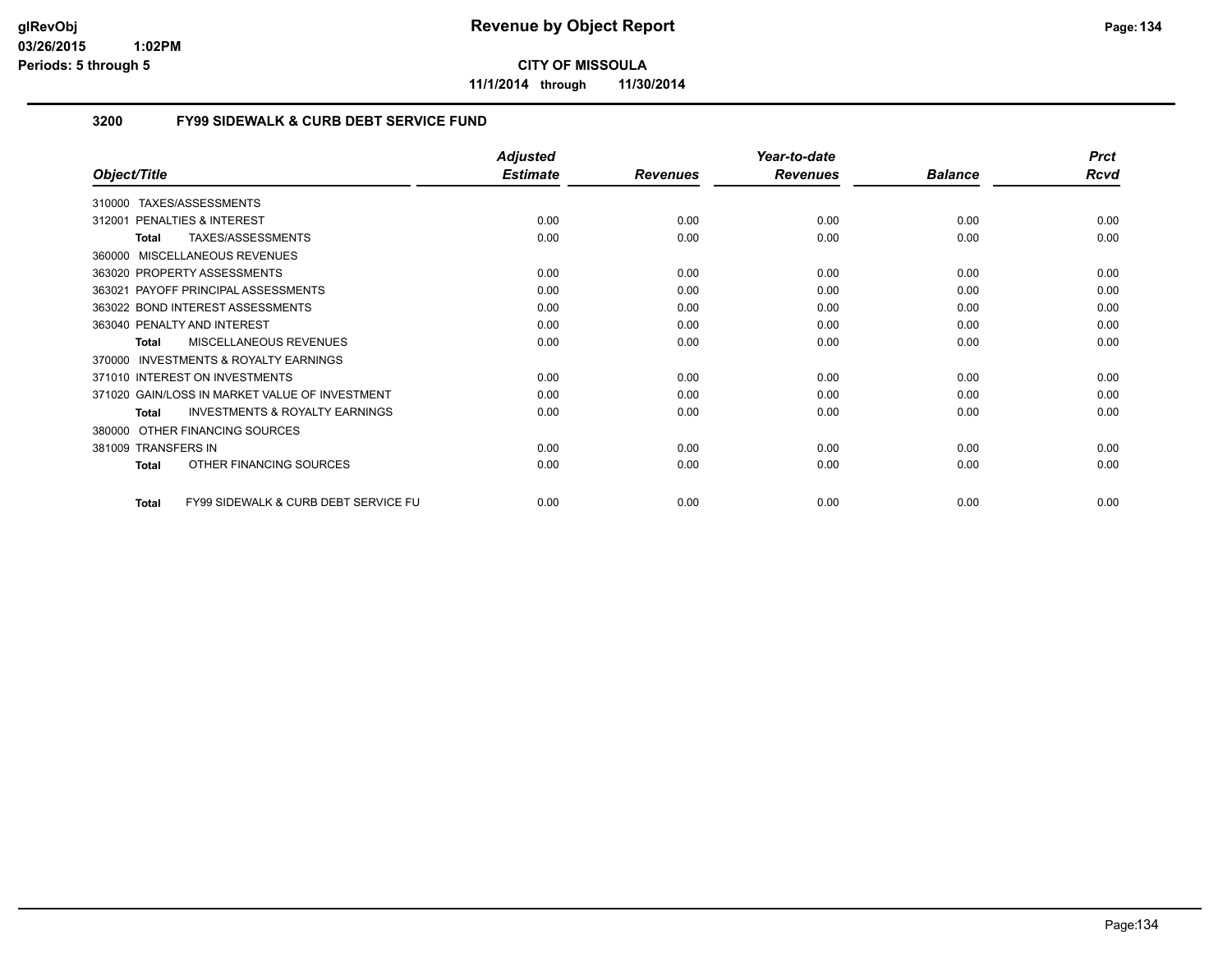**11/1/2014 through 11/30/2014**

# **3300 FY00 SIDEWALK & CURB DEBT SERVICE FUND**

**3300 FY00 SIDEWALK & CURB DEBT SERVICE FUND**

|                                                       | <b>Adjusted</b> |                 | Year-to-date    |                | <b>Prct</b> |
|-------------------------------------------------------|-----------------|-----------------|-----------------|----------------|-------------|
| Object/Title                                          | <b>Estimate</b> | <b>Revenues</b> | <b>Revenues</b> | <b>Balance</b> | <b>Rcvd</b> |
| 360000 MISCELLANEOUS REVENUES                         |                 |                 |                 |                |             |
| 363020 PROPERTY ASSESSMENTS                           | 0.00            | 0.00            | 0.00            | 0.00           | 0.00        |
| 363021 PAYOFF PRINCIPAL ASSESSMENTS                   | 0.00            | 0.00            | 0.00            | 0.00           | 0.00        |
| 363022 BOND INTEREST ASSESSMENTS                      | 0.00            | 0.00            | 0.00            | 0.00           | 0.00        |
| 363040 PENALTY AND INTEREST                           | 0.00            | 0.00            | 0.00            | 0.00           | 0.00        |
| MISCELLANEOUS REVENUES<br>Total                       | 0.00            | 0.00            | 0.00            | 0.00           | 0.00        |
| 370000 INVESTMENTS & ROYALTY EARNINGS                 |                 |                 |                 |                |             |
| 371010 INTEREST ON INVESTMENTS                        | 0.00            | 0.00            | 0.00            | 0.00           | 0.00        |
| 371020 GAIN/LOSS IN MARKET VALUE OF INVESTMENTS       | 0.00            | 0.00            | 0.00            | 0.00           | 0.00        |
| <b>INVESTMENTS &amp; ROYALTY EARNINGS</b><br>Total    | 0.00            | 0.00            | 0.00            | 0.00           | 0.00        |
| FY00 SIDEWALK & CURB DEBT SERVICE FUI<br><b>Total</b> | 0.00            | 0.00            | 0.00            | 0.00           | 0.00        |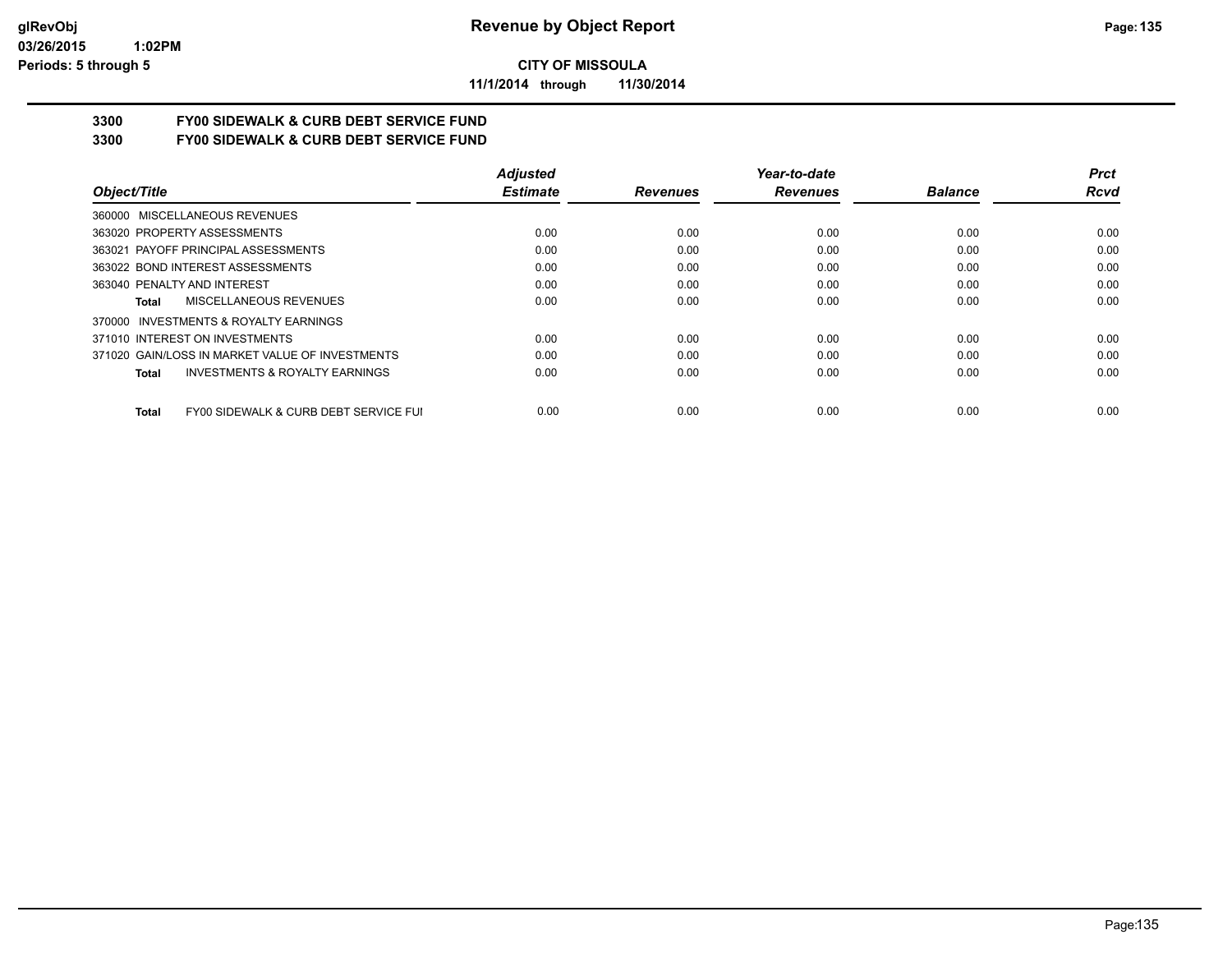**11/1/2014 through 11/30/2014**

### **3300 FY00 SIDEWALK & CURB DEBT SERVICE FUND**

|                                                      | <b>Adjusted</b> |                 | Year-to-date    |                | <b>Prct</b> |
|------------------------------------------------------|-----------------|-----------------|-----------------|----------------|-------------|
| Object/Title                                         | <b>Estimate</b> | <b>Revenues</b> | <b>Revenues</b> | <b>Balance</b> | <b>Rcvd</b> |
| 360000 MISCELLANEOUS REVENUES                        |                 |                 |                 |                |             |
| 363020 PROPERTY ASSESSMENTS                          | 0.00            | 0.00            | 0.00            | 0.00           | 0.00        |
| 363021 PAYOFF PRINCIPAL ASSESSMENTS                  | 0.00            | 0.00            | 0.00            | 0.00           | 0.00        |
| 363022 BOND INTEREST ASSESSMENTS                     | 0.00            | 0.00            | 0.00            | 0.00           | 0.00        |
| 363040 PENALTY AND INTEREST                          | 0.00            | 0.00            | 0.00            | 0.00           | 0.00        |
| MISCELLANEOUS REVENUES<br>Total                      | 0.00            | 0.00            | 0.00            | 0.00           | 0.00        |
| 370000 INVESTMENTS & ROYALTY EARNINGS                |                 |                 |                 |                |             |
| 371010 INTEREST ON INVESTMENTS                       | 0.00            | 0.00            | 0.00            | 0.00           | 0.00        |
| 371020 GAIN/LOSS IN MARKET VALUE OF INVESTMENT       | 0.00            | 0.00            | 0.00            | 0.00           | 0.00        |
| <b>INVESTMENTS &amp; ROYALTY EARNINGS</b><br>Total   | 0.00            | 0.00            | 0.00            | 0.00           | 0.00        |
| FY00 SIDEWALK & CURB DEBT SERVICE FU<br><b>Total</b> | 0.00            | 0.00            | 0.00            | 0.00           | 0.00        |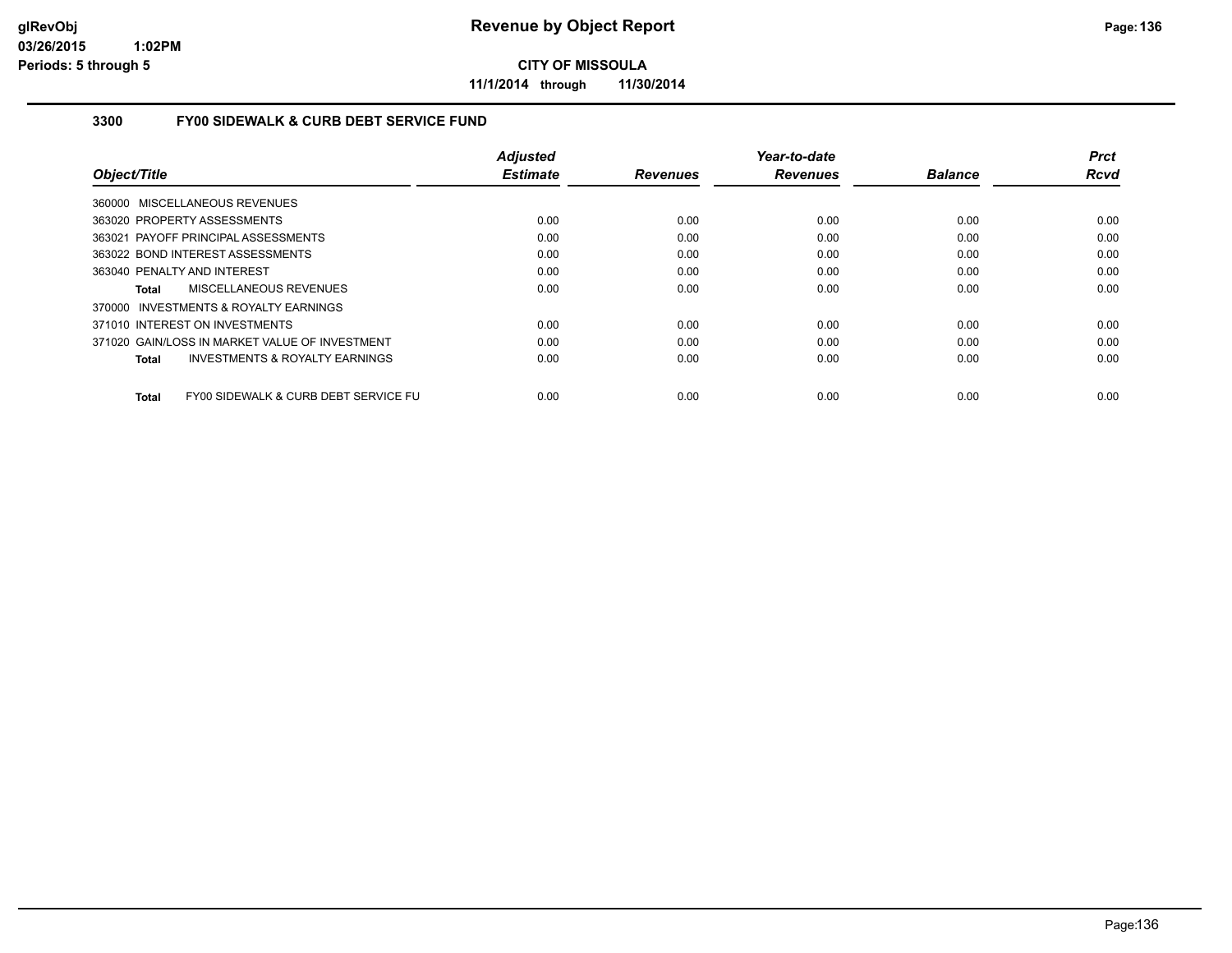**11/1/2014 through 11/30/2014**

**3305 JUDGMENT LEVIES 3305 JUDGMENT LEVIES**

|                                 | <b>Adjusted</b> |                 | Year-to-date    |                | <b>Prct</b> |
|---------------------------------|-----------------|-----------------|-----------------|----------------|-------------|
| Object/Title                    | <b>Estimate</b> | <b>Revenues</b> | <b>Revenues</b> | <b>Balance</b> | <b>Rcvd</b> |
| 310000 TAXES/ASSESSMENTS        |                 |                 |                 |                |             |
| 311000 GENERAL PROPERTY TAXES   | 0.00            | 107.49          | 107.49          | $-107.49$      | 0.00        |
| 312001 PENALTIES & INTEREST     | 0.00            | 0.00            | 0.00            | 0.00           | 0.00        |
| TAXES/ASSESSMENTS<br>Total      | 0.00            | 107.49          | 107.49          | $-107.49$      | 0.00        |
| <b>JUDGMENT LEVIES</b><br>Total | 0.00            | 107.49          | 107.49          | $-107.49$      | 0.00        |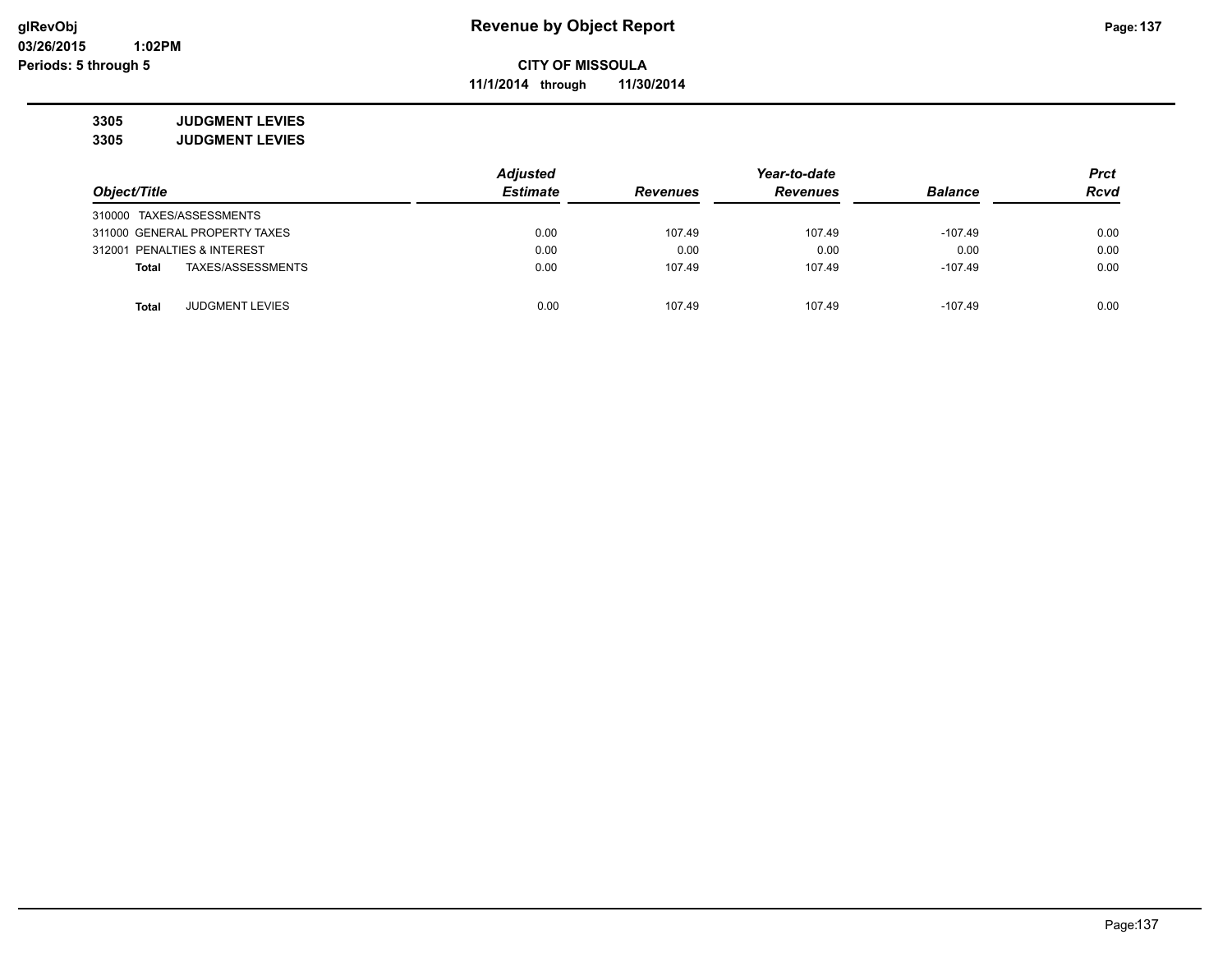## **glRevObj Revenue by Object Report Page:138**

**CITY OF MISSOULA**

**11/1/2014 through 11/30/2014**

#### **3305 JUDGMENT LEVIES**

| Object/Title                           | <b>Adjusted</b><br><b>Estimate</b> | <b>Revenues</b> | Year-to-date<br><b>Revenues</b> | <b>Balance</b> | <b>Prct</b><br><b>Rcvd</b> |
|----------------------------------------|------------------------------------|-----------------|---------------------------------|----------------|----------------------------|
| 310000 TAXES/ASSESSMENTS               |                                    |                 |                                 |                |                            |
| 311000 GENERAL PROPERTY TAXES          | 0.00                               | 107.49          | 107.49                          | $-107.49$      | 0.00                       |
| 312001 PENALTIES & INTEREST            | 0.00                               | 0.00            | 0.00                            | 0.00           | 0.00                       |
| TAXES/ASSESSMENTS<br>Total             | 0.00                               | 107.49          | 107.49                          | $-107.49$      | 0.00                       |
|                                        |                                    |                 |                                 |                |                            |
| <b>JUDGMENT LEVIES</b><br><b>Total</b> | 0.00                               | 107.49          | 107.49                          | $-107.49$      | 0.00                       |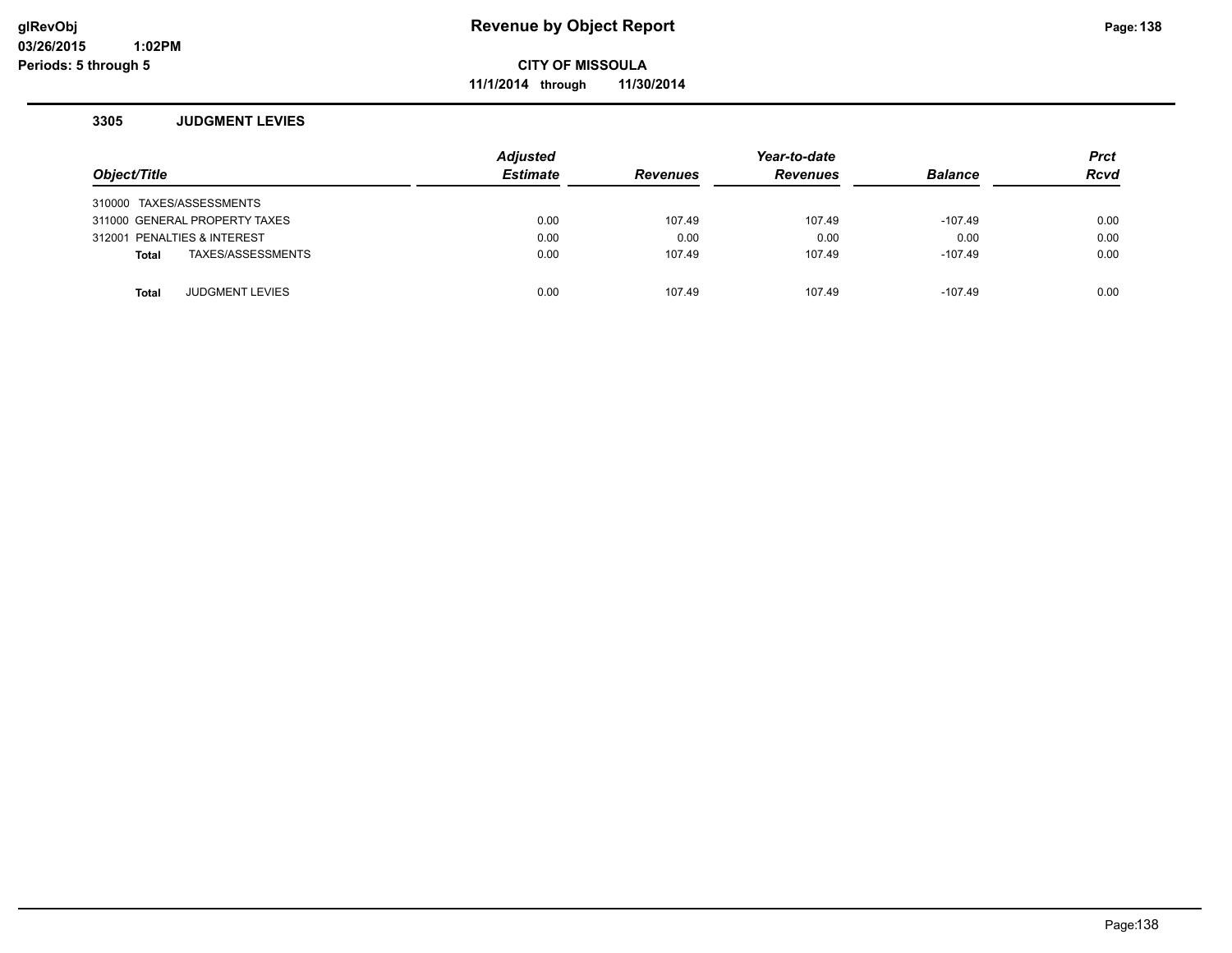**11/1/2014 through 11/30/2014**

# **3400 FY01 SIDEWALK & CURB DEBT SERVICE FUND**

**3400 FY01 SIDEWALK & CURB DEBT SERVICE FUND**

|                                                     | <b>Adjusted</b> |                 | Year-to-date    |                | <b>Prct</b> |
|-----------------------------------------------------|-----------------|-----------------|-----------------|----------------|-------------|
| Object/Title                                        | <b>Estimate</b> | <b>Revenues</b> | <b>Revenues</b> | <b>Balance</b> | Rcvd        |
| TAXES/ASSESSMENTS<br>310000                         |                 |                 |                 |                |             |
| 312001 PENALTIES & INTEREST                         | 0.00            | 0.00            | 0.00            | 0.00           | 0.00        |
| <b>TAXES/ASSESSMENTS</b><br>Total                   | 0.00            | 0.00            | 0.00            | 0.00           | 0.00        |
| MISCELLANEOUS REVENUES<br>360000                    |                 |                 |                 |                |             |
| 360010 MISCELLANEOUS                                | 0.00            | 0.00            | 0.00            | 0.00           | 0.00        |
| 363020 PROPERTY ASSESSMENTS                         | 0.00            | 0.00            | 0.00            | 0.00           | 0.00        |
| 363021 PAYOFF PRINCIPAL ASSESSMENTS                 | 0.00            | 0.00            | 0.00            | 0.00           | 0.00        |
| 363022 BOND INTEREST ASSESSMENTS                    | 0.00            | 0.00            | 0.00            | 0.00           | 0.00        |
| 363040 PENALTY AND INTEREST                         | 0.00            | 0.00            | 0.00            | 0.00           | 0.00        |
| MISCELLANEOUS REVENUES<br>Total                     | 0.00            | 0.00            | 0.00            | 0.00           | 0.00        |
| <b>INVESTMENTS &amp; ROYALTY EARNINGS</b><br>370000 |                 |                 |                 |                |             |
| 371010 INTEREST ON INVESTMENTS                      | 0.00            | 0.00            | 0.00            | 0.00           | 0.00        |
| 371020 GAIN/LOSS IN MARKET VALUE OF INVESTMENTS     | 0.00            | 0.00            | 0.00            | 0.00           | 0.00        |
| <b>INVESTMENTS &amp; ROYALTY EARNINGS</b><br>Total  | 0.00            | 0.00            | 0.00            | 0.00           | 0.00        |
| FY01 SIDEWALK & CURB DEBT SERVICE FUI<br>Total      | 0.00            | 0.00            | 0.00            | 0.00           | 0.00        |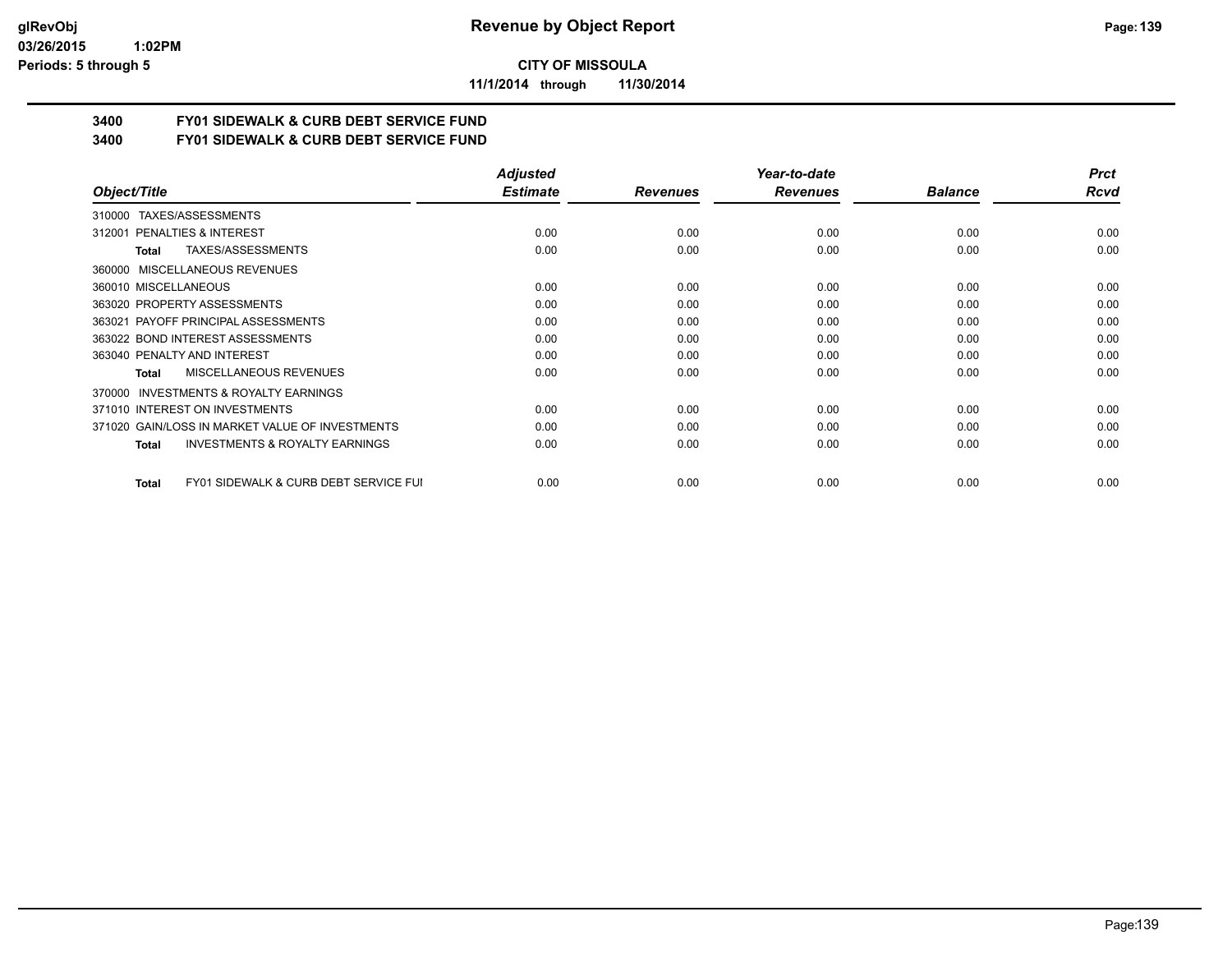**11/1/2014 through 11/30/2014**

#### **3400 FY01 SIDEWALK & CURB DEBT SERVICE FUND**

|                                                                 | <b>Adjusted</b> |                 | Year-to-date    |                | <b>Prct</b> |
|-----------------------------------------------------------------|-----------------|-----------------|-----------------|----------------|-------------|
| Object/Title                                                    | <b>Estimate</b> | <b>Revenues</b> | <b>Revenues</b> | <b>Balance</b> | Rcvd        |
| TAXES/ASSESSMENTS<br>310000                                     |                 |                 |                 |                |             |
| 312001 PENALTIES & INTEREST                                     | 0.00            | 0.00            | 0.00            | 0.00           | 0.00        |
| TAXES/ASSESSMENTS<br>Total                                      | 0.00            | 0.00            | 0.00            | 0.00           | 0.00        |
| MISCELLANEOUS REVENUES<br>360000                                |                 |                 |                 |                |             |
| 360010 MISCELLANEOUS                                            | 0.00            | 0.00            | 0.00            | 0.00           | 0.00        |
| 363020 PROPERTY ASSESSMENTS                                     | 0.00            | 0.00            | 0.00            | 0.00           | 0.00        |
| 363021 PAYOFF PRINCIPAL ASSESSMENTS                             | 0.00            | 0.00            | 0.00            | 0.00           | 0.00        |
| 363022 BOND INTEREST ASSESSMENTS                                | 0.00            | 0.00            | 0.00            | 0.00           | 0.00        |
| 363040 PENALTY AND INTEREST                                     | 0.00            | 0.00            | 0.00            | 0.00           | 0.00        |
| MISCELLANEOUS REVENUES<br><b>Total</b>                          | 0.00            | 0.00            | 0.00            | 0.00           | 0.00        |
| <b>INVESTMENTS &amp; ROYALTY EARNINGS</b><br>370000             |                 |                 |                 |                |             |
| 371010 INTEREST ON INVESTMENTS                                  | 0.00            | 0.00            | 0.00            | 0.00           | 0.00        |
| 371020 GAIN/LOSS IN MARKET VALUE OF INVESTMENT                  | 0.00            | 0.00            | 0.00            | 0.00           | 0.00        |
| <b>INVESTMENTS &amp; ROYALTY EARNINGS</b><br><b>Total</b>       | 0.00            | 0.00            | 0.00            | 0.00           | 0.00        |
| <b>FY01 SIDEWALK &amp; CURB DEBT SERVICE FU</b><br><b>Total</b> | 0.00            | 0.00            | 0.00            | 0.00           | 0.00        |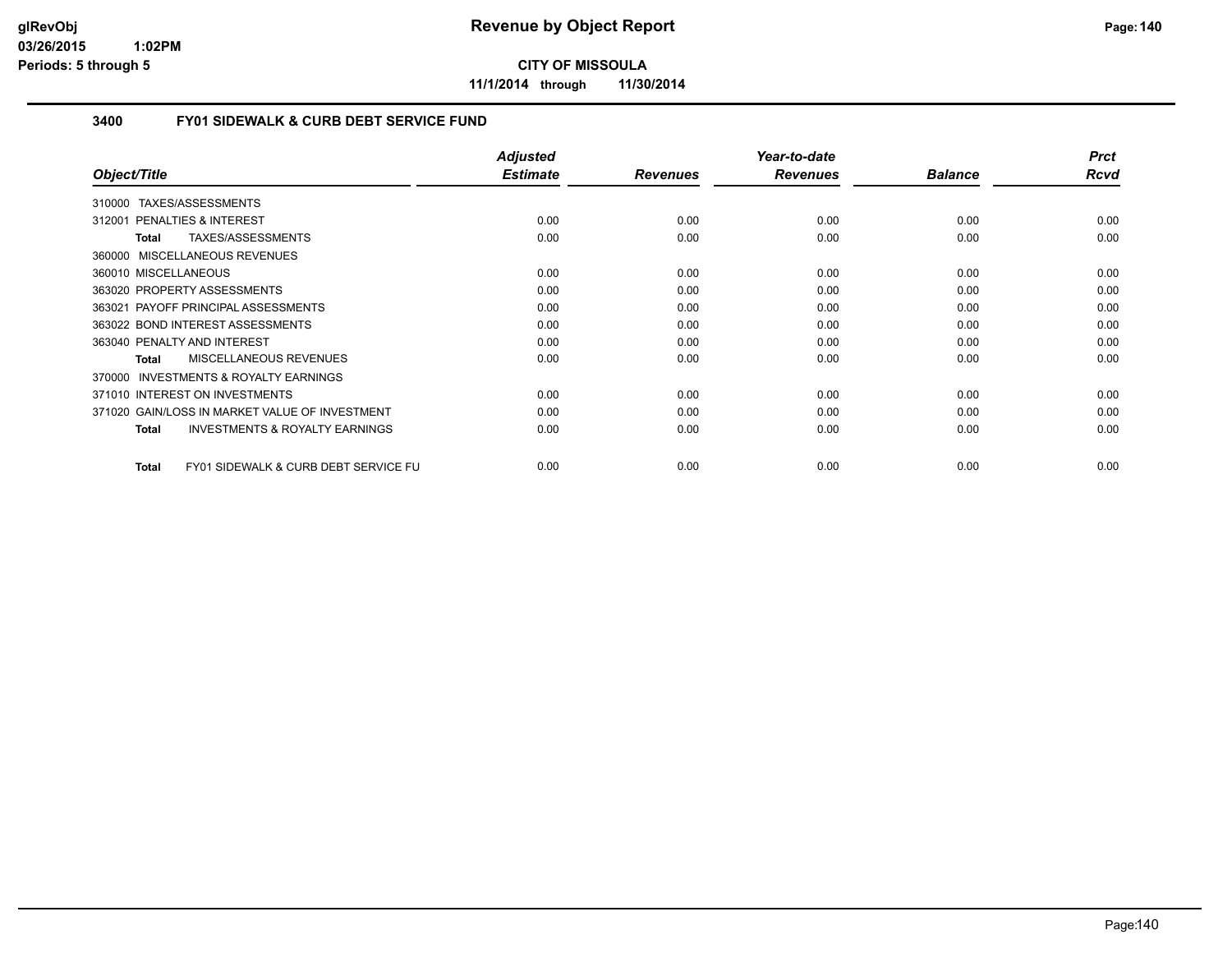**11/1/2014 through 11/30/2014**

# **3410 FY02 SIDEWALK & CURB DEBT SERVICE FUND**

**3410 FY02 SIDEWALK & CURB DEBT SERVICE FUND**

|                                                                  | <b>Adjusted</b> |                 | Year-to-date    |                | <b>Prct</b> |
|------------------------------------------------------------------|-----------------|-----------------|-----------------|----------------|-------------|
| Object/Title                                                     | <b>Estimate</b> | <b>Revenues</b> | <b>Revenues</b> | <b>Balance</b> | <b>Rcvd</b> |
| 360000 MISCELLANEOUS REVENUES                                    |                 |                 |                 |                |             |
| 363020 PROPERTY ASSESSMENTS                                      | 0.00            | 0.00            | 0.00            | 0.00           | 0.00        |
| 363021 PAYOFF PRINCIPAL ASSESSMENTS                              | 0.00            | 0.00            | 0.00            | 0.00           | 0.00        |
| 363022 BOND INTEREST ASSESSMENTS                                 | 0.00            | 0.00            | 0.00            | 0.00           | 0.00        |
| 363040 PENALTY AND INTEREST                                      | 0.00            | 0.00            | 0.00            | 0.00           | 0.00        |
| MISCELLANEOUS REVENUES<br>Total                                  | 0.00            | 0.00            | 0.00            | 0.00           | 0.00        |
| INVESTMENTS & ROYALTY EARNINGS<br>370000                         |                 |                 |                 |                |             |
| 371010 INTEREST ON INVESTMENTS                                   | 0.00            | 0.00            | 0.00            | 0.00           | 0.00        |
| 371020 GAIN/LOSS IN MARKET VALUE OF INVESTMENTS                  | 0.00            | 0.00            | 0.00            | 0.00           | 0.00        |
| <b>INVESTMENTS &amp; ROYALTY EARNINGS</b><br>Total               | 0.00            | 0.00            | 0.00            | 0.00           | 0.00        |
| <b>FY02 SIDEWALK &amp; CURB DEBT SERVICE FUI</b><br><b>Total</b> | 0.00            | 0.00            | 0.00            | 0.00           | 0.00        |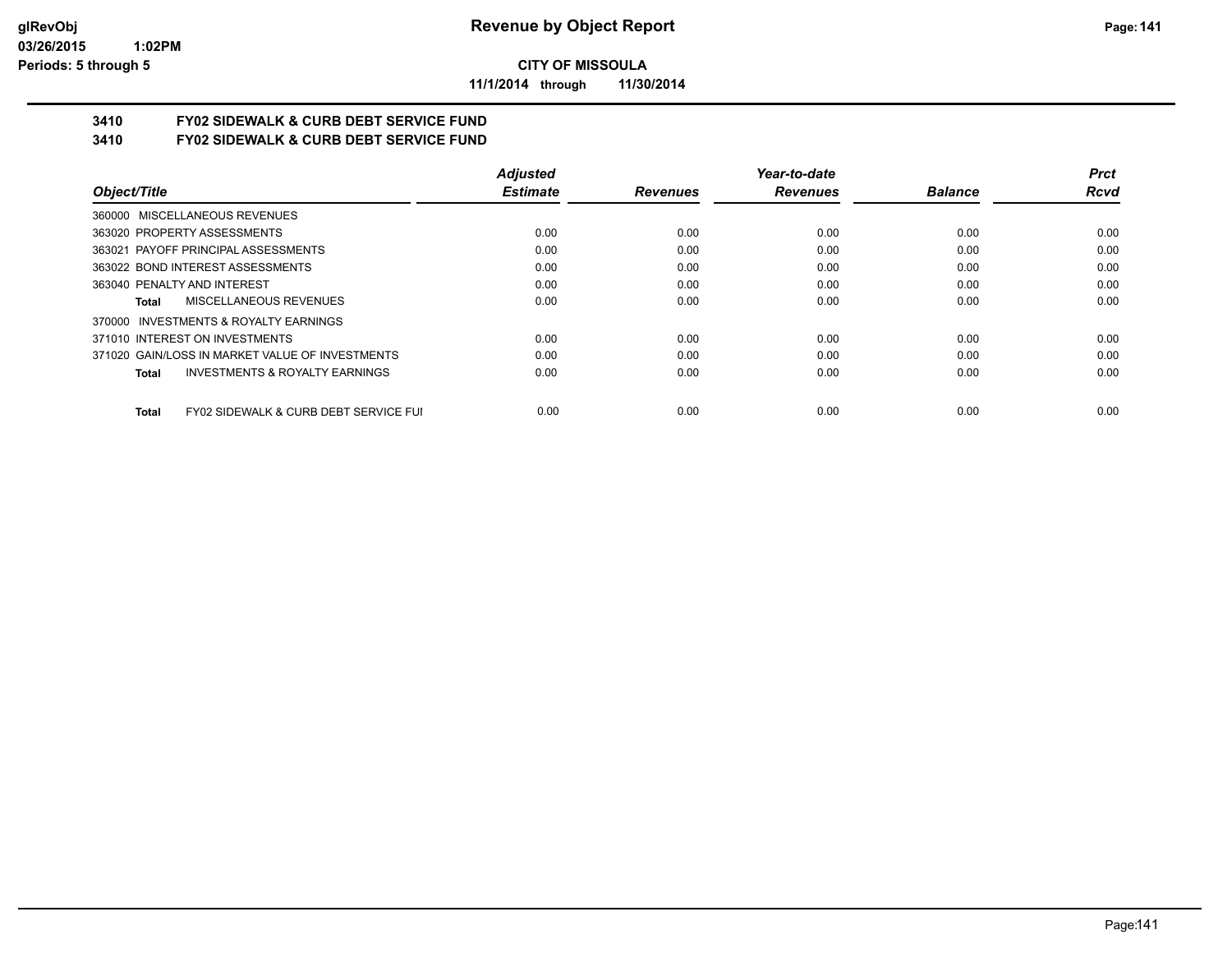**11/1/2014 through 11/30/2014**

### **3410 FY02 SIDEWALK & CURB DEBT SERVICE FUND**

|                                                           | <b>Adjusted</b> |                 | Year-to-date    |                | <b>Prct</b> |
|-----------------------------------------------------------|-----------------|-----------------|-----------------|----------------|-------------|
| Object/Title                                              | <b>Estimate</b> | <b>Revenues</b> | <b>Revenues</b> | <b>Balance</b> | <b>Rcvd</b> |
| MISCELLANEOUS REVENUES<br>360000                          |                 |                 |                 |                |             |
| 363020 PROPERTY ASSESSMENTS                               | 0.00            | 0.00            | 0.00            | 0.00           | 0.00        |
| 363021 PAYOFF PRINCIPAL ASSESSMENTS                       | 0.00            | 0.00            | 0.00            | 0.00           | 0.00        |
| 363022 BOND INTEREST ASSESSMENTS                          | 0.00            | 0.00            | 0.00            | 0.00           | 0.00        |
| 363040 PENALTY AND INTEREST                               | 0.00            | 0.00            | 0.00            | 0.00           | 0.00        |
| MISCELLANEOUS REVENUES<br>Total                           | 0.00            | 0.00            | 0.00            | 0.00           | 0.00        |
| INVESTMENTS & ROYALTY EARNINGS<br>370000                  |                 |                 |                 |                |             |
| 371010 INTEREST ON INVESTMENTS                            | 0.00            | 0.00            | 0.00            | 0.00           | 0.00        |
| 371020 GAIN/LOSS IN MARKET VALUE OF INVESTMENT            | 0.00            | 0.00            | 0.00            | 0.00           | 0.00        |
| <b>INVESTMENTS &amp; ROYALTY EARNINGS</b><br><b>Total</b> | 0.00            | 0.00            | 0.00            | 0.00           | 0.00        |
| FY02 SIDEWALK & CURB DEBT SERVICE FU<br><b>Total</b>      | 0.00            | 0.00            | 0.00            | 0.00           | 0.00        |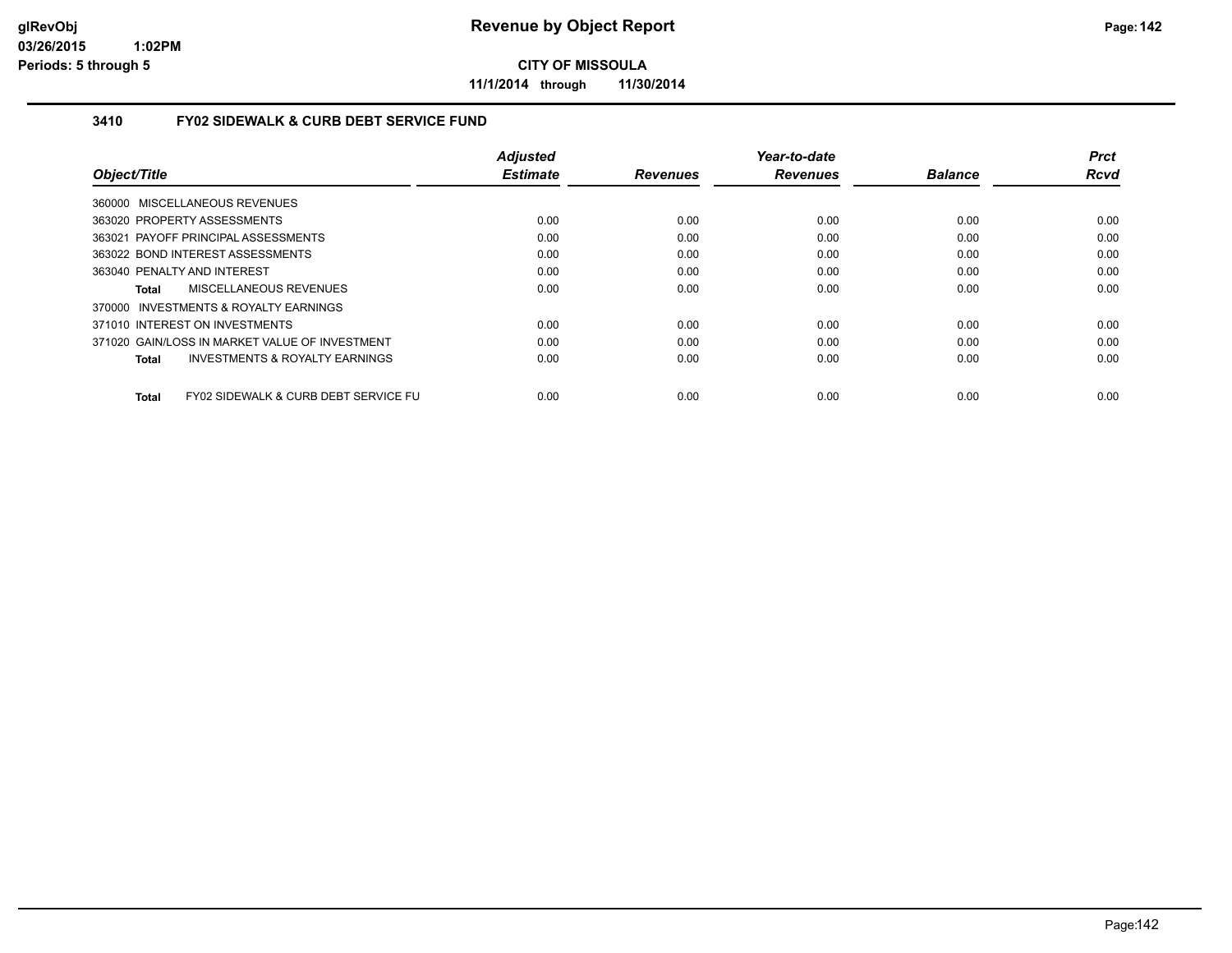**11/1/2014 through 11/30/2014**

# **3420 FY03 SIDEWALK & CURB DEBT SERVICE**

**3420 FY03 SIDEWALK & CURB DEBT SERVICE**

|                                                              | <b>Adjusted</b> |                 | Year-to-date    |                | <b>Prct</b> |
|--------------------------------------------------------------|-----------------|-----------------|-----------------|----------------|-------------|
| Object/Title                                                 | <b>Estimate</b> | <b>Revenues</b> | <b>Revenues</b> | <b>Balance</b> | Rcvd        |
| 360000 MISCELLANEOUS REVENUES                                |                 |                 |                 |                |             |
| 363020 PROPERTY ASSESSMENTS                                  | 26,300.00       | 0.00            | 0.00            | 26,300.00      | 0.00        |
| 363021 PAYOFF PRINCIPAL ASSESSMENTS                          | 0.00            | 0.00            | 0.00            | 0.00           | 0.00        |
| 363022 BOND INTEREST ASSESSMENTS                             | 0.00            | 0.00            | 0.00            | 0.00           | 0.00        |
| 363040 PENALTY AND INTEREST                                  | 0.00            | 0.00            | 0.00            | 0.00           | 0.00        |
| MISCELLANEOUS REVENUES<br>Total                              | 26,300.00       | 0.00            | 0.00            | 26,300.00      | 0.00        |
| INVESTMENTS & ROYALTY EARNINGS<br>370000                     |                 |                 |                 |                |             |
| 371010 INTEREST ON INVESTMENTS                               | 0.00            | 0.00            | 0.00            | 0.00           | 0.00        |
| 371020 GAIN/LOSS IN MARKET VALUE OF INVESTMENTS              | 0.00            | 0.00            | 0.00            | 0.00           | 0.00        |
| <b>INVESTMENTS &amp; ROYALTY EARNINGS</b><br>Total           | 0.00            | 0.00            | 0.00            | 0.00           | 0.00        |
| OTHER FINANCING SOURCES<br>380000                            |                 |                 |                 |                |             |
| 381009 TRANSFERS IN                                          | 0.00            | 0.00            | 0.00            | 0.00           | 0.00        |
| OTHER FINANCING SOURCES<br>Total                             | 0.00            | 0.00            | 0.00            | 0.00           | 0.00        |
| <b>FY03 SIDEWALK &amp; CURB DEBT SERVICE</b><br><b>Total</b> | 26,300.00       | 0.00            | 0.00            | 26,300.00      | 0.00        |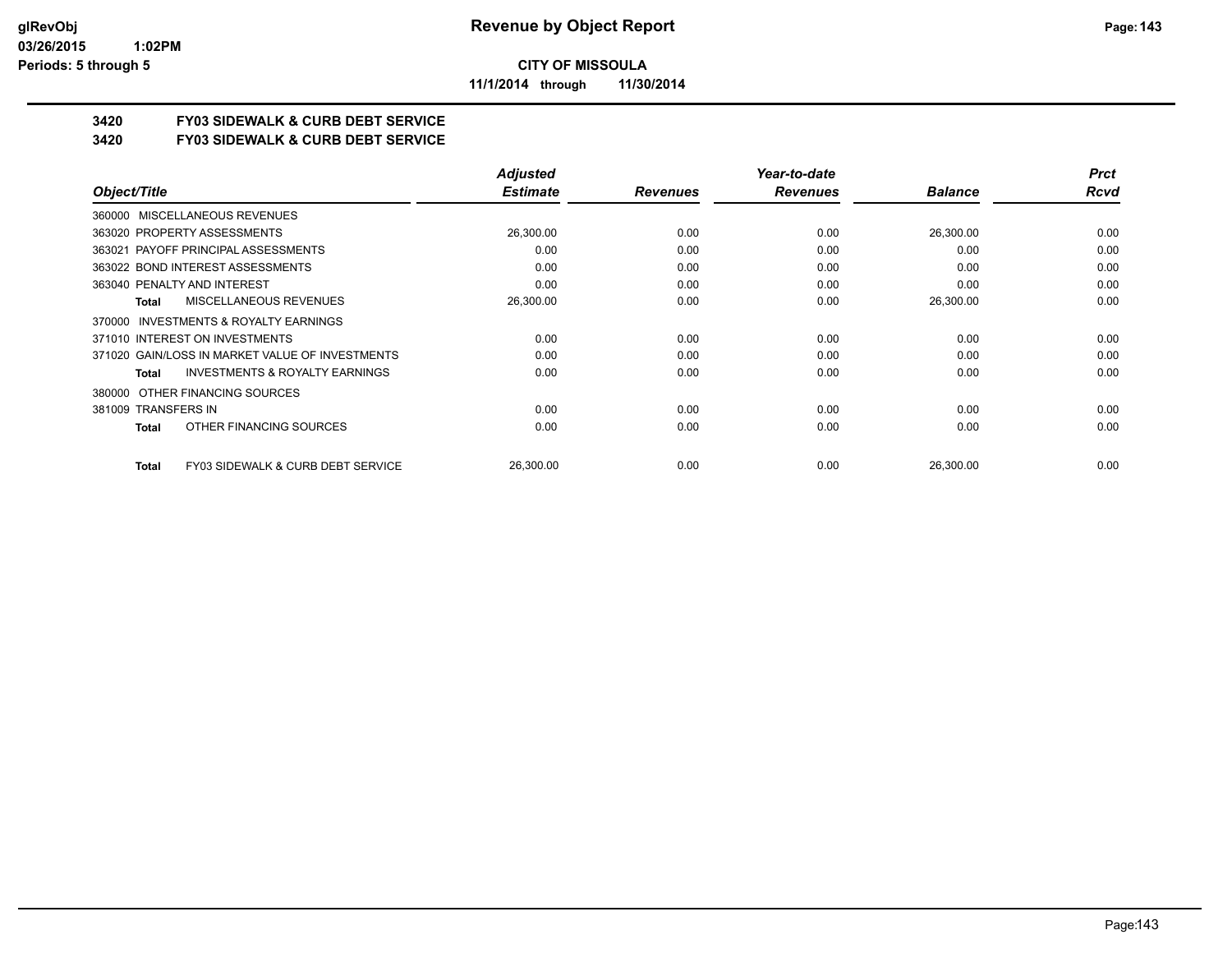**11/1/2014 through 11/30/2014**

### **3420 FY03 SIDEWALK & CURB DEBT SERVICE**

| Object/Title                                       | <b>Adjusted</b><br><b>Estimate</b> | <b>Revenues</b> | Year-to-date<br><b>Revenues</b> | <b>Balance</b> | <b>Prct</b><br>Rcvd |
|----------------------------------------------------|------------------------------------|-----------------|---------------------------------|----------------|---------------------|
| 360000 MISCELLANEOUS REVENUES                      |                                    |                 |                                 |                |                     |
| 363020 PROPERTY ASSESSMENTS                        | 26.300.00                          | 0.00            | 0.00                            | 26,300.00      | 0.00                |
| 363021 PAYOFF PRINCIPAL ASSESSMENTS                | 0.00                               | 0.00            | 0.00                            | 0.00           | 0.00                |
| 363022 BOND INTEREST ASSESSMENTS                   | 0.00                               | 0.00            | 0.00                            | 0.00           | 0.00                |
| 363040 PENALTY AND INTEREST                        | 0.00                               | 0.00            | 0.00                            | 0.00           | 0.00                |
| MISCELLANEOUS REVENUES<br>Total                    | 26,300.00                          | 0.00            | 0.00                            | 26,300.00      | 0.00                |
| 370000 INVESTMENTS & ROYALTY EARNINGS              |                                    |                 |                                 |                |                     |
| 371010 INTEREST ON INVESTMENTS                     | 0.00                               | 0.00            | 0.00                            | 0.00           | 0.00                |
| 371020 GAIN/LOSS IN MARKET VALUE OF INVESTMENT     | 0.00                               | 0.00            | 0.00                            | 0.00           | 0.00                |
| <b>INVESTMENTS &amp; ROYALTY EARNINGS</b><br>Total | 0.00                               | 0.00            | 0.00                            | 0.00           | 0.00                |
| 380000 OTHER FINANCING SOURCES                     |                                    |                 |                                 |                |                     |
| 381009 TRANSFERS IN                                | 0.00                               | 0.00            | 0.00                            | 0.00           | 0.00                |
| OTHER FINANCING SOURCES<br>Total                   | 0.00                               | 0.00            | 0.00                            | 0.00           | 0.00                |
|                                                    |                                    |                 |                                 |                |                     |
| FY03 SIDEWALK & CURB DEBT SERVICE<br>Total         | 26,300.00                          | 0.00            | 0.00                            | 26,300.00      | 0.00                |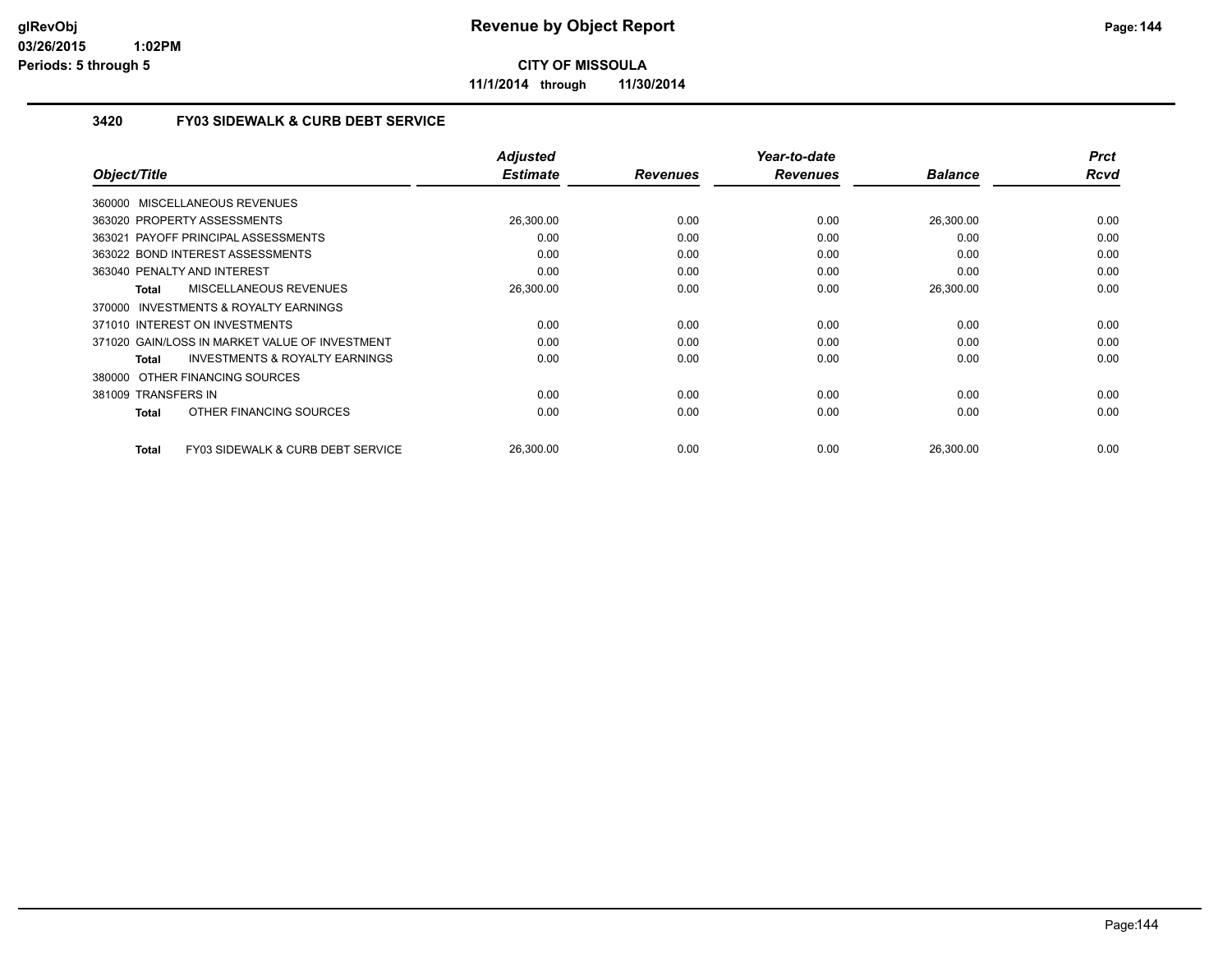**11/1/2014 through 11/30/2014**

# **3430 FY04 SIDEWALK CURB DEBT SERVICE**

#### **3430 FY04 SIDEWALK CURB DEBT SERVICE**

|                                                           | <b>Adjusted</b> |                 | Year-to-date    |                | <b>Prct</b> |
|-----------------------------------------------------------|-----------------|-----------------|-----------------|----------------|-------------|
| Object/Title                                              | <b>Estimate</b> | <b>Revenues</b> | <b>Revenues</b> | <b>Balance</b> | Rcvd        |
| MISCELLANEOUS REVENUES<br>360000                          |                 |                 |                 |                |             |
| 363020 PROPERTY ASSESSMENTS                               | 11,295.00       | 0.00            | 0.00            | 11,295.00      | 0.00        |
| 363021 PAYOFF PRINCIPAL ASSESSMENTS                       | 0.00            | 0.00            | 0.00            | 0.00           | 0.00        |
| 363022 BOND INTEREST ASSESSMENTS                          | 0.00            | 0.00            | 0.00            | 0.00           | 0.00        |
| 363040 PENALTY AND INTEREST                               | 0.00            | 0.00            | 0.00            | 0.00           | 0.00        |
| MISCELLANEOUS REVENUES<br><b>Total</b>                    | 11,295.00       | 0.00            | 0.00            | 11,295.00      | 0.00        |
| INVESTMENTS & ROYALTY EARNINGS<br>370000                  |                 |                 |                 |                |             |
| 371010 INTEREST ON INVESTMENTS                            | 0.00            | 0.00            | 0.00            | 0.00           | 0.00        |
| 371020 GAIN/LOSS IN MARKET VALUE OF INVESTMENTS           | 0.00            | 0.00            | 0.00            | 0.00           | 0.00        |
| <b>INVESTMENTS &amp; ROYALTY EARNINGS</b><br><b>Total</b> | 0.00            | 0.00            | 0.00            | 0.00           | 0.00        |
| OTHER FINANCING SOURCES<br>380000                         |                 |                 |                 |                |             |
| 381030 SID BOND PROCEEDS                                  | 0.00            | 0.00            | 0.00            | 0.00           | 0.00        |
| OTHER FINANCING SOURCES<br><b>Total</b>                   | 0.00            | 0.00            | 0.00            | 0.00           | 0.00        |
| <b>FY04 SIDEWALK CURB DEBT SERVICE</b><br><b>Total</b>    | 11,295.00       | 0.00            | 0.00            | 11,295.00      | 0.00        |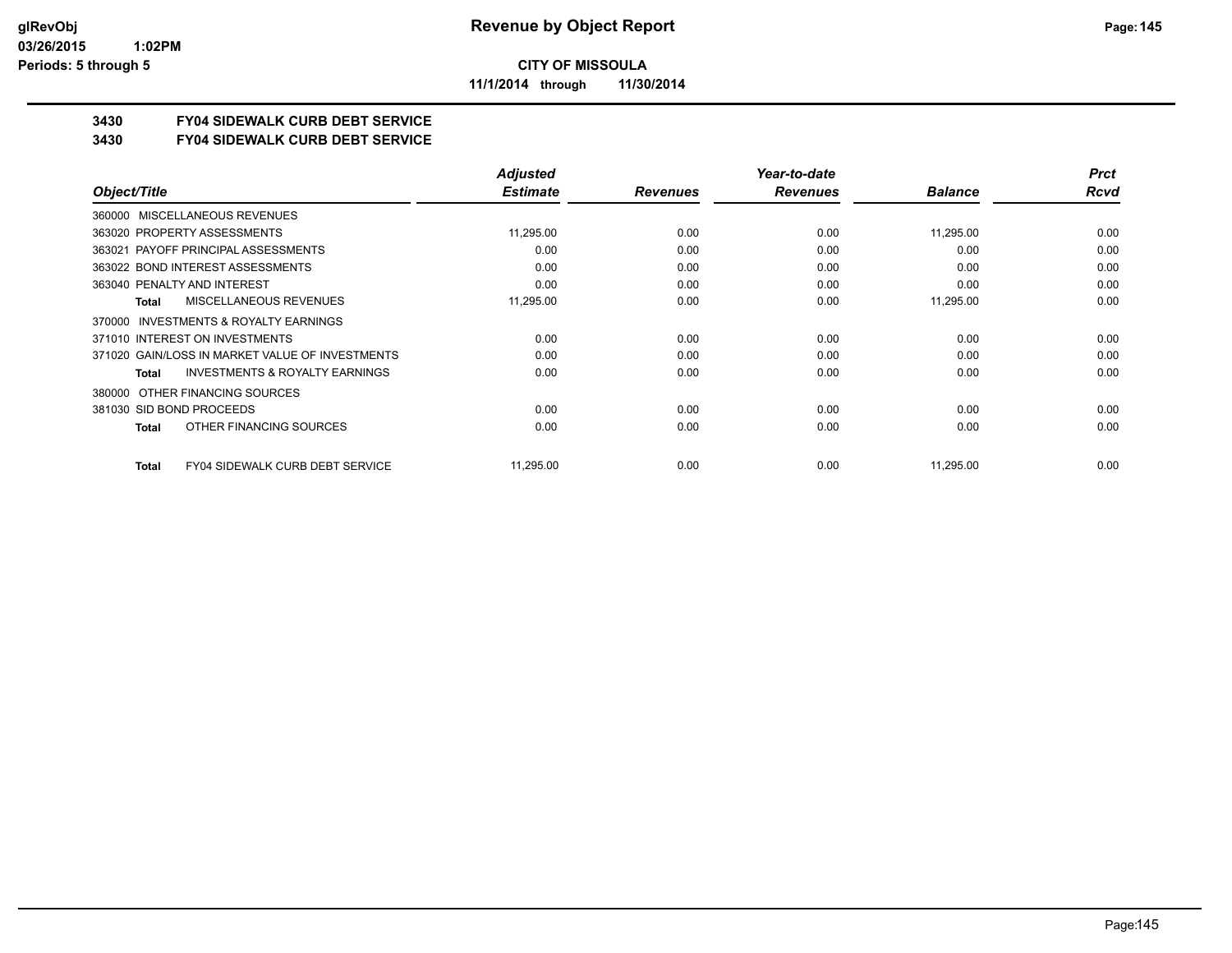**11/1/2014 through 11/30/2014**

### **3430 FY04 SIDEWALK CURB DEBT SERVICE**

| Object/Title                                        | <b>Adjusted</b><br><b>Estimate</b> | <b>Revenues</b> | Year-to-date<br><b>Revenues</b> | <b>Balance</b> | <b>Prct</b><br><b>Rcvd</b> |
|-----------------------------------------------------|------------------------------------|-----------------|---------------------------------|----------------|----------------------------|
|                                                     |                                    |                 |                                 |                |                            |
| 360000 MISCELLANEOUS REVENUES                       |                                    |                 |                                 |                |                            |
| 363020 PROPERTY ASSESSMENTS                         | 11,295.00                          | 0.00            | 0.00                            | 11,295.00      | 0.00                       |
| 363021 PAYOFF PRINCIPAL ASSESSMENTS                 | 0.00                               | 0.00            | 0.00                            | 0.00           | 0.00                       |
| 363022 BOND INTEREST ASSESSMENTS                    | 0.00                               | 0.00            | 0.00                            | 0.00           | 0.00                       |
| 363040 PENALTY AND INTEREST                         | 0.00                               | 0.00            | 0.00                            | 0.00           | 0.00                       |
| MISCELLANEOUS REVENUES<br>Total                     | 11,295.00                          | 0.00            | 0.00                            | 11,295.00      | 0.00                       |
| <b>INVESTMENTS &amp; ROYALTY EARNINGS</b><br>370000 |                                    |                 |                                 |                |                            |
| 371010 INTEREST ON INVESTMENTS                      | 0.00                               | 0.00            | 0.00                            | 0.00           | 0.00                       |
| 371020 GAIN/LOSS IN MARKET VALUE OF INVESTMENT      | 0.00                               | 0.00            | 0.00                            | 0.00           | 0.00                       |
| <b>INVESTMENTS &amp; ROYALTY EARNINGS</b><br>Total  | 0.00                               | 0.00            | 0.00                            | 0.00           | 0.00                       |
| 380000 OTHER FINANCING SOURCES                      |                                    |                 |                                 |                |                            |
| 381030 SID BOND PROCEEDS                            | 0.00                               | 0.00            | 0.00                            | 0.00           | 0.00                       |
| OTHER FINANCING SOURCES<br>Total                    | 0.00                               | 0.00            | 0.00                            | 0.00           | 0.00                       |
|                                                     |                                    |                 |                                 |                |                            |
| FY04 SIDEWALK CURB DEBT SERVICE<br>Total            | 11,295.00                          | 0.00            | 0.00                            | 11,295.00      | 0.00                       |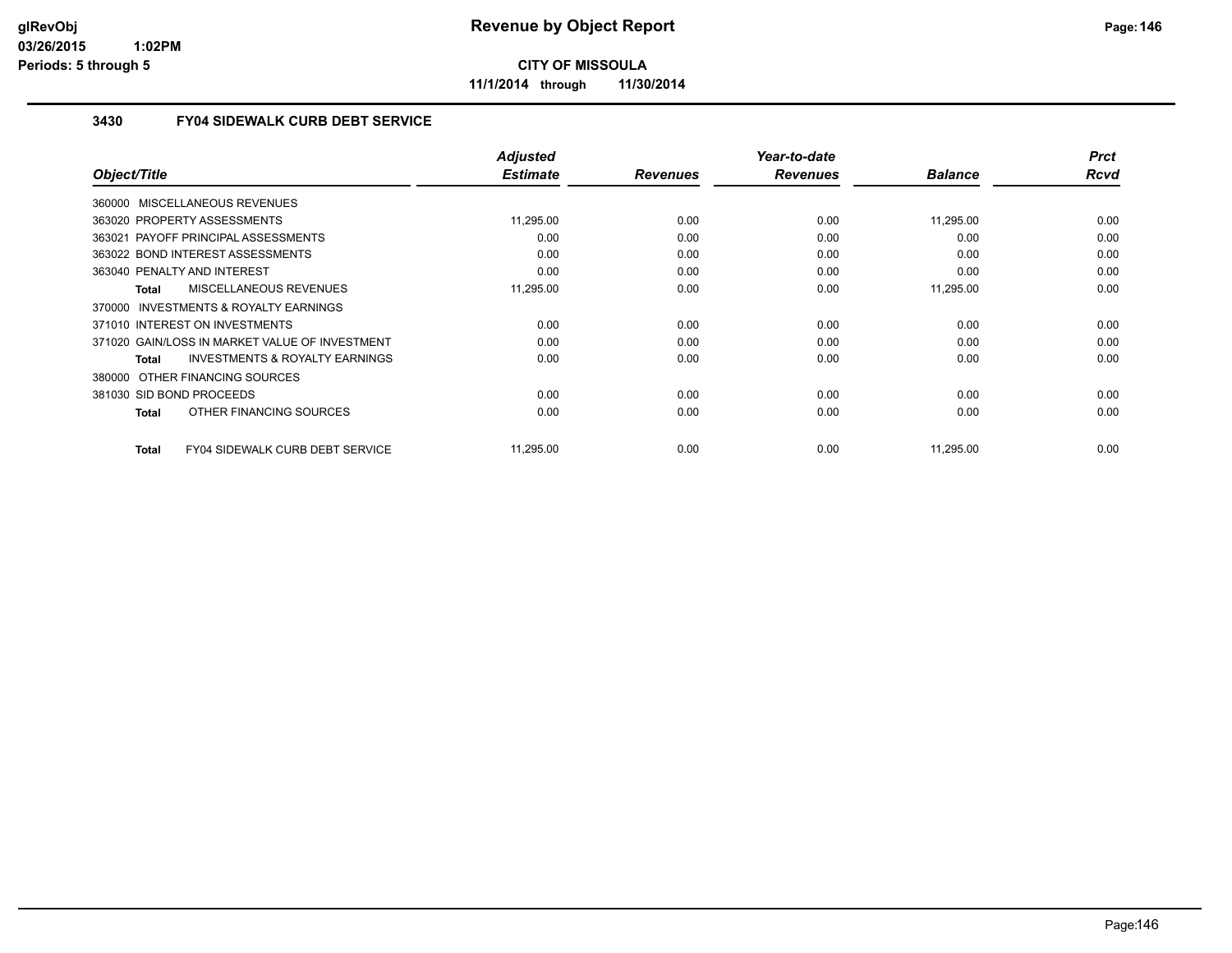**11/1/2014 through 11/30/2014**

### **3433 SID 433 DEBT SERVICE**

**3433 SID 433 DEBT SERVICE**

|                                                    | <b>Adjusted</b> |                 | Year-to-date    |                | <b>Prct</b> |
|----------------------------------------------------|-----------------|-----------------|-----------------|----------------|-------------|
| Object/Title                                       | <b>Estimate</b> | <b>Revenues</b> | <b>Revenues</b> | <b>Balance</b> | <b>Rcvd</b> |
| 360000 MISCELLANEOUS REVENUES                      |                 |                 |                 |                |             |
| 363020 PROPERTY ASSESSMENTS                        | 0.00            | 0.00            | 0.00            | 0.00           | 0.00        |
| 363021 PAYOFF PRINCIPAL ASSESSMENTS                | 0.00            | 0.00            | 0.00            | 0.00           | 0.00        |
| 363022 BOND INTEREST ASSESSMENTS                   | 0.00            | 0.00            | 0.00            | 0.00           | 0.00        |
| 363040 PENALTY AND INTEREST                        | 0.00            | 0.00            | 0.00            | 0.00           | 0.00        |
| MISCELLANEOUS REVENUES<br>Total                    | 0.00            | 0.00            | 0.00            | 0.00           | 0.00        |
| INVESTMENTS & ROYALTY EARNINGS<br>370000           |                 |                 |                 |                |             |
| 371010 INTEREST ON INVESTMENTS                     | 0.00            | 0.00            | 0.00            | 0.00           | 0.00        |
| 371020 GAIN/LOSS IN MARKET VALUE OF INVESTMENTS    | 0.00            | 0.00            | 0.00            | 0.00           | 0.00        |
| <b>INVESTMENTS &amp; ROYALTY EARNINGS</b><br>Total | 0.00            | 0.00            | 0.00            | 0.00           | 0.00        |
| SID 433 DEBT SERVICE<br><b>Total</b>               | 0.00            | 0.00            | 0.00            | 0.00           | 0.00        |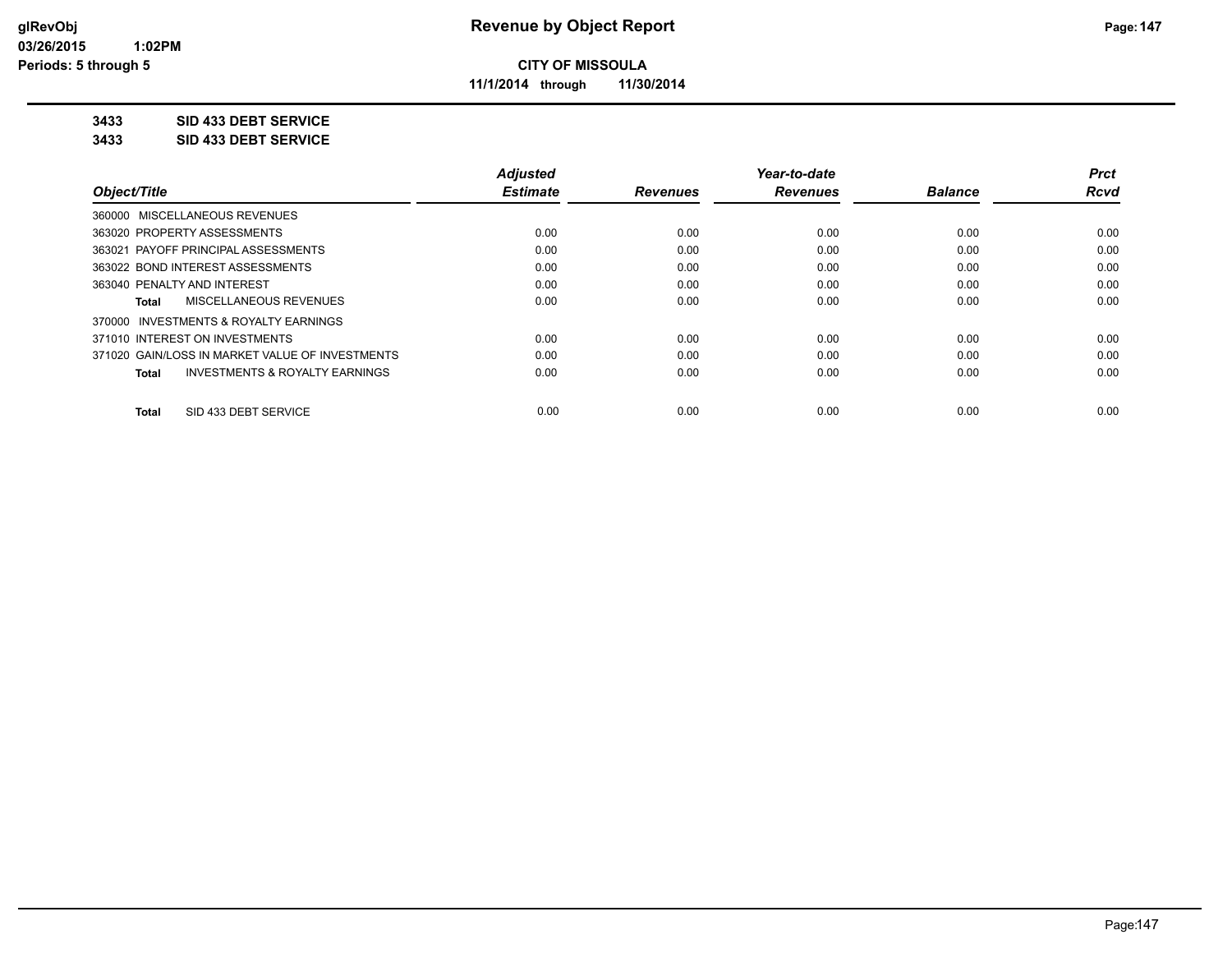**11/1/2014 through 11/30/2014**

#### **3433 SID 433 DEBT SERVICE**

|                                                    | <b>Adjusted</b> |                 | Year-to-date    |                | <b>Prct</b> |
|----------------------------------------------------|-----------------|-----------------|-----------------|----------------|-------------|
| Object/Title                                       | <b>Estimate</b> | <b>Revenues</b> | <b>Revenues</b> | <b>Balance</b> | <b>Rcvd</b> |
| 360000 MISCELLANEOUS REVENUES                      |                 |                 |                 |                |             |
| 363020 PROPERTY ASSESSMENTS                        | 0.00            | 0.00            | 0.00            | 0.00           | 0.00        |
| 363021 PAYOFF PRINCIPAL ASSESSMENTS                | 0.00            | 0.00            | 0.00            | 0.00           | 0.00        |
| 363022 BOND INTEREST ASSESSMENTS                   | 0.00            | 0.00            | 0.00            | 0.00           | 0.00        |
| 363040 PENALTY AND INTEREST                        | 0.00            | 0.00            | 0.00            | 0.00           | 0.00        |
| MISCELLANEOUS REVENUES<br>Total                    | 0.00            | 0.00            | 0.00            | 0.00           | 0.00        |
| 370000 INVESTMENTS & ROYALTY EARNINGS              |                 |                 |                 |                |             |
| 371010 INTEREST ON INVESTMENTS                     | 0.00            | 0.00            | 0.00            | 0.00           | 0.00        |
| 371020 GAIN/LOSS IN MARKET VALUE OF INVESTMENT     | 0.00            | 0.00            | 0.00            | 0.00           | 0.00        |
| <b>INVESTMENTS &amp; ROYALTY EARNINGS</b><br>Total | 0.00            | 0.00            | 0.00            | 0.00           | 0.00        |
|                                                    |                 |                 |                 |                |             |
| SID 433 DEBT SERVICE<br>Total                      | 0.00            | 0.00            | 0.00            | 0.00           | 0.00        |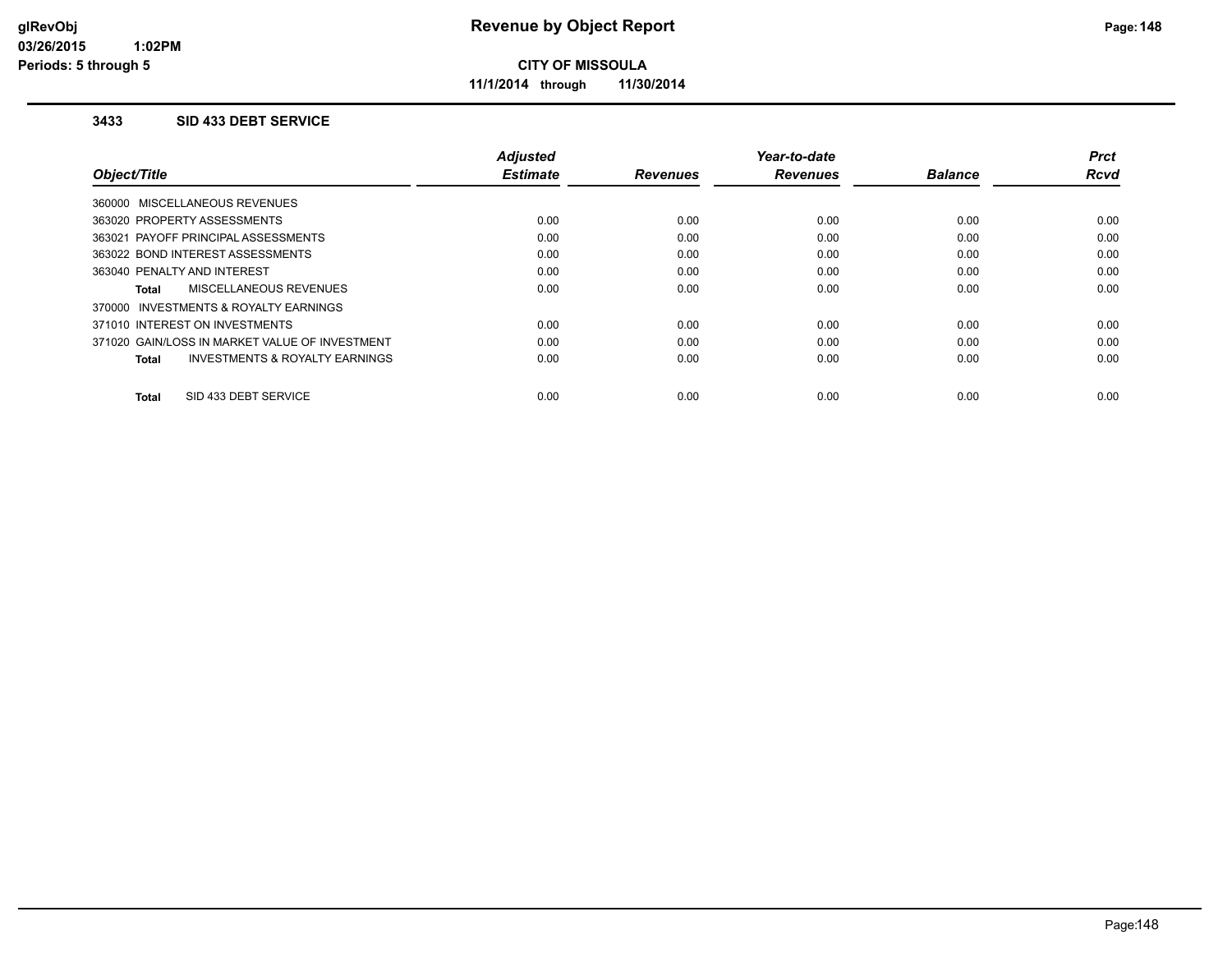**11/1/2014 through 11/30/2014**

### **3440 FY 05 SIDEWALK AND CURB**

**3440 FY 05 SIDEWALK AND CURB**

|                                                           | <b>Adjusted</b> |                 | Year-to-date    |                | <b>Prct</b> |
|-----------------------------------------------------------|-----------------|-----------------|-----------------|----------------|-------------|
| Object/Title                                              | <b>Estimate</b> | <b>Revenues</b> | <b>Revenues</b> | <b>Balance</b> | Rcvd        |
| 360000 MISCELLANEOUS REVENUES                             |                 |                 |                 |                |             |
| 363020 PROPERTY ASSESSMENTS                               | 40,163.00       | 0.00            | 63.45           | 40,099.55      | 0.16        |
| 363021 PAYOFF PRINCIPAL ASSESSMENTS                       | 0.00            | 0.00            | 0.00            | 0.00           | 0.00        |
| 363022 BOND INTEREST ASSESSMENTS                          | 0.00            | 0.00            | 0.00            | 0.00           | 0.00        |
| 363040 PENALTY AND INTEREST                               | 0.00            | 0.00            | 2.87            | $-2.87$        | 0.00        |
| MISCELLANEOUS REVENUES<br><b>Total</b>                    | 40,163.00       | 0.00            | 66.32           | 40,096.68      | 0.17        |
| INVESTMENTS & ROYALTY EARNINGS<br>370000                  |                 |                 |                 |                |             |
| 371010 INTEREST ON INVESTMENTS                            | 0.00            | 0.00            | 0.00            | 0.00           | 0.00        |
| 371020 GAIN/LOSS IN MARKET VALUE OF INVESTMENTS           | 0.00            | 0.00            | 0.00            | 0.00           | 0.00        |
| 371500 INTEREST ON INTERFUND LOAN                         | 0.00            | 0.00            | 0.00            | 0.00           | 0.00        |
| <b>INVESTMENTS &amp; ROYALTY EARNINGS</b><br><b>Total</b> | 0.00            | 0.00            | 0.00            | 0.00           | 0.00        |
| 380000 OTHER FINANCING SOURCES                            |                 |                 |                 |                |             |
| 381030 SID BONDS PROCEEDS                                 | 0.00            | 0.00            | 0.00            | 0.00           | 0.00        |
| OTHER FINANCING SOURCES<br><b>Total</b>                   | 0.00            | 0.00            | 0.00            | 0.00           | 0.00        |
| FY 05 SIDEWALK AND CURB<br><b>Total</b>                   | 40,163.00       | 0.00            | 66.32           | 40,096.68      | 0.17        |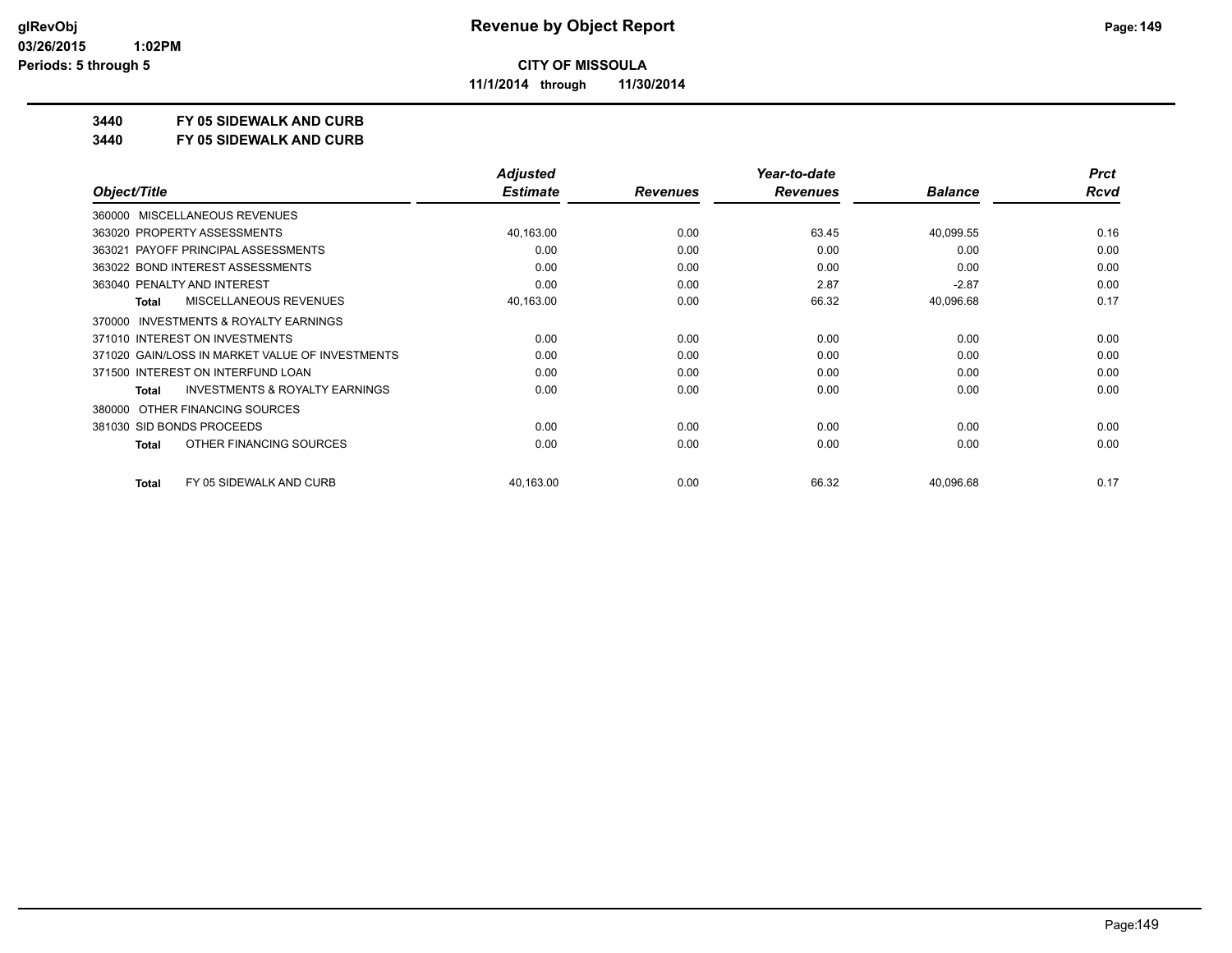**11/1/2014 through 11/30/2014**

#### **3440 FY 05 SIDEWALK AND CURB**

| <b>Adjusted</b> |                 | Year-to-date    |                | <b>Prct</b> |
|-----------------|-----------------|-----------------|----------------|-------------|
| <b>Estimate</b> | <b>Revenues</b> | <b>Revenues</b> | <b>Balance</b> | Rcvd        |
|                 |                 |                 |                |             |
| 40,163.00       | 0.00            | 63.45           | 40,099.55      | 0.16        |
| 0.00            | 0.00            | 0.00            | 0.00           | 0.00        |
| 0.00            | 0.00            | 0.00            | 0.00           | 0.00        |
| 0.00            | 0.00            | 2.87            | $-2.87$        | 0.00        |
| 40,163.00       | 0.00            | 66.32           | 40,096.68      | 0.17        |
|                 |                 |                 |                |             |
| 0.00            | 0.00            | 0.00            | 0.00           | 0.00        |
| 0.00            | 0.00            | 0.00            | 0.00           | 0.00        |
| 0.00            | 0.00            | 0.00            | 0.00           | 0.00        |
| 0.00            | 0.00            | 0.00            | 0.00           | 0.00        |
|                 |                 |                 |                |             |
| 0.00            | 0.00            | 0.00            | 0.00           | 0.00        |
| 0.00            | 0.00            | 0.00            | 0.00           | 0.00        |
|                 |                 |                 |                | 0.17        |
|                 | 40,163.00       | 0.00            | 66.32          | 40,096.68   |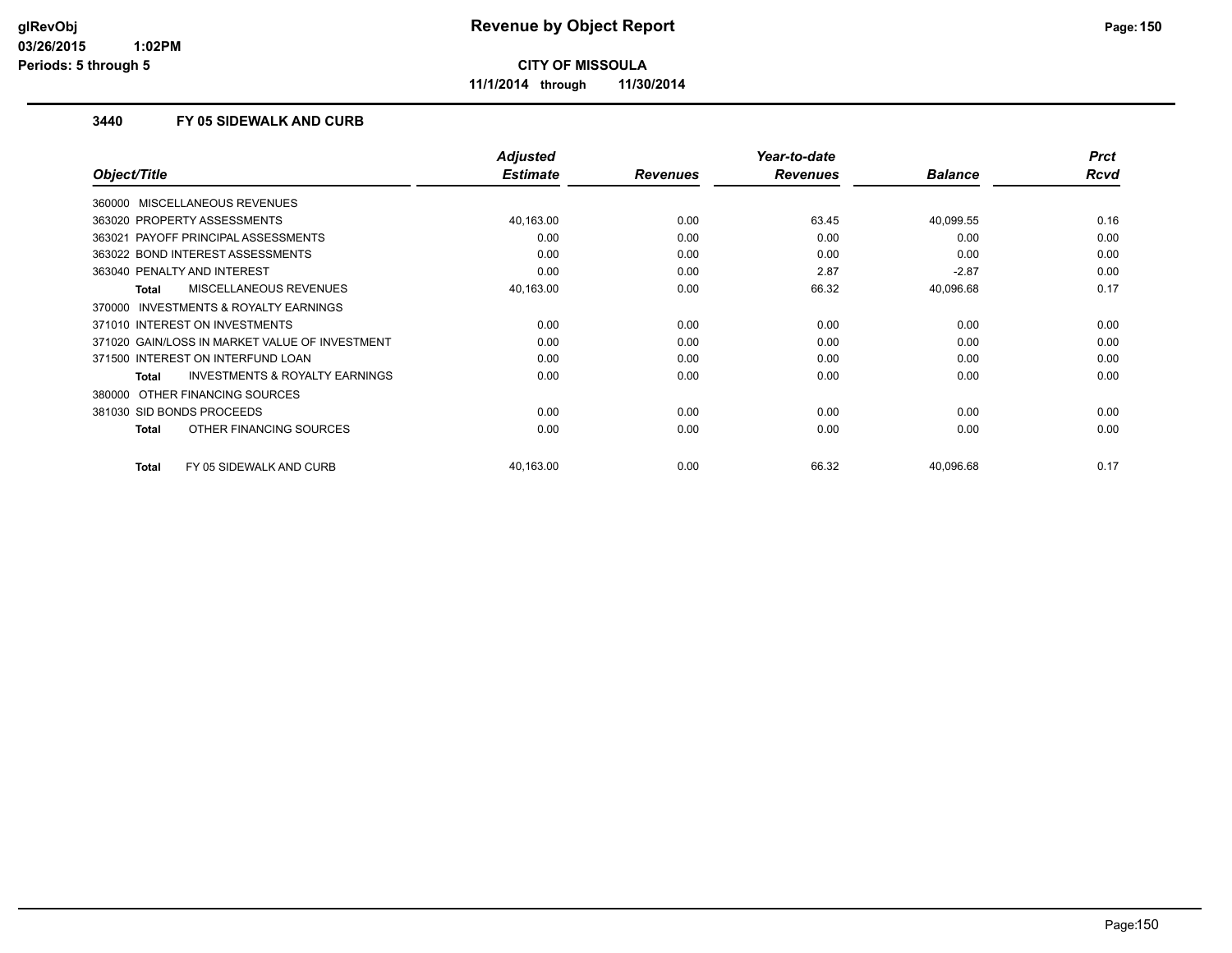**11/1/2014 through 11/30/2014**

### **3441 FY 06 SIDEWALK & CURB DEBT**

**3441 FY 06 SIDEWALK & CURB DEBT**

|                                                 | <b>Adjusted</b> |                 | Year-to-date    |                | <b>Prct</b> |
|-------------------------------------------------|-----------------|-----------------|-----------------|----------------|-------------|
| Object/Title                                    | <b>Estimate</b> | <b>Revenues</b> | <b>Revenues</b> | <b>Balance</b> | <b>Rcvd</b> |
| 360000 MISCELLANEOUS REVENUES                   |                 |                 |                 |                |             |
| 363020 PROPERTY ASSESSMENTS                     | 0.00            | 0.00            | 0.00            | 0.00           | 0.00        |
| MISCELLANEOUS REVENUES<br>Total                 | 0.00            | 0.00            | 0.00            | 0.00           | 0.00        |
| 370000 INVESTMENTS & ROYALTY EARNINGS           |                 |                 |                 |                |             |
| 371010 INTEREST ON INVESTMENTS                  | 0.00            | 0.00            | 0.00            | 0.00           | 0.00        |
| 371020 GAIN/LOSS IN MARKET VALUE OF INVESTMENTS | 0.00            | 0.00            | 0.00            | 0.00           | 0.00        |
| INVESTMENTS & ROYALTY EARNINGS<br>Total         | 0.00            | 0.00            | 0.00            | 0.00           | 0.00        |
| FY 06 SIDEWALK & CURB DEBT<br><b>Total</b>      | 0.00            | 0.00            | 0.00            | 0.00           | 0.00        |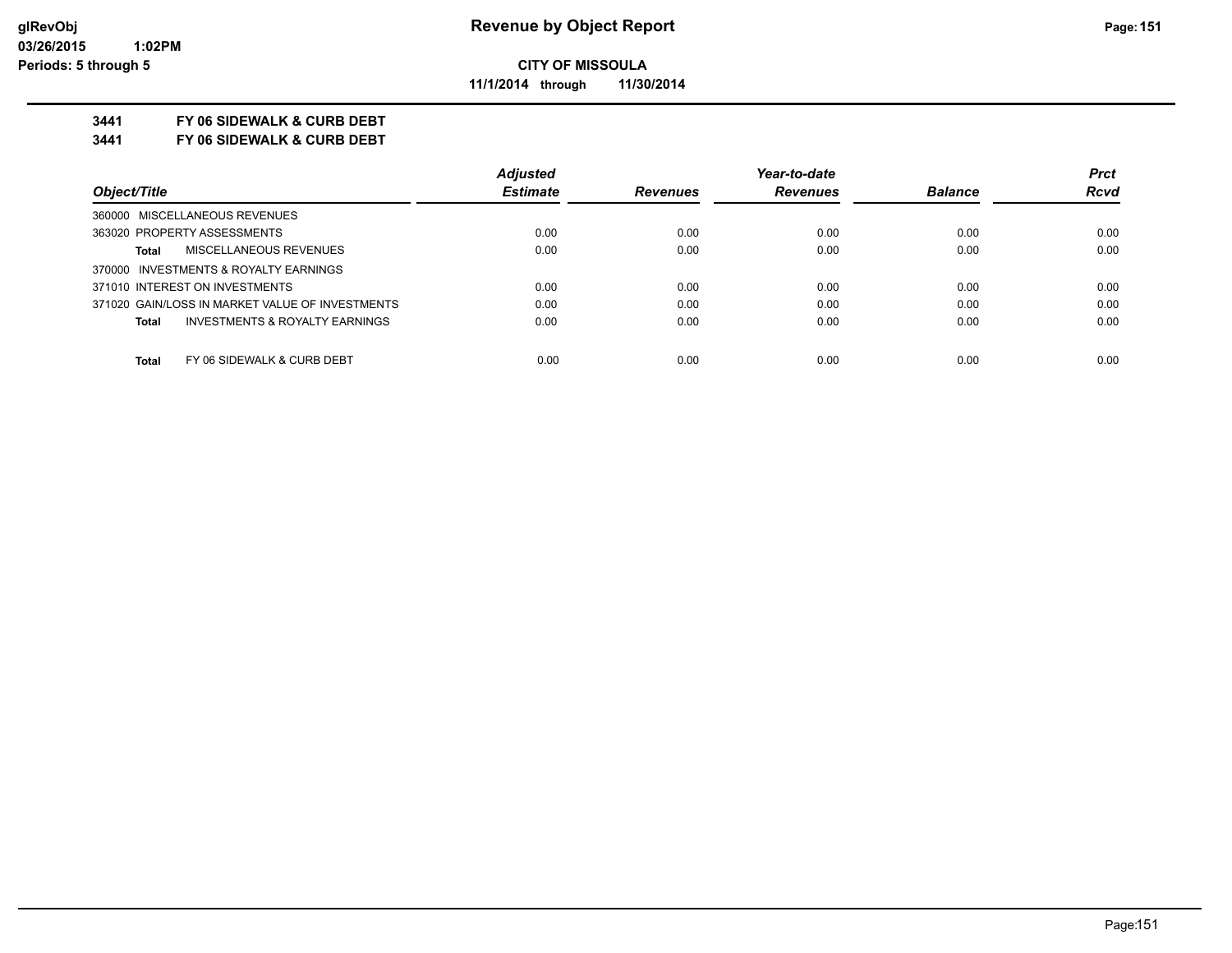**11/1/2014 through 11/30/2014**

### **3441 FY 06 SIDEWALK & CURB DEBT**

|                                                    | <b>Adjusted</b> |                 | Year-to-date    |                | <b>Prct</b> |
|----------------------------------------------------|-----------------|-----------------|-----------------|----------------|-------------|
| Object/Title                                       | <b>Estimate</b> | <b>Revenues</b> | <b>Revenues</b> | <b>Balance</b> | <b>Rcvd</b> |
| 360000 MISCELLANEOUS REVENUES                      |                 |                 |                 |                |             |
| 363020 PROPERTY ASSESSMENTS                        | 0.00            | 0.00            | 0.00            | 0.00           | 0.00        |
| <b>MISCELLANEOUS REVENUES</b><br>Total             | 0.00            | 0.00            | 0.00            | 0.00           | 0.00        |
| 370000 INVESTMENTS & ROYALTY EARNINGS              |                 |                 |                 |                |             |
| 371010 INTEREST ON INVESTMENTS                     | 0.00            | 0.00            | 0.00            | 0.00           | 0.00        |
| 371020 GAIN/LOSS IN MARKET VALUE OF INVESTMENT     | 0.00            | 0.00            | 0.00            | 0.00           | 0.00        |
| <b>INVESTMENTS &amp; ROYALTY EARNINGS</b><br>Total | 0.00            | 0.00            | 0.00            | 0.00           | 0.00        |
|                                                    |                 |                 |                 |                |             |
| Total<br>FY 06 SIDEWALK & CURB DEBT                | 0.00            | 0.00            | 0.00            | 0.00           | 0.00        |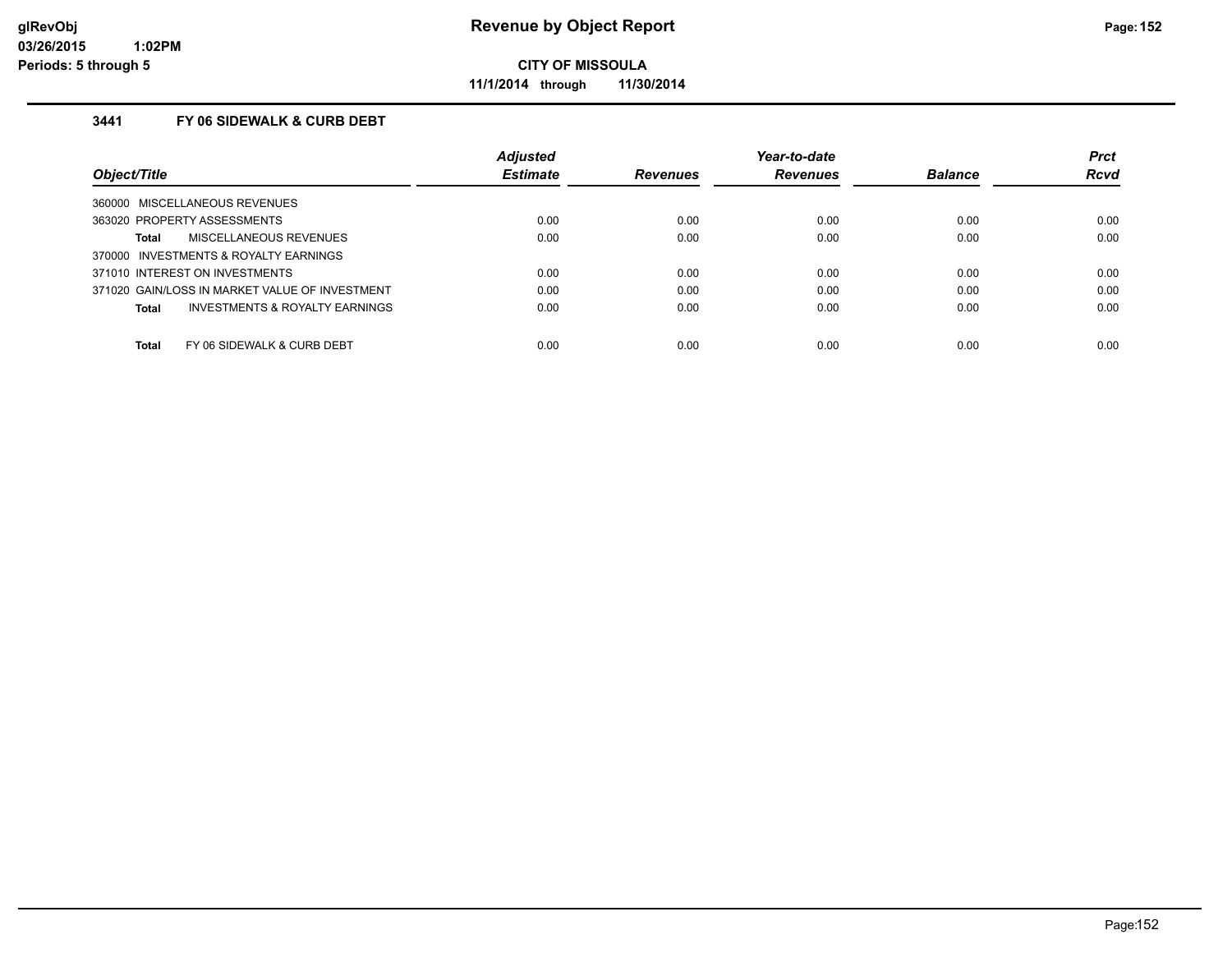**11/1/2014 through 11/30/2014**

### **3449 SID 449 DEBT SERVICE**

**3449 SID 449 DEBT SERVICE**

|                                                    | <b>Adjusted</b> |                 | Year-to-date    |                | <b>Prct</b> |
|----------------------------------------------------|-----------------|-----------------|-----------------|----------------|-------------|
| Object/Title                                       | <b>Estimate</b> | <b>Revenues</b> | <b>Revenues</b> | <b>Balance</b> | <b>Rcvd</b> |
| 360000 MISCELLANEOUS REVENUES                      |                 |                 |                 |                |             |
| 363020 PROPERTY ASSESSMENTS                        | 0.00            | 0.00            | 0.00            | 0.00           | 0.00        |
| 363021 PAYOFF PRINCIPAL ASSESSMENTS                | 0.00            | 0.00            | 0.00            | 0.00           | 0.00        |
| 363022 BOND INTEREST ASSESSMENTS                   | 0.00            | 0.00            | 0.00            | 0.00           | 0.00        |
| 363040 PENALTY AND INTEREST                        | 0.00            | 0.00            | 0.00            | 0.00           | 0.00        |
| MISCELLANEOUS REVENUES<br>Total                    | 0.00            | 0.00            | 0.00            | 0.00           | 0.00        |
| 370000 INVESTMENTS & ROYALTY EARNINGS              |                 |                 |                 |                |             |
| 371010 INTEREST ON INVESTMENTS                     | 0.00            | 0.00            | 0.00            | 0.00           | 0.00        |
| 371020 GAIN/LOSS IN MARKET VALUE OF INVESTMENTS    | 0.00            | 0.00            | 0.00            | 0.00           | 0.00        |
| <b>INVESTMENTS &amp; ROYALTY EARNINGS</b><br>Total | 0.00            | 0.00            | 0.00            | 0.00           | 0.00        |
| SID 449 DEBT SERVICE<br>Total                      | 0.00            | 0.00            | 0.00            | 0.00           | 0.00        |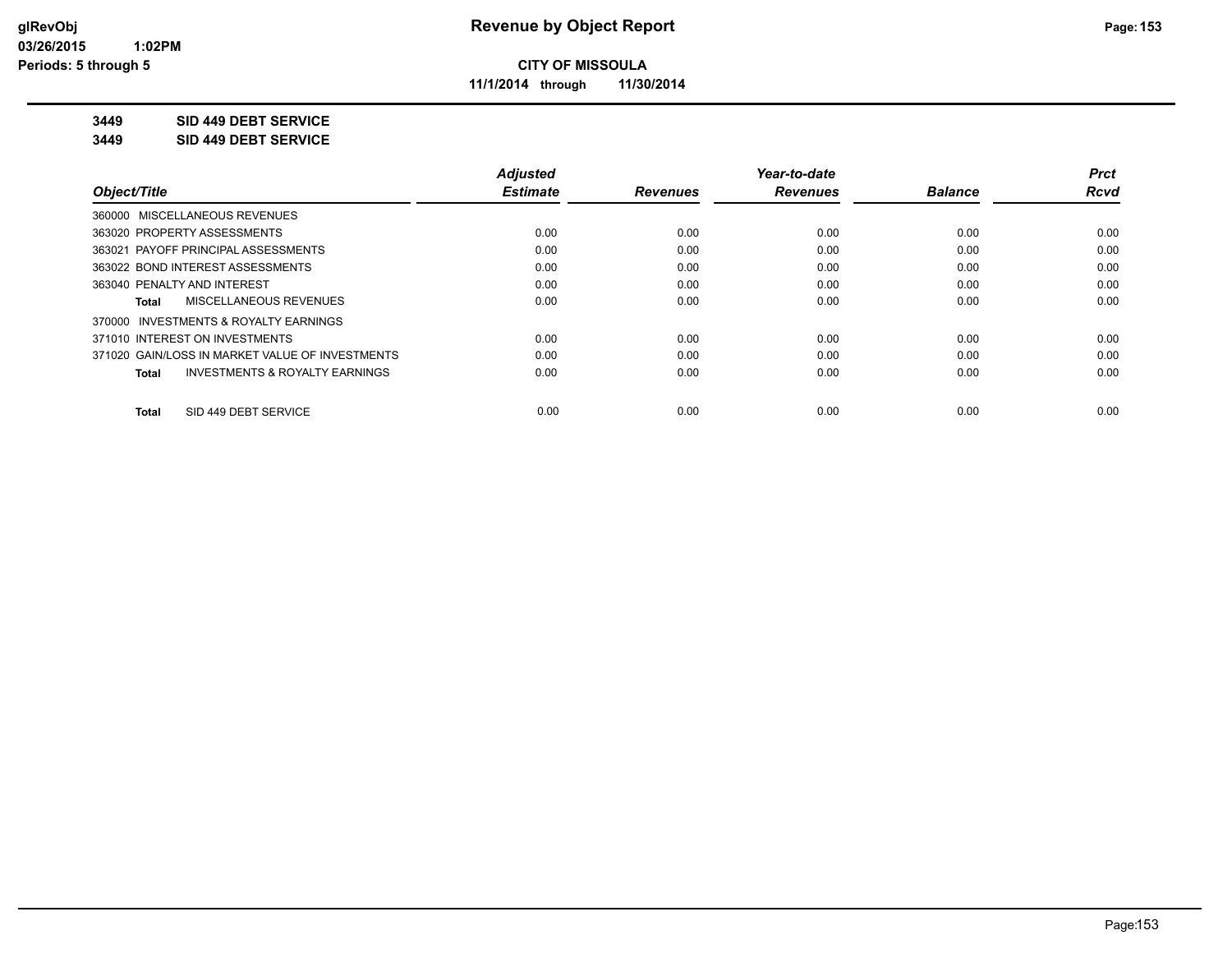**11/1/2014 through 11/30/2014**

#### **3449 SID 449 DEBT SERVICE**

|                                                    | <b>Adjusted</b> |                 | Year-to-date    |                | <b>Prct</b> |
|----------------------------------------------------|-----------------|-----------------|-----------------|----------------|-------------|
| Object/Title                                       | <b>Estimate</b> | <b>Revenues</b> | <b>Revenues</b> | <b>Balance</b> | <b>Rcvd</b> |
| 360000 MISCELLANEOUS REVENUES                      |                 |                 |                 |                |             |
| 363020 PROPERTY ASSESSMENTS                        | 0.00            | 0.00            | 0.00            | 0.00           | 0.00        |
| 363021 PAYOFF PRINCIPAL ASSESSMENTS                | 0.00            | 0.00            | 0.00            | 0.00           | 0.00        |
| 363022 BOND INTEREST ASSESSMENTS                   | 0.00            | 0.00            | 0.00            | 0.00           | 0.00        |
| 363040 PENALTY AND INTEREST                        | 0.00            | 0.00            | 0.00            | 0.00           | 0.00        |
| MISCELLANEOUS REVENUES<br>Total                    | 0.00            | 0.00            | 0.00            | 0.00           | 0.00        |
| 370000 INVESTMENTS & ROYALTY EARNINGS              |                 |                 |                 |                |             |
| 371010 INTEREST ON INVESTMENTS                     | 0.00            | 0.00            | 0.00            | 0.00           | 0.00        |
| 371020 GAIN/LOSS IN MARKET VALUE OF INVESTMENT     | 0.00            | 0.00            | 0.00            | 0.00           | 0.00        |
| <b>INVESTMENTS &amp; ROYALTY EARNINGS</b><br>Total | 0.00            | 0.00            | 0.00            | 0.00           | 0.00        |
|                                                    |                 |                 |                 |                |             |
| SID 449 DEBT SERVICE<br>Total                      | 0.00            | 0.00            | 0.00            | 0.00           | 0.00        |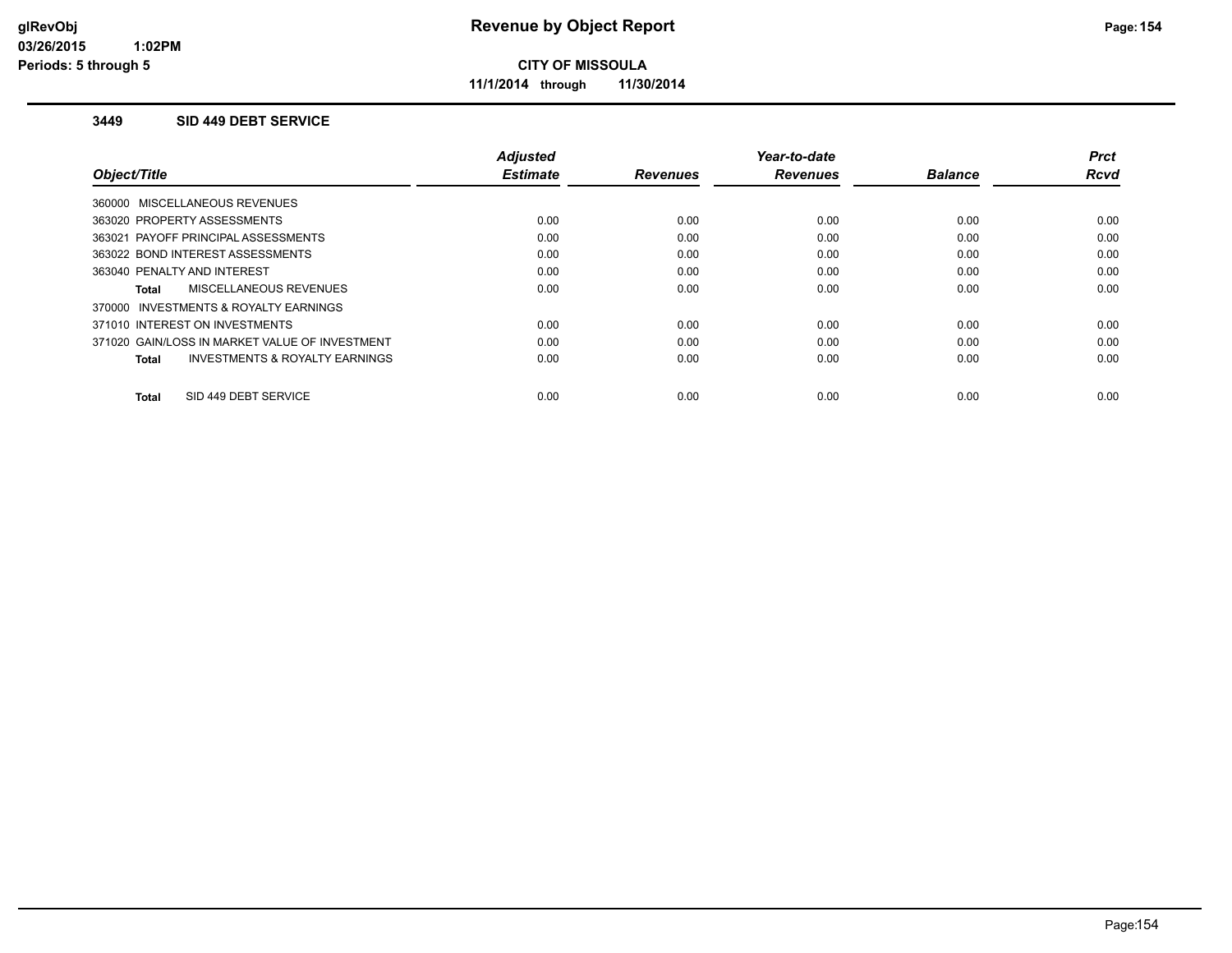**11/1/2014 through 11/30/2014**

#### **3450 FY 06 SIDEWALK AND CURB**

**3450 FY 06 SIDEWALK AND CURB**

|                                                     | <b>Adjusted</b> |                 | Year-to-date    |                | <b>Prct</b> |
|-----------------------------------------------------|-----------------|-----------------|-----------------|----------------|-------------|
| Object/Title                                        | <b>Estimate</b> | <b>Revenues</b> | <b>Revenues</b> | <b>Balance</b> | <b>Rcvd</b> |
| MISCELLANEOUS REVENUES<br>360000                    |                 |                 |                 |                |             |
| 363020 PROPERTY ASSESSMENTS                         | 29,569.00       | 1,382.46        | 1,382.46        | 28,186.54      | 4.68        |
| 363021 PAYOFF PRINCIPAL ASSESSMENTS                 | 0.00            | 0.00            | 0.00            | 0.00           | 0.00        |
| 363022 BOND INTEREST ASSESSMENTS                    | 0.00            | 0.00            | 0.00            | 0.00           | 0.00        |
| 363040 PENALTY AND INTEREST                         | 0.00            | 76.51           | 76.51           | $-76.51$       | 0.00        |
| MISCELLANEOUS REVENUES<br>Total                     | 29,569.00       | 1,458.97        | 1,458.97        | 28,110.03      | 4.93        |
| <b>INVESTMENTS &amp; ROYALTY EARNINGS</b><br>370000 |                 |                 |                 |                |             |
| 371010 INTEREST ON INVESTMENTS                      | 0.00            | 0.00            | 0.00            | 0.00           | 0.00        |
| 371020 GAIN/LOSS IN MARKET VALUE OF INVESTMENTS     | 0.00            | 0.00            | 0.00            | 0.00           | 0.00        |
| 371500 INTEREST ON INTERFUND LOAN                   | 0.00            | 0.00            | 0.00            | 0.00           | 0.00        |
| <b>INVESTMENTS &amp; ROYALTY EARNINGS</b><br>Total  | 0.00            | 0.00            | 0.00            | 0.00           | 0.00        |
| OTHER FINANCING SOURCES<br>380000                   |                 |                 |                 |                |             |
| 381030 SID BONDS PROCEEDS                           | 0.00            | 0.00            | 0.00            | 0.00           | 0.00        |
| 383042 TRANSFERS FROM OTHER FUNDS                   | 0.00            | 0.00            | 0.00            | 0.00           | 0.00        |
| OTHER FINANCING SOURCES<br>Total                    | 0.00            | 0.00            | 0.00            | 0.00           | 0.00        |
| FY 06 SIDEWALK AND CURB<br><b>Total</b>             | 29,569.00       | 1,458.97        | 1,458.97        | 28,110.03      | 4.93        |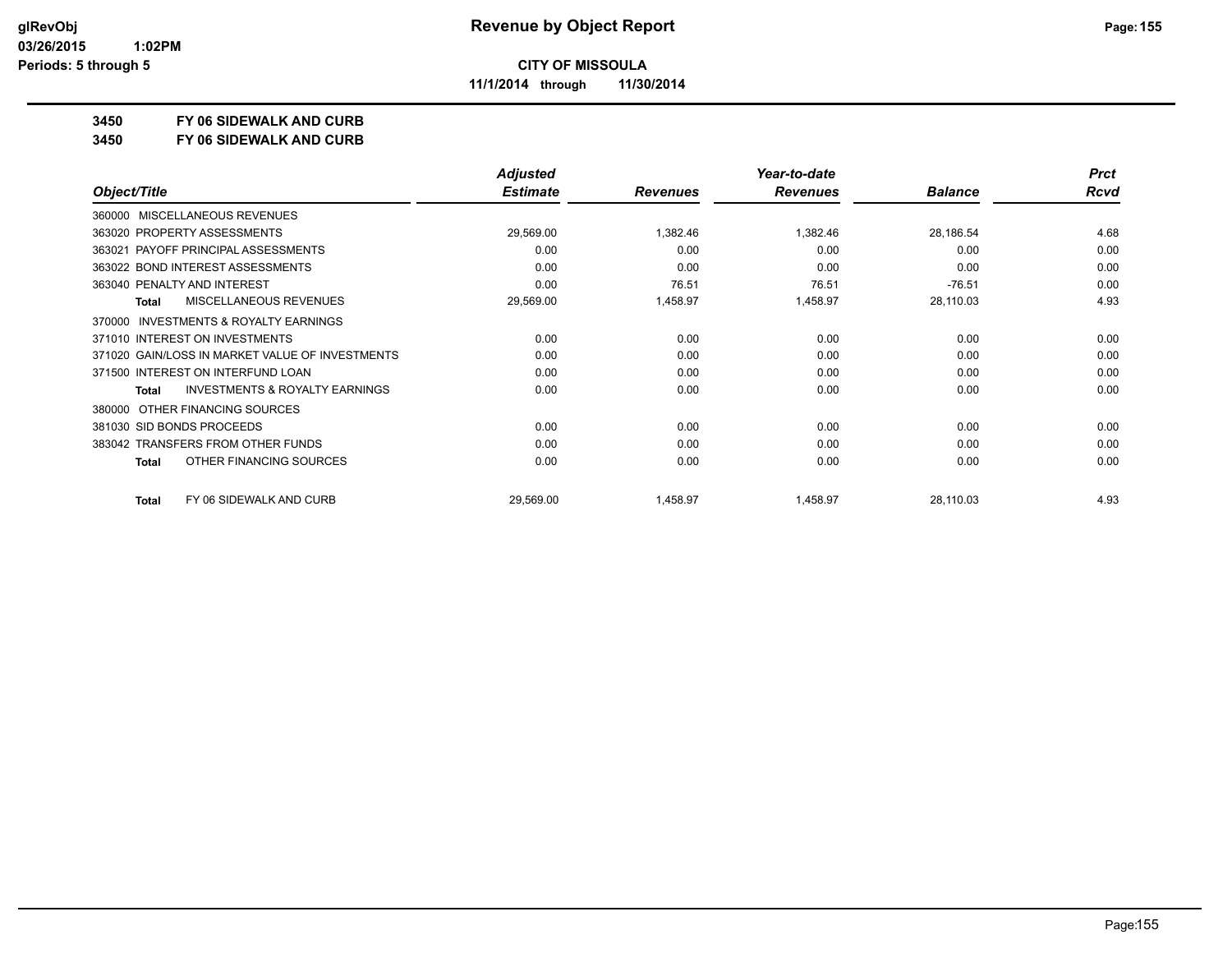**11/1/2014 through 11/30/2014**

#### **3450 FY 06 SIDEWALK AND CURB**

|                                                           | <b>Adjusted</b> |                 | Year-to-date    |                | <b>Prct</b> |
|-----------------------------------------------------------|-----------------|-----------------|-----------------|----------------|-------------|
| Object/Title                                              | <b>Estimate</b> | <b>Revenues</b> | <b>Revenues</b> | <b>Balance</b> | Rcvd        |
| MISCELLANEOUS REVENUES<br>360000                          |                 |                 |                 |                |             |
| 363020 PROPERTY ASSESSMENTS                               | 29,569.00       | 1,382.46        | 1,382.46        | 28,186.54      | 4.68        |
| 363021 PAYOFF PRINCIPAL ASSESSMENTS                       | 0.00            | 0.00            | 0.00            | 0.00           | 0.00        |
| 363022 BOND INTEREST ASSESSMENTS                          | 0.00            | 0.00            | 0.00            | 0.00           | 0.00        |
| 363040 PENALTY AND INTEREST                               | 0.00            | 76.51           | 76.51           | $-76.51$       | 0.00        |
| <b>MISCELLANEOUS REVENUES</b><br><b>Total</b>             | 29,569.00       | 1,458.97        | 1,458.97        | 28,110.03      | 4.93        |
| <b>INVESTMENTS &amp; ROYALTY EARNINGS</b><br>370000       |                 |                 |                 |                |             |
| 371010 INTEREST ON INVESTMENTS                            | 0.00            | 0.00            | 0.00            | 0.00           | 0.00        |
| 371020 GAIN/LOSS IN MARKET VALUE OF INVESTMENT            | 0.00            | 0.00            | 0.00            | 0.00           | 0.00        |
| 371500 INTEREST ON INTERFUND LOAN                         | 0.00            | 0.00            | 0.00            | 0.00           | 0.00        |
| <b>INVESTMENTS &amp; ROYALTY EARNINGS</b><br><b>Total</b> | 0.00            | 0.00            | 0.00            | 0.00           | 0.00        |
| OTHER FINANCING SOURCES<br>380000                         |                 |                 |                 |                |             |
| 381030 SID BONDS PROCEEDS                                 | 0.00            | 0.00            | 0.00            | 0.00           | 0.00        |
| 383042 TRANSFERS FROM OTHER FUNDS                         | 0.00            | 0.00            | 0.00            | 0.00           | 0.00        |
| OTHER FINANCING SOURCES<br><b>Total</b>                   | 0.00            | 0.00            | 0.00            | 0.00           | 0.00        |
| FY 06 SIDEWALK AND CURB<br><b>Total</b>                   | 29,569.00       | 1,458.97        | 1,458.97        | 28,110.03      | 4.93        |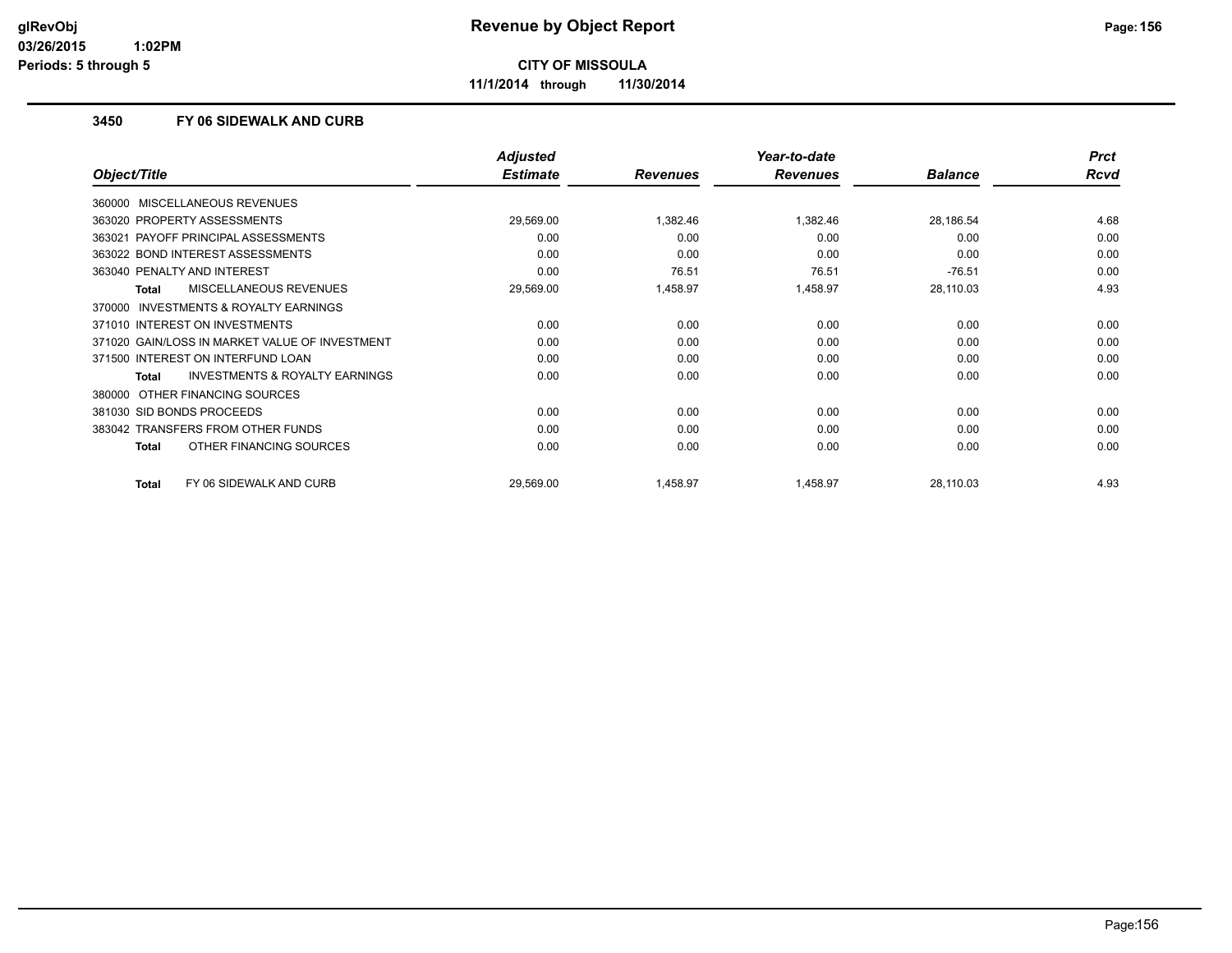**11/1/2014 through 11/30/2014**

# **3460 FY07 SIDEWALK AND CURB DEBT**

#### **3460 FY07 SIDEWALK AND CURB DEBT**

|                                                     | <b>Adjusted</b> |                 | Year-to-date    |                | <b>Prct</b> |
|-----------------------------------------------------|-----------------|-----------------|-----------------|----------------|-------------|
| Object/Title                                        | <b>Estimate</b> | <b>Revenues</b> | <b>Revenues</b> | <b>Balance</b> | <b>Rcvd</b> |
| <b>MISCELLANEOUS REVENUES</b><br>360000             |                 |                 |                 |                |             |
| 363020 PROPERTY ASSESSMENTS                         | 92,110.00       | 15.73           | 15.73           | 92,094.27      | 0.02        |
| 363021 PAYOFF PRINCIPAL ASSESSMENTS                 | 0.00            | 0.00            | 9,478.66        | $-9,478.66$    | 0.00        |
| 363022 BOND INTEREST ASSESSMENTS                    | 0.00            | 0.00            | 0.00            | 0.00           | 0.00        |
| 363040 PENALTY AND INTEREST                         | 0.00            | 0.91            | 0.91            | $-0.91$        | 0.00        |
| MISCELLANEOUS REVENUES<br>Total                     | 92,110.00       | 16.64           | 9,495.30        | 82,614.70      | 10.31       |
| <b>INVESTMENTS &amp; ROYALTY EARNINGS</b><br>370000 |                 |                 |                 |                |             |
| 371010 INTEREST ON INVESTMENTS                      | 0.00            | 0.00            | 0.00            | 0.00           | 0.00        |
| 371020 GAIN/LOSS IN MARKET VALUE OF INVESTMENTS     | 0.00            | 0.00            | 0.00            | 0.00           | 0.00        |
| 371500 INTEREST ON INTERFUND LOAN                   | 0.00            | 0.00            | 0.00            | 0.00           | 0.00        |
| <b>INVESTMENTS &amp; ROYALTY EARNINGS</b><br>Total  | 0.00            | 0.00            | 0.00            | 0.00           | 0.00        |
| OTHER FINANCING SOURCES<br>380000                   |                 |                 |                 |                |             |
| 381030 SID BONDS PROCEEDS                           | 0.00            | 0.00            | 0.00            | 0.00           | 0.00        |
| 383042 TRANSFERS FROM OTHER FUNDS                   | 0.00            | 0.00            | 0.00            | 0.00           | 0.00        |
| OTHER FINANCING SOURCES<br><b>Total</b>             | 0.00            | 0.00            | 0.00            | 0.00           | 0.00        |
| <b>FY07 SIDEWALK AND CURB DEBT</b><br>Total         | 92,110.00       | 16.64           | 9,495.30        | 82,614.70      | 10.31       |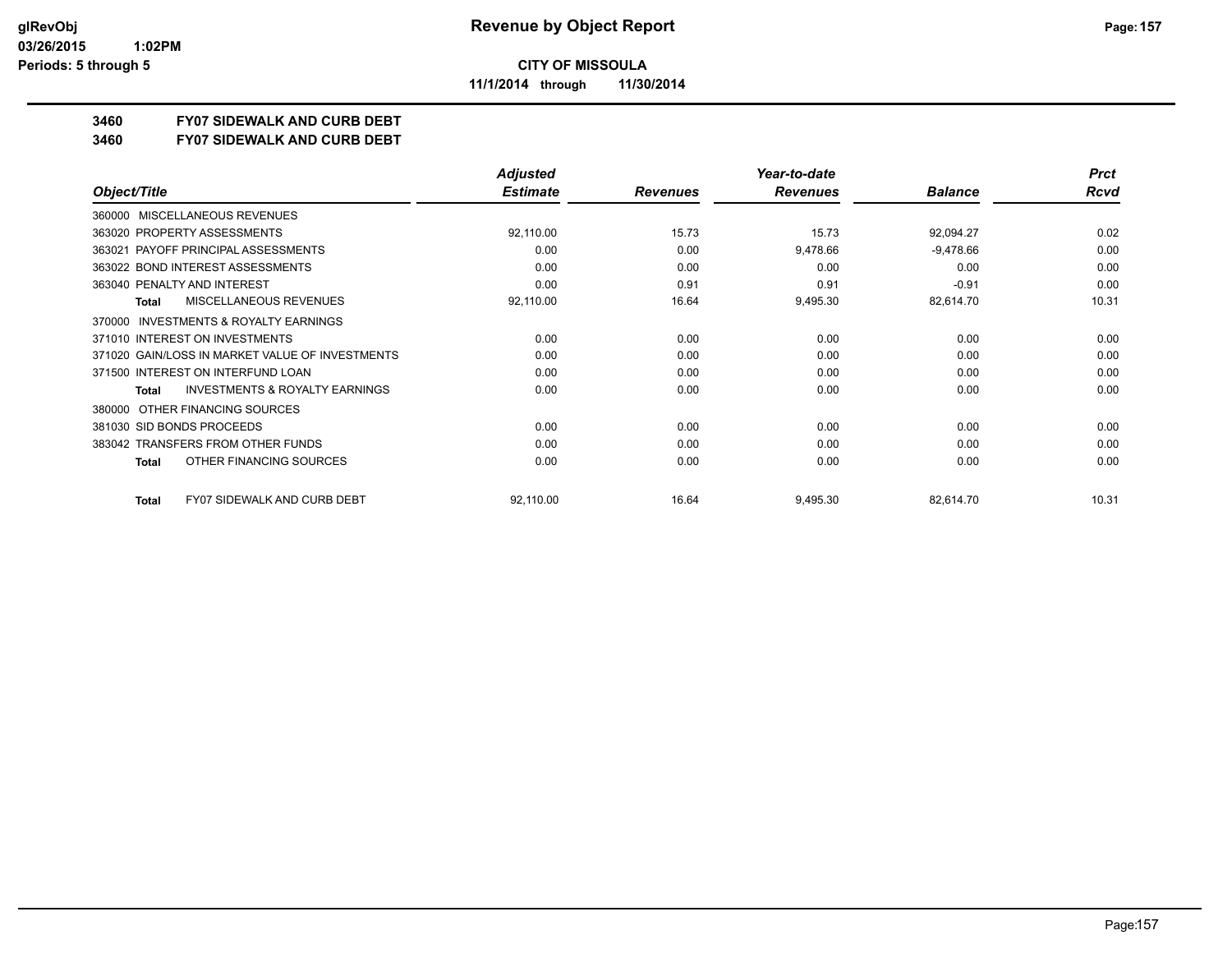**11/1/2014 through 11/30/2014**

### **3460 FY07 SIDEWALK AND CURB DEBT**

|                                                           | <b>Adjusted</b> |                 | Year-to-date    |                | <b>Prct</b> |
|-----------------------------------------------------------|-----------------|-----------------|-----------------|----------------|-------------|
| Object/Title                                              | <b>Estimate</b> | <b>Revenues</b> | <b>Revenues</b> | <b>Balance</b> | <b>Rcvd</b> |
| MISCELLANEOUS REVENUES<br>360000                          |                 |                 |                 |                |             |
| 363020 PROPERTY ASSESSMENTS                               | 92,110.00       | 15.73           | 15.73           | 92,094.27      | 0.02        |
| 363021 PAYOFF PRINCIPAL ASSESSMENTS                       | 0.00            | 0.00            | 9,478.66        | $-9,478.66$    | 0.00        |
| 363022 BOND INTEREST ASSESSMENTS                          | 0.00            | 0.00            | 0.00            | 0.00           | 0.00        |
| 363040 PENALTY AND INTEREST                               | 0.00            | 0.91            | 0.91            | $-0.91$        | 0.00        |
| <b>MISCELLANEOUS REVENUES</b><br><b>Total</b>             | 92,110.00       | 16.64           | 9,495.30        | 82,614.70      | 10.31       |
| <b>INVESTMENTS &amp; ROYALTY EARNINGS</b><br>370000       |                 |                 |                 |                |             |
| 371010 INTEREST ON INVESTMENTS                            | 0.00            | 0.00            | 0.00            | 0.00           | 0.00        |
| 371020 GAIN/LOSS IN MARKET VALUE OF INVESTMENT            | 0.00            | 0.00            | 0.00            | 0.00           | 0.00        |
| 371500 INTEREST ON INTERFUND LOAN                         | 0.00            | 0.00            | 0.00            | 0.00           | 0.00        |
| <b>INVESTMENTS &amp; ROYALTY EARNINGS</b><br><b>Total</b> | 0.00            | 0.00            | 0.00            | 0.00           | 0.00        |
| OTHER FINANCING SOURCES<br>380000                         |                 |                 |                 |                |             |
| 381030 SID BONDS PROCEEDS                                 | 0.00            | 0.00            | 0.00            | 0.00           | 0.00        |
| 383042 TRANSFERS FROM OTHER FUNDS                         | 0.00            | 0.00            | 0.00            | 0.00           | 0.00        |
| OTHER FINANCING SOURCES<br><b>Total</b>                   | 0.00            | 0.00            | 0.00            | 0.00           | 0.00        |
| <b>FY07 SIDEWALK AND CURB DEBT</b><br><b>Total</b>        | 92,110.00       | 16.64           | 9,495.30        | 82,614.70      | 10.31       |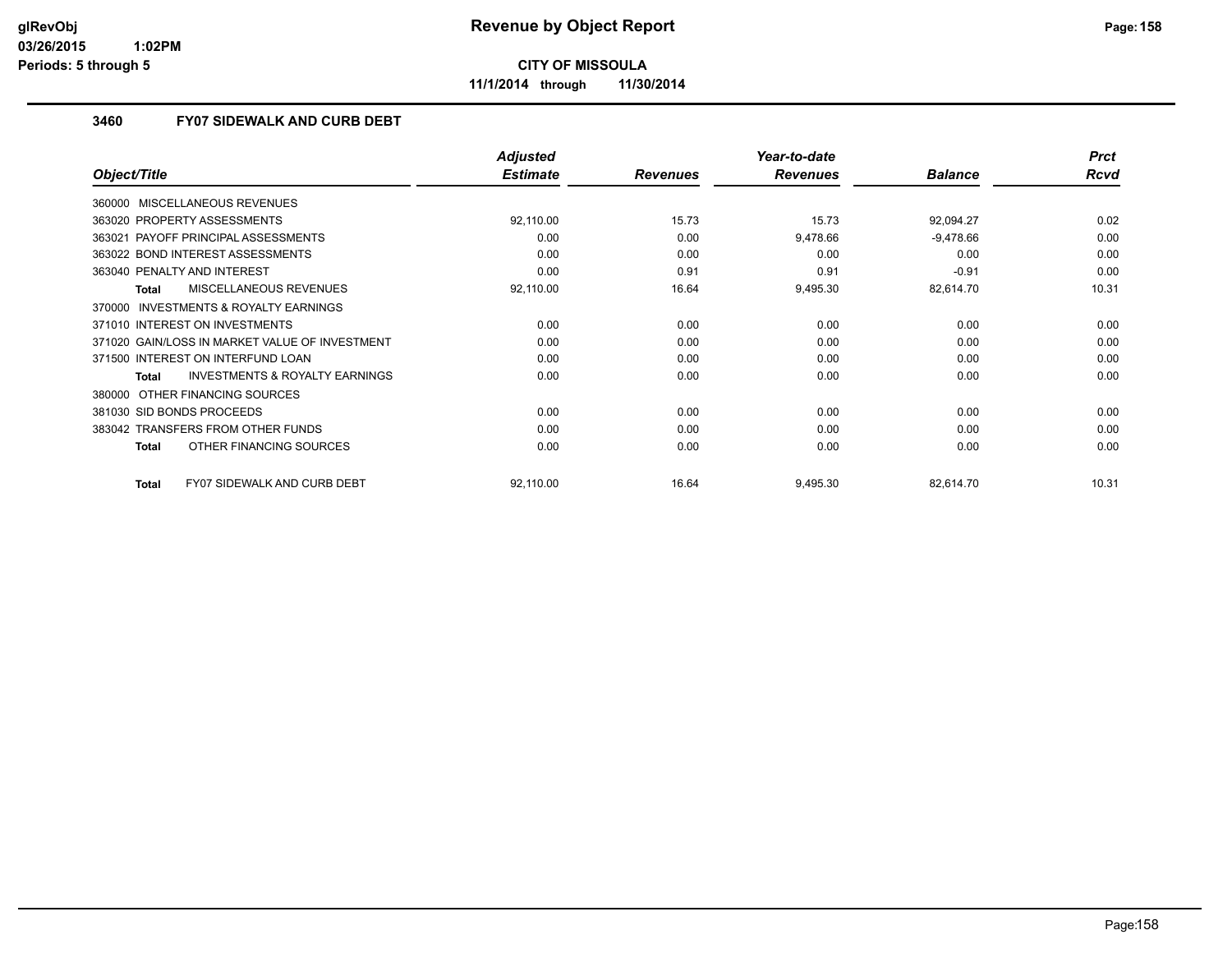**11/1/2014 through 11/30/2014**

### **3461 SERIES 2008A SIDEWALK AND CURB**

**3461 SERIES 2008A SIDEWALK AND CURB**

|                                                           | <b>Adjusted</b> |                 | Year-to-date    |                | <b>Prct</b> |
|-----------------------------------------------------------|-----------------|-----------------|-----------------|----------------|-------------|
| Object/Title                                              | <b>Estimate</b> | <b>Revenues</b> | <b>Revenues</b> | <b>Balance</b> | Rcvd        |
| 360000 MISCELLANEOUS REVENUES                             |                 |                 |                 |                |             |
| 363020 PROPERTY ASSESSMENTS                               | 62,213.00       | 0.00            | 0.00            | 62,213.00      | 0.00        |
| 363021 PAYOFF PRINCIPAL ASSESSMENTS                       | 0.00            | 0.00            | 0.00            | 0.00           | 0.00        |
| 363022 BOND INTEREST ASSESSMENTS                          | 0.00            | 0.00            | 0.00            | 0.00           | 0.00        |
| 363040 PENALTY AND INTEREST                               | 0.00            | 0.00            | 0.00            | 0.00           | 0.00        |
| MISCELLANEOUS REVENUES<br><b>Total</b>                    | 62,213.00       | 0.00            | 0.00            | 62,213.00      | 0.00        |
| INVESTMENTS & ROYALTY EARNINGS<br>370000                  |                 |                 |                 |                |             |
| 371010 INTEREST ON INVESTMENTS                            | 0.00            | 0.00            | 0.00            | 0.00           | 0.00        |
| 371020 GAIN/LOSS IN MARKET VALUE OF INVESTMENTS           | 0.00            | 0.00            | 0.00            | 0.00           | 0.00        |
| <b>INVESTMENTS &amp; ROYALTY EARNINGS</b><br><b>Total</b> | 0.00            | 0.00            | 0.00            | 0.00           | 0.00        |
| OTHER FINANCING SOURCES<br>380000                         |                 |                 |                 |                |             |
| 381030 SID BONDS PROCEEDS                                 | 0.00            | 0.00            | 0.00            | 0.00           | 0.00        |
| OTHER FINANCING SOURCES<br><b>Total</b>                   | 0.00            | 0.00            | 0.00            | 0.00           | 0.00        |
| SERIES 2008A SIDEWALK AND CURB<br><b>Total</b>            | 62,213.00       | 0.00            | 0.00            | 62,213.00      | 0.00        |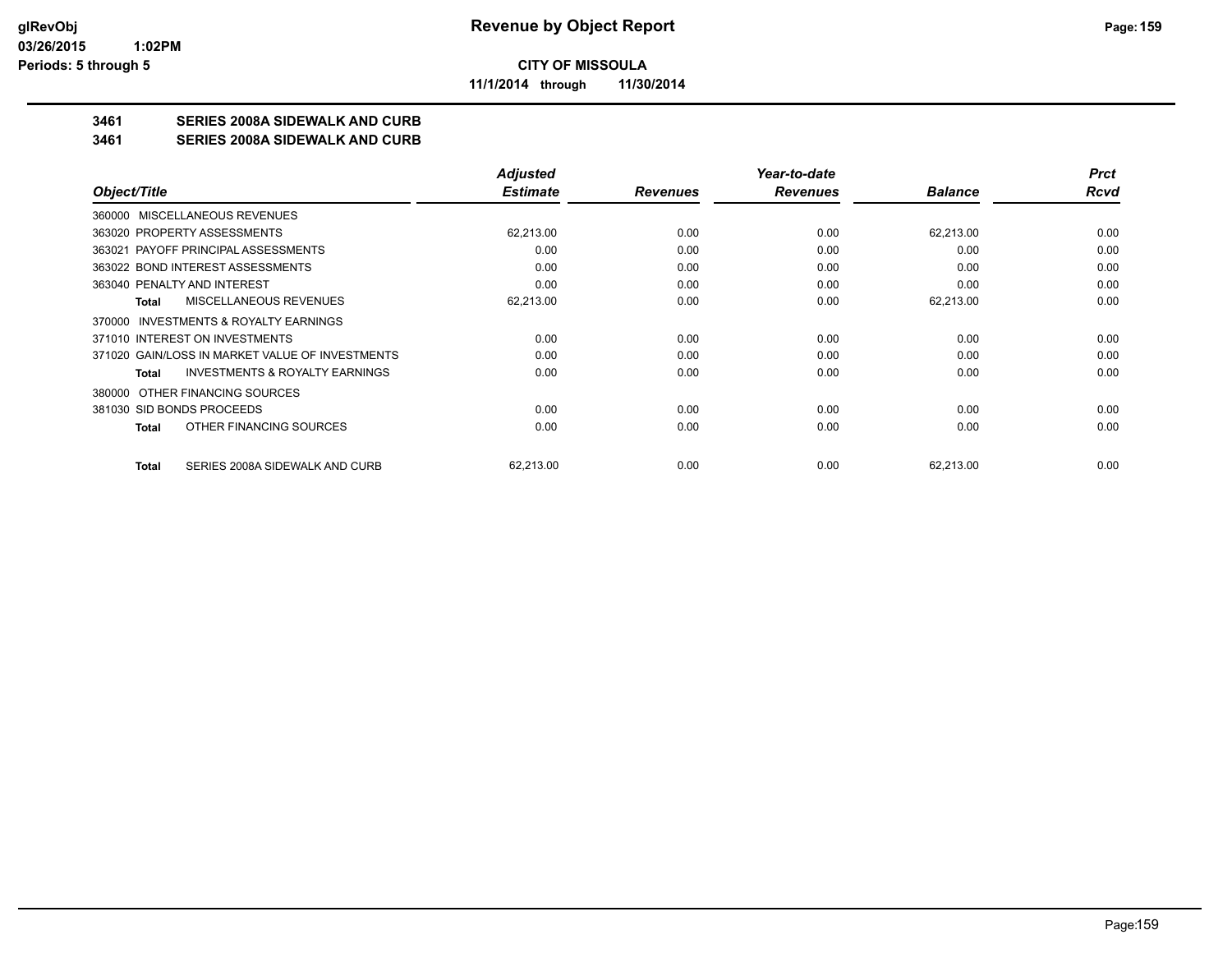**11/1/2014 through 11/30/2014**

### **3461 SERIES 2008A SIDEWALK AND CURB**

| Object/Title                                              | <b>Adjusted</b><br><b>Estimate</b> | <b>Revenues</b> | Year-to-date<br><b>Revenues</b> | <b>Balance</b> | <b>Prct</b><br>Rcvd |
|-----------------------------------------------------------|------------------------------------|-----------------|---------------------------------|----------------|---------------------|
| 360000 MISCELLANEOUS REVENUES                             |                                    |                 |                                 |                |                     |
|                                                           |                                    |                 |                                 |                |                     |
| 363020 PROPERTY ASSESSMENTS                               | 62.213.00                          | 0.00            | 0.00                            | 62,213.00      | 0.00                |
| 363021 PAYOFF PRINCIPAL ASSESSMENTS                       | 0.00                               | 0.00            | 0.00                            | 0.00           | 0.00                |
| 363022 BOND INTEREST ASSESSMENTS                          | 0.00                               | 0.00            | 0.00                            | 0.00           | 0.00                |
| 363040 PENALTY AND INTEREST                               | 0.00                               | 0.00            | 0.00                            | 0.00           | 0.00                |
| <b>MISCELLANEOUS REVENUES</b><br><b>Total</b>             | 62,213.00                          | 0.00            | 0.00                            | 62,213.00      | 0.00                |
| <b>INVESTMENTS &amp; ROYALTY EARNINGS</b><br>370000       |                                    |                 |                                 |                |                     |
| 371010 INTEREST ON INVESTMENTS                            | 0.00                               | 0.00            | 0.00                            | 0.00           | 0.00                |
| 371020 GAIN/LOSS IN MARKET VALUE OF INVESTMENT            | 0.00                               | 0.00            | 0.00                            | 0.00           | 0.00                |
| <b>INVESTMENTS &amp; ROYALTY EARNINGS</b><br><b>Total</b> | 0.00                               | 0.00            | 0.00                            | 0.00           | 0.00                |
| 380000 OTHER FINANCING SOURCES                            |                                    |                 |                                 |                |                     |
| 381030 SID BONDS PROCEEDS                                 | 0.00                               | 0.00            | 0.00                            | 0.00           | 0.00                |
| OTHER FINANCING SOURCES<br>Total                          | 0.00                               | 0.00            | 0.00                            | 0.00           | 0.00                |
| SERIES 2008A SIDEWALK AND CURB<br><b>Total</b>            | 62,213.00                          | 0.00            | 0.00                            | 62,213.00      | 0.00                |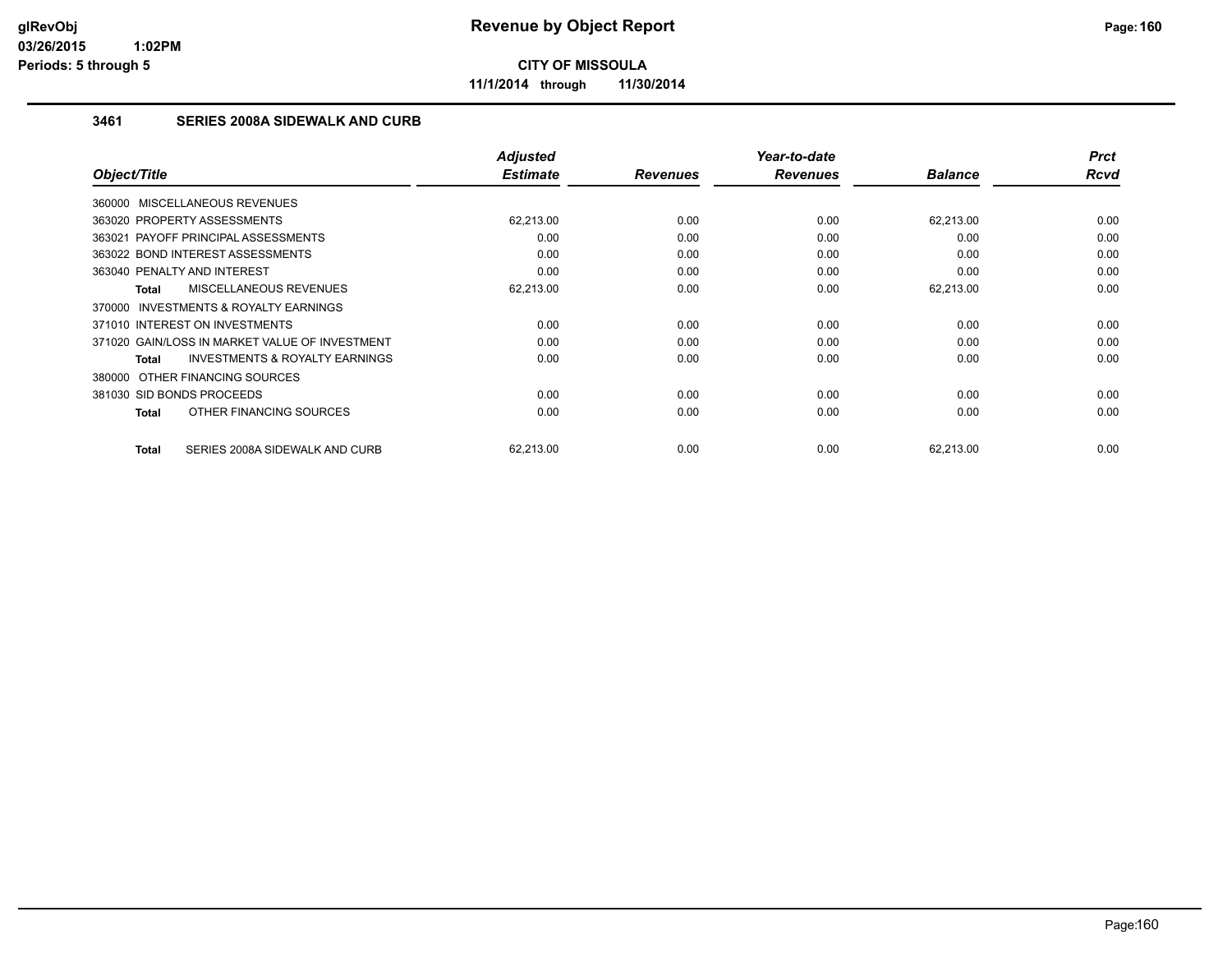**11/1/2014 through 11/30/2014**

# **3462 SERIES 2009 SIDEWALK AND CURB**

#### **3462 SERIES 2009 SIDEWALK AND CURB**

|                                                    | <b>Adjusted</b> |                 | Year-to-date    |                | <b>Prct</b> |
|----------------------------------------------------|-----------------|-----------------|-----------------|----------------|-------------|
| Object/Title                                       | <b>Estimate</b> | <b>Revenues</b> | <b>Revenues</b> | <b>Balance</b> | Rcvd        |
| MISCELLANEOUS REVENUES<br>360000                   |                 |                 |                 |                |             |
| 363020 PROPERTY ASSESSMENTS                        | 67,143.00       | 0.00            | 0.00            | 67,143.00      | 0.00        |
| 363021 PAYOFF PRINCIPAL ASSESSMENTS                | 0.00            | 697.58          | 9,086.62        | $-9,086.62$    | 0.00        |
| 363022 BOND INTEREST ASSESSMENTS                   | 0.00            | 0.00            | 0.00            | 0.00           | 0.00        |
| 363040 PENALTY AND INTEREST                        | 0.00            | 0.00            | 0.00            | 0.00           | 0.00        |
| MISCELLANEOUS REVENUES<br><b>Total</b>             | 67,143.00       | 697.58          | 9,086.62        | 58,056.38      | 13.53       |
| INVESTMENTS & ROYALTY EARNINGS<br>370000           |                 |                 |                 |                |             |
| 371010 INTEREST ON INVESTMENTS                     | 0.00            | 0.00            | 0.00            | 0.00           | 0.00        |
| 371020 GAIN/LOSS IN MARKET VALUE OF INVESTMENTS    | 0.00            | 0.00            | 0.00            | 0.00           | 0.00        |
| <b>INVESTMENTS &amp; ROYALTY EARNINGS</b><br>Total | 0.00            | 0.00            | 0.00            | 0.00           | 0.00        |
| OTHER FINANCING SOURCES<br>380000                  |                 |                 |                 |                |             |
| 381030 SID BONDS PROCEEDS                          | 0.00            | 0.00            | 0.00            | 0.00           | 0.00        |
| 383042 TRANSFERS FROM OTHER FUNDS                  | 0.00            | 0.00            | 0.00            | 0.00           | 0.00        |
| OTHER FINANCING SOURCES<br>Total                   | 0.00            | 0.00            | 0.00            | 0.00           | 0.00        |
| SERIES 2009 SIDEWALK AND CURB<br>Total             | 67,143.00       | 697.58          | 9,086.62        | 58,056.38      | 13.53       |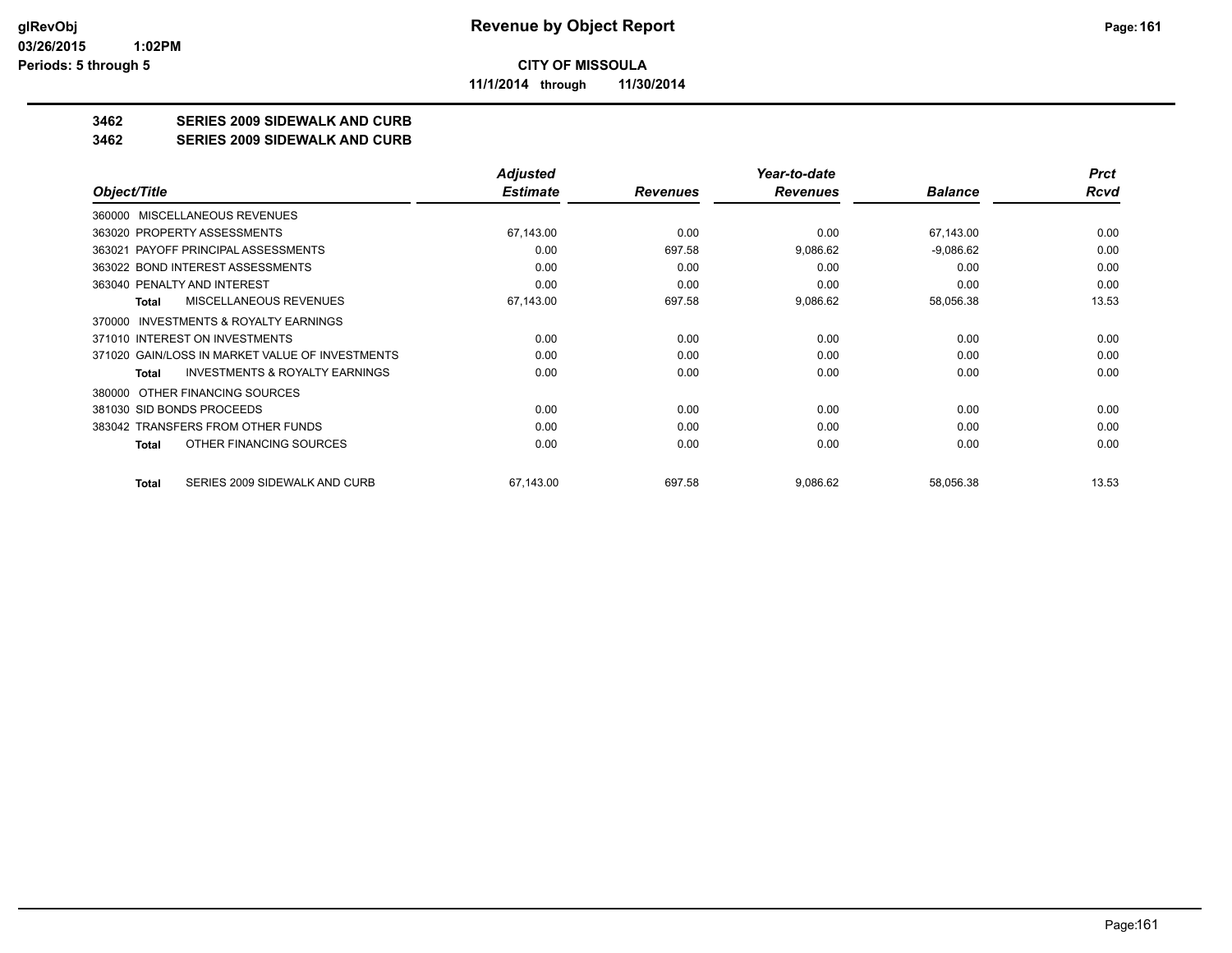**11/1/2014 through 11/30/2014**

### **3462 SERIES 2009 SIDEWALK AND CURB**

|                                                           | <b>Adjusted</b> |                 | Year-to-date    |                | <b>Prct</b> |
|-----------------------------------------------------------|-----------------|-----------------|-----------------|----------------|-------------|
| Object/Title                                              | <b>Estimate</b> | <b>Revenues</b> | <b>Revenues</b> | <b>Balance</b> | Rcvd        |
| 360000 MISCELLANEOUS REVENUES                             |                 |                 |                 |                |             |
| 363020 PROPERTY ASSESSMENTS                               | 67,143.00       | 0.00            | 0.00            | 67,143.00      | 0.00        |
| 363021 PAYOFF PRINCIPAL ASSESSMENTS                       | 0.00            | 697.58          | 9,086.62        | $-9,086.62$    | 0.00        |
| 363022 BOND INTEREST ASSESSMENTS                          | 0.00            | 0.00            | 0.00            | 0.00           | 0.00        |
| 363040 PENALTY AND INTEREST                               | 0.00            | 0.00            | 0.00            | 0.00           | 0.00        |
| MISCELLANEOUS REVENUES<br><b>Total</b>                    | 67,143.00       | 697.58          | 9,086.62        | 58,056.38      | 13.53       |
| <b>INVESTMENTS &amp; ROYALTY EARNINGS</b><br>370000       |                 |                 |                 |                |             |
| 371010 INTEREST ON INVESTMENTS                            | 0.00            | 0.00            | 0.00            | 0.00           | 0.00        |
| 371020 GAIN/LOSS IN MARKET VALUE OF INVESTMENT            | 0.00            | 0.00            | 0.00            | 0.00           | 0.00        |
| <b>INVESTMENTS &amp; ROYALTY EARNINGS</b><br><b>Total</b> | 0.00            | 0.00            | 0.00            | 0.00           | 0.00        |
| 380000 OTHER FINANCING SOURCES                            |                 |                 |                 |                |             |
| 381030 SID BONDS PROCEEDS                                 | 0.00            | 0.00            | 0.00            | 0.00           | 0.00        |
| 383042 TRANSFERS FROM OTHER FUNDS                         | 0.00            | 0.00            | 0.00            | 0.00           | 0.00        |
| OTHER FINANCING SOURCES<br>Total                          | 0.00            | 0.00            | 0.00            | 0.00           | 0.00        |
|                                                           |                 |                 |                 |                |             |
| SERIES 2009 SIDEWALK AND CURB<br>Total                    | 67,143.00       | 697.58          | 9,086.62        | 58,056.38      | 13.53       |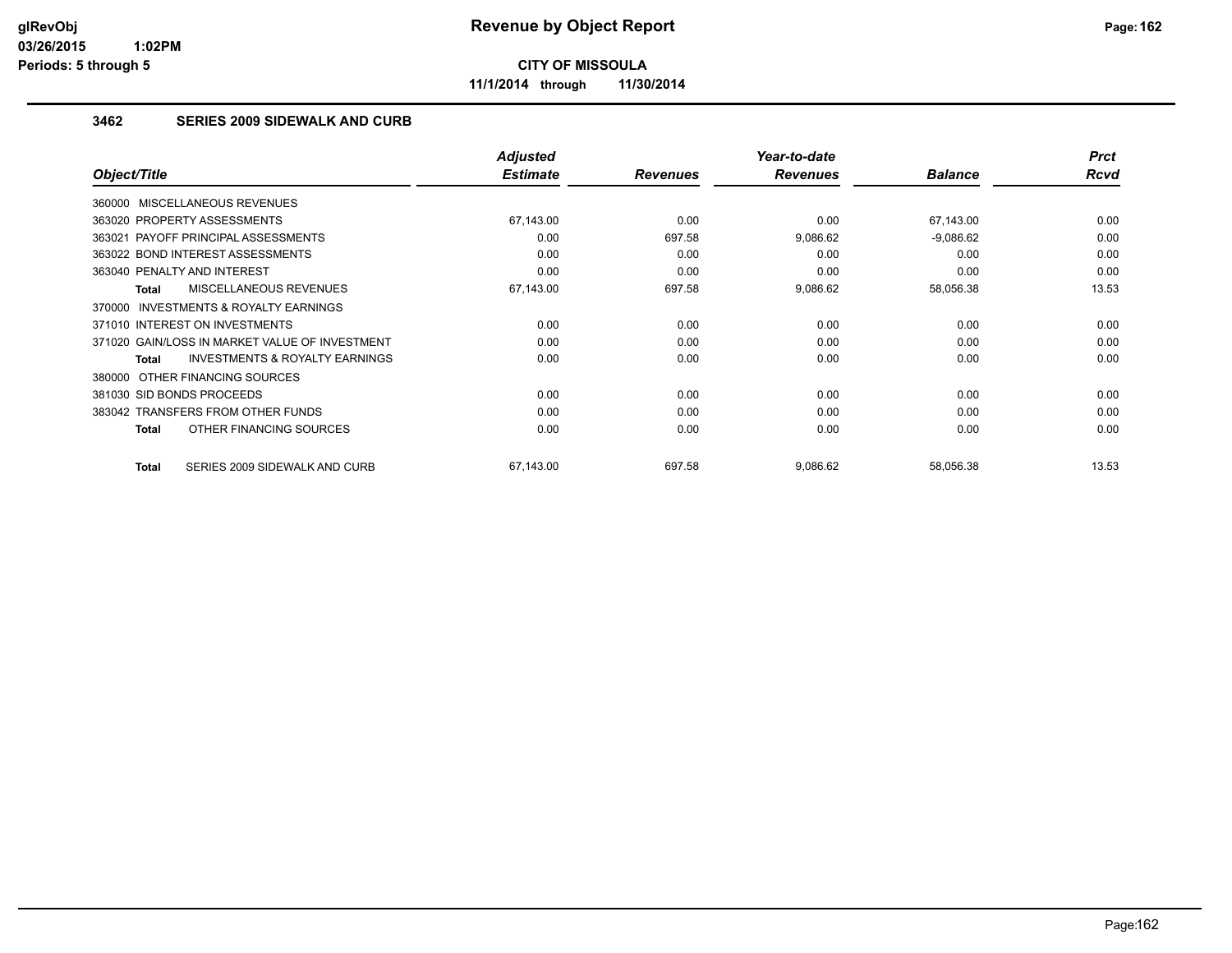**11/1/2014 through 11/30/2014**

### **3463 SERIES 2010 SIDEWALK AND CURB**

#### **3463 SERIES 2010 SIDEWALK AND CURB**

|                                                     | <b>Adjusted</b> |                 | Year-to-date    |                | <b>Prct</b> |
|-----------------------------------------------------|-----------------|-----------------|-----------------|----------------|-------------|
| Object/Title                                        | <b>Estimate</b> | <b>Revenues</b> | <b>Revenues</b> | <b>Balance</b> | Rcvd        |
| MISCELLANEOUS REVENUES<br>360000                    |                 |                 |                 |                |             |
| 363020 PROPERTY ASSESSMENTS                         | 103,038.00      | 819.68          | 819.68          | 102,218.32     | 0.80        |
| 363021 PAYOFF PRINCIPAL ASSESSMENTS                 | 0.00            | 0.00            | 11,387.01       | $-11,387.01$   | 0.00        |
| 363022 BOND INTEREST ASSESSMENTS                    | 0.00            | 0.00            | 0.00            | 0.00           | 0.00        |
| 363040 PENALTY AND INTEREST                         | 0.00            | 24.42           | 24.42           | $-24.42$       | 0.00        |
| MISCELLANEOUS REVENUES<br><b>Total</b>              | 103,038.00      | 844.10          | 12,231.11       | 90,806.89      | 11.87       |
| <b>INVESTMENTS &amp; ROYALTY EARNINGS</b><br>370000 |                 |                 |                 |                |             |
| 371010 INTEREST ON INVESTMENTS                      | 0.00            | 0.00            | 0.00            | 0.00           | 0.00        |
| 371020 GAIN/LOSS IN MARKET VALUE OF INVESTMENTS     | 0.00            | 0.00            | 0.00            | 0.00           | 0.00        |
| INVESTMENTS & ROYALTY EARNINGS<br>Total             | 0.00            | 0.00            | 0.00            | 0.00           | 0.00        |
| OTHER FINANCING SOURCES<br>380000                   |                 |                 |                 |                |             |
| 381030 SID BONDS PROCEEDS                           | 0.00            | 0.00            | 0.00            | 0.00           | 0.00        |
| 383042 TRANSFERS FROM OTHER FUNDS                   | 0.00            | 0.00            | 0.00            | 0.00           | 0.00        |
| OTHER FINANCING SOURCES<br>Total                    | 0.00            | 0.00            | 0.00            | 0.00           | 0.00        |
| SERIES 2010 SIDEWALK AND CURB<br>Total              | 103,038.00      | 844.10          | 12,231.11       | 90,806.89      | 11.87       |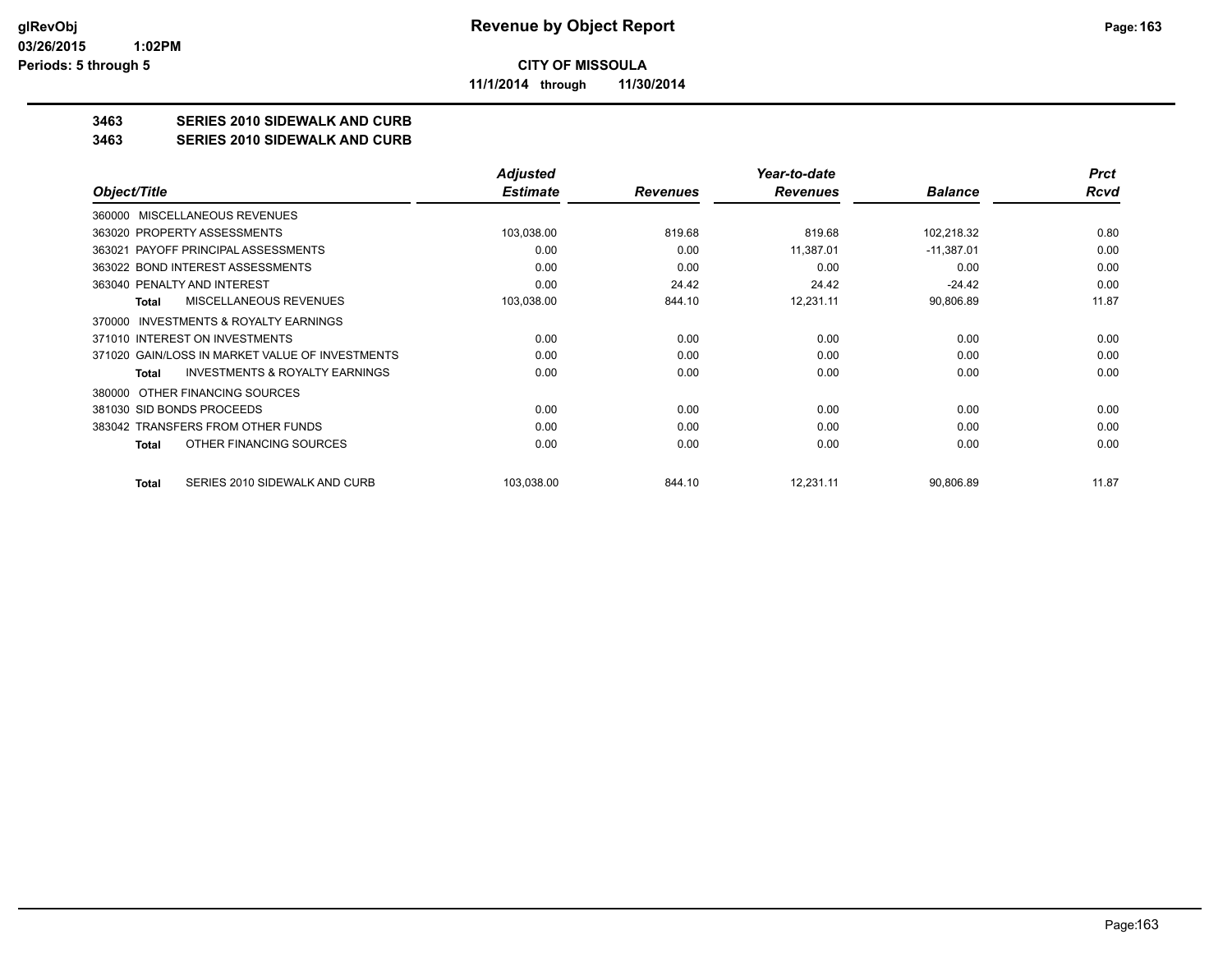**11/1/2014 through 11/30/2014**

### **3463 SERIES 2010 SIDEWALK AND CURB**

|                                                    | <b>Adjusted</b> |                 | Year-to-date    |                | <b>Prct</b> |
|----------------------------------------------------|-----------------|-----------------|-----------------|----------------|-------------|
| Object/Title                                       | <b>Estimate</b> | <b>Revenues</b> | <b>Revenues</b> | <b>Balance</b> | <b>Rcvd</b> |
| 360000 MISCELLANEOUS REVENUES                      |                 |                 |                 |                |             |
| 363020 PROPERTY ASSESSMENTS                        | 103,038.00      | 819.68          | 819.68          | 102,218.32     | 0.80        |
| 363021 PAYOFF PRINCIPAL ASSESSMENTS                | 0.00            | 0.00            | 11,387.01       | $-11,387.01$   | 0.00        |
| 363022 BOND INTEREST ASSESSMENTS                   | 0.00            | 0.00            | 0.00            | 0.00           | 0.00        |
| 363040 PENALTY AND INTEREST                        | 0.00            | 24.42           | 24.42           | $-24.42$       | 0.00        |
| MISCELLANEOUS REVENUES<br>Total                    | 103,038.00      | 844.10          | 12,231.11       | 90,806.89      | 11.87       |
| INVESTMENTS & ROYALTY EARNINGS<br>370000           |                 |                 |                 |                |             |
| 371010 INTEREST ON INVESTMENTS                     | 0.00            | 0.00            | 0.00            | 0.00           | 0.00        |
| 371020 GAIN/LOSS IN MARKET VALUE OF INVESTMENT     | 0.00            | 0.00            | 0.00            | 0.00           | 0.00        |
| <b>INVESTMENTS &amp; ROYALTY EARNINGS</b><br>Total | 0.00            | 0.00            | 0.00            | 0.00           | 0.00        |
| 380000 OTHER FINANCING SOURCES                     |                 |                 |                 |                |             |
| 381030 SID BONDS PROCEEDS                          | 0.00            | 0.00            | 0.00            | 0.00           | 0.00        |
| 383042 TRANSFERS FROM OTHER FUNDS                  | 0.00            | 0.00            | 0.00            | 0.00           | 0.00        |
| OTHER FINANCING SOURCES<br>Total                   | 0.00            | 0.00            | 0.00            | 0.00           | 0.00        |
| <b>Total</b><br>SERIES 2010 SIDEWALK AND CURB      | 103,038.00      | 844.10          | 12,231.11       | 90,806.89      | 11.87       |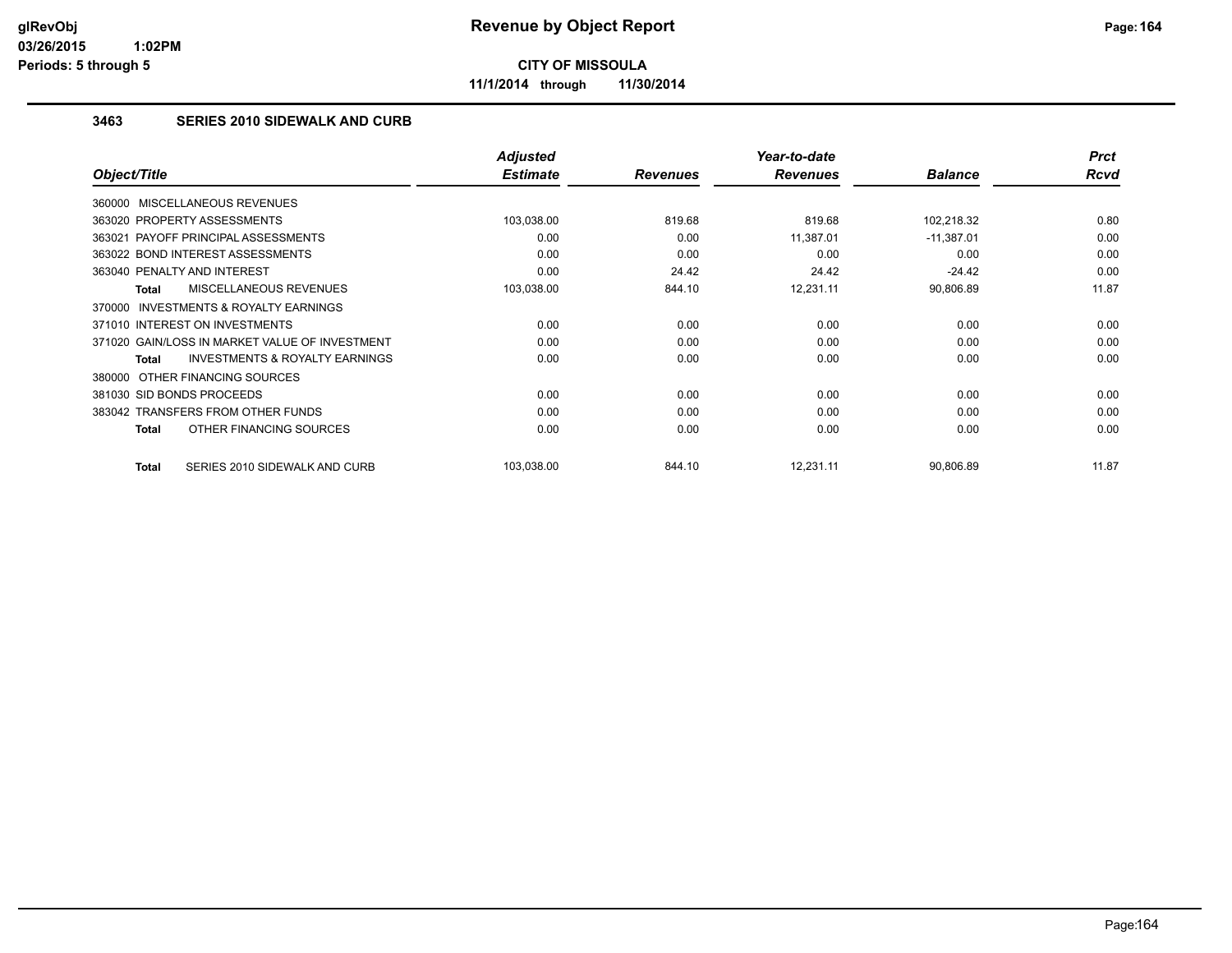**11/1/2014 through 11/30/2014**

**3464 FY12 S/C DEBT SERVICE**

**3464 FY12 S/C DEBT SERVICE**

|                                                    | <b>Adjusted</b> |                 | Year-to-date    |                | <b>Prct</b> |
|----------------------------------------------------|-----------------|-----------------|-----------------|----------------|-------------|
| Object/Title                                       | <b>Estimate</b> | <b>Revenues</b> | <b>Revenues</b> | <b>Balance</b> | Rcvd        |
| MISCELLANEOUS REVENUES<br>360000                   |                 |                 |                 |                |             |
| 363020 PROPERTY ASSESSMENTS                        | 72,560.00       | 120.18          | 120.18          | 72,439.82      | 0.17        |
| 363021 PAYOFF PRINCIPAL ASSESSMENTS                | 0.00            | 6,869.98        | 6,869.98        | $-6,869.98$    | 0.00        |
| 363022 BOND INTEREST ASSESSMENTS                   | 0.00            | 0.00            | 0.00            | 0.00           | 0.00        |
| 363040 PENALTY AND INTEREST                        | 0.00            | 0.00            | 0.00            | 0.00           | 0.00        |
| MISCELLANEOUS REVENUES<br>Total                    | 72,560.00       | 6,990.16        | 6,990.16        | 65,569.84      | 9.63        |
| INVESTMENTS & ROYALTY EARNINGS<br>370000           |                 |                 |                 |                |             |
| 371010 INTEREST ON INVESTMENTS                     | 0.00            | 0.00            | 0.00            | 0.00           | 0.00        |
| 371020 GAIN/LOSS IN MARKET VALUE OF INVESTMENTS    | 0.00            | 0.00            | 0.00            | 0.00           | 0.00        |
| <b>INVESTMENTS &amp; ROYALTY EARNINGS</b><br>Total | 0.00            | 0.00            | 0.00            | 0.00           | 0.00        |
| OTHER FINANCING SOURCES<br>380000                  |                 |                 |                 |                |             |
| 381030 SID BONDS PROCEEDS                          | 0.00            | 0.00            | 0.00            | 0.00           | 0.00        |
| 383042 TRANSFERS FROM OTHER FUNDS                  | 0.00            | 0.00            | 0.00            | 0.00           | 0.00        |
| OTHER FINANCING SOURCES<br>Total                   | 0.00            | 0.00            | 0.00            | 0.00           | 0.00        |
|                                                    |                 |                 |                 |                |             |
| FY12 S/C DEBT SERVICE<br><b>Total</b>              | 72,560.00       | 6,990.16        | 6,990.16        | 65,569.84      | 9.63        |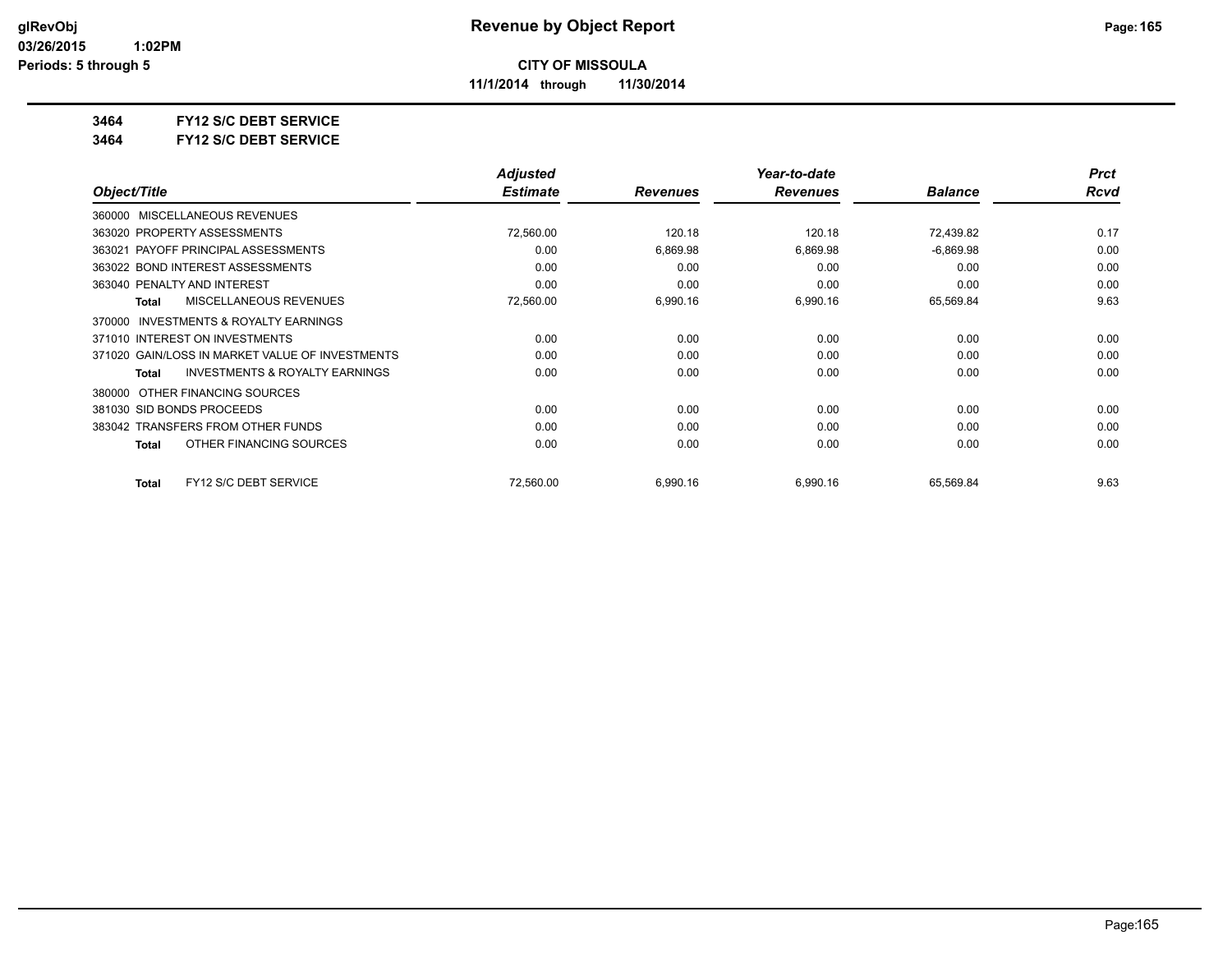**11/1/2014 through 11/30/2014**

#### **3464 FY12 S/C DEBT SERVICE**

|                                                           | <b>Adjusted</b> |                 | Year-to-date    |                | <b>Prct</b> |
|-----------------------------------------------------------|-----------------|-----------------|-----------------|----------------|-------------|
| Object/Title                                              | <b>Estimate</b> | <b>Revenues</b> | <b>Revenues</b> | <b>Balance</b> | Rcvd        |
| 360000 MISCELLANEOUS REVENUES                             |                 |                 |                 |                |             |
| 363020 PROPERTY ASSESSMENTS                               | 72,560.00       | 120.18          | 120.18          | 72,439.82      | 0.17        |
| 363021 PAYOFF PRINCIPAL ASSESSMENTS                       | 0.00            | 6,869.98        | 6,869.98        | $-6,869.98$    | 0.00        |
| 363022 BOND INTEREST ASSESSMENTS                          | 0.00            | 0.00            | 0.00            | 0.00           | 0.00        |
| 363040 PENALTY AND INTEREST                               | 0.00            | 0.00            | 0.00            | 0.00           | 0.00        |
| MISCELLANEOUS REVENUES<br>Total                           | 72,560.00       | 6,990.16        | 6,990.16        | 65,569.84      | 9.63        |
| <b>INVESTMENTS &amp; ROYALTY EARNINGS</b><br>370000       |                 |                 |                 |                |             |
| 371010 INTEREST ON INVESTMENTS                            | 0.00            | 0.00            | 0.00            | 0.00           | 0.00        |
| 371020 GAIN/LOSS IN MARKET VALUE OF INVESTMENT            | 0.00            | 0.00            | 0.00            | 0.00           | 0.00        |
| <b>INVESTMENTS &amp; ROYALTY EARNINGS</b><br><b>Total</b> | 0.00            | 0.00            | 0.00            | 0.00           | 0.00        |
| 380000 OTHER FINANCING SOURCES                            |                 |                 |                 |                |             |
| 381030 SID BONDS PROCEEDS                                 | 0.00            | 0.00            | 0.00            | 0.00           | 0.00        |
| 383042 TRANSFERS FROM OTHER FUNDS                         | 0.00            | 0.00            | 0.00            | 0.00           | 0.00        |
| OTHER FINANCING SOURCES<br>Total                          | 0.00            | 0.00            | 0.00            | 0.00           | 0.00        |
| FY12 S/C DEBT SERVICE<br>Total                            | 72,560.00       | 6,990.16        | 6,990.16        | 65,569.84      | 9.63        |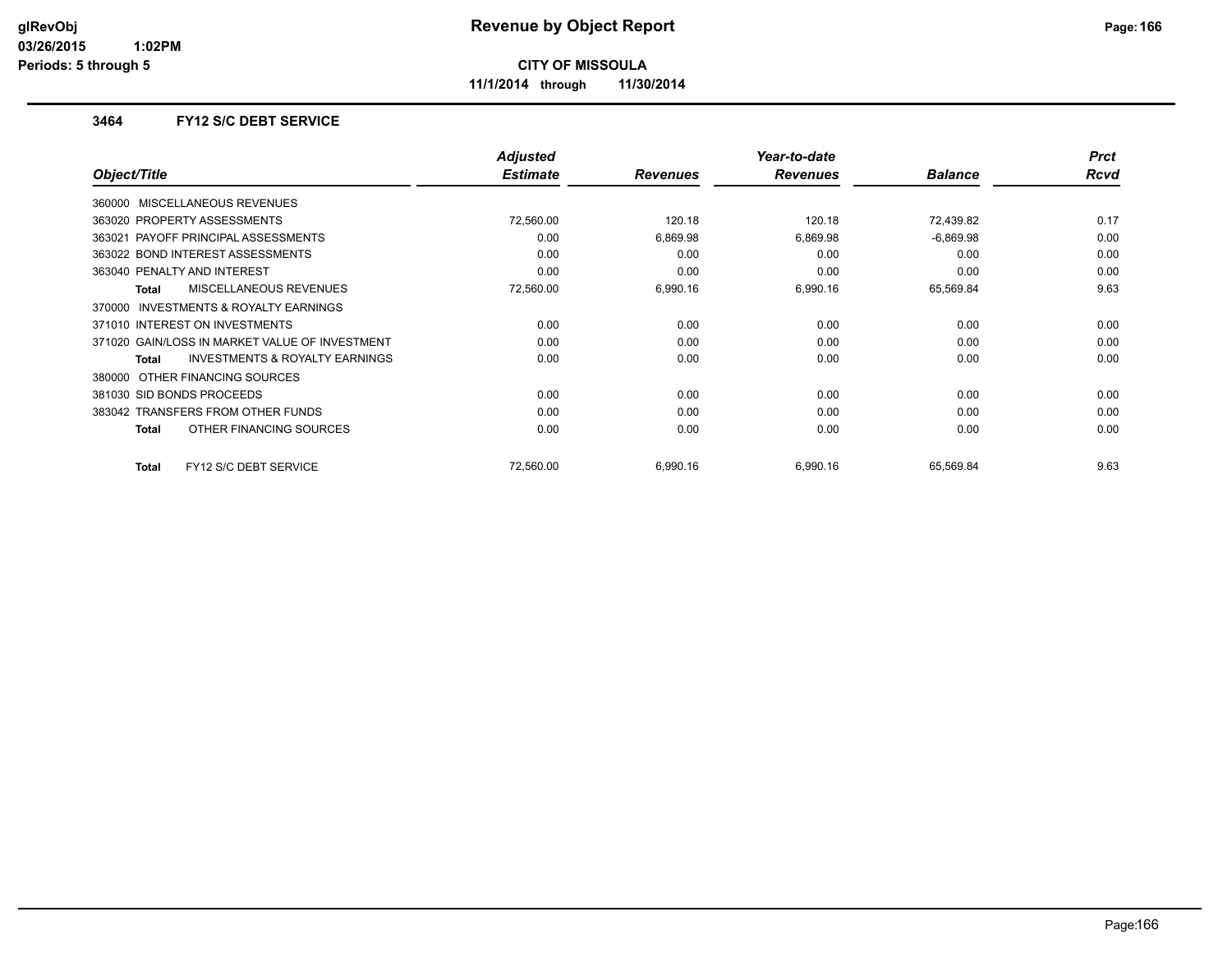**11/1/2014 through 11/30/2014**

### **3465 FY13 SIDEWALK/CURB DEBT SERVICE**

#### **3465 FY13 SIDEWALK/CURB DEBT SERVICE**

|                                                     | Adjusted        |                 | Year-to-date    |                | <b>Prct</b> |
|-----------------------------------------------------|-----------------|-----------------|-----------------|----------------|-------------|
| Object/Title                                        | <b>Estimate</b> | <b>Revenues</b> | <b>Revenues</b> | <b>Balance</b> | Rcvd        |
| 360000 MISCELLANEOUS REVENUES                       |                 |                 |                 |                |             |
| 363020 PROPERTY ASSESSMENTS                         | 40,976.00       | 0.00            | 0.00            | 40,976.00      | 0.00        |
| PAYOFF PRINCIPAL ASSESSMENTS<br>363021              | 0.00            | 1,876.69        | 1,876.69        | $-1,876.69$    | 0.00        |
| 363022 BOND INTEREST ASSESSMENTS                    | 0.00            | 0.00            | 0.00            | 0.00           | 0.00        |
| 363040 PENALTY AND INTEREST                         | 0.00            | 0.00            | 0.00            | 0.00           | 0.00        |
| <b>MISCELLANEOUS REVENUES</b><br>Total              | 40,976.00       | 1,876.69        | 1,876.69        | 39,099.31      | 4.58        |
| <b>INVESTMENTS &amp; ROYALTY EARNINGS</b><br>370000 |                 |                 |                 |                |             |
| 371010 INTEREST ON INVESTMENTS                      | 0.00            | 0.00            | 0.00            | 0.00           | 0.00        |
| 371020 GAIN/LOSS IN MARKET VALUE OF INVESTMENTS     | 0.00            | 0.00            | 0.00            | 0.00           | 0.00        |
| <b>INVESTMENTS &amp; ROYALTY EARNINGS</b><br>Total  | 0.00            | 0.00            | 0.00            | 0.00           | 0.00        |
| 380000 OTHER FINANCING SOURCES                      |                 |                 |                 |                |             |
| 381030 SID BONDS PROCEEDS                           | 0.00            | 0.00            | 0.00            | 0.00           | 0.00        |
| 383042 TRANSFERS FROM OTHER FUNDS                   | 0.00            | 0.00            | 0.00            | 0.00           | 0.00        |
| OTHER FINANCING SOURCES<br>Total                    | 0.00            | 0.00            | 0.00            | 0.00           | 0.00        |
| FY13 SIDEWALK/CURB DEBT SERVICE<br>Total            | 40,976.00       | 1,876.69        | 1,876.69        | 39,099.31      | 4.58        |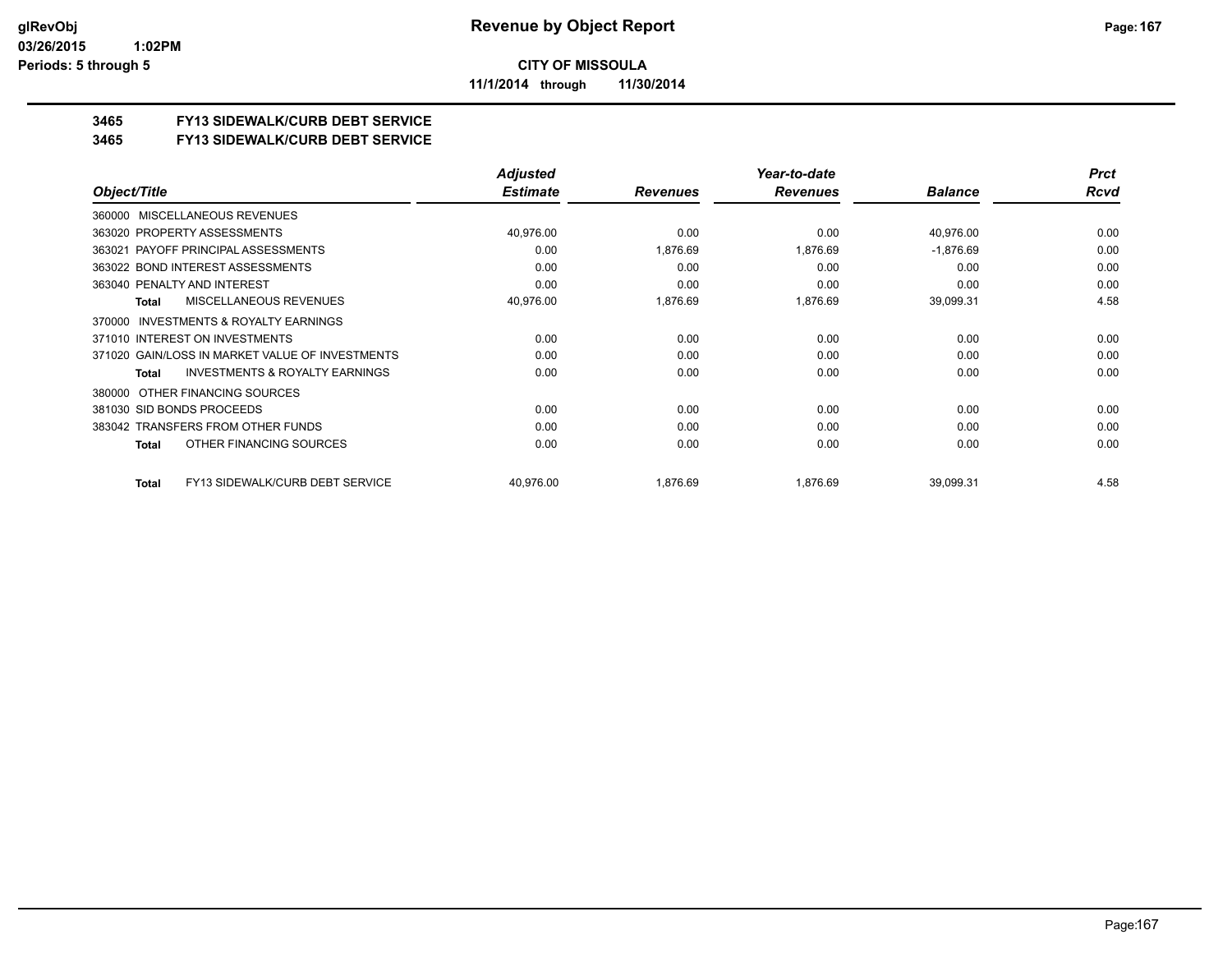**11/1/2014 through 11/30/2014**

### **3465 FY13 SIDEWALK/CURB DEBT SERVICE**

| <b>Adjusted</b> |                 | Year-to-date    |                | <b>Prct</b> |
|-----------------|-----------------|-----------------|----------------|-------------|
| <b>Estimate</b> | <b>Revenues</b> | <b>Revenues</b> | <b>Balance</b> | <b>Rcvd</b> |
|                 |                 |                 |                |             |
| 40,976.00       | 0.00            | 0.00            | 40,976.00      | 0.00        |
| 0.00            | 1,876.69        | 1.876.69        | $-1,876.69$    | 0.00        |
| 0.00            | 0.00            | 0.00            | 0.00           | 0.00        |
| 0.00            | 0.00            | 0.00            | 0.00           | 0.00        |
| 40,976.00       | 1,876.69        | 1,876.69        | 39,099.31      | 4.58        |
|                 |                 |                 |                |             |
| 0.00            | 0.00            | 0.00            | 0.00           | 0.00        |
| 0.00            | 0.00            | 0.00            | 0.00           | 0.00        |
| 0.00            | 0.00            | 0.00            | 0.00           | 0.00        |
|                 |                 |                 |                |             |
| 0.00            | 0.00            | 0.00            | 0.00           | 0.00        |
| 0.00            | 0.00            | 0.00            | 0.00           | 0.00        |
| 0.00            | 0.00            | 0.00            | 0.00           | 0.00        |
|                 |                 |                 |                | 4.58        |
|                 | 40,976.00       | 1,876.69        | 1,876.69       | 39,099.31   |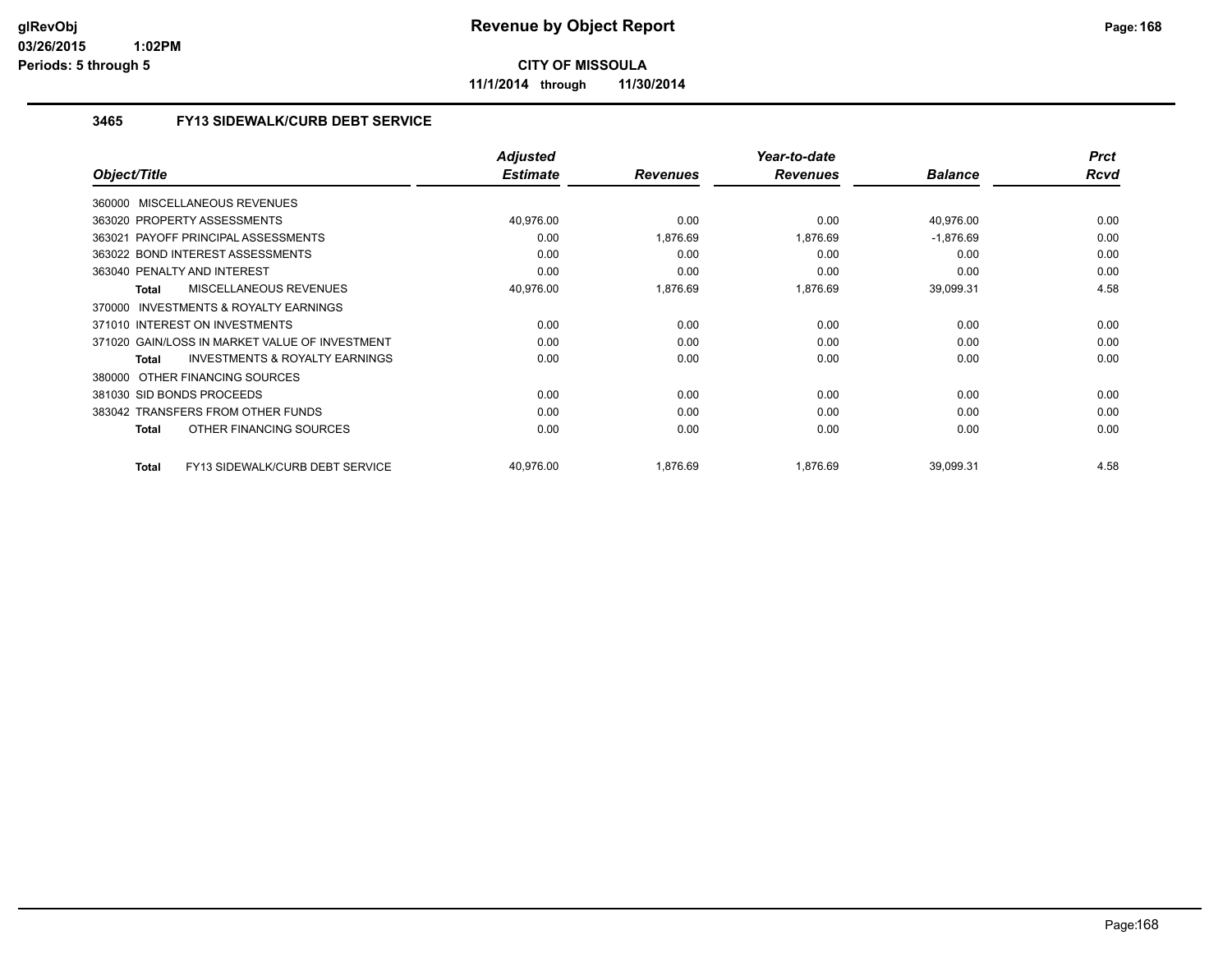**11/1/2014 through 11/30/2014**

**3470 SID 470 DEBT SERVICE FUND**

**3470 SID 470 DEBT SERVICE FUND**

| <b>Revenues</b> | <b>Revenues</b> | <b>Balance</b> | Rcvd |
|-----------------|-----------------|----------------|------|
|                 |                 |                |      |
|                 |                 |                |      |
| 0.00            | 0.00            | 0.00           | 0.00 |
| 0.00            | 0.00            | 0.00           | 0.00 |
|                 |                 |                |      |
| 0.00            | 0.00            | 0.00           | 0.00 |
| 0.00            | 0.00            | 0.00           | 0.00 |
| 0.00            | 0.00            | 0.00           | 0.00 |
| 0.00            | 0.00            | 0.00           | 0.00 |
| 0.00            | 0.00            | 0.00           | 0.00 |
|                 |                 |                |      |
| 0.00            | 0.00            | 0.00           | 0.00 |
| 0.00            | 0.00            | 0.00           | 0.00 |
| 0.00            | 0.00            | 0.00           | 0.00 |
|                 |                 |                |      |
| 0.00            | 0.00            | 0.00           | 0.00 |
| 0.00            | 0.00            | 0.00           | 0.00 |
|                 |                 |                | 0.00 |
|                 | 0.00            | 0.00           | 0.00 |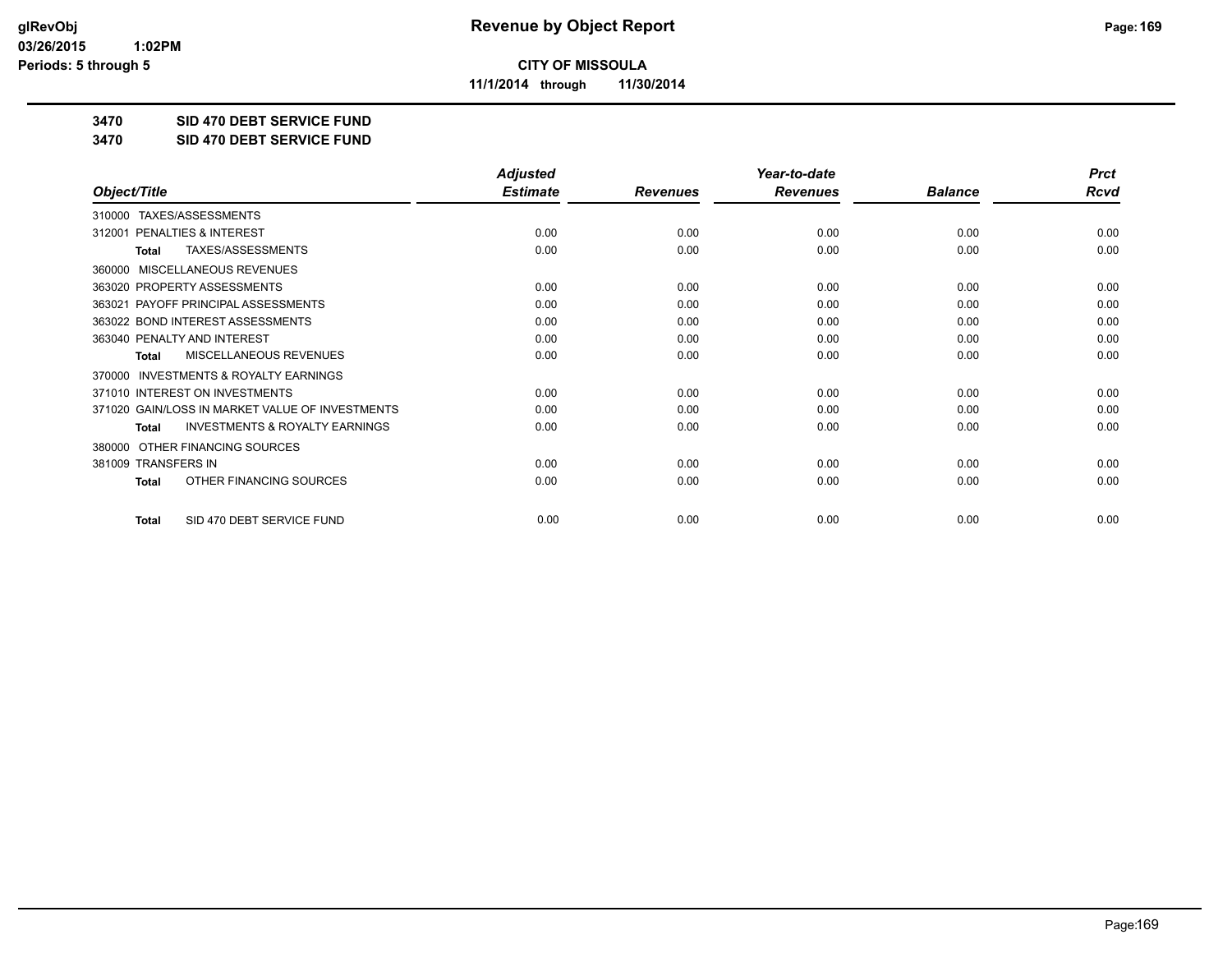**11/1/2014 through 11/30/2014**

### **3470 SID 470 DEBT SERVICE FUND**

|                                                           | <b>Adjusted</b> |                 | Year-to-date    |                | <b>Prct</b> |
|-----------------------------------------------------------|-----------------|-----------------|-----------------|----------------|-------------|
| Object/Title                                              | <b>Estimate</b> | <b>Revenues</b> | <b>Revenues</b> | <b>Balance</b> | <b>Rcvd</b> |
| TAXES/ASSESSMENTS<br>310000                               |                 |                 |                 |                |             |
| PENALTIES & INTEREST<br>312001                            | 0.00            | 0.00            | 0.00            | 0.00           | 0.00        |
| TAXES/ASSESSMENTS<br>Total                                | 0.00            | 0.00            | 0.00            | 0.00           | 0.00        |
| MISCELLANEOUS REVENUES<br>360000                          |                 |                 |                 |                |             |
| 363020 PROPERTY ASSESSMENTS                               | 0.00            | 0.00            | 0.00            | 0.00           | 0.00        |
| 363021 PAYOFF PRINCIPAL ASSESSMENTS                       | 0.00            | 0.00            | 0.00            | 0.00           | 0.00        |
| 363022 BOND INTEREST ASSESSMENTS                          | 0.00            | 0.00            | 0.00            | 0.00           | 0.00        |
| 363040 PENALTY AND INTEREST                               | 0.00            | 0.00            | 0.00            | 0.00           | 0.00        |
| <b>MISCELLANEOUS REVENUES</b><br><b>Total</b>             | 0.00            | 0.00            | 0.00            | 0.00           | 0.00        |
| <b>INVESTMENTS &amp; ROYALTY EARNINGS</b><br>370000       |                 |                 |                 |                |             |
| 371010 INTEREST ON INVESTMENTS                            | 0.00            | 0.00            | 0.00            | 0.00           | 0.00        |
| 371020 GAIN/LOSS IN MARKET VALUE OF INVESTMENT            | 0.00            | 0.00            | 0.00            | 0.00           | 0.00        |
| <b>INVESTMENTS &amp; ROYALTY EARNINGS</b><br><b>Total</b> | 0.00            | 0.00            | 0.00            | 0.00           | 0.00        |
| OTHER FINANCING SOURCES<br>380000                         |                 |                 |                 |                |             |
| 381009 TRANSFERS IN                                       | 0.00            | 0.00            | 0.00            | 0.00           | 0.00        |
| OTHER FINANCING SOURCES<br><b>Total</b>                   | 0.00            | 0.00            | 0.00            | 0.00           | 0.00        |
| SID 470 DEBT SERVICE FUND<br><b>Total</b>                 | 0.00            | 0.00            | 0.00            | 0.00           | 0.00        |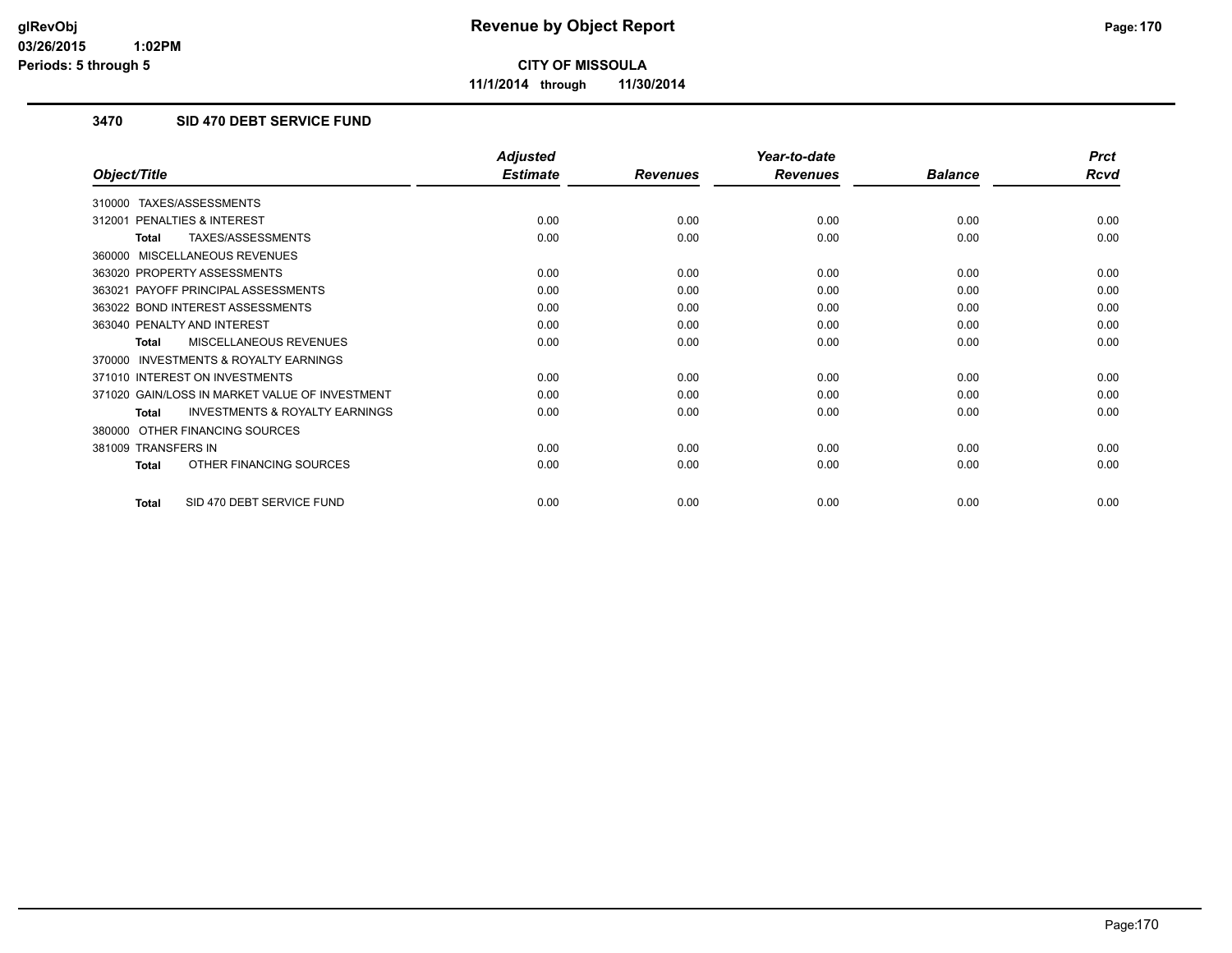**11/1/2014 through 11/30/2014**

**3491 SID 491 DEBT SERVICE FUND**

**3491 SID 491 DEBT SERVICE FUND**

|                                                     | <b>Adjusted</b> |                 | Year-to-date    |                | <b>Prct</b> |
|-----------------------------------------------------|-----------------|-----------------|-----------------|----------------|-------------|
| Object/Title                                        | <b>Estimate</b> | <b>Revenues</b> | <b>Revenues</b> | <b>Balance</b> | <b>Rcvd</b> |
| 310000 TAXES/ASSESSMENTS                            |                 |                 |                 |                |             |
| <b>PENALTIES &amp; INTEREST</b><br>312001           | 0.00            | 0.00            | 0.00            | 0.00           | 0.00        |
| TAXES/ASSESSMENTS<br><b>Total</b>                   | 0.00            | 0.00            | 0.00            | 0.00           | 0.00        |
| MISCELLANEOUS REVENUES<br>360000                    |                 |                 |                 |                |             |
| 360010 MISCELLANEOUS                                | 0.00            | 0.00            | 0.00            | 0.00           | 0.00        |
| 363020 PROPERTY ASSESSMENTS                         | 0.00            | 0.00            | 0.00            | 0.00           | 0.00        |
| 363021 PAYOFF PRINCIPAL ASSESSMENTS                 | 0.00            | 0.00            | 0.00            | 0.00           | 0.00        |
| 363022 BOND INTEREST ASSESSMENTS                    | 0.00            | 0.00            | 0.00            | 0.00           | 0.00        |
| 363040 PENALTY AND INTEREST                         | 0.00            | 0.00            | 0.00            | 0.00           | 0.00        |
| MISCELLANEOUS REVENUES<br><b>Total</b>              | 0.00            | 0.00            | 0.00            | 0.00           | 0.00        |
| <b>INVESTMENTS &amp; ROYALTY EARNINGS</b><br>370000 |                 |                 |                 |                |             |
| 371010 INTEREST ON INVESTMENTS                      | 0.00            | 0.00            | 0.00            | 0.00           | 0.00        |
| 371020 GAIN/LOSS IN MARKET VALUE OF INVESTMENTS     | 0.00            | 0.00            | 0.00            | 0.00           | 0.00        |
| <b>INVESTMENTS &amp; ROYALTY EARNINGS</b><br>Total  | 0.00            | 0.00            | 0.00            | 0.00           | 0.00        |
| OTHER FINANCING SOURCES<br>380000                   |                 |                 |                 |                |             |
| 381009 TRANSFERS IN                                 | 0.00            | 0.00            | 0.00            | 0.00           | 0.00        |
| OTHER FINANCING SOURCES<br>Total                    | 0.00            | 0.00            | 0.00            | 0.00           | 0.00        |
| SID 491 DEBT SERVICE FUND<br><b>Total</b>           | 0.00            | 0.00            | 0.00            | 0.00           | 0.00        |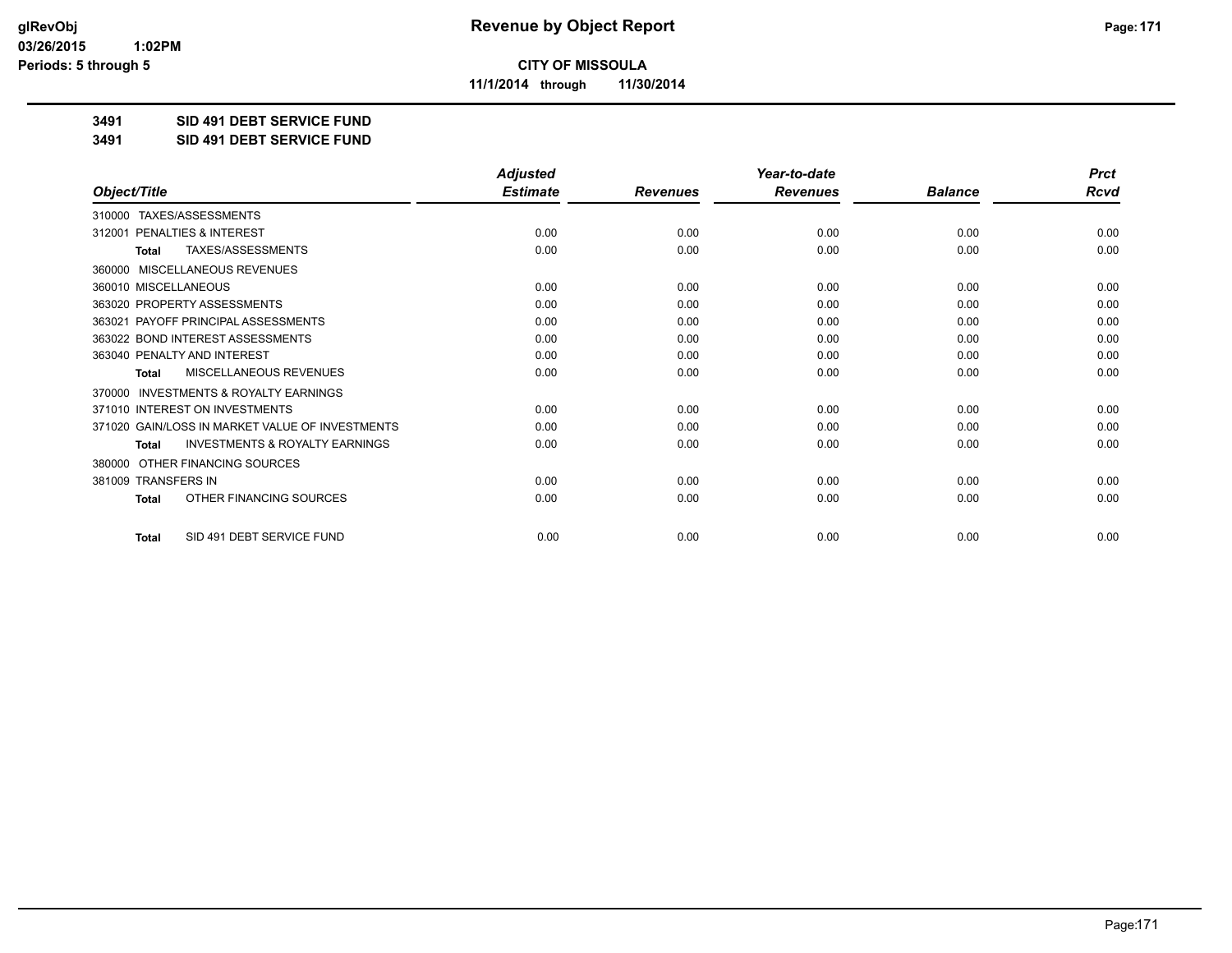**11/1/2014 through 11/30/2014**

### **3491 SID 491 DEBT SERVICE FUND**

|                                                    | <b>Adjusted</b> |                 | Year-to-date    |                | <b>Prct</b> |
|----------------------------------------------------|-----------------|-----------------|-----------------|----------------|-------------|
| Object/Title                                       | <b>Estimate</b> | <b>Revenues</b> | <b>Revenues</b> | <b>Balance</b> | Rcvd        |
| 310000 TAXES/ASSESSMENTS                           |                 |                 |                 |                |             |
| PENALTIES & INTEREST<br>312001                     | 0.00            | 0.00            | 0.00            | 0.00           | 0.00        |
| TAXES/ASSESSMENTS<br>Total                         | 0.00            | 0.00            | 0.00            | 0.00           | 0.00        |
| 360000 MISCELLANEOUS REVENUES                      |                 |                 |                 |                |             |
| 360010 MISCELLANEOUS                               | 0.00            | 0.00            | 0.00            | 0.00           | 0.00        |
| 363020 PROPERTY ASSESSMENTS                        | 0.00            | 0.00            | 0.00            | 0.00           | 0.00        |
| 363021 PAYOFF PRINCIPAL ASSESSMENTS                | 0.00            | 0.00            | 0.00            | 0.00           | 0.00        |
| 363022 BOND INTEREST ASSESSMENTS                   | 0.00            | 0.00            | 0.00            | 0.00           | 0.00        |
| 363040 PENALTY AND INTEREST                        | 0.00            | 0.00            | 0.00            | 0.00           | 0.00        |
| MISCELLANEOUS REVENUES<br>Total                    | 0.00            | 0.00            | 0.00            | 0.00           | 0.00        |
| 370000 INVESTMENTS & ROYALTY EARNINGS              |                 |                 |                 |                |             |
| 371010 INTEREST ON INVESTMENTS                     | 0.00            | 0.00            | 0.00            | 0.00           | 0.00        |
| 371020 GAIN/LOSS IN MARKET VALUE OF INVESTMENT     | 0.00            | 0.00            | 0.00            | 0.00           | 0.00        |
| <b>INVESTMENTS &amp; ROYALTY EARNINGS</b><br>Total | 0.00            | 0.00            | 0.00            | 0.00           | 0.00        |
| 380000 OTHER FINANCING SOURCES                     |                 |                 |                 |                |             |
| 381009 TRANSFERS IN                                | 0.00            | 0.00            | 0.00            | 0.00           | 0.00        |
| OTHER FINANCING SOURCES<br>Total                   | 0.00            | 0.00            | 0.00            | 0.00           | 0.00        |
| SID 491 DEBT SERVICE FUND<br><b>Total</b>          | 0.00            | 0.00            | 0.00            | 0.00           | 0.00        |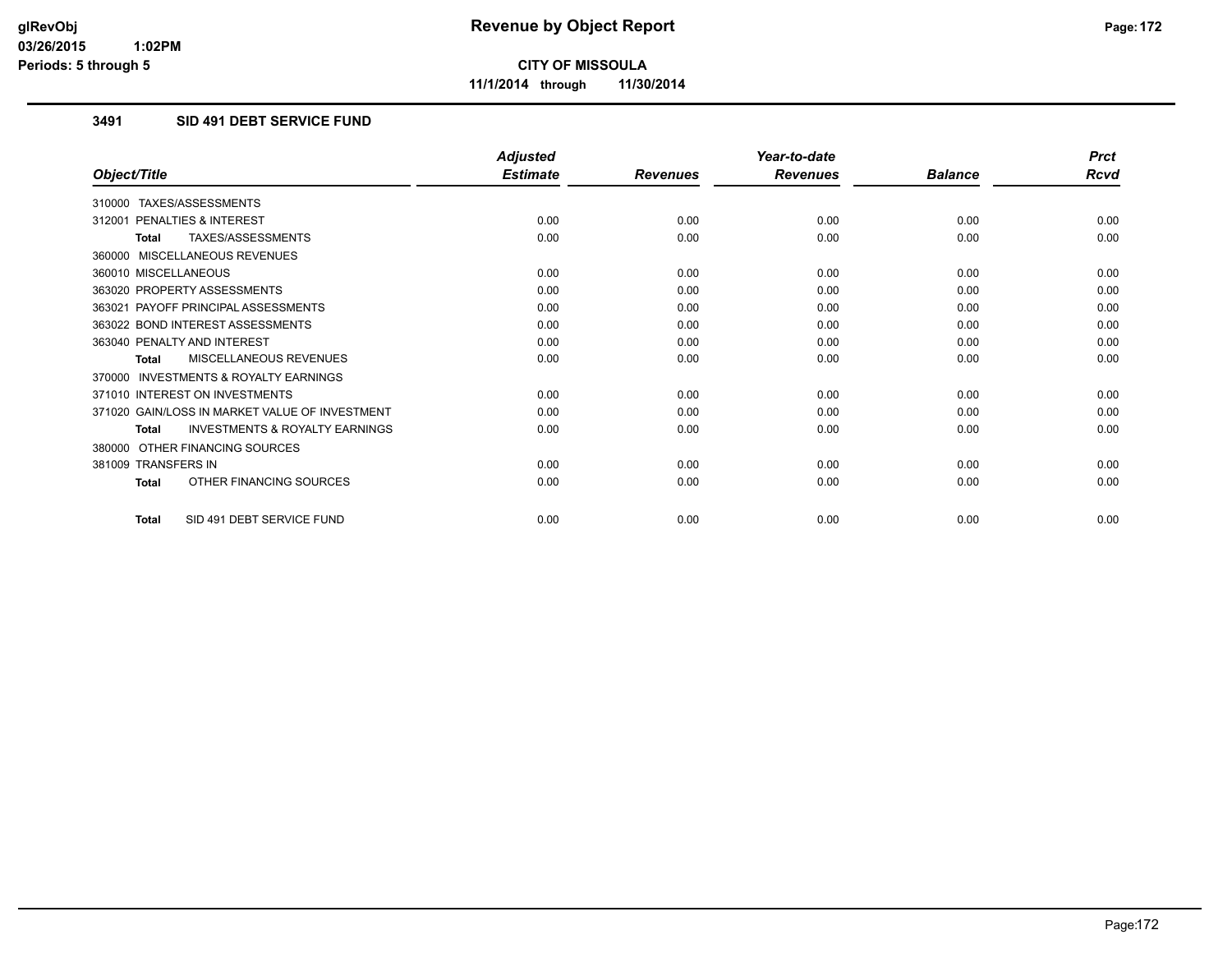**11/1/2014 through 11/30/2014**

## **3492 SID 492/499 DEBT SERVICE FUND**

**3492 SID 492/499 DEBT SERVICE FUND**

|                                                    | <b>Adjusted</b> |                 | Year-to-date    |                | <b>Prct</b> |
|----------------------------------------------------|-----------------|-----------------|-----------------|----------------|-------------|
| Object/Title                                       | <b>Estimate</b> | <b>Revenues</b> | <b>Revenues</b> | <b>Balance</b> | <b>Rcvd</b> |
| 360000 MISCELLANEOUS REVENUES                      |                 |                 |                 |                |             |
| 360010 MISCELLANEOUS                               | 0.00            | 0.00            | 0.00            | 0.00           | 0.00        |
| 363040 PENALTY AND INTEREST                        | 0.00            | 0.00            | 0.00            | 0.00           | 0.00        |
| <b>MISCELLANEOUS REVENUES</b><br>Total             | 0.00            | 0.00            | 0.00            | 0.00           | 0.00        |
| 370000 INVESTMENTS & ROYALTY EARNINGS              |                 |                 |                 |                |             |
| 371010 INTEREST ON INVESTMENTS                     | 0.00            | 0.00            | 0.00            | 0.00           | 0.00        |
| 371020 GAIN/LOSS IN MARKET VALUE OF INVESTMENTS    | 0.00            | 0.00            | 0.00            | 0.00           | 0.00        |
| <b>INVESTMENTS &amp; ROYALTY EARNINGS</b><br>Total | 0.00            | 0.00            | 0.00            | 0.00           | 0.00        |
| 380000 OTHER FINANCING SOURCES                     |                 |                 |                 |                |             |
| 381009 TRANSFERS IN                                | 0.00            | 0.00            | 0.00            | 0.00           | 0.00        |
| OTHER FINANCING SOURCES<br>Total                   | 0.00            | 0.00            | 0.00            | 0.00           | 0.00        |
| SID 492/499 DEBT SERVICE FUND<br>Total             | 0.00            | 0.00            | 0.00            | 0.00           | 0.00        |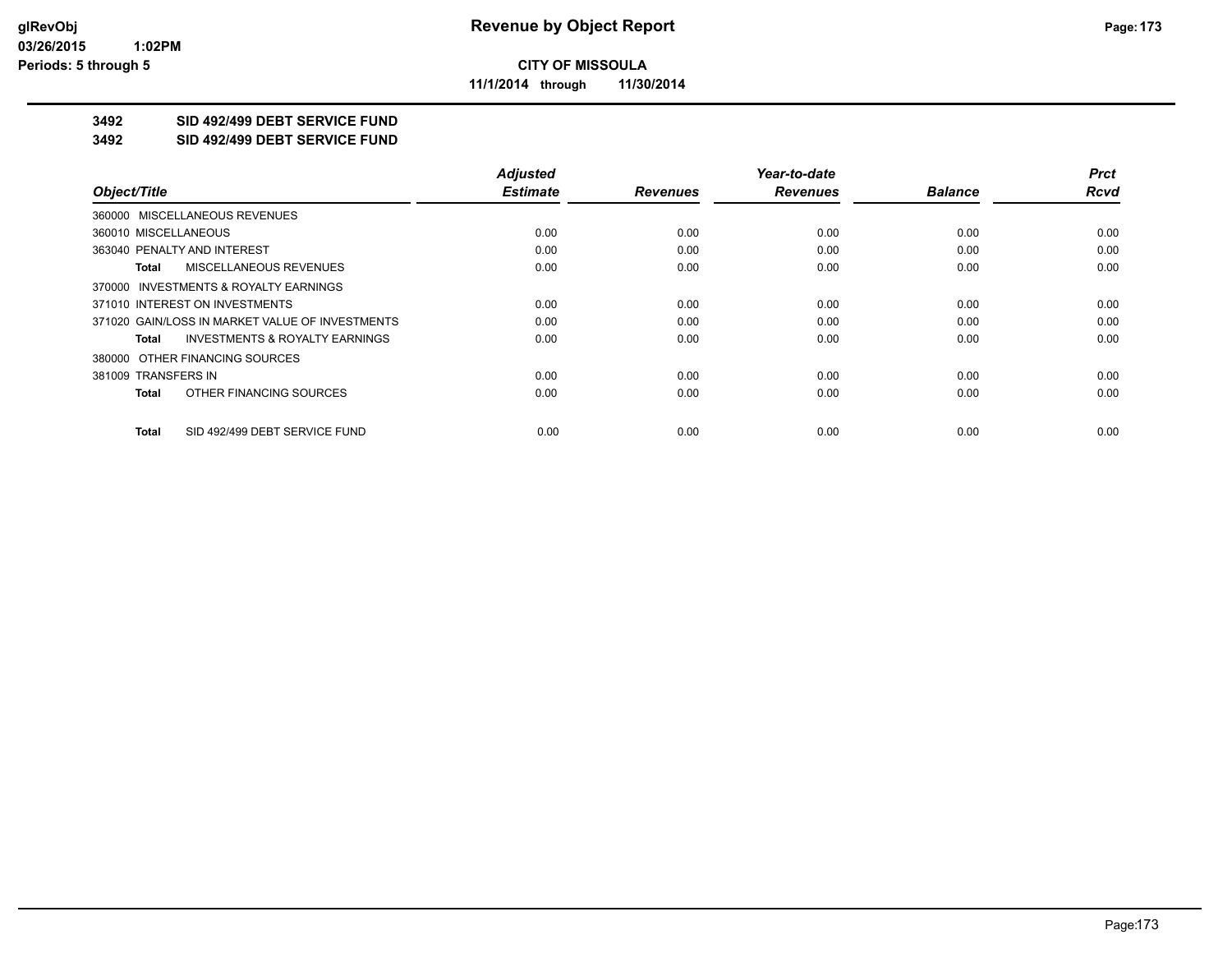**11/1/2014 through 11/30/2014**

### **3492 SID 492/499 DEBT SERVICE FUND**

| Object/Title                                       | <b>Adjusted</b><br><b>Estimate</b> | <b>Revenues</b> | Year-to-date<br><b>Revenues</b> | <b>Balance</b> | <b>Prct</b><br><b>Rcvd</b> |
|----------------------------------------------------|------------------------------------|-----------------|---------------------------------|----------------|----------------------------|
| 360000 MISCELLANEOUS REVENUES                      |                                    |                 |                                 |                |                            |
| 360010 MISCELLANEOUS                               | 0.00                               | 0.00            | 0.00                            | 0.00           | 0.00                       |
| 363040 PENALTY AND INTEREST                        | 0.00                               | 0.00            | 0.00                            | 0.00           | 0.00                       |
| MISCELLANEOUS REVENUES<br>Total                    | 0.00                               | 0.00            | 0.00                            | 0.00           | 0.00                       |
| 370000 INVESTMENTS & ROYALTY EARNINGS              |                                    |                 |                                 |                |                            |
| 371010 INTEREST ON INVESTMENTS                     | 0.00                               | 0.00            | 0.00                            | 0.00           | 0.00                       |
| 371020 GAIN/LOSS IN MARKET VALUE OF INVESTMENT     | 0.00                               | 0.00            | 0.00                            | 0.00           | 0.00                       |
| <b>INVESTMENTS &amp; ROYALTY EARNINGS</b><br>Total | 0.00                               | 0.00            | 0.00                            | 0.00           | 0.00                       |
| 380000 OTHER FINANCING SOURCES                     |                                    |                 |                                 |                |                            |
| 381009 TRANSFERS IN                                | 0.00                               | 0.00            | 0.00                            | 0.00           | 0.00                       |
| OTHER FINANCING SOURCES<br><b>Total</b>            | 0.00                               | 0.00            | 0.00                            | 0.00           | 0.00                       |
| SID 492/499 DEBT SERVICE FUND<br><b>Total</b>      | 0.00                               | 0.00            | 0.00                            | 0.00           | 0.00                       |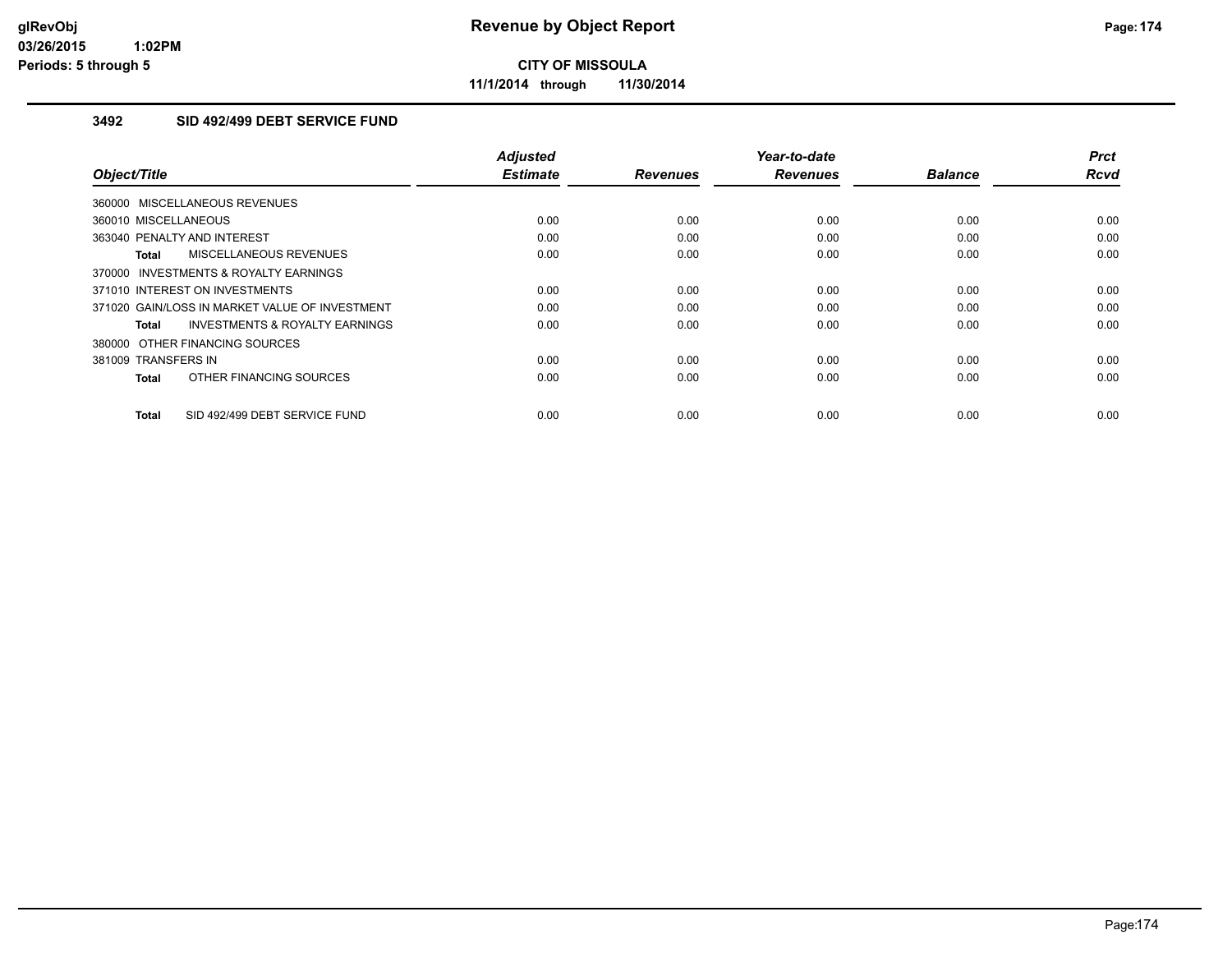**11/1/2014 through 11/30/2014**

**3494 SID 494 DEBT SERVICE**

**3494 SID 494 DEBT SERVICE**

|                                                           | <b>Adjusted</b> |                 | Year-to-date    |                | <b>Prct</b> |
|-----------------------------------------------------------|-----------------|-----------------|-----------------|----------------|-------------|
| Object/Title                                              | <b>Estimate</b> | <b>Revenues</b> | <b>Revenues</b> | <b>Balance</b> | <b>Rcvd</b> |
| TAXES/ASSESSMENTS<br>310000                               |                 |                 |                 |                |             |
| PENALTIES & INTEREST<br>312001                            | 0.00            | 0.00            | 0.00            | 0.00           | 0.00        |
| TAXES/ASSESSMENTS<br><b>Total</b>                         | 0.00            | 0.00            | 0.00            | 0.00           | 0.00        |
| MISCELLANEOUS REVENUES<br>360000                          |                 |                 |                 |                |             |
| 360010 MISCELLANEOUS                                      | 0.00            | 0.00            | 0.00            | 0.00           | 0.00        |
| 363020 PROPERTY ASSESSMENTS                               | 0.00            | 0.00            | 0.00            | 0.00           | 0.00        |
| 363021 PAYOFF PRINCIPAL ASSESSMENTS                       | 0.00            | 0.00            | 0.00            | 0.00           | 0.00        |
| 363022 BOND INTEREST ASSESSMENTS                          | 0.00            | 0.00            | 0.00            | 0.00           | 0.00        |
| 363040 PENALTY AND INTEREST                               | 0.00            | 0.00            | 0.00            | 0.00           | 0.00        |
| MISCELLANEOUS REVENUES<br>Total                           | 0.00            | 0.00            | 0.00            | 0.00           | 0.00        |
| <b>INVESTMENTS &amp; ROYALTY EARNINGS</b><br>370000       |                 |                 |                 |                |             |
| 371010 INTEREST ON INVESTMENTS                            | 0.00            | 0.00            | 0.00            | 0.00           | 0.00        |
| 371020 GAIN/LOSS IN MARKET VALUE OF INVESTMENTS           | 0.00            | 0.00            | 0.00            | 0.00           | 0.00        |
| <b>INVESTMENTS &amp; ROYALTY EARNINGS</b><br><b>Total</b> | 0.00            | 0.00            | 0.00            | 0.00           | 0.00        |
| OTHER FINANCING SOURCES<br>380000                         |                 |                 |                 |                |             |
| <b>TRANSFERS IN</b><br>381009                             | 0.00            | 0.00            | 0.00            | 0.00           | 0.00        |
| OTHER FINANCING SOURCES<br>Total                          | 0.00            | 0.00            | 0.00            | 0.00           | 0.00        |
| SID 494 DEBT SERVICE<br><b>Total</b>                      | 0.00            | 0.00            | 0.00            | 0.00           | 0.00        |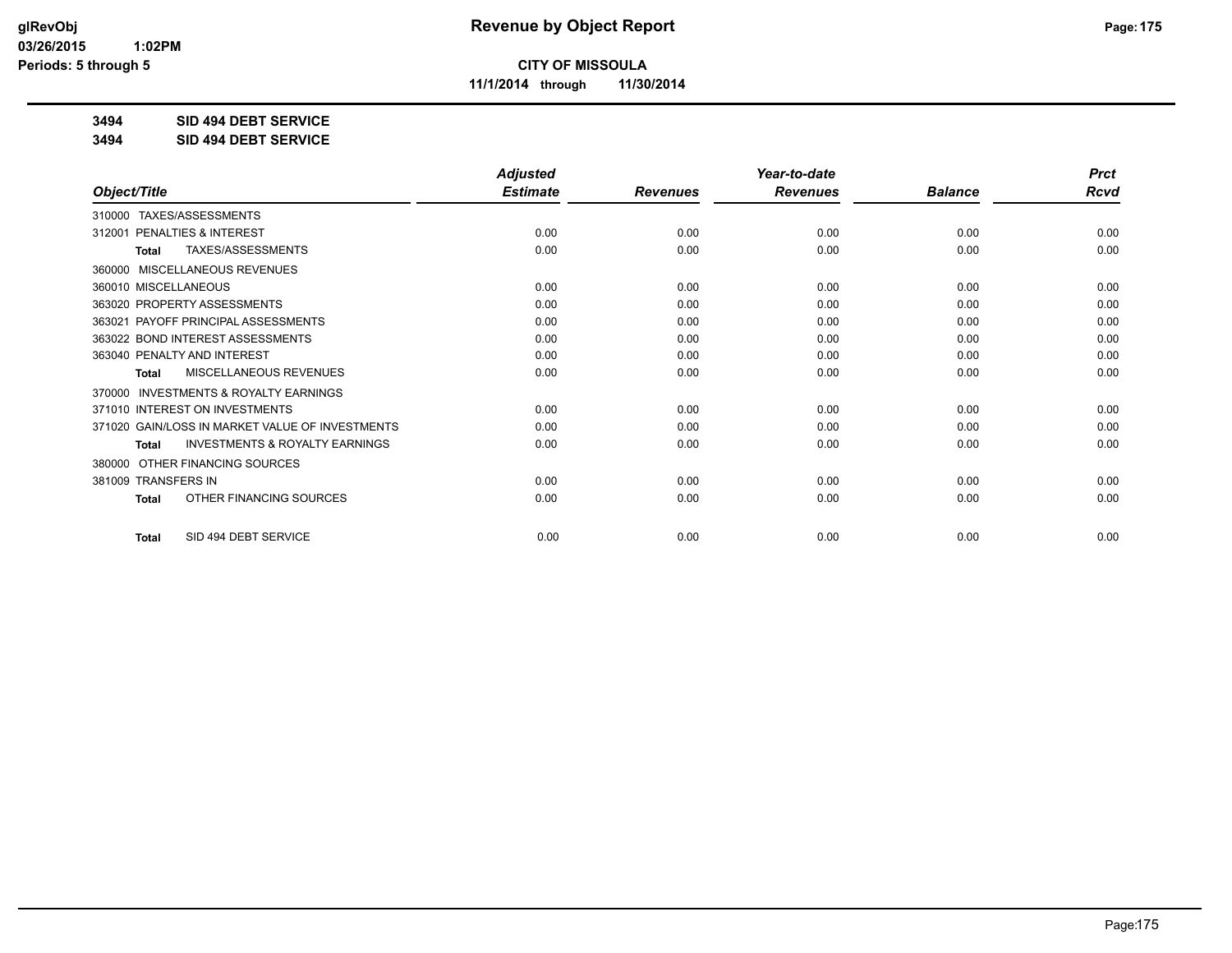**11/1/2014 through 11/30/2014**

#### **3494 SID 494 DEBT SERVICE**

|                                                           | <b>Adjusted</b> |                 | Year-to-date    |                | <b>Prct</b> |
|-----------------------------------------------------------|-----------------|-----------------|-----------------|----------------|-------------|
| Object/Title                                              | <b>Estimate</b> | <b>Revenues</b> | <b>Revenues</b> | <b>Balance</b> | <b>Rcvd</b> |
| 310000 TAXES/ASSESSMENTS                                  |                 |                 |                 |                |             |
| PENALTIES & INTEREST<br>312001                            | 0.00            | 0.00            | 0.00            | 0.00           | 0.00        |
| TAXES/ASSESSMENTS<br><b>Total</b>                         | 0.00            | 0.00            | 0.00            | 0.00           | 0.00        |
| 360000 MISCELLANEOUS REVENUES                             |                 |                 |                 |                |             |
| 360010 MISCELLANEOUS                                      | 0.00            | 0.00            | 0.00            | 0.00           | 0.00        |
| 363020 PROPERTY ASSESSMENTS                               | 0.00            | 0.00            | 0.00            | 0.00           | 0.00        |
| 363021 PAYOFF PRINCIPAL ASSESSMENTS                       | 0.00            | 0.00            | 0.00            | 0.00           | 0.00        |
| 363022 BOND INTEREST ASSESSMENTS                          | 0.00            | 0.00            | 0.00            | 0.00           | 0.00        |
| 363040 PENALTY AND INTEREST                               | 0.00            | 0.00            | 0.00            | 0.00           | 0.00        |
| MISCELLANEOUS REVENUES<br><b>Total</b>                    | 0.00            | 0.00            | 0.00            | 0.00           | 0.00        |
| 370000 INVESTMENTS & ROYALTY EARNINGS                     |                 |                 |                 |                |             |
| 371010 INTEREST ON INVESTMENTS                            | 0.00            | 0.00            | 0.00            | 0.00           | 0.00        |
| 371020 GAIN/LOSS IN MARKET VALUE OF INVESTMENT            | 0.00            | 0.00            | 0.00            | 0.00           | 0.00        |
| <b>INVESTMENTS &amp; ROYALTY EARNINGS</b><br><b>Total</b> | 0.00            | 0.00            | 0.00            | 0.00           | 0.00        |
| 380000 OTHER FINANCING SOURCES                            |                 |                 |                 |                |             |
| 381009 TRANSFERS IN                                       | 0.00            | 0.00            | 0.00            | 0.00           | 0.00        |
| OTHER FINANCING SOURCES<br><b>Total</b>                   | 0.00            | 0.00            | 0.00            | 0.00           | 0.00        |
| SID 494 DEBT SERVICE<br><b>Total</b>                      | 0.00            | 0.00            | 0.00            | 0.00           | 0.00        |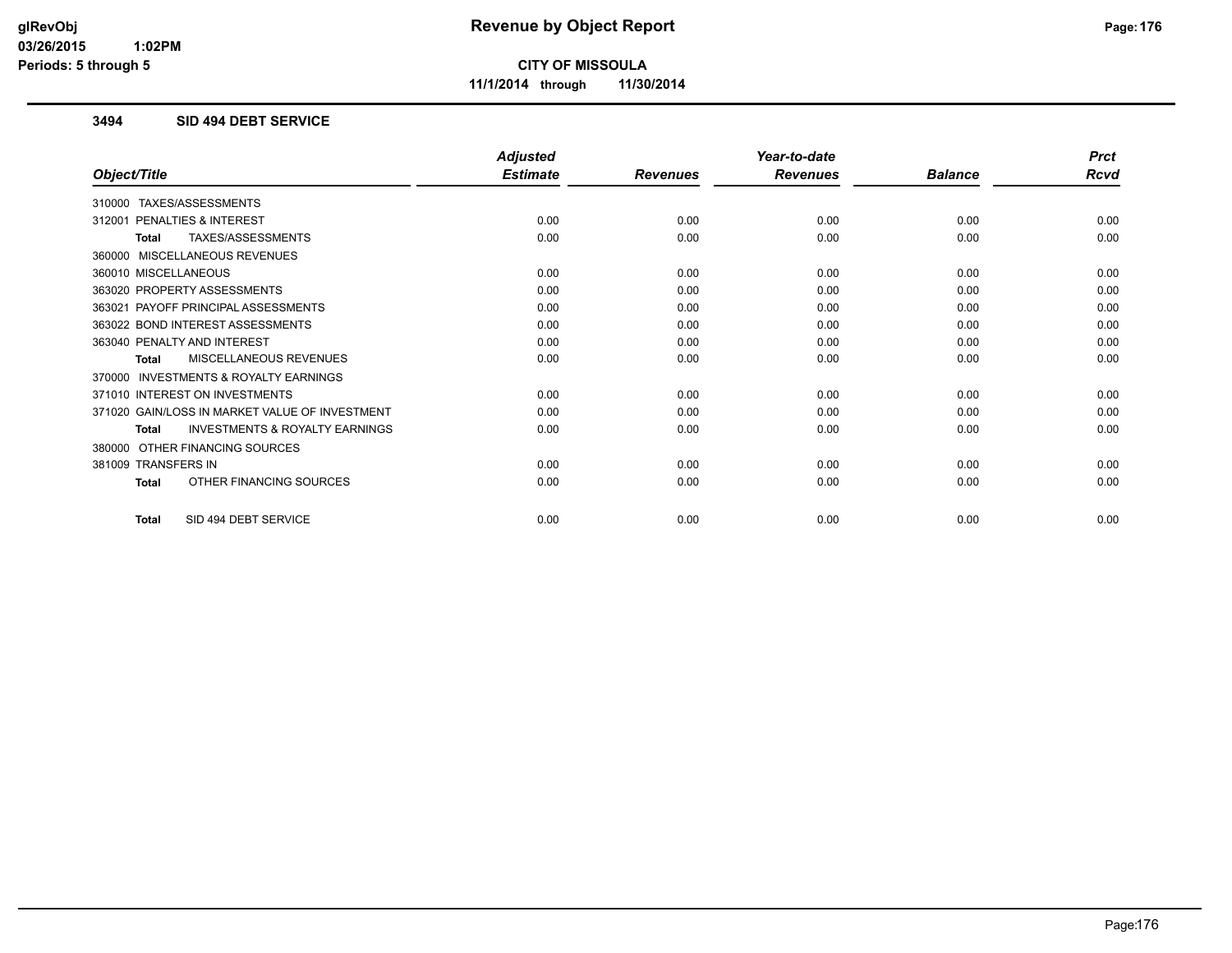**11/1/2014 through 11/30/2014**

**3495 SID 495 DEBT SERVICE FUND**

**3495 SID 495 DEBT SERVICE FUND**

|                                                     | <b>Adjusted</b> |                 | Year-to-date    |                | <b>Prct</b> |
|-----------------------------------------------------|-----------------|-----------------|-----------------|----------------|-------------|
| Object/Title                                        | <b>Estimate</b> | <b>Revenues</b> | <b>Revenues</b> | <b>Balance</b> | <b>Rcvd</b> |
| 310000 TAXES/ASSESSMENTS                            |                 |                 |                 |                |             |
| <b>PENALTIES &amp; INTEREST</b><br>312001           | 0.00            | 0.00            | 0.00            | 0.00           | 0.00        |
| TAXES/ASSESSMENTS<br><b>Total</b>                   | 0.00            | 0.00            | 0.00            | 0.00           | 0.00        |
| MISCELLANEOUS REVENUES<br>360000                    |                 |                 |                 |                |             |
| 360010 MISCELLANEOUS                                | 0.00            | 0.00            | 0.00            | 0.00           | 0.00        |
| 363020 PROPERTY ASSESSMENTS                         | 0.00            | 0.00            | 0.00            | 0.00           | 0.00        |
| 363021 PAYOFF PRINCIPAL ASSESSMENTS                 | 0.00            | 0.00            | 0.00            | 0.00           | 0.00        |
| 363022 BOND INTEREST ASSESSMENTS                    | 0.00            | 0.00            | 0.00            | 0.00           | 0.00        |
| 363040 PENALTY AND INTEREST                         | 0.00            | 0.00            | 0.00            | 0.00           | 0.00        |
| MISCELLANEOUS REVENUES<br><b>Total</b>              | 0.00            | 0.00            | 0.00            | 0.00           | 0.00        |
| <b>INVESTMENTS &amp; ROYALTY EARNINGS</b><br>370000 |                 |                 |                 |                |             |
| 371010 INTEREST ON INVESTMENTS                      | 0.00            | 0.00            | 0.00            | 0.00           | 0.00        |
| 371020 GAIN/LOSS IN MARKET VALUE OF INVESTMENTS     | 0.00            | 0.00            | 0.00            | 0.00           | 0.00        |
| <b>INVESTMENTS &amp; ROYALTY EARNINGS</b><br>Total  | 0.00            | 0.00            | 0.00            | 0.00           | 0.00        |
| OTHER FINANCING SOURCES<br>380000                   |                 |                 |                 |                |             |
| 381009 TRANSFERS IN                                 | 0.00            | 0.00            | 0.00            | 0.00           | 0.00        |
| OTHER FINANCING SOURCES<br>Total                    | 0.00            | 0.00            | 0.00            | 0.00           | 0.00        |
| SID 495 DEBT SERVICE FUND<br><b>Total</b>           | 0.00            | 0.00            | 0.00            | 0.00           | 0.00        |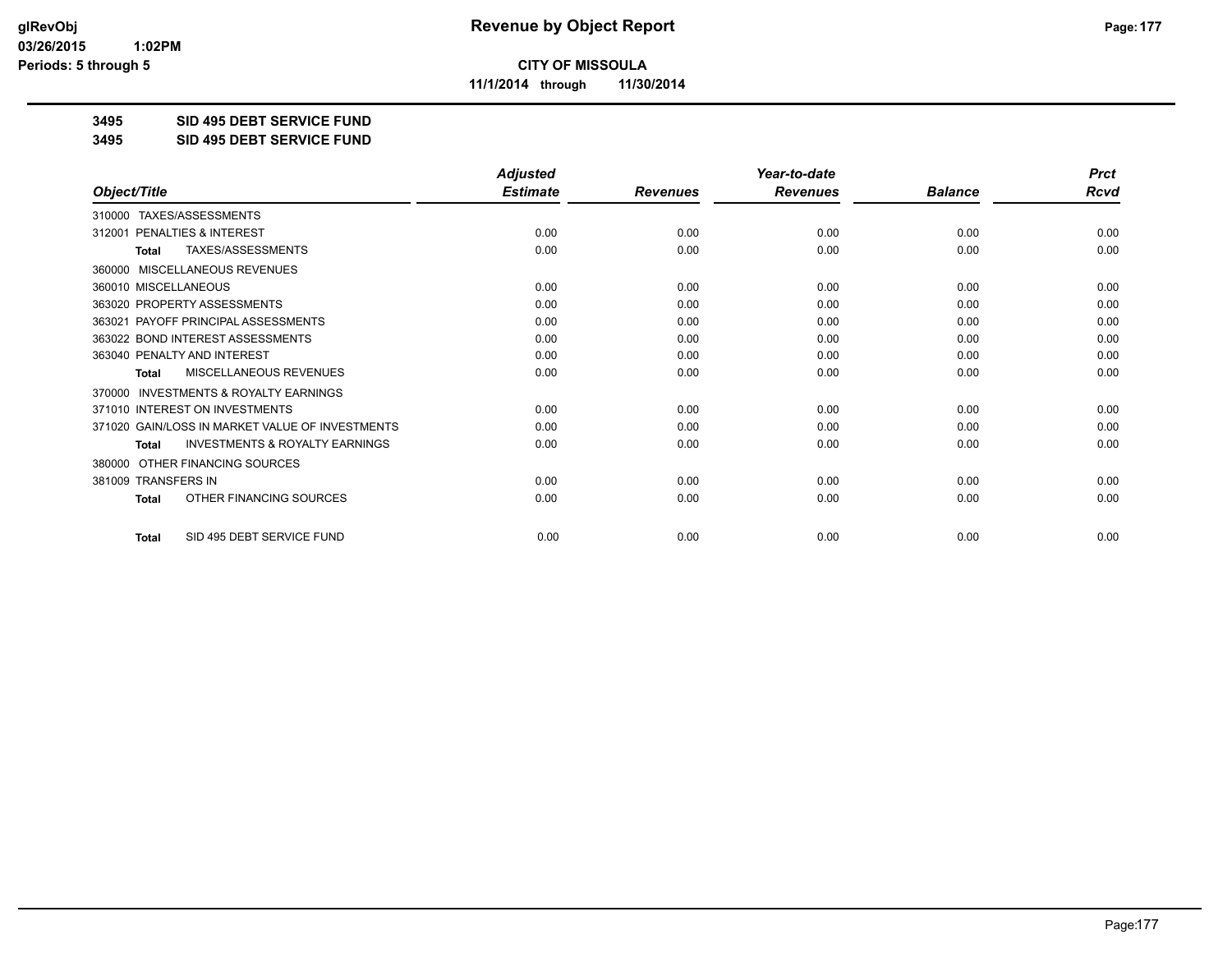**11/1/2014 through 11/30/2014**

#### **3495 SID 495 DEBT SERVICE FUND**

|                                                    | <b>Adjusted</b> |                 | Year-to-date    |                | <b>Prct</b> |
|----------------------------------------------------|-----------------|-----------------|-----------------|----------------|-------------|
| Object/Title                                       | <b>Estimate</b> | <b>Revenues</b> | <b>Revenues</b> | <b>Balance</b> | <b>Rcvd</b> |
| 310000 TAXES/ASSESSMENTS                           |                 |                 |                 |                |             |
| 312001 PENALTIES & INTEREST                        | 0.00            | 0.00            | 0.00            | 0.00           | 0.00        |
| TAXES/ASSESSMENTS<br>Total                         | 0.00            | 0.00            | 0.00            | 0.00           | 0.00        |
| 360000 MISCELLANEOUS REVENUES                      |                 |                 |                 |                |             |
| 360010 MISCELLANEOUS                               | 0.00            | 0.00            | 0.00            | 0.00           | 0.00        |
| 363020 PROPERTY ASSESSMENTS                        | 0.00            | 0.00            | 0.00            | 0.00           | 0.00        |
| 363021 PAYOFF PRINCIPAL ASSESSMENTS                | 0.00            | 0.00            | 0.00            | 0.00           | 0.00        |
| 363022 BOND INTEREST ASSESSMENTS                   | 0.00            | 0.00            | 0.00            | 0.00           | 0.00        |
| 363040 PENALTY AND INTEREST                        | 0.00            | 0.00            | 0.00            | 0.00           | 0.00        |
| MISCELLANEOUS REVENUES<br>Total                    | 0.00            | 0.00            | 0.00            | 0.00           | 0.00        |
| 370000 INVESTMENTS & ROYALTY EARNINGS              |                 |                 |                 |                |             |
| 371010 INTEREST ON INVESTMENTS                     | 0.00            | 0.00            | 0.00            | 0.00           | 0.00        |
| 371020 GAIN/LOSS IN MARKET VALUE OF INVESTMENT     | 0.00            | 0.00            | 0.00            | 0.00           | 0.00        |
| <b>INVESTMENTS &amp; ROYALTY EARNINGS</b><br>Total | 0.00            | 0.00            | 0.00            | 0.00           | 0.00        |
| 380000 OTHER FINANCING SOURCES                     |                 |                 |                 |                |             |
| 381009 TRANSFERS IN                                | 0.00            | 0.00            | 0.00            | 0.00           | 0.00        |
| OTHER FINANCING SOURCES<br><b>Total</b>            | 0.00            | 0.00            | 0.00            | 0.00           | 0.00        |
| SID 495 DEBT SERVICE FUND<br><b>Total</b>          | 0.00            | 0.00            | 0.00            | 0.00           | 0.00        |
|                                                    |                 |                 |                 |                |             |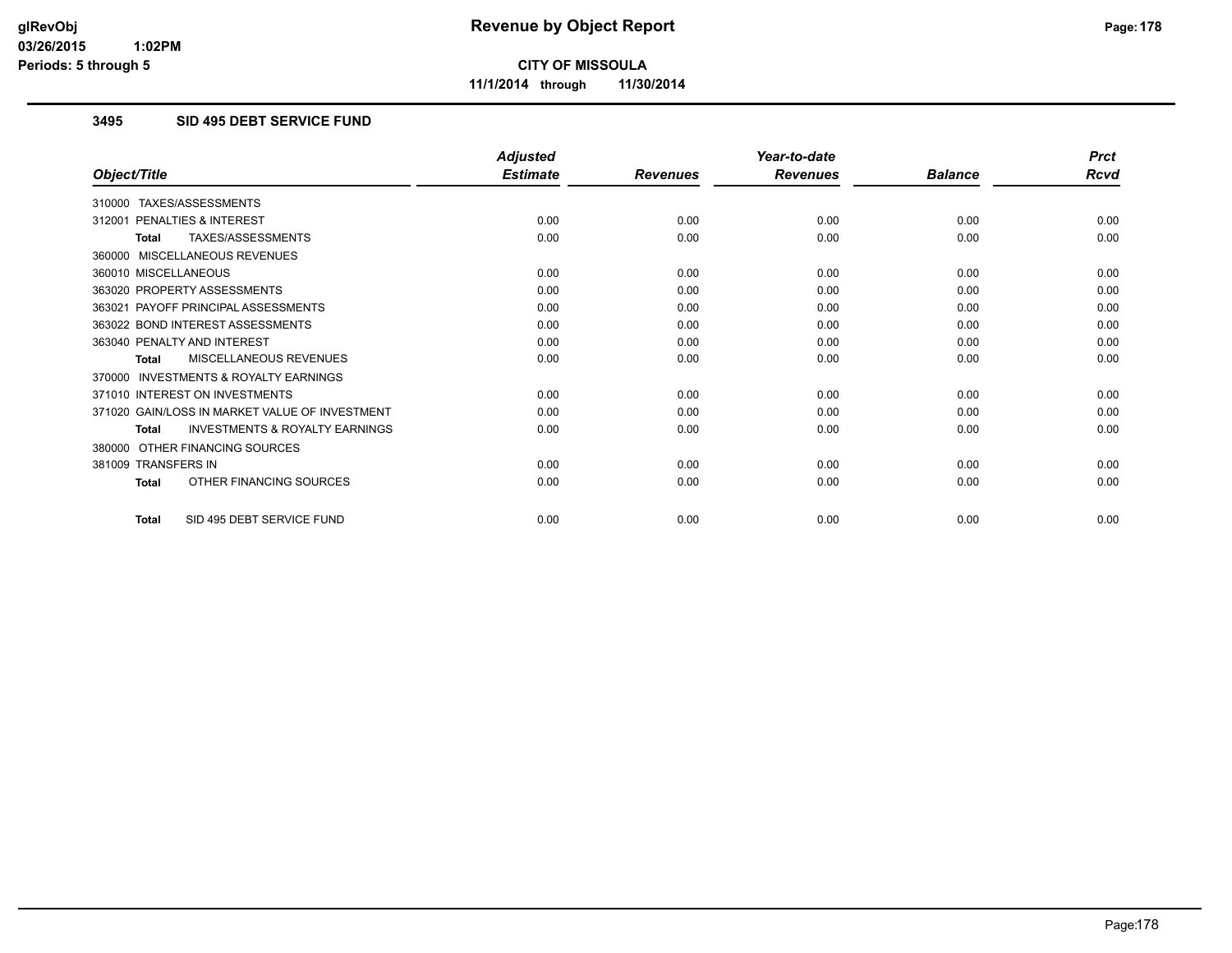**11/1/2014 through 11/30/2014**

**3496 SID 496 DEBT SERVICE FUND**

**3496 SID 496 DEBT SERVICE FUND**

|                                                           | <b>Adjusted</b> |                 | Year-to-date    |                | <b>Prct</b> |
|-----------------------------------------------------------|-----------------|-----------------|-----------------|----------------|-------------|
| Object/Title                                              | <b>Estimate</b> | <b>Revenues</b> | <b>Revenues</b> | <b>Balance</b> | <b>Rcvd</b> |
| 310000 TAXES/ASSESSMENTS                                  |                 |                 |                 |                |             |
| PENALTIES & INTEREST<br>312001                            | 0.00            | 0.00            | 0.00            | 0.00           | 0.00        |
| <b>TAXES/ASSESSMENTS</b><br><b>Total</b>                  | 0.00            | 0.00            | 0.00            | 0.00           | 0.00        |
| MISCELLANEOUS REVENUES<br>360000                          |                 |                 |                 |                |             |
| 360010 MISCELLANEOUS                                      | 0.00            | 0.00            | 0.00            | 0.00           | 0.00        |
| 363020 PROPERTY ASSESSMENTS                               | 0.00            | 0.00            | 0.00            | 0.00           | 0.00        |
| 363021 PAYOFF PRINCIPAL ASSESSMENTS                       | 0.00            | 0.00            | 0.00            | 0.00           | 0.00        |
| 363022 BOND INTEREST ASSESSMENTS                          | 0.00            | 0.00            | 0.00            | 0.00           | 0.00        |
| 363040 PENALTY AND INTEREST                               | 0.00            | 0.00            | 0.00            | 0.00           | 0.00        |
| MISCELLANEOUS REVENUES<br>Total                           | 0.00            | 0.00            | 0.00            | 0.00           | 0.00        |
| INVESTMENTS & ROYALTY EARNINGS<br>370000                  |                 |                 |                 |                |             |
| 371010 INTEREST ON INVESTMENTS                            | 0.00            | 0.00            | 0.00            | 0.00           | 0.00        |
| 371020 GAIN/LOSS IN MARKET VALUE OF INVESTMENTS           | 0.00            | 0.00            | 0.00            | 0.00           | 0.00        |
| <b>INVESTMENTS &amp; ROYALTY EARNINGS</b><br><b>Total</b> | 0.00            | 0.00            | 0.00            | 0.00           | 0.00        |
| OTHER FINANCING SOURCES<br>380000                         |                 |                 |                 |                |             |
| 381009 TRANSFERS IN                                       | 0.00            | 0.00            | 0.00            | 0.00           | 0.00        |
| OTHER FINANCING SOURCES<br><b>Total</b>                   | 0.00            | 0.00            | 0.00            | 0.00           | 0.00        |
| SID 496 DEBT SERVICE FUND<br><b>Total</b>                 | 0.00            | 0.00            | 0.00            | 0.00           | 0.00        |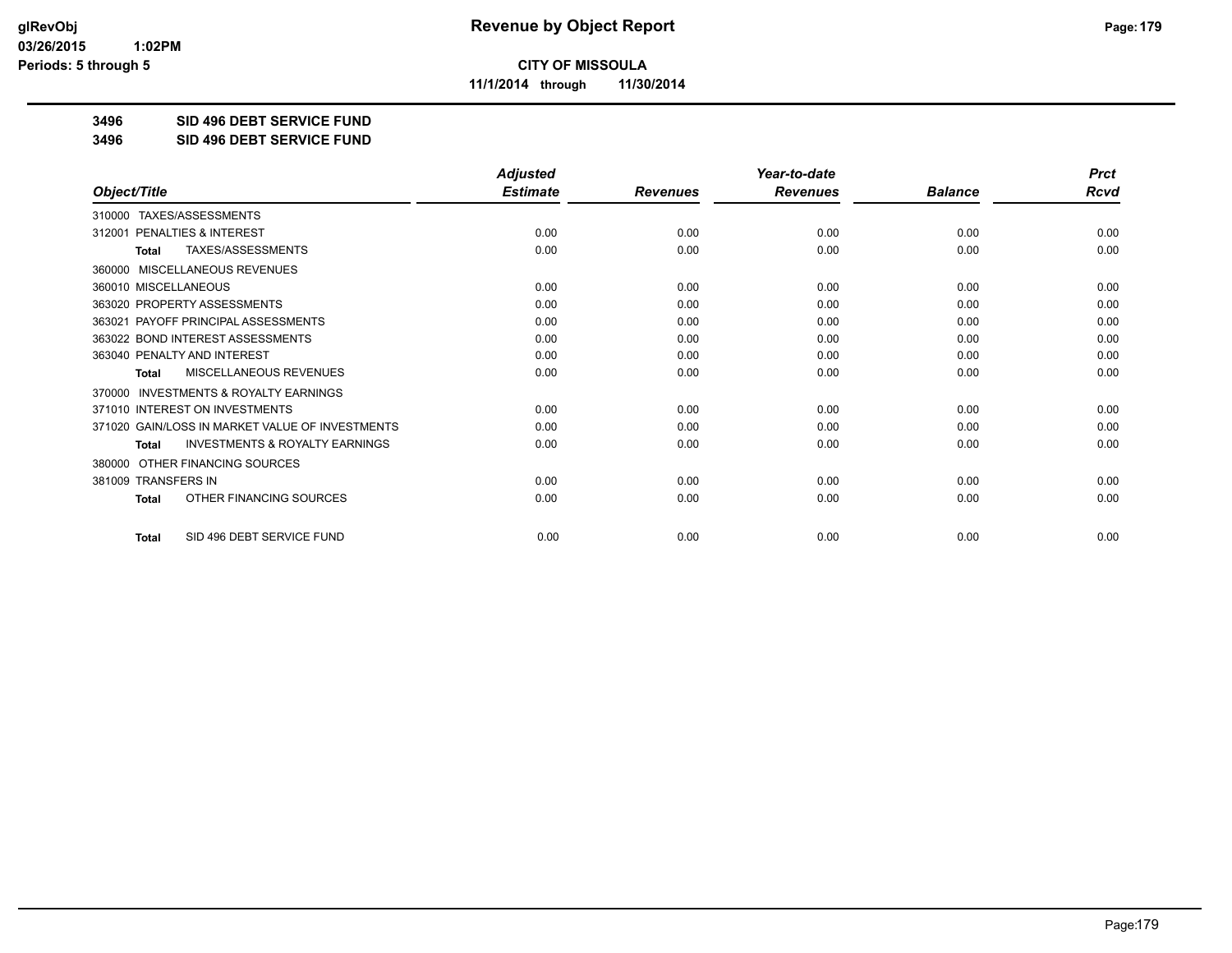**11/1/2014 through 11/30/2014**

#### **3496 SID 496 DEBT SERVICE FUND**

|                                                    | <b>Adjusted</b> |                 | Year-to-date    |                | <b>Prct</b> |
|----------------------------------------------------|-----------------|-----------------|-----------------|----------------|-------------|
| Object/Title                                       | <b>Estimate</b> | <b>Revenues</b> | <b>Revenues</b> | <b>Balance</b> | <b>Rcvd</b> |
| 310000 TAXES/ASSESSMENTS                           |                 |                 |                 |                |             |
| 312001 PENALTIES & INTEREST                        | 0.00            | 0.00            | 0.00            | 0.00           | 0.00        |
| TAXES/ASSESSMENTS<br>Total                         | 0.00            | 0.00            | 0.00            | 0.00           | 0.00        |
| 360000 MISCELLANEOUS REVENUES                      |                 |                 |                 |                |             |
| 360010 MISCELLANEOUS                               | 0.00            | 0.00            | 0.00            | 0.00           | 0.00        |
| 363020 PROPERTY ASSESSMENTS                        | 0.00            | 0.00            | 0.00            | 0.00           | 0.00        |
| 363021 PAYOFF PRINCIPAL ASSESSMENTS                | 0.00            | 0.00            | 0.00            | 0.00           | 0.00        |
| 363022 BOND INTEREST ASSESSMENTS                   | 0.00            | 0.00            | 0.00            | 0.00           | 0.00        |
| 363040 PENALTY AND INTEREST                        | 0.00            | 0.00            | 0.00            | 0.00           | 0.00        |
| MISCELLANEOUS REVENUES<br>Total                    | 0.00            | 0.00            | 0.00            | 0.00           | 0.00        |
| 370000 INVESTMENTS & ROYALTY EARNINGS              |                 |                 |                 |                |             |
| 371010 INTEREST ON INVESTMENTS                     | 0.00            | 0.00            | 0.00            | 0.00           | 0.00        |
| 371020 GAIN/LOSS IN MARKET VALUE OF INVESTMENT     | 0.00            | 0.00            | 0.00            | 0.00           | 0.00        |
| <b>INVESTMENTS &amp; ROYALTY EARNINGS</b><br>Total | 0.00            | 0.00            | 0.00            | 0.00           | 0.00        |
| 380000 OTHER FINANCING SOURCES                     |                 |                 |                 |                |             |
| 381009 TRANSFERS IN                                | 0.00            | 0.00            | 0.00            | 0.00           | 0.00        |
| OTHER FINANCING SOURCES<br><b>Total</b>            | 0.00            | 0.00            | 0.00            | 0.00           | 0.00        |
|                                                    |                 |                 |                 |                |             |
| SID 496 DEBT SERVICE FUND<br><b>Total</b>          | 0.00            | 0.00            | 0.00            | 0.00           | 0.00        |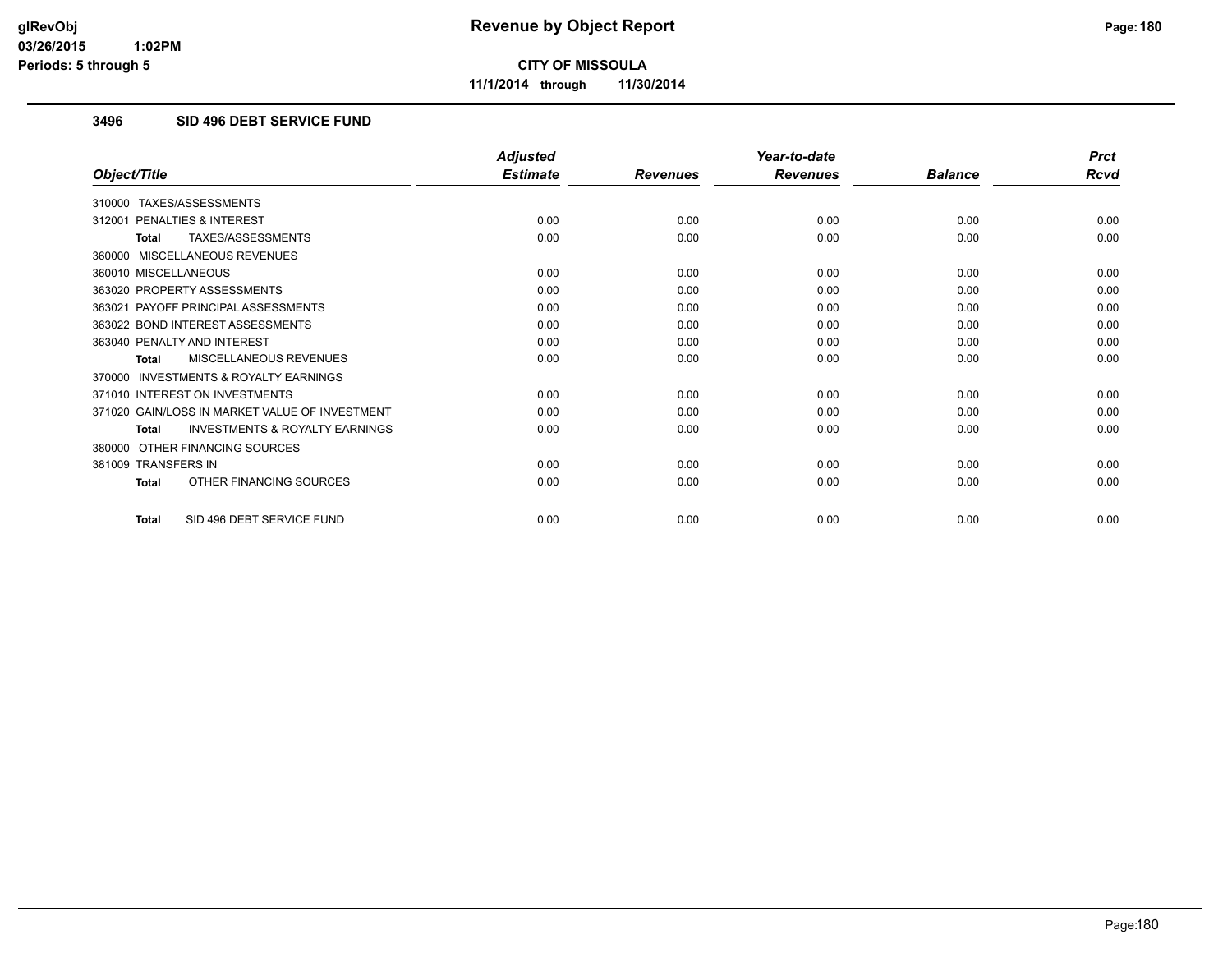**11/1/2014 through 11/30/2014**

**3497 SID 497 DEBT SERVICE FUND**

**3497 SID 497 DEBT SERVICE FUND**

|                                                           | <b>Adjusted</b> |                 | Year-to-date    |                | <b>Prct</b> |
|-----------------------------------------------------------|-----------------|-----------------|-----------------|----------------|-------------|
| Object/Title                                              | <b>Estimate</b> | <b>Revenues</b> | <b>Revenues</b> | <b>Balance</b> | Rcvd        |
| TAXES/ASSESSMENTS<br>310000                               |                 |                 |                 |                |             |
| 312001 PENALTIES & INTEREST                               | 0.00            | 0.00            | 0.00            | 0.00           | 0.00        |
| TAXES/ASSESSMENTS<br><b>Total</b>                         | 0.00            | 0.00            | 0.00            | 0.00           | 0.00        |
| MISCELLANEOUS REVENUES<br>360000                          |                 |                 |                 |                |             |
| 360010 MISCELLANEOUS                                      | 0.00            | 0.00            | 0.00            | 0.00           | 0.00        |
| 363020 PROPERTY ASSESSMENTS                               | 0.00            | 0.00            | 0.00            | 0.00           | 0.00        |
| 363021 PAYOFF PRINCIPAL ASSESSMENTS                       | 0.00            | 0.00            | 0.00            | 0.00           | 0.00        |
| 363022 BOND INTEREST ASSESSMENTS                          | 0.00            | 0.00            | 0.00            | 0.00           | 0.00        |
| 363040 PENALTY AND INTEREST                               | 0.00            | 0.00            | 0.00            | 0.00           | 0.00        |
| <b>MISCELLANEOUS REVENUES</b><br><b>Total</b>             | 0.00            | 0.00            | 0.00            | 0.00           | 0.00        |
| 370000 INVESTMENTS & ROYALTY EARNINGS                     |                 |                 |                 |                |             |
| 371010 INTEREST ON INVESTMENTS                            | 0.00            | 0.00            | 0.00            | 0.00           | 0.00        |
| 371020 GAIN/LOSS IN MARKET VALUE OF INVESTMENTS           | 0.00            | 0.00            | 0.00            | 0.00           | 0.00        |
| <b>INVESTMENTS &amp; ROYALTY EARNINGS</b><br><b>Total</b> | 0.00            | 0.00            | 0.00            | 0.00           | 0.00        |
| SID 497 DEBT SERVICE FUND<br><b>Total</b>                 | 0.00            | 0.00            | 0.00            | 0.00           | 0.00        |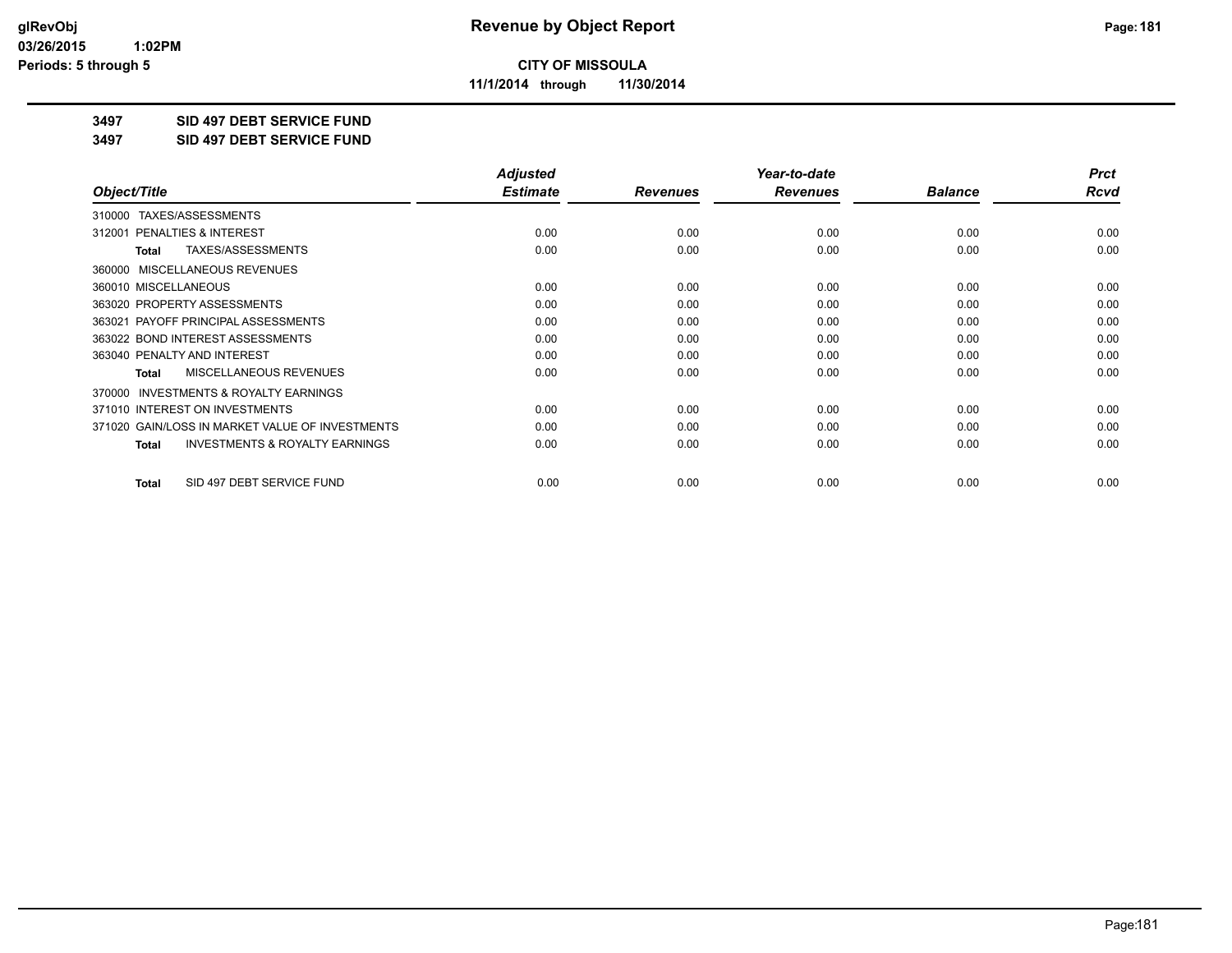**11/1/2014 through 11/30/2014**

## **3497 SID 497 DEBT SERVICE FUND**

|                                                           | <b>Adjusted</b> |                 | Year-to-date    |                | <b>Prct</b> |
|-----------------------------------------------------------|-----------------|-----------------|-----------------|----------------|-------------|
| Object/Title                                              | <b>Estimate</b> | <b>Revenues</b> | <b>Revenues</b> | <b>Balance</b> | <b>Rcvd</b> |
| 310000 TAXES/ASSESSMENTS                                  |                 |                 |                 |                |             |
| 312001 PENALTIES & INTEREST                               | 0.00            | 0.00            | 0.00            | 0.00           | 0.00        |
| <b>TAXES/ASSESSMENTS</b><br><b>Total</b>                  | 0.00            | 0.00            | 0.00            | 0.00           | 0.00        |
| 360000 MISCELLANEOUS REVENUES                             |                 |                 |                 |                |             |
| 360010 MISCELLANEOUS                                      | 0.00            | 0.00            | 0.00            | 0.00           | 0.00        |
| 363020 PROPERTY ASSESSMENTS                               | 0.00            | 0.00            | 0.00            | 0.00           | 0.00        |
| 363021 PAYOFF PRINCIPAL ASSESSMENTS                       | 0.00            | 0.00            | 0.00            | 0.00           | 0.00        |
| 363022 BOND INTEREST ASSESSMENTS                          | 0.00            | 0.00            | 0.00            | 0.00           | 0.00        |
| 363040 PENALTY AND INTEREST                               | 0.00            | 0.00            | 0.00            | 0.00           | 0.00        |
| <b>MISCELLANEOUS REVENUES</b><br><b>Total</b>             | 0.00            | 0.00            | 0.00            | 0.00           | 0.00        |
| <b>INVESTMENTS &amp; ROYALTY EARNINGS</b><br>370000       |                 |                 |                 |                |             |
| 371010 INTEREST ON INVESTMENTS                            | 0.00            | 0.00            | 0.00            | 0.00           | 0.00        |
| 371020 GAIN/LOSS IN MARKET VALUE OF INVESTMENT            | 0.00            | 0.00            | 0.00            | 0.00           | 0.00        |
| <b>INVESTMENTS &amp; ROYALTY EARNINGS</b><br><b>Total</b> | 0.00            | 0.00            | 0.00            | 0.00           | 0.00        |
| SID 497 DEBT SERVICE FUND<br><b>Total</b>                 | 0.00            | 0.00            | 0.00            | 0.00           | 0.00        |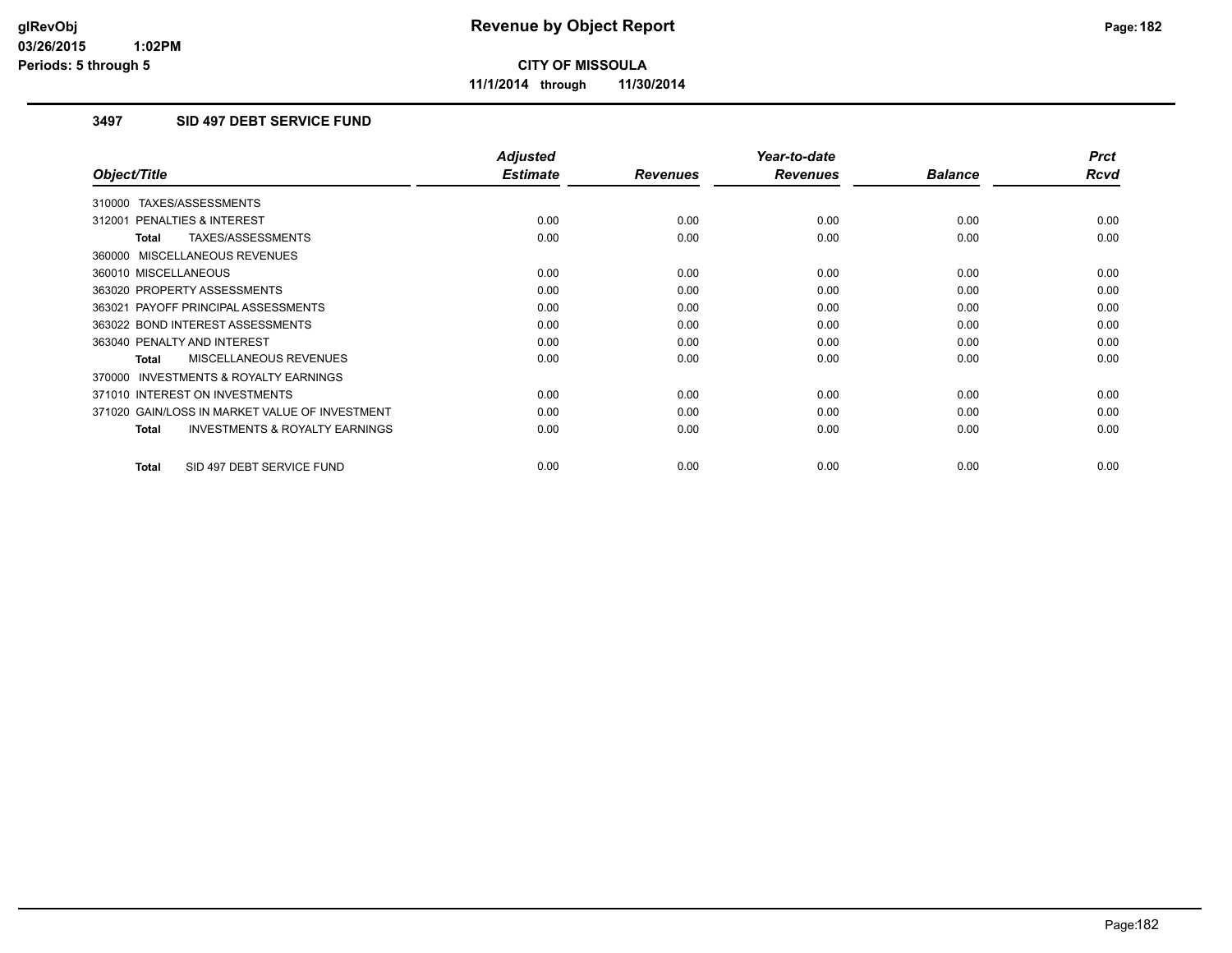**11/1/2014 through 11/30/2014**

**3498 SID 498 DEBT SERVICE FUND**

**3498 SID 498 DEBT SERVICE FUND**

|                                                           | <b>Adjusted</b> |                 | Year-to-date    | <b>Prct</b>    |      |
|-----------------------------------------------------------|-----------------|-----------------|-----------------|----------------|------|
| Object/Title                                              | <b>Estimate</b> | <b>Revenues</b> | <b>Revenues</b> | <b>Balance</b> | Rcvd |
| TAXES/ASSESSMENTS<br>310000                               |                 |                 |                 |                |      |
| 312001 PENALTIES & INTEREST                               | 0.00            | 0.00            | 0.00            | 0.00           | 0.00 |
| <b>TAXES/ASSESSMENTS</b><br><b>Total</b>                  | 0.00            | 0.00            | 0.00            | 0.00           | 0.00 |
| MISCELLANEOUS REVENUES<br>360000                          |                 |                 |                 |                |      |
| 360010 MISCELLANEOUS                                      | 0.00            | 0.00            | 0.00            | 0.00           | 0.00 |
| 363020 PROPERTY ASSESSMENTS                               | 0.00            | 0.00            | 0.00            | 0.00           | 0.00 |
| 363021 PAYOFF PRINCIPAL ASSESSMENTS                       | 0.00            | 0.00            | 0.00            | 0.00           | 0.00 |
| 363022 BOND INTEREST ASSESSMENTS                          | 0.00            | 0.00            | 0.00            | 0.00           | 0.00 |
| 363040 PENALTY AND INTEREST                               | 0.00            | 0.00            | 0.00            | 0.00           | 0.00 |
| MISCELLANEOUS REVENUES<br><b>Total</b>                    | 0.00            | 0.00            | 0.00            | 0.00           | 0.00 |
| 370000 INVESTMENTS & ROYALTY EARNINGS                     |                 |                 |                 |                |      |
| 371010 INTEREST ON INVESTMENTS                            | 0.00            | 0.00            | 0.00            | 0.00           | 0.00 |
| 371020 GAIN/LOSS IN MARKET VALUE OF INVESTMENTS           | 0.00            | 0.00            | 0.00            | 0.00           | 0.00 |
| 371500 INTEREST ON INTERFUND LOAN                         | 0.00            | 0.00            | 0.00            | 0.00           | 0.00 |
| <b>INVESTMENTS &amp; ROYALTY EARNINGS</b><br><b>Total</b> | 0.00            | 0.00            | 0.00            | 0.00           | 0.00 |
| OTHER FINANCING SOURCES<br>380000                         |                 |                 |                 |                |      |
| 381009 TRANSFERS IN                                       | 0.00            | 0.00            | 0.00            | 0.00           | 0.00 |
| OTHER FINANCING SOURCES<br><b>Total</b>                   | 0.00            | 0.00            | 0.00            | 0.00           | 0.00 |
| SID 498 DEBT SERVICE FUND<br><b>Total</b>                 | 0.00            | 0.00            | 0.00            | 0.00           | 0.00 |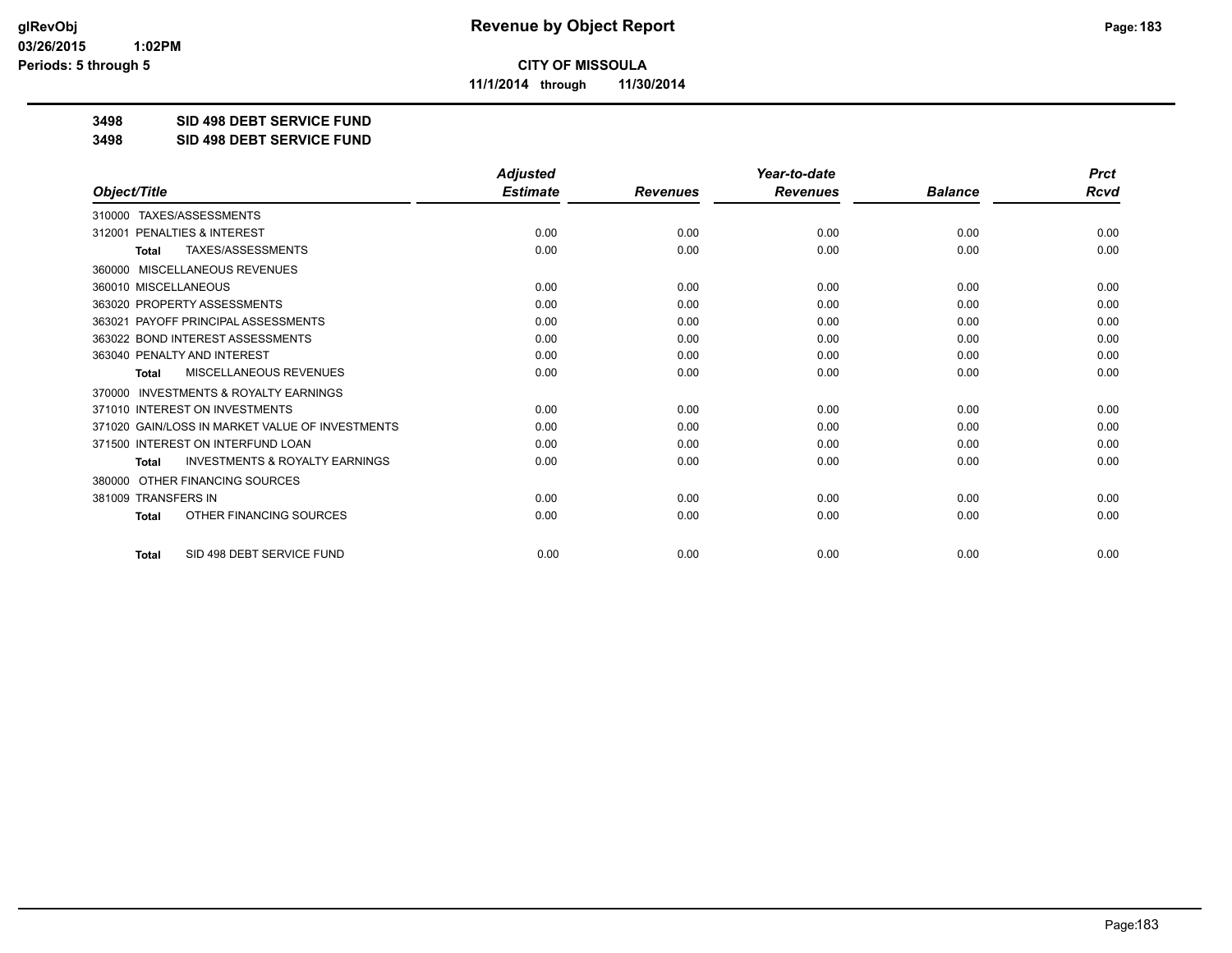**11/1/2014 through 11/30/2014**

### **3498 SID 498 DEBT SERVICE FUND**

|                                                    | <b>Adjusted</b> |                 | Year-to-date    |                | <b>Prct</b> |
|----------------------------------------------------|-----------------|-----------------|-----------------|----------------|-------------|
| Object/Title                                       | <b>Estimate</b> | <b>Revenues</b> | <b>Revenues</b> | <b>Balance</b> | Rcvd        |
| 310000 TAXES/ASSESSMENTS                           |                 |                 |                 |                |             |
| PENALTIES & INTEREST<br>312001                     | 0.00            | 0.00            | 0.00            | 0.00           | 0.00        |
| TAXES/ASSESSMENTS<br>Total                         | 0.00            | 0.00            | 0.00            | 0.00           | 0.00        |
| 360000 MISCELLANEOUS REVENUES                      |                 |                 |                 |                |             |
| 360010 MISCELLANEOUS                               | 0.00            | 0.00            | 0.00            | 0.00           | 0.00        |
| 363020 PROPERTY ASSESSMENTS                        | 0.00            | 0.00            | 0.00            | 0.00           | 0.00        |
| 363021 PAYOFF PRINCIPAL ASSESSMENTS                | 0.00            | 0.00            | 0.00            | 0.00           | 0.00        |
| 363022 BOND INTEREST ASSESSMENTS                   | 0.00            | 0.00            | 0.00            | 0.00           | 0.00        |
| 363040 PENALTY AND INTEREST                        | 0.00            | 0.00            | 0.00            | 0.00           | 0.00        |
| MISCELLANEOUS REVENUES<br><b>Total</b>             | 0.00            | 0.00            | 0.00            | 0.00           | 0.00        |
| 370000 INVESTMENTS & ROYALTY EARNINGS              |                 |                 |                 |                |             |
| 371010 INTEREST ON INVESTMENTS                     | 0.00            | 0.00            | 0.00            | 0.00           | 0.00        |
| 371020 GAIN/LOSS IN MARKET VALUE OF INVESTMENT     | 0.00            | 0.00            | 0.00            | 0.00           | 0.00        |
| 371500 INTEREST ON INTERFUND LOAN                  | 0.00            | 0.00            | 0.00            | 0.00           | 0.00        |
| <b>INVESTMENTS &amp; ROYALTY EARNINGS</b><br>Total | 0.00            | 0.00            | 0.00            | 0.00           | 0.00        |
| OTHER FINANCING SOURCES<br>380000                  |                 |                 |                 |                |             |
| 381009 TRANSFERS IN                                | 0.00            | 0.00            | 0.00            | 0.00           | 0.00        |
| OTHER FINANCING SOURCES<br><b>Total</b>            | 0.00            | 0.00            | 0.00            | 0.00           | 0.00        |
| SID 498 DEBT SERVICE FUND<br><b>Total</b>          | 0.00            | 0.00            | 0.00            | 0.00           | 0.00        |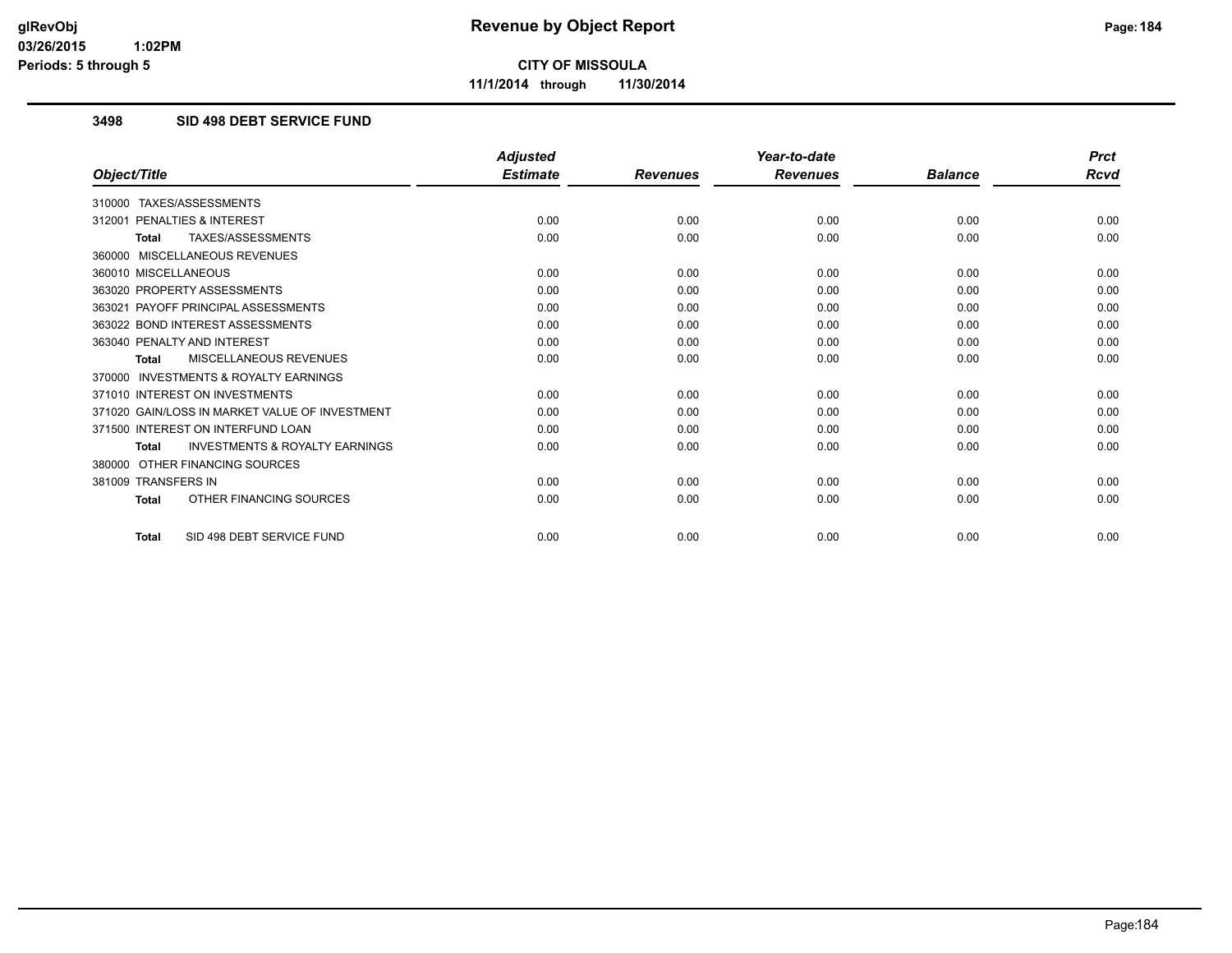**11/1/2014 through 11/30/2014**

**3500 SID 500 DEBT SERVICE FUND**

**3500 SID 500 DEBT SERVICE FUND**

|                                                           | <b>Adjusted</b> |                 | Year-to-date    |                | <b>Prct</b> |
|-----------------------------------------------------------|-----------------|-----------------|-----------------|----------------|-------------|
| Object/Title                                              | <b>Estimate</b> | <b>Revenues</b> | <b>Revenues</b> | <b>Balance</b> | Rcvd        |
| TAXES/ASSESSMENTS<br>310000                               |                 |                 |                 |                |             |
| 312001 PENALTIES & INTEREST                               | 0.00            | 0.00            | 0.00            | 0.00           | 0.00        |
| TAXES/ASSESSMENTS<br>Total                                | 0.00            | 0.00            | 0.00            | 0.00           | 0.00        |
| MISCELLANEOUS REVENUES<br>360000                          |                 |                 |                 |                |             |
| 360010 MISCELLANEOUS                                      | 0.00            | 0.00            | 0.00            | 0.00           | 0.00        |
| 363020 PROPERTY ASSESSMENTS                               | 0.00            | 0.00            | 0.00            | 0.00           | 0.00        |
| 363021 PAYOFF PRINCIPAL ASSESSMENTS                       | 0.00            | 0.00            | 0.00            | 0.00           | 0.00        |
| 363022 BOND INTEREST ASSESSMENTS                          | 0.00            | 0.00            | 0.00            | 0.00           | 0.00        |
| 363040 PENALTY AND INTEREST                               | 0.00            | 0.00            | 0.00            | 0.00           | 0.00        |
| MISCELLANEOUS REVENUES<br><b>Total</b>                    | 0.00            | 0.00            | 0.00            | 0.00           | 0.00        |
| <b>INVESTMENTS &amp; ROYALTY EARNINGS</b><br>370000       |                 |                 |                 |                |             |
| 371010 INTEREST ON INVESTMENTS                            | 0.00            | 0.00            | 0.00            | 0.00           | 0.00        |
| 371020 GAIN/LOSS IN MARKET VALUE OF INVESTMENTS           | 0.00            | 0.00            | 0.00            | 0.00           | 0.00        |
| <b>INVESTMENTS &amp; ROYALTY EARNINGS</b><br><b>Total</b> | 0.00            | 0.00            | 0.00            | 0.00           | 0.00        |
| SID 500 DEBT SERVICE FUND<br><b>Total</b>                 | 0.00            | 0.00            | 0.00            | 0.00           | 0.00        |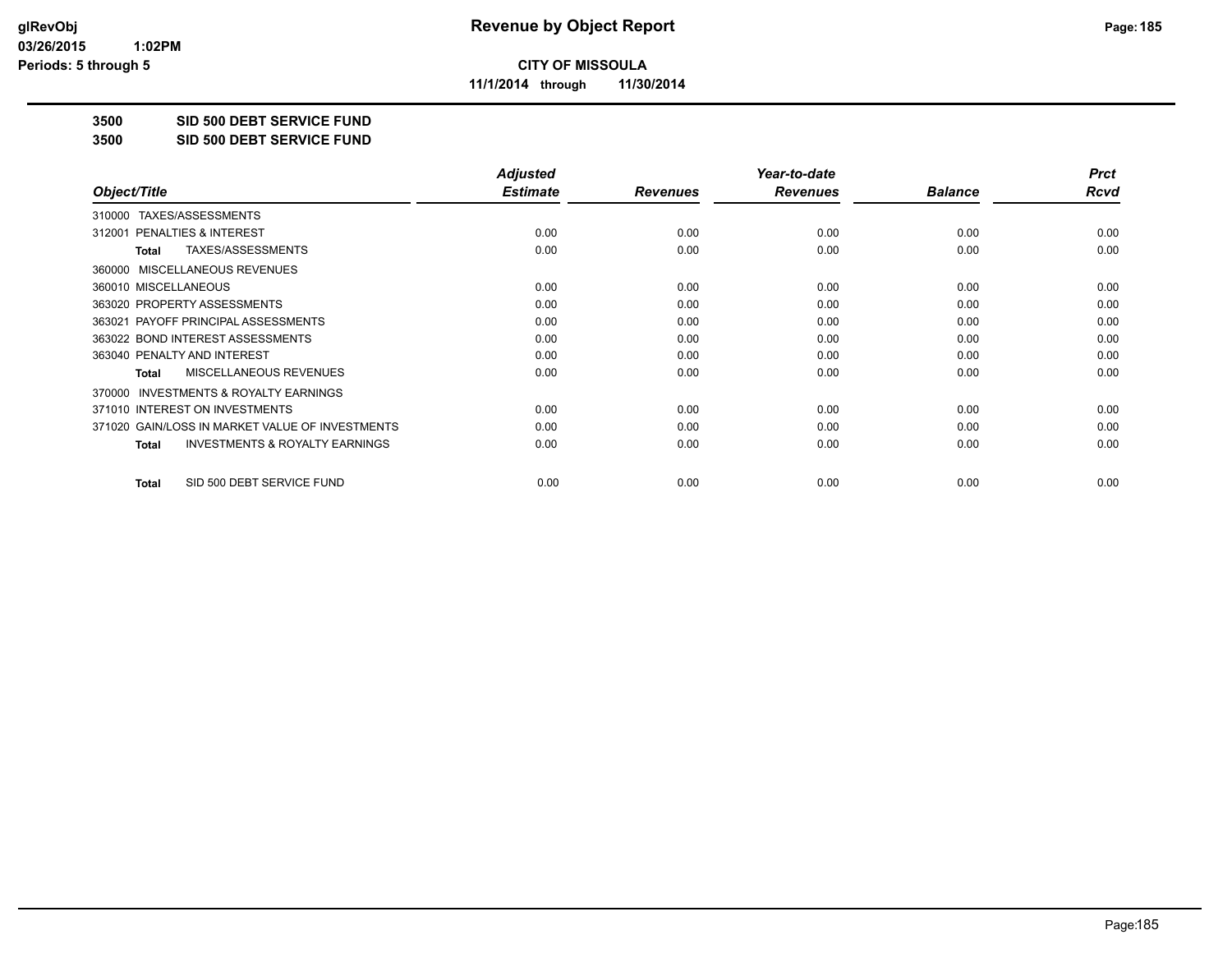**11/1/2014 through 11/30/2014**

# **3500 SID 500 DEBT SERVICE FUND**

|                                                           | <b>Adjusted</b> |                 | Year-to-date    |                | <b>Prct</b> |
|-----------------------------------------------------------|-----------------|-----------------|-----------------|----------------|-------------|
| Object/Title                                              | <b>Estimate</b> | <b>Revenues</b> | <b>Revenues</b> | <b>Balance</b> | <b>Rcvd</b> |
| 310000 TAXES/ASSESSMENTS                                  |                 |                 |                 |                |             |
| 312001 PENALTIES & INTEREST                               | 0.00            | 0.00            | 0.00            | 0.00           | 0.00        |
| TAXES/ASSESSMENTS<br>Total                                | 0.00            | 0.00            | 0.00            | 0.00           | 0.00        |
| 360000 MISCELLANEOUS REVENUES                             |                 |                 |                 |                |             |
| 360010 MISCELLANEOUS                                      | 0.00            | 0.00            | 0.00            | 0.00           | 0.00        |
| 363020 PROPERTY ASSESSMENTS                               | 0.00            | 0.00            | 0.00            | 0.00           | 0.00        |
| 363021 PAYOFF PRINCIPAL ASSESSMENTS                       | 0.00            | 0.00            | 0.00            | 0.00           | 0.00        |
| 363022 BOND INTEREST ASSESSMENTS                          | 0.00            | 0.00            | 0.00            | 0.00           | 0.00        |
| 363040 PENALTY AND INTEREST                               | 0.00            | 0.00            | 0.00            | 0.00           | 0.00        |
| MISCELLANEOUS REVENUES<br>Total                           | 0.00            | 0.00            | 0.00            | 0.00           | 0.00        |
| <b>INVESTMENTS &amp; ROYALTY EARNINGS</b><br>370000       |                 |                 |                 |                |             |
| 371010 INTEREST ON INVESTMENTS                            | 0.00            | 0.00            | 0.00            | 0.00           | 0.00        |
| 371020 GAIN/LOSS IN MARKET VALUE OF INVESTMENT            | 0.00            | 0.00            | 0.00            | 0.00           | 0.00        |
| <b>INVESTMENTS &amp; ROYALTY EARNINGS</b><br><b>Total</b> | 0.00            | 0.00            | 0.00            | 0.00           | 0.00        |
| SID 500 DEBT SERVICE FUND<br><b>Total</b>                 | 0.00            | 0.00            | 0.00            | 0.00           | 0.00        |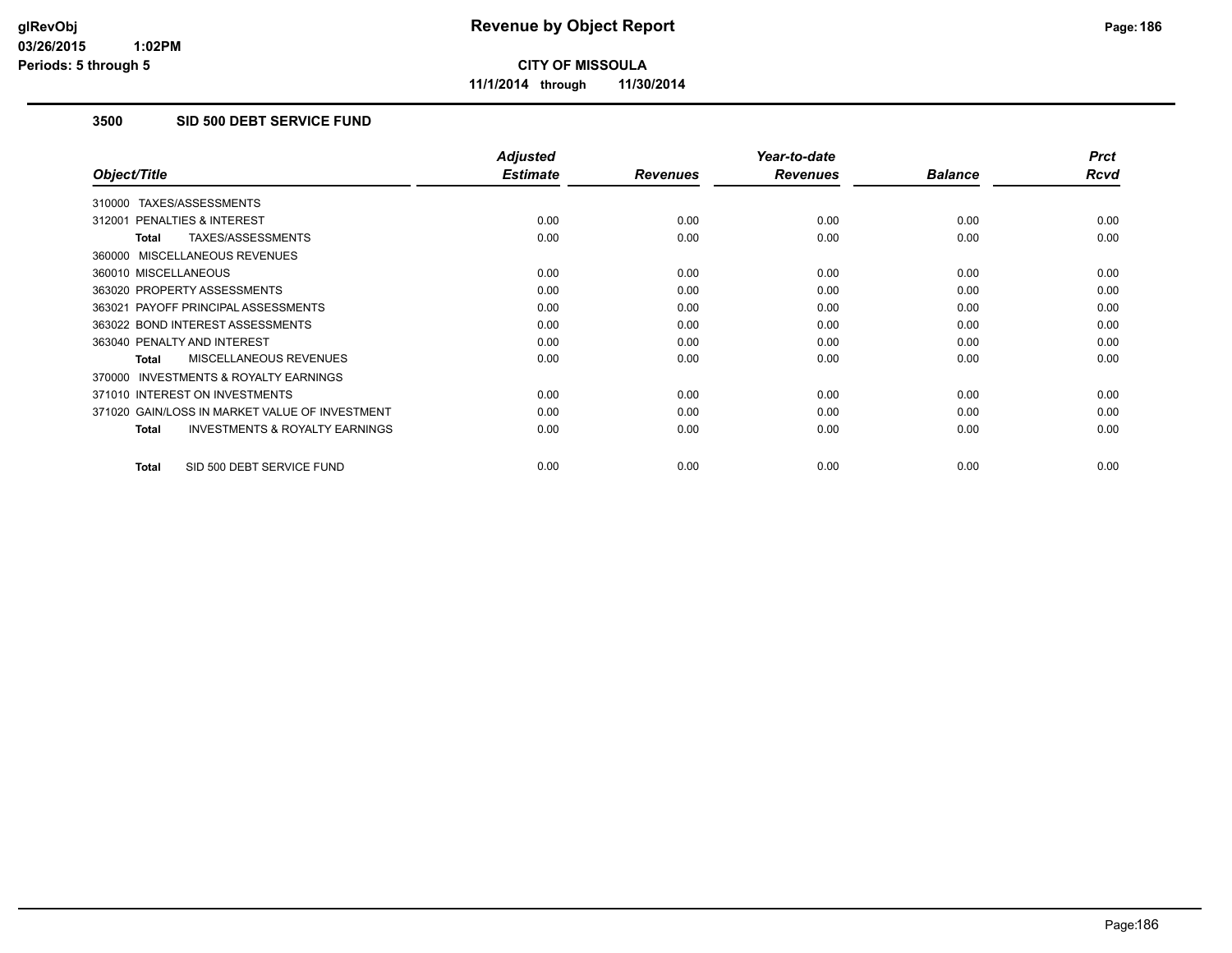**11/1/2014 through 11/30/2014**

**3501 SID 501 DEBT SERVICE FUND**

**3501 SID 501 DEBT SERVICE FUND**

|                                                           | <b>Adjusted</b> |                 | Year-to-date    |                | <b>Prct</b> |
|-----------------------------------------------------------|-----------------|-----------------|-----------------|----------------|-------------|
| Object/Title                                              | <b>Estimate</b> | <b>Revenues</b> | <b>Revenues</b> | <b>Balance</b> | Rcvd        |
| TAXES/ASSESSMENTS<br>310000                               |                 |                 |                 |                |             |
| 312001 PENALTIES & INTEREST                               | 0.00            | 0.00            | 0.00            | 0.00           | 0.00        |
| TAXES/ASSESSMENTS<br>Total                                | 0.00            | 0.00            | 0.00            | 0.00           | 0.00        |
| MISCELLANEOUS REVENUES<br>360000                          |                 |                 |                 |                |             |
| 360010 MISCELLANEOUS                                      | 0.00            | 0.00            | 0.00            | 0.00           | 0.00        |
| 363020 PROPERTY ASSESSMENTS                               | 0.00            | 0.00            | 0.00            | 0.00           | 0.00        |
| 363021 PAYOFF PRINCIPAL ASSESSMENTS                       | 0.00            | 0.00            | 0.00            | 0.00           | 0.00        |
| 363022 BOND INTEREST ASSESSMENTS                          | 0.00            | 0.00            | 0.00            | 0.00           | 0.00        |
| 363040 PENALTY AND INTEREST                               | 0.00            | 0.00            | 0.00            | 0.00           | 0.00        |
| MISCELLANEOUS REVENUES<br><b>Total</b>                    | 0.00            | 0.00            | 0.00            | 0.00           | 0.00        |
| <b>INVESTMENTS &amp; ROYALTY EARNINGS</b><br>370000       |                 |                 |                 |                |             |
| 371010 INTEREST ON INVESTMENTS                            | 0.00            | 0.00            | 0.00            | 0.00           | 0.00        |
| 371020 GAIN/LOSS IN MARKET VALUE OF INVESTMENTS           | 0.00            | 0.00            | 0.00            | 0.00           | 0.00        |
| <b>INVESTMENTS &amp; ROYALTY EARNINGS</b><br><b>Total</b> | 0.00            | 0.00            | 0.00            | 0.00           | 0.00        |
| SID 501 DEBT SERVICE FUND<br>Total                        | 0.00            | 0.00            | 0.00            | 0.00           | 0.00        |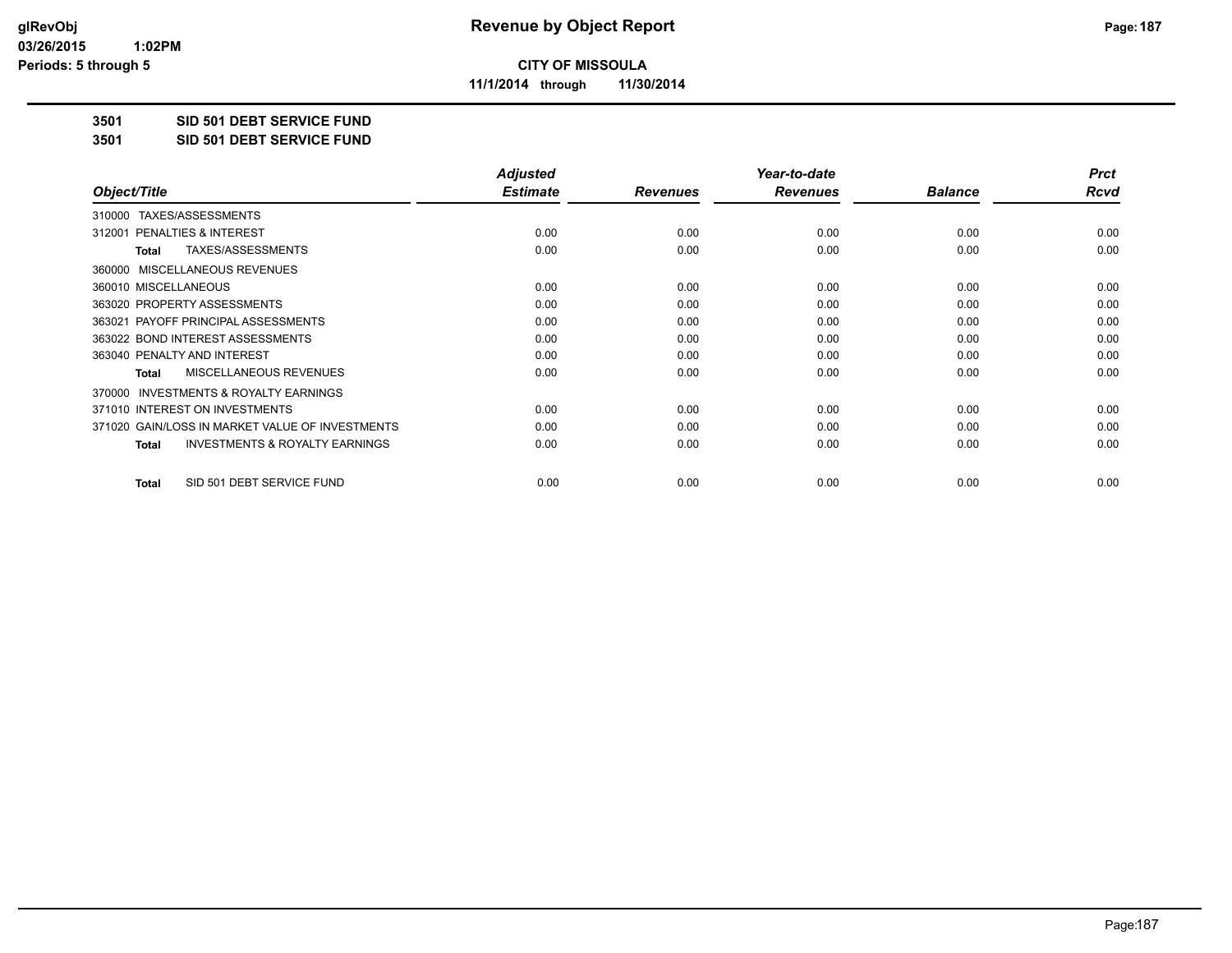**11/1/2014 through 11/30/2014**

# **3501 SID 501 DEBT SERVICE FUND**

|                                                           | <b>Adjusted</b> |                 | Year-to-date    |                | <b>Prct</b> |
|-----------------------------------------------------------|-----------------|-----------------|-----------------|----------------|-------------|
| Object/Title                                              | <b>Estimate</b> | <b>Revenues</b> | <b>Revenues</b> | <b>Balance</b> | <b>Rcvd</b> |
| 310000 TAXES/ASSESSMENTS                                  |                 |                 |                 |                |             |
| 312001 PENALTIES & INTEREST                               | 0.00            | 0.00            | 0.00            | 0.00           | 0.00        |
| <b>TAXES/ASSESSMENTS</b><br><b>Total</b>                  | 0.00            | 0.00            | 0.00            | 0.00           | 0.00        |
| 360000 MISCELLANEOUS REVENUES                             |                 |                 |                 |                |             |
| 360010 MISCELLANEOUS                                      | 0.00            | 0.00            | 0.00            | 0.00           | 0.00        |
| 363020 PROPERTY ASSESSMENTS                               | 0.00            | 0.00            | 0.00            | 0.00           | 0.00        |
| 363021 PAYOFF PRINCIPAL ASSESSMENTS                       | 0.00            | 0.00            | 0.00            | 0.00           | 0.00        |
| 363022 BOND INTEREST ASSESSMENTS                          | 0.00            | 0.00            | 0.00            | 0.00           | 0.00        |
| 363040 PENALTY AND INTEREST                               | 0.00            | 0.00            | 0.00            | 0.00           | 0.00        |
| <b>MISCELLANEOUS REVENUES</b><br><b>Total</b>             | 0.00            | 0.00            | 0.00            | 0.00           | 0.00        |
| <b>INVESTMENTS &amp; ROYALTY EARNINGS</b><br>370000       |                 |                 |                 |                |             |
| 371010 INTEREST ON INVESTMENTS                            | 0.00            | 0.00            | 0.00            | 0.00           | 0.00        |
| 371020 GAIN/LOSS IN MARKET VALUE OF INVESTMENT            | 0.00            | 0.00            | 0.00            | 0.00           | 0.00        |
| <b>INVESTMENTS &amp; ROYALTY EARNINGS</b><br><b>Total</b> | 0.00            | 0.00            | 0.00            | 0.00           | 0.00        |
| SID 501 DEBT SERVICE FUND<br><b>Total</b>                 | 0.00            | 0.00            | 0.00            | 0.00           | 0.00        |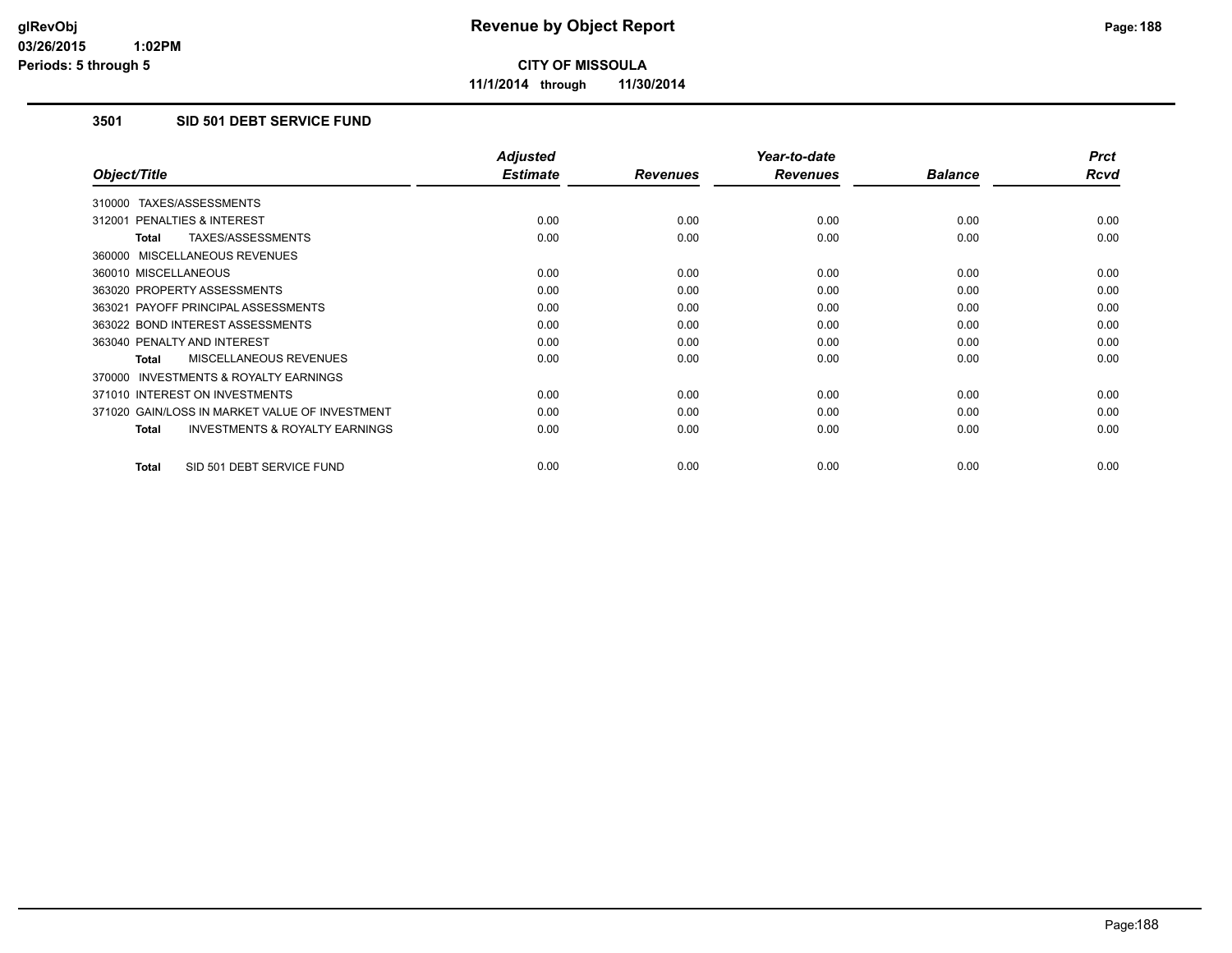**11/1/2014 through 11/30/2014**

## **3502 SID 502 DEBT SERVICE FUND**

**3502 SID 502 DEBT SERVICE FUND**

|                                                           | <b>Adjusted</b> |                 | Year-to-date    |                | <b>Prct</b> |
|-----------------------------------------------------------|-----------------|-----------------|-----------------|----------------|-------------|
| Object/Title                                              | <b>Estimate</b> | <b>Revenues</b> | <b>Revenues</b> | <b>Balance</b> | Rcvd        |
| TAXES/ASSESSMENTS<br>310000                               |                 |                 |                 |                |             |
| 312001 PENALTIES & INTEREST                               | 0.00            | 0.00            | 0.00            | 0.00           | 0.00        |
| TAXES/ASSESSMENTS<br><b>Total</b>                         | 0.00            | 0.00            | 0.00            | 0.00           | 0.00        |
| MISCELLANEOUS REVENUES<br>360000                          |                 |                 |                 |                |             |
| 360010 MISCELLANEOUS                                      | 0.00            | 0.00            | 0.00            | 0.00           | 0.00        |
| 363020 PROPERTY ASSESSMENTS                               | 0.00            | 0.00            | 0.00            | 0.00           | 0.00        |
| 363021 PAYOFF PRINCIPAL ASSESSMENTS                       | 0.00            | 0.00            | 0.00            | 0.00           | 0.00        |
| 363022 BOND INTEREST ASSESSMENTS                          | 0.00            | 0.00            | 0.00            | 0.00           | 0.00        |
| 363040 PENALTY AND INTEREST                               | 0.00            | 0.00            | 0.00            | 0.00           | 0.00        |
| MISCELLANEOUS REVENUES<br><b>Total</b>                    | 0.00            | 0.00            | 0.00            | 0.00           | 0.00        |
| <b>INVESTMENTS &amp; ROYALTY EARNINGS</b><br>370000       |                 |                 |                 |                |             |
| 371010 INTEREST ON INVESTMENTS                            | 0.00            | 0.00            | 0.00            | 0.00           | 0.00        |
| 371020 GAIN/LOSS IN MARKET VALUE OF INVESTMENTS           | 0.00            | 0.00            | 0.00            | 0.00           | 0.00        |
| <b>INVESTMENTS &amp; ROYALTY EARNINGS</b><br><b>Total</b> | 0.00            | 0.00            | 0.00            | 0.00           | 0.00        |
| SID 502 DEBT SERVICE FUND<br><b>Total</b>                 | 0.00            | 0.00            | 0.00            | 0.00           | 0.00        |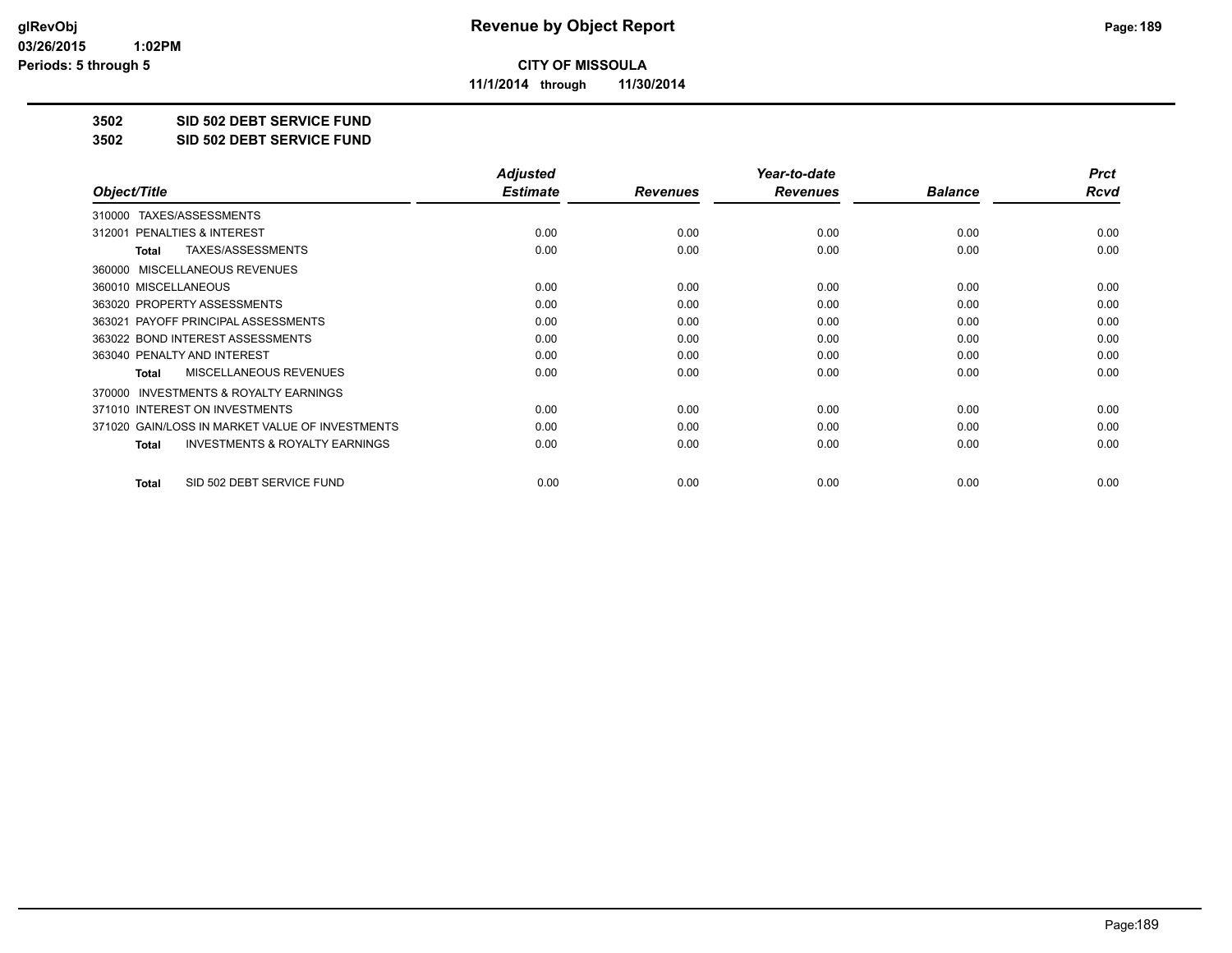**11/1/2014 through 11/30/2014**

## **3502 SID 502 DEBT SERVICE FUND**

|                                                           | <b>Adjusted</b> |                 | Year-to-date    |                | <b>Prct</b> |
|-----------------------------------------------------------|-----------------|-----------------|-----------------|----------------|-------------|
| Object/Title                                              | <b>Estimate</b> | <b>Revenues</b> | <b>Revenues</b> | <b>Balance</b> | <b>Rcvd</b> |
| 310000 TAXES/ASSESSMENTS                                  |                 |                 |                 |                |             |
| 312001 PENALTIES & INTEREST                               | 0.00            | 0.00            | 0.00            | 0.00           | 0.00        |
| <b>TAXES/ASSESSMENTS</b><br><b>Total</b>                  | 0.00            | 0.00            | 0.00            | 0.00           | 0.00        |
| 360000 MISCELLANEOUS REVENUES                             |                 |                 |                 |                |             |
| 360010 MISCELLANEOUS                                      | 0.00            | 0.00            | 0.00            | 0.00           | 0.00        |
| 363020 PROPERTY ASSESSMENTS                               | 0.00            | 0.00            | 0.00            | 0.00           | 0.00        |
| 363021 PAYOFF PRINCIPAL ASSESSMENTS                       | 0.00            | 0.00            | 0.00            | 0.00           | 0.00        |
| 363022 BOND INTEREST ASSESSMENTS                          | 0.00            | 0.00            | 0.00            | 0.00           | 0.00        |
| 363040 PENALTY AND INTEREST                               | 0.00            | 0.00            | 0.00            | 0.00           | 0.00        |
| <b>MISCELLANEOUS REVENUES</b><br><b>Total</b>             | 0.00            | 0.00            | 0.00            | 0.00           | 0.00        |
| <b>INVESTMENTS &amp; ROYALTY EARNINGS</b><br>370000       |                 |                 |                 |                |             |
| 371010 INTEREST ON INVESTMENTS                            | 0.00            | 0.00            | 0.00            | 0.00           | 0.00        |
| 371020 GAIN/LOSS IN MARKET VALUE OF INVESTMENT            | 0.00            | 0.00            | 0.00            | 0.00           | 0.00        |
| <b>INVESTMENTS &amp; ROYALTY EARNINGS</b><br><b>Total</b> | 0.00            | 0.00            | 0.00            | 0.00           | 0.00        |
| SID 502 DEBT SERVICE FUND<br><b>Total</b>                 | 0.00            | 0.00            | 0.00            | 0.00           | 0.00        |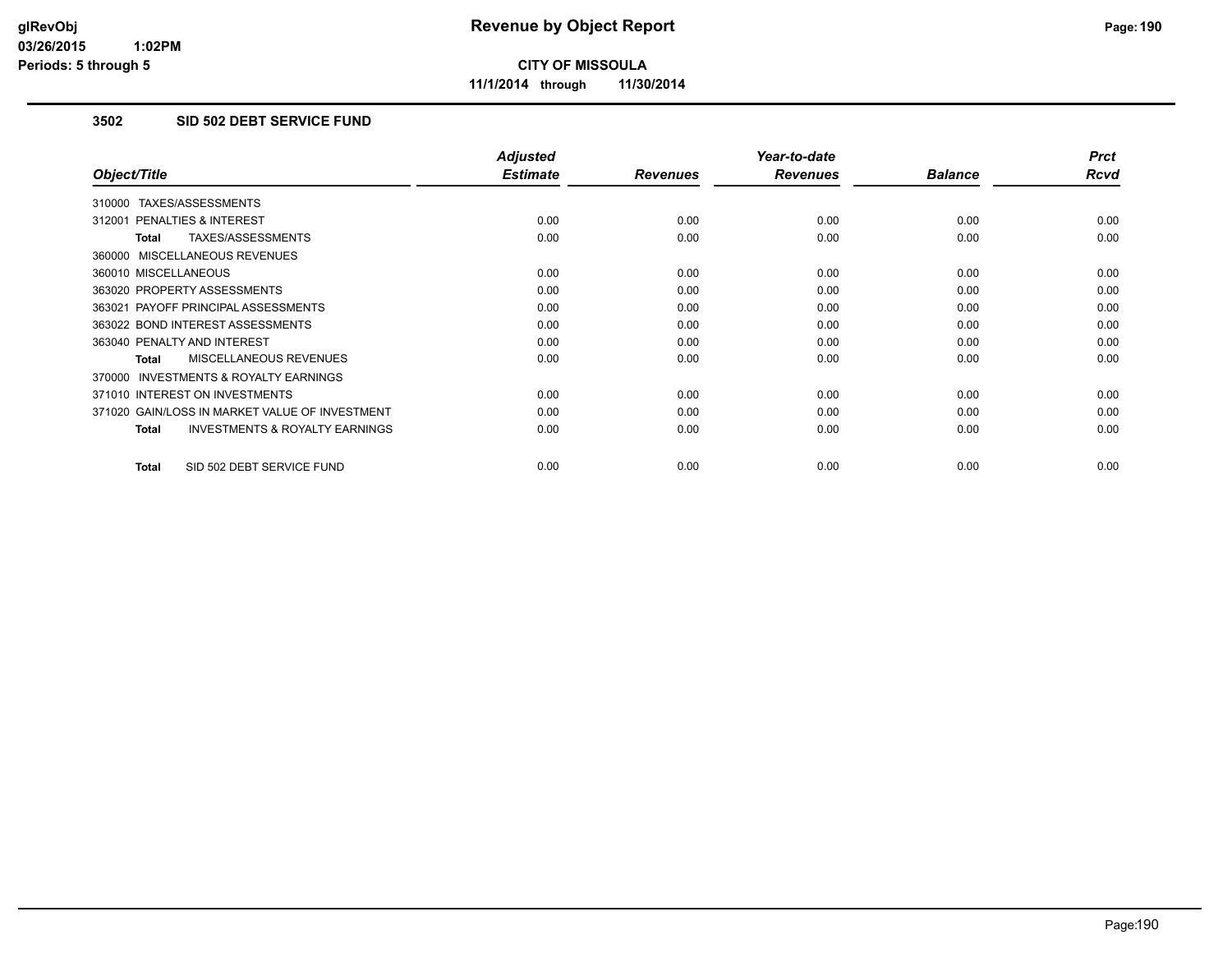**11/1/2014 through 11/30/2014**

**3503 SID 503 DEBT SERVICE FUND**

**3503 SID 503 DEBT SERVICE FUND**

|                                                           | <b>Adjusted</b> |                 | Year-to-date    |                | <b>Prct</b> |
|-----------------------------------------------------------|-----------------|-----------------|-----------------|----------------|-------------|
| Object/Title                                              | <b>Estimate</b> | <b>Revenues</b> | <b>Revenues</b> | <b>Balance</b> | Rcvd        |
| TAXES/ASSESSMENTS<br>310000                               |                 |                 |                 |                |             |
| <b>PENALTIES &amp; INTEREST</b><br>312001                 | 0.00            | 0.00            | 0.00            | 0.00           | 0.00        |
| TAXES/ASSESSMENTS<br><b>Total</b>                         | 0.00            | 0.00            | 0.00            | 0.00           | 0.00        |
| 360000 MISCELLANEOUS REVENUES                             |                 |                 |                 |                |             |
| 360010 MISCELLANEOUS                                      | 0.00            | 0.00            | 0.00            | 0.00           | 0.00        |
| 363020 PROPERTY ASSESSMENTS                               | 0.00            | 0.00            | 0.00            | 0.00           | 0.00        |
| 363021 PAYOFF PRINCIPAL ASSESSMENTS                       | 0.00            | 0.00            | 0.00            | 0.00           | 0.00        |
| 363022 BOND INTEREST ASSESSMENTS                          | 0.00            | 0.00            | 0.00            | 0.00           | 0.00        |
| 363040 PENALTY AND INTEREST                               | 0.00            | 0.00            | 0.00            | 0.00           | 0.00        |
| <b>MISCELLANEOUS REVENUES</b><br><b>Total</b>             | 0.00            | 0.00            | 0.00            | 0.00           | 0.00        |
| <b>INVESTMENTS &amp; ROYALTY EARNINGS</b><br>370000       |                 |                 |                 |                |             |
| 371010 INTEREST ON INVESTMENTS                            | 0.00            | 0.00            | 0.00            | 0.00           | 0.00        |
| 371020 GAIN/LOSS IN MARKET VALUE OF INVESTMENTS           | 0.00            | 0.00            | 0.00            | 0.00           | 0.00        |
| <b>INVESTMENTS &amp; ROYALTY EARNINGS</b><br><b>Total</b> | 0.00            | 0.00            | 0.00            | 0.00           | 0.00        |
| SID 503 DEBT SERVICE FUND<br><b>Total</b>                 | 0.00            | 0.00            | 0.00            | 0.00           | 0.00        |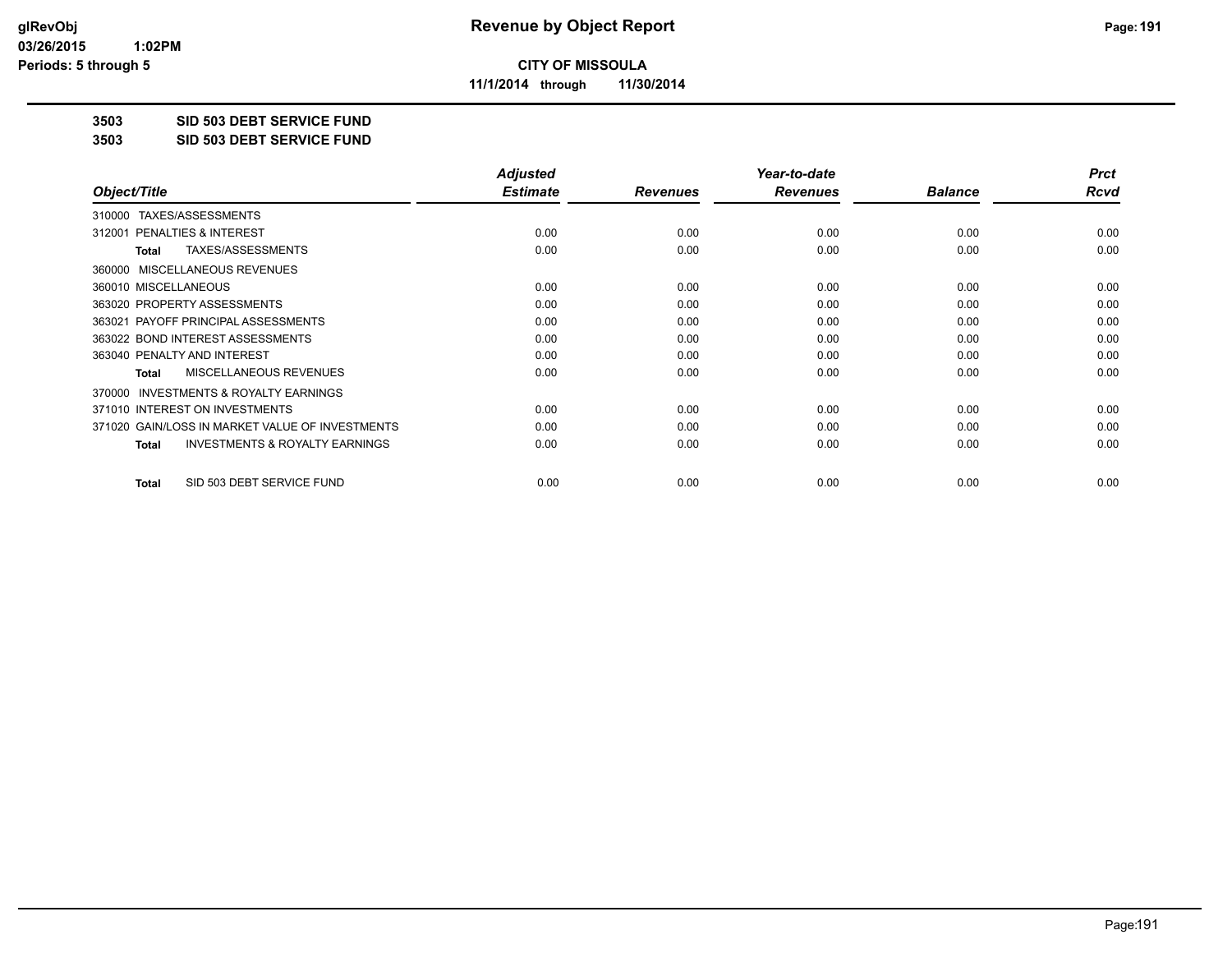**11/1/2014 through 11/30/2014**

# **3503 SID 503 DEBT SERVICE FUND**

|                                                           | <b>Adjusted</b> |                 | Year-to-date    |                | <b>Prct</b> |
|-----------------------------------------------------------|-----------------|-----------------|-----------------|----------------|-------------|
| Object/Title                                              | <b>Estimate</b> | <b>Revenues</b> | <b>Revenues</b> | <b>Balance</b> | <b>Rcvd</b> |
| 310000 TAXES/ASSESSMENTS                                  |                 |                 |                 |                |             |
| 312001 PENALTIES & INTEREST                               | 0.00            | 0.00            | 0.00            | 0.00           | 0.00        |
| <b>TAXES/ASSESSMENTS</b><br><b>Total</b>                  | 0.00            | 0.00            | 0.00            | 0.00           | 0.00        |
| 360000 MISCELLANEOUS REVENUES                             |                 |                 |                 |                |             |
| 360010 MISCELLANEOUS                                      | 0.00            | 0.00            | 0.00            | 0.00           | 0.00        |
| 363020 PROPERTY ASSESSMENTS                               | 0.00            | 0.00            | 0.00            | 0.00           | 0.00        |
| 363021 PAYOFF PRINCIPAL ASSESSMENTS                       | 0.00            | 0.00            | 0.00            | 0.00           | 0.00        |
| 363022 BOND INTEREST ASSESSMENTS                          | 0.00            | 0.00            | 0.00            | 0.00           | 0.00        |
| 363040 PENALTY AND INTEREST                               | 0.00            | 0.00            | 0.00            | 0.00           | 0.00        |
| <b>MISCELLANEOUS REVENUES</b><br><b>Total</b>             | 0.00            | 0.00            | 0.00            | 0.00           | 0.00        |
| <b>INVESTMENTS &amp; ROYALTY EARNINGS</b><br>370000       |                 |                 |                 |                |             |
| 371010 INTEREST ON INVESTMENTS                            | 0.00            | 0.00            | 0.00            | 0.00           | 0.00        |
| 371020 GAIN/LOSS IN MARKET VALUE OF INVESTMENT            | 0.00            | 0.00            | 0.00            | 0.00           | 0.00        |
| <b>INVESTMENTS &amp; ROYALTY EARNINGS</b><br><b>Total</b> | 0.00            | 0.00            | 0.00            | 0.00           | 0.00        |
| SID 503 DEBT SERVICE FUND<br><b>Total</b>                 | 0.00            | 0.00            | 0.00            | 0.00           | 0.00        |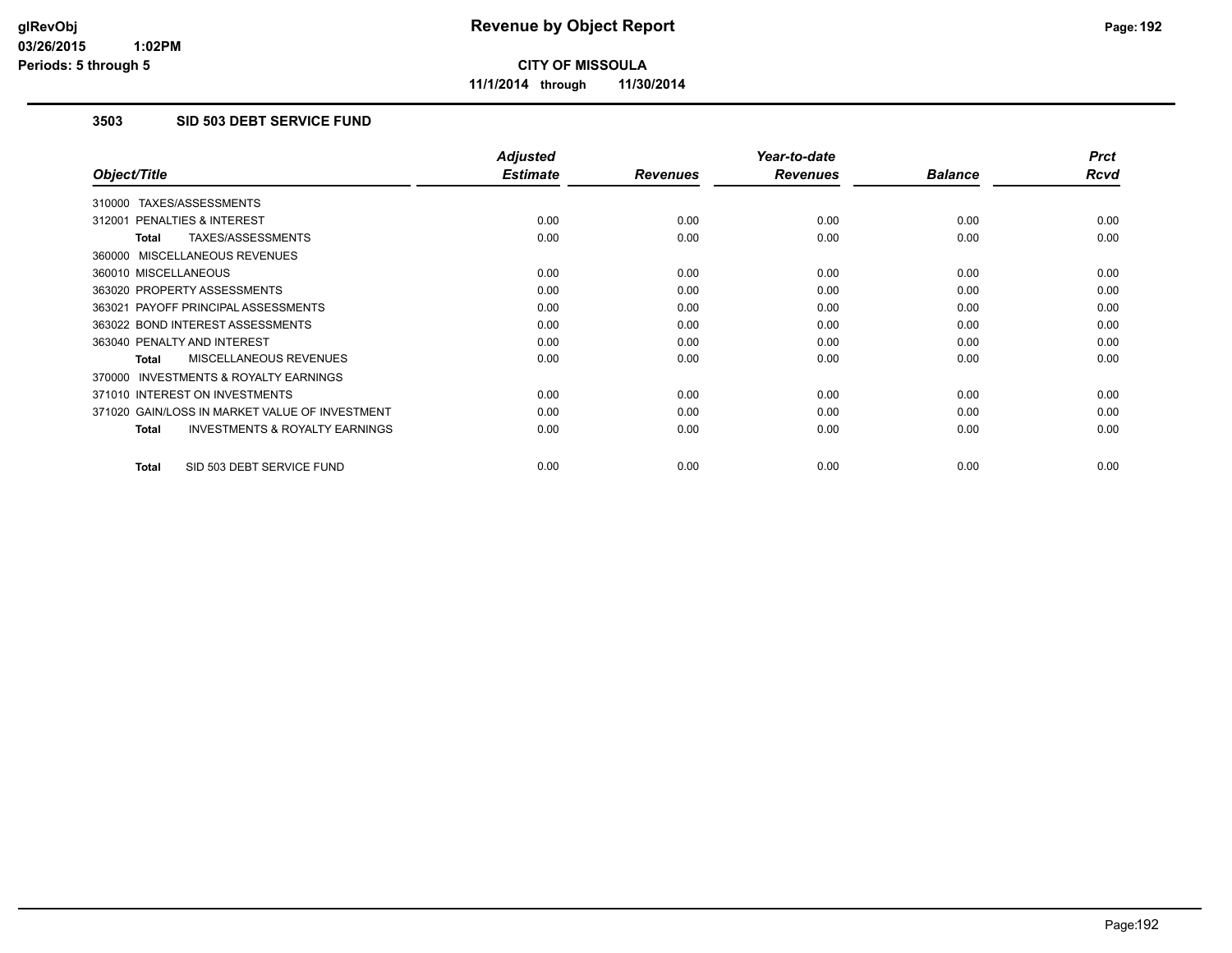**11/1/2014 through 11/30/2014**

**3504 SID 504 DEBT SERVICE FUND**

**3504 SID 504 DEBT SERVICE FUND**

|                                                     | <b>Adjusted</b> |                 | Year-to-date    |                | <b>Prct</b> |
|-----------------------------------------------------|-----------------|-----------------|-----------------|----------------|-------------|
| Object/Title                                        | <b>Estimate</b> | <b>Revenues</b> | <b>Revenues</b> | <b>Balance</b> | <b>Rcvd</b> |
| 310000 TAXES/ASSESSMENTS                            |                 |                 |                 |                |             |
| <b>PENALTIES &amp; INTEREST</b><br>312001           | 0.00            | 0.00            | 0.00            | 0.00           | 0.00        |
| TAXES/ASSESSMENTS<br><b>Total</b>                   | 0.00            | 0.00            | 0.00            | 0.00           | 0.00        |
| MISCELLANEOUS REVENUES<br>360000                    |                 |                 |                 |                |             |
| 360010 MISCELLANEOUS                                | 0.00            | 0.00            | 0.00            | 0.00           | 0.00        |
| 363020 PROPERTY ASSESSMENTS                         | 0.00            | 0.00            | 0.00            | 0.00           | 0.00        |
| 363021 PAYOFF PRINCIPAL ASSESSMENTS                 | 0.00            | 0.00            | 0.00            | 0.00           | 0.00        |
| 363022 BOND INTEREST ASSESSMENTS                    | 0.00            | 0.00            | 0.00            | 0.00           | 0.00        |
| 363040 PENALTY AND INTEREST                         | 0.00            | 0.00            | 0.00            | 0.00           | 0.00        |
| MISCELLANEOUS REVENUES<br><b>Total</b>              | 0.00            | 0.00            | 0.00            | 0.00           | 0.00        |
| <b>INVESTMENTS &amp; ROYALTY EARNINGS</b><br>370000 |                 |                 |                 |                |             |
| 371010 INTEREST ON INVESTMENTS                      | 0.00            | 0.00            | 0.00            | 0.00           | 0.00        |
| 371020 GAIN/LOSS IN MARKET VALUE OF INVESTMENTS     | 0.00            | 0.00            | 0.00            | 0.00           | 0.00        |
| <b>INVESTMENTS &amp; ROYALTY EARNINGS</b><br>Total  | 0.00            | 0.00            | 0.00            | 0.00           | 0.00        |
| OTHER FINANCING SOURCES<br>380000                   |                 |                 |                 |                |             |
| 381009 TRANSFERS IN                                 | 0.00            | 0.00            | 0.00            | 0.00           | 0.00        |
| OTHER FINANCING SOURCES<br>Total                    | 0.00            | 0.00            | 0.00            | 0.00           | 0.00        |
| SID 504 DEBT SERVICE FUND<br><b>Total</b>           | 0.00            | 0.00            | 0.00            | 0.00           | 0.00        |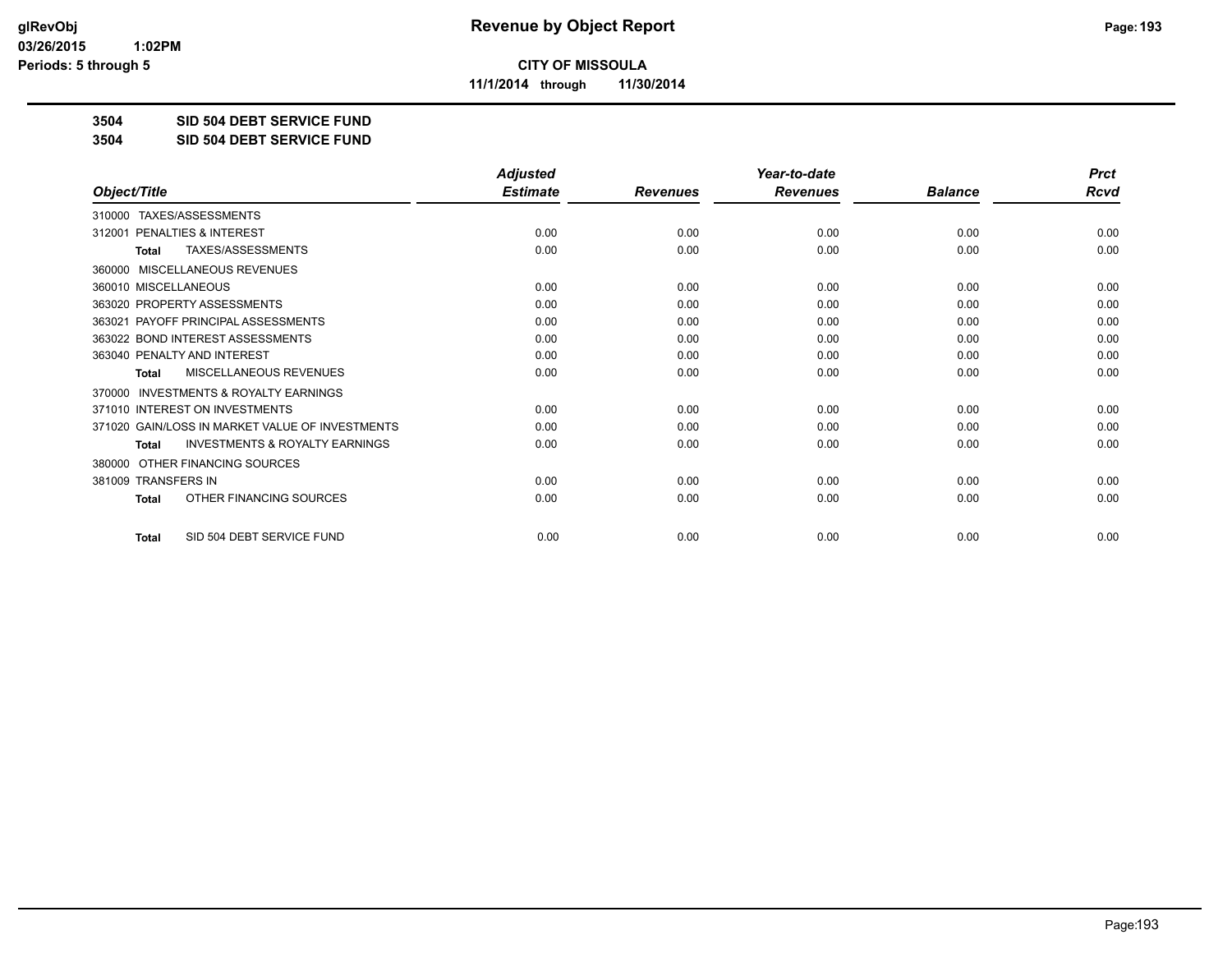**11/1/2014 through 11/30/2014**

## **3504 SID 504 DEBT SERVICE FUND**

|                                                    | <b>Adjusted</b> |                 | Year-to-date    |                | <b>Prct</b> |
|----------------------------------------------------|-----------------|-----------------|-----------------|----------------|-------------|
| Object/Title                                       | <b>Estimate</b> | <b>Revenues</b> | <b>Revenues</b> | <b>Balance</b> | <b>Rcvd</b> |
| 310000 TAXES/ASSESSMENTS                           |                 |                 |                 |                |             |
| 312001 PENALTIES & INTEREST                        | 0.00            | 0.00            | 0.00            | 0.00           | 0.00        |
| TAXES/ASSESSMENTS<br>Total                         | 0.00            | 0.00            | 0.00            | 0.00           | 0.00        |
| 360000 MISCELLANEOUS REVENUES                      |                 |                 |                 |                |             |
| 360010 MISCELLANEOUS                               | 0.00            | 0.00            | 0.00            | 0.00           | 0.00        |
| 363020 PROPERTY ASSESSMENTS                        | 0.00            | 0.00            | 0.00            | 0.00           | 0.00        |
| 363021 PAYOFF PRINCIPAL ASSESSMENTS                | 0.00            | 0.00            | 0.00            | 0.00           | 0.00        |
| 363022 BOND INTEREST ASSESSMENTS                   | 0.00            | 0.00            | 0.00            | 0.00           | 0.00        |
| 363040 PENALTY AND INTEREST                        | 0.00            | 0.00            | 0.00            | 0.00           | 0.00        |
| MISCELLANEOUS REVENUES<br>Total                    | 0.00            | 0.00            | 0.00            | 0.00           | 0.00        |
| 370000 INVESTMENTS & ROYALTY EARNINGS              |                 |                 |                 |                |             |
| 371010 INTEREST ON INVESTMENTS                     | 0.00            | 0.00            | 0.00            | 0.00           | 0.00        |
| 371020 GAIN/LOSS IN MARKET VALUE OF INVESTMENT     | 0.00            | 0.00            | 0.00            | 0.00           | 0.00        |
| <b>INVESTMENTS &amp; ROYALTY EARNINGS</b><br>Total | 0.00            | 0.00            | 0.00            | 0.00           | 0.00        |
| 380000 OTHER FINANCING SOURCES                     |                 |                 |                 |                |             |
| 381009 TRANSFERS IN                                | 0.00            | 0.00            | 0.00            | 0.00           | 0.00        |
| OTHER FINANCING SOURCES<br><b>Total</b>            | 0.00            | 0.00            | 0.00            | 0.00           | 0.00        |
| SID 504 DEBT SERVICE FUND<br><b>Total</b>          | 0.00            | 0.00            | 0.00            | 0.00           | 0.00        |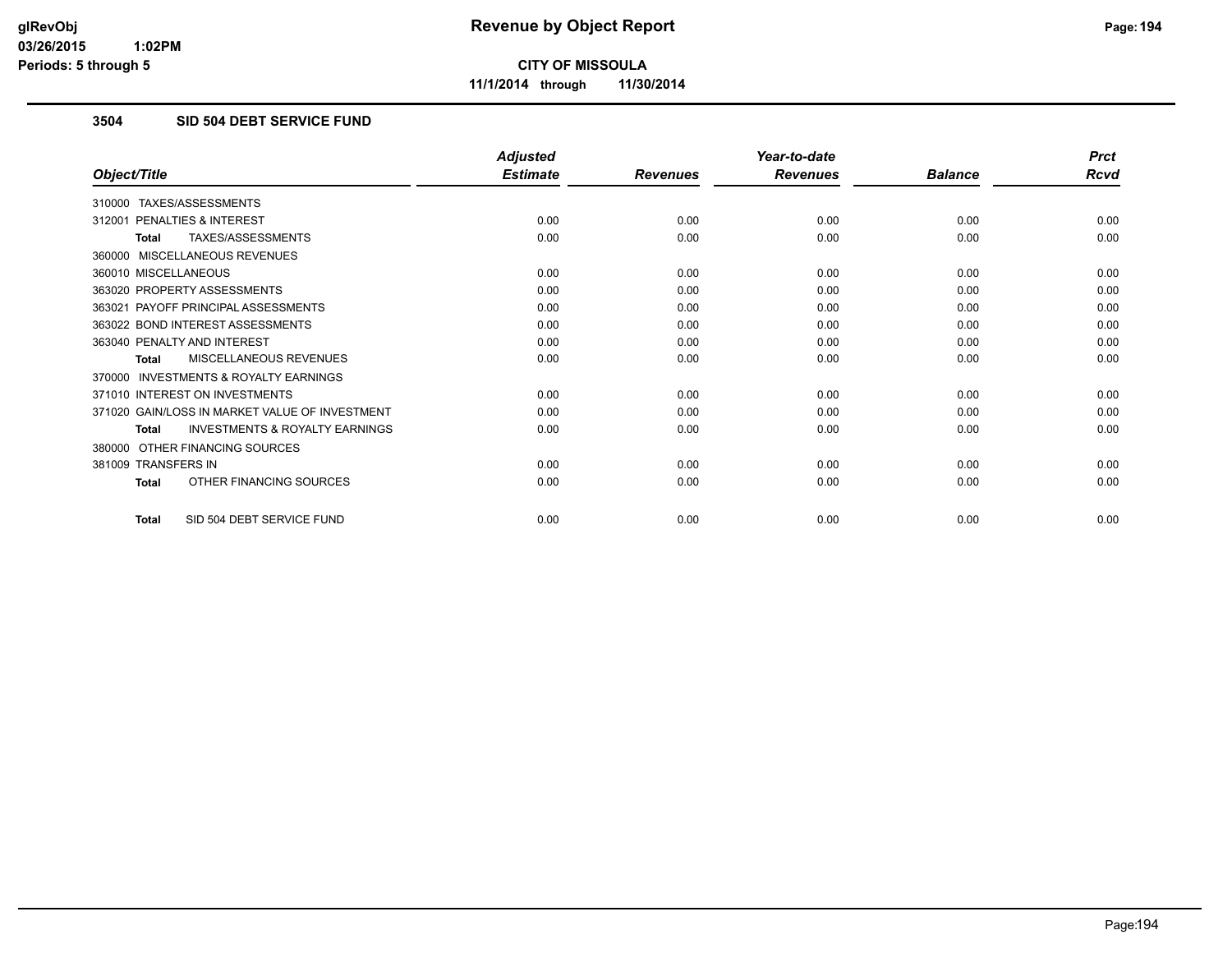**11/1/2014 through 11/30/2014**

**3505 SID 505 DEBT SERVICE FUND**

**3505 SID 505 DEBT SERVICE FUND**

|                                                           | <b>Adjusted</b> |                 | Year-to-date    |                | <b>Prct</b> |
|-----------------------------------------------------------|-----------------|-----------------|-----------------|----------------|-------------|
| Object/Title                                              | <b>Estimate</b> | <b>Revenues</b> | <b>Revenues</b> | <b>Balance</b> | Rcvd        |
| TAXES/ASSESSMENTS<br>310000                               |                 |                 |                 |                |             |
| <b>PENALTIES &amp; INTEREST</b><br>312001                 | 0.00            | 0.00            | 0.00            | 0.00           | 0.00        |
| TAXES/ASSESSMENTS<br><b>Total</b>                         | 0.00            | 0.00            | 0.00            | 0.00           | 0.00        |
| 360000 MISCELLANEOUS REVENUES                             |                 |                 |                 |                |             |
| 360010 MISCELLANEOUS                                      | 0.00            | 0.00            | 0.00            | 0.00           | 0.00        |
| 363020 PROPERTY ASSESSMENTS                               | 0.00            | 0.00            | 0.00            | 0.00           | 0.00        |
| 363021 PAYOFF PRINCIPAL ASSESSMENTS                       | 0.00            | 0.00            | 0.00            | 0.00           | 0.00        |
| 363022 BOND INTEREST ASSESSMENTS                          | 0.00            | 0.00            | 0.00            | 0.00           | 0.00        |
| 363040 PENALTY AND INTEREST                               | 0.00            | 0.00            | 0.00            | 0.00           | 0.00        |
| <b>MISCELLANEOUS REVENUES</b><br><b>Total</b>             | 0.00            | 0.00            | 0.00            | 0.00           | 0.00        |
| <b>INVESTMENTS &amp; ROYALTY EARNINGS</b><br>370000       |                 |                 |                 |                |             |
| 371010 INTEREST ON INVESTMENTS                            | 0.00            | 0.00            | 0.00            | 0.00           | 0.00        |
| 371020 GAIN/LOSS IN MARKET VALUE OF INVESTMENTS           | 0.00            | 0.00            | 0.00            | 0.00           | 0.00        |
| <b>INVESTMENTS &amp; ROYALTY EARNINGS</b><br><b>Total</b> | 0.00            | 0.00            | 0.00            | 0.00           | 0.00        |
| SID 505 DEBT SERVICE FUND<br><b>Total</b>                 | 0.00            | 0.00            | 0.00            | 0.00           | 0.00        |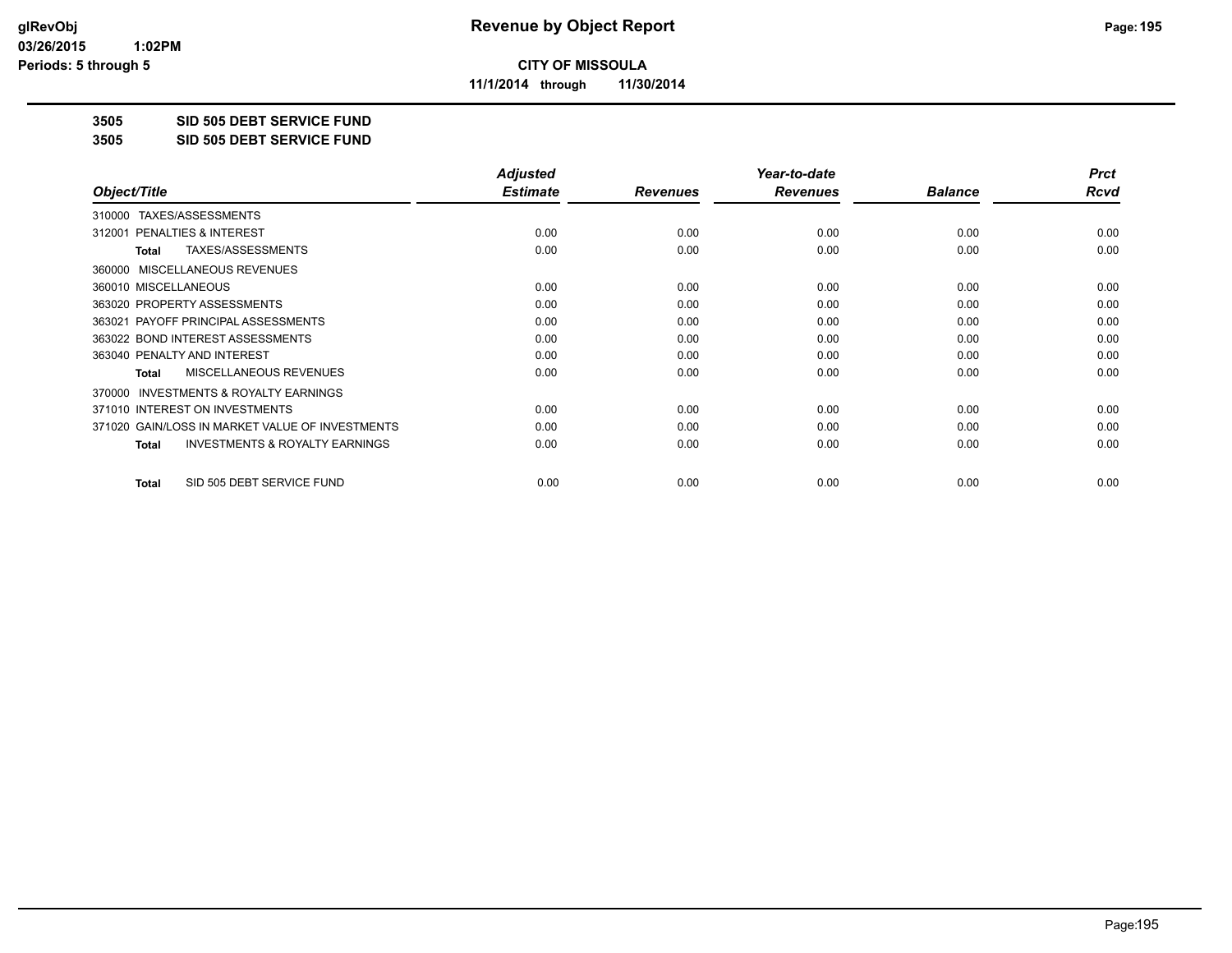**11/1/2014 through 11/30/2014**

# **3505 SID 505 DEBT SERVICE FUND**

|                                                           | <b>Adjusted</b> |                 | Year-to-date    |                | <b>Prct</b> |
|-----------------------------------------------------------|-----------------|-----------------|-----------------|----------------|-------------|
| Object/Title                                              | <b>Estimate</b> | <b>Revenues</b> | <b>Revenues</b> | <b>Balance</b> | <b>Rcvd</b> |
| 310000 TAXES/ASSESSMENTS                                  |                 |                 |                 |                |             |
| 312001 PENALTIES & INTEREST                               | 0.00            | 0.00            | 0.00            | 0.00           | 0.00        |
| TAXES/ASSESSMENTS<br><b>Total</b>                         | 0.00            | 0.00            | 0.00            | 0.00           | 0.00        |
| 360000 MISCELLANEOUS REVENUES                             |                 |                 |                 |                |             |
| 360010 MISCELLANEOUS                                      | 0.00            | 0.00            | 0.00            | 0.00           | 0.00        |
| 363020 PROPERTY ASSESSMENTS                               | 0.00            | 0.00            | 0.00            | 0.00           | 0.00        |
| 363021 PAYOFF PRINCIPAL ASSESSMENTS                       | 0.00            | 0.00            | 0.00            | 0.00           | 0.00        |
| 363022 BOND INTEREST ASSESSMENTS                          | 0.00            | 0.00            | 0.00            | 0.00           | 0.00        |
| 363040 PENALTY AND INTEREST                               | 0.00            | 0.00            | 0.00            | 0.00           | 0.00        |
| <b>MISCELLANEOUS REVENUES</b><br><b>Total</b>             | 0.00            | 0.00            | 0.00            | 0.00           | 0.00        |
| <b>INVESTMENTS &amp; ROYALTY EARNINGS</b><br>370000       |                 |                 |                 |                |             |
| 371010 INTEREST ON INVESTMENTS                            | 0.00            | 0.00            | 0.00            | 0.00           | 0.00        |
| 371020 GAIN/LOSS IN MARKET VALUE OF INVESTMENT            | 0.00            | 0.00            | 0.00            | 0.00           | 0.00        |
| <b>INVESTMENTS &amp; ROYALTY EARNINGS</b><br><b>Total</b> | 0.00            | 0.00            | 0.00            | 0.00           | 0.00        |
| SID 505 DEBT SERVICE FUND<br><b>Total</b>                 | 0.00            | 0.00            | 0.00            | 0.00           | 0.00        |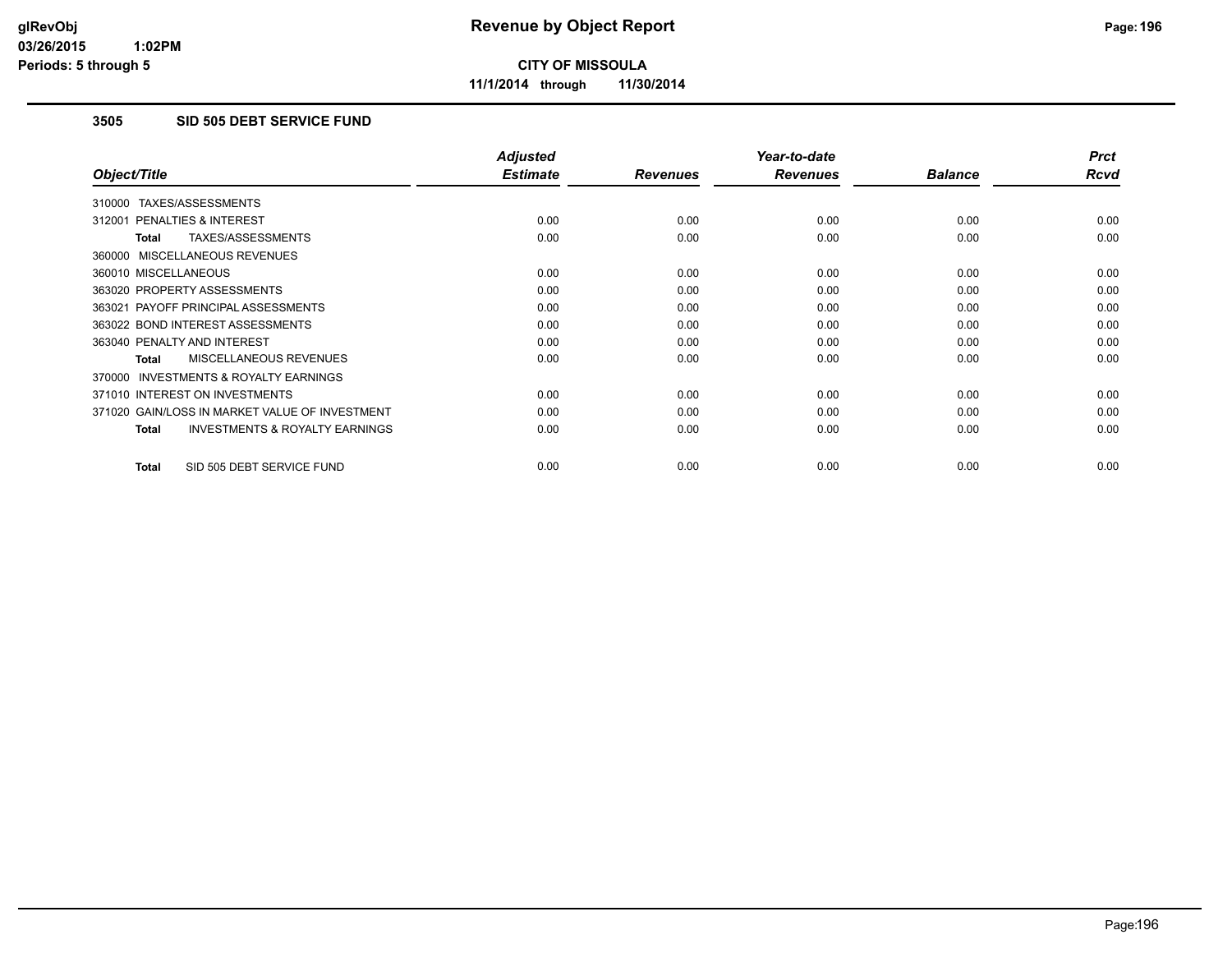**11/1/2014 through 11/30/2014**

**3506 SID 506 DEBT SERVICE FUND**

**3506 SID 506 DEBT SERVICE FUND**

|                                                           | <b>Adjusted</b> |                 | Year-to-date    |                | <b>Prct</b> |
|-----------------------------------------------------------|-----------------|-----------------|-----------------|----------------|-------------|
| Object/Title                                              | <b>Estimate</b> | <b>Revenues</b> | <b>Revenues</b> | <b>Balance</b> | Rcvd        |
| TAXES/ASSESSMENTS<br>310000                               |                 |                 |                 |                |             |
| PENALTIES & INTEREST<br>312001                            | 0.00            | 0.00            | 0.00            | 0.00           | 0.00        |
| TAXES/ASSESSMENTS<br><b>Total</b>                         | 0.00            | 0.00            | 0.00            | 0.00           | 0.00        |
| MISCELLANEOUS REVENUES<br>360000                          |                 |                 |                 |                |             |
| 360010 MISCELLANEOUS                                      | 0.00            | 0.00            | 0.00            | 0.00           | 0.00        |
| 363020 PROPERTY ASSESSMENTS                               | 0.00            | 0.00            | 0.00            | 0.00           | 0.00        |
| 363021 PAYOFF PRINCIPAL ASSESSMENTS                       | 0.00            | 0.00            | 0.00            | 0.00           | 0.00        |
| 363022 BOND INTEREST ASSESSMENTS                          | 0.00            | 0.00            | 0.00            | 0.00           | 0.00        |
| 363040 PENALTY AND INTEREST                               | 0.00            | 0.00            | 0.00            | 0.00           | 0.00        |
| <b>MISCELLANEOUS REVENUES</b><br><b>Total</b>             | 0.00            | 0.00            | 0.00            | 0.00           | 0.00        |
| <b>INVESTMENTS &amp; ROYALTY EARNINGS</b><br>370000       |                 |                 |                 |                |             |
| 371010 INTEREST ON INVESTMENTS                            | 0.00            | 0.00            | 0.00            | 0.00           | 0.00        |
| 371020 GAIN/LOSS IN MARKET VALUE OF INVESTMENTS           | 0.00            | 0.00            | 0.00            | 0.00           | 0.00        |
| <b>INVESTMENTS &amp; ROYALTY EARNINGS</b><br><b>Total</b> | 0.00            | 0.00            | 0.00            | 0.00           | 0.00        |
| OTHER FINANCING SOURCES<br>380000                         |                 |                 |                 |                |             |
| 381009 TRANSFERS IN                                       | 0.00            | 0.00            | 0.00            | 0.00           | 0.00        |
| OTHER FINANCING SOURCES<br><b>Total</b>                   | 0.00            | 0.00            | 0.00            | 0.00           | 0.00        |
| SID 506 DEBT SERVICE FUND<br><b>Total</b>                 | 0.00            | 0.00            | 0.00            | 0.00           | 0.00        |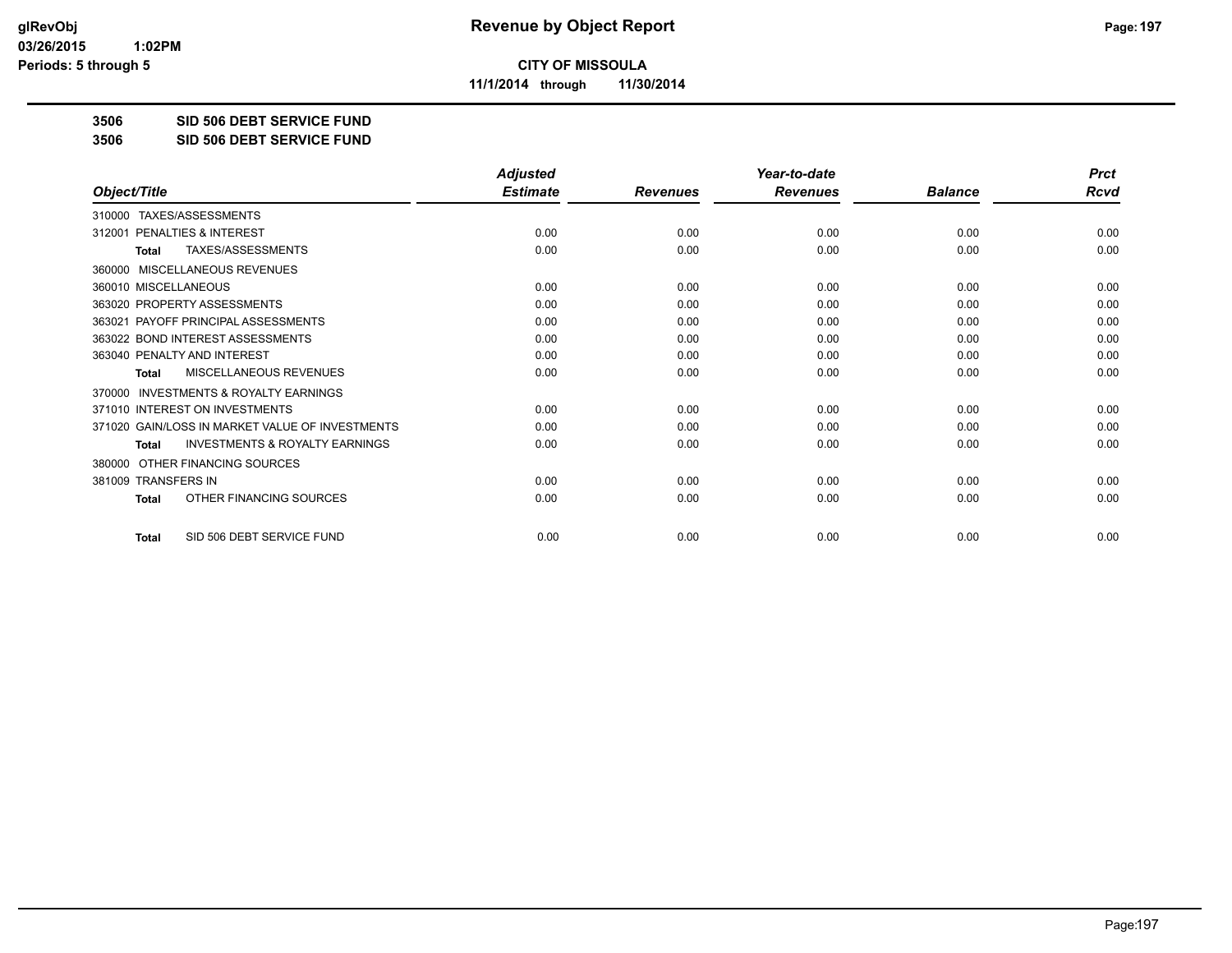**11/1/2014 through 11/30/2014**

## **3506 SID 506 DEBT SERVICE FUND**

|                                                           | <b>Adjusted</b> |                 | Year-to-date    |                | <b>Prct</b> |
|-----------------------------------------------------------|-----------------|-----------------|-----------------|----------------|-------------|
| Object/Title                                              | <b>Estimate</b> | <b>Revenues</b> | <b>Revenues</b> | <b>Balance</b> | <b>Rcvd</b> |
| 310000 TAXES/ASSESSMENTS                                  |                 |                 |                 |                |             |
| PENALTIES & INTEREST<br>312001                            | 0.00            | 0.00            | 0.00            | 0.00           | 0.00        |
| TAXES/ASSESSMENTS<br><b>Total</b>                         | 0.00            | 0.00            | 0.00            | 0.00           | 0.00        |
| 360000 MISCELLANEOUS REVENUES                             |                 |                 |                 |                |             |
| 360010 MISCELLANEOUS                                      | 0.00            | 0.00            | 0.00            | 0.00           | 0.00        |
| 363020 PROPERTY ASSESSMENTS                               | 0.00            | 0.00            | 0.00            | 0.00           | 0.00        |
| 363021 PAYOFF PRINCIPAL ASSESSMENTS                       | 0.00            | 0.00            | 0.00            | 0.00           | 0.00        |
| 363022 BOND INTEREST ASSESSMENTS                          | 0.00            | 0.00            | 0.00            | 0.00           | 0.00        |
| 363040 PENALTY AND INTEREST                               | 0.00            | 0.00            | 0.00            | 0.00           | 0.00        |
| MISCELLANEOUS REVENUES<br><b>Total</b>                    | 0.00            | 0.00            | 0.00            | 0.00           | 0.00        |
| <b>INVESTMENTS &amp; ROYALTY EARNINGS</b><br>370000       |                 |                 |                 |                |             |
| 371010 INTEREST ON INVESTMENTS                            | 0.00            | 0.00            | 0.00            | 0.00           | 0.00        |
| 371020 GAIN/LOSS IN MARKET VALUE OF INVESTMENT            | 0.00            | 0.00            | 0.00            | 0.00           | 0.00        |
| <b>INVESTMENTS &amp; ROYALTY EARNINGS</b><br><b>Total</b> | 0.00            | 0.00            | 0.00            | 0.00           | 0.00        |
| OTHER FINANCING SOURCES<br>380000                         |                 |                 |                 |                |             |
| 381009 TRANSFERS IN                                       | 0.00            | 0.00            | 0.00            | 0.00           | 0.00        |
| OTHER FINANCING SOURCES<br><b>Total</b>                   | 0.00            | 0.00            | 0.00            | 0.00           | 0.00        |
| SID 506 DEBT SERVICE FUND<br><b>Total</b>                 | 0.00            | 0.00            | 0.00            | 0.00           | 0.00        |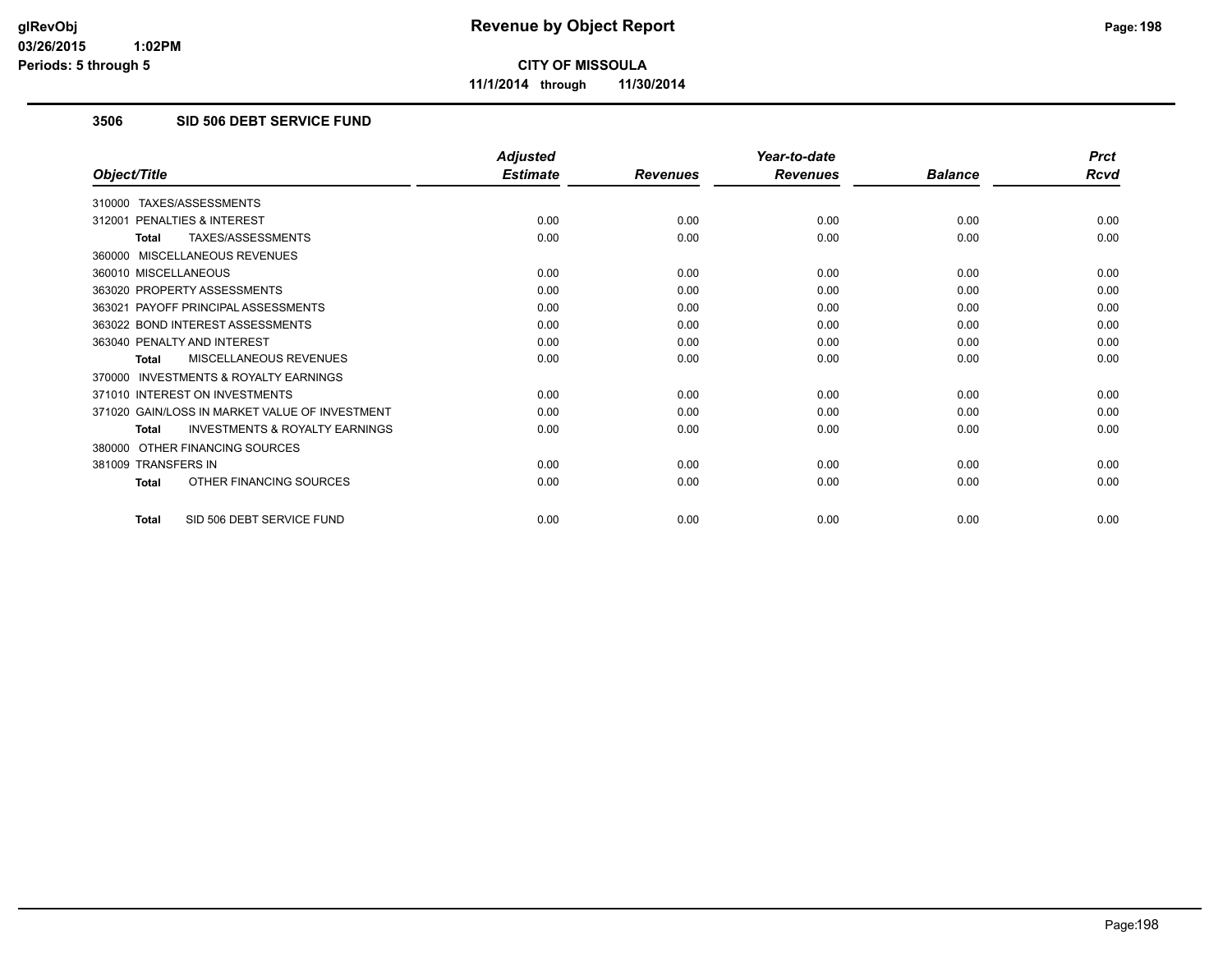**11/1/2014 through 11/30/2014**

**3507 SID 507 DEBT SERVICE FUND**

**3507 SID 507 DEBT SERVICE FUND**

|                                                           | <b>Adjusted</b> |                 | Year-to-date    |                | <b>Prct</b> |
|-----------------------------------------------------------|-----------------|-----------------|-----------------|----------------|-------------|
| Object/Title                                              | <b>Estimate</b> | <b>Revenues</b> | <b>Revenues</b> | <b>Balance</b> | <b>Rcvd</b> |
| TAXES/ASSESSMENTS<br>310000                               |                 |                 |                 |                |             |
| PENALTIES & INTEREST<br>312001                            | 0.00            | 0.00            | 0.00            | 0.00           | 0.00        |
| TAXES/ASSESSMENTS<br><b>Total</b>                         | 0.00            | 0.00            | 0.00            | 0.00           | 0.00        |
| MISCELLANEOUS REVENUES<br>360000                          |                 |                 |                 |                |             |
| 360010 MISCELLANEOUS                                      | 0.00            | 0.00            | 0.00            | 0.00           | 0.00        |
| 363020 PROPERTY ASSESSMENTS                               | 0.00            | 0.00            | 0.00            | 0.00           | 0.00        |
| 363021 PAYOFF PRINCIPAL ASSESSMENTS                       | 0.00            | 0.00            | 0.00            | 0.00           | 0.00        |
| 363022 BOND INTEREST ASSESSMENTS                          | 0.00            | 0.00            | 0.00            | 0.00           | 0.00        |
| 363040 PENALTY AND INTEREST                               | 0.00            | 0.00            | 0.00            | 0.00           | 0.00        |
| <b>MISCELLANEOUS REVENUES</b><br><b>Total</b>             | 0.00            | 0.00            | 0.00            | 0.00           | 0.00        |
| <b>INVESTMENTS &amp; ROYALTY EARNINGS</b><br>370000       |                 |                 |                 |                |             |
| 371010 INTEREST ON INVESTMENTS                            | 0.00            | 0.00            | 0.00            | 0.00           | 0.00        |
| 371020 GAIN/LOSS IN MARKET VALUE OF INVESTMENTS           | 0.00            | 0.00            | 0.00            | 0.00           | 0.00        |
| <b>INVESTMENTS &amp; ROYALTY EARNINGS</b><br><b>Total</b> | 0.00            | 0.00            | 0.00            | 0.00           | 0.00        |
| OTHER FINANCING SOURCES<br>380000                         |                 |                 |                 |                |             |
| 381009 TRANSFERS IN                                       | 0.00            | 0.00            | 0.00            | 0.00           | 0.00        |
| OTHER FINANCING SOURCES<br><b>Total</b>                   | 0.00            | 0.00            | 0.00            | 0.00           | 0.00        |
| SID 507 DEBT SERVICE FUND<br><b>Total</b>                 | 0.00            | 0.00            | 0.00            | 0.00           | 0.00        |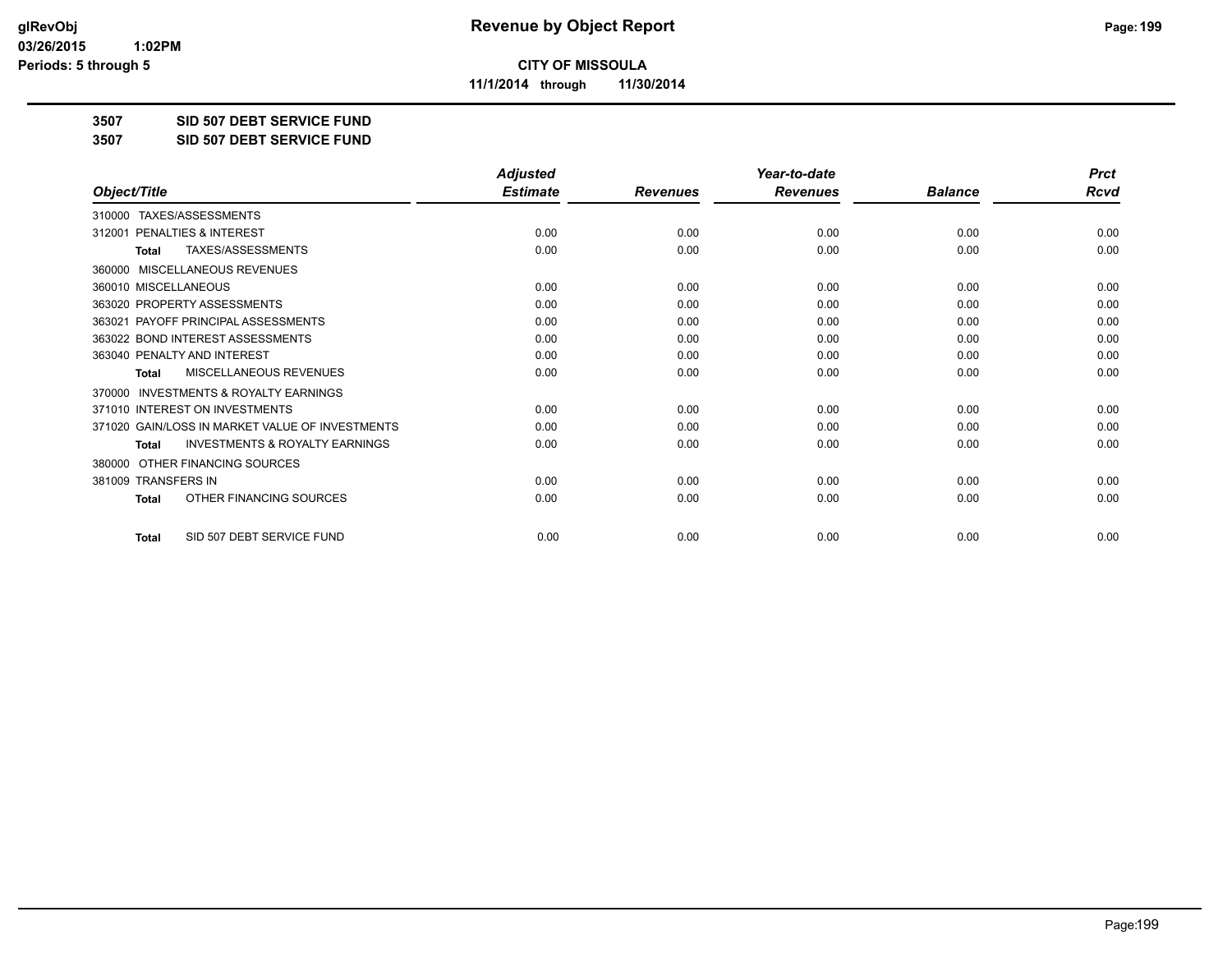**11/1/2014 through 11/30/2014**

# **3507 SID 507 DEBT SERVICE FUND**

|                                                           | <b>Adjusted</b> |                 | Year-to-date    |                | <b>Prct</b> |
|-----------------------------------------------------------|-----------------|-----------------|-----------------|----------------|-------------|
| Object/Title                                              | <b>Estimate</b> | <b>Revenues</b> | <b>Revenues</b> | <b>Balance</b> | <b>Rcvd</b> |
| 310000 TAXES/ASSESSMENTS                                  |                 |                 |                 |                |             |
| PENALTIES & INTEREST<br>312001                            | 0.00            | 0.00            | 0.00            | 0.00           | 0.00        |
| TAXES/ASSESSMENTS<br><b>Total</b>                         | 0.00            | 0.00            | 0.00            | 0.00           | 0.00        |
| 360000 MISCELLANEOUS REVENUES                             |                 |                 |                 |                |             |
| 360010 MISCELLANEOUS                                      | 0.00            | 0.00            | 0.00            | 0.00           | 0.00        |
| 363020 PROPERTY ASSESSMENTS                               | 0.00            | 0.00            | 0.00            | 0.00           | 0.00        |
| 363021 PAYOFF PRINCIPAL ASSESSMENTS                       | 0.00            | 0.00            | 0.00            | 0.00           | 0.00        |
| 363022 BOND INTEREST ASSESSMENTS                          | 0.00            | 0.00            | 0.00            | 0.00           | 0.00        |
| 363040 PENALTY AND INTEREST                               | 0.00            | 0.00            | 0.00            | 0.00           | 0.00        |
| MISCELLANEOUS REVENUES<br><b>Total</b>                    | 0.00            | 0.00            | 0.00            | 0.00           | 0.00        |
| <b>INVESTMENTS &amp; ROYALTY EARNINGS</b><br>370000       |                 |                 |                 |                |             |
| 371010 INTEREST ON INVESTMENTS                            | 0.00            | 0.00            | 0.00            | 0.00           | 0.00        |
| 371020 GAIN/LOSS IN MARKET VALUE OF INVESTMENT            | 0.00            | 0.00            | 0.00            | 0.00           | 0.00        |
| <b>INVESTMENTS &amp; ROYALTY EARNINGS</b><br><b>Total</b> | 0.00            | 0.00            | 0.00            | 0.00           | 0.00        |
| 380000 OTHER FINANCING SOURCES                            |                 |                 |                 |                |             |
| 381009 TRANSFERS IN                                       | 0.00            | 0.00            | 0.00            | 0.00           | 0.00        |
| OTHER FINANCING SOURCES<br><b>Total</b>                   | 0.00            | 0.00            | 0.00            | 0.00           | 0.00        |
| SID 507 DEBT SERVICE FUND<br><b>Total</b>                 | 0.00            | 0.00            | 0.00            | 0.00           | 0.00        |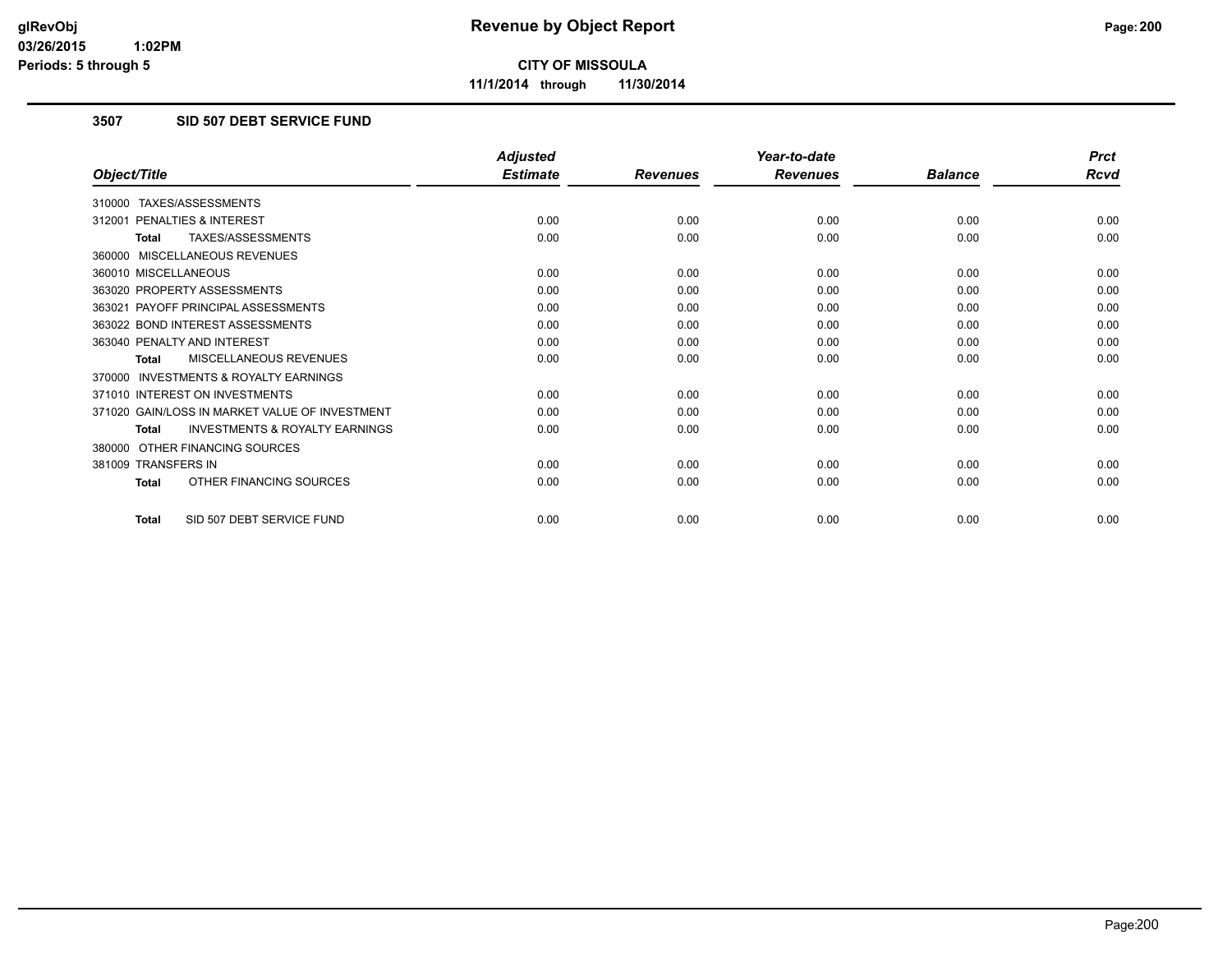**11/1/2014 through 11/30/2014**

**3508 SID 508 DEBT SERVICE FUND**

**3508 SID 508 DEBT SERVICE FUND**

|                                                           | <b>Adjusted</b> |                 | Year-to-date    |                | <b>Prct</b> |
|-----------------------------------------------------------|-----------------|-----------------|-----------------|----------------|-------------|
| Object/Title                                              | <b>Estimate</b> | <b>Revenues</b> | <b>Revenues</b> | <b>Balance</b> | <b>Rcvd</b> |
| TAXES/ASSESSMENTS<br>310000                               |                 |                 |                 |                |             |
| 312001 PENALTIES & INTEREST                               | 0.00            | 0.00            | 0.00            | 0.00           | 0.00        |
| TAXES/ASSESSMENTS<br><b>Total</b>                         | 0.00            | 0.00            | 0.00            | 0.00           | 0.00        |
| MISCELLANEOUS REVENUES<br>360000                          |                 |                 |                 |                |             |
| 360010 MISCELLANEOUS                                      | 0.00            | 0.00            | 0.00            | 0.00           | 0.00        |
| 363020 PROPERTY ASSESSMENTS                               | 0.00            | 0.00            | 0.00            | 0.00           | 0.00        |
| 363021 PAYOFF PRINCIPAL ASSESSMENTS                       | 0.00            | 0.00            | 0.00            | 0.00           | 0.00        |
| 363022 BOND INTEREST ASSESSMENTS                          | 0.00            | 0.00            | 0.00            | 0.00           | 0.00        |
| 363040 PENALTY AND INTEREST                               | 0.00            | 0.00            | 0.00            | 0.00           | 0.00        |
| <b>MISCELLANEOUS REVENUES</b><br><b>Total</b>             | 0.00            | 0.00            | 0.00            | 0.00           | 0.00        |
| <b>INVESTMENTS &amp; ROYALTY EARNINGS</b><br>370000       |                 |                 |                 |                |             |
| 371010 INTEREST ON INVESTMENTS                            | 0.00            | 0.00            | 0.00            | 0.00           | 0.00        |
| 371020 GAIN/LOSS IN MARKET VALUE OF INVESTMENTS           | 0.00            | 0.00            | 0.00            | 0.00           | 0.00        |
| <b>INVESTMENTS &amp; ROYALTY EARNINGS</b><br><b>Total</b> | 0.00            | 0.00            | 0.00            | 0.00           | 0.00        |
| OTHER FINANCING SOURCES<br>380000                         |                 |                 |                 |                |             |
| 381009 TRANSFERS IN                                       | 0.00            | 0.00            | 0.00            | 0.00           | 0.00        |
| OTHER FINANCING SOURCES<br><b>Total</b>                   | 0.00            | 0.00            | 0.00            | 0.00           | 0.00        |
| SID 508 DEBT SERVICE FUND<br><b>Total</b>                 | 0.00            | 0.00            | 0.00            | 0.00           | 0.00        |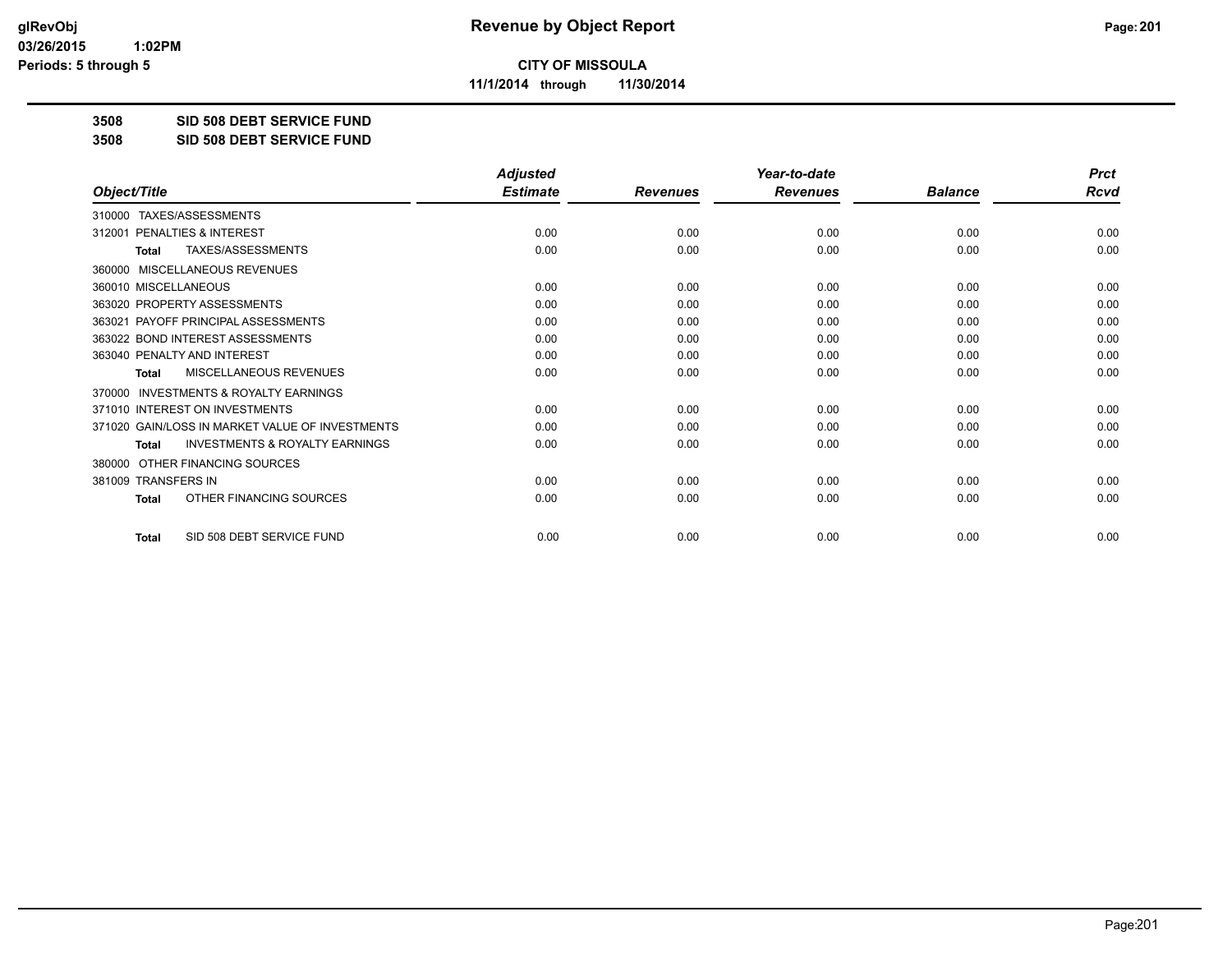**11/1/2014 through 11/30/2014**

## **3508 SID 508 DEBT SERVICE FUND**

|                                                           | <b>Adjusted</b> |                 | Year-to-date    |                | <b>Prct</b> |
|-----------------------------------------------------------|-----------------|-----------------|-----------------|----------------|-------------|
| Object/Title                                              | <b>Estimate</b> | <b>Revenues</b> | <b>Revenues</b> | <b>Balance</b> | <b>Rcvd</b> |
| 310000 TAXES/ASSESSMENTS                                  |                 |                 |                 |                |             |
| PENALTIES & INTEREST<br>312001                            | 0.00            | 0.00            | 0.00            | 0.00           | 0.00        |
| TAXES/ASSESSMENTS<br><b>Total</b>                         | 0.00            | 0.00            | 0.00            | 0.00           | 0.00        |
| 360000 MISCELLANEOUS REVENUES                             |                 |                 |                 |                |             |
| 360010 MISCELLANEOUS                                      | 0.00            | 0.00            | 0.00            | 0.00           | 0.00        |
| 363020 PROPERTY ASSESSMENTS                               | 0.00            | 0.00            | 0.00            | 0.00           | 0.00        |
| 363021 PAYOFF PRINCIPAL ASSESSMENTS                       | 0.00            | 0.00            | 0.00            | 0.00           | 0.00        |
| 363022 BOND INTEREST ASSESSMENTS                          | 0.00            | 0.00            | 0.00            | 0.00           | 0.00        |
| 363040 PENALTY AND INTEREST                               | 0.00            | 0.00            | 0.00            | 0.00           | 0.00        |
| MISCELLANEOUS REVENUES<br><b>Total</b>                    | 0.00            | 0.00            | 0.00            | 0.00           | 0.00        |
| <b>INVESTMENTS &amp; ROYALTY EARNINGS</b><br>370000       |                 |                 |                 |                |             |
| 371010 INTEREST ON INVESTMENTS                            | 0.00            | 0.00            | 0.00            | 0.00           | 0.00        |
| 371020 GAIN/LOSS IN MARKET VALUE OF INVESTMENT            | 0.00            | 0.00            | 0.00            | 0.00           | 0.00        |
| <b>INVESTMENTS &amp; ROYALTY EARNINGS</b><br><b>Total</b> | 0.00            | 0.00            | 0.00            | 0.00           | 0.00        |
| OTHER FINANCING SOURCES<br>380000                         |                 |                 |                 |                |             |
| 381009 TRANSFERS IN                                       | 0.00            | 0.00            | 0.00            | 0.00           | 0.00        |
| OTHER FINANCING SOURCES<br><b>Total</b>                   | 0.00            | 0.00            | 0.00            | 0.00           | 0.00        |
| SID 508 DEBT SERVICE FUND<br><b>Total</b>                 | 0.00            | 0.00            | 0.00            | 0.00           | 0.00        |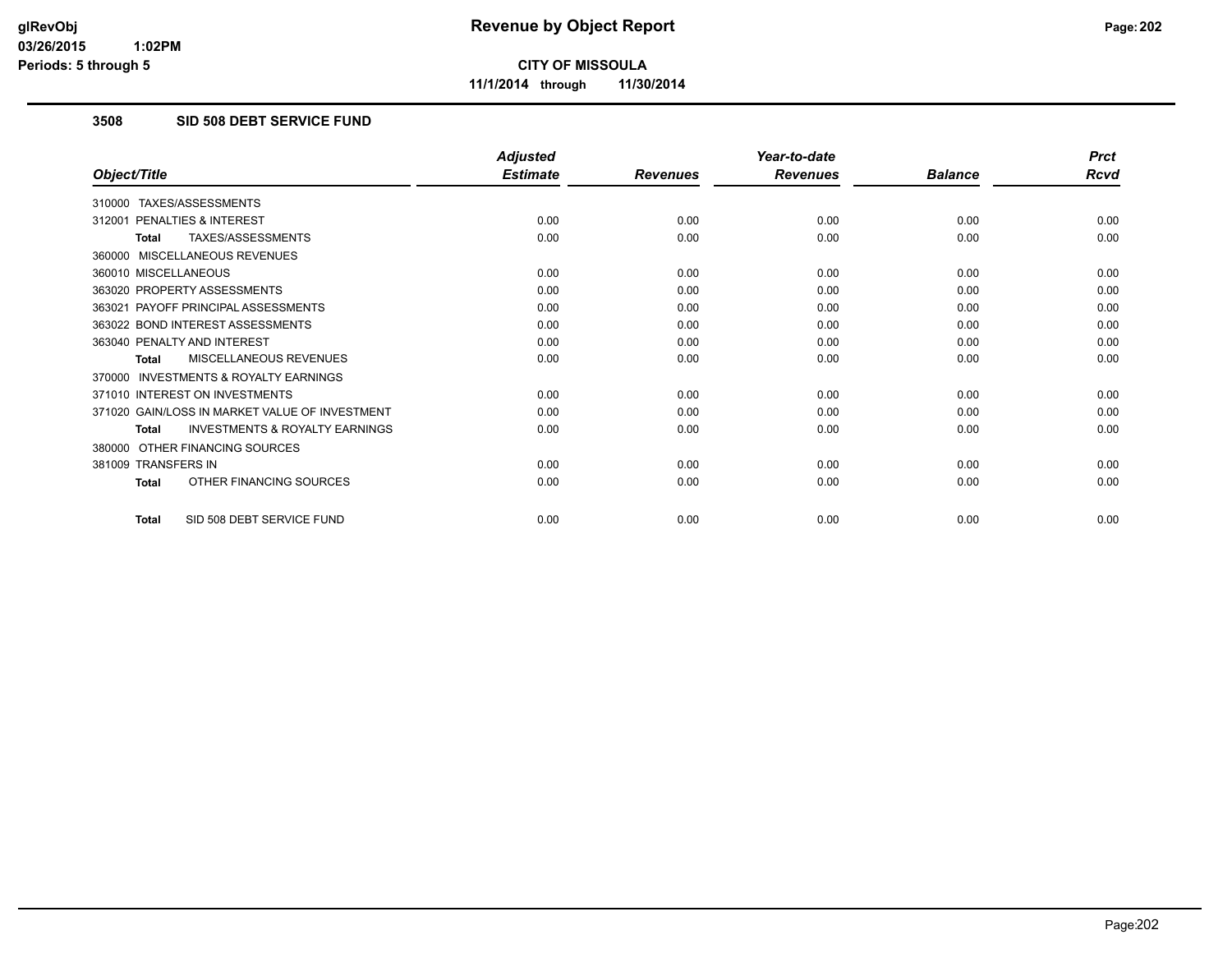**11/1/2014 through 11/30/2014**

**3510 SID 510 DEBT SERVICE FUND**

**3510 SID 510 DEBT SERVICE FUND**

|                                                           | <b>Adjusted</b> |                 | Year-to-date    |                | <b>Prct</b> |
|-----------------------------------------------------------|-----------------|-----------------|-----------------|----------------|-------------|
| Object/Title                                              | <b>Estimate</b> | <b>Revenues</b> | <b>Revenues</b> | <b>Balance</b> | <b>Rcvd</b> |
| TAXES/ASSESSMENTS<br>310000                               |                 |                 |                 |                |             |
| <b>PENALTIES &amp; INTEREST</b><br>312001                 | 0.00            | 0.00            | 0.00            | 0.00           | 0.00        |
| TAXES/ASSESSMENTS<br>Total                                | 0.00            | 0.00            | 0.00            | 0.00           | 0.00        |
| MISCELLANEOUS REVENUES<br>360000                          |                 |                 |                 |                |             |
| 360010 MISCELLANEOUS                                      | 0.00            | 0.00            | 0.00            | 0.00           | 0.00        |
| 363020 PROPERTY ASSESSMENTS                               | 0.00            | 0.00            | 0.00            | 0.00           | 0.00        |
| 363021 PAYOFF PRINCIPAL ASSESSMENTS                       | 0.00            | 0.00            | 0.00            | 0.00           | 0.00        |
| 363022 BOND INTEREST ASSESSMENTS                          | 0.00            | 0.00            | 0.00            | 0.00           | 0.00        |
| 363040 PENALTY AND INTEREST                               | 0.00            | 0.00            | 0.00            | 0.00           | 0.00        |
| <b>MISCELLANEOUS REVENUES</b><br><b>Total</b>             | 0.00            | 0.00            | 0.00            | 0.00           | 0.00        |
| <b>INVESTMENTS &amp; ROYALTY EARNINGS</b><br>370000       |                 |                 |                 |                |             |
| 371010 INTEREST ON INVESTMENTS                            | 0.00            | 0.00            | 0.00            | 0.00           | 0.00        |
| 371020 GAIN/LOSS IN MARKET VALUE OF INVESTMENTS           | 0.00            | 0.00            | 0.00            | 0.00           | 0.00        |
| 371500 INTEREST ON INTERFUND LOAN                         | 0.00            | 0.00            | 0.00            | 0.00           | 0.00        |
| <b>INVESTMENTS &amp; ROYALTY EARNINGS</b><br><b>Total</b> | 0.00            | 0.00            | 0.00            | 0.00           | 0.00        |
| SID 510 DEBT SERVICE FUND<br><b>Total</b>                 | 0.00            | 0.00            | 0.00            | 0.00           | 0.00        |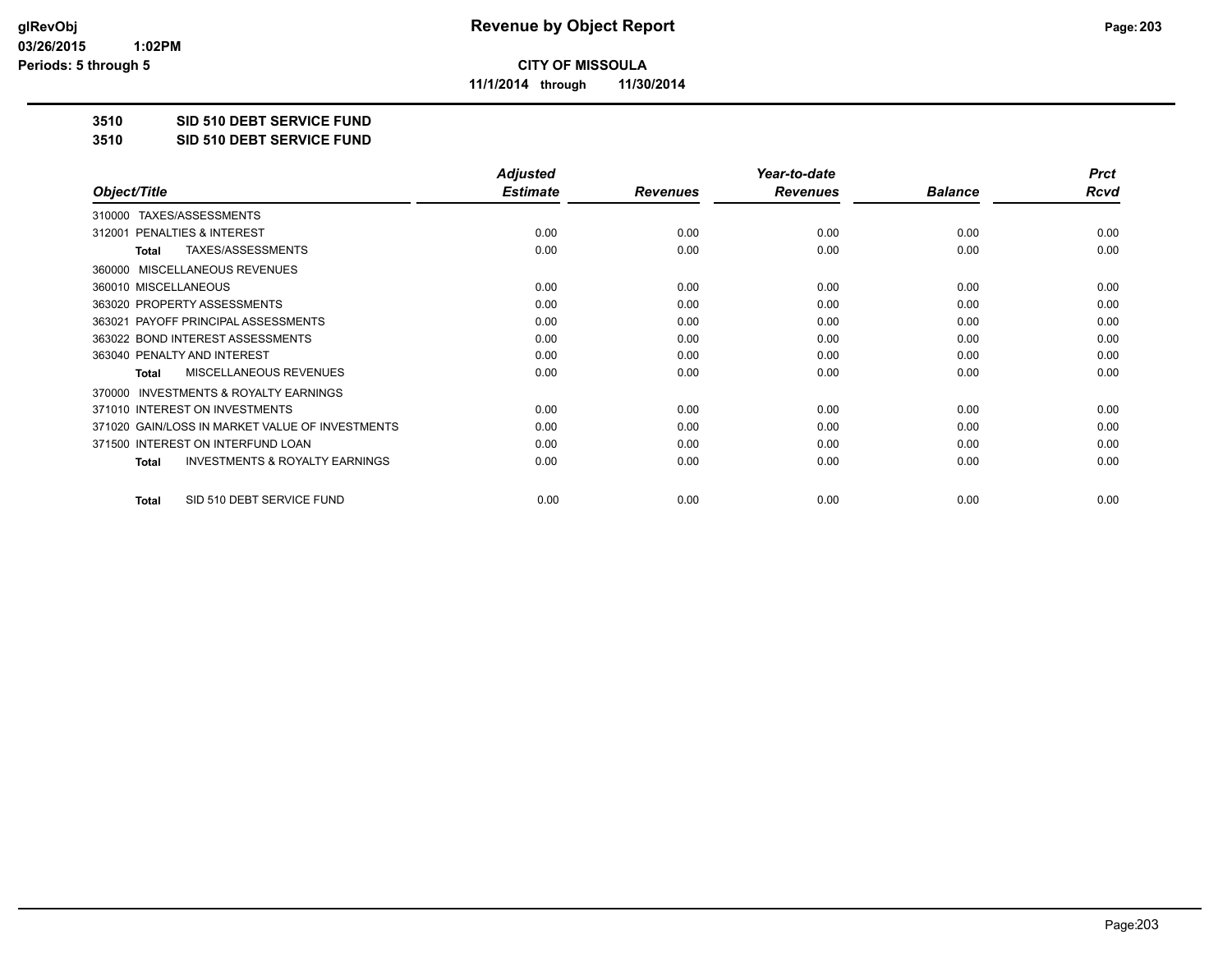**11/1/2014 through 11/30/2014**

# **3510 SID 510 DEBT SERVICE FUND**

|                                                           | <b>Adjusted</b> |                 | Year-to-date    |                | <b>Prct</b> |
|-----------------------------------------------------------|-----------------|-----------------|-----------------|----------------|-------------|
| Object/Title                                              | <b>Estimate</b> | <b>Revenues</b> | <b>Revenues</b> | <b>Balance</b> | Rcvd        |
| TAXES/ASSESSMENTS<br>310000                               |                 |                 |                 |                |             |
| PENALTIES & INTEREST<br>312001                            | 0.00            | 0.00            | 0.00            | 0.00           | 0.00        |
| TAXES/ASSESSMENTS<br><b>Total</b>                         | 0.00            | 0.00            | 0.00            | 0.00           | 0.00        |
| 360000 MISCELLANEOUS REVENUES                             |                 |                 |                 |                |             |
| 360010 MISCELLANEOUS                                      | 0.00            | 0.00            | 0.00            | 0.00           | 0.00        |
| 363020 PROPERTY ASSESSMENTS                               | 0.00            | 0.00            | 0.00            | 0.00           | 0.00        |
| 363021 PAYOFF PRINCIPAL ASSESSMENTS                       | 0.00            | 0.00            | 0.00            | 0.00           | 0.00        |
| 363022 BOND INTEREST ASSESSMENTS                          | 0.00            | 0.00            | 0.00            | 0.00           | 0.00        |
| 363040 PENALTY AND INTEREST                               | 0.00            | 0.00            | 0.00            | 0.00           | 0.00        |
| <b>MISCELLANEOUS REVENUES</b><br><b>Total</b>             | 0.00            | 0.00            | 0.00            | 0.00           | 0.00        |
| <b>INVESTMENTS &amp; ROYALTY EARNINGS</b><br>370000       |                 |                 |                 |                |             |
| 371010 INTEREST ON INVESTMENTS                            | 0.00            | 0.00            | 0.00            | 0.00           | 0.00        |
| 371020 GAIN/LOSS IN MARKET VALUE OF INVESTMENT            | 0.00            | 0.00            | 0.00            | 0.00           | 0.00        |
| 371500 INTEREST ON INTERFUND LOAN                         | 0.00            | 0.00            | 0.00            | 0.00           | 0.00        |
| <b>INVESTMENTS &amp; ROYALTY EARNINGS</b><br><b>Total</b> | 0.00            | 0.00            | 0.00            | 0.00           | 0.00        |
| SID 510 DEBT SERVICE FUND<br><b>Total</b>                 | 0.00            | 0.00            | 0.00            | 0.00           | 0.00        |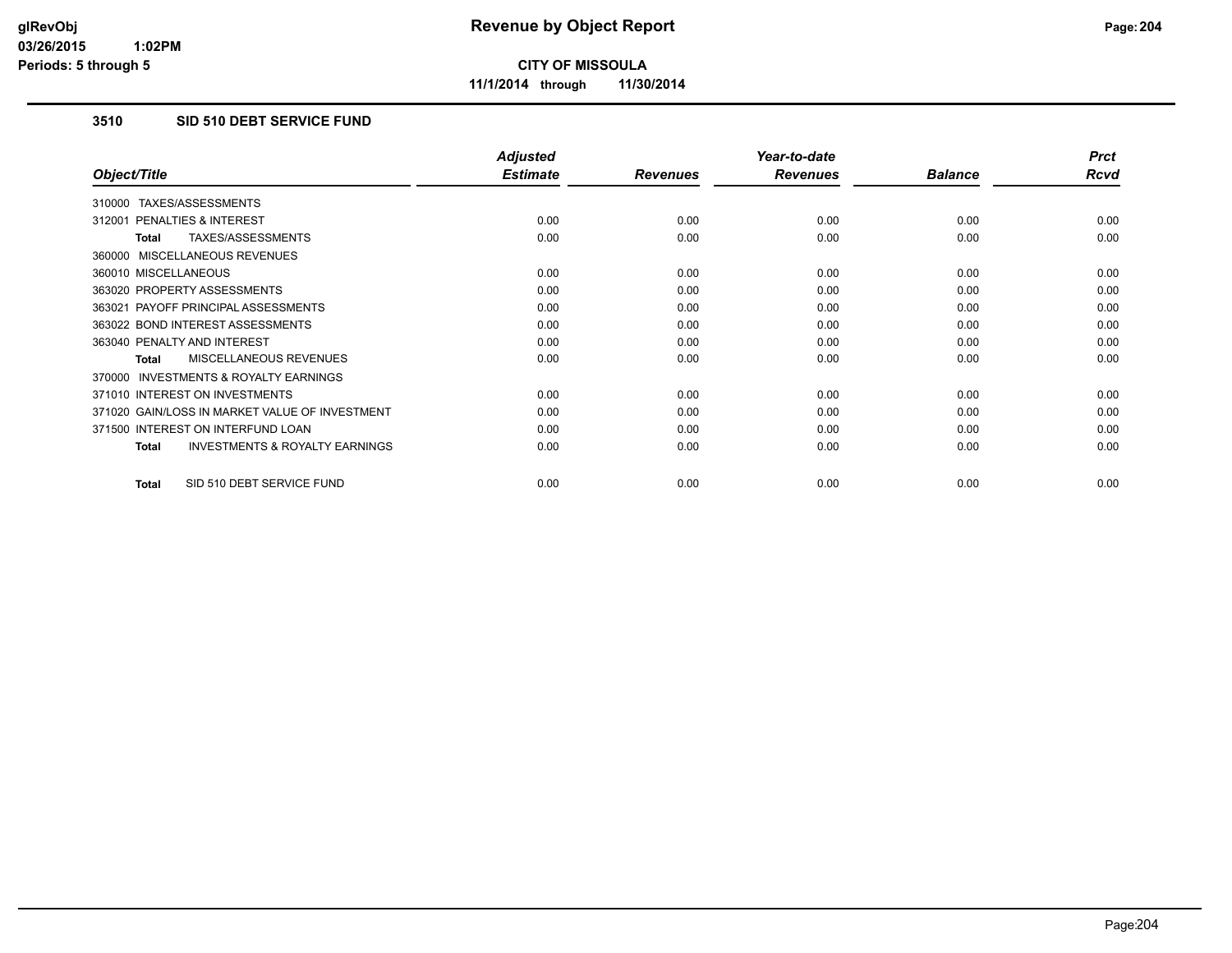**11/1/2014 through 11/30/2014**

**3511 SID 511 DEBT SERVICE FUND**

**3511 SID 511 DEBT SERVICE FUND**

|                                                           | <b>Adjusted</b> |                 | Year-to-date    |                | <b>Prct</b> |
|-----------------------------------------------------------|-----------------|-----------------|-----------------|----------------|-------------|
| Object/Title                                              | <b>Estimate</b> | <b>Revenues</b> | <b>Revenues</b> | <b>Balance</b> | <b>Rcvd</b> |
| TAXES/ASSESSMENTS<br>310000                               |                 |                 |                 |                |             |
| 312001 PENALTIES & INTEREST                               | 0.00            | 0.00            | 0.00            | 0.00           | 0.00        |
| TAXES/ASSESSMENTS<br>Total                                | 0.00            | 0.00            | 0.00            | 0.00           | 0.00        |
| MISCELLANEOUS REVENUES<br>360000                          |                 |                 |                 |                |             |
| 360010 MISCELLANEOUS                                      | 0.00            | 0.00            | 0.00            | 0.00           | 0.00        |
| 363020 PROPERTY ASSESSMENTS                               | 0.00            | 0.00            | 0.00            | 0.00           | 0.00        |
| 363021 PAYOFF PRINCIPAL ASSESSMENTS                       | 0.00            | 0.00            | 0.00            | 0.00           | 0.00        |
| 363022 BOND INTEREST ASSESSMENTS                          | 0.00            | 0.00            | 0.00            | 0.00           | 0.00        |
| 363040 PENALTY AND INTEREST                               | 0.00            | 0.00            | 0.00            | 0.00           | 0.00        |
| MISCELLANEOUS REVENUES<br><b>Total</b>                    | 0.00            | 0.00            | 0.00            | 0.00           | 0.00        |
| <b>INVESTMENTS &amp; ROYALTY EARNINGS</b><br>370000       |                 |                 |                 |                |             |
| 371010 INTEREST ON INVESTMENTS                            | 0.00            | 0.00            | 0.00            | 0.00           | 0.00        |
| 371020 GAIN/LOSS IN MARKET VALUE OF INVESTMENTS           | 0.00            | 0.00            | 0.00            | 0.00           | 0.00        |
| <b>INVESTMENTS &amp; ROYALTY EARNINGS</b><br><b>Total</b> | 0.00            | 0.00            | 0.00            | 0.00           | 0.00        |
| SID 511 DEBT SERVICE FUND<br><b>Total</b>                 | 0.00            | 0.00            | 0.00            | 0.00           | 0.00        |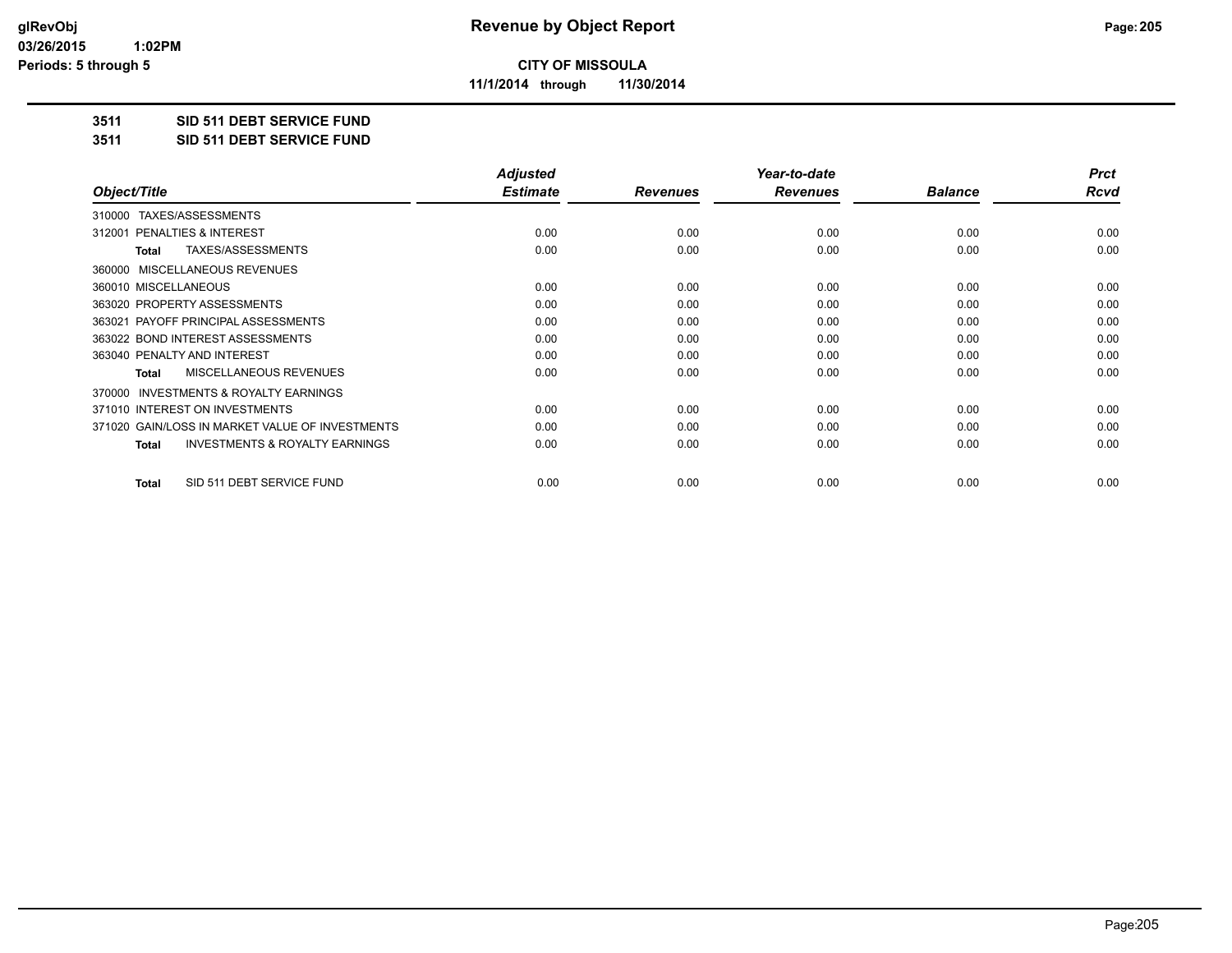**11/1/2014 through 11/30/2014**

# **3511 SID 511 DEBT SERVICE FUND**

|                                                           | <b>Adjusted</b> |                 | Year-to-date    |                | <b>Prct</b> |
|-----------------------------------------------------------|-----------------|-----------------|-----------------|----------------|-------------|
| Object/Title                                              | <b>Estimate</b> | <b>Revenues</b> | <b>Revenues</b> | <b>Balance</b> | <b>Rcvd</b> |
| 310000 TAXES/ASSESSMENTS                                  |                 |                 |                 |                |             |
| 312001 PENALTIES & INTEREST                               | 0.00            | 0.00            | 0.00            | 0.00           | 0.00        |
| TAXES/ASSESSMENTS<br><b>Total</b>                         | 0.00            | 0.00            | 0.00            | 0.00           | 0.00        |
| 360000 MISCELLANEOUS REVENUES                             |                 |                 |                 |                |             |
| 360010 MISCELLANEOUS                                      | 0.00            | 0.00            | 0.00            | 0.00           | 0.00        |
| 363020 PROPERTY ASSESSMENTS                               | 0.00            | 0.00            | 0.00            | 0.00           | 0.00        |
| 363021 PAYOFF PRINCIPAL ASSESSMENTS                       | 0.00            | 0.00            | 0.00            | 0.00           | 0.00        |
| 363022 BOND INTEREST ASSESSMENTS                          | 0.00            | 0.00            | 0.00            | 0.00           | 0.00        |
| 363040 PENALTY AND INTEREST                               | 0.00            | 0.00            | 0.00            | 0.00           | 0.00        |
| <b>MISCELLANEOUS REVENUES</b><br><b>Total</b>             | 0.00            | 0.00            | 0.00            | 0.00           | 0.00        |
| <b>INVESTMENTS &amp; ROYALTY EARNINGS</b><br>370000       |                 |                 |                 |                |             |
| 371010 INTEREST ON INVESTMENTS                            | 0.00            | 0.00            | 0.00            | 0.00           | 0.00        |
| 371020 GAIN/LOSS IN MARKET VALUE OF INVESTMENT            | 0.00            | 0.00            | 0.00            | 0.00           | 0.00        |
| <b>INVESTMENTS &amp; ROYALTY EARNINGS</b><br><b>Total</b> | 0.00            | 0.00            | 0.00            | 0.00           | 0.00        |
| SID 511 DEBT SERVICE FUND<br><b>Total</b>                 | 0.00            | 0.00            | 0.00            | 0.00           | 0.00        |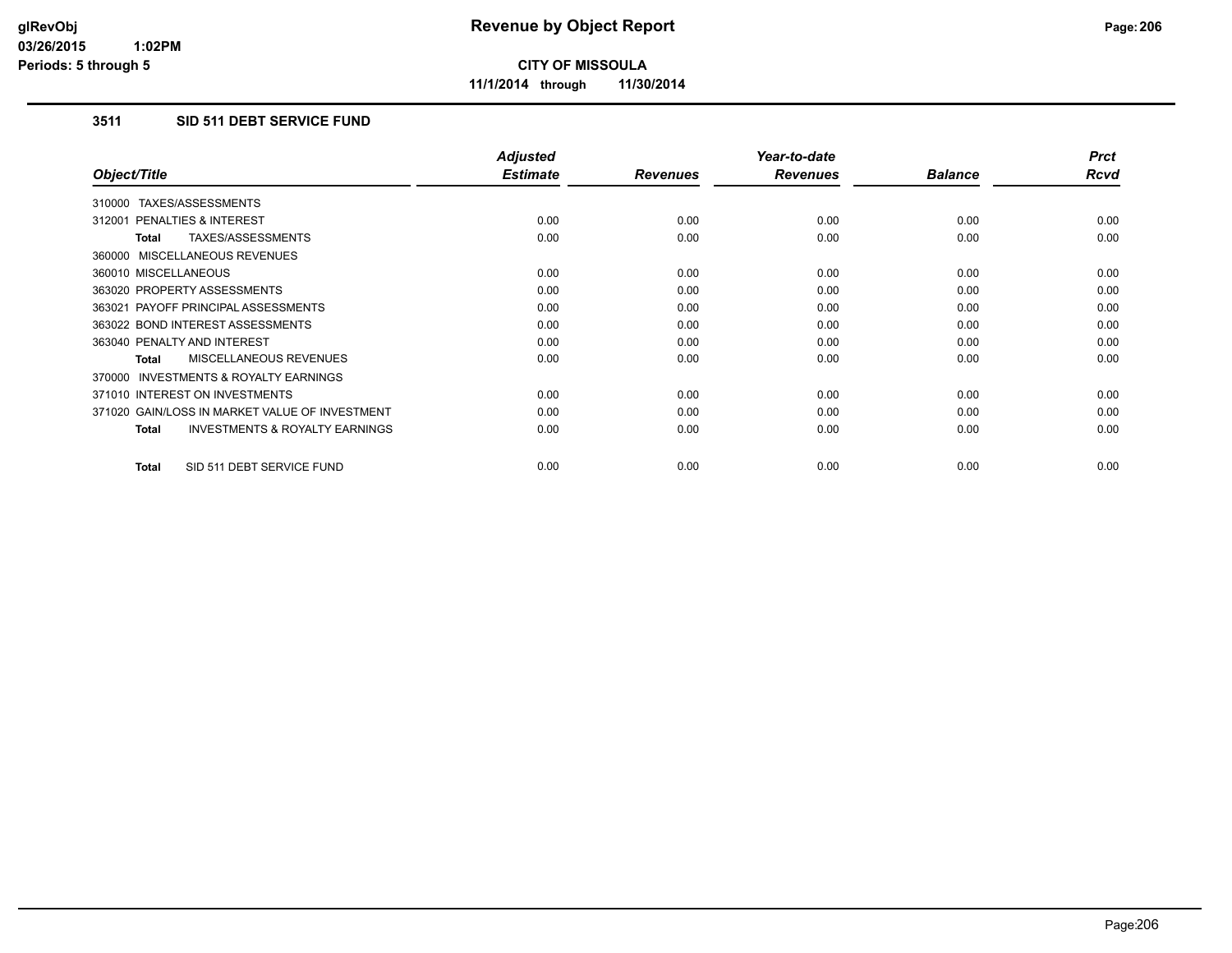**11/1/2014 through 11/30/2014**

#### **3512 SID 512 DEBT SERVICE FUND**

**3512 SID 512 DEBT SERVICE FUND**

|                                                           | <b>Adjusted</b> |                 | Year-to-date    |                | <b>Prct</b> |
|-----------------------------------------------------------|-----------------|-----------------|-----------------|----------------|-------------|
| Object/Title                                              | <b>Estimate</b> | <b>Revenues</b> | <b>Revenues</b> | <b>Balance</b> | <b>Rcvd</b> |
| TAXES/ASSESSMENTS<br>310000                               |                 |                 |                 |                |             |
| <b>PENALTIES &amp; INTEREST</b><br>312001                 | 0.00            | 0.00            | 0.00            | 0.00           | 0.00        |
| TAXES/ASSESSMENTS<br><b>Total</b>                         | 0.00            | 0.00            | 0.00            | 0.00           | 0.00        |
| MISCELLANEOUS REVENUES<br>360000                          |                 |                 |                 |                |             |
| 360010 MISCELLANEOUS                                      | 0.00            | 0.00            | 0.00            | 0.00           | 0.00        |
| 363020 PROPERTY ASSESSMENTS                               | 81,293.00       | 0.00            | 0.00            | 81,293.00      | 0.00        |
| 363021 PAYOFF PRINCIPAL ASSESSMENTS                       | 0.00            | 0.00            | 0.00            | 0.00           | 0.00        |
| 363022 BOND INTEREST ASSESSMENTS                          | 0.00            | 0.00            | 0.00            | 0.00           | 0.00        |
| 363040 PENALTY AND INTEREST                               | 0.00            | 0.00            | 0.00            | 0.00           | 0.00        |
| <b>MISCELLANEOUS REVENUES</b><br><b>Total</b>             | 81,293.00       | 0.00            | 0.00            | 81,293.00      | 0.00        |
| <b>INVESTMENTS &amp; ROYALTY EARNINGS</b><br>370000       |                 |                 |                 |                |             |
| 371010 INTEREST ON INVESTMENTS                            | 0.00            | 0.00            | 0.00            | 0.00           | 0.00        |
| 371020 GAIN/LOSS IN MARKET VALUE OF INVESTMENTS           | 0.00            | 0.00            | 0.00            | 0.00           | 0.00        |
| 371500 INTEREST ON INTERFUND LOAN                         | 0.00            | 0.00            | 0.00            | 0.00           | 0.00        |
| <b>INVESTMENTS &amp; ROYALTY EARNINGS</b><br><b>Total</b> | 0.00            | 0.00            | 0.00            | 0.00           | 0.00        |
| SID 512 DEBT SERVICE FUND<br><b>Total</b>                 | 81,293.00       | 0.00            | 0.00            | 81,293.00      | 0.00        |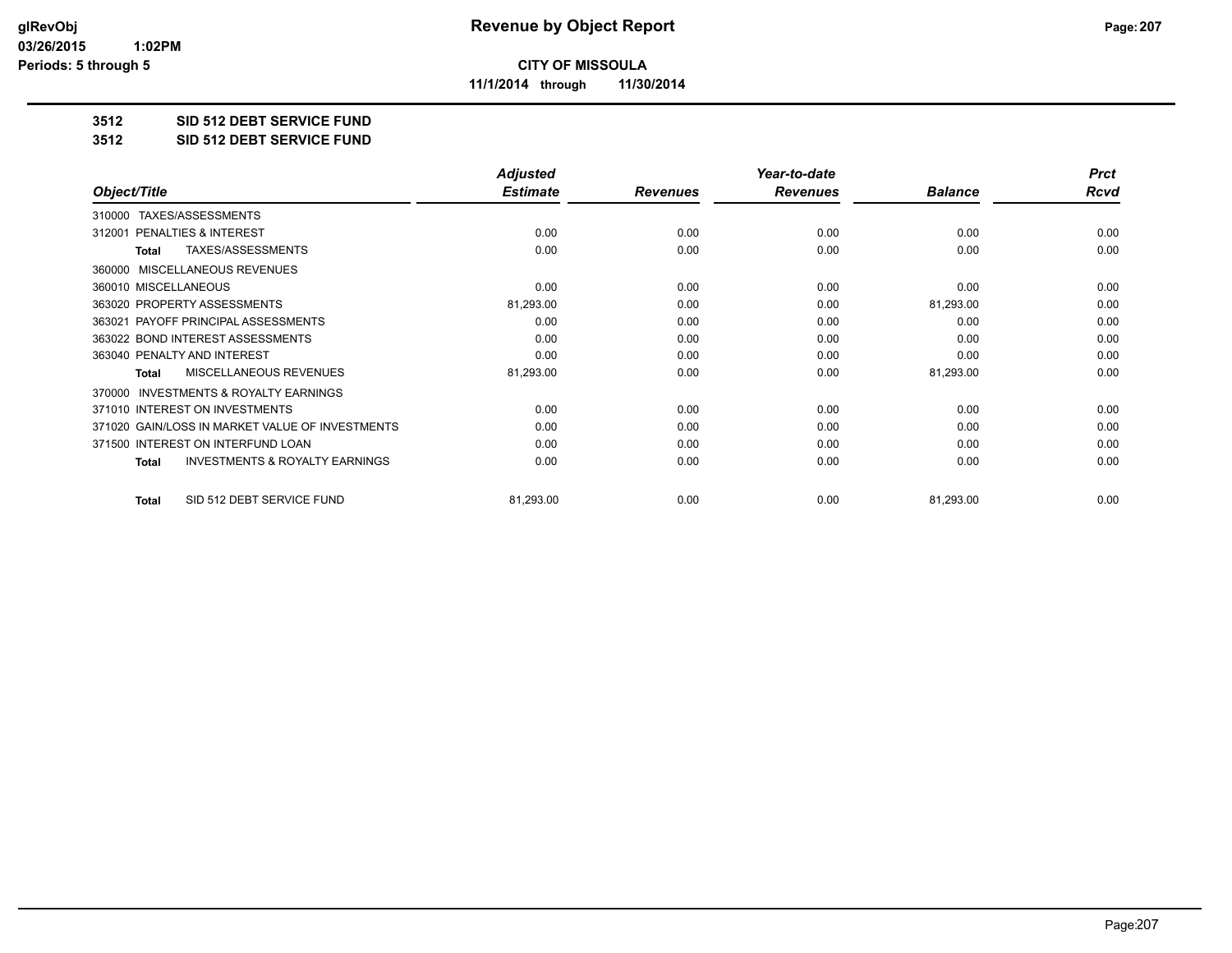**11/1/2014 through 11/30/2014**

# **3512 SID 512 DEBT SERVICE FUND**

|                                                           | <b>Adjusted</b> |                 | Year-to-date    |                | <b>Prct</b> |
|-----------------------------------------------------------|-----------------|-----------------|-----------------|----------------|-------------|
| Object/Title                                              | <b>Estimate</b> | <b>Revenues</b> | <b>Revenues</b> | <b>Balance</b> | <b>Rcvd</b> |
| TAXES/ASSESSMENTS<br>310000                               |                 |                 |                 |                |             |
| 312001 PENALTIES & INTEREST                               | 0.00            | 0.00            | 0.00            | 0.00           | 0.00        |
| TAXES/ASSESSMENTS<br>Total                                | 0.00            | 0.00            | 0.00            | 0.00           | 0.00        |
| 360000 MISCELLANEOUS REVENUES                             |                 |                 |                 |                |             |
| 360010 MISCELLANEOUS                                      | 0.00            | 0.00            | 0.00            | 0.00           | 0.00        |
| 363020 PROPERTY ASSESSMENTS                               | 81,293.00       | 0.00            | 0.00            | 81,293.00      | 0.00        |
| 363021 PAYOFF PRINCIPAL ASSESSMENTS                       | 0.00            | 0.00            | 0.00            | 0.00           | 0.00        |
| 363022 BOND INTEREST ASSESSMENTS                          | 0.00            | 0.00            | 0.00            | 0.00           | 0.00        |
| 363040 PENALTY AND INTEREST                               | 0.00            | 0.00            | 0.00            | 0.00           | 0.00        |
| MISCELLANEOUS REVENUES<br>Total                           | 81,293.00       | 0.00            | 0.00            | 81,293.00      | 0.00        |
| <b>INVESTMENTS &amp; ROYALTY EARNINGS</b><br>370000       |                 |                 |                 |                |             |
| 371010 INTEREST ON INVESTMENTS                            | 0.00            | 0.00            | 0.00            | 0.00           | 0.00        |
| 371020 GAIN/LOSS IN MARKET VALUE OF INVESTMENT            | 0.00            | 0.00            | 0.00            | 0.00           | 0.00        |
| 371500 INTEREST ON INTERFUND LOAN                         | 0.00            | 0.00            | 0.00            | 0.00           | 0.00        |
| <b>INVESTMENTS &amp; ROYALTY EARNINGS</b><br><b>Total</b> | 0.00            | 0.00            | 0.00            | 0.00           | 0.00        |
|                                                           |                 |                 |                 |                |             |
| SID 512 DEBT SERVICE FUND<br><b>Total</b>                 | 81,293.00       | 0.00            | 0.00            | 81,293.00      | 0.00        |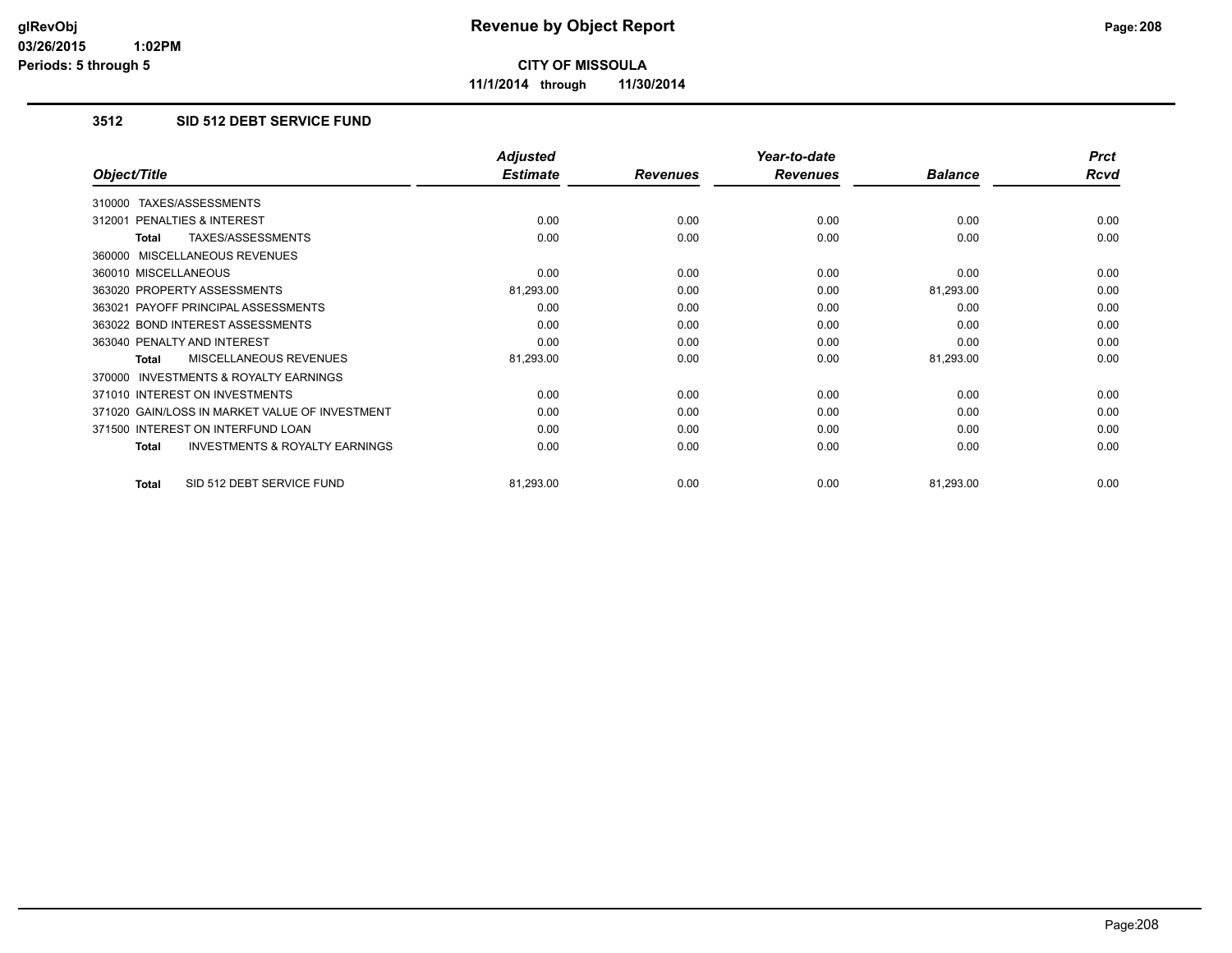**11/1/2014 through 11/30/2014**

#### **3513 SID 513 DEBT SERVICE FUND**

**3513 SID 513 DEBT SERVICE FUND**

|                                                           | <b>Adjusted</b> |                 | Year-to-date    |                | <b>Prct</b> |
|-----------------------------------------------------------|-----------------|-----------------|-----------------|----------------|-------------|
| Object/Title                                              | <b>Estimate</b> | <b>Revenues</b> | <b>Revenues</b> | <b>Balance</b> | <b>Rcvd</b> |
| TAXES/ASSESSMENTS<br>310000                               |                 |                 |                 |                |             |
| 312001 PENALTIES & INTEREST                               | 0.00            | 0.00            | 0.00            | 0.00           | 0.00        |
| TAXES/ASSESSMENTS<br><b>Total</b>                         | 0.00            | 0.00            | 0.00            | 0.00           | 0.00        |
| MISCELLANEOUS REVENUES<br>360000                          |                 |                 |                 |                |             |
| 360010 MISCELLANEOUS                                      | 0.00            | 0.00            | 0.00            | 0.00           | 0.00        |
| 363020 PROPERTY ASSESSMENTS                               | 0.00            | 0.00            | 0.00            | 0.00           | 0.00        |
| 363021 PAYOFF PRINCIPAL ASSESSMENTS                       | 0.00            | 0.00            | 0.00            | 0.00           | 0.00        |
| 363022 BOND INTEREST ASSESSMENTS                          | 0.00            | 0.00            | 0.00            | 0.00           | 0.00        |
| 363040 PENALTY AND INTEREST                               | 0.00            | 0.00            | 0.00            | 0.00           | 0.00        |
| <b>MISCELLANEOUS REVENUES</b><br><b>Total</b>             | 0.00            | 0.00            | 0.00            | 0.00           | 0.00        |
| <b>INVESTMENTS &amp; ROYALTY EARNINGS</b><br>370000       |                 |                 |                 |                |             |
| 371010 INTEREST ON INVESTMENTS                            | 0.00            | 0.00            | 0.00            | 0.00           | 0.00        |
| 371020 GAIN/LOSS IN MARKET VALUE OF INVESTMENTS           | 0.00            | 0.00            | 0.00            | 0.00           | 0.00        |
| <b>INVESTMENTS &amp; ROYALTY EARNINGS</b><br><b>Total</b> | 0.00            | 0.00            | 0.00            | 0.00           | 0.00        |
| OTHER FINANCING SOURCES<br>380000                         |                 |                 |                 |                |             |
| 381009 TRANSFERS IN                                       | 0.00            | 0.00            | 0.00            | 0.00           | 0.00        |
| OTHER FINANCING SOURCES<br>Total                          | 0.00            | 0.00            | 0.00            | 0.00           | 0.00        |
| SID 513 DEBT SERVICE FUND<br><b>Total</b>                 | 0.00            | 0.00            | 0.00            | 0.00           | 0.00        |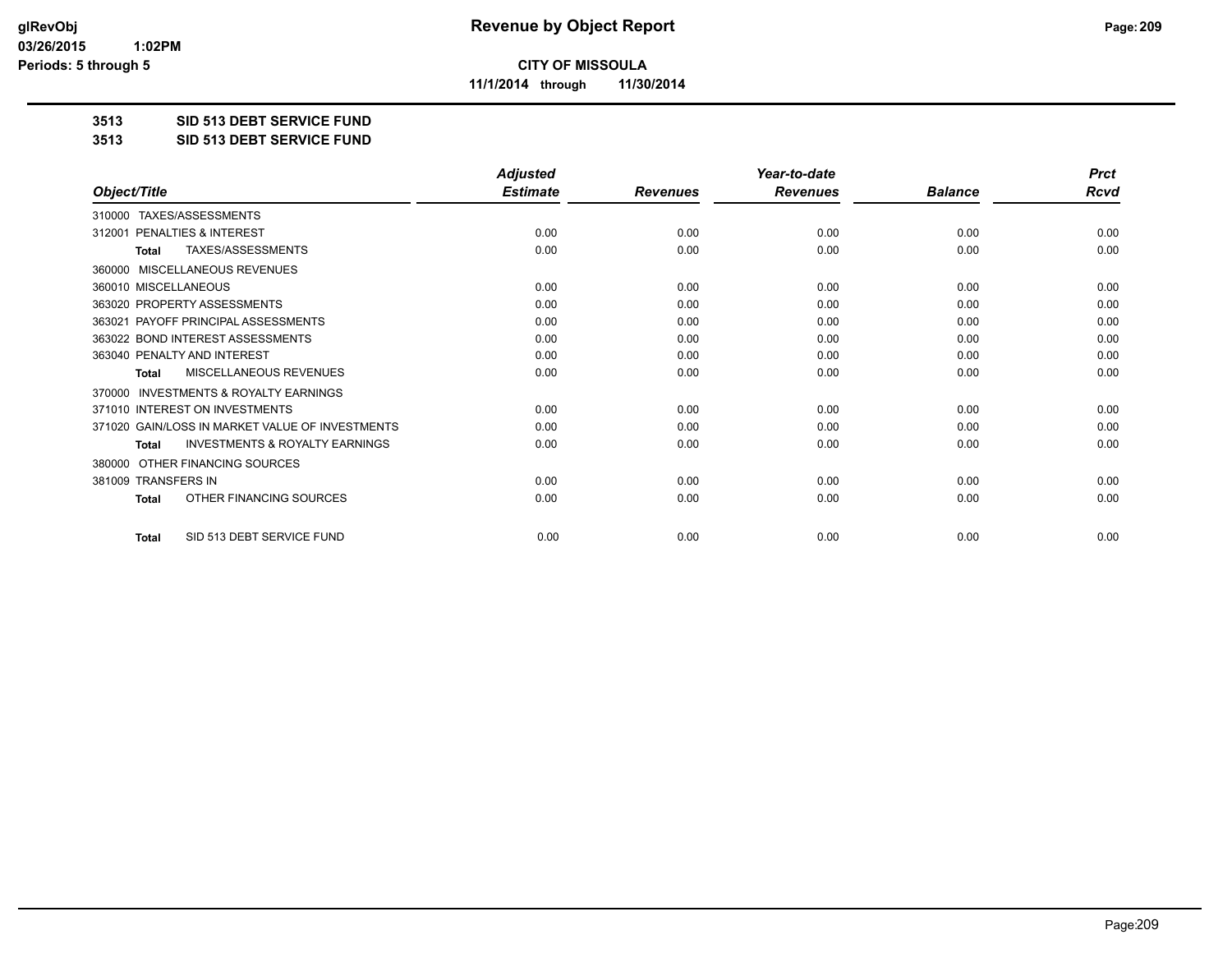**11/1/2014 through 11/30/2014**

# **3513 SID 513 DEBT SERVICE FUND**

|                                                           | <b>Adjusted</b> |                 | Year-to-date    |                | <b>Prct</b> |
|-----------------------------------------------------------|-----------------|-----------------|-----------------|----------------|-------------|
| Object/Title                                              | <b>Estimate</b> | <b>Revenues</b> | <b>Revenues</b> | <b>Balance</b> | <b>Rcvd</b> |
| TAXES/ASSESSMENTS<br>310000                               |                 |                 |                 |                |             |
| PENALTIES & INTEREST<br>312001                            | 0.00            | 0.00            | 0.00            | 0.00           | 0.00        |
| TAXES/ASSESSMENTS<br><b>Total</b>                         | 0.00            | 0.00            | 0.00            | 0.00           | 0.00        |
| MISCELLANEOUS REVENUES<br>360000                          |                 |                 |                 |                |             |
| 360010 MISCELLANEOUS                                      | 0.00            | 0.00            | 0.00            | 0.00           | 0.00        |
| 363020 PROPERTY ASSESSMENTS                               | 0.00            | 0.00            | 0.00            | 0.00           | 0.00        |
| 363021 PAYOFF PRINCIPAL ASSESSMENTS                       | 0.00            | 0.00            | 0.00            | 0.00           | 0.00        |
| 363022 BOND INTEREST ASSESSMENTS                          | 0.00            | 0.00            | 0.00            | 0.00           | 0.00        |
| 363040 PENALTY AND INTEREST                               | 0.00            | 0.00            | 0.00            | 0.00           | 0.00        |
| MISCELLANEOUS REVENUES<br><b>Total</b>                    | 0.00            | 0.00            | 0.00            | 0.00           | 0.00        |
| <b>INVESTMENTS &amp; ROYALTY EARNINGS</b><br>370000       |                 |                 |                 |                |             |
| 371010 INTEREST ON INVESTMENTS                            | 0.00            | 0.00            | 0.00            | 0.00           | 0.00        |
| 371020 GAIN/LOSS IN MARKET VALUE OF INVESTMENT            | 0.00            | 0.00            | 0.00            | 0.00           | 0.00        |
| <b>INVESTMENTS &amp; ROYALTY EARNINGS</b><br><b>Total</b> | 0.00            | 0.00            | 0.00            | 0.00           | 0.00        |
| OTHER FINANCING SOURCES<br>380000                         |                 |                 |                 |                |             |
| 381009 TRANSFERS IN                                       | 0.00            | 0.00            | 0.00            | 0.00           | 0.00        |
| OTHER FINANCING SOURCES<br><b>Total</b>                   | 0.00            | 0.00            | 0.00            | 0.00           | 0.00        |
| SID 513 DEBT SERVICE FUND<br><b>Total</b>                 | 0.00            | 0.00            | 0.00            | 0.00           | 0.00        |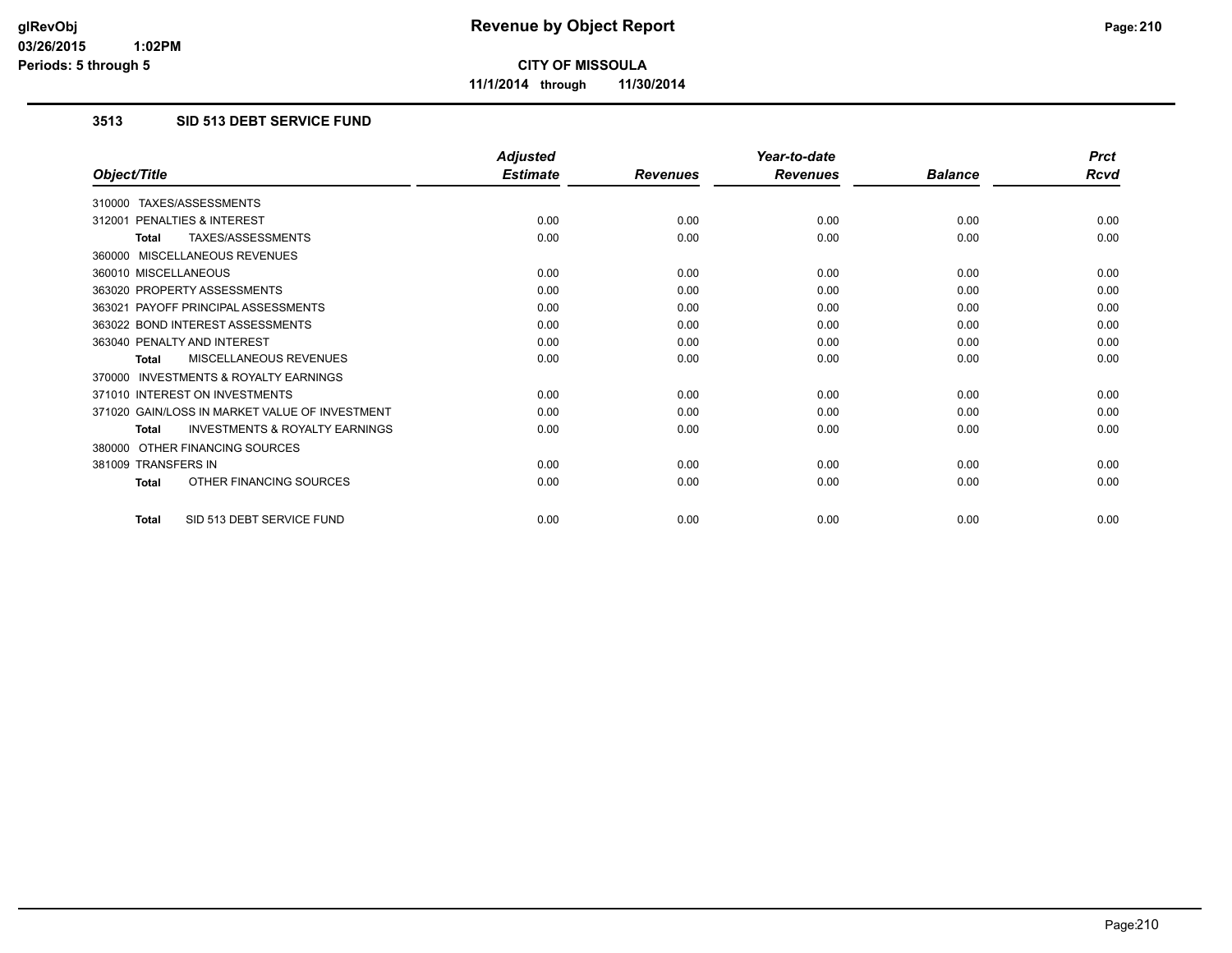**11/1/2014 through 11/30/2014**

**3514 SID 514 DEBT SERVICE FUND**

**3514 SID 514 DEBT SERVICE FUND**

|                                                     | <b>Adjusted</b> |                 | Year-to-date    |                | <b>Prct</b> |
|-----------------------------------------------------|-----------------|-----------------|-----------------|----------------|-------------|
| Object/Title                                        | <b>Estimate</b> | <b>Revenues</b> | <b>Revenues</b> | <b>Balance</b> | <b>Rcvd</b> |
| 310000 TAXES/ASSESSMENTS                            |                 |                 |                 |                |             |
| <b>PENALTIES &amp; INTEREST</b><br>312001           | 0.00            | 0.00            | 0.00            | 0.00           | 0.00        |
| TAXES/ASSESSMENTS<br><b>Total</b>                   | 0.00            | 0.00            | 0.00            | 0.00           | 0.00        |
| MISCELLANEOUS REVENUES<br>360000                    |                 |                 |                 |                |             |
| 360010 MISCELLANEOUS                                | 0.00            | 0.00            | 0.00            | 0.00           | 0.00        |
| 363020 PROPERTY ASSESSMENTS                         | 0.00            | 0.00            | 0.00            | 0.00           | 0.00        |
| 363021 PAYOFF PRINCIPAL ASSESSMENTS                 | 0.00            | 0.00            | 0.00            | 0.00           | 0.00        |
| 363022 BOND INTEREST ASSESSMENTS                    | 0.00            | 0.00            | 0.00            | 0.00           | 0.00        |
| 363040 PENALTY AND INTEREST                         | 0.00            | 0.00            | 0.00            | 0.00           | 0.00        |
| MISCELLANEOUS REVENUES<br><b>Total</b>              | 0.00            | 0.00            | 0.00            | 0.00           | 0.00        |
| <b>INVESTMENTS &amp; ROYALTY EARNINGS</b><br>370000 |                 |                 |                 |                |             |
| 371010 INTEREST ON INVESTMENTS                      | 0.00            | 0.00            | 0.00            | 0.00           | 0.00        |
| 371020 GAIN/LOSS IN MARKET VALUE OF INVESTMENTS     | 0.00            | 0.00            | 0.00            | 0.00           | 0.00        |
| <b>INVESTMENTS &amp; ROYALTY EARNINGS</b><br>Total  | 0.00            | 0.00            | 0.00            | 0.00           | 0.00        |
| OTHER FINANCING SOURCES<br>380000                   |                 |                 |                 |                |             |
| 383042 TRANSFERS FROM OTHER FUNDS                   | 0.00            | 0.00            | 0.00            | 0.00           | 0.00        |
| OTHER FINANCING SOURCES<br>Total                    | 0.00            | 0.00            | 0.00            | 0.00           | 0.00        |
| SID 514 DEBT SERVICE FUND<br><b>Total</b>           | 0.00            | 0.00            | 0.00            | 0.00           | 0.00        |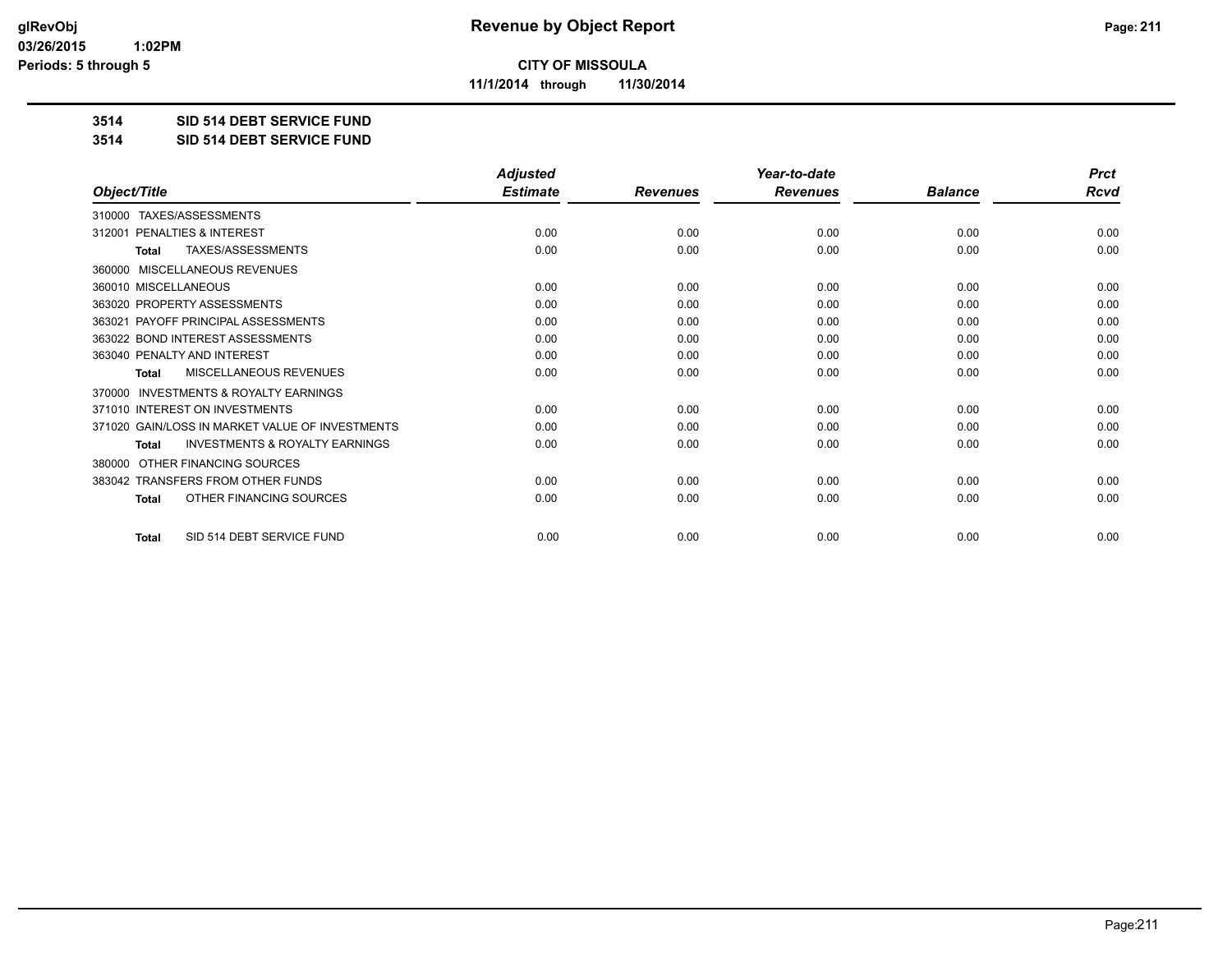**11/1/2014 through 11/30/2014**

# **3514 SID 514 DEBT SERVICE FUND**

| <b>Adjusted</b> |                 | Year-to-date    |                | <b>Prct</b> |
|-----------------|-----------------|-----------------|----------------|-------------|
| <b>Estimate</b> | <b>Revenues</b> | <b>Revenues</b> | <b>Balance</b> | <b>Rcvd</b> |
|                 |                 |                 |                |             |
| 0.00            | 0.00            | 0.00            | 0.00           | 0.00        |
| 0.00            | 0.00            | 0.00            | 0.00           | 0.00        |
|                 |                 |                 |                |             |
| 0.00            | 0.00            | 0.00            | 0.00           | 0.00        |
| 0.00            | 0.00            | 0.00            | 0.00           | 0.00        |
| 0.00            | 0.00            | 0.00            | 0.00           | 0.00        |
| 0.00            | 0.00            | 0.00            | 0.00           | 0.00        |
| 0.00            | 0.00            | 0.00            | 0.00           | 0.00        |
| 0.00            | 0.00            | 0.00            | 0.00           | 0.00        |
|                 |                 |                 |                |             |
| 0.00            | 0.00            | 0.00            | 0.00           | 0.00        |
| 0.00            | 0.00            | 0.00            | 0.00           | 0.00        |
| 0.00            | 0.00            | 0.00            | 0.00           | 0.00        |
|                 |                 |                 |                |             |
| 0.00            | 0.00            | 0.00            | 0.00           | 0.00        |
| 0.00            | 0.00            | 0.00            | 0.00           | 0.00        |
|                 |                 |                 |                | 0.00        |
|                 | 0.00            | 0.00            | 0.00           | 0.00        |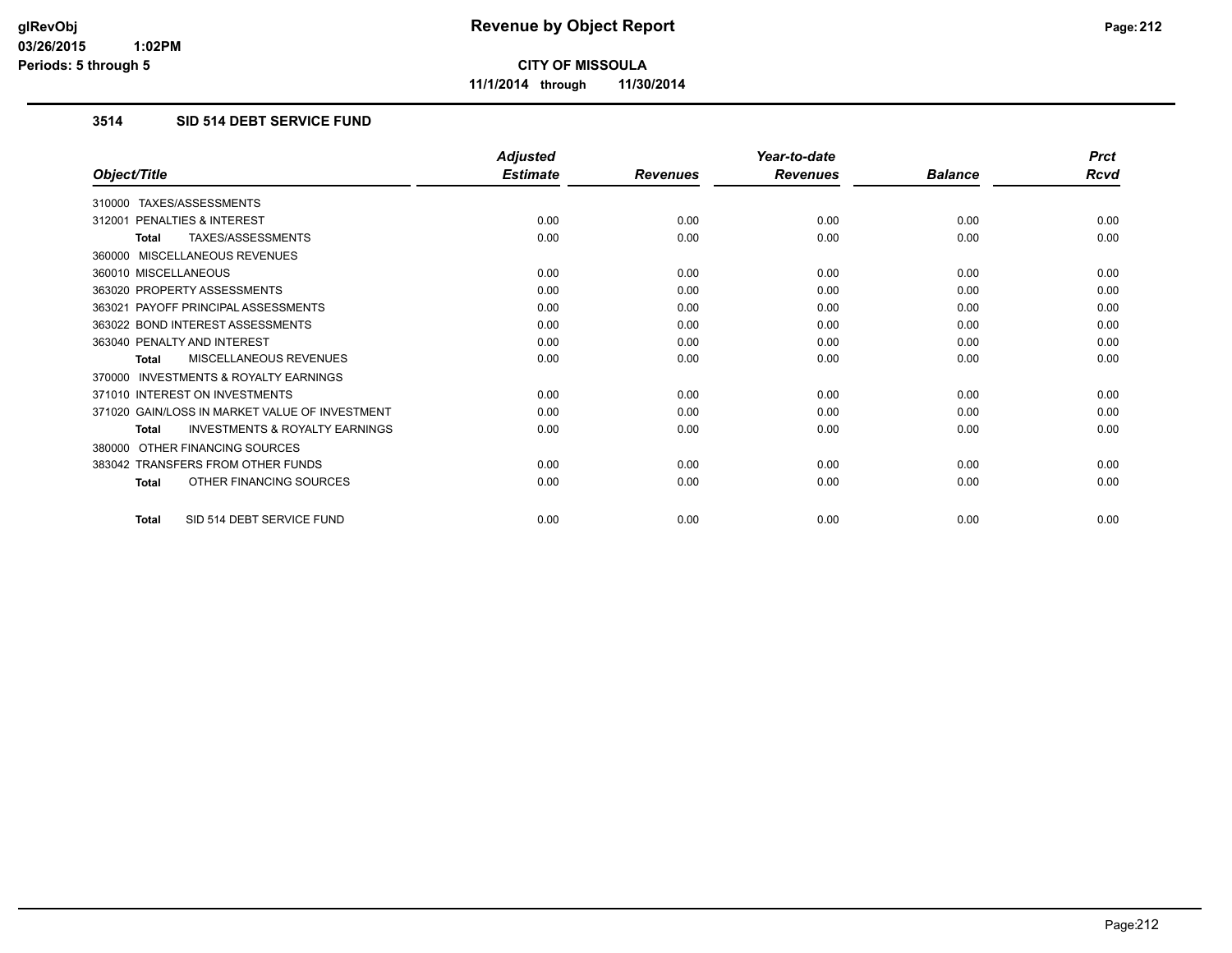**11/1/2014 through 11/30/2014**

**3515 SID 515 DEBT SERVICE FUND**

**3515 SID 515 DEBT SERVICE FUND**

|                                                     | <b>Adjusted</b> |                 | Year-to-date    |                |             |  |
|-----------------------------------------------------|-----------------|-----------------|-----------------|----------------|-------------|--|
| Object/Title                                        | <b>Estimate</b> | <b>Revenues</b> | <b>Revenues</b> | <b>Balance</b> | <b>Rcvd</b> |  |
| TAXES/ASSESSMENTS<br>310000                         |                 |                 |                 |                |             |  |
| PENALTIES & INTEREST<br>312001                      | 0.00            | 0.00            | 0.00            | 0.00           | 0.00        |  |
| TAXES/ASSESSMENTS<br>Total                          | 0.00            | 0.00            | 0.00            | 0.00           | 0.00        |  |
| MISCELLANEOUS REVENUES<br>360000                    |                 |                 |                 |                |             |  |
| 363020 PROPERTY ASSESSMENTS                         | 0.00            | 0.00            | 0.00            | 0.00           | 0.00        |  |
| PAYOFF PRINCIPAL ASSESSMENTS<br>363021              | 0.00            | 0.00            | 0.00            | 0.00           | 0.00        |  |
| 363022 BOND INTEREST ASSESSMENTS                    | 0.00            | 0.00            | 0.00            | 0.00           | 0.00        |  |
| 363040 PENALTY AND INTEREST                         | 0.00            | 0.00            | 0.00            | 0.00           | 0.00        |  |
| MISCELLANEOUS REVENUES<br>Total                     | 0.00            | 0.00            | 0.00            | 0.00           | 0.00        |  |
| <b>INVESTMENTS &amp; ROYALTY EARNINGS</b><br>370000 |                 |                 |                 |                |             |  |
| 371010 INTEREST ON INVESTMENTS                      | 0.00            | 0.00            | 0.00            | 0.00           | 0.00        |  |
| 371020 GAIN/LOSS IN MARKET VALUE OF INVESTMENTS     | 0.00            | 0.00            | 0.00            | 0.00           | 0.00        |  |
| <b>INVESTMENTS &amp; ROYALTY EARNINGS</b><br>Total  | 0.00            | 0.00            | 0.00            | 0.00           | 0.00        |  |
| OTHER FINANCING SOURCES<br>380000                   |                 |                 |                 |                |             |  |
| 383042 TRANSFERS FROM OTHER FUNDS                   | 0.00            | 0.00            | 0.00            | 0.00           | 0.00        |  |
| OTHER FINANCING SOURCES<br><b>Total</b>             | 0.00            | 0.00            | 0.00            | 0.00           | 0.00        |  |
| SID 515 DEBT SERVICE FUND<br><b>Total</b>           | 0.00            | 0.00            | 0.00            | 0.00           | 0.00        |  |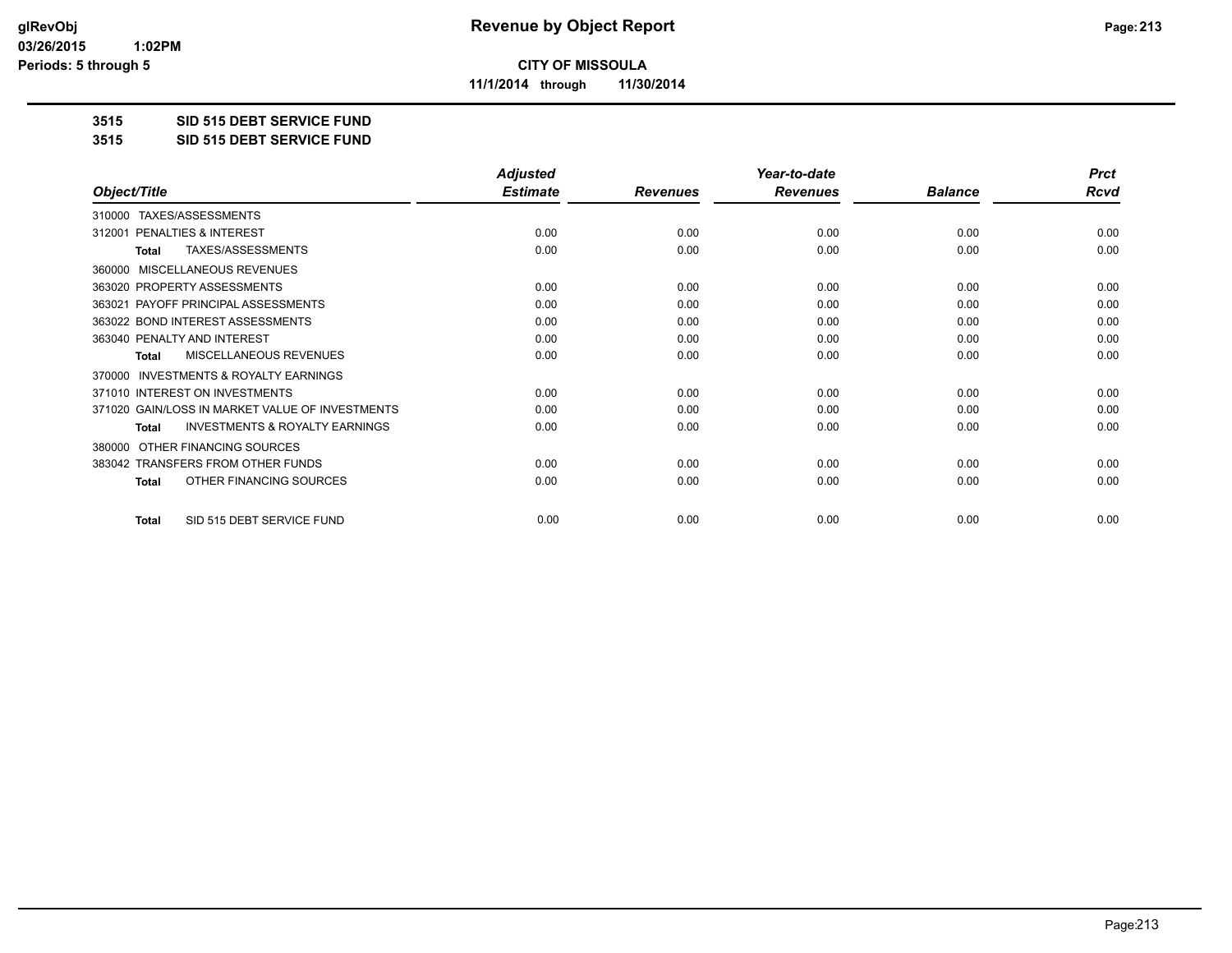**11/1/2014 through 11/30/2014**

# **3515 SID 515 DEBT SERVICE FUND**

|                                                           | <b>Adjusted</b> |                 | Year-to-date    |                | <b>Prct</b> |
|-----------------------------------------------------------|-----------------|-----------------|-----------------|----------------|-------------|
| Object/Title                                              | <b>Estimate</b> | <b>Revenues</b> | <b>Revenues</b> | <b>Balance</b> | <b>Rcvd</b> |
| TAXES/ASSESSMENTS<br>310000                               |                 |                 |                 |                |             |
| <b>PENALTIES &amp; INTEREST</b><br>312001                 | 0.00            | 0.00            | 0.00            | 0.00           | 0.00        |
| TAXES/ASSESSMENTS<br><b>Total</b>                         | 0.00            | 0.00            | 0.00            | 0.00           | 0.00        |
| MISCELLANEOUS REVENUES<br>360000                          |                 |                 |                 |                |             |
| 363020 PROPERTY ASSESSMENTS                               | 0.00            | 0.00            | 0.00            | 0.00           | 0.00        |
| 363021 PAYOFF PRINCIPAL ASSESSMENTS                       | 0.00            | 0.00            | 0.00            | 0.00           | 0.00        |
| 363022 BOND INTEREST ASSESSMENTS                          | 0.00            | 0.00            | 0.00            | 0.00           | 0.00        |
| 363040 PENALTY AND INTEREST                               | 0.00            | 0.00            | 0.00            | 0.00           | 0.00        |
| <b>MISCELLANEOUS REVENUES</b><br><b>Total</b>             | 0.00            | 0.00            | 0.00            | 0.00           | 0.00        |
| <b>INVESTMENTS &amp; ROYALTY EARNINGS</b><br>370000       |                 |                 |                 |                |             |
| 371010 INTEREST ON INVESTMENTS                            | 0.00            | 0.00            | 0.00            | 0.00           | 0.00        |
| 371020 GAIN/LOSS IN MARKET VALUE OF INVESTMENT            | 0.00            | 0.00            | 0.00            | 0.00           | 0.00        |
| <b>INVESTMENTS &amp; ROYALTY EARNINGS</b><br><b>Total</b> | 0.00            | 0.00            | 0.00            | 0.00           | 0.00        |
| OTHER FINANCING SOURCES<br>380000                         |                 |                 |                 |                |             |
| 383042 TRANSFERS FROM OTHER FUNDS                         | 0.00            | 0.00            | 0.00            | 0.00           | 0.00        |
| OTHER FINANCING SOURCES<br><b>Total</b>                   | 0.00            | 0.00            | 0.00            | 0.00           | 0.00        |
| SID 515 DEBT SERVICE FUND<br>Total                        | 0.00            | 0.00            | 0.00            | 0.00           | 0.00        |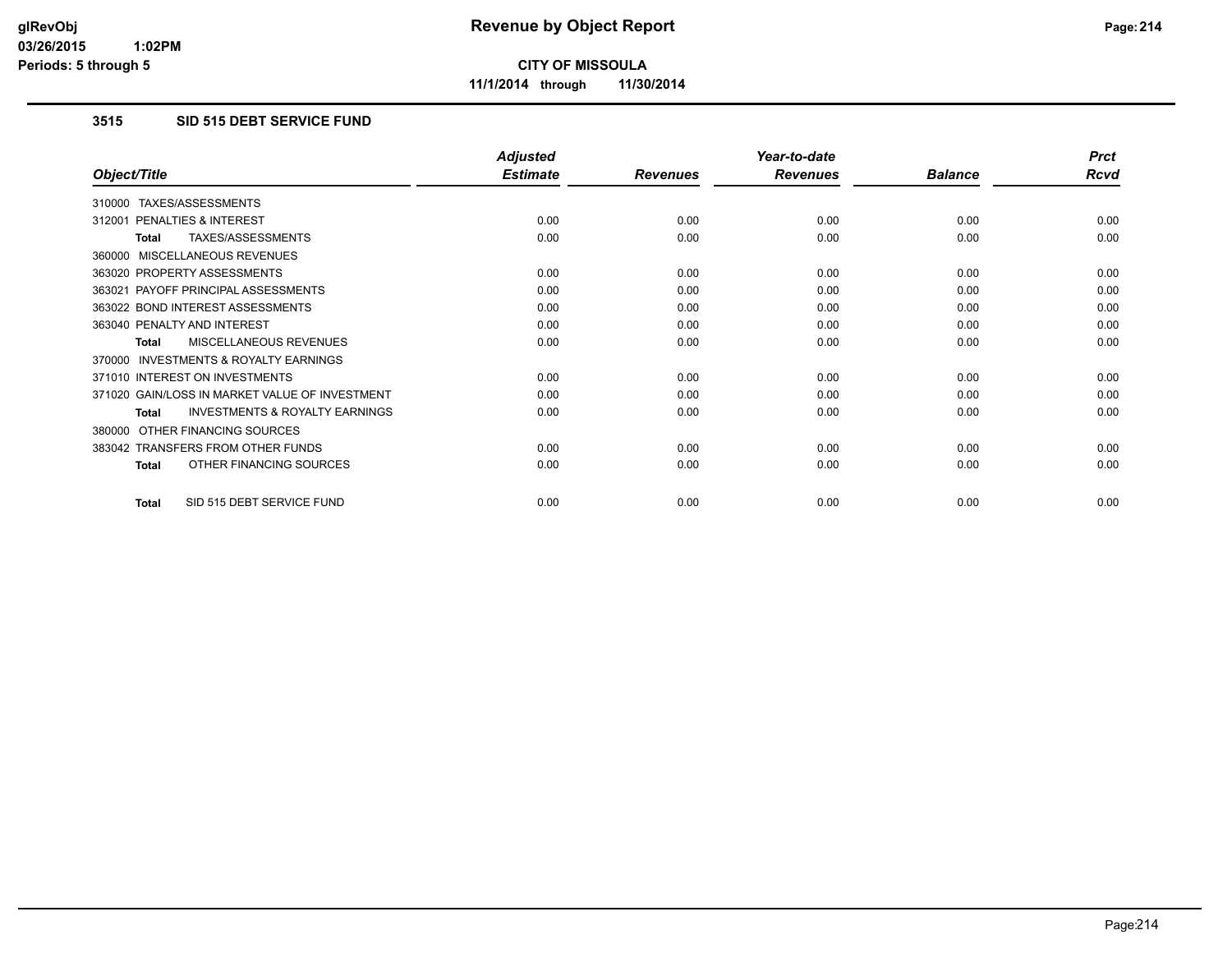**11/1/2014 through 11/30/2014**

**3517 SID 517 DEBT SERVICE FUND**

**3517 SID 517 DEBT SERVICE FUND**

|                                                           | <b>Adjusted</b> |                 | Year-to-date    |                | <b>Prct</b> |
|-----------------------------------------------------------|-----------------|-----------------|-----------------|----------------|-------------|
| Object/Title                                              | <b>Estimate</b> | <b>Revenues</b> | <b>Revenues</b> | <b>Balance</b> | <b>Rcvd</b> |
| TAXES/ASSESSMENTS<br>310000                               |                 |                 |                 |                |             |
| 312001 PENALTIES & INTEREST                               | 0.00            | 0.00            | 0.00            | 0.00           | 0.00        |
| TAXES/ASSESSMENTS<br><b>Total</b>                         | 0.00            | 0.00            | 0.00            | 0.00           | 0.00        |
| MISCELLANEOUS REVENUES<br>360000                          |                 |                 |                 |                |             |
| 360010 MISCELLANEOUS                                      | 0.00            | 0.00            | 0.00            | 0.00           | 0.00        |
| 363020 PROPERTY ASSESSMENTS                               | 0.00            | 0.00            | 0.00            | 0.00           | 0.00        |
| 363021 PAYOFF PRINCIPAL ASSESSMENTS                       | 0.00            | 0.00            | 0.00            | 0.00           | 0.00        |
| 363022 BOND INTEREST ASSESSMENTS                          | 0.00            | 0.00            | 0.00            | 0.00           | 0.00        |
| 363040 PENALTY AND INTEREST                               | 0.00            | 0.00            | 0.00            | 0.00           | 0.00        |
| <b>MISCELLANEOUS REVENUES</b><br><b>Total</b>             | 0.00            | 0.00            | 0.00            | 0.00           | 0.00        |
| <b>INVESTMENTS &amp; ROYALTY EARNINGS</b><br>370000       |                 |                 |                 |                |             |
| 371010 INTEREST ON INVESTMENTS                            | 0.00            | 0.00            | 0.00            | 0.00           | 0.00        |
| 371020 GAIN/LOSS IN MARKET VALUE OF INVESTMENTS           | 0.00            | 0.00            | 0.00            | 0.00           | 0.00        |
| <b>INVESTMENTS &amp; ROYALTY EARNINGS</b><br><b>Total</b> | 0.00            | 0.00            | 0.00            | 0.00           | 0.00        |
| OTHER FINANCING SOURCES<br>380000                         |                 |                 |                 |                |             |
| 381009 TRANSFERS IN                                       | 0.00            | 0.00            | 0.00            | 0.00           | 0.00        |
| OTHER FINANCING SOURCES<br>Total                          | 0.00            | 0.00            | 0.00            | 0.00           | 0.00        |
| SID 517 DEBT SERVICE FUND<br><b>Total</b>                 | 0.00            | 0.00            | 0.00            | 0.00           | 0.00        |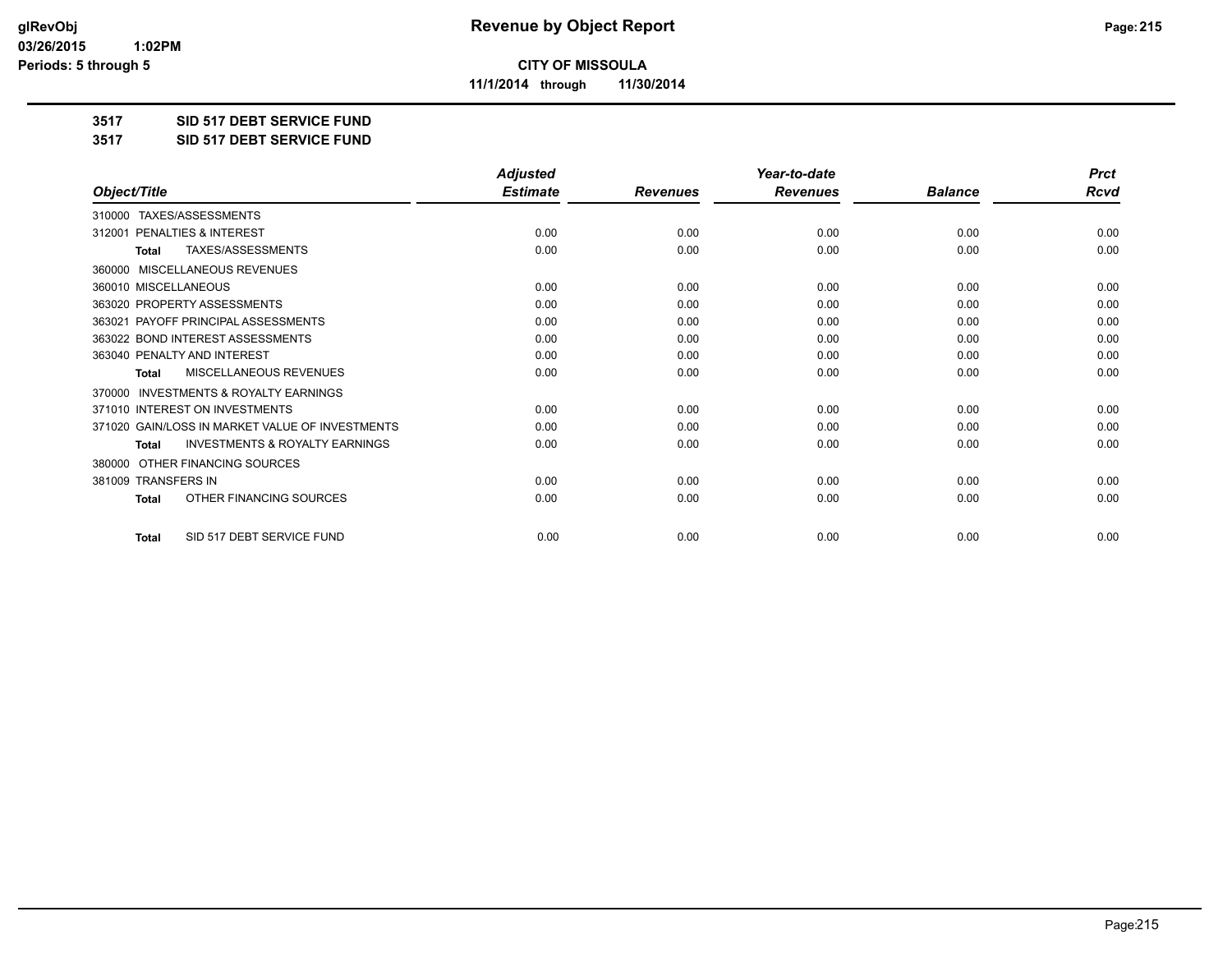**11/1/2014 through 11/30/2014**

# **3517 SID 517 DEBT SERVICE FUND**

|                                                           | <b>Adjusted</b> |                 | Year-to-date    |                | <b>Prct</b> |
|-----------------------------------------------------------|-----------------|-----------------|-----------------|----------------|-------------|
| Object/Title                                              | <b>Estimate</b> | <b>Revenues</b> | <b>Revenues</b> | <b>Balance</b> | <b>Rcvd</b> |
| 310000 TAXES/ASSESSMENTS                                  |                 |                 |                 |                |             |
| PENALTIES & INTEREST<br>312001                            | 0.00            | 0.00            | 0.00            | 0.00           | 0.00        |
| TAXES/ASSESSMENTS<br><b>Total</b>                         | 0.00            | 0.00            | 0.00            | 0.00           | 0.00        |
| 360000 MISCELLANEOUS REVENUES                             |                 |                 |                 |                |             |
| 360010 MISCELLANEOUS                                      | 0.00            | 0.00            | 0.00            | 0.00           | 0.00        |
| 363020 PROPERTY ASSESSMENTS                               | 0.00            | 0.00            | 0.00            | 0.00           | 0.00        |
| 363021 PAYOFF PRINCIPAL ASSESSMENTS                       | 0.00            | 0.00            | 0.00            | 0.00           | 0.00        |
| 363022 BOND INTEREST ASSESSMENTS                          | 0.00            | 0.00            | 0.00            | 0.00           | 0.00        |
| 363040 PENALTY AND INTEREST                               | 0.00            | 0.00            | 0.00            | 0.00           | 0.00        |
| MISCELLANEOUS REVENUES<br><b>Total</b>                    | 0.00            | 0.00            | 0.00            | 0.00           | 0.00        |
| <b>INVESTMENTS &amp; ROYALTY EARNINGS</b><br>370000       |                 |                 |                 |                |             |
| 371010 INTEREST ON INVESTMENTS                            | 0.00            | 0.00            | 0.00            | 0.00           | 0.00        |
| 371020 GAIN/LOSS IN MARKET VALUE OF INVESTMENT            | 0.00            | 0.00            | 0.00            | 0.00           | 0.00        |
| <b>INVESTMENTS &amp; ROYALTY EARNINGS</b><br><b>Total</b> | 0.00            | 0.00            | 0.00            | 0.00           | 0.00        |
| 380000 OTHER FINANCING SOURCES                            |                 |                 |                 |                |             |
| 381009 TRANSFERS IN                                       | 0.00            | 0.00            | 0.00            | 0.00           | 0.00        |
| OTHER FINANCING SOURCES<br><b>Total</b>                   | 0.00            | 0.00            | 0.00            | 0.00           | 0.00        |
| SID 517 DEBT SERVICE FUND<br><b>Total</b>                 | 0.00            | 0.00            | 0.00            | 0.00           | 0.00        |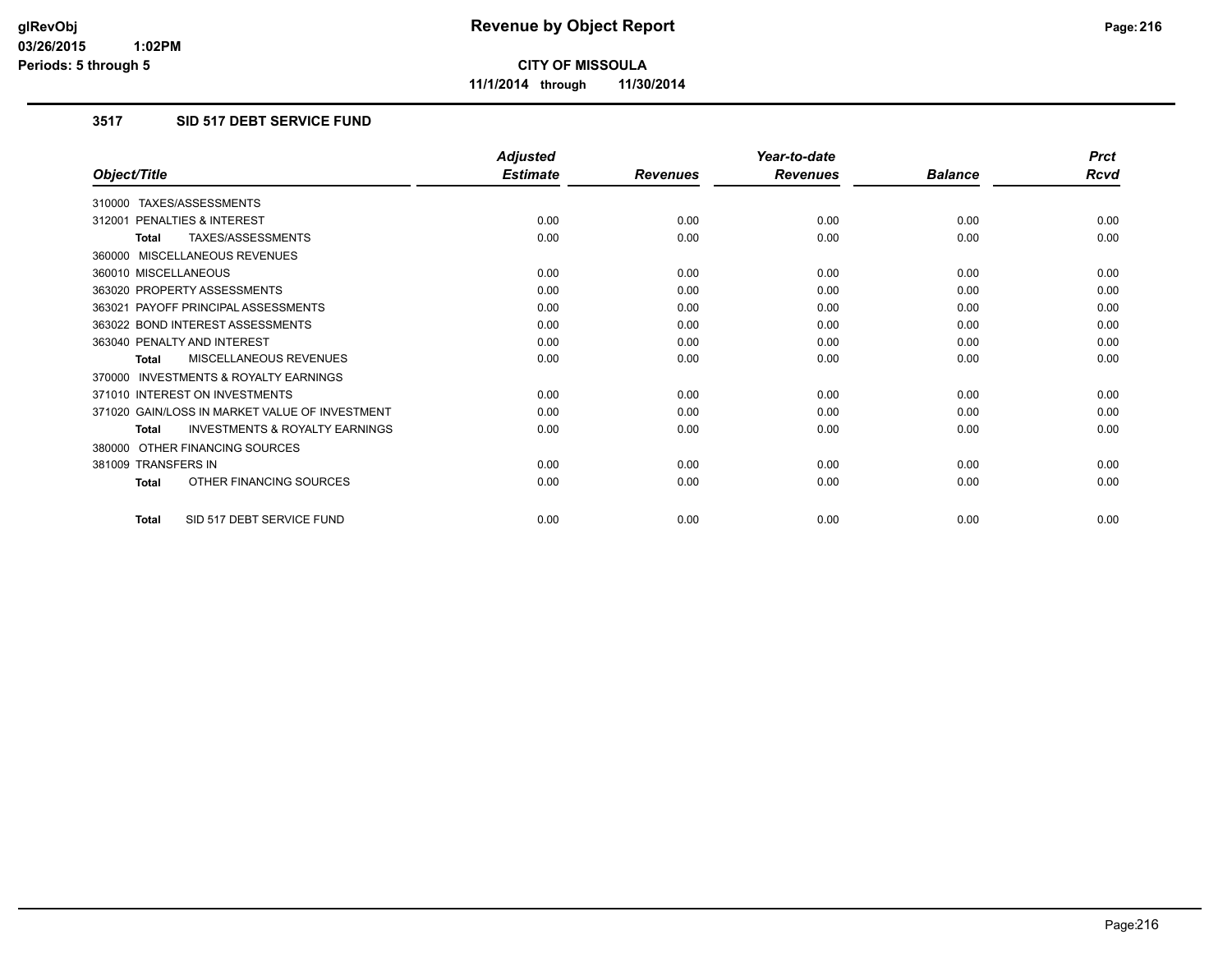**11/1/2014 through 11/30/2014**

**3518 SID 518 DEBT SERVICE FUND**

**3518 SID 518 DEBT SERVICE FUND**

|                                                     | <b>Adjusted</b> |                 | Year-to-date    |                | <b>Prct</b> |
|-----------------------------------------------------|-----------------|-----------------|-----------------|----------------|-------------|
| Object/Title                                        | <b>Estimate</b> | <b>Revenues</b> | <b>Revenues</b> | <b>Balance</b> | <b>Rcvd</b> |
| TAXES/ASSESSMENTS<br>310000                         |                 |                 |                 |                |             |
| PENALTIES & INTEREST<br>312001                      | 0.00            | 0.00            | 0.00            | 0.00           | 0.00        |
| TAXES/ASSESSMENTS<br><b>Total</b>                   | 0.00            | 0.00            | 0.00            | 0.00           | 0.00        |
| <b>MISCELLANEOUS REVENUES</b><br>360000             |                 |                 |                 |                |             |
| 363020 PROPERTY ASSESSMENTS                         | 0.00            | 0.00            | 0.00            | 0.00           | 0.00        |
| 363021 PAYOFF PRINCIPAL ASSESSMENTS                 | 0.00            | 0.00            | 0.00            | 0.00           | 0.00        |
| 363022 BOND INTEREST ASSESSMENTS                    | 0.00            | 0.00            | 0.00            | 0.00           | 0.00        |
| 363040 PENALTY AND INTEREST                         | 0.00            | 0.00            | 0.00            | 0.00           | 0.00        |
| <b>MISCELLANEOUS REVENUES</b><br><b>Total</b>       | 0.00            | 0.00            | 0.00            | 0.00           | 0.00        |
| <b>INVESTMENTS &amp; ROYALTY EARNINGS</b><br>370000 |                 |                 |                 |                |             |
| 371010 INTEREST ON INVESTMENTS                      | 0.00            | 0.00            | 0.00            | 0.00           | 0.00        |
| 371020 GAIN/LOSS IN MARKET VALUE OF INVESTMENTS     | 0.00            | 0.00            | 0.00            | 0.00           | 0.00        |
| <b>INVESTMENTS &amp; ROYALTY EARNINGS</b><br>Total  | 0.00            | 0.00            | 0.00            | 0.00           | 0.00        |
| OTHER FINANCING SOURCES<br>380000                   |                 |                 |                 |                |             |
| 381009 TRANSFERS IN                                 | 0.00            | 0.00            | 0.00            | 0.00           | 0.00        |
| 383000 OPERATING TRANSFERS                          | 0.00            | 0.00            | 0.00            | 0.00           | 0.00        |
| OTHER FINANCING SOURCES<br><b>Total</b>             | 0.00            | 0.00            | 0.00            | 0.00           | 0.00        |
| SID 518 DEBT SERVICE FUND<br><b>Total</b>           | 0.00            | 0.00            | 0.00            | 0.00           | 0.00        |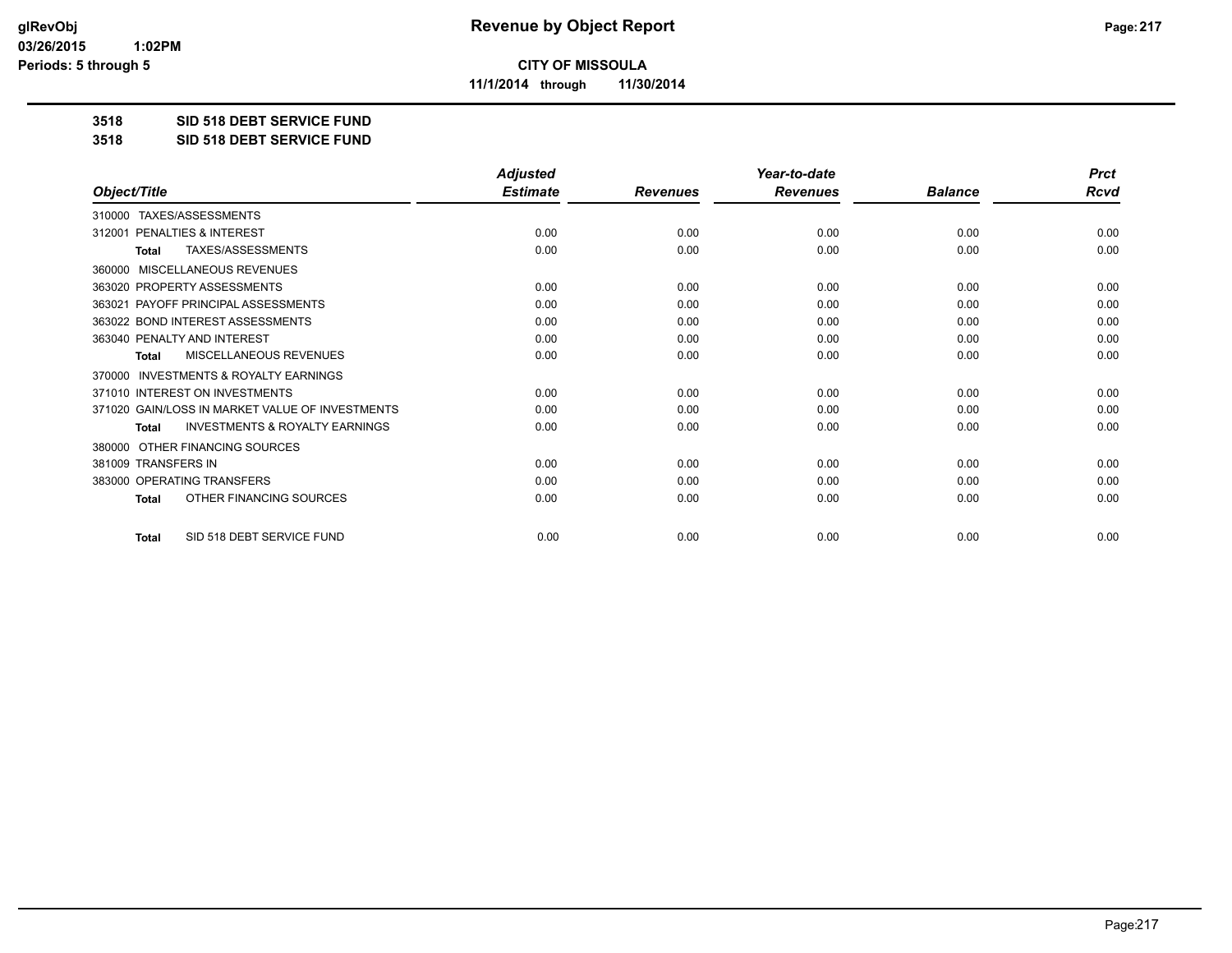**11/1/2014 through 11/30/2014**

### **3518 SID 518 DEBT SERVICE FUND**

|                                                           | <b>Adjusted</b> |                 | Year-to-date    |                | <b>Prct</b> |
|-----------------------------------------------------------|-----------------|-----------------|-----------------|----------------|-------------|
| Object/Title                                              | <b>Estimate</b> | <b>Revenues</b> | <b>Revenues</b> | <b>Balance</b> | <b>Rcvd</b> |
| 310000 TAXES/ASSESSMENTS                                  |                 |                 |                 |                |             |
| PENALTIES & INTEREST<br>312001                            | 0.00            | 0.00            | 0.00            | 0.00           | 0.00        |
| TAXES/ASSESSMENTS<br><b>Total</b>                         | 0.00            | 0.00            | 0.00            | 0.00           | 0.00        |
| 360000 MISCELLANEOUS REVENUES                             |                 |                 |                 |                |             |
| 363020 PROPERTY ASSESSMENTS                               | 0.00            | 0.00            | 0.00            | 0.00           | 0.00        |
| 363021 PAYOFF PRINCIPAL ASSESSMENTS                       | 0.00            | 0.00            | 0.00            | 0.00           | 0.00        |
| 363022 BOND INTEREST ASSESSMENTS                          | 0.00            | 0.00            | 0.00            | 0.00           | 0.00        |
| 363040 PENALTY AND INTEREST                               | 0.00            | 0.00            | 0.00            | 0.00           | 0.00        |
| MISCELLANEOUS REVENUES<br><b>Total</b>                    | 0.00            | 0.00            | 0.00            | 0.00           | 0.00        |
| <b>INVESTMENTS &amp; ROYALTY EARNINGS</b><br>370000       |                 |                 |                 |                |             |
| 371010 INTEREST ON INVESTMENTS                            | 0.00            | 0.00            | 0.00            | 0.00           | 0.00        |
| 371020 GAIN/LOSS IN MARKET VALUE OF INVESTMENT            | 0.00            | 0.00            | 0.00            | 0.00           | 0.00        |
| <b>INVESTMENTS &amp; ROYALTY EARNINGS</b><br><b>Total</b> | 0.00            | 0.00            | 0.00            | 0.00           | 0.00        |
| 380000 OTHER FINANCING SOURCES                            |                 |                 |                 |                |             |
| 381009 TRANSFERS IN                                       | 0.00            | 0.00            | 0.00            | 0.00           | 0.00        |
| 383000 OPERATING TRANSFERS                                | 0.00            | 0.00            | 0.00            | 0.00           | 0.00        |
| OTHER FINANCING SOURCES<br><b>Total</b>                   | 0.00            | 0.00            | 0.00            | 0.00           | 0.00        |
| SID 518 DEBT SERVICE FUND<br><b>Total</b>                 | 0.00            | 0.00            | 0.00            | 0.00           | 0.00        |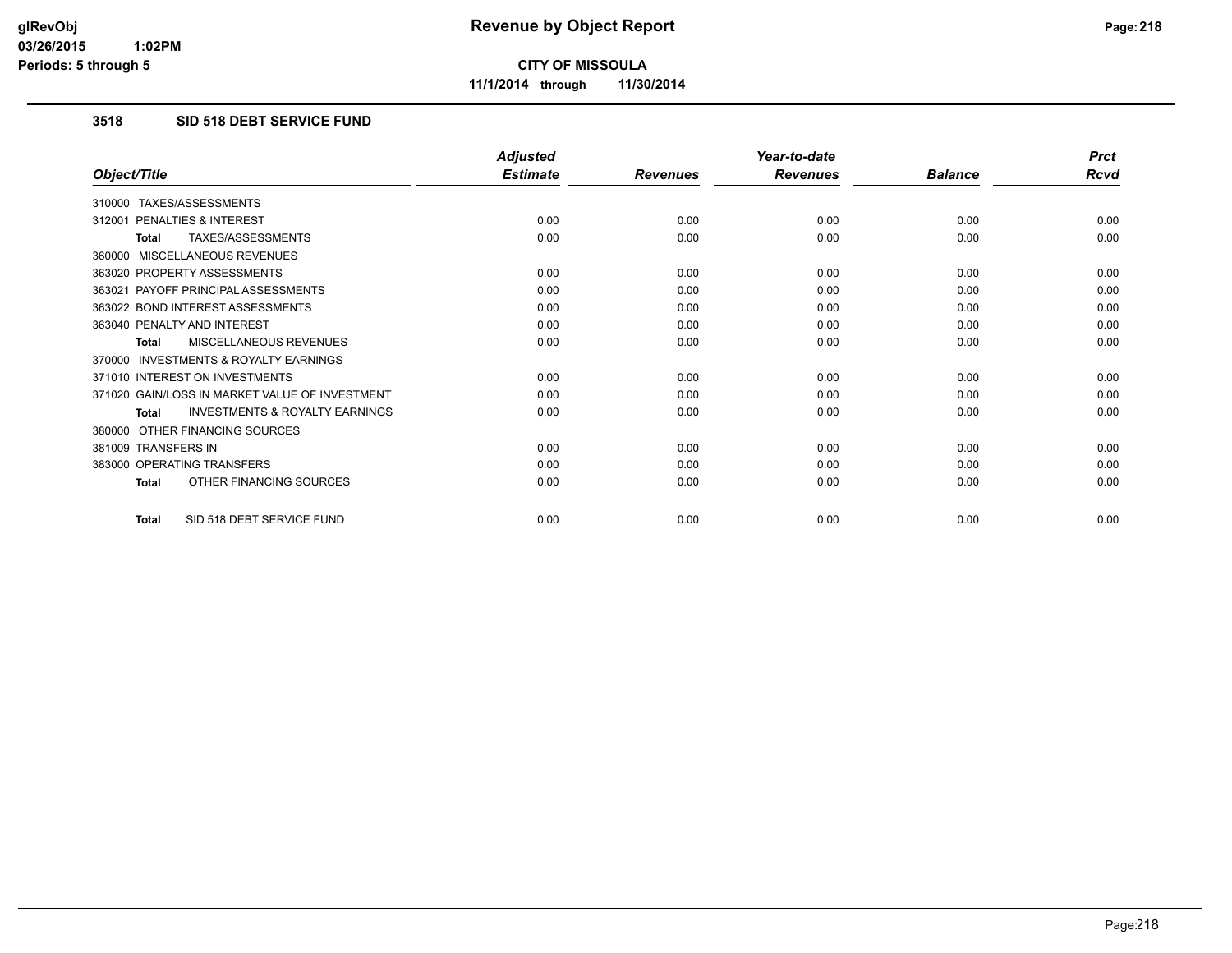**11/1/2014 through 11/30/2014**

**3519 SID 519 DEBT SERVICE FUND**

**3519 SID 519 DEBT SERVICE FUND**

|                                                     | <b>Adjusted</b> |                 | Year-to-date    |                | <b>Prct</b> |
|-----------------------------------------------------|-----------------|-----------------|-----------------|----------------|-------------|
| Object/Title                                        | <b>Estimate</b> | <b>Revenues</b> | <b>Revenues</b> | <b>Balance</b> | <b>Rcvd</b> |
| 310000 TAXES/ASSESSMENTS                            |                 |                 |                 |                |             |
| <b>PENALTIES &amp; INTEREST</b><br>312001           | 0.00            | 0.00            | 0.00            | 0.00           | 0.00        |
| TAXES/ASSESSMENTS<br><b>Total</b>                   | 0.00            | 0.00            | 0.00            | 0.00           | 0.00        |
| MISCELLANEOUS REVENUES<br>360000                    |                 |                 |                 |                |             |
| 360010 MISCELLANEOUS                                | 0.00            | 0.00            | 0.00            | 0.00           | 0.00        |
| 363020 PROPERTY ASSESSMENTS                         | 0.00            | 0.00            | 0.00            | 0.00           | 0.00        |
| 363021 PAYOFF PRINCIPAL ASSESSMENTS                 | 0.00            | 0.00            | 0.00            | 0.00           | 0.00        |
| 363022 BOND INTEREST ASSESSMENTS                    | 0.00            | 0.00            | 0.00            | 0.00           | 0.00        |
| 363040 PENALTY AND INTEREST                         | 0.00            | 0.00            | 0.00            | 0.00           | 0.00        |
| MISCELLANEOUS REVENUES<br><b>Total</b>              | 0.00            | 0.00            | 0.00            | 0.00           | 0.00        |
| <b>INVESTMENTS &amp; ROYALTY EARNINGS</b><br>370000 |                 |                 |                 |                |             |
| 371010 INTEREST ON INVESTMENTS                      | 0.00            | 0.00            | 0.00            | 0.00           | 0.00        |
| 371020 GAIN/LOSS IN MARKET VALUE OF INVESTMENTS     | 0.00            | 0.00            | 0.00            | 0.00           | 0.00        |
| <b>INVESTMENTS &amp; ROYALTY EARNINGS</b><br>Total  | 0.00            | 0.00            | 0.00            | 0.00           | 0.00        |
| OTHER FINANCING SOURCES<br>380000                   |                 |                 |                 |                |             |
| 381009 TRANSFERS IN                                 | 0.00            | 0.00            | 0.00            | 0.00           | 0.00        |
| OTHER FINANCING SOURCES<br>Total                    | 0.00            | 0.00            | 0.00            | 0.00           | 0.00        |
| SID 519 DEBT SERVICE FUND<br><b>Total</b>           | 0.00            | 0.00            | 0.00            | 0.00           | 0.00        |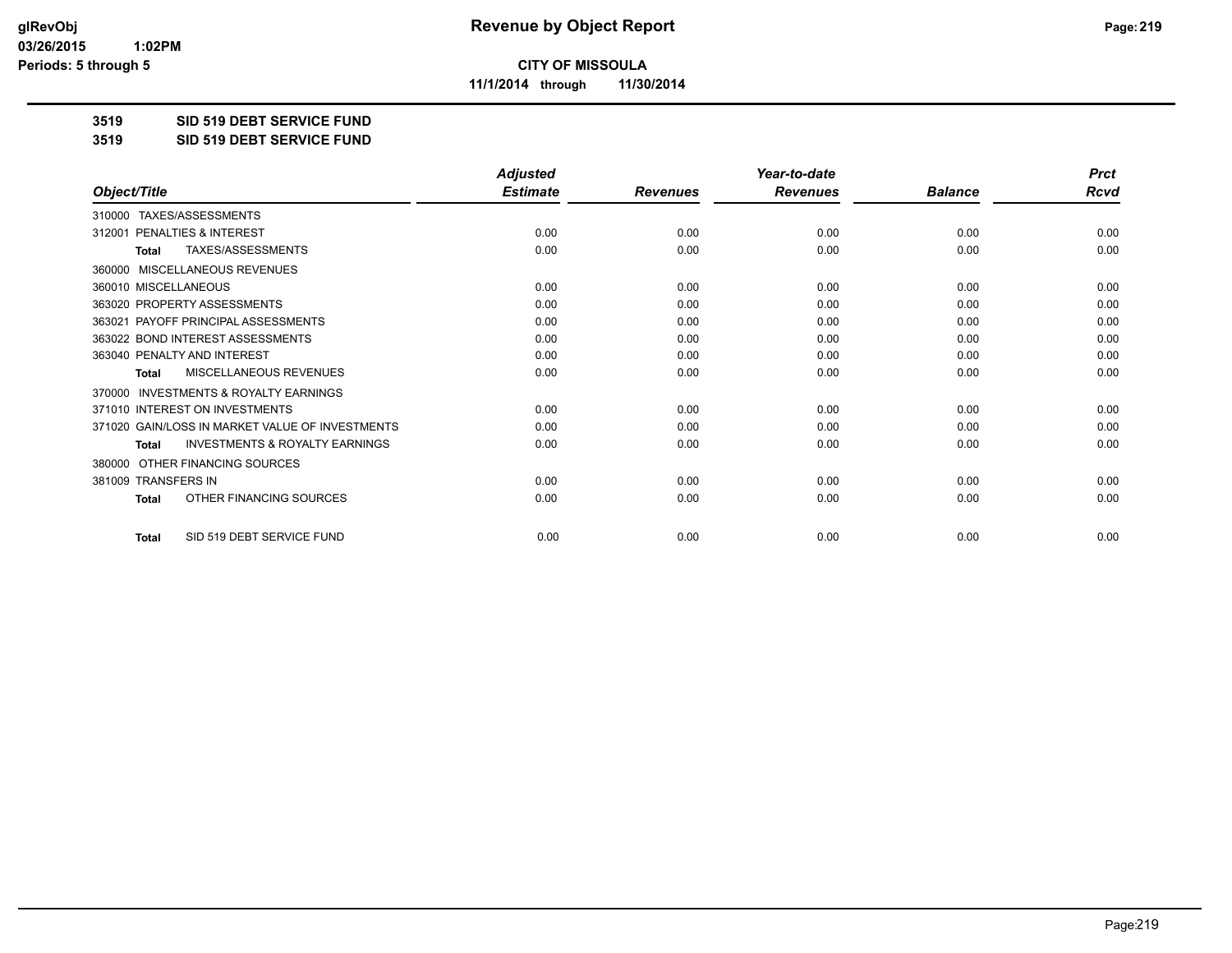**11/1/2014 through 11/30/2014**

### **3519 SID 519 DEBT SERVICE FUND**

|                                                           | <b>Adjusted</b> |                 | Year-to-date    |                | <b>Prct</b> |
|-----------------------------------------------------------|-----------------|-----------------|-----------------|----------------|-------------|
| Object/Title                                              | <b>Estimate</b> | <b>Revenues</b> | <b>Revenues</b> | <b>Balance</b> | <b>Rcvd</b> |
| 310000 TAXES/ASSESSMENTS                                  |                 |                 |                 |                |             |
| PENALTIES & INTEREST<br>312001                            | 0.00            | 0.00            | 0.00            | 0.00           | 0.00        |
| TAXES/ASSESSMENTS<br><b>Total</b>                         | 0.00            | 0.00            | 0.00            | 0.00           | 0.00        |
| 360000 MISCELLANEOUS REVENUES                             |                 |                 |                 |                |             |
| 360010 MISCELLANEOUS                                      | 0.00            | 0.00            | 0.00            | 0.00           | 0.00        |
| 363020 PROPERTY ASSESSMENTS                               | 0.00            | 0.00            | 0.00            | 0.00           | 0.00        |
| 363021 PAYOFF PRINCIPAL ASSESSMENTS                       | 0.00            | 0.00            | 0.00            | 0.00           | 0.00        |
| 363022 BOND INTEREST ASSESSMENTS                          | 0.00            | 0.00            | 0.00            | 0.00           | 0.00        |
| 363040 PENALTY AND INTEREST                               | 0.00            | 0.00            | 0.00            | 0.00           | 0.00        |
| MISCELLANEOUS REVENUES<br><b>Total</b>                    | 0.00            | 0.00            | 0.00            | 0.00           | 0.00        |
| <b>INVESTMENTS &amp; ROYALTY EARNINGS</b><br>370000       |                 |                 |                 |                |             |
| 371010 INTEREST ON INVESTMENTS                            | 0.00            | 0.00            | 0.00            | 0.00           | 0.00        |
| 371020 GAIN/LOSS IN MARKET VALUE OF INVESTMENT            | 0.00            | 0.00            | 0.00            | 0.00           | 0.00        |
| <b>INVESTMENTS &amp; ROYALTY EARNINGS</b><br><b>Total</b> | 0.00            | 0.00            | 0.00            | 0.00           | 0.00        |
| OTHER FINANCING SOURCES<br>380000                         |                 |                 |                 |                |             |
| 381009 TRANSFERS IN                                       | 0.00            | 0.00            | 0.00            | 0.00           | 0.00        |
| OTHER FINANCING SOURCES<br><b>Total</b>                   | 0.00            | 0.00            | 0.00            | 0.00           | 0.00        |
| SID 519 DEBT SERVICE FUND<br><b>Total</b>                 | 0.00            | 0.00            | 0.00            | 0.00           | 0.00        |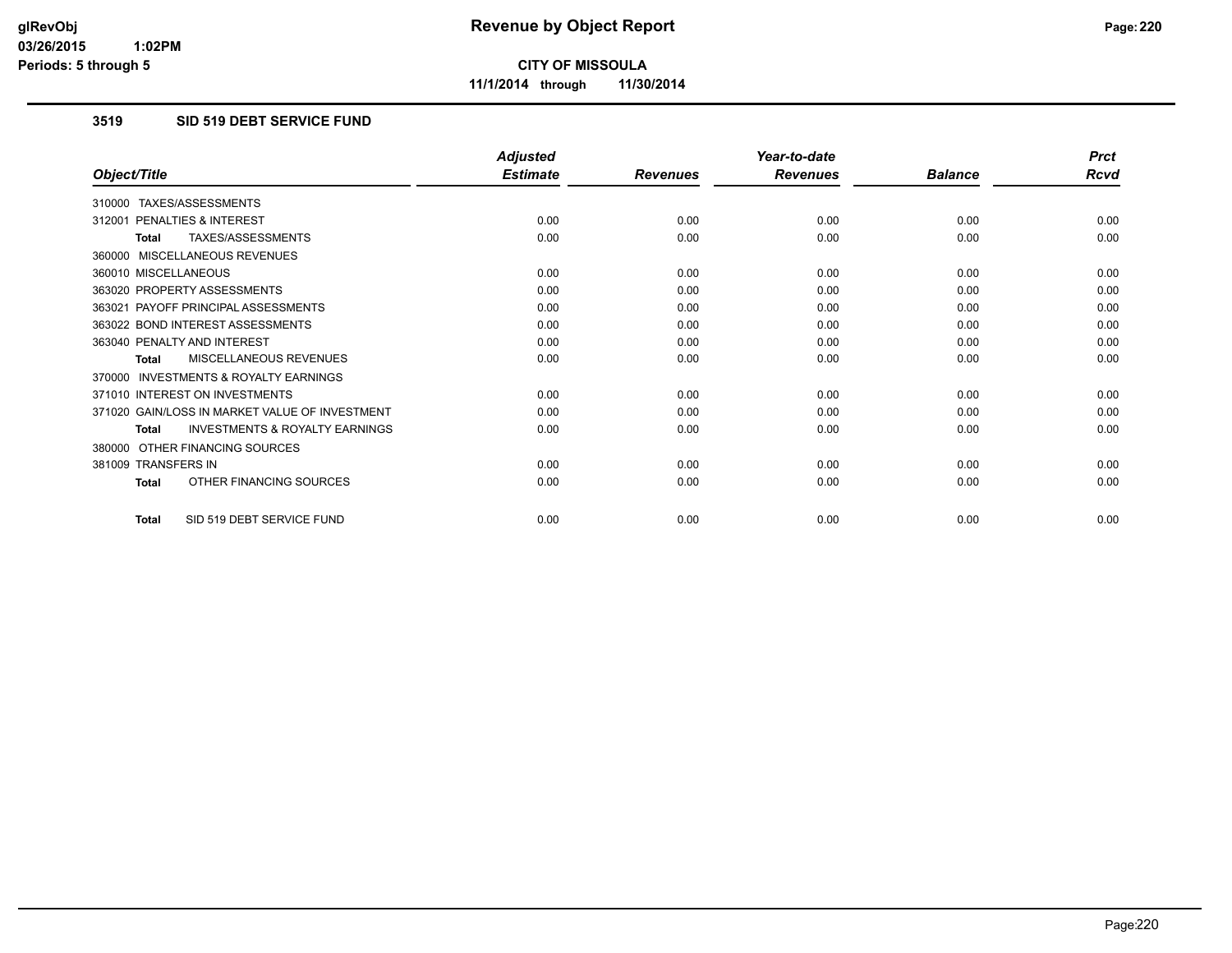**11/1/2014 through 11/30/2014**

**3520 SID 520 DEBT SERVICE FUND**

**3520 SID 520 DEBT SERVICE FUND**

|                                                           | <b>Adjusted</b> |                 | Year-to-date    |                | <b>Prct</b> |
|-----------------------------------------------------------|-----------------|-----------------|-----------------|----------------|-------------|
| Object/Title                                              | <b>Estimate</b> | <b>Revenues</b> | <b>Revenues</b> | <b>Balance</b> | <b>Rcvd</b> |
| TAXES/ASSESSMENTS<br>310000                               |                 |                 |                 |                |             |
| 312001 PENALTIES & INTEREST                               | 0.00            | 0.00            | 0.00            | 0.00           | 0.00        |
| <b>TAXES/ASSESSMENTS</b><br><b>Total</b>                  | 0.00            | 0.00            | 0.00            | 0.00           | 0.00        |
| MISCELLANEOUS REVENUES<br>360000                          |                 |                 |                 |                |             |
| 360010 MISCELLANEOUS                                      | 0.00            | 0.00            | 0.00            | 0.00           | 0.00        |
| 363020 PROPERTY ASSESSMENTS                               | 160,280.00      | 36.51           | 735.58          | 159,544.42     | 0.46        |
| 363021 PAYOFF PRINCIPAL ASSESSMENTS                       | 0.00            | 3,732.02        | 5,033.26        | $-5,033.26$    | 0.00        |
| 363022 BOND INTEREST ASSESSMENTS                          | 0.00            | 0.00            | 0.00            | 0.00           | 0.00        |
| 363040 PENALTY AND INTEREST                               | 0.00            | 2.10            | 49.46           | $-49.46$       | 0.00        |
| MISCELLANEOUS REVENUES<br><b>Total</b>                    | 160,280.00      | 3,770.63        | 5,818.30        | 154,461.70     | 3.63        |
| <b>INVESTMENTS &amp; ROYALTY EARNINGS</b><br>370000       |                 |                 |                 |                |             |
| 371010 INTEREST ON INVESTMENTS                            | 0.00            | 0.00            | 0.00            | 0.00           | 0.00        |
| 371020 GAIN/LOSS IN MARKET VALUE OF INVESTMENTS           | 0.00            | 0.00            | 0.00            | 0.00           | 0.00        |
| <b>INVESTMENTS &amp; ROYALTY EARNINGS</b><br><b>Total</b> | 0.00            | 0.00            | 0.00            | 0.00           | 0.00        |
| OTHER FINANCING SOURCES<br>380000                         |                 |                 |                 |                |             |
| 383000 OPERATING TRANSFERS                                | 0.00            | 0.00            | 0.00            | 0.00           | 0.00        |
| OTHER FINANCING SOURCES<br><b>Total</b>                   | 0.00            | 0.00            | 0.00            | 0.00           | 0.00        |
| SID 520 DEBT SERVICE FUND<br><b>Total</b>                 | 160,280.00      | 3,770.63        | 5,818.30        | 154,461.70     | 3.63        |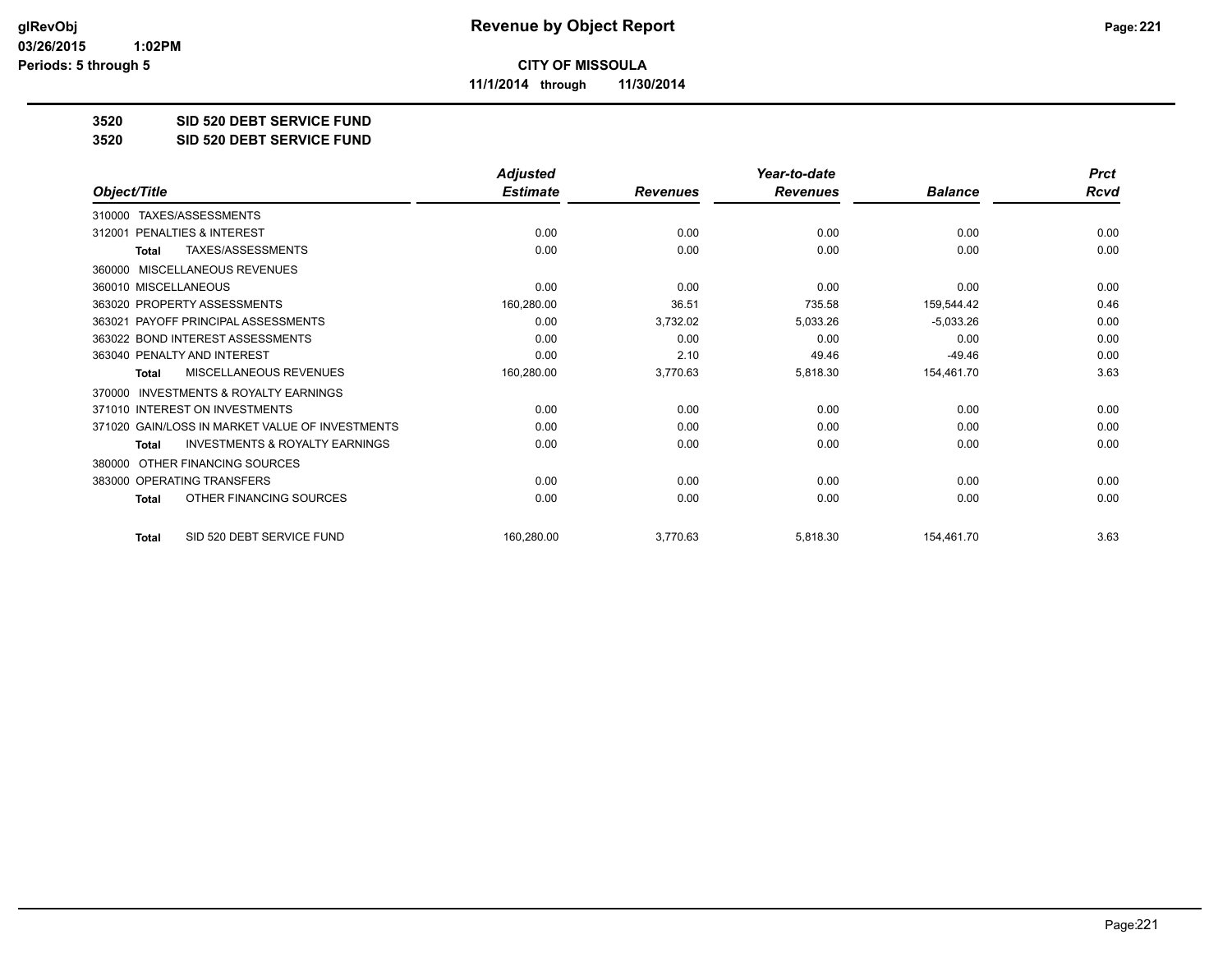**11/1/2014 through 11/30/2014**

### **3520 SID 520 DEBT SERVICE FUND**

|                                                           | <b>Adjusted</b> |                 | Year-to-date    |                | <b>Prct</b> |
|-----------------------------------------------------------|-----------------|-----------------|-----------------|----------------|-------------|
| Object/Title                                              | <b>Estimate</b> | <b>Revenues</b> | <b>Revenues</b> | <b>Balance</b> | <b>Rcvd</b> |
| TAXES/ASSESSMENTS<br>310000                               |                 |                 |                 |                |             |
| PENALTIES & INTEREST<br>312001                            | 0.00            | 0.00            | 0.00            | 0.00           | 0.00        |
| TAXES/ASSESSMENTS<br>Total                                | 0.00            | 0.00            | 0.00            | 0.00           | 0.00        |
| 360000 MISCELLANEOUS REVENUES                             |                 |                 |                 |                |             |
| 360010 MISCELLANEOUS                                      | 0.00            | 0.00            | 0.00            | 0.00           | 0.00        |
| 363020 PROPERTY ASSESSMENTS                               | 160,280.00      | 36.51           | 735.58          | 159,544.42     | 0.46        |
| 363021 PAYOFF PRINCIPAL ASSESSMENTS                       | 0.00            | 3,732.02        | 5,033.26        | $-5,033.26$    | 0.00        |
| 363022 BOND INTEREST ASSESSMENTS                          | 0.00            | 0.00            | 0.00            | 0.00           | 0.00        |
| 363040 PENALTY AND INTEREST                               | 0.00            | 2.10            | 49.46           | $-49.46$       | 0.00        |
| MISCELLANEOUS REVENUES<br>Total                           | 160,280.00      | 3,770.63        | 5,818.30        | 154,461.70     | 3.63        |
| <b>INVESTMENTS &amp; ROYALTY EARNINGS</b><br>370000       |                 |                 |                 |                |             |
| 371010 INTEREST ON INVESTMENTS                            | 0.00            | 0.00            | 0.00            | 0.00           | 0.00        |
| 371020 GAIN/LOSS IN MARKET VALUE OF INVESTMENT            | 0.00            | 0.00            | 0.00            | 0.00           | 0.00        |
| <b>INVESTMENTS &amp; ROYALTY EARNINGS</b><br><b>Total</b> | 0.00            | 0.00            | 0.00            | 0.00           | 0.00        |
| 380000 OTHER FINANCING SOURCES                            |                 |                 |                 |                |             |
| 383000 OPERATING TRANSFERS                                | 0.00            | 0.00            | 0.00            | 0.00           | 0.00        |
| OTHER FINANCING SOURCES<br>Total                          | 0.00            | 0.00            | 0.00            | 0.00           | 0.00        |
| SID 520 DEBT SERVICE FUND<br><b>Total</b>                 | 160,280.00      | 3,770.63        | 5,818.30        | 154,461.70     | 3.63        |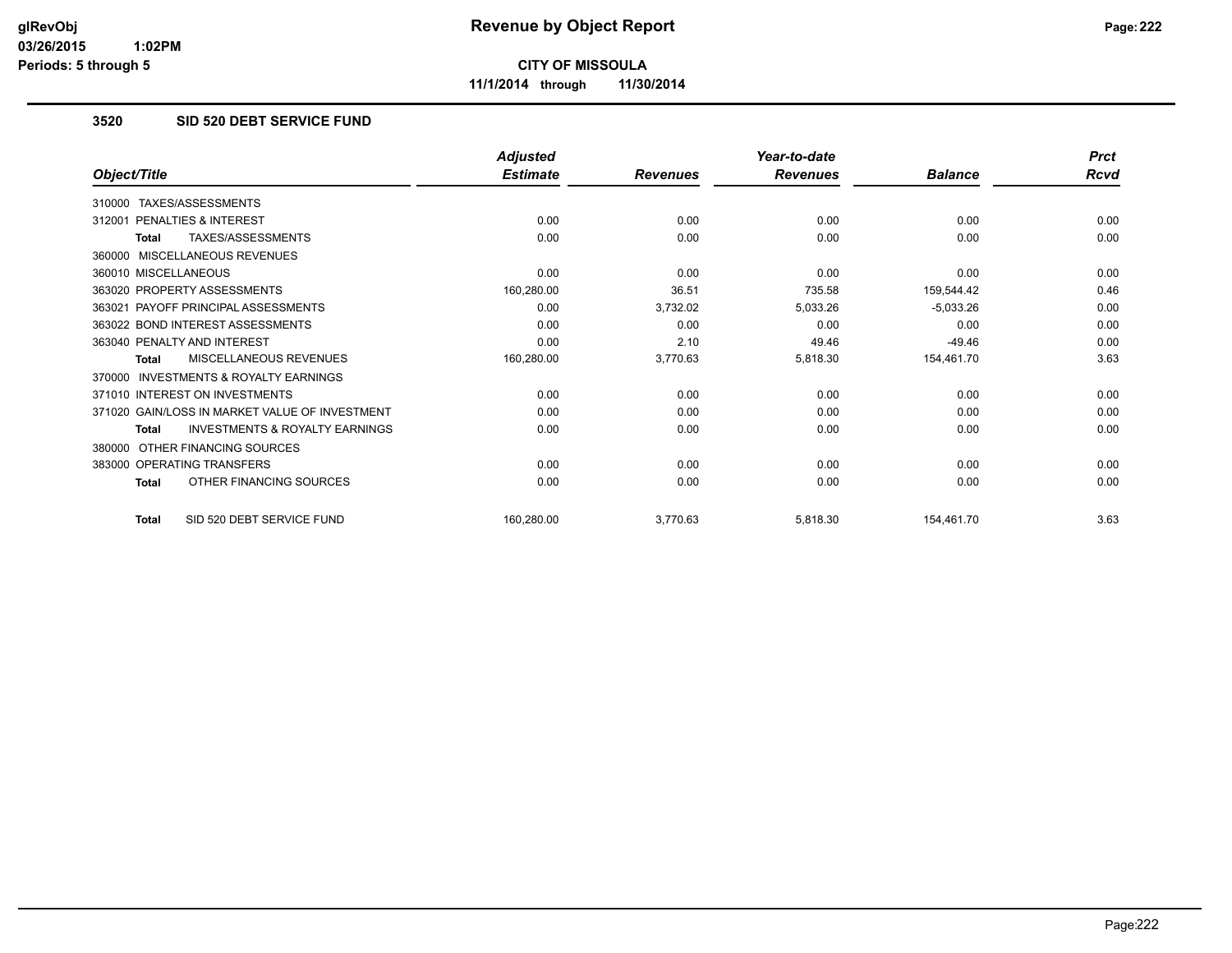**11/1/2014 through 11/30/2014**

**3521 SID 521 DEBT SERVICE FUND**

**3521 SID 521 DEBT SERVICE FUND**

|                                                           | <b>Adjusted</b> |                 | Year-to-date    |                | <b>Prct</b> |
|-----------------------------------------------------------|-----------------|-----------------|-----------------|----------------|-------------|
| Object/Title                                              | <b>Estimate</b> | <b>Revenues</b> | <b>Revenues</b> | <b>Balance</b> | <b>Rcvd</b> |
| TAXES/ASSESSMENTS<br>310000                               |                 |                 |                 |                |             |
| 312001 PENALTIES & INTEREST                               | 0.00            | 0.00            | 0.00            | 0.00           | 0.00        |
| TAXES/ASSESSMENTS<br><b>Total</b>                         | 0.00            | 0.00            | 0.00            | 0.00           | 0.00        |
| MISCELLANEOUS REVENUES<br>360000                          |                 |                 |                 |                |             |
| 360010 MISCELLANEOUS                                      | 0.00            | 0.00            | 0.00            | 0.00           | 0.00        |
| 363020 PROPERTY ASSESSMENTS                               | 720.00          | 0.00            | 0.00            | 720.00         | 0.00        |
| 363021 PAYOFF PRINCIPAL ASSESSMENTS                       | 0.00            | 0.00            | 0.00            | 0.00           | 0.00        |
| 363022 BOND INTEREST ASSESSMENTS                          | 0.00            | 0.00            | 0.00            | 0.00           | 0.00        |
| 363040 PENALTY AND INTEREST                               | 0.00            | 0.00            | 0.00            | 0.00           | 0.00        |
| <b>MISCELLANEOUS REVENUES</b><br><b>Total</b>             | 720.00          | 0.00            | 0.00            | 720.00         | 0.00        |
| <b>INVESTMENTS &amp; ROYALTY EARNINGS</b><br>370000       |                 |                 |                 |                |             |
| 371010 INTEREST ON INVESTMENTS                            | 0.00            | 0.00            | 0.00            | 0.00           | 0.00        |
| 371020 GAIN/LOSS IN MARKET VALUE OF INVESTMENTS           | 0.00            | 0.00            | 0.00            | 0.00           | 0.00        |
| <b>INVESTMENTS &amp; ROYALTY EARNINGS</b><br><b>Total</b> | 0.00            | 0.00            | 0.00            | 0.00           | 0.00        |
| OTHER FINANCING SOURCES<br>380000                         |                 |                 |                 |                |             |
| 381009 TRANSFERS IN                                       | 0.00            | 0.00            | 0.00            | 0.00           | 0.00        |
| OTHER FINANCING SOURCES<br><b>Total</b>                   | 0.00            | 0.00            | 0.00            | 0.00           | 0.00        |
| SID 521 DEBT SERVICE FUND<br><b>Total</b>                 | 720.00          | 0.00            | 0.00            | 720.00         | 0.00        |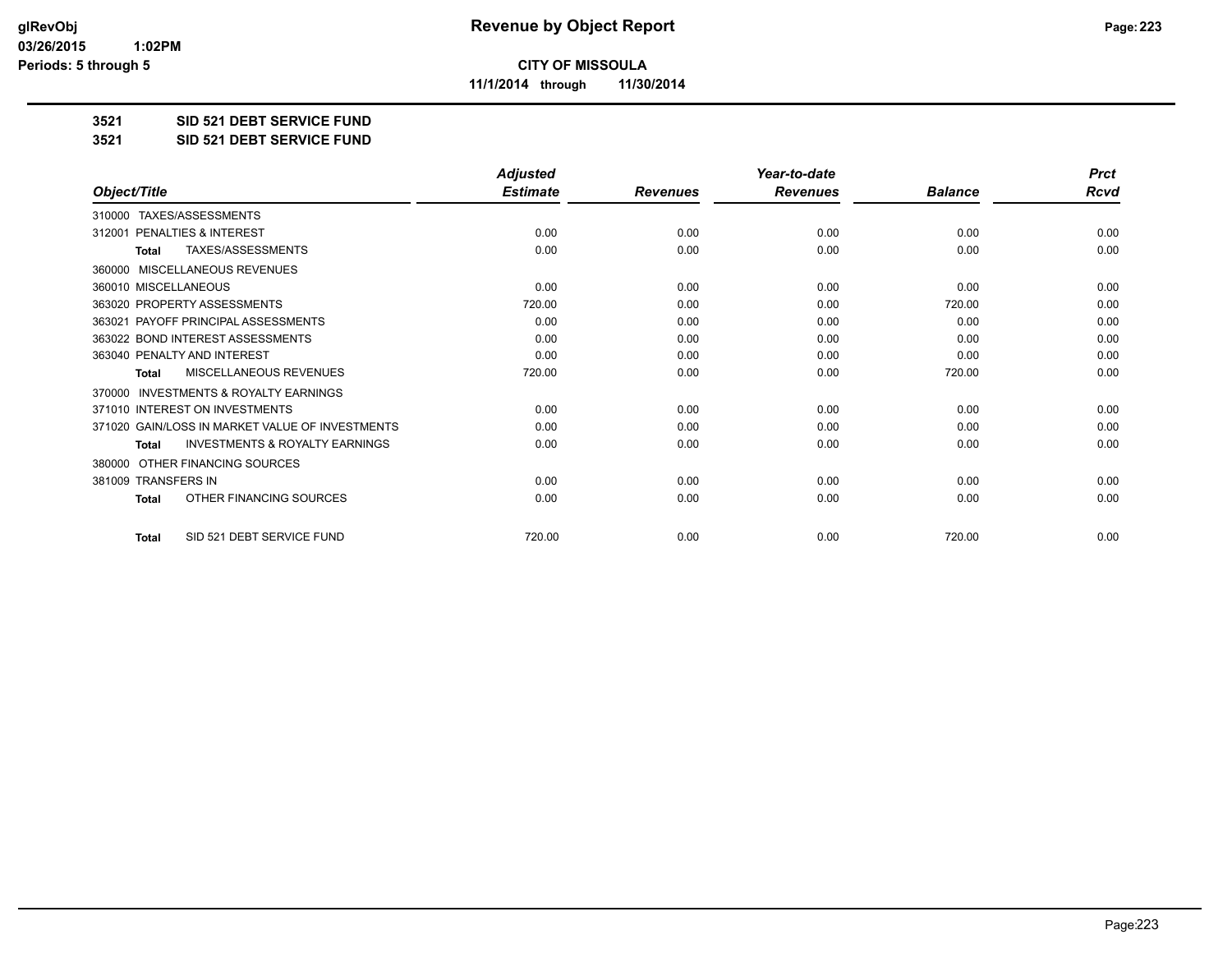**11/1/2014 through 11/30/2014**

### **3521 SID 521 DEBT SERVICE FUND**

|                                                           | <b>Adjusted</b> |                 | Year-to-date    |                | <b>Prct</b> |
|-----------------------------------------------------------|-----------------|-----------------|-----------------|----------------|-------------|
| Object/Title                                              | <b>Estimate</b> | <b>Revenues</b> | <b>Revenues</b> | <b>Balance</b> | Rcvd        |
| 310000 TAXES/ASSESSMENTS                                  |                 |                 |                 |                |             |
| 312001 PENALTIES & INTEREST                               | 0.00            | 0.00            | 0.00            | 0.00           | 0.00        |
| <b>TAXES/ASSESSMENTS</b><br><b>Total</b>                  | 0.00            | 0.00            | 0.00            | 0.00           | 0.00        |
| 360000 MISCELLANEOUS REVENUES                             |                 |                 |                 |                |             |
| 360010 MISCELLANEOUS                                      | 0.00            | 0.00            | 0.00            | 0.00           | 0.00        |
| 363020 PROPERTY ASSESSMENTS                               | 720.00          | 0.00            | 0.00            | 720.00         | 0.00        |
| 363021 PAYOFF PRINCIPAL ASSESSMENTS                       | 0.00            | 0.00            | 0.00            | 0.00           | 0.00        |
| 363022 BOND INTEREST ASSESSMENTS                          | 0.00            | 0.00            | 0.00            | 0.00           | 0.00        |
| 363040 PENALTY AND INTEREST                               | 0.00            | 0.00            | 0.00            | 0.00           | 0.00        |
| <b>MISCELLANEOUS REVENUES</b><br><b>Total</b>             | 720.00          | 0.00            | 0.00            | 720.00         | 0.00        |
| <b>INVESTMENTS &amp; ROYALTY EARNINGS</b><br>370000       |                 |                 |                 |                |             |
| 371010 INTEREST ON INVESTMENTS                            | 0.00            | 0.00            | 0.00            | 0.00           | 0.00        |
| 371020 GAIN/LOSS IN MARKET VALUE OF INVESTMENT            | 0.00            | 0.00            | 0.00            | 0.00           | 0.00        |
| <b>INVESTMENTS &amp; ROYALTY EARNINGS</b><br><b>Total</b> | 0.00            | 0.00            | 0.00            | 0.00           | 0.00        |
| 380000 OTHER FINANCING SOURCES                            |                 |                 |                 |                |             |
| 381009 TRANSFERS IN                                       | 0.00            | 0.00            | 0.00            | 0.00           | 0.00        |
| OTHER FINANCING SOURCES<br><b>Total</b>                   | 0.00            | 0.00            | 0.00            | 0.00           | 0.00        |
| SID 521 DEBT SERVICE FUND<br>Total                        | 720.00          | 0.00            | 0.00            | 720.00         | 0.00        |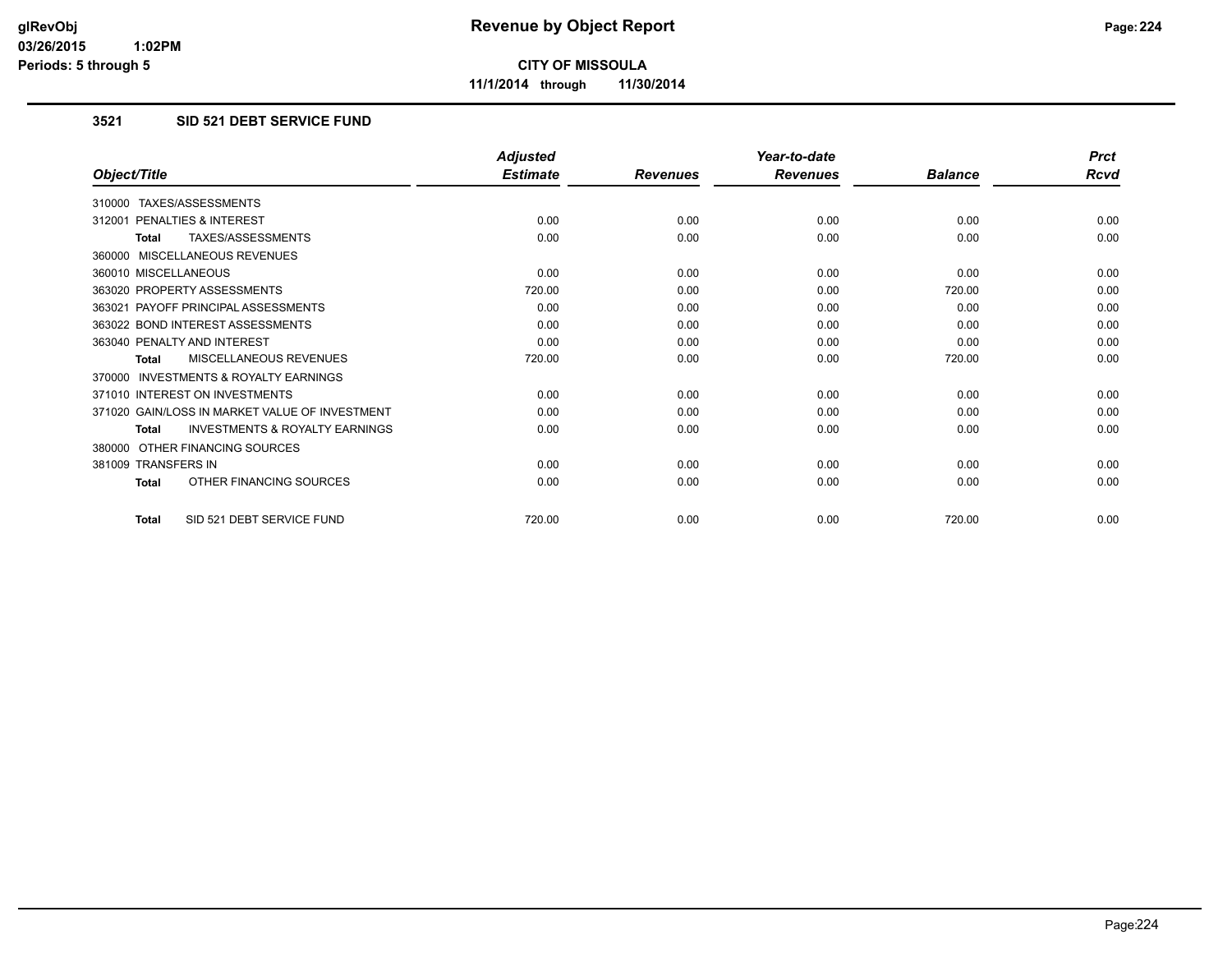**11/1/2014 through 11/30/2014**

**3522 SID 522 DEBT SERVICE FUND**

**3522 SID 522 DEBT SERVICE FUND**

|                                                    | <b>Adjusted</b> |                 | Year-to-date    |                | <b>Prct</b> |
|----------------------------------------------------|-----------------|-----------------|-----------------|----------------|-------------|
| Object/Title                                       | <b>Estimate</b> | <b>Revenues</b> | <b>Revenues</b> | <b>Balance</b> | Rcvd        |
| TAXES/ASSESSMENTS<br>310000                        |                 |                 |                 |                |             |
| PENALTIES & INTEREST<br>312001                     | 0.00            | 0.00            | 0.00            | 0.00           | 0.00        |
| TAXES/ASSESSMENTS<br>Total                         | 0.00            | 0.00            | 0.00            | 0.00           | 0.00        |
| 360000 MISCELLANEOUS REVENUES                      |                 |                 |                 |                |             |
| 360010 MISCELLANEOUS                               | 0.00            | 0.00            | 0.00            | 0.00           | 0.00        |
| 363020 PROPERTY ASSESSMENTS                        | 534.00          | 0.00            | 0.00            | 534.00         | 0.00        |
| 363021 PAYOFF PRINCIPAL ASSESSMENTS                | 0.00            | 0.00            | 0.00            | 0.00           | 0.00        |
| 363022 BOND INTEREST ASSESSMENTS                   | 0.00            | 0.00            | 0.00            | 0.00           | 0.00        |
| 363040 PENALTY AND INTEREST                        | 0.00            | 0.00            | 0.00            | 0.00           | 0.00        |
| MISCELLANEOUS REVENUES<br>Total                    | 534.00          | 0.00            | 0.00            | 534.00         | 0.00        |
| 370000 INVESTMENTS & ROYALTY EARNINGS              |                 |                 |                 |                |             |
| 371010 INTEREST ON INVESTMENTS                     | 0.00            | 0.00            | 0.00            | 0.00           | 0.00        |
| 371020 GAIN/LOSS IN MARKET VALUE OF INVESTMENTS    | 0.00            | 0.00            | 0.00            | 0.00           | 0.00        |
| <b>INVESTMENTS &amp; ROYALTY EARNINGS</b><br>Total | 0.00            | 0.00            | 0.00            | 0.00           | 0.00        |
| SID 522 DEBT SERVICE FUND<br>Total                 | 534.00          | 0.00            | 0.00            | 534.00         | 0.00        |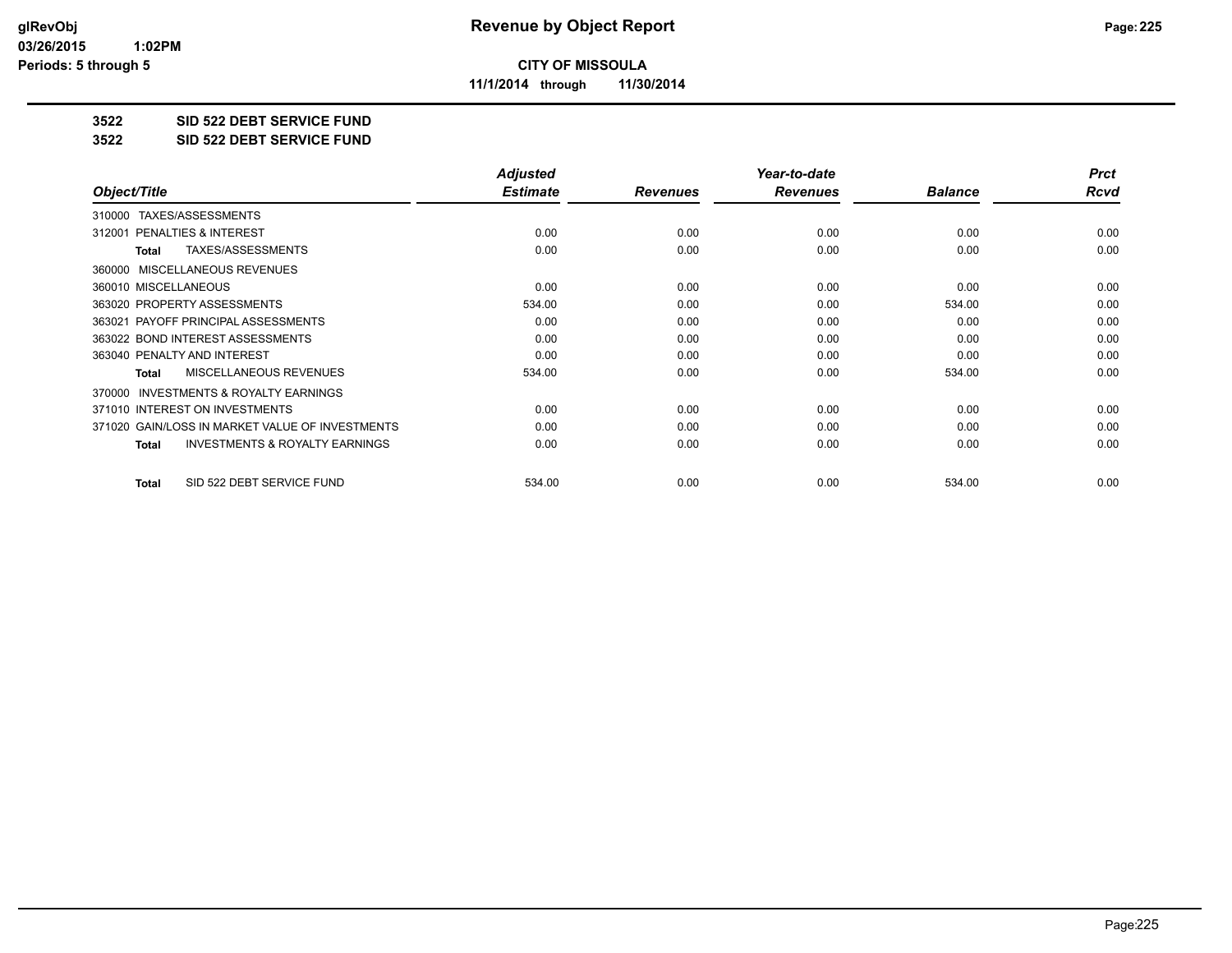**11/1/2014 through 11/30/2014**

#### **3522 SID 522 DEBT SERVICE FUND**

|                                                     | <b>Adjusted</b> |                 | Year-to-date    |                | <b>Prct</b> |
|-----------------------------------------------------|-----------------|-----------------|-----------------|----------------|-------------|
| Object/Title                                        | <b>Estimate</b> | <b>Revenues</b> | <b>Revenues</b> | <b>Balance</b> | <b>Rcvd</b> |
| 310000 TAXES/ASSESSMENTS                            |                 |                 |                 |                |             |
| 312001 PENALTIES & INTEREST                         | 0.00            | 0.00            | 0.00            | 0.00           | 0.00        |
| TAXES/ASSESSMENTS<br><b>Total</b>                   | 0.00            | 0.00            | 0.00            | 0.00           | 0.00        |
| 360000 MISCELLANEOUS REVENUES                       |                 |                 |                 |                |             |
| 360010 MISCELLANEOUS                                | 0.00            | 0.00            | 0.00            | 0.00           | 0.00        |
| 363020 PROPERTY ASSESSMENTS                         | 534.00          | 0.00            | 0.00            | 534.00         | 0.00        |
| 363021 PAYOFF PRINCIPAL ASSESSMENTS                 | 0.00            | 0.00            | 0.00            | 0.00           | 0.00        |
| 363022 BOND INTEREST ASSESSMENTS                    | 0.00            | 0.00            | 0.00            | 0.00           | 0.00        |
| 363040 PENALTY AND INTEREST                         | 0.00            | 0.00            | 0.00            | 0.00           | 0.00        |
| <b>MISCELLANEOUS REVENUES</b><br><b>Total</b>       | 534.00          | 0.00            | 0.00            | 534.00         | 0.00        |
| <b>INVESTMENTS &amp; ROYALTY EARNINGS</b><br>370000 |                 |                 |                 |                |             |
| 371010 INTEREST ON INVESTMENTS                      | 0.00            | 0.00            | 0.00            | 0.00           | 0.00        |
| 371020 GAIN/LOSS IN MARKET VALUE OF INVESTMENT      | 0.00            | 0.00            | 0.00            | 0.00           | 0.00        |
| <b>INVESTMENTS &amp; ROYALTY EARNINGS</b><br>Total  | 0.00            | 0.00            | 0.00            | 0.00           | 0.00        |
| SID 522 DEBT SERVICE FUND<br><b>Total</b>           | 534.00          | 0.00            | 0.00            | 534.00         | 0.00        |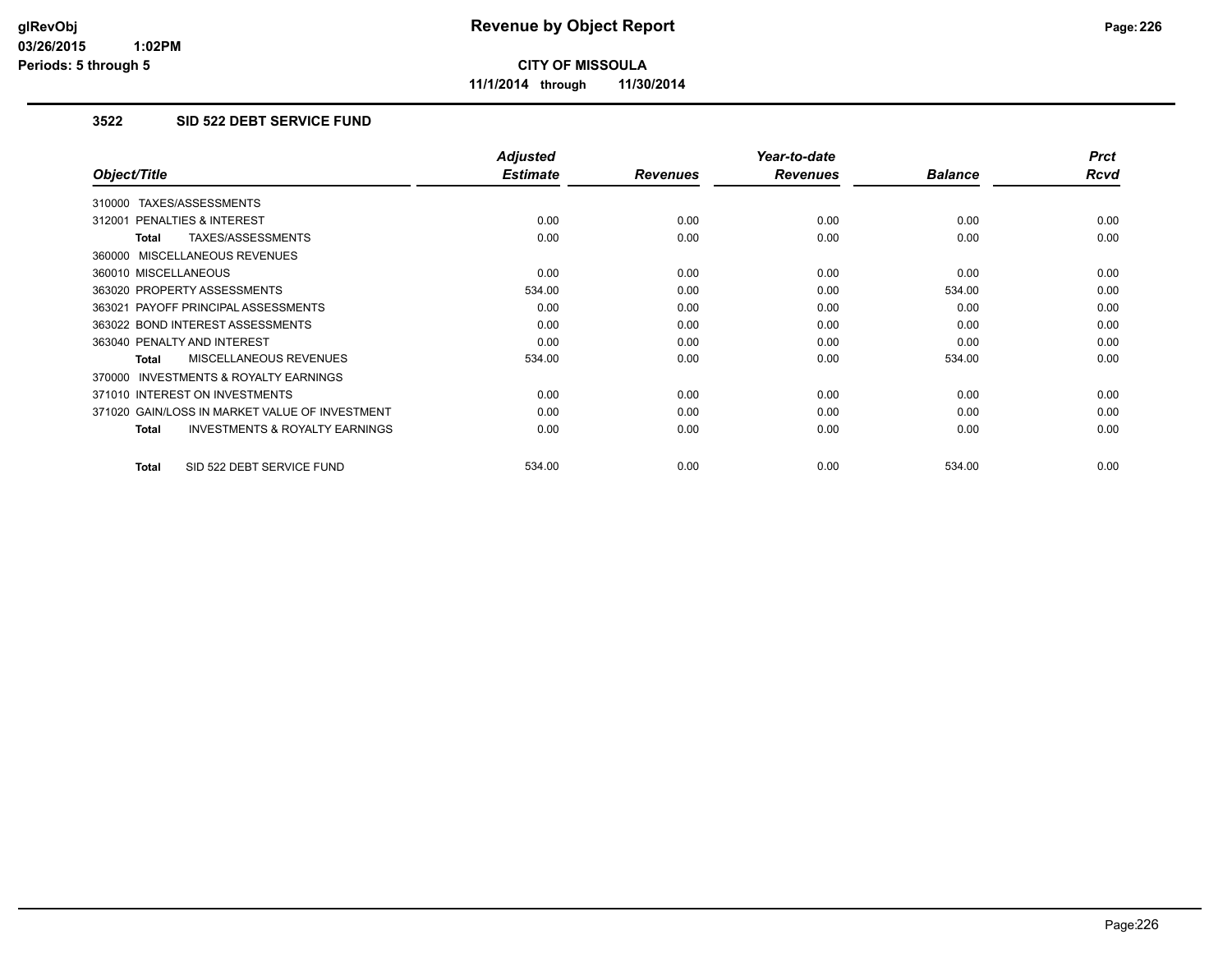**11/1/2014 through 11/30/2014**

#### **3524 SID 524 DEBT SERVICE FUND**

**3524 SID 524 DEBT SERVICE FUND**

|                                                     | <b>Adjusted</b> |                 | Year-to-date    |                | <b>Prct</b> |
|-----------------------------------------------------|-----------------|-----------------|-----------------|----------------|-------------|
| Object/Title                                        | <b>Estimate</b> | <b>Revenues</b> | <b>Revenues</b> | <b>Balance</b> | Rcvd        |
| TAXES/ASSESSMENTS<br>310000                         |                 |                 |                 |                |             |
| <b>PENALTIES &amp; INTEREST</b><br>312001           | 0.00            | 0.00            | 0.00            | 0.00           | 0.00        |
| TAXES/ASSESSMENTS<br>Total                          | 0.00            | 0.00            | 0.00            | 0.00           | 0.00        |
| 360000 MISCELLANEOUS REVENUES                       |                 |                 |                 |                |             |
| 363020 PROPERTY ASSESSMENTS                         | 306,400.00      | 328.82          | 328.82          | 306,071.18     | 0.11        |
| 363021 PAYOFF PRINCIPAL ASSESSMENTS                 | 0.00            | 2,638.24        | 4,751.27        | $-4,751.27$    | 0.00        |
| 363022 BOND INTEREST ASSESSMENTS                    | 0.00            | 0.00            | 0.00            | 0.00           | 0.00        |
| 363040 PENALTY AND INTEREST                         | 0.00            | 0.00            | 0.00            | 0.00           | 0.00        |
| <b>MISCELLANEOUS REVENUES</b><br>Total              | 306,400.00      | 2,967.06        | 5,080.09        | 301,319.91     | 1.66        |
| <b>INVESTMENTS &amp; ROYALTY EARNINGS</b><br>370000 |                 |                 |                 |                |             |
| 371010 INTEREST ON INVESTMENTS                      | 0.00            | 0.00            | 0.00            | 0.00           | 0.00        |
| 371020 GAIN/LOSS IN MARKET VALUE OF INVESTMENTS     | 0.00            | 0.00            | 0.00            | 0.00           | 0.00        |
| 371500 INTEREST ON INTERFUND LOAN                   | 0.00            | 0.00            | 0.00            | 0.00           | 0.00        |
| <b>INVESTMENTS &amp; ROYALTY EARNINGS</b><br>Total  | 0.00            | 0.00            | 0.00            | 0.00           | 0.00        |
| SID 524 DEBT SERVICE FUND<br><b>Total</b>           | 306,400.00      | 2,967.06        | 5,080.09        | 301,319.91     | 1.66        |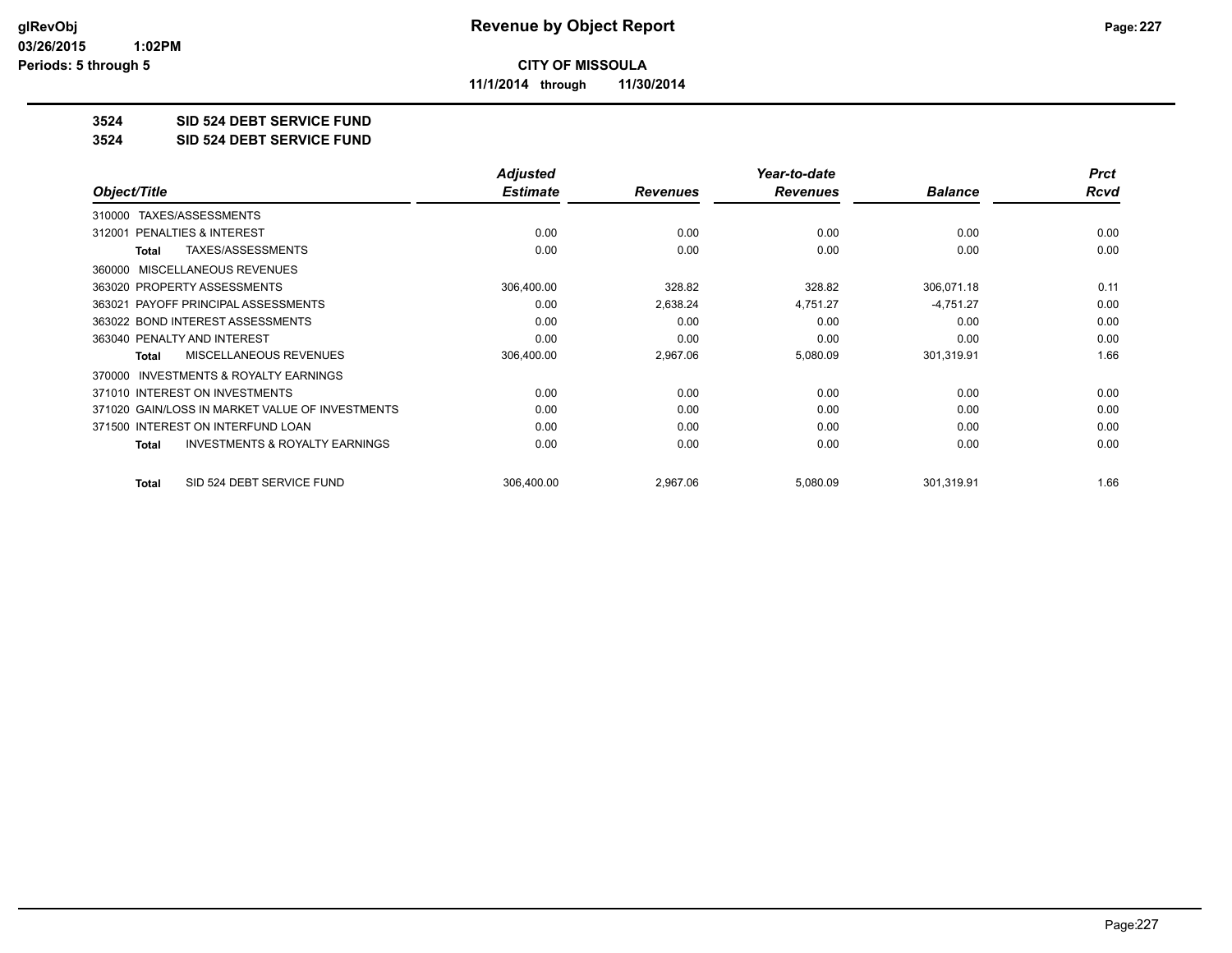**11/1/2014 through 11/30/2014**

### **3524 SID 524 DEBT SERVICE FUND**

|                                                     | <b>Adjusted</b> |                 | Year-to-date    |                | <b>Prct</b> |
|-----------------------------------------------------|-----------------|-----------------|-----------------|----------------|-------------|
| Object/Title                                        | <b>Estimate</b> | <b>Revenues</b> | <b>Revenues</b> | <b>Balance</b> | <b>Rcvd</b> |
| 310000 TAXES/ASSESSMENTS                            |                 |                 |                 |                |             |
| 312001 PENALTIES & INTEREST                         | 0.00            | 0.00            | 0.00            | 0.00           | 0.00        |
| TAXES/ASSESSMENTS<br>Total                          | 0.00            | 0.00            | 0.00            | 0.00           | 0.00        |
| 360000 MISCELLANEOUS REVENUES                       |                 |                 |                 |                |             |
| 363020 PROPERTY ASSESSMENTS                         | 306,400.00      | 328.82          | 328.82          | 306,071.18     | 0.11        |
| 363021 PAYOFF PRINCIPAL ASSESSMENTS                 | 0.00            | 2,638.24        | 4,751.27        | $-4,751.27$    | 0.00        |
| 363022 BOND INTEREST ASSESSMENTS                    | 0.00            | 0.00            | 0.00            | 0.00           | 0.00        |
| 363040 PENALTY AND INTEREST                         | 0.00            | 0.00            | 0.00            | 0.00           | 0.00        |
| MISCELLANEOUS REVENUES<br><b>Total</b>              | 306,400.00      | 2,967.06        | 5,080.09        | 301,319.91     | 1.66        |
| <b>INVESTMENTS &amp; ROYALTY EARNINGS</b><br>370000 |                 |                 |                 |                |             |
| 371010 INTEREST ON INVESTMENTS                      | 0.00            | 0.00            | 0.00            | 0.00           | 0.00        |
| 371020 GAIN/LOSS IN MARKET VALUE OF INVESTMENT      | 0.00            | 0.00            | 0.00            | 0.00           | 0.00        |
| 371500 INTEREST ON INTERFUND LOAN                   | 0.00            | 0.00            | 0.00            | 0.00           | 0.00        |
| <b>INVESTMENTS &amp; ROYALTY EARNINGS</b><br>Total  | 0.00            | 0.00            | 0.00            | 0.00           | 0.00        |
| SID 524 DEBT SERVICE FUND<br>Total                  | 306.400.00      | 2,967.06        | 5,080.09        | 301,319.91     | 1.66        |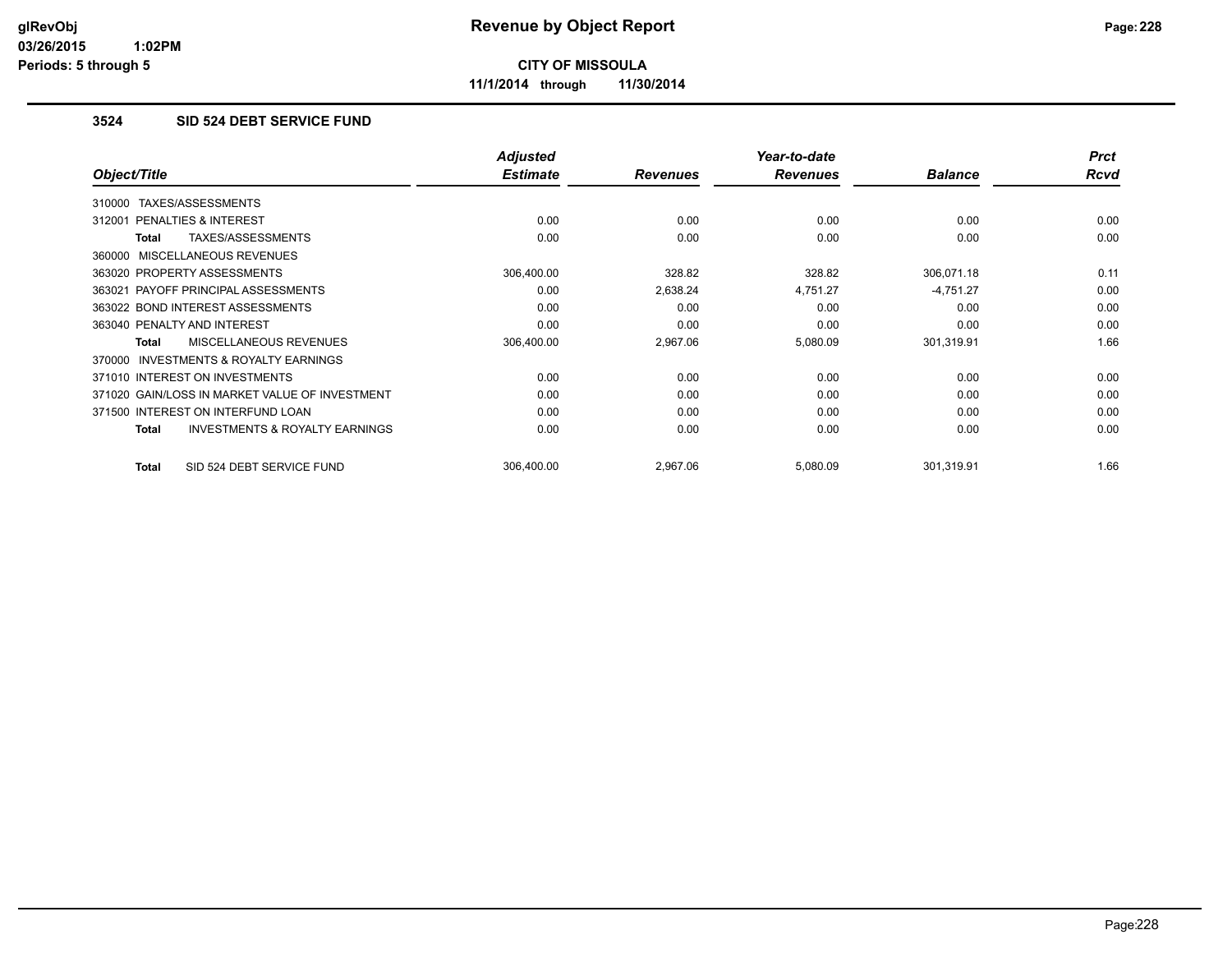**11/1/2014 through 11/30/2014**

**3525 SID 525 DEBT SERVICE FUND**

**3525 SID 525 DEBT SERVICE FUND**

|                                                    | <b>Adjusted</b> |                 | Year-to-date    |                | <b>Prct</b> |
|----------------------------------------------------|-----------------|-----------------|-----------------|----------------|-------------|
| Object/Title                                       | <b>Estimate</b> | <b>Revenues</b> | <b>Revenues</b> | <b>Balance</b> | <b>Rcvd</b> |
| TAXES/ASSESSMENTS<br>310000                        |                 |                 |                 |                |             |
| <b>PENALTIES &amp; INTEREST</b><br>312001          | 0.00            | 0.00            | 0.00            | 0.00           | 0.00        |
| TAXES/ASSESSMENTS<br><b>Total</b>                  | 0.00            | 0.00            | 0.00            | 0.00           | 0.00        |
| MISCELLANEOUS REVENUES<br>360000                   |                 |                 |                 |                |             |
| 360010 MISCELLANEOUS                               | 0.00            | 0.00            | 0.00            | 0.00           | 0.00        |
| 363020 PROPERTY ASSESSMENTS                        | 31,500.00       | 0.00            | 0.00            | 31,500.00      | 0.00        |
| 363021 PAYOFF PRINCIPAL ASSESSMENTS                | 0.00            | 0.00            | 0.00            | 0.00           | 0.00        |
| 363022 BOND INTEREST ASSESSMENTS                   | 0.00            | 0.00            | 0.00            | 0.00           | 0.00        |
| 363040 PENALTY AND INTEREST                        | 0.00            | 0.00            | 0.00            | 0.00           | 0.00        |
| <b>MISCELLANEOUS REVENUES</b><br>Total             | 31,500.00       | 0.00            | 0.00            | 31,500.00      | 0.00        |
| INVESTMENTS & ROYALTY EARNINGS<br>370000           |                 |                 |                 |                |             |
| 371010 INTEREST ON INVESTMENTS                     | 0.00            | 0.00            | 0.00            | 0.00           | 0.00        |
| 371020 GAIN/LOSS IN MARKET VALUE OF INVESTMENTS    | 0.00            | 0.00            | 0.00            | 0.00           | 0.00        |
| 371500 INTEREST ON INTERFUND LOAN                  | 0.00            | 0.00            | 0.00            | 0.00           | 0.00        |
| <b>INVESTMENTS &amp; ROYALTY EARNINGS</b><br>Total | 0.00            | 0.00            | 0.00            | 0.00           | 0.00        |
| SID 525 DEBT SERVICE FUND<br><b>Total</b>          | 31,500.00       | 0.00            | 0.00            | 31,500.00      | 0.00        |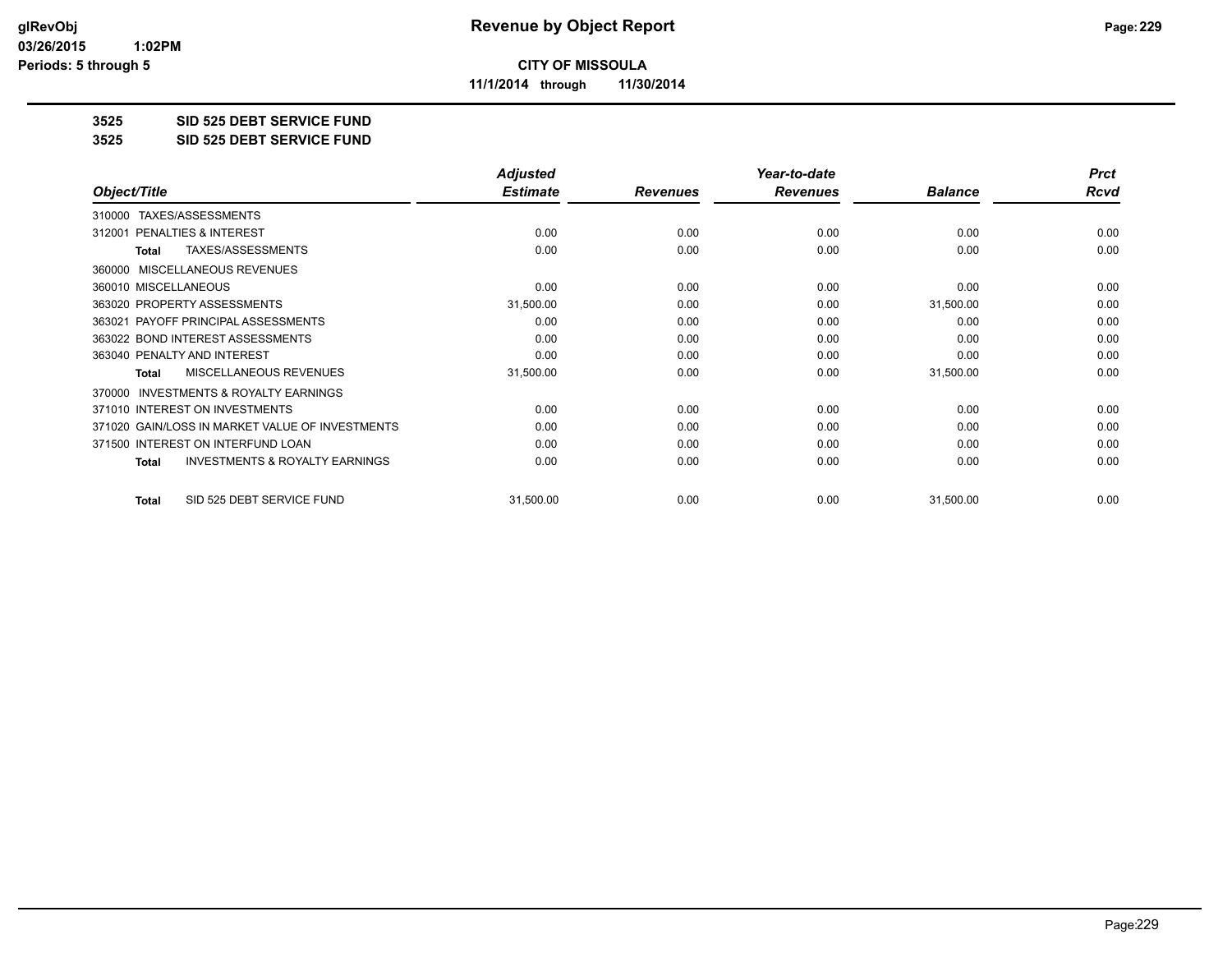**11/1/2014 through 11/30/2014**

### **3525 SID 525 DEBT SERVICE FUND**

|                                                    | <b>Adjusted</b> |                 | Year-to-date    |                | <b>Prct</b> |
|----------------------------------------------------|-----------------|-----------------|-----------------|----------------|-------------|
| Object/Title                                       | <b>Estimate</b> | <b>Revenues</b> | <b>Revenues</b> | <b>Balance</b> | <b>Rcvd</b> |
| TAXES/ASSESSMENTS<br>310000                        |                 |                 |                 |                |             |
| <b>PENALTIES &amp; INTEREST</b><br>312001          | 0.00            | 0.00            | 0.00            | 0.00           | 0.00        |
| TAXES/ASSESSMENTS<br>Total                         | 0.00            | 0.00            | 0.00            | 0.00           | 0.00        |
| 360000 MISCELLANEOUS REVENUES                      |                 |                 |                 |                |             |
| 360010 MISCELLANEOUS                               | 0.00            | 0.00            | 0.00            | 0.00           | 0.00        |
| 363020 PROPERTY ASSESSMENTS                        | 31,500.00       | 0.00            | 0.00            | 31,500.00      | 0.00        |
| 363021 PAYOFF PRINCIPAL ASSESSMENTS                | 0.00            | 0.00            | 0.00            | 0.00           | 0.00        |
| 363022 BOND INTEREST ASSESSMENTS                   | 0.00            | 0.00            | 0.00            | 0.00           | 0.00        |
| 363040 PENALTY AND INTEREST                        | 0.00            | 0.00            | 0.00            | 0.00           | 0.00        |
| MISCELLANEOUS REVENUES<br><b>Total</b>             | 31,500.00       | 0.00            | 0.00            | 31,500.00      | 0.00        |
| 370000 INVESTMENTS & ROYALTY EARNINGS              |                 |                 |                 |                |             |
| 371010 INTEREST ON INVESTMENTS                     | 0.00            | 0.00            | 0.00            | 0.00           | 0.00        |
| 371020 GAIN/LOSS IN MARKET VALUE OF INVESTMENT     | 0.00            | 0.00            | 0.00            | 0.00           | 0.00        |
| 371500 INTEREST ON INTERFUND LOAN                  | 0.00            | 0.00            | 0.00            | 0.00           | 0.00        |
| <b>INVESTMENTS &amp; ROYALTY EARNINGS</b><br>Total | 0.00            | 0.00            | 0.00            | 0.00           | 0.00        |
|                                                    |                 |                 |                 |                |             |
| SID 525 DEBT SERVICE FUND<br>Total                 | 31,500.00       | 0.00            | 0.00            | 31,500.00      | 0.00        |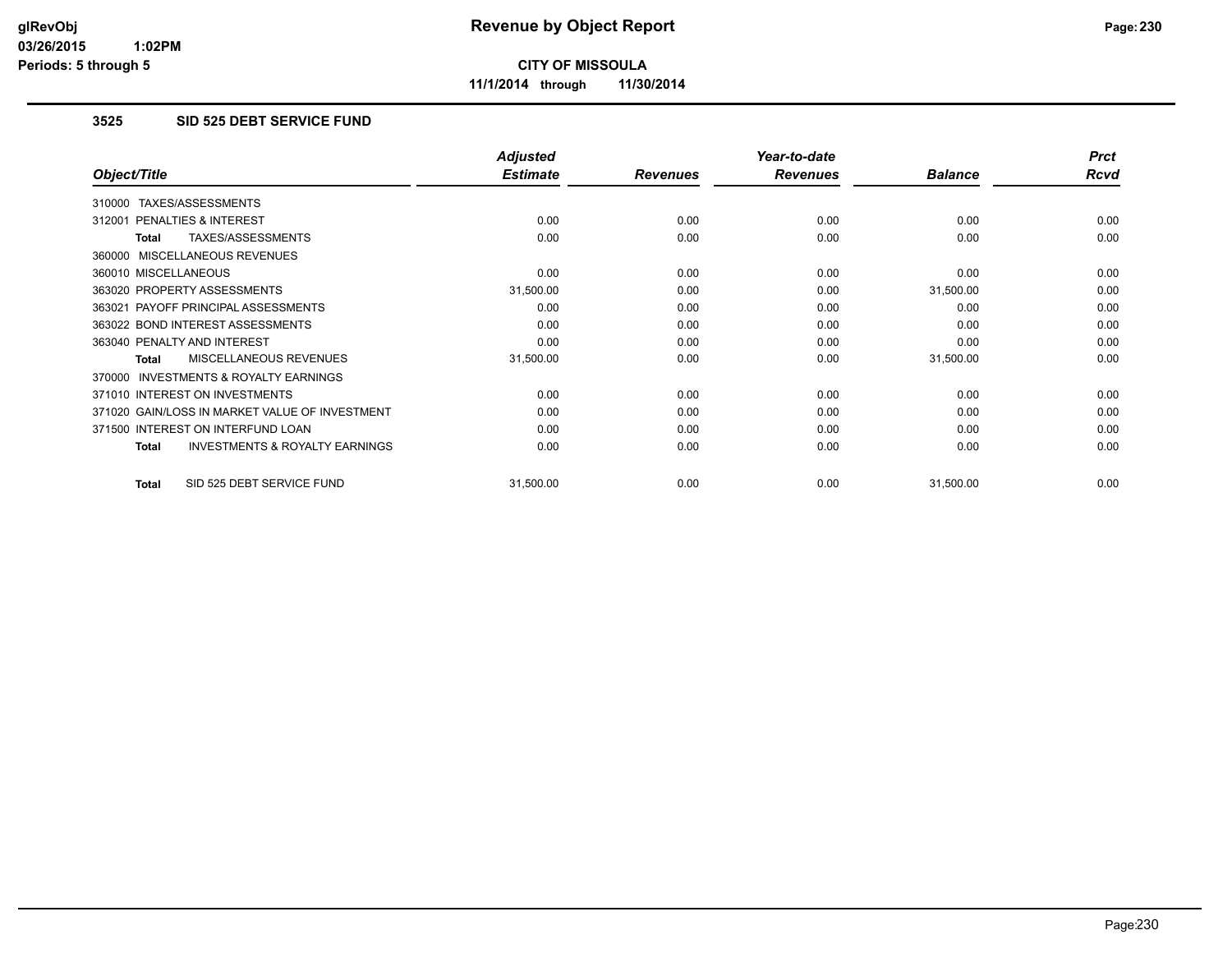**11/1/2014 through 11/30/2014**

**3526 SID 526 DEBT SERVICE FUND**

**3526 SID 526 DEBT SERVICE FUND**

|                                                           | <b>Adjusted</b> |                 | Year-to-date    |                | <b>Prct</b> |
|-----------------------------------------------------------|-----------------|-----------------|-----------------|----------------|-------------|
| Object/Title                                              | <b>Estimate</b> | <b>Revenues</b> | <b>Revenues</b> | <b>Balance</b> | <b>Rcvd</b> |
| TAXES/ASSESSMENTS<br>310000                               |                 |                 |                 |                |             |
| PENALTIES & INTEREST<br>312001                            | 0.00            | 0.00            | 0.00            | 0.00           | 0.00        |
| <b>TAXES/ASSESSMENTS</b><br>Total                         | 0.00            | 0.00            | 0.00            | 0.00           | 0.00        |
| MISCELLANEOUS REVENUES<br>360000                          |                 |                 |                 |                |             |
| 360010 MISCELLANEOUS                                      | 0.00            | 0.00            | 0.00            | 0.00           | 0.00        |
| 363020 PROPERTY ASSESSMENTS                               | 193,300.00      | 230.07          | 406.87          | 192,893.13     | 0.21        |
| 363021 PAYOFF PRINCIPAL ASSESSMENTS                       | 0.00            | 4,343.87        | 9,481.83        | $-9,481.83$    | 0.00        |
| 363022 BOND INTEREST ASSESSMENTS                          | 0.00            | 0.00            | 0.00            | 0.00           | 0.00        |
| 363040 PENALTY AND INTEREST                               | 0.00            | 0.00            | 12.41           | $-12.41$       | 0.00        |
| MISCELLANEOUS REVENUES<br>Total                           | 193,300.00      | 4,573.94        | 9,901.11        | 183,398.89     | 5.12        |
| <b>INVESTMENTS &amp; ROYALTY EARNINGS</b><br>370000       |                 |                 |                 |                |             |
| 371010 INTEREST ON INVESTMENTS                            | 0.00            | 0.00            | 0.00            | 0.00           | 0.00        |
| 371020 GAIN/LOSS IN MARKET VALUE OF INVESTMENTS           | 0.00            | 0.00            | 0.00            | 0.00           | 0.00        |
| 371500 INTEREST ON INTERFUND LOAN                         | 0.00            | 0.00            | 0.00            | 0.00           | 0.00        |
| <b>INVESTMENTS &amp; ROYALTY EARNINGS</b><br><b>Total</b> | 0.00            | 0.00            | 0.00            | 0.00           | 0.00        |
| SID 526 DEBT SERVICE FUND<br><b>Total</b>                 | 193,300.00      | 4,573.94        | 9,901.11        | 183,398.89     | 5.12        |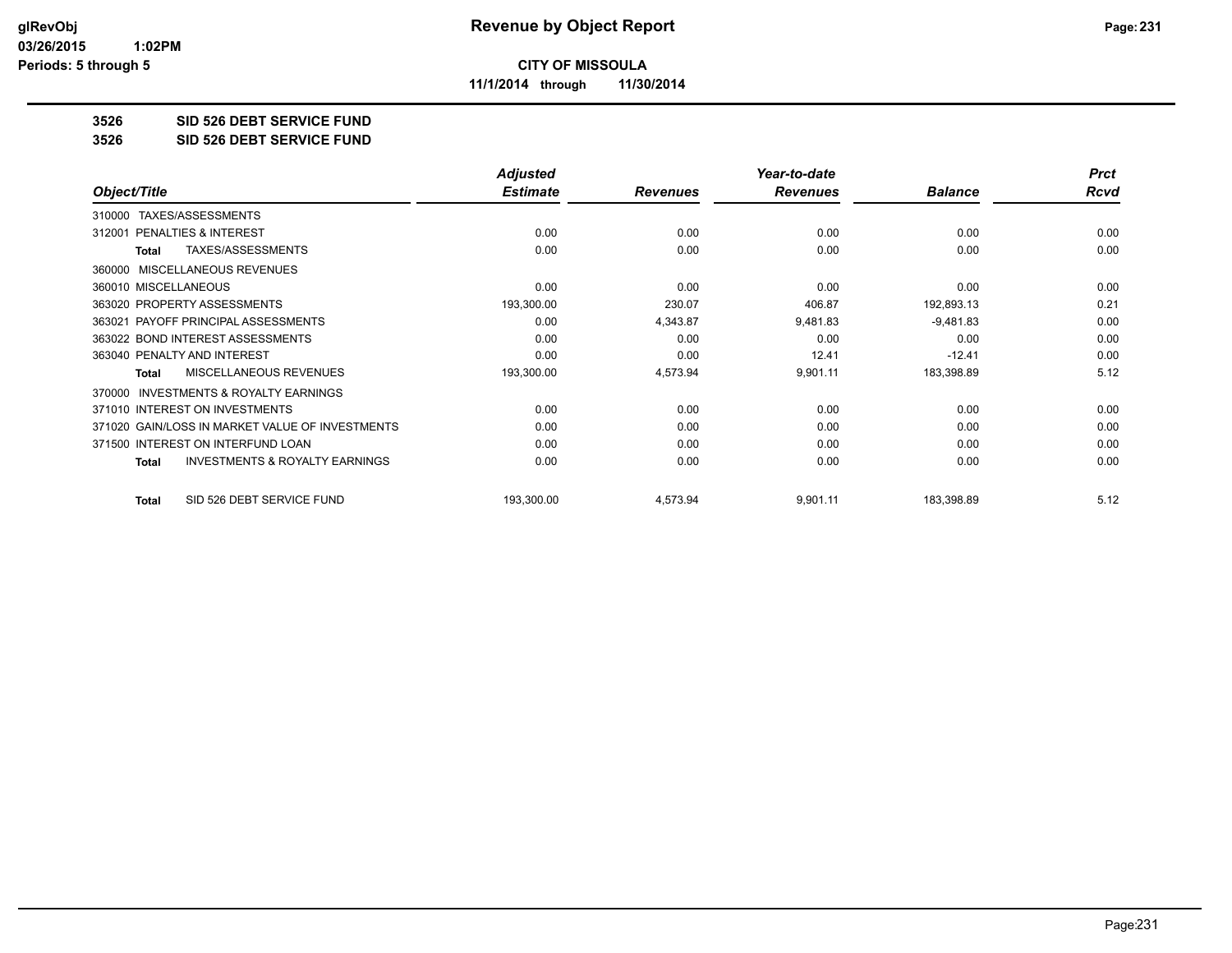**11/1/2014 through 11/30/2014**

### **3526 SID 526 DEBT SERVICE FUND**

| Object/Title                                              | <b>Adjusted</b><br><b>Estimate</b> | <b>Revenues</b> | Year-to-date<br><b>Revenues</b> | <b>Balance</b> | <b>Prct</b><br>Rcvd |
|-----------------------------------------------------------|------------------------------------|-----------------|---------------------------------|----------------|---------------------|
|                                                           |                                    |                 |                                 |                |                     |
| TAXES/ASSESSMENTS<br>310000                               |                                    |                 |                                 |                |                     |
| <b>PENALTIES &amp; INTEREST</b><br>312001                 | 0.00                               | 0.00            | 0.00                            | 0.00           | 0.00                |
| TAXES/ASSESSMENTS<br>Total                                | 0.00                               | 0.00            | 0.00                            | 0.00           | 0.00                |
| 360000 MISCELLANEOUS REVENUES                             |                                    |                 |                                 |                |                     |
| 360010 MISCELLANEOUS                                      | 0.00                               | 0.00            | 0.00                            | 0.00           | 0.00                |
| 363020 PROPERTY ASSESSMENTS                               | 193,300.00                         | 230.07          | 406.87                          | 192,893.13     | 0.21                |
| 363021 PAYOFF PRINCIPAL ASSESSMENTS                       | 0.00                               | 4,343.87        | 9,481.83                        | $-9,481.83$    | 0.00                |
| 363022 BOND INTEREST ASSESSMENTS                          | 0.00                               | 0.00            | 0.00                            | 0.00           | 0.00                |
| 363040 PENALTY AND INTEREST                               | 0.00                               | 0.00            | 12.41                           | $-12.41$       | 0.00                |
| <b>MISCELLANEOUS REVENUES</b><br><b>Total</b>             | 193,300.00                         | 4,573.94        | 9,901.11                        | 183,398.89     | 5.12                |
| <b>INVESTMENTS &amp; ROYALTY EARNINGS</b><br>370000       |                                    |                 |                                 |                |                     |
| 371010 INTEREST ON INVESTMENTS                            | 0.00                               | 0.00            | 0.00                            | 0.00           | 0.00                |
| 371020 GAIN/LOSS IN MARKET VALUE OF INVESTMENT            | 0.00                               | 0.00            | 0.00                            | 0.00           | 0.00                |
| 371500 INTEREST ON INTERFUND LOAN                         | 0.00                               | 0.00            | 0.00                            | 0.00           | 0.00                |
| <b>INVESTMENTS &amp; ROYALTY EARNINGS</b><br><b>Total</b> | 0.00                               | 0.00            | 0.00                            | 0.00           | 0.00                |
| SID 526 DEBT SERVICE FUND<br><b>Total</b>                 | 193,300.00                         | 4,573.94        | 9,901.11                        | 183,398.89     | 5.12                |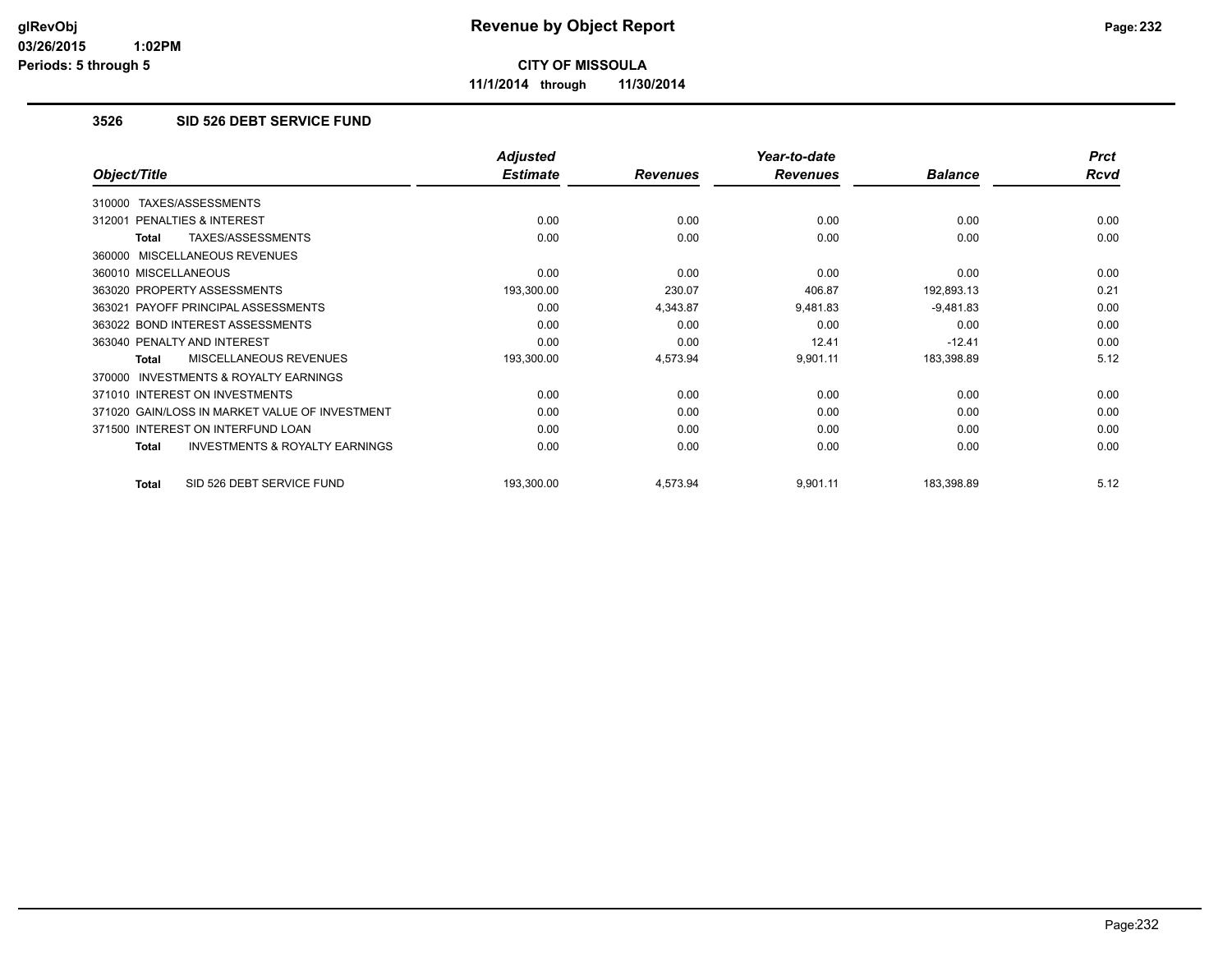**11/1/2014 through 11/30/2014**

**3527 SID 527 DEBT SERVICE FUND**

**3527 SID 527 DEBT SERVICE FUND**

|                                                           | <b>Adjusted</b> |                 | Year-to-date    |                | <b>Prct</b> |
|-----------------------------------------------------------|-----------------|-----------------|-----------------|----------------|-------------|
| Object/Title                                              | <b>Estimate</b> | <b>Revenues</b> | <b>Revenues</b> | <b>Balance</b> | <b>Rcvd</b> |
| TAXES/ASSESSMENTS<br>310000                               |                 |                 |                 |                |             |
| 312001 PENALTIES & INTEREST                               | 0.00            | 0.00            | 0.00            | 0.00           | 0.00        |
| TAXES/ASSESSMENTS<br><b>Total</b>                         | 0.00            | 0.00            | 0.00            | 0.00           | 0.00        |
| MISCELLANEOUS REVENUES<br>360000                          |                 |                 |                 |                |             |
| 360010 MISCELLANEOUS                                      | 0.00            | 0.00            | 0.00            | 0.00           | 0.00        |
| 363020 PROPERTY ASSESSMENTS                               | 0.00            | 0.00            | 0.00            | 0.00           | 0.00        |
| 363021 PAYOFF PRINCIPAL ASSESSMENTS                       | 0.00            | 0.00            | 0.00            | 0.00           | 0.00        |
| 363022 BOND INTEREST ASSESSMENTS                          | 0.00            | 0.00            | 0.00            | 0.00           | 0.00        |
| 363040 PENALTY AND INTEREST                               | 0.00            | 0.00            | 0.00            | 0.00           | 0.00        |
| <b>MISCELLANEOUS REVENUES</b><br><b>Total</b>             | 0.00            | 0.00            | 0.00            | 0.00           | 0.00        |
| <b>INVESTMENTS &amp; ROYALTY EARNINGS</b><br>370000       |                 |                 |                 |                |             |
| 371010 INTEREST ON INVESTMENTS                            | 0.00            | 0.00            | 0.00            | 0.00           | 0.00        |
| 371020 GAIN/LOSS IN MARKET VALUE OF INVESTMENTS           | 0.00            | 0.00            | 0.00            | 0.00           | 0.00        |
| <b>INVESTMENTS &amp; ROYALTY EARNINGS</b><br><b>Total</b> | 0.00            | 0.00            | 0.00            | 0.00           | 0.00        |
| OTHER FINANCING SOURCES<br>380000                         |                 |                 |                 |                |             |
| 381030 SID BONDS PROCEEDS                                 | 0.00            | 0.00            | 0.00            | 0.00           | 0.00        |
| OTHER FINANCING SOURCES<br>Total                          | 0.00            | 0.00            | 0.00            | 0.00           | 0.00        |
| SID 527 DEBT SERVICE FUND<br><b>Total</b>                 | 0.00            | 0.00            | 0.00            | 0.00           | 0.00        |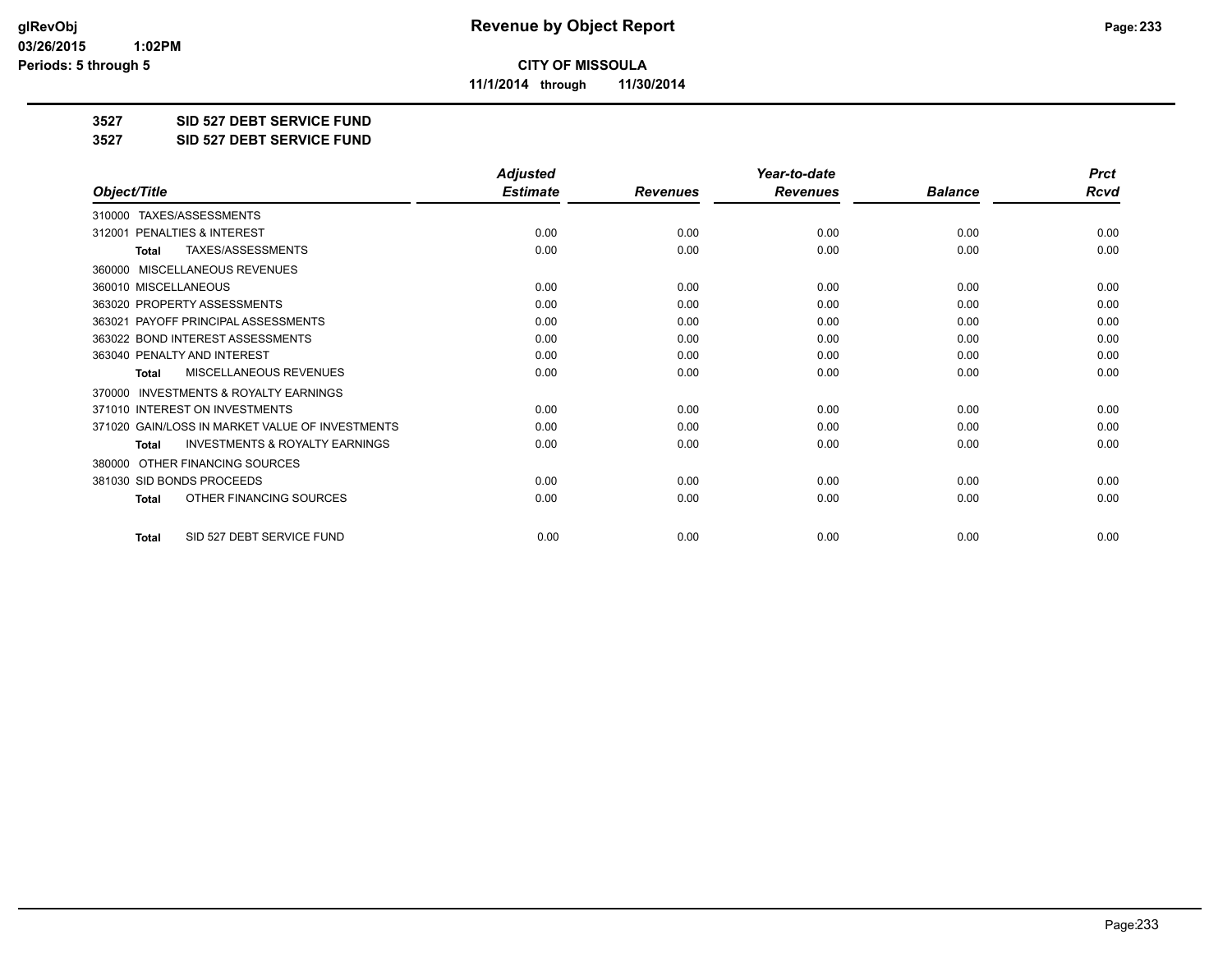**11/1/2014 through 11/30/2014**

### **3527 SID 527 DEBT SERVICE FUND**

|                                                           | <b>Adjusted</b> |                 | Year-to-date    |                | <b>Prct</b> |
|-----------------------------------------------------------|-----------------|-----------------|-----------------|----------------|-------------|
| Object/Title                                              | <b>Estimate</b> | <b>Revenues</b> | <b>Revenues</b> | <b>Balance</b> | <b>Rcvd</b> |
| 310000 TAXES/ASSESSMENTS                                  |                 |                 |                 |                |             |
| PENALTIES & INTEREST<br>312001                            | 0.00            | 0.00            | 0.00            | 0.00           | 0.00        |
| TAXES/ASSESSMENTS<br><b>Total</b>                         | 0.00            | 0.00            | 0.00            | 0.00           | 0.00        |
| 360000 MISCELLANEOUS REVENUES                             |                 |                 |                 |                |             |
| 360010 MISCELLANEOUS                                      | 0.00            | 0.00            | 0.00            | 0.00           | 0.00        |
| 363020 PROPERTY ASSESSMENTS                               | 0.00            | 0.00            | 0.00            | 0.00           | 0.00        |
| 363021 PAYOFF PRINCIPAL ASSESSMENTS                       | 0.00            | 0.00            | 0.00            | 0.00           | 0.00        |
| 363022 BOND INTEREST ASSESSMENTS                          | 0.00            | 0.00            | 0.00            | 0.00           | 0.00        |
| 363040 PENALTY AND INTEREST                               | 0.00            | 0.00            | 0.00            | 0.00           | 0.00        |
| MISCELLANEOUS REVENUES<br><b>Total</b>                    | 0.00            | 0.00            | 0.00            | 0.00           | 0.00        |
| <b>INVESTMENTS &amp; ROYALTY EARNINGS</b><br>370000       |                 |                 |                 |                |             |
| 371010 INTEREST ON INVESTMENTS                            | 0.00            | 0.00            | 0.00            | 0.00           | 0.00        |
| 371020 GAIN/LOSS IN MARKET VALUE OF INVESTMENT            | 0.00            | 0.00            | 0.00            | 0.00           | 0.00        |
| <b>INVESTMENTS &amp; ROYALTY EARNINGS</b><br><b>Total</b> | 0.00            | 0.00            | 0.00            | 0.00           | 0.00        |
| OTHER FINANCING SOURCES<br>380000                         |                 |                 |                 |                |             |
| 381030 SID BONDS PROCEEDS                                 | 0.00            | 0.00            | 0.00            | 0.00           | 0.00        |
| OTHER FINANCING SOURCES<br><b>Total</b>                   | 0.00            | 0.00            | 0.00            | 0.00           | 0.00        |
| SID 527 DEBT SERVICE FUND<br><b>Total</b>                 | 0.00            | 0.00            | 0.00            | 0.00           | 0.00        |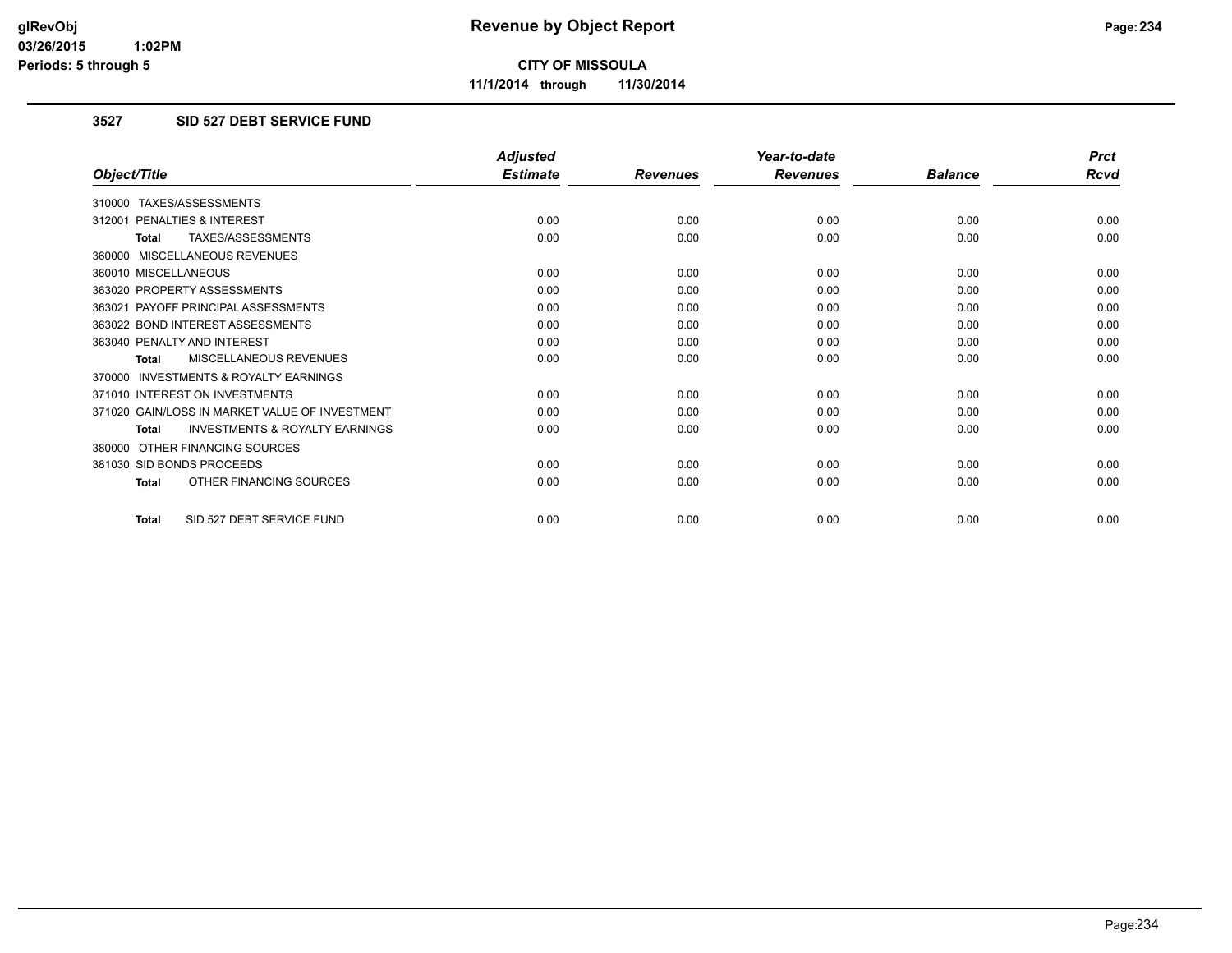**11/1/2014 through 11/30/2014**

**3530 SID 530 DEBT SERVICE FUND**

**3530 SID 530 DEBT SERVICE FUND**

|                                                    | <b>Adjusted</b> |                 | Year-to-date    |                | <b>Prct</b> |
|----------------------------------------------------|-----------------|-----------------|-----------------|----------------|-------------|
| Object/Title                                       | <b>Estimate</b> | <b>Revenues</b> | <b>Revenues</b> | <b>Balance</b> | Rcvd        |
| TAXES/ASSESSMENTS<br>310000                        |                 |                 |                 |                |             |
| PENALTIES & INTEREST<br>312001                     | 0.00            | 0.00            | 0.00            | 0.00           | 0.00        |
| TAXES/ASSESSMENTS<br>Total                         | 0.00            | 0.00            | 0.00            | 0.00           | 0.00        |
| 360000 MISCELLANEOUS REVENUES                      |                 |                 |                 |                |             |
| 360010 MISCELLANEOUS                               | 0.00            | 0.00            | 0.00            | 0.00           | 0.00        |
| 363020 PROPERTY ASSESSMENTS                        | 680.00          | 0.00            | 0.00            | 680.00         | 0.00        |
| 363021 PAYOFF PRINCIPAL ASSESSMENTS                | 0.00            | 0.00            | 0.00            | 0.00           | 0.00        |
| 363022 BOND INTEREST ASSESSMENTS                   | 0.00            | 0.00            | 0.00            | 0.00           | 0.00        |
| 363040 PENALTY AND INTEREST                        | 0.00            | 0.00            | 0.00            | 0.00           | 0.00        |
| MISCELLANEOUS REVENUES<br>Total                    | 680.00          | 0.00            | 0.00            | 680.00         | 0.00        |
| 370000 INVESTMENTS & ROYALTY EARNINGS              |                 |                 |                 |                |             |
| 371010 INTEREST ON INVESTMENTS                     | 0.00            | 0.00            | 0.00            | 0.00           | 0.00        |
| 371020 GAIN/LOSS IN MARKET VALUE OF INVESTMENTS    | 0.00            | 0.00            | 0.00            | 0.00           | 0.00        |
| <b>INVESTMENTS &amp; ROYALTY EARNINGS</b><br>Total | 0.00            | 0.00            | 0.00            | 0.00           | 0.00        |
| SID 530 DEBT SERVICE FUND<br>Total                 | 680.00          | 0.00            | 0.00            | 680.00         | 0.00        |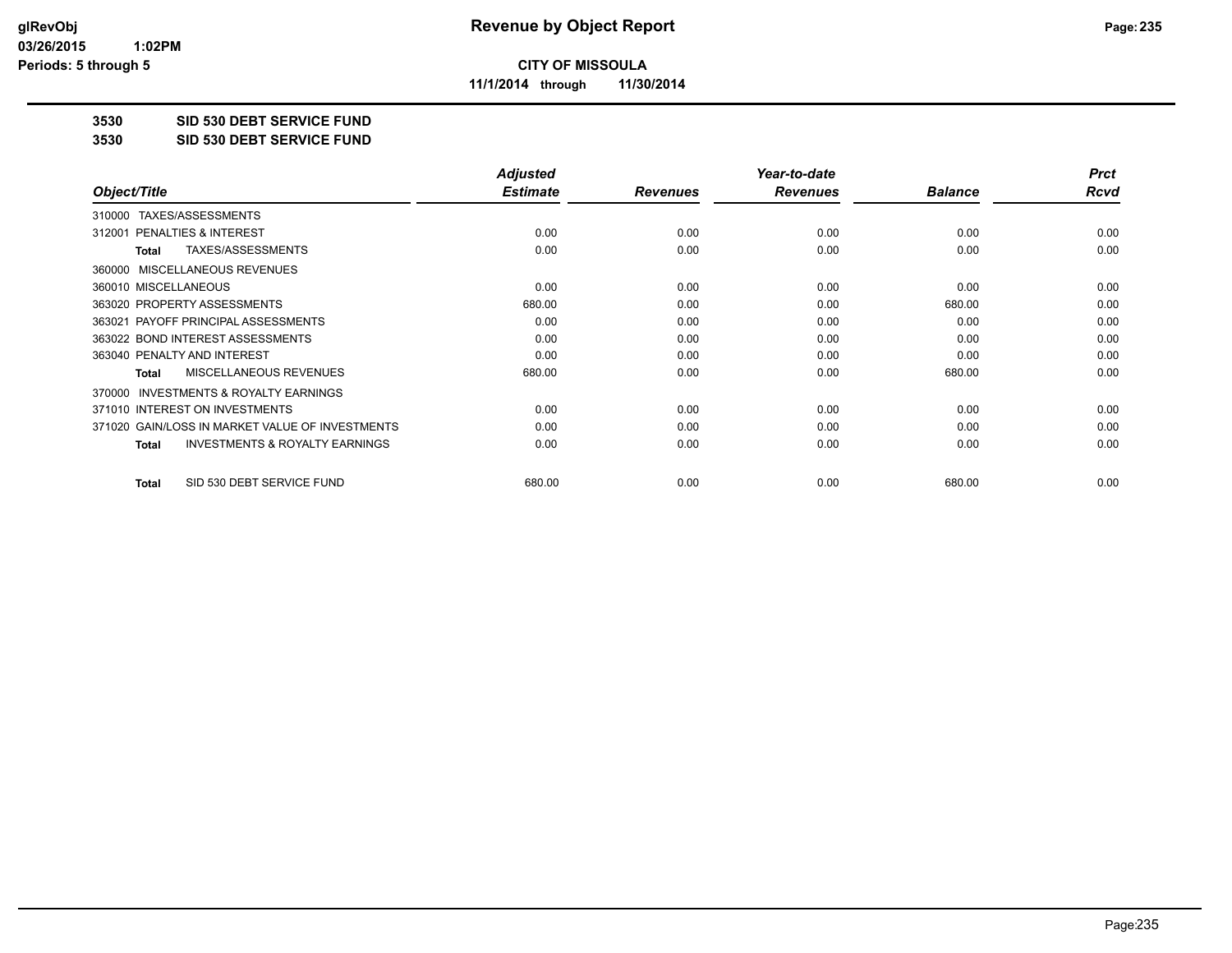**11/1/2014 through 11/30/2014**

### **3530 SID 530 DEBT SERVICE FUND**

|                                                           | <b>Adjusted</b> |                 | Year-to-date    |                | <b>Prct</b> |
|-----------------------------------------------------------|-----------------|-----------------|-----------------|----------------|-------------|
| Object/Title                                              | <b>Estimate</b> | <b>Revenues</b> | <b>Revenues</b> | <b>Balance</b> | <b>Rcvd</b> |
| 310000 TAXES/ASSESSMENTS                                  |                 |                 |                 |                |             |
| 312001 PENALTIES & INTEREST                               | 0.00            | 0.00            | 0.00            | 0.00           | 0.00        |
| TAXES/ASSESSMENTS<br><b>Total</b>                         | 0.00            | 0.00            | 0.00            | 0.00           | 0.00        |
| 360000 MISCELLANEOUS REVENUES                             |                 |                 |                 |                |             |
| 360010 MISCELLANEOUS                                      | 0.00            | 0.00            | 0.00            | 0.00           | 0.00        |
| 363020 PROPERTY ASSESSMENTS                               | 680.00          | 0.00            | 0.00            | 680.00         | 0.00        |
| 363021 PAYOFF PRINCIPAL ASSESSMENTS                       | 0.00            | 0.00            | 0.00            | 0.00           | 0.00        |
| 363022 BOND INTEREST ASSESSMENTS                          | 0.00            | 0.00            | 0.00            | 0.00           | 0.00        |
| 363040 PENALTY AND INTEREST                               | 0.00            | 0.00            | 0.00            | 0.00           | 0.00        |
| <b>MISCELLANEOUS REVENUES</b><br>Total                    | 680.00          | 0.00            | 0.00            | 680.00         | 0.00        |
| <b>INVESTMENTS &amp; ROYALTY EARNINGS</b><br>370000       |                 |                 |                 |                |             |
| 371010 INTEREST ON INVESTMENTS                            | 0.00            | 0.00            | 0.00            | 0.00           | 0.00        |
| 371020 GAIN/LOSS IN MARKET VALUE OF INVESTMENT            | 0.00            | 0.00            | 0.00            | 0.00           | 0.00        |
| <b>INVESTMENTS &amp; ROYALTY EARNINGS</b><br><b>Total</b> | 0.00            | 0.00            | 0.00            | 0.00           | 0.00        |
| SID 530 DEBT SERVICE FUND<br><b>Total</b>                 | 680.00          | 0.00            | 0.00            | 680.00         | 0.00        |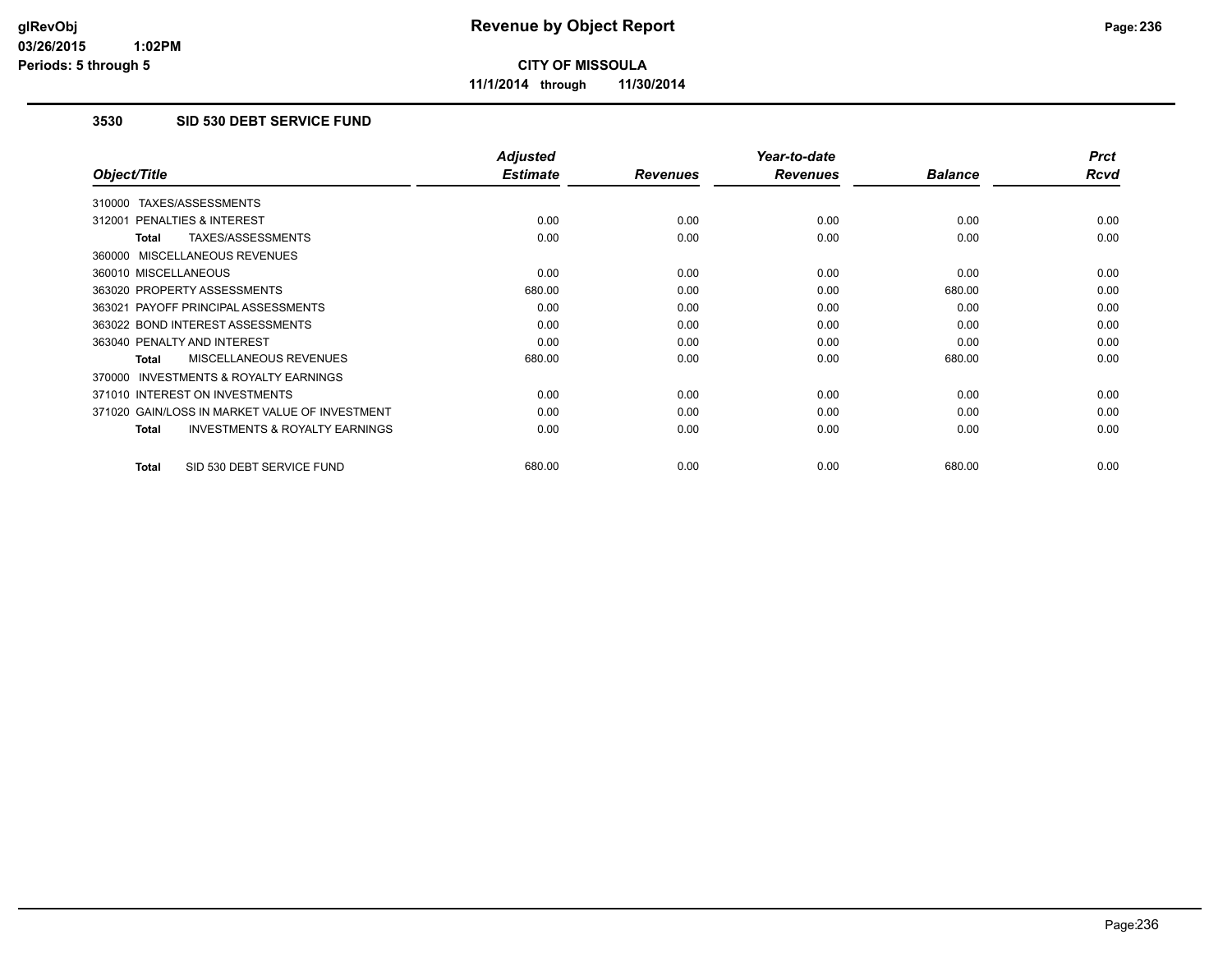**11/1/2014 through 11/30/2014**

#### **3531 SID 531 HICKORY ST CALMING**

#### **3531 SID 531 HICKORY ST CALMING**

|                                                           | <b>Adjusted</b> |                 | Year-to-date    |                | <b>Prct</b> |
|-----------------------------------------------------------|-----------------|-----------------|-----------------|----------------|-------------|
| Object/Title                                              | <b>Estimate</b> | <b>Revenues</b> | <b>Revenues</b> | <b>Balance</b> | Rcvd        |
| TAXES/ASSESSMENTS<br>310000                               |                 |                 |                 |                |             |
| PENALTIES & INTEREST<br>312001                            | 0.00            | 0.00            | 0.00            | 0.00           | 0.00        |
| <b>TAXES/ASSESSMENTS</b><br><b>Total</b>                  | 0.00            | 0.00            | 0.00            | 0.00           | 0.00        |
| <b>MISCELLANEOUS REVENUES</b><br>360000                   |                 |                 |                 |                |             |
| 360010 MISCELLANEOUS                                      | 0.00            | 0.00            | 0.00            | 0.00           | 0.00        |
| 363020 PROPERTY ASSESSMENTS                               | 0.00            | 52.14           | 52.14           | $-52.14$       | 0.00        |
| PAYOFF PRINCIPAL ASSESSMENTS<br>363021                    | 0.00            | 0.00            | 0.00            | 0.00           | 0.00        |
| 363022 BOND INTEREST ASSESSMENTS                          | 0.00            | 0.00            | 0.00            | 0.00           | 0.00        |
| 363040 PENALTY AND INTEREST                               | 0.00            | 0.00            | 0.00            | 0.00           | 0.00        |
| MISCELLANEOUS REVENUES<br>Total                           | 0.00            | 52.14           | 52.14           | $-52.14$       | 0.00        |
| <b>INVESTMENTS &amp; ROYALTY EARNINGS</b><br>370000       |                 |                 |                 |                |             |
| 371010 INTEREST ON INVESTMENTS                            | 0.00            | 0.00            | 0.00            | 0.00           | 0.00        |
| 371020 GAIN/LOSS IN MARKET VALUE OF INVESTMENTS           | 0.00            | 0.00            | 0.00            | 0.00           | 0.00        |
| <b>INVESTMENTS &amp; ROYALTY EARNINGS</b><br><b>Total</b> | 0.00            | 0.00            | 0.00            | 0.00           | 0.00        |
| OTHER FINANCING SOURCES<br>380000                         |                 |                 |                 |                |             |
| 383000 OPERATING TRANSFERS                                | 0.00            | 0.00            | 0.00            | 0.00           | 0.00        |
| OTHER FINANCING SOURCES<br><b>Total</b>                   | 0.00            | 0.00            | 0.00            | 0.00           | 0.00        |
| SID 531 HICKORY ST CALMING<br><b>Total</b>                | 0.00            | 52.14           | 52.14           | $-52.14$       | 0.00        |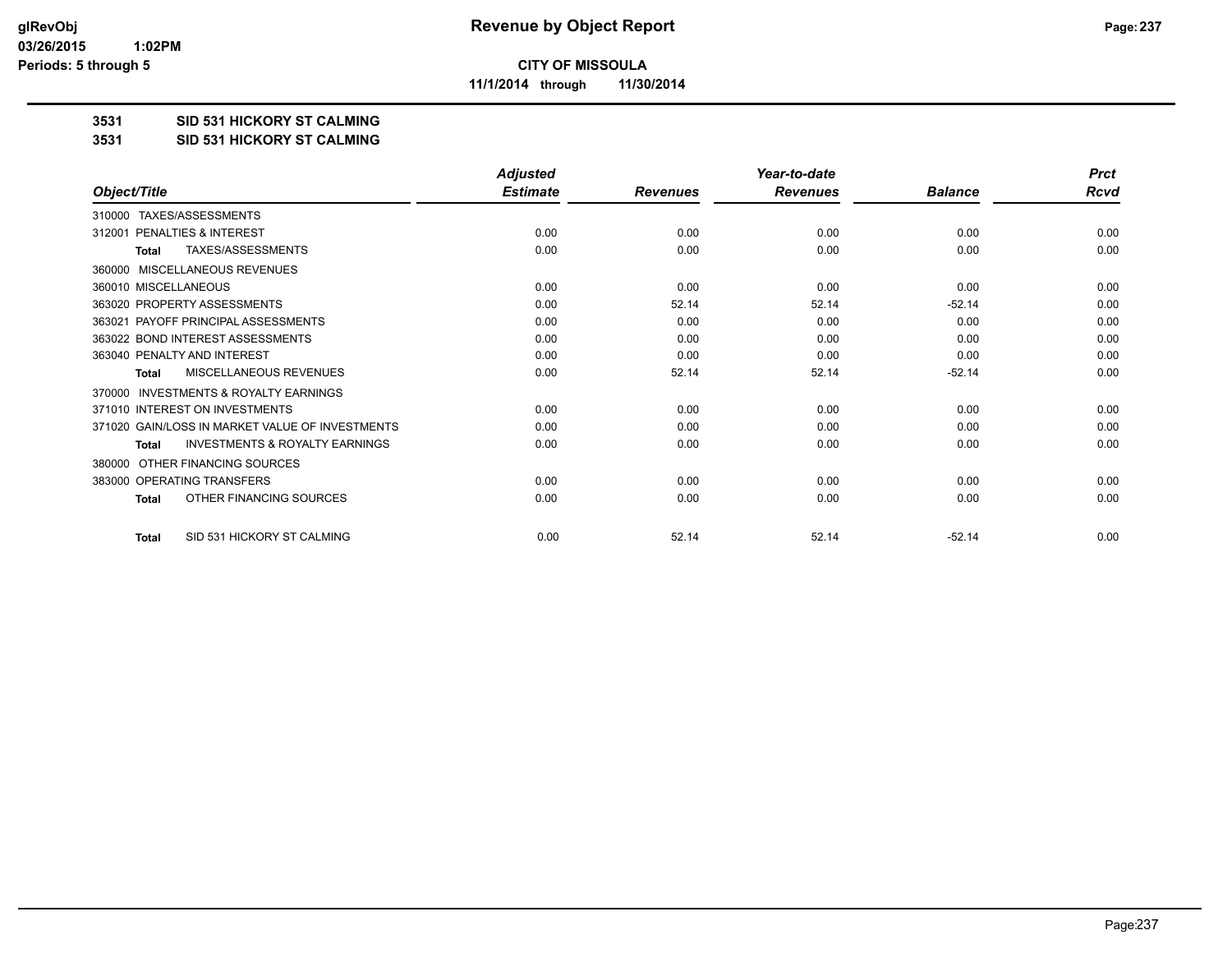**11/1/2014 through 11/30/2014**

### **3531 SID 531 HICKORY ST CALMING**

|                                                           | <b>Adjusted</b> |                 | Year-to-date    |                | <b>Prct</b> |
|-----------------------------------------------------------|-----------------|-----------------|-----------------|----------------|-------------|
| Object/Title                                              | <b>Estimate</b> | <b>Revenues</b> | <b>Revenues</b> | <b>Balance</b> | <b>Rcvd</b> |
| TAXES/ASSESSMENTS<br>310000                               |                 |                 |                 |                |             |
| PENALTIES & INTEREST<br>312001                            | 0.00            | 0.00            | 0.00            | 0.00           | 0.00        |
| TAXES/ASSESSMENTS<br><b>Total</b>                         | 0.00            | 0.00            | 0.00            | 0.00           | 0.00        |
| 360000 MISCELLANEOUS REVENUES                             |                 |                 |                 |                |             |
| 360010 MISCELLANEOUS                                      | 0.00            | 0.00            | 0.00            | 0.00           | 0.00        |
| 363020 PROPERTY ASSESSMENTS                               | 0.00            | 52.14           | 52.14           | $-52.14$       | 0.00        |
| 363021 PAYOFF PRINCIPAL ASSESSMENTS                       | 0.00            | 0.00            | 0.00            | 0.00           | 0.00        |
| 363022 BOND INTEREST ASSESSMENTS                          | 0.00            | 0.00            | 0.00            | 0.00           | 0.00        |
| 363040 PENALTY AND INTEREST                               | 0.00            | 0.00            | 0.00            | 0.00           | 0.00        |
| MISCELLANEOUS REVENUES<br><b>Total</b>                    | 0.00            | 52.14           | 52.14           | $-52.14$       | 0.00        |
| <b>INVESTMENTS &amp; ROYALTY EARNINGS</b><br>370000       |                 |                 |                 |                |             |
| 371010 INTEREST ON INVESTMENTS                            | 0.00            | 0.00            | 0.00            | 0.00           | 0.00        |
| 371020 GAIN/LOSS IN MARKET VALUE OF INVESTMENT            | 0.00            | 0.00            | 0.00            | 0.00           | 0.00        |
| <b>INVESTMENTS &amp; ROYALTY EARNINGS</b><br><b>Total</b> | 0.00            | 0.00            | 0.00            | 0.00           | 0.00        |
| OTHER FINANCING SOURCES<br>380000                         |                 |                 |                 |                |             |
| 383000 OPERATING TRANSFERS                                | 0.00            | 0.00            | 0.00            | 0.00           | 0.00        |
| OTHER FINANCING SOURCES<br><b>Total</b>                   | 0.00            | 0.00            | 0.00            | 0.00           | 0.00        |
| SID 531 HICKORY ST CALMING<br><b>Total</b>                | 0.00            | 52.14           | 52.14           | $-52.14$       | 0.00        |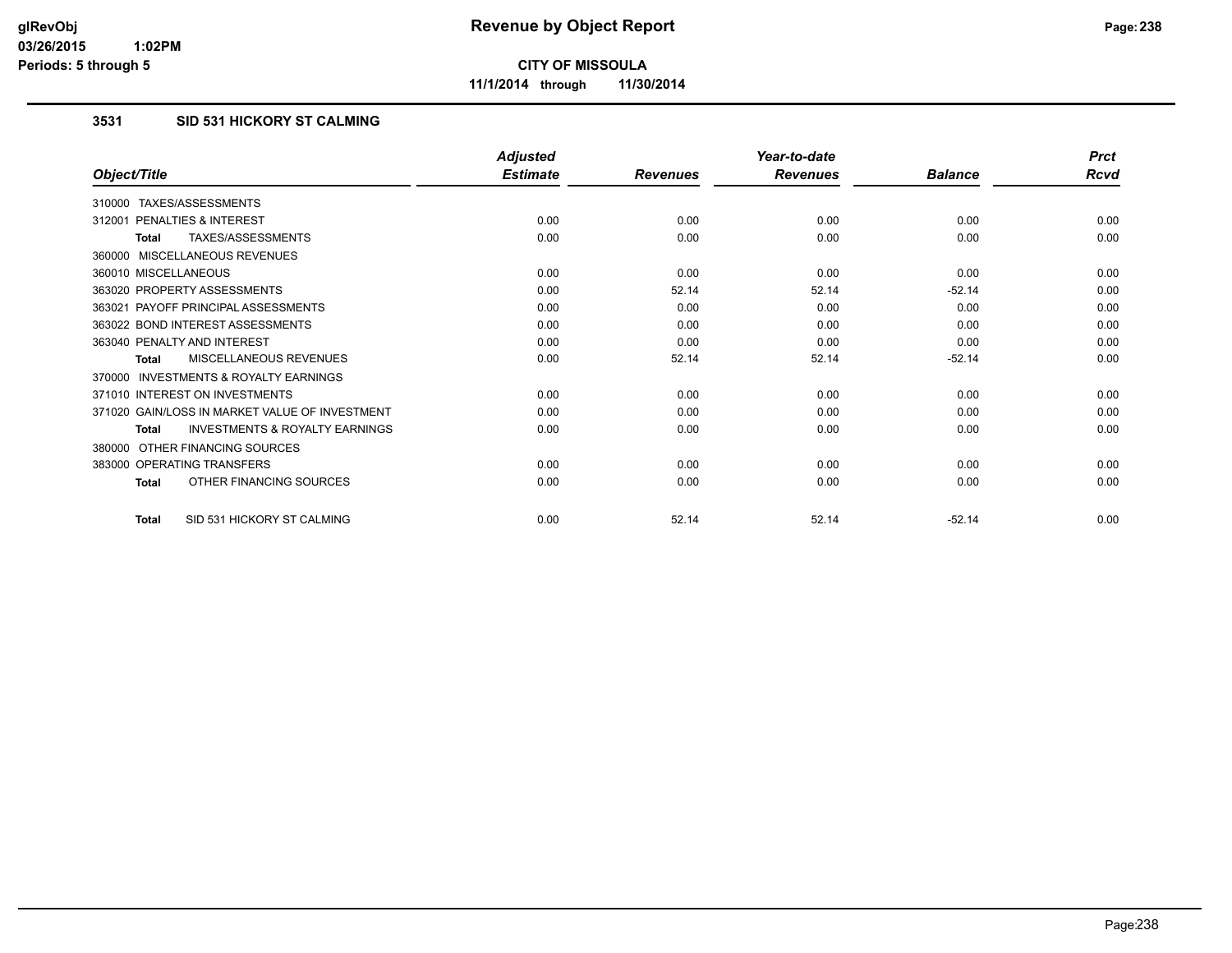**11/1/2014 through 11/30/2014**

### **3532 SID 532 DEBT SERVICE FUND**

**3532 SID 532 DEBT SERVICE FUND**

|                                                 | <b>Adjusted</b> |                 | Year-to-date    |                | Prct |
|-------------------------------------------------|-----------------|-----------------|-----------------|----------------|------|
| Object/Title                                    | <b>Estimate</b> | <b>Revenues</b> | <b>Revenues</b> | <b>Balance</b> | Rcvd |
| 360000 MISCELLANEOUS REVENUES                   |                 |                 |                 |                |      |
| 363020 PROPERTY ASSESSMENTS                     | 43,363.00       | 0.00            | 0.00            | 43,363.00      | 0.00 |
| 363021 PAYOFF PRINCIPAL ASSESSMENTS             | 0.00            | 0.00            | 0.00            | 0.00           | 0.00 |
| 363022 BOND INTEREST ASSESSMENTS                | 0.00            | 0.00            | 0.00            | 0.00           | 0.00 |
| 363040 PENALTY AND INTEREST                     | 0.00            | 0.00            | 0.00            | 0.00           | 0.00 |
| MISCELLANEOUS REVENUES<br>Total                 | 43,363.00       | 0.00            | 0.00            | 43.363.00      | 0.00 |
| 370000 INVESTMENTS & ROYALTY EARNINGS           |                 |                 |                 |                |      |
| 371010 INTEREST ON INVESTMENTS                  | 0.00            | 0.00            | 0.00            | 0.00           | 0.00 |
| 371020 GAIN/LOSS IN MARKET VALUE OF INVESTMENTS | 0.00            | 0.00            | 0.00            | 0.00           | 0.00 |
| INVESTMENTS & ROYALTY EARNINGS<br><b>Total</b>  | 0.00            | 0.00            | 0.00            | 0.00           | 0.00 |
| SID 532 DEBT SERVICE FUND<br>Total              | 43,363.00       | 0.00            | 0.00            | 43,363.00      | 0.00 |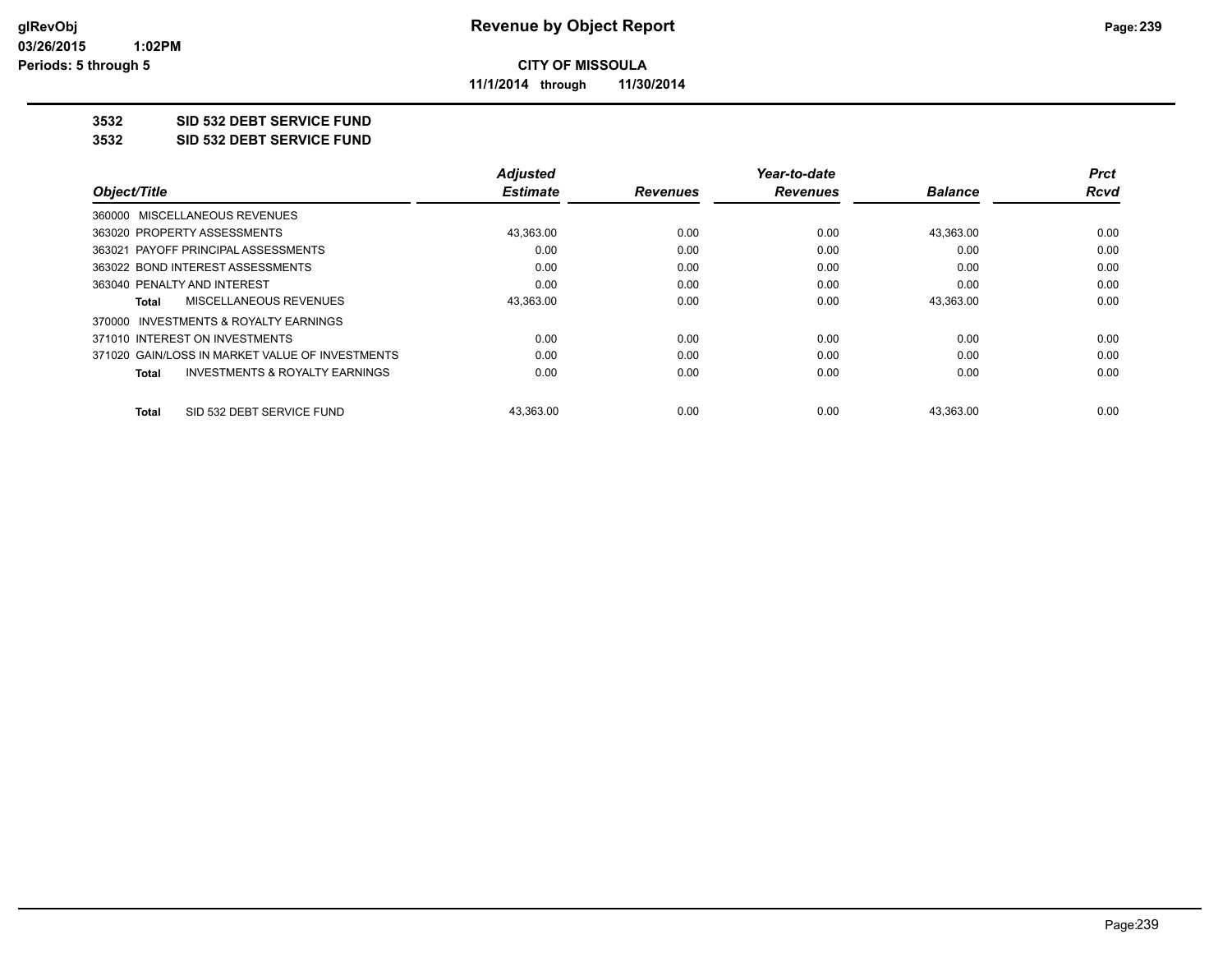**11/1/2014 through 11/30/2014**

#### **3532 SID 532 DEBT SERVICE FUND**

|                                                     | <b>Adjusted</b> |                 | Year-to-date    |                | Prct        |
|-----------------------------------------------------|-----------------|-----------------|-----------------|----------------|-------------|
| Object/Title                                        | <b>Estimate</b> | <b>Revenues</b> | <b>Revenues</b> | <b>Balance</b> | <b>Rcvd</b> |
| 360000 MISCELLANEOUS REVENUES                       |                 |                 |                 |                |             |
| 363020 PROPERTY ASSESSMENTS                         | 43.363.00       | 0.00            | 0.00            | 43.363.00      | 0.00        |
| 363021 PAYOFF PRINCIPAL ASSESSMENTS                 | 0.00            | 0.00            | 0.00            | 0.00           | 0.00        |
| 363022 BOND INTEREST ASSESSMENTS                    | 0.00            | 0.00            | 0.00            | 0.00           | 0.00        |
| 363040 PENALTY AND INTEREST                         | 0.00            | 0.00            | 0.00            | 0.00           | 0.00        |
| MISCELLANEOUS REVENUES<br>Total                     | 43,363.00       | 0.00            | 0.00            | 43,363.00      | 0.00        |
| <b>INVESTMENTS &amp; ROYALTY EARNINGS</b><br>370000 |                 |                 |                 |                |             |
| 371010 INTEREST ON INVESTMENTS                      | 0.00            | 0.00            | 0.00            | 0.00           | 0.00        |
| 371020 GAIN/LOSS IN MARKET VALUE OF INVESTMENT      | 0.00            | 0.00            | 0.00            | 0.00           | 0.00        |
| <b>INVESTMENTS &amp; ROYALTY EARNINGS</b><br>Total  | 0.00            | 0.00            | 0.00            | 0.00           | 0.00        |
| SID 532 DEBT SERVICE FUND<br>Total                  | 43.363.00       | 0.00            | 0.00            | 43.363.00      | 0.00        |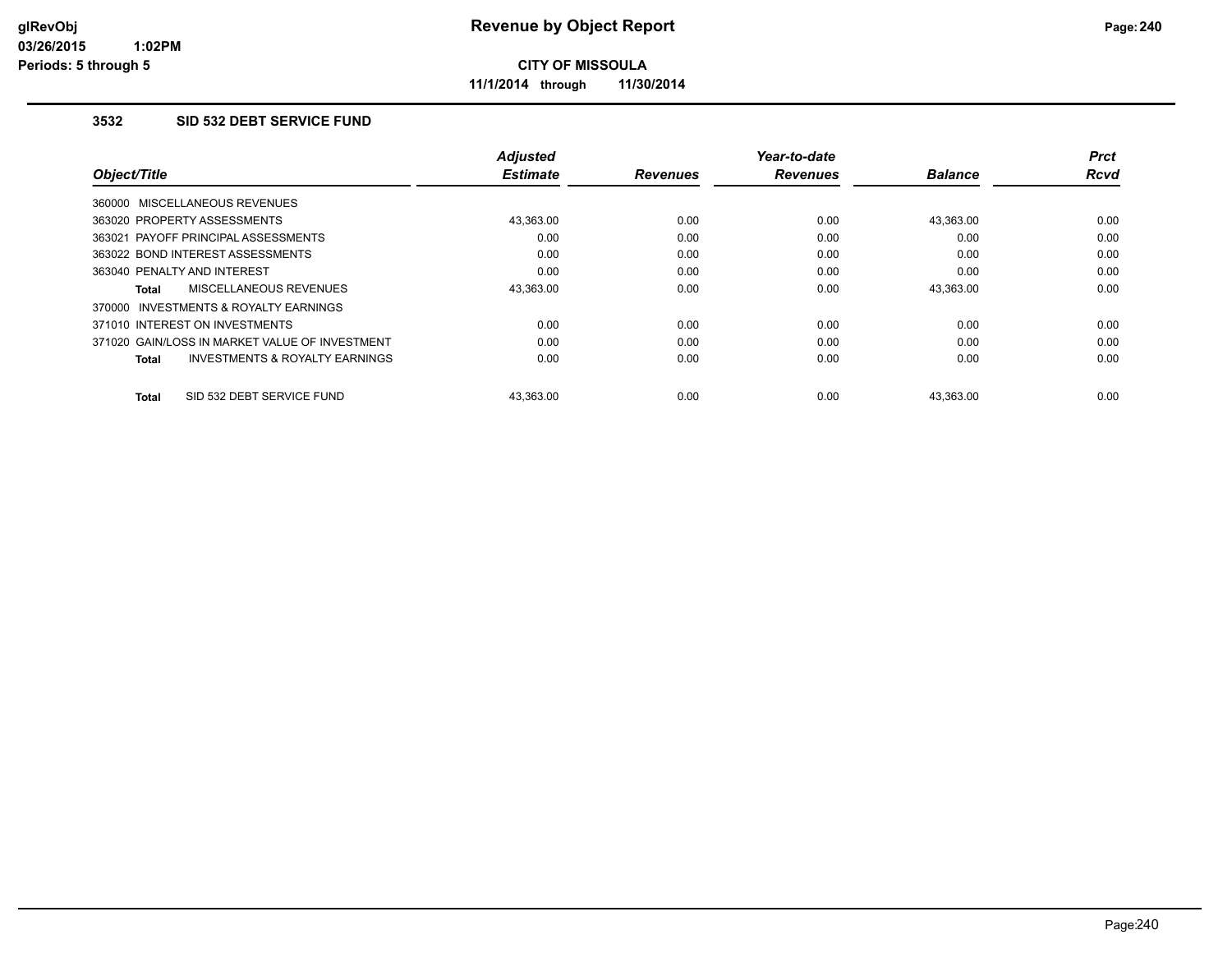**11/1/2014 through 11/30/2014**

#### **3533 GILBERT ST SEWER SID DEBT FUND**

#### **3533 GILBERT ST SEWER SID DEBT FUND**

|                                                           | <b>Adjusted</b> |                 | Year-to-date    |                | <b>Prct</b> |
|-----------------------------------------------------------|-----------------|-----------------|-----------------|----------------|-------------|
| Object/Title                                              | <b>Estimate</b> | <b>Revenues</b> | <b>Revenues</b> | <b>Balance</b> | <b>Rcvd</b> |
| TAXES/ASSESSMENTS<br>310000                               |                 |                 |                 |                |             |
| PENALTIES & INTEREST<br>312001                            | 0.00            | 0.00            | 0.00            | 0.00           | 0.00        |
| TAXES/ASSESSMENTS<br>Total                                | 0.00            | 0.00            | 0.00            | 0.00           | 0.00        |
| MISCELLANEOUS REVENUES<br>360000                          |                 |                 |                 |                |             |
| 363020 PROPERTY ASSESSMENTS                               | 17,775.00       | 0.00            | 0.00            | 17,775.00      | 0.00        |
| 363021 PAYOFF PRINCIPAL ASSESSMENTS                       | 0.00            | 0.00            | 0.00            | 0.00           | 0.00        |
| 363022 BOND INTEREST ASSESSMENTS                          | 0.00            | 0.00            | 0.00            | 0.00           | 0.00        |
| 363040 PENALTY AND INTEREST                               | 0.00            | 0.00            | 0.00            | 0.00           | 0.00        |
| MISCELLANEOUS REVENUES<br>Total                           | 17,775.00       | 0.00            | 0.00            | 17,775.00      | 0.00        |
| <b>INVESTMENTS &amp; ROYALTY EARNINGS</b><br>370000       |                 |                 |                 |                |             |
| 371010 INTEREST ON INVESTMENTS                            | 0.00            | 0.00            | 0.00            | 0.00           | 0.00        |
| 371020 GAIN/LOSS IN MARKET VALUE OF INVESTMENTS           | 0.00            | 0.00            | 0.00            | 0.00           | 0.00        |
| <b>INVESTMENTS &amp; ROYALTY EARNINGS</b><br><b>Total</b> | 0.00            | 0.00            | 0.00            | 0.00           | 0.00        |
| OTHER FINANCING SOURCES<br>380000                         |                 |                 |                 |                |             |
| 381009 TRANSFERS IN                                       | 0.00            | 0.00            | 0.00            | 0.00           | 0.00        |
| OTHER FINANCING SOURCES<br>Total                          | 0.00            | 0.00            | 0.00            | 0.00           | 0.00        |
| GILBERT ST SEWER SID DEBT FUND<br><b>Total</b>            | 17,775.00       | 0.00            | 0.00            | 17,775.00      | 0.00        |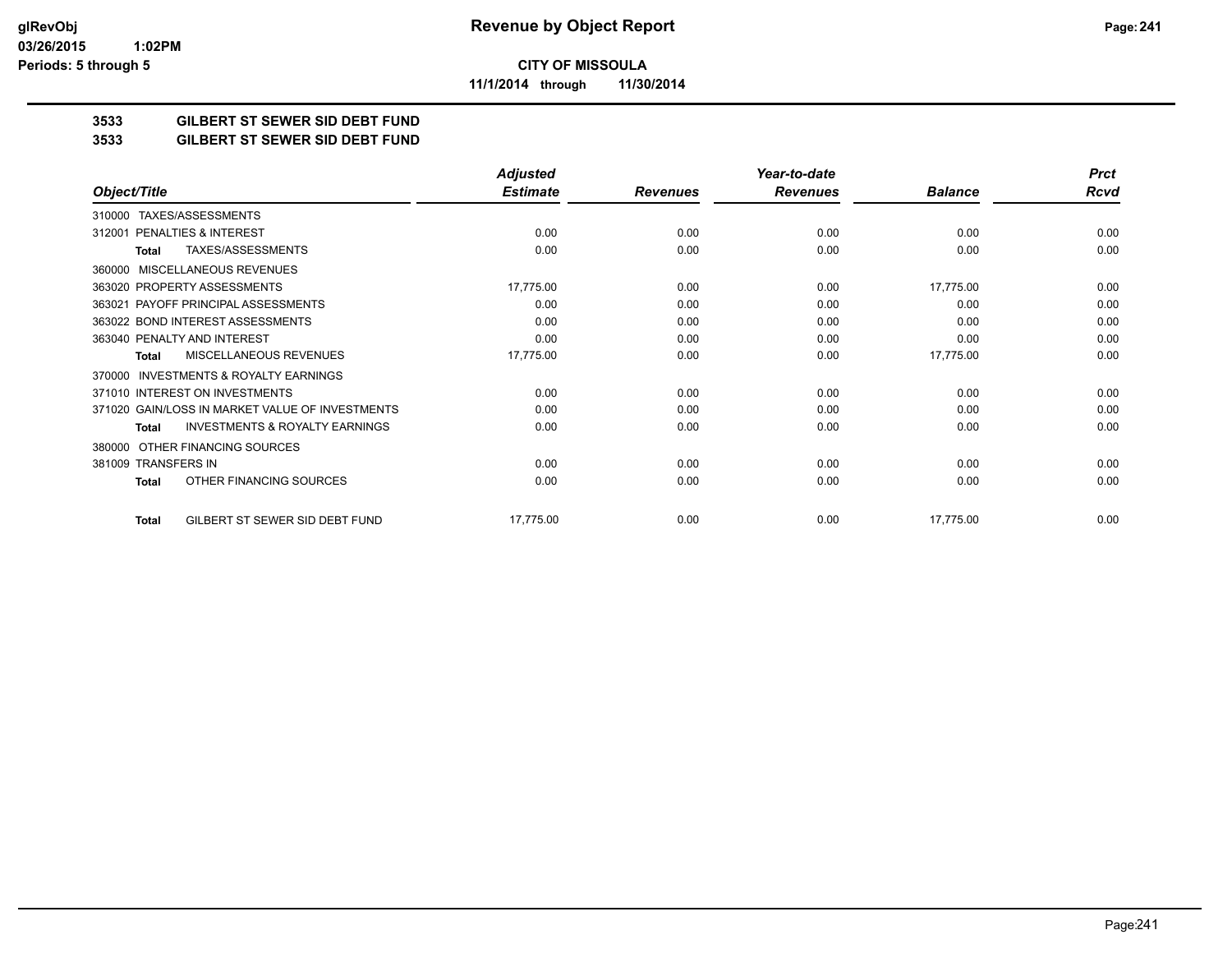**11/1/2014 through 11/30/2014**

### **3533 GILBERT ST SEWER SID DEBT FUND**

|                                                           | <b>Adjusted</b> |                 | Year-to-date    |                | <b>Prct</b> |
|-----------------------------------------------------------|-----------------|-----------------|-----------------|----------------|-------------|
| Object/Title                                              | <b>Estimate</b> | <b>Revenues</b> | <b>Revenues</b> | <b>Balance</b> | <b>Rcvd</b> |
| TAXES/ASSESSMENTS<br>310000                               |                 |                 |                 |                |             |
| 312001 PENALTIES & INTEREST                               | 0.00            | 0.00            | 0.00            | 0.00           | 0.00        |
| TAXES/ASSESSMENTS<br>Total                                | 0.00            | 0.00            | 0.00            | 0.00           | 0.00        |
| 360000 MISCELLANEOUS REVENUES                             |                 |                 |                 |                |             |
| 363020 PROPERTY ASSESSMENTS                               | 17,775.00       | 0.00            | 0.00            | 17,775.00      | 0.00        |
| 363021 PAYOFF PRINCIPAL ASSESSMENTS                       | 0.00            | 0.00            | 0.00            | 0.00           | 0.00        |
| 363022 BOND INTEREST ASSESSMENTS                          | 0.00            | 0.00            | 0.00            | 0.00           | 0.00        |
| 363040 PENALTY AND INTEREST                               | 0.00            | 0.00            | 0.00            | 0.00           | 0.00        |
| MISCELLANEOUS REVENUES<br><b>Total</b>                    | 17,775.00       | 0.00            | 0.00            | 17,775.00      | 0.00        |
| <b>INVESTMENTS &amp; ROYALTY EARNINGS</b><br>370000       |                 |                 |                 |                |             |
| 371010 INTEREST ON INVESTMENTS                            | 0.00            | 0.00            | 0.00            | 0.00           | 0.00        |
| 371020 GAIN/LOSS IN MARKET VALUE OF INVESTMENT            | 0.00            | 0.00            | 0.00            | 0.00           | 0.00        |
| <b>INVESTMENTS &amp; ROYALTY EARNINGS</b><br><b>Total</b> | 0.00            | 0.00            | 0.00            | 0.00           | 0.00        |
| 380000 OTHER FINANCING SOURCES                            |                 |                 |                 |                |             |
| 381009 TRANSFERS IN                                       | 0.00            | 0.00            | 0.00            | 0.00           | 0.00        |
| OTHER FINANCING SOURCES<br><b>Total</b>                   | 0.00            | 0.00            | 0.00            | 0.00           | 0.00        |
| GILBERT ST SEWER SID DEBT FUND<br>Total                   | 17,775.00       | 0.00            | 0.00            | 17,775.00      | 0.00        |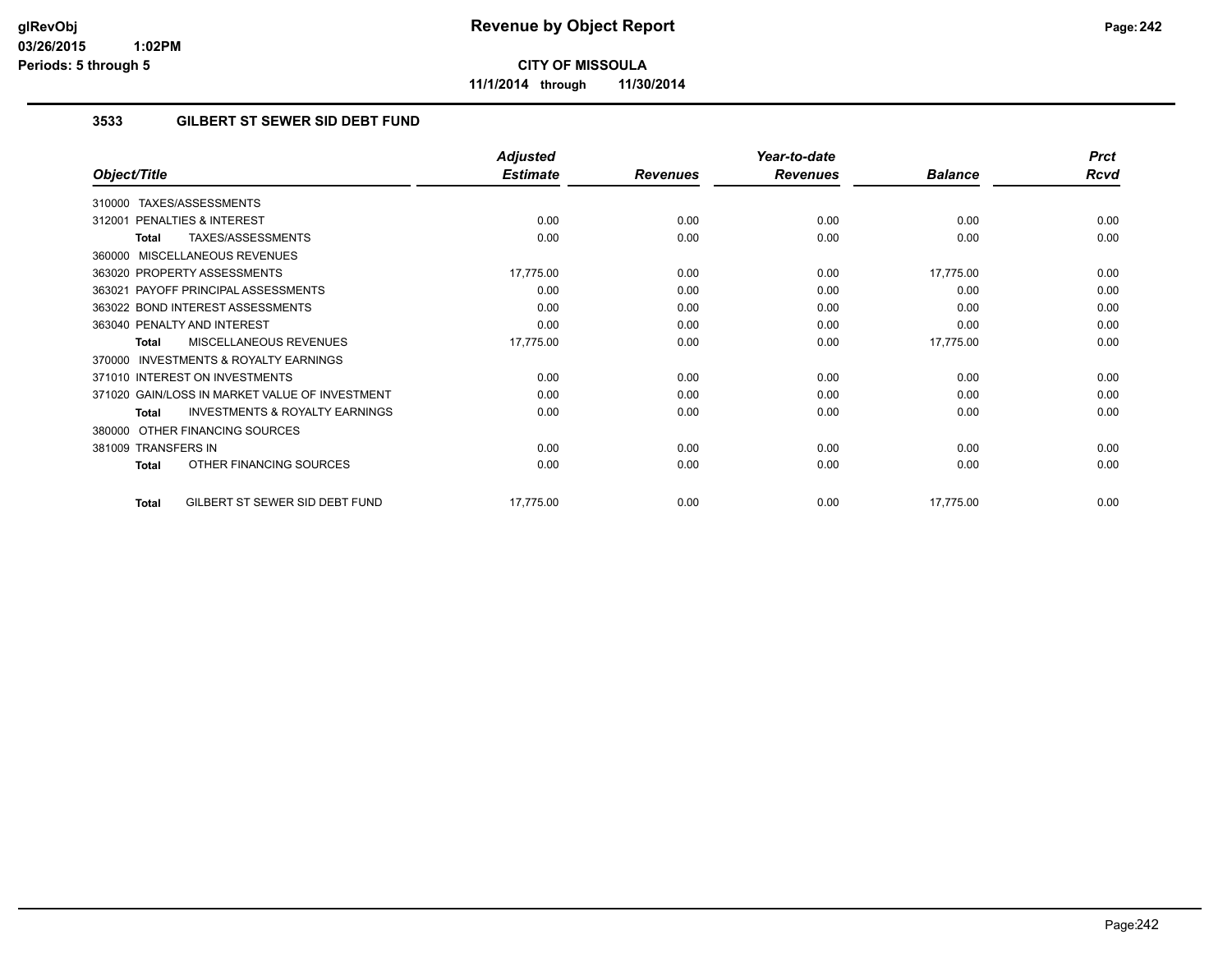**11/1/2014 through 11/30/2014**

## **3534 LINCOLNWOOD SEWER PHASE I**

#### **3534 LINCOLNWOOD SEWER PHASE I**

|                                                           | <b>Adjusted</b> |                 | Year-to-date    |                | <b>Prct</b> |
|-----------------------------------------------------------|-----------------|-----------------|-----------------|----------------|-------------|
| Object/Title                                              | <b>Estimate</b> | <b>Revenues</b> | <b>Revenues</b> | <b>Balance</b> | <b>Rcvd</b> |
| TAXES/ASSESSMENTS<br>310000                               |                 |                 |                 |                |             |
| PENALTIES & INTEREST<br>312001                            | 0.00            | 0.00            | 0.00            | 0.00           | 0.00        |
| TAXES/ASSESSMENTS<br><b>Total</b>                         | 0.00            | 0.00            | 0.00            | 0.00           | 0.00        |
| MISCELLANEOUS REVENUES<br>360000                          |                 |                 |                 |                |             |
| 363020 PROPERTY ASSESSMENTS                               | 18.413.00       | 0.00            | 0.00            | 18.413.00      | 0.00        |
| 363021 PAYOFF PRINCIPAL ASSESSMENTS                       | 0.00            | 0.00            | $-4,276.80$     | 4,276.80       | 0.00        |
| 363022 BOND INTEREST ASSESSMENTS                          | 0.00            | 0.00            | 0.00            | 0.00           | 0.00        |
| 363040 PENALTY AND INTEREST                               | 0.00            | 0.00            | 0.00            | 0.00           | 0.00        |
| <b>MISCELLANEOUS REVENUES</b><br><b>Total</b>             | 18,413.00       | 0.00            | $-4,276.80$     | 22,689.80      | $-23.23$    |
| <b>INVESTMENTS &amp; ROYALTY EARNINGS</b><br>370000       |                 |                 |                 |                |             |
| 371010 INTEREST ON INVESTMENTS                            | 0.00            | 0.00            | 0.00            | 0.00           | 0.00        |
| 371020 GAIN/LOSS IN MARKET VALUE OF INVESTMENTS           | 0.00            | 0.00            | 0.00            | 0.00           | 0.00        |
| <b>INVESTMENTS &amp; ROYALTY EARNINGS</b><br><b>Total</b> | 0.00            | 0.00            | 0.00            | 0.00           | 0.00        |
| LINCOLNWOOD SEWER PHASE I<br><b>Total</b>                 | 18,413.00       | 0.00            | $-4,276.80$     | 22,689.80      | $-23.23$    |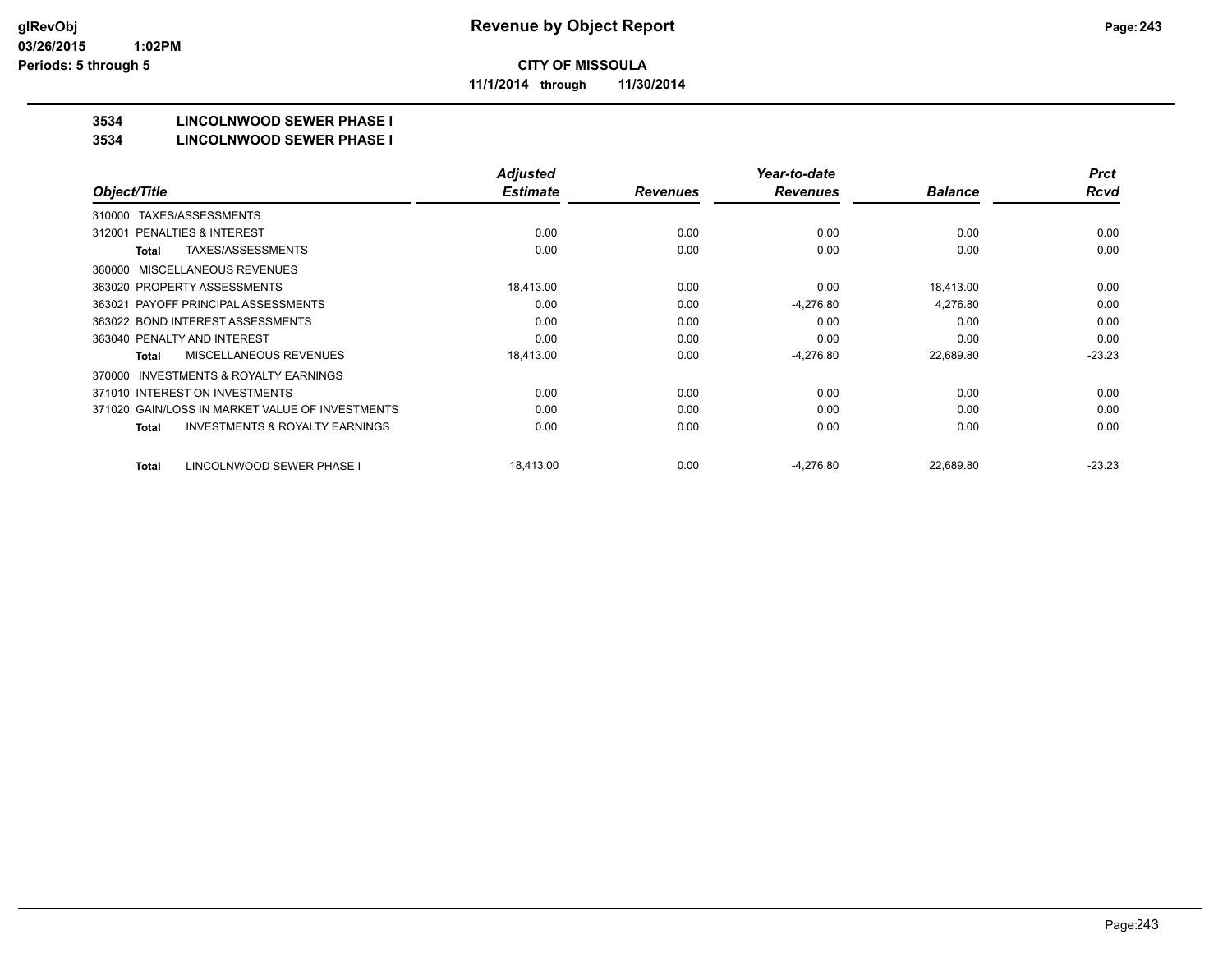**11/1/2014 through 11/30/2014**

### **3534 LINCOLNWOOD SEWER PHASE I**

|                                                    | <b>Adjusted</b> |                 | Year-to-date    |                | <b>Prct</b> |
|----------------------------------------------------|-----------------|-----------------|-----------------|----------------|-------------|
| Object/Title                                       | <b>Estimate</b> | <b>Revenues</b> | <b>Revenues</b> | <b>Balance</b> | <b>Rcvd</b> |
| TAXES/ASSESSMENTS<br>310000                        |                 |                 |                 |                |             |
| 312001 PENALTIES & INTEREST                        | 0.00            | 0.00            | 0.00            | 0.00           | 0.00        |
| TAXES/ASSESSMENTS<br>Total                         | 0.00            | 0.00            | 0.00            | 0.00           | 0.00        |
| 360000 MISCELLANEOUS REVENUES                      |                 |                 |                 |                |             |
| 363020 PROPERTY ASSESSMENTS                        | 18,413.00       | 0.00            | 0.00            | 18,413.00      | 0.00        |
| 363021 PAYOFF PRINCIPAL ASSESSMENTS                | 0.00            | 0.00            | $-4,276.80$     | 4,276.80       | 0.00        |
| 363022 BOND INTEREST ASSESSMENTS                   | 0.00            | 0.00            | 0.00            | 0.00           | 0.00        |
| 363040 PENALTY AND INTEREST                        | 0.00            | 0.00            | 0.00            | 0.00           | 0.00        |
| MISCELLANEOUS REVENUES<br>Total                    | 18,413.00       | 0.00            | $-4,276.80$     | 22,689.80      | $-23.23$    |
| 370000 INVESTMENTS & ROYALTY EARNINGS              |                 |                 |                 |                |             |
| 371010 INTEREST ON INVESTMENTS                     | 0.00            | 0.00            | 0.00            | 0.00           | 0.00        |
| 371020 GAIN/LOSS IN MARKET VALUE OF INVESTMENT     | 0.00            | 0.00            | 0.00            | 0.00           | 0.00        |
| <b>INVESTMENTS &amp; ROYALTY EARNINGS</b><br>Total | 0.00            | 0.00            | 0.00            | 0.00           | 0.00        |
| LINCOLNWOOD SEWER PHASE I<br>Total                 | 18,413.00       | 0.00            | $-4,276.80$     | 22,689.80      | $-23.23$    |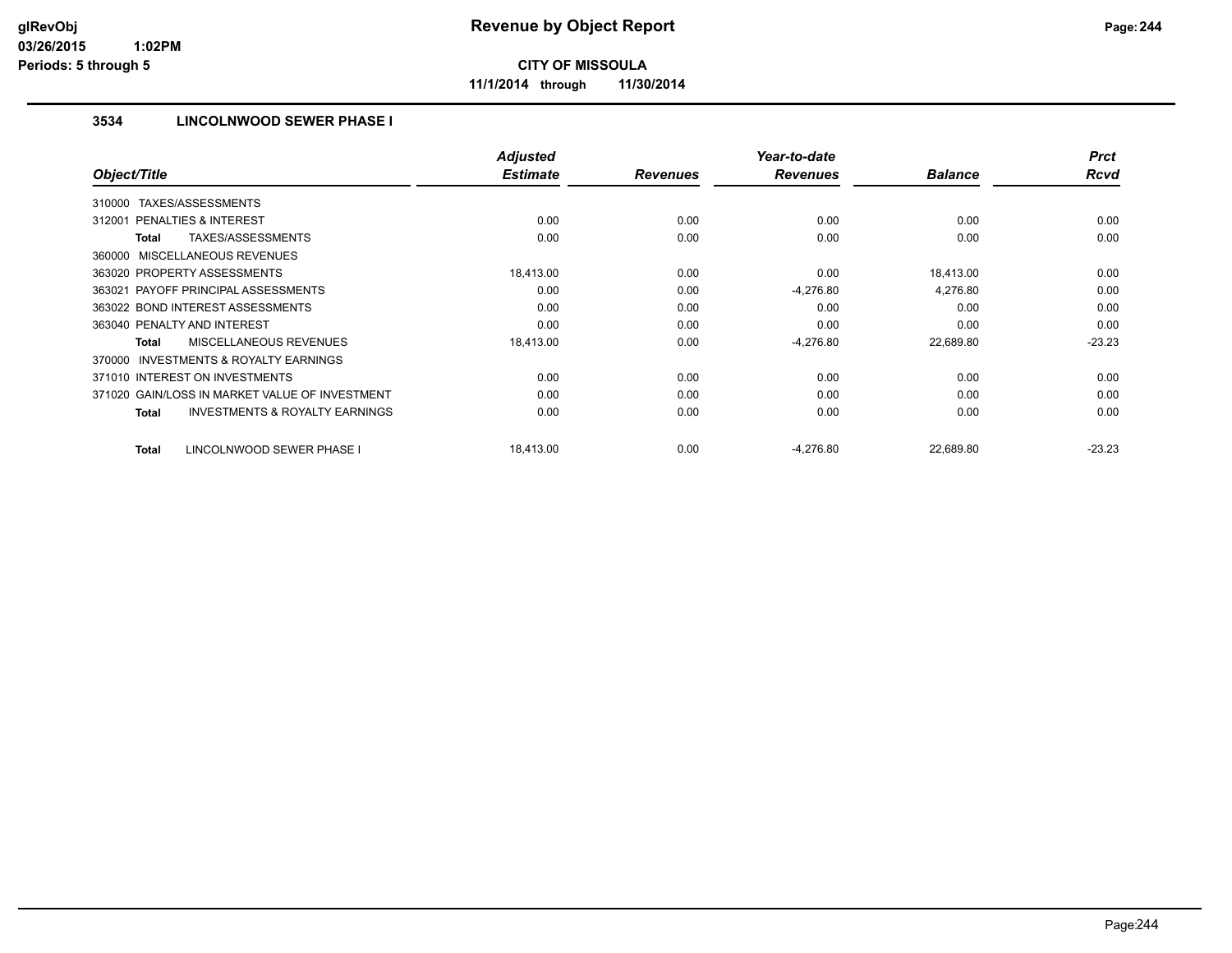**11/1/2014 through 11/30/2014**

### **3535 SLANT STREET TRAFFIC CALMING**

#### **3535 SLANT STREET TRAFFIC CALMING**

|                                                           | <b>Adjusted</b> |                 | Year-to-date    |                | <b>Prct</b> |
|-----------------------------------------------------------|-----------------|-----------------|-----------------|----------------|-------------|
| Object/Title                                              | <b>Estimate</b> | <b>Revenues</b> | <b>Revenues</b> | <b>Balance</b> | Rcvd        |
| TAXES/ASSESSMENTS<br>310000                               |                 |                 |                 |                |             |
| PENALTIES & INTEREST<br>312001                            | 0.00            | 0.00            | 0.00            | 0.00           | 0.00        |
| <b>TAXES/ASSESSMENTS</b><br><b>Total</b>                  | 0.00            | 0.00            | 0.00            | 0.00           | 0.00        |
| <b>MISCELLANEOUS REVENUES</b><br>360000                   |                 |                 |                 |                |             |
| 360010 MISCELLANEOUS                                      | 0.00            | 0.00            | 0.00            | 0.00           | 0.00        |
| 363020 PROPERTY ASSESSMENTS                               | 0.00            | 0.00            | 0.00            | 0.00           | 0.00        |
| 363021 PAYOFF PRINCIPAL ASSESSMENTS                       | 0.00            | 0.00            | 0.00            | 0.00           | 0.00        |
| 363022 BOND INTEREST ASSESSMENTS                          | 0.00            | 0.00            | 0.00            | 0.00           | 0.00        |
| 363040 PENALTY AND INTEREST                               | 0.00            | 0.00            | 0.00            | 0.00           | 0.00        |
| <b>MISCELLANEOUS REVENUES</b><br><b>Total</b>             | 0.00            | 0.00            | 0.00            | 0.00           | 0.00        |
| <b>INVESTMENTS &amp; ROYALTY EARNINGS</b><br>370000       |                 |                 |                 |                |             |
| 371010 INTEREST ON INVESTMENTS                            | 0.00            | 0.00            | 0.00            | 0.00           | 0.00        |
| 371020 GAIN/LOSS IN MARKET VALUE OF INVESTMENTS           | 0.00            | 0.00            | 0.00            | 0.00           | 0.00        |
| <b>INVESTMENTS &amp; ROYALTY EARNINGS</b><br><b>Total</b> | 0.00            | 0.00            | 0.00            | 0.00           | 0.00        |
| OTHER FINANCING SOURCES<br>380000                         |                 |                 |                 |                |             |
| 383000 OPERATING TRANSFERS                                | 0.00            | 0.00            | 0.00            | 0.00           | 0.00        |
| OTHER FINANCING SOURCES<br><b>Total</b>                   | 0.00            | 0.00            | 0.00            | 0.00           | 0.00        |
| SLANT STREET TRAFFIC CALMING<br><b>Total</b>              | 0.00            | 0.00            | 0.00            | 0.00           | 0.00        |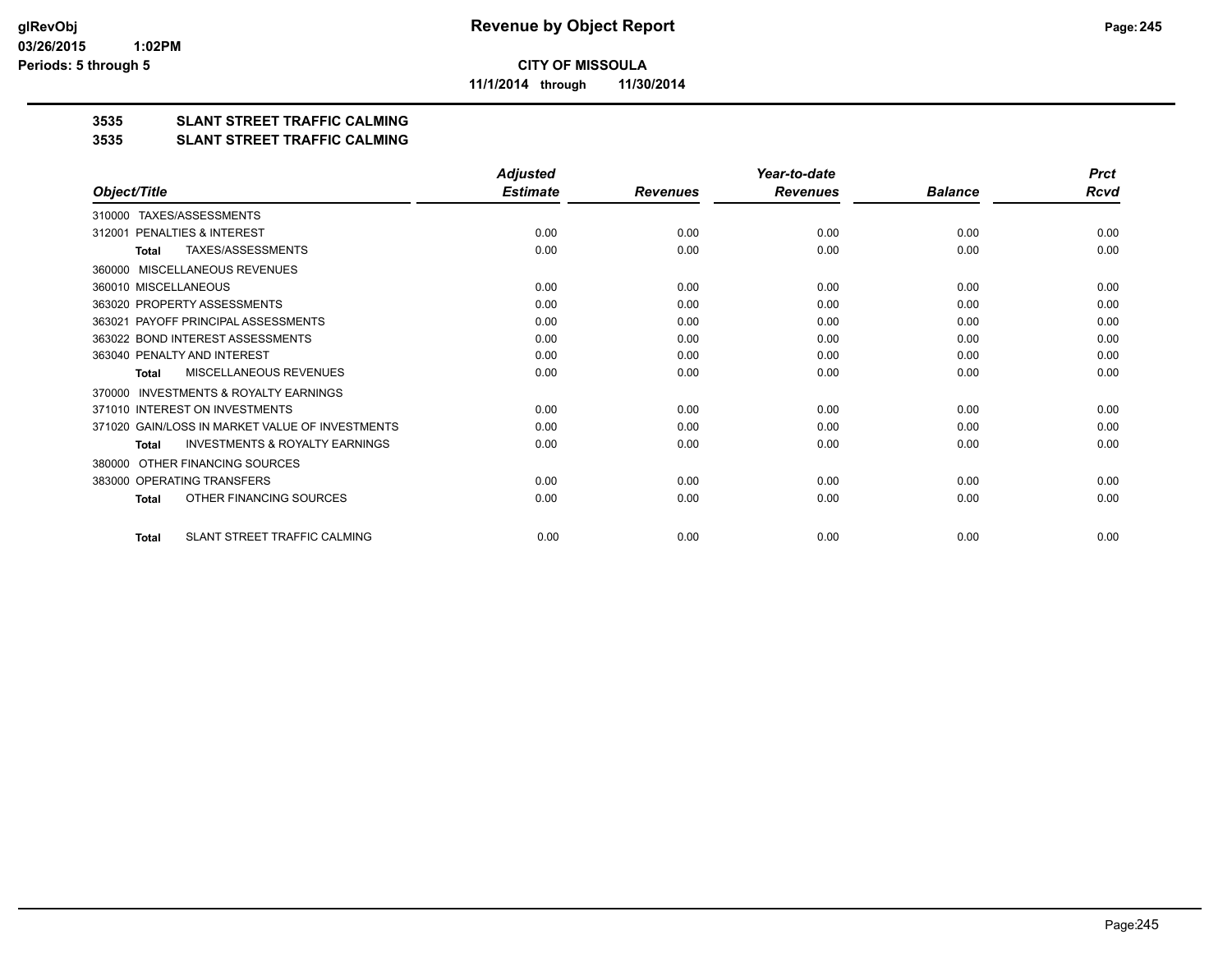**11/1/2014 through 11/30/2014**

### **3535 SLANT STREET TRAFFIC CALMING**

|                                                     | <b>Adjusted</b> |                 | Year-to-date    |                | <b>Prct</b> |
|-----------------------------------------------------|-----------------|-----------------|-----------------|----------------|-------------|
| Object/Title                                        | <b>Estimate</b> | <b>Revenues</b> | <b>Revenues</b> | <b>Balance</b> | Rcvd        |
| 310000 TAXES/ASSESSMENTS                            |                 |                 |                 |                |             |
| PENALTIES & INTEREST<br>312001                      | 0.00            | 0.00            | 0.00            | 0.00           | 0.00        |
| TAXES/ASSESSMENTS<br>Total                          | 0.00            | 0.00            | 0.00            | 0.00           | 0.00        |
| 360000 MISCELLANEOUS REVENUES                       |                 |                 |                 |                |             |
| 360010 MISCELLANEOUS                                | 0.00            | 0.00            | 0.00            | 0.00           | 0.00        |
| 363020 PROPERTY ASSESSMENTS                         | 0.00            | 0.00            | 0.00            | 0.00           | 0.00        |
| 363021 PAYOFF PRINCIPAL ASSESSMENTS                 | 0.00            | 0.00            | 0.00            | 0.00           | 0.00        |
| 363022 BOND INTEREST ASSESSMENTS                    | 0.00            | 0.00            | 0.00            | 0.00           | 0.00        |
| 363040 PENALTY AND INTEREST                         | 0.00            | 0.00            | 0.00            | 0.00           | 0.00        |
| MISCELLANEOUS REVENUES<br>Total                     | 0.00            | 0.00            | 0.00            | 0.00           | 0.00        |
| 370000 INVESTMENTS & ROYALTY EARNINGS               |                 |                 |                 |                |             |
| 371010 INTEREST ON INVESTMENTS                      | 0.00            | 0.00            | 0.00            | 0.00           | 0.00        |
| 371020 GAIN/LOSS IN MARKET VALUE OF INVESTMENT      | 0.00            | 0.00            | 0.00            | 0.00           | 0.00        |
| <b>INVESTMENTS &amp; ROYALTY EARNINGS</b><br>Total  | 0.00            | 0.00            | 0.00            | 0.00           | 0.00        |
| OTHER FINANCING SOURCES<br>380000                   |                 |                 |                 |                |             |
| 383000 OPERATING TRANSFERS                          | 0.00            | 0.00            | 0.00            | 0.00           | 0.00        |
| OTHER FINANCING SOURCES<br>Total                    | 0.00            | 0.00            | 0.00            | 0.00           | 0.00        |
|                                                     |                 |                 |                 |                |             |
| <b>SLANT STREET TRAFFIC CALMING</b><br><b>Total</b> | 0.00            | 0.00            | 0.00            | 0.00           | 0.00        |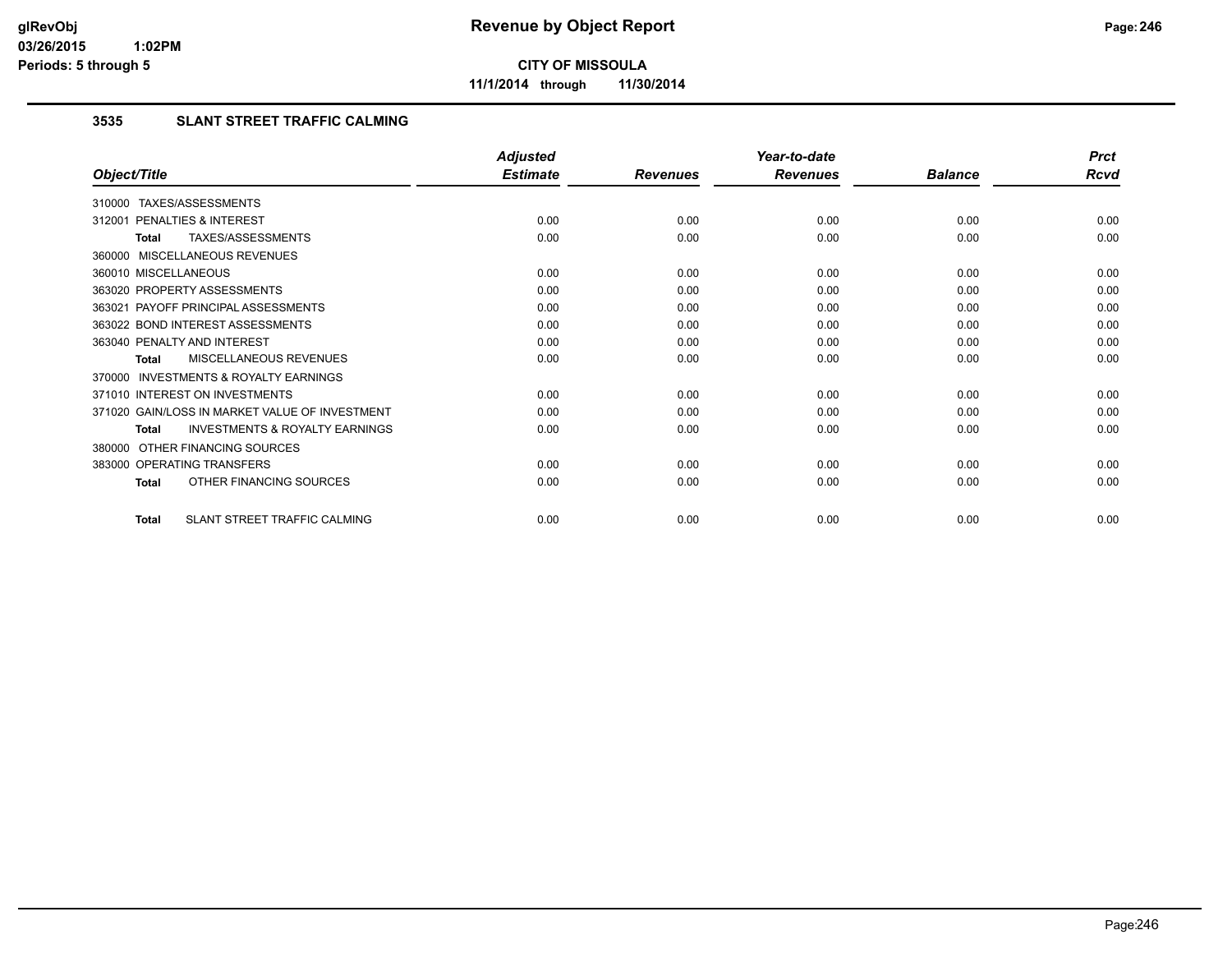**11/1/2014 through 11/30/2014**

### **3536 LINCOLNWOOD SEWER PHASE II**

#### **3536 LINCOLNWOOD SEWER PHASE II**

|                                                    | <b>Adjusted</b> |                 | Year-to-date    |                | <b>Prct</b> |
|----------------------------------------------------|-----------------|-----------------|-----------------|----------------|-------------|
| Object/Title                                       | <b>Estimate</b> | <b>Revenues</b> | <b>Revenues</b> | <b>Balance</b> | <b>Rcvd</b> |
| TAXES/ASSESSMENTS<br>310000                        |                 |                 |                 |                |             |
| PENALTIES & INTEREST<br>312001                     | 0.00            | 0.00            | 0.00            | 0.00           | 0.00        |
| TAXES/ASSESSMENTS<br>Total                         | 0.00            | 0.00            | 0.00            | 0.00           | 0.00        |
| MISCELLANEOUS REVENUES<br>360000                   |                 |                 |                 |                |             |
| 363020 PROPERTY ASSESSMENTS                        | 31,100.00       | 0.00            | 0.00            | 31,100.00      | 0.00        |
| 363021 PAYOFF PRINCIPAL ASSESSMENTS                | 0.00            | 0.00            | 0.00            | 0.00           | 0.00        |
| 363022 BOND INTEREST ASSESSMENTS                   | 0.00            | 0.00            | 0.00            | 0.00           | 0.00        |
| 363040 PENALTY AND INTEREST                        | 0.00            | 0.00            | 0.00            | 0.00           | 0.00        |
| MISCELLANEOUS REVENUES<br>Total                    | 31,100.00       | 0.00            | 0.00            | 31,100.00      | 0.00        |
| INVESTMENTS & ROYALTY EARNINGS<br>370000           |                 |                 |                 |                |             |
| 371010 INTEREST ON INVESTMENTS                     | 0.00            | 0.00            | 0.00            | 0.00           | 0.00        |
| 371020 GAIN/LOSS IN MARKET VALUE OF INVESTMENTS    | 0.00            | 0.00            | 0.00            | 0.00           | 0.00        |
| <b>INVESTMENTS &amp; ROYALTY EARNINGS</b><br>Total | 0.00            | 0.00            | 0.00            | 0.00           | 0.00        |
|                                                    |                 |                 |                 |                |             |
| LINCOLNWOOD SEWER PHASE II<br><b>Total</b>         | 31,100.00       | 0.00            | 0.00            | 31,100.00      | 0.00        |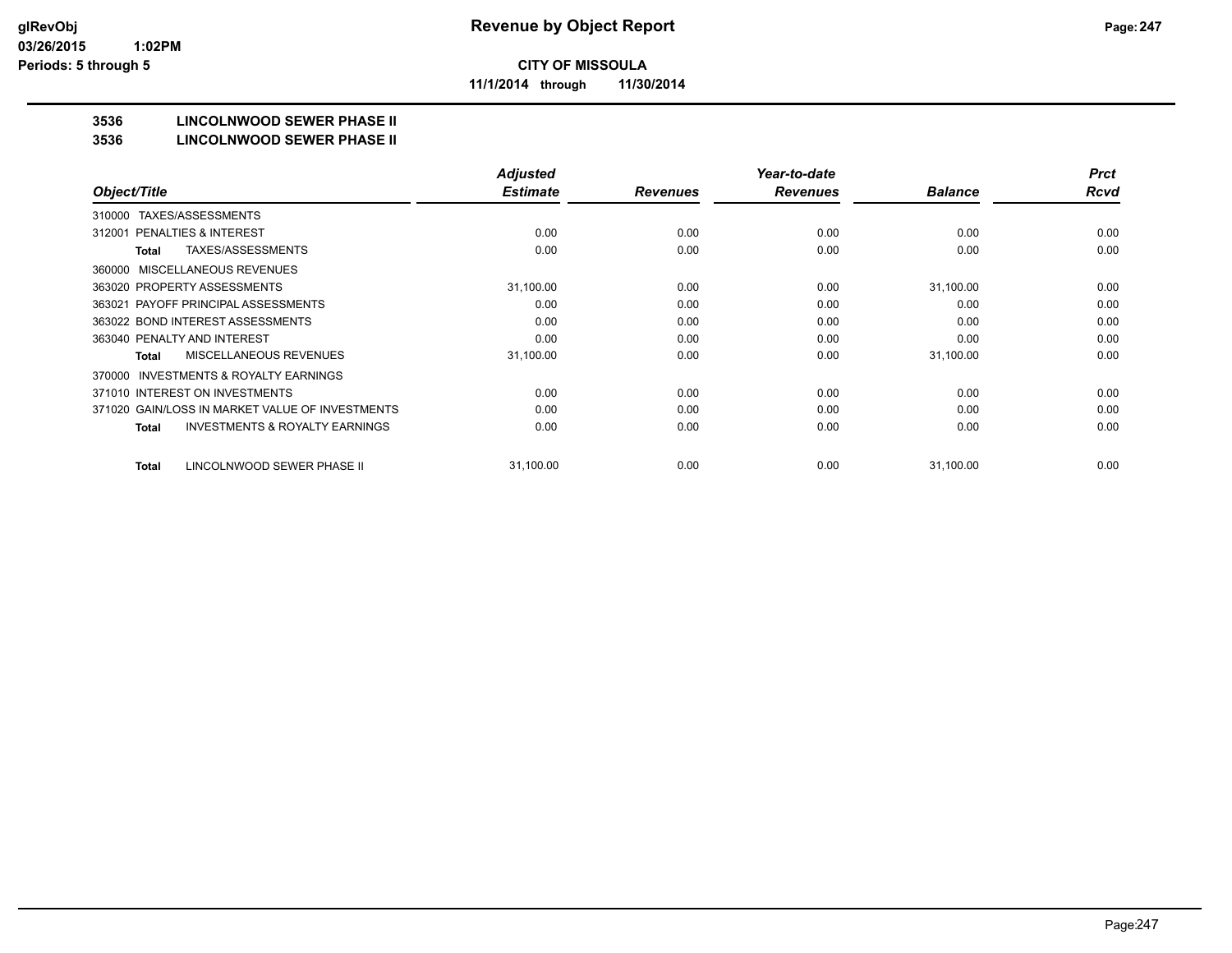**11/1/2014 through 11/30/2014**

### **3536 LINCOLNWOOD SEWER PHASE II**

|                                                           | <b>Adjusted</b> |                 | Year-to-date    |                | <b>Prct</b> |
|-----------------------------------------------------------|-----------------|-----------------|-----------------|----------------|-------------|
| Object/Title                                              | <b>Estimate</b> | <b>Revenues</b> | <b>Revenues</b> | <b>Balance</b> | <b>Rcvd</b> |
| TAXES/ASSESSMENTS<br>310000                               |                 |                 |                 |                |             |
| PENALTIES & INTEREST<br>312001                            | 0.00            | 0.00            | 0.00            | 0.00           | 0.00        |
| TAXES/ASSESSMENTS<br><b>Total</b>                         | 0.00            | 0.00            | 0.00            | 0.00           | 0.00        |
| 360000 MISCELLANEOUS REVENUES                             |                 |                 |                 |                |             |
| 363020 PROPERTY ASSESSMENTS                               | 31,100.00       | 0.00            | 0.00            | 31,100.00      | 0.00        |
| 363021 PAYOFF PRINCIPAL ASSESSMENTS                       | 0.00            | 0.00            | 0.00            | 0.00           | 0.00        |
| 363022 BOND INTEREST ASSESSMENTS                          | 0.00            | 0.00            | 0.00            | 0.00           | 0.00        |
| 363040 PENALTY AND INTEREST                               | 0.00            | 0.00            | 0.00            | 0.00           | 0.00        |
| <b>MISCELLANEOUS REVENUES</b><br>Total                    | 31,100.00       | 0.00            | 0.00            | 31,100.00      | 0.00        |
| <b>INVESTMENTS &amp; ROYALTY EARNINGS</b><br>370000       |                 |                 |                 |                |             |
| 371010 INTEREST ON INVESTMENTS                            | 0.00            | 0.00            | 0.00            | 0.00           | 0.00        |
| 371020 GAIN/LOSS IN MARKET VALUE OF INVESTMENT            | 0.00            | 0.00            | 0.00            | 0.00           | 0.00        |
| <b>INVESTMENTS &amp; ROYALTY EARNINGS</b><br><b>Total</b> | 0.00            | 0.00            | 0.00            | 0.00           | 0.00        |
| LINCOLNWOOD SEWER PHASE II<br><b>Total</b>                | 31,100.00       | 0.00            | 0.00            | 31,100.00      | 0.00        |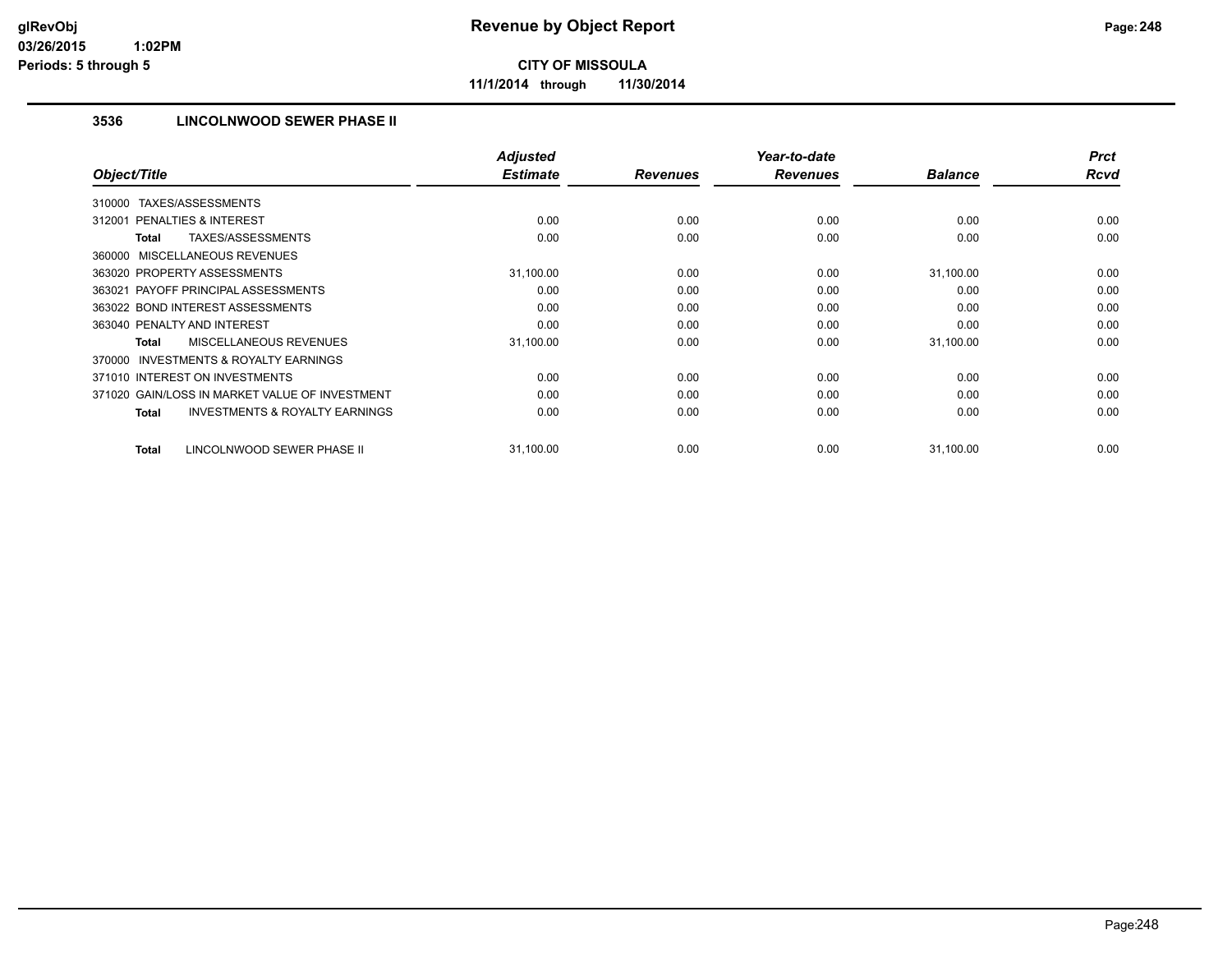**11/1/2014 through 11/30/2014**

#### **3539 SOUTH 4TH STREET W TRAFFIC**

#### **3539 SOUTH 4TH STREET W TRAFFIC**

|                                                           | <b>Adjusted</b> |                 | Year-to-date    |                | <b>Prct</b> |
|-----------------------------------------------------------|-----------------|-----------------|-----------------|----------------|-------------|
| Object/Title                                              | <b>Estimate</b> | <b>Revenues</b> | <b>Revenues</b> | <b>Balance</b> | <b>Rcvd</b> |
| TAXES/ASSESSMENTS<br>310000                               |                 |                 |                 |                |             |
| PENALTIES & INTEREST<br>312001                            | 0.00            | 0.00            | 0.00            | 0.00           | 0.00        |
| <b>TAXES/ASSESSMENTS</b><br><b>Total</b>                  | 0.00            | 0.00            | 0.00            | 0.00           | 0.00        |
| MISCELLANEOUS REVENUES<br>360000                          |                 |                 |                 |                |             |
| 360010 MISCELLANEOUS                                      | 0.00            | 0.00            | 0.00            | 0.00           | 0.00        |
| 363020 PROPERTY ASSESSMENTS                               | 0.00            | 0.00            | 0.00            | 0.00           | 0.00        |
| PAYOFF PRINCIPAL ASSESSMENTS<br>363021                    | 0.00            | 0.00            | 0.00            | 0.00           | 0.00        |
| 363022 BOND INTEREST ASSESSMENTS                          | 0.00            | 0.00            | 0.00            | 0.00           | 0.00        |
| 363040 PENALTY AND INTEREST                               | 0.00            | 0.00            | 0.00            | 0.00           | 0.00        |
| <b>MISCELLANEOUS REVENUES</b><br><b>Total</b>             | 0.00            | 0.00            | 0.00            | 0.00           | 0.00        |
| <b>INVESTMENTS &amp; ROYALTY EARNINGS</b><br>370000       |                 |                 |                 |                |             |
| 371010 INTEREST ON INVESTMENTS                            | 0.00            | 0.00            | 0.00            | 0.00           | 0.00        |
| 371020 GAIN/LOSS IN MARKET VALUE OF INVESTMENTS           | 0.00            | 0.00            | 0.00            | 0.00           | 0.00        |
| <b>INVESTMENTS &amp; ROYALTY EARNINGS</b><br><b>Total</b> | 0.00            | 0.00            | 0.00            | 0.00           | 0.00        |
| OTHER FINANCING SOURCES<br>380000                         |                 |                 |                 |                |             |
| 383000 OPERATING TRANSFERS                                | 0.00            | 0.00            | 0.00            | 0.00           | 0.00        |
| OTHER FINANCING SOURCES<br><b>Total</b>                   | 0.00            | 0.00            | 0.00            | 0.00           | 0.00        |
| SOUTH 4TH STREET W TRAFFIC<br><b>Total</b>                | 0.00            | 0.00            | 0.00            | 0.00           | 0.00        |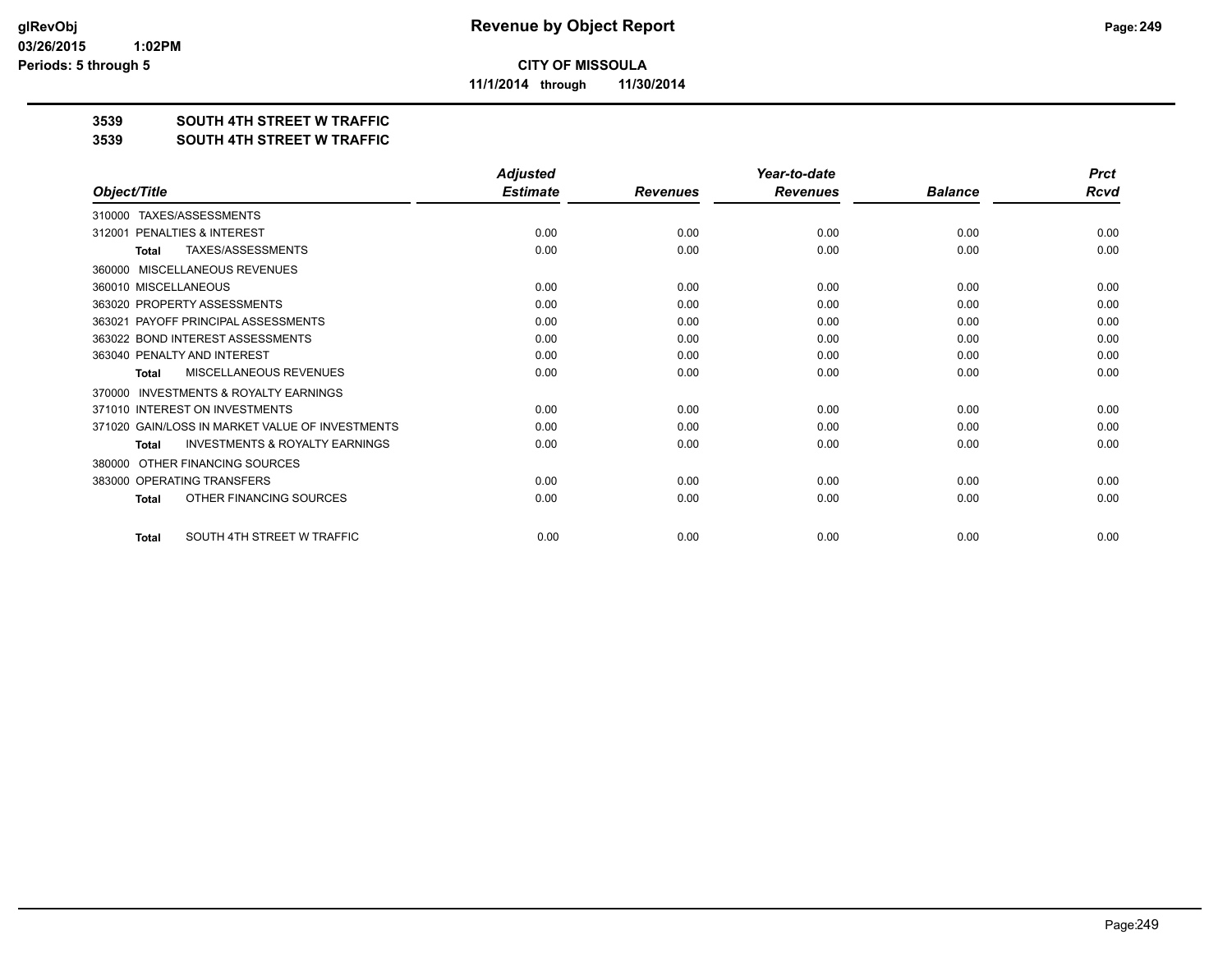**11/1/2014 through 11/30/2014**

### **3539 SOUTH 4TH STREET W TRAFFIC**

|                                                    | <b>Adjusted</b> |                 | Year-to-date    |                | <b>Prct</b> |
|----------------------------------------------------|-----------------|-----------------|-----------------|----------------|-------------|
| Object/Title                                       | <b>Estimate</b> | <b>Revenues</b> | <b>Revenues</b> | <b>Balance</b> | Rcvd        |
| 310000 TAXES/ASSESSMENTS                           |                 |                 |                 |                |             |
| PENALTIES & INTEREST<br>312001                     | 0.00            | 0.00            | 0.00            | 0.00           | 0.00        |
| TAXES/ASSESSMENTS<br>Total                         | 0.00            | 0.00            | 0.00            | 0.00           | 0.00        |
| 360000 MISCELLANEOUS REVENUES                      |                 |                 |                 |                |             |
| 360010 MISCELLANEOUS                               | 0.00            | 0.00            | 0.00            | 0.00           | 0.00        |
| 363020 PROPERTY ASSESSMENTS                        | 0.00            | 0.00            | 0.00            | 0.00           | 0.00        |
| 363021 PAYOFF PRINCIPAL ASSESSMENTS                | 0.00            | 0.00            | 0.00            | 0.00           | 0.00        |
| 363022 BOND INTEREST ASSESSMENTS                   | 0.00            | 0.00            | 0.00            | 0.00           | 0.00        |
| 363040 PENALTY AND INTEREST                        | 0.00            | 0.00            | 0.00            | 0.00           | 0.00        |
| MISCELLANEOUS REVENUES<br>Total                    | 0.00            | 0.00            | 0.00            | 0.00           | 0.00        |
| 370000 INVESTMENTS & ROYALTY EARNINGS              |                 |                 |                 |                |             |
| 371010 INTEREST ON INVESTMENTS                     | 0.00            | 0.00            | 0.00            | 0.00           | 0.00        |
| 371020 GAIN/LOSS IN MARKET VALUE OF INVESTMENT     | 0.00            | 0.00            | 0.00            | 0.00           | 0.00        |
| <b>INVESTMENTS &amp; ROYALTY EARNINGS</b><br>Total | 0.00            | 0.00            | 0.00            | 0.00           | 0.00        |
| 380000 OTHER FINANCING SOURCES                     |                 |                 |                 |                |             |
| 383000 OPERATING TRANSFERS                         | 0.00            | 0.00            | 0.00            | 0.00           | 0.00        |
| OTHER FINANCING SOURCES<br>Total                   | 0.00            | 0.00            | 0.00            | 0.00           | 0.00        |
| SOUTH 4TH STREET W TRAFFIC<br><b>Total</b>         | 0.00            | 0.00            | 0.00            | 0.00           | 0.00        |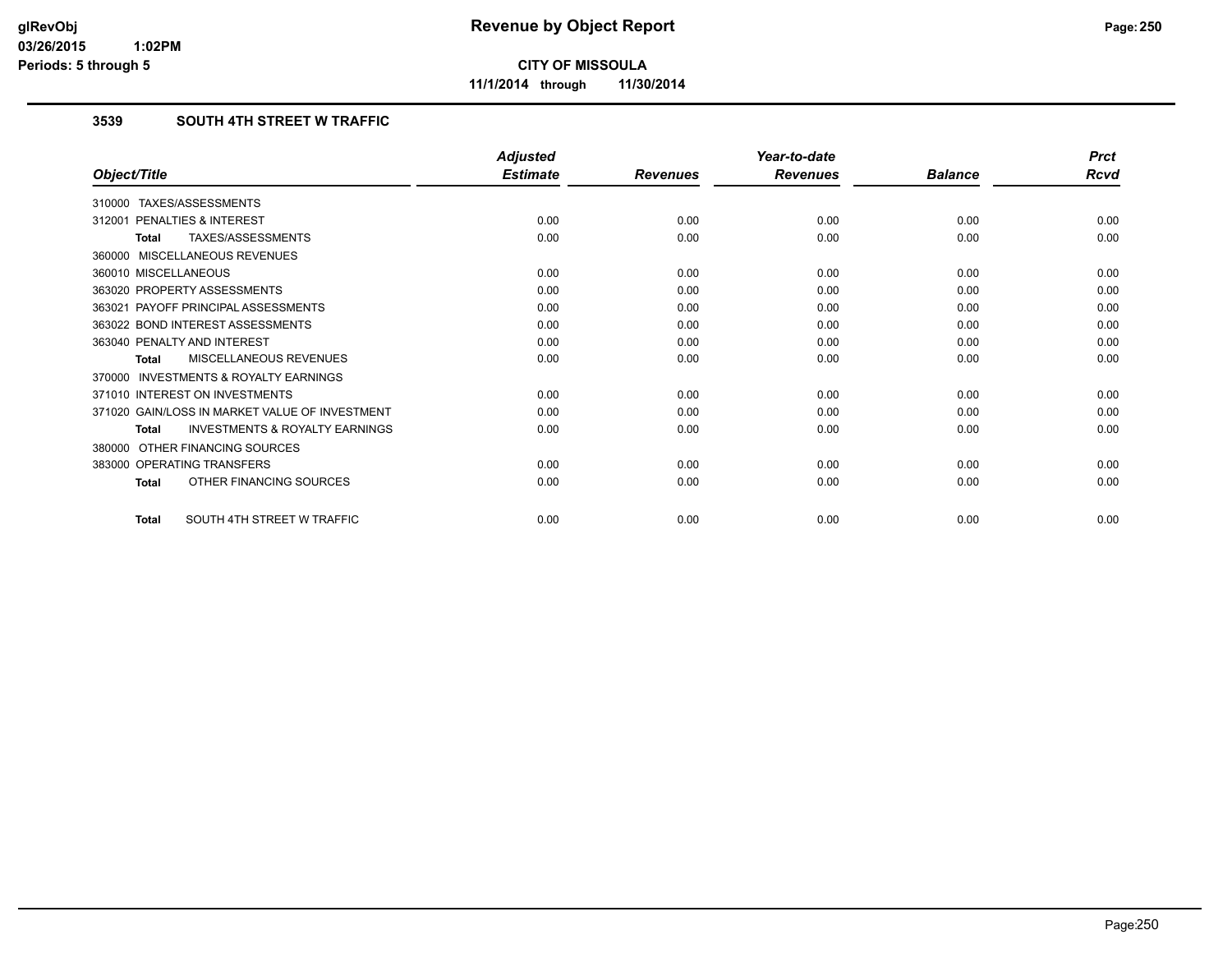**11/1/2014 through 11/30/2014**

#### **3540 SID 540 DEBT SERVICE FUND**

**3540 SID 540 DEBT SERVICE FUND**

|              |                                           | <b>Adjusted</b> |                 | Year-to-date    |                | <b>Prct</b> |
|--------------|-------------------------------------------|-----------------|-----------------|-----------------|----------------|-------------|
| Object/Title |                                           | <b>Estimate</b> | <b>Revenues</b> | <b>Revenues</b> | <b>Balance</b> | <b>Rcvd</b> |
|              | 360000 MISCELLANEOUS REVENUES             |                 |                 |                 |                |             |
|              | 363020 PROPERTY ASSESSMENTS               | 122.098.00      | 292.73          | 493.71          | 121.604.29     | 0.40        |
|              | 363021 PAYOFF PRINCIPAL ASSESSMENTS       | 0.00            | 2.008.33        | 3.619.46        | $-3.619.46$    | 0.00        |
|              | 363040 PENALTY AND INTEREST               | 0.00            | 0.00            | 9.80            | $-9.80$        | 0.00        |
| Total        | MISCELLANEOUS REVENUES                    | 122,098.00      | 2.301.06        | 4.122.97        | 117.975.03     | 3.38        |
|              | 370000 INVESTMENTS & ROYALTY EARNINGS     |                 |                 |                 |                |             |
|              | 371010 INTEREST ON INVESTMENTS            | 0.00            | 0.00            | 0.00            | 0.00           | 0.00        |
|              | 371500 INTEREST ON INTERFUND LOAN         | 0.00            | 0.00            | 0.00            | 0.00           | 0.00        |
| Total        | <b>INVESTMENTS &amp; ROYALTY EARNINGS</b> | 0.00            | 0.00            | 0.00            | 0.00           | 0.00        |
| <b>Total</b> | SID 540 DEBT SERVICE FUND                 | 122.098.00      | 2.301.06        | 4.122.97        | 117.975.03     | 3.38        |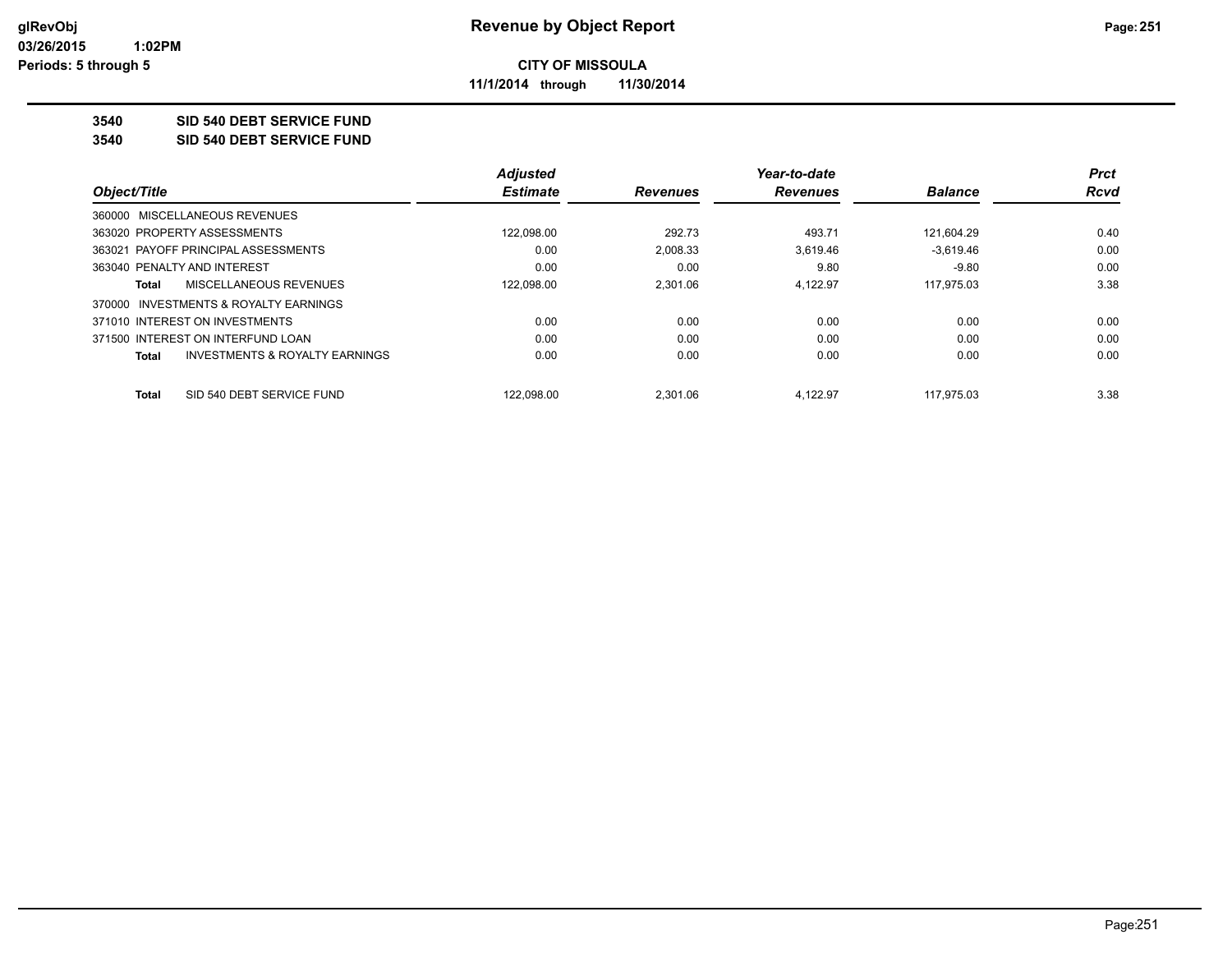**11/1/2014 through 11/30/2014**

#### **3540 SID 540 DEBT SERVICE FUND**

| Object/Title                                   | <b>Adjusted</b><br><b>Estimate</b> | <b>Revenues</b> | Year-to-date<br><b>Revenues</b> | <b>Balance</b> | <b>Prct</b><br><b>Rcvd</b> |
|------------------------------------------------|------------------------------------|-----------------|---------------------------------|----------------|----------------------------|
| 360000 MISCELLANEOUS REVENUES                  |                                    |                 |                                 |                |                            |
| 363020 PROPERTY ASSESSMENTS                    | 122.098.00                         | 292.73          | 493.71                          | 121.604.29     | 0.40                       |
| 363021 PAYOFF PRINCIPAL ASSESSMENTS            | 0.00                               | 2,008.33        | 3.619.46                        | $-3.619.46$    | 0.00                       |
| 363040 PENALTY AND INTEREST                    | 0.00                               | 0.00            | 9.80                            | $-9.80$        | 0.00                       |
| MISCELLANEOUS REVENUES<br>Total                | 122,098.00                         | 2.301.06        | 4,122.97                        | 117.975.03     | 3.38                       |
| INVESTMENTS & ROYALTY EARNINGS<br>370000       |                                    |                 |                                 |                |                            |
| 371010 INTEREST ON INVESTMENTS                 | 0.00                               | 0.00            | 0.00                            | 0.00           | 0.00                       |
| 371500 INTEREST ON INTERFUND LOAN              | 0.00                               | 0.00            | 0.00                            | 0.00           | 0.00                       |
| INVESTMENTS & ROYALTY EARNINGS<br><b>Total</b> | 0.00                               | 0.00            | 0.00                            | 0.00           | 0.00                       |
| SID 540 DEBT SERVICE FUND<br><b>Total</b>      | 122.098.00                         | 2.301.06        | 4.122.97                        | 117.975.03     | 3.38                       |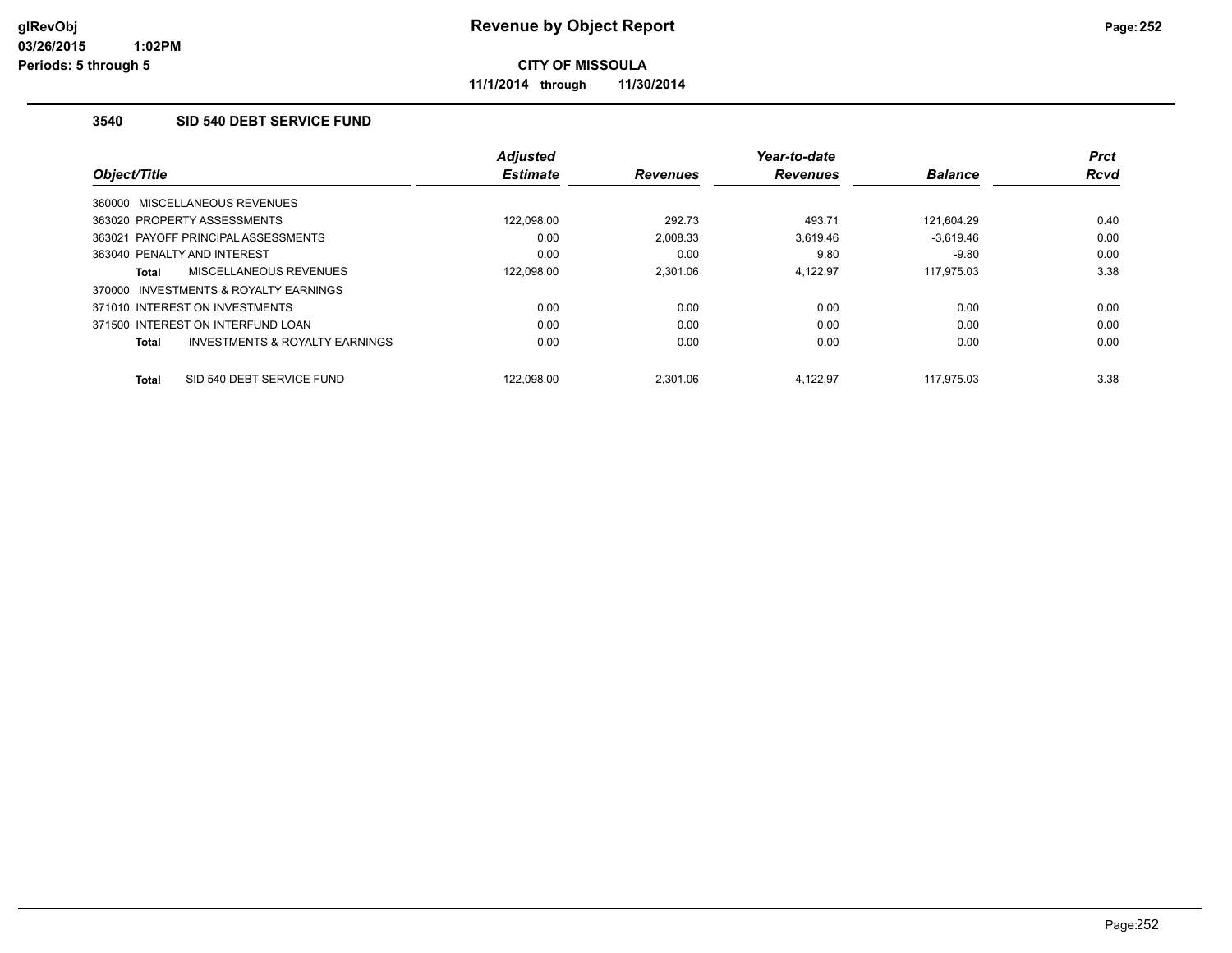**11/1/2014 through 11/30/2014**

## **3541 SID 541 DEBT SERVICE**

**3541 SID 541 DEBT SERVICE**

|                                         | <b>Adjusted</b> |                 | Year-to-date    |                | <b>Prct</b> |
|-----------------------------------------|-----------------|-----------------|-----------------|----------------|-------------|
| Object/Title                            | <b>Estimate</b> | <b>Revenues</b> | <b>Revenues</b> | <b>Balance</b> | <b>Rcvd</b> |
| 360000 MISCELLANEOUS REVENUES           |                 |                 |                 |                |             |
| 363020 PROPERTY ASSESSMENTS             | 60,383.00       | 89.95           | 125.93          | 60,257.07      | 0.21        |
| 363021 PAYOFF PRINCIPAL ASSESSMENTS     | 0.00            | 1.000.17        | 2,082.27        | $-2,082.27$    | 0.00        |
| 363040 PENALTY AND INTEREST             | 0.00            | 0.00            | 1.53            | $-1.53$        | 0.00        |
| MISCELLANEOUS REVENUES<br>Total         | 60,383.00       | 1,090.12        | 2,209.73        | 58,173.27      | 3.66        |
| 370000 INVESTMENTS & ROYALTY EARNINGS   |                 |                 |                 |                |             |
| 371010 INTEREST ON INVESTMENTS          | 0.00            | 0.00            | 0.00            | 0.00           | 0.00        |
| INVESTMENTS & ROYALTY EARNINGS<br>Total | 0.00            | 0.00            | 0.00            | 0.00           | 0.00        |
| 380000 OTHER FINANCING SOURCES          |                 |                 |                 |                |             |
| 381030 SID BONDS PROCEEDS               | 0.00            | 0.00            | 0.00            | 0.00           | 0.00        |
| OTHER FINANCING SOURCES<br>Total        | 0.00            | 0.00            | 0.00            | 0.00           | 0.00        |
| SID 541 DEBT SERVICE<br>Total           | 60.383.00       | 1.090.12        | 2.209.73        | 58,173.27      | 3.66        |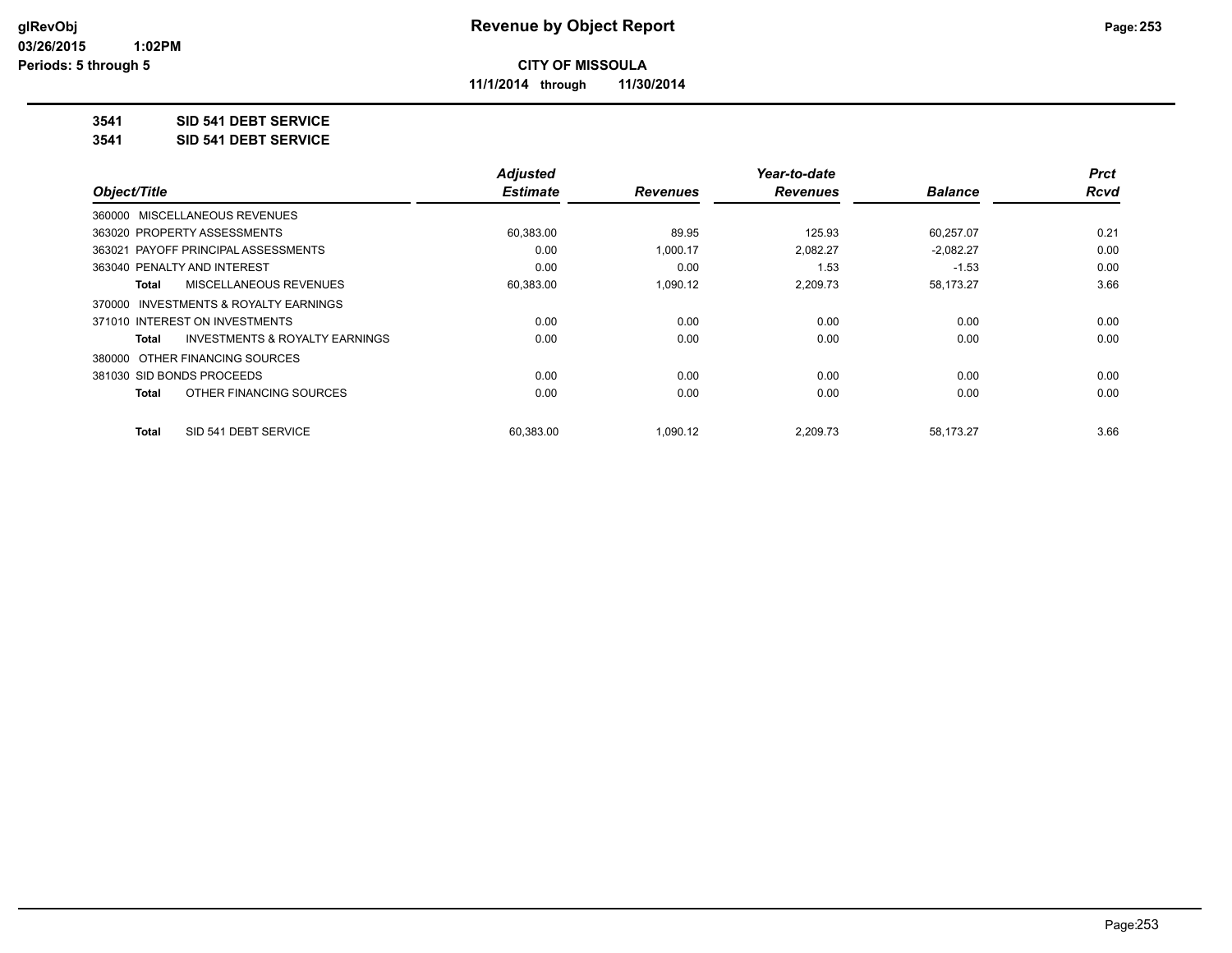**11/1/2014 through 11/30/2014**

#### **3541 SID 541 DEBT SERVICE**

| Object/Title                                       | <b>Adjusted</b><br><b>Estimate</b> | <b>Revenues</b> | Year-to-date<br><b>Revenues</b> | <b>Balance</b> | <b>Prct</b><br><b>Rcvd</b> |
|----------------------------------------------------|------------------------------------|-----------------|---------------------------------|----------------|----------------------------|
|                                                    |                                    |                 |                                 |                |                            |
| 360000 MISCELLANEOUS REVENUES                      |                                    |                 |                                 |                |                            |
| 363020 PROPERTY ASSESSMENTS                        | 60,383.00                          | 89.95           | 125.93                          | 60,257.07      | 0.21                       |
| 363021 PAYOFF PRINCIPAL ASSESSMENTS                | 0.00                               | 1,000.17        | 2,082.27                        | $-2,082.27$    | 0.00                       |
| 363040 PENALTY AND INTEREST                        | 0.00                               | 0.00            | 1.53                            | $-1.53$        | 0.00                       |
| <b>MISCELLANEOUS REVENUES</b><br>Total             | 60,383.00                          | 1,090.12        | 2.209.73                        | 58,173.27      | 3.66                       |
| INVESTMENTS & ROYALTY EARNINGS<br>370000           |                                    |                 |                                 |                |                            |
| 371010 INTEREST ON INVESTMENTS                     | 0.00                               | 0.00            | 0.00                            | 0.00           | 0.00                       |
| <b>INVESTMENTS &amp; ROYALTY EARNINGS</b><br>Total | 0.00                               | 0.00            | 0.00                            | 0.00           | 0.00                       |
| 380000 OTHER FINANCING SOURCES                     |                                    |                 |                                 |                |                            |
| 381030 SID BONDS PROCEEDS                          | 0.00                               | 0.00            | 0.00                            | 0.00           | 0.00                       |
| OTHER FINANCING SOURCES<br>Total                   | 0.00                               | 0.00            | 0.00                            | 0.00           | 0.00                       |
| SID 541 DEBT SERVICE<br>Total                      | 60,383.00                          | 1,090.12        | 2,209.73                        | 58,173.27      | 3.66                       |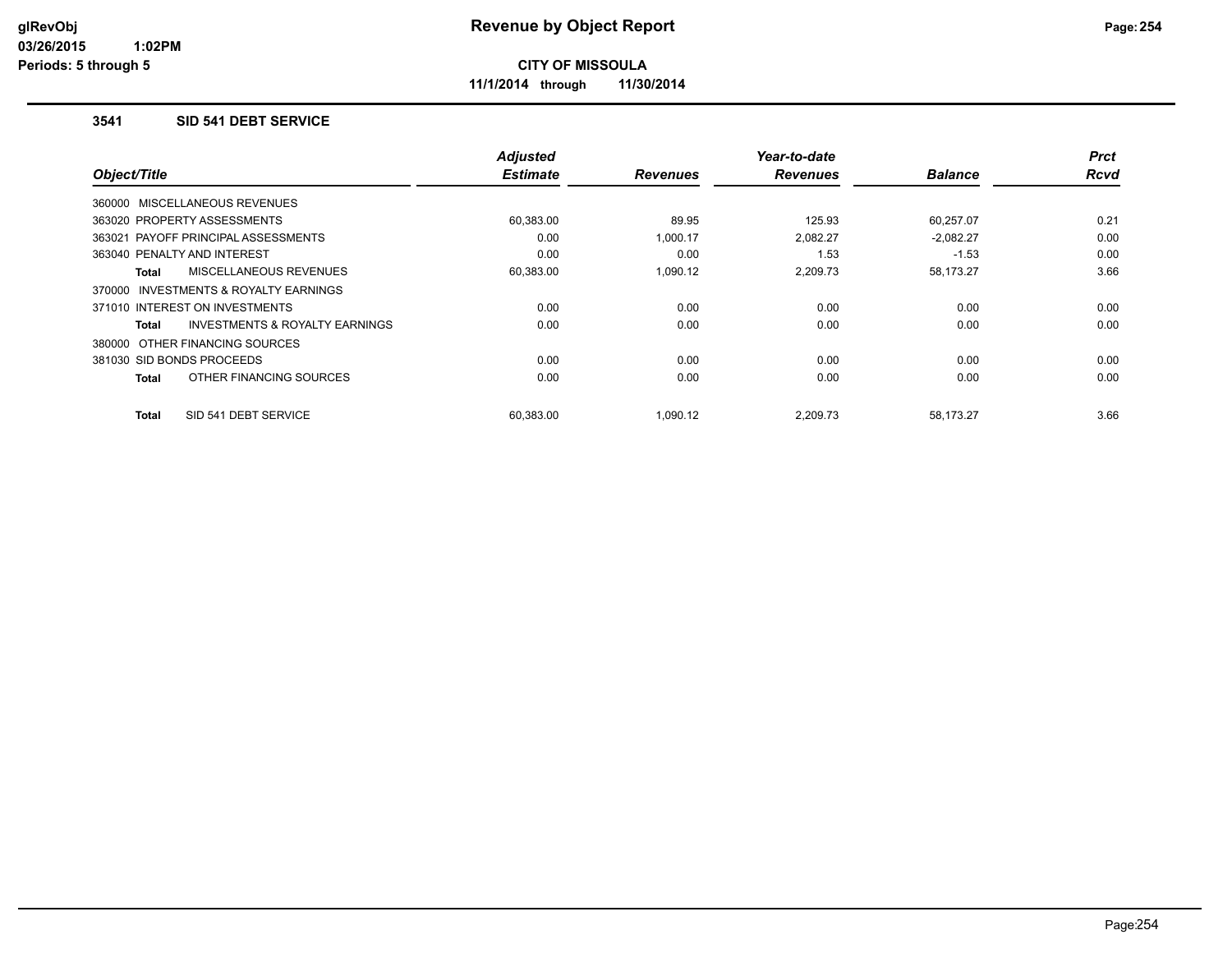**11/1/2014 through 11/30/2014**

**3543 SID 543 DEBT SERVICE**

**3543 SID 543 DEBT SERVICE**

|                                                    | <b>Adjusted</b> |                 | Year-to-date    |                | <b>Prct</b> |
|----------------------------------------------------|-----------------|-----------------|-----------------|----------------|-------------|
| Object/Title                                       | <b>Estimate</b> | <b>Revenues</b> | <b>Revenues</b> | <b>Balance</b> | <b>Rcvd</b> |
| 360000 MISCELLANEOUS REVENUES                      |                 |                 |                 |                |             |
| 363020 PROPERTY ASSESSMENTS                        | 0.00            | 0.00            | 0.00            | 0.00           | 0.00        |
| 363021 PAYOFF PRINCIPAL ASSESSMENTS                | 0.00            | 194.14          | 328.51          | $-328.51$      | 0.00        |
| 363040 PENALTY AND INTEREST                        | 0.00            | 0.00            | 0.00            | 0.00           | 0.00        |
| MISCELLANEOUS REVENUES<br>Total                    | 0.00            | 194.14          | 328.51          | $-328.51$      | 0.00        |
| 370000 INVESTMENTS & ROYALTY EARNINGS              |                 |                 |                 |                |             |
| 371010 INTEREST ON INVESTMENTS                     | 0.00            | 0.00            | 0.00            | 0.00           | 0.00        |
| <b>INVESTMENTS &amp; ROYALTY EARNINGS</b><br>Total | 0.00            | 0.00            | 0.00            | 0.00           | 0.00        |
| SID 543 DEBT SERVICE<br><b>Total</b>               | 0.00            | 194.14          | 328.51          | $-328.51$      | 0.00        |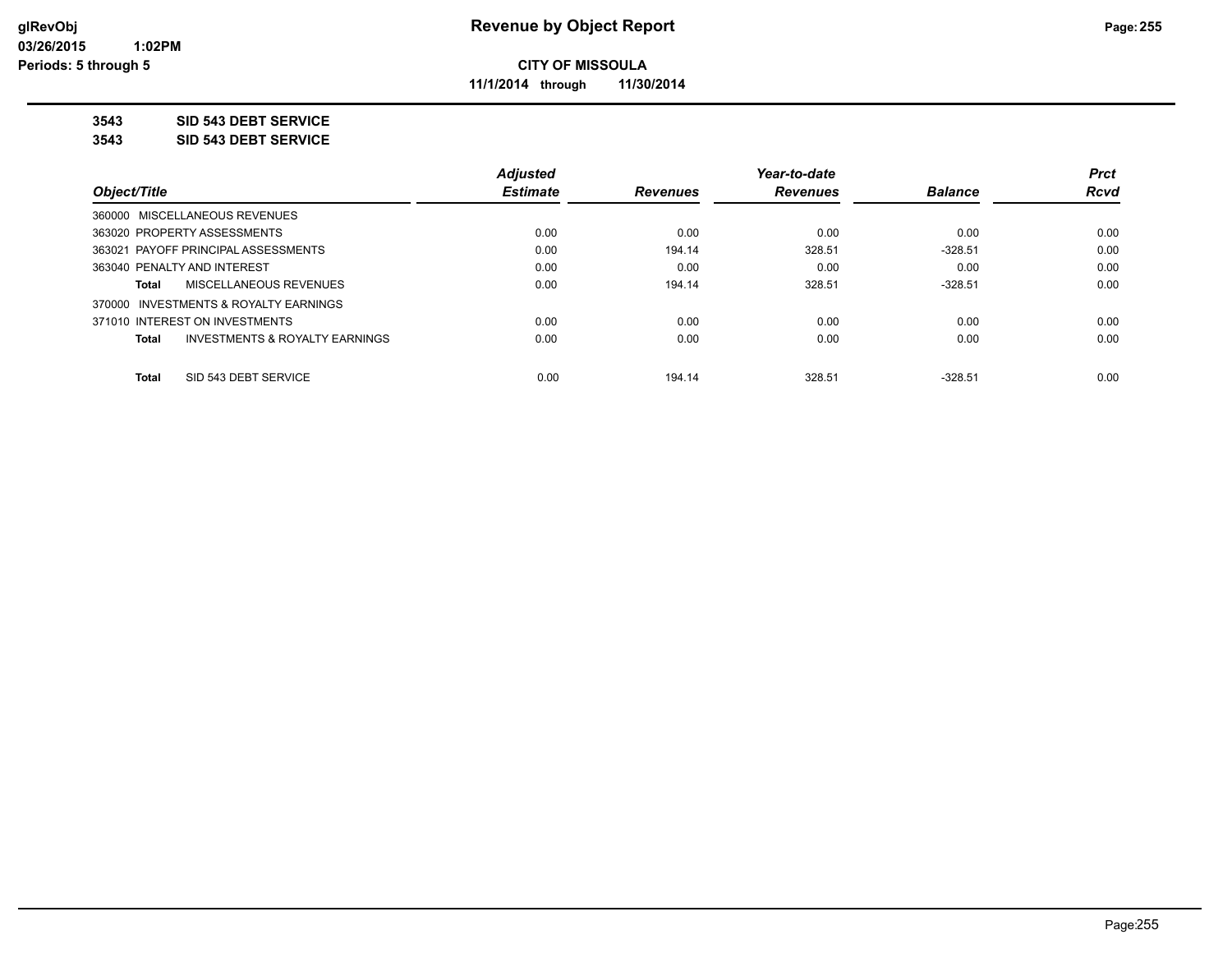**11/1/2014 through 11/30/2014**

#### **3543 SID 543 DEBT SERVICE**

|                                                    | <b>Adjusted</b> |                 | Year-to-date    |                | <b>Prct</b> |
|----------------------------------------------------|-----------------|-----------------|-----------------|----------------|-------------|
| Object/Title                                       | <b>Estimate</b> | <b>Revenues</b> | <b>Revenues</b> | <b>Balance</b> | <b>Rcvd</b> |
| 360000 MISCELLANEOUS REVENUES                      |                 |                 |                 |                |             |
| 363020 PROPERTY ASSESSMENTS                        | 0.00            | 0.00            | 0.00            | 0.00           | 0.00        |
| 363021 PAYOFF PRINCIPAL ASSESSMENTS                | 0.00            | 194.14          | 328.51          | $-328.51$      | 0.00        |
| 363040 PENALTY AND INTEREST                        | 0.00            | 0.00            | 0.00            | 0.00           | 0.00        |
| <b>MISCELLANEOUS REVENUES</b><br>Total             | 0.00            | 194.14          | 328.51          | $-328.51$      | 0.00        |
| 370000 INVESTMENTS & ROYALTY EARNINGS              |                 |                 |                 |                |             |
| 371010 INTEREST ON INVESTMENTS                     | 0.00            | 0.00            | 0.00            | 0.00           | 0.00        |
| <b>INVESTMENTS &amp; ROYALTY EARNINGS</b><br>Total | 0.00            | 0.00            | 0.00            | 0.00           | 0.00        |
| SID 543 DEBT SERVICE<br><b>Total</b>               | 0.00            | 194.14          | 328.51          | $-328.51$      | 0.00        |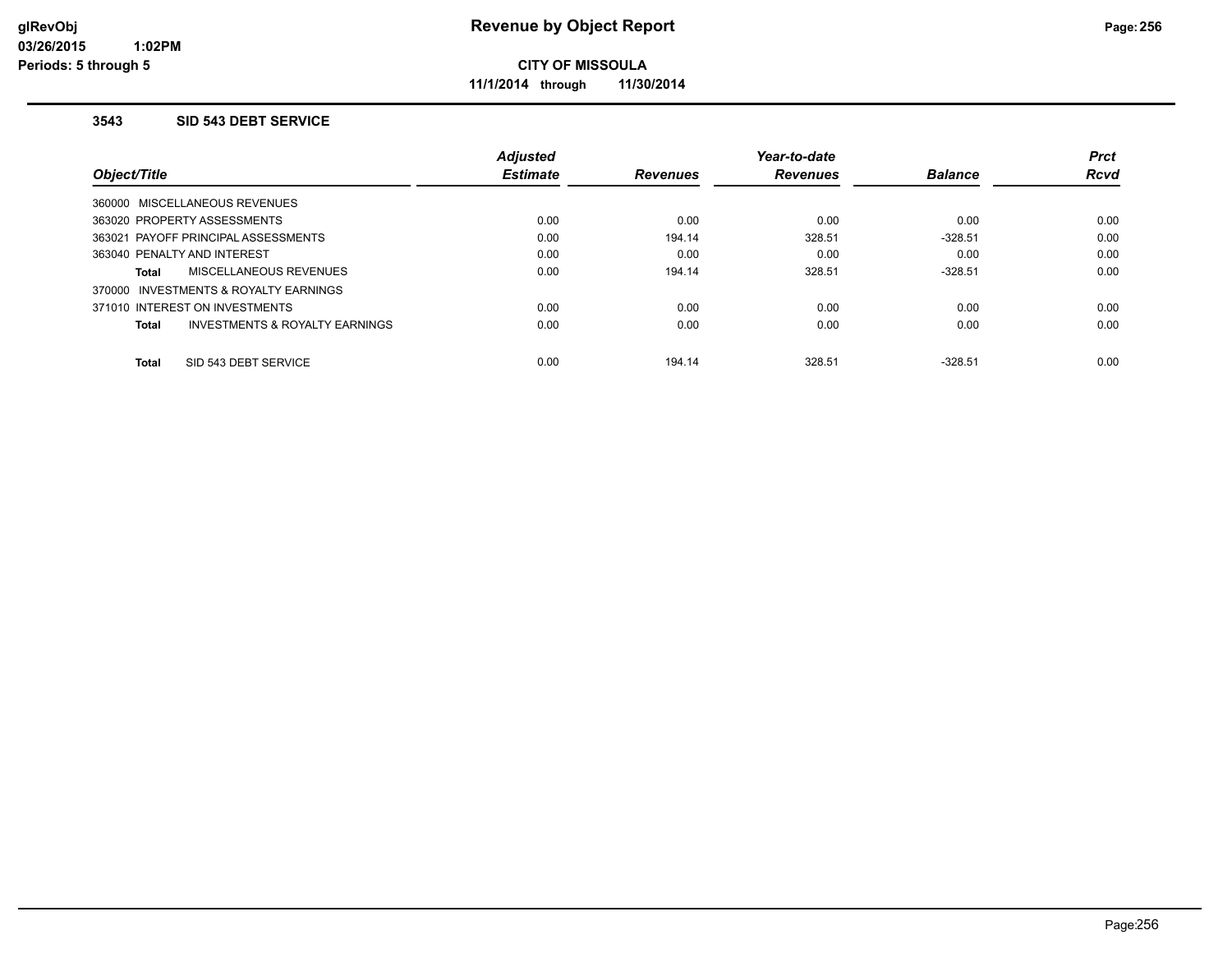**11/1/2014 through 11/30/2014**

# **3544 SID 544 RATTLESNAKE DEBT SERVICE**

#### **3544 SID 544 RATTLESNAKE DEBT SERVICE**

|                                                           | <b>Adjusted</b> |                 | Year-to-date    |                | <b>Prct</b> |
|-----------------------------------------------------------|-----------------|-----------------|-----------------|----------------|-------------|
| Object/Title                                              | <b>Estimate</b> | <b>Revenues</b> | <b>Revenues</b> | <b>Balance</b> | Rcvd        |
| 360000 MISCELLANEOUS REVENUES                             |                 |                 |                 |                |             |
| 363020 PROPERTY ASSESSMENTS                               | 140,176.00      | 890.30          | 1.082.78        | 139,093.22     | 0.77        |
| 363021 PAYOFF PRINCIPAL ASSESSMENTS                       | 0.00            | 4.032.77        | 4.032.77        | $-4.032.77$    | 0.00        |
| 363040 PENALTY AND INTEREST                               | 0.00            | 0.00            | 8.02            | $-8.02$        | 0.00        |
| MISCELLANEOUS REVENUES<br><b>Total</b>                    | 140.176.00      | 4.923.07        | 5.123.57        | 135.052.43     | 3.66        |
| 370000 INVESTMENTS & ROYALTY EARNINGS                     |                 |                 |                 |                |             |
| 371010 INTEREST ON INVESTMENTS                            | 0.00            | 0.00            | 0.00            | 0.00           | 0.00        |
| <b>INVESTMENTS &amp; ROYALTY EARNINGS</b><br><b>Total</b> | 0.00            | 0.00            | 0.00            | 0.00           | 0.00        |
| SID 544 RATTLESNAKE DEBT SERVICE<br><b>Total</b>          | 140.176.00      | 4.923.07        | 5.123.57        | 135.052.43     | 3.66        |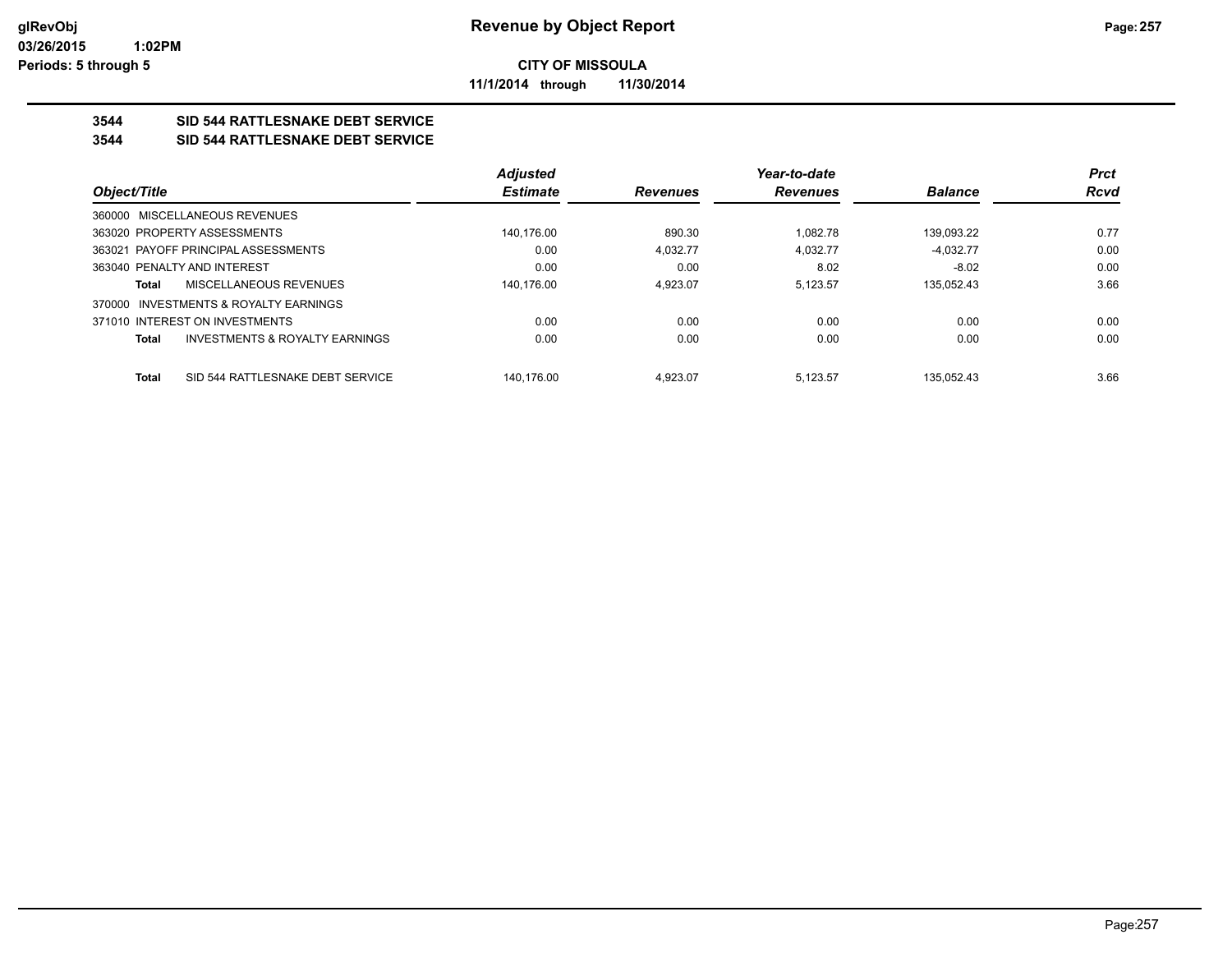**11/1/2014 through 11/30/2014**

## **3544 SID 544 RATTLESNAKE DEBT SERVICE**

|              |                                           | <b>Adjusted</b> |                 | Year-to-date    |                | <b>Prct</b> |
|--------------|-------------------------------------------|-----------------|-----------------|-----------------|----------------|-------------|
| Object/Title |                                           | <b>Estimate</b> | <b>Revenues</b> | <b>Revenues</b> | <b>Balance</b> | <b>Rcvd</b> |
|              | 360000 MISCELLANEOUS REVENUES             |                 |                 |                 |                |             |
|              | 363020 PROPERTY ASSESSMENTS               | 140.176.00      | 890.30          | 1.082.78        | 139,093.22     | 0.77        |
|              | 363021 PAYOFF PRINCIPAL ASSESSMENTS       | 0.00            | 4.032.77        | 4.032.77        | $-4.032.77$    | 0.00        |
|              | 363040 PENALTY AND INTEREST               | 0.00            | 0.00            | 8.02            | $-8.02$        | 0.00        |
| Total        | <b>MISCELLANEOUS REVENUES</b>             | 140.176.00      | 4.923.07        | 5.123.57        | 135.052.43     | 3.66        |
| 370000       | INVESTMENTS & ROYALTY EARNINGS            |                 |                 |                 |                |             |
|              | 371010 INTEREST ON INVESTMENTS            | 0.00            | 0.00            | 0.00            | 0.00           | 0.00        |
| Total        | <b>INVESTMENTS &amp; ROYALTY EARNINGS</b> | 0.00            | 0.00            | 0.00            | 0.00           | 0.00        |
| <b>Total</b> | SID 544 RATTLESNAKE DEBT SERVICE          | 140.176.00      | 4.923.07        | 5.123.57        | 135.052.43     | 3.66        |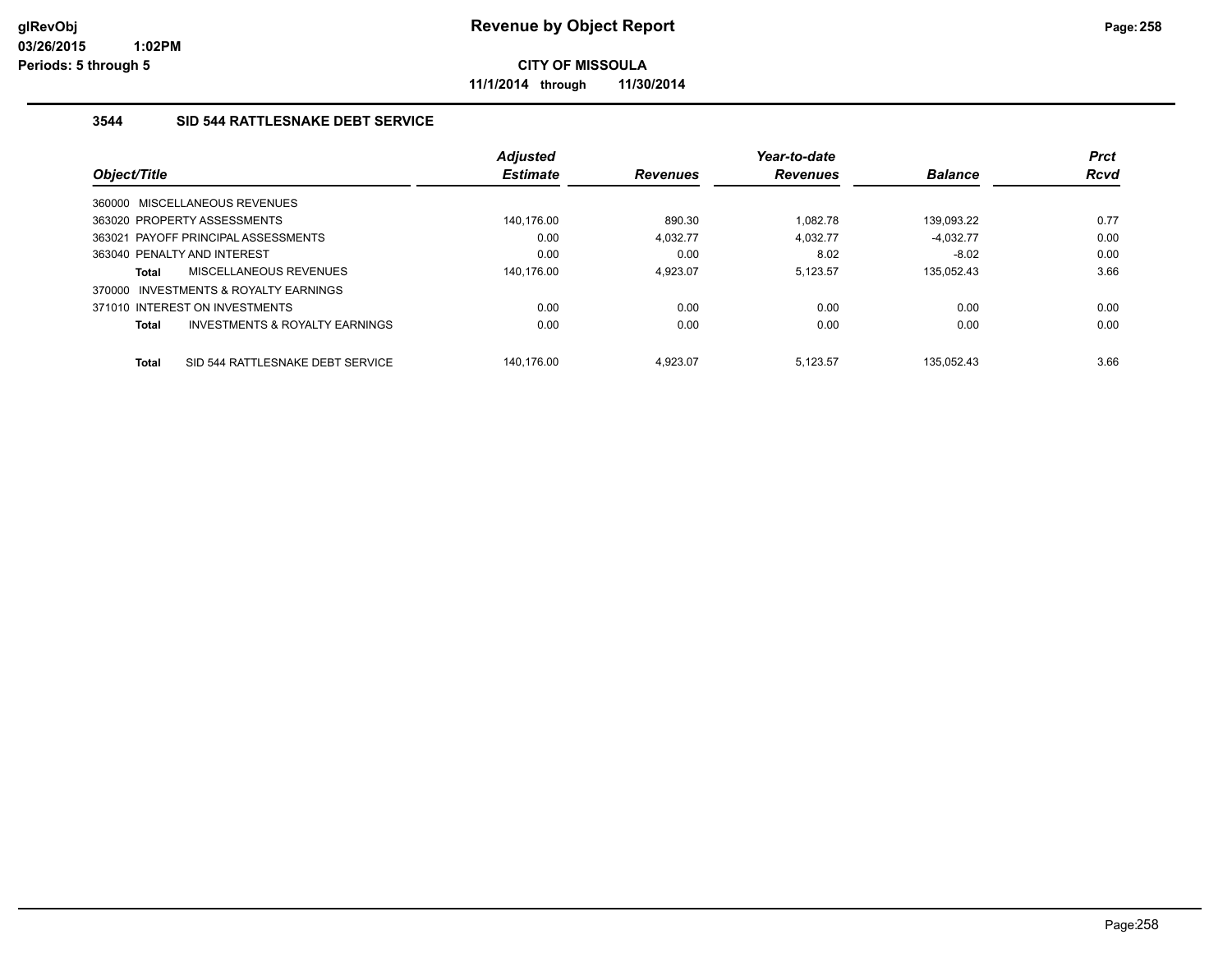**11/1/2014 through 11/30/2014**

#### **3545 SID 545 DEBT SERVICE**

**3545 SID 545 DEBT SERVICE**

|                                                    | <b>Adjusted</b> |                 | Year-to-date    |                | <b>Prct</b> |
|----------------------------------------------------|-----------------|-----------------|-----------------|----------------|-------------|
| Object/Title                                       | <b>Estimate</b> | <b>Revenues</b> | <b>Revenues</b> | <b>Balance</b> | <b>Rcvd</b> |
| 360000 MISCELLANEOUS REVENUES                      |                 |                 |                 |                |             |
| 363020 PROPERTY ASSESSMENTS                        | 0.00            | 0.00            | 0.00            | 0.00           | 0.00        |
| 363021 PAYOFF PRINCIPAL ASSESSMENTS                | 0.00            | 0.00            | 0.00            | 0.00           | 0.00        |
| 363040 PENALTY AND INTEREST                        | 0.00            | 0.00            | 0.00            | 0.00           | 0.00        |
| MISCELLANEOUS REVENUES<br>Total                    | 0.00            | 0.00            | 0.00            | 0.00           | 0.00        |
| 370000 INVESTMENTS & ROYALTY EARNINGS              |                 |                 |                 |                |             |
| 371010 INTEREST ON INVESTMENTS                     | 0.00            | 0.00            | 0.00            | 0.00           | 0.00        |
| <b>INVESTMENTS &amp; ROYALTY EARNINGS</b><br>Total | 0.00            | 0.00            | 0.00            | 0.00           | 0.00        |
| SID 545 DEBT SERVICE<br><b>Total</b>               | 0.00            | 0.00            | 0.00            | 0.00           | 0.00        |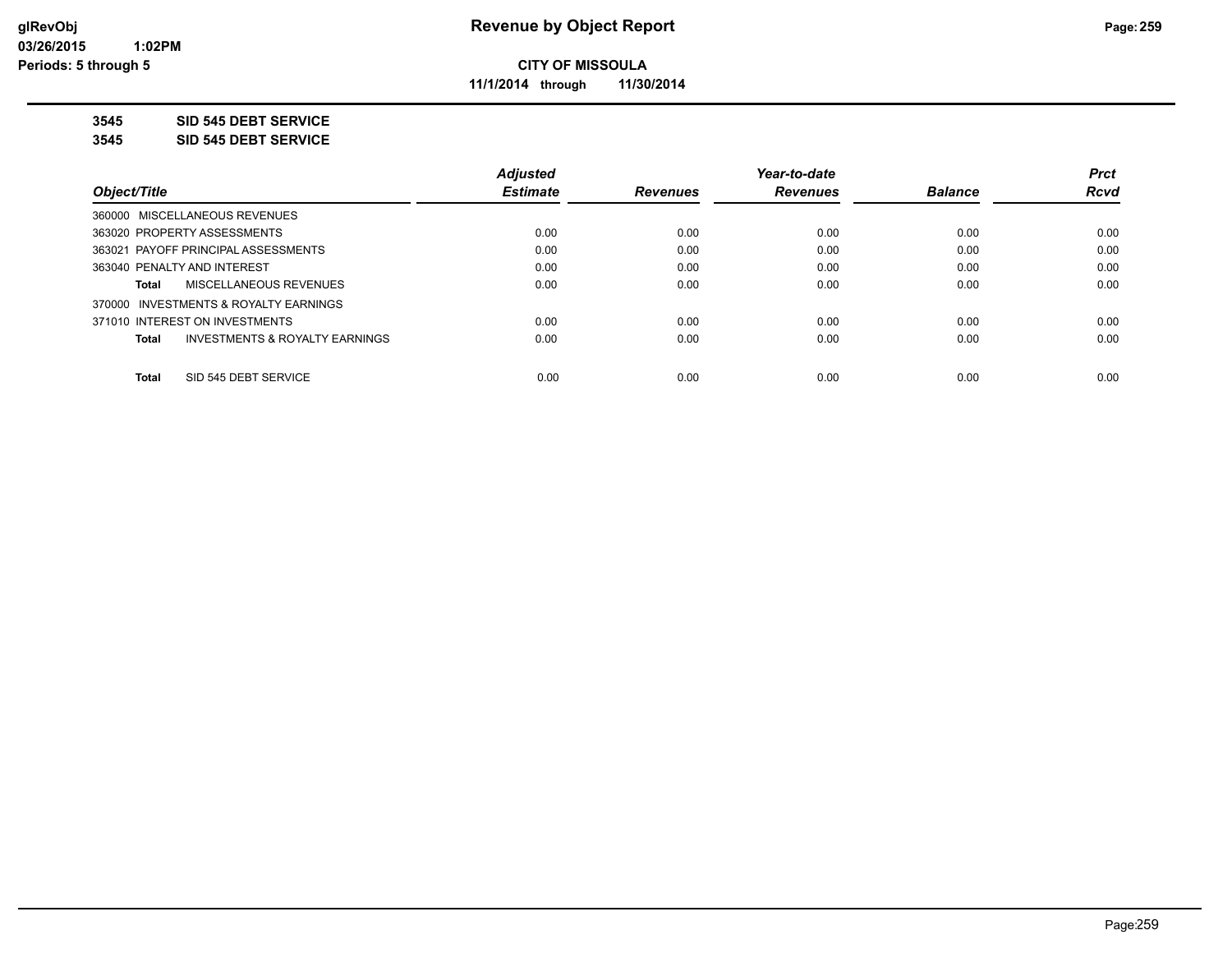**11/1/2014 through 11/30/2014**

#### **3545 SID 545 DEBT SERVICE**

|                                                | <b>Adiusted</b> |                 | Year-to-date    |                | <b>Prct</b> |
|------------------------------------------------|-----------------|-----------------|-----------------|----------------|-------------|
| Obiect/Title                                   | <b>Estimate</b> | <b>Revenues</b> | <b>Revenues</b> | <b>Balance</b> | <b>Rcvd</b> |
| 360000 MISCELLANEOUS REVENUES                  |                 |                 |                 |                |             |
| 363020 PROPERTY ASSESSMENTS                    | 0.00            | 0.00            | 0.00            | 0.00           | 0.00        |
| 363021 PAYOFF PRINCIPAL ASSESSMENTS            | 0.00            | 0.00            | 0.00            | 0.00           | 0.00        |
| 363040 PENALTY AND INTEREST                    | 0.00            | 0.00            | 0.00            | 0.00           | 0.00        |
| MISCELLANEOUS REVENUES<br><b>Total</b>         | 0.00            | 0.00            | 0.00            | 0.00           | 0.00        |
| 370000 INVESTMENTS & ROYALTY EARNINGS          |                 |                 |                 |                |             |
| 371010 INTEREST ON INVESTMENTS                 | 0.00            | 0.00            | 0.00            | 0.00           | 0.00        |
| INVESTMENTS & ROYALTY EARNINGS<br><b>Total</b> | 0.00            | 0.00            | 0.00            | 0.00           | 0.00        |
| SID 545 DEBT SERVICE<br><b>Total</b>           | 0.00            | 0.00            | 0.00            | 0.00           | 0.00        |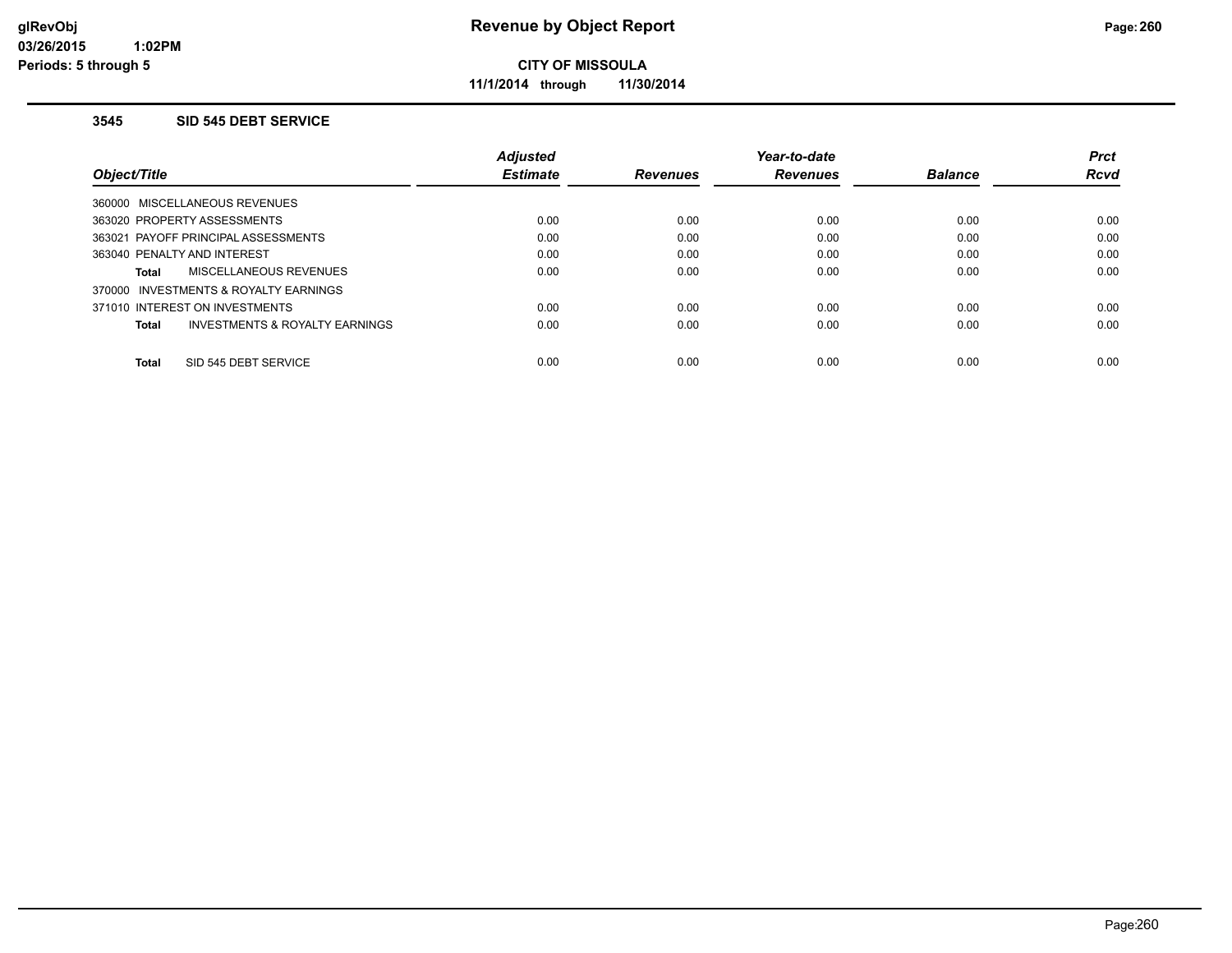**11/1/2014 through 11/30/2014**

#### **3546 SID 546 DEBT SERVICE**

**3546 SID 546 DEBT SERVICE**

|                                                    | <b>Adjusted</b> |                 | Year-to-date    |                | <b>Prct</b> |
|----------------------------------------------------|-----------------|-----------------|-----------------|----------------|-------------|
| Object/Title                                       | <b>Estimate</b> | <b>Revenues</b> | <b>Revenues</b> | <b>Balance</b> | <b>Rcvd</b> |
| 360000 MISCELLANEOUS REVENUES                      |                 |                 |                 |                |             |
| 363020 PROPERTY ASSESSMENTS                        | 0.00            | 0.00            | 0.00            | 0.00           | 0.00        |
| 363021 PAYOFF PRINCIPAL ASSESSMENTS                | 0.00            | 0.00            | 0.00            | 0.00           | 0.00        |
| 363040 PENALTY AND INTEREST                        | 0.00            | 0.00            | 0.00            | 0.00           | 0.00        |
| MISCELLANEOUS REVENUES<br>Total                    | 0.00            | 0.00            | 0.00            | 0.00           | 0.00        |
| 370000 INVESTMENTS & ROYALTY EARNINGS              |                 |                 |                 |                |             |
| 371010 INTEREST ON INVESTMENTS                     | 0.00            | 0.00            | 0.00            | 0.00           | 0.00        |
| <b>INVESTMENTS &amp; ROYALTY EARNINGS</b><br>Total | 0.00            | 0.00            | 0.00            | 0.00           | 0.00        |
| SID 546 DEBT SERVICE<br><b>Total</b>               | 0.00            | 0.00            | 0.00            | 0.00           | 0.00        |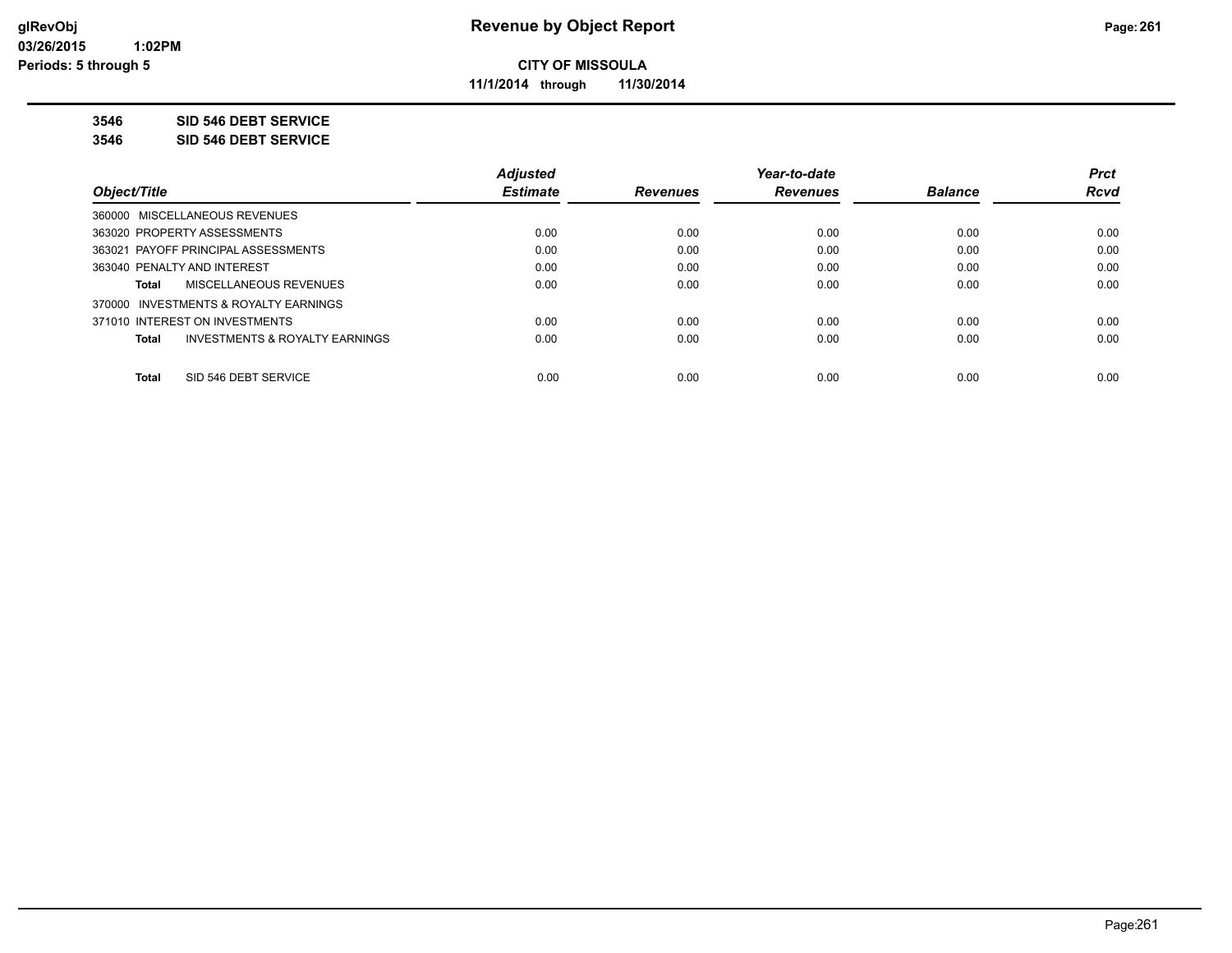**11/1/2014 through 11/30/2014**

#### **3546 SID 546 DEBT SERVICE**

|                                                | <b>Adiusted</b> |                 | Year-to-date    |                | <b>Prct</b> |
|------------------------------------------------|-----------------|-----------------|-----------------|----------------|-------------|
| Object/Title                                   | <b>Estimate</b> | <b>Revenues</b> | <b>Revenues</b> | <b>Balance</b> | <b>Rcvd</b> |
| 360000 MISCELLANEOUS REVENUES                  |                 |                 |                 |                |             |
| 363020 PROPERTY ASSESSMENTS                    | 0.00            | 0.00            | 0.00            | 0.00           | 0.00        |
| 363021 PAYOFF PRINCIPAL ASSESSMENTS            | 0.00            | 0.00            | 0.00            | 0.00           | 0.00        |
| 363040 PENALTY AND INTEREST                    | 0.00            | 0.00            | 0.00            | 0.00           | 0.00        |
| MISCELLANEOUS REVENUES<br><b>Total</b>         | 0.00            | 0.00            | 0.00            | 0.00           | 0.00        |
| 370000 INVESTMENTS & ROYALTY EARNINGS          |                 |                 |                 |                |             |
| 371010 INTEREST ON INVESTMENTS                 | 0.00            | 0.00            | 0.00            | 0.00           | 0.00        |
| INVESTMENTS & ROYALTY EARNINGS<br><b>Total</b> | 0.00            | 0.00            | 0.00            | 0.00           | 0.00        |
| SID 546 DEBT SERVICE<br><b>Total</b>           | 0.00            | 0.00            | 0.00            | 0.00           | 0.00        |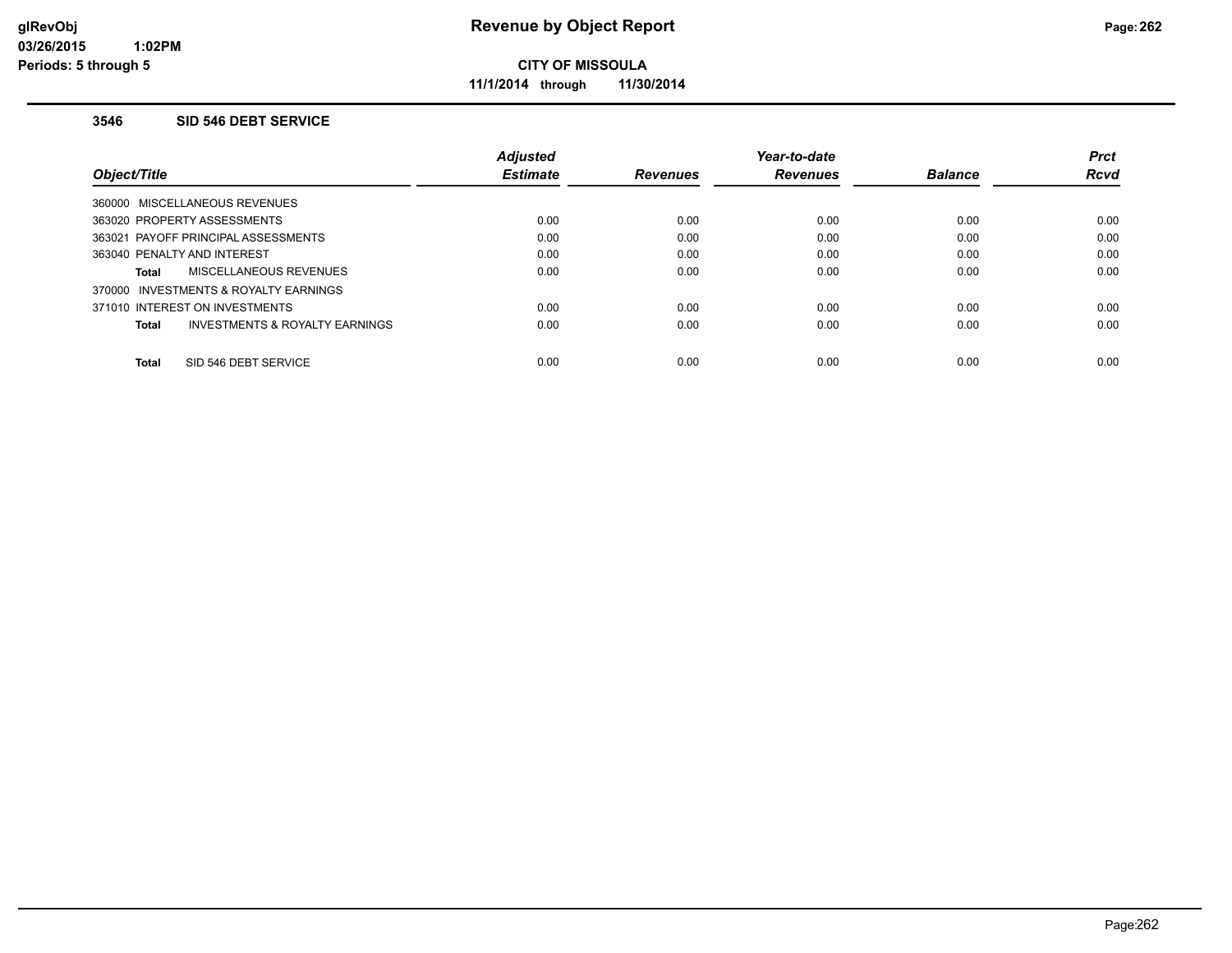**11/1/2014 through 11/30/2014**

#### **3548 SID 548-5TH, 6TH & ARTHUR**

**3548 SID 548-5TH, 6TH & ARTHUR**

|                                                    | <b>Adjusted</b> |                 | Year-to-date    |                | <b>Prct</b> |
|----------------------------------------------------|-----------------|-----------------|-----------------|----------------|-------------|
| Object/Title                                       | <b>Estimate</b> | <b>Revenues</b> | <b>Revenues</b> | <b>Balance</b> | <b>Rcvd</b> |
| 360000 MISCELLANEOUS REVENUES                      |                 |                 |                 |                |             |
| 363020 PROPERTY ASSESSMENTS                        | 113.475.00      | 0.00            | 28,687.50       | 84.787.50      | 25.28       |
| 363021 PAYOFF PRINCIPAL ASSESSMENTS                | 0.00            | 0.00            | 0.00            | 0.00           | 0.00        |
| 363040 PENALTY AND INTEREST                        | 0.00            | 0.00            | 0.00            | 0.00           | 0.00        |
| MISCELLANEOUS REVENUES<br>Total                    | 113.475.00      | 0.00            | 28.687.50       | 84.787.50      | 25.28       |
| 370000 INVESTMENTS & ROYALTY EARNINGS              |                 |                 |                 |                |             |
| 371010 INTEREST ON INVESTMENTS                     | 0.00            | 0.00            | 0.00            | 0.00           | 0.00        |
| <b>INVESTMENTS &amp; ROYALTY EARNINGS</b><br>Total | 0.00            | 0.00            | 0.00            | 0.00           | 0.00        |
|                                                    |                 |                 |                 |                |             |
| SID 548-5TH, 6TH & ARTHUR<br>Total                 | 113.475.00      | 0.00            | 28.687.50       | 84.787.50      | 25.28       |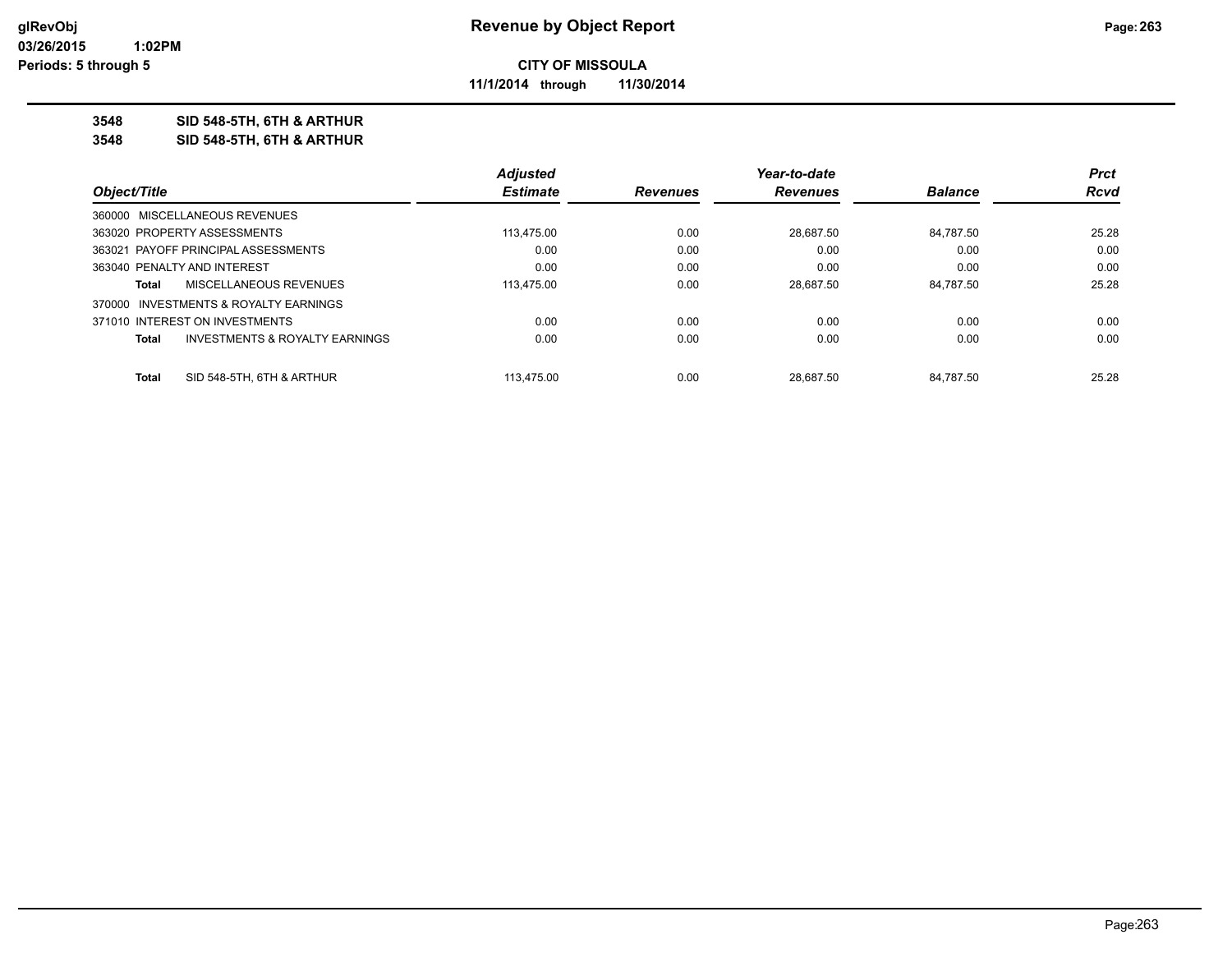**11/1/2014 through 11/30/2014**

## **3548 SID 548-5TH, 6TH & ARTHUR**

|              |                                           | <b>Adjusted</b> |                 | Year-to-date    |                | <b>Prct</b> |
|--------------|-------------------------------------------|-----------------|-----------------|-----------------|----------------|-------------|
| Object/Title |                                           | <b>Estimate</b> | <b>Revenues</b> | <b>Revenues</b> | <b>Balance</b> | <b>Rcvd</b> |
|              | 360000 MISCELLANEOUS REVENUES             |                 |                 |                 |                |             |
|              | 363020 PROPERTY ASSESSMENTS               | 113.475.00      | 0.00            | 28,687.50       | 84.787.50      | 25.28       |
|              | 363021 PAYOFF PRINCIPAL ASSESSMENTS       | 0.00            | 0.00            | 0.00            | 0.00           | 0.00        |
|              | 363040 PENALTY AND INTEREST               | 0.00            | 0.00            | 0.00            | 0.00           | 0.00        |
| <b>Total</b> | <b>MISCELLANEOUS REVENUES</b>             | 113.475.00      | 0.00            | 28.687.50       | 84.787.50      | 25.28       |
|              | 370000 INVESTMENTS & ROYALTY EARNINGS     |                 |                 |                 |                |             |
|              | 371010 INTEREST ON INVESTMENTS            | 0.00            | 0.00            | 0.00            | 0.00           | 0.00        |
| <b>Total</b> | <b>INVESTMENTS &amp; ROYALTY EARNINGS</b> | 0.00            | 0.00            | 0.00            | 0.00           | 0.00        |
| <b>Total</b> | SID 548-5TH, 6TH & ARTHUR                 | 113.475.00      | 0.00            | 28.687.50       | 84.787.50      | 25.28       |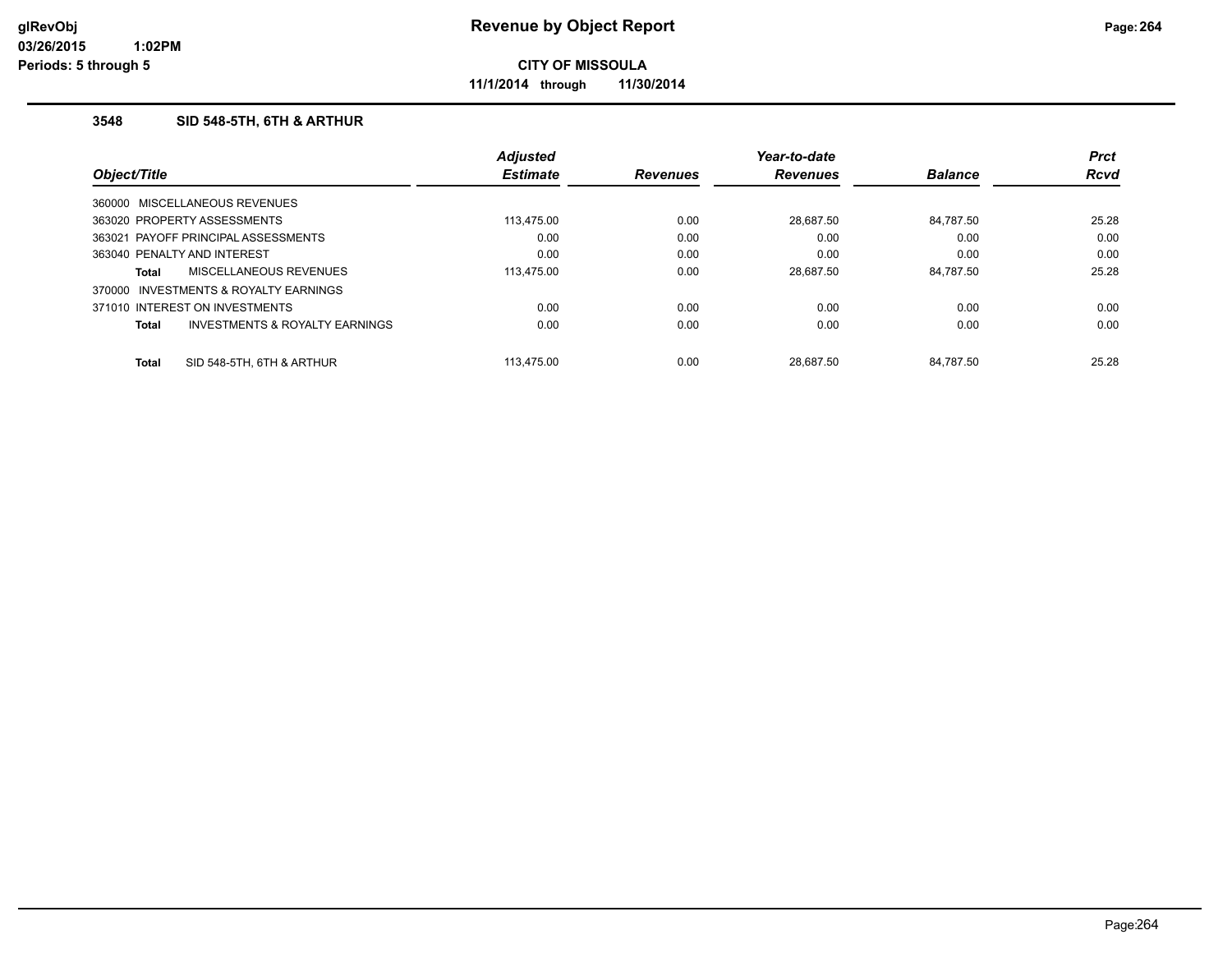**11/1/2014 through 11/30/2014**

# **4060 CAPITAL IMPROVEMENT PROGRAM FUND**

|                                                           | <b>Adjusted</b> |                 | Year-to-date    |                | <b>Prct</b> |
|-----------------------------------------------------------|-----------------|-----------------|-----------------|----------------|-------------|
| Object/Title                                              | <b>Estimate</b> | <b>Revenues</b> | <b>Revenues</b> | <b>Balance</b> | <b>Rcvd</b> |
| 330000 INTERGOVERNMENTAL REVENUES                         |                 |                 |                 |                |             |
| 331001 GRANTS                                             | 0.00            | 0.00            | 0.00            | 0.00           | 0.00        |
| 331002 COUNTY ASSISTANCE CIP PROJECTS                     | 0.00            | 0.00            | 0.00            | 0.00           | 0.00        |
| 331003 STATE HOME PROGRAM INCOME                          | 0.00            | 0.00            | 0.00            | 0.00           | 0.00        |
| 331004 CITY ASSESSMENTS                                   | 0.00            | 0.00            | 0.00            | 0.00           | 0.00        |
| 334040 GAS TAX APPORTIONMENT                              | 0.00            | 0.00            | 0.00            | 0.00           | 0.00        |
| 334061 IMPACT FEES-CLEARING ACCOUNT                       | 0.00            | 0.00            | 0.00            | 0.00           | 0.00        |
| 334120 TSEP GRANT                                         | 0.00            | 0.00            | 0.00            | 0.00           | 0.00        |
| 334121 DNRC GRANT                                         | 0.00            | 0.00            | 0.00            | 0.00           | 0.00        |
| 334123 MAQI FEDERAL ASSISTANCE                            | 0.00            | 0.00            | 0.00            | 0.00           | 0.00        |
| 334124 GRANTS-CIP                                         | 0.00            | 0.00            | 0.00            | 0.00           | 0.00        |
| 334125 FIRE FIGHTER GRANT                                 | 0.00            | 0.00            | 0.00            | 0.00           | 0.00        |
| 334126 DEVELOPER ASSESSMENTS                              | 0.00            | 0.00            | 0.00            | 0.00           | 0.00        |
| 334127 TONKIN TRAIL - FISH WILDLIFE PARKS                 | 0.00            | 0.00            | 0.00            | 0.00           | 0.00        |
| 334128 CDBG FIRE HYDRANT GRANT                            | 0.00            | 0.00            | 0.00            | 0.00           | 0.00        |
| 339000 PAYMENT IN LIEU OF TAXES                           | 0.00            | 0.00            | 0.00            | 0.00           | 0.00        |
| <b>INTERGOVERNMENTAL REVENUES</b><br><b>Total</b>         | 0.00            | 0.00            | 0.00            | 0.00           | 0.00        |
| 360000 MISCELLANEOUS REVENUES                             |                 |                 |                 |                |             |
| 360010 MISCELLANEOUS                                      | 0.00            | 0.00            | 0.00            | 0.00           | 0.00        |
| 360011 YOUTH COUNCIL FUNDS                                | 9,010.00        | 0.00            | 9,339.65        | $-329.65$      | 103.66      |
| 360012 SEWER GRANT REPAYMENTS                             | 0.00            | 0.00            | 0.00            | 0.00           | 0.00        |
| 360016 MRA SHARE OF CIVIC STADIUM PARKING                 | 0.00            | 0.00            | 0.00            | 0.00           | 0.00        |
| 362000 OTHER MISCELLANEOUS REVENUE                        | 0.00            | 0.00            | 0.00            | 0.00           | 0.00        |
| 365000 DONATIONS                                          | 0.00            | 0.00            | 0.00            | 0.00           | 0.00        |
| 365001 *** Title Not Found ***                            | 0.00            | 0.00            | 0.00            | 0.00           | 0.00        |
| 365030 WHITE PINE PARK DONATION-ZIP BEVERAGE              | 0.00            | 0.00            | 0.00            | 0.00           | 0.00        |
| MISCELLANEOUS REVENUES<br><b>Total</b>                    | 9,010.00        | 0.00            | 9,339.65        | $-329.65$      | 103.66      |
| 370000 INVESTMENTS & ROYALTY EARNINGS                     |                 |                 |                 |                |             |
| 371010 INTEREST ON INVESTMENTS                            | 0.00            | 0.00            | 0.00            | 0.00           | 0.00        |
| 371020 GAIN/LOSS IN MARKET VALUE OF INVESTMENTS           | 0.00            | 0.00            | 0.00            | 0.00           | 0.00        |
| <b>INVESTMENTS &amp; ROYALTY EARNINGS</b><br><b>Total</b> | 0.00            | 0.00            | 0.00            | 0.00           | 0.00        |
| 380000 OTHER FINANCING SOURCES                            |                 |                 |                 |                |             |
| 381000 LOAN PROCEEDS                                      | 0.00            | 0.00            | 0.00            | 0.00           | 0.00        |
| 381010 BOND PROCEEDS                                      | 0.00            | 0.00            | 0.00            | 0.00           | 0.00        |
| 381011 \$1,860,000 General Fund Obligation Bond           | 0.00            | 0.00            | 0.00            | 0.00           | 0.00        |
| 381012 \$680,000 FIRE GF DEBT                             | 0.00            | 0.00            | 0.00            | 0.00           | 0.00        |
| 381015 \$1,010,000 LIMITED TAX GO BONDS 2010C             | 0.00            | 0.00            | 0.00            | 0.00           | 0.00        |
| 381090 PROCEEDS FROM CAPITAL LEASE                        | 0.00            | 0.00            | 0.00            | 0.00           | 0.00        |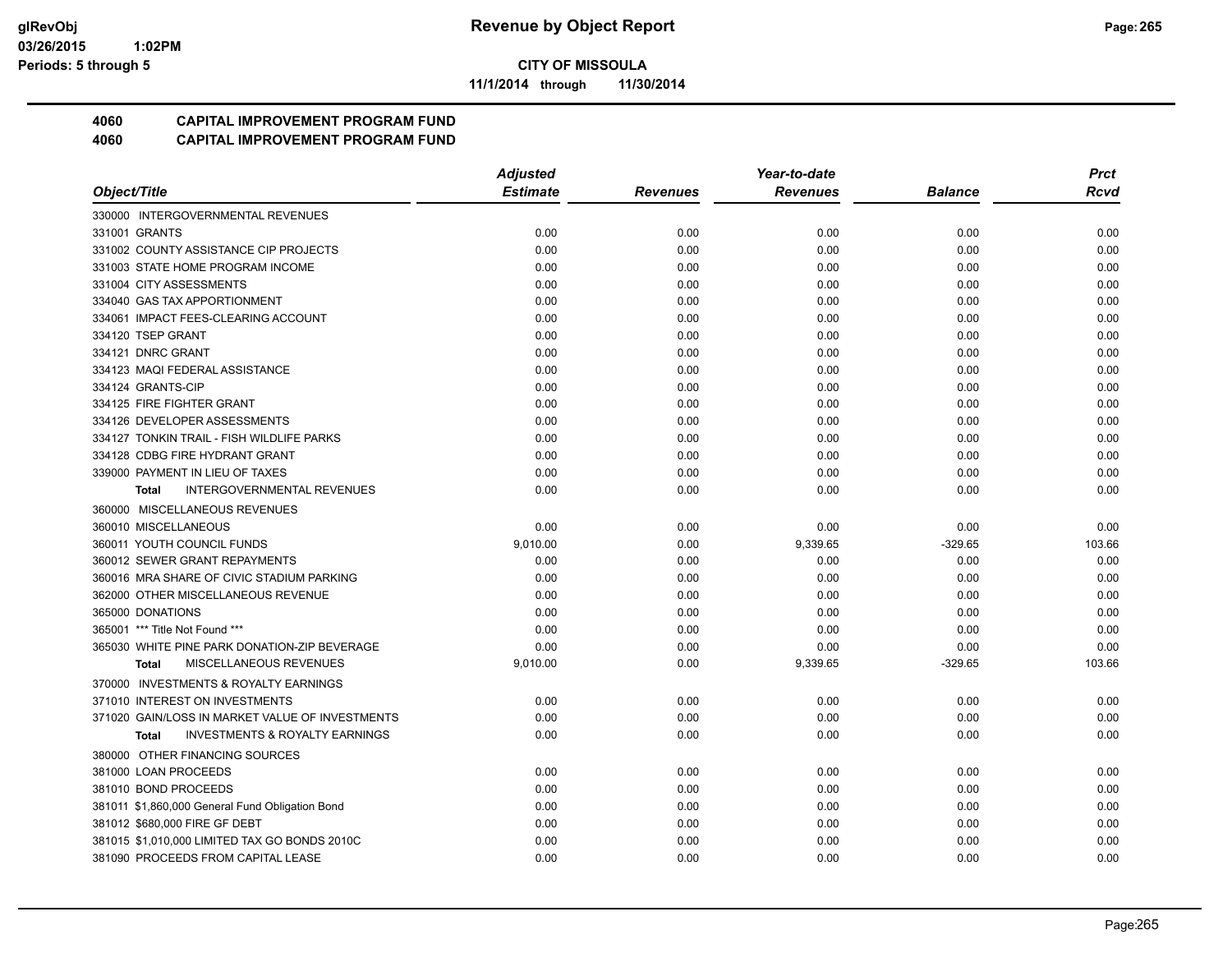**11/1/2014 through 11/30/2014**

# **4060 CAPITAL IMPROVEMENT PROGRAM FUND**

|                                            | <b>Adjusted</b> |                 | Year-to-date    |                | <b>Prct</b> |
|--------------------------------------------|-----------------|-----------------|-----------------|----------------|-------------|
| Object/Title                               | <b>Estimate</b> | <b>Revenues</b> | <b>Revenues</b> | <b>Balance</b> | <b>Rcvd</b> |
| 382010 SALE OF FIXED ASSETS                | 0.00            | 0.00            | 0.00            | 0.00           | 0.00        |
| 383009 TRANS FR TITLE I                    | 0.00            | 0.00            | 0.00            | 0.00           | 0.00        |
| 383010 TRANS FR CIP                        | 0.00            | 0.00            | 0.00            | 0.00           | 0.00        |
| 383014 TRANS FR MRA                        | 0.00            | 0.00            | 0.00            | 0.00           | 0.00        |
| 383015 TRANS FR MPC                        | 0.00            | 0.00            | 0.00            | 0.00           | 0.00        |
| 383017 TRANS FR BUILDING                   | 0.00            | 0.00            | 0.00            | 0.00           | 0.00        |
| 383020 TRANS FR CEMETERY CARE              | 0.00            | 0.00            | 0.00            | 0.00           | 0.00        |
| 383025 TRANS FR SEWER R & D                | 0.00            | 0.00            | 0.00            | 0.00           | 0.00        |
| 383029 TRANS FR GENERAL                    | 913,831.00      | 0.00            | 0.00            | 913,831.00     | 0.00        |
| 383041 TRANS FR CDBG                       | 0.00            | 0.00            | 0.00            | 0.00           | 0.00        |
| 383042 TRANSFERS FROM OTHER FUNDS          | 0.00            | 0.00            | 0.00            | 0.00           | 0.00        |
| 383043 TRANSFERS FROM IMPACT FEES          | 0.00            | 0.00            | 0.00            | 0.00           | 0.00        |
| 383044 TRANSFER FROM PYMT IN LIEU OF PARKS | 0.00            | 0.00            | 0.00            | 0.00           | 0.00        |
| 383045 TRANSFER FROM PARK ENTERPRISE       | 0.00            | 0.00            | 0.00            | 0.00           | 0.00        |
| OTHER FINANCING SOURCES<br>Total           | 913,831.00      | 0.00            | 0.00            | 913,831.00     | 0.00        |
| CAPITAL IMPROVEMENT PROGRAM FUND<br>Total  | 922,841.00      | 0.00            | 9,339.65        | 913,501.35     | 1.01        |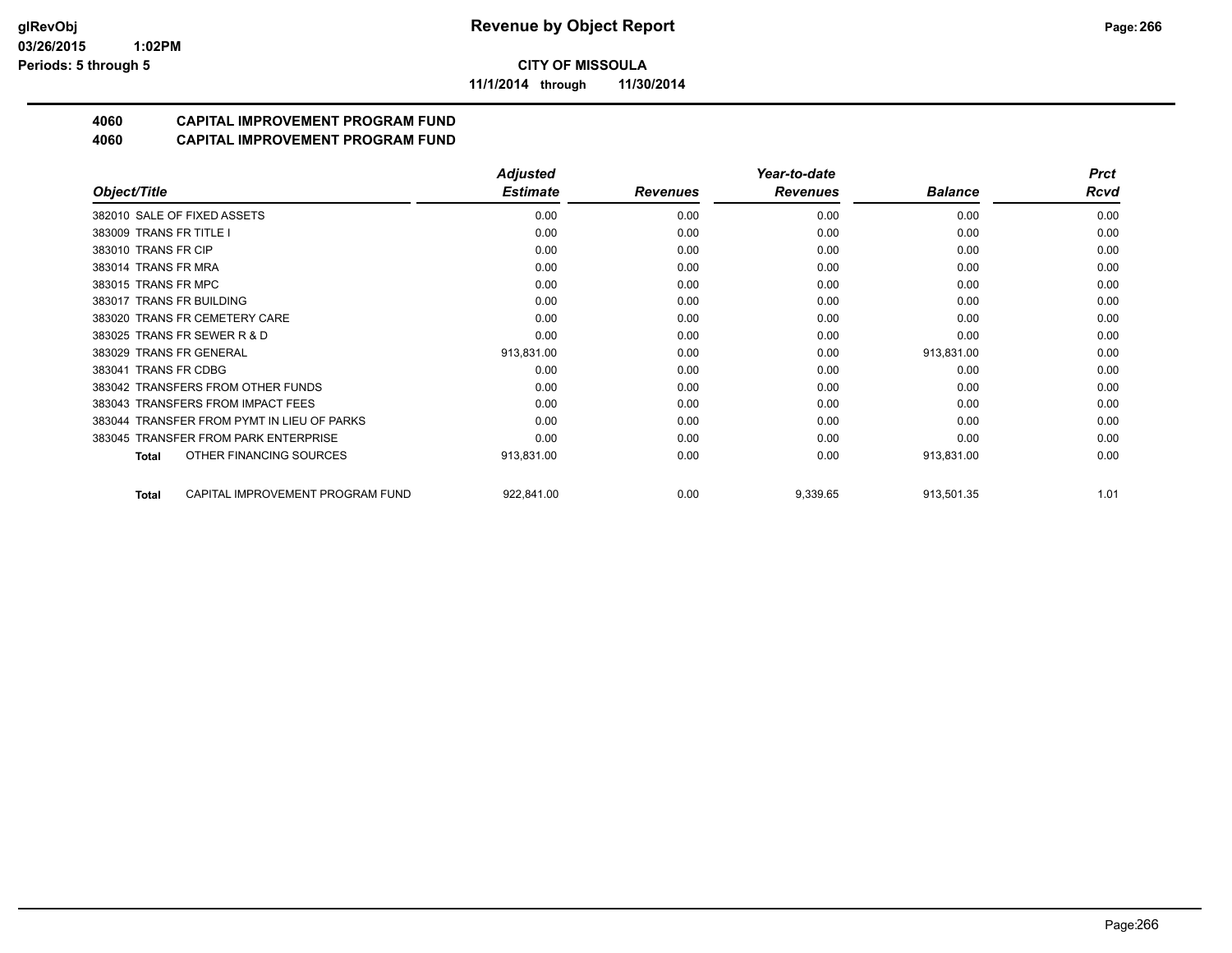**11/1/2014 through 11/30/2014**

|                                                           | <b>Adjusted</b> |                 | Year-to-date    |                | <b>Prct</b> |
|-----------------------------------------------------------|-----------------|-----------------|-----------------|----------------|-------------|
| Object/Title                                              | <b>Estimate</b> | <b>Revenues</b> | <b>Revenues</b> | <b>Balance</b> | <b>Rcvd</b> |
| 330000 INTERGOVERNMENTAL REVENUES                         |                 |                 |                 |                |             |
| 331001 GRANTS                                             | 0.00            | 0.00            | 0.00            | 0.00           | 0.00        |
| 331002 COUNTY ASSISTANCE CIP PROJECTS                     | 0.00            | 0.00            | 0.00            | 0.00           | 0.00        |
| 331003 STATE HOME PROGRAM INCOME                          | 0.00            | 0.00            | 0.00            | 0.00           | 0.00        |
| 331004 CITY ASSESSMENTS                                   | 0.00            | 0.00            | 0.00            | 0.00           | 0.00        |
| 334040 GAS TAX APPORTIONMENT                              | 0.00            | 0.00            | 0.00            | 0.00           | 0.00        |
| 334061 IMPACT FEES-CLEARING ACCOUNT                       | 0.00            | 0.00            | 0.00            | 0.00           | 0.00        |
| 334120 TSEP GRANT                                         | 0.00            | 0.00            | 0.00            | 0.00           | 0.00        |
| 334121 DNRC GRANT                                         | 0.00            | 0.00            | 0.00            | 0.00           | 0.00        |
| 334123 MAQI FEDERAL ASSISTANCE                            | 0.00            | 0.00            | 0.00            | 0.00           | 0.00        |
| 334124 GRANTS-CIP                                         | 0.00            | 0.00            | 0.00            | 0.00           | 0.00        |
| 334125 FIRE FIGHTER GRANT                                 | 0.00            | 0.00            | 0.00            | 0.00           | 0.00        |
| 334126 DEVELOPER ASSESSMENTS                              | 0.00            | 0.00            | 0.00            | 0.00           | 0.00        |
| 334127 TONKIN TRAIL - FISH WILDLIFE PARKS                 | 0.00            | 0.00            | 0.00            | 0.00           | 0.00        |
| 334128 CDBG FIRE HYDRANT GRANT                            | 0.00            | 0.00            | 0.00            | 0.00           | 0.00        |
| 339000 PAYMENT IN LIEU OF TAXES                           | 0.00            | 0.00            | 0.00            | 0.00           | 0.00        |
| <b>INTERGOVERNMENTAL REVENUES</b><br><b>Total</b>         | 0.00            | 0.00            | 0.00            | 0.00           | 0.00        |
| 360000 MISCELLANEOUS REVENUES                             |                 |                 |                 |                |             |
| 360010 MISCELLANEOUS                                      | 0.00            | 0.00            | 0.00            | 0.00           | 0.00        |
| 360011 YOUTH COUNCIL FUNDS                                | 9,010.00        | 0.00            | 9,339.65        | $-329.65$      | 103.66      |
| 360012 SEWER GRANT REPAYMENTS                             | 0.00            | 0.00            | 0.00            | 0.00           | 0.00        |
| 360016 MRA SHARE OF CIVIC STADIUM PARKING                 | 0.00            | 0.00            | 0.00            | 0.00           | 0.00        |
| 362000 OTHER MISCELLANEOUS REVENUE                        | 0.00            | 0.00            | 0.00            | 0.00           | 0.00        |
| 365000 DONATIONS                                          | 0.00            | 0.00            | 0.00            | 0.00           | 0.00        |
| 365001 *** Title Not Found ***                            | 0.00            | 0.00            | 0.00            | 0.00           | 0.00        |
| 365030 WHITE PINE PARK DONATION-ZIP BEVERAGE              | 0.00            | 0.00            | 0.00            | 0.00           | 0.00        |
| MISCELLANEOUS REVENUES<br><b>Total</b>                    | 9,010.00        | 0.00            | 9,339.65        | $-329.65$      | 103.66      |
| 370000 INVESTMENTS & ROYALTY EARNINGS                     |                 |                 |                 |                |             |
| 371010 INTEREST ON INVESTMENTS                            | 0.00            | 0.00            | 0.00            | 0.00           | 0.00        |
| 371020 GAIN/LOSS IN MARKET VALUE OF INVESTMENT            | 0.00            | 0.00            | 0.00            | 0.00           | 0.00        |
| <b>INVESTMENTS &amp; ROYALTY EARNINGS</b><br><b>Total</b> | 0.00            | 0.00            | 0.00            | 0.00           | 0.00        |
| 380000 OTHER FINANCING SOURCES                            |                 |                 |                 |                |             |
| 381000 LOAN PROCEEDS                                      | 0.00            | 0.00            | 0.00            | 0.00           | 0.00        |
| 381010 BOND PROCEEDS                                      | 0.00            | 0.00            | 0.00            | 0.00           | 0.00        |
| 381011 \$1,860,000 General Fund Obligation Bond           | 0.00            | 0.00            | 0.00            | 0.00           | 0.00        |
| 381012 \$680,000 FIRE GF DEBT                             | 0.00            | 0.00            | 0.00            | 0.00           | 0.00        |
| 381015 \$1,010,000 LIMITED TAX GO BONDS 2010C             | 0.00            | 0.00            | 0.00            | 0.00           | 0.00        |
| 381090 PROCEEDS FROM CAPITAL LEASE                        | 0.00            | 0.00            | 0.00            | 0.00           | 0.00        |
| 382010 SALE OF FIXED ASSETS                               | 0.00            | 0.00            | 0.00            | 0.00           | 0.00        |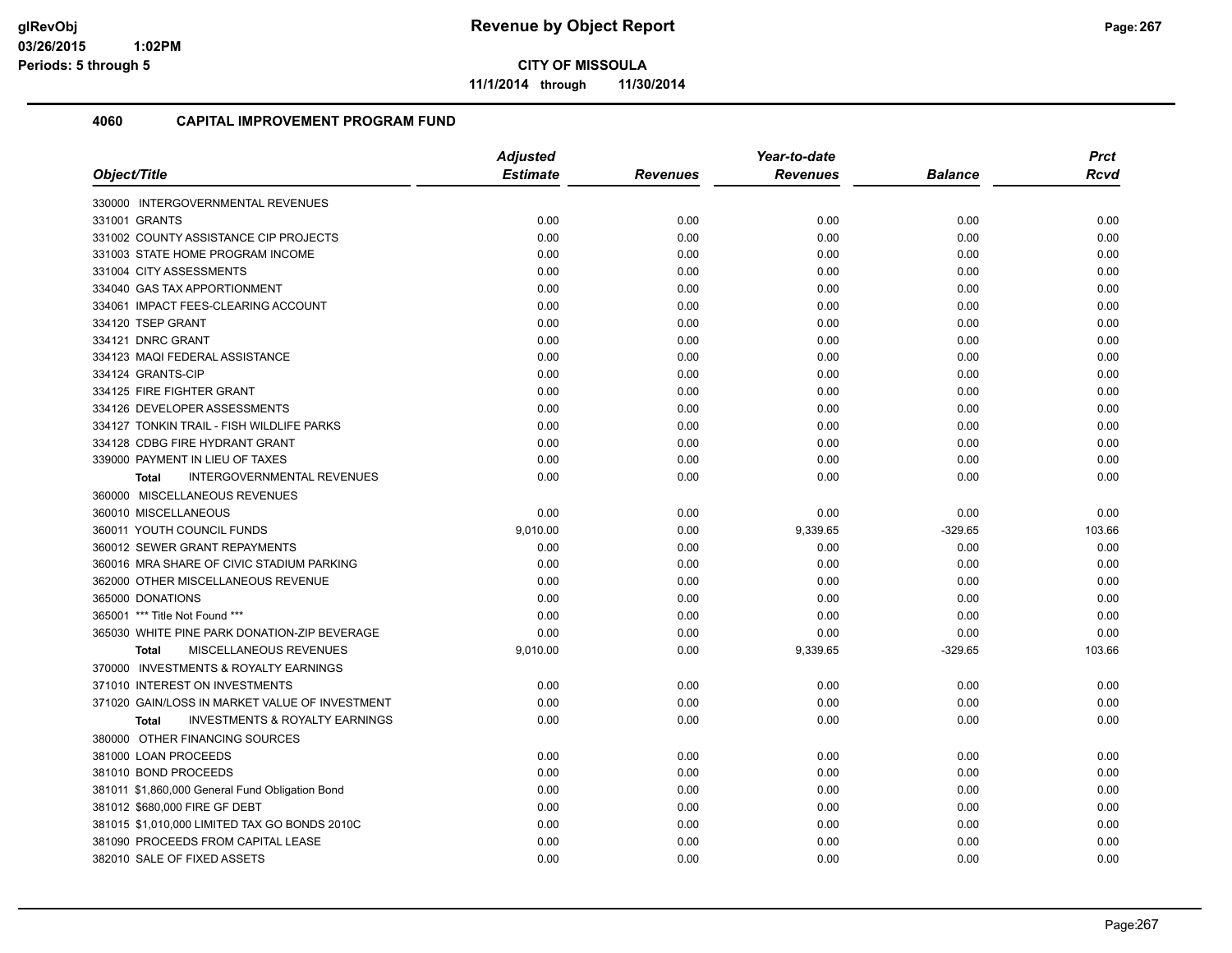**11/1/2014 through 11/30/2014**

| Object/Title                                     | <b>Adjusted</b><br><b>Estimate</b> | <b>Revenues</b> | Year-to-date<br><b>Revenues</b> | <b>Balance</b> | <b>Prct</b><br><b>Rcvd</b> |
|--------------------------------------------------|------------------------------------|-----------------|---------------------------------|----------------|----------------------------|
|                                                  |                                    |                 |                                 |                |                            |
| 383009 TRANS FR TITLE I                          | 0.00                               | 0.00            | 0.00                            | 0.00           | 0.00                       |
| 383010 TRANS FR CIP                              | 0.00                               | 0.00            | 0.00                            | 0.00           | 0.00                       |
| 383014 TRANS FR MRA                              | 0.00                               | 0.00            | 0.00                            | 0.00           | 0.00                       |
| 383015 TRANS FR MPC                              | 0.00                               | 0.00            | 0.00                            | 0.00           | 0.00                       |
| 383017 TRANS FR BUILDING                         | 0.00                               | 0.00            | 0.00                            | 0.00           | 0.00                       |
| 383020 TRANS FR CEMETERY CARE                    | 0.00                               | 0.00            | 0.00                            | 0.00           | 0.00                       |
| 383025 TRANS FR SEWER R & D                      | 0.00                               | 0.00            | 0.00                            | 0.00           | 0.00                       |
| 383029 TRANS FR GENERAL                          | 913,831.00                         | 0.00            | 0.00                            | 913,831.00     | 0.00                       |
| <b>TRANS FR CDBG</b><br>383041                   | 0.00                               | 0.00            | 0.00                            | 0.00           | 0.00                       |
| 383042 TRANSFERS FROM OTHER FUNDS                | 0.00                               | 0.00            | 0.00                            | 0.00           | 0.00                       |
| 383043 TRANSFERS FROM IMPACT FEES                | 0.00                               | 0.00            | 0.00                            | 0.00           | 0.00                       |
| 383044 TRANSFER FROM PYMT IN LIEU OF PARKS       | 0.00                               | 0.00            | 0.00                            | 0.00           | 0.00                       |
| 383045 TRANSFER FROM PARK ENTERPRISE             | 0.00                               | 0.00            | 0.00                            | 0.00           | 0.00                       |
| OTHER FINANCING SOURCES<br><b>Total</b>          | 913,831.00                         | 0.00            | 0.00                            | 913,831.00     | 0.00                       |
| CAPITAL IMPROVEMENT PROGRAM FUND<br><b>Total</b> | 922,841.00                         | 0.00            | 9,339.65                        | 913,501.35     | 1.01                       |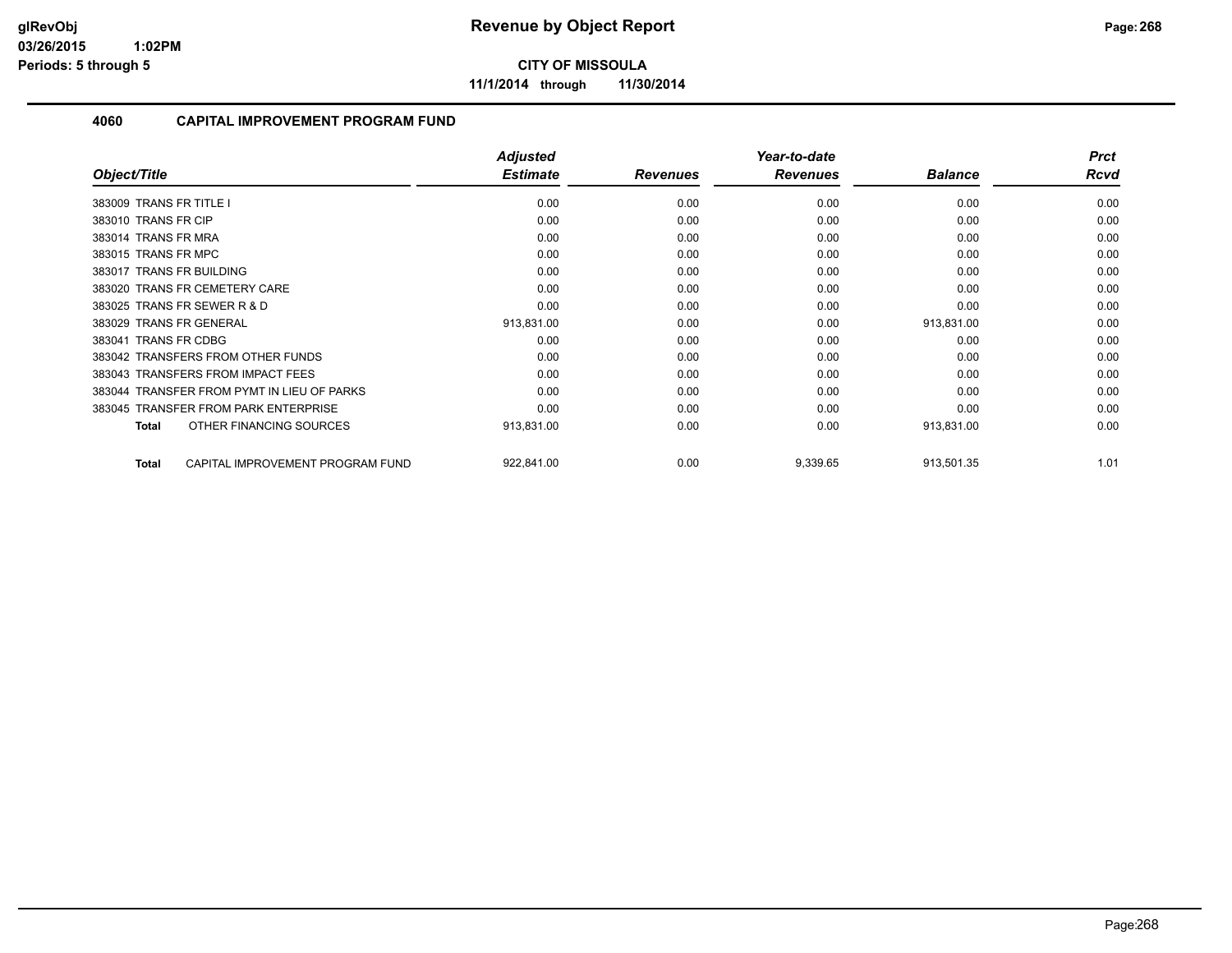**11/1/2014 through 11/30/2014**

# **4130 1997 G O BOND OPEN SPACE PURCHASE FUND**

## **4130 1997 G O BOND OPEN SPACE PURCHASE FUND**

|                                                           | <b>Adjusted</b> |                 | Year-to-date    |                | <b>Prct</b> |
|-----------------------------------------------------------|-----------------|-----------------|-----------------|----------------|-------------|
| Object/Title                                              | <b>Estimate</b> | <b>Revenues</b> | <b>Revenues</b> | <b>Balance</b> | <b>Rcvd</b> |
| 330000 INTERGOVERNMENTAL REVENUES                         |                 |                 |                 |                |             |
| 331156 CTEP GRANT - S HILLS TRAIL SYSTEM                  | 0.00            | 0.00            | 0.00            | 0.00           | 0.00        |
| 334014 MISSOULA COUNTY-GRANT CREEK TRAIL                  | 0.00            | 0.00            | 0.00            | 0.00           | 0.00        |
| <b>INTERGOVERNMENTAL REVENUES</b><br><b>Total</b>         | 0.00            | 0.00            | 0.00            | 0.00           | 0.00        |
| 340000 CHARGES FOR SERVICES                               |                 |                 |                 |                |             |
| 343065 BUILDING RENTALS                                   | 0.00            | 0.00            | 0.00            | 0.00           | 0.00        |
| <b>CHARGES FOR SERVICES</b><br>Total                      | 0.00            | 0.00            | 0.00            | 0.00           | 0.00        |
| 360000 MISCELLANEOUS REVENUES                             |                 |                 |                 |                |             |
| 360010 MISCELLANEOUS                                      | 0.00            | 0.00            | 0.00            | 0.00           | 0.00        |
| 365000 DONATIONS                                          | 0.00            | 0.00            | 0.00            | 0.00           | 0.00        |
| MISCELLANEOUS REVENUES<br><b>Total</b>                    | 0.00            | 0.00            | 0.00            | 0.00           | 0.00        |
| 370000 INVESTMENTS & ROYALTY EARNINGS                     |                 |                 |                 |                |             |
| 371010 INTEREST ON INVESTMENTS                            | 0.00            | 0.00            | 0.00            | 0.00           | 0.00        |
| 371020 GAIN/LOSS IN MARKET VALUE OF INVESTMENTS           | 0.00            | 0.00            | 0.00            | 0.00           | 0.00        |
| <b>INVESTMENTS &amp; ROYALTY EARNINGS</b><br><b>Total</b> | 0.00            | 0.00            | 0.00            | 0.00           | 0.00        |
| 380000 OTHER FINANCING SOURCES                            |                 |                 |                 |                |             |
| 382010 SALE OF FIXED ASSETS                               | 0.00            | 0.00            | 0.00            | 0.00           | 0.00        |
| 383000 OPERATING TRANSFERS                                | 0.00            | 0.00            | 0.00            | 0.00           | 0.00        |
| OTHER FINANCING SOURCES<br>Total                          | 0.00            | 0.00            | 0.00            | 0.00           | 0.00        |
| 1997 G O BOND OPEN SPACE PURCHASE FU<br><b>Total</b>      | 0.00            | 0.00            | 0.00            | 0.00           | 0.00        |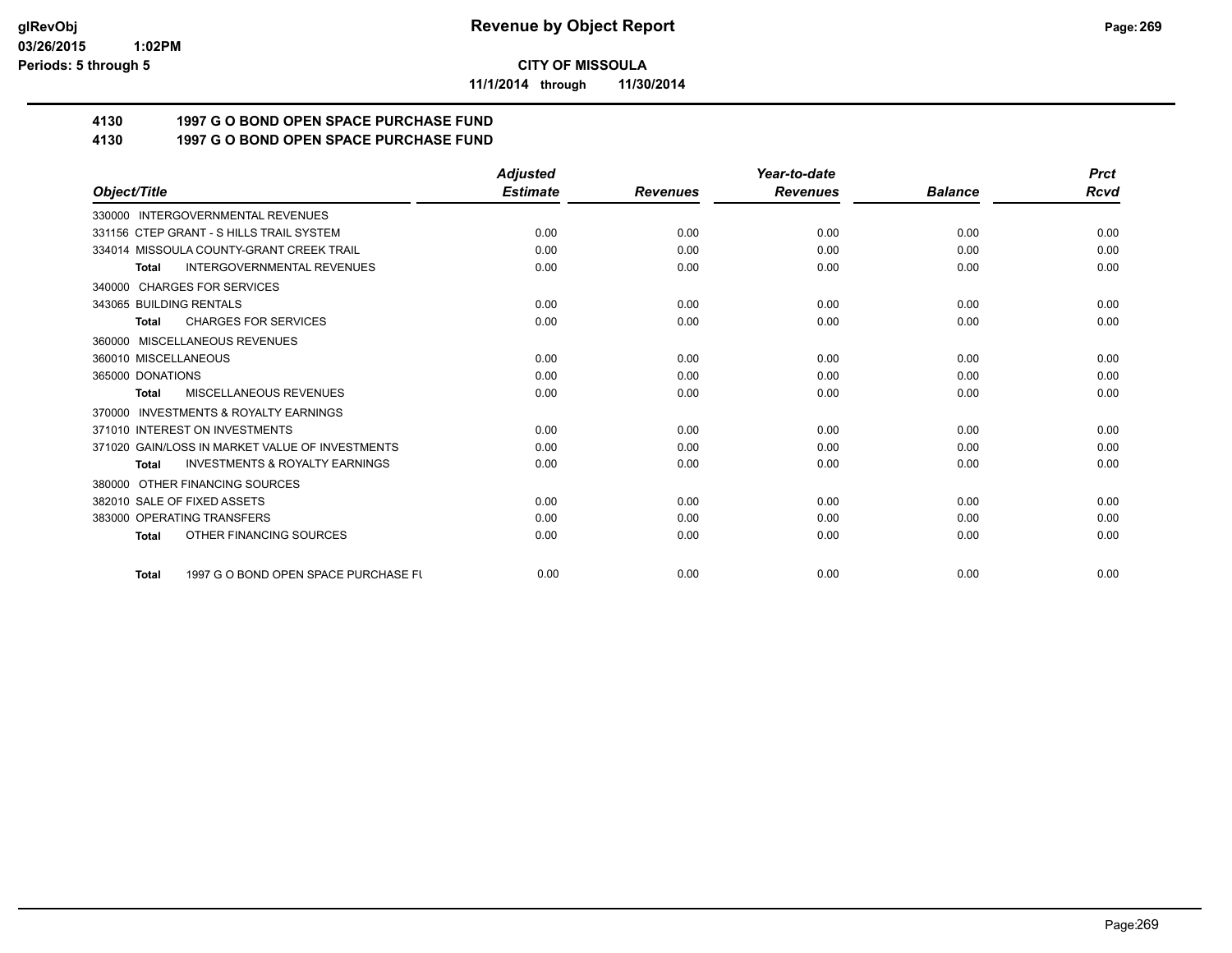**11/1/2014 through 11/30/2014**

## **4130 1997 G O BOND OPEN SPACE PURCHASE FUND**

|                                                           | <b>Adjusted</b> |                 | Year-to-date    |                | <b>Prct</b> |
|-----------------------------------------------------------|-----------------|-----------------|-----------------|----------------|-------------|
| Object/Title                                              | <b>Estimate</b> | <b>Revenues</b> | <b>Revenues</b> | <b>Balance</b> | <b>Rcvd</b> |
| 330000 INTERGOVERNMENTAL REVENUES                         |                 |                 |                 |                |             |
| 331156 CTEP GRANT - S HILLS TRAIL SYSTEM                  | 0.00            | 0.00            | 0.00            | 0.00           | 0.00        |
| 334014 MISSOULA COUNTY-GRANT CREEK TRAIL                  | 0.00            | 0.00            | 0.00            | 0.00           | 0.00        |
| <b>INTERGOVERNMENTAL REVENUES</b><br><b>Total</b>         | 0.00            | 0.00            | 0.00            | 0.00           | 0.00        |
| 340000 CHARGES FOR SERVICES                               |                 |                 |                 |                |             |
| 343065 BUILDING RENTALS                                   | 0.00            | 0.00            | 0.00            | 0.00           | 0.00        |
| <b>CHARGES FOR SERVICES</b><br><b>Total</b>               | 0.00            | 0.00            | 0.00            | 0.00           | 0.00        |
| 360000 MISCELLANEOUS REVENUES                             |                 |                 |                 |                |             |
| 360010 MISCELLANEOUS                                      | 0.00            | 0.00            | 0.00            | 0.00           | 0.00        |
| 365000 DONATIONS                                          | 0.00            | 0.00            | 0.00            | 0.00           | 0.00        |
| <b>MISCELLANEOUS REVENUES</b><br><b>Total</b>             | 0.00            | 0.00            | 0.00            | 0.00           | 0.00        |
| INVESTMENTS & ROYALTY EARNINGS<br>370000                  |                 |                 |                 |                |             |
| 371010 INTEREST ON INVESTMENTS                            | 0.00            | 0.00            | 0.00            | 0.00           | 0.00        |
| 371020 GAIN/LOSS IN MARKET VALUE OF INVESTMENT            | 0.00            | 0.00            | 0.00            | 0.00           | 0.00        |
| <b>INVESTMENTS &amp; ROYALTY EARNINGS</b><br><b>Total</b> | 0.00            | 0.00            | 0.00            | 0.00           | 0.00        |
| 380000 OTHER FINANCING SOURCES                            |                 |                 |                 |                |             |
| 382010 SALE OF FIXED ASSETS                               | 0.00            | 0.00            | 0.00            | 0.00           | 0.00        |
| 383000 OPERATING TRANSFERS                                | 0.00            | 0.00            | 0.00            | 0.00           | 0.00        |
| OTHER FINANCING SOURCES<br><b>Total</b>                   | 0.00            | 0.00            | 0.00            | 0.00           | 0.00        |
| 1997 G O BOND OPEN SPACE PURCHASE F<br><b>Total</b>       | 0.00            | 0.00            | 0.00            | 0.00           | 0.00        |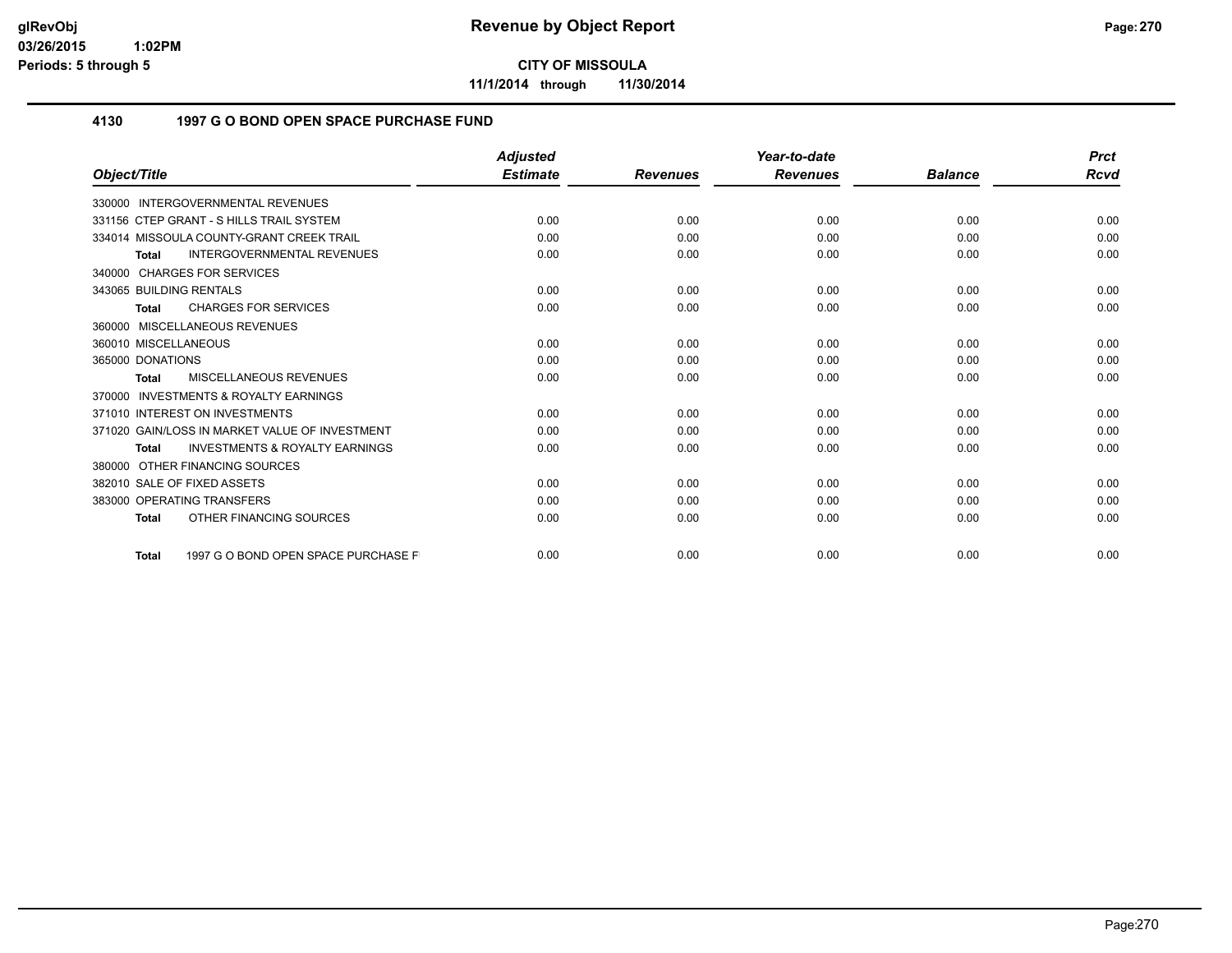**11/1/2014 through 11/30/2014**

#### **4196 NEW FIRE STATION GO BOND**

#### **4196 NEW FIRE STATION GO BOND**

| Object/Title                                       | <b>Adjusted</b><br><b>Estimate</b> | <b>Revenues</b> | Year-to-date<br><b>Revenues</b> | <b>Balance</b> | <b>Prct</b><br><b>Rcvd</b> |
|----------------------------------------------------|------------------------------------|-----------------|---------------------------------|----------------|----------------------------|
|                                                    |                                    |                 |                                 |                |                            |
| 360000 MISCELLANEOUS REVENUES                      |                                    |                 |                                 |                |                            |
| 365023 NORTHWESTERN ENERGY GRANT                   | 0.00                               | 0.00            | 0.00                            | 0.00           | 0.00                       |
| <b>MISCELLANEOUS REVENUES</b><br>Total             | 0.00                               | 0.00            | 0.00                            | 0.00           | 0.00                       |
| 370000 INVESTMENTS & ROYALTY EARNINGS              |                                    |                 |                                 |                |                            |
| 371010 INTEREST ON INVESTMENTS                     | 0.00                               | 0.00            | 0.00                            | 0.00           | 0.00                       |
| 371020 GAIN/LOSS IN MARKET VALUE OF INVESTMENTS    | 0.00                               | 0.00            | 0.00                            | 0.00           | 0.00                       |
| <b>INVESTMENTS &amp; ROYALTY EARNINGS</b><br>Total | 0.00                               | 0.00            | 0.00                            | 0.00           | 0.00                       |
| 380000 OTHER FINANCING SOURCES                     |                                    |                 |                                 |                |                            |
| 381010 BOND PROCEEDS                               | 0.00                               | 0.00            | 0.00                            | 0.00           | 0.00                       |
| 383000 OPERATING TRANSFERS                         | 0.00                               | 0.00            | 0.00                            | 0.00           | 0.00                       |
| OTHER FINANCING SOURCES<br>Total                   | 0.00                               | 0.00            | 0.00                            | 0.00           | 0.00                       |
| NEW FIRE STATION GO BOND<br><b>Total</b>           | 0.00                               | 0.00            | 0.00                            | 0.00           | 0.00                       |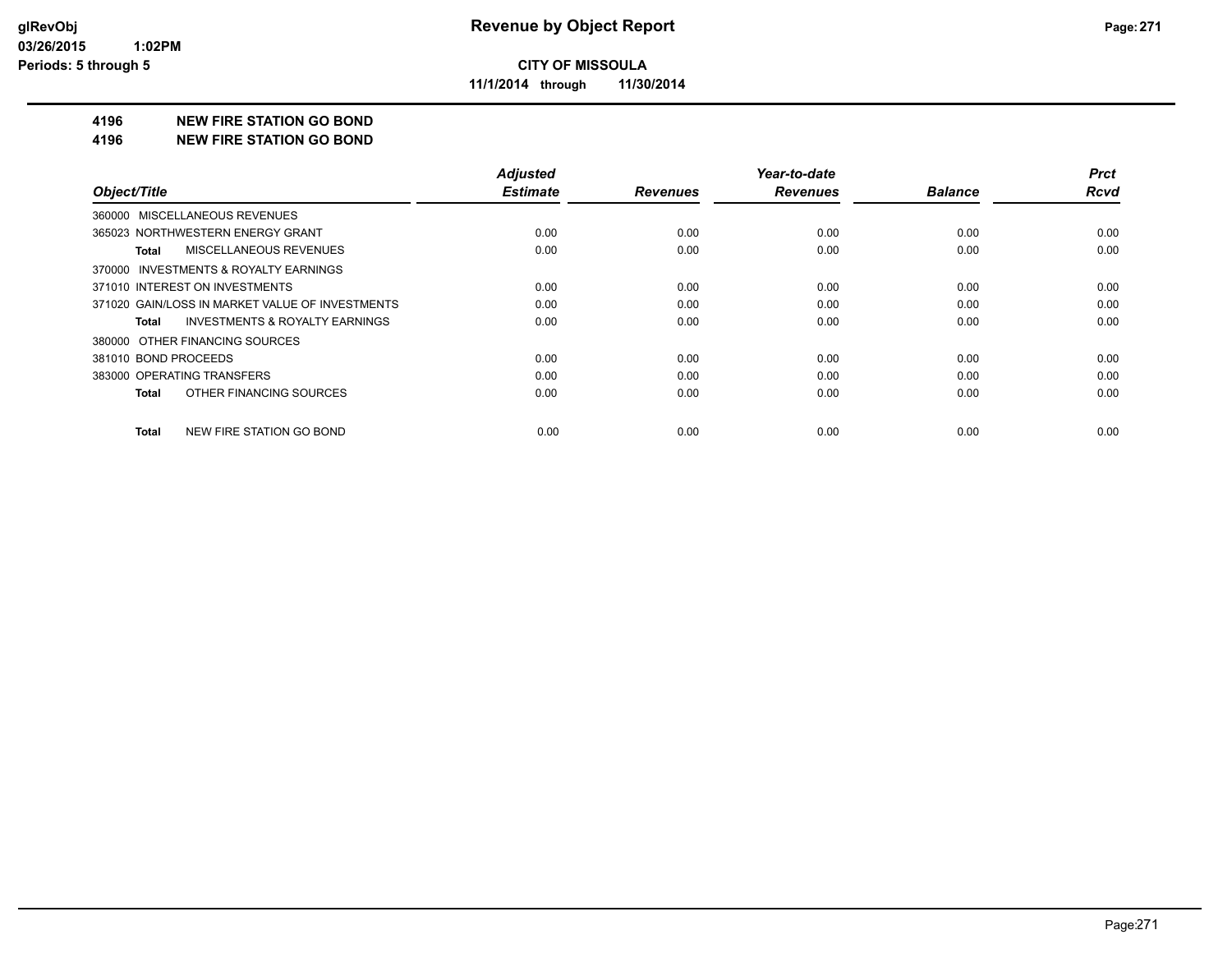**11/1/2014 through 11/30/2014**

#### **4196 NEW FIRE STATION GO BOND**

| Object/Title                                       | <b>Adjusted</b><br><b>Estimate</b> | <b>Revenues</b> | Year-to-date<br><b>Revenues</b> | <b>Balance</b> | <b>Prct</b><br>Rcvd |
|----------------------------------------------------|------------------------------------|-----------------|---------------------------------|----------------|---------------------|
|                                                    |                                    |                 |                                 |                |                     |
| 360000 MISCELLANEOUS REVENUES                      |                                    |                 |                                 |                |                     |
| 365023 NORTHWESTERN ENERGY GRANT                   | 0.00                               | 0.00            | 0.00                            | 0.00           | 0.00                |
| MISCELLANEOUS REVENUES<br>Total                    | 0.00                               | 0.00            | 0.00                            | 0.00           | 0.00                |
| 370000 INVESTMENTS & ROYALTY EARNINGS              |                                    |                 |                                 |                |                     |
| 371010 INTEREST ON INVESTMENTS                     | 0.00                               | 0.00            | 0.00                            | 0.00           | 0.00                |
| 371020 GAIN/LOSS IN MARKET VALUE OF INVESTMENT     | 0.00                               | 0.00            | 0.00                            | 0.00           | 0.00                |
| <b>INVESTMENTS &amp; ROYALTY EARNINGS</b><br>Total | 0.00                               | 0.00            | 0.00                            | 0.00           | 0.00                |
| 380000 OTHER FINANCING SOURCES                     |                                    |                 |                                 |                |                     |
| 381010 BOND PROCEEDS                               | 0.00                               | 0.00            | 0.00                            | 0.00           | 0.00                |
| 383000 OPERATING TRANSFERS                         | 0.00                               | 0.00            | 0.00                            | 0.00           | 0.00                |
| OTHER FINANCING SOURCES<br><b>Total</b>            | 0.00                               | 0.00            | 0.00                            | 0.00           | 0.00                |
| NEW FIRE STATION GO BOND<br><b>Total</b>           | 0.00                               | 0.00            | 0.00                            | 0.00           | 0.00                |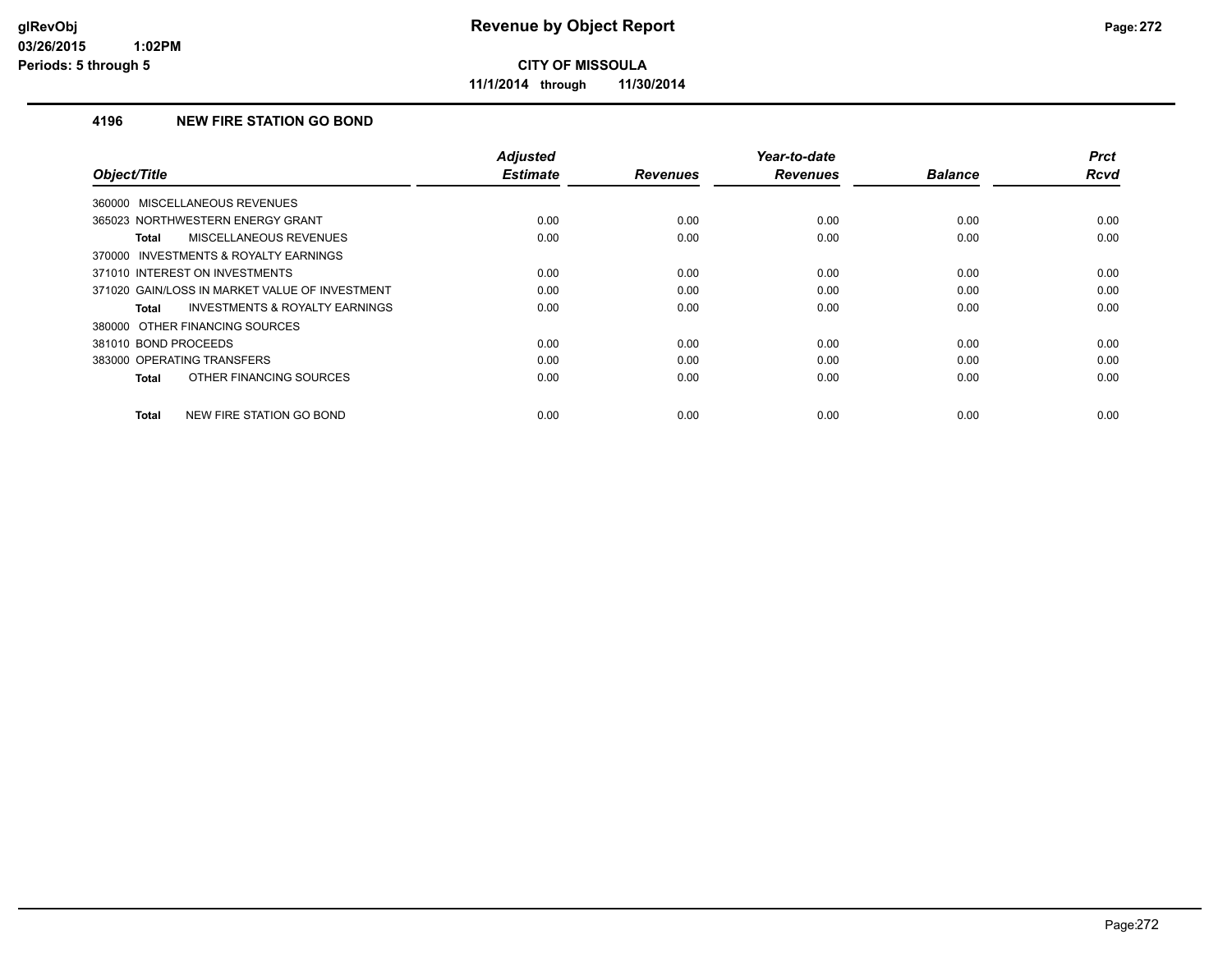**11/1/2014 through 11/30/2014**

# **4450 S/C CONSTRUCTION FUND FOR FY06**

**4450 S/C CONSTRUCTION FUND FOR FY06**

|              |                                                 | <b>Adjusted</b> |                 | Year-to-date    |                |      |
|--------------|-------------------------------------------------|-----------------|-----------------|-----------------|----------------|------|
| Object/Title |                                                 | <b>Estimate</b> | <b>Revenues</b> | <b>Revenues</b> | <b>Balance</b> | Rcvd |
|              | 370000 INVESTMENTS & ROYALTY EARNINGS           |                 |                 |                 |                |      |
|              | 371010 INTEREST ON INVESTMENTS                  | 0.00            | 0.00            | 0.00            | 0.00           | 0.00 |
|              | 371020 GAIN/LOSS IN MARKET VALUE OF INVESTMENTS | 0.00            | 0.00            | 0.00            | 0.00           | 0.00 |
| <b>Total</b> | INVESTMENTS & ROYALTY EARNINGS                  | 0.00            | 0.00            | 0.00            | 0.00           | 0.00 |
| Total        | S/C CONSTRUCTION FUND FOR FY06                  | 0.00            | 0.00            | 0.00            | 0.00           | 0.00 |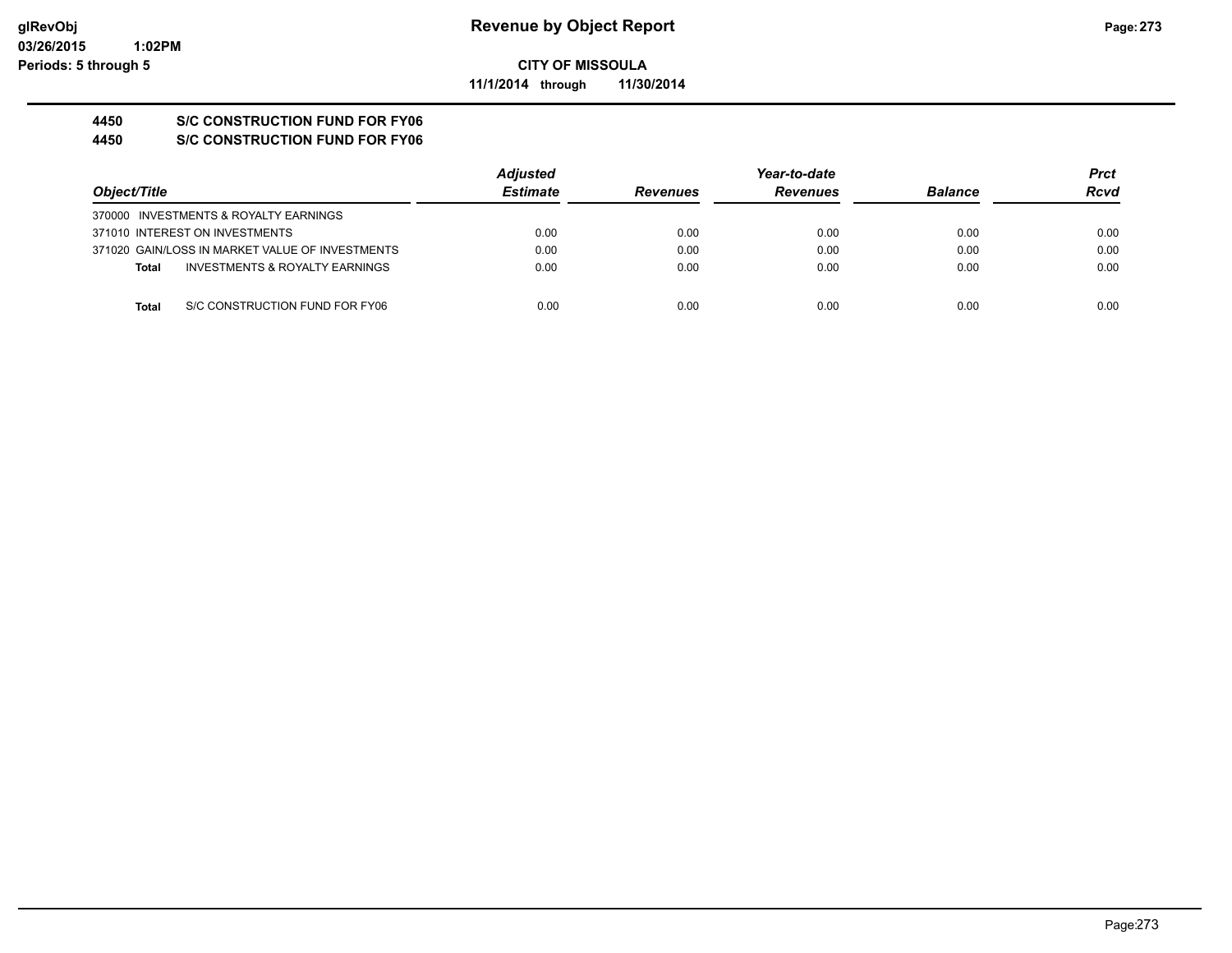**11/1/2014 through 11/30/2014**

## **4450 S/C CONSTRUCTION FUND FOR FY06**

| Object/Title |                                                | <b>Adjusted</b><br><b>Estimate</b> | <b>Revenues</b> | Year-to-date<br><b>Revenues</b> | <b>Balance</b> | <b>Prct</b><br><b>Rcvd</b> |
|--------------|------------------------------------------------|------------------------------------|-----------------|---------------------------------|----------------|----------------------------|
|              | 370000 INVESTMENTS & ROYALTY EARNINGS          |                                    |                 |                                 |                |                            |
|              | 371010 INTEREST ON INVESTMENTS                 | 0.00                               | 0.00            | 0.00                            | 0.00           | 0.00                       |
|              | 371020 GAIN/LOSS IN MARKET VALUE OF INVESTMENT | 0.00                               | 0.00            | 0.00                            | 0.00           | 0.00                       |
| <b>Total</b> | INVESTMENTS & ROYALTY EARNINGS                 | 0.00                               | 0.00            | 0.00                            | 0.00           | 0.00                       |
|              |                                                |                                    |                 |                                 |                |                            |
| Total        | S/C CONSTRUCTION FUND FOR FY06                 | 0.00                               | 0.00            | 0.00                            | 0.00           | 0.00                       |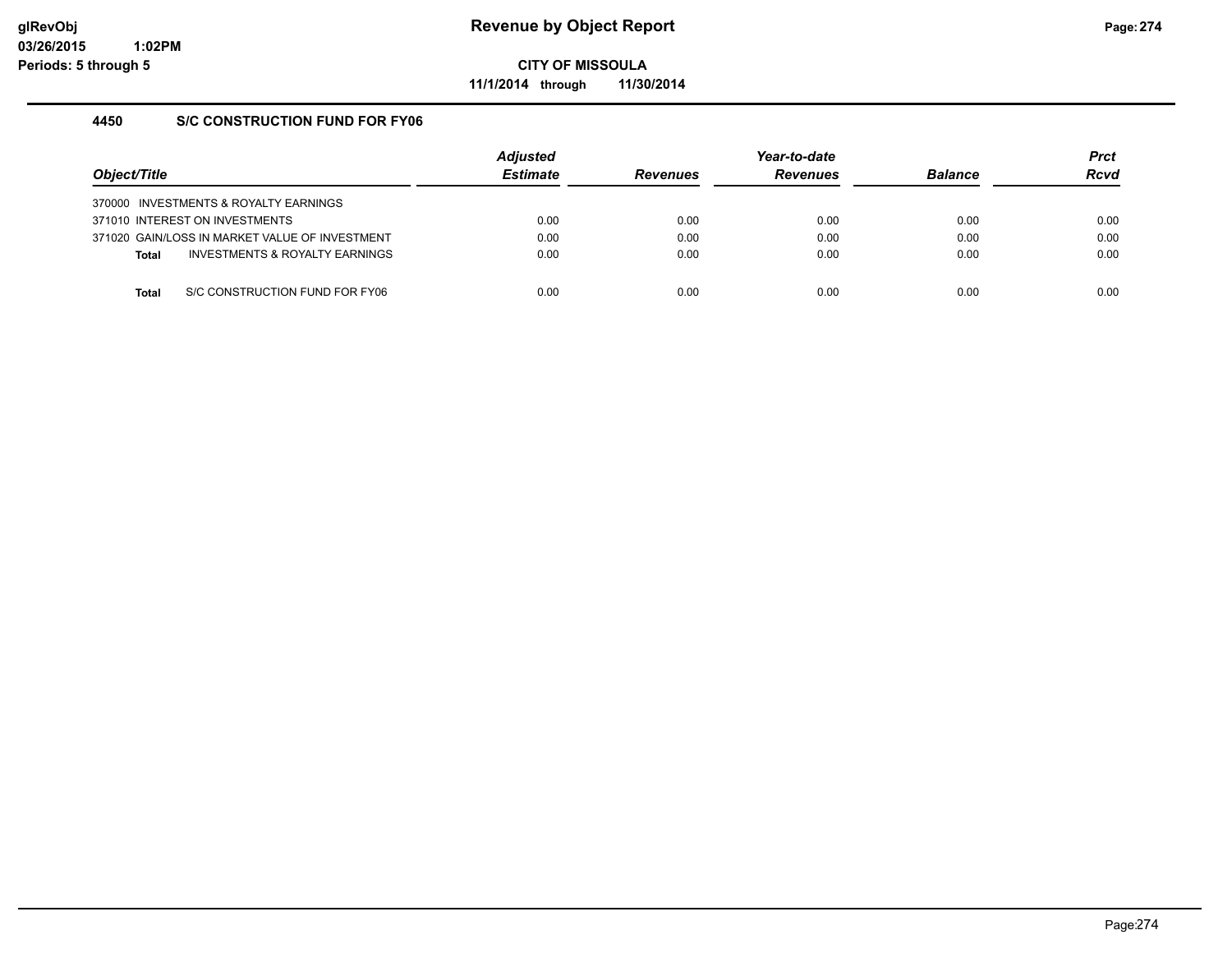**11/1/2014 through 11/30/2014**

**4451 FY07 S/C BOND FUND**

**4451 FY07 S/C BOND FUND**

|                                                    | <b>Adjusted</b> |                 | Year-to-date    |                | <b>Prct</b> |
|----------------------------------------------------|-----------------|-----------------|-----------------|----------------|-------------|
| Object/Title                                       | <b>Estimate</b> | <b>Revenues</b> | <b>Revenues</b> | <b>Balance</b> | <b>Rcvd</b> |
| 360000 MISCELLANEOUS REVENUES                      |                 |                 |                 |                |             |
| 360010 MISCELLANEOUS                               | 0.00            | 0.00            | 0.00            | 0.00           | 0.00        |
| MISCELLANEOUS REVENUES<br>Total                    | 0.00            | 0.00            | 0.00            | 0.00           | 0.00        |
| 370000 INVESTMENTS & ROYALTY EARNINGS              |                 |                 |                 |                |             |
| 371010 INTEREST ON INVESTMENTS                     | 0.00            | 0.00            | 0.00            | 0.00           | 0.00        |
| 371020 GAIN/LOSS IN MARKET VALUE OF INVESTMENTS    | 0.00            | 0.00            | 0.00            | 0.00           | 0.00        |
| <b>INVESTMENTS &amp; ROYALTY EARNINGS</b><br>Total | 0.00            | 0.00            | 0.00            | 0.00           | 0.00        |
| 380000 OTHER FINANCING SOURCES                     |                 |                 |                 |                |             |
| 381030 SID BONDS PROCEEDS                          | 0.00            | 0.00            | 0.00            | 0.00           | 0.00        |
| OTHER FINANCING SOURCES<br>Total                   | 0.00            | 0.00            | 0.00            | 0.00           | 0.00        |
| FY07 S/C BOND FUND<br><b>Total</b>                 | 0.00            | 0.00            | 0.00            | 0.00           | 0.00        |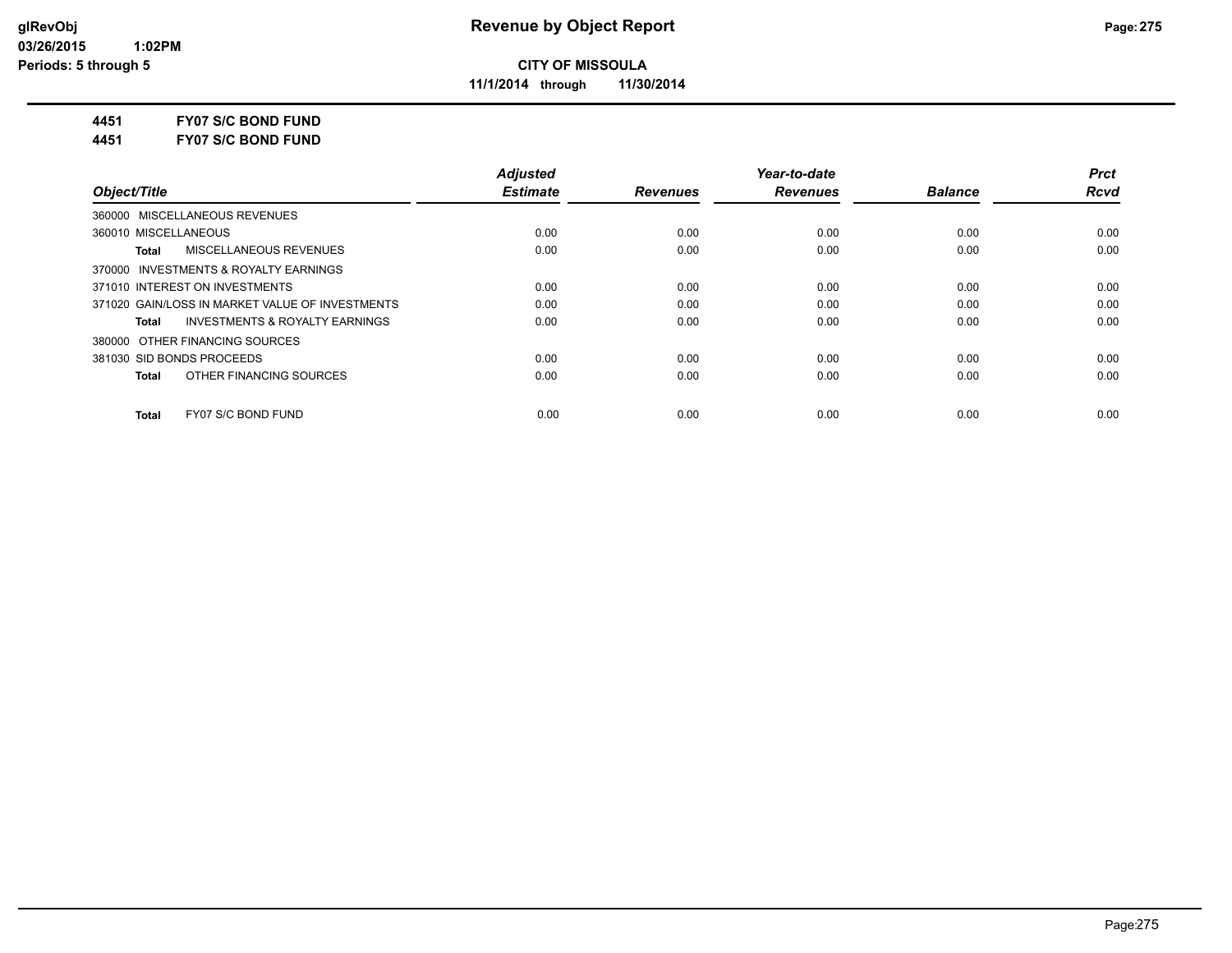**11/1/2014 through 11/30/2014**

#### **4451 FY07 S/C BOND FUND**

|                                                | <b>Adjusted</b> |                 | Year-to-date    |                | <b>Prct</b> |
|------------------------------------------------|-----------------|-----------------|-----------------|----------------|-------------|
| Object/Title                                   | <b>Estimate</b> | <b>Revenues</b> | <b>Revenues</b> | <b>Balance</b> | <b>Rcvd</b> |
| 360000 MISCELLANEOUS REVENUES                  |                 |                 |                 |                |             |
| 360010 MISCELLANEOUS                           | 0.00            | 0.00            | 0.00            | 0.00           | 0.00        |
| MISCELLANEOUS REVENUES<br><b>Total</b>         | 0.00            | 0.00            | 0.00            | 0.00           | 0.00        |
| 370000 INVESTMENTS & ROYALTY EARNINGS          |                 |                 |                 |                |             |
| 371010 INTEREST ON INVESTMENTS                 | 0.00            | 0.00            | 0.00            | 0.00           | 0.00        |
| 371020 GAIN/LOSS IN MARKET VALUE OF INVESTMENT | 0.00            | 0.00            | 0.00            | 0.00           | 0.00        |
| INVESTMENTS & ROYALTY EARNINGS<br>Total        | 0.00            | 0.00            | 0.00            | 0.00           | 0.00        |
| 380000 OTHER FINANCING SOURCES                 |                 |                 |                 |                |             |
| 381030 SID BONDS PROCEEDS                      | 0.00            | 0.00            | 0.00            | 0.00           | 0.00        |
| OTHER FINANCING SOURCES<br>Total               | 0.00            | 0.00            | 0.00            | 0.00           | 0.00        |
|                                                |                 |                 |                 |                |             |
| FY07 S/C BOND FUND<br><b>Total</b>             | 0.00            | 0.00            | 0.00            | 0.00           | 0.00        |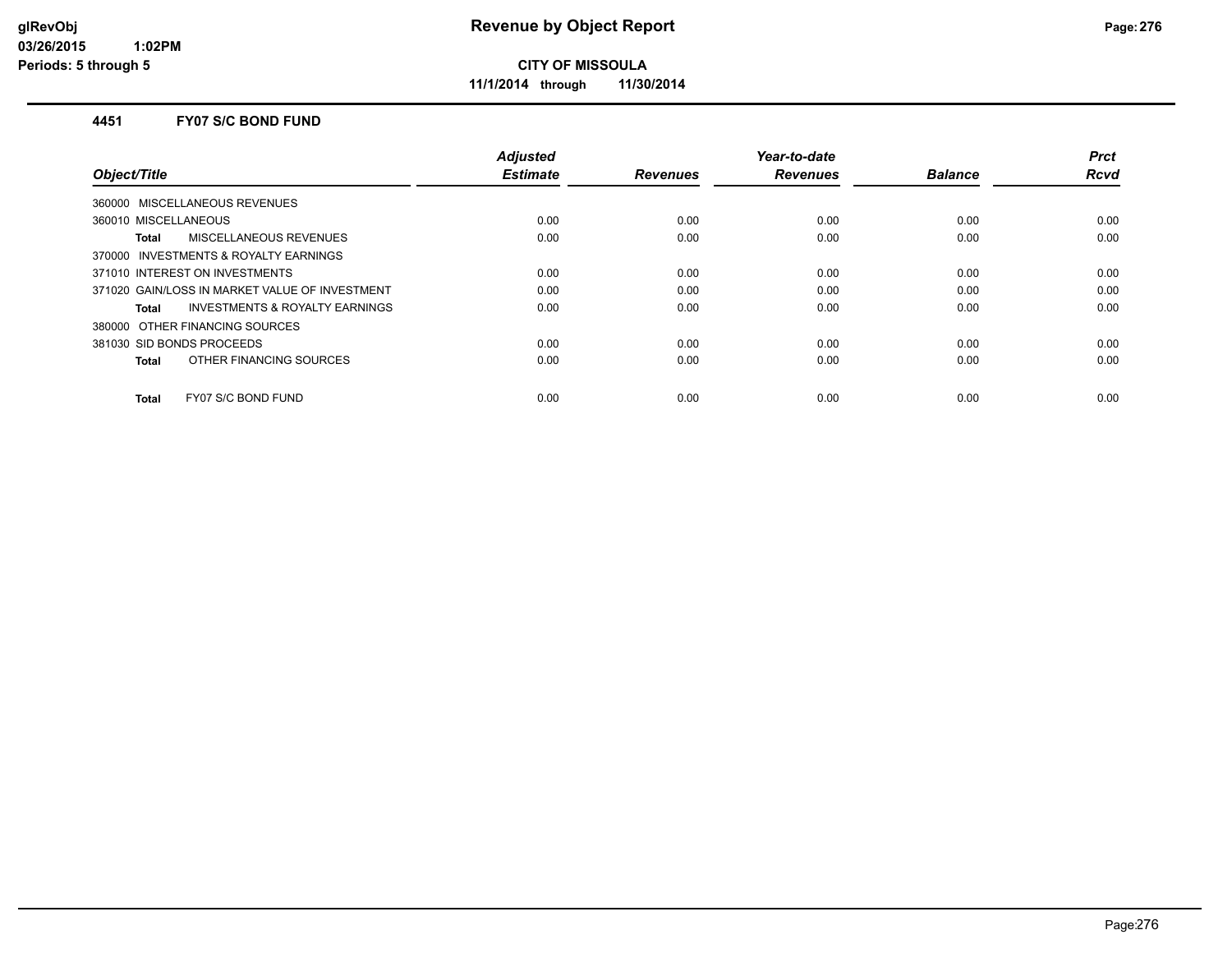**11/1/2014 through 11/30/2014**

# **4452 S/C CONSTRUCTION FUND FOR FY 08 BOND SAL**

**4452 S/C CONSTRUCTION FUND FOR FY 08 BOND SAL**

|                                                      | <b>Adjusted</b> |                 | Year-to-date    |                | <b>Prct</b> |
|------------------------------------------------------|-----------------|-----------------|-----------------|----------------|-------------|
| Object/Title                                         | <b>Estimate</b> | <b>Revenues</b> | <b>Revenues</b> | <b>Balance</b> | <b>Rcvd</b> |
| 360000 MISCELLANEOUS REVENUES                        |                 |                 |                 |                |             |
| 360010 MISCELLANEOUS                                 | 0.00            | 0.00            | 0.00            | 0.00           | 0.00        |
| 362000 OTHER MISCELLANEOUS REVENUE                   | 0.00            | 0.00            | 0.00            | 0.00           | 0.00        |
| <b>MISCELLANEOUS REVENUES</b><br>Total               | 0.00            | 0.00            | 0.00            | 0.00           | 0.00        |
| 370000 INVESTMENTS & ROYALTY EARNINGS                |                 |                 |                 |                |             |
| 371010 INTEREST ON INVESTMENTS                       | 0.00            | 0.00            | 0.00            | 0.00           | 0.00        |
| 371020 GAIN/LOSS IN MARKET VALUE OF INVESTMENTS      | 0.00            | 0.00            | 0.00            | 0.00           | 0.00        |
| <b>INVESTMENTS &amp; ROYALTY EARNINGS</b><br>Total   | 0.00            | 0.00            | 0.00            | 0.00           | 0.00        |
| 380000 OTHER FINANCING SOURCES                       |                 |                 |                 |                |             |
| 381000 LOAN PROCEEDS                                 | 0.00            | 0.00            | 0.00            | 0.00           | 0.00        |
| 383042 TRANSFERS FROM OTHER FUNDS                    | 0.00            | 0.00            | 0.00            | 0.00           | 0.00        |
| OTHER FINANCING SOURCES<br><b>Total</b>              | 0.00            | 0.00            | 0.00            | 0.00           | 0.00        |
| S/C CONSTRUCTION FUND FOR FY 08 BOND<br><b>Total</b> | 0.00            | 0.00            | 0.00            | 0.00           | 0.00        |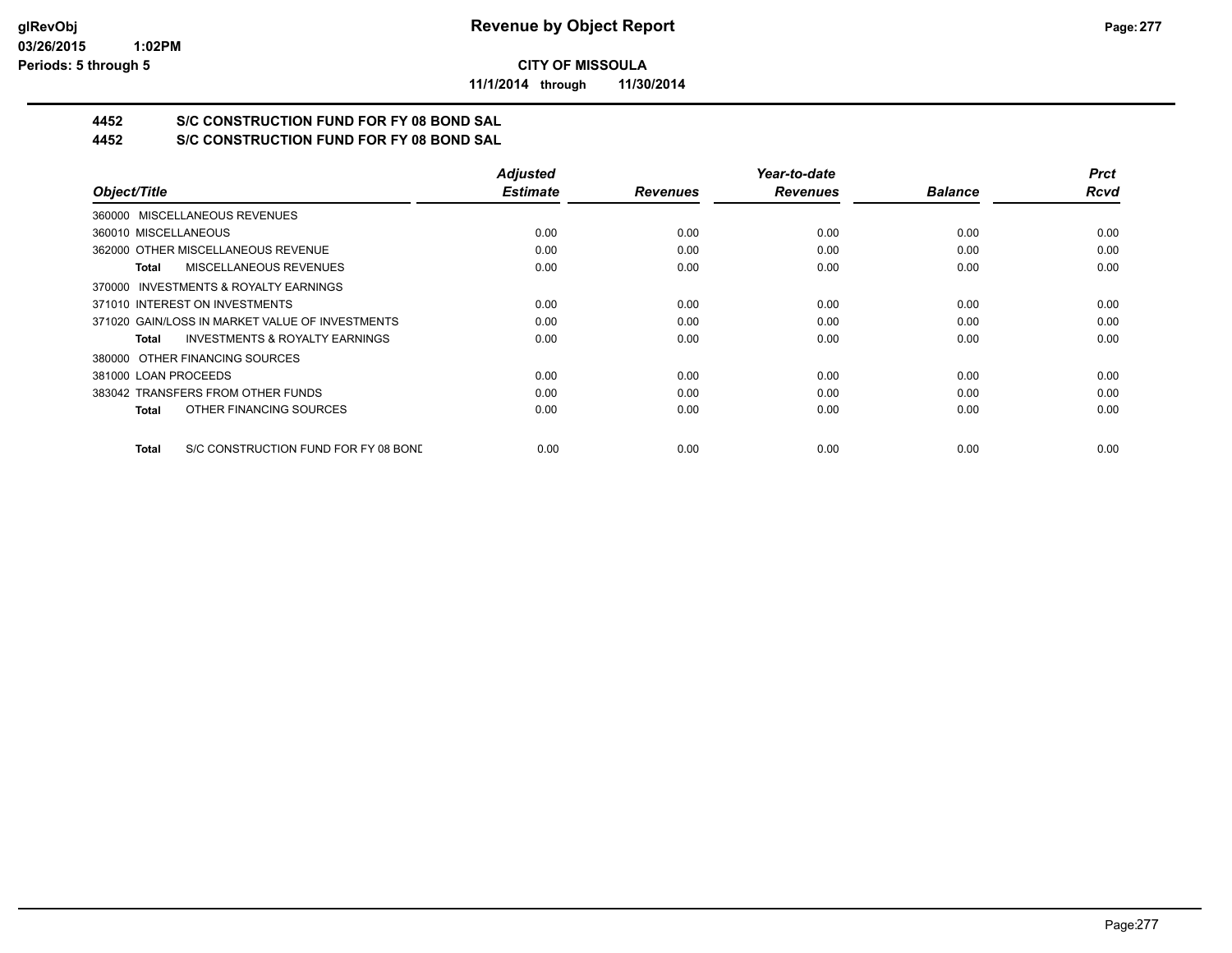**11/1/2014 through 11/30/2014**

## **4452 S/C CONSTRUCTION FUND FOR FY 08 BOND SAL**

| Object/Title                                         | <b>Adjusted</b><br><b>Estimate</b> | <b>Revenues</b> | Year-to-date<br><b>Revenues</b> | <b>Balance</b> | <b>Prct</b><br><b>Rcvd</b> |
|------------------------------------------------------|------------------------------------|-----------------|---------------------------------|----------------|----------------------------|
|                                                      |                                    |                 |                                 |                |                            |
| 360000 MISCELLANEOUS REVENUES                        |                                    |                 |                                 |                |                            |
| 360010 MISCELLANEOUS                                 | 0.00                               | 0.00            | 0.00                            | 0.00           | 0.00                       |
| 362000 OTHER MISCELLANEOUS REVENUE                   | 0.00                               | 0.00            | 0.00                            | 0.00           | 0.00                       |
| MISCELLANEOUS REVENUES<br>Total                      | 0.00                               | 0.00            | 0.00                            | 0.00           | 0.00                       |
| 370000 INVESTMENTS & ROYALTY EARNINGS                |                                    |                 |                                 |                |                            |
| 371010 INTEREST ON INVESTMENTS                       | 0.00                               | 0.00            | 0.00                            | 0.00           | 0.00                       |
| 371020 GAIN/LOSS IN MARKET VALUE OF INVESTMENT       | 0.00                               | 0.00            | 0.00                            | 0.00           | 0.00                       |
| <b>INVESTMENTS &amp; ROYALTY EARNINGS</b><br>Total   | 0.00                               | 0.00            | 0.00                            | 0.00           | 0.00                       |
| 380000 OTHER FINANCING SOURCES                       |                                    |                 |                                 |                |                            |
| 381000 LOAN PROCEEDS                                 | 0.00                               | 0.00            | 0.00                            | 0.00           | 0.00                       |
| 383042 TRANSFERS FROM OTHER FUNDS                    | 0.00                               | 0.00            | 0.00                            | 0.00           | 0.00                       |
| OTHER FINANCING SOURCES<br>Total                     | 0.00                               | 0.00            | 0.00                            | 0.00           | 0.00                       |
|                                                      |                                    |                 |                                 |                |                            |
| S/C CONSTRUCTION FUND FOR FY 08 BONI<br><b>Total</b> | 0.00                               | 0.00            | 0.00                            | 0.00           | 0.00                       |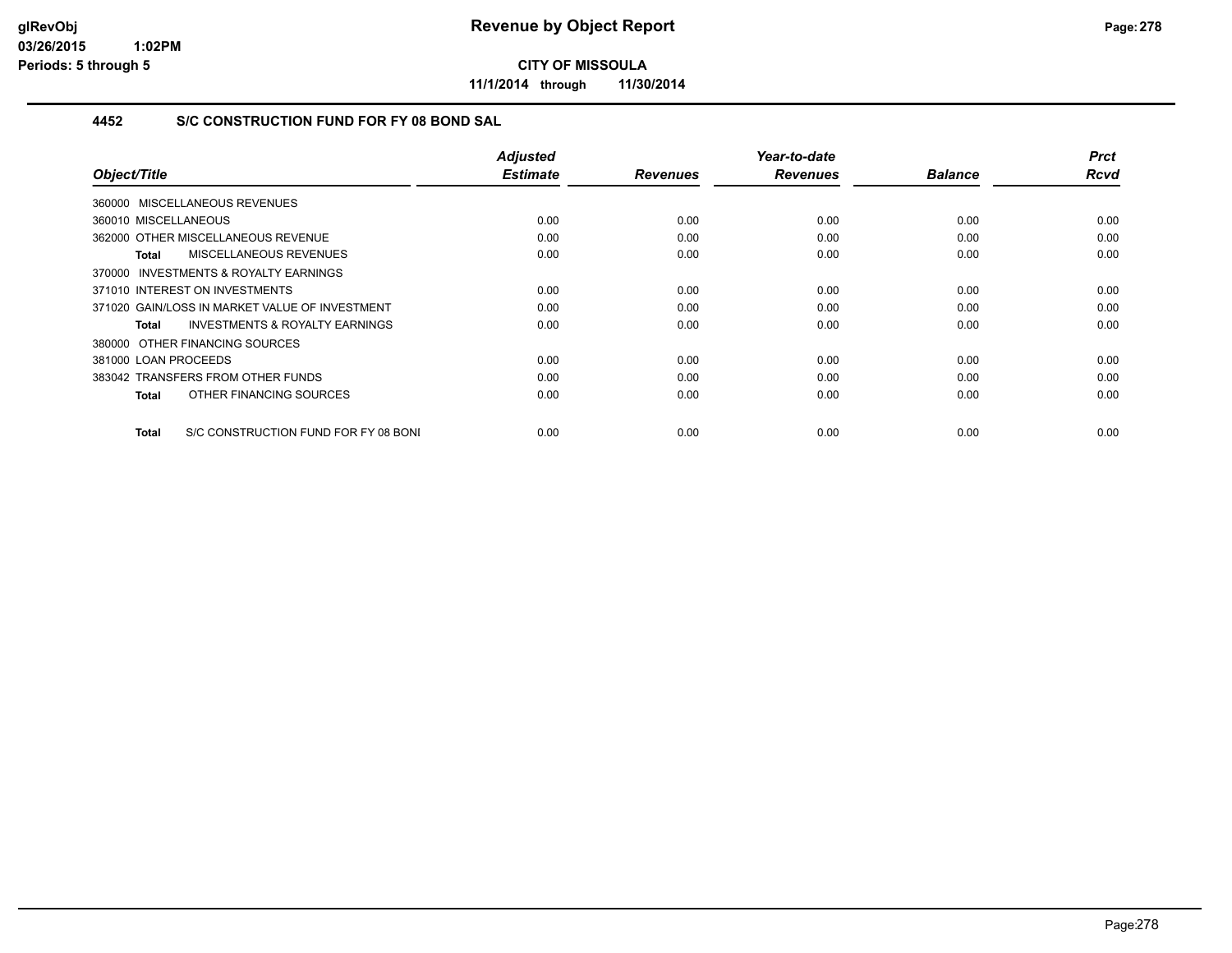**11/1/2014 through 11/30/2014**

# **4453 S/C CONSTRUCTION FUND FY09 BOND**

**4453 S/C CONSTRUCTION FUND FY09 BOND**

|                                                    | <b>Adjusted</b> |                 | Year-to-date    |                | <b>Prct</b> |
|----------------------------------------------------|-----------------|-----------------|-----------------|----------------|-------------|
| Object/Title                                       | <b>Estimate</b> | <b>Revenues</b> | <b>Revenues</b> | <b>Balance</b> | <b>Rcvd</b> |
| 360000 MISCELLANEOUS REVENUES                      |                 |                 |                 |                |             |
| 360010 MISCELLANEOUS                               | 0.00            | 0.00            | 0.00            | 0.00           | 0.00        |
| 362000 OTHER MISCELLANEOUS REVENUE                 | 0.00            | 0.00            | 0.00            | 0.00           | 0.00        |
| MISCELLANEOUS REVENUES<br>Total                    | 0.00            | 0.00            | 0.00            | 0.00           | 0.00        |
| 370000 INVESTMENTS & ROYALTY EARNINGS              |                 |                 |                 |                |             |
| 371010 INTEREST ON INVESTMENTS                     | 0.00            | 0.00            | 0.00            | 0.00           | 0.00        |
| <b>INVESTMENTS &amp; ROYALTY EARNINGS</b><br>Total | 0.00            | 0.00            | 0.00            | 0.00           | 0.00        |
| 380000 OTHER FINANCING SOURCES                     |                 |                 |                 |                |             |
| 381030 SID BONDS PROCEEDS                          | 0.00            | 0.00            | 0.00            | 0.00           | 0.00        |
| 383000 OPERATING TRANSFERS                         | 0.00            | 0.00            | 0.00            | 0.00           | 0.00        |
| OTHER FINANCING SOURCES<br>Total                   | 0.00            | 0.00            | 0.00            | 0.00           | 0.00        |
| S/C CONSTRUCTION FUND FY09 BOND<br><b>Total</b>    | 0.00            | 0.00            | 0.00            | 0.00           | 0.00        |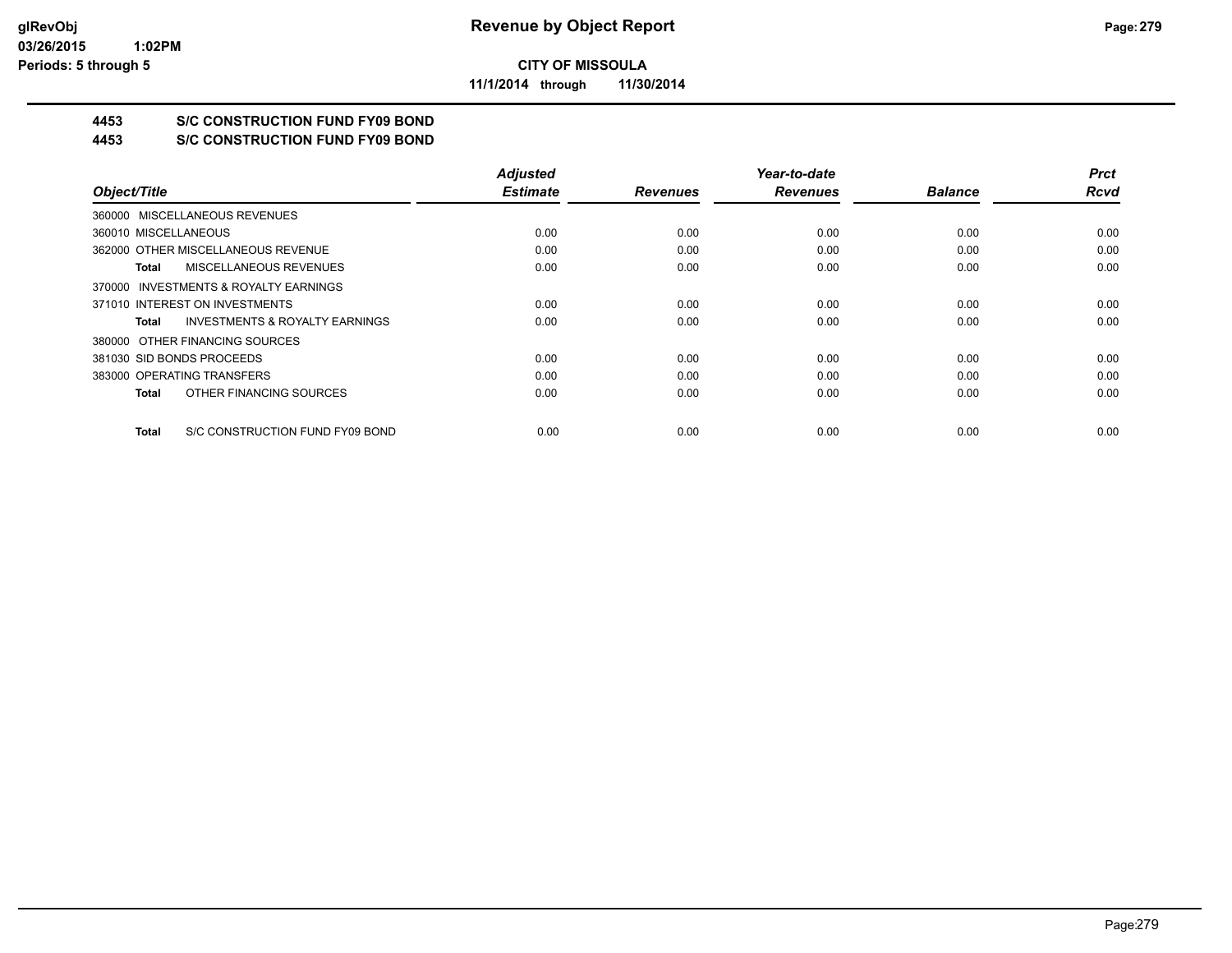**11/1/2014 through 11/30/2014**

## **4453 S/C CONSTRUCTION FUND FY09 BOND**

|                                                    | <b>Adjusted</b><br><b>Estimate</b> |                 | Year-to-date    |                | Prct<br><b>Rcvd</b> |
|----------------------------------------------------|------------------------------------|-----------------|-----------------|----------------|---------------------|
| Object/Title                                       |                                    | <b>Revenues</b> | <b>Revenues</b> | <b>Balance</b> |                     |
| 360000 MISCELLANEOUS REVENUES                      |                                    |                 |                 |                |                     |
| 360010 MISCELLANEOUS                               | 0.00                               | 0.00            | 0.00            | 0.00           | 0.00                |
| 362000 OTHER MISCELLANEOUS REVENUE                 | 0.00                               | 0.00            | 0.00            | 0.00           | 0.00                |
| MISCELLANEOUS REVENUES<br><b>Total</b>             | 0.00                               | 0.00            | 0.00            | 0.00           | 0.00                |
| INVESTMENTS & ROYALTY EARNINGS<br>370000           |                                    |                 |                 |                |                     |
| 371010 INTEREST ON INVESTMENTS                     | 0.00                               | 0.00            | 0.00            | 0.00           | 0.00                |
| <b>INVESTMENTS &amp; ROYALTY EARNINGS</b><br>Total | 0.00                               | 0.00            | 0.00            | 0.00           | 0.00                |
| 380000 OTHER FINANCING SOURCES                     |                                    |                 |                 |                |                     |
| 381030 SID BONDS PROCEEDS                          | 0.00                               | 0.00            | 0.00            | 0.00           | 0.00                |
| 383000 OPERATING TRANSFERS                         | 0.00                               | 0.00            | 0.00            | 0.00           | 0.00                |
| OTHER FINANCING SOURCES<br>Total                   | 0.00                               | 0.00            | 0.00            | 0.00           | 0.00                |
| S/C CONSTRUCTION FUND FY09 BOND<br><b>Total</b>    | 0.00                               | 0.00            | 0.00            | 0.00           | 0.00                |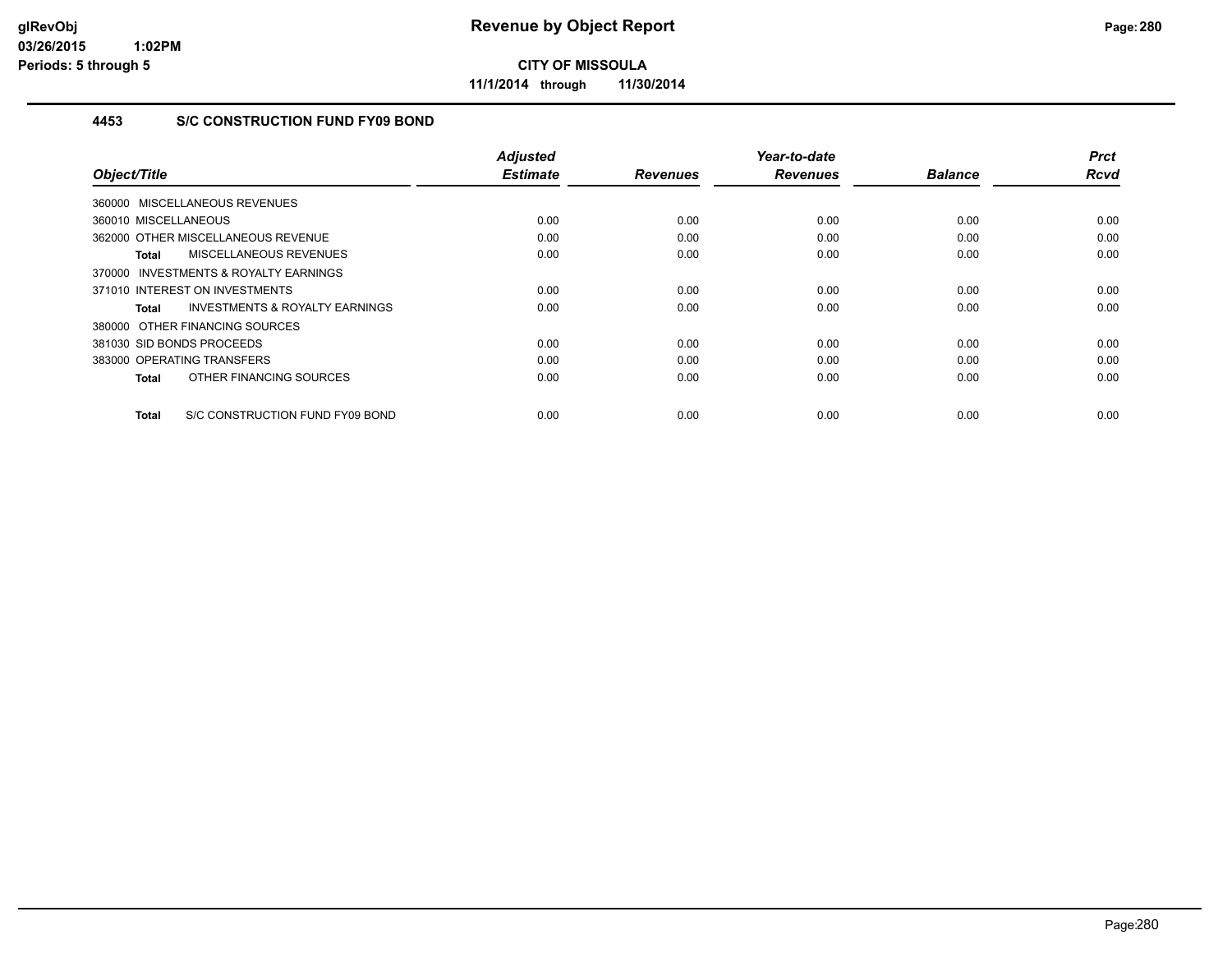**11/1/2014 through 11/30/2014**

# **4454 S/C CONSTRUCTION FUND FOR FY10**

**4454 S/C CONSTRUCTION FUND FOR FY10**

|                                                    | <b>Adjusted</b> |                 | Year-to-date    |                | <b>Prct</b> |
|----------------------------------------------------|-----------------|-----------------|-----------------|----------------|-------------|
| Object/Title                                       | <b>Estimate</b> | <b>Revenues</b> | <b>Revenues</b> | <b>Balance</b> | <b>Rcvd</b> |
| 360000 MISCELLANEOUS REVENUES                      |                 |                 |                 |                |             |
| 360010 MISCELLANEOUS                               | 0.00            | 0.00            | 0.00            | 0.00           | 0.00        |
| 362000 OTHER MISCELLANEOUS REVENUE                 | 0.00            | 0.00            | 0.00            | 0.00           | 0.00        |
| MISCELLANEOUS REVENUES<br>Total                    | 0.00            | 0.00            | 0.00            | 0.00           | 0.00        |
| 370000 INVESTMENTS & ROYALTY EARNINGS              |                 |                 |                 |                |             |
| 371010 INTEREST ON INVESTMENTS                     | 0.00            | 0.00            | 0.00            | 0.00           | 0.00        |
| <b>INVESTMENTS &amp; ROYALTY EARNINGS</b><br>Total | 0.00            | 0.00            | 0.00            | 0.00           | 0.00        |
| 380000 OTHER FINANCING SOURCES                     |                 |                 |                 |                |             |
| 381030 SID BONDS PROCEEDS                          | 0.00            | 0.00            | 0.00            | 0.00           | 0.00        |
| OTHER FINANCING SOURCES<br>Total                   | 0.00            | 0.00            | 0.00            | 0.00           | 0.00        |
| S/C CONSTRUCTION FUND FOR FY10<br>Total            | 0.00            | 0.00            | 0.00            | 0.00           | 0.00        |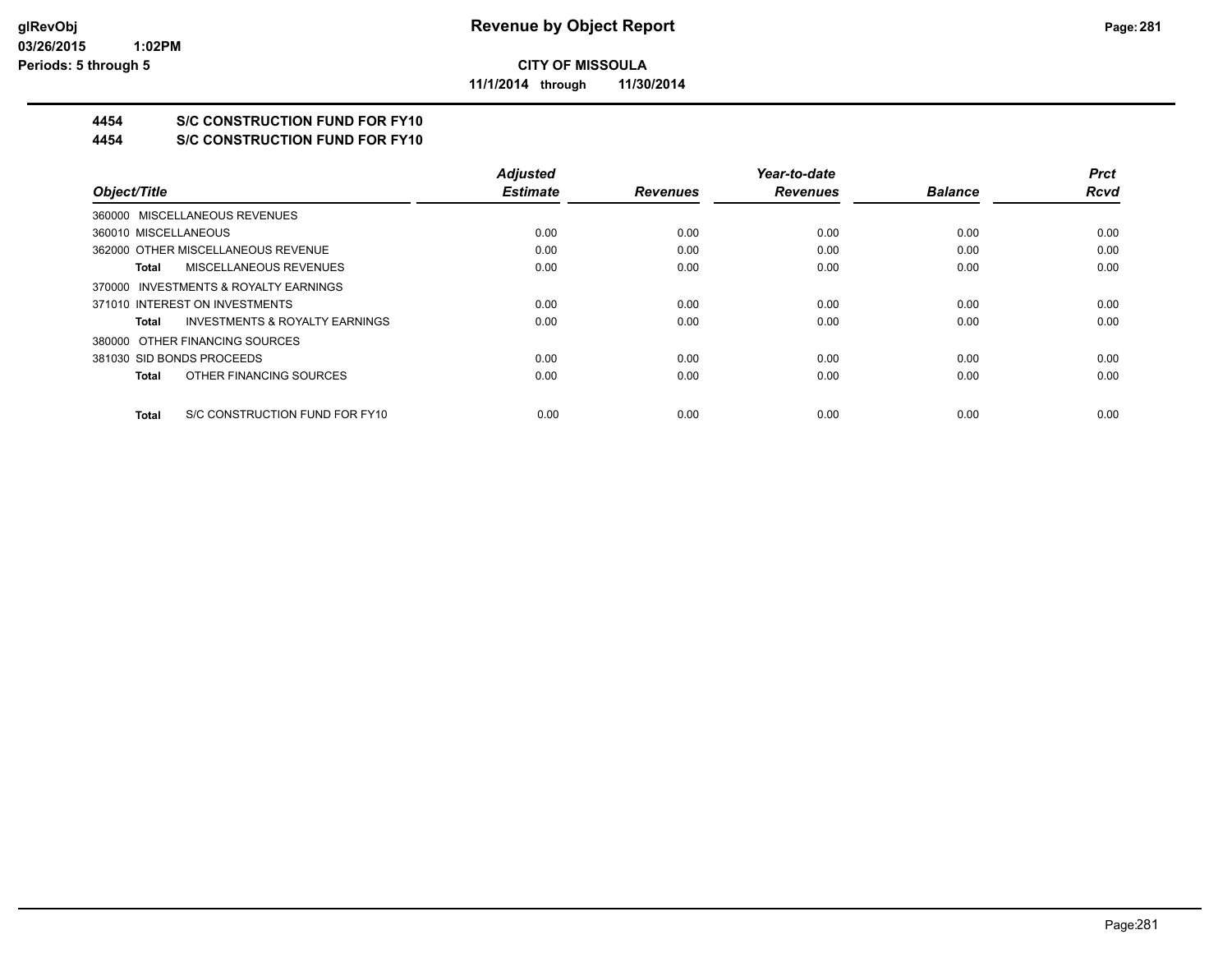**11/1/2014 through 11/30/2014**

## **4454 S/C CONSTRUCTION FUND FOR FY10**

| Object/Title                                   | <b>Adjusted</b><br><b>Estimate</b> | <b>Revenues</b> | Year-to-date<br><b>Revenues</b> | <b>Balance</b> | <b>Prct</b><br><b>Rcvd</b> |
|------------------------------------------------|------------------------------------|-----------------|---------------------------------|----------------|----------------------------|
|                                                |                                    |                 |                                 |                |                            |
| 360000 MISCELLANEOUS REVENUES                  |                                    |                 |                                 |                |                            |
| 360010 MISCELLANEOUS                           | 0.00                               | 0.00            | 0.00                            | 0.00           | 0.00                       |
| 362000 OTHER MISCELLANEOUS REVENUE             | 0.00                               | 0.00            | 0.00                            | 0.00           | 0.00                       |
| MISCELLANEOUS REVENUES<br><b>Total</b>         | 0.00                               | 0.00            | 0.00                            | 0.00           | 0.00                       |
| 370000 INVESTMENTS & ROYALTY EARNINGS          |                                    |                 |                                 |                |                            |
| 371010 INTEREST ON INVESTMENTS                 | 0.00                               | 0.00            | 0.00                            | 0.00           | 0.00                       |
| INVESTMENTS & ROYALTY EARNINGS<br><b>Total</b> | 0.00                               | 0.00            | 0.00                            | 0.00           | 0.00                       |
| 380000 OTHER FINANCING SOURCES                 |                                    |                 |                                 |                |                            |
| 381030 SID BONDS PROCEEDS                      | 0.00                               | 0.00            | 0.00                            | 0.00           | 0.00                       |
| OTHER FINANCING SOURCES<br><b>Total</b>        | 0.00                               | 0.00            | 0.00                            | 0.00           | 0.00                       |
| S/C CONSTRUCTION FUND FOR FY10<br><b>Total</b> | 0.00                               | 0.00            | 0.00                            | 0.00           | 0.00                       |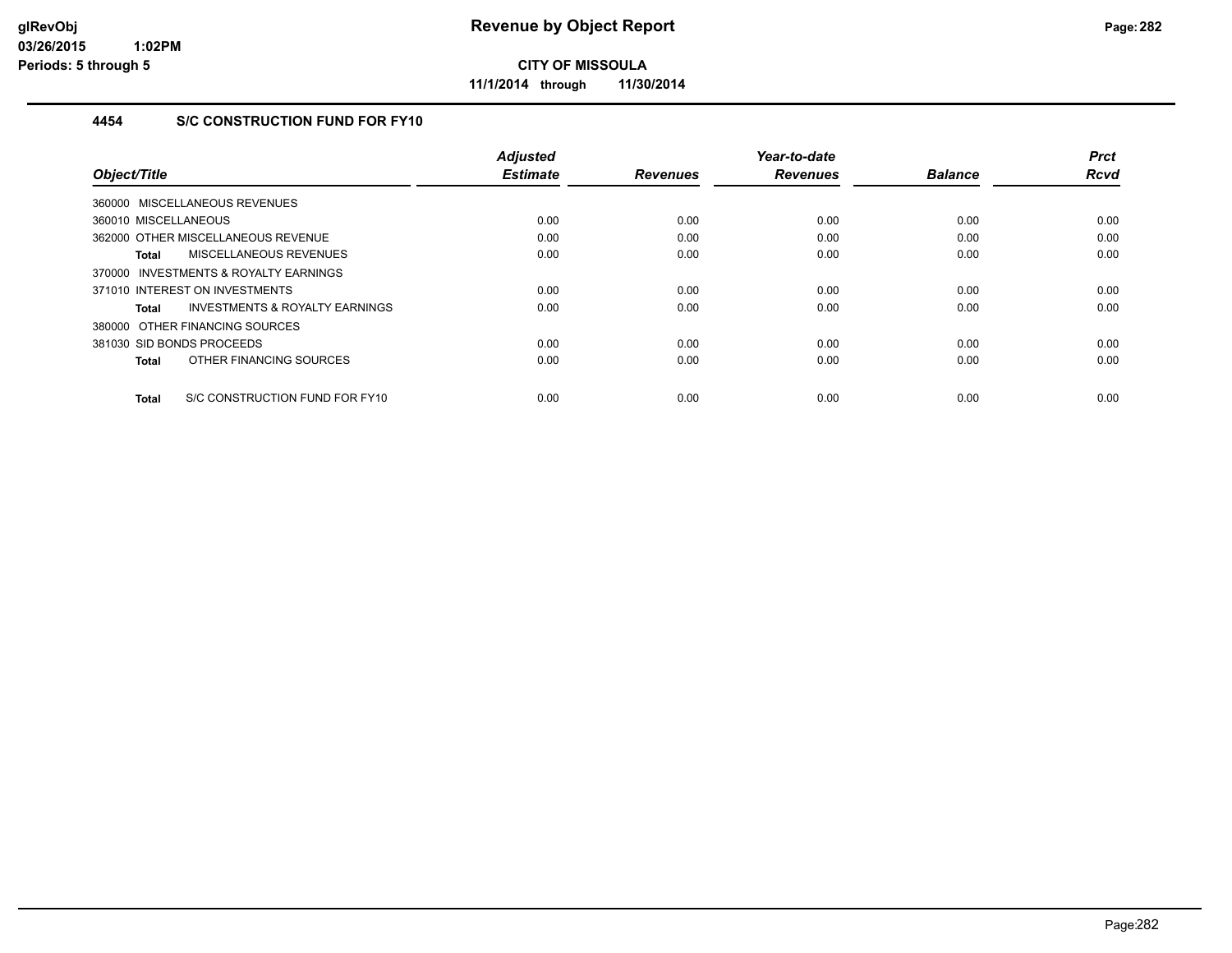**11/1/2014 through 11/30/2014**

#### **4455 FY11 S/C CONSTRUCTION FUND**

#### **4455 FY11 S/C CONSTRUCTION FUND**

|                                            | <b>Adjusted</b> |                 | Year-to-date    |                | <b>Prct</b> |
|--------------------------------------------|-----------------|-----------------|-----------------|----------------|-------------|
| Object/Title                               | <b>Estimate</b> | <b>Revenues</b> | <b>Revenues</b> | <b>Balance</b> | <b>Rcvd</b> |
| 360000 MISCELLANEOUS REVENUES              |                 |                 |                 |                |             |
| 360010 MISCELLANEOUS                       | 0.00            | 0.00            | 0.00            | 0.00           | 0.00        |
| <b>MISCELLANEOUS REVENUES</b><br>Total     | 0.00            | 0.00            | 0.00            | 0.00           | 0.00        |
| 370000 INVESTMENTS & ROYALTY EARNINGS      |                 |                 |                 |                |             |
| 371010 INTEREST ON INVESTMENTS             | 0.00            | 0.00            | 0.00            | 0.00           | 0.00        |
| INVESTMENTS & ROYALTY EARNINGS<br>Total    | 0.00            | 0.00            | 0.00            | 0.00           | 0.00        |
| 380000 OTHER FINANCING SOURCES             |                 |                 |                 |                |             |
| 381030 SID BONDS PROCEEDS                  | 0.00            | 0.00            | 0.00            | 0.00           | 0.00        |
| OTHER FINANCING SOURCES<br>Total           | 0.00            | 0.00            | 0.00            | 0.00           | 0.00        |
|                                            |                 |                 |                 |                |             |
| <b>FY11 S/C CONSTRUCTION FUND</b><br>Total | 0.00            | 0.00            | 0.00            | 0.00           | 0.00        |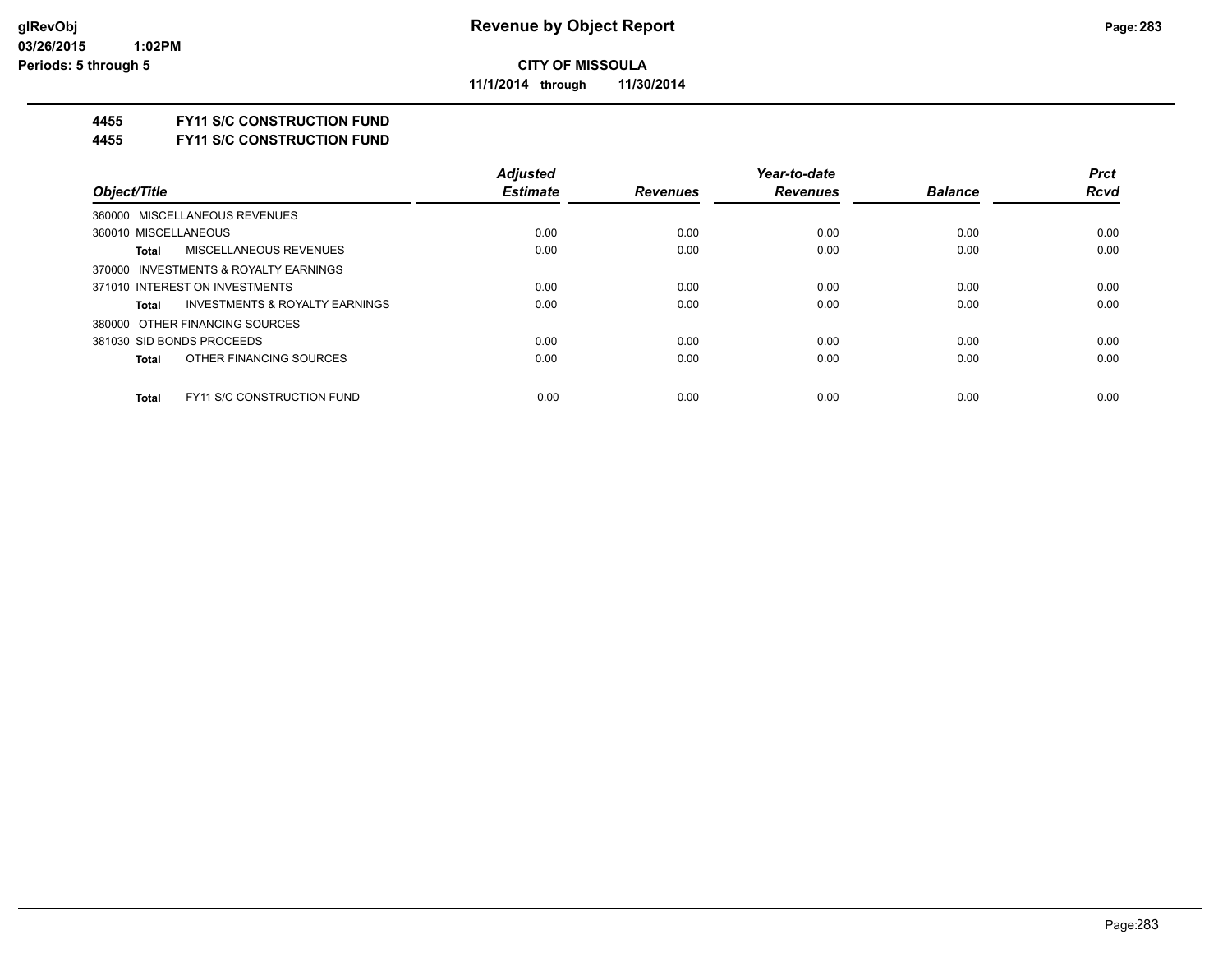**11/1/2014 through 11/30/2014**

## **4455 FY11 S/C CONSTRUCTION FUND**

| Object/Title                                      | <b>Adjusted</b><br><b>Estimate</b> | <b>Revenues</b> | Year-to-date<br><b>Revenues</b> | <b>Balance</b> | <b>Prct</b><br><b>Rcvd</b> |
|---------------------------------------------------|------------------------------------|-----------------|---------------------------------|----------------|----------------------------|
| 360000 MISCELLANEOUS REVENUES                     |                                    |                 |                                 |                |                            |
| 360010 MISCELLANEOUS                              | 0.00                               | 0.00            | 0.00                            | 0.00           | 0.00                       |
| MISCELLANEOUS REVENUES<br>Total                   | 0.00                               | 0.00            | 0.00                            | 0.00           | 0.00                       |
| 370000 INVESTMENTS & ROYALTY EARNINGS             |                                    |                 |                                 |                |                            |
| 371010 INTEREST ON INVESTMENTS                    | 0.00                               | 0.00            | 0.00                            | 0.00           | 0.00                       |
| INVESTMENTS & ROYALTY EARNINGS<br>Total           | 0.00                               | 0.00            | 0.00                            | 0.00           | 0.00                       |
| 380000 OTHER FINANCING SOURCES                    |                                    |                 |                                 |                |                            |
| 381030 SID BONDS PROCEEDS                         | 0.00                               | 0.00            | 0.00                            | 0.00           | 0.00                       |
| OTHER FINANCING SOURCES<br><b>Total</b>           | 0.00                               | 0.00            | 0.00                            | 0.00           | 0.00                       |
| <b>FY11 S/C CONSTRUCTION FUND</b><br><b>Total</b> | 0.00                               | 0.00            | 0.00                            | 0.00           | 0.00                       |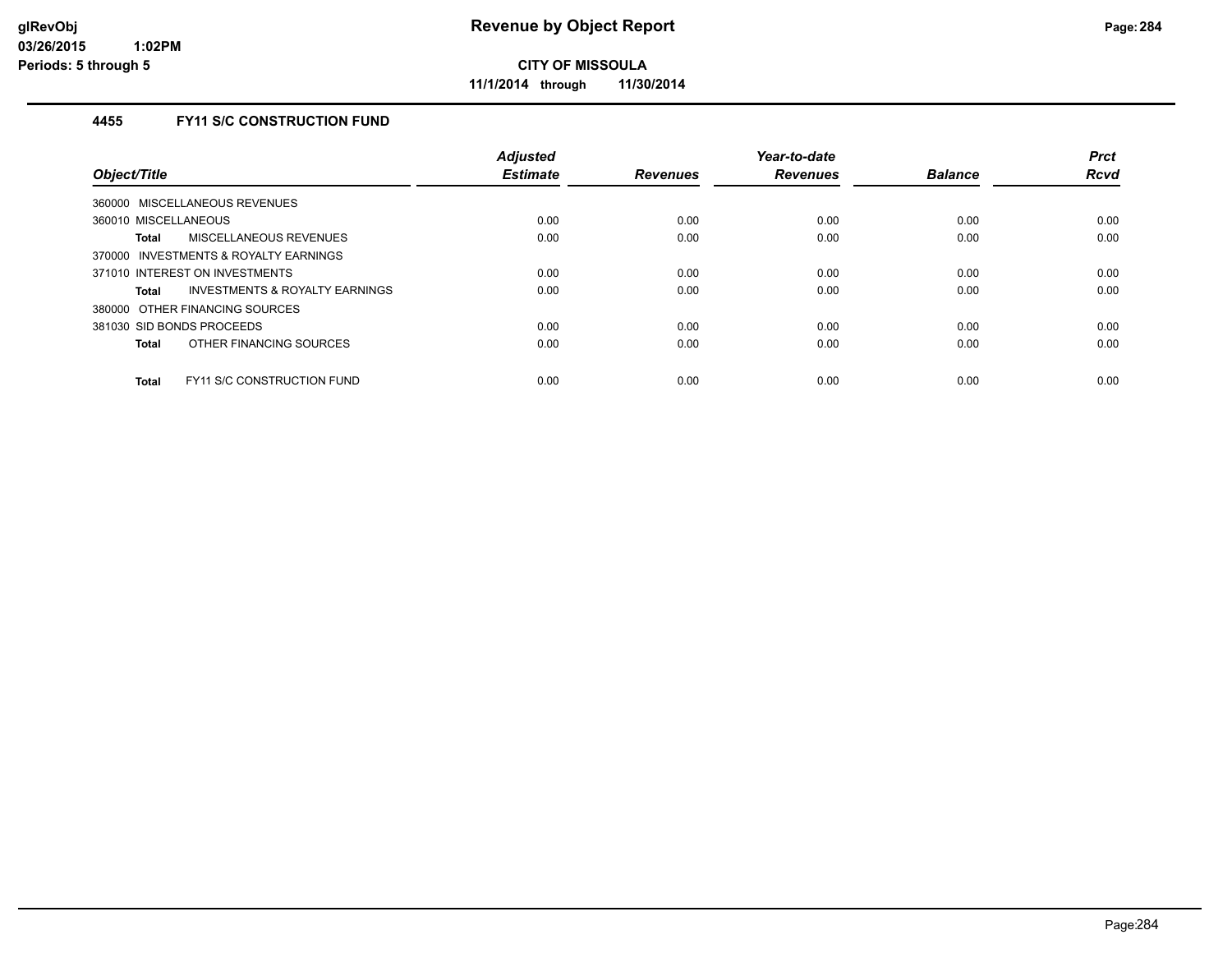**11/1/2014 through 11/30/2014**

## **4456 FY12 S/C CONSTRUCTION FUND**

**4456 FY12 S/C CONSTRUCTION FUND**

|                                                    | <b>Adjusted</b> |                 | Year-to-date    |                | <b>Prct</b> |
|----------------------------------------------------|-----------------|-----------------|-----------------|----------------|-------------|
| Object/Title                                       | <b>Estimate</b> | <b>Revenues</b> | <b>Revenues</b> | <b>Balance</b> | <b>Rcvd</b> |
| 360000 MISCELLANEOUS REVENUES                      |                 |                 |                 |                |             |
| 360010 MISCELLANEOUS                               | 0.00            | 0.00            | 0.00            | 0.00           | 0.00        |
| 362000 OTHER MISCELLANEOUS REVENUE                 | 0.00            | 0.00            | 0.00            | 0.00           | 0.00        |
| MISCELLANEOUS REVENUES<br>Total                    | 0.00            | 0.00            | 0.00            | 0.00           | 0.00        |
| 370000 INVESTMENTS & ROYALTY EARNINGS              |                 |                 |                 |                |             |
| 371010 INTEREST ON INVESTMENTS                     | 0.00            | 0.00            | 0.00            | 0.00           | 0.00        |
| <b>INVESTMENTS &amp; ROYALTY EARNINGS</b><br>Total | 0.00            | 0.00            | 0.00            | 0.00           | 0.00        |
| 380000 OTHER FINANCING SOURCES                     |                 |                 |                 |                |             |
| 381030 SID BONDS PROCEEDS                          | 0.00            | 0.00            | 0.00            | 0.00           | 0.00        |
| OTHER FINANCING SOURCES<br>Total                   | 0.00            | 0.00            | 0.00            | 0.00           | 0.00        |
| <b>FY12 S/C CONSTRUCTION FUND</b><br>Total         | 0.00            | 0.00            | 0.00            | 0.00           | 0.00        |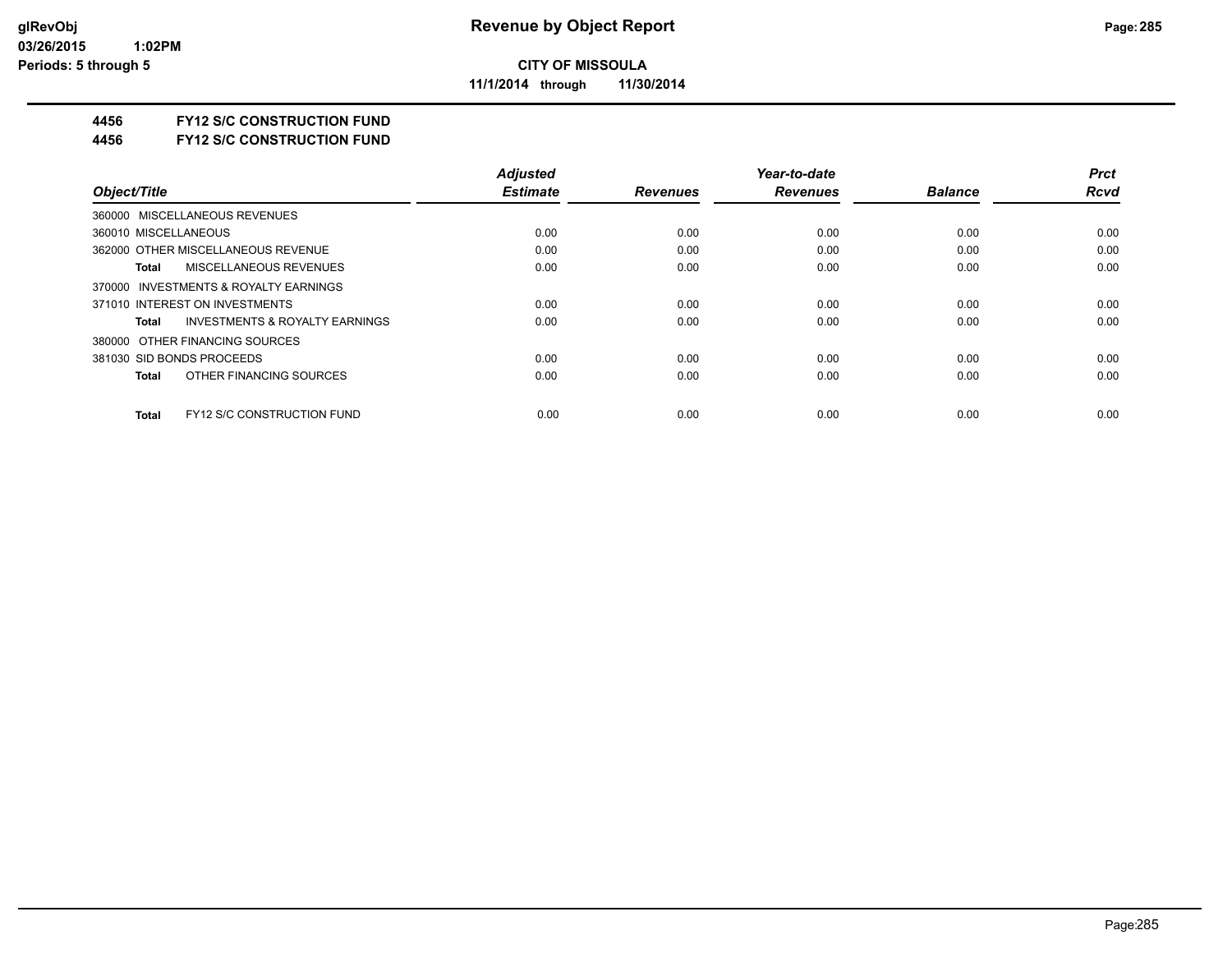**11/1/2014 through 11/30/2014**

## **4456 FY12 S/C CONSTRUCTION FUND**

|                                                    | <b>Adjusted</b> |                 | Year-to-date    |                | <b>Prct</b> |
|----------------------------------------------------|-----------------|-----------------|-----------------|----------------|-------------|
| Object/Title                                       | <b>Estimate</b> | <b>Revenues</b> | <b>Revenues</b> | <b>Balance</b> | <b>Rcvd</b> |
| 360000 MISCELLANEOUS REVENUES                      |                 |                 |                 |                |             |
| 360010 MISCELLANEOUS                               | 0.00            | 0.00            | 0.00            | 0.00           | 0.00        |
| 362000 OTHER MISCELLANEOUS REVENUE                 | 0.00            | 0.00            | 0.00            | 0.00           | 0.00        |
| <b>MISCELLANEOUS REVENUES</b><br>Total             | 0.00            | 0.00            | 0.00            | 0.00           | 0.00        |
| 370000 INVESTMENTS & ROYALTY EARNINGS              |                 |                 |                 |                |             |
| 371010 INTEREST ON INVESTMENTS                     | 0.00            | 0.00            | 0.00            | 0.00           | 0.00        |
| <b>INVESTMENTS &amp; ROYALTY EARNINGS</b><br>Total | 0.00            | 0.00            | 0.00            | 0.00           | 0.00        |
| 380000 OTHER FINANCING SOURCES                     |                 |                 |                 |                |             |
| 381030 SID BONDS PROCEEDS                          | 0.00            | 0.00            | 0.00            | 0.00           | 0.00        |
| OTHER FINANCING SOURCES<br>Total                   | 0.00            | 0.00            | 0.00            | 0.00           | 0.00        |
|                                                    |                 |                 |                 |                |             |
| <b>FY12 S/C CONSTRUCTION FUND</b><br><b>Total</b>  | 0.00            | 0.00            | 0.00            | 0.00           | 0.00        |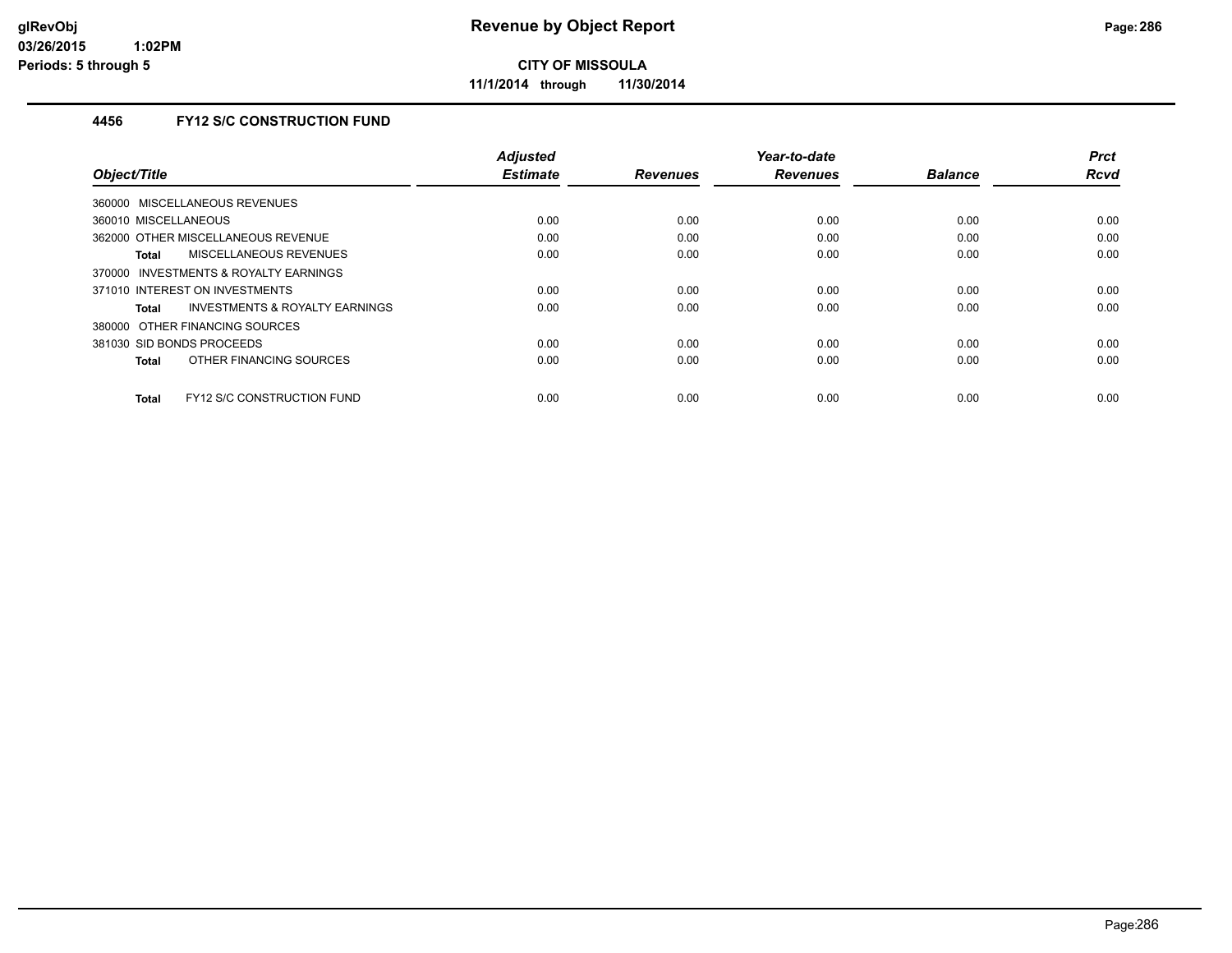**11/1/2014 through 11/30/2014**

## **4457 FY13 SIDEWALK/CURB CONSTRUCTION**

**4457 FY13 SIDEWALK/CURB CONSTRUCTION**

|                                                    | <b>Adjusted</b> |                 | Year-to-date    |                | <b>Prct</b> |
|----------------------------------------------------|-----------------|-----------------|-----------------|----------------|-------------|
| Object/Title                                       | <b>Estimate</b> | <b>Revenues</b> | <b>Revenues</b> | <b>Balance</b> | <b>Rcvd</b> |
| 360000 MISCELLANEOUS REVENUES                      |                 |                 |                 |                |             |
| 360010 MISCELLANEOUS                               | 0.00            | 0.00            | 0.00            | 0.00           | 0.00        |
| MISCELLANEOUS REVENUES<br>Total                    | 0.00            | 0.00            | 0.00            | 0.00           | 0.00        |
| 370000 INVESTMENTS & ROYALTY EARNINGS              |                 |                 |                 |                |             |
| 371010 INTEREST ON INVESTMENTS                     | 0.00            | 0.00            | 0.00            | 0.00           | 0.00        |
| <b>INVESTMENTS &amp; ROYALTY EARNINGS</b><br>Total | 0.00            | 0.00            | 0.00            | 0.00           | 0.00        |
| 380000 OTHER FINANCING SOURCES                     |                 |                 |                 |                |             |
| 381030 SID BONDS PROCEEDS                          | 0.00            | 0.00            | 0.00            | 0.00           | 0.00        |
| 383000 OPERATING TRANSFERS                         | 0.00            | 0.00            | 0.00            | 0.00           | 0.00        |
| OTHER FINANCING SOURCES<br>Total                   | 0.00            | 0.00            | 0.00            | 0.00           | 0.00        |
| FY13 SIDEWALK/CURB CONSTRUCTION<br>Total           | 0.00            | 0.00            | 0.00            | 0.00           | 0.00        |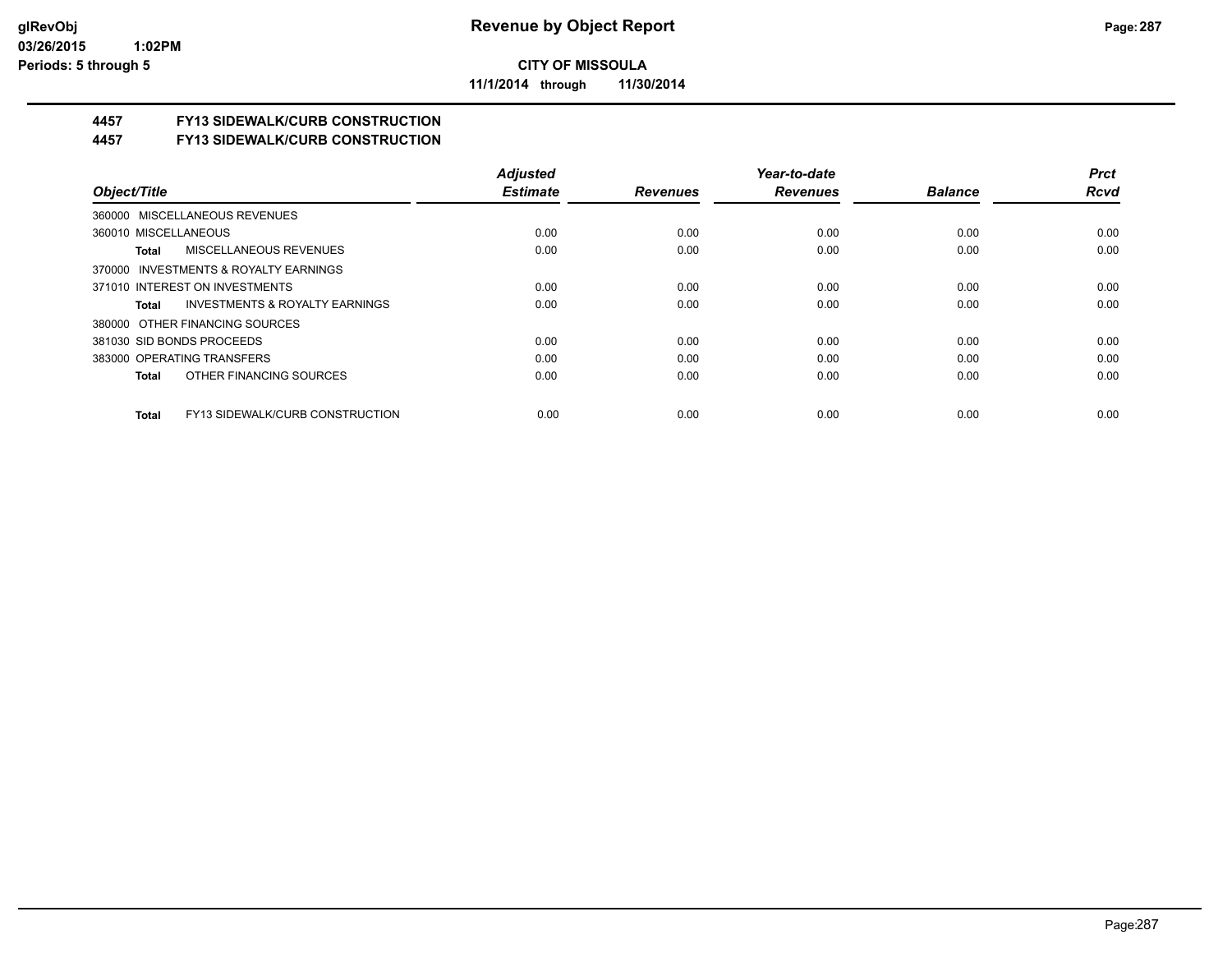**11/1/2014 through 11/30/2014**

## **4457 FY13 SIDEWALK/CURB CONSTRUCTION**

| Object/Title                                       | <b>Adjusted</b><br><b>Estimate</b> | <b>Revenues</b> | Year-to-date<br><b>Revenues</b> | <b>Balance</b> | <b>Prct</b><br><b>Rcvd</b> |
|----------------------------------------------------|------------------------------------|-----------------|---------------------------------|----------------|----------------------------|
|                                                    |                                    |                 |                                 |                |                            |
| 360000 MISCELLANEOUS REVENUES                      |                                    |                 |                                 |                |                            |
| 360010 MISCELLANEOUS                               | 0.00                               | 0.00            | 0.00                            | 0.00           | 0.00                       |
| MISCELLANEOUS REVENUES<br><b>Total</b>             | 0.00                               | 0.00            | 0.00                            | 0.00           | 0.00                       |
| 370000 INVESTMENTS & ROYALTY EARNINGS              |                                    |                 |                                 |                |                            |
| 371010 INTEREST ON INVESTMENTS                     | 0.00                               | 0.00            | 0.00                            | 0.00           | 0.00                       |
| <b>INVESTMENTS &amp; ROYALTY EARNINGS</b><br>Total | 0.00                               | 0.00            | 0.00                            | 0.00           | 0.00                       |
| 380000 OTHER FINANCING SOURCES                     |                                    |                 |                                 |                |                            |
| 381030 SID BONDS PROCEEDS                          | 0.00                               | 0.00            | 0.00                            | 0.00           | 0.00                       |
| 383000 OPERATING TRANSFERS                         | 0.00                               | 0.00            | 0.00                            | 0.00           | 0.00                       |
| OTHER FINANCING SOURCES<br><b>Total</b>            | 0.00                               | 0.00            | 0.00                            | 0.00           | 0.00                       |
|                                                    |                                    |                 |                                 |                |                            |
| FY13 SIDEWALK/CURB CONSTRUCTION<br><b>Total</b>    | 0.00                               | 0.00            | 0.00                            | 0.00           | 0.00                       |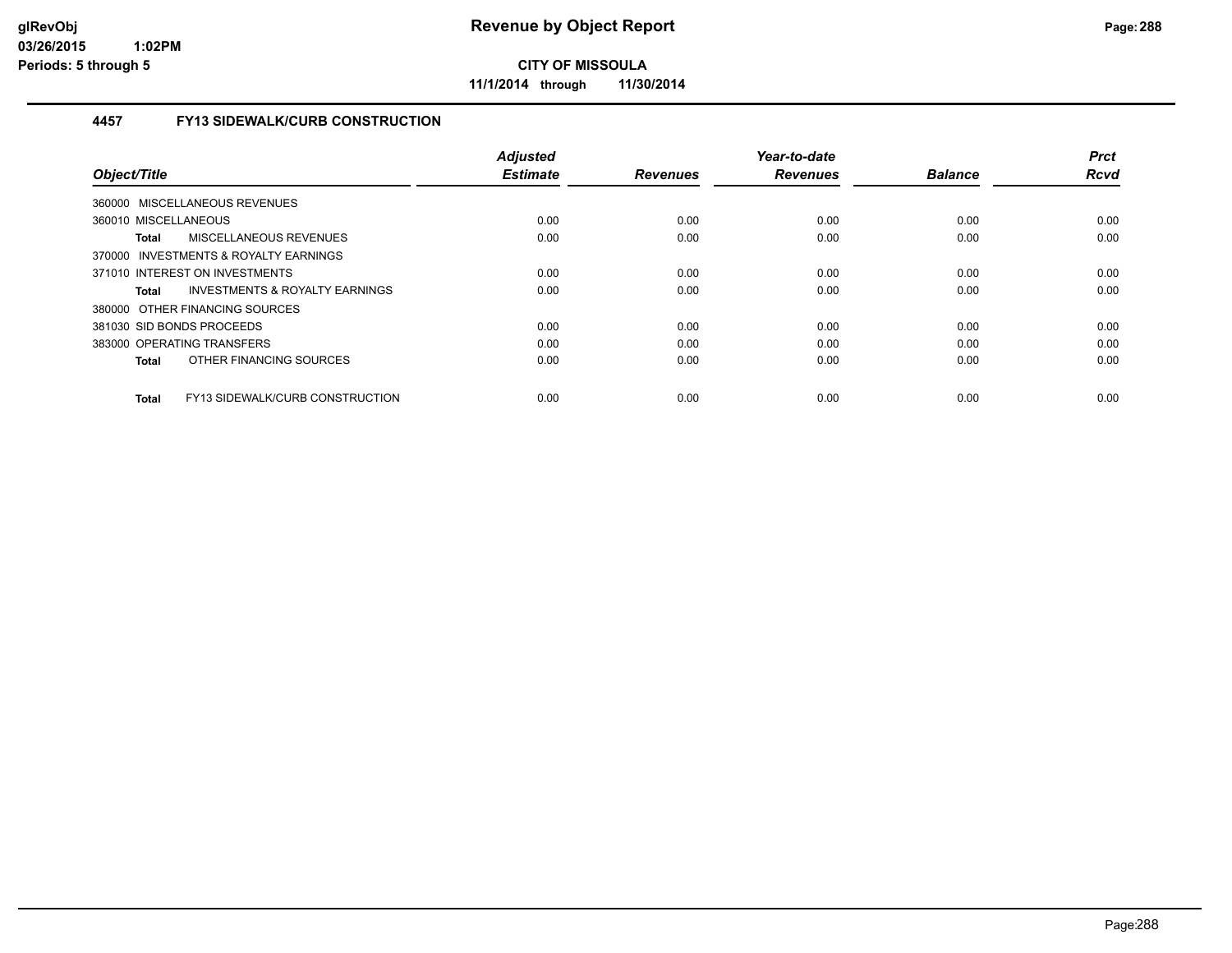**11/1/2014 through 11/30/2014**

# **4458 FY14 SIDEWALK & CURB CONSTRUCTION**

**4458 FY14 SIDEWALK & CURB CONSTRUCTION**

|                                                       | <b>Adjusted</b> |                 | Year-to-date    |                | <b>Prct</b> |
|-------------------------------------------------------|-----------------|-----------------|-----------------|----------------|-------------|
| Object/Title                                          | <b>Estimate</b> | <b>Revenues</b> | <b>Revenues</b> | <b>Balance</b> | <b>Rcvd</b> |
| 360000 MISCELLANEOUS REVENUES                         |                 |                 |                 |                |             |
| 360010 MISCELLANEOUS                                  | 0.00            | 0.00            | 0.00            | 0.00           | 0.00        |
| <b>MISCELLANEOUS REVENUES</b><br>Total                | 0.00            | 0.00            | 0.00            | 0.00           | 0.00        |
| 370000 INVESTMENTS & ROYALTY EARNINGS                 |                 |                 |                 |                |             |
| 371010 INTEREST ON INVESTMENTS                        | 0.00            | 0.00            | 0.00            | 0.00           | 0.00        |
| INVESTMENTS & ROYALTY EARNINGS<br>Total               | 0.00            | 0.00            | 0.00            | 0.00           | 0.00        |
| 380000 OTHER FINANCING SOURCES                        |                 |                 |                 |                |             |
| 381030 SID BONDS PROCEEDS                             | 0.00            | 0.00            | 0.00            | 0.00           | 0.00        |
| OTHER FINANCING SOURCES<br>Total                      | 0.00            | 0.00            | 0.00            | 0.00           | 0.00        |
| <b>FY14 SIDEWALK &amp; CURB CONSTRUCTION</b><br>Total | 0.00            | 0.00            | 0.00            | 0.00           | 0.00        |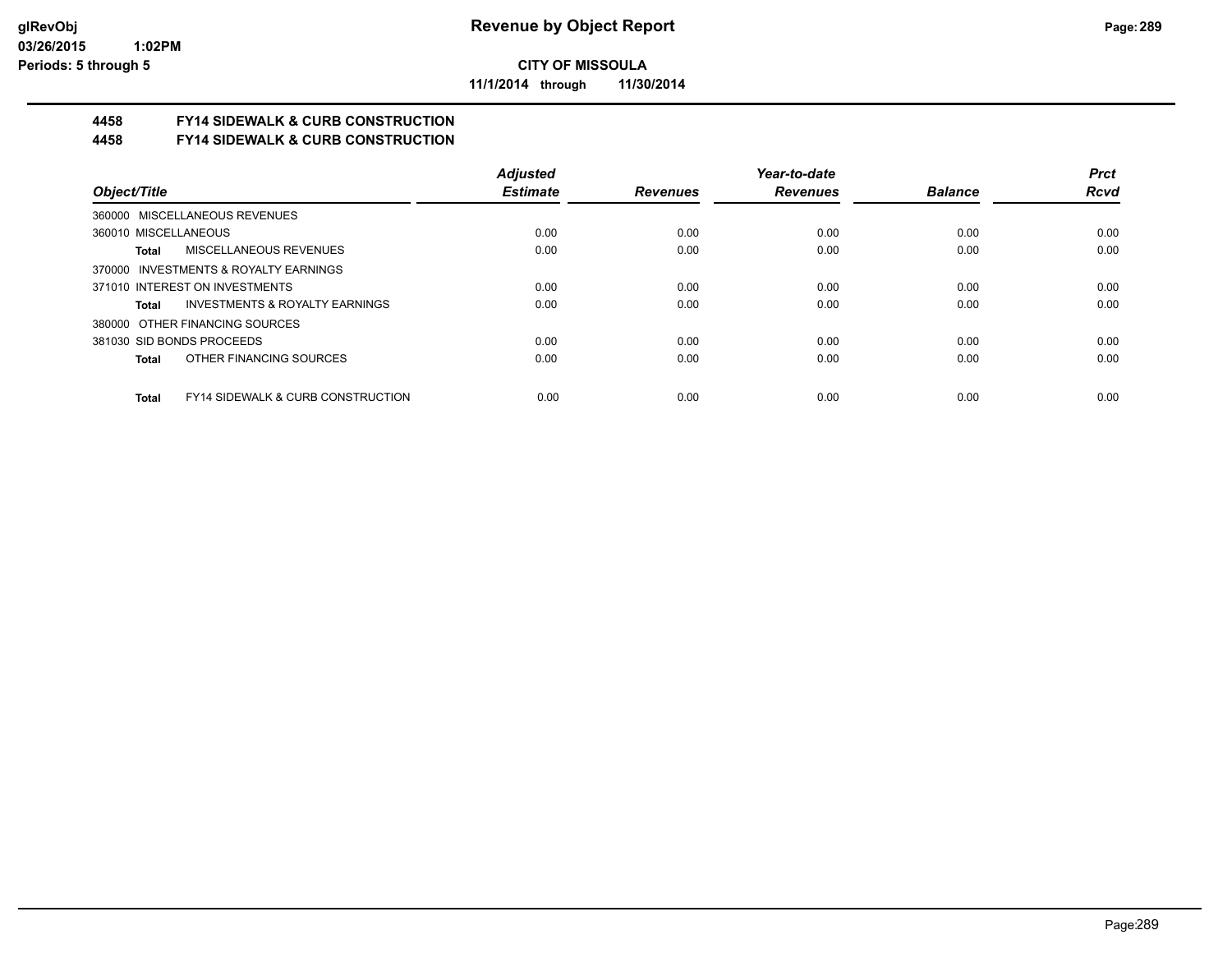**11/1/2014 through 11/30/2014**

### **4458 FY14 SIDEWALK & CURB CONSTRUCTION**

| Object/Title         |                                              | <b>Adjusted</b><br><b>Estimate</b> | <b>Revenues</b> | Year-to-date<br><b>Revenues</b> | <b>Balance</b> | <b>Prct</b><br><b>Rcvd</b> |
|----------------------|----------------------------------------------|------------------------------------|-----------------|---------------------------------|----------------|----------------------------|
|                      | 360000 MISCELLANEOUS REVENUES                |                                    |                 |                                 |                |                            |
| 360010 MISCELLANEOUS |                                              | 0.00                               | 0.00            | 0.00                            | 0.00           | 0.00                       |
| <b>Total</b>         | MISCELLANEOUS REVENUES                       | 0.00                               | 0.00            | 0.00                            | 0.00           | 0.00                       |
|                      | 370000 INVESTMENTS & ROYALTY EARNINGS        |                                    |                 |                                 |                |                            |
|                      | 371010 INTEREST ON INVESTMENTS               | 0.00                               | 0.00            | 0.00                            | 0.00           | 0.00                       |
| <b>Total</b>         | INVESTMENTS & ROYALTY EARNINGS               | 0.00                               | 0.00            | 0.00                            | 0.00           | 0.00                       |
|                      | 380000 OTHER FINANCING SOURCES               |                                    |                 |                                 |                |                            |
|                      | 381030 SID BONDS PROCEEDS                    | 0.00                               | 0.00            | 0.00                            | 0.00           | 0.00                       |
| <b>Total</b>         | OTHER FINANCING SOURCES                      | 0.00                               | 0.00            | 0.00                            | 0.00           | 0.00                       |
| <b>Total</b>         | <b>FY14 SIDEWALK &amp; CURB CONSTRUCTION</b> | 0.00                               | 0.00            | 0.00                            | 0.00           | 0.00                       |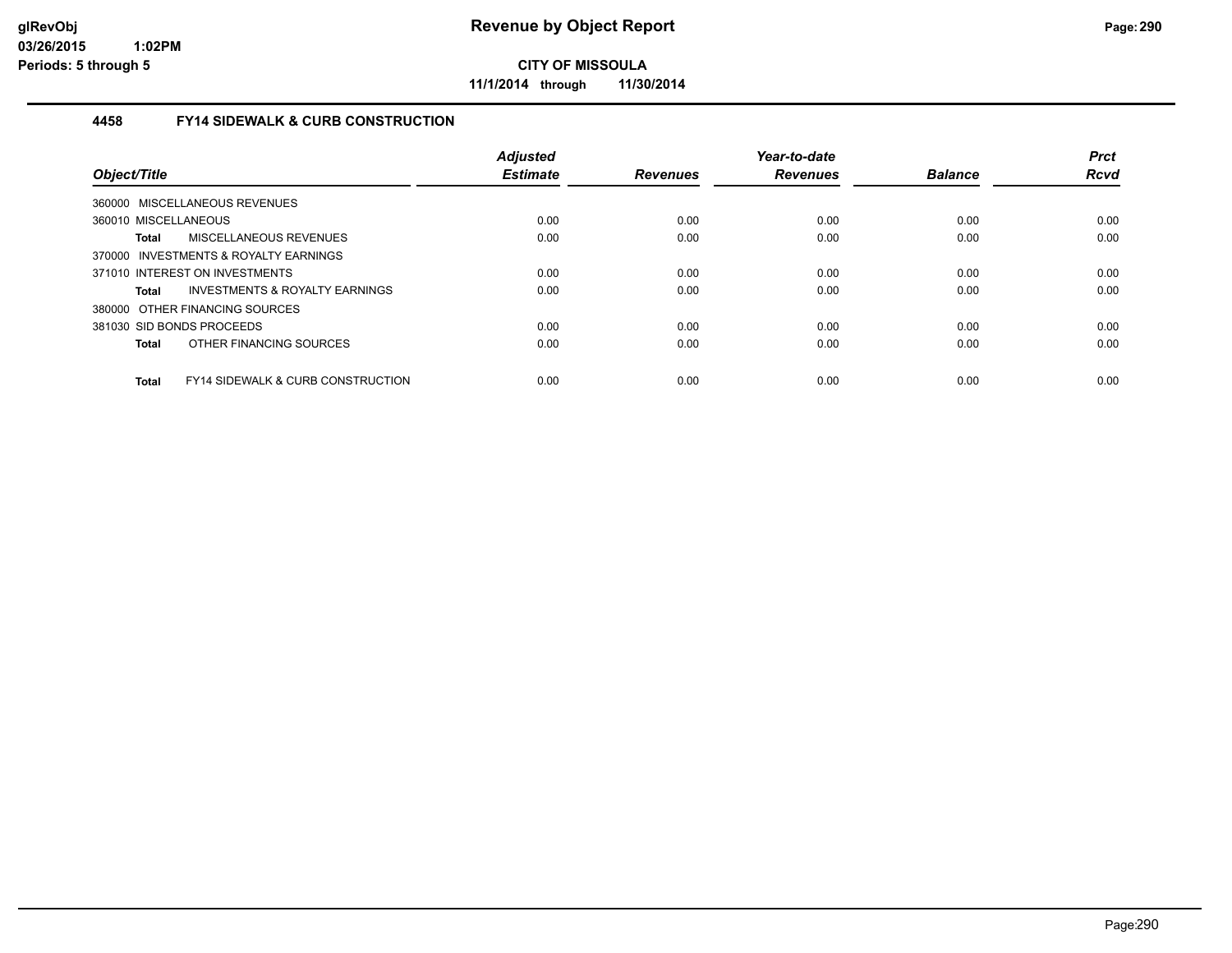**11/1/2014 through 11/30/2014**

# **4459 FY15 SIDEWALK/CURB CONSTRUCTION**

**4459 FY15 SIDEWALK/CURB CONSTRUCTION**

|                                                 | <b>Adjusted</b> |                 | Year-to-date    |                | <b>Prct</b> |
|-------------------------------------------------|-----------------|-----------------|-----------------|----------------|-------------|
| Object/Title                                    | <b>Estimate</b> | <b>Revenues</b> | <b>Revenues</b> | <b>Balance</b> | <b>Rcvd</b> |
| 330000 INTERGOVERNMENTAL REVENUES               |                 |                 |                 |                |             |
| 331156 CTEP GRANTS                              | 0.00            | 0.00            | 0.00            | 0.00           | 0.00        |
| INTERGOVERNMENTAL REVENUES<br>Total             | 0.00            | 0.00            | 0.00            | 0.00           | 0.00        |
| 360000 MISCELLANEOUS REVENUES                   |                 |                 |                 |                |             |
| 360010 MISCELLANEOUS                            | 0.00            | 0.00            | 0.00            | 0.00           | 0.00        |
| MISCELLANEOUS REVENUES<br>Total                 | 0.00            | 0.00            | 0.00            | 0.00           | 0.00        |
| 380000 OTHER FINANCING SOURCES                  |                 |                 |                 |                |             |
| 381030 SID BONDS PROCEEDS                       | 0.00            | 0.00            | 0.00            | 0.00           | 0.00        |
| OTHER FINANCING SOURCES<br>Total                | 0.00            | 0.00            | 0.00            | 0.00           | 0.00        |
|                                                 |                 |                 |                 |                |             |
| <b>FY15 SIDEWALK/CURB CONSTRUCTION</b><br>Total | 0.00            | 0.00            | 0.00            | 0.00           | 0.00        |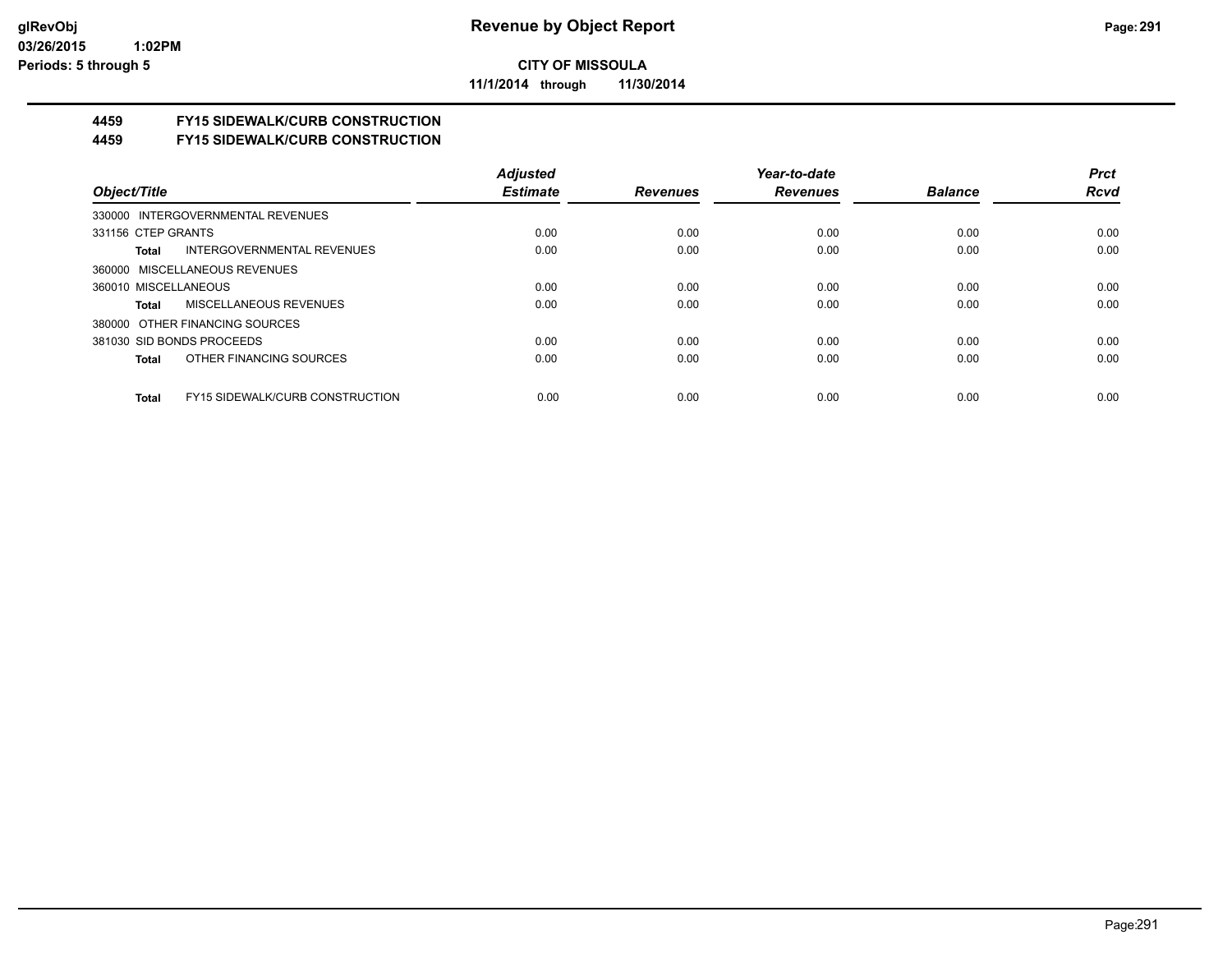**11/1/2014 through 11/30/2014**

### **4459 FY15 SIDEWALK/CURB CONSTRUCTION**

| Object/Title              |                                   | <b>Adjusted</b><br><b>Estimate</b> | <b>Revenues</b> | Year-to-date<br><b>Revenues</b> | <b>Balance</b> | <b>Prct</b><br><b>Rcvd</b> |
|---------------------------|-----------------------------------|------------------------------------|-----------------|---------------------------------|----------------|----------------------------|
|                           | 330000 INTERGOVERNMENTAL REVENUES |                                    |                 |                                 |                |                            |
| 331156 CTEP GRANTS        |                                   | 0.00                               | 0.00            | 0.00                            | 0.00           | 0.00                       |
| <b>Total</b>              | INTERGOVERNMENTAL REVENUES        | 0.00                               | 0.00            | 0.00                            | 0.00           | 0.00                       |
|                           | 360000 MISCELLANEOUS REVENUES     |                                    |                 |                                 |                |                            |
| 360010 MISCELLANEOUS      |                                   | 0.00                               | 0.00            | 0.00                            | 0.00           | 0.00                       |
| <b>Total</b>              | <b>MISCELLANEOUS REVENUES</b>     | 0.00                               | 0.00            | 0.00                            | 0.00           | 0.00                       |
|                           | 380000 OTHER FINANCING SOURCES    |                                    |                 |                                 |                |                            |
| 381030 SID BONDS PROCEEDS |                                   | 0.00                               | 0.00            | 0.00                            | 0.00           | 0.00                       |
| <b>Total</b>              | OTHER FINANCING SOURCES           | 0.00                               | 0.00            | 0.00                            | 0.00           | 0.00                       |
| <b>Total</b>              | FY15 SIDEWALK/CURB CONSTRUCTION   | 0.00                               | 0.00            | 0.00                            | 0.00           | 0.00                       |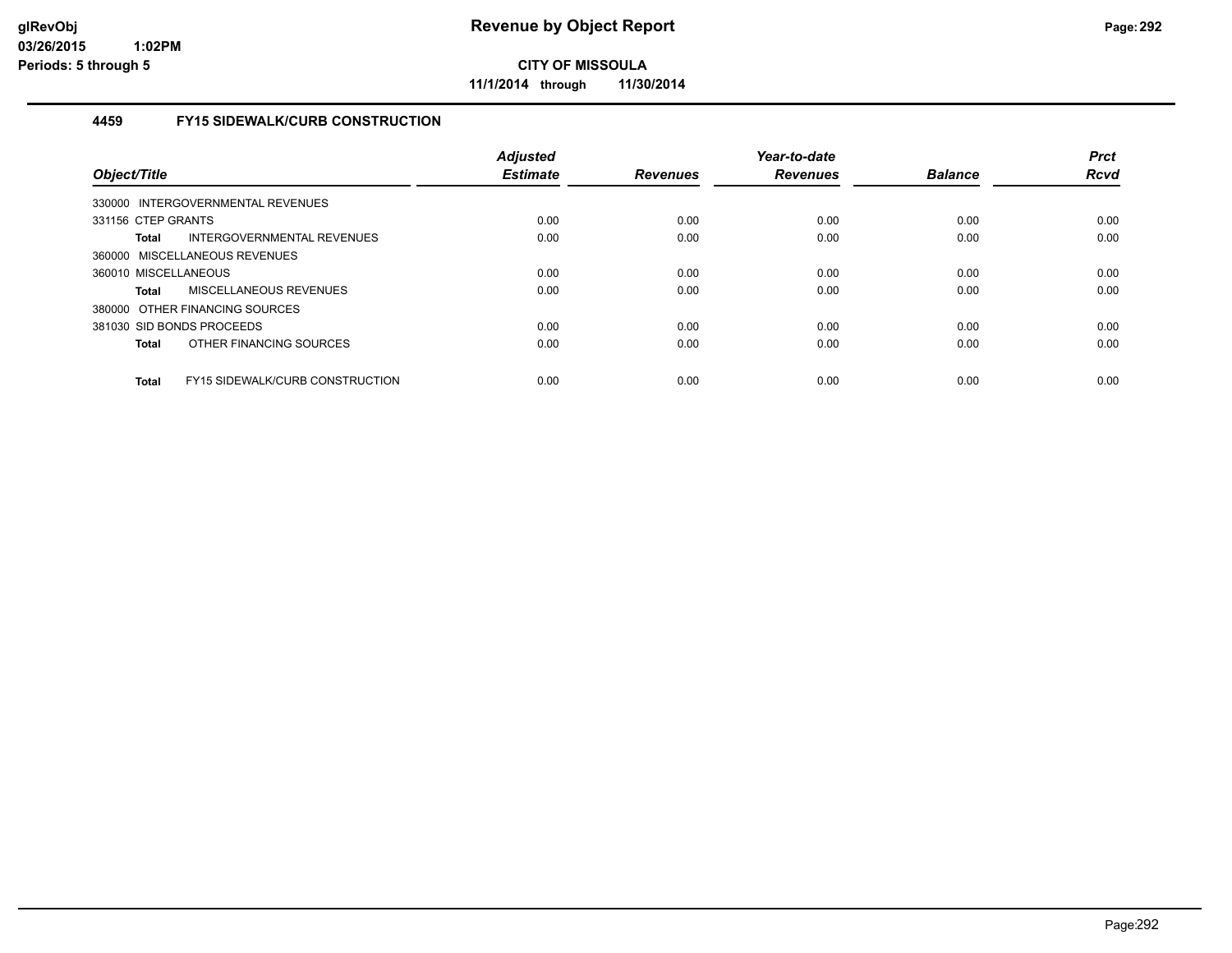**11/1/2014 through 11/30/2014**

#### **4529 SID 529 CHRISTIAN DR TRAFFIC CALMING 4529 SID 529 CHRISTIAN DR TRAFFIC CALMING**

|                                |                                                 | <b>Adjusted</b> |                 | Year-to-date    |                | <b>Prct</b> |
|--------------------------------|-------------------------------------------------|-----------------|-----------------|-----------------|----------------|-------------|
| Object/Title                   |                                                 | <b>Estimate</b> | <b>Revenues</b> | <b>Revenues</b> | <b>Balance</b> | <b>Rcvd</b> |
| 370000                         | INVESTMENTS & ROYALTY EARNINGS                  |                 |                 |                 |                |             |
| 371010 INTEREST ON INVESTMENTS |                                                 | 0.00            | 0.00            | 0.00            | 0.00           | 0.00        |
|                                | 371020 GAIN/LOSS IN MARKET VALUE OF INVESTMENTS | 0.00            | 0.00            | 0.00            | 0.00           | 0.00        |
| Total                          | <b>INVESTMENTS &amp; ROYALTY EARNINGS</b>       | 0.00            | 0.00            | 0.00            | 0.00           | 0.00        |
| 380000 OTHER FINANCING SOURCES |                                                 |                 |                 |                 |                |             |
| 381000 LOAN PROCEEDS           |                                                 | 0.00            | 0.00            | 0.00            | 0.00           | 0.00        |
| 381002 SRF LOAN                |                                                 | 0.00            | 0.00            | 0.00            | 0.00           | 0.00        |
| 381030 SID BONDS PROCEEDS      |                                                 | 0.00            | 0.00            | 0.00            | 0.00           | 0.00        |
| Total                          | OTHER FINANCING SOURCES                         | 0.00            | 0.00            | 0.00            | 0.00           | 0.00        |
| <b>Total</b>                   | SID 529 CHRISTIAN DR TRAFFIC CALMING            | 0.00            | 0.00            | 0.00            | 0.00           | 0.00        |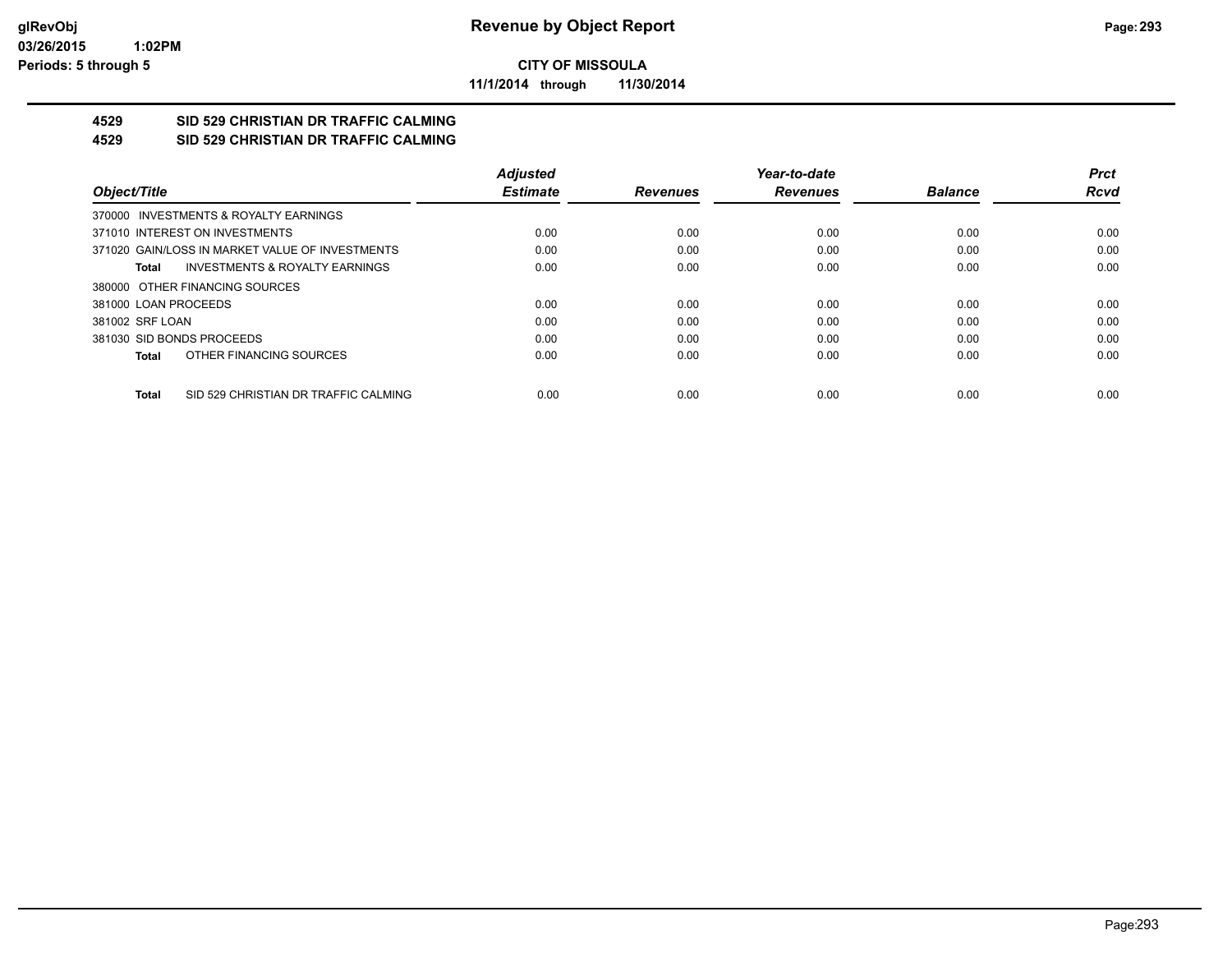**11/1/2014 through 11/30/2014**

#### **4529 SID 529 CHRISTIAN DR TRAFFIC CALMING**

| Object/Title                                       | <b>Adjusted</b><br><b>Estimate</b> | <b>Revenues</b> | Year-to-date<br><b>Revenues</b> | <b>Balance</b> | <b>Prct</b><br>Rcvd |
|----------------------------------------------------|------------------------------------|-----------------|---------------------------------|----------------|---------------------|
| 370000 INVESTMENTS & ROYALTY EARNINGS              |                                    |                 |                                 |                |                     |
| 371010 INTEREST ON INVESTMENTS                     | 0.00                               | 0.00            | 0.00                            | 0.00           | 0.00                |
| 371020 GAIN/LOSS IN MARKET VALUE OF INVESTMENT     | 0.00                               | 0.00            | 0.00                            | 0.00           | 0.00                |
| <b>INVESTMENTS &amp; ROYALTY EARNINGS</b><br>Total | 0.00                               | 0.00            | 0.00                            | 0.00           | 0.00                |
| 380000 OTHER FINANCING SOURCES                     |                                    |                 |                                 |                |                     |
| 381000 LOAN PROCEEDS                               | 0.00                               | 0.00            | 0.00                            | 0.00           | 0.00                |
| 381002 SRF LOAN                                    | 0.00                               | 0.00            | 0.00                            | 0.00           | 0.00                |
| 381030 SID BONDS PROCEEDS                          | 0.00                               | 0.00            | 0.00                            | 0.00           | 0.00                |
| OTHER FINANCING SOURCES<br>Total                   | 0.00                               | 0.00            | 0.00                            | 0.00           | 0.00                |
| SID 529 CHRISTIAN DR TRAFFIC CALMING<br>Total      | 0.00                               | 0.00            | 0.00                            | 0.00           | 0.00                |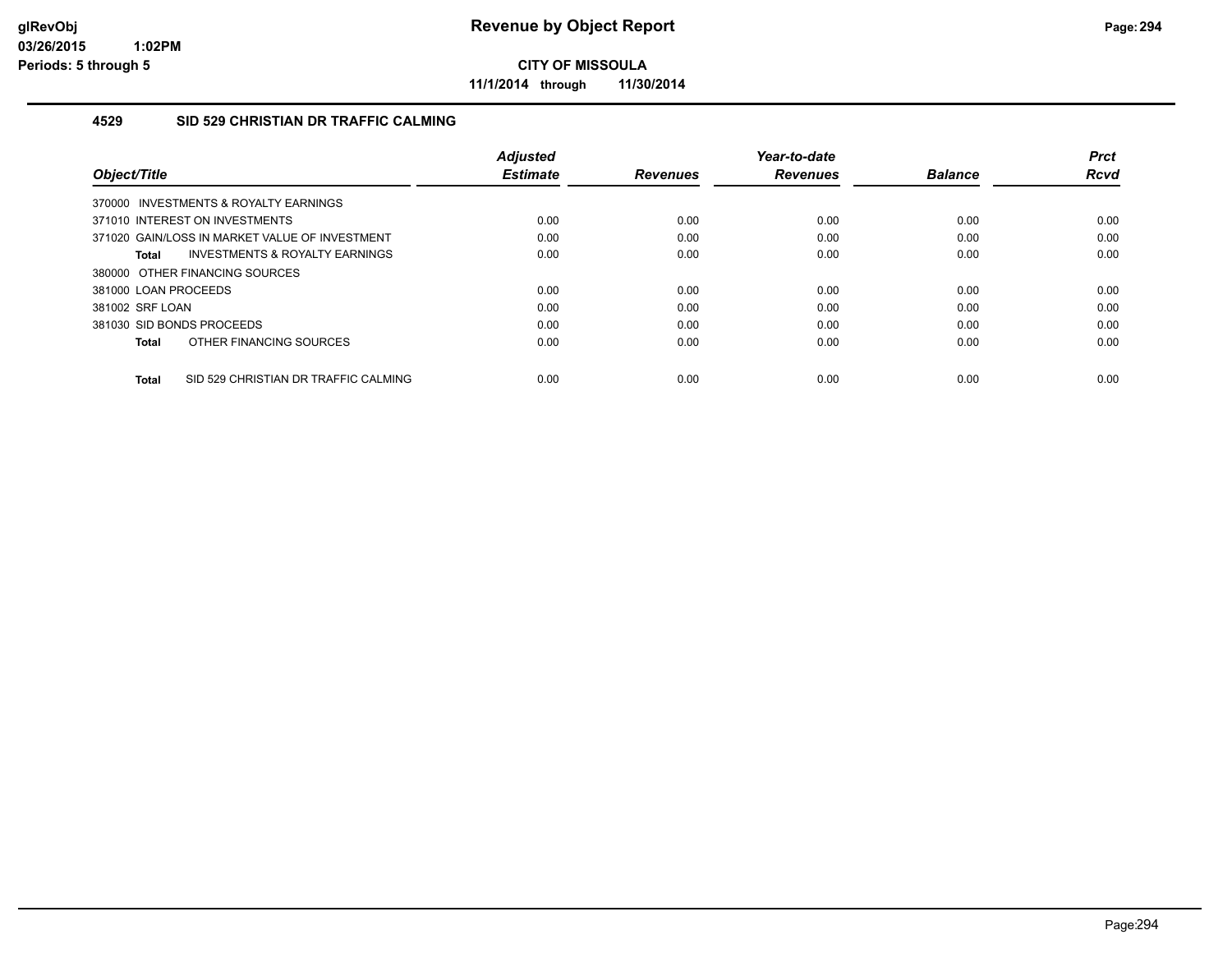**11/1/2014 through 11/30/2014**

### **4530 SID 530 CHRISTIAN DR CALMING**

**4530 SID 530 CHRISTIAN DR CALMING**

|                                                    | <b>Adjusted</b> |                 | Year-to-date    |                | <b>Prct</b> |
|----------------------------------------------------|-----------------|-----------------|-----------------|----------------|-------------|
| Object/Title                                       | <b>Estimate</b> | <b>Revenues</b> | <b>Revenues</b> | <b>Balance</b> | <b>Rcvd</b> |
| 370000 INVESTMENTS & ROYALTY EARNINGS              |                 |                 |                 |                |             |
| 371010 INTEREST ON INVESTMENTS                     | 0.00            | 0.00            | 0.00            | 0.00           | 0.00        |
| 371020 GAIN/LOSS IN MARKET VALUE OF INVESTMENTS    | 0.00            | 0.00            | 0.00            | 0.00           | 0.00        |
| <b>INVESTMENTS &amp; ROYALTY EARNINGS</b><br>Total | 0.00            | 0.00            | 0.00            | 0.00           | 0.00        |
| 380000 OTHER FINANCING SOURCES                     |                 |                 |                 |                |             |
| 381000 LOAN PROCEEDS                               | 0.00            | 0.00            | 0.00            | 0.00           | 0.00        |
| 381002 SRF LOAN                                    | 0.00            | 0.00            | 0.00            | 0.00           | 0.00        |
| 381030 SID BONDS PROCEEDS                          | 0.00            | 0.00            | 0.00            | 0.00           | 0.00        |
| OTHER FINANCING SOURCES<br>Total                   | 0.00            | 0.00            | 0.00            | 0.00           | 0.00        |
| SID 530 CHRISTIAN DR CALMING<br>Total              | 0.00            | 0.00            | 0.00            | 0.00           | 0.00        |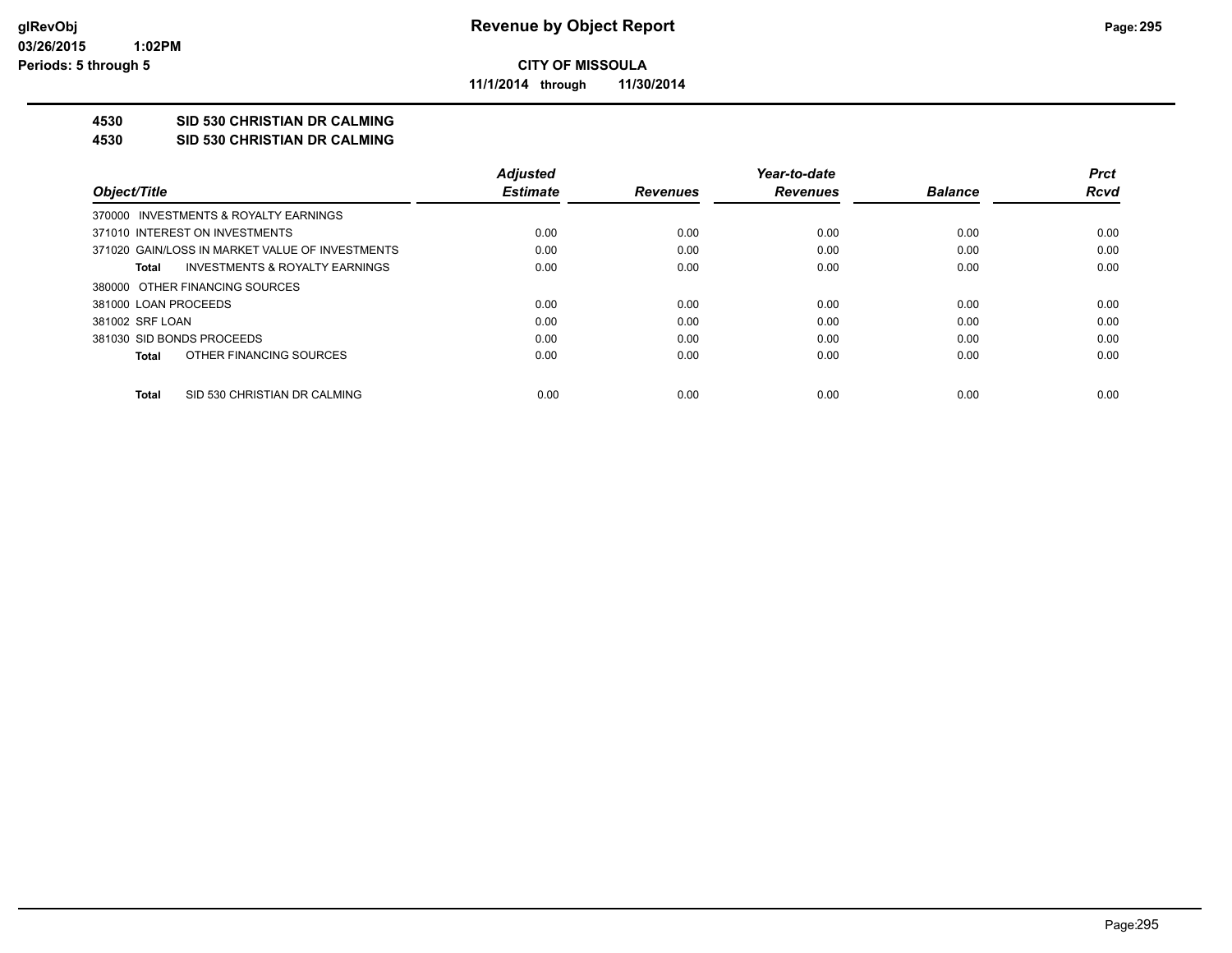**11/1/2014 through 11/30/2014**

### **4530 SID 530 CHRISTIAN DR CALMING**

| Object/Title                                   | <b>Adjusted</b><br><b>Estimate</b> | <b>Revenues</b> | Year-to-date<br><b>Revenues</b> | <b>Balance</b> | <b>Prct</b><br><b>Rcvd</b> |
|------------------------------------------------|------------------------------------|-----------------|---------------------------------|----------------|----------------------------|
| 370000 INVESTMENTS & ROYALTY EARNINGS          |                                    |                 |                                 |                |                            |
| 371010 INTEREST ON INVESTMENTS                 | 0.00                               | 0.00            | 0.00                            | 0.00           | 0.00                       |
| 371020 GAIN/LOSS IN MARKET VALUE OF INVESTMENT | 0.00                               | 0.00            | 0.00                            | 0.00           | 0.00                       |
| INVESTMENTS & ROYALTY EARNINGS<br>Total        | 0.00                               | 0.00            | 0.00                            | 0.00           | 0.00                       |
| 380000 OTHER FINANCING SOURCES                 |                                    |                 |                                 |                |                            |
| 381000 LOAN PROCEEDS                           | 0.00                               | 0.00            | 0.00                            | 0.00           | 0.00                       |
| 381002 SRF LOAN                                | 0.00                               | 0.00            | 0.00                            | 0.00           | 0.00                       |
| 381030 SID BONDS PROCEEDS                      | 0.00                               | 0.00            | 0.00                            | 0.00           | 0.00                       |
| OTHER FINANCING SOURCES<br><b>Total</b>        | 0.00                               | 0.00            | 0.00                            | 0.00           | 0.00                       |
| SID 530 CHRISTIAN DR CALMING<br><b>Total</b>   | 0.00                               | 0.00            | 0.00                            | 0.00           | 0.00                       |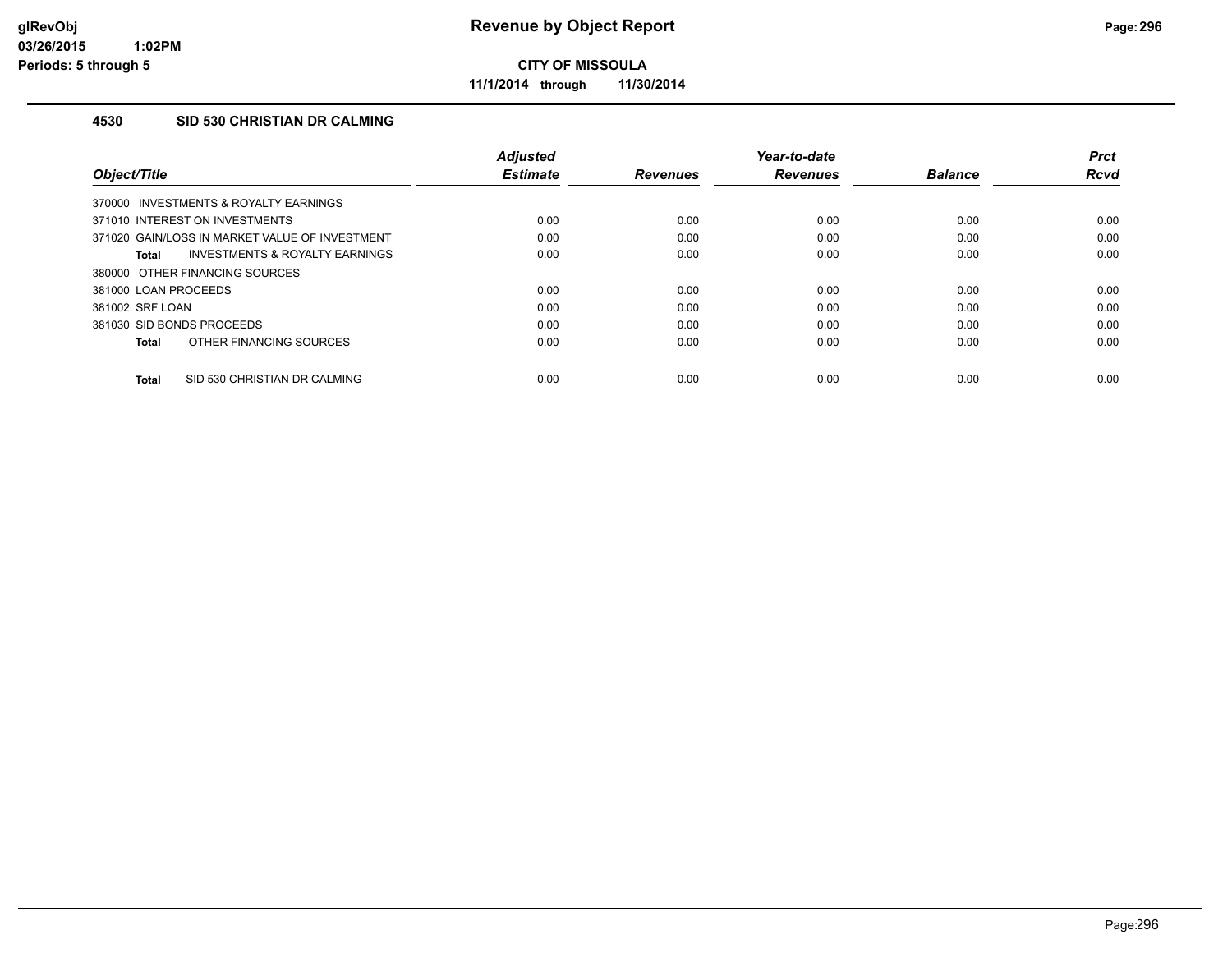**11/1/2014 through 11/30/2014**

#### **4531 SID 531 TRAFFIC CALMING**

**4531 SID 531 TRAFFIC CALMING**

|                                                    | <b>Adjusted</b> |                 | Year-to-date    |                | <b>Prct</b> |
|----------------------------------------------------|-----------------|-----------------|-----------------|----------------|-------------|
| Object/Title                                       | <b>Estimate</b> | <b>Revenues</b> | <b>Revenues</b> | <b>Balance</b> | <b>Rcvd</b> |
| 370000 INVESTMENTS & ROYALTY EARNINGS              |                 |                 |                 |                |             |
| 371010 INTEREST ON INVESTMENTS                     | 0.00            | 0.00            | 0.00            | 0.00           | 0.00        |
| 371020 GAIN/LOSS IN MARKET VALUE OF INVESTMENTS    | 0.00            | 0.00            | 0.00            | 0.00           | 0.00        |
| <b>INVESTMENTS &amp; ROYALTY EARNINGS</b><br>Total | 0.00            | 0.00            | 0.00            | 0.00           | 0.00        |
| 380000 OTHER FINANCING SOURCES                     |                 |                 |                 |                |             |
| 383000 OPERATING TRANSFERS                         | 0.00            | 0.00            | 0.00            | 0.00           | 0.00        |
| OTHER FINANCING SOURCES<br>Total                   | 0.00            | 0.00            | 0.00            | 0.00           | 0.00        |
|                                                    |                 |                 |                 |                |             |
| Total<br>SID 531 TRAFFIC CALMING                   | 0.00            | 0.00            | 0.00            | 0.00           | 0.00        |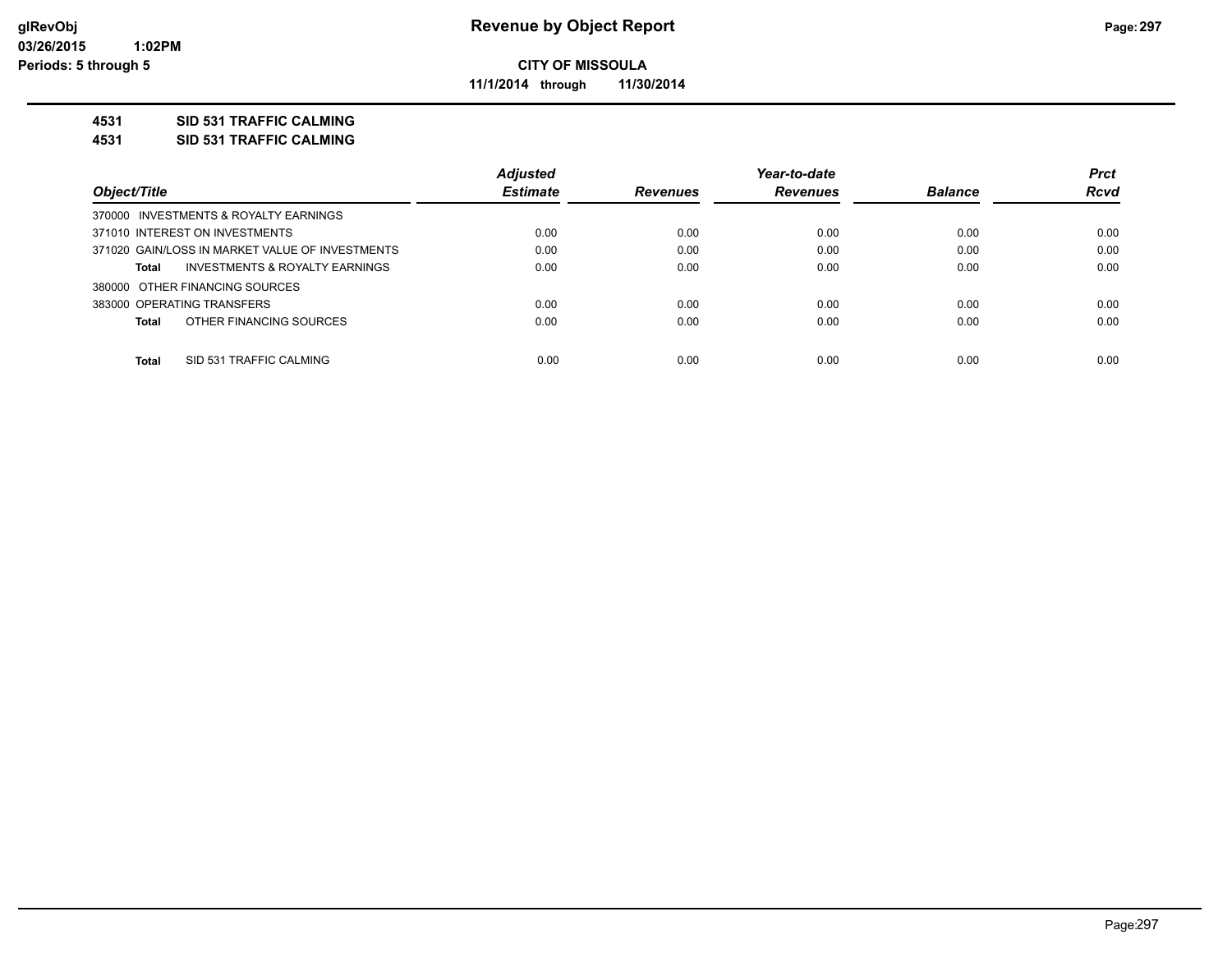**11/1/2014 through 11/30/2014**

#### **4531 SID 531 TRAFFIC CALMING**

|                                                    | <b>Adjusted</b> |                 | Year-to-date    |                | <b>Prct</b> |
|----------------------------------------------------|-----------------|-----------------|-----------------|----------------|-------------|
| Object/Title                                       | <b>Estimate</b> | <b>Revenues</b> | <b>Revenues</b> | <b>Balance</b> | <b>Rcvd</b> |
| INVESTMENTS & ROYALTY EARNINGS<br>370000           |                 |                 |                 |                |             |
| 371010 INTEREST ON INVESTMENTS                     | 0.00            | 0.00            | 0.00            | 0.00           | 0.00        |
| 371020 GAIN/LOSS IN MARKET VALUE OF INVESTMENT     | 0.00            | 0.00            | 0.00            | 0.00           | 0.00        |
| <b>INVESTMENTS &amp; ROYALTY EARNINGS</b><br>Total | 0.00            | 0.00            | 0.00            | 0.00           | 0.00        |
| 380000 OTHER FINANCING SOURCES                     |                 |                 |                 |                |             |
| 383000 OPERATING TRANSFERS                         | 0.00            | 0.00            | 0.00            | 0.00           | 0.00        |
| OTHER FINANCING SOURCES<br>Total                   | 0.00            | 0.00            | 0.00            | 0.00           | 0.00        |
|                                                    |                 |                 |                 |                |             |
| Total<br>SID 531 TRAFFIC CALMING                   | 0.00            | 0.00            | 0.00            | 0.00           | 0.00        |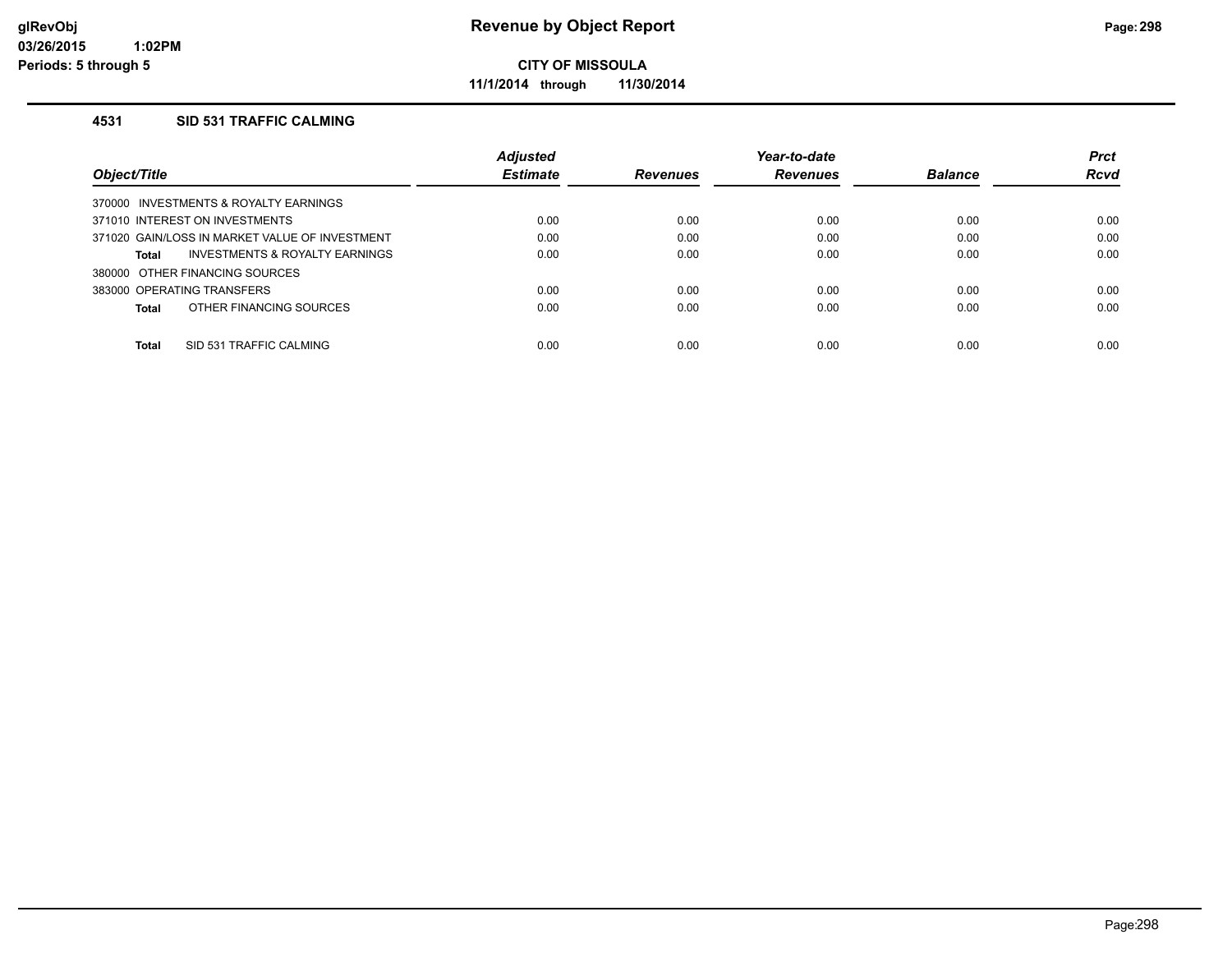**11/1/2014 through 11/30/2014**

#### **4532 MALONEY RANCH SID**

**4532 MALONEY RANCH SID**

|                                                    | <b>Adjusted</b> |                 | Year-to-date    |                | <b>Prct</b> |
|----------------------------------------------------|-----------------|-----------------|-----------------|----------------|-------------|
| Object/Title                                       | <b>Estimate</b> | <b>Revenues</b> | <b>Revenues</b> | <b>Balance</b> | <b>Rcvd</b> |
| 370000 INVESTMENTS & ROYALTY EARNINGS              |                 |                 |                 |                |             |
| 371010 INTEREST ON INVESTMENTS                     | 0.00            | 0.00            | 0.00            | 0.00           | 0.00        |
| 371020 GAIN/LOSS IN MARKET VALUE OF INVESTMENTS    | 0.00            | 0.00            | 0.00            | 0.00           | 0.00        |
| <b>INVESTMENTS &amp; ROYALTY EARNINGS</b><br>Total | 0.00            | 0.00            | 0.00            | 0.00           | 0.00        |
| 380000 OTHER FINANCING SOURCES                     |                 |                 |                 |                |             |
| 381030 SID BONDS PROCEEDS                          | 0.00            | 0.00            | 0.00            | 0.00           | 0.00        |
| OTHER FINANCING SOURCES<br><b>Total</b>            | 0.00            | 0.00            | 0.00            | 0.00           | 0.00        |
| <b>Total</b><br><b>MALONEY RANCH SID</b>           | 0.00            | 0.00            | 0.00            | 0.00           | 0.00        |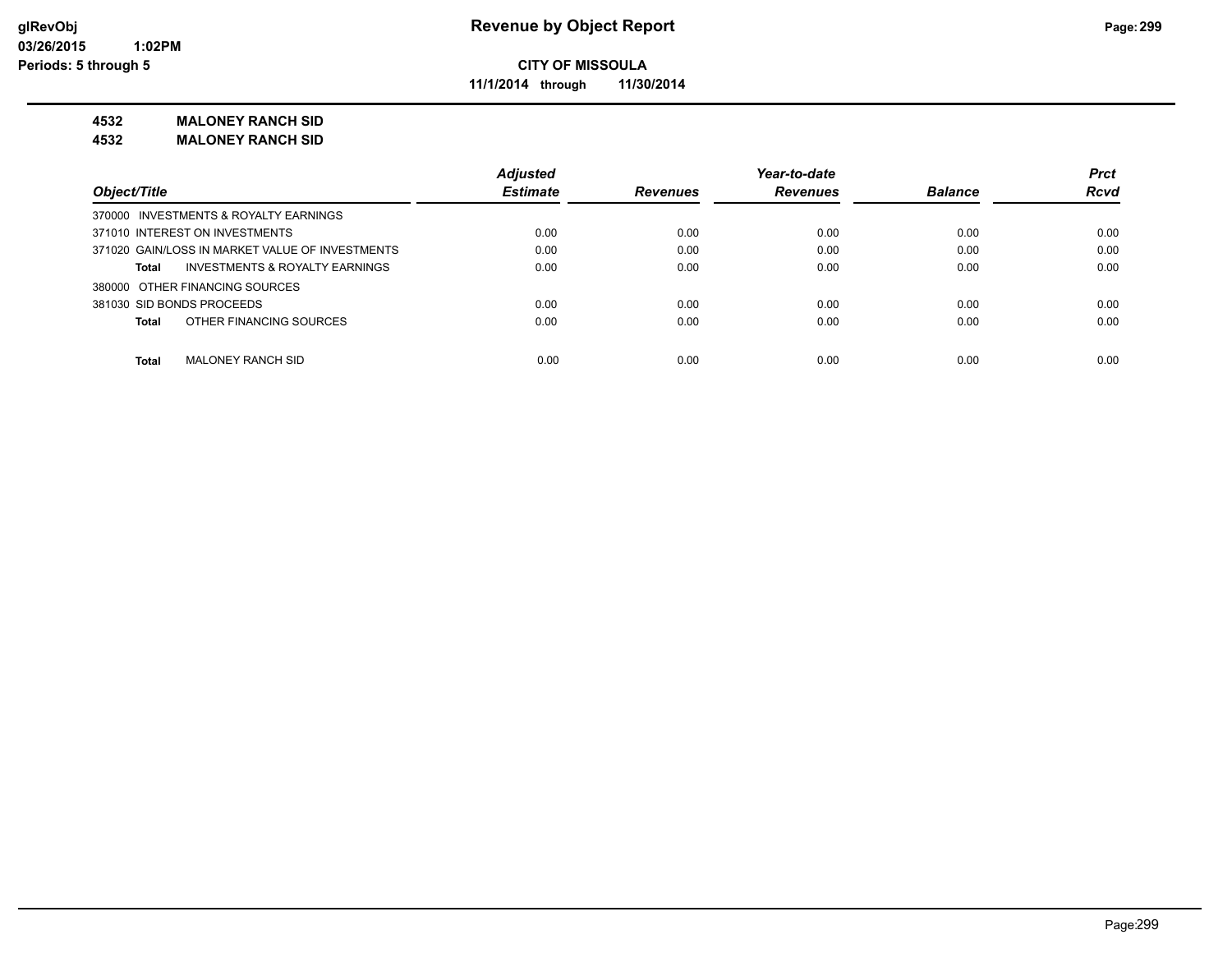**11/1/2014 through 11/30/2014**

#### **4532 MALONEY RANCH SID**

|                                                | <b>Adjusted</b> |                 | Year-to-date    |                | <b>Prct</b> |
|------------------------------------------------|-----------------|-----------------|-----------------|----------------|-------------|
| Object/Title                                   | <b>Estimate</b> | <b>Revenues</b> | <b>Revenues</b> | <b>Balance</b> | <b>Rcvd</b> |
| 370000 INVESTMENTS & ROYALTY EARNINGS          |                 |                 |                 |                |             |
| 371010 INTEREST ON INVESTMENTS                 | 0.00            | 0.00            | 0.00            | 0.00           | 0.00        |
| 371020 GAIN/LOSS IN MARKET VALUE OF INVESTMENT | 0.00            | 0.00            | 0.00            | 0.00           | 0.00        |
| INVESTMENTS & ROYALTY EARNINGS<br>Total        | 0.00            | 0.00            | 0.00            | 0.00           | 0.00        |
| 380000 OTHER FINANCING SOURCES                 |                 |                 |                 |                |             |
| 381030 SID BONDS PROCEEDS                      | 0.00            | 0.00            | 0.00            | 0.00           | 0.00        |
| OTHER FINANCING SOURCES<br>Total               | 0.00            | 0.00            | 0.00            | 0.00           | 0.00        |
|                                                |                 |                 |                 |                |             |
| <b>Total</b><br>MALONEY RANCH SID              | 0.00            | 0.00            | 0.00            | 0.00           | 0.00        |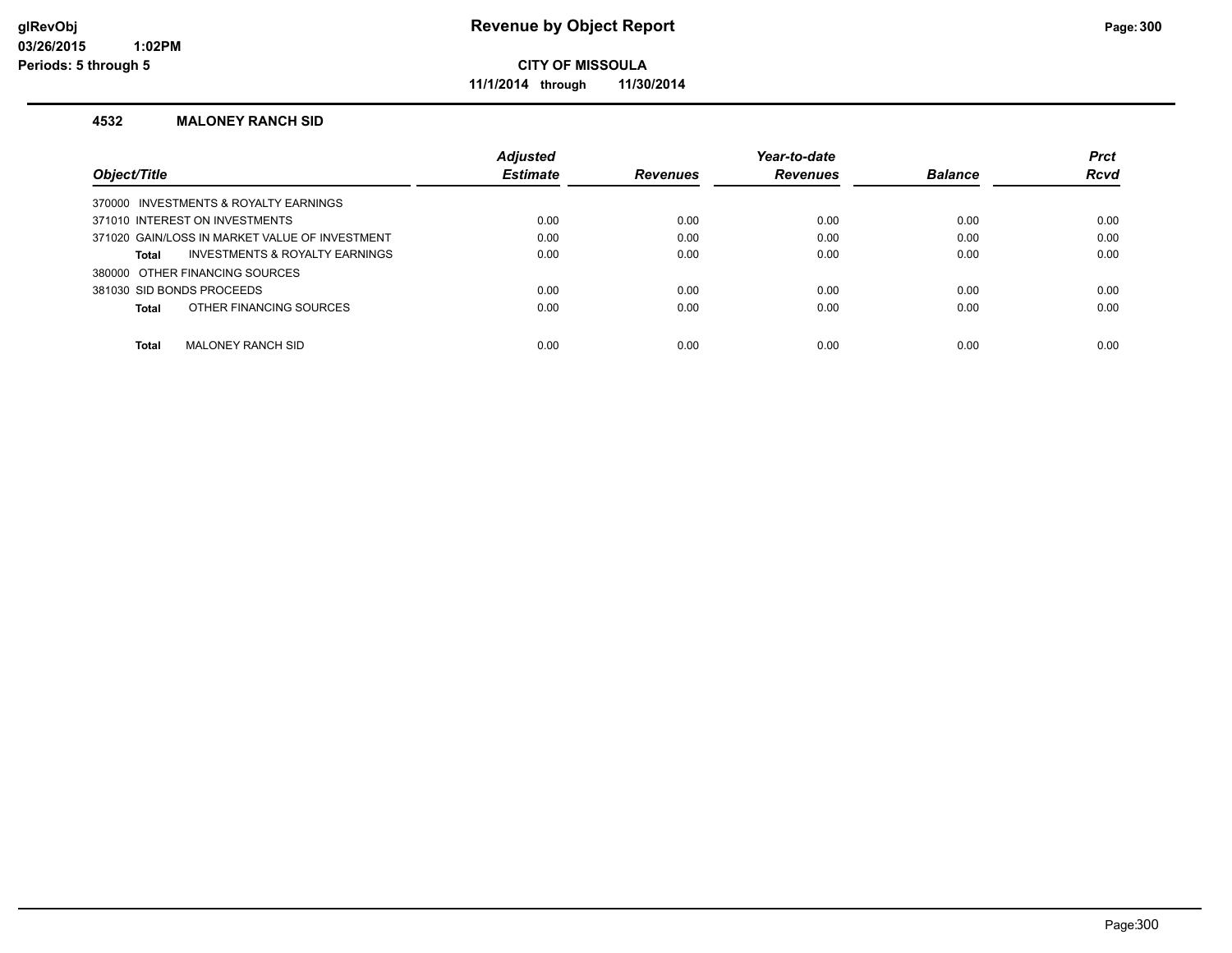**11/1/2014 through 11/30/2014**

### **4533 RATTLESNAKE SEWER SID**

#### **4533 RATTLESNAKE SEWER SID**

|                                                    | <b>Adjusted</b> |                 | Year-to-date    |                | <b>Prct</b> |
|----------------------------------------------------|-----------------|-----------------|-----------------|----------------|-------------|
| Object/Title                                       | <b>Estimate</b> | <b>Revenues</b> | <b>Revenues</b> | <b>Balance</b> | <b>Rcvd</b> |
| 330000 INTERGOVERNMENTAL REVENUES                  |                 |                 |                 |                |             |
| 334121 DNRC GRANT                                  | 0.00            | 0.00            | 0.00            | 0.00           | 0.00        |
| INTERGOVERNMENTAL REVENUES<br>Total                | 0.00            | 0.00            | 0.00            | 0.00           | 0.00        |
| 370000 INVESTMENTS & ROYALTY EARNINGS              |                 |                 |                 |                |             |
| 371010 INTEREST ON INVESTMENTS                     | 0.00            | 0.00            | 0.00            | 0.00           | 0.00        |
| 371020 GAIN/LOSS IN MARKET VALUE OF INVESTMENTS    | 0.00            | 0.00            | 0.00            | 0.00           | 0.00        |
| <b>INVESTMENTS &amp; ROYALTY EARNINGS</b><br>Total | 0.00            | 0.00            | 0.00            | 0.00           | 0.00        |
| 380000 OTHER FINANCING SOURCES                     |                 |                 |                 |                |             |
| 381002 SRF LOAN                                    | 0.00            | 0.00            | 0.00            | 0.00           | 0.00        |
| OTHER FINANCING SOURCES<br>Total                   | 0.00            | 0.00            | 0.00            | 0.00           | 0.00        |
| RATTLESNAKE SEWER SID<br>Total                     | 0.00            | 0.00            | 0.00            | 0.00           | 0.00        |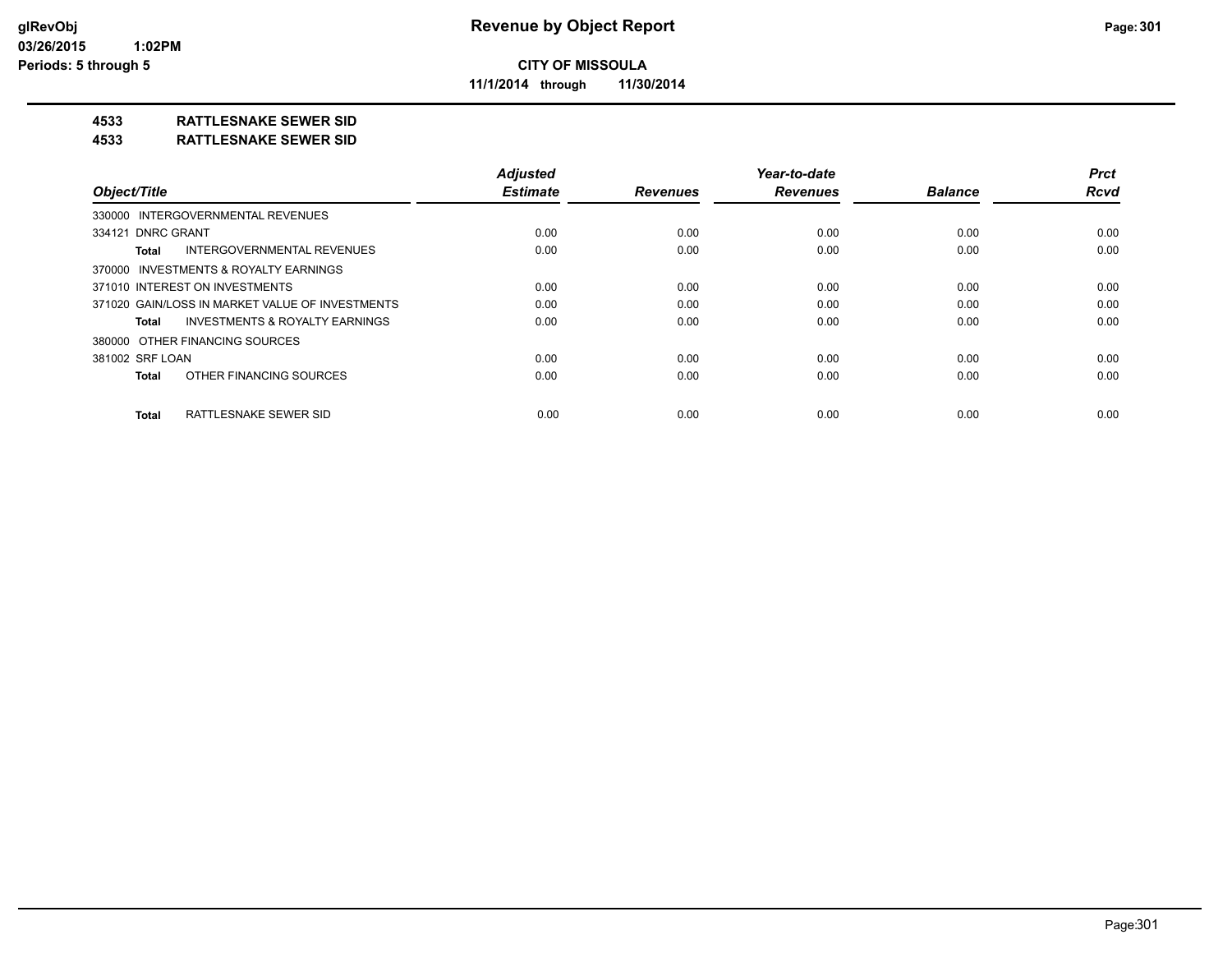**11/1/2014 through 11/30/2014**

### **4533 RATTLESNAKE SEWER SID**

| Object/Title                                   | <b>Adjusted</b><br><b>Estimate</b> | <b>Revenues</b> | Year-to-date<br><b>Revenues</b> | <b>Balance</b> | <b>Prct</b><br><b>Rcvd</b> |
|------------------------------------------------|------------------------------------|-----------------|---------------------------------|----------------|----------------------------|
|                                                |                                    |                 |                                 |                |                            |
| 330000 INTERGOVERNMENTAL REVENUES              |                                    |                 |                                 |                |                            |
| 334121 DNRC GRANT                              | 0.00                               | 0.00            | 0.00                            | 0.00           | 0.00                       |
| INTERGOVERNMENTAL REVENUES<br><b>Total</b>     | 0.00                               | 0.00            | 0.00                            | 0.00           | 0.00                       |
| 370000 INVESTMENTS & ROYALTY EARNINGS          |                                    |                 |                                 |                |                            |
| 371010 INTEREST ON INVESTMENTS                 | 0.00                               | 0.00            | 0.00                            | 0.00           | 0.00                       |
| 371020 GAIN/LOSS IN MARKET VALUE OF INVESTMENT | 0.00                               | 0.00            | 0.00                            | 0.00           | 0.00                       |
| INVESTMENTS & ROYALTY EARNINGS<br><b>Total</b> | 0.00                               | 0.00            | 0.00                            | 0.00           | 0.00                       |
| 380000 OTHER FINANCING SOURCES                 |                                    |                 |                                 |                |                            |
| 381002 SRF LOAN                                | 0.00                               | 0.00            | 0.00                            | 0.00           | 0.00                       |
| OTHER FINANCING SOURCES<br><b>Total</b>        | 0.00                               | 0.00            | 0.00                            | 0.00           | 0.00                       |
| RATTLESNAKE SEWER SID<br><b>Total</b>          | 0.00                               | 0.00            | 0.00                            | 0.00           | 0.00                       |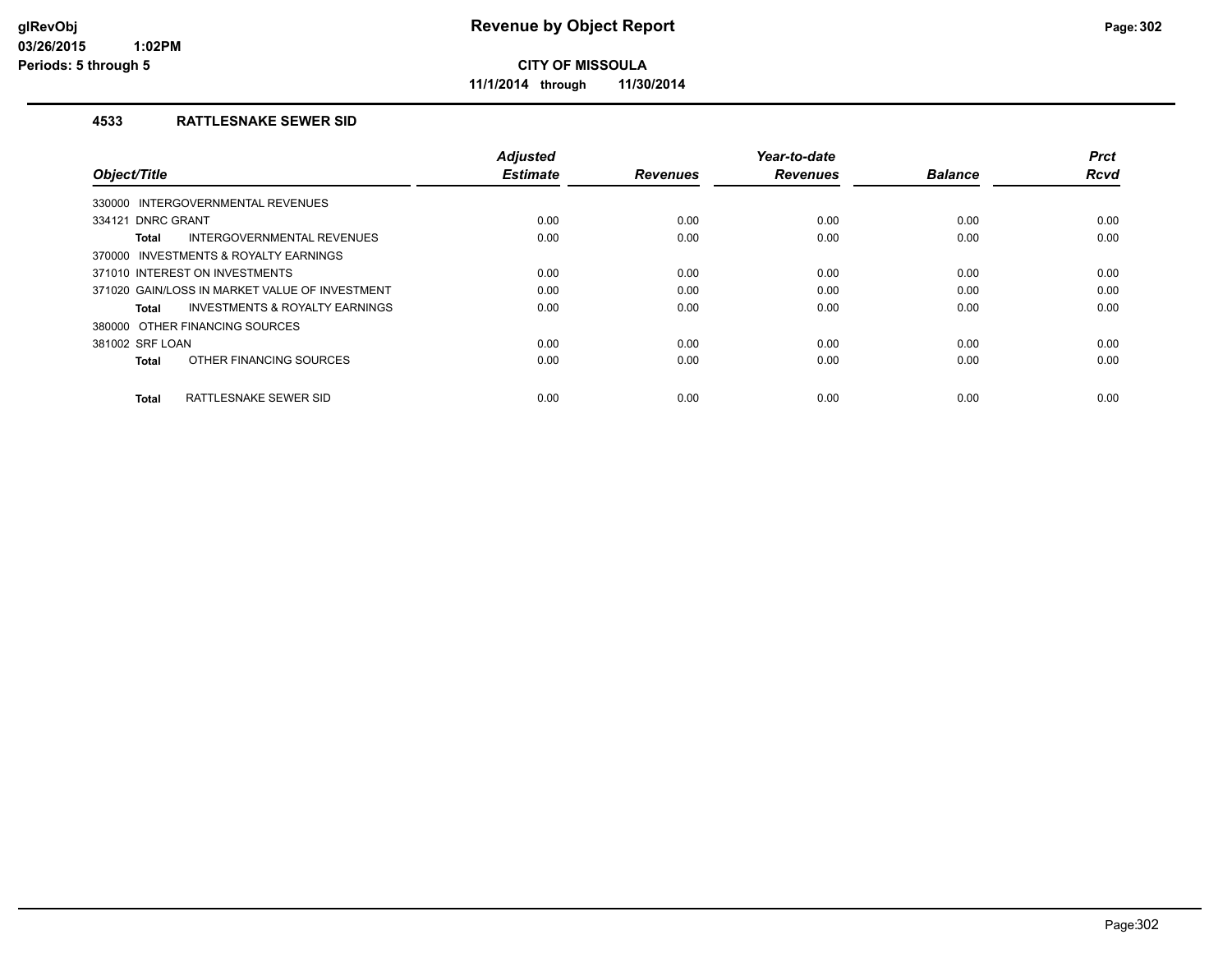**11/1/2014 through 11/30/2014**

### **4534 SID 534 LINCOLNWOOD**

#### **4534 SID 534 LINCOLNWOOD**

|                                                    | <b>Adjusted</b> |                 | Year-to-date    |                | <b>Prct</b> |
|----------------------------------------------------|-----------------|-----------------|-----------------|----------------|-------------|
| Object/Title                                       | <b>Estimate</b> | <b>Revenues</b> | <b>Revenues</b> | <b>Balance</b> | <b>Rcvd</b> |
| 330000 INTERGOVERNMENTAL REVENUES                  |                 |                 |                 |                |             |
| 334121 DNRC GRANT                                  | 0.00            | 0.00            | 0.00            | 0.00           | 0.00        |
| INTERGOVERNMENTAL REVENUES<br>Total                | 0.00            | 0.00            | 0.00            | 0.00           | 0.00        |
| 370000 INVESTMENTS & ROYALTY EARNINGS              |                 |                 |                 |                |             |
| 371010 INTEREST ON INVESTMENTS                     | 0.00            | 0.00            | 0.00            | 0.00           | 0.00        |
| 371020 GAIN/LOSS IN MARKET VALUE OF INVESTMENTS    | 0.00            | 0.00            | 0.00            | 0.00           | 0.00        |
| <b>INVESTMENTS &amp; ROYALTY EARNINGS</b><br>Total | 0.00            | 0.00            | 0.00            | 0.00           | 0.00        |
| 380000 OTHER FINANCING SOURCES                     |                 |                 |                 |                |             |
| 381002 SRF LOAN                                    | 0.00            | 0.00            | 0.00            | 0.00           | 0.00        |
| OTHER FINANCING SOURCES<br>Total                   | 0.00            | 0.00            | 0.00            | 0.00           | 0.00        |
| SID 534 LINCOLNWOOD<br><b>Total</b>                | 0.00            | 0.00            | 0.00            | 0.00           | 0.00        |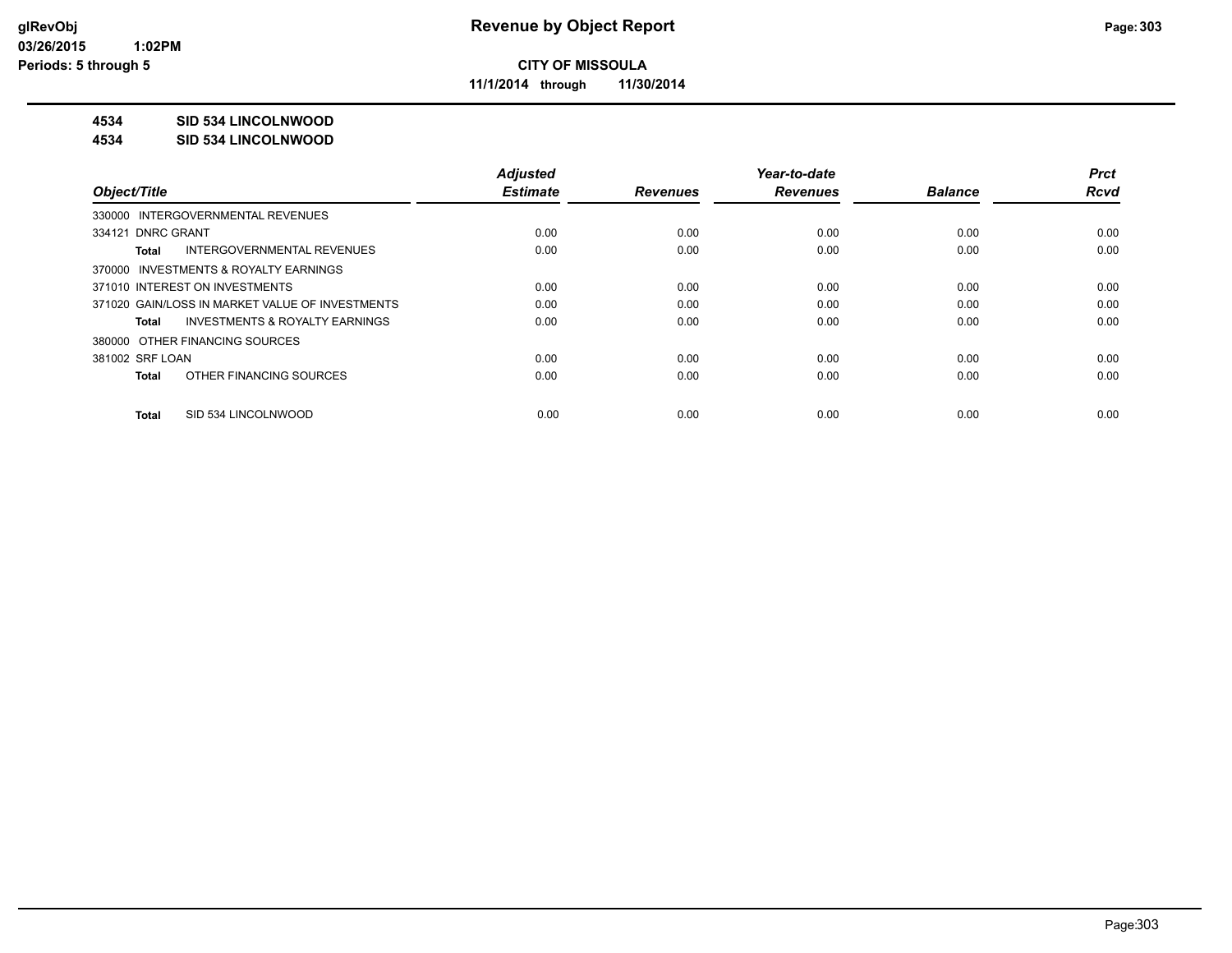**11/1/2014 through 11/30/2014**

#### **4534 SID 534 LINCOLNWOOD**

|                                                | <b>Adjusted</b> |                 | Year-to-date    |                | <b>Prct</b> |
|------------------------------------------------|-----------------|-----------------|-----------------|----------------|-------------|
| Object/Title                                   | <b>Estimate</b> | <b>Revenues</b> | <b>Revenues</b> | <b>Balance</b> | <b>Rcvd</b> |
| 330000 INTERGOVERNMENTAL REVENUES              |                 |                 |                 |                |             |
| 334121 DNRC GRANT                              | 0.00            | 0.00            | 0.00            | 0.00           | 0.00        |
| INTERGOVERNMENTAL REVENUES<br>Total            | 0.00            | 0.00            | 0.00            | 0.00           | 0.00        |
| 370000 INVESTMENTS & ROYALTY EARNINGS          |                 |                 |                 |                |             |
| 371010 INTEREST ON INVESTMENTS                 | 0.00            | 0.00            | 0.00            | 0.00           | 0.00        |
| 371020 GAIN/LOSS IN MARKET VALUE OF INVESTMENT | 0.00            | 0.00            | 0.00            | 0.00           | 0.00        |
| INVESTMENTS & ROYALTY EARNINGS<br>Total        | 0.00            | 0.00            | 0.00            | 0.00           | 0.00        |
| 380000 OTHER FINANCING SOURCES                 |                 |                 |                 |                |             |
| 381002 SRF LOAN                                | 0.00            | 0.00            | 0.00            | 0.00           | 0.00        |
| OTHER FINANCING SOURCES<br><b>Total</b>        | 0.00            | 0.00            | 0.00            | 0.00           | 0.00        |
| SID 534 LINCOLNWOOD<br><b>Total</b>            | 0.00            | 0.00            | 0.00            | 0.00           | 0.00        |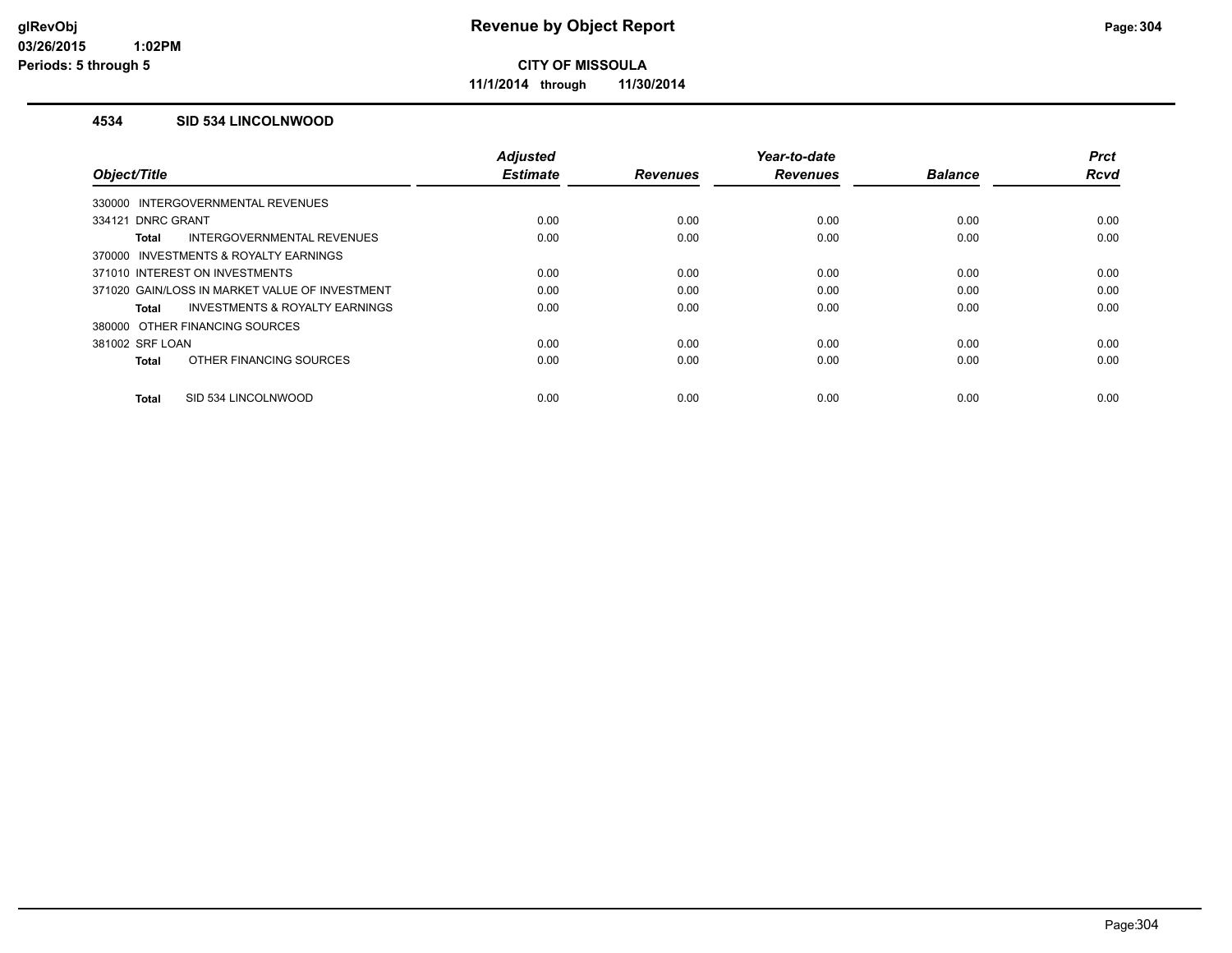**11/1/2014 through 11/30/2014**

### **4535 SLANT STREET TRAFFIC CALMING**

#### **4535 SLANT STREET TRAFFIC CALMING**

|                                                 | <b>Adjusted</b> |                 | Year-to-date    |                | <b>Prct</b> |
|-------------------------------------------------|-----------------|-----------------|-----------------|----------------|-------------|
| Object/Title                                    | <b>Estimate</b> | <b>Revenues</b> | <b>Revenues</b> | <b>Balance</b> | <b>Rcvd</b> |
| 370000 INVESTMENTS & ROYALTY EARNINGS           |                 |                 |                 |                |             |
| 371010 INTEREST ON INVESTMENTS                  | 0.00            | 0.00            | 0.00            | 0.00           | 0.00        |
| 371020 GAIN/LOSS IN MARKET VALUE OF INVESTMENTS | 0.00            | 0.00            | 0.00            | 0.00           | 0.00        |
| INVESTMENTS & ROYALTY EARNINGS<br>Total         | 0.00            | 0.00            | 0.00            | 0.00           | 0.00        |
| 380000 OTHER FINANCING SOURCES                  |                 |                 |                 |                |             |
| 383000 OPERATING TRANSFERS                      | 0.00            | 0.00            | 0.00            | 0.00           | 0.00        |
| OTHER FINANCING SOURCES<br>Total                | 0.00            | 0.00            | 0.00            | 0.00           | 0.00        |
|                                                 |                 |                 |                 |                |             |
| SLANT STREET TRAFFIC CALMING<br>Total           | 0.00            | 0.00            | 0.00            | 0.00           | 0.00        |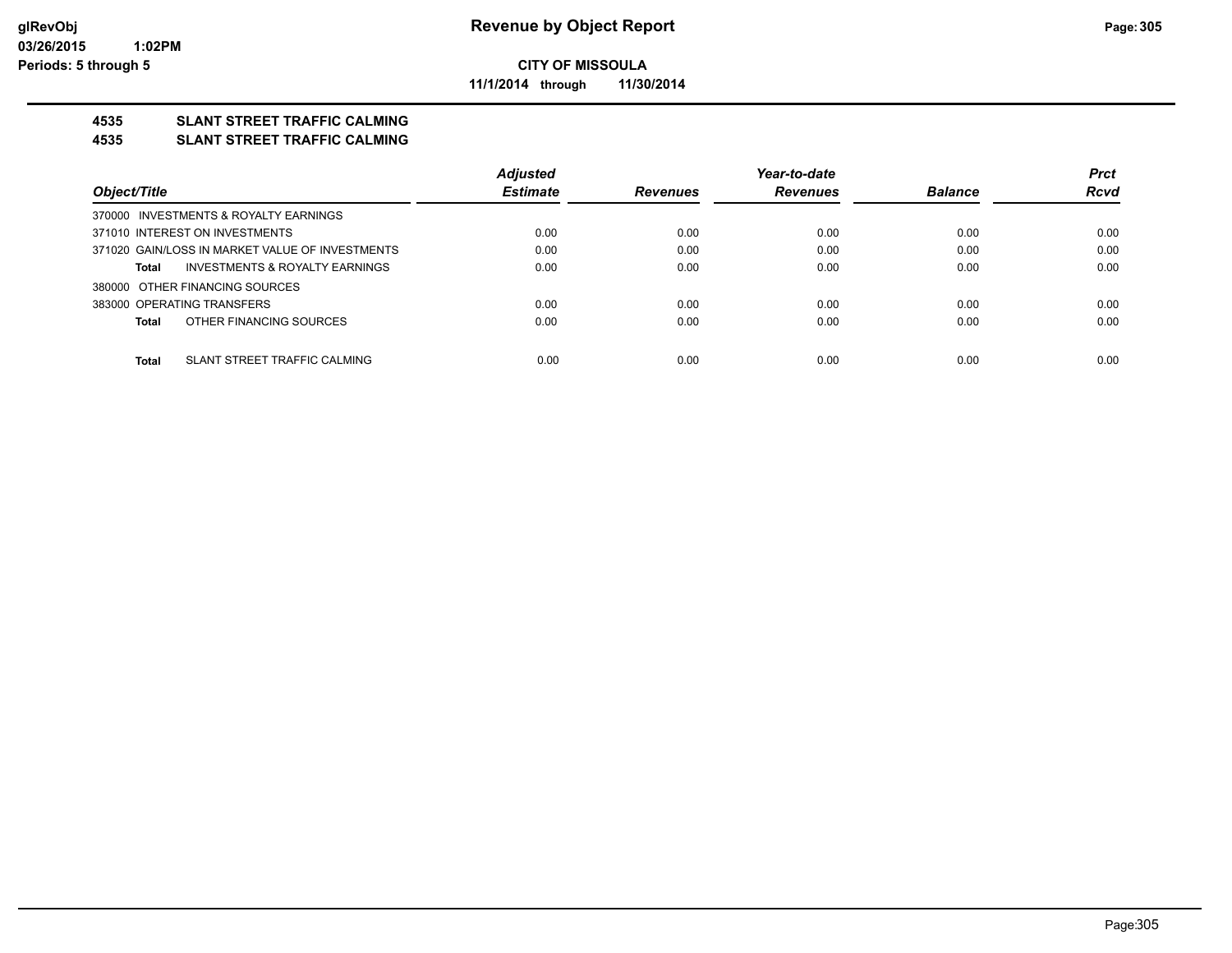**11/1/2014 through 11/30/2014**

### **4535 SLANT STREET TRAFFIC CALMING**

|                                                    | <b>Adjusted</b> |                 | Year-to-date    |                | <b>Prct</b> |
|----------------------------------------------------|-----------------|-----------------|-----------------|----------------|-------------|
| Object/Title                                       | <b>Estimate</b> | <b>Revenues</b> | <b>Revenues</b> | <b>Balance</b> | Rcvd        |
| 370000 INVESTMENTS & ROYALTY EARNINGS              |                 |                 |                 |                |             |
| 371010 INTEREST ON INVESTMENTS                     | 0.00            | 0.00            | 0.00            | 0.00           | 0.00        |
| 371020 GAIN/LOSS IN MARKET VALUE OF INVESTMENT     | 0.00            | 0.00            | 0.00            | 0.00           | 0.00        |
| <b>INVESTMENTS &amp; ROYALTY EARNINGS</b><br>Total | 0.00            | 0.00            | 0.00            | 0.00           | 0.00        |
| 380000 OTHER FINANCING SOURCES                     |                 |                 |                 |                |             |
| 383000 OPERATING TRANSFERS                         | 0.00            | 0.00            | 0.00            | 0.00           | 0.00        |
| OTHER FINANCING SOURCES<br>Total                   | 0.00            | 0.00            | 0.00            | 0.00           | 0.00        |
|                                                    |                 |                 |                 |                |             |
| Total<br>SLANT STREET TRAFFIC CALMING              | 0.00            | 0.00            | 0.00            | 0.00           | 0.00        |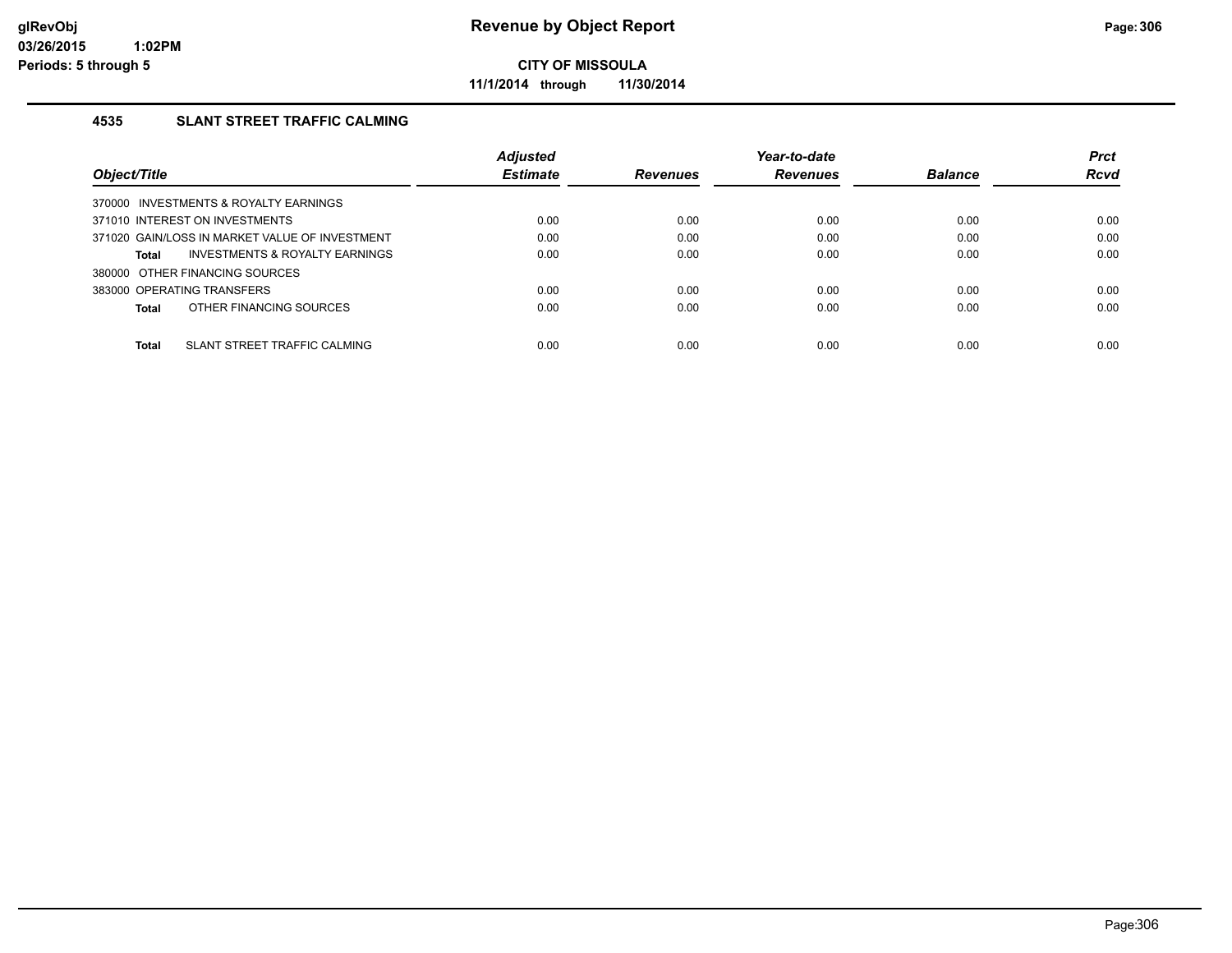**11/1/2014 through 11/30/2014**

## **4536 SID536 LINCOLNWOOD SWR PH2**

#### **4536 SID536 LINCOLNWOOD SWR PH2**

|                                                    | <b>Adjusted</b> |                 | Year-to-date    |                | <b>Prct</b> |
|----------------------------------------------------|-----------------|-----------------|-----------------|----------------|-------------|
| Object/Title                                       | <b>Estimate</b> | <b>Revenues</b> | <b>Revenues</b> | <b>Balance</b> | <b>Rcvd</b> |
| 330000 INTERGOVERNMENTAL REVENUES                  |                 |                 |                 |                |             |
| 334121 DNRC GRANT                                  | 0.00            | 0.00            | 0.00            | 0.00           | 0.00        |
| <b>INTERGOVERNMENTAL REVENUES</b><br>Total         | 0.00            | 0.00            | 0.00            | 0.00           | 0.00        |
| 360000 MISCELLANEOUS REVENUES                      |                 |                 |                 |                |             |
| 365001 *** Title Not Found ***                     | 0.00            | 0.00            | 0.00            | 0.00           | 0.00        |
| <b>MISCELLANEOUS REVENUES</b><br>Total             | 0.00            | 0.00            | 0.00            | 0.00           | 0.00        |
| 370000 INVESTMENTS & ROYALTY EARNINGS              |                 |                 |                 |                |             |
| 371010 INTEREST ON INVESTMENTS                     | 0.00            | 0.00            | 0.00            | 0.00           | 0.00        |
| 371020 GAIN/LOSS IN MARKET VALUE OF INVESTMENTS    | 0.00            | 0.00            | 0.00            | 0.00           | 0.00        |
| <b>INVESTMENTS &amp; ROYALTY EARNINGS</b><br>Total | 0.00            | 0.00            | 0.00            | 0.00           | 0.00        |
| 380000 OTHER FINANCING SOURCES                     |                 |                 |                 |                |             |
| 381030 SID BONDS PROCEEDS                          | 0.00            | 0.00            | 0.00            | 0.00           | 0.00        |
| OTHER FINANCING SOURCES<br>Total                   | 0.00            | 0.00            | 0.00            | 0.00           | 0.00        |
|                                                    |                 |                 |                 |                |             |
| SID536 LINCOLNWOOD SWR PH2<br>Total                | 0.00            | 0.00            | 0.00            | 0.00           | 0.00        |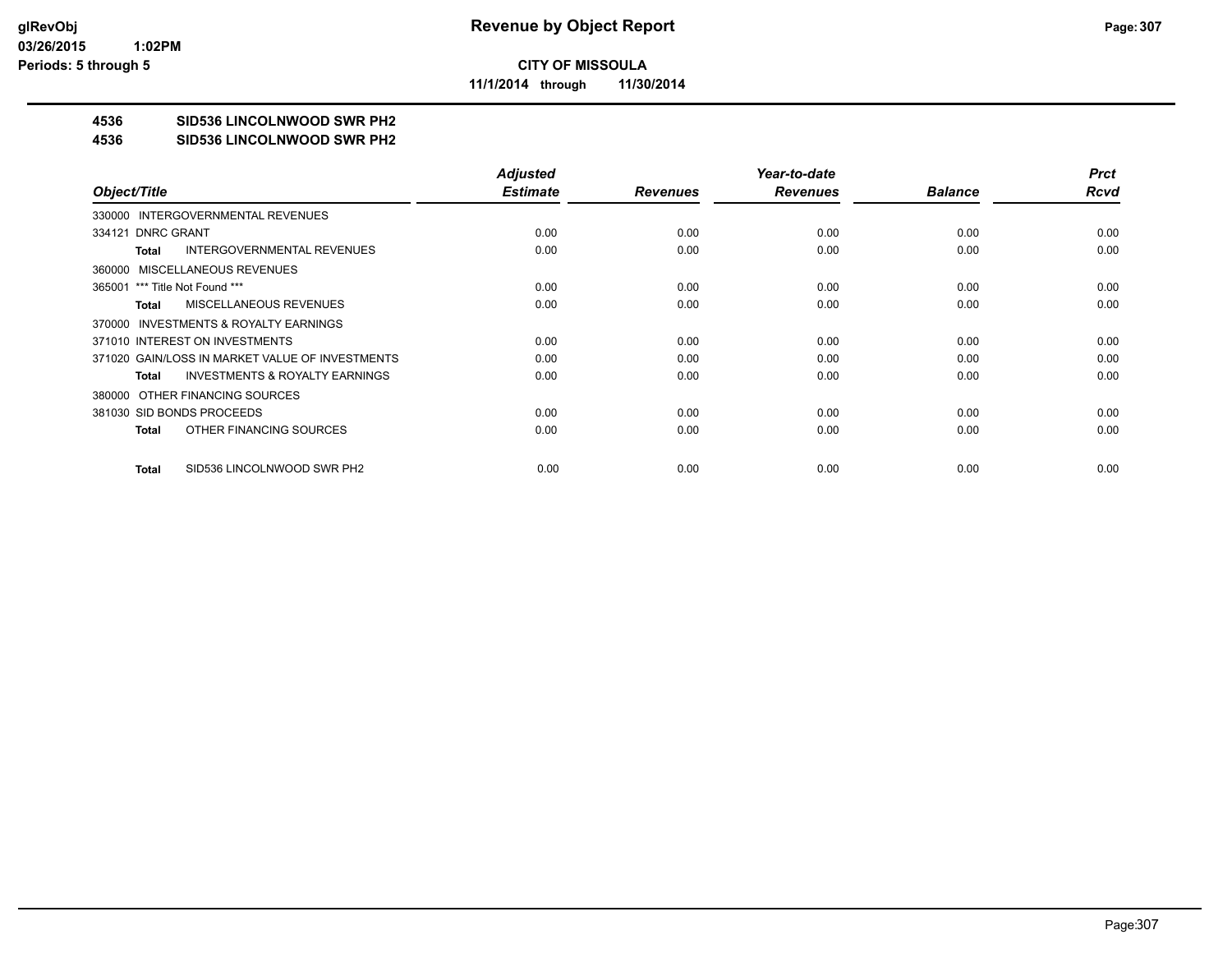**11/1/2014 through 11/30/2014**

### **4536 SID536 LINCOLNWOOD SWR PH2**

| Object/Title                                              | <b>Adjusted</b><br><b>Estimate</b> | <b>Revenues</b> | Year-to-date<br><b>Revenues</b> | <b>Balance</b> | <b>Prct</b><br><b>Rcvd</b> |
|-----------------------------------------------------------|------------------------------------|-----------------|---------------------------------|----------------|----------------------------|
| 330000 INTERGOVERNMENTAL REVENUES                         |                                    |                 |                                 |                |                            |
| 334121 DNRC GRANT                                         | 0.00                               | 0.00            | 0.00                            | 0.00           | 0.00                       |
| INTERGOVERNMENTAL REVENUES<br><b>Total</b>                | 0.00                               | 0.00            | 0.00                            | 0.00           | 0.00                       |
| 360000 MISCELLANEOUS REVENUES                             |                                    |                 |                                 |                |                            |
| 365001 *** Title Not Found ***                            | 0.00                               | 0.00            | 0.00                            | 0.00           | 0.00                       |
| MISCELLANEOUS REVENUES<br><b>Total</b>                    | 0.00                               | 0.00            | 0.00                            | 0.00           | 0.00                       |
| 370000 INVESTMENTS & ROYALTY EARNINGS                     |                                    |                 |                                 |                |                            |
| 371010 INTEREST ON INVESTMENTS                            | 0.00                               | 0.00            | 0.00                            | 0.00           | 0.00                       |
| 371020 GAIN/LOSS IN MARKET VALUE OF INVESTMENT            | 0.00                               | 0.00            | 0.00                            | 0.00           | 0.00                       |
| <b>INVESTMENTS &amp; ROYALTY EARNINGS</b><br><b>Total</b> | 0.00                               | 0.00            | 0.00                            | 0.00           | 0.00                       |
| 380000 OTHER FINANCING SOURCES                            |                                    |                 |                                 |                |                            |
| 381030 SID BONDS PROCEEDS                                 | 0.00                               | 0.00            | 0.00                            | 0.00           | 0.00                       |
| OTHER FINANCING SOURCES<br><b>Total</b>                   | 0.00                               | 0.00            | 0.00                            | 0.00           | 0.00                       |
| SID536 LINCOLNWOOD SWR PH2<br><b>Total</b>                | 0.00                               | 0.00            | 0.00                            | 0.00           | 0.00                       |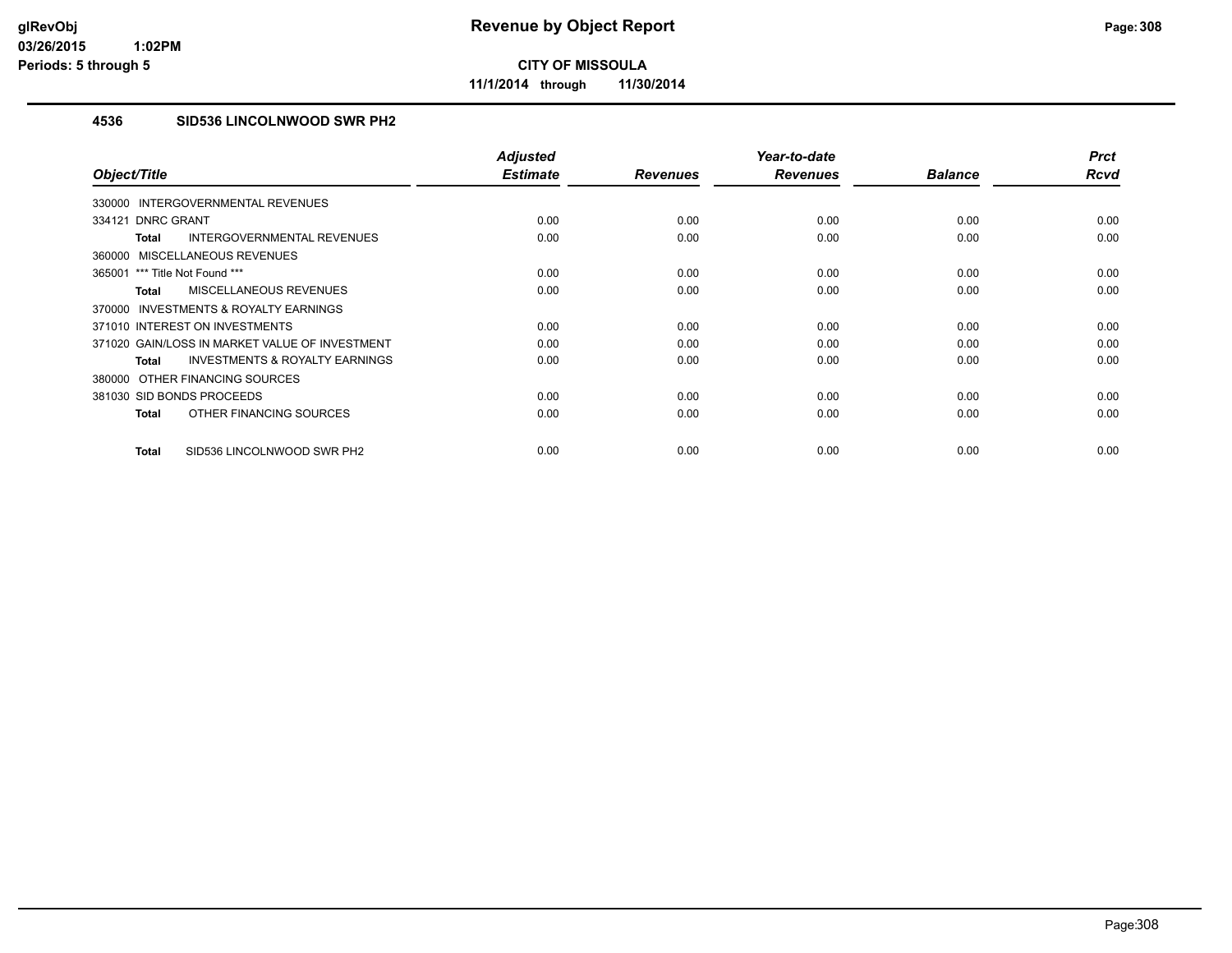**11/1/2014 through 11/30/2014**

#### **4538 SID 538 HILLVIEW WAY**

**4538 SID 538 HILLVIEW WAY**

|                                                    | <b>Adjusted</b> |                 | Year-to-date    |                | <b>Prct</b> |
|----------------------------------------------------|-----------------|-----------------|-----------------|----------------|-------------|
| Object/Title                                       | <b>Estimate</b> | <b>Revenues</b> | <b>Revenues</b> | <b>Balance</b> | <b>Rcvd</b> |
| 370000 INVESTMENTS & ROYALTY EARNINGS              |                 |                 |                 |                |             |
| 371010 INTEREST ON INVESTMENTS                     | 0.00            | 0.00            | 0.00            | 0.00           | 0.00        |
| 371020 GAIN/LOSS IN MARKET VALUE OF INVESTMENTS    | 0.00            | 0.00            | 0.00            | 0.00           | 0.00        |
| <b>INVESTMENTS &amp; ROYALTY EARNINGS</b><br>Total | 0.00            | 0.00            | 0.00            | 0.00           | 0.00        |
| 380000 OTHER FINANCING SOURCES                     |                 |                 |                 |                |             |
| 383000 OPERATING TRANSFERS                         | 0.00            | 0.00            | 0.00            | 0.00           | 0.00        |
| OTHER FINANCING SOURCES<br>Total                   | 0.00            | 0.00            | 0.00            | 0.00           | 0.00        |
|                                                    |                 |                 |                 |                |             |
| <b>Total</b><br>SID 538 HILLVIEW WAY               | 0.00            | 0.00            | 0.00            | 0.00           | 0.00        |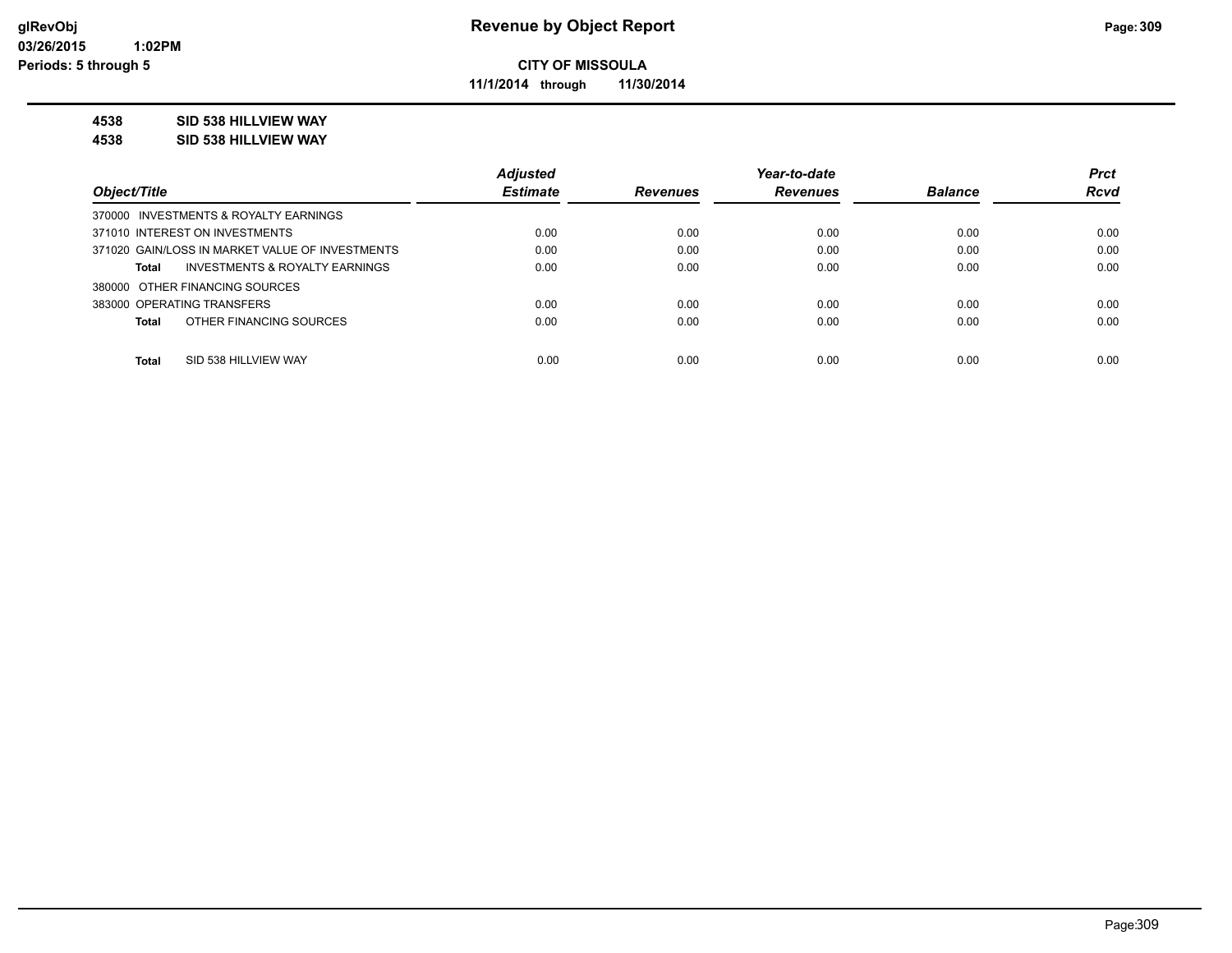**11/1/2014 through 11/30/2014**

#### **4538 SID 538 HILLVIEW WAY**

|                                                | <b>Adjusted</b> |                 | Year-to-date    |                | <b>Prct</b> |
|------------------------------------------------|-----------------|-----------------|-----------------|----------------|-------------|
| Object/Title                                   | <b>Estimate</b> | <b>Revenues</b> | <b>Revenues</b> | <b>Balance</b> | <b>Rcvd</b> |
| 370000 INVESTMENTS & ROYALTY EARNINGS          |                 |                 |                 |                |             |
| 371010 INTEREST ON INVESTMENTS                 | 0.00            | 0.00            | 0.00            | 0.00           | 0.00        |
| 371020 GAIN/LOSS IN MARKET VALUE OF INVESTMENT | 0.00            | 0.00            | 0.00            | 0.00           | 0.00        |
| INVESTMENTS & ROYALTY EARNINGS<br>Total        | 0.00            | 0.00            | 0.00            | 0.00           | 0.00        |
| 380000 OTHER FINANCING SOURCES                 |                 |                 |                 |                |             |
| 383000 OPERATING TRANSFERS                     | 0.00            | 0.00            | 0.00            | 0.00           | 0.00        |
| OTHER FINANCING SOURCES<br>Total               | 0.00            | 0.00            | 0.00            | 0.00           | 0.00        |
|                                                |                 |                 |                 |                |             |
| Total<br>SID 538 HILLVIEW WAY                  | 0.00            | 0.00            | 0.00            | 0.00           | 0.00        |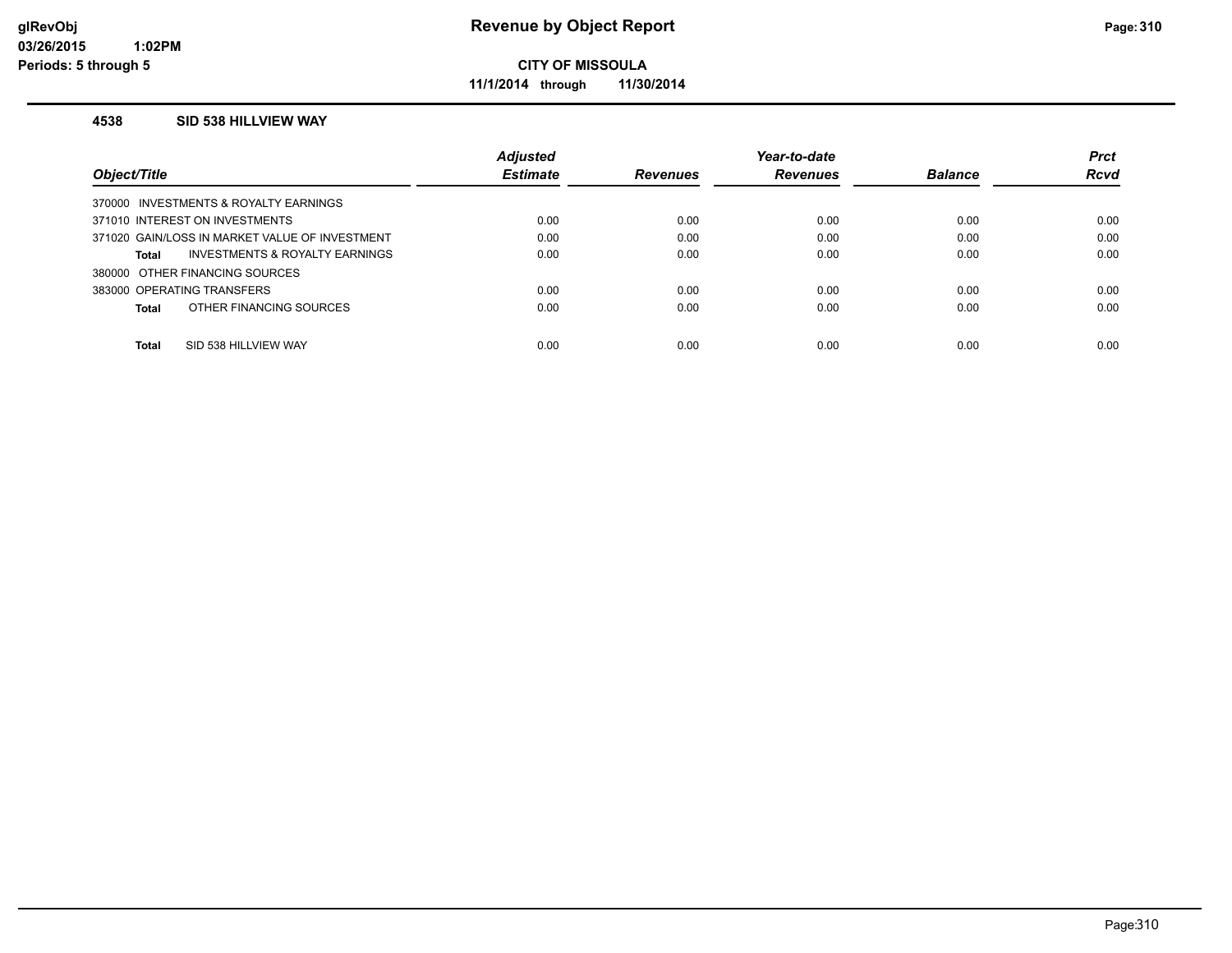**11/1/2014 through 11/30/2014**

**4539 SID 539 4th STREET**

**4539 SID 539 4th STREET**

|                                                | <b>Adiusted</b> |                 | Year-to-date    |                | <b>Prct</b> |
|------------------------------------------------|-----------------|-----------------|-----------------|----------------|-------------|
| Object/Title                                   | <b>Estimate</b> | <b>Revenues</b> | <b>Revenues</b> | <b>Balance</b> | <b>Rcvd</b> |
| 370000 INVESTMENTS & ROYALTY EARNINGS          |                 |                 |                 |                |             |
| 371010 INTEREST ON INVESTMENTS                 | 0.00            | 0.00            | 0.00            | 0.00           | 0.00        |
| INVESTMENTS & ROYALTY EARNINGS<br><b>Total</b> | 0.00            | 0.00            | 0.00            | 0.00           | 0.00        |
| 380000 OTHER FINANCING SOURCES                 |                 |                 |                 |                |             |
| 383000 OPERATING TRANSFERS                     | 0.00            | 0.00            | 0.00            | 0.00           | 0.00        |
| OTHER FINANCING SOURCES<br><b>Total</b>        | 0.00            | 0.00            | 0.00            | 0.00           | 0.00        |
|                                                |                 |                 |                 |                |             |
| SID 539 4th STREET<br><b>Total</b>             | 0.00            | 0.00            | 0.00            | 0.00           | 0.00        |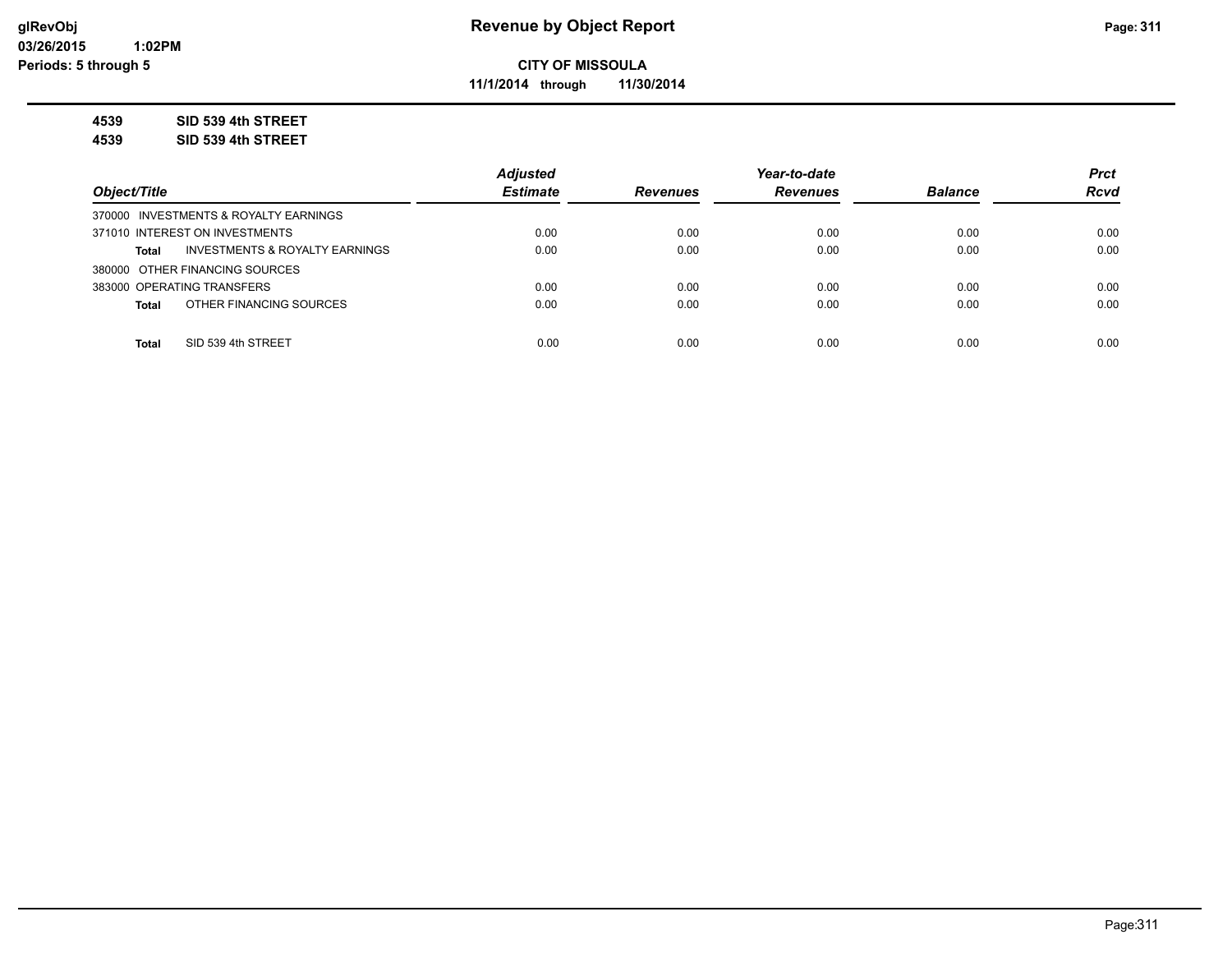**11/1/2014 through 11/30/2014**

#### **4539 SID 539 4th STREET**

| Object/Title                                   | <b>Adjusted</b><br><b>Estimate</b> | <b>Revenues</b> | Year-to-date<br><b>Revenues</b> | <b>Balance</b> | <b>Prct</b><br><b>Rcvd</b> |
|------------------------------------------------|------------------------------------|-----------------|---------------------------------|----------------|----------------------------|
| 370000 INVESTMENTS & ROYALTY EARNINGS          |                                    |                 |                                 |                |                            |
| 371010 INTEREST ON INVESTMENTS                 | 0.00                               | 0.00            | 0.00                            | 0.00           | 0.00                       |
| INVESTMENTS & ROYALTY EARNINGS<br><b>Total</b> | 0.00                               | 0.00            | 0.00                            | 0.00           | 0.00                       |
| 380000 OTHER FINANCING SOURCES                 |                                    |                 |                                 |                |                            |
| 383000 OPERATING TRANSFERS                     | 0.00                               | 0.00            | 0.00                            | 0.00           | 0.00                       |
| OTHER FINANCING SOURCES<br><b>Total</b>        | 0.00                               | 0.00            | 0.00                            | 0.00           | 0.00                       |
|                                                |                                    |                 |                                 |                |                            |
| SID 539 4th STREET<br><b>Total</b>             | 0.00                               | 0.00            | 0.00                            | 0.00           | 0.00                       |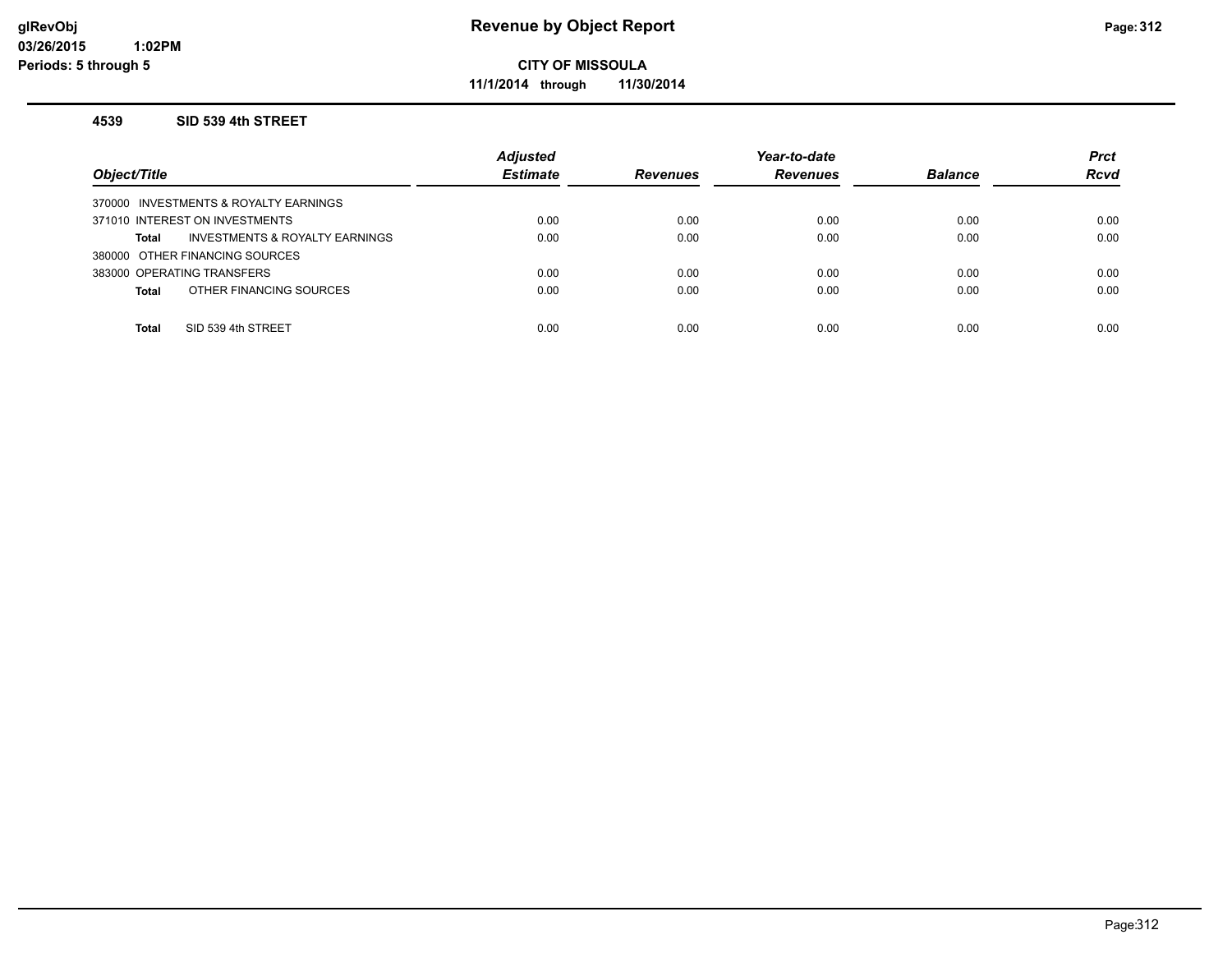**11/1/2014 through 11/30/2014**

**4540 SID 540 ENGLAND BLVD**

**4540 SID 540 ENGLAND BLVD**

|                                                           | <b>Adjusted</b> |                 | Year-to-date    |                | <b>Prct</b> |
|-----------------------------------------------------------|-----------------|-----------------|-----------------|----------------|-------------|
| Object/Title                                              | <b>Estimate</b> | <b>Revenues</b> | <b>Revenues</b> | <b>Balance</b> | <b>Rcvd</b> |
| TAXES/ASSESSMENTS<br>310000                               |                 |                 |                 |                |             |
| <b>PENALTIES &amp; INTEREST</b><br>312001                 | 0.00            | 0.00            | 0.00            | 0.00           | 0.00        |
| TAXES/ASSESSMENTS<br><b>Total</b>                         | 0.00            | 0.00            | 0.00            | 0.00           | 0.00        |
| MISCELLANEOUS REVENUES<br>360000                          |                 |                 |                 |                |             |
| 363020 PROPERTY ASSESSMENTS                               | 0.00            | 0.00            | 0.00            | 0.00           | 0.00        |
| PAYOFF PRINCIPAL ASSESSMENTS<br>363021                    | 0.00            | 0.00            | 0.00            | 0.00           | 0.00        |
| 363022 BOND INTEREST ASSESSMENTS                          | 0.00            | 0.00            | 0.00            | 0.00           | 0.00        |
| 363040 PENALTY AND INTEREST                               | 0.00            | 0.00            | 0.00            | 0.00           | 0.00        |
| <b>MISCELLANEOUS REVENUES</b><br><b>Total</b>             | 0.00            | 0.00            | 0.00            | 0.00           | 0.00        |
| <b>INVESTMENTS &amp; ROYALTY EARNINGS</b><br>370000       |                 |                 |                 |                |             |
| 371010 INTEREST ON INVESTMENTS                            | 0.00            | 0.00            | 0.00            | 0.00           | 0.00        |
| 371020 GAIN/LOSS IN MARKET VALUE OF INVESTMENTS           | 0.00            | 0.00            | 0.00            | 0.00           | 0.00        |
| <b>INVESTMENTS &amp; ROYALTY EARNINGS</b><br><b>Total</b> | 0.00            | 0.00            | 0.00            | 0.00           | 0.00        |
| OTHER FINANCING SOURCES<br>380000                         |                 |                 |                 |                |             |
| 381030 SID BONDS PROCEEDS                                 | 0.00            | 0.00            | 0.00            | 0.00           | 0.00        |
| OTHER FINANCING SOURCES<br><b>Total</b>                   | 0.00            | 0.00            | 0.00            | 0.00           | 0.00        |
|                                                           |                 |                 |                 |                |             |
| SID 540 ENGLAND BLVD<br><b>Total</b>                      | 0.00            | 0.00            | 0.00            | 0.00           | 0.00        |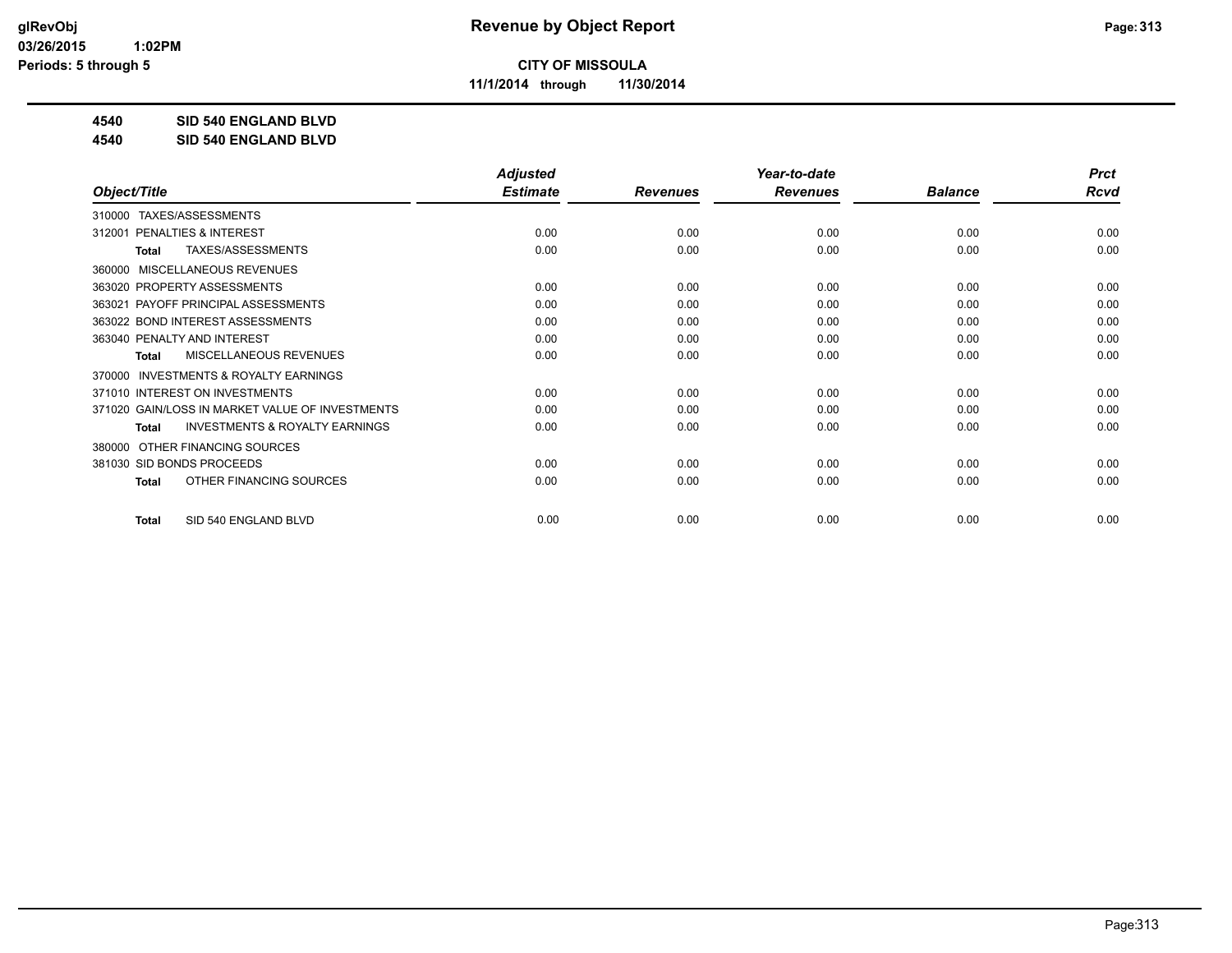**11/1/2014 through 11/30/2014**

#### **4540 SID 540 ENGLAND BLVD**

|                                                    | <b>Adjusted</b> |                 | Year-to-date    |                | <b>Prct</b> |
|----------------------------------------------------|-----------------|-----------------|-----------------|----------------|-------------|
| Object/Title                                       | <b>Estimate</b> | <b>Revenues</b> | <b>Revenues</b> | <b>Balance</b> | <b>Rcvd</b> |
| TAXES/ASSESSMENTS<br>310000                        |                 |                 |                 |                |             |
| <b>PENALTIES &amp; INTEREST</b><br>312001          | 0.00            | 0.00            | 0.00            | 0.00           | 0.00        |
| TAXES/ASSESSMENTS<br>Total                         | 0.00            | 0.00            | 0.00            | 0.00           | 0.00        |
| MISCELLANEOUS REVENUES<br>360000                   |                 |                 |                 |                |             |
| 363020 PROPERTY ASSESSMENTS                        | 0.00            | 0.00            | 0.00            | 0.00           | 0.00        |
| PAYOFF PRINCIPAL ASSESSMENTS<br>363021             | 0.00            | 0.00            | 0.00            | 0.00           | 0.00        |
| 363022 BOND INTEREST ASSESSMENTS                   | 0.00            | 0.00            | 0.00            | 0.00           | 0.00        |
| 363040 PENALTY AND INTEREST                        | 0.00            | 0.00            | 0.00            | 0.00           | 0.00        |
| MISCELLANEOUS REVENUES<br>Total                    | 0.00            | 0.00            | 0.00            | 0.00           | 0.00        |
| INVESTMENTS & ROYALTY EARNINGS<br>370000           |                 |                 |                 |                |             |
| 371010 INTEREST ON INVESTMENTS                     | 0.00            | 0.00            | 0.00            | 0.00           | 0.00        |
| 371020 GAIN/LOSS IN MARKET VALUE OF INVESTMENT     | 0.00            | 0.00            | 0.00            | 0.00           | 0.00        |
| <b>INVESTMENTS &amp; ROYALTY EARNINGS</b><br>Total | 0.00            | 0.00            | 0.00            | 0.00           | 0.00        |
| OTHER FINANCING SOURCES<br>380000                  |                 |                 |                 |                |             |
| 381030 SID BONDS PROCEEDS                          | 0.00            | 0.00            | 0.00            | 0.00           | 0.00        |
| OTHER FINANCING SOURCES<br><b>Total</b>            | 0.00            | 0.00            | 0.00            | 0.00           | 0.00        |
| SID 540 ENGLAND BLVD<br><b>Total</b>               | 0.00            | 0.00            | 0.00            | 0.00           | 0.00        |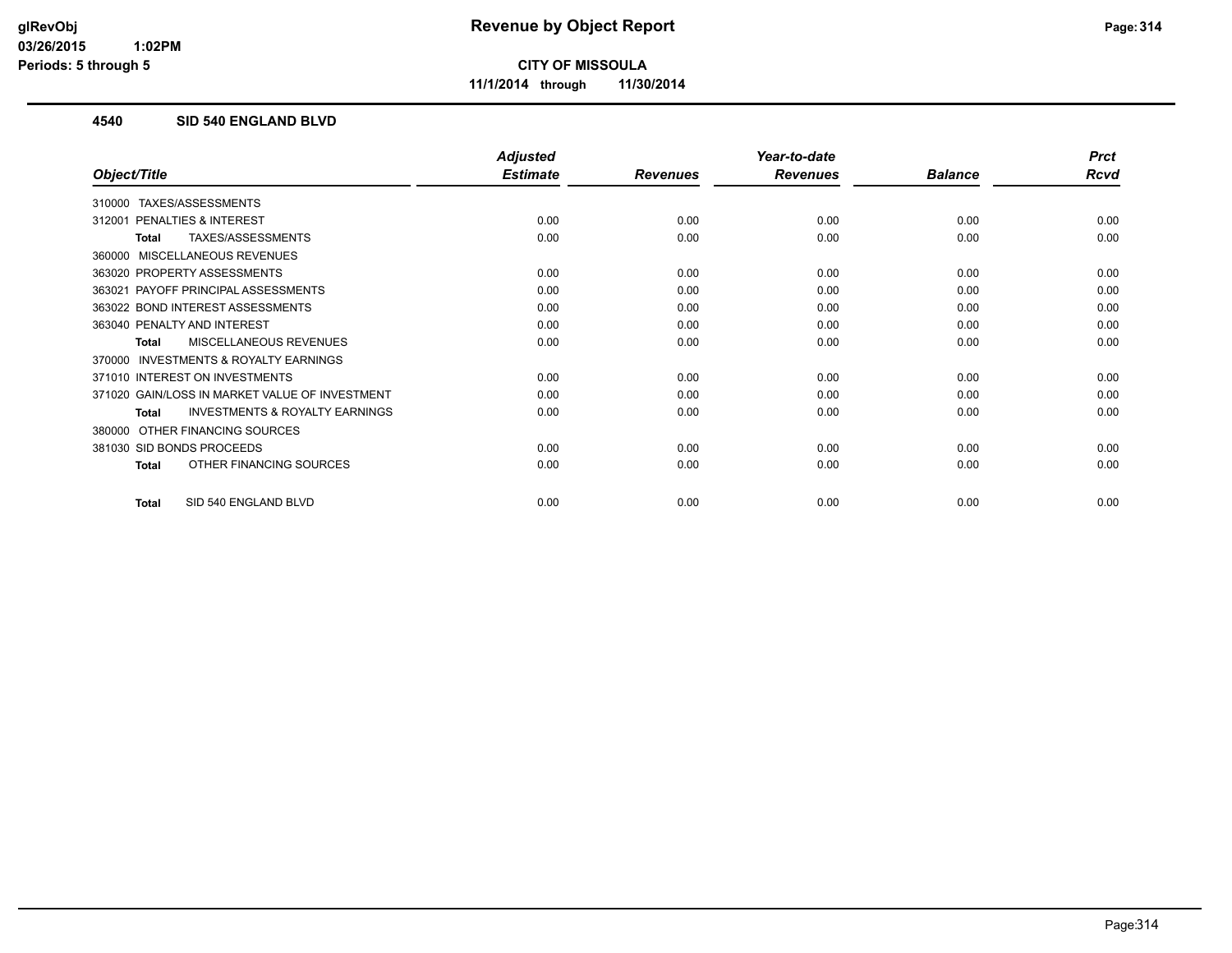**11/1/2014 through 11/30/2014**

#### **4541 SID 541 PINEVIEW PARK**

**4541 SID 541 PINEVIEW PARK**

|                                                           | <b>Adjusted</b> |                 | Year-to-date    |                | <b>Prct</b> |
|-----------------------------------------------------------|-----------------|-----------------|-----------------|----------------|-------------|
| Object/Title                                              | <b>Estimate</b> | <b>Revenues</b> | <b>Revenues</b> | <b>Balance</b> | Rcvd        |
| TAXES/ASSESSMENTS<br>310000                               |                 |                 |                 |                |             |
| <b>PENALTIES &amp; INTEREST</b><br>312001                 | 0.00            | 0.00            | 0.00            | 0.00           | 0.00        |
| TAXES/ASSESSMENTS<br><b>Total</b>                         | 0.00            | 0.00            | 0.00            | 0.00           | 0.00        |
| MISCELLANEOUS REVENUES<br>360000                          |                 |                 |                 |                |             |
| 363020 PROPERTY ASSESSMENTS                               | 0.00            | 0.00            | 0.00            | 0.00           | 0.00        |
| 363021 PAYOFF PRINCIPAL ASSESSMENTS                       | 0.00            | 0.00            | 0.00            | 0.00           | 0.00        |
| 363022 BOND INTEREST ASSESSMENTS                          | 0.00            | 0.00            | 0.00            | 0.00           | 0.00        |
| 363040 PENALTY AND INTEREST                               | 0.00            | 0.00            | 0.00            | 0.00           | 0.00        |
| <b>MISCELLANEOUS REVENUES</b><br><b>Total</b>             | 0.00            | 0.00            | 0.00            | 0.00           | 0.00        |
| <b>INVESTMENTS &amp; ROYALTY EARNINGS</b><br>370000       |                 |                 |                 |                |             |
| 371010 INTEREST ON INVESTMENTS                            | 0.00            | 0.00            | 0.00            | 0.00           | 0.00        |
| 371020 GAIN/LOSS IN MARKET VALUE OF INVESTMENTS           | 0.00            | 0.00            | 0.00            | 0.00           | 0.00        |
| <b>INVESTMENTS &amp; ROYALTY EARNINGS</b><br><b>Total</b> | 0.00            | 0.00            | 0.00            | 0.00           | 0.00        |
| OTHER FINANCING SOURCES<br>380000                         |                 |                 |                 |                |             |
| 381030 SID BONDS PROCEEDS                                 | 0.00            | 0.00            | 0.00            | 0.00           | 0.00        |
| OTHER FINANCING SOURCES<br><b>Total</b>                   | 0.00            | 0.00            | 0.00            | 0.00           | 0.00        |
|                                                           |                 |                 |                 |                |             |
| SID 541 PINEVIEW PARK<br><b>Total</b>                     | 0.00            | 0.00            | 0.00            | 0.00           | 0.00        |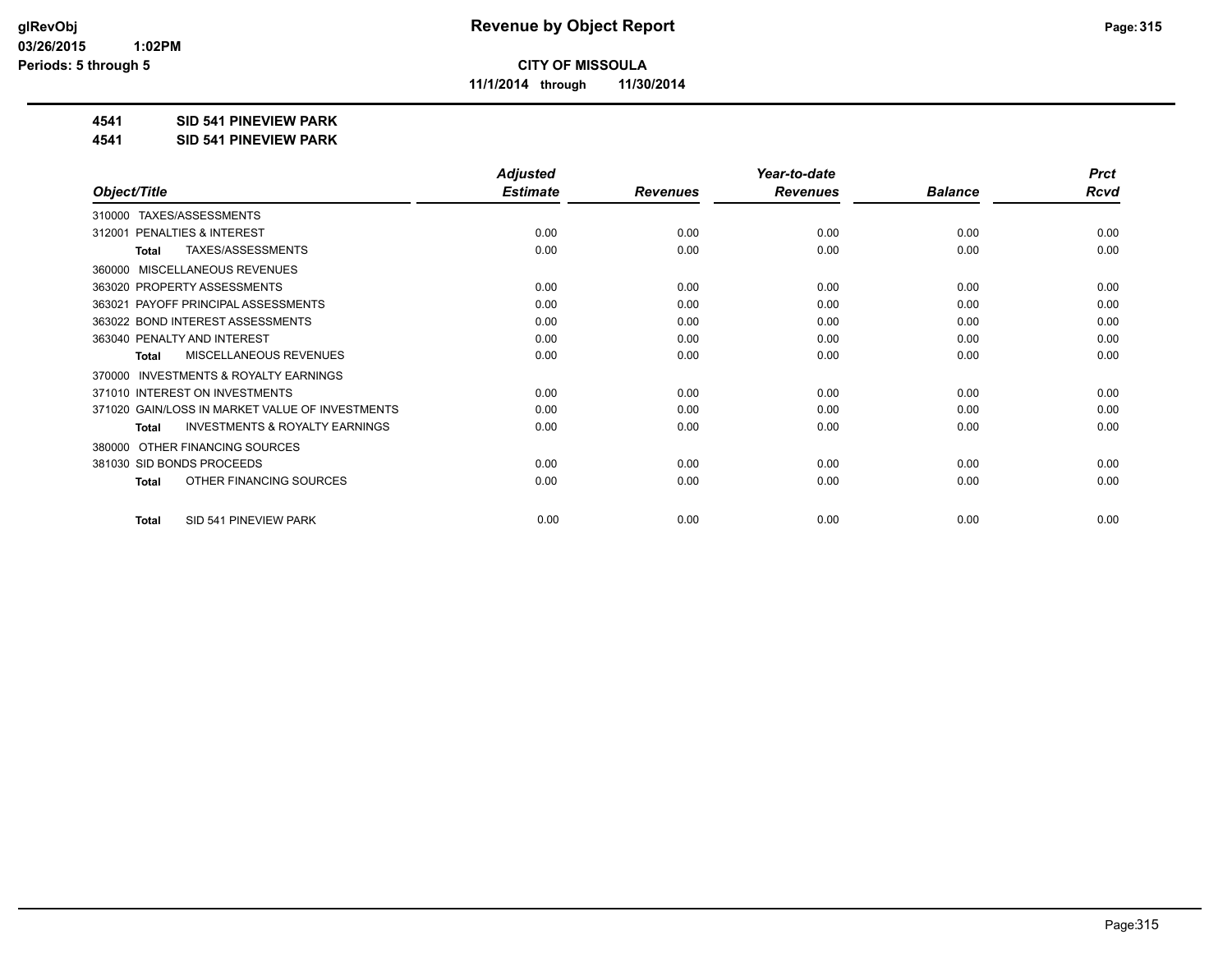**11/1/2014 through 11/30/2014**

#### **4541 SID 541 PINEVIEW PARK**

|                                                           | <b>Adjusted</b> |                 | Year-to-date    |                | <b>Prct</b> |
|-----------------------------------------------------------|-----------------|-----------------|-----------------|----------------|-------------|
| Object/Title                                              | <b>Estimate</b> | <b>Revenues</b> | <b>Revenues</b> | <b>Balance</b> | <b>Rcvd</b> |
| TAXES/ASSESSMENTS<br>310000                               |                 |                 |                 |                |             |
| 312001 PENALTIES & INTEREST                               | 0.00            | 0.00            | 0.00            | 0.00           | 0.00        |
| TAXES/ASSESSMENTS<br><b>Total</b>                         | 0.00            | 0.00            | 0.00            | 0.00           | 0.00        |
| 360000 MISCELLANEOUS REVENUES                             |                 |                 |                 |                |             |
| 363020 PROPERTY ASSESSMENTS                               | 0.00            | 0.00            | 0.00            | 0.00           | 0.00        |
| 363021 PAYOFF PRINCIPAL ASSESSMENTS                       | 0.00            | 0.00            | 0.00            | 0.00           | 0.00        |
| 363022 BOND INTEREST ASSESSMENTS                          | 0.00            | 0.00            | 0.00            | 0.00           | 0.00        |
| 363040 PENALTY AND INTEREST                               | 0.00            | 0.00            | 0.00            | 0.00           | 0.00        |
| <b>MISCELLANEOUS REVENUES</b><br><b>Total</b>             | 0.00            | 0.00            | 0.00            | 0.00           | 0.00        |
| <b>INVESTMENTS &amp; ROYALTY EARNINGS</b><br>370000       |                 |                 |                 |                |             |
| 371010 INTEREST ON INVESTMENTS                            | 0.00            | 0.00            | 0.00            | 0.00           | 0.00        |
| 371020 GAIN/LOSS IN MARKET VALUE OF INVESTMENT            | 0.00            | 0.00            | 0.00            | 0.00           | 0.00        |
| <b>INVESTMENTS &amp; ROYALTY EARNINGS</b><br><b>Total</b> | 0.00            | 0.00            | 0.00            | 0.00           | 0.00        |
| OTHER FINANCING SOURCES<br>380000                         |                 |                 |                 |                |             |
| 381030 SID BONDS PROCEEDS                                 | 0.00            | 0.00            | 0.00            | 0.00           | 0.00        |
| OTHER FINANCING SOURCES<br><b>Total</b>                   | 0.00            | 0.00            | 0.00            | 0.00           | 0.00        |
| SID 541 PINEVIEW PARK<br><b>Total</b>                     | 0.00            | 0.00            | 0.00            | 0.00           | 0.00        |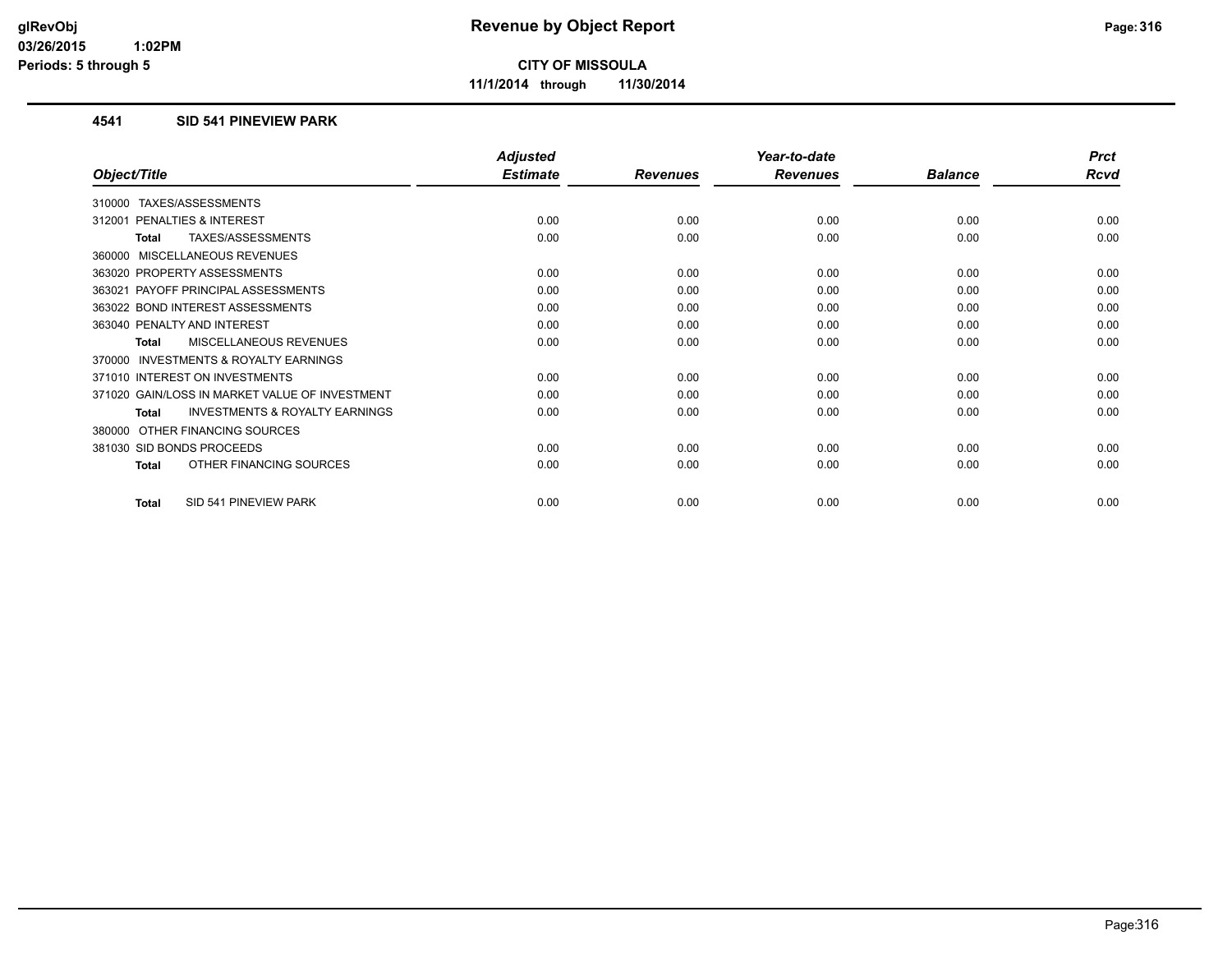**11/1/2014 through 11/30/2014**

#### **4542 SID 542 HILLVIEW WAY**

#### **4542 SID 542 HILLVIEW WAY**

|                                                 | <b>Adjusted</b> |                 | Year-to-date    |                | <b>Prct</b> |
|-------------------------------------------------|-----------------|-----------------|-----------------|----------------|-------------|
| Object/Title                                    | <b>Estimate</b> | <b>Revenues</b> | <b>Revenues</b> | <b>Balance</b> | <b>Rcvd</b> |
| 370000 INVESTMENTS & ROYALTY EARNINGS           |                 |                 |                 |                |             |
| 371010 INTEREST ON INVESTMENTS                  | 0.00            | 0.00            | 0.00            | 0.00           | 0.00        |
| 371020 GAIN/LOSS IN MARKET VALUE OF INVESTMENTS | 0.00            | 0.00            | 0.00            | 0.00           | 0.00        |
| INVESTMENTS & ROYALTY EARNINGS<br>Total         | 0.00            | 0.00            | 0.00            | 0.00           | 0.00        |
| 380000 OTHER FINANCING SOURCES                  |                 |                 |                 |                |             |
| 381030 SID BONDS PROCEEDS                       | 0.00            | 0.00            | 0.00            | 0.00           | 0.00        |
| 383000 OPERATING TRANSFERS                      | 0.00            | 0.00            | 0.00            | 0.00           | 0.00        |
| OTHER FINANCING SOURCES<br>Total                | 0.00            | 0.00            | 0.00            | 0.00           | 0.00        |
|                                                 |                 |                 |                 |                |             |
| SID 542 HILLVIEW WAY<br>Total                   | 0.00            | 0.00            | 0.00            | 0.00           | 0.00        |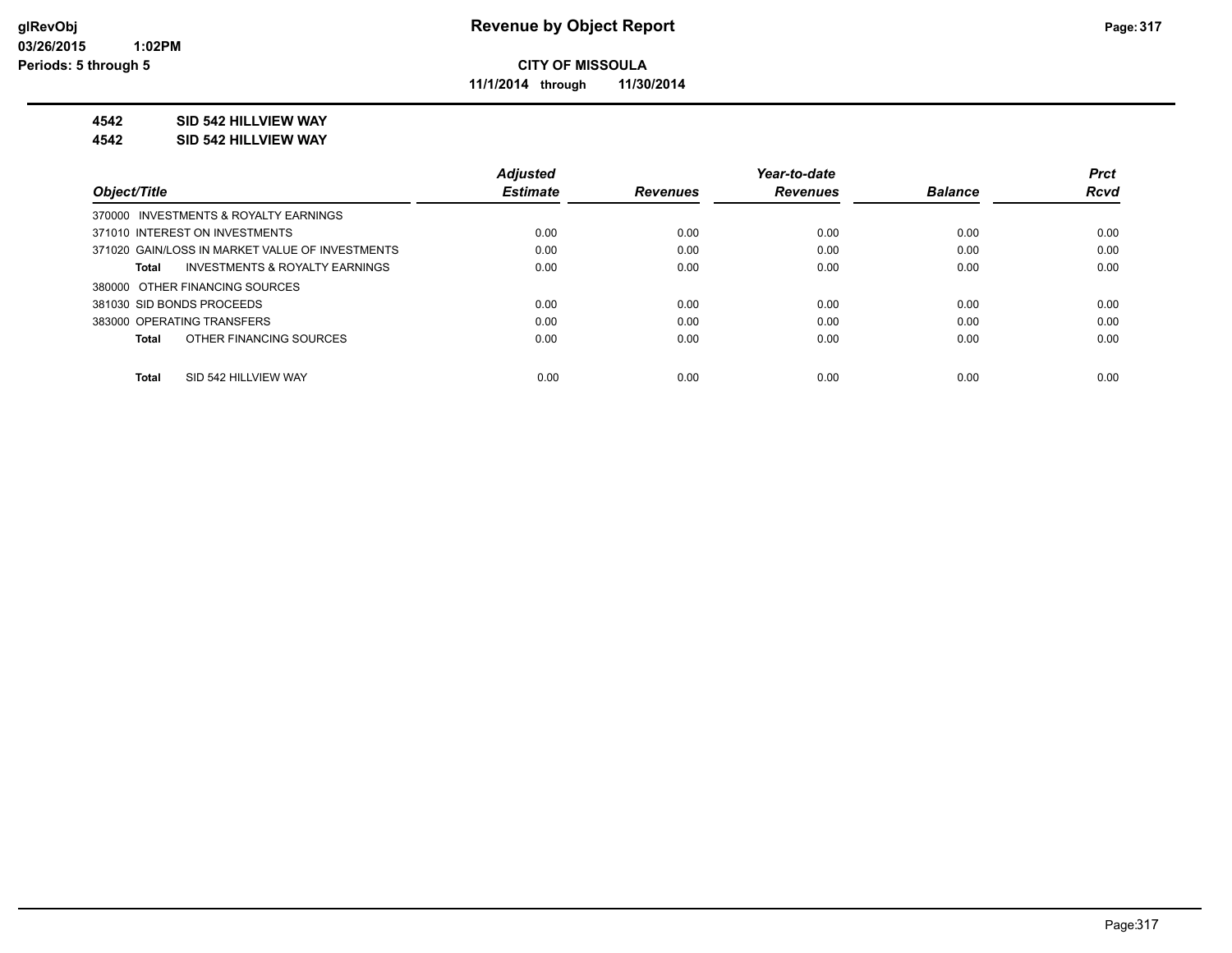**11/1/2014 through 11/30/2014**

#### **4542 SID 542 HILLVIEW WAY**

|                                                           | <b>Adjusted</b> |                 | Year-to-date    |                | <b>Prct</b> |
|-----------------------------------------------------------|-----------------|-----------------|-----------------|----------------|-------------|
| Object/Title                                              | <b>Estimate</b> | <b>Revenues</b> | <b>Revenues</b> | <b>Balance</b> | <b>Rcvd</b> |
| 370000 INVESTMENTS & ROYALTY EARNINGS                     |                 |                 |                 |                |             |
| 371010 INTEREST ON INVESTMENTS                            | 0.00            | 0.00            | 0.00            | 0.00           | 0.00        |
| 371020 GAIN/LOSS IN MARKET VALUE OF INVESTMENT            | 0.00            | 0.00            | 0.00            | 0.00           | 0.00        |
| <b>INVESTMENTS &amp; ROYALTY EARNINGS</b><br><b>Total</b> | 0.00            | 0.00            | 0.00            | 0.00           | 0.00        |
| 380000 OTHER FINANCING SOURCES                            |                 |                 |                 |                |             |
| 381030 SID BONDS PROCEEDS                                 | 0.00            | 0.00            | 0.00            | 0.00           | 0.00        |
| 383000 OPERATING TRANSFERS                                | 0.00            | 0.00            | 0.00            | 0.00           | 0.00        |
| OTHER FINANCING SOURCES<br><b>Total</b>                   | 0.00            | 0.00            | 0.00            | 0.00           | 0.00        |
|                                                           |                 |                 |                 |                |             |
| SID 542 HILLVIEW WAY<br><b>Total</b>                      | 0.00            | 0.00            | 0.00            | 0.00           | 0.00        |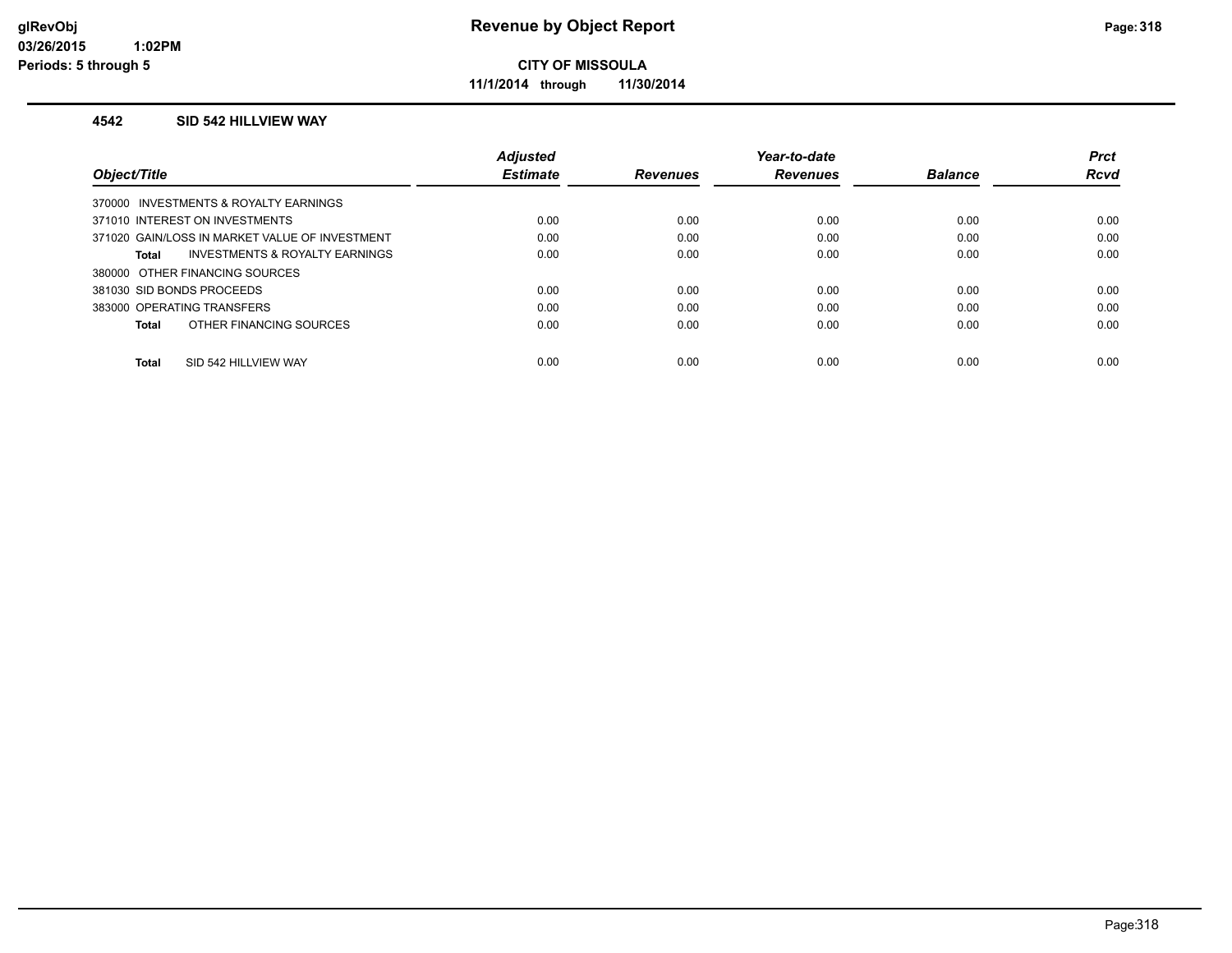**11/1/2014 through 11/30/2014**

#### **4543 SID 543 TRAFFIC CALMING**

**4543 SID 543 TRAFFIC CALMING**

|                                                           | <b>Adjusted</b> |                 | Year-to-date    |                | <b>Prct</b> |
|-----------------------------------------------------------|-----------------|-----------------|-----------------|----------------|-------------|
| Object/Title                                              | <b>Estimate</b> | <b>Revenues</b> | <b>Revenues</b> | <b>Balance</b> | <b>Rcvd</b> |
| 370000 INVESTMENTS & ROYALTY EARNINGS                     |                 |                 |                 |                |             |
| 371010 INTEREST ON INVESTMENTS                            | 0.00            | 0.00            | 0.00            | 0.00           | 0.00        |
| <b>INVESTMENTS &amp; ROYALTY EARNINGS</b><br><b>Total</b> | 0.00            | 0.00            | 0.00            | 0.00           | 0.00        |
| 380000 OTHER FINANCING SOURCES                            |                 |                 |                 |                |             |
| 383000 OPERATING TRANSFERS                                | 0.00            | 0.00            | 0.00            | 0.00           | 0.00        |
| OTHER FINANCING SOURCES<br><b>Total</b>                   | 0.00            | 0.00            | 0.00            | 0.00           | 0.00        |
|                                                           |                 |                 |                 |                |             |
| SID 543 TRAFFIC CALMING<br><b>Total</b>                   | 0.00            | 0.00            | 0.00            | 0.00           | 0.00        |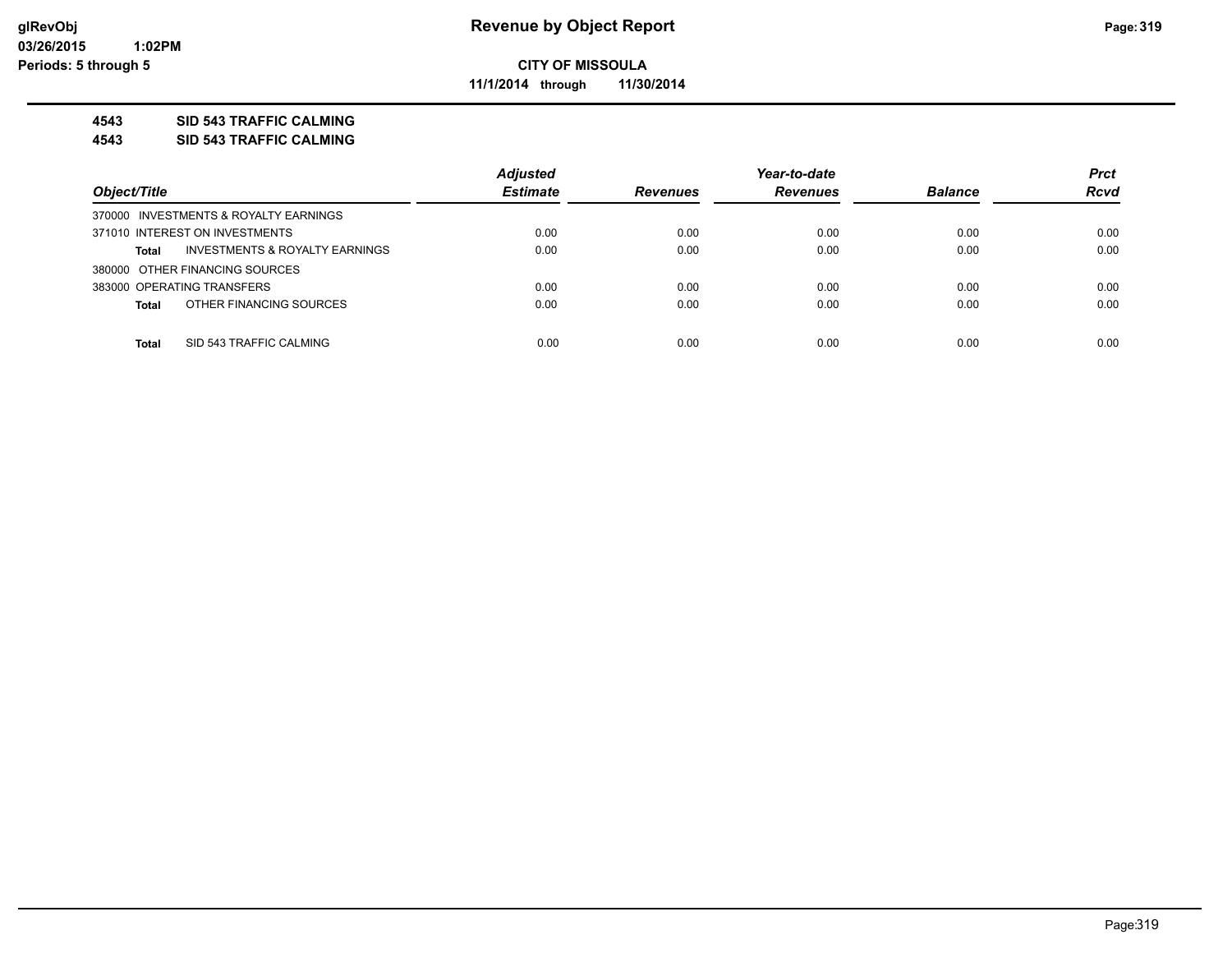**11/1/2014 through 11/30/2014**

#### **4543 SID 543 TRAFFIC CALMING**

| Object/Title                            | <b>Adjusted</b><br><b>Estimate</b> | <b>Revenues</b> | Year-to-date<br><b>Revenues</b> | <b>Balance</b> | <b>Prct</b><br><b>Rcvd</b> |
|-----------------------------------------|------------------------------------|-----------------|---------------------------------|----------------|----------------------------|
| 370000 INVESTMENTS & ROYALTY EARNINGS   |                                    |                 |                                 |                |                            |
| 371010 INTEREST ON INVESTMENTS          | 0.00                               | 0.00            | 0.00                            | 0.00           | 0.00                       |
| INVESTMENTS & ROYALTY EARNINGS<br>Total | 0.00                               | 0.00            | 0.00                            | 0.00           | 0.00                       |
| 380000 OTHER FINANCING SOURCES          |                                    |                 |                                 |                |                            |
| 383000 OPERATING TRANSFERS              | 0.00                               | 0.00            | 0.00                            | 0.00           | 0.00                       |
| OTHER FINANCING SOURCES<br><b>Total</b> | 0.00                               | 0.00            | 0.00                            | 0.00           | 0.00                       |
|                                         |                                    |                 |                                 |                |                            |
| SID 543 TRAFFIC CALMING<br><b>Total</b> | 0.00                               | 0.00            | 0.00                            | 0.00           | 0.00                       |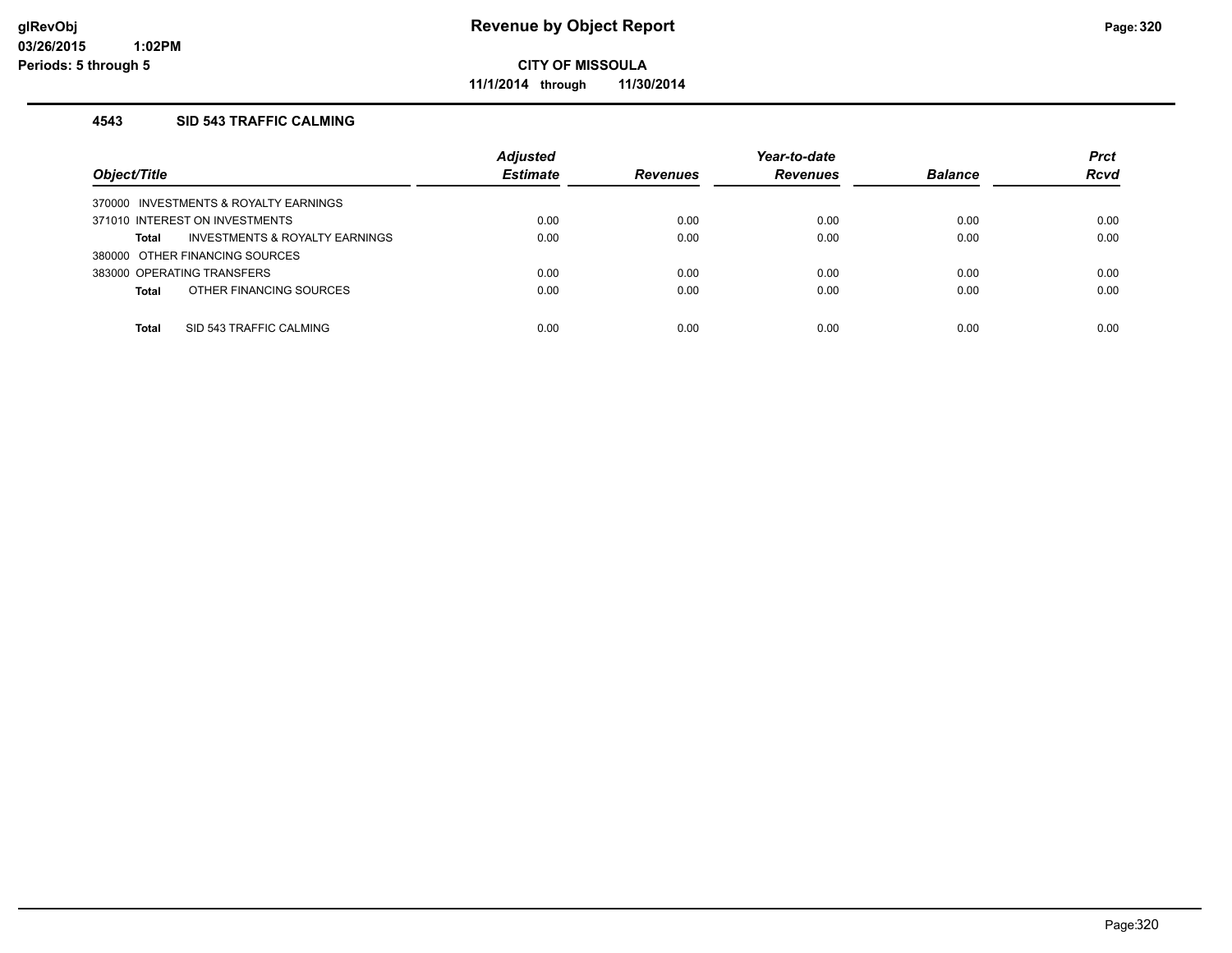**11/1/2014 through 11/30/2014**

### **4544 MILLER CREEK MITIGATION FUND**

#### **4544 MILLER CREEK MITIGATION FUND**

|                                                    | <b>Adjusted</b> |                 | Year-to-date    |                | <b>Prct</b> |
|----------------------------------------------------|-----------------|-----------------|-----------------|----------------|-------------|
| Object/Title                                       | <b>Estimate</b> | <b>Revenues</b> | <b>Revenues</b> | <b>Balance</b> | <b>Rcvd</b> |
| TAXES/ASSESSMENTS<br>310000                        |                 |                 |                 |                |             |
| 312001 PENALTIES & INTEREST                        | 0.00            | 0.00            | 0.00            | 0.00           | 0.00        |
| TAXES/ASSESSMENTS<br>Total                         | 0.00            | 0.00            | 0.00            | 0.00           | 0.00        |
| 370000 INVESTMENTS & ROYALTY EARNINGS              |                 |                 |                 |                |             |
| 371010 INTEREST ON INVESTMENTS                     | 0.00            | 0.00            | 0.00            | 0.00           | 0.00        |
| 371020 GAIN/LOSS IN MARKET VALUE OF INVESTMENTS    | 0.00            | 0.00            | 0.00            | 0.00           | 0.00        |
| <b>INVESTMENTS &amp; ROYALTY EARNINGS</b><br>Total | 0.00            | 0.00            | 0.00            | 0.00           | 0.00        |
| OTHER FINANCING SOURCES<br>380000                  |                 |                 |                 |                |             |
| 381030 SID BONDS PROCEEDS                          | 0.00            | 0.00            | 0.00            | 0.00           | 0.00        |
| OTHER FINANCING SOURCES<br><b>Total</b>            | 0.00            | 0.00            | 0.00            | 0.00           | 0.00        |
| MILLER CREEK MITIGATION FUND<br><b>Total</b>       | 0.00            | 0.00            | 0.00            | 0.00           | 0.00        |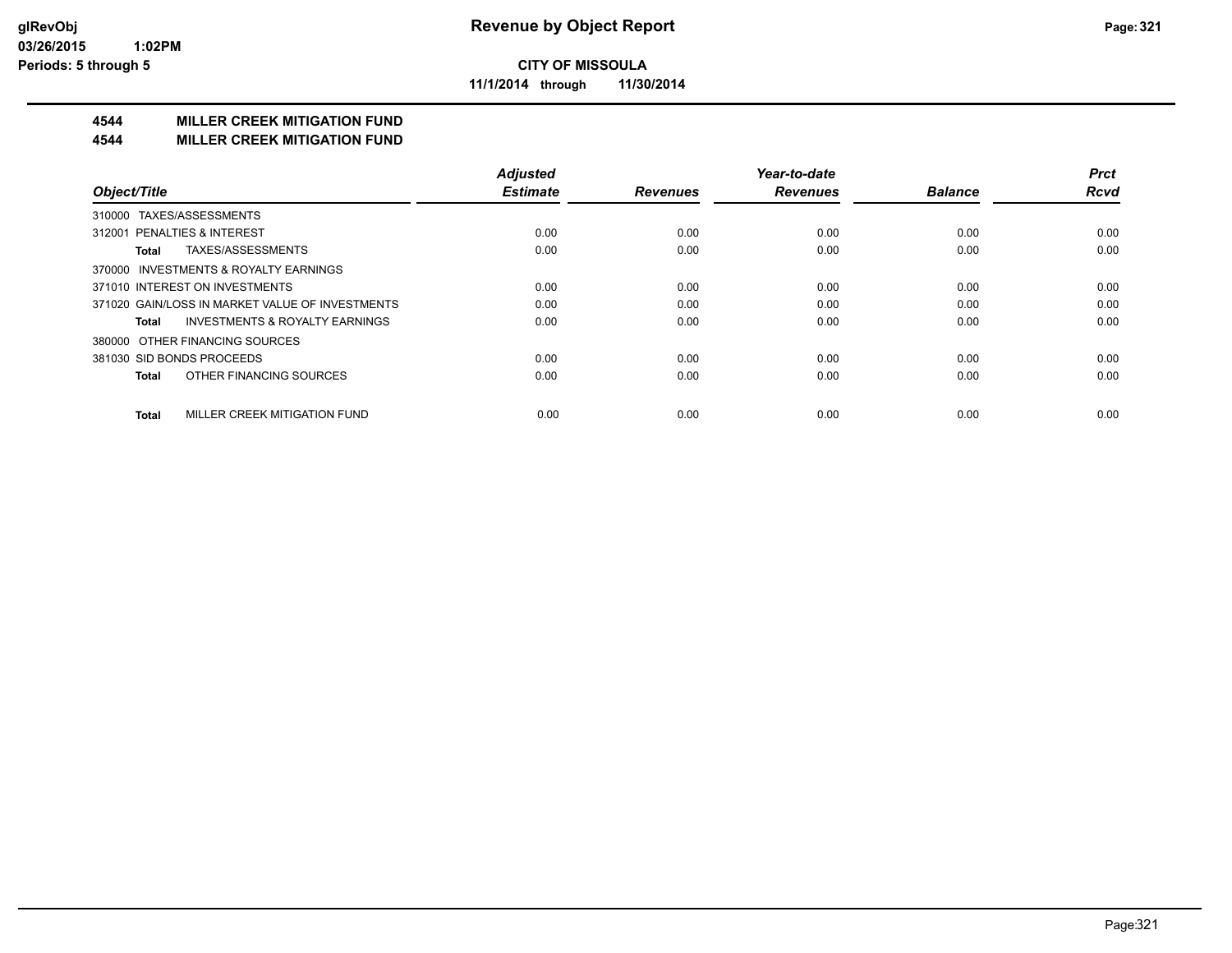**11/1/2014 through 11/30/2014**

### **4544 MILLER CREEK MITIGATION FUND**

| Object/Title                                              | <b>Adjusted</b><br><b>Estimate</b> | <b>Revenues</b> | Year-to-date<br><b>Revenues</b> | <b>Balance</b> | <b>Prct</b><br><b>Rcvd</b> |
|-----------------------------------------------------------|------------------------------------|-----------------|---------------------------------|----------------|----------------------------|
| TAXES/ASSESSMENTS<br>310000                               |                                    |                 |                                 |                |                            |
| 312001 PENALTIES & INTEREST                               | 0.00                               | 0.00            | 0.00                            | 0.00           | 0.00                       |
| TAXES/ASSESSMENTS<br><b>Total</b>                         | 0.00                               | 0.00            | 0.00                            | 0.00           | 0.00                       |
| 370000 INVESTMENTS & ROYALTY EARNINGS                     |                                    |                 |                                 |                |                            |
| 371010 INTEREST ON INVESTMENTS                            | 0.00                               | 0.00            | 0.00                            | 0.00           | 0.00                       |
| 371020 GAIN/LOSS IN MARKET VALUE OF INVESTMENT            | 0.00                               | 0.00            | 0.00                            | 0.00           | 0.00                       |
| <b>INVESTMENTS &amp; ROYALTY EARNINGS</b><br><b>Total</b> | 0.00                               | 0.00            | 0.00                            | 0.00           | 0.00                       |
| 380000 OTHER FINANCING SOURCES                            |                                    |                 |                                 |                |                            |
| 381030 SID BONDS PROCEEDS                                 | 0.00                               | 0.00            | 0.00                            | 0.00           | 0.00                       |
| OTHER FINANCING SOURCES<br><b>Total</b>                   | 0.00                               | 0.00            | 0.00                            | 0.00           | 0.00                       |
| MILLER CREEK MITIGATION FUND<br><b>Total</b>              | 0.00                               | 0.00            | 0.00                            | 0.00           | 0.00                       |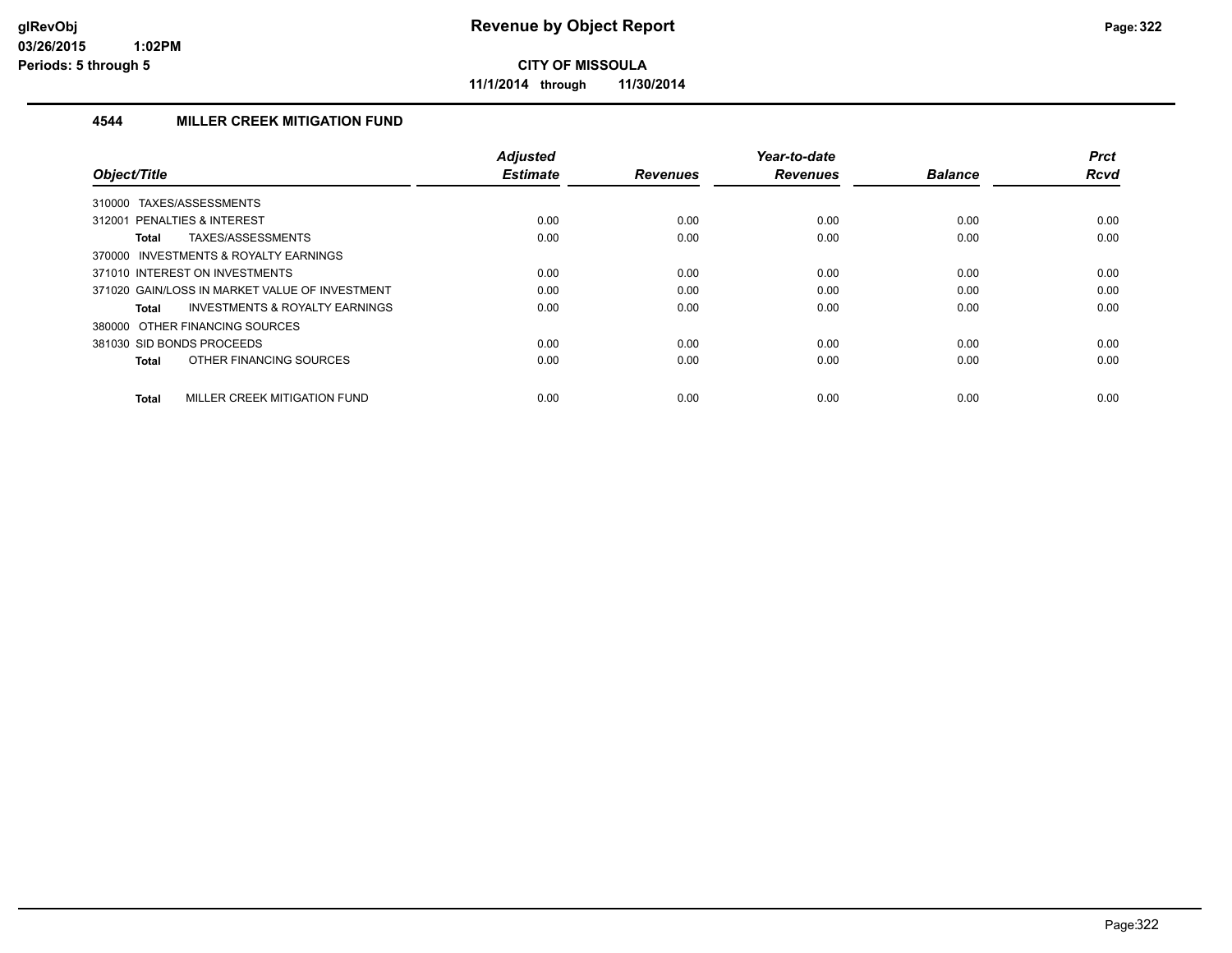**11/1/2014 through 11/30/2014**

# **4545 MILLER CREEK TWITE CONSTRUCTION**

#### **4545 MILLER CREEK TWITE CONSTRUCTION**

|                                                    | <b>Adjusted</b> |                 | Year-to-date    |                | <b>Prct</b> |
|----------------------------------------------------|-----------------|-----------------|-----------------|----------------|-------------|
| Object/Title                                       | <b>Estimate</b> | <b>Revenues</b> | <b>Revenues</b> | <b>Balance</b> | <b>Rcvd</b> |
| TAXES/ASSESSMENTS<br>310000                        |                 |                 |                 |                |             |
| 312001 PENALTIES & INTEREST                        | 0.00            | 0.00            | 0.00            | 0.00           | 0.00        |
| <b>TAXES/ASSESSMENTS</b><br>Total                  | 0.00            | 0.00            | 0.00            | 0.00           | 0.00        |
| 370000 INVESTMENTS & ROYALTY EARNINGS              |                 |                 |                 |                |             |
| 371010 INTEREST ON INVESTMENTS                     | 0.00            | 0.00            | 0.00            | 0.00           | 0.00        |
| 371020 GAIN/LOSS IN MARKET VALUE OF INVESTMENTS    | 0.00            | 0.00            | 0.00            | 0.00           | 0.00        |
| <b>INVESTMENTS &amp; ROYALTY EARNINGS</b><br>Total | 0.00            | 0.00            | 0.00            | 0.00           | 0.00        |
| OTHER FINANCING SOURCES<br>380000                  |                 |                 |                 |                |             |
| 381030 SID BONDS PROCEEDS                          | 0.00            | 0.00            | 0.00            | 0.00           | 0.00        |
| OTHER FINANCING SOURCES<br>Total                   | 0.00            | 0.00            | 0.00            | 0.00           | 0.00        |
| <b>MILLER CREEK</b><br>430000                      |                 |                 |                 |                |             |
| 430230 MILLER CR TWITE CONSTRUCTION                | 0.00            | 0.00            | 0.00            | 0.00           | 0.00        |
| <b>MILLER CREEK</b><br>Total                       | 0.00            | 0.00            | 0.00            | 0.00           | 0.00        |
|                                                    |                 |                 |                 |                |             |
| MILLER CREEK TWITE CONSTRUCTION<br><b>Total</b>    | 0.00            | 0.00            | 0.00            | 0.00           | 0.00        |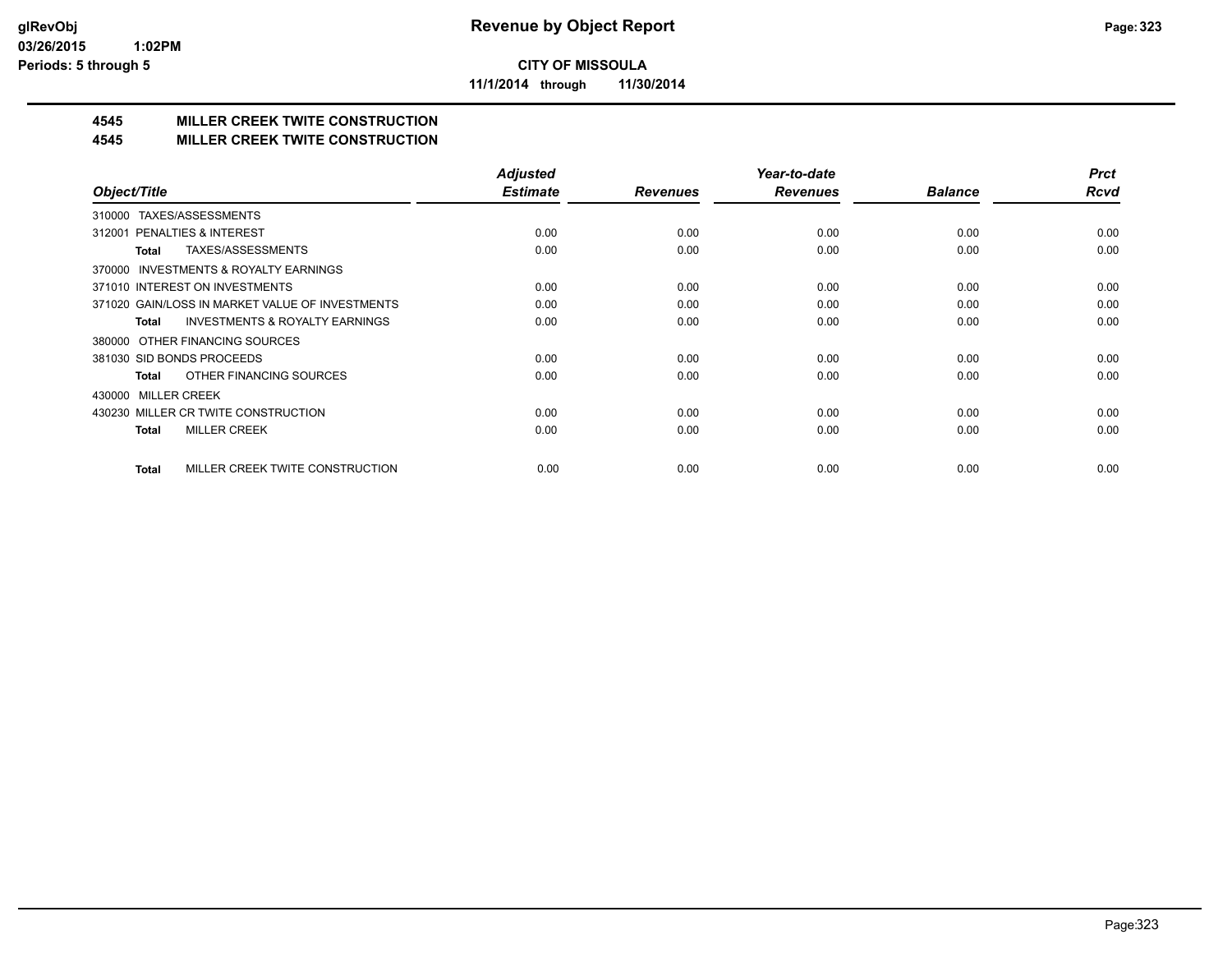**11/1/2014 through 11/30/2014**

### **4545 MILLER CREEK TWITE CONSTRUCTION**

| Object/Title                                              | Adjusted<br><b>Estimate</b> | <b>Revenues</b> | Year-to-date<br><b>Revenues</b> | <b>Balance</b> | <b>Prct</b><br>Rcvd |
|-----------------------------------------------------------|-----------------------------|-----------------|---------------------------------|----------------|---------------------|
|                                                           |                             |                 |                                 |                |                     |
| TAXES/ASSESSMENTS<br>310000                               |                             |                 |                                 |                |                     |
| PENALTIES & INTEREST<br>312001                            | 0.00                        | 0.00            | 0.00                            | 0.00           | 0.00                |
| TAXES/ASSESSMENTS<br>Total                                | 0.00                        | 0.00            | 0.00                            | 0.00           | 0.00                |
| 370000 INVESTMENTS & ROYALTY EARNINGS                     |                             |                 |                                 |                |                     |
| 371010 INTEREST ON INVESTMENTS                            | 0.00                        | 0.00            | 0.00                            | 0.00           | 0.00                |
| 371020 GAIN/LOSS IN MARKET VALUE OF INVESTMENT            | 0.00                        | 0.00            | 0.00                            | 0.00           | 0.00                |
| <b>INVESTMENTS &amp; ROYALTY EARNINGS</b><br><b>Total</b> | 0.00                        | 0.00            | 0.00                            | 0.00           | 0.00                |
| 380000 OTHER FINANCING SOURCES                            |                             |                 |                                 |                |                     |
| 381030 SID BONDS PROCEEDS                                 | 0.00                        | 0.00            | 0.00                            | 0.00           | 0.00                |
| OTHER FINANCING SOURCES<br><b>Total</b>                   | 0.00                        | 0.00            | 0.00                            | 0.00           | 0.00                |
| 430000 MILLER CREEK                                       |                             |                 |                                 |                |                     |
| 430230 MILLER CR TWITE CONSTRUCTION                       | 0.00                        | 0.00            | 0.00                            | 0.00           | 0.00                |
| <b>MILLER CREEK</b><br><b>Total</b>                       | 0.00                        | 0.00            | 0.00                            | 0.00           | 0.00                |
|                                                           |                             |                 |                                 |                |                     |
| MILLER CREEK TWITE CONSTRUCTION<br><b>Total</b>           | 0.00                        | 0.00            | 0.00                            | 0.00           | 0.00                |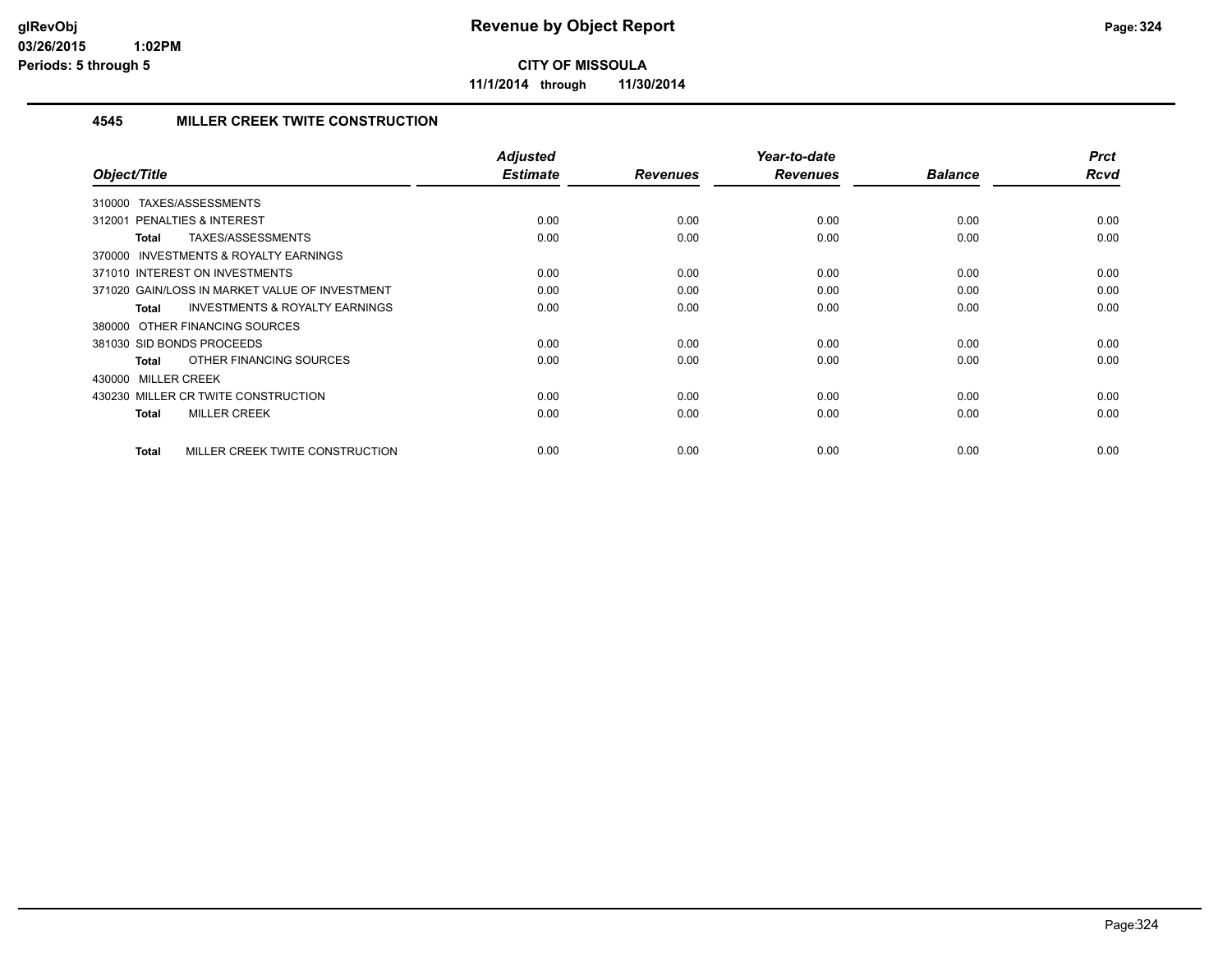**11/1/2014 through 11/30/2014**

# **4546 MILLER CREEK MALOHNEY CONSTRUCTION**

### **4546 MILLER CREEK MALOHNEY CONSTRUCTION**

|                                                           | <b>Adjusted</b> |                 | Year-to-date    |                | <b>Prct</b> |
|-----------------------------------------------------------|-----------------|-----------------|-----------------|----------------|-------------|
| Object/Title                                              | <b>Estimate</b> | <b>Revenues</b> | <b>Revenues</b> | <b>Balance</b> | Rcvd        |
| TAXES/ASSESSMENTS<br>310000                               |                 |                 |                 |                |             |
| PENALTIES & INTEREST<br>312001                            | 0.00            | 0.00            | 0.00            | 0.00           | 0.00        |
| TAXES/ASSESSMENTS<br>Total                                | 0.00            | 0.00            | 0.00            | 0.00           | 0.00        |
| MISCELLANEOUS REVENUES<br>360000                          |                 |                 |                 |                |             |
| 365000 DONATIONS                                          | 0.00            | 0.00            | 0.00            | 0.00           | 0.00        |
| <b>MISCELLANEOUS REVENUES</b><br><b>Total</b>             | 0.00            | 0.00            | 0.00            | 0.00           | 0.00        |
| <b>INVESTMENTS &amp; ROYALTY EARNINGS</b><br>370000       |                 |                 |                 |                |             |
| 371010 INTEREST ON INVESTMENTS                            | 0.00            | 0.00            | 0.00            | 0.00           | 0.00        |
| 371020 GAIN/LOSS IN MARKET VALUE OF INVESTMENTS           | 0.00            | 0.00            | 0.00            | 0.00           | 0.00        |
| <b>INVESTMENTS &amp; ROYALTY EARNINGS</b><br><b>Total</b> | 0.00            | 0.00            | 0.00            | 0.00           | 0.00        |
| OTHER FINANCING SOURCES<br>380000                         |                 |                 |                 |                |             |
| 381030 SID BONDS PROCEEDS                                 | 0.00            | 0.00            | 0.00            | 0.00           | 0.00        |
| OTHER FINANCING SOURCES<br>Total                          | 0.00            | 0.00            | 0.00            | 0.00           | 0.00        |
| <b>MILLER CREEK</b><br>430000                             |                 |                 |                 |                |             |
| 430230 MILLER CR TWITE CONSTRUCTION                       | 0.00            | 0.00            | 0.00            | 0.00           | 0.00        |
| <b>MILLER CREEK</b><br><b>Total</b>                       | 0.00            | 0.00            | 0.00            | 0.00           | 0.00        |
|                                                           |                 |                 |                 |                |             |
| MILLER CREEK MALOHNEY CONSTRUCTION<br>Total               | 0.00            | 0.00            | 0.00            | 0.00           | 0.00        |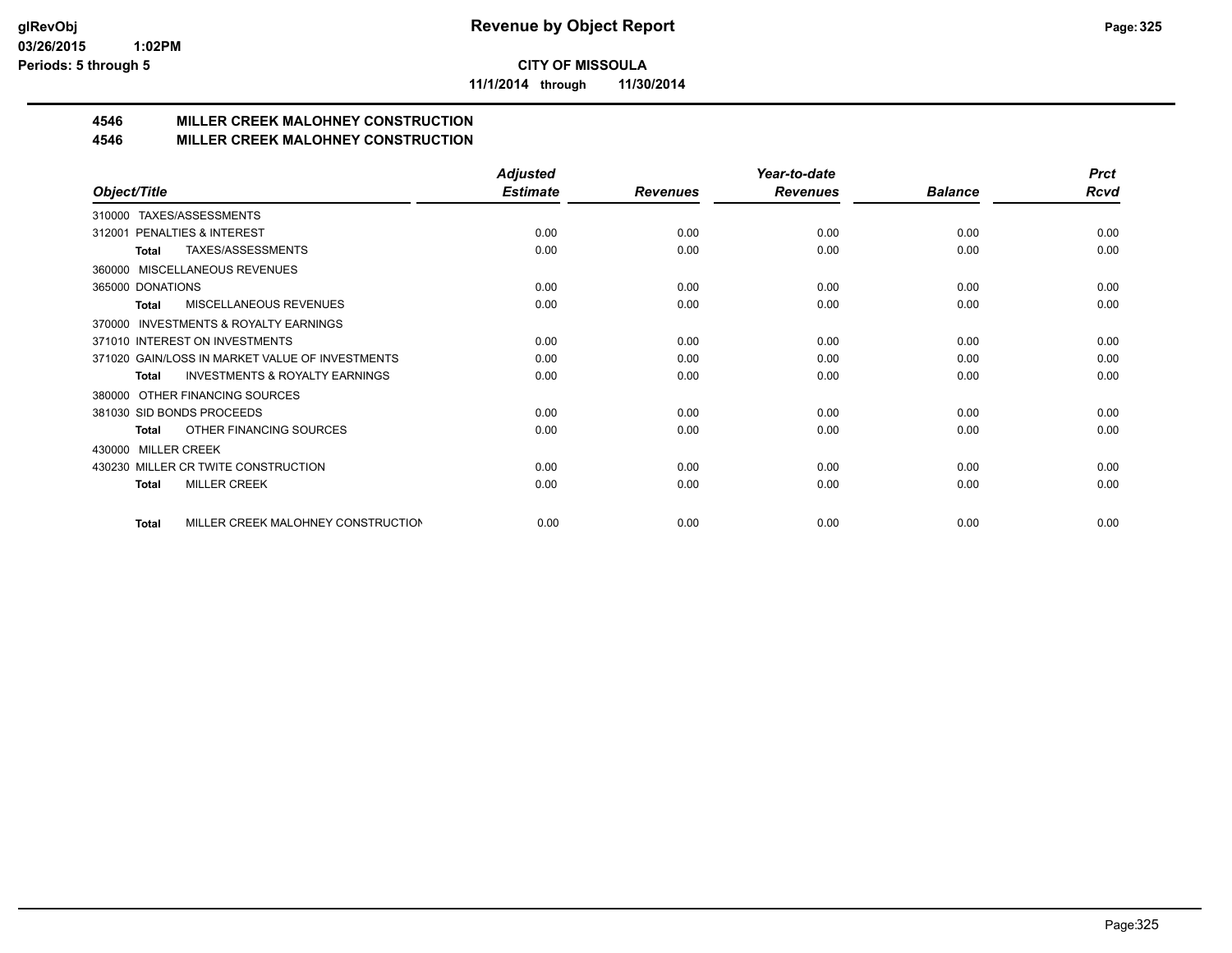**11/1/2014 through 11/30/2014**

#### **4546 MILLER CREEK MALOHNEY CONSTRUCTION**

|                                                           | <b>Adjusted</b> |                 | Year-to-date    |                | <b>Prct</b> |
|-----------------------------------------------------------|-----------------|-----------------|-----------------|----------------|-------------|
| Object/Title                                              | <b>Estimate</b> | <b>Revenues</b> | <b>Revenues</b> | <b>Balance</b> | <b>Rcvd</b> |
| TAXES/ASSESSMENTS<br>310000                               |                 |                 |                 |                |             |
| PENALTIES & INTEREST<br>312001                            | 0.00            | 0.00            | 0.00            | 0.00           | 0.00        |
| TAXES/ASSESSMENTS<br><b>Total</b>                         | 0.00            | 0.00            | 0.00            | 0.00           | 0.00        |
| MISCELLANEOUS REVENUES<br>360000                          |                 |                 |                 |                |             |
| 365000 DONATIONS                                          | 0.00            | 0.00            | 0.00            | 0.00           | 0.00        |
| MISCELLANEOUS REVENUES<br><b>Total</b>                    | 0.00            | 0.00            | 0.00            | 0.00           | 0.00        |
| INVESTMENTS & ROYALTY EARNINGS<br>370000                  |                 |                 |                 |                |             |
| 371010 INTEREST ON INVESTMENTS                            | 0.00            | 0.00            | 0.00            | 0.00           | 0.00        |
| 371020 GAIN/LOSS IN MARKET VALUE OF INVESTMENT            | 0.00            | 0.00            | 0.00            | 0.00           | 0.00        |
| <b>INVESTMENTS &amp; ROYALTY EARNINGS</b><br><b>Total</b> | 0.00            | 0.00            | 0.00            | 0.00           | 0.00        |
| OTHER FINANCING SOURCES<br>380000                         |                 |                 |                 |                |             |
| 381030 SID BONDS PROCEEDS                                 | 0.00            | 0.00            | 0.00            | 0.00           | 0.00        |
| OTHER FINANCING SOURCES<br><b>Total</b>                   | 0.00            | 0.00            | 0.00            | 0.00           | 0.00        |
| <b>MILLER CREEK</b><br>430000                             |                 |                 |                 |                |             |
| MILLER CR TWITE CONSTRUCTION<br>430230                    | 0.00            | 0.00            | 0.00            | 0.00           | 0.00        |
| <b>MILLER CREEK</b><br><b>Total</b>                       | 0.00            | 0.00            | 0.00            | 0.00           | 0.00        |
| MILLER CREEK MALOHNEY CONSTRUCTION<br><b>Total</b>        | 0.00            | 0.00            | 0.00            | 0.00           | 0.00        |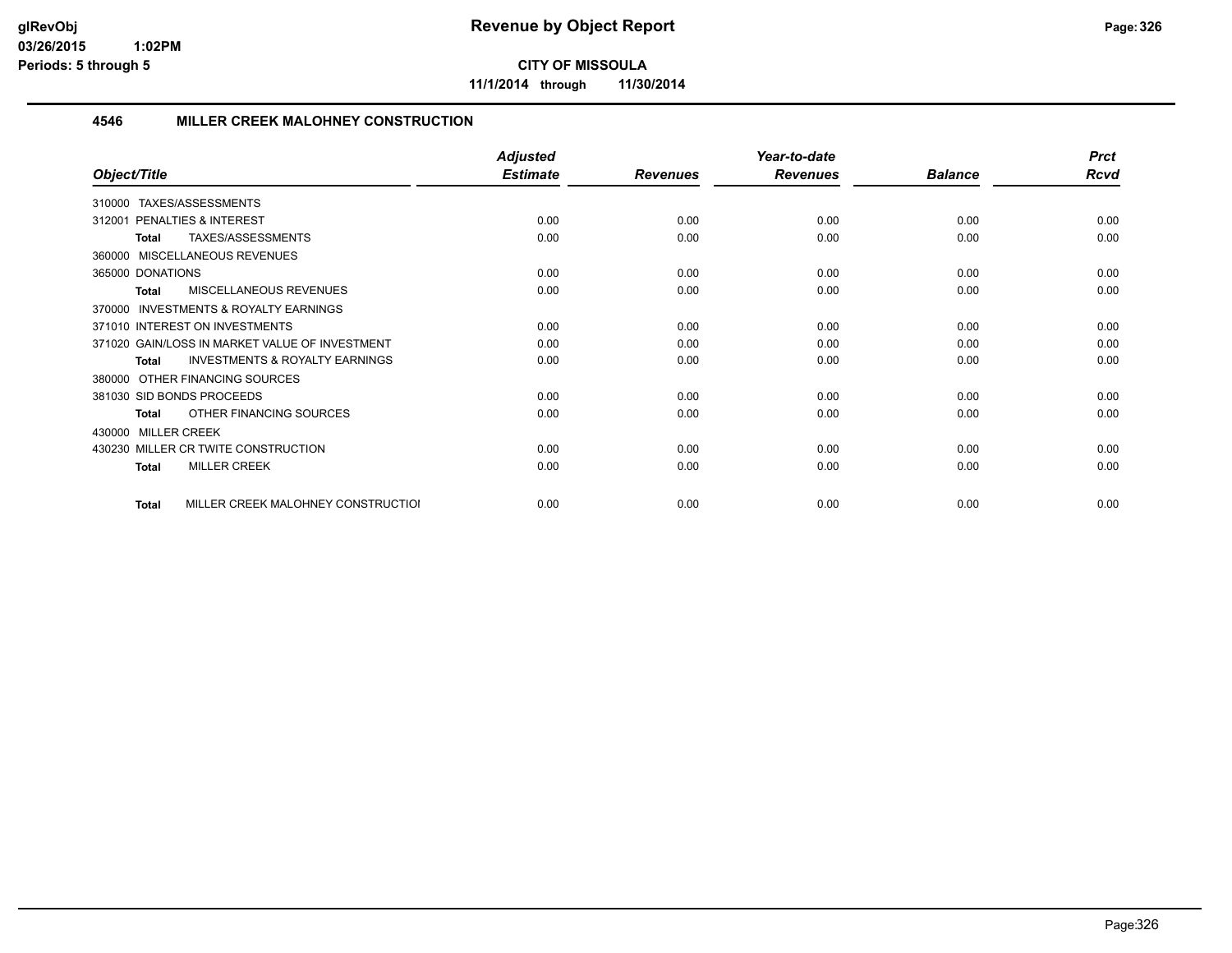**11/1/2014 through 11/30/2014**

# **4547 MILLER CREEK MCCARTHY CONSTRUCTION**

#### **4547 MILLER CREEK MCCARTHY CONSTRUCTION**

|                                                     | <b>Adjusted</b> |                 | Year-to-date    |                | <b>Prct</b> |
|-----------------------------------------------------|-----------------|-----------------|-----------------|----------------|-------------|
| Object/Title                                        | <b>Estimate</b> | <b>Revenues</b> | <b>Revenues</b> | <b>Balance</b> | <b>Rcvd</b> |
| TAXES/ASSESSMENTS<br>310000                         |                 |                 |                 |                |             |
| PENALTIES & INTEREST<br>312001                      | 0.00            | 0.00            | 0.00            | 0.00           | 0.00        |
| <b>TAXES/ASSESSMENTS</b><br><b>Total</b>            | 0.00            | 0.00            | 0.00            | 0.00           | 0.00        |
| <b>INVESTMENTS &amp; ROYALTY EARNINGS</b><br>370000 |                 |                 |                 |                |             |
| 371010 INTEREST ON INVESTMENTS                      | 0.00            | 0.00            | 0.00            | 0.00           | 0.00        |
| 371020 GAIN/LOSS IN MARKET VALUE OF INVESTMENTS     | 0.00            | 0.00            | 0.00            | 0.00           | 0.00        |
| <b>INVESTMENTS &amp; ROYALTY EARNINGS</b><br>Total  | 0.00            | 0.00            | 0.00            | 0.00           | 0.00        |
| OTHER FINANCING SOURCES<br>380000                   |                 |                 |                 |                |             |
| 381030 SID BONDS PROCEEDS                           | 0.00            | 0.00            | 0.00            | 0.00           | 0.00        |
| OTHER FINANCING SOURCES<br><b>Total</b>             | 0.00            | 0.00            | 0.00            | 0.00           | 0.00        |
| <b>MILLER CREEK</b><br>430000                       |                 |                 |                 |                |             |
| 430230 MILLER CR TWITE CONSTRUCTION                 | 0.00            | 0.00            | 0.00            | 0.00           | 0.00        |
| <b>MILLER CREEK</b><br>Total                        | 0.00            | 0.00            | 0.00            | 0.00           | 0.00        |
|                                                     |                 |                 |                 |                |             |
| MILLER CREEK MCCARTHY CONSTRUCTION<br><b>Total</b>  | 0.00            | 0.00            | 0.00            | 0.00           | 0.00        |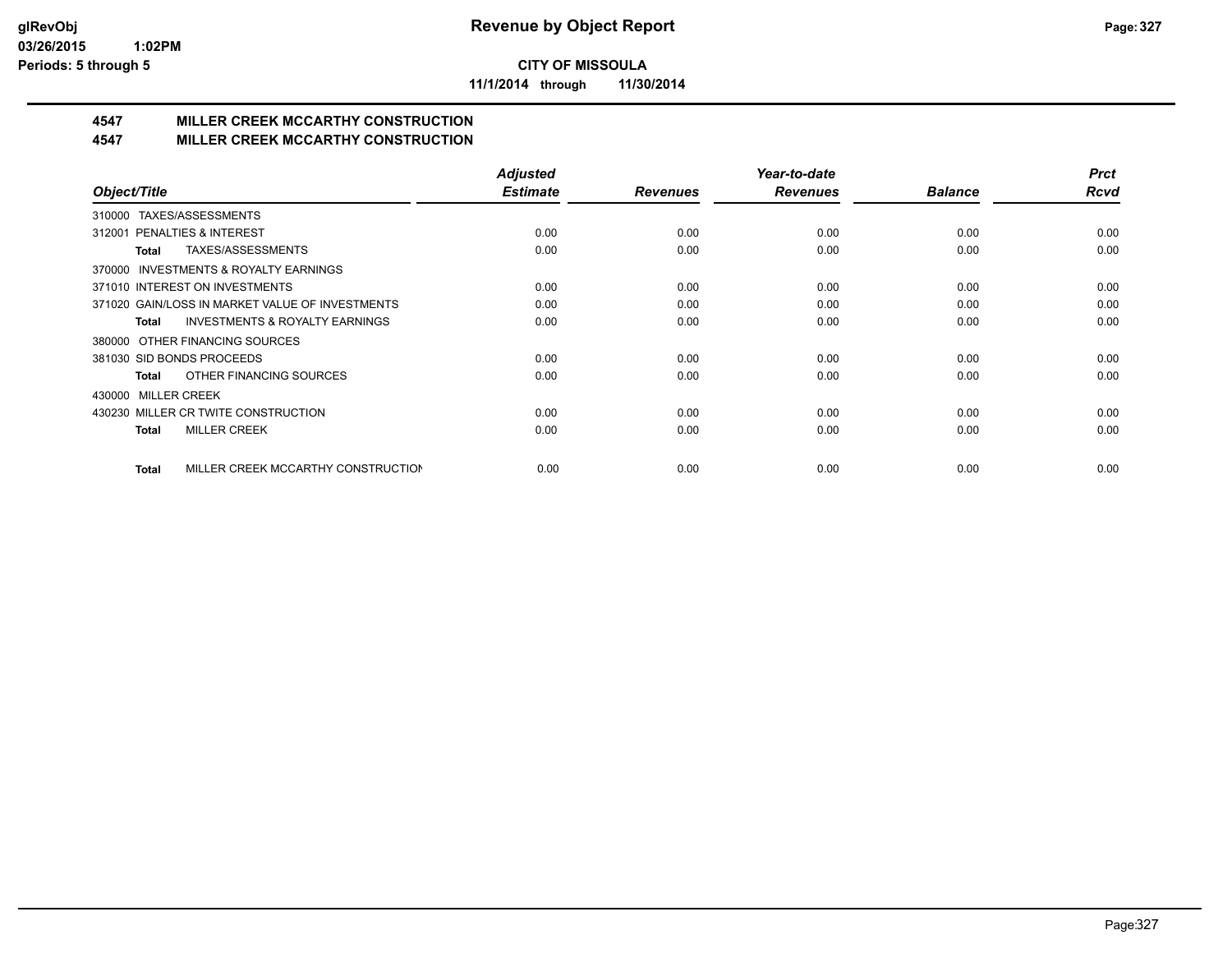**11/1/2014 through 11/30/2014**

#### **4547 MILLER CREEK MCCARTHY CONSTRUCTION**

| Object/Title                                              | <b>Adjusted</b><br><b>Estimate</b> | <b>Revenues</b> | Year-to-date<br><b>Revenues</b> | <b>Balance</b> | <b>Prct</b><br>Rcvd |
|-----------------------------------------------------------|------------------------------------|-----------------|---------------------------------|----------------|---------------------|
| TAXES/ASSESSMENTS<br>310000                               |                                    |                 |                                 |                |                     |
| <b>PENALTIES &amp; INTEREST</b><br>312001                 | 0.00                               | 0.00            | 0.00                            | 0.00           | 0.00                |
| TAXES/ASSESSMENTS<br>Total                                | 0.00                               | 0.00            | 0.00                            | 0.00           | 0.00                |
| <b>INVESTMENTS &amp; ROYALTY EARNINGS</b><br>370000       |                                    |                 |                                 |                |                     |
| 371010 INTEREST ON INVESTMENTS                            | 0.00                               | 0.00            | 0.00                            | 0.00           | 0.00                |
| 371020 GAIN/LOSS IN MARKET VALUE OF INVESTMENT            | 0.00                               | 0.00            | 0.00                            | 0.00           | 0.00                |
| <b>INVESTMENTS &amp; ROYALTY EARNINGS</b><br><b>Total</b> | 0.00                               | 0.00            | 0.00                            | 0.00           | 0.00                |
| 380000 OTHER FINANCING SOURCES                            |                                    |                 |                                 |                |                     |
| 381030 SID BONDS PROCEEDS                                 | 0.00                               | 0.00            | 0.00                            | 0.00           | 0.00                |
| OTHER FINANCING SOURCES<br>Total                          | 0.00                               | 0.00            | 0.00                            | 0.00           | 0.00                |
| 430000 MILLER CREEK                                       |                                    |                 |                                 |                |                     |
| 430230 MILLER CR TWITE CONSTRUCTION                       | 0.00                               | 0.00            | 0.00                            | 0.00           | 0.00                |
| <b>MILLER CREEK</b><br><b>Total</b>                       | 0.00                               | 0.00            | 0.00                            | 0.00           | 0.00                |
| MILLER CREEK MCCARTHY CONSTRUCTIOL<br>Total               | 0.00                               | 0.00            | 0.00                            | 0.00           | 0.00                |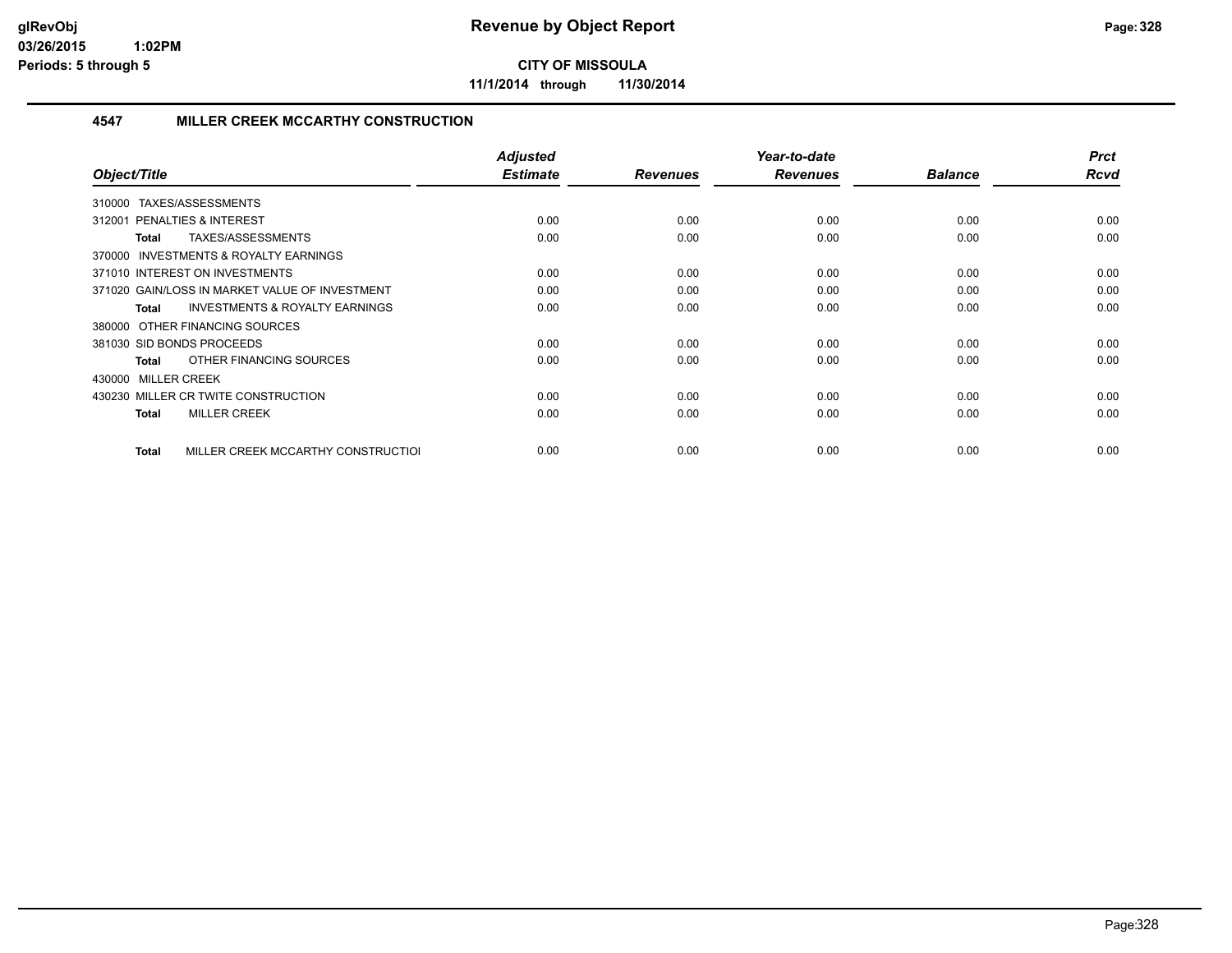**11/1/2014 through 11/30/2014**

# **4548 5TH,6TH & ARTHUR ROAD IMPROVEMENTS**

## **4548 5TH,6TH & ARTHUR ROAD IMPROVEMENTS**

|                                                     | <b>Adjusted</b> |                 | Year-to-date    |                | <b>Prct</b> |
|-----------------------------------------------------|-----------------|-----------------|-----------------|----------------|-------------|
| Object/Title                                        | <b>Estimate</b> | <b>Revenues</b> | <b>Revenues</b> | <b>Balance</b> | <b>Rcvd</b> |
| 330000 INTERGOVERNMENTAL REVENUES                   |                 |                 |                 |                |             |
| <b>MDT REIMBURSEMENTS</b><br>336001                 | 0.00            | 0.00            | 0.00            | 0.00           | 0.00        |
| <b>INTERGOVERNMENTAL REVENUES</b><br>Total          | 0.00            | 0.00            | 0.00            | 0.00           | 0.00        |
| 360000 MISCELLANEOUS REVENUES                       |                 |                 |                 |                |             |
| 363020 PROPERTY ASSESSMENTS                         | 0.00            | 0.00            | 0.00            | 0.00           | 0.00        |
| <b>MISCELLANEOUS REVENUES</b><br>Total              | 0.00            | 0.00            | 0.00            | 0.00           | 0.00        |
| 370000 INVESTMENTS & ROYALTY EARNINGS               |                 |                 |                 |                |             |
| 371010 INTEREST ON INVESTMENTS                      | 0.00            | 0.00            | 0.00            | 0.00           | 0.00        |
| <b>INVESTMENTS &amp; ROYALTY EARNINGS</b><br>Total  | 0.00            | 0.00            | 0.00            | 0.00           | 0.00        |
| 380000 OTHER FINANCING SOURCES                      |                 |                 |                 |                |             |
| 381010 BOND PROCEEDS                                | 0.00            | 0.00            | 0.00            | 0.00           | 0.00        |
| 381030 SID BONDS PROCEEDS                           | 0.00            | 0.00            | 0.00            | 0.00           | 0.00        |
| OTHER FINANCING SOURCES<br>Total                    | 0.00            | 0.00            | 0.00            | 0.00           | 0.00        |
|                                                     |                 |                 |                 |                |             |
| 5TH, 6TH & ARTHUR ROAD IMPROVEMENTS<br><b>Total</b> | 0.00            | 0.00            | 0.00            | 0.00           | 0.00        |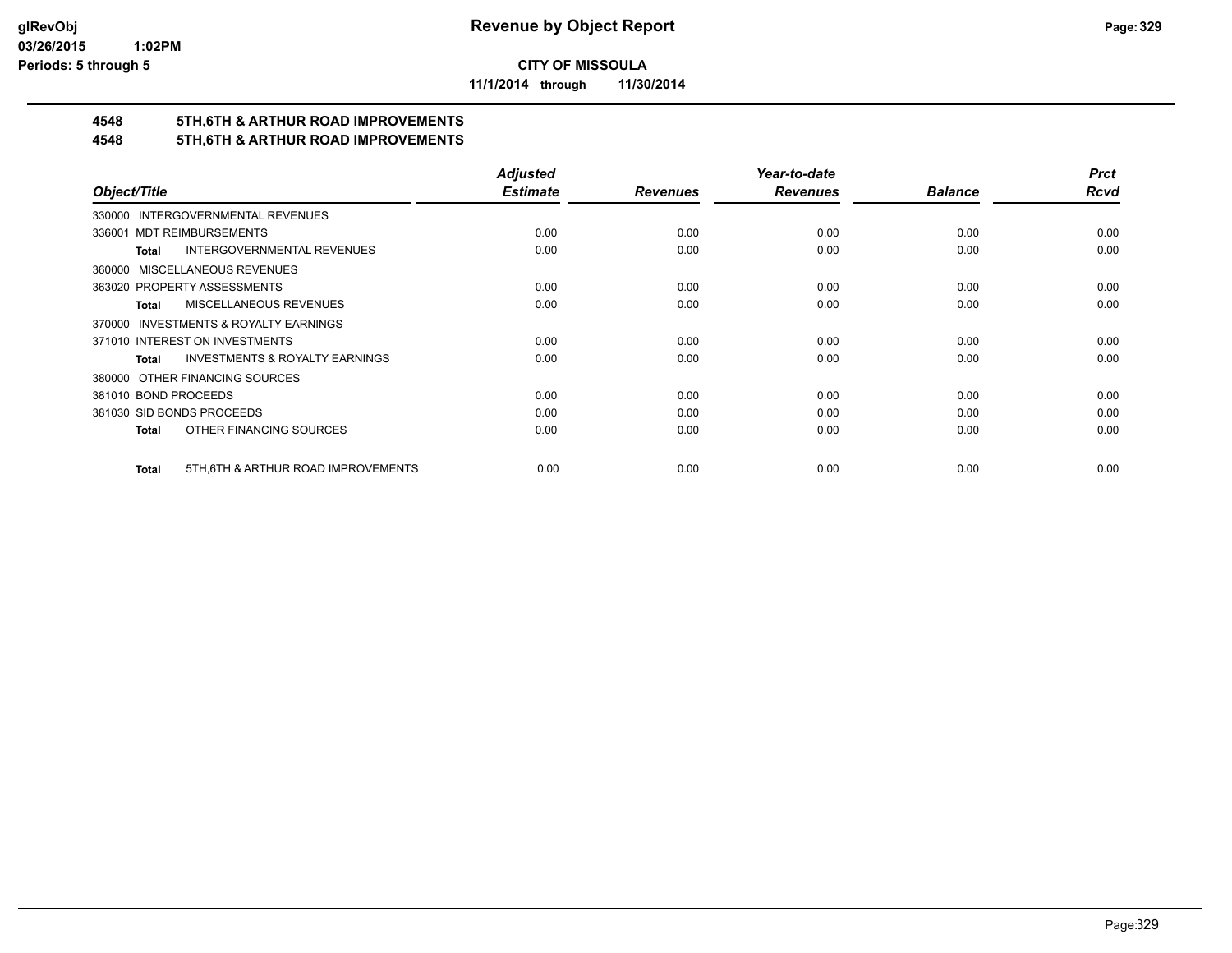**11/1/2014 through 11/30/2014**

#### **4548 5TH,6TH & ARTHUR ROAD IMPROVEMENTS**

| Object/Title                                              | <b>Adjusted</b><br><b>Estimate</b> | <b>Revenues</b> | Year-to-date<br><b>Revenues</b> | <b>Balance</b> | <b>Prct</b><br><b>Rcvd</b> |
|-----------------------------------------------------------|------------------------------------|-----------------|---------------------------------|----------------|----------------------------|
|                                                           |                                    |                 |                                 |                |                            |
| <b>INTERGOVERNMENTAL REVENUES</b><br>330000               |                                    |                 |                                 |                |                            |
| 336001 MDT REIMBURSEMENTS                                 | 0.00                               | 0.00            | 0.00                            | 0.00           | 0.00                       |
| INTERGOVERNMENTAL REVENUES<br><b>Total</b>                | 0.00                               | 0.00            | 0.00                            | 0.00           | 0.00                       |
| 360000 MISCELLANEOUS REVENUES                             |                                    |                 |                                 |                |                            |
| 363020 PROPERTY ASSESSMENTS                               | 0.00                               | 0.00            | 0.00                            | 0.00           | 0.00                       |
| <b>MISCELLANEOUS REVENUES</b><br><b>Total</b>             | 0.00                               | 0.00            | 0.00                            | 0.00           | 0.00                       |
| 370000 INVESTMENTS & ROYALTY EARNINGS                     |                                    |                 |                                 |                |                            |
| 371010 INTEREST ON INVESTMENTS                            | 0.00                               | 0.00            | 0.00                            | 0.00           | 0.00                       |
| <b>INVESTMENTS &amp; ROYALTY EARNINGS</b><br><b>Total</b> | 0.00                               | 0.00            | 0.00                            | 0.00           | 0.00                       |
| 380000 OTHER FINANCING SOURCES                            |                                    |                 |                                 |                |                            |
| 381010 BOND PROCEEDS                                      | 0.00                               | 0.00            | 0.00                            | 0.00           | 0.00                       |
| 381030 SID BONDS PROCEEDS                                 | 0.00                               | 0.00            | 0.00                            | 0.00           | 0.00                       |
| OTHER FINANCING SOURCES<br><b>Total</b>                   | 0.00                               | 0.00            | 0.00                            | 0.00           | 0.00                       |
|                                                           |                                    |                 |                                 |                |                            |
| 5TH, 6TH & ARTHUR ROAD IMPROVEMENTS<br>Total              | 0.00                               | 0.00            | 0.00                            | 0.00           | 0.00                       |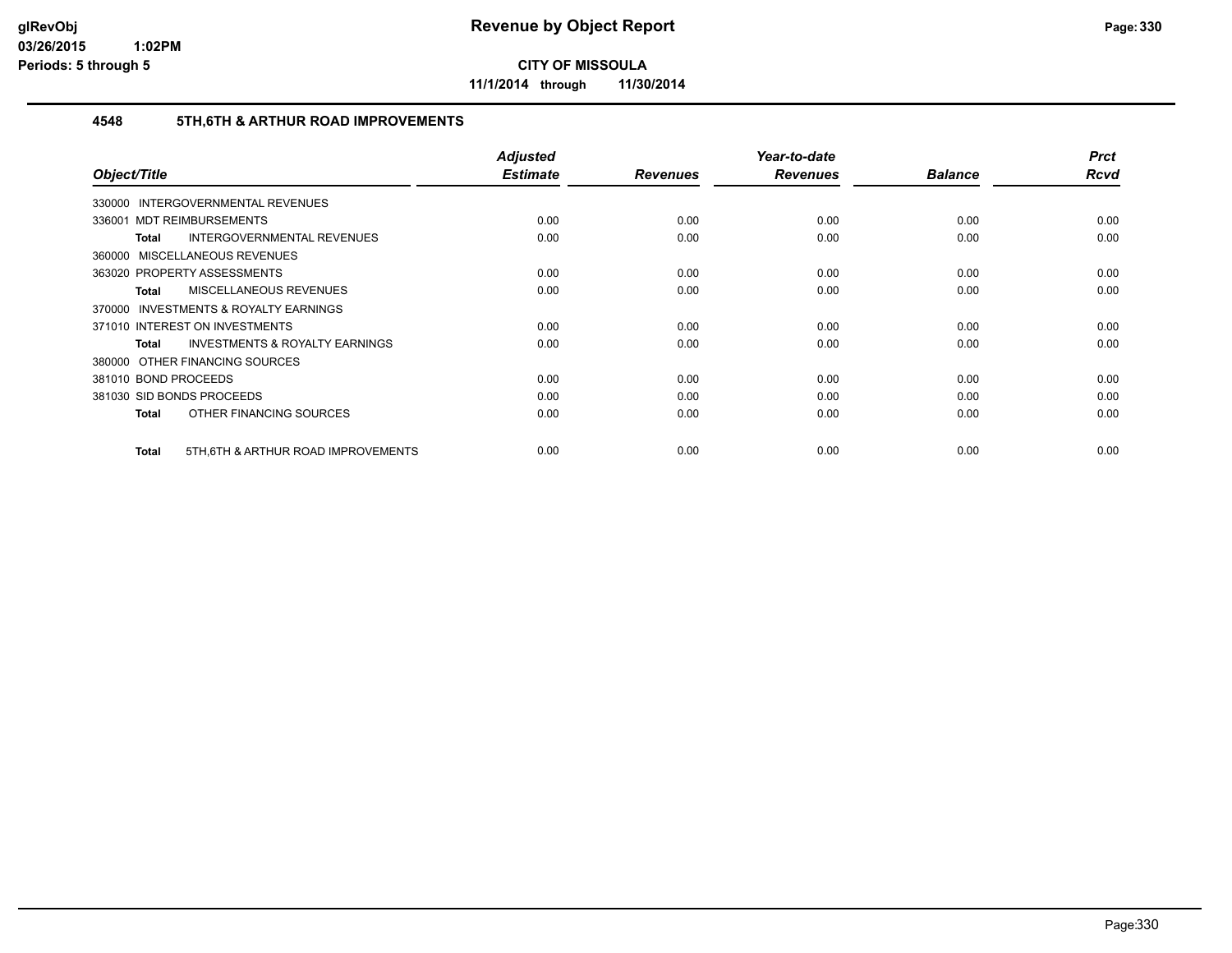*Prct Rcvd*

### **CITY OF MISSOULA**

**11/1/2014 through 11/30/2014**

#### **4745 MALONEY/TWITE MILLER CR \$1.2M CONTRIB 4745 MALONEY/TWITE MILLER CR \$1.2M CONTRIB**

|                                                     | <b>Adjusted</b> |                 | Year-to-date    |                | <b>Prct</b> |
|-----------------------------------------------------|-----------------|-----------------|-----------------|----------------|-------------|
| Object/Title                                        | <b>Estimate</b> | <b>Revenues</b> | <b>Revenues</b> | <b>Balance</b> | Rcva        |
| TAXES/ASSESSMENTS<br>310000                         |                 |                 |                 |                |             |
| <b>PENALTIES &amp; INTEREST</b><br>312001           | 0.00            | 0.00            | 0.00            | 0.00           | 0.00        |
| TAXES/ASSESSMENTS<br>Total                          | 0.00            | 0.00            | 0.00            | 0.00           | 0.00        |
| MISCELLANEOUS REVENUES<br>360000                    |                 |                 |                 |                |             |
| 365000 DONATIONS                                    | 0.00            | 0.00            | 0.00            | 0.00           | 0.00        |
| <b>MISCELLANEOUS REVENUES</b><br>Total              | 0.00            | 0.00            | 0.00            | 0.00           | 0.00        |
| <b>INVESTMENTS &amp; ROYALTY EARNINGS</b><br>370000 |                 |                 |                 |                |             |
| 371010 INTEREST ON INVESTMENTS                      | 0.00            | 0.00            | 0.00            | 0.00           | 0.00        |
| 371020 GAIN/LOSS IN MARKET VALUE OF INVESTMENTS     | 0.00            | 0.00            | 0.00            | 0.00           | 0.00        |
| <b>INVESTMENTS &amp; ROYALTY EARNINGS</b><br>Total  | 0.00            | 0.00            | 0.00            | 0.00           | 0.00        |
|                                                     |                 |                 |                 |                |             |
| MALONEY/TWITE MILLER CR \$1.2M CONTRI<br>Total      | 0.00            | 0.00            | 0.00            | 0.00           | 0.00        |
|                                                     |                 |                 |                 |                |             |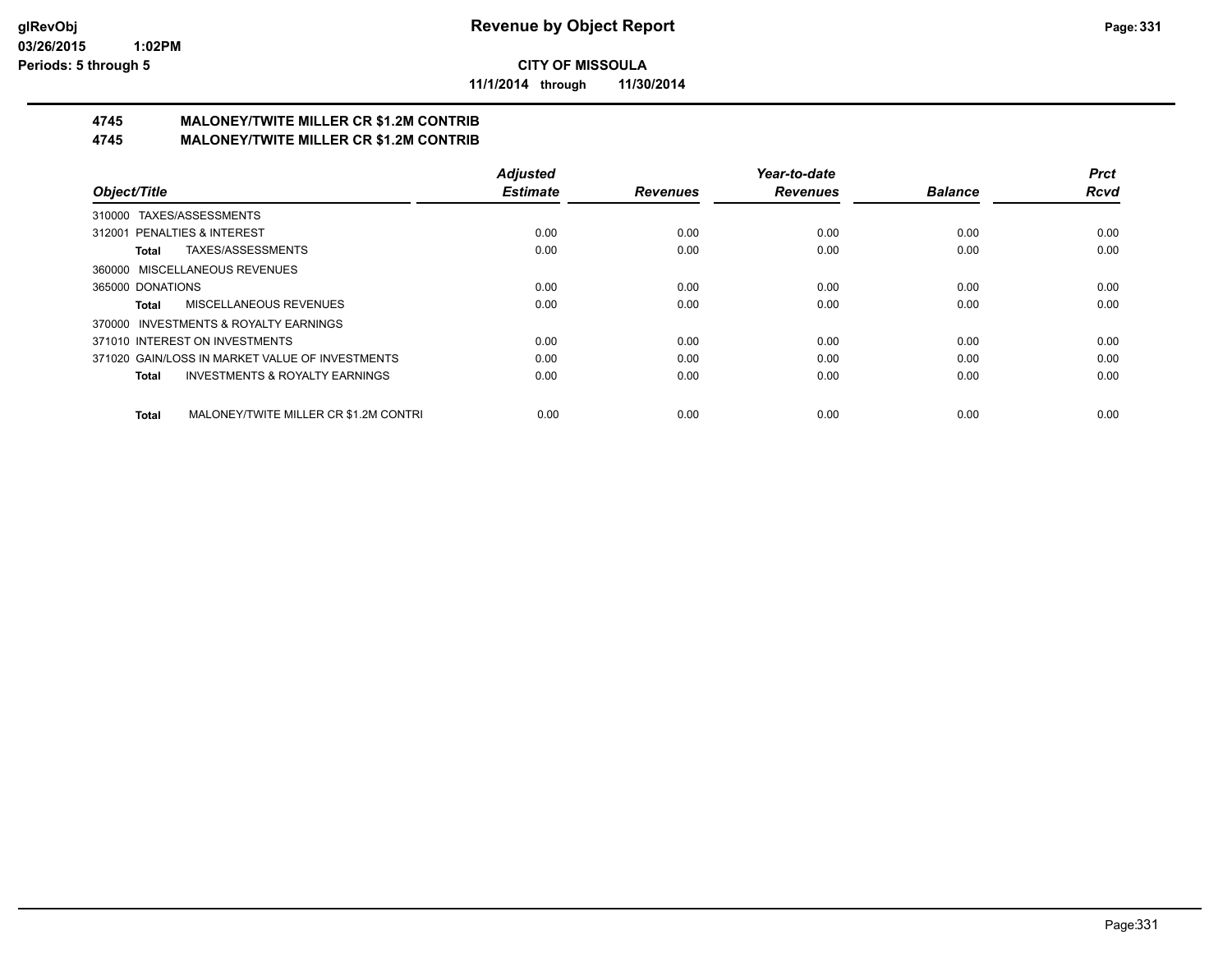**11/1/2014 through 11/30/2014**

#### **4745 MALONEY/TWITE MILLER CR \$1.2M CONTRIB**

| Object/Title                                         | <b>Adjusted</b><br><b>Estimate</b> | <b>Revenues</b> | Year-to-date<br><b>Revenues</b> | <b>Balance</b> | <b>Prct</b><br><b>Rcvd</b> |
|------------------------------------------------------|------------------------------------|-----------------|---------------------------------|----------------|----------------------------|
|                                                      |                                    |                 |                                 |                |                            |
| TAXES/ASSESSMENTS<br>310000                          |                                    |                 |                                 |                |                            |
| 312001 PENALTIES & INTEREST                          | 0.00                               | 0.00            | 0.00                            | 0.00           | 0.00                       |
| TAXES/ASSESSMENTS<br><b>Total</b>                    | 0.00                               | 0.00            | 0.00                            | 0.00           | 0.00                       |
| 360000 MISCELLANEOUS REVENUES                        |                                    |                 |                                 |                |                            |
| 365000 DONATIONS                                     | 0.00                               | 0.00            | 0.00                            | 0.00           | 0.00                       |
| MISCELLANEOUS REVENUES<br>Total                      | 0.00                               | 0.00            | 0.00                            | 0.00           | 0.00                       |
| 370000 INVESTMENTS & ROYALTY EARNINGS                |                                    |                 |                                 |                |                            |
| 371010 INTEREST ON INVESTMENTS                       | 0.00                               | 0.00            | 0.00                            | 0.00           | 0.00                       |
| 371020 GAIN/LOSS IN MARKET VALUE OF INVESTMENT       | 0.00                               | 0.00            | 0.00                            | 0.00           | 0.00                       |
| <b>INVESTMENTS &amp; ROYALTY EARNINGS</b><br>Total   | 0.00                               | 0.00            | 0.00                            | 0.00           | 0.00                       |
|                                                      |                                    |                 |                                 |                |                            |
| MALONEY/TWITE MILLER CR \$1.2M CONTR<br><b>Total</b> | 0.00                               | 0.00            | 0.00                            | 0.00           | 0.00                       |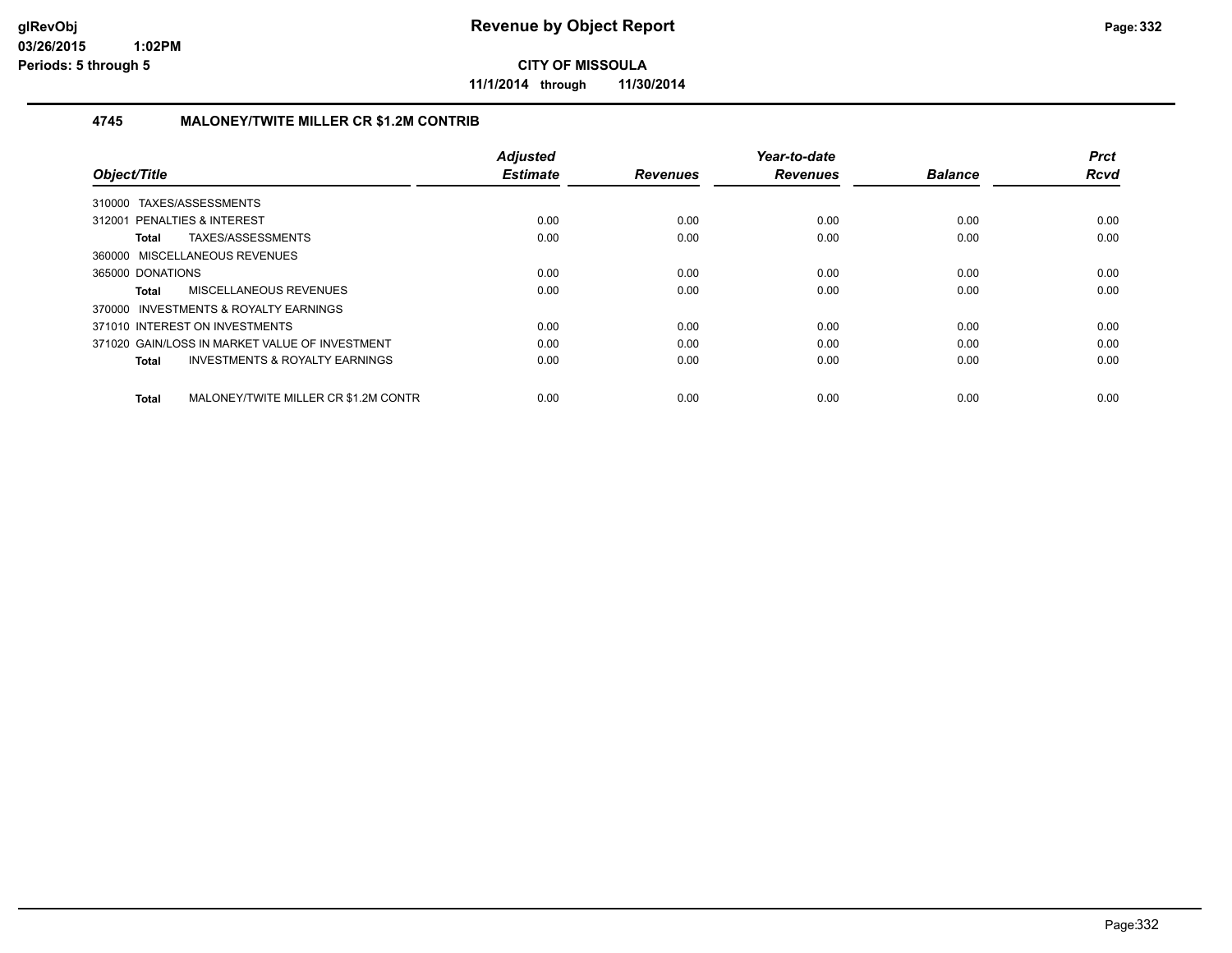**11/1/2014 through 11/30/2014**

## **4941 HILLVIEW WAY CONSTRUCTION**

#### **4941 HILLVIEW WAY CONSTRUCTION**

|              |                                       | <b>Adjusted</b> |                 | <b>Prct</b>     |                |             |
|--------------|---------------------------------------|-----------------|-----------------|-----------------|----------------|-------------|
| Object/Title |                                       | <b>Estimate</b> | <b>Revenues</b> | <b>Revenues</b> | <b>Balance</b> | <b>Rcvd</b> |
|              | 370000 INVESTMENTS & ROYALTY EARNINGS |                 |                 |                 |                |             |
|              | 371010 INTEREST ON INVESTMENTS        | 0.00            | 0.00            | 0.00            | 0.00           | 0.00        |
| Total        | INVESTMENTS & ROYALTY EARNINGS        | 0.00            | 0.00            | 0.00            | 0.00           | 0.00        |
| <b>Total</b> | HILLVIEW WAY CONSTRUCTION             | 0.00            | 0.00            | 0.00            | 0.00           | 0.00        |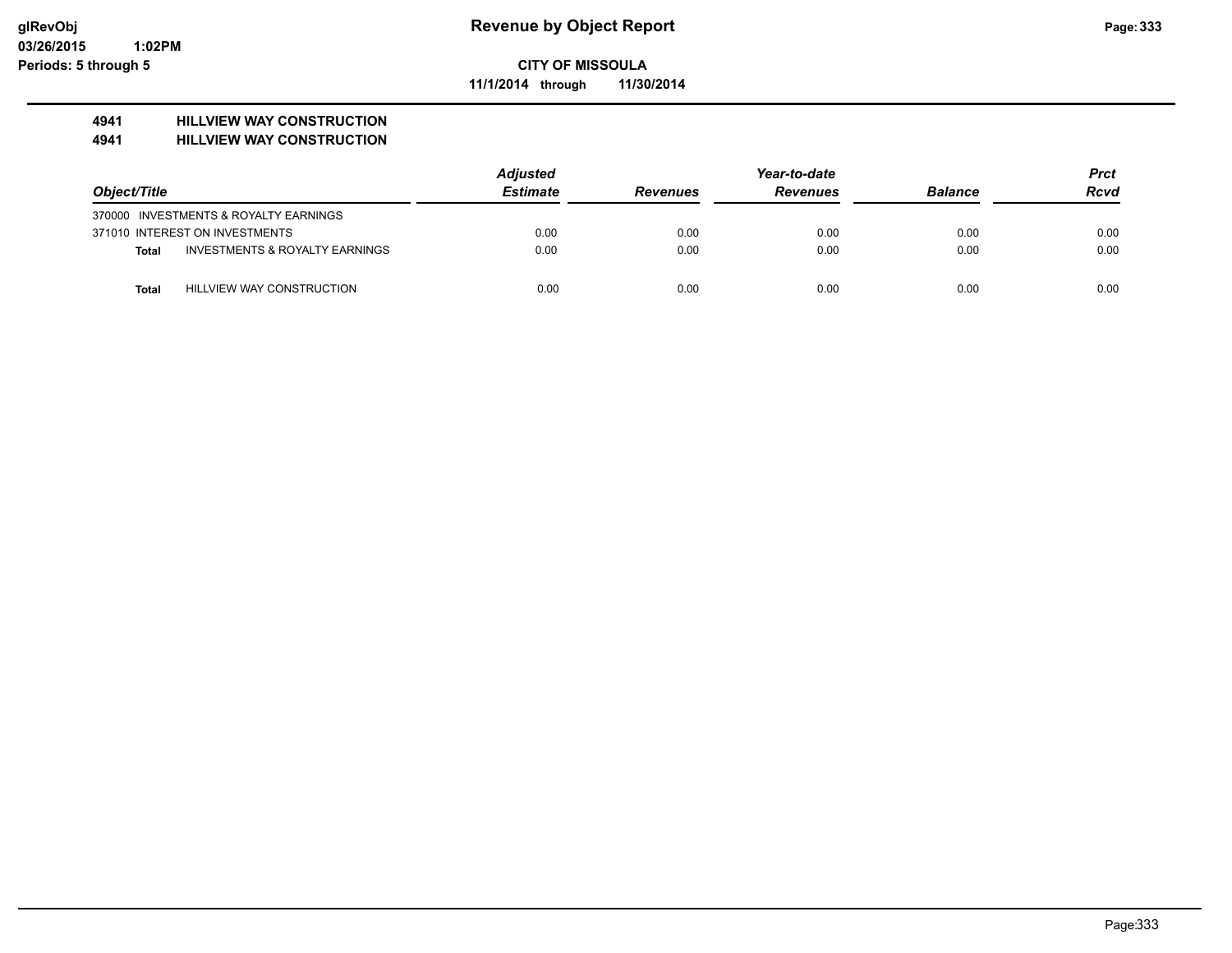**11/1/2014 through 11/30/2014**

#### **4941 HILLVIEW WAY CONSTRUCTION**

|              |                                       | <b>Adjusted</b> |                 | Year-to-date    |                | <b>Prct</b> |
|--------------|---------------------------------------|-----------------|-----------------|-----------------|----------------|-------------|
| Object/Title |                                       | <b>Estimate</b> | <b>Revenues</b> | <b>Revenues</b> | <b>Balance</b> | <b>Rcvd</b> |
|              | 370000 INVESTMENTS & ROYALTY EARNINGS |                 |                 |                 |                |             |
|              | 371010 INTEREST ON INVESTMENTS        | 0.00            | 0.00            | 0.00            | 0.00           | 0.00        |
| <b>Total</b> | INVESTMENTS & ROYALTY EARNINGS        | 0.00            | 0.00            | 0.00            | 0.00           | 0.00        |
|              |                                       |                 |                 |                 |                |             |
| Total        | HILLVIEW WAY CONSTRUCTION             | 0.00            | 0.00            | 0.00            | 0.00           | 0.00        |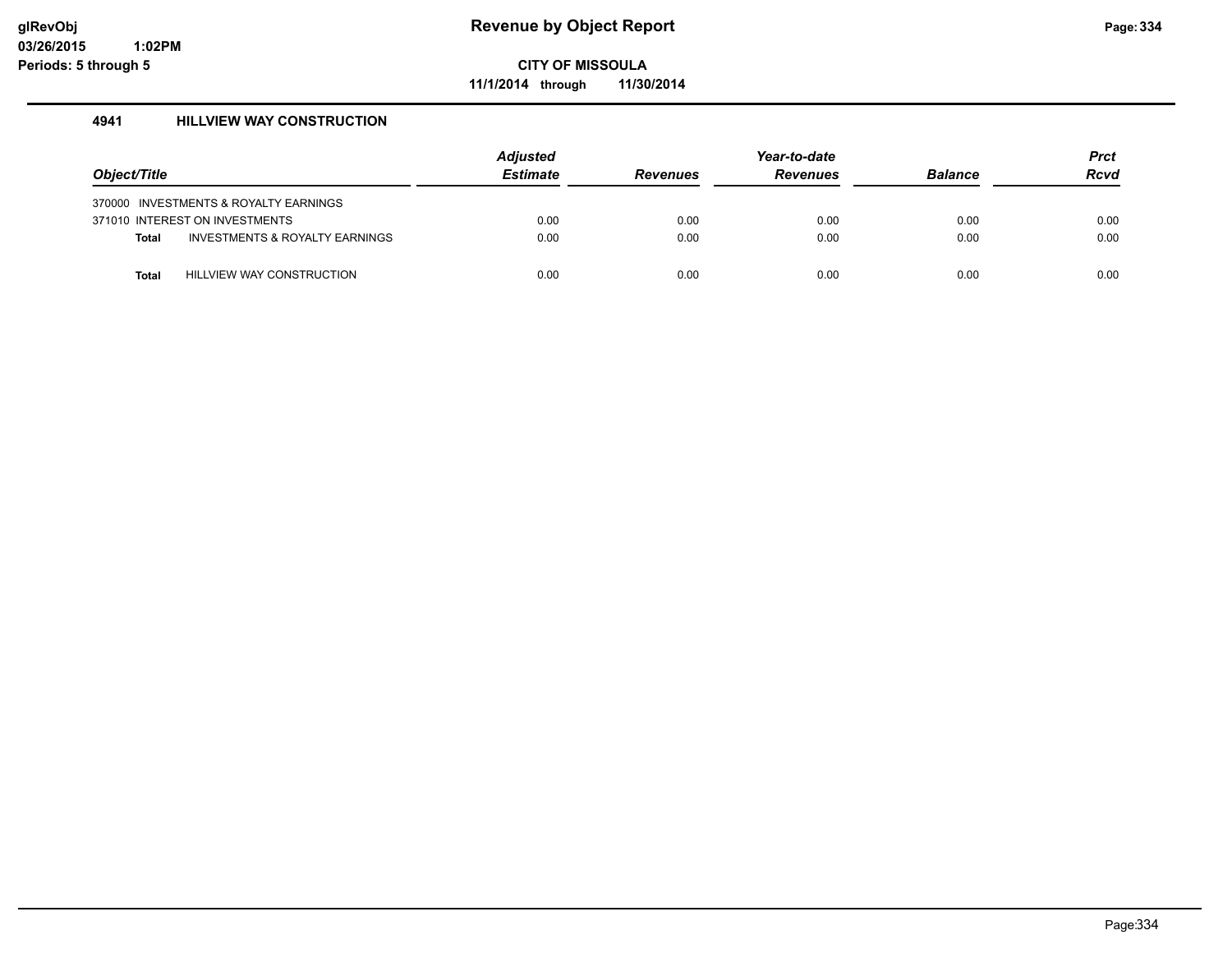**11/1/2014 through 11/30/2014**

# **4944 RATTLESNAKE SEWER COLLECTION (544)**

### **4944 RATTLESNAKE SEWER COLLECTION (544)**

|                                                    | <b>Adjusted</b> |                 | Year-to-date    |                | <b>Prct</b> |
|----------------------------------------------------|-----------------|-----------------|-----------------|----------------|-------------|
| Object/Title                                       | <b>Estimate</b> | <b>Revenues</b> | <b>Revenues</b> | <b>Balance</b> | <b>Rcvd</b> |
| 330000 INTERGOVERNMENTAL REVENUES                  |                 |                 |                 |                |             |
| 331090 EPA GRANT                                   | 0.00            | 0.00            | 0.00            | 0.00           | 0.00        |
| 334120 TSEP GRANT                                  | 0.00            | 0.00            | 0.00            | 0.00           | 0.00        |
| 334121 DNRC GRANT                                  | 0.00            | 0.00            | 0.00            | 0.00           | 0.00        |
| 334990 ARRA FUNDING                                | 0.00            | 0.00            | 0.00            | 0.00           | 0.00        |
| 334992 ARRA LOAN                                   | 0.00            | 0.00            | 0.00            | 0.00           | 0.00        |
| <b>INTERGOVERNMENTAL REVENUES</b><br>Total         | 0.00            | 0.00            | 0.00            | 0.00           | 0.00        |
| 370000 INVESTMENTS & ROYALTY EARNINGS              |                 |                 |                 |                |             |
| 371010 INTEREST ON INVESTMENTS                     | 0.00            | 0.00            | 0.00            | 0.00           | 0.00        |
| <b>INVESTMENTS &amp; ROYALTY EARNINGS</b><br>Total | 0.00            | 0.00            | 0.00            | 0.00           | 0.00        |
| 380000 OTHER FINANCING SOURCES                     |                 |                 |                 |                |             |
| 381010 BOND PROCEEDS                               | 0.00            | 0.00            | 0.00            | 0.00           | 0.00        |
| 381020 REVENUE BONDS                               | 0.00            | 0.00            | 0.00            | 0.00           | 0.00        |
| 381030 SID BONDS PROCEEDS                          | 0.00            | 0.00            | 0.00            | 0.00           | 0.00        |
| OTHER FINANCING SOURCES<br>Total                   | 0.00            | 0.00            | 0.00            | 0.00           | 0.00        |
| RATTLESNAKE SEWER COLLECTION (544)<br>Total        | 0.00            | 0.00            | 0.00            | 0.00           | 0.00        |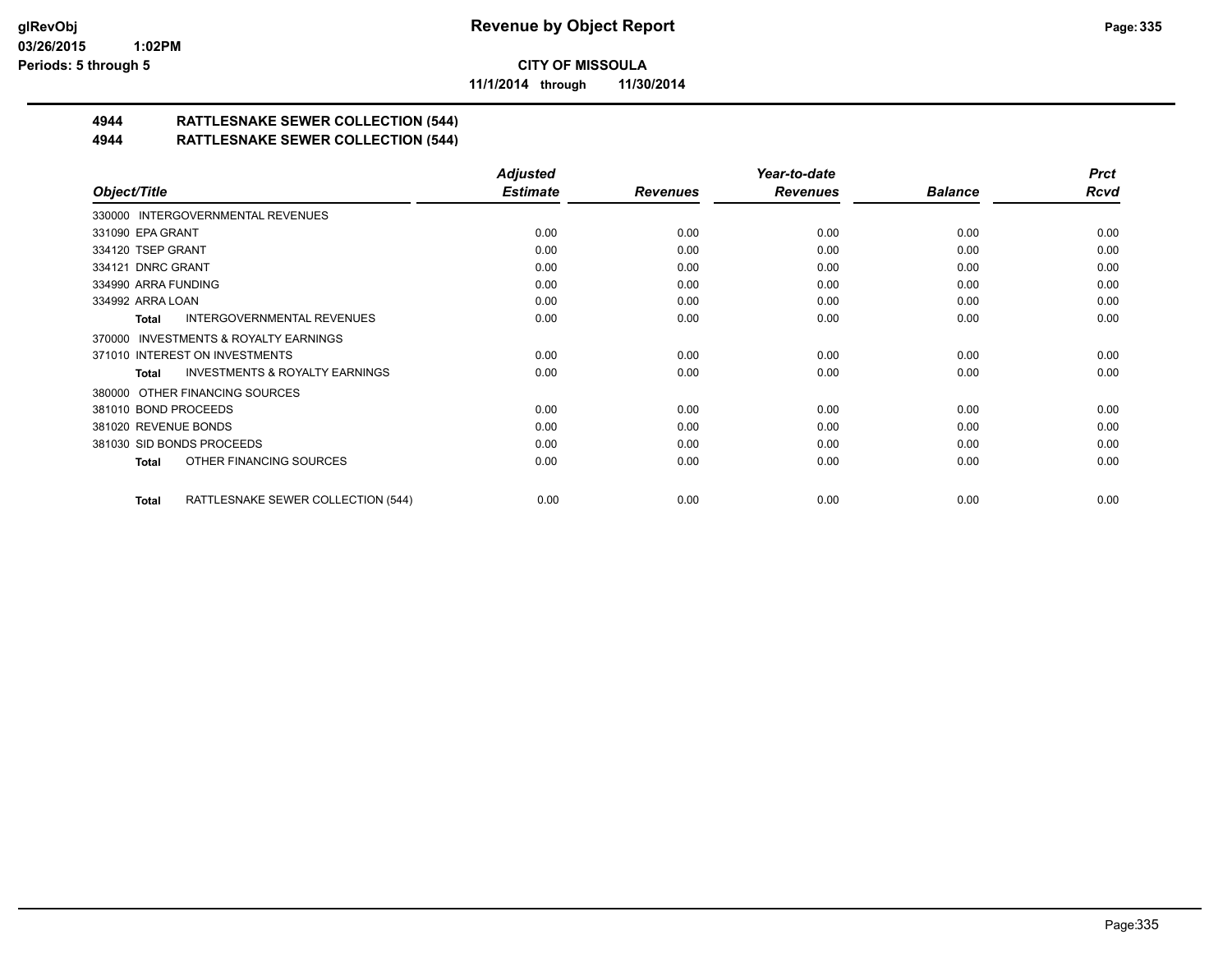**11/1/2014 through 11/30/2014**

#### **4944 RATTLESNAKE SEWER COLLECTION (544)**

|                                                           | <b>Adjusted</b> |                 | Year-to-date    |                | <b>Prct</b> |
|-----------------------------------------------------------|-----------------|-----------------|-----------------|----------------|-------------|
| Object/Title                                              | <b>Estimate</b> | <b>Revenues</b> | <b>Revenues</b> | <b>Balance</b> | <b>Rcvd</b> |
| 330000 INTERGOVERNMENTAL REVENUES                         |                 |                 |                 |                |             |
| 331090 EPA GRANT                                          | 0.00            | 0.00            | 0.00            | 0.00           | 0.00        |
| 334120 TSEP GRANT                                         | 0.00            | 0.00            | 0.00            | 0.00           | 0.00        |
| 334121 DNRC GRANT                                         | 0.00            | 0.00            | 0.00            | 0.00           | 0.00        |
| 334990 ARRA FUNDING                                       | 0.00            | 0.00            | 0.00            | 0.00           | 0.00        |
| 334992 ARRA LOAN                                          | 0.00            | 0.00            | 0.00            | 0.00           | 0.00        |
| <b>INTERGOVERNMENTAL REVENUES</b><br><b>Total</b>         | 0.00            | 0.00            | 0.00            | 0.00           | 0.00        |
| <b>INVESTMENTS &amp; ROYALTY EARNINGS</b><br>370000       |                 |                 |                 |                |             |
| 371010 INTEREST ON INVESTMENTS                            | 0.00            | 0.00            | 0.00            | 0.00           | 0.00        |
| <b>INVESTMENTS &amp; ROYALTY EARNINGS</b><br><b>Total</b> | 0.00            | 0.00            | 0.00            | 0.00           | 0.00        |
| OTHER FINANCING SOURCES<br>380000                         |                 |                 |                 |                |             |
| 381010 BOND PROCEEDS                                      | 0.00            | 0.00            | 0.00            | 0.00           | 0.00        |
| 381020 REVENUE BONDS                                      | 0.00            | 0.00            | 0.00            | 0.00           | 0.00        |
| 381030 SID BONDS PROCEEDS                                 | 0.00            | 0.00            | 0.00            | 0.00           | 0.00        |
| OTHER FINANCING SOURCES<br><b>Total</b>                   | 0.00            | 0.00            | 0.00            | 0.00           | 0.00        |
|                                                           |                 |                 |                 |                |             |
| RATTLESNAKE SEWER COLLECTION (544)<br><b>Total</b>        | 0.00            | 0.00            | 0.00            | 0.00           | 0.00        |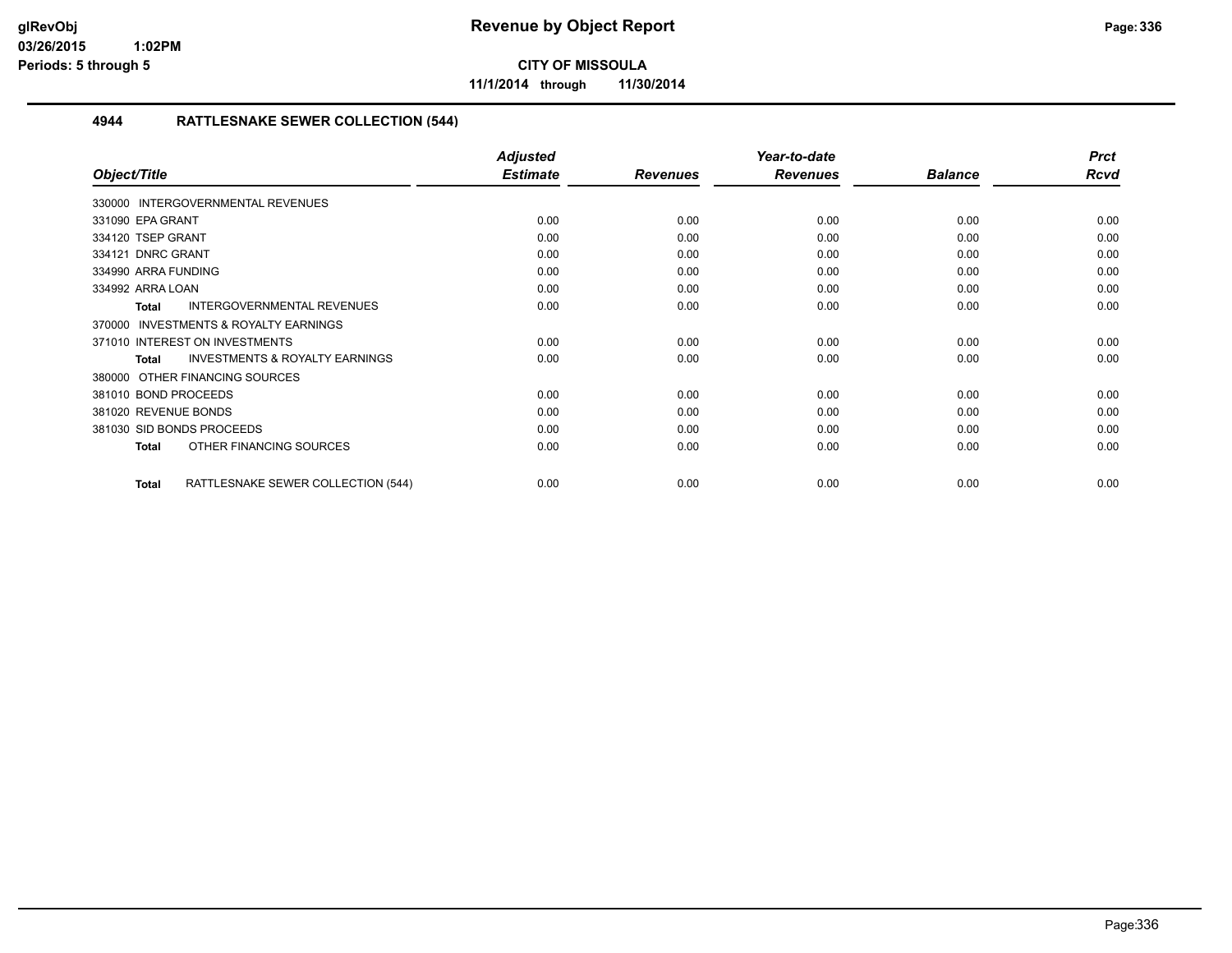**11/1/2014 through 11/30/2014**

#### **4945 PHILLIPS ST TRAFFIC CALMING**

**4945 PHILLIPS ST TRAFFIC CALMING**

|                                                    | <b>Adjusted</b> |                 | Year-to-date    |                | <b>Prct</b> |
|----------------------------------------------------|-----------------|-----------------|-----------------|----------------|-------------|
| Object/Title                                       | <b>Estimate</b> | <b>Revenues</b> | <b>Revenues</b> | <b>Balance</b> | <b>Rcvd</b> |
| 370000 INVESTMENTS & ROYALTY EARNINGS              |                 |                 |                 |                |             |
| 371010 INTEREST ON INVESTMENTS                     | 0.00            | 0.00            | 0.00            | 0.00           | 0.00        |
| <b>INVESTMENTS &amp; ROYALTY EARNINGS</b><br>Total | 0.00            | 0.00            | 0.00            | 0.00           | 0.00        |
| 380000 OTHER FINANCING SOURCES                     |                 |                 |                 |                |             |
| 381030 SID BONDS PROCEEDS                          | 0.00            | 0.00            | 0.00            | 0.00           | 0.00        |
| 383000 OPERATING TRANSFERS                         | 0.00            | 0.00            | 0.00            | 0.00           | 0.00        |
| OTHER FINANCING SOURCES<br>Total                   | 0.00            | 0.00            | 0.00            | 0.00           | 0.00        |
|                                                    |                 |                 |                 |                |             |
| PHILLIPS ST TRAFFIC CALMING<br><b>Total</b>        | 0.00            | 0.00            | 0.00            | 0.00           | 0.00        |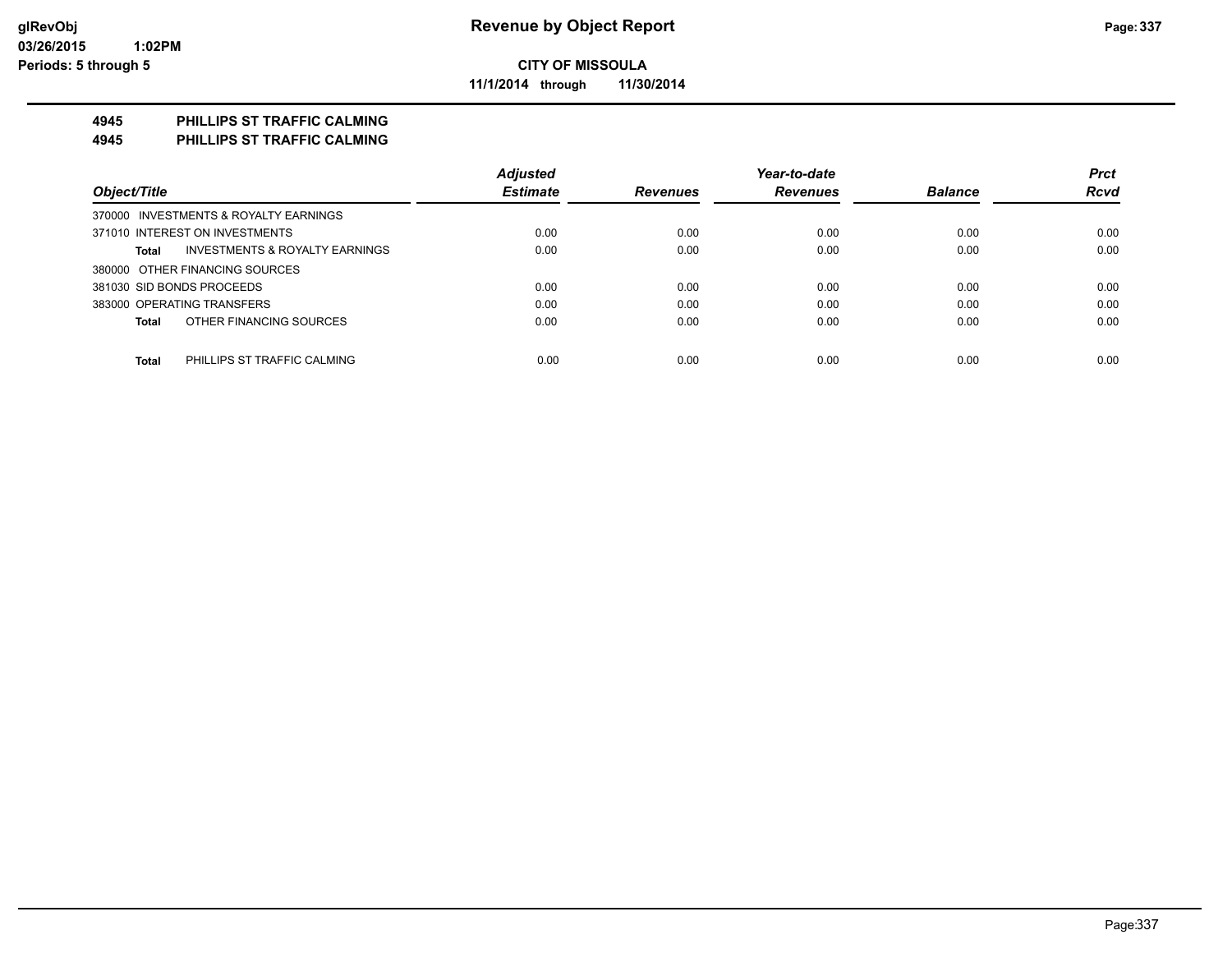**11/1/2014 through 11/30/2014**

#### **4945 PHILLIPS ST TRAFFIC CALMING**

| Object/Title                                | <b>Adjusted</b><br><b>Estimate</b> | <b>Revenues</b> | Year-to-date<br><b>Revenues</b> | <b>Balance</b> | <b>Prct</b><br><b>Rcvd</b> |
|---------------------------------------------|------------------------------------|-----------------|---------------------------------|----------------|----------------------------|
| 370000 INVESTMENTS & ROYALTY EARNINGS       |                                    |                 |                                 |                |                            |
| 371010 INTEREST ON INVESTMENTS              | 0.00                               | 0.00            | 0.00                            | 0.00           | 0.00                       |
| INVESTMENTS & ROYALTY EARNINGS<br>Total     | 0.00                               | 0.00            | 0.00                            | 0.00           | 0.00                       |
| 380000 OTHER FINANCING SOURCES              |                                    |                 |                                 |                |                            |
| 381030 SID BONDS PROCEEDS                   | 0.00                               | 0.00            | 0.00                            | 0.00           | 0.00                       |
| 383000 OPERATING TRANSFERS                  | 0.00                               | 0.00            | 0.00                            | 0.00           | 0.00                       |
| OTHER FINANCING SOURCES<br>Total            | 0.00                               | 0.00            | 0.00                            | 0.00           | 0.00                       |
|                                             |                                    |                 |                                 |                |                            |
| <b>Total</b><br>PHILLIPS ST TRAFFIC CALMING | 0.00                               | 0.00            | 0.00                            | 0.00           | 0.00                       |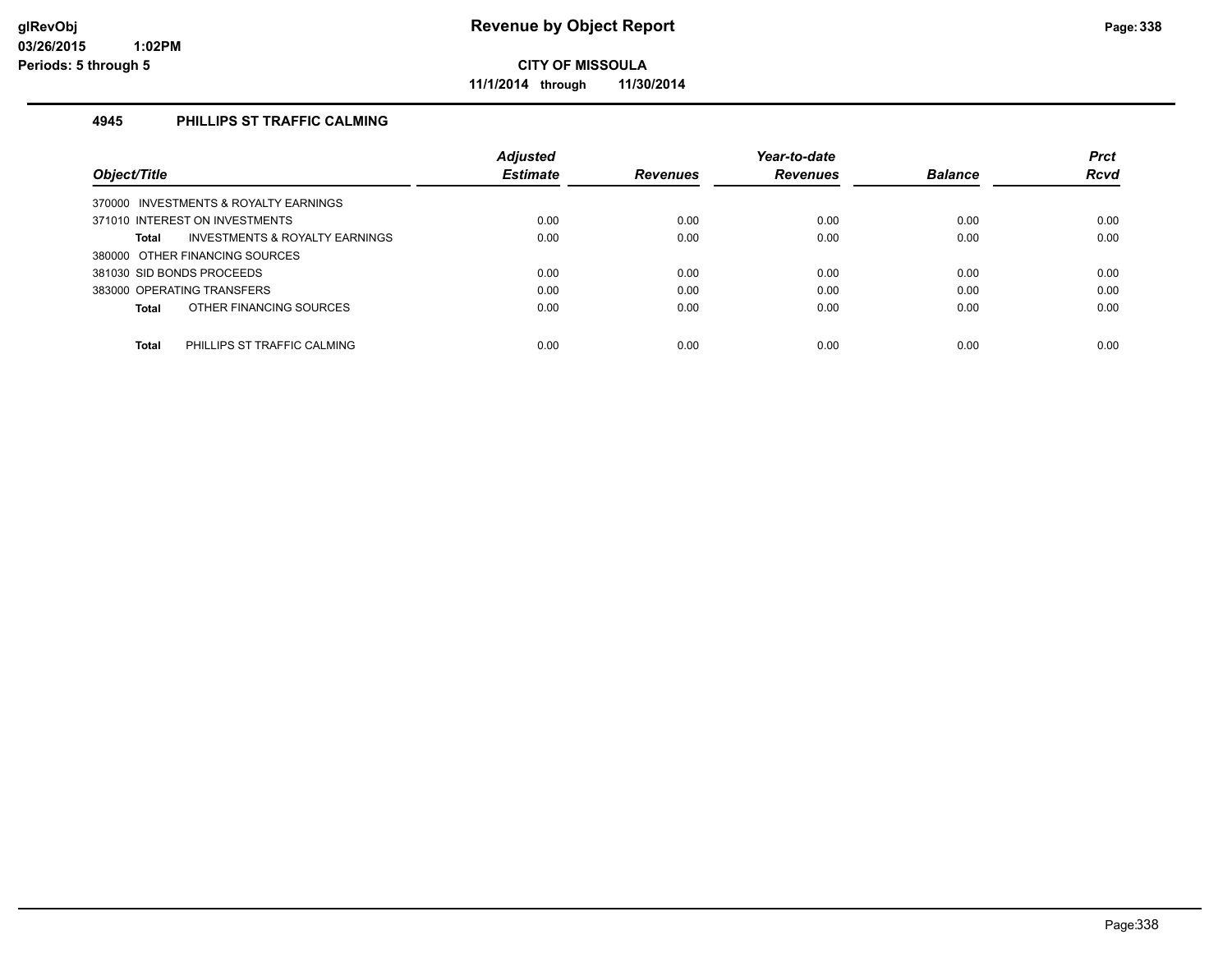**11/1/2014 through 11/30/2014**

# **4946 PATTEE CREEK DR. TRAFFIC CALMING**

**4946 PATTEE CREEK DR. TRAFFIC CALMING**

|                                           | <b>Adjusted</b> |                 | Year-to-date    |                | <b>Prct</b> |
|-------------------------------------------|-----------------|-----------------|-----------------|----------------|-------------|
| Object/Title                              | <b>Estimate</b> | <b>Revenues</b> | <b>Revenues</b> | <b>Balance</b> | <b>Rcvd</b> |
| 370000 INVESTMENTS & ROYALTY EARNINGS     |                 |                 |                 |                |             |
| 371010 INTEREST ON INVESTMENTS            | 0.00            | 0.00            | 0.00            | 0.00           | 0.00        |
| INVESTMENTS & ROYALTY EARNINGS<br>Total   | 0.00            | 0.00            | 0.00            | 0.00           | 0.00        |
| 380000 OTHER FINANCING SOURCES            |                 |                 |                 |                |             |
| 381030 SID BONDS PROCEEDS                 | 0.00            | 0.00            | 0.00            | 0.00           | 0.00        |
| 383000 OPERATING TRANSFERS                | 0.00            | 0.00            | 0.00            | 0.00           | 0.00        |
| OTHER FINANCING SOURCES<br>Total          | 0.00            | 0.00            | 0.00            | 0.00           | 0.00        |
|                                           |                 |                 |                 |                |             |
| PATTEE CREEK DR. TRAFFIC CALMING<br>Total | 0.00            | 0.00            | 0.00            | 0.00           | 0.00        |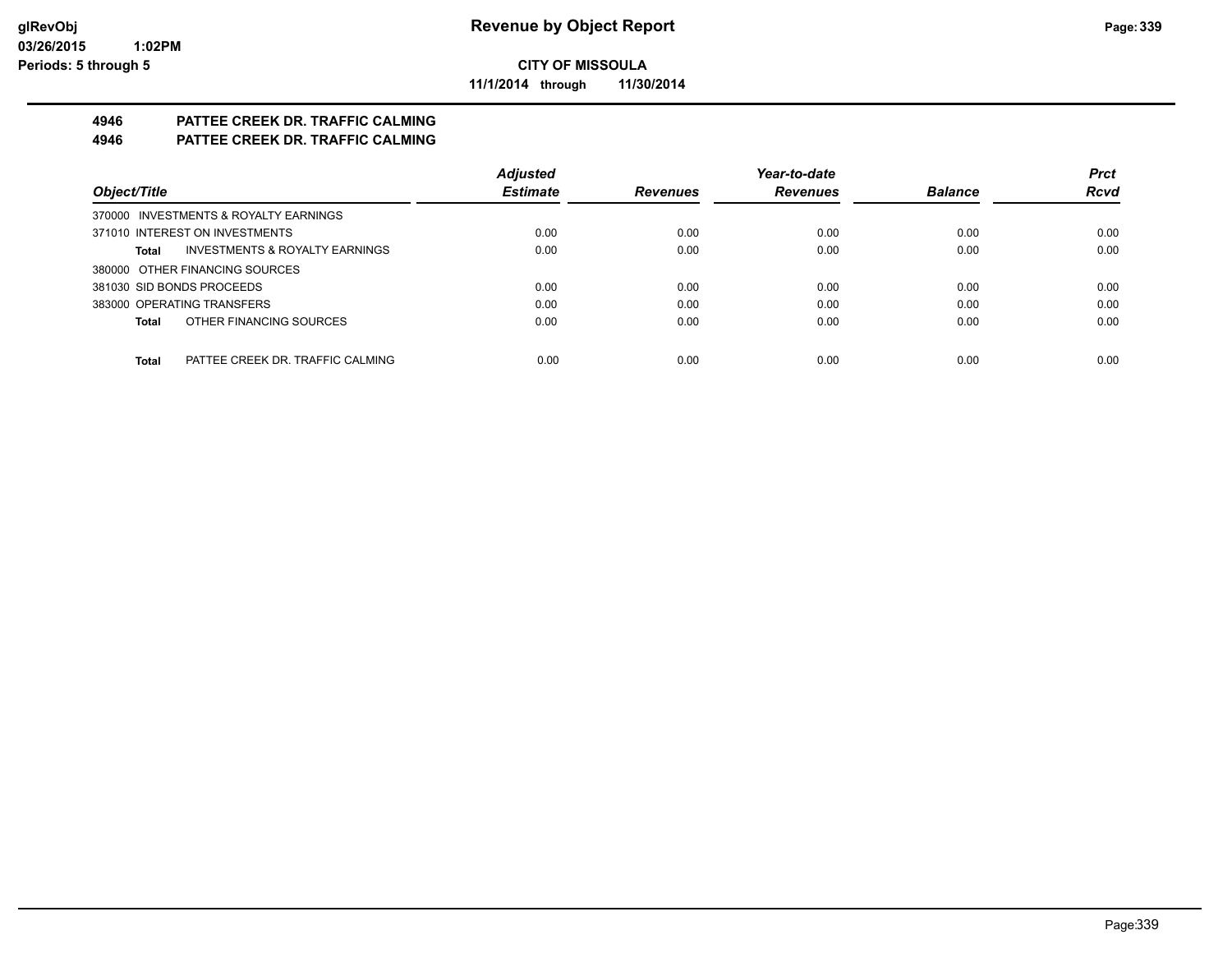**11/1/2014 through 11/30/2014**

#### **4946 PATTEE CREEK DR. TRAFFIC CALMING**

|                                                    | <b>Adjusted</b> |                 | Year-to-date    |                | <b>Prct</b> |
|----------------------------------------------------|-----------------|-----------------|-----------------|----------------|-------------|
| Object/Title                                       | <b>Estimate</b> | <b>Revenues</b> | <b>Revenues</b> | <b>Balance</b> | <b>Rcvd</b> |
| 370000 INVESTMENTS & ROYALTY EARNINGS              |                 |                 |                 |                |             |
| 371010 INTEREST ON INVESTMENTS                     | 0.00            | 0.00            | 0.00            | 0.00           | 0.00        |
| <b>INVESTMENTS &amp; ROYALTY EARNINGS</b><br>Total | 0.00            | 0.00            | 0.00            | 0.00           | 0.00        |
| 380000 OTHER FINANCING SOURCES                     |                 |                 |                 |                |             |
| 381030 SID BONDS PROCEEDS                          | 0.00            | 0.00            | 0.00            | 0.00           | 0.00        |
| 383000 OPERATING TRANSFERS                         | 0.00            | 0.00            | 0.00            | 0.00           | 0.00        |
| OTHER FINANCING SOURCES<br>Total                   | 0.00            | 0.00            | 0.00            | 0.00           | 0.00        |
|                                                    |                 |                 |                 |                |             |
| PATTEE CREEK DR. TRAFFIC CALMING<br>Total          | 0.00            | 0.00            | 0.00            | 0.00           | 0.00        |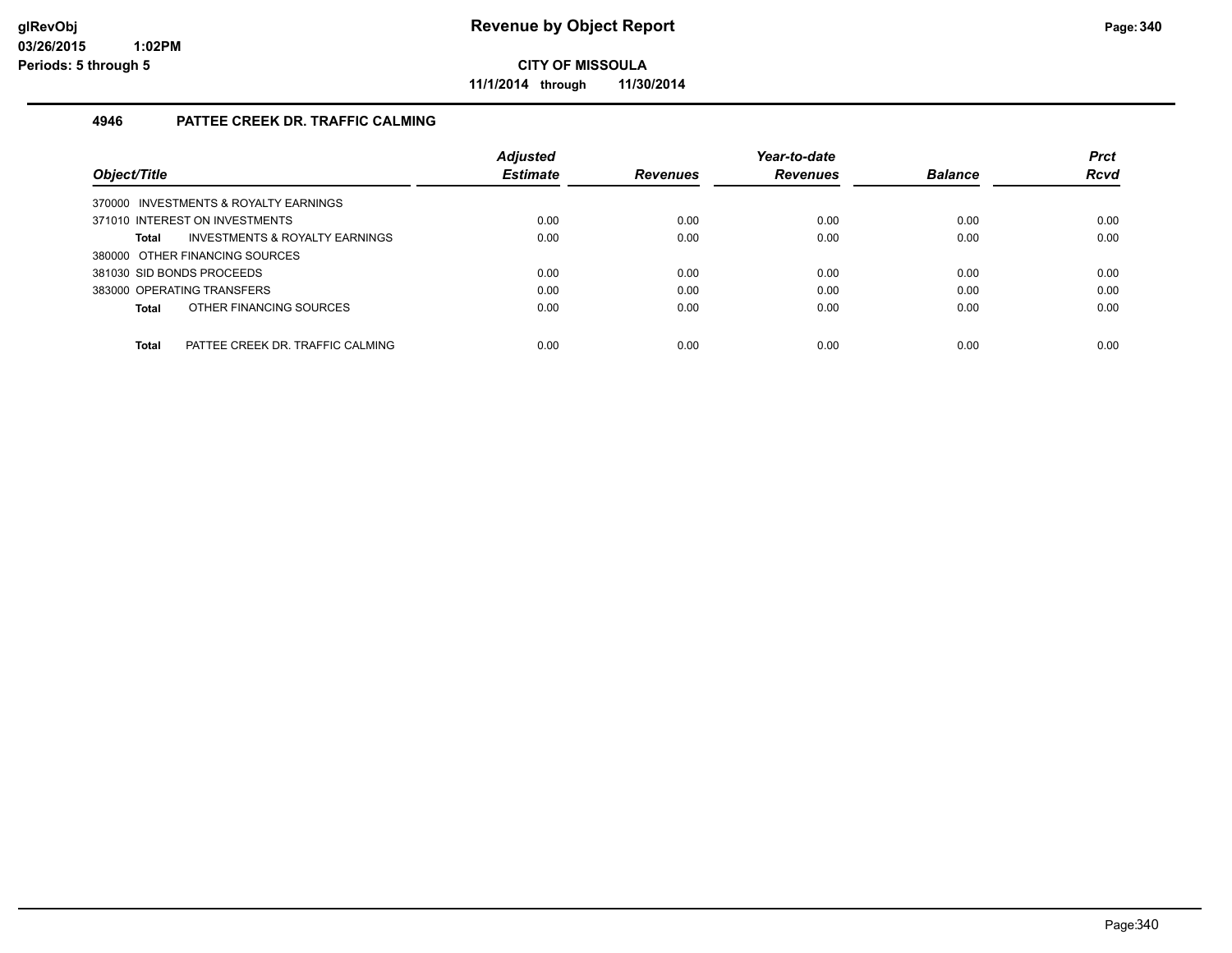**11/1/2014 through 11/30/2014**

# **4948 STORMWATER OUTFALL RETROFITS**

#### **4948 STORMWATER OUTFALL RETROFITS**

|                   |                                     | Adjusted        |                 | Year-to-date    |                |             |
|-------------------|-------------------------------------|-----------------|-----------------|-----------------|----------------|-------------|
| Object/Title      |                                     | <b>Estimate</b> | <b>Revenues</b> | <b>Revenues</b> | <b>Balance</b> | <b>Rcvd</b> |
|                   | 330000 INTERGOVERNMENTAL REVENUES   |                 |                 |                 |                |             |
| 334121 DNRC GRANT |                                     | 0.00            | 0.00            | 0.00            | 0.00           | 0.00        |
|                   | 337003 HEALTH DEPT-STORM WATER MGMT | 0.00            | 0.00            | 0.00            | 0.00           | 0.00        |
| Total             | INTERGOVERNMENTAL REVENUES          | 0.00            | 0.00            | 0.00            | 0.00           | 0.00        |
|                   |                                     |                 |                 |                 |                |             |
| Total             | STORMWATER OUTFALL RETROFITS        | 0.00            | 0.00            | 0.00            | 0.00           | 0.00        |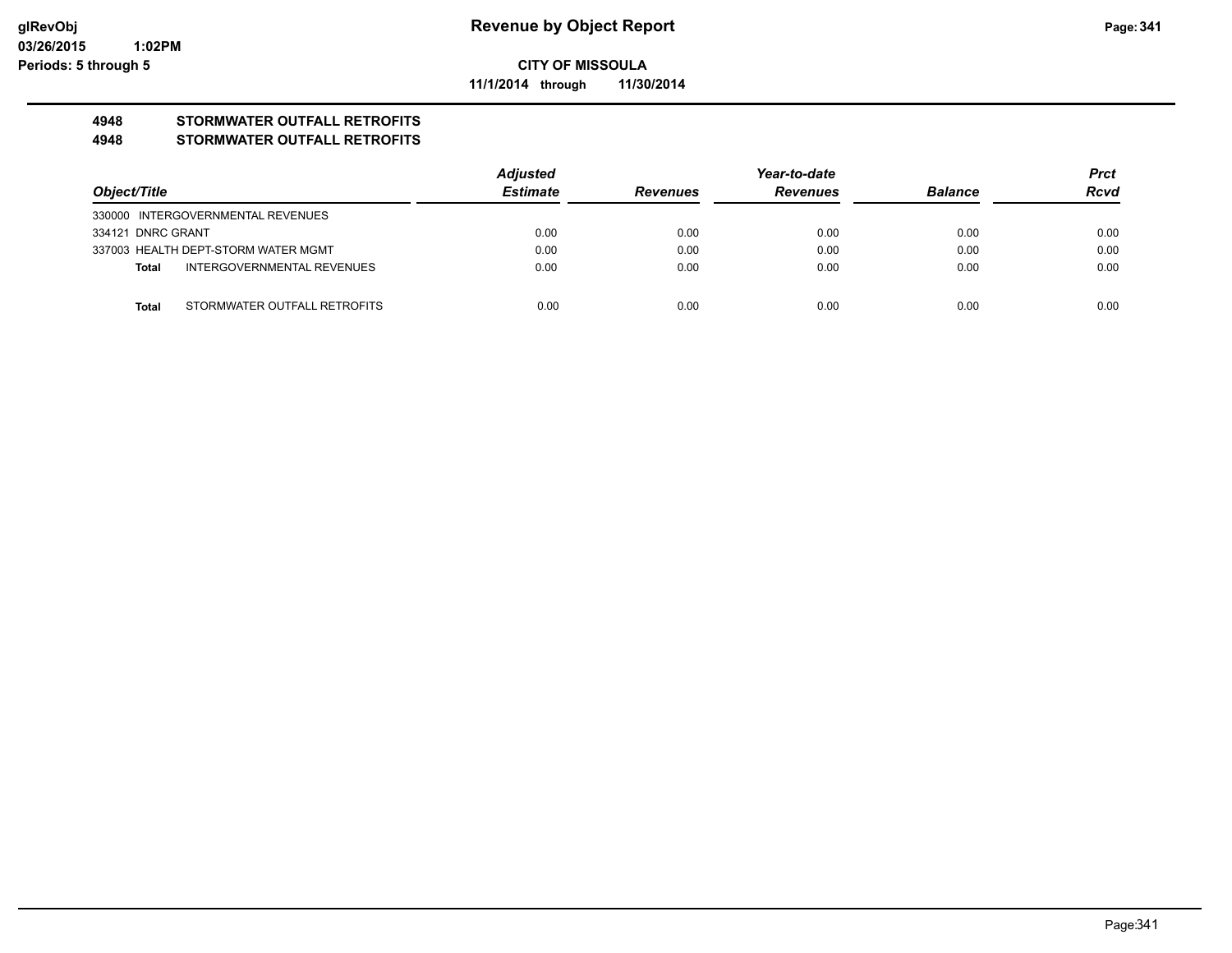**11/1/2014 through 11/30/2014**

#### **4948 STORMWATER OUTFALL RETROFITS**

| Object/Title                               | <b>Adjusted</b><br><b>Estimate</b> | <b>Revenues</b> | Year-to-date<br><b>Revenues</b> | <b>Balance</b> | <b>Prct</b><br><b>Rcvd</b> |
|--------------------------------------------|------------------------------------|-----------------|---------------------------------|----------------|----------------------------|
| 330000 INTERGOVERNMENTAL REVENUES          |                                    |                 |                                 |                |                            |
| 334121 DNRC GRANT                          | 0.00                               | 0.00            | 0.00                            | 0.00           | 0.00                       |
| 337003 HEALTH DEPT-STORM WATER MGMT        | 0.00                               | 0.00            | 0.00                            | 0.00           | 0.00                       |
| INTERGOVERNMENTAL REVENUES<br><b>Total</b> | 0.00                               | 0.00            | 0.00                            | 0.00           | 0.00                       |
|                                            |                                    |                 |                                 |                |                            |
| STORMWATER OUTFALL RETROFITS<br>Total      | 0.00                               | 0.00            | 0.00                            | 0.00           | 0.00                       |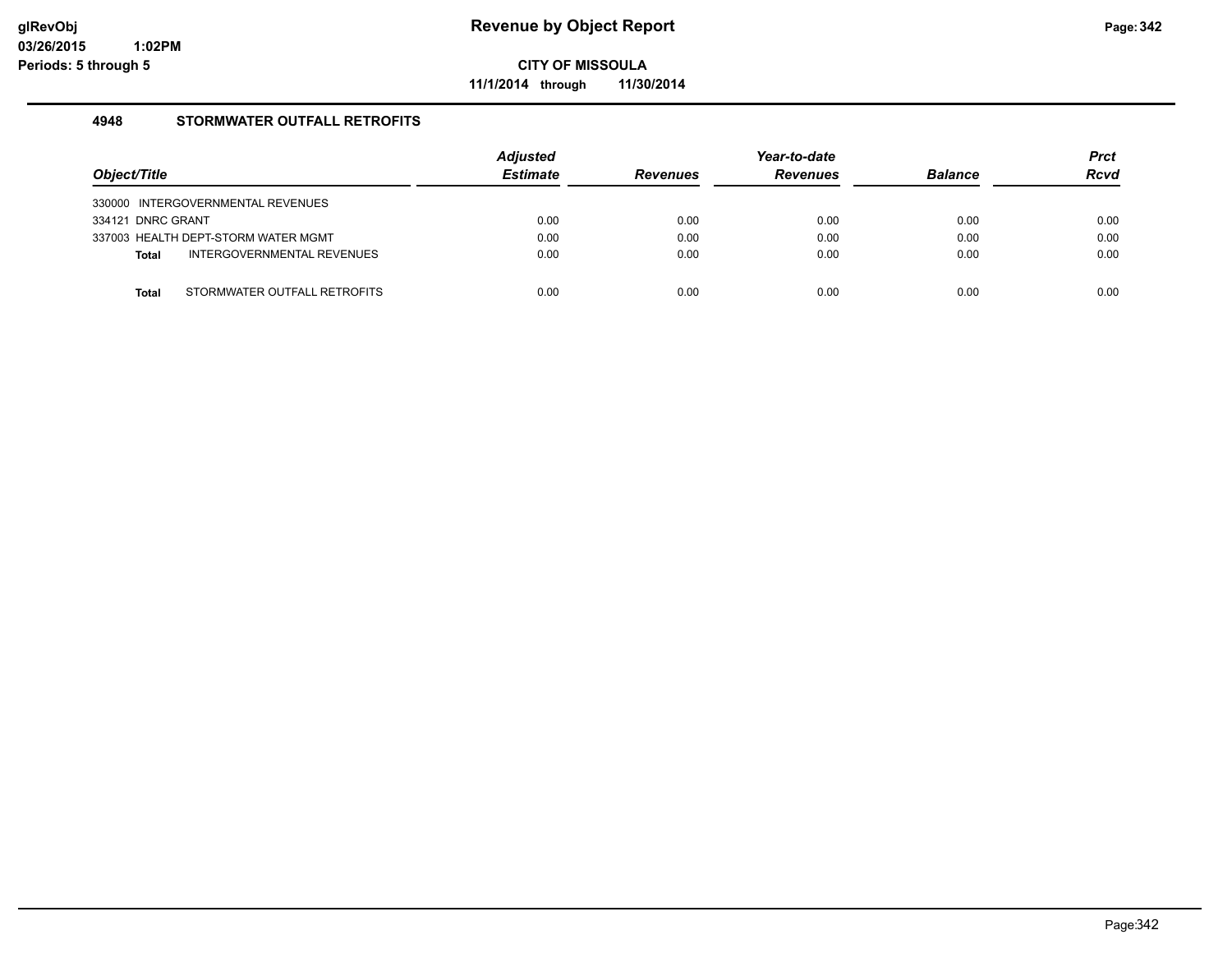**11/1/2014 through 11/30/2014**

#### **4990 ARRA ENHANCEMENTS**

**4990 ARRA ENHANCEMENTS**

|                                                | <b>Adjusted</b> |                 | Year-to-date    |                | <b>Prct</b> |
|------------------------------------------------|-----------------|-----------------|-----------------|----------------|-------------|
| Object/Title                                   | <b>Estimate</b> | <b>Revenues</b> | <b>Revenues</b> | <b>Balance</b> | <b>Rcvd</b> |
| 330000 INTERGOVERNMENTAL REVENUES              |                 |                 |                 |                |             |
| 334990 ARRA FUNDING                            | 0.00            | 0.00            | 0.00            | 0.00           | 0.00        |
| INTERGOVERNMENTAL REVENUES<br><b>Total</b>     | 0.00            | 0.00            | 0.00            | 0.00           | 0.00        |
| 370000 INVESTMENTS & ROYALTY EARNINGS          |                 |                 |                 |                |             |
| 371010 INTEREST ON INVESTMENTS                 | 0.00            | 0.00            | 0.00            | 0.00           | 0.00        |
| INVESTMENTS & ROYALTY EARNINGS<br><b>Total</b> | 0.00            | 0.00            | 0.00            | 0.00           | 0.00        |
|                                                |                 |                 |                 |                |             |
| ARRA ENHANCEMENTS<br><b>Total</b>              | 0.00            | 0.00            | 0.00            | 0.00           | 0.00        |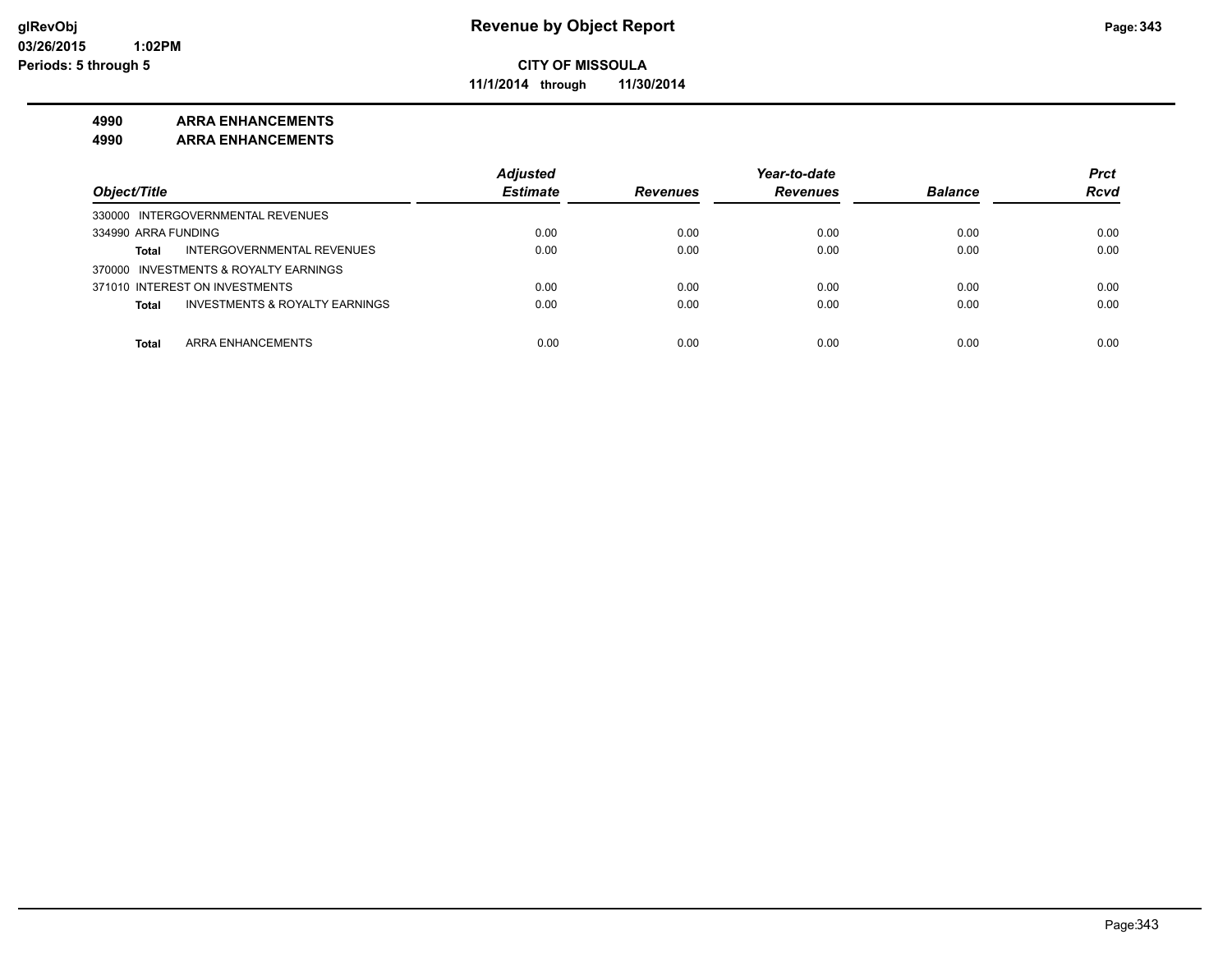**11/1/2014 through 11/30/2014**

#### **4990 ARRA ENHANCEMENTS**

| Object/Title                                   | <b>Adjusted</b><br><b>Estimate</b> | <b>Revenues</b> | Year-to-date<br><b>Revenues</b> | <b>Balance</b> | <b>Prct</b><br><b>Rcvd</b> |
|------------------------------------------------|------------------------------------|-----------------|---------------------------------|----------------|----------------------------|
| 330000 INTERGOVERNMENTAL REVENUES              |                                    |                 |                                 |                |                            |
| 334990 ARRA FUNDING                            | 0.00                               | 0.00            | 0.00                            | 0.00           | 0.00                       |
| INTERGOVERNMENTAL REVENUES<br><b>Total</b>     | 0.00                               | 0.00            | 0.00                            | 0.00           | 0.00                       |
| 370000 INVESTMENTS & ROYALTY EARNINGS          |                                    |                 |                                 |                |                            |
| 371010 INTEREST ON INVESTMENTS                 | 0.00                               | 0.00            | 0.00                            | 0.00           | 0.00                       |
| INVESTMENTS & ROYALTY EARNINGS<br><b>Total</b> | 0.00                               | 0.00            | 0.00                            | 0.00           | 0.00                       |
|                                                |                                    |                 |                                 |                |                            |
| <b>ARRA ENHANCEMENTS</b><br><b>Total</b>       | 0.00                               | 0.00            | 0.00                            | 0.00           | 0.00                       |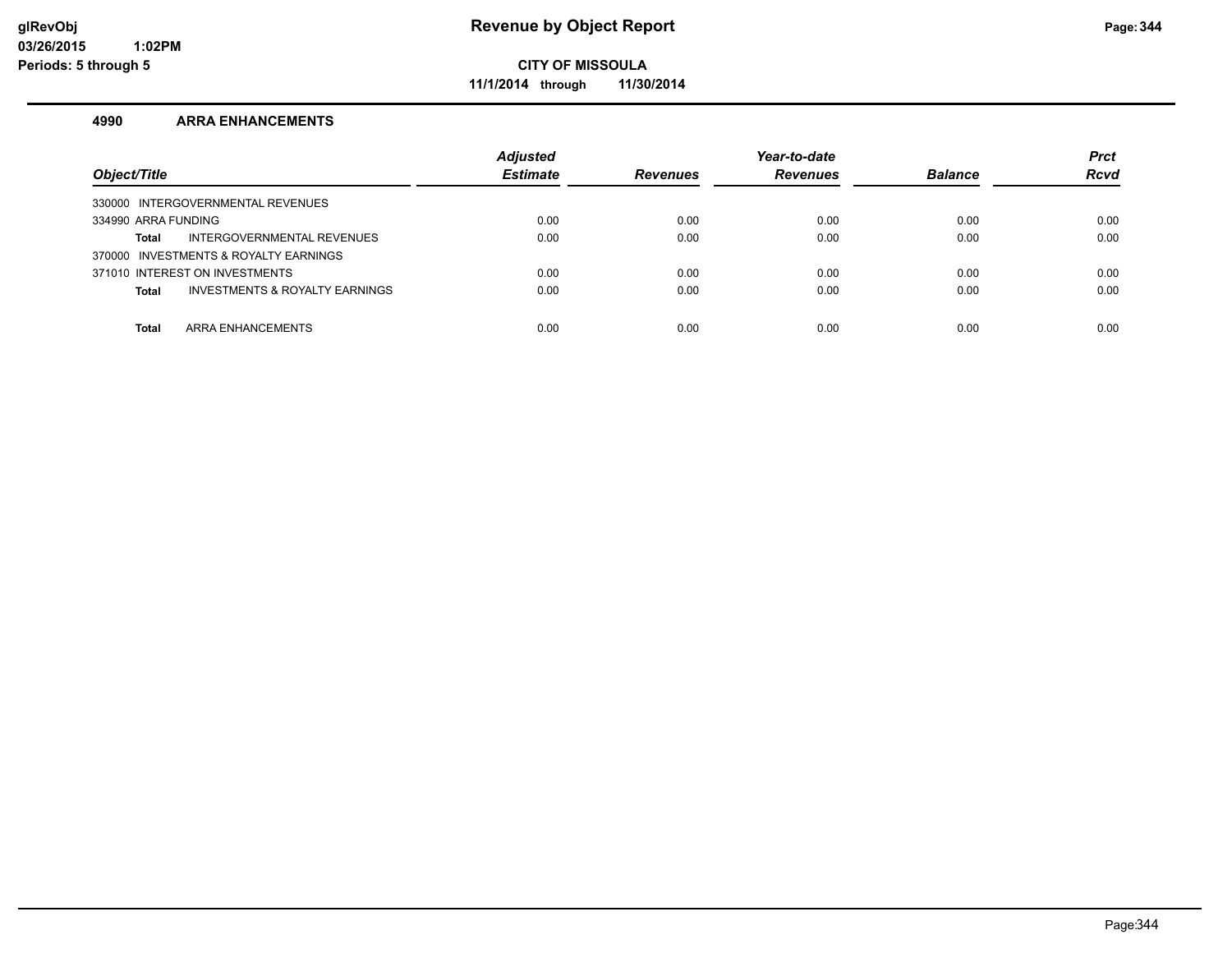**11/1/2014 through 11/30/2014**

#### **4991 ARRA HB645**

**4991 ARRA HB645**

|                                                           | <b>Adjusted</b> |                 | Year-to-date    |                | <b>Prct</b> |
|-----------------------------------------------------------|-----------------|-----------------|-----------------|----------------|-------------|
| Object/Title                                              | <b>Estimate</b> | <b>Revenues</b> | <b>Revenues</b> | <b>Balance</b> | Rcvd        |
| INTERGOVERNMENTAL REVENUES<br>330000                      |                 |                 |                 |                |             |
| 334991 ARRA HB645 FUNDING                                 | 0.00            | 0.00            | 0.00            | 0.00           | 0.00        |
| 336023 STATE CONTRIB. - PERS                              | 0.00            | 0.00            | 0.00            | 0.00           | 0.00        |
| INTERGOVERNMENTAL REVENUES<br><b>Total</b>                | 0.00            | 0.00            | 0.00            | 0.00           | 0.00        |
| 340000 CHARGES FOR SERVICES                               |                 |                 |                 |                |             |
| 343005 NON-ARRA MOUNTAIN WATER CONTRACT                   | 0.00            | 0.00            | 0.00            | 0.00           | 0.00        |
| <b>CHARGES FOR SERVICES</b><br><b>Total</b>               | 0.00            | 0.00            | 0.00            | 0.00           | 0.00        |
| MISCELLANEOUS REVENUES<br>360000                          |                 |                 |                 |                |             |
| 360000 MISCELLANEOUS REVENUES                             | 0.00            | 0.00            | 0.00            | 0.00           | 0.00        |
| MISCELLANEOUS REVENUES<br><b>Total</b>                    | 0.00            | 0.00            | 0.00            | 0.00           | 0.00        |
| <b>INVESTMENTS &amp; ROYALTY EARNINGS</b><br>370000       |                 |                 |                 |                |             |
| 371010 INTEREST ON INVESTMENTS                            | 0.00            | 0.00            | 0.00            | 0.00           | 0.00        |
| <b>INVESTMENTS &amp; ROYALTY EARNINGS</b><br><b>Total</b> | 0.00            | 0.00            | 0.00            | 0.00           | 0.00        |
|                                                           |                 |                 |                 |                |             |
| ARRA HB645<br><b>Total</b>                                | 0.00            | 0.00            | 0.00            | 0.00           | 0.00        |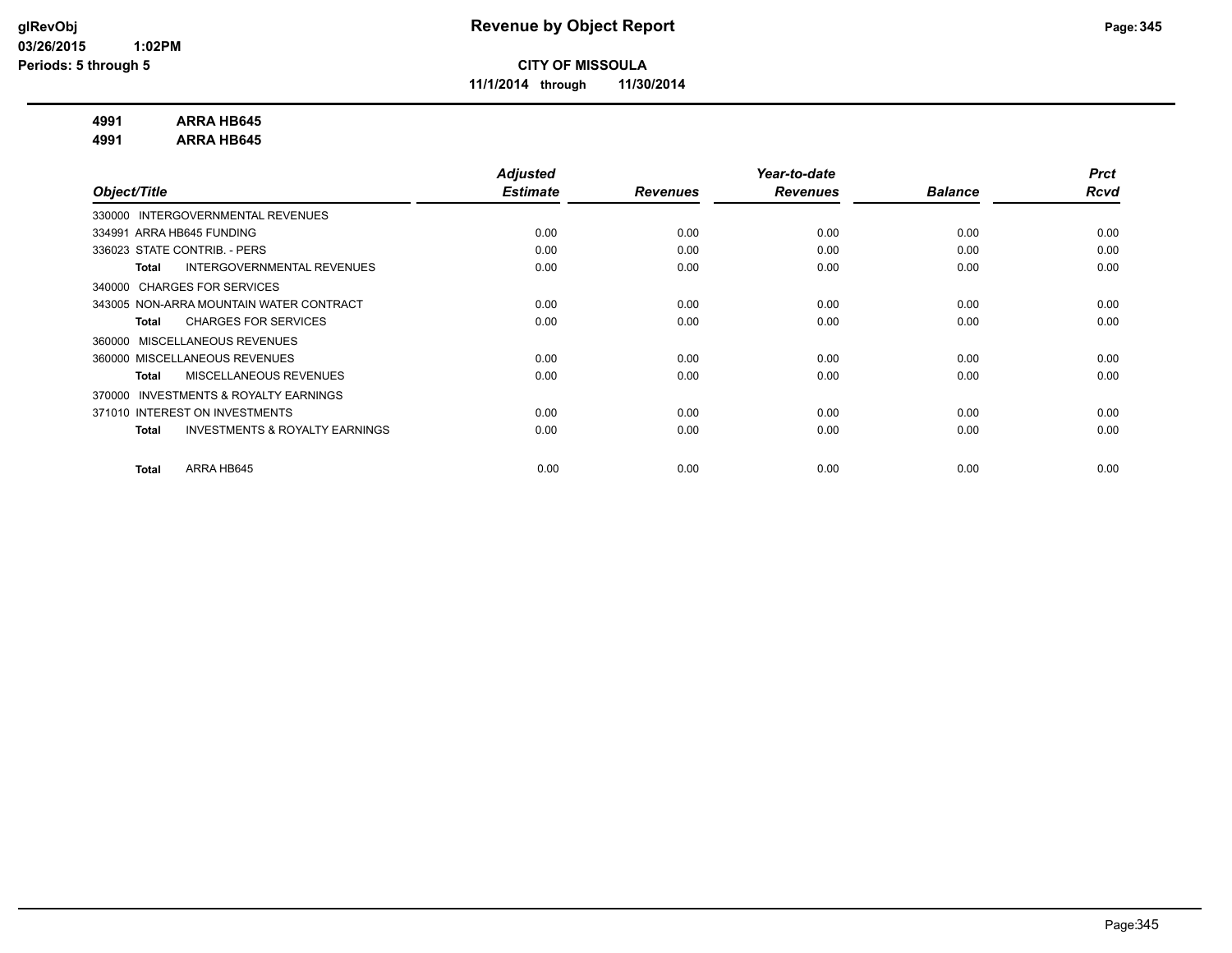**11/1/2014 through 11/30/2014**

#### **4991 ARRA HB645**

|      |                         |                         | <b>Balance</b>          | <b>Prct</b><br>Rcvd |
|------|-------------------------|-------------------------|-------------------------|---------------------|
|      |                         |                         |                         |                     |
|      |                         |                         |                         |                     |
| 0.00 | 0.00                    | 0.00                    | 0.00                    | 0.00                |
| 0.00 | 0.00                    | 0.00                    | 0.00                    | 0.00                |
| 0.00 | 0.00                    | 0.00                    | 0.00                    | 0.00                |
|      |                         |                         |                         |                     |
| 0.00 | 0.00                    | 0.00                    | 0.00                    | 0.00                |
| 0.00 | 0.00                    | 0.00                    | 0.00                    | 0.00                |
|      |                         |                         |                         |                     |
| 0.00 | 0.00                    | 0.00                    | 0.00                    | 0.00                |
| 0.00 | 0.00                    | 0.00                    | 0.00                    | 0.00                |
|      |                         |                         |                         |                     |
| 0.00 | 0.00                    | 0.00                    | 0.00                    | 0.00                |
| 0.00 | 0.00                    | 0.00                    | 0.00                    | 0.00                |
|      |                         |                         |                         | 0.00                |
|      | <b>Estimate</b><br>0.00 | <b>Revenues</b><br>0.00 | <b>Revenues</b><br>0.00 | 0.00                |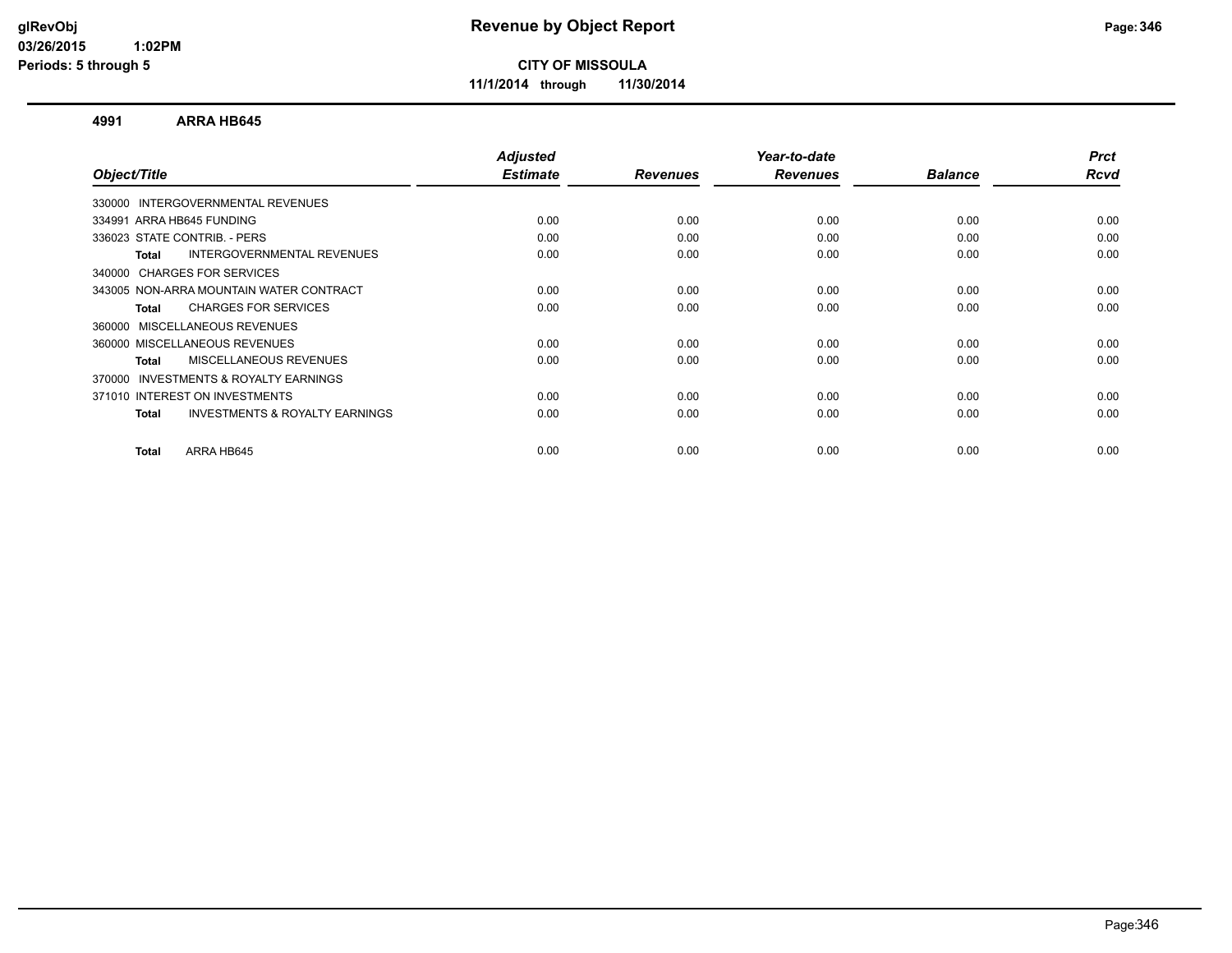**11/1/2014 through 11/30/2014**

#### **4992 WFL MILLER CREEK ROAD**

**4992 WFL MILLER CREEK ROAD**

|                                                           | <b>Adjusted</b> |                 | Year-to-date    |                | <b>Prct</b> |
|-----------------------------------------------------------|-----------------|-----------------|-----------------|----------------|-------------|
| Object/Title                                              | <b>Estimate</b> | <b>Revenues</b> | <b>Revenues</b> | <b>Balance</b> | <b>Rcvd</b> |
| 330000 INTERGOVERNMENTAL REVENUES                         |                 |                 |                 |                |             |
| 334990 ARRA FUNDING                                       | 0.00            | 0.00            | 0.00            | 0.00           | 0.00        |
| INTERGOVERNMENTAL REVENUES<br><b>Total</b>                | 0.00            | 0.00            | 0.00            | 0.00           | 0.00        |
| 370000 INVESTMENTS & ROYALTY EARNINGS                     |                 |                 |                 |                |             |
| 371010 INTEREST ON INVESTMENTS                            | 0.00            | 0.00            | 0.00            | 0.00           | 0.00        |
| <b>INVESTMENTS &amp; ROYALTY EARNINGS</b><br><b>Total</b> | 0.00            | 0.00            | 0.00            | 0.00           | 0.00        |
|                                                           |                 |                 |                 |                |             |
| WFL MILLER CREEK ROAD<br>Total                            | 0.00            | 0.00            | 0.00            | 0.00           | 0.00        |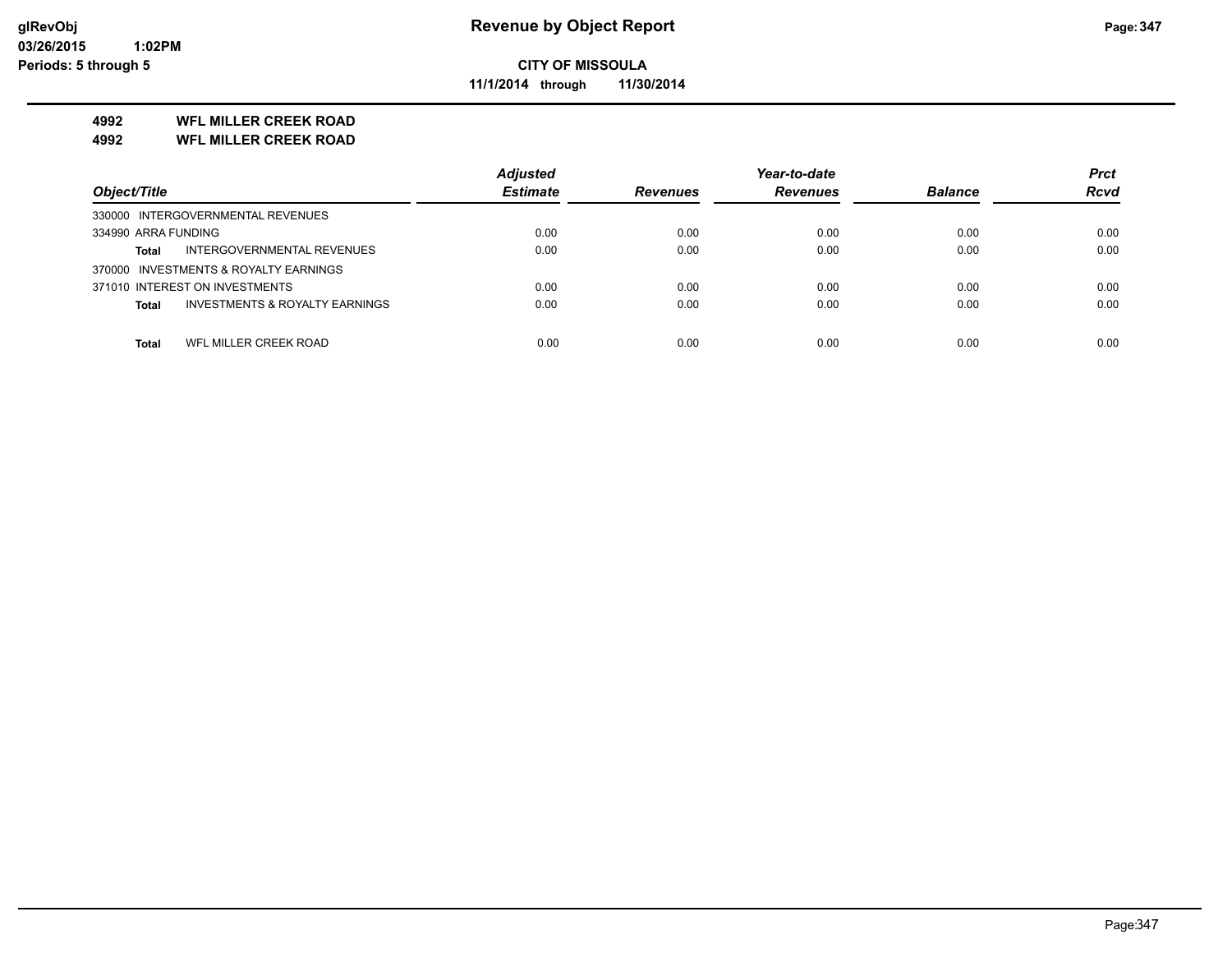**11/1/2014 through 11/30/2014**

#### **4992 WFL MILLER CREEK ROAD**

| Object/Title                                   | <b>Adjusted</b><br><b>Estimate</b> | <b>Revenues</b> | Year-to-date<br><b>Revenues</b> | <b>Balance</b> | <b>Prct</b><br><b>Rcvd</b> |
|------------------------------------------------|------------------------------------|-----------------|---------------------------------|----------------|----------------------------|
| 330000 INTERGOVERNMENTAL REVENUES              |                                    |                 |                                 |                |                            |
| 334990 ARRA FUNDING                            | 0.00                               | 0.00            | 0.00                            | 0.00           | 0.00                       |
| INTERGOVERNMENTAL REVENUES<br>Total            | 0.00                               | 0.00            | 0.00                            | 0.00           | 0.00                       |
| 370000 INVESTMENTS & ROYALTY EARNINGS          |                                    |                 |                                 |                |                            |
| 371010 INTEREST ON INVESTMENTS                 | 0.00                               | 0.00            | 0.00                            | 0.00           | 0.00                       |
| INVESTMENTS & ROYALTY EARNINGS<br><b>Total</b> | 0.00                               | 0.00            | 0.00                            | 0.00           | 0.00                       |
|                                                |                                    |                 |                                 |                |                            |
| WFL MILLER CREEK ROAD<br>Total                 | 0.00                               | 0.00            | 0.00                            | 0.00           | 0.00                       |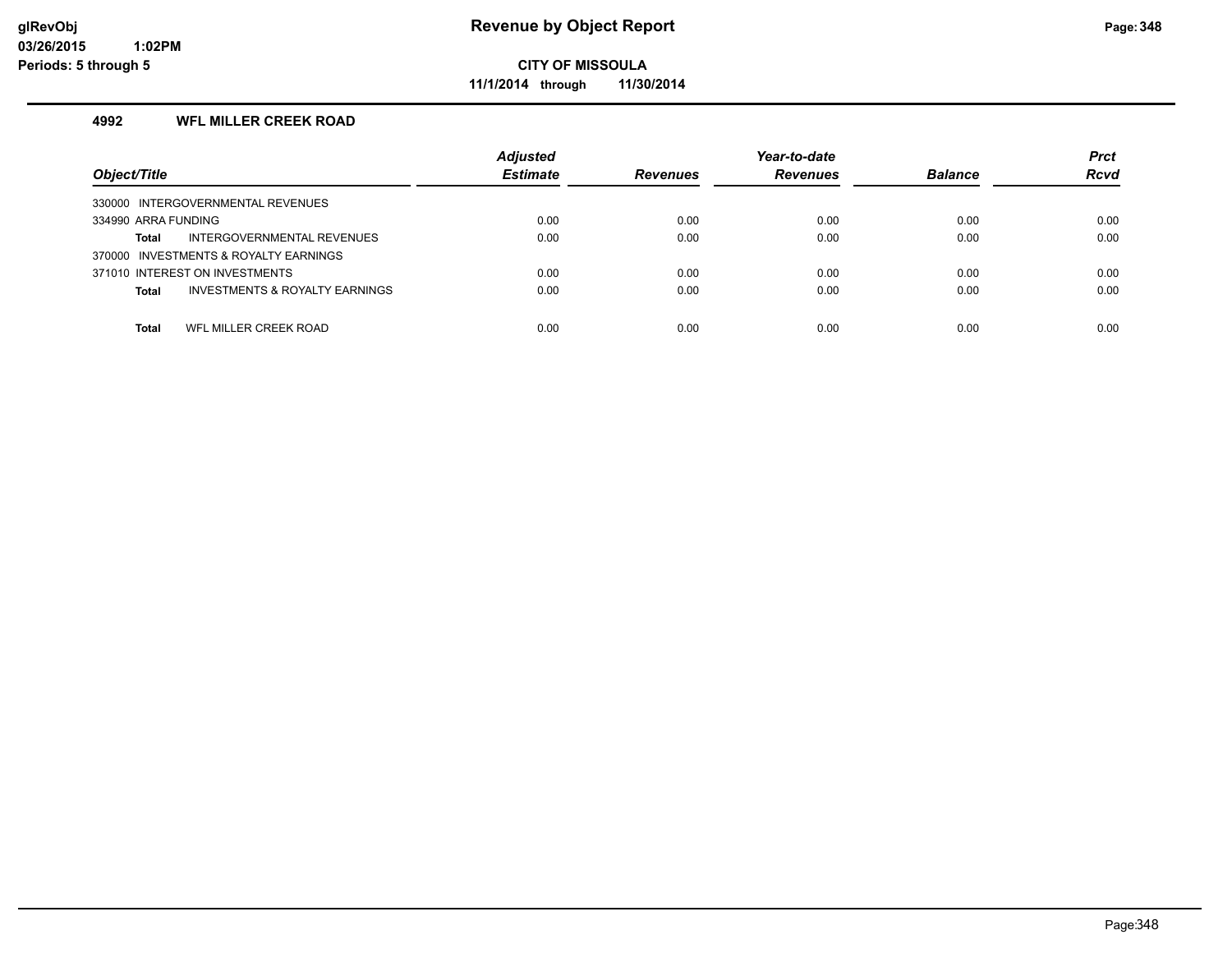**11/1/2014 through 11/30/2014**

### **4993 WESTERN FEDERAL LANDS**

**4993 WESTERN FEDERAL LANDS**

|                                              | <b>Adjusted</b> |                 | Year-to-date    |                | <b>Prct</b> |
|----------------------------------------------|-----------------|-----------------|-----------------|----------------|-------------|
| Object/Title                                 | <b>Estimate</b> | <b>Revenues</b> | <b>Revenues</b> | <b>Balance</b> | <b>Rcvd</b> |
| 330000 INTERGOVERNMENTAL REVENUES            |                 |                 |                 |                |             |
| 331005 WESTERN FEDERAL LANDS GRANT           | 0.00            | 0.00            | 0.00            | 0.00           | 0.00        |
| 334125 FWP GRANT                             | 0.00            | 0.00            | 73.578.10       | $-73.578.10$   | 0.00        |
| <b>INTERGOVERNMENTAL REVENUES</b><br>Total   | 0.00            | 0.00            | 73,578.10       | $-73,578.10$   | 0.00        |
| 360000 MISCELLANEOUS REVENUES                |                 |                 |                 |                |             |
| 365010 FRIENDS OF MISSOULA PARKS DONATION    | 0.00            | 0.00            | 0.00            | 0.00           | 0.00        |
| MISCELLANEOUS REVENUES<br>Total              | 0.00            | 0.00            | 0.00            | 0.00           | 0.00        |
| INVESTMENTS & ROYALTY EARNINGS<br>370000     |                 |                 |                 |                |             |
| 371010 INTEREST ON INVESTMENTS               | 0.00            | 0.00            | 0.00            | 0.00           | 0.00        |
| INVESTMENTS & ROYALTY EARNINGS<br>Total      | 0.00            | 0.00            | 0.00            | 0.00           | 0.00        |
| <b>WESTERN FEDERAL LANDS</b><br><b>Total</b> | 0.00            | 0.00            | 73.578.10       | $-73.578.10$   | 0.00        |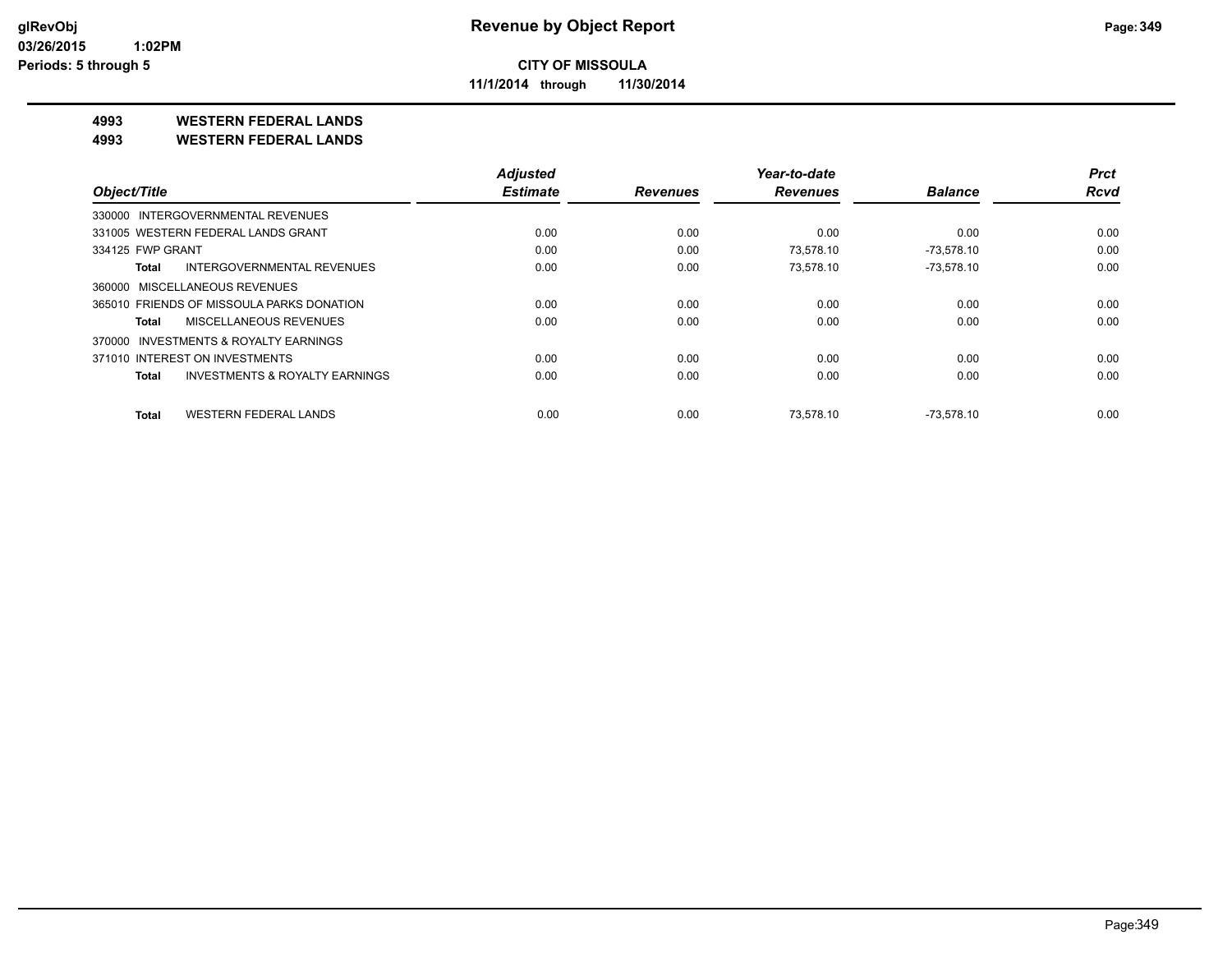**11/1/2014 through 11/30/2014**

#### **4993 WESTERN FEDERAL LANDS**

|                                                    | <b>Adjusted</b> |                 | Year-to-date    |                | <b>Prct</b> |
|----------------------------------------------------|-----------------|-----------------|-----------------|----------------|-------------|
| Object/Title                                       | <b>Estimate</b> | <b>Revenues</b> | <b>Revenues</b> | <b>Balance</b> | <b>Rcvd</b> |
| 330000 INTERGOVERNMENTAL REVENUES                  |                 |                 |                 |                |             |
| 331005 WESTERN FEDERAL LANDS GRANT                 | 0.00            | 0.00            | 0.00            | 0.00           | 0.00        |
| 334125 FWP GRANT                                   | 0.00            | 0.00            | 73.578.10       | $-73,578.10$   | 0.00        |
| INTERGOVERNMENTAL REVENUES<br>Total                | 0.00            | 0.00            | 73,578.10       | $-73,578.10$   | 0.00        |
| 360000 MISCELLANEOUS REVENUES                      |                 |                 |                 |                |             |
| 365010 FRIENDS OF MISSOULA PARKS DONATION          | 0.00            | 0.00            | 0.00            | 0.00           | 0.00        |
| MISCELLANEOUS REVENUES<br>Total                    | 0.00            | 0.00            | 0.00            | 0.00           | 0.00        |
| INVESTMENTS & ROYALTY EARNINGS<br>370000           |                 |                 |                 |                |             |
| 371010 INTEREST ON INVESTMENTS                     | 0.00            | 0.00            | 0.00            | 0.00           | 0.00        |
| <b>INVESTMENTS &amp; ROYALTY EARNINGS</b><br>Total | 0.00            | 0.00            | 0.00            | 0.00           | 0.00        |
|                                                    |                 |                 |                 |                |             |
| <b>WESTERN FEDERAL LANDS</b><br><b>Total</b>       | 0.00            | 0.00            | 73.578.10       | $-73.578.10$   | 0.00        |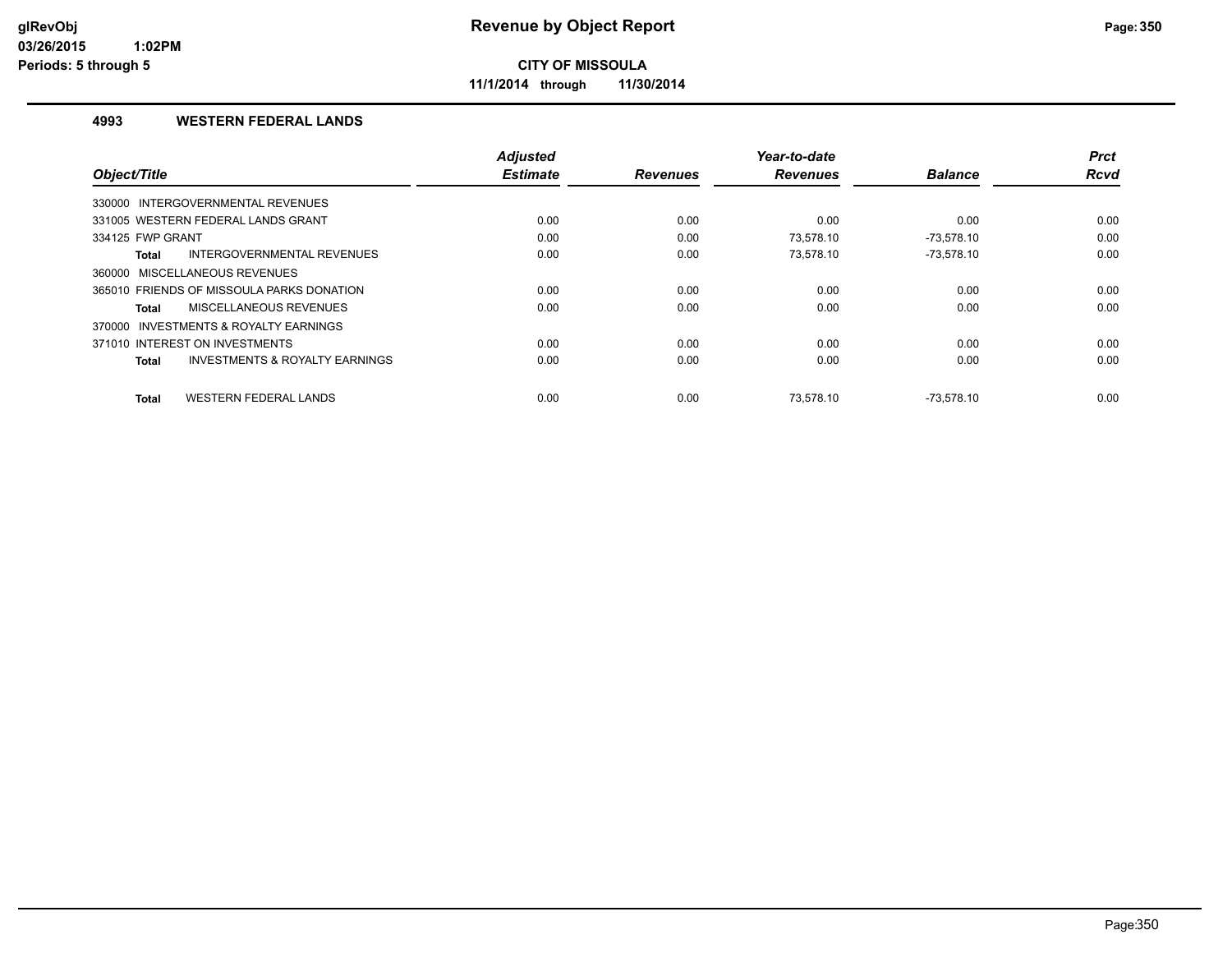**11/1/2014 through 11/30/2014**

**5020 CIVIC STADIUM**

**5020 CIVIC STADIUM**

|                                                           | <b>Adjusted</b> |                 | Year-to-date    |                | <b>Prct</b> |
|-----------------------------------------------------------|-----------------|-----------------|-----------------|----------------|-------------|
| Object/Title                                              | <b>Estimate</b> | <b>Revenues</b> | <b>Revenues</b> | <b>Balance</b> | <b>Rcvd</b> |
| 330000 INTERGOVERNMENTAL REVENUES                         |                 |                 |                 |                |             |
| 336023 STATE CONTRIB. - PERS                              | 0.00            | 0.00            | 0.00            | 0.00           | 0.00        |
| <b>INTERGOVERNMENTAL REVENUES</b><br><b>Total</b>         | 0.00            | 0.00            | 0.00            | 0.00           | 0.00        |
| 360000 MISCELLANEOUS REVENUES                             |                 |                 |                 |                |             |
| 360010 MISCELLANEOUS                                      | 0.00            | 0.00            | 0.00            | 0.00           | 0.00        |
| 361010 RENTAL REVENUE                                     | 120,000.00      | 0.00            | 0.00            | 120,000.00     | 0.00        |
| 362003 US BANK FEE REIMBURSEMENT                          | 0.00            | 0.00            | 0.00            | 0.00           | 0.00        |
| 365030 DONATIONS STADIUM R&D                              | 0.00            | 0.00            | 0.00            | 0.00           | 0.00        |
| MISCELLANEOUS REVENUES<br><b>Total</b>                    | 120,000.00      | 0.00            | 0.00            | 120,000.00     | 0.00        |
| <b>INVESTMENTS &amp; ROYALTY EARNINGS</b><br>370000       |                 |                 |                 |                |             |
| 371010 INTEREST ON INVESTMENTS                            | 0.00            | 0.00            | 0.00            | 0.00           | 0.00        |
| <b>INVESTMENTS &amp; ROYALTY EARNINGS</b><br><b>Total</b> | 0.00            | 0.00            | 0.00            | 0.00           | 0.00        |
| OTHER FINANCING SOURCES<br>380000                         |                 |                 |                 |                |             |
| 383000 OPERATING TRANSFERS                                | 0.00            | 0.00            | 0.00            | 0.00           | 0.00        |
| 383400 CAPITAL CONTRIBUTION                               | 0.00            | 0.00            | 0.00            | 0.00           | 0.00        |
| OTHER FINANCING SOURCES<br><b>Total</b>                   | 0.00            | 0.00            | 0.00            | 0.00           | 0.00        |
|                                                           |                 |                 |                 |                |             |
| <b>CIVIC STADIUM</b><br><b>Total</b>                      | 120,000.00      | 0.00            | 0.00            | 120,000.00     | 0.00        |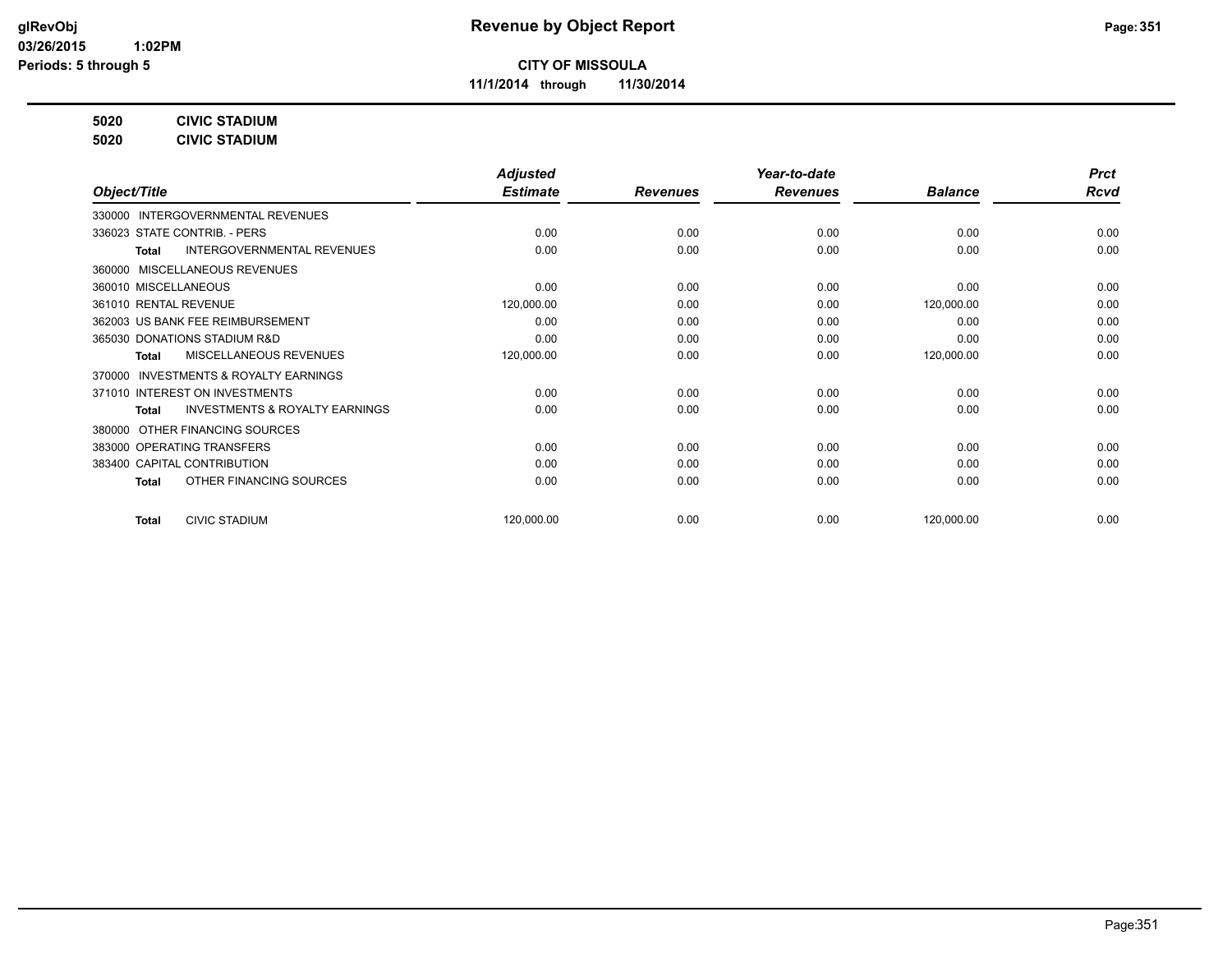**11/1/2014 through 11/30/2014**

#### **5020 CIVIC STADIUM**

|                                                           | <b>Adjusted</b> |                 | Year-to-date    |                | <b>Prct</b> |
|-----------------------------------------------------------|-----------------|-----------------|-----------------|----------------|-------------|
| Object/Title                                              | <b>Estimate</b> | <b>Revenues</b> | <b>Revenues</b> | <b>Balance</b> | <b>Rcvd</b> |
| INTERGOVERNMENTAL REVENUES<br>330000                      |                 |                 |                 |                |             |
| 336023 STATE CONTRIB. - PERS                              | 0.00            | 0.00            | 0.00            | 0.00           | 0.00        |
| <b>INTERGOVERNMENTAL REVENUES</b><br><b>Total</b>         | 0.00            | 0.00            | 0.00            | 0.00           | 0.00        |
| MISCELLANEOUS REVENUES<br>360000                          |                 |                 |                 |                |             |
| 360010 MISCELLANEOUS                                      | 0.00            | 0.00            | 0.00            | 0.00           | 0.00        |
| 361010 RENTAL REVENUE                                     | 120,000.00      | 0.00            | 0.00            | 120,000.00     | 0.00        |
| 362003 US BANK FEE REIMBURSEMENT                          | 0.00            | 0.00            | 0.00            | 0.00           | 0.00        |
| 365030 DONATIONS STADIUM R&D                              | 0.00            | 0.00            | 0.00            | 0.00           | 0.00        |
| MISCELLANEOUS REVENUES<br><b>Total</b>                    | 120,000.00      | 0.00            | 0.00            | 120,000.00     | 0.00        |
| <b>INVESTMENTS &amp; ROYALTY EARNINGS</b><br>370000       |                 |                 |                 |                |             |
| 371010 INTEREST ON INVESTMENTS                            | 0.00            | 0.00            | 0.00            | 0.00           | 0.00        |
| <b>INVESTMENTS &amp; ROYALTY EARNINGS</b><br><b>Total</b> | 0.00            | 0.00            | 0.00            | 0.00           | 0.00        |
| OTHER FINANCING SOURCES<br>380000                         |                 |                 |                 |                |             |
| 383000 OPERATING TRANSFERS                                | 0.00            | 0.00            | 0.00            | 0.00           | 0.00        |
| 383400 CAPITAL CONTRIBUTION                               | 0.00            | 0.00            | 0.00            | 0.00           | 0.00        |
| OTHER FINANCING SOURCES<br><b>Total</b>                   | 0.00            | 0.00            | 0.00            | 0.00           | 0.00        |
| <b>CIVIC STADIUM</b><br><b>Total</b>                      | 120,000.00      | 0.00            | 0.00            | 120,000.00     | 0.00        |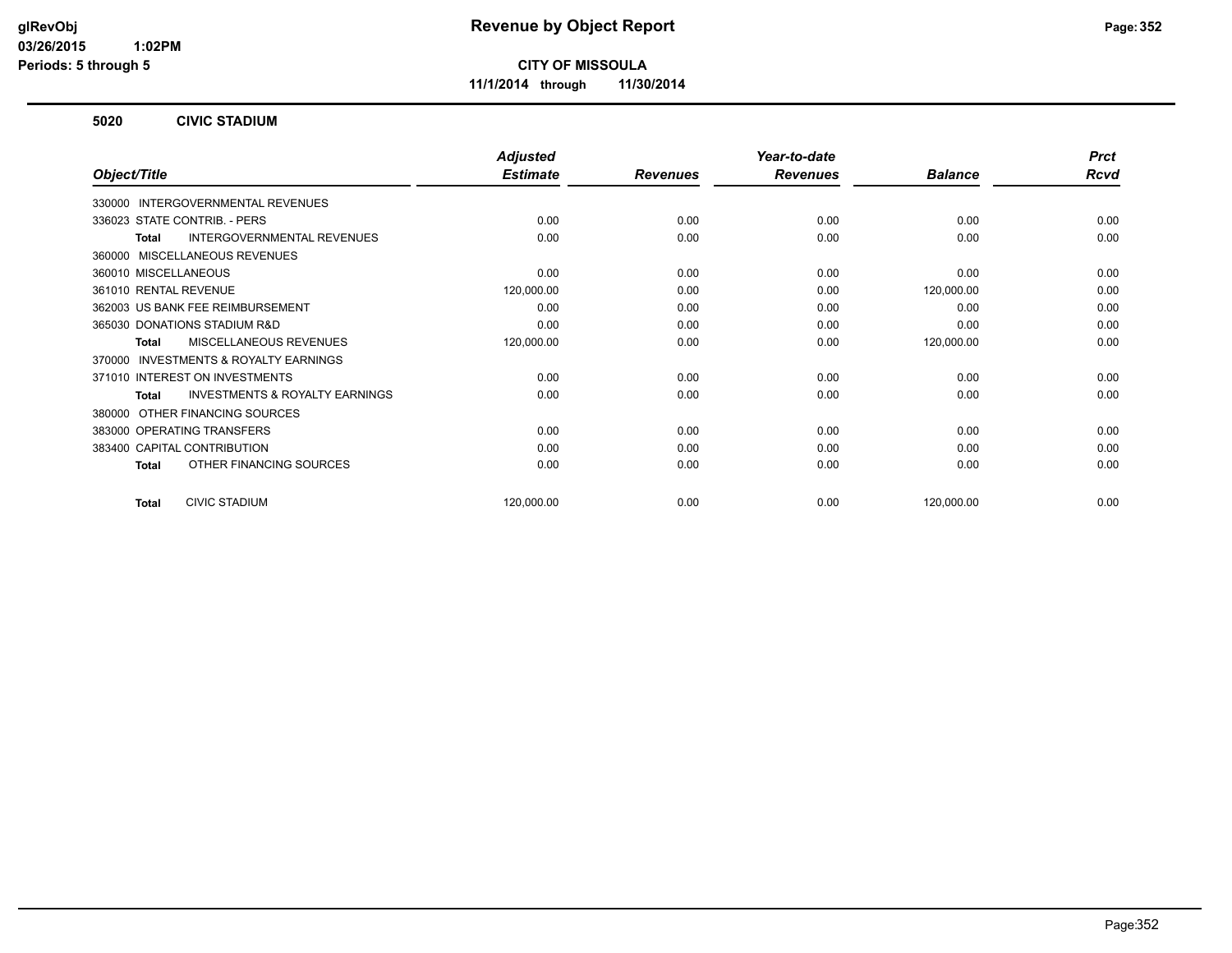**11/1/2014 through 11/30/2014**

### **5310 SEWER OPERATING BUDGET FUND**

#### **5310 SEWER OPERATING BUDGET FUND**

|                                                    | <b>Adjusted</b> |                 | Year-to-date    |                | <b>Prct</b> |
|----------------------------------------------------|-----------------|-----------------|-----------------|----------------|-------------|
| Object/Title                                       | <b>Estimate</b> | <b>Revenues</b> | <b>Revenues</b> | <b>Balance</b> | <b>Rcvd</b> |
| 320000 LICENSES & PERMITS                          |                 |                 |                 |                |             |
| 323027 HAULER PERMITS                              | 0.00            | 0.00            | 0.00            | 0.00           | 0.00        |
| <b>LICENSES &amp; PERMITS</b><br>Total             | 0.00            | 0.00            | 0.00            | 0.00           | 0.00        |
| 330000 INTERGOVERNMENTAL REVENUES                  |                 |                 |                 |                |             |
| 334071 DEQ/RIVER WATER SAMPLING                    | 0.00            | 0.00            | 0.00            | 0.00           | 0.00        |
| 336023 STATE CONTRIB. - PERS                       | 0.00            | 89.77           | 582.65          | $-582.65$      | 0.00        |
| <b>INTERGOVERNMENTAL REVENUES</b><br>Total         | 0.00            | 89.77           | 582.65          | $-582.65$      | 0.00        |
| 340000 CHARGES FOR SERVICES                        |                 |                 |                 |                |             |
| 343031 SEWER SERVICE CHARGES                       | 0.00            | 0.00            | 0.00            | 0.00           | 0.00        |
| 343032 SEWER INSTALLATION CHARGES                  | 76.000.00       | 0.00            | 0.00            | 76.000.00      | 0.00        |
| 343035 SALE OF SEWER MATERIALS AND SUPPLIES        | 0.00            | 0.00            | 0.00            | 0.00           | 0.00        |
| 343039 DISPOSAL FEES                               | 0.00            | 3,056.00        | 11.621.88       | $-11,621.88$   | 0.00        |
| <b>CHARGES FOR SERVICES</b><br>Total               | 76,000.00       | 3,056.00        | 11,621.88       | 64,378.12      | 15.29       |
| 360000 MISCELLANEOUS REVENUES                      |                 |                 |                 |                |             |
| 360010 MISCELLANEOUS                               | 0.00            | 0.00            | 0.00            | 0.00           | 0.00        |
| 360030 CONTRIBUTIONS FROM PROPERTY OWNERS          | 0.00            | 0.00            | 0.00            | 0.00           | 0.00        |
| 363040 PENALTY AND INTEREST                        | 0.00            | 63.44           | 260.79          | $-260.79$      | 0.00        |
| 364012 SALE OF SURPLUS PROPERTY                    | 0.00            | 0.00            | 0.00            | 0.00           | 0.00        |
| <b>MISCELLANEOUS REVENUES</b><br>Total             | 0.00            | 63.44           | 260.79          | $-260.79$      | 0.00        |
| 370000 INVESTMENTS & ROYALTY EARNINGS              |                 |                 |                 |                |             |
| 371010 INTEREST ON INVESTMENTS                     | 0.00            | 0.00            | 0.00            | 0.00           | 0.00        |
| 371020 GAIN/LOSS IN MARKET VALUE OF INVESTMENTS    | 0.00            | 0.00            | 0.00            | 0.00           | 0.00        |
| <b>INVESTMENTS &amp; ROYALTY EARNINGS</b><br>Total | 0.00            | 0.00            | 0.00            | 0.00           | 0.00        |
| 380000 OTHER FINANCING SOURCES                     |                 |                 |                 |                |             |
| 381090 PROCEEDS FROM CAPITAL LEASE                 | 0.00            | 0.00            | 0.00            | 0.00           | 0.00        |
| 382010 SALE OF FIXED ASSETS                        | 0.00            | 0.00            | 0.00            | 0.00           | 0.00        |
| 383024 TRANS FR SEWER CLEARING                     | 4,458,965.00    | 0.00            | 0.00            | 4,458,965.00   | 0.00        |
| OTHER FINANCING SOURCES<br>Total                   | 4,458,965.00    | 0.00            | 0.00            | 4,458,965.00   | 0.00        |
| SEWER OPERATING BUDGET FUND<br><b>Total</b>        | 4.534.965.00    | 3.209.21        | 12.465.32       | 4.522.499.68   | 0.27        |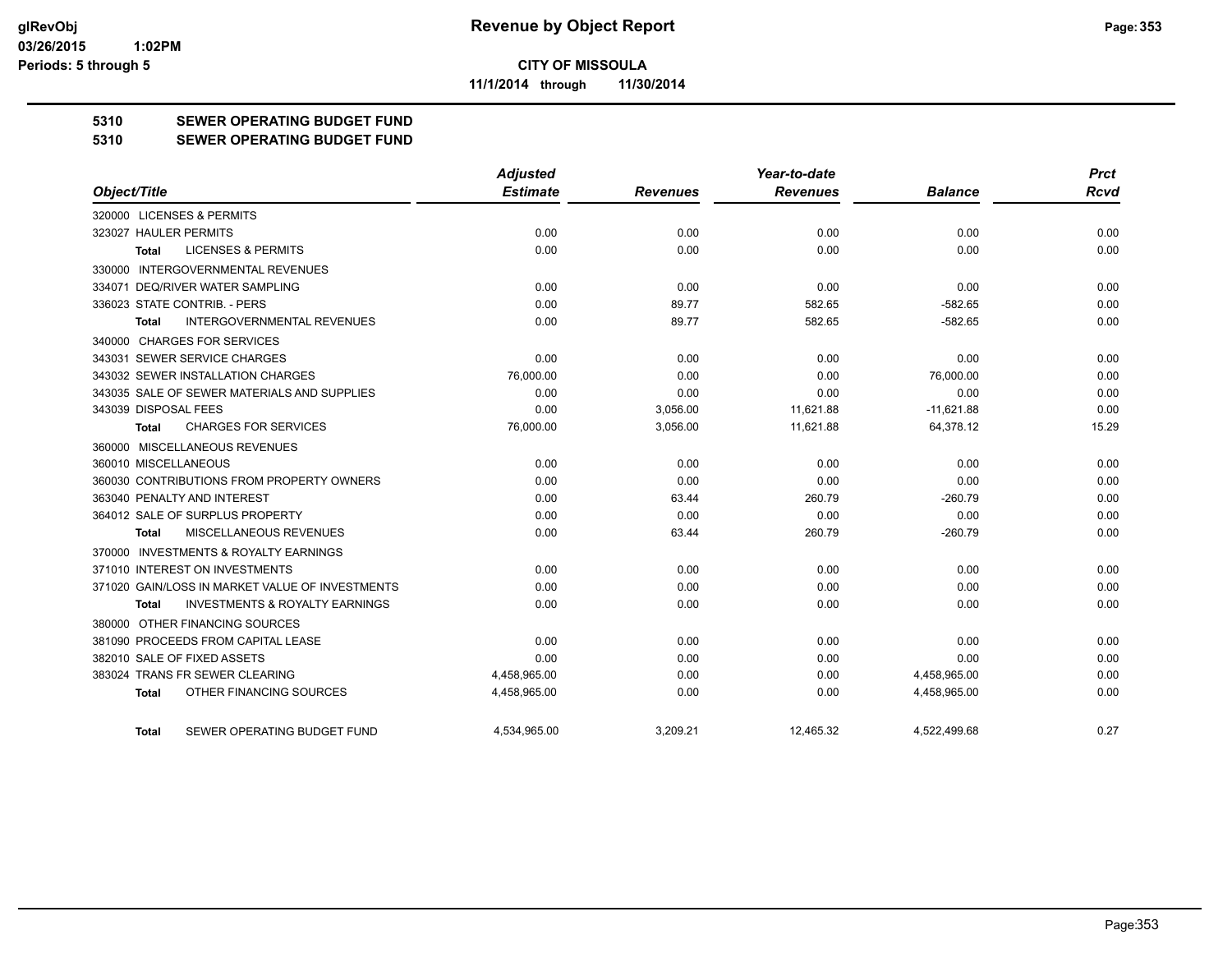**11/1/2014 through 11/30/2014**

#### **5310 SEWER OPERATING BUDGET FUND**

| Object/Title                                       | <b>Adjusted</b><br><b>Estimate</b> | <b>Revenues</b> | Year-to-date<br><b>Revenues</b> | <b>Balance</b> | <b>Prct</b><br><b>Rcvd</b> |
|----------------------------------------------------|------------------------------------|-----------------|---------------------------------|----------------|----------------------------|
|                                                    |                                    |                 |                                 |                |                            |
| 320000 LICENSES & PERMITS                          |                                    |                 |                                 |                |                            |
| 323027 HAULER PERMITS                              | 0.00                               | 0.00            | 0.00                            | 0.00           | 0.00                       |
| <b>LICENSES &amp; PERMITS</b><br><b>Total</b>      | 0.00                               | 0.00            | 0.00                            | 0.00           | 0.00                       |
| 330000 INTERGOVERNMENTAL REVENUES                  |                                    |                 |                                 |                |                            |
| 334071 DEQ/RIVER WATER SAMPLING                    | 0.00                               | 0.00            | 0.00                            | 0.00           | 0.00                       |
| 336023 STATE CONTRIB. - PERS                       | 0.00                               | 89.77           | 582.65                          | $-582.65$      | 0.00                       |
| INTERGOVERNMENTAL REVENUES<br>Total                | 0.00                               | 89.77           | 582.65                          | $-582.65$      | 0.00                       |
| 340000 CHARGES FOR SERVICES                        |                                    |                 |                                 |                |                            |
| 343031 SEWER SERVICE CHARGES                       | 0.00                               | 0.00            | 0.00                            | 0.00           | 0.00                       |
| 343032 SEWER INSTALLATION CHARGES                  | 76,000.00                          | 0.00            | 0.00                            | 76,000.00      | 0.00                       |
| 343035 SALE OF SEWER MATERIALS AND SUPPLIES        | 0.00                               | 0.00            | 0.00                            | 0.00           | 0.00                       |
| 343039 DISPOSAL FEES                               | 0.00                               | 3,056.00        | 11,621.88                       | $-11,621.88$   | 0.00                       |
| <b>CHARGES FOR SERVICES</b><br>Total               | 76,000.00                          | 3,056.00        | 11,621.88                       | 64,378.12      | 15.29                      |
| 360000 MISCELLANEOUS REVENUES                      |                                    |                 |                                 |                |                            |
| 360010 MISCELLANEOUS                               | 0.00                               | 0.00            | 0.00                            | 0.00           | 0.00                       |
| 360030 CONTRIBUTIONS FROM PROPERTY OWNERS          | 0.00                               | 0.00            | 0.00                            | 0.00           | 0.00                       |
| 363040 PENALTY AND INTEREST                        | 0.00                               | 63.44           | 260.79                          | $-260.79$      | 0.00                       |
| 364012 SALE OF SURPLUS PROPERTY                    | 0.00                               | 0.00            | 0.00                            | 0.00           | 0.00                       |
| <b>MISCELLANEOUS REVENUES</b><br><b>Total</b>      | 0.00                               | 63.44           | 260.79                          | $-260.79$      | 0.00                       |
| 370000 INVESTMENTS & ROYALTY EARNINGS              |                                    |                 |                                 |                |                            |
| 371010 INTEREST ON INVESTMENTS                     | 0.00                               | 0.00            | 0.00                            | 0.00           | 0.00                       |
| 371020 GAIN/LOSS IN MARKET VALUE OF INVESTMENT     | 0.00                               | 0.00            | 0.00                            | 0.00           | 0.00                       |
| <b>INVESTMENTS &amp; ROYALTY EARNINGS</b><br>Total | 0.00                               | 0.00            | 0.00                            | 0.00           | 0.00                       |
| 380000 OTHER FINANCING SOURCES                     |                                    |                 |                                 |                |                            |
| 381090 PROCEEDS FROM CAPITAL LEASE                 | 0.00                               | 0.00            | 0.00                            | 0.00           | 0.00                       |
| 382010 SALE OF FIXED ASSETS                        | 0.00                               | 0.00            | 0.00                            | 0.00           | 0.00                       |
| 383024 TRANS FR SEWER CLEARING                     | 4,458,965.00                       | 0.00            | 0.00                            | 4,458,965.00   | 0.00                       |
| OTHER FINANCING SOURCES<br><b>Total</b>            | 4,458,965.00                       | 0.00            | 0.00                            | 4,458,965.00   | 0.00                       |
| SEWER OPERATING BUDGET FUND<br>Total               | 4,534,965.00                       | 3,209.21        | 12,465.32                       | 4,522,499.68   | 0.27                       |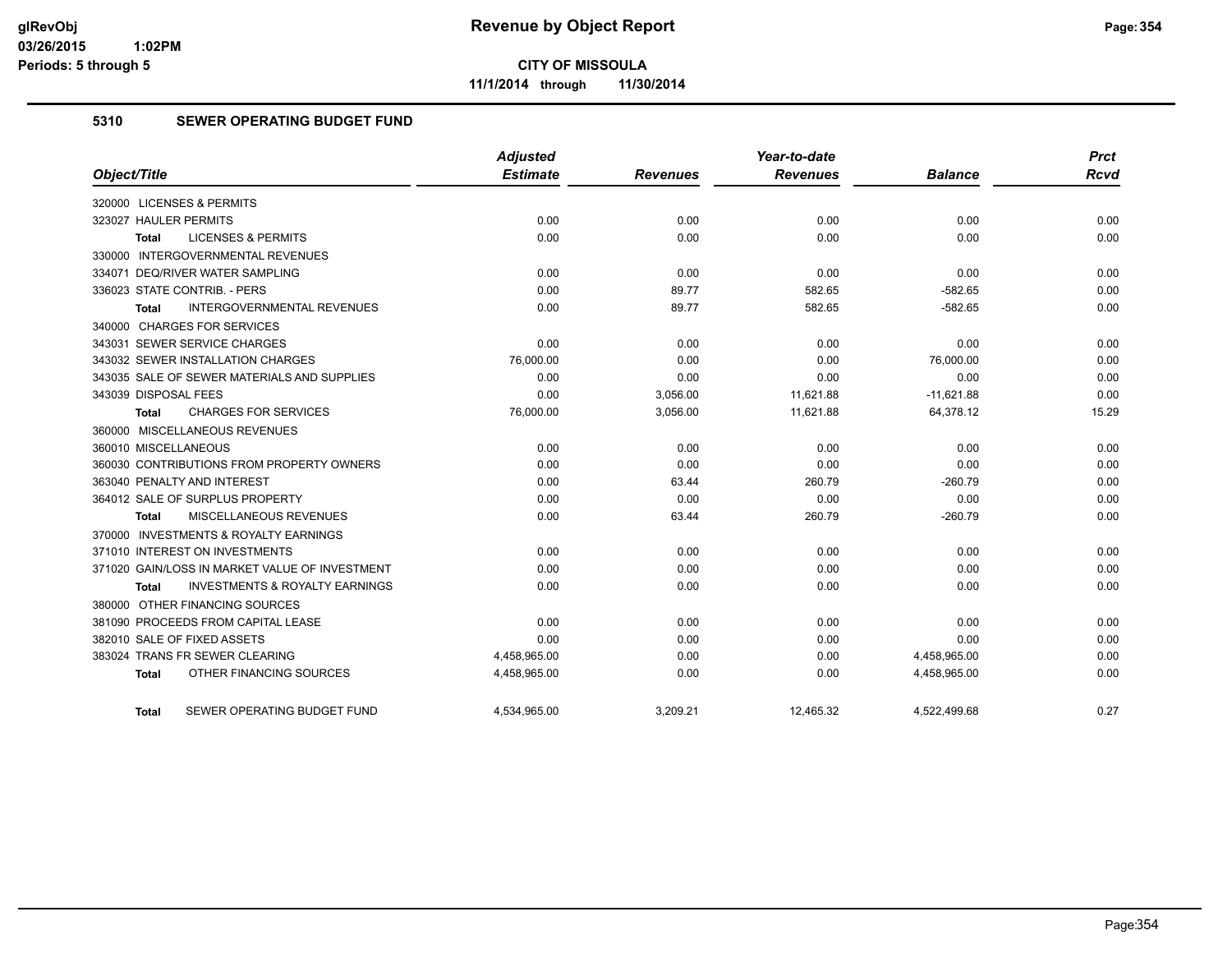**11/1/2014 through 11/30/2014**

# **5311 SEWER REVENUE COLLECTION & CLEARING FUND**

**5311 SEWER REVENUE COLLECTION & CLEARING FUND**

|                                                           | <b>Adjusted</b> |                 | Year-to-date    |                | <b>Prct</b> |
|-----------------------------------------------------------|-----------------|-----------------|-----------------|----------------|-------------|
| Object/Title                                              | <b>Estimate</b> | <b>Revenues</b> | <b>Revenues</b> | <b>Balance</b> | <b>Rcvd</b> |
| 330000 INTERGOVERNMENTAL REVENUES                         |                 |                 |                 |                |             |
| 331992 FEDERAL ARRA GRANTS                                | 0.00            | 0.00            | 0.00            | 0.00           | 0.00        |
| <b>INTERGOVERNMENTAL REVENUES</b><br><b>Total</b>         | 0.00            | 0.00            | 0.00            | 0.00           | 0.00        |
| 340000 CHARGES FOR SERVICES                               |                 |                 |                 |                |             |
| 343032 SEWER INSTALLATION CHARGES                         | 0.00            | 0.00            | 0.00            | 0.00           | 0.00        |
| 343034 TREATMENT FACILITIES FEES                          | 7,200,001.00    | 4,602.67        | 3,511,391.25    | 3,688,609.75   | 48.77       |
| 343037 DELINQUENT SEWER FEES                              | 0.00            | 0.00            | 0.00            | 0.00           | 0.00        |
| 343038 P & I TAX LIENS                                    | 0.00            | 0.00            | 4,436.77        | $-4,436.77$    | 0.00        |
| <b>CHARGES FOR SERVICES</b><br>Total                      | 7,200,001.00    | 4,602.67        | 3,515,828.02    | 3,684,172.98   | 48.83       |
| 360000 MISCELLANEOUS REVENUES                             |                 |                 |                 |                |             |
| 360010 MISCELLANEOUS                                      | 0.00            | 0.00            | 0.00            | 0.00           | 0.00        |
| 361200 RADIO TOWER LEASE PAYMENTS                         | 0.00            | 0.00            | 2,850.00        | $-2,850.00$    | 0.00        |
| 361201 EKO LAND LEASE                                     | 0.00            | 0.00            | 12.293.18       | $-12.293.18$   | 0.00        |
| 365023 NORTHWESTERN ENERGY GRANT                          | 0.00            | 0.00            | 0.00            | 0.00           | 0.00        |
| MISCELLANEOUS REVENUES<br><b>Total</b>                    | 0.00            | 0.00            | 15,143.18       | $-15, 143.18$  | 0.00        |
| <b>INVESTMENTS &amp; ROYALTY EARNINGS</b><br>370000       |                 |                 |                 |                |             |
| 371010 INTEREST ON INVESTMENTS                            | 0.00            | 0.00            | 0.00            | 0.00           | 0.00        |
| 371020 GAIN/LOSS IN MARKET VALUE OF INVESTMENTS           | 0.00            | 0.00            | 0.00            | 0.00           | 0.00        |
| <b>INVESTMENTS &amp; ROYALTY EARNINGS</b><br><b>Total</b> | 0.00            | 0.00            | 0.00            | 0.00           | 0.00        |
| OTHER FINANCING SOURCES<br>380000                         |                 |                 |                 |                |             |
| 383034 TRANS FR 01 SERIES DEBT SERVICE                    | 0.00            | 0.00            | 0.00            | 0.00           | 0.00        |
| 383042 TRANSFERS FROM OTHER FUNDS                         | 0.00            | 0.00            | 0.00            | 0.00           | 0.00        |
| OTHER FINANCING SOURCES<br><b>Total</b>                   | 0.00            | 0.00            | 0.00            | 0.00           | 0.00        |
| SEWER REVENUE COLLECTION & CLEARING<br><b>Total</b>       | 7,200,001.00    | 4,602.67        | 3,530,971.20    | 3,669,029.80   | 49.04       |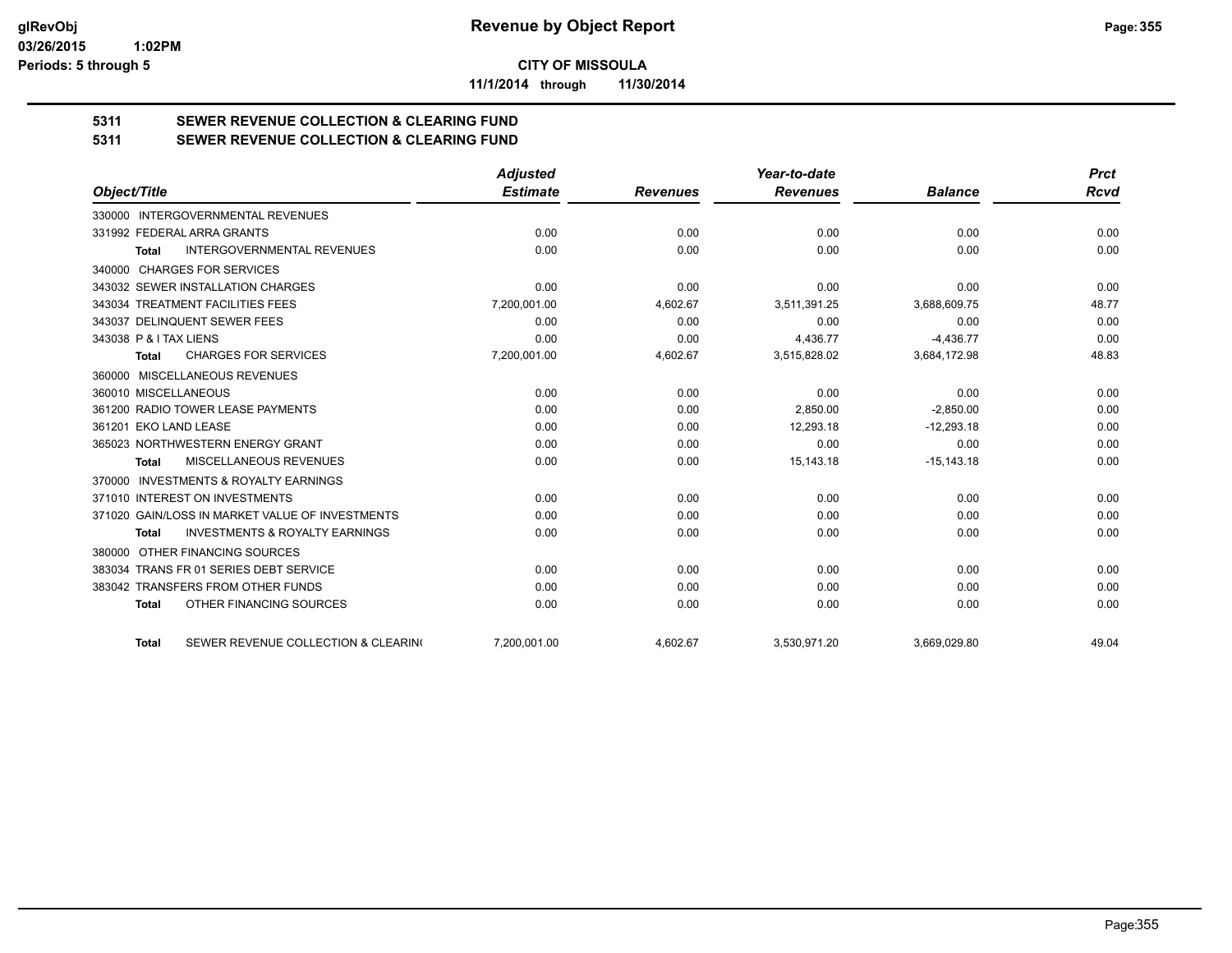**11/1/2014 through 11/30/2014**

#### **5311 SEWER REVENUE COLLECTION & CLEARING FUND**

|                                                    | <b>Adjusted</b> |                 | Year-to-date    |                | <b>Prct</b> |
|----------------------------------------------------|-----------------|-----------------|-----------------|----------------|-------------|
| Object/Title                                       | <b>Estimate</b> | <b>Revenues</b> | <b>Revenues</b> | <b>Balance</b> | Rcvd        |
| 330000 INTERGOVERNMENTAL REVENUES                  |                 |                 |                 |                |             |
| 331992 FEDERAL ARRA GRANTS                         | 0.00            | 0.00            | 0.00            | 0.00           | 0.00        |
| <b>INTERGOVERNMENTAL REVENUES</b><br>Total         | 0.00            | 0.00            | 0.00            | 0.00           | 0.00        |
| 340000 CHARGES FOR SERVICES                        |                 |                 |                 |                |             |
| 343032 SEWER INSTALLATION CHARGES                  | 0.00            | 0.00            | 0.00            | 0.00           | 0.00        |
| 343034 TREATMENT FACILITIES FEES                   | 7,200,001.00    | 4,602.67        | 3,511,391.25    | 3,688,609.75   | 48.77       |
| 343037 DELINQUENT SEWER FEES                       | 0.00            | 0.00            | 0.00            | 0.00           | 0.00        |
| 343038 P & I TAX LIENS                             | 0.00            | 0.00            | 4,436.77        | $-4,436.77$    | 0.00        |
| <b>CHARGES FOR SERVICES</b><br><b>Total</b>        | 7,200,001.00    | 4,602.67        | 3,515,828.02    | 3,684,172.98   | 48.83       |
| 360000 MISCELLANEOUS REVENUES                      |                 |                 |                 |                |             |
| 360010 MISCELLANEOUS                               | 0.00            | 0.00            | 0.00            | 0.00           | 0.00        |
| 361200 RADIO TOWER LEASE PAYMENTS                  | 0.00            | 0.00            | 2.850.00        | $-2.850.00$    | 0.00        |
| 361201 EKO LAND LEASE                              | 0.00            | 0.00            | 12,293.18       | $-12,293.18$   | 0.00        |
| 365023 NORTHWESTERN ENERGY GRANT                   | 0.00            | 0.00            | 0.00            | 0.00           | 0.00        |
| MISCELLANEOUS REVENUES<br>Total                    | 0.00            | 0.00            | 15,143.18       | $-15, 143.18$  | 0.00        |
| 370000 INVESTMENTS & ROYALTY EARNINGS              |                 |                 |                 |                |             |
| 371010 INTEREST ON INVESTMENTS                     | 0.00            | 0.00            | 0.00            | 0.00           | 0.00        |
| 371020 GAIN/LOSS IN MARKET VALUE OF INVESTMENT     | 0.00            | 0.00            | 0.00            | 0.00           | 0.00        |
| <b>INVESTMENTS &amp; ROYALTY EARNINGS</b><br>Total | 0.00            | 0.00            | 0.00            | 0.00           | 0.00        |
| OTHER FINANCING SOURCES<br>380000                  |                 |                 |                 |                |             |
| 383034 TRANS FR 01 SERIES DEBT SERVICE             | 0.00            | 0.00            | 0.00            | 0.00           | 0.00        |
| 383042 TRANSFERS FROM OTHER FUNDS                  | 0.00            | 0.00            | 0.00            | 0.00           | 0.00        |
| OTHER FINANCING SOURCES<br><b>Total</b>            | 0.00            | 0.00            | 0.00            | 0.00           | 0.00        |
| SEWER REVENUE COLLECTION & CLEARIN<br><b>Total</b> | 7,200,001.00    | 4,602.67        | 3,530,971.20    | 3,669,029.80   | 49.04       |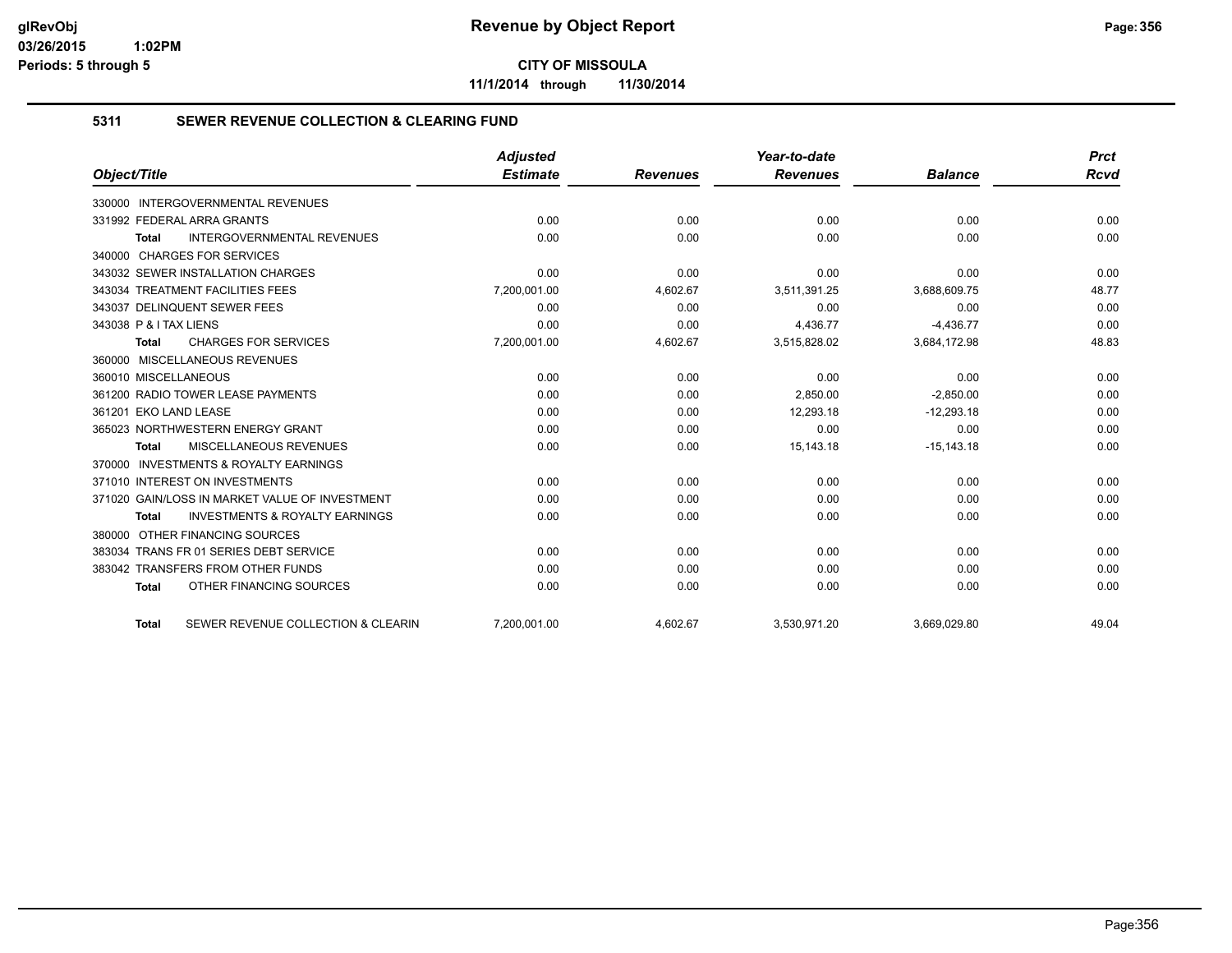**11/1/2014 through 11/30/2014**

**5315 SEWER LOAN FUND**

**5315 SEWER LOAN FUND**

|                                                     | <b>Adjusted</b> |                 | Year-to-date    |                | <b>Prct</b> |
|-----------------------------------------------------|-----------------|-----------------|-----------------|----------------|-------------|
| Object/Title                                        | <b>Estimate</b> | <b>Revenues</b> | <b>Revenues</b> | <b>Balance</b> | Rcvd        |
| 340000 CHARGES FOR SERVICES                         |                 |                 |                 |                |             |
| 343032 SEWER INSTALLATION CHARGES                   | 0.00            | 0.00            | 0.00            | 0.00           | 0.00        |
| 343035 SALE OF SEWER MATERIALS AND SUPPLIES         | 0.00            | 0.00            | $-20,785.70$    | 20,785.70      | 0.00        |
| 343037 GREASE INTERCEPTOR LOANS                     | 0.00            | 0.00            | 0.00            | 0.00           | 0.00        |
| <b>CHARGES FOR SERVICES</b><br><b>Total</b>         | 0.00            | 0.00            | $-20,785.70$    | 20,785.70      | 0.00        |
| MISCELLANEOUS REVENUES<br>360000                    |                 |                 |                 |                |             |
| 360010 MISCELLANEOUS                                | 0.00            | 0.00            | 25.00           | $-25.00$       | 0.00        |
| <b>MISCELLANEOUS REVENUES</b><br><b>Total</b>       | 0.00            | 0.00            | 25.00           | $-25.00$       | 0.00        |
| <b>INVESTMENTS &amp; ROYALTY EARNINGS</b><br>370000 |                 |                 |                 |                |             |
| 371010 INTEREST ON INVESTMENTS                      | 0.00            | 0.00            | 0.00            | 0.00           | 0.00        |
| 371020 GAIN/LOSS IN MARKET VALUE OF INVESTMENTS     | 0.00            | 0.00            | 0.00            | 0.00           | 0.00        |
| <b>INVESTMENTS &amp; ROYALTY EARNINGS</b><br>Total  | 0.00            | 0.00            | 0.00            | 0.00           | 0.00        |
| OTHER FINANCING SOURCES<br>380000                   |                 |                 |                 |                |             |
| 383024 TRANS FR SEWER CLEARING                      | 0.00            | 0.00            | 0.00            | 0.00           | 0.00        |
| 383025 TRANS FR SEWER R & D                         | 0.00            | 0.00            | 0.00            | 0.00           | 0.00        |
| OTHER FINANCING SOURCES<br><b>Total</b>             | 0.00            | 0.00            | 0.00            | 0.00           | 0.00        |
| <b>SEWER LOAN FUND</b><br><b>Total</b>              | 0.00            | 0.00            | $-20,760.70$    | 20,760.70      | 0.00        |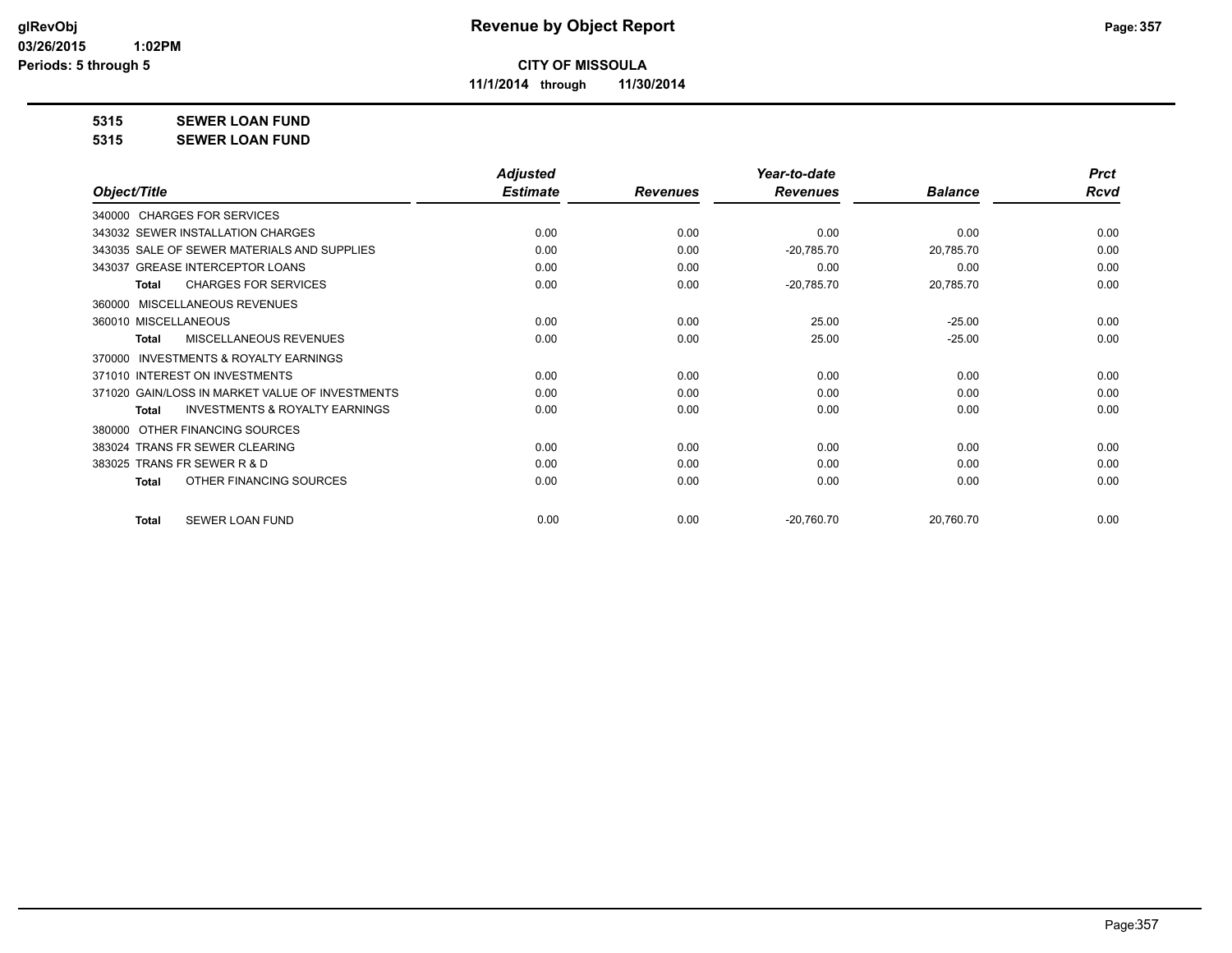**11/1/2014 through 11/30/2014**

#### **5315 SEWER LOAN FUND**

|                                                           | <b>Adjusted</b> |                 | Year-to-date    |                | <b>Prct</b> |
|-----------------------------------------------------------|-----------------|-----------------|-----------------|----------------|-------------|
| Object/Title                                              | <b>Estimate</b> | <b>Revenues</b> | <b>Revenues</b> | <b>Balance</b> | <b>Rcvd</b> |
| 340000 CHARGES FOR SERVICES                               |                 |                 |                 |                |             |
| 343032 SEWER INSTALLATION CHARGES                         | 0.00            | 0.00            | 0.00            | 0.00           | 0.00        |
| 343035 SALE OF SEWER MATERIALS AND SUPPLIES               | 0.00            | 0.00            | $-20,785.70$    | 20,785.70      | 0.00        |
| 343037 GREASE INTERCEPTOR LOANS                           | 0.00            | 0.00            | 0.00            | 0.00           | 0.00        |
| <b>CHARGES FOR SERVICES</b><br><b>Total</b>               | 0.00            | 0.00            | $-20,785.70$    | 20,785.70      | 0.00        |
| 360000 MISCELLANEOUS REVENUES                             |                 |                 |                 |                |             |
| 360010 MISCELLANEOUS                                      | 0.00            | 0.00            | 25.00           | $-25.00$       | 0.00        |
| MISCELLANEOUS REVENUES<br><b>Total</b>                    | 0.00            | 0.00            | 25.00           | $-25.00$       | 0.00        |
| <b>INVESTMENTS &amp; ROYALTY EARNINGS</b><br>370000       |                 |                 |                 |                |             |
| 371010 INTEREST ON INVESTMENTS                            | 0.00            | 0.00            | 0.00            | 0.00           | 0.00        |
| 371020 GAIN/LOSS IN MARKET VALUE OF INVESTMENT            | 0.00            | 0.00            | 0.00            | 0.00           | 0.00        |
| <b>INVESTMENTS &amp; ROYALTY EARNINGS</b><br><b>Total</b> | 0.00            | 0.00            | 0.00            | 0.00           | 0.00        |
| OTHER FINANCING SOURCES<br>380000                         |                 |                 |                 |                |             |
| 383024 TRANS FR SEWER CLEARING                            | 0.00            | 0.00            | 0.00            | 0.00           | 0.00        |
| 383025 TRANS FR SEWER R & D                               | 0.00            | 0.00            | 0.00            | 0.00           | 0.00        |
| OTHER FINANCING SOURCES<br><b>Total</b>                   | 0.00            | 0.00            | 0.00            | 0.00           | 0.00        |
|                                                           |                 |                 |                 |                |             |
| SEWER LOAN FUND<br><b>Total</b>                           | 0.00            | 0.00            | $-20,760.70$    | 20,760.70      | 0.00        |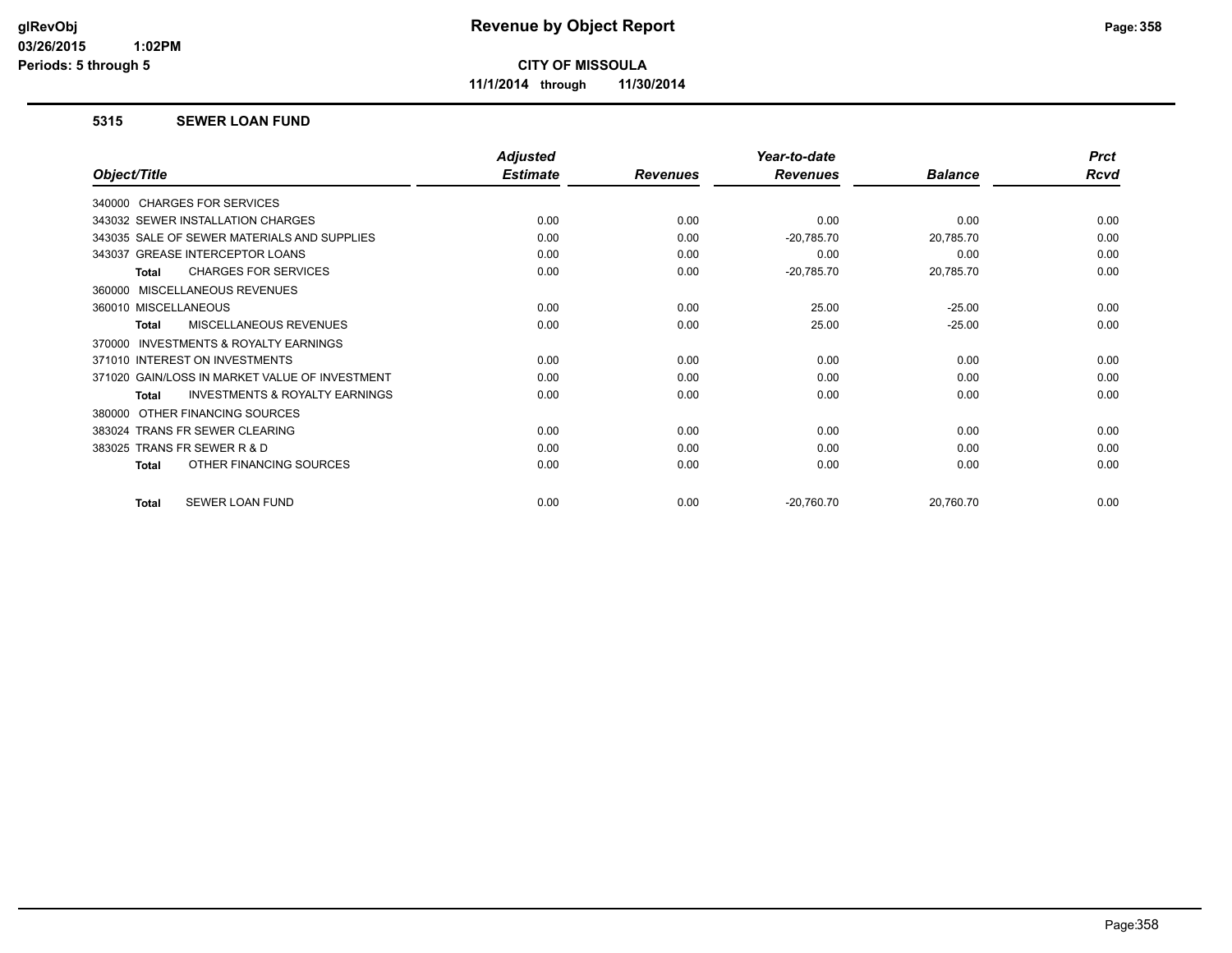**11/1/2014 through 11/30/2014**

# **5320 SEWER REPLACEMENT & DEPRECIATION FUND**

# **5320 SEWER REPLACEMENT & DEPRECIATION FUND**

|                      |                                                 | <b>Adjusted</b> |                 | Year-to-date    |                | <b>Prct</b> |
|----------------------|-------------------------------------------------|-----------------|-----------------|-----------------|----------------|-------------|
| Object/Title         |                                                 | <b>Estimate</b> | <b>Revenues</b> | <b>Revenues</b> | <b>Balance</b> | <b>Rcvd</b> |
| 330000               | INTERGOVERNMENTAL REVENUES                      |                 |                 |                 |                |             |
|                      | 337010 COUNTY REIMBURSEMENT-DEANOS              | 0.00            | 0.00            | 0.00            | 0.00           | 0.00        |
| <b>Total</b>         | <b>INTERGOVERNMENTAL REVENUES</b>               | 0.00            | 0.00            | 0.00            | 0.00           | 0.00        |
|                      | 340000 CHARGES FOR SERVICES                     |                 |                 |                 |                |             |
|                      | 343032 SEWER INSTALLATION CHARGES               | 0.00            | 3,500.00        | 13,402.50       | $-13,402.50$   | 0.00        |
| Total                | <b>CHARGES FOR SERVICES</b>                     | 0.00            | 3,500.00        | 13,402.50       | $-13,402.50$   | 0.00        |
|                      | 360000 MISCELLANEOUS REVENUES                   |                 |                 |                 |                |             |
|                      | 360000 MISCELLANEOUS REVENUES                   | 0.00            | 0.00            | 0.00            | 0.00           | 0.00        |
| 360010 MISCELLANEOUS |                                                 | 0.00            | 0.00            | 0.00            | 0.00           | 0.00        |
|                      | 362006 GAIC INSURANCE SETTLEMENT                | 0.00            | 0.00            | 0.00            | 0.00           | 0.00        |
| <b>Total</b>         | MISCELLANEOUS REVENUES                          | 0.00            | 0.00            | 0.00            | 0.00           | 0.00        |
|                      | 370000 INVESTMENTS & ROYALTY EARNINGS           |                 |                 |                 |                |             |
|                      | 371010 INTEREST ON INVESTMENTS                  | 0.00            | 0.00            | 0.00            | 0.00           | 0.00        |
|                      | 371020 GAIN/LOSS IN MARKET VALUE OF INVESTMENTS | 0.00            | 0.00            | 0.00            | 0.00           | 0.00        |
| <b>Total</b>         | <b>INVESTMENTS &amp; ROYALTY EARNINGS</b>       | 0.00            | 0.00            | 0.00            | 0.00           | 0.00        |
|                      | 380000 OTHER FINANCING SOURCES                  |                 |                 |                 |                |             |
| 381002 SRF LOAN      |                                                 | 0.00            | 0.00            | 0.00            | 0.00           | 0.00        |
| 381020 REVENUE BONDS |                                                 | 0.00            | 0.00            | 0.00            | 0.00           | 0.00        |
|                      | 383000 OPERATING TRANSFERS                      | 0.00            | 0.00            | 0.00            | 0.00           | 0.00        |
|                      | 383024 TRANS FR SEWER CLEARING                  | 829,473.00      | 0.00            | 0.00            | 829,473.00     | 0.00        |
|                      | 383042 TRANSFERS FROM OTHER FUNDS               | 0.00            | 0.00            | 0.00            | 0.00           | 0.00        |
| <b>Total</b>         | OTHER FINANCING SOURCES                         | 829,473.00      | 0.00            | 0.00            | 829,473.00     | 0.00        |
| <b>Total</b>         | SEWER REPLACEMENT & DEPRECIATION FU             | 829,473.00      | 3,500.00        | 13,402.50       | 816,070.50     | 1.62        |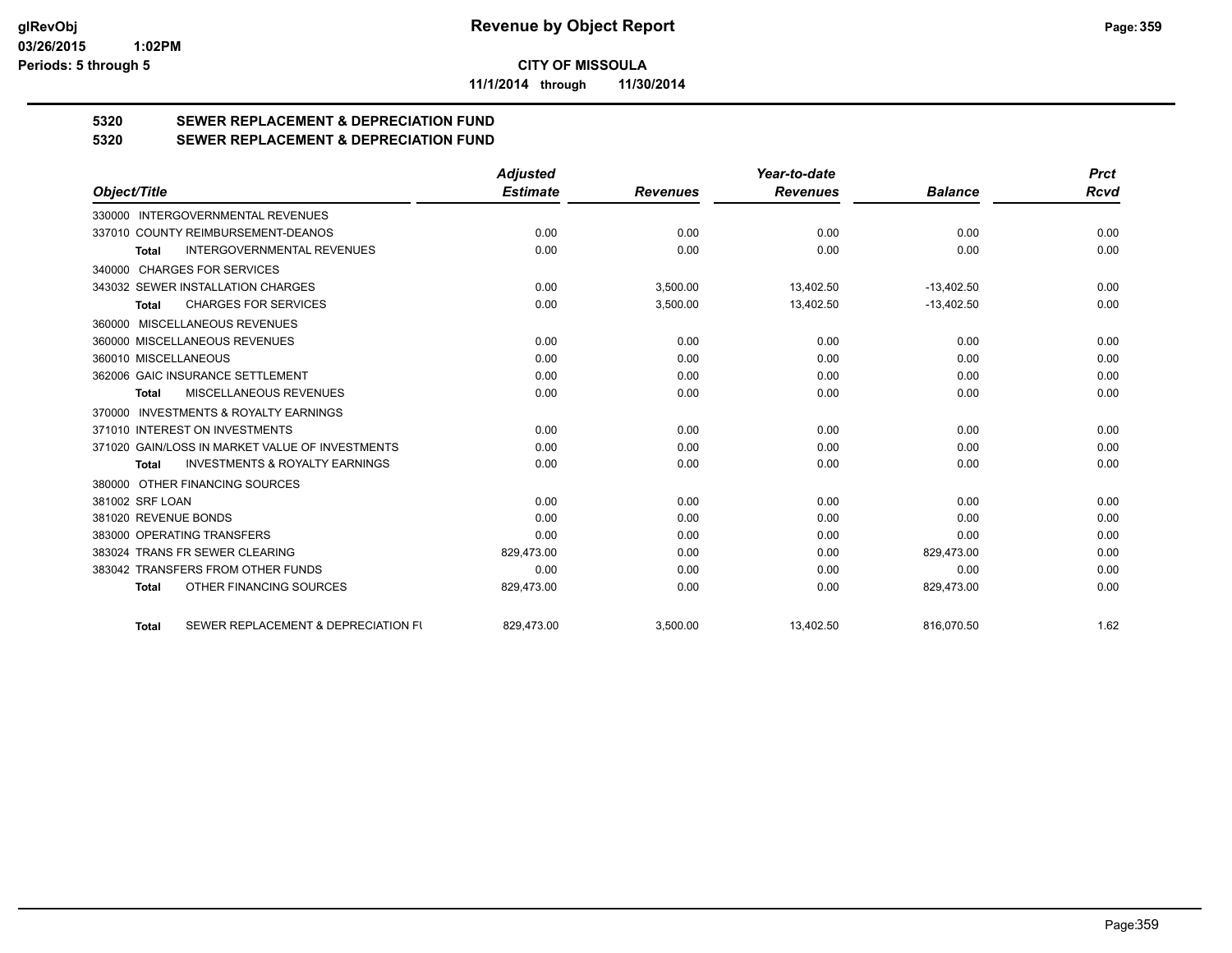**11/1/2014 through 11/30/2014**

#### **5320 SEWER REPLACEMENT & DEPRECIATION FUND**

|                                                           | <b>Adjusted</b> |                 | Year-to-date    |                | <b>Prct</b> |
|-----------------------------------------------------------|-----------------|-----------------|-----------------|----------------|-------------|
| Object/Title                                              | <b>Estimate</b> | <b>Revenues</b> | <b>Revenues</b> | <b>Balance</b> | <b>Rcvd</b> |
| 330000 INTERGOVERNMENTAL REVENUES                         |                 |                 |                 |                |             |
| 337010 COUNTY REIMBURSEMENT-DEANOS                        | 0.00            | 0.00            | 0.00            | 0.00           | 0.00        |
| <b>INTERGOVERNMENTAL REVENUES</b><br><b>Total</b>         | 0.00            | 0.00            | 0.00            | 0.00           | 0.00        |
| 340000 CHARGES FOR SERVICES                               |                 |                 |                 |                |             |
| 343032 SEWER INSTALLATION CHARGES                         | 0.00            | 3,500.00        | 13,402.50       | $-13,402.50$   | 0.00        |
| <b>CHARGES FOR SERVICES</b><br>Total                      | 0.00            | 3,500.00        | 13,402.50       | $-13,402.50$   | 0.00        |
| 360000 MISCELLANEOUS REVENUES                             |                 |                 |                 |                |             |
| 360000 MISCELLANEOUS REVENUES                             | 0.00            | 0.00            | 0.00            | 0.00           | 0.00        |
| 360010 MISCELLANEOUS                                      | 0.00            | 0.00            | 0.00            | 0.00           | 0.00        |
| 362006 GAIC INSURANCE SETTLEMENT                          | 0.00            | 0.00            | 0.00            | 0.00           | 0.00        |
| <b>MISCELLANEOUS REVENUES</b><br><b>Total</b>             | 0.00            | 0.00            | 0.00            | 0.00           | 0.00        |
| 370000 INVESTMENTS & ROYALTY EARNINGS                     |                 |                 |                 |                |             |
| 371010 INTEREST ON INVESTMENTS                            | 0.00            | 0.00            | 0.00            | 0.00           | 0.00        |
| 371020 GAIN/LOSS IN MARKET VALUE OF INVESTMENT            | 0.00            | 0.00            | 0.00            | 0.00           | 0.00        |
| <b>INVESTMENTS &amp; ROYALTY EARNINGS</b><br><b>Total</b> | 0.00            | 0.00            | 0.00            | 0.00           | 0.00        |
| 380000 OTHER FINANCING SOURCES                            |                 |                 |                 |                |             |
| 381002 SRF LOAN                                           | 0.00            | 0.00            | 0.00            | 0.00           | 0.00        |
| 381020 REVENUE BONDS                                      | 0.00            | 0.00            | 0.00            | 0.00           | 0.00        |
| 383000 OPERATING TRANSFERS                                | 0.00            | 0.00            | 0.00            | 0.00           | 0.00        |
| 383024 TRANS FR SEWER CLEARING                            | 829,473.00      | 0.00            | 0.00            | 829,473.00     | 0.00        |
| 383042 TRANSFERS FROM OTHER FUNDS                         | 0.00            | 0.00            | 0.00            | 0.00           | 0.00        |
| OTHER FINANCING SOURCES<br><b>Total</b>                   | 829,473.00      | 0.00            | 0.00            | 829,473.00     | 0.00        |
| SEWER REPLACEMENT & DEPRECIATION F<br><b>Total</b>        | 829.473.00      | 3.500.00        | 13.402.50       | 816.070.50     | 1.62        |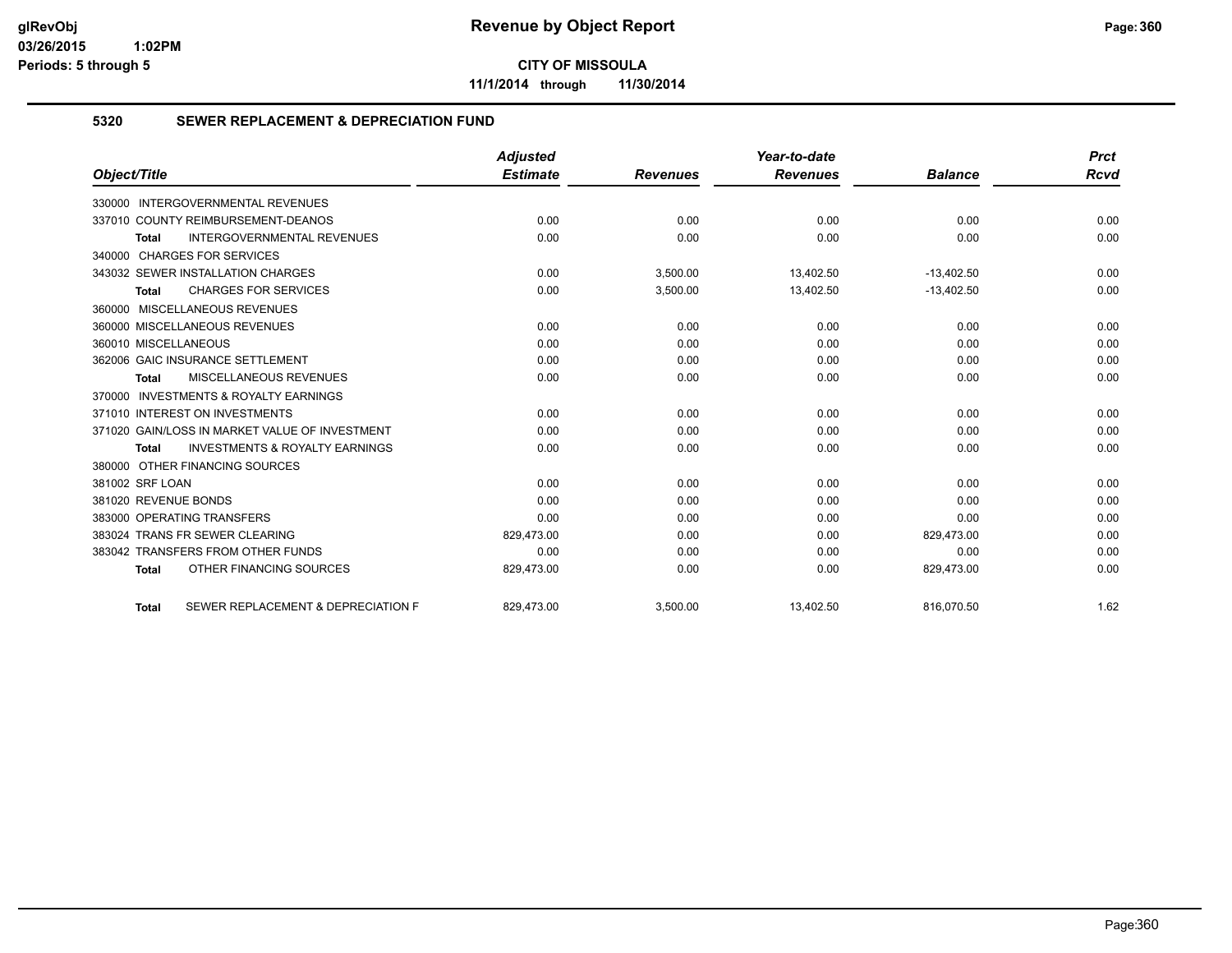**11/1/2014 through 11/30/2014**

## **5325 SEWER DEVELOPMENT FEE FUND**

#### **5325 SEWER DEVELOPMENT FEE FUND**

|                                                           | <b>Adjusted</b> |                 | Year-to-date    |                | <b>Prct</b> |
|-----------------------------------------------------------|-----------------|-----------------|-----------------|----------------|-------------|
| Object/Title                                              | <b>Estimate</b> | <b>Revenues</b> | <b>Revenues</b> | <b>Balance</b> | Rcvd        |
| 330000 INTERGOVERNMENTAL REVENUES                         |                 |                 |                 |                |             |
| 334120 TSEP GRANT                                         | 0.00            | 0.00            | 0.00            | 0.00           | 0.00        |
| <b>INTERGOVERNMENTAL REVENUES</b><br><b>Total</b>         | 0.00            | 0.00            | 0.00            | 0.00           | 0.00        |
| 340000 CHARGES FOR SERVICES                               |                 |                 |                 |                |             |
| 343032 SEWER INSTALLATION CHARGES                         | 0.00            | 0.00            | 0.00            | 0.00           | 0.00        |
| 343034 TREATMENT FACILITIES FEES                          | 624,906.00      | 49,088.02       | 293,478.12      | 331,427.88     | 46.96       |
| 343036 *** Title Not Found ***                            | 0.00            | 0.00            | 0.00            | 0.00           | 0.00        |
| <b>CHARGES FOR SERVICES</b><br><b>Total</b>               | 624,906.00      | 49,088.02       | 293,478.12      | 331,427.88     | 46.96       |
| 360000 MISCELLANEOUS REVENUES                             |                 |                 |                 |                |             |
| 360010 MISCELLANEOUS                                      | 0.00            | 0.00            | 0.00            | 0.00           | 0.00        |
| 360030 CONTRIBUTIONS FROM PROPERTY OWNERS                 | 0.00            | 0.00            | 0.00            | 0.00           | 0.00        |
| 362000 OTHER MISCELLANEOUS REVENUE                        | 0.00            | 0.00            | 32,310.55       | $-32,310.55$   | 0.00        |
| <b>MISCELLANEOUS REVENUES</b><br><b>Total</b>             | 0.00            | 0.00            | 32,310.55       | $-32,310.55$   | 0.00        |
| <b>INVESTMENTS &amp; ROYALTY EARNINGS</b><br>370000       |                 |                 |                 |                |             |
| 371010 INTEREST ON INVESTMENTS                            | 0.00            | 0.00            | 0.00            | 0.00           | 0.00        |
| 371020 GAIN/LOSS IN MARKET VALUE OF INVESTMENTS           | 0.00            | 0.00            | 0.00            | 0.00           | 0.00        |
| <b>INVESTMENTS &amp; ROYALTY EARNINGS</b><br><b>Total</b> | 0.00            | 0.00            | 0.00            | 0.00           | 0.00        |
| 380000 OTHER FINANCING SOURCES                            |                 |                 |                 |                |             |
| 383042 TRANSFERS FROM OTHER FUNDS                         | 0.00            | 0.00            | 0.00            | 0.00           | 0.00        |
| OTHER FINANCING SOURCES<br>Total                          | 0.00            | 0.00            | 0.00            | 0.00           | 0.00        |
| SEWER DEVELOPMENT FEE FUND<br><b>Total</b>                | 624.906.00      | 49.088.02       | 325.788.67      | 299.117.33     | 52.13       |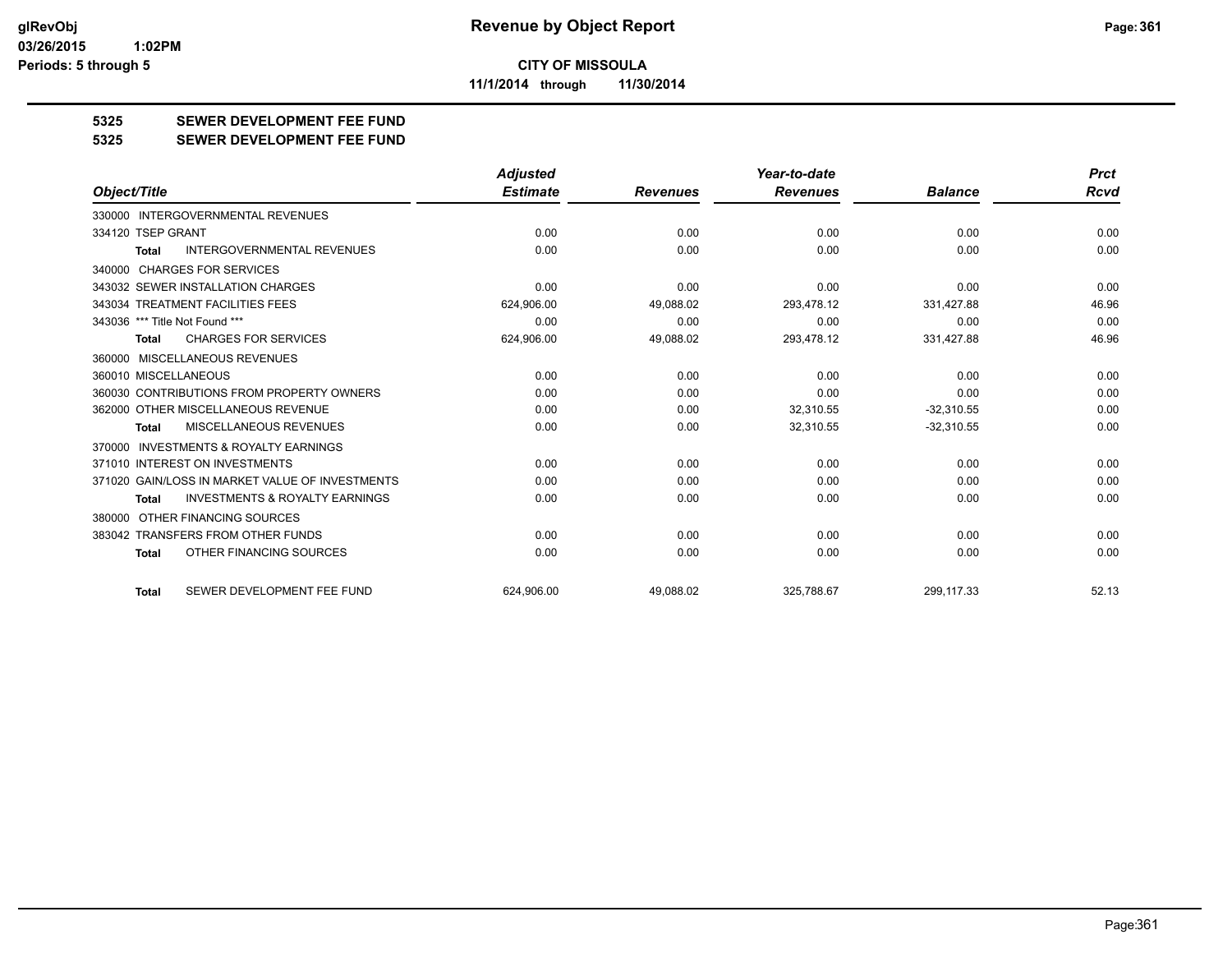**11/1/2014 through 11/30/2014**

## **5325 SEWER DEVELOPMENT FEE FUND**

|                                                           | <b>Adjusted</b> |                 | Year-to-date    |                | <b>Prct</b> |
|-----------------------------------------------------------|-----------------|-----------------|-----------------|----------------|-------------|
| Object/Title                                              | <b>Estimate</b> | <b>Revenues</b> | <b>Revenues</b> | <b>Balance</b> | Rcvd        |
| 330000 INTERGOVERNMENTAL REVENUES                         |                 |                 |                 |                |             |
| 334120 TSEP GRANT                                         | 0.00            | 0.00            | 0.00            | 0.00           | 0.00        |
| <b>INTERGOVERNMENTAL REVENUES</b><br><b>Total</b>         | 0.00            | 0.00            | 0.00            | 0.00           | 0.00        |
| 340000 CHARGES FOR SERVICES                               |                 |                 |                 |                |             |
| 343032 SEWER INSTALLATION CHARGES                         | 0.00            | 0.00            | 0.00            | 0.00           | 0.00        |
| 343034 TREATMENT FACILITIES FEES                          | 624,906.00      | 49,088.02       | 293,478.12      | 331,427.88     | 46.96       |
| 343036 *** Title Not Found ***                            | 0.00            | 0.00            | 0.00            | 0.00           | 0.00        |
| <b>CHARGES FOR SERVICES</b><br><b>Total</b>               | 624,906.00      | 49,088.02       | 293,478.12      | 331,427.88     | 46.96       |
| 360000 MISCELLANEOUS REVENUES                             |                 |                 |                 |                |             |
| 360010 MISCELLANEOUS                                      | 0.00            | 0.00            | 0.00            | 0.00           | 0.00        |
| 360030 CONTRIBUTIONS FROM PROPERTY OWNERS                 | 0.00            | 0.00            | 0.00            | 0.00           | 0.00        |
| 362000 OTHER MISCELLANEOUS REVENUE                        | 0.00            | 0.00            | 32,310.55       | $-32,310.55$   | 0.00        |
| <b>MISCELLANEOUS REVENUES</b><br><b>Total</b>             | 0.00            | 0.00            | 32,310.55       | $-32,310.55$   | 0.00        |
| 370000 INVESTMENTS & ROYALTY EARNINGS                     |                 |                 |                 |                |             |
| 371010 INTEREST ON INVESTMENTS                            | 0.00            | 0.00            | 0.00            | 0.00           | 0.00        |
| 371020 GAIN/LOSS IN MARKET VALUE OF INVESTMENT            | 0.00            | 0.00            | 0.00            | 0.00           | 0.00        |
| <b>INVESTMENTS &amp; ROYALTY EARNINGS</b><br><b>Total</b> | 0.00            | 0.00            | 0.00            | 0.00           | 0.00        |
| 380000 OTHER FINANCING SOURCES                            |                 |                 |                 |                |             |
| 383042 TRANSFERS FROM OTHER FUNDS                         | 0.00            | 0.00            | 0.00            | 0.00           | 0.00        |
| OTHER FINANCING SOURCES<br><b>Total</b>                   | 0.00            | 0.00            | 0.00            | 0.00           | 0.00        |
| SEWER DEVELOPMENT FEE FUND<br><b>Total</b>                | 624.906.00      | 49.088.02       | 325,788.67      | 299.117.33     | 52.13       |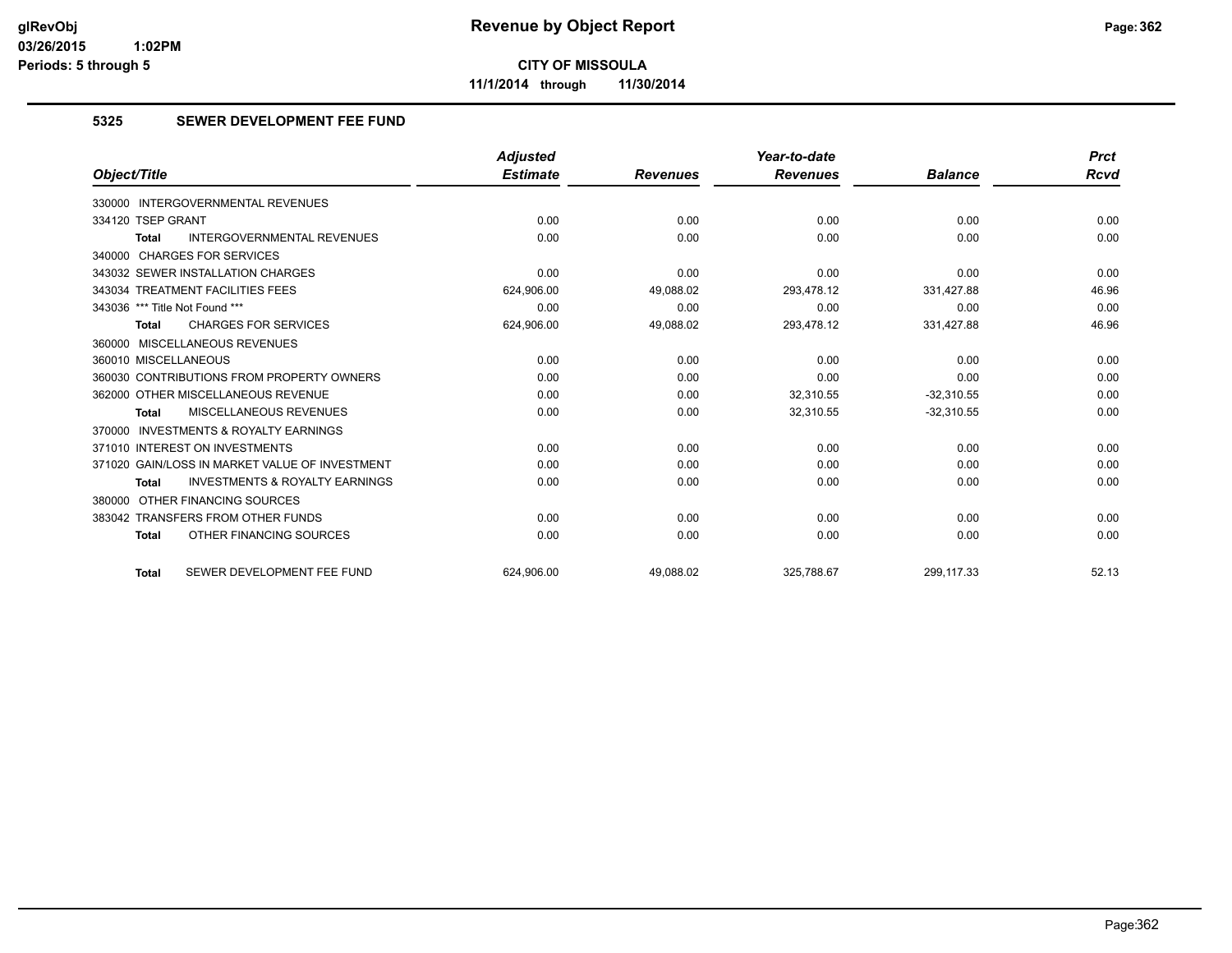**11/1/2014 through 11/30/2014**

## **5340 SEWER CONSTRUCTION FUND**

#### **5340 SEWER CONSTRUCTION FUND**

|                                                     | <b>Adjusted</b> |                 | Year-to-date    |                | <b>Prct</b> |
|-----------------------------------------------------|-----------------|-----------------|-----------------|----------------|-------------|
| Object/Title                                        | <b>Estimate</b> | <b>Revenues</b> | <b>Revenues</b> | <b>Balance</b> | <b>Rcvd</b> |
| 330000 INTERGOVERNMENTAL REVENUES                   |                 |                 |                 |                |             |
| 331090 EPA GRANT                                    | 0.00            | 0.00            | 0.00            | 0.00           | 0.00        |
| 334120 TSEP GRANT                                   | 0.00            | 0.00            | 0.00            | 0.00           | 0.00        |
| 334140 DNRC GRANT                                   | 0.00            | 0.00            | 0.00            | 0.00           | 0.00        |
| 337000 LOCAL GRANTS                                 | 0.00            | 0.00            | 0.00            | 0.00           | 0.00        |
| <b>INTERGOVERNMENTAL REVENUES</b><br>Total          | 0.00            | 0.00            | 0.00            | 0.00           | 0.00        |
| 340000 CHARGES FOR SERVICES                         |                 |                 |                 |                |             |
| 343032 SEWER INSTALLATION CHARGES                   | 0.00            | 1,125.00        | 2,526.00        | $-2,526.00$    | 0.00        |
| <b>CHARGES FOR SERVICES</b><br>Total                | 0.00            | 1,125.00        | 2,526.00        | $-2,526.00$    | 0.00        |
| 360000 MISCELLANEOUS REVENUES                       |                 |                 |                 |                |             |
| 360030 CONTRIBUTIONS FROM PROPERTY OWNERS           | 0.00            | 0.00            | 0.00            | 0.00           | 0.00        |
| 363020 PROPERTY ASSESSMENTS                         | 0.00            | 0.00            | 0.00            | 0.00           | 0.00        |
| 365000 DONATIONS                                    | 0.00            | 0.00            | 0.00            | 0.00           | 0.00        |
| MISCELLANEOUS REVENUES<br><b>Total</b>              | 0.00            | 0.00            | 0.00            | 0.00           | 0.00        |
| <b>INVESTMENTS &amp; ROYALTY EARNINGS</b><br>370000 |                 |                 |                 |                |             |
| 371010 INTEREST ON INVESTMENTS                      | 0.00            | 0.00            | 0.00            | 0.00           | 0.00        |
| 371020 GAIN/LOSS IN MARKET VALUE OF INVESTMENTS     | 0.00            | 0.00            | 0.00            | 0.00           | 0.00        |
| <b>INVESTMENTS &amp; ROYALTY EARNINGS</b><br>Total  | 0.00            | 0.00            | 0.00            | 0.00           | 0.00        |
| 380000 OTHER FINANCING SOURCES                      |                 |                 |                 |                |             |
| 381002 SRF LOAN                                     | 0.00            | 0.00            | 0.00            | 0.00           | 0.00        |
| 381020 REVENUE BONDS                                | 920,000.00      | 0.00            | 0.00            | 920,000.00     | 0.00        |
| 383011 TRANS FR SID REVOLVING                       | 0.00            | 0.00            | 0.00            | 0.00           | 0.00        |
| 383024 TRANS FR SEWER CLEARING                      | 0.00            | 0.00            | 0.00            | 0.00           | 0.00        |
| 383025 TRANS FR SEWER R & D                         | 0.00            | 0.00            | 0.00            | 0.00           | 0.00        |
| 383026 TRANS FR CDBG                                | 0.00            | 0.00            | 0.00            | 0.00           | 0.00        |
| 383040 TRANSFER FROM CITY GRANTS                    | 0.00            | 0.00            | 0.00            | 0.00           | 0.00        |
| OTHER FINANCING SOURCES<br><b>Total</b>             | 920,000.00      | 0.00            | 0.00            | 920,000.00     | 0.00        |
| SEWER CONSTRUCTION FUND<br>Total                    | 920,000.00      | 1,125.00        | 2.526.00        | 917.474.00     | 0.27        |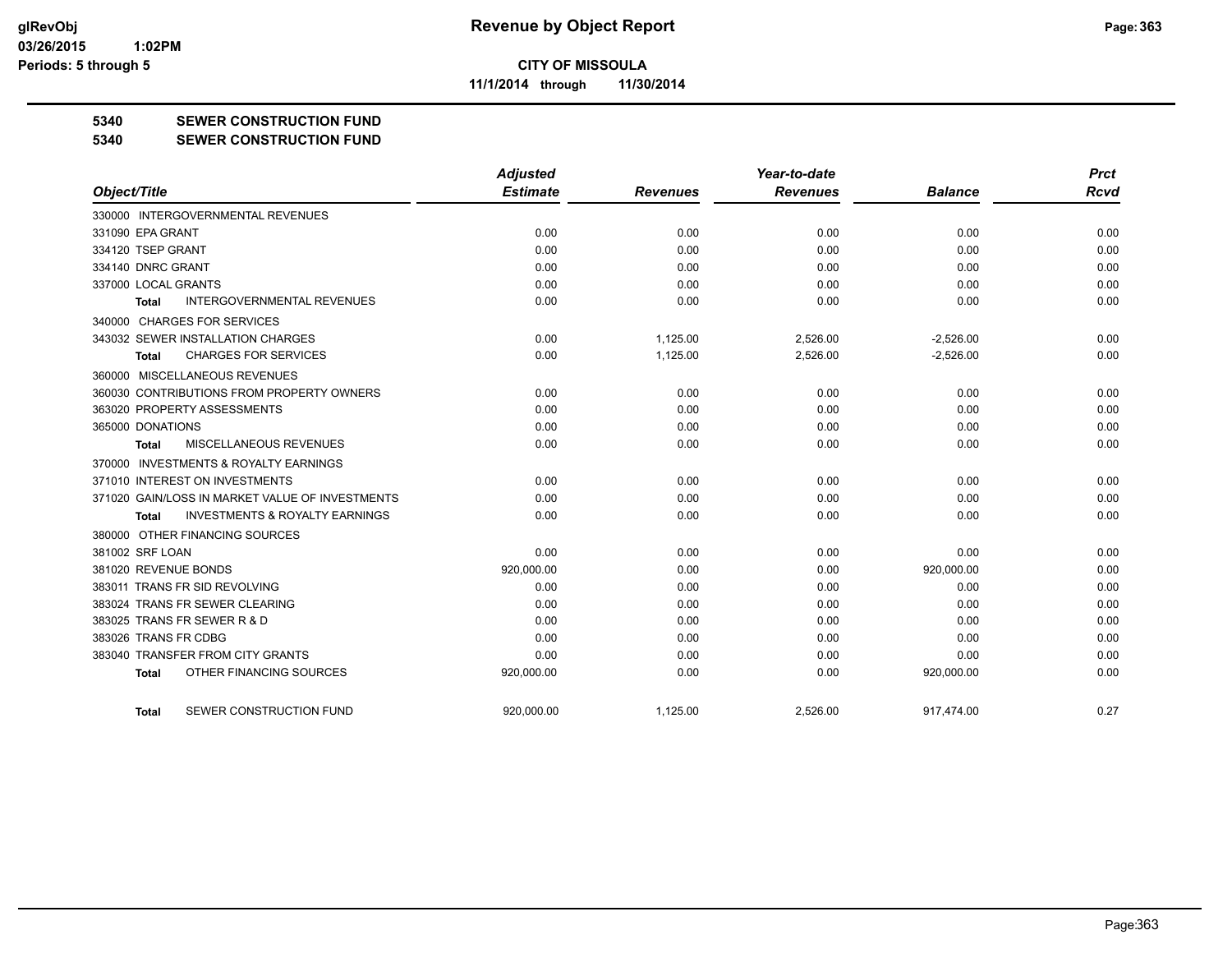**11/1/2014 through 11/30/2014**

## **5340 SEWER CONSTRUCTION FUND**

|                                                           | <b>Adjusted</b> |                 | Year-to-date    |                | <b>Prct</b> |
|-----------------------------------------------------------|-----------------|-----------------|-----------------|----------------|-------------|
| Object/Title                                              | <b>Estimate</b> | <b>Revenues</b> | <b>Revenues</b> | <b>Balance</b> | <b>Rcvd</b> |
| 330000 INTERGOVERNMENTAL REVENUES                         |                 |                 |                 |                |             |
| 331090 EPA GRANT                                          | 0.00            | 0.00            | 0.00            | 0.00           | 0.00        |
| 334120 TSEP GRANT                                         | 0.00            | 0.00            | 0.00            | 0.00           | 0.00        |
| 334140 DNRC GRANT                                         | 0.00            | 0.00            | 0.00            | 0.00           | 0.00        |
| 337000 LOCAL GRANTS                                       | 0.00            | 0.00            | 0.00            | 0.00           | 0.00        |
| <b>INTERGOVERNMENTAL REVENUES</b><br><b>Total</b>         | 0.00            | 0.00            | 0.00            | 0.00           | 0.00        |
| 340000 CHARGES FOR SERVICES                               |                 |                 |                 |                |             |
| 343032 SEWER INSTALLATION CHARGES                         | 0.00            | 1,125.00        | 2,526.00        | $-2,526.00$    | 0.00        |
| <b>CHARGES FOR SERVICES</b><br><b>Total</b>               | 0.00            | 1,125.00        | 2,526.00        | $-2,526.00$    | 0.00        |
| 360000 MISCELLANEOUS REVENUES                             |                 |                 |                 |                |             |
| 360030 CONTRIBUTIONS FROM PROPERTY OWNERS                 | 0.00            | 0.00            | 0.00            | 0.00           | 0.00        |
| 363020 PROPERTY ASSESSMENTS                               | 0.00            | 0.00            | 0.00            | 0.00           | 0.00        |
| 365000 DONATIONS                                          | 0.00            | 0.00            | 0.00            | 0.00           | 0.00        |
| MISCELLANEOUS REVENUES<br>Total                           | 0.00            | 0.00            | 0.00            | 0.00           | 0.00        |
| 370000 INVESTMENTS & ROYALTY EARNINGS                     |                 |                 |                 |                |             |
| 371010 INTEREST ON INVESTMENTS                            | 0.00            | 0.00            | 0.00            | 0.00           | 0.00        |
| 371020 GAIN/LOSS IN MARKET VALUE OF INVESTMENT            | 0.00            | 0.00            | 0.00            | 0.00           | 0.00        |
| <b>INVESTMENTS &amp; ROYALTY EARNINGS</b><br><b>Total</b> | 0.00            | 0.00            | 0.00            | 0.00           | 0.00        |
| 380000 OTHER FINANCING SOURCES                            |                 |                 |                 |                |             |
| 381002 SRF LOAN                                           | 0.00            | 0.00            | 0.00            | 0.00           | 0.00        |
| 381020 REVENUE BONDS                                      | 920,000.00      | 0.00            | 0.00            | 920,000.00     | 0.00        |
| 383011 TRANS FR SID REVOLVING                             | 0.00            | 0.00            | 0.00            | 0.00           | 0.00        |
| 383024 TRANS FR SEWER CLEARING                            | 0.00            | 0.00            | 0.00            | 0.00           | 0.00        |
| 383025 TRANS FR SEWER R & D                               | 0.00            | 0.00            | 0.00            | 0.00           | 0.00        |
| 383026 TRANS FR CDBG                                      | 0.00            | 0.00            | 0.00            | 0.00           | 0.00        |
| 383040 TRANSFER FROM CITY GRANTS                          | 0.00            | 0.00            | 0.00            | 0.00           | 0.00        |
| OTHER FINANCING SOURCES<br><b>Total</b>                   | 920,000.00      | 0.00            | 0.00            | 920,000.00     | 0.00        |
| SEWER CONSTRUCTION FUND<br><b>Total</b>                   | 920,000.00      | 1,125.00        | 2,526.00        | 917,474.00     | 0.27        |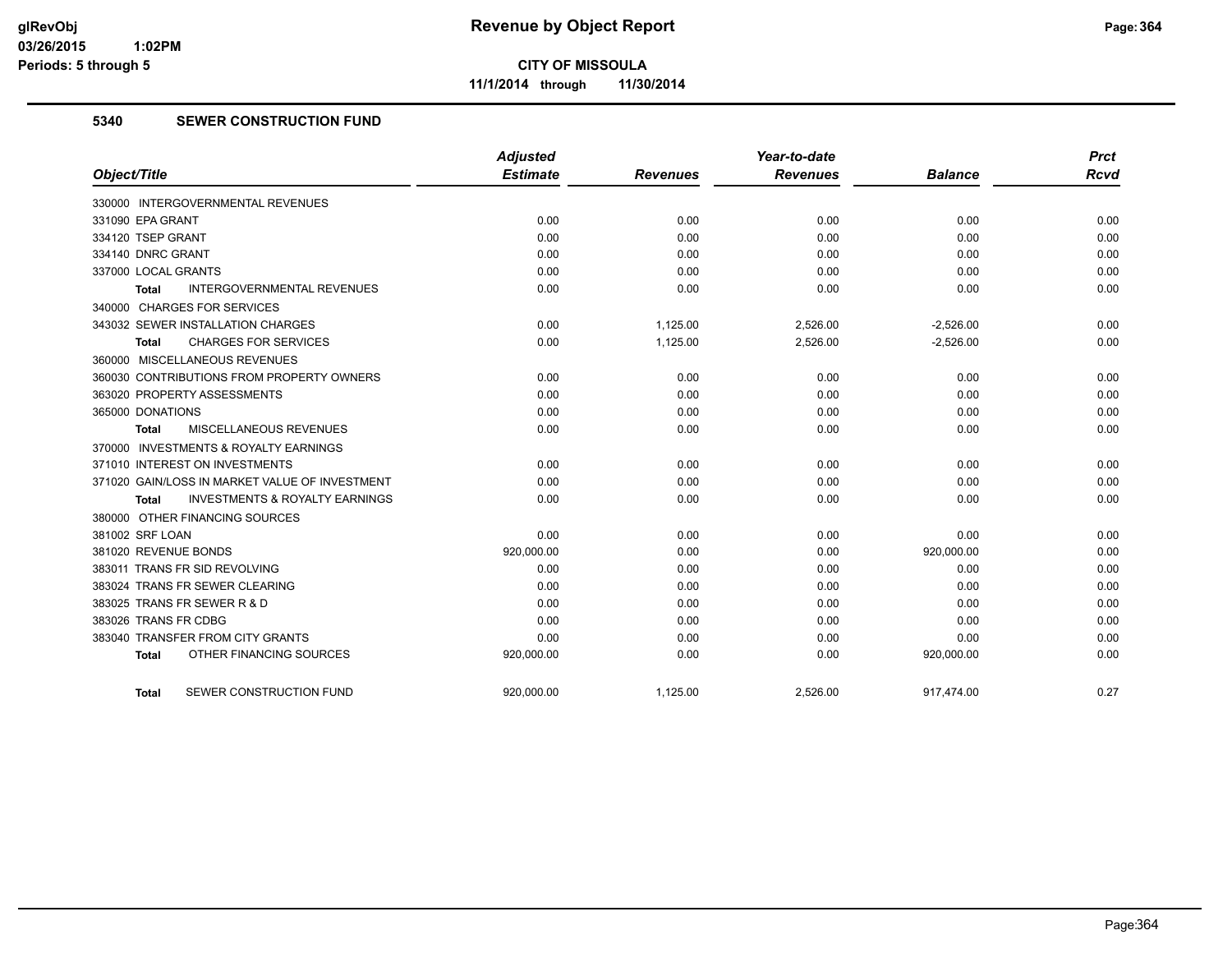**11/1/2014 through 11/30/2014**

## **5361 2001 SEWER REVENUE BONDS-DEBT SERVICE**

**5361 2001 SEWER REVENUE BONDS-DEBT SERVICE**

|                                                           | <b>Adjusted</b> |                 | Year-to-date    |                | <b>Prct</b> |
|-----------------------------------------------------------|-----------------|-----------------|-----------------|----------------|-------------|
| Object/Title                                              | <b>Estimate</b> | <b>Revenues</b> | <b>Revenues</b> | <b>Balance</b> | <b>Rcvd</b> |
| <b>CHARGES FOR SERVICES</b><br>340000                     |                 |                 |                 |                |             |
| SEWER SERVICE CHARGES<br>343031                           | 0.00            | 0.00            | 0.00            | 0.00           | 0.00        |
| 343032 SEWER INSTALLATION CHARGES                         | 0.00            | 0.00            | 0.00            | 0.00           | 0.00        |
| 343035 SALE OF SEWER MATERIALS AND SUPPLIES               | 0.00            | 0.00            | 0.00            | 0.00           | 0.00        |
| <b>CHARGES FOR SERVICES</b><br><b>Total</b>               | 0.00            | 0.00            | 0.00            | 0.00           | 0.00        |
| <b>MISCELLANEOUS REVENUES</b><br>360000                   |                 |                 |                 |                |             |
| 360010 MISCELLANEOUS                                      | 0.00            | 0.00            | 0.00            | 0.00           | 0.00        |
| <b>MISCELLANEOUS REVENUES</b><br><b>Total</b>             | 0.00            | 0.00            | 0.00            | 0.00           | 0.00        |
| <b>INVESTMENTS &amp; ROYALTY EARNINGS</b><br>370000       |                 |                 |                 |                |             |
| 371010 INTEREST ON INVESTMENTS                            | 0.00            | 0.00            | 0.00            | 0.00           | 0.00        |
| 371020 GAIN/LOSS IN MARKET VALUE OF INVESTMENTS           | 0.00            | 0.00            | 0.00            | 0.00           | 0.00        |
| <b>INVESTMENTS &amp; ROYALTY EARNINGS</b><br><b>Total</b> | 0.00            | 0.00            | 0.00            | 0.00           | 0.00        |
| OTHER FINANCING SOURCES<br>380000                         |                 |                 |                 |                |             |
| 382010 SALE OF FIXED ASSETS                               | 0.00            | 0.00            | 0.00            | 0.00           | 0.00        |
| 383024 TRANS FR SEWER CLEARING                            | 30,590.00       | 0.00            | 0.00            | 30,590.00      | 0.00        |
| OTHER FINANCING SOURCES<br><b>Total</b>                   | 30,590.00       | 0.00            | 0.00            | 30,590.00      | 0.00        |
| 2001 SEWER REVENUE BONDS-DEBT SERVI<br><b>Total</b>       | 30,590.00       | 0.00            | 0.00            | 30,590.00      | 0.00        |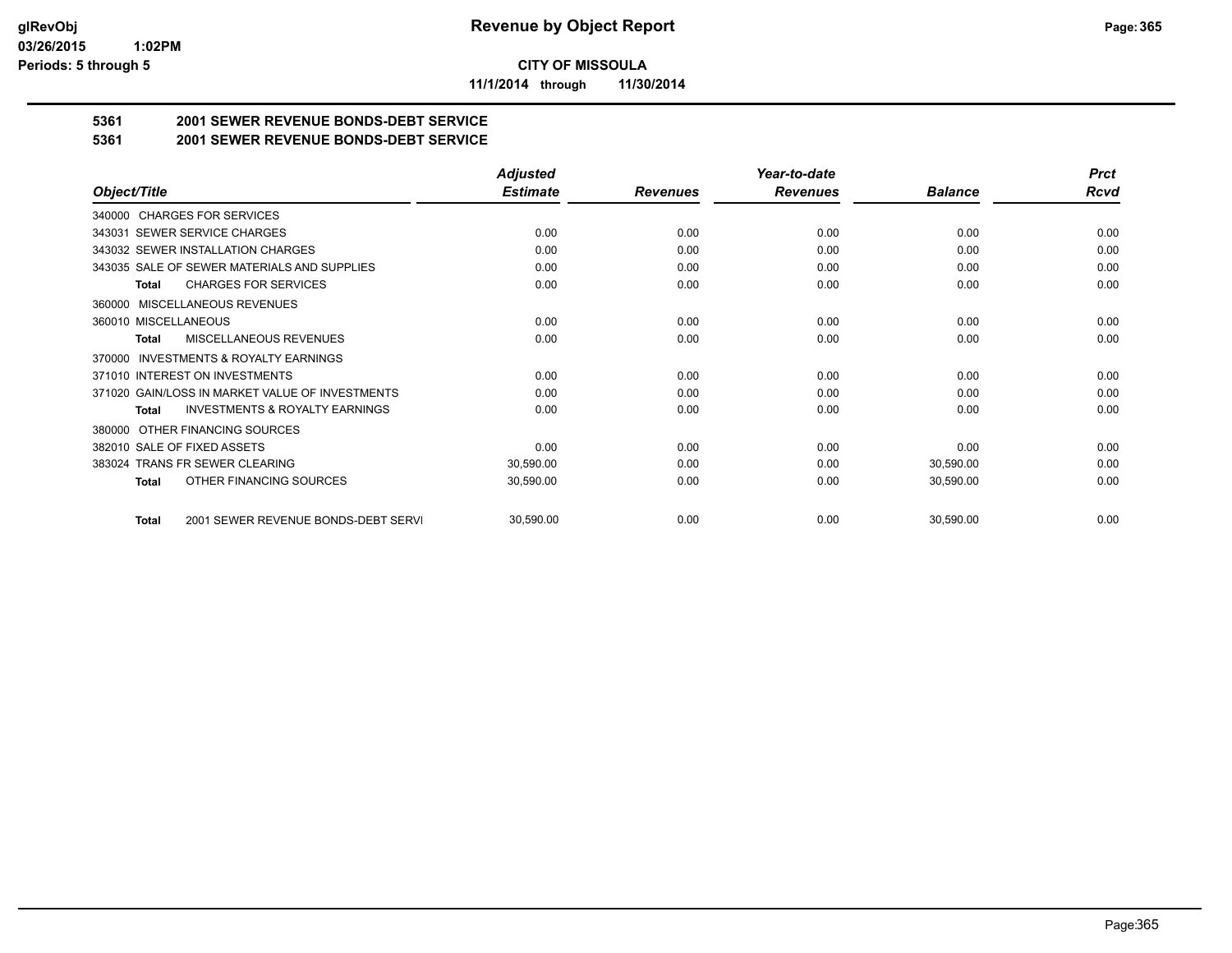**11/1/2014 through 11/30/2014**

### **5361 2001 SEWER REVENUE BONDS-DEBT SERVICE**

|                                                           | <b>Adjusted</b> |                 | Year-to-date    |                | <b>Prct</b> |
|-----------------------------------------------------------|-----------------|-----------------|-----------------|----------------|-------------|
| Object/Title                                              | <b>Estimate</b> | <b>Revenues</b> | <b>Revenues</b> | <b>Balance</b> | <b>Rcvd</b> |
| 340000 CHARGES FOR SERVICES                               |                 |                 |                 |                |             |
| 343031 SEWER SERVICE CHARGES                              | 0.00            | 0.00            | 0.00            | 0.00           | 0.00        |
| 343032 SEWER INSTALLATION CHARGES                         | 0.00            | 0.00            | 0.00            | 0.00           | 0.00        |
| 343035 SALE OF SEWER MATERIALS AND SUPPLIES               | 0.00            | 0.00            | 0.00            | 0.00           | 0.00        |
| <b>CHARGES FOR SERVICES</b><br><b>Total</b>               | 0.00            | 0.00            | 0.00            | 0.00           | 0.00        |
| 360000 MISCELLANEOUS REVENUES                             |                 |                 |                 |                |             |
| 360010 MISCELLANEOUS                                      | 0.00            | 0.00            | 0.00            | 0.00           | 0.00        |
| MISCELLANEOUS REVENUES<br><b>Total</b>                    | 0.00            | 0.00            | 0.00            | 0.00           | 0.00        |
| <b>INVESTMENTS &amp; ROYALTY EARNINGS</b><br>370000       |                 |                 |                 |                |             |
| 371010 INTEREST ON INVESTMENTS                            | 0.00            | 0.00            | 0.00            | 0.00           | 0.00        |
| 371020 GAIN/LOSS IN MARKET VALUE OF INVESTMENT            | 0.00            | 0.00            | 0.00            | 0.00           | 0.00        |
| <b>INVESTMENTS &amp; ROYALTY EARNINGS</b><br><b>Total</b> | 0.00            | 0.00            | 0.00            | 0.00           | 0.00        |
| OTHER FINANCING SOURCES<br>380000                         |                 |                 |                 |                |             |
| 382010 SALE OF FIXED ASSETS                               | 0.00            | 0.00            | 0.00            | 0.00           | 0.00        |
| 383024 TRANS FR SEWER CLEARING                            | 30,590.00       | 0.00            | 0.00            | 30,590.00      | 0.00        |
| OTHER FINANCING SOURCES<br><b>Total</b>                   | 30,590.00       | 0.00            | 0.00            | 30,590.00      | 0.00        |
| 2001 SEWER REVENUE BONDS-DEBT SERV<br><b>Total</b>        | 30,590.00       | 0.00            | 0.00            | 30,590.00      | 0.00        |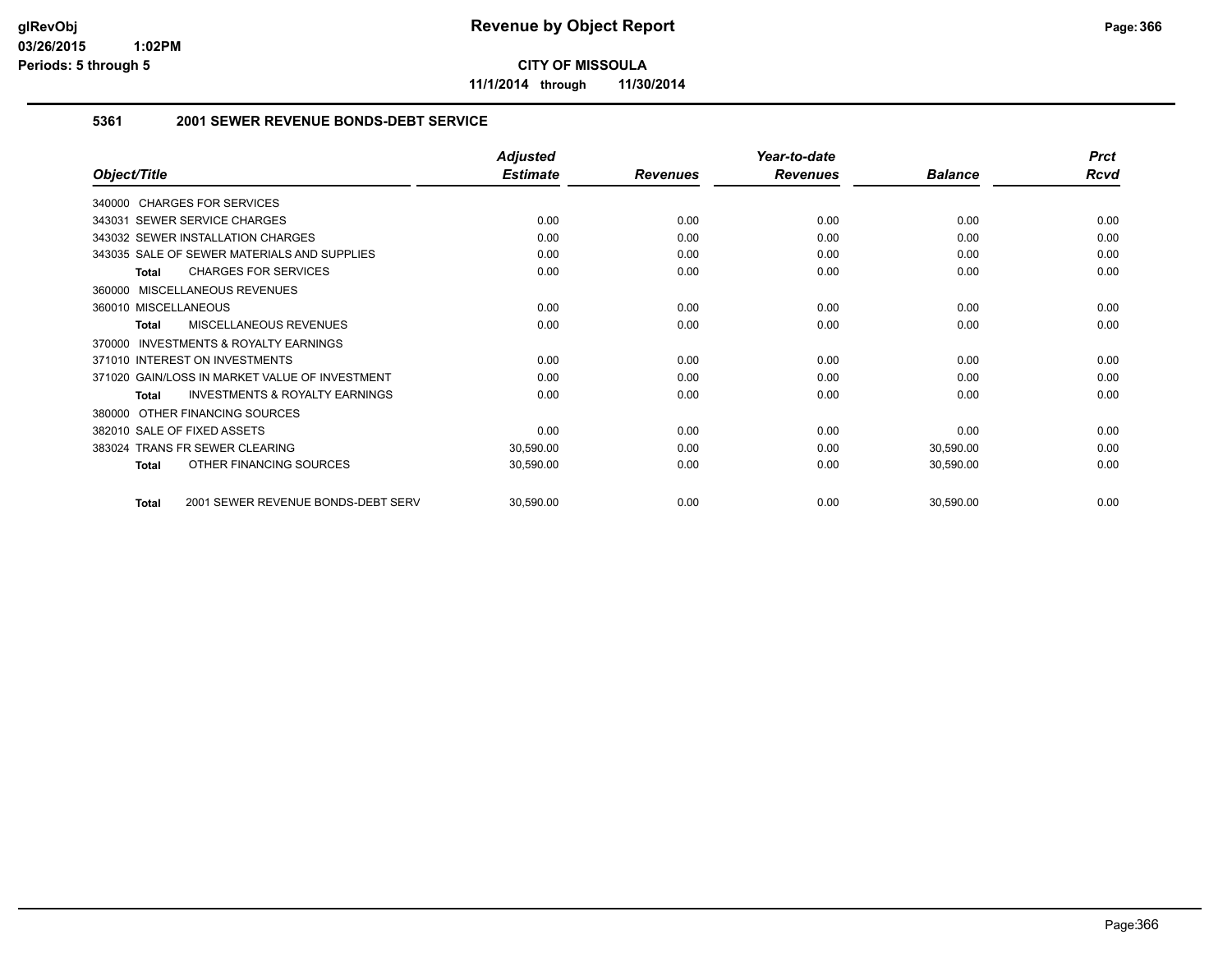**11/1/2014 through 11/30/2014**

# **5362 00 SEWER REVENUE BOND - SERIES B DEBT SE**

**5362 00 SEWER REVENUE BOND - SERIES B DEBT SE**

|                                                      | <b>Adjusted</b> |                 | Year-to-date    |                | <b>Prct</b> |
|------------------------------------------------------|-----------------|-----------------|-----------------|----------------|-------------|
| Object/Title                                         | <b>Estimate</b> | <b>Revenues</b> | <b>Revenues</b> | <b>Balance</b> | <b>Rcvd</b> |
| 340000 CHARGES FOR SERVICES                          |                 |                 |                 |                |             |
| 343032 SEWER INSTALLATION CHARGES                    | 0.00            | 0.00            | 0.00            | 0.00           | 0.00        |
| <b>CHARGES FOR SERVICES</b><br>Total                 | 0.00            | 0.00            | 0.00            | 0.00           | 0.00        |
| 360000 MISCELLANEOUS REVENUES                        |                 |                 |                 |                |             |
| 360010 MISCELLANEOUS                                 | 0.00            | 0.00            | 0.00            | 0.00           | 0.00        |
| <b>MISCELLANEOUS REVENUES</b><br>Total               | 0.00            | 0.00            | 0.00            | 0.00           | 0.00        |
| 370000 INVESTMENTS & ROYALTY EARNINGS                |                 |                 |                 |                |             |
| 371010 INTEREST ON INVESTMENTS                       | 0.00            | 0.00            | 0.00            | 0.00           | 0.00        |
| 371020 GAIN/LOSS IN MARKET VALUE OF INVESTMENTS      | 0.00            | 0.00            | 0.00            | 0.00           | 0.00        |
| <b>INVESTMENTS &amp; ROYALTY EARNINGS</b><br>Total   | 0.00            | 0.00            | 0.00            | 0.00           | 0.00        |
| 380000 OTHER FINANCING SOURCES                       |                 |                 |                 |                |             |
| 383024 TRANS FR SEWER CLEARING                       | 49,240.00       | 0.00            | 0.00            | 49,240.00      | 0.00        |
| OTHER FINANCING SOURCES<br>Total                     | 49,240.00       | 0.00            | 0.00            | 49,240.00      | 0.00        |
| 00 SEWER REVENUE BOND - SERIES B DEB<br><b>Total</b> | 49,240.00       | 0.00            | 0.00            | 49,240.00      | 0.00        |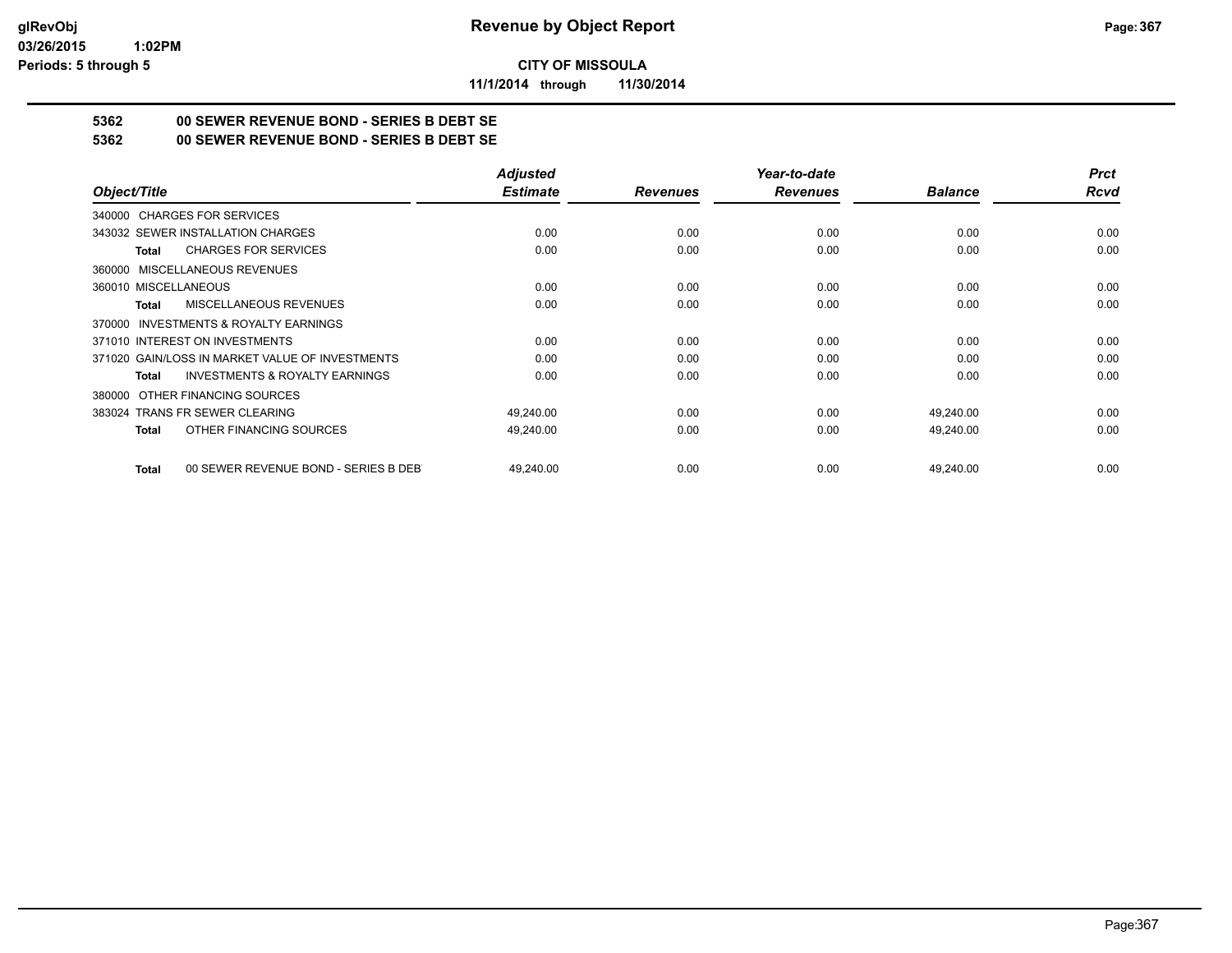**11/1/2014 through 11/30/2014**

## **5362 00 SEWER REVENUE BOND - SERIES B DEBT SE**

| Object/Title                                        | <b>Adjusted</b><br><b>Estimate</b> | <b>Revenues</b> | Year-to-date<br><b>Revenues</b> | <b>Balance</b> | <b>Prct</b><br><b>Rcvd</b> |
|-----------------------------------------------------|------------------------------------|-----------------|---------------------------------|----------------|----------------------------|
| 340000 CHARGES FOR SERVICES                         |                                    |                 |                                 |                |                            |
| 343032 SEWER INSTALLATION CHARGES                   | 0.00                               | 0.00            | 0.00                            | 0.00           | 0.00                       |
|                                                     |                                    |                 |                                 |                |                            |
| <b>CHARGES FOR SERVICES</b><br>Total                | 0.00                               | 0.00            | 0.00                            | 0.00           | 0.00                       |
| 360000 MISCELLANEOUS REVENUES                       |                                    |                 |                                 |                |                            |
| 360010 MISCELLANEOUS                                | 0.00                               | 0.00            | 0.00                            | 0.00           | 0.00                       |
| <b>MISCELLANEOUS REVENUES</b><br>Total              | 0.00                               | 0.00            | 0.00                            | 0.00           | 0.00                       |
| <b>INVESTMENTS &amp; ROYALTY EARNINGS</b><br>370000 |                                    |                 |                                 |                |                            |
| 371010 INTEREST ON INVESTMENTS                      | 0.00                               | 0.00            | 0.00                            | 0.00           | 0.00                       |
| 371020 GAIN/LOSS IN MARKET VALUE OF INVESTMENT      | 0.00                               | 0.00            | 0.00                            | 0.00           | 0.00                       |
| <b>INVESTMENTS &amp; ROYALTY EARNINGS</b><br>Total  | 0.00                               | 0.00            | 0.00                            | 0.00           | 0.00                       |
| 380000 OTHER FINANCING SOURCES                      |                                    |                 |                                 |                |                            |
| 383024 TRANS FR SEWER CLEARING                      | 49,240.00                          | 0.00            | 0.00                            | 49,240.00      | 0.00                       |
| OTHER FINANCING SOURCES<br>Total                    | 49,240.00                          | 0.00            | 0.00                            | 49,240.00      | 0.00                       |
| 00 SEWER REVENUE BOND - SERIES B DEE<br>Total       | 49,240.00                          | 0.00            | 0.00                            | 49,240.00      | 0.00                       |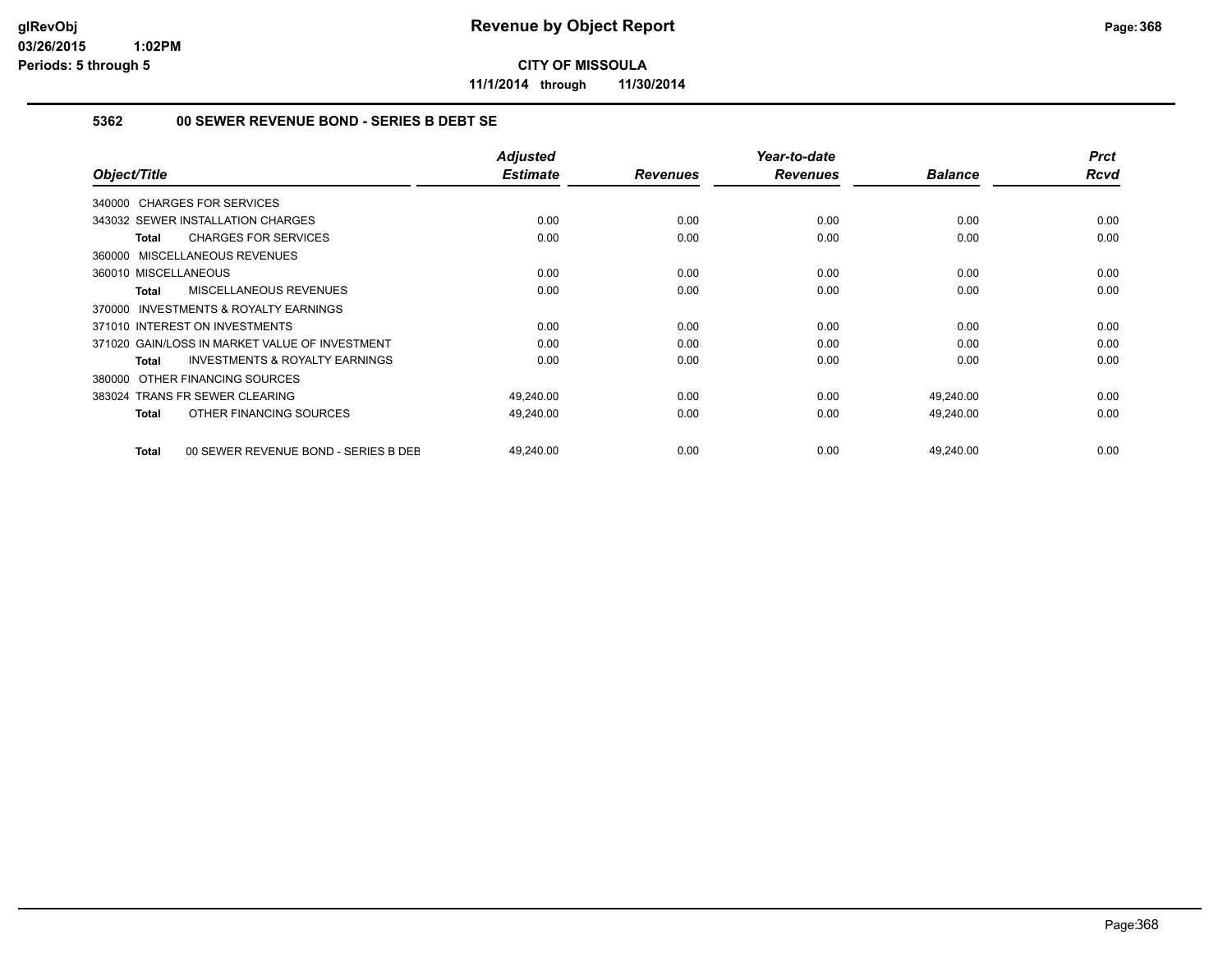**11/1/2014 through 11/30/2014**

# **5363 92 SEWER REVENUE BOND SERIES A DEBT SERV**

**5363 92 SEWER REVENUE BOND SERIES A DEBT SERV**

|                                                     | <b>Adjusted</b> |                 | Year-to-date    |                | <b>Prct</b> |
|-----------------------------------------------------|-----------------|-----------------|-----------------|----------------|-------------|
| Object/Title                                        | <b>Estimate</b> | <b>Revenues</b> | <b>Revenues</b> | <b>Balance</b> | <b>Rcvd</b> |
| 340000 CHARGES FOR SERVICES                         |                 |                 |                 |                |             |
| 343032 SEWER INSTALLATION CHARGES                   | 0.00            | 0.00            | 0.00            | 0.00           | 0.00        |
| <b>CHARGES FOR SERVICES</b><br>Total                | 0.00            | 0.00            | 0.00            | 0.00           | 0.00        |
| 370000 INVESTMENTS & ROYALTY EARNINGS               |                 |                 |                 |                |             |
| 371010 INTEREST ON INVESTMENTS                      | 0.00            | 0.00            | 0.00            | 0.00           | 0.00        |
| 371020 GAIN/LOSS IN MARKET VALUE OF INVESTMENTS     | 0.00            | 0.00            | 0.00            | 0.00           | 0.00        |
| <b>INVESTMENTS &amp; ROYALTY EARNINGS</b><br>Total  | 0.00            | 0.00            | 0.00            | 0.00           | 0.00        |
| 380000 OTHER FINANCING SOURCES                      |                 |                 |                 |                |             |
| 383024 TRANS FR SEWER CLEARING                      | 0.00            | 0.00            | 0.00            | 0.00           | 0.00        |
| 383042 TRANSFERS FROM OTHER FUNDS                   | 0.00            | 0.00            | 0.00            | 0.00           | 0.00        |
| OTHER FINANCING SOURCES<br><b>Total</b>             | 0.00            | 0.00            | 0.00            | 0.00           | 0.00        |
| 92 SEWER REVENUE BOND SERIES A DEBT<br><b>Total</b> | 0.00            | 0.00            | 0.00            | 0.00           | 0.00        |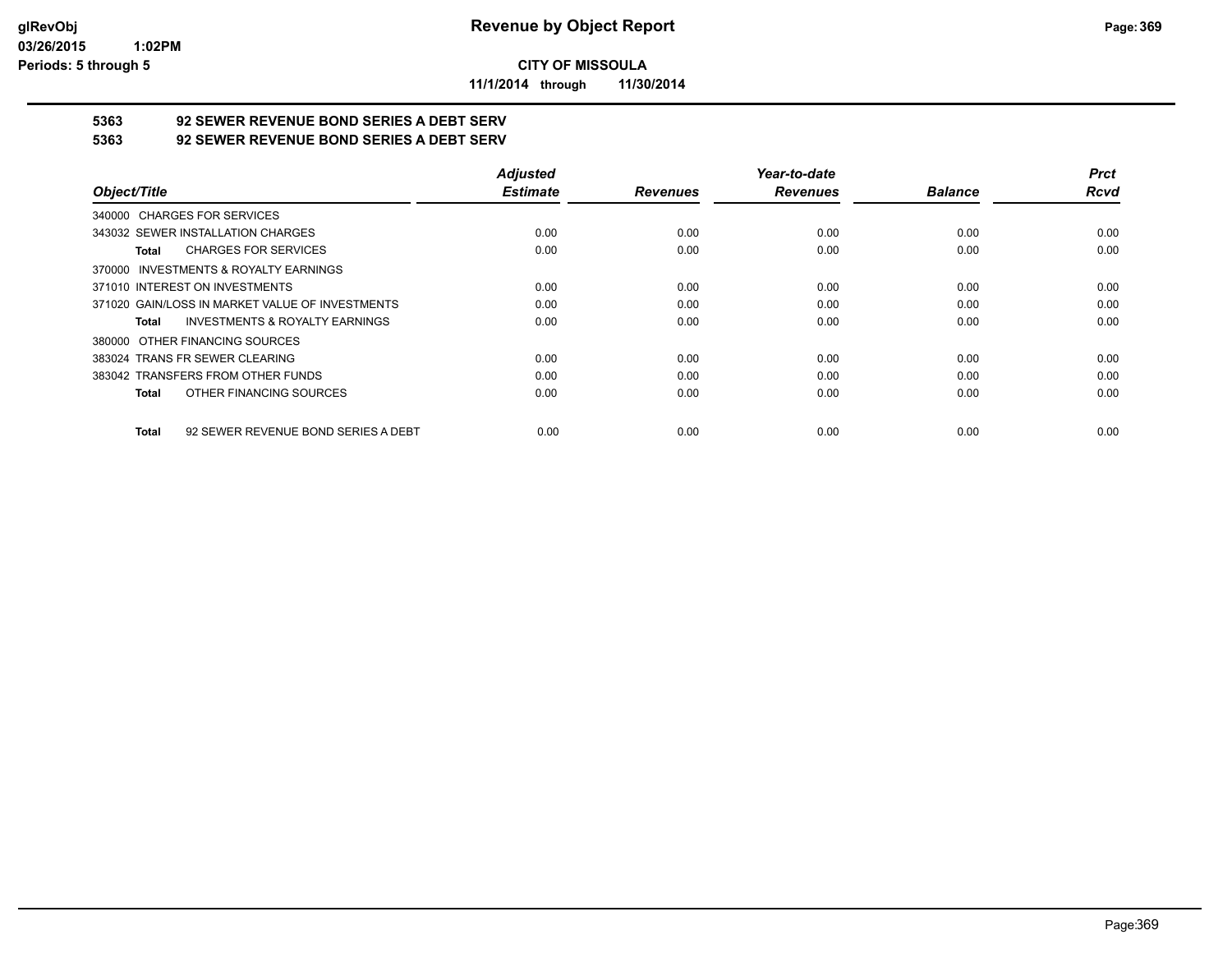**11/1/2014 through 11/30/2014**

## **5363 92 SEWER REVENUE BOND SERIES A DEBT SERV**

| Object/Title                                        | <b>Adjusted</b><br><b>Estimate</b> | <b>Revenues</b> | Year-to-date<br><b>Revenues</b> | <b>Balance</b> | <b>Prct</b><br>Rcvd |
|-----------------------------------------------------|------------------------------------|-----------------|---------------------------------|----------------|---------------------|
| 340000 CHARGES FOR SERVICES                         |                                    |                 |                                 |                |                     |
| 343032 SEWER INSTALLATION CHARGES                   | 0.00                               | 0.00            | 0.00                            | 0.00           | 0.00                |
| <b>CHARGES FOR SERVICES</b><br>Total                | 0.00                               | 0.00            | 0.00                            | 0.00           | 0.00                |
| 370000 INVESTMENTS & ROYALTY EARNINGS               |                                    |                 |                                 |                |                     |
| 371010 INTEREST ON INVESTMENTS                      | 0.00                               | 0.00            | 0.00                            | 0.00           | 0.00                |
| 371020 GAIN/LOSS IN MARKET VALUE OF INVESTMENT      | 0.00                               | 0.00            | 0.00                            | 0.00           | 0.00                |
| <b>INVESTMENTS &amp; ROYALTY EARNINGS</b><br>Total  | 0.00                               | 0.00            | 0.00                            | 0.00           | 0.00                |
| 380000 OTHER FINANCING SOURCES                      |                                    |                 |                                 |                |                     |
| 383024 TRANS FR SEWER CLEARING                      | 0.00                               | 0.00            | 0.00                            | 0.00           | 0.00                |
| 383042 TRANSFERS FROM OTHER FUNDS                   | 0.00                               | 0.00            | 0.00                            | 0.00           | 0.00                |
| OTHER FINANCING SOURCES<br>Total                    | 0.00                               | 0.00            | 0.00                            | 0.00           | 0.00                |
| 92 SEWER REVENUE BOND SERIES A DEBT<br><b>Total</b> | 0.00                               | 0.00            | 0.00                            | 0.00           | 0.00                |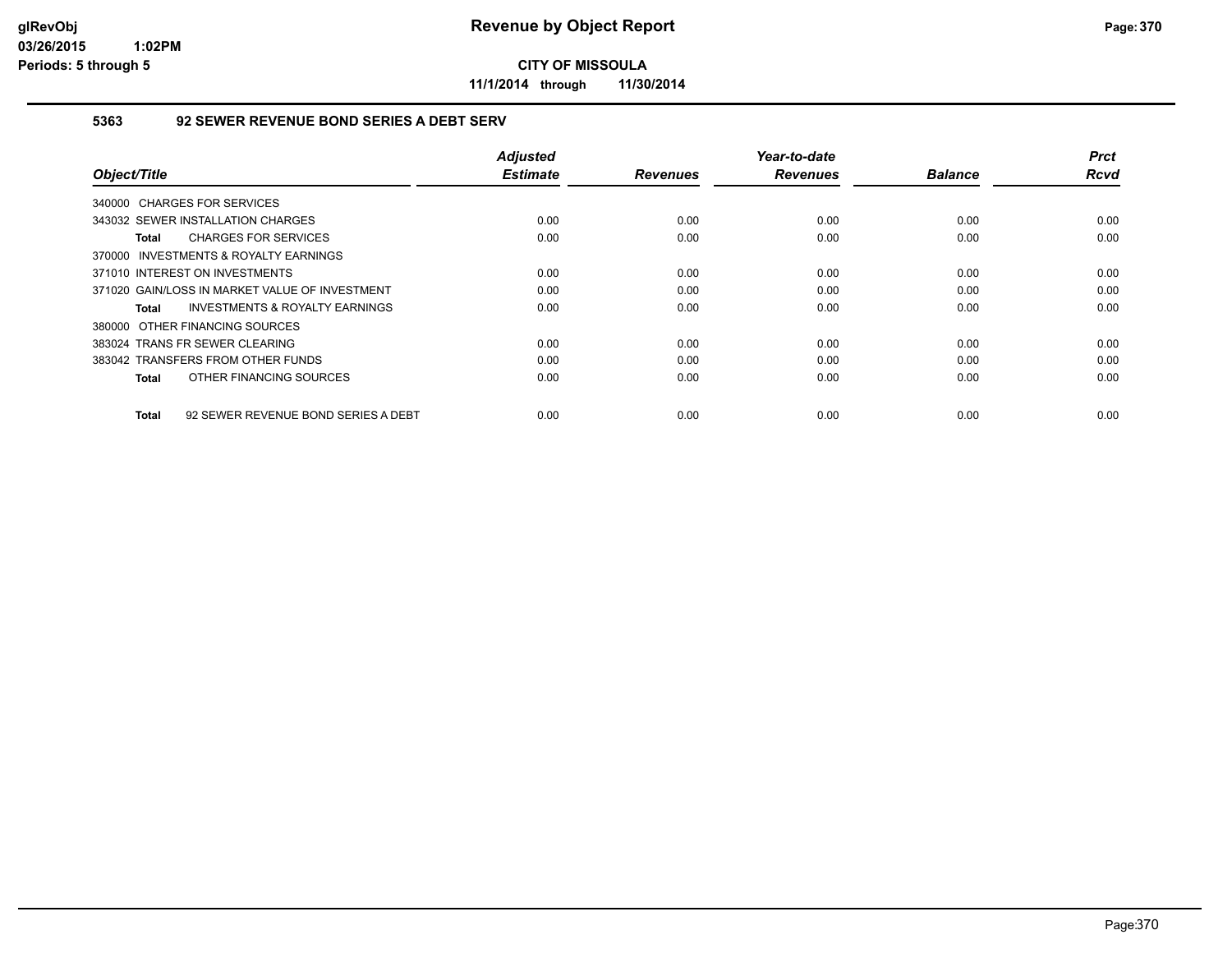**11/1/2014 through 11/30/2014**

# **5364 92 SEWER REVENUE BOND - SERIES B DEBT S**

**5364 92 SEWER REVENUE BOND - SERIES B DEBT S**

|                                                      | <b>Adjusted</b> |                 | Year-to-date    |                | <b>Prct</b> |
|------------------------------------------------------|-----------------|-----------------|-----------------|----------------|-------------|
| Object/Title                                         | <b>Estimate</b> | <b>Revenues</b> | <b>Revenues</b> | <b>Balance</b> | <b>Rcvd</b> |
| 340000 CHARGES FOR SERVICES                          |                 |                 |                 |                |             |
| 343032 SEWER INSTALLATION CHARGES                    | 0.00            | 0.00            | 0.00            | 0.00           | 0.00        |
| <b>CHARGES FOR SERVICES</b><br>Total                 | 0.00            | 0.00            | 0.00            | 0.00           | 0.00        |
| 370000 INVESTMENTS & ROYALTY EARNINGS                |                 |                 |                 |                |             |
| 371010 INTEREST ON INVESTMENTS                       | 0.00            | 0.00            | 0.00            | 0.00           | 0.00        |
| 371020 GAIN/LOSS IN MARKET VALUE OF INVESTMENTS      | 0.00            | 0.00            | 0.00            | 0.00           | 0.00        |
| <b>INVESTMENTS &amp; ROYALTY EARNINGS</b><br>Total   | 0.00            | 0.00            | 0.00            | 0.00           | 0.00        |
| 380000 OTHER FINANCING SOURCES                       |                 |                 |                 |                |             |
| 383024 TRANS FR SEWER CLEARING                       | 0.00            | 0.00            | 0.00            | 0.00           | 0.00        |
| 383042 TRANSFERS FROM OTHER FUNDS                    | 0.00            | 0.00            | 0.00            | 0.00           | 0.00        |
| OTHER FINANCING SOURCES<br><b>Total</b>              | 0.00            | 0.00            | 0.00            | 0.00           | 0.00        |
| 92 SEWER REVENUE BOND - SERIES B DEE<br><b>Total</b> | 0.00            | 0.00            | 0.00            | 0.00           | 0.00        |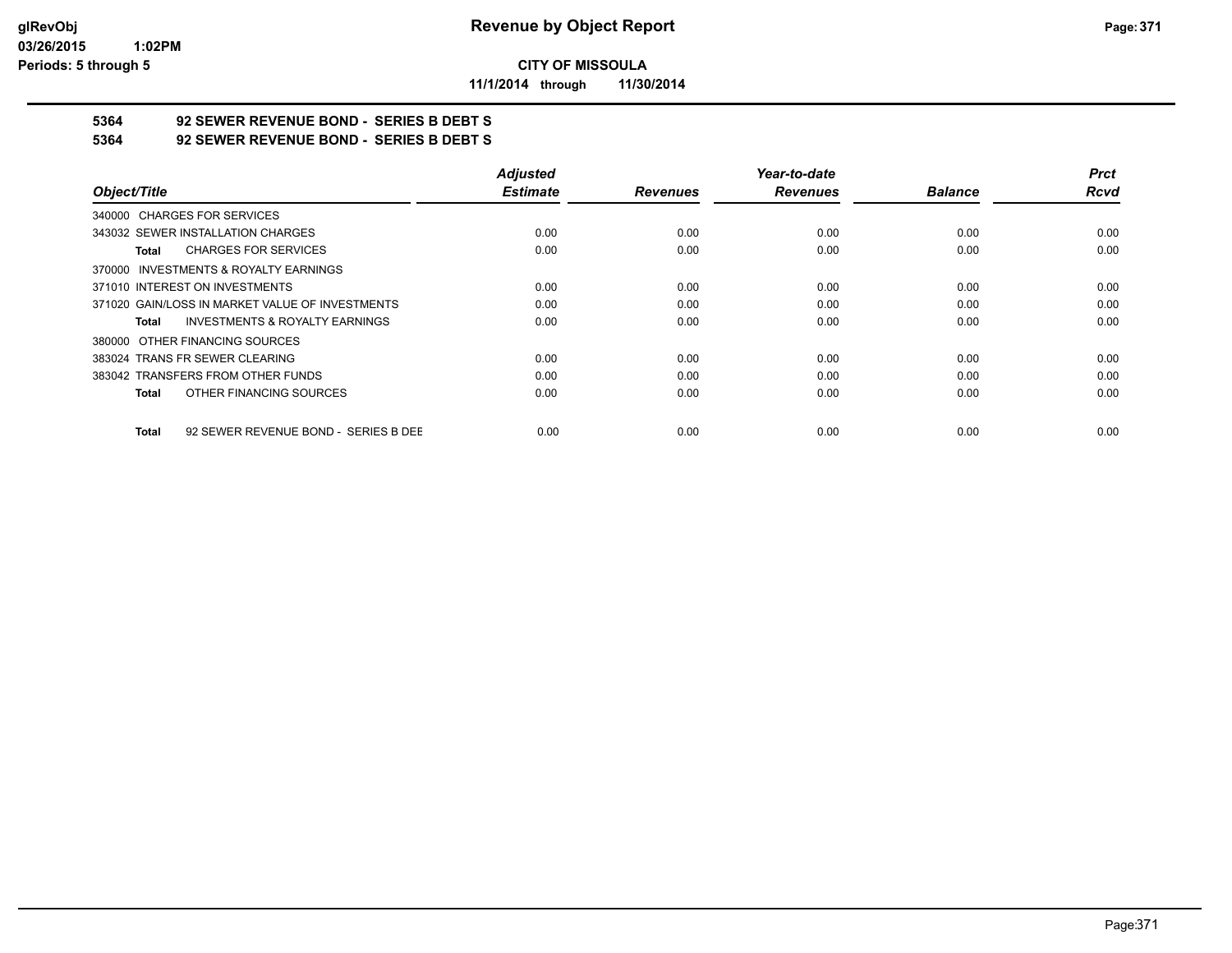**11/1/2014 through 11/30/2014**

## **5364 92 SEWER REVENUE BOND - SERIES B DEBT S**

| Object/Title                                         | <b>Adjusted</b><br><b>Estimate</b> | <b>Revenues</b> | Year-to-date<br><b>Revenues</b> | <b>Balance</b> | <b>Prct</b><br><b>Rcvd</b> |
|------------------------------------------------------|------------------------------------|-----------------|---------------------------------|----------------|----------------------------|
| 340000 CHARGES FOR SERVICES                          |                                    |                 |                                 |                |                            |
| 343032 SEWER INSTALLATION CHARGES                    | 0.00                               | 0.00            | 0.00                            | 0.00           | 0.00                       |
| <b>CHARGES FOR SERVICES</b><br>Total                 | 0.00                               | 0.00            | 0.00                            | 0.00           | 0.00                       |
| 370000 INVESTMENTS & ROYALTY EARNINGS                |                                    |                 |                                 |                |                            |
| 371010 INTEREST ON INVESTMENTS                       | 0.00                               | 0.00            | 0.00                            | 0.00           | 0.00                       |
| 371020 GAIN/LOSS IN MARKET VALUE OF INVESTMENT       | 0.00                               | 0.00            | 0.00                            | 0.00           | 0.00                       |
| <b>INVESTMENTS &amp; ROYALTY EARNINGS</b><br>Total   | 0.00                               | 0.00            | 0.00                            | 0.00           | 0.00                       |
| 380000 OTHER FINANCING SOURCES                       |                                    |                 |                                 |                |                            |
| 383024 TRANS FR SEWER CLEARING                       | 0.00                               | 0.00            | 0.00                            | 0.00           | 0.00                       |
| 383042 TRANSFERS FROM OTHER FUNDS                    | 0.00                               | 0.00            | 0.00                            | 0.00           | 0.00                       |
| OTHER FINANCING SOURCES<br>Total                     | 0.00                               | 0.00            | 0.00                            | 0.00           | 0.00                       |
| 92 SEWER REVENUE BOND - SERIES B DEI<br><b>Total</b> | 0.00                               | 0.00            | 0.00                            | 0.00           | 0.00                       |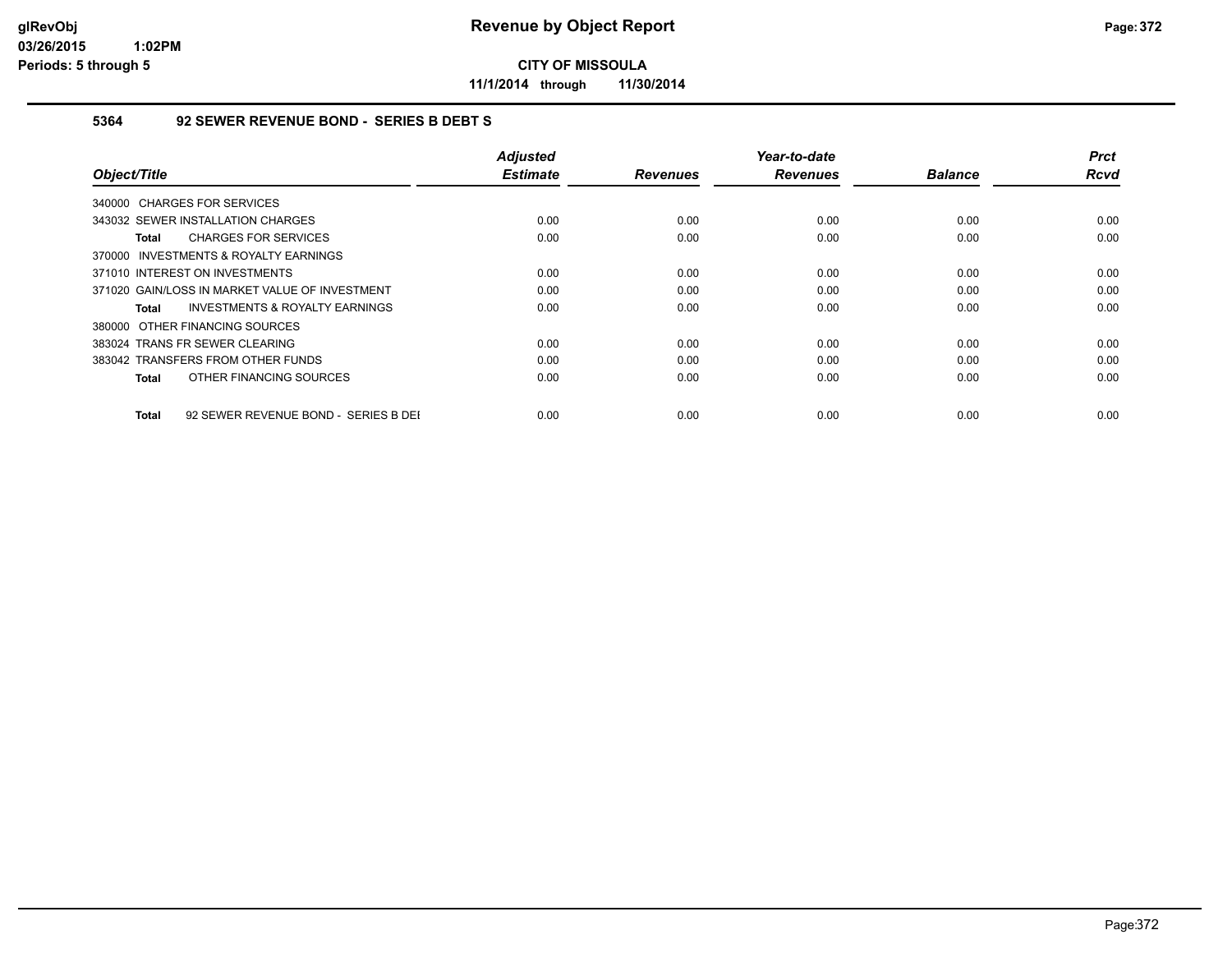*Prct Rcvd*

**CITY OF MISSOULA**

**11/1/2014 through 11/30/2014**

#### **5365 99 SEWER REVENUE BONDS DEBT SERVICE FUND 5365 99 SEWER REVENUE BONDS DEBT SERVICE FUND**

|                                                           | Adjusted        |                 | Year-to-date    |                | <b>Prct</b> |  |
|-----------------------------------------------------------|-----------------|-----------------|-----------------|----------------|-------------|--|
| Object/Title                                              | <b>Estimate</b> | <b>Revenues</b> | <b>Revenues</b> | <b>Balance</b> | Rcva        |  |
| 340000 CHARGES FOR SERVICES                               |                 |                 |                 |                |             |  |
| 343032 SEWER INSTALLATION CHARGES                         | 0.00            | 0.00            | 0.00            | 0.00           | 0.00        |  |
| <b>CHARGES FOR SERVICES</b><br>Total                      | 0.00            | 0.00            | 0.00            | 0.00           | 0.00        |  |
| INVESTMENTS & ROYALTY EARNINGS<br>370000                  |                 |                 |                 |                |             |  |
| 371010 INTEREST ON INVESTMENTS                            | 0.00            | 0.00            | 0.00            | 0.00           | 0.00        |  |
| 371020 GAIN/LOSS IN MARKET VALUE OF INVESTMENTS           | 0.00            | 0.00            | 0.00            | 0.00           | 0.00        |  |
| <b>INVESTMENTS &amp; ROYALTY EARNINGS</b><br><b>Total</b> | 0.00            | 0.00            | 0.00            | 0.00           | 0.00        |  |
| OTHER FINANCING SOURCES<br>380000                         |                 |                 |                 |                |             |  |
| 383024 TRANS FR SEWER CLEARING                            | 124,180.00      | 0.00            | 0.00            | 124,180.00     | 0.00        |  |
| OTHER FINANCING SOURCES<br><b>Total</b>                   | 124,180.00      | 0.00            | 0.00            | 124.180.00     | 0.00        |  |
| 99 SEWER REVENUE BONDS DEBT SERVICE<br><b>Total</b>       | 124.180.00      | 0.00            | 0.00            | 124.180.00     | 0.00        |  |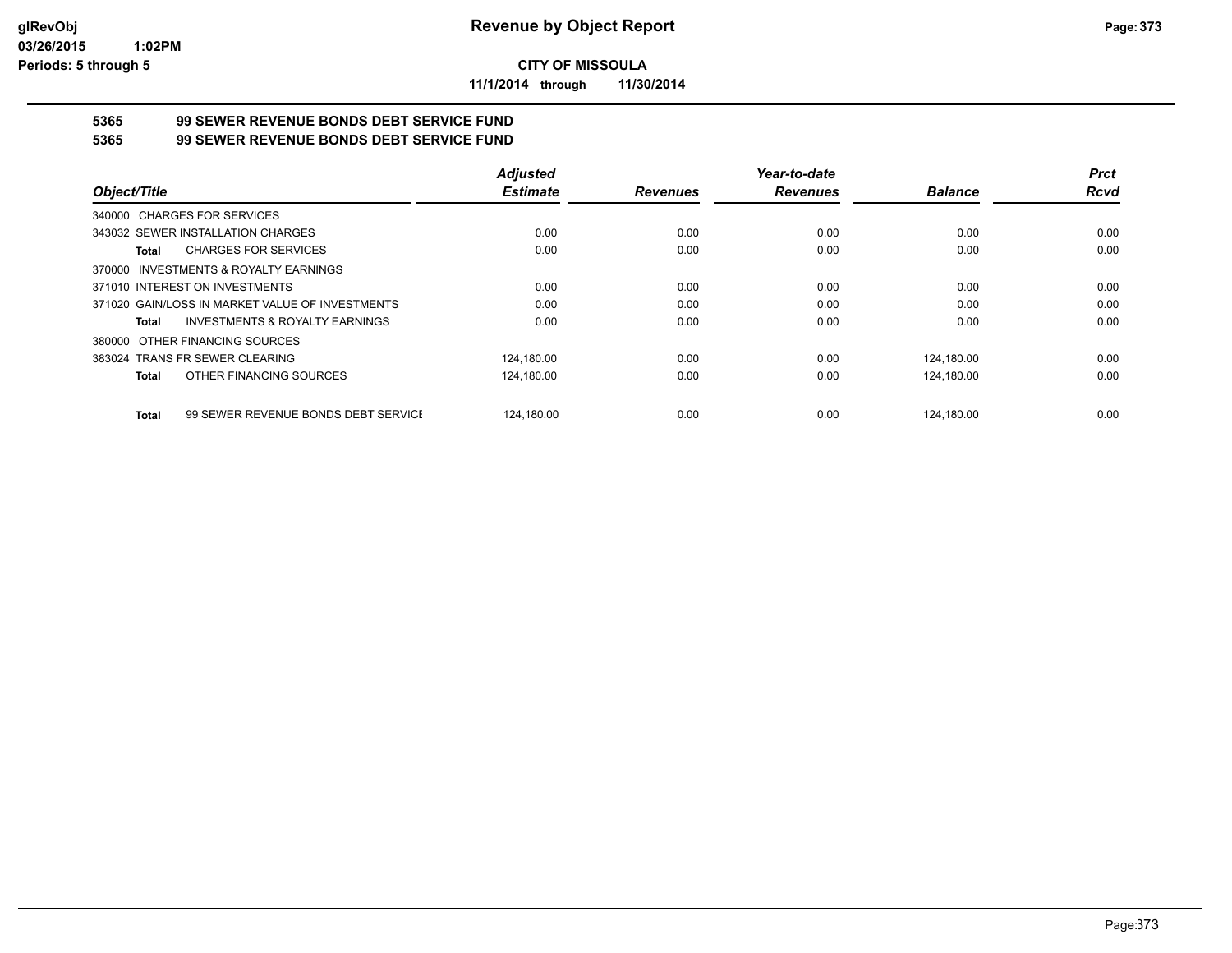**11/1/2014 through 11/30/2014**

## **5365 99 SEWER REVENUE BONDS DEBT SERVICE FUND**

|                                                    | <b>Adjusted</b> |                 | Year-to-date    |                | <b>Prct</b> |
|----------------------------------------------------|-----------------|-----------------|-----------------|----------------|-------------|
| Object/Title                                       | <b>Estimate</b> | <b>Revenues</b> | <b>Revenues</b> | <b>Balance</b> | <b>Rcvd</b> |
| 340000 CHARGES FOR SERVICES                        |                 |                 |                 |                |             |
| 343032 SEWER INSTALLATION CHARGES                  | 0.00            | 0.00            | 0.00            | 0.00           | 0.00        |
| <b>CHARGES FOR SERVICES</b><br>Total               | 0.00            | 0.00            | 0.00            | 0.00           | 0.00        |
| 370000 INVESTMENTS & ROYALTY EARNINGS              |                 |                 |                 |                |             |
| 371010 INTEREST ON INVESTMENTS                     | 0.00            | 0.00            | 0.00            | 0.00           | 0.00        |
| 371020 GAIN/LOSS IN MARKET VALUE OF INVESTMENT     | 0.00            | 0.00            | 0.00            | 0.00           | 0.00        |
| INVESTMENTS & ROYALTY EARNINGS<br>Total            | 0.00            | 0.00            | 0.00            | 0.00           | 0.00        |
| 380000 OTHER FINANCING SOURCES                     |                 |                 |                 |                |             |
| 383024 TRANS FR SEWER CLEARING                     | 124,180.00      | 0.00            | 0.00            | 124,180.00     | 0.00        |
| OTHER FINANCING SOURCES<br>Total                   | 124,180.00      | 0.00            | 0.00            | 124,180.00     | 0.00        |
| 99 SEWER REVENUE BONDS DEBT SERVIC<br><b>Total</b> | 124.180.00      | 0.00            | 0.00            | 124.180.00     | 0.00        |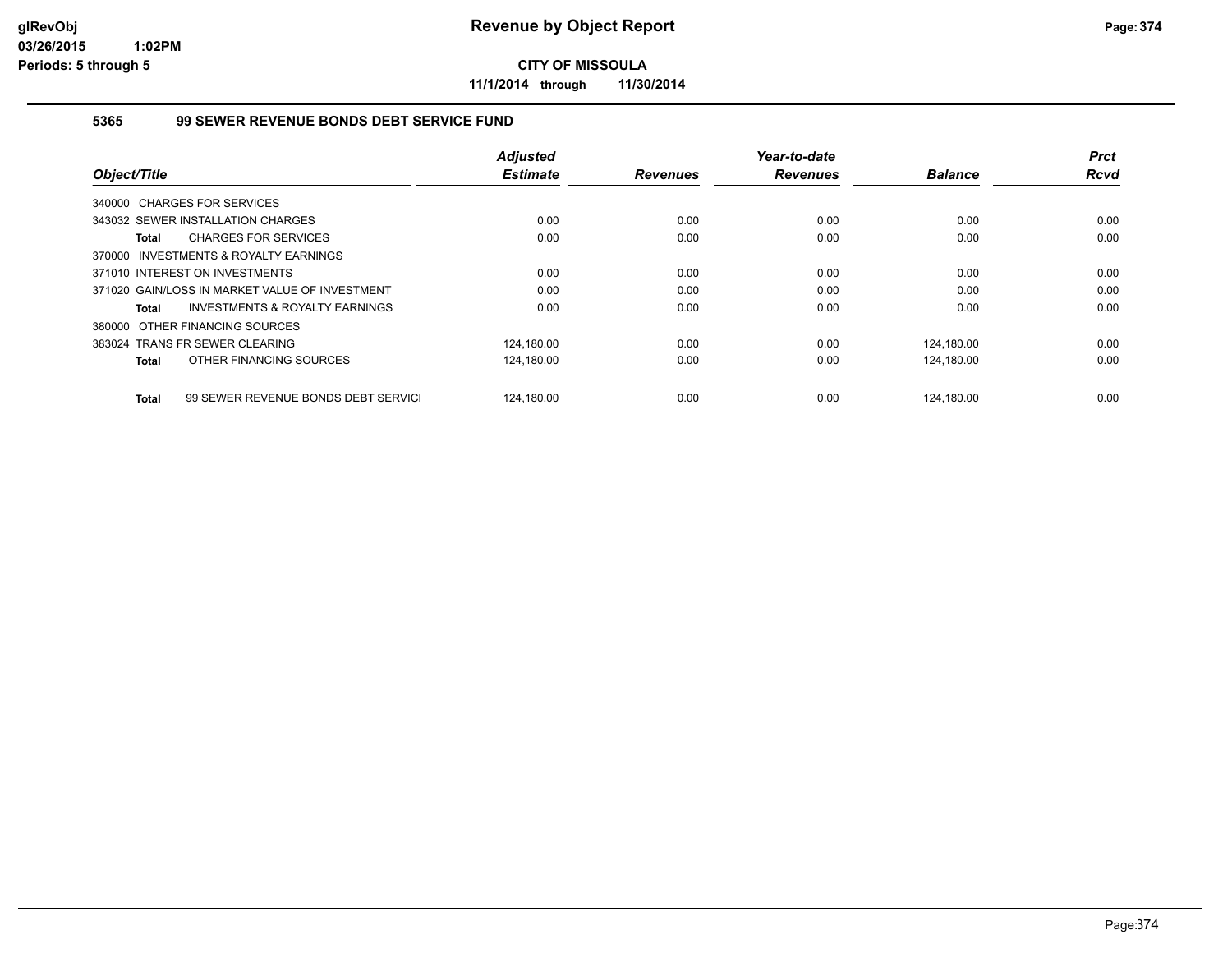**11/1/2014 through 11/30/2014**

# **5366 92 SEWER REVENUE BOND - SERIES A BOND RE**

**5366 92 SEWER REVENUE BOND - SERIES A BOND RE**

|                                                 | <b>Adjusted</b> |                 | Year-to-date    |                | <b>Prct</b> |
|-------------------------------------------------|-----------------|-----------------|-----------------|----------------|-------------|
| Object/Title                                    | <b>Estimate</b> | <b>Revenues</b> | <b>Revenues</b> | <b>Balance</b> | <b>Rcvd</b> |
| 370000 INVESTMENTS & ROYALTY EARNINGS           |                 |                 |                 |                |             |
| 371010 INTEREST ON INVESTMENTS                  | 0.00            | 0.00            | 0.00            | 0.00           | 0.00        |
| 371020 GAIN/LOSS IN MARKET VALUE OF INVESTMENTS | 0.00            | 0.00            | 0.00            | 0.00           | 0.00        |
| INVESTMENTS & ROYALTY EARNINGS<br>Total         | 0.00            | 0.00            | 0.00            | 0.00           | 0.00        |
| 380000 OTHER FINANCING SOURCES                  |                 |                 |                 |                |             |
| 383024 TRANS FR SEWER CLEARING                  | 0.00            | 0.00            | 0.00            | 0.00           | 0.00        |
| 383042 TRANSFERS FROM OTHER FUNDS               | 0.00            | 0.00            | 0.00            | 0.00           | 0.00        |
| OTHER FINANCING SOURCES<br>Total                | 0.00            | 0.00            | 0.00            | 0.00           | 0.00        |
|                                                 |                 |                 |                 |                |             |
| 92 SEWER REVENUE BOND - SERIES A BON<br>Total   | 0.00            | 0.00            | 0.00            | 0.00           | 0.00        |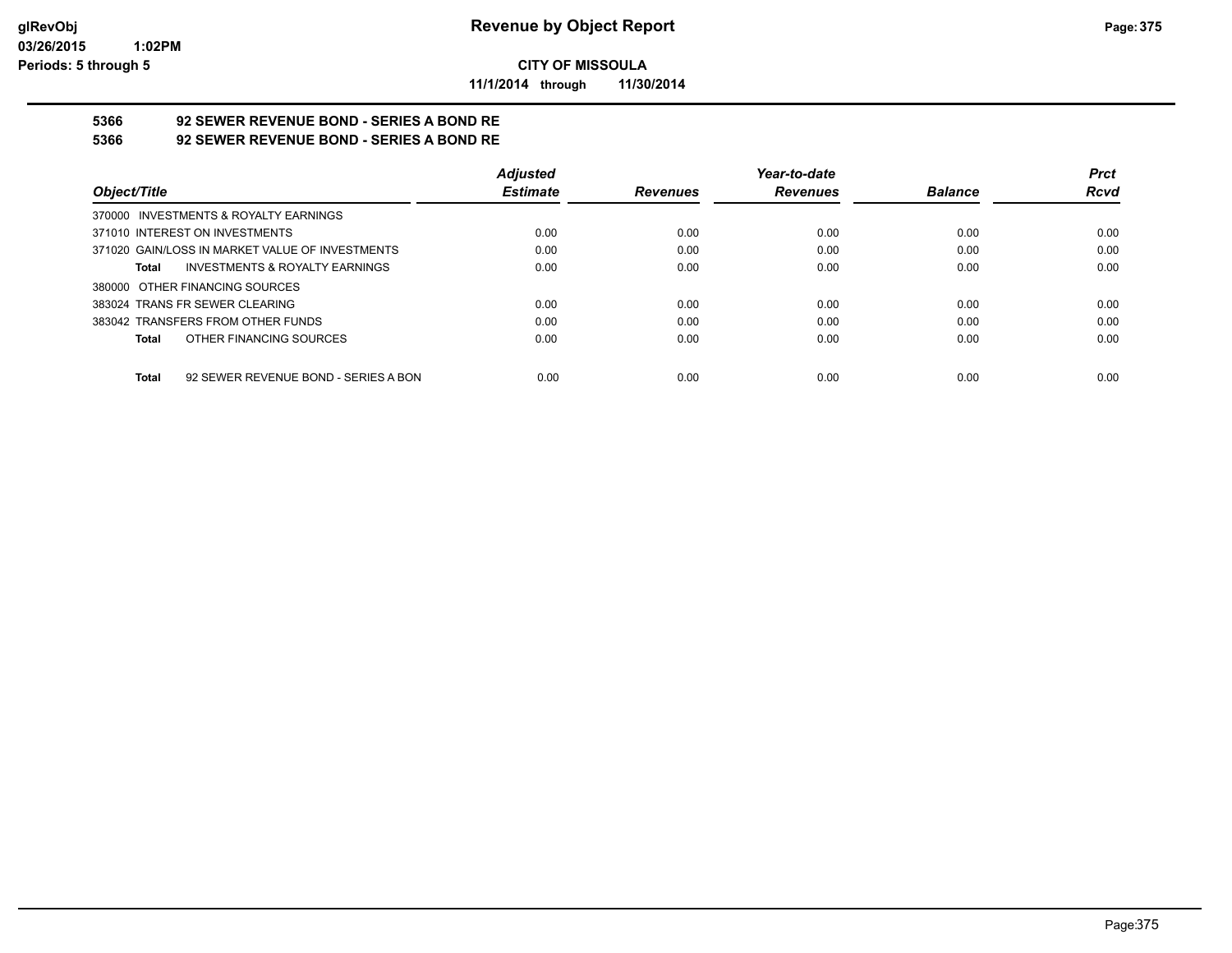**11/1/2014 through 11/30/2014**

## **5366 92 SEWER REVENUE BOND - SERIES A BOND RE**

|                                                      | <b>Adiusted</b> |                 | Year-to-date    |                | <b>Prct</b> |
|------------------------------------------------------|-----------------|-----------------|-----------------|----------------|-------------|
| Object/Title                                         | <b>Estimate</b> | <b>Revenues</b> | <b>Revenues</b> | <b>Balance</b> | Rcvd        |
| 370000 INVESTMENTS & ROYALTY EARNINGS                |                 |                 |                 |                |             |
| 371010 INTEREST ON INVESTMENTS                       | 0.00            | 0.00            | 0.00            | 0.00           | 0.00        |
| 371020 GAIN/LOSS IN MARKET VALUE OF INVESTMENT       | 0.00            | 0.00            | 0.00            | 0.00           | 0.00        |
| INVESTMENTS & ROYALTY EARNINGS<br><b>Total</b>       | 0.00            | 0.00            | 0.00            | 0.00           | 0.00        |
| 380000 OTHER FINANCING SOURCES                       |                 |                 |                 |                |             |
| 383024 TRANS FR SEWER CLEARING                       | 0.00            | 0.00            | 0.00            | 0.00           | 0.00        |
| 383042 TRANSFERS FROM OTHER FUNDS                    | 0.00            | 0.00            | 0.00            | 0.00           | 0.00        |
| OTHER FINANCING SOURCES<br>Total                     | 0.00            | 0.00            | 0.00            | 0.00           | 0.00        |
|                                                      |                 |                 |                 |                |             |
| 92 SEWER REVENUE BOND - SERIES A BON<br><b>Total</b> | 0.00            | 0.00            | 0.00            | 0.00           | 0.00        |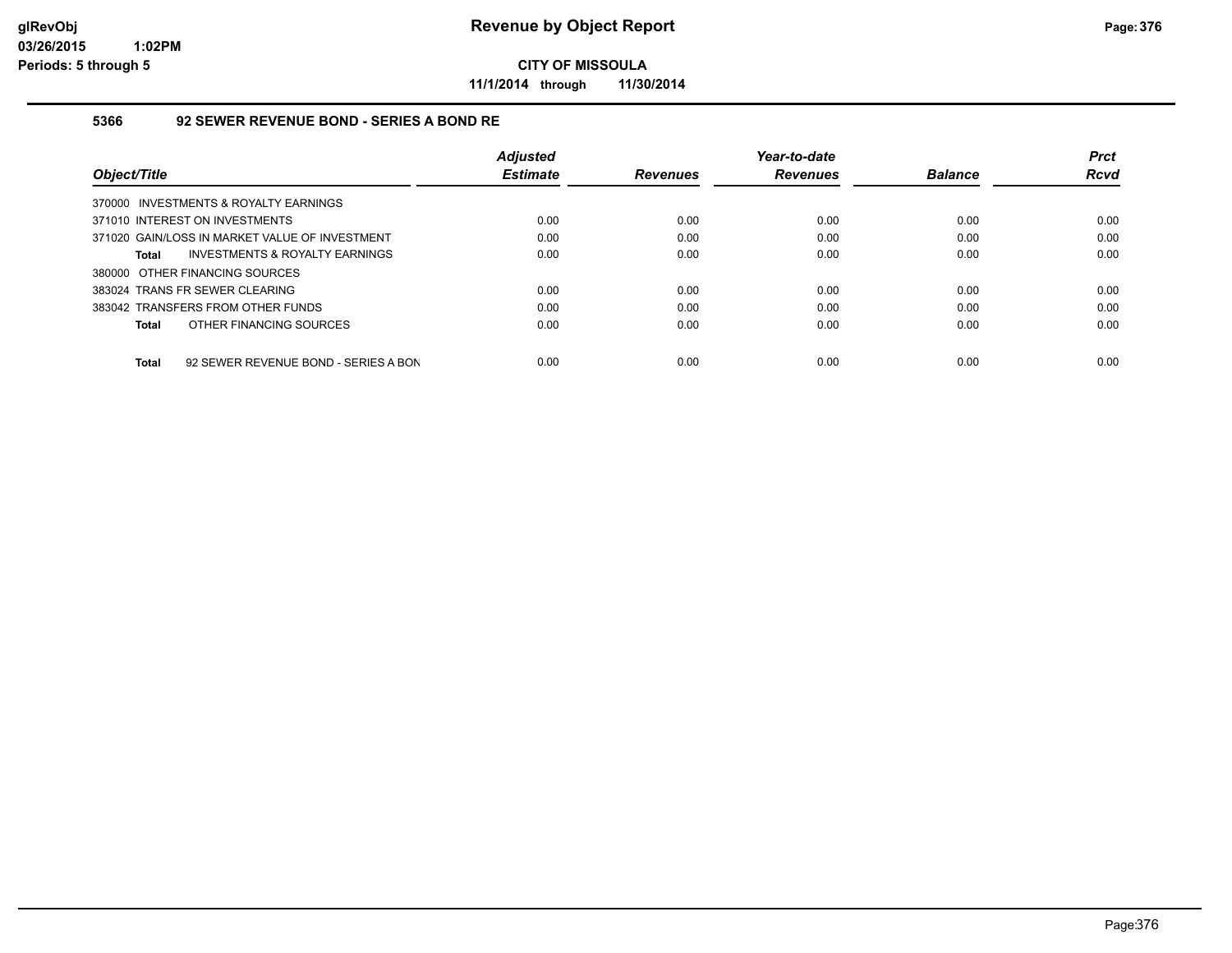**11/1/2014 through 11/30/2014**

# **5367 92 SEWER REVENUE BOND - SERIES B BOND RE**

**5367 92 SEWER REVENUE BOND - SERIES B BOND RE**

|                                                      | <b>Adjusted</b> |                 | Year-to-date    |                | <b>Prct</b> |
|------------------------------------------------------|-----------------|-----------------|-----------------|----------------|-------------|
| Object/Title                                         | <b>Estimate</b> | <b>Revenues</b> | <b>Revenues</b> | <b>Balance</b> | <b>Rcvd</b> |
| 370000 INVESTMENTS & ROYALTY EARNINGS                |                 |                 |                 |                |             |
| 371010 INTEREST ON INVESTMENTS                       | 0.00            | 0.00            | 0.00            | 0.00           | 0.00        |
| 371020 GAIN/LOSS IN MARKET VALUE OF INVESTMENTS      | 0.00            | 0.00            | 0.00            | 0.00           | 0.00        |
| INVESTMENTS & ROYALTY EARNINGS<br>Total              | 0.00            | 0.00            | 0.00            | 0.00           | 0.00        |
| 380000 OTHER FINANCING SOURCES                       |                 |                 |                 |                |             |
| 383042 TRANSFERS FROM OTHER FUNDS                    | 0.00            | 0.00            | 0.00            | 0.00           | 0.00        |
| OTHER FINANCING SOURCES<br>Total                     | 0.00            | 0.00            | 0.00            | 0.00           | 0.00        |
|                                                      |                 |                 |                 |                |             |
| <b>Total</b><br>92 SEWER REVENUE BOND - SERIES B BON | 0.00            | 0.00            | 0.00            | 0.00           | 0.00        |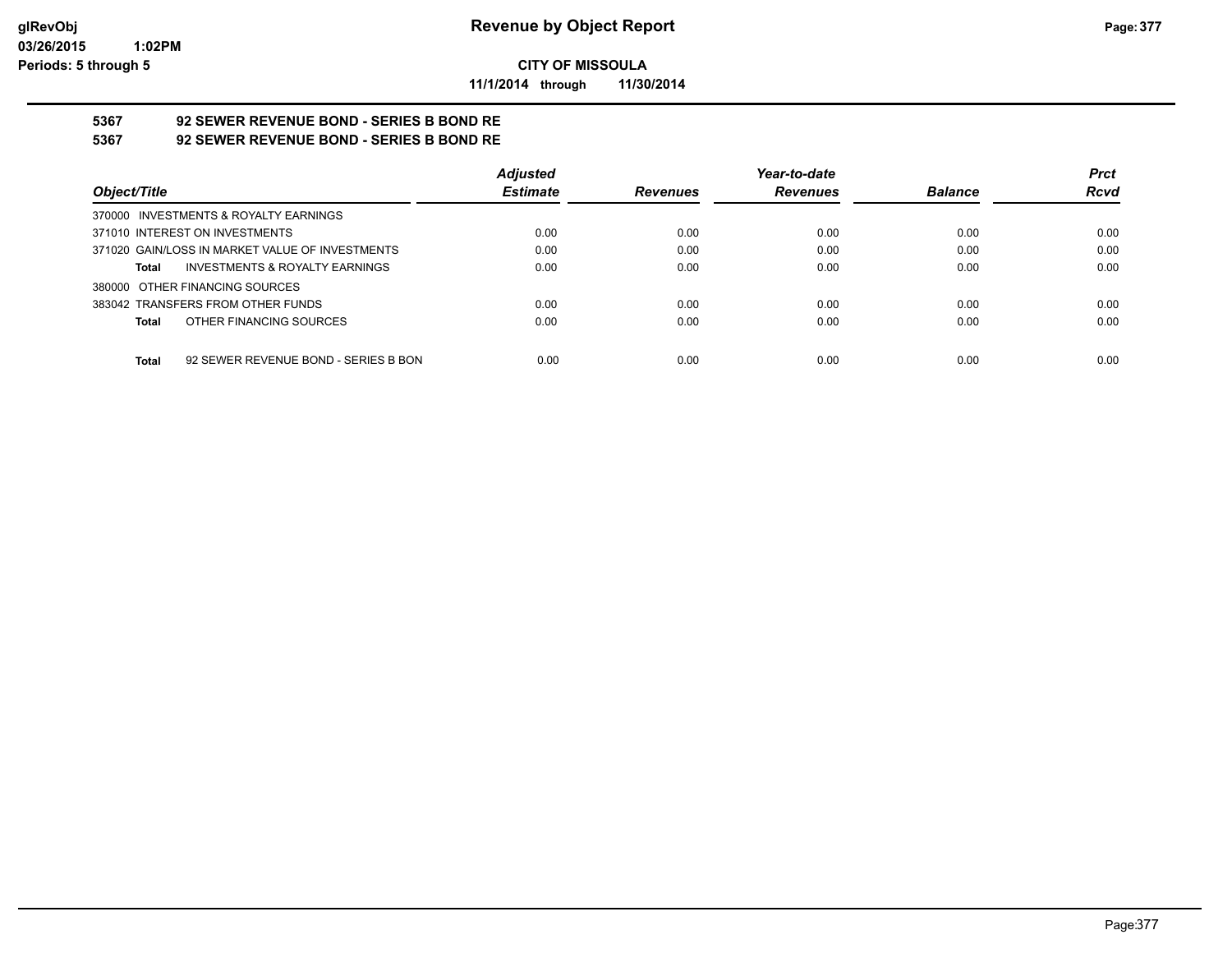**11/1/2014 through 11/30/2014**

#### **5367 92 SEWER REVENUE BOND - SERIES B BOND RE**

|                                                      | <b>Adjusted</b> |                 | Year-to-date    |                | <b>Prct</b> |
|------------------------------------------------------|-----------------|-----------------|-----------------|----------------|-------------|
| Object/Title                                         | <b>Estimate</b> | <b>Revenues</b> | <b>Revenues</b> | <b>Balance</b> | <b>Rcvd</b> |
| 370000 INVESTMENTS & ROYALTY EARNINGS                |                 |                 |                 |                |             |
| 371010 INTEREST ON INVESTMENTS                       | 0.00            | 0.00            | 0.00            | 0.00           | 0.00        |
| 371020 GAIN/LOSS IN MARKET VALUE OF INVESTMENT       | 0.00            | 0.00            | 0.00            | 0.00           | 0.00        |
| INVESTMENTS & ROYALTY EARNINGS<br>Total              | 0.00            | 0.00            | 0.00            | 0.00           | 0.00        |
| 380000 OTHER FINANCING SOURCES                       |                 |                 |                 |                |             |
| 383042 TRANSFERS FROM OTHER FUNDS                    | 0.00            | 0.00            | 0.00            | 0.00           | 0.00        |
| OTHER FINANCING SOURCES<br>Total                     | 0.00            | 0.00            | 0.00            | 0.00           | 0.00        |
|                                                      |                 |                 |                 |                |             |
| <b>Total</b><br>92 SEWER REVENUE BOND - SERIES B BON | 0.00            | 0.00            | 0.00            | 0.00           | 0.00        |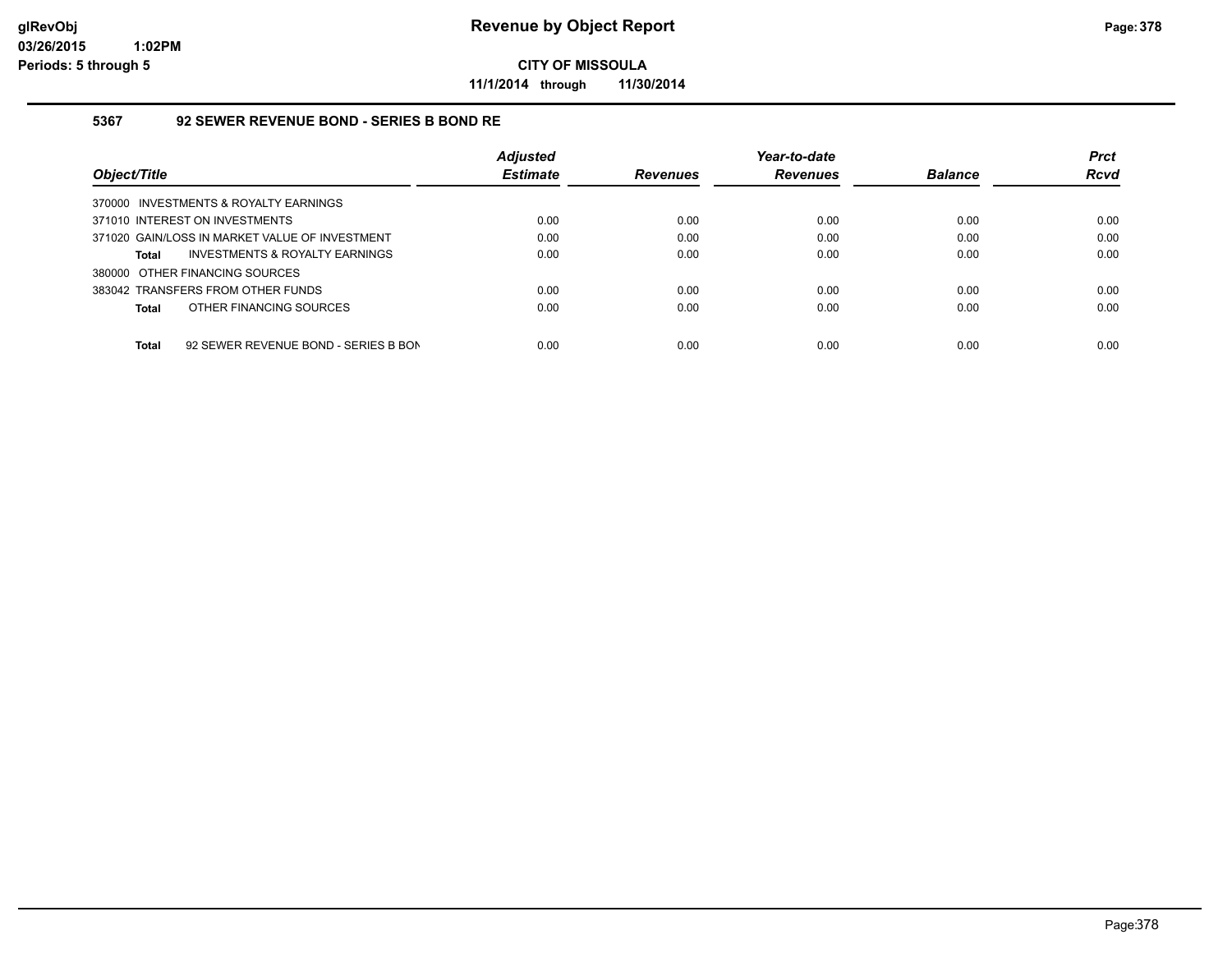**11/1/2014 through 11/30/2014**

# **5368 00 SEWER REVENUE BOND RESERVE FUND**

## **5368 00 SEWER REVENUE BOND RESERVE FUND**

|                                                    | <b>Adjusted</b> |                 | Year-to-date    |                | <b>Prct</b> |
|----------------------------------------------------|-----------------|-----------------|-----------------|----------------|-------------|
| Object/Title                                       | <b>Estimate</b> | <b>Revenues</b> | <b>Revenues</b> | <b>Balance</b> | <b>Rcvd</b> |
| 370000 INVESTMENTS & ROYALTY EARNINGS              |                 |                 |                 |                |             |
| 371010 INTEREST ON INVESTMENTS                     | 0.00            | 0.00            | 0.00            | 0.00           | 0.00        |
| 371020 GAIN/LOSS IN MARKET VALUE OF INVESTMENTS    | 0.00            | 0.00            | 0.00            | 0.00           | 0.00        |
| <b>INVESTMENTS &amp; ROYALTY EARNINGS</b><br>Total | 0.00            | 0.00            | 0.00            | 0.00           | 0.00        |
| 380000 OTHER FINANCING SOURCES                     |                 |                 |                 |                |             |
| 383042 TRANSFERS FROM OTHER FUNDS                  | 0.00            | 0.00            | 0.00            | 0.00           | 0.00        |
| OTHER FINANCING SOURCES<br>Total                   | 0.00            | 0.00            | 0.00            | 0.00           | 0.00        |
|                                                    |                 |                 |                 |                |             |
| <b>Total</b><br>00 SEWER REVENUE BOND RESERVE FUND | 0.00            | 0.00            | 0.00            | 0.00           | 0.00        |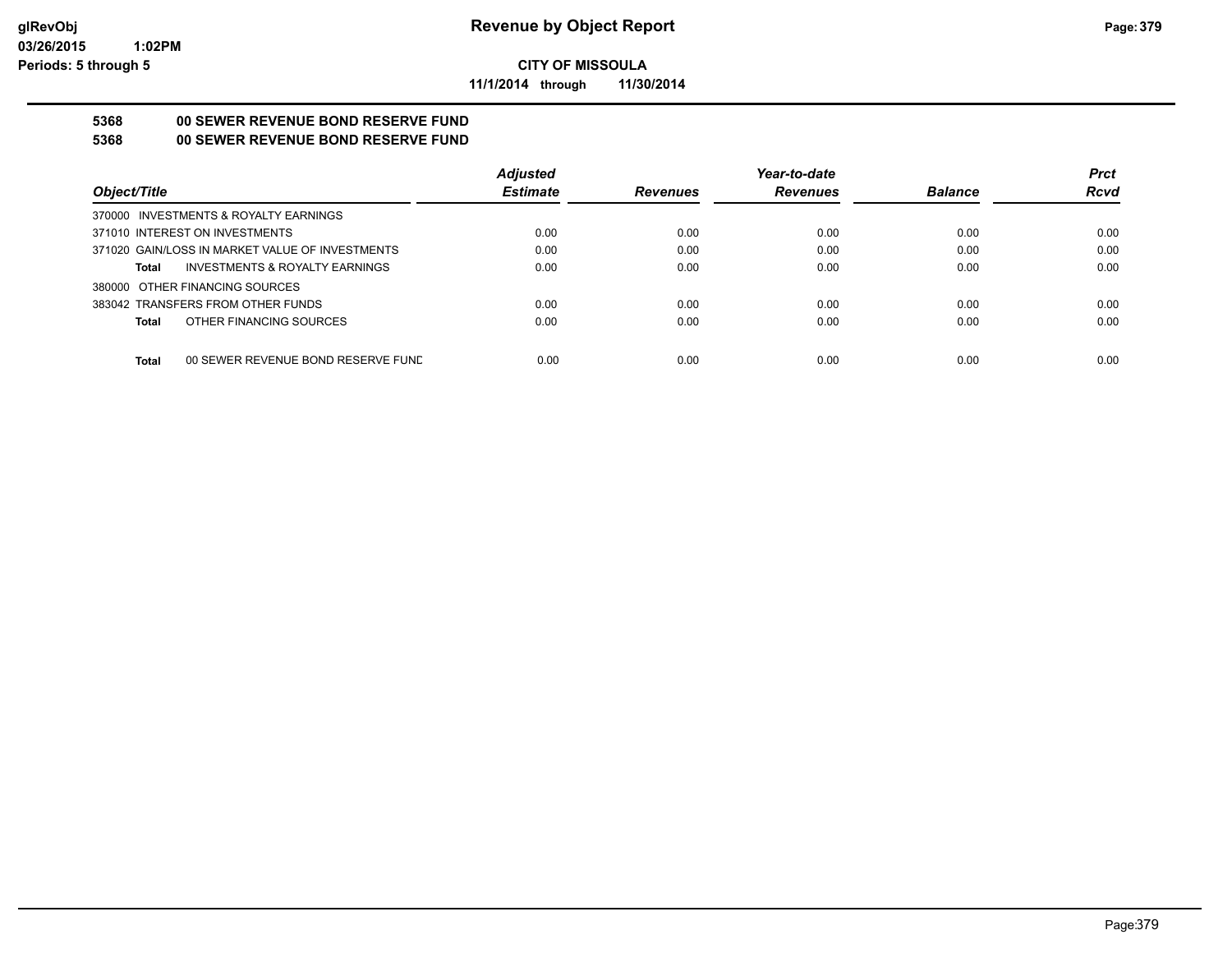**11/1/2014 through 11/30/2014**

## **5368 00 SEWER REVENUE BOND RESERVE FUND**

|                                                | <b>Adjusted</b> |                 | Year-to-date    |                | <b>Prct</b> |
|------------------------------------------------|-----------------|-----------------|-----------------|----------------|-------------|
| Object/Title                                   | <b>Estimate</b> | <b>Revenues</b> | <b>Revenues</b> | <b>Balance</b> | Rcvd        |
| 370000 INVESTMENTS & ROYALTY EARNINGS          |                 |                 |                 |                |             |
| 371010 INTEREST ON INVESTMENTS                 | 0.00            | 0.00            | 0.00            | 0.00           | 0.00        |
| 371020 GAIN/LOSS IN MARKET VALUE OF INVESTMENT | 0.00            | 0.00            | 0.00            | 0.00           | 0.00        |
| INVESTMENTS & ROYALTY EARNINGS<br>Total        | 0.00            | 0.00            | 0.00            | 0.00           | 0.00        |
| 380000 OTHER FINANCING SOURCES                 |                 |                 |                 |                |             |
| 383042 TRANSFERS FROM OTHER FUNDS              | 0.00            | 0.00            | 0.00            | 0.00           | 0.00        |
| OTHER FINANCING SOURCES<br>Total               | 0.00            | 0.00            | 0.00            | 0.00           | 0.00        |
|                                                |                 |                 |                 |                |             |
| Total<br>00 SEWER REVENUE BOND RESERVE FUNI    | 0.00            | 0.00            | 0.00            | 0.00           | 0.00        |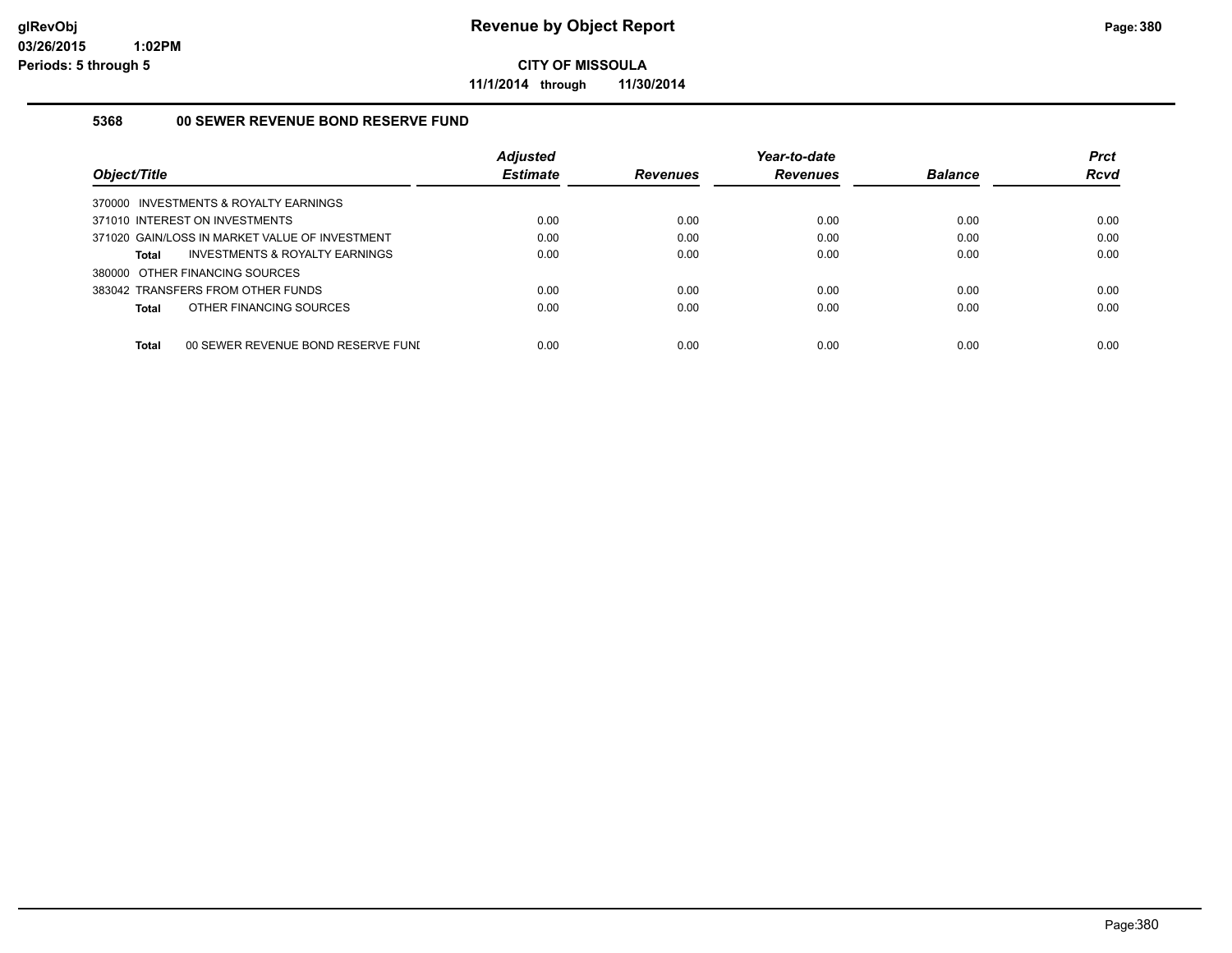**11/1/2014 through 11/30/2014**

#### **5369 2001 SEWER REVENUE BOND**

**5369 2001 SEWER REVENUE BOND**

|                                                 | <b>Adjusted</b> |                 | Year-to-date    |                | <b>Prct</b> |
|-------------------------------------------------|-----------------|-----------------|-----------------|----------------|-------------|
| Object/Title                                    | <b>Estimate</b> | <b>Revenues</b> | <b>Revenues</b> | <b>Balance</b> | <b>Rcvd</b> |
| 370000 INVESTMENTS & ROYALTY EARNINGS           |                 |                 |                 |                |             |
| 371010 INTEREST ON INVESTMENTS                  | 0.00            | 0.00            | 0.00            | 0.00           | 0.00        |
| 371020 GAIN/LOSS IN MARKET VALUE OF INVESTMENTS | 0.00            | 0.00            | 0.00            | 0.00           | 0.00        |
| INVESTMENTS & ROYALTY EARNINGS<br>Total         | 0.00            | 0.00            | 0.00            | 0.00           | 0.00        |
| 380000 OTHER FINANCING SOURCES                  |                 |                 |                 |                |             |
| 383042 TRANSFERS FROM OTHER FUNDS               | 0.00            | 0.00            | 0.00            | 0.00           | 0.00        |
| OTHER FINANCING SOURCES<br><b>Total</b>         | 0.00            | 0.00            | 0.00            | 0.00           | 0.00        |
| <b>Total</b><br>2001 SEWER REVENUE BOND         | 0.00            | 0.00            | 0.00            | 0.00           | 0.00        |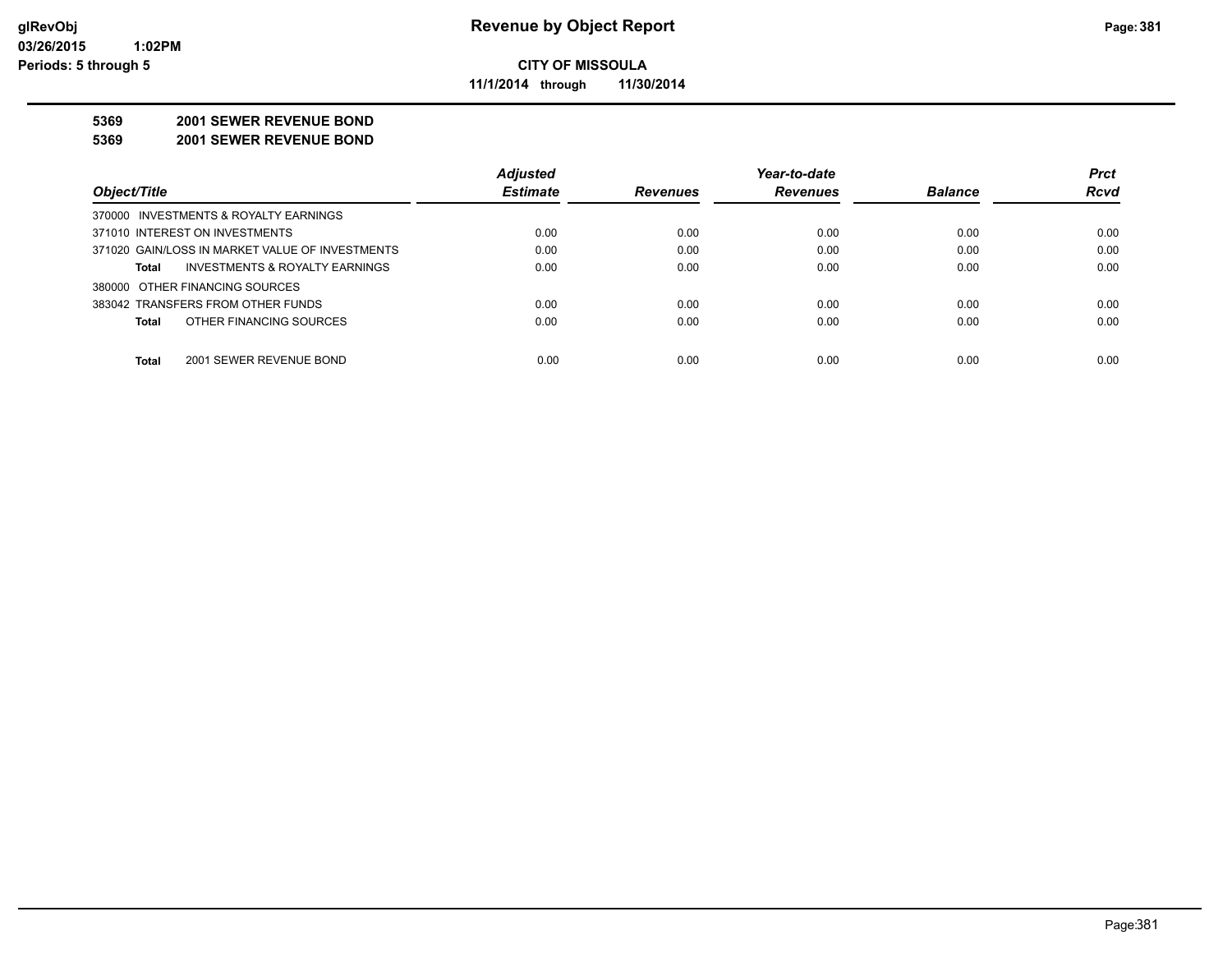**11/1/2014 through 11/30/2014**

## **5369 2001 SEWER REVENUE BOND**

| <b>Adjusted</b> |                 | Year-to-date    |                | <b>Prct</b> |
|-----------------|-----------------|-----------------|----------------|-------------|
| <b>Estimate</b> | <b>Revenues</b> | <b>Revenues</b> | <b>Balance</b> | Rcvd        |
|                 |                 |                 |                |             |
| 0.00            | 0.00            | 0.00            | 0.00           | 0.00        |
| 0.00            | 0.00            | 0.00            | 0.00           | 0.00        |
| 0.00            | 0.00            | 0.00            | 0.00           | 0.00        |
|                 |                 |                 |                |             |
| 0.00            | 0.00            | 0.00            | 0.00           | 0.00        |
| 0.00            | 0.00            | 0.00            | 0.00           | 0.00        |
|                 |                 |                 |                | 0.00        |
|                 | 0.00            | 0.00            | 0.00           | 0.00        |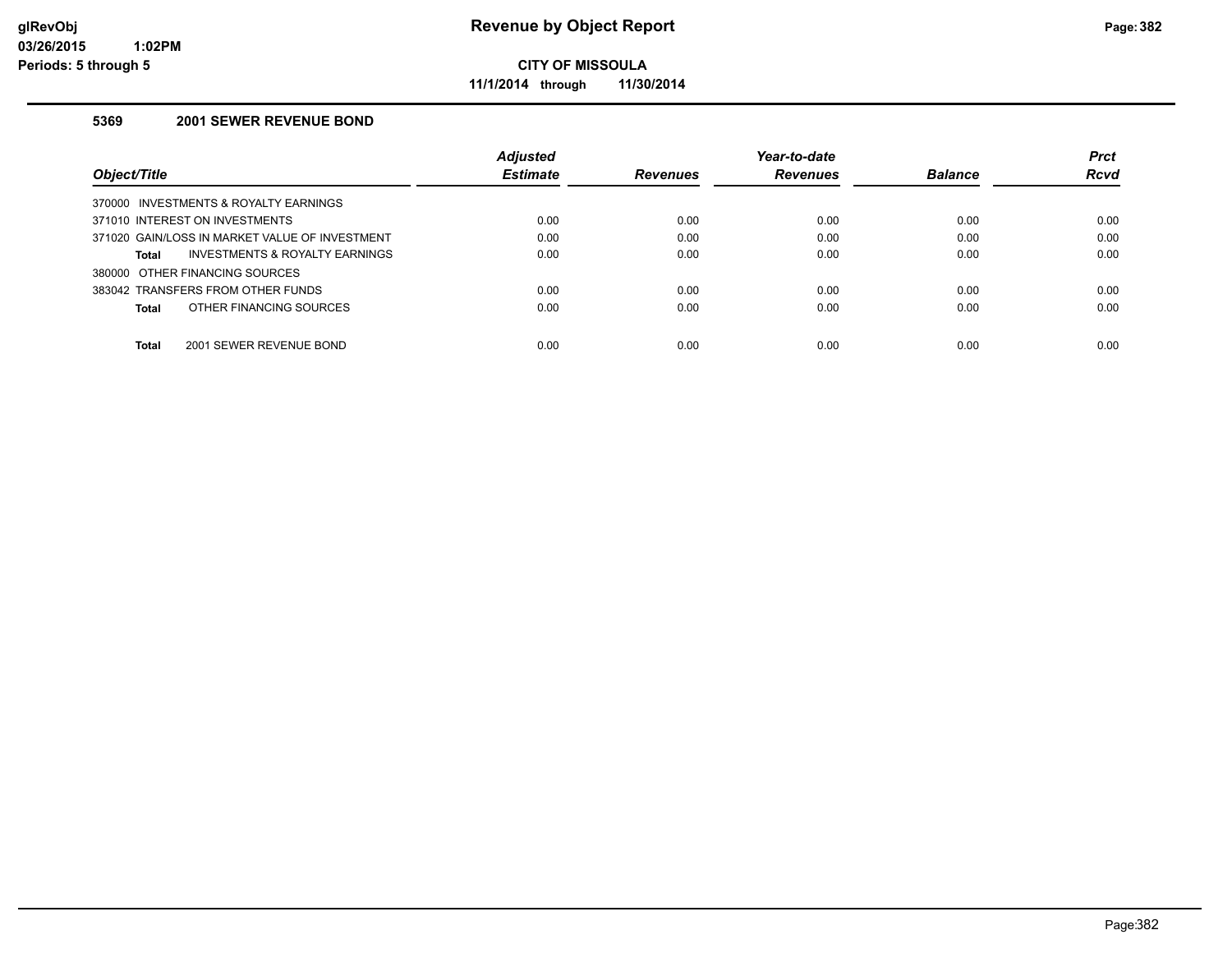**11/1/2014 through 11/30/2014**

## **5370 99 SEWER REVENUE BOND RESERVE FUND**

## **5370 99 SEWER REVENUE BOND RESERVE FUND**

|                                                    | <b>Adjusted</b> |                 | Year-to-date    |                | <b>Prct</b> |
|----------------------------------------------------|-----------------|-----------------|-----------------|----------------|-------------|
| Object/Title                                       | <b>Estimate</b> | <b>Revenues</b> | <b>Revenues</b> | <b>Balance</b> | Rcvd        |
| 360000 MISCELLANEOUS REVENUES                      |                 |                 |                 |                |             |
| 360010 MISCELLANEOUS                               | 0.00            | 0.00            | 0.00            | 0.00           | 0.00        |
| MISCELLANEOUS REVENUES<br>Total                    | 0.00            | 0.00            | 0.00            | 0.00           | 0.00        |
| 370000 INVESTMENTS & ROYALTY EARNINGS              |                 |                 |                 |                |             |
| 371010 INTEREST ON INVESTMENTS                     | 0.00            | 0.00            | 0.00            | 0.00           | 0.00        |
| 371020 GAIN/LOSS IN MARKET VALUE OF INVESTMENTS    | 0.00            | 0.00            | 0.00            | 0.00           | 0.00        |
| <b>INVESTMENTS &amp; ROYALTY EARNINGS</b><br>Total | 0.00            | 0.00            | 0.00            | 0.00           | 0.00        |
| 380000 OTHER FINANCING SOURCES                     |                 |                 |                 |                |             |
| 383042 TRANSFERS FROM OTHER FUNDS                  | 0.00            | 0.00            | 0.00            | 0.00           | 0.00        |
| OTHER FINANCING SOURCES<br>Total                   | 0.00            | 0.00            | 0.00            | 0.00           | 0.00        |
| 99 SEWER REVENUE BOND RESERVE FUND<br>Total        | 0.00            | 0.00            | 0.00            | 0.00           | 0.00        |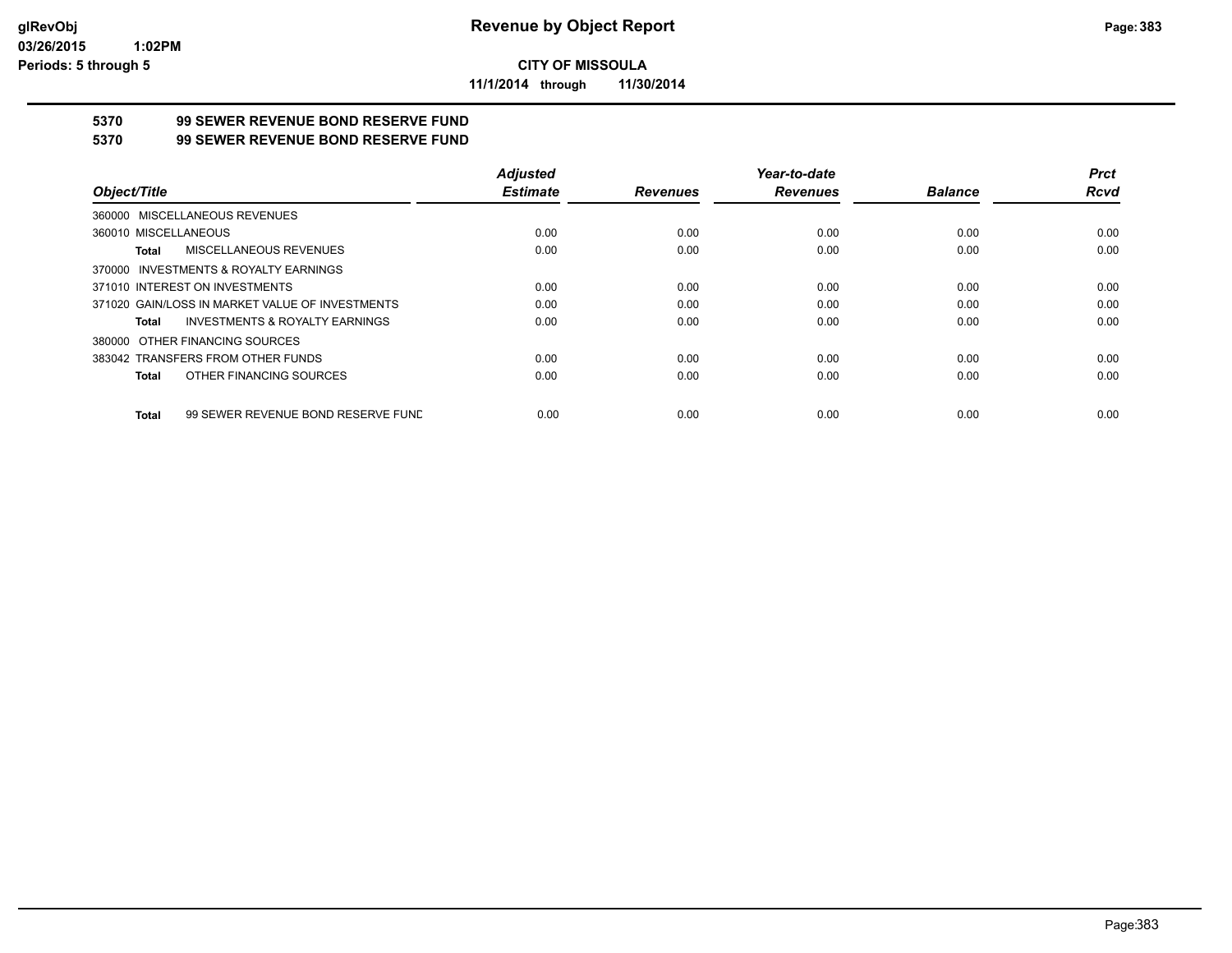**11/1/2014 through 11/30/2014**

## **5370 99 SEWER REVENUE BOND RESERVE FUND**

|                                                    | <b>Adjusted</b> |                 | Year-to-date    |                | <b>Prct</b> |
|----------------------------------------------------|-----------------|-----------------|-----------------|----------------|-------------|
| Object/Title                                       | <b>Estimate</b> | <b>Revenues</b> | <b>Revenues</b> | <b>Balance</b> | <b>Rcvd</b> |
| 360000 MISCELLANEOUS REVENUES                      |                 |                 |                 |                |             |
| 360010 MISCELLANEOUS                               | 0.00            | 0.00            | 0.00            | 0.00           | 0.00        |
| MISCELLANEOUS REVENUES<br>Total                    | 0.00            | 0.00            | 0.00            | 0.00           | 0.00        |
| 370000 INVESTMENTS & ROYALTY EARNINGS              |                 |                 |                 |                |             |
| 371010 INTEREST ON INVESTMENTS                     | 0.00            | 0.00            | 0.00            | 0.00           | 0.00        |
| 371020 GAIN/LOSS IN MARKET VALUE OF INVESTMENT     | 0.00            | 0.00            | 0.00            | 0.00           | 0.00        |
| <b>INVESTMENTS &amp; ROYALTY EARNINGS</b><br>Total | 0.00            | 0.00            | 0.00            | 0.00           | 0.00        |
| 380000 OTHER FINANCING SOURCES                     |                 |                 |                 |                |             |
| 383042 TRANSFERS FROM OTHER FUNDS                  | 0.00            | 0.00            | 0.00            | 0.00           | 0.00        |
| OTHER FINANCING SOURCES<br>Total                   | 0.00            | 0.00            | 0.00            | 0.00           | 0.00        |
|                                                    |                 |                 |                 |                |             |
| 99 SEWER REVENUE BOND RESERVE FUNI<br><b>Total</b> | 0.00            | 0.00            | 0.00            | 0.00           | 0.00        |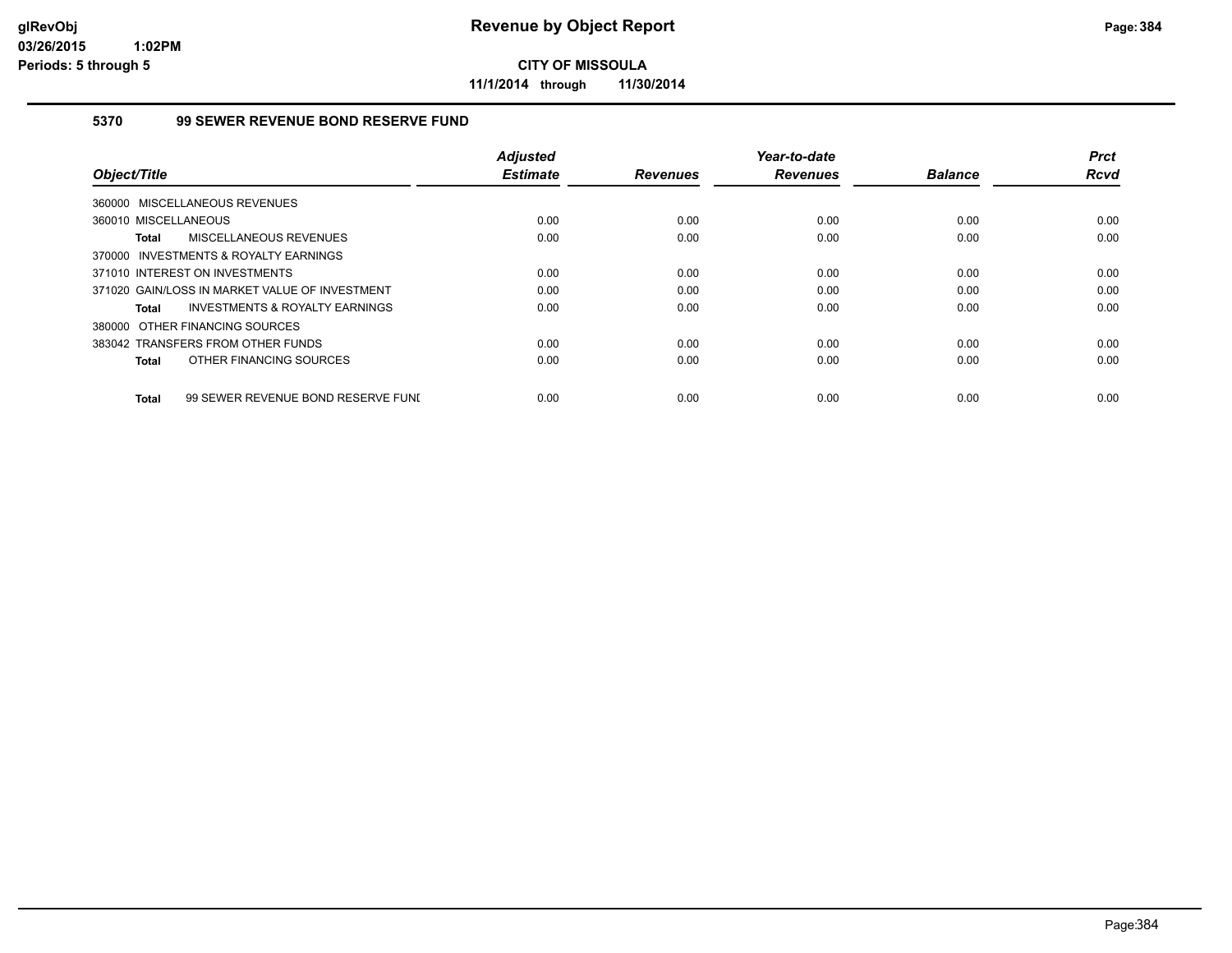**11/1/2014 through 11/30/2014**

#### **5371 2002 SEWER BONDS**

**5371 2002 SEWER BONDS**

|                                                 | <b>Adjusted</b> |                 | Year-to-date    |                | <b>Prct</b> |
|-------------------------------------------------|-----------------|-----------------|-----------------|----------------|-------------|
| Object/Title                                    | <b>Estimate</b> | <b>Revenues</b> | <b>Revenues</b> | <b>Balance</b> | <b>Rcvd</b> |
| 370000 INVESTMENTS & ROYALTY EARNINGS           |                 |                 |                 |                |             |
| 371010 INTEREST ON INVESTMENTS                  | 0.00            | 0.00            | 0.00            | 0.00           | 0.00        |
| 371020 GAIN/LOSS IN MARKET VALUE OF INVESTMENTS | 0.00            | 0.00            | 0.00            | 0.00           | 0.00        |
| INVESTMENTS & ROYALTY EARNINGS<br><b>Total</b>  | 0.00            | 0.00            | 0.00            | 0.00           | 0.00        |
| 380000 OTHER FINANCING SOURCES                  |                 |                 |                 |                |             |
| 383024 TRANS FR SEWER CLEARING                  | 85.410.00       | 0.00            | 0.00            | 85.410.00      | 0.00        |
| OTHER FINANCING SOURCES<br><b>Total</b>         | 85.410.00       | 0.00            | 0.00            | 85.410.00      | 0.00        |
|                                                 |                 |                 |                 |                |             |
| <b>Total</b><br>2002 SEWER BONDS                | 85.410.00       | 0.00            | 0.00            | 85.410.00      | 0.00        |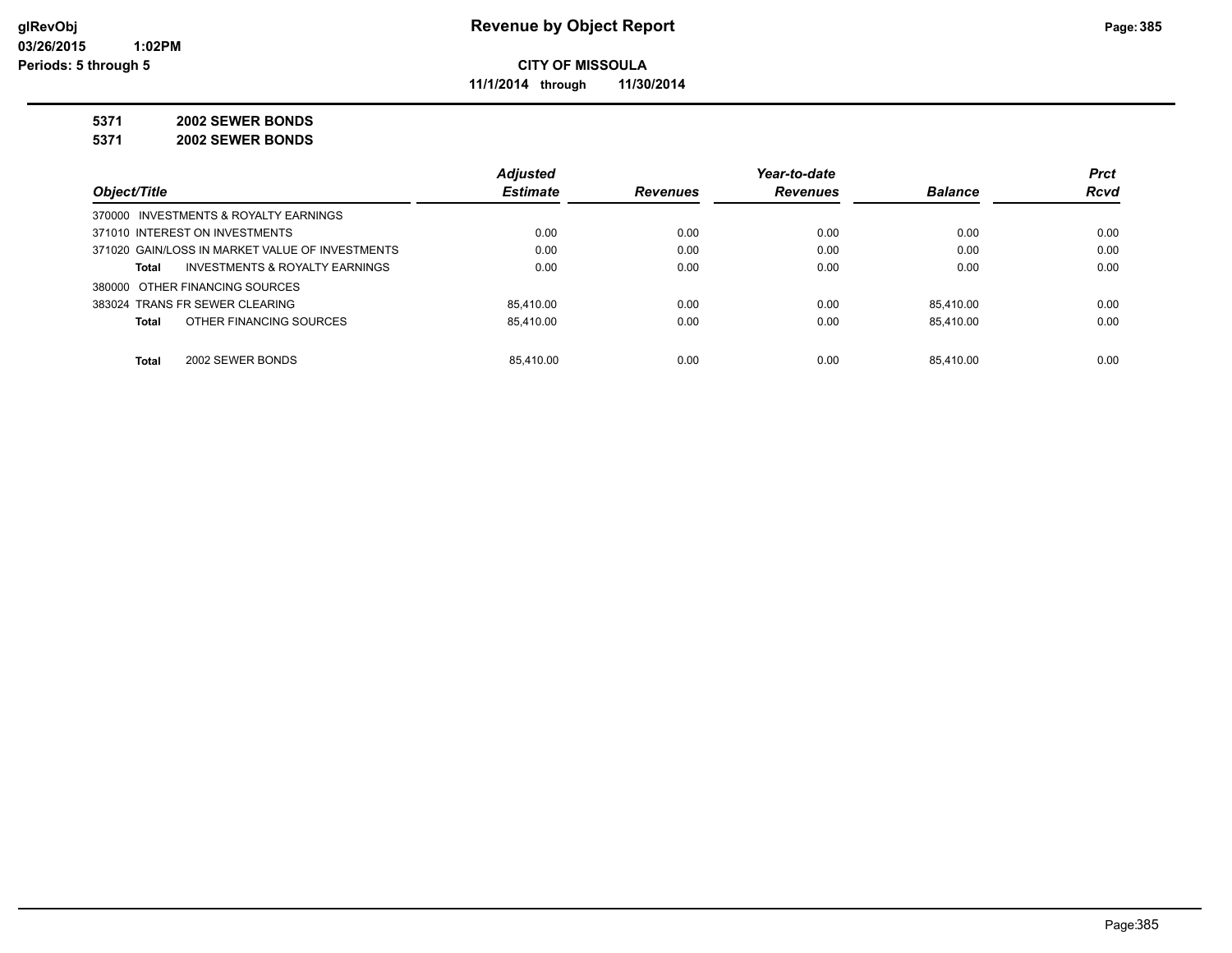**11/1/2014 through 11/30/2014**

#### **5371 2002 SEWER BONDS**

|                                                | <b>Adjusted</b> |                 | Year-to-date    |                | <b>Prct</b> |
|------------------------------------------------|-----------------|-----------------|-----------------|----------------|-------------|
| Object/Title                                   | <b>Estimate</b> | <b>Revenues</b> | <b>Revenues</b> | <b>Balance</b> | <b>Rcvd</b> |
| 370000 INVESTMENTS & ROYALTY EARNINGS          |                 |                 |                 |                |             |
| 371010 INTEREST ON INVESTMENTS                 | 0.00            | 0.00            | 0.00            | 0.00           | 0.00        |
| 371020 GAIN/LOSS IN MARKET VALUE OF INVESTMENT | 0.00            | 0.00            | 0.00            | 0.00           | 0.00        |
| INVESTMENTS & ROYALTY EARNINGS<br>Total        | 0.00            | 0.00            | 0.00            | 0.00           | 0.00        |
| 380000 OTHER FINANCING SOURCES                 |                 |                 |                 |                |             |
| 383024 TRANS FR SEWER CLEARING                 | 85.410.00       | 0.00            | 0.00            | 85.410.00      | 0.00        |
| OTHER FINANCING SOURCES<br><b>Total</b>        | 85.410.00       | 0.00            | 0.00            | 85.410.00      | 0.00        |
|                                                |                 |                 |                 |                |             |
| 2002 SEWER BONDS<br><b>Total</b>               | 85.410.00       | 0.00            | 0.00            | 85.410.00      | 0.00        |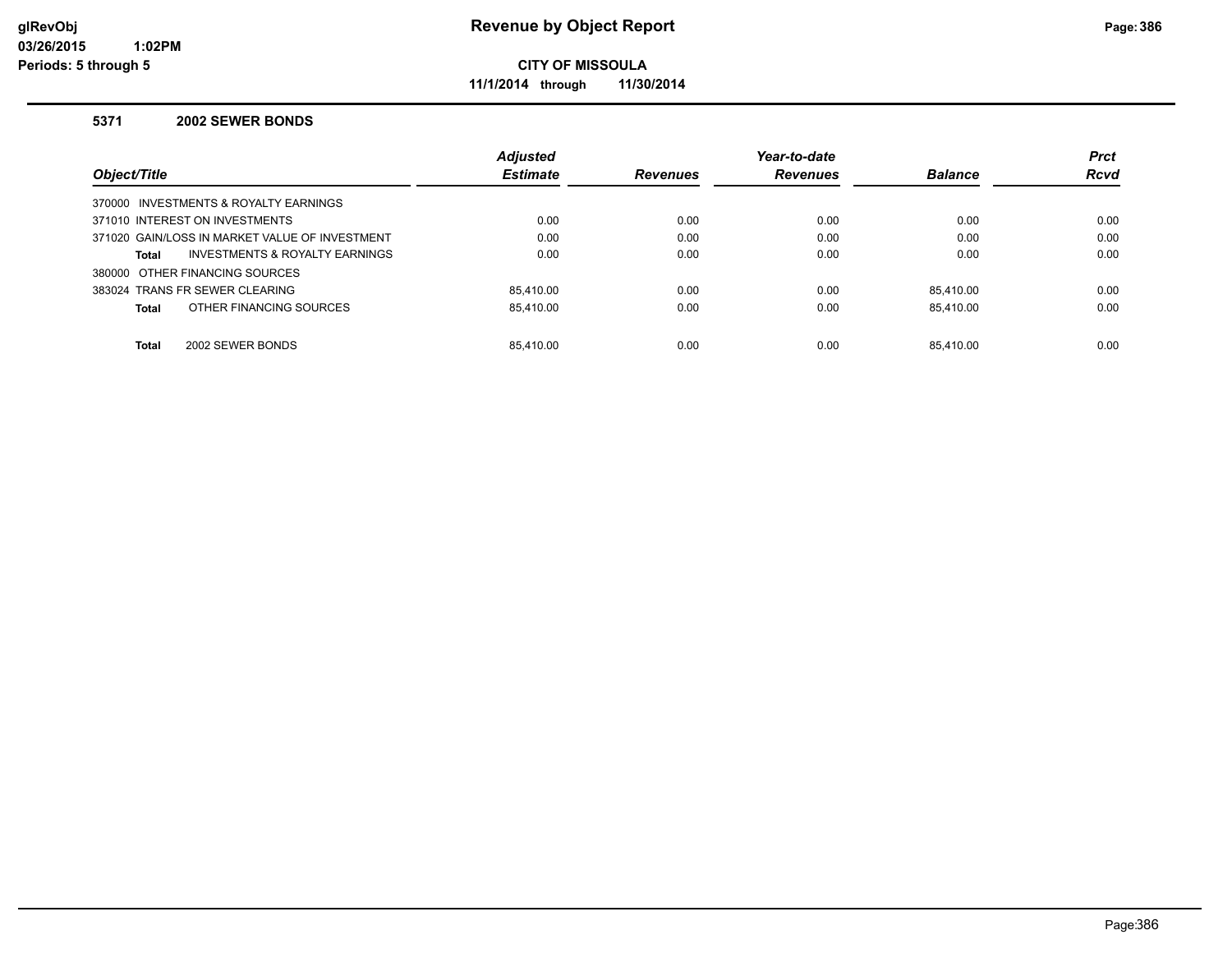**11/1/2014 through 11/30/2014**

#### **5372 2002 SEWER REVENUE BOND**

#### **5372 2002 SEWER REVENUE BOND**

| Object/Title                                       | <b>Adjusted</b><br><b>Estimate</b> | <b>Revenues</b> | Year-to-date<br><b>Revenues</b> | <b>Balance</b> | <b>Prct</b><br><b>Rcvd</b> |
|----------------------------------------------------|------------------------------------|-----------------|---------------------------------|----------------|----------------------------|
|                                                    |                                    |                 |                                 |                |                            |
| 360000 MISCELLANEOUS REVENUES                      |                                    |                 |                                 |                |                            |
| 360000 MISCELLANEOUS REVENUES                      | 0.00                               | 0.00            | 0.00                            | 0.00           | 0.00                       |
| <b>MISCELLANEOUS REVENUES</b><br>Total             | 0.00                               | 0.00            | 0.00                            | 0.00           | 0.00                       |
| 370000 INVESTMENTS & ROYALTY EARNINGS              |                                    |                 |                                 |                |                            |
| 371010 INTEREST ON INVESTMENTS                     | 0.00                               | 0.00            | 0.00                            | 0.00           | 0.00                       |
| 371020 GAIN/LOSS IN MARKET VALUE OF INVESTMENTS    | 0.00                               | 0.00            | 0.00                            | 0.00           | 0.00                       |
| <b>INVESTMENTS &amp; ROYALTY EARNINGS</b><br>Total | 0.00                               | 0.00            | 0.00                            | 0.00           | 0.00                       |
| 380000 OTHER FINANCING SOURCES                     |                                    |                 |                                 |                |                            |
| 383024 TRANS FR SEWER CLEARING                     | 0.00                               | 0.00            | 0.00                            | 0.00           | 0.00                       |
| 383042 TRANSFERS FROM OTHER FUNDS                  | 0.00                               | 0.00            | 0.00                            | 0.00           | 0.00                       |
| OTHER FINANCING SOURCES<br>Total                   | 0.00                               | 0.00            | 0.00                            | 0.00           | 0.00                       |
| 2002 SEWER REVENUE BOND<br>Total                   | 0.00                               | 0.00            | 0.00                            | 0.00           | 0.00                       |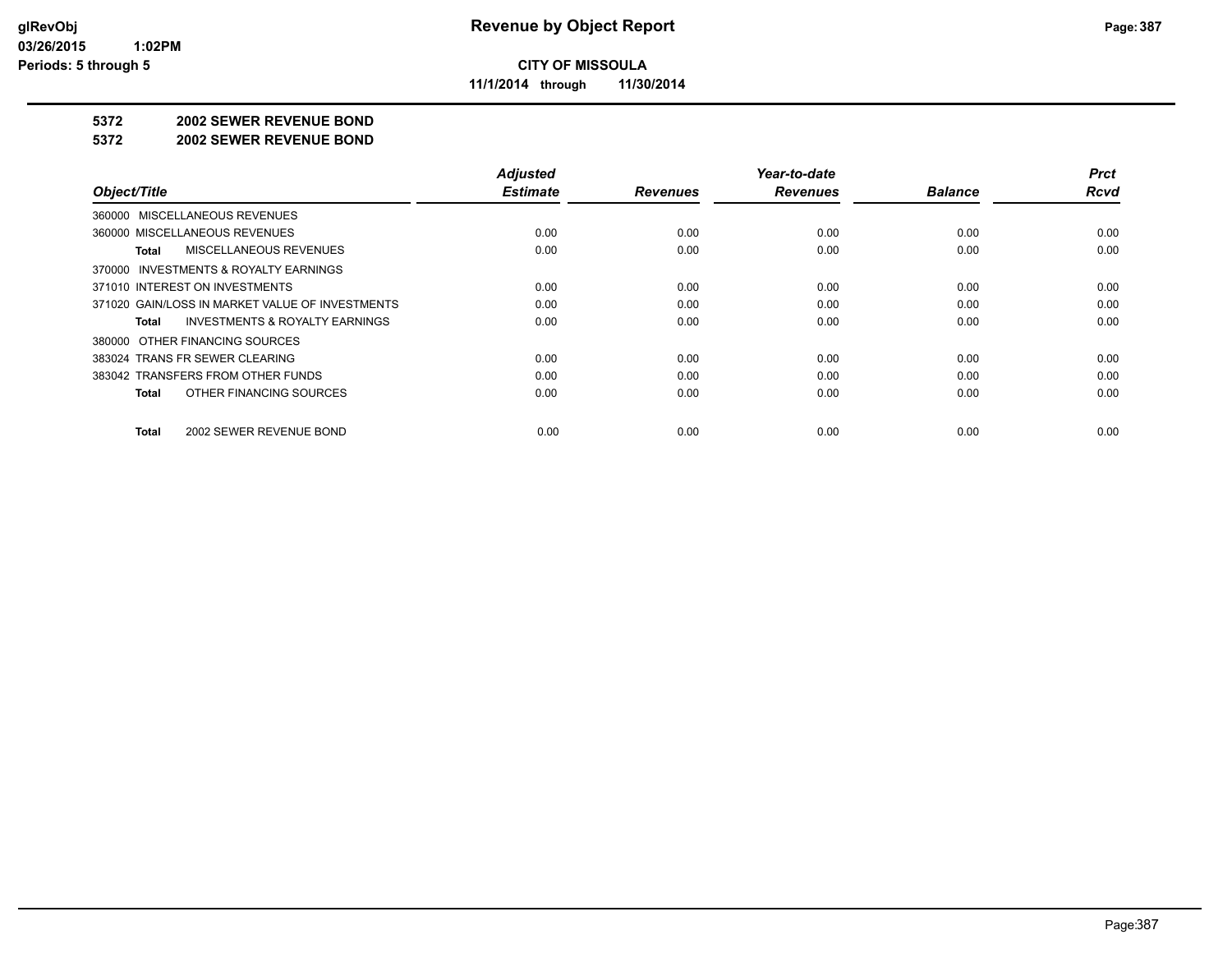**11/1/2014 through 11/30/2014**

## **5372 2002 SEWER REVENUE BOND**

| Object/Title                                       | <b>Adjusted</b><br><b>Estimate</b> | <b>Revenues</b> | Year-to-date<br><b>Revenues</b> | <b>Balance</b> | <b>Prct</b><br>Rcvd |
|----------------------------------------------------|------------------------------------|-----------------|---------------------------------|----------------|---------------------|
| <b>MISCELLANEOUS REVENUES</b><br>360000            |                                    |                 |                                 |                |                     |
| 360000 MISCELLANEOUS REVENUES                      | 0.00                               | 0.00            | 0.00                            | 0.00           | 0.00                |
| MISCELLANEOUS REVENUES<br>Total                    | 0.00                               | 0.00            | 0.00                            | 0.00           | 0.00                |
| INVESTMENTS & ROYALTY EARNINGS<br>370000           |                                    |                 |                                 |                |                     |
| 371010 INTEREST ON INVESTMENTS                     | 0.00                               | 0.00            | 0.00                            | 0.00           | 0.00                |
| 371020 GAIN/LOSS IN MARKET VALUE OF INVESTMENT     | 0.00                               | 0.00            | 0.00                            | 0.00           | 0.00                |
| <b>INVESTMENTS &amp; ROYALTY EARNINGS</b><br>Total | 0.00                               | 0.00            | 0.00                            | 0.00           | 0.00                |
| 380000 OTHER FINANCING SOURCES                     |                                    |                 |                                 |                |                     |
| 383024 TRANS FR SEWER CLEARING                     | 0.00                               | 0.00            | 0.00                            | 0.00           | 0.00                |
| 383042 TRANSFERS FROM OTHER FUNDS                  | 0.00                               | 0.00            | 0.00                            | 0.00           | 0.00                |
| OTHER FINANCING SOURCES<br><b>Total</b>            | 0.00                               | 0.00            | 0.00                            | 0.00           | 0.00                |
| 2002 SEWER REVENUE BOND<br><b>Total</b>            | 0.00                               | 0.00            | 0.00                            | 0.00           | 0.00                |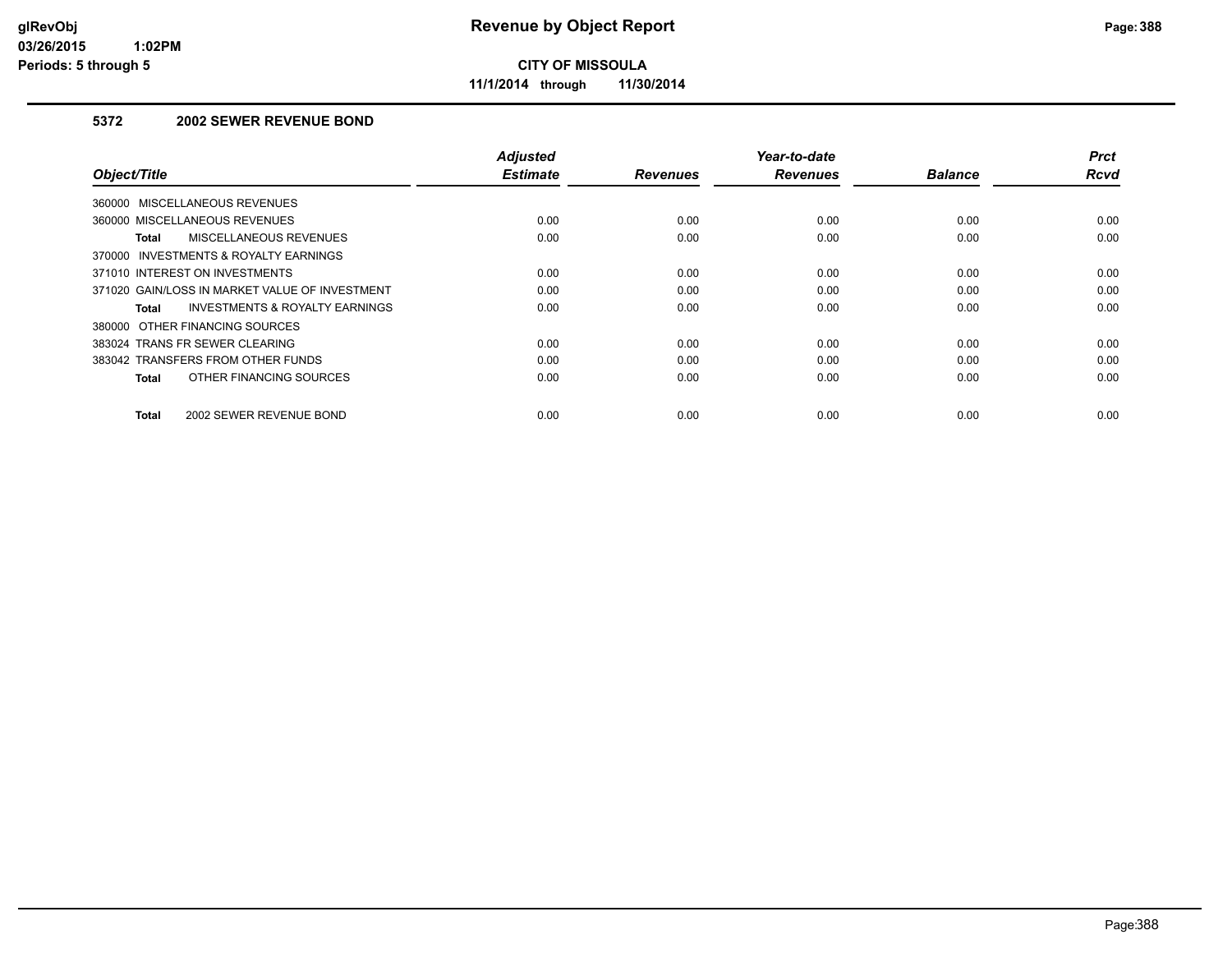**11/1/2014 through 11/30/2014**

# **5373 2002 WWTP UPGRADE REVENUE BOND**

## **5373 2002 WWTP UPGRADE REVENUE BOND**

|                                                 | <b>Adjusted</b> |                 | Year-to-date    |                | <b>Prct</b> |
|-------------------------------------------------|-----------------|-----------------|-----------------|----------------|-------------|
| Object/Title                                    | <b>Estimate</b> | <b>Revenues</b> | <b>Revenues</b> | <b>Balance</b> | <b>Rcvd</b> |
| 370000 INVESTMENTS & ROYALTY EARNINGS           |                 |                 |                 |                |             |
| 371010 INTEREST ON INVESTMENTS                  | 0.00            | 0.00            | 0.00            | 0.00           | 0.00        |
| 371020 GAIN/LOSS IN MARKET VALUE OF INVESTMENTS | 0.00            | 0.00            | 0.00            | 0.00           | 0.00        |
| INVESTMENTS & ROYALTY EARNINGS<br>Total         | 0.00            | 0.00            | 0.00            | 0.00           | 0.00        |
| 380000 OTHER FINANCING SOURCES                  |                 |                 |                 |                |             |
| 383024 TRANS FR SEWER CLEARING                  | 331.350.00      | 0.00            | 0.00            | 331.350.00     | 0.00        |
| OTHER FINANCING SOURCES<br>Total                | 331,350.00      | 0.00            | 0.00            | 331,350.00     | 0.00        |
|                                                 |                 |                 |                 |                |             |
| 2002 WWTP UPGRADE REVENUE BOND<br><b>Total</b>  | 331.350.00      | 0.00            | 0.00            | 331.350.00     | 0.00        |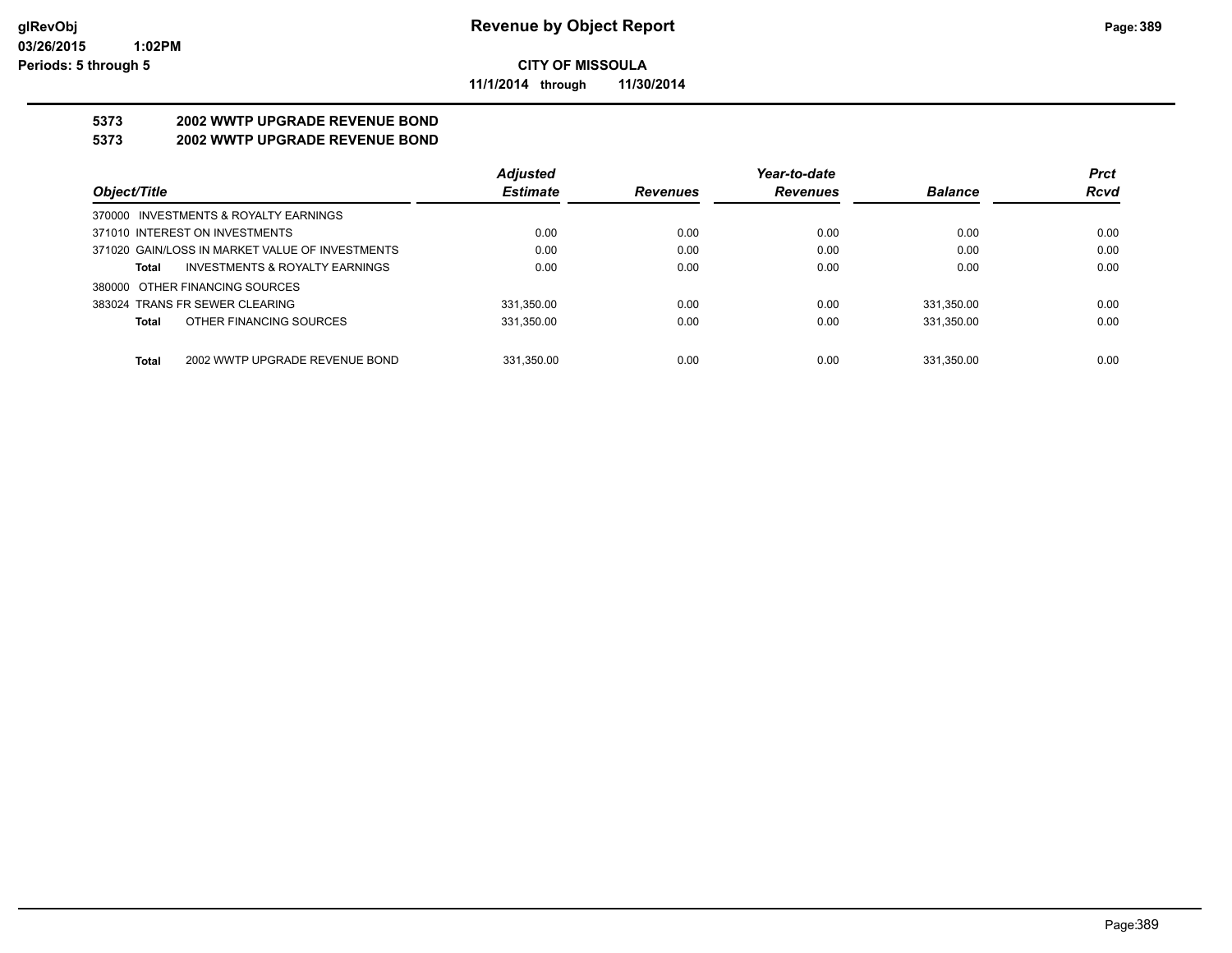**11/1/2014 through 11/30/2014**

## **5373 2002 WWTP UPGRADE REVENUE BOND**

|                                                | <b>Adjusted</b> |                 | Year-to-date    |                | <b>Prct</b> |
|------------------------------------------------|-----------------|-----------------|-----------------|----------------|-------------|
| Object/Title                                   | <b>Estimate</b> | <b>Revenues</b> | <b>Revenues</b> | <b>Balance</b> | <b>Rcvd</b> |
| 370000 INVESTMENTS & ROYALTY EARNINGS          |                 |                 |                 |                |             |
| 371010 INTEREST ON INVESTMENTS                 | 0.00            | 0.00            | 0.00            | 0.00           | 0.00        |
| 371020 GAIN/LOSS IN MARKET VALUE OF INVESTMENT | 0.00            | 0.00            | 0.00            | 0.00           | 0.00        |
| INVESTMENTS & ROYALTY EARNINGS<br><b>Total</b> | 0.00            | 0.00            | 0.00            | 0.00           | 0.00        |
| 380000 OTHER FINANCING SOURCES                 |                 |                 |                 |                |             |
| 383024 TRANS FR SEWER CLEARING                 | 331.350.00      | 0.00            | 0.00            | 331.350.00     | 0.00        |
| OTHER FINANCING SOURCES<br><b>Total</b>        | 331,350.00      | 0.00            | 0.00            | 331,350.00     | 0.00        |
|                                                |                 |                 |                 |                |             |
| 2002 WWTP UPGRADE REVENUE BOND<br><b>Total</b> | 331.350.00      | 0.00            | 0.00            | 331.350.00     | 0.00        |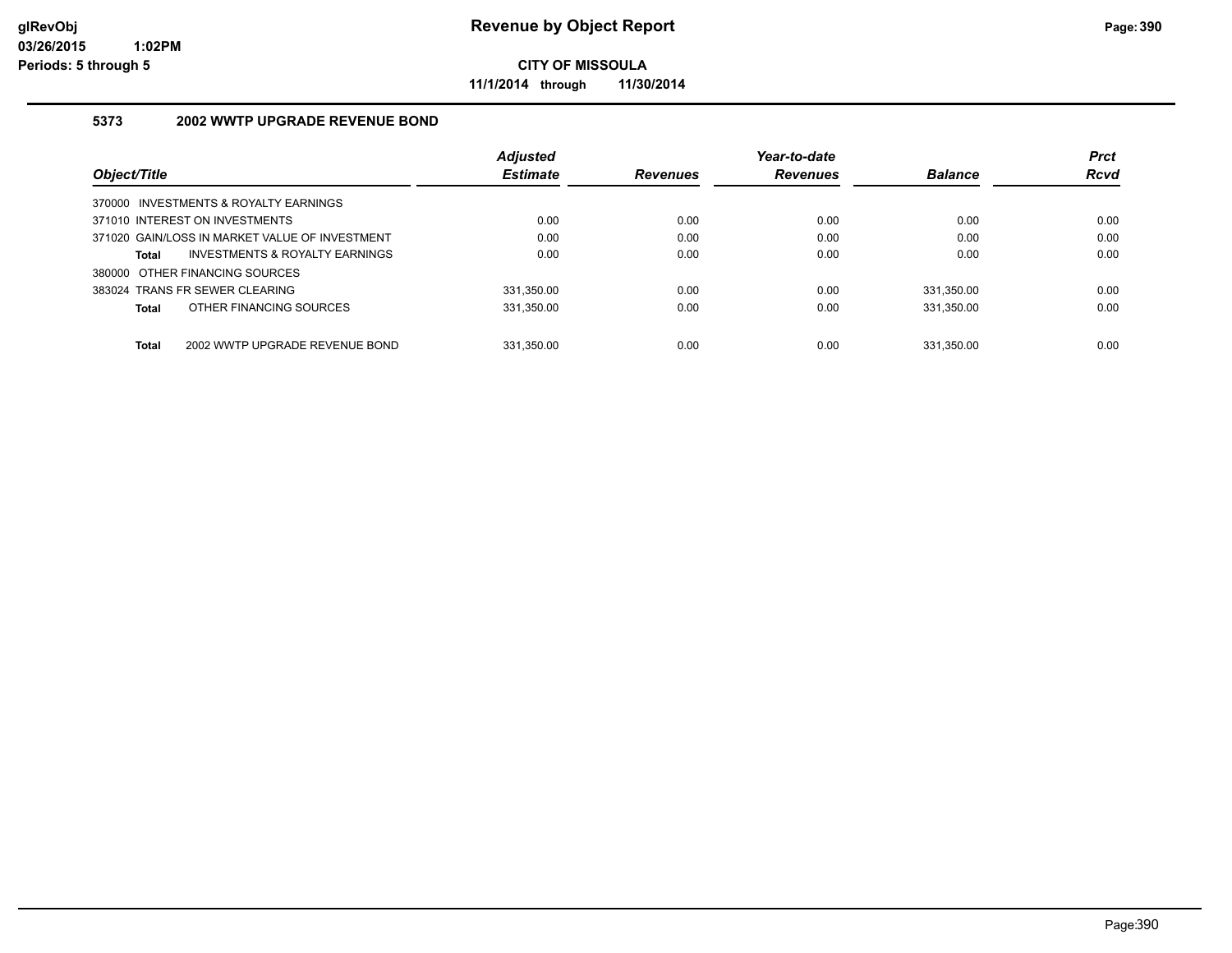**11/1/2014 through 11/30/2014**

### **5374 2002 WWTP UPGRADE RESERVE**

#### **5374 2002 WWTP UPGRADE RESERVE**

|                                                    | <b>Adjusted</b> |                 | Year-to-date    |                | <b>Prct</b> |
|----------------------------------------------------|-----------------|-----------------|-----------------|----------------|-------------|
| Object/Title                                       | <b>Estimate</b> | <b>Revenues</b> | <b>Revenues</b> | <b>Balance</b> | <b>Rcvd</b> |
| 360000 MISCELLANEOUS REVENUES                      |                 |                 |                 |                |             |
| 360000 MISCELLANEOUS REVENUES                      | 0.00            | 0.00            | 0.00            | 0.00           | 0.00        |
| MISCELLANEOUS REVENUES<br>Total                    | 0.00            | 0.00            | 0.00            | 0.00           | 0.00        |
| 370000 INVESTMENTS & ROYALTY EARNINGS              |                 |                 |                 |                |             |
| 371010 INTEREST ON INVESTMENTS                     | 0.00            | 0.00            | 0.00            | 0.00           | 0.00        |
| 371020 GAIN/LOSS IN MARKET VALUE OF INVESTMENTS    | 0.00            | 0.00            | 0.00            | 0.00           | 0.00        |
| <b>INVESTMENTS &amp; ROYALTY EARNINGS</b><br>Total | 0.00            | 0.00            | 0.00            | 0.00           | 0.00        |
| 380000 OTHER FINANCING SOURCES                     |                 |                 |                 |                |             |
| 381002 SRF LOAN                                    | 0.00            | 0.00            | 0.00            | 0.00           | 0.00        |
| 383042 TRANSFERS FROM OTHER FUNDS                  | 0.00            | 0.00            | 0.00            | 0.00           | 0.00        |
| OTHER FINANCING SOURCES<br>Total                   | 0.00            | 0.00            | 0.00            | 0.00           | 0.00        |
| 2002 WWTP UPGRADE RESERVE<br>Total                 | 0.00            | 0.00            | 0.00            | 0.00           | 0.00        |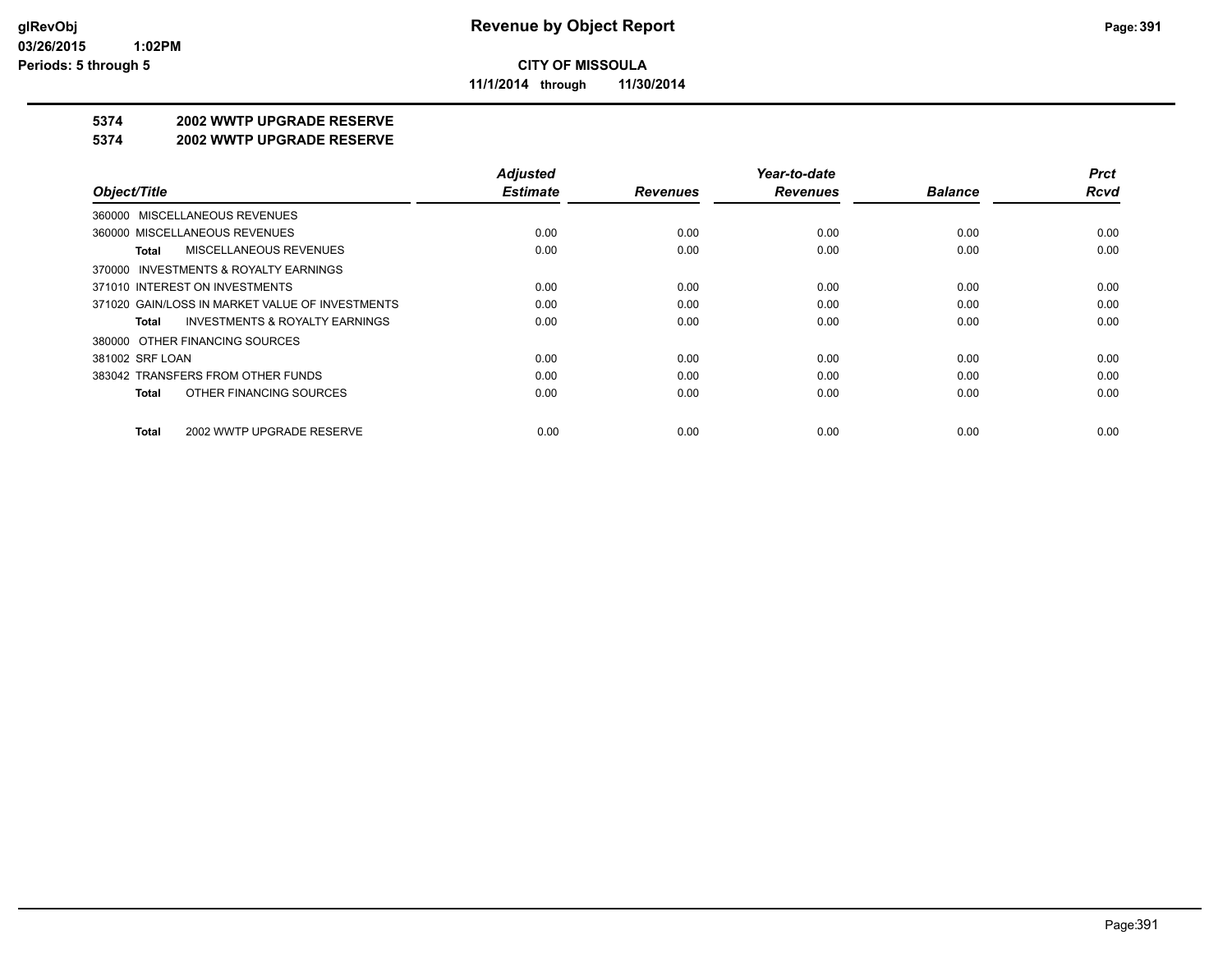**11/1/2014 through 11/30/2014**

## **5374 2002 WWTP UPGRADE RESERVE**

| Object/Title                                   | <b>Adjusted</b><br><b>Estimate</b> | <b>Revenues</b> | Year-to-date<br><b>Revenues</b> | <b>Balance</b> | <b>Prct</b><br><b>Rcvd</b> |
|------------------------------------------------|------------------------------------|-----------------|---------------------------------|----------------|----------------------------|
| 360000 MISCELLANEOUS REVENUES                  |                                    |                 |                                 |                |                            |
| 360000 MISCELLANEOUS REVENUES                  | 0.00                               | 0.00            | 0.00                            | 0.00           | 0.00                       |
| MISCELLANEOUS REVENUES<br><b>Total</b>         | 0.00                               | 0.00            | 0.00                            | 0.00           | 0.00                       |
| 370000 INVESTMENTS & ROYALTY EARNINGS          |                                    |                 |                                 |                |                            |
| 371010 INTEREST ON INVESTMENTS                 | 0.00                               | 0.00            | 0.00                            | 0.00           | 0.00                       |
| 371020 GAIN/LOSS IN MARKET VALUE OF INVESTMENT | 0.00                               | 0.00            | 0.00                            | 0.00           | 0.00                       |
| INVESTMENTS & ROYALTY EARNINGS<br>Total        | 0.00                               | 0.00            | 0.00                            | 0.00           | 0.00                       |
| 380000 OTHER FINANCING SOURCES                 |                                    |                 |                                 |                |                            |
| 381002 SRF LOAN                                | 0.00                               | 0.00            | 0.00                            | 0.00           | 0.00                       |
| 383042 TRANSFERS FROM OTHER FUNDS              | 0.00                               | 0.00            | 0.00                            | 0.00           | 0.00                       |
| OTHER FINANCING SOURCES<br><b>Total</b>        | 0.00                               | 0.00            | 0.00                            | 0.00           | 0.00                       |
| 2002 WWTP UPGRADE RESERVE<br><b>Total</b>      | 0.00                               | 0.00            | 0.00                            | 0.00           | 0.00                       |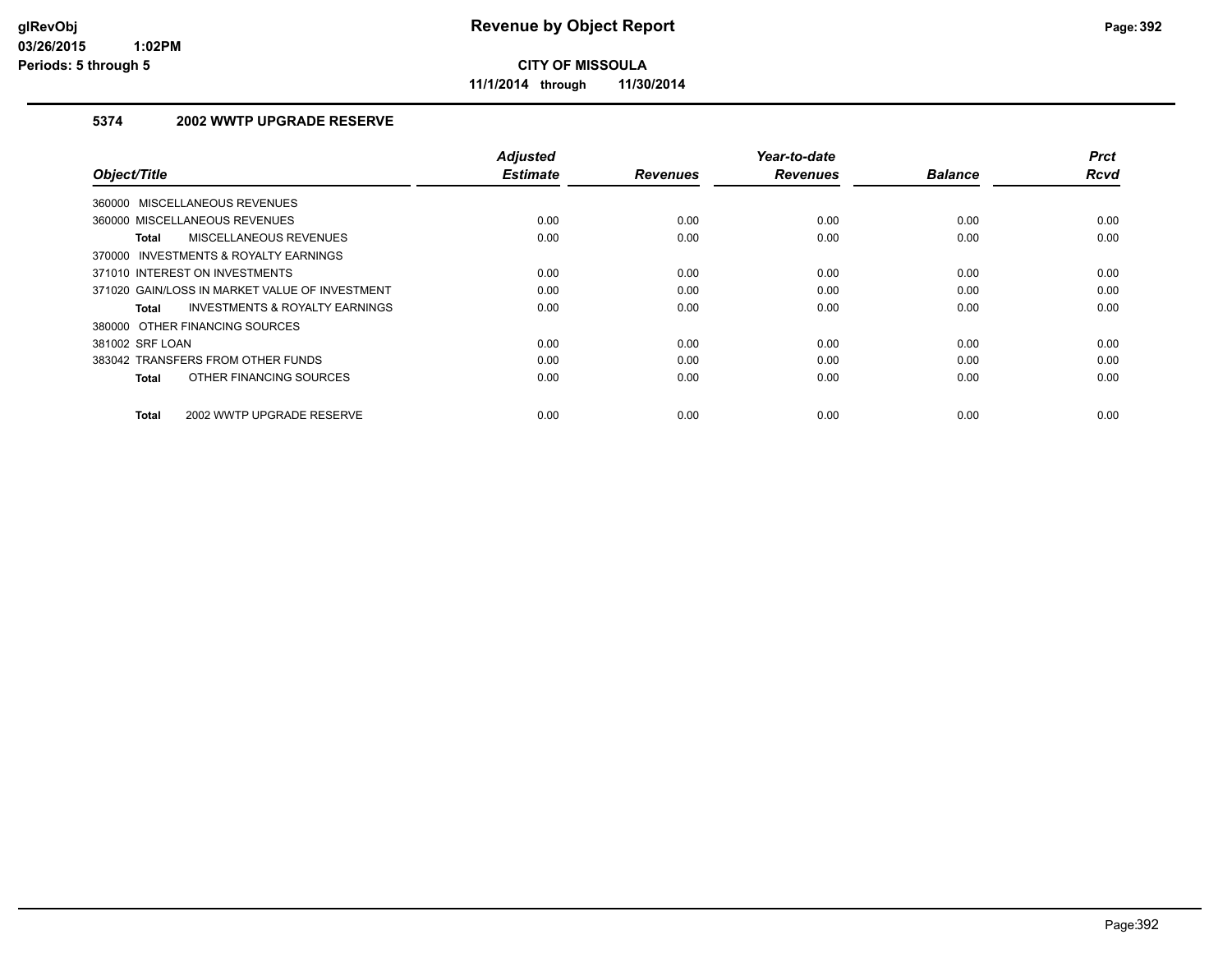**11/1/2014 through 11/30/2014**

## **5375 2003 WWTP SRF \$3.8M EPA DEBT**

**5375 2003 WWTP SRF \$3.8M EPA DEBT**

|                                                    | <b>Adjusted</b> |                 | Year-to-date    |                | <b>Prct</b> |
|----------------------------------------------------|-----------------|-----------------|-----------------|----------------|-------------|
| Object/Title                                       | <b>Estimate</b> | <b>Revenues</b> | <b>Revenues</b> | <b>Balance</b> | Rcvd        |
| 340000 CHARGES FOR SERVICES                        |                 |                 |                 |                |             |
| 343032 SEWER INSTALLATION CHARGES                  | 0.00            | 0.00            | 0.00            | 0.00           | 0.00        |
| <b>CHARGES FOR SERVICES</b><br>Total               | 0.00            | 0.00            | 0.00            | 0.00           | 0.00        |
| 370000 INVESTMENTS & ROYALTY EARNINGS              |                 |                 |                 |                |             |
| 371010 INTEREST ON INVESTMENTS                     | 0.00            | 0.00            | 0.00            | 0.00           | 0.00        |
| 371020 GAIN/LOSS IN MARKET VALUE OF INVESTMENTS    | 0.00            | 0.00            | 0.00            | 0.00           | 0.00        |
| <b>INVESTMENTS &amp; ROYALTY EARNINGS</b><br>Total | 0.00            | 0.00            | 0.00            | 0.00           | 0.00        |
| 380000 OTHER FINANCING SOURCES                     |                 |                 |                 |                |             |
| 383024 TRANS FR SEWER CLEARING                     | 250,595.00      | 0.00            | 0.00            | 250,595.00     | 0.00        |
| OTHER FINANCING SOURCES<br>Total                   | 250,595.00      | 0.00            | 0.00            | 250,595.00     | 0.00        |
| 2003 WWTP SRF \$3.8M EPA DEBT<br>Total             | 250.595.00      | 0.00            | 0.00            | 250.595.00     | 0.00        |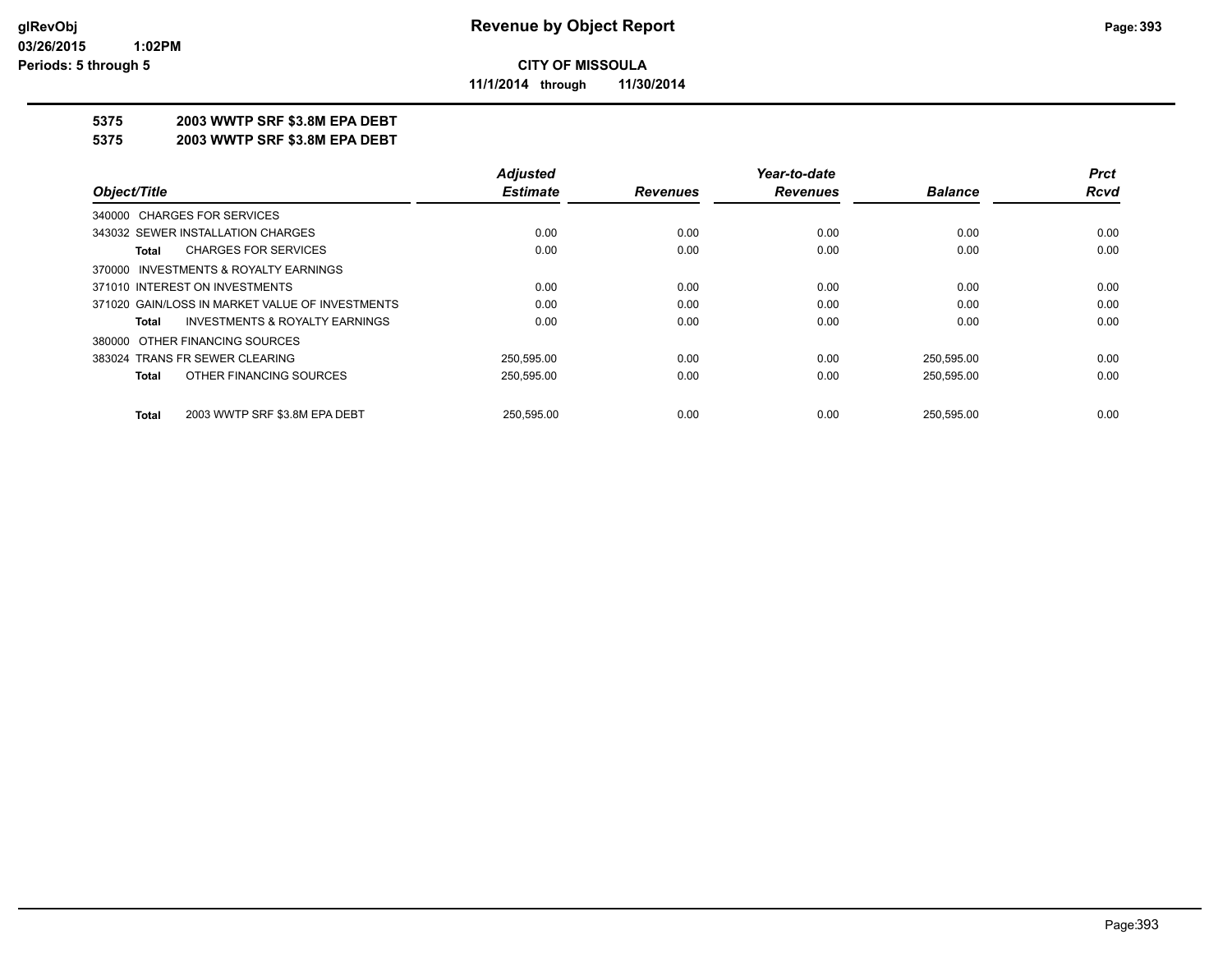**11/1/2014 through 11/30/2014**

## **5375 2003 WWTP SRF \$3.8M EPA DEBT**

| Object/Title                                   | <b>Adjusted</b><br><b>Estimate</b> | <b>Revenues</b> | Year-to-date<br><b>Revenues</b> | <b>Balance</b> | <b>Prct</b><br><b>Rcvd</b> |
|------------------------------------------------|------------------------------------|-----------------|---------------------------------|----------------|----------------------------|
| 340000 CHARGES FOR SERVICES                    |                                    |                 |                                 |                |                            |
| 343032 SEWER INSTALLATION CHARGES              | 0.00                               | 0.00            | 0.00                            | 0.00           | 0.00                       |
| <b>CHARGES FOR SERVICES</b><br>Total           | 0.00                               | 0.00            | 0.00                            | 0.00           | 0.00                       |
| INVESTMENTS & ROYALTY EARNINGS<br>370000       |                                    |                 |                                 |                |                            |
| 371010 INTEREST ON INVESTMENTS                 | 0.00                               | 0.00            | 0.00                            | 0.00           | 0.00                       |
| 371020 GAIN/LOSS IN MARKET VALUE OF INVESTMENT | 0.00                               | 0.00            | 0.00                            | 0.00           | 0.00                       |
| INVESTMENTS & ROYALTY EARNINGS<br>Total        | 0.00                               | 0.00            | 0.00                            | 0.00           | 0.00                       |
| 380000 OTHER FINANCING SOURCES                 |                                    |                 |                                 |                |                            |
| 383024 TRANS FR SEWER CLEARING                 | 250,595.00                         | 0.00            | 0.00                            | 250,595.00     | 0.00                       |
| OTHER FINANCING SOURCES<br><b>Total</b>        | 250,595.00                         | 0.00            | 0.00                            | 250,595.00     | 0.00                       |
| 2003 WWTP SRF \$3.8M EPA DEBT<br><b>Total</b>  | 250,595.00                         | 0.00            | 0.00                            | 250.595.00     | 0.00                       |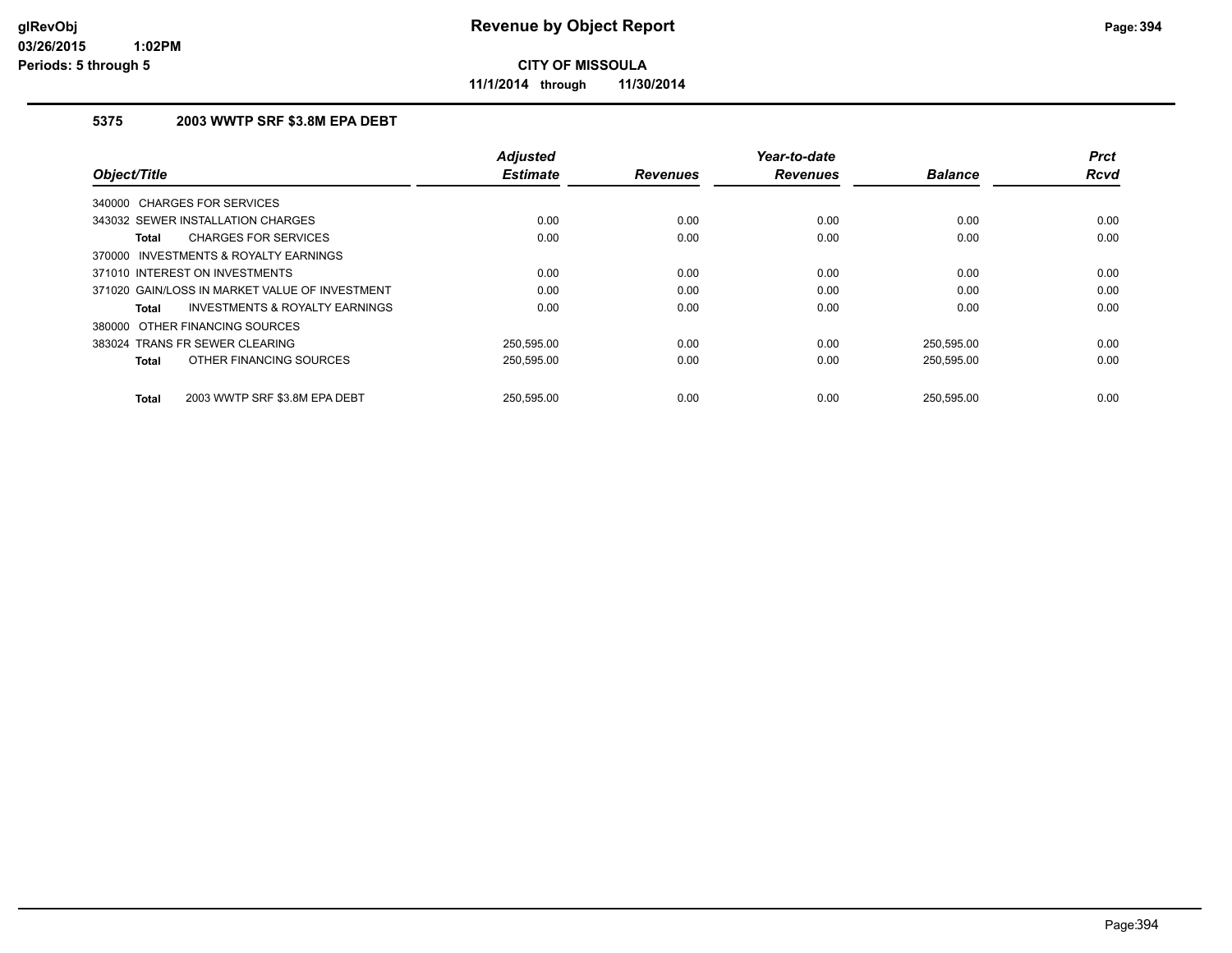**11/1/2014 through 11/30/2014**

## **5376 2003 WWTP SRF \$3.8M EPA RESERVE**

#### **5376 2003 WWTP SRF \$3.8M EPA RESERVE**

|                                                           | <b>Adjusted</b> |                 | Year-to-date    |                | <b>Prct</b> |
|-----------------------------------------------------------|-----------------|-----------------|-----------------|----------------|-------------|
| Object/Title                                              | <b>Estimate</b> | <b>Revenues</b> | <b>Revenues</b> | <b>Balance</b> | <b>Rcvd</b> |
| 360000 MISCELLANEOUS REVENUES                             |                 |                 |                 |                |             |
| 360000 MISCELLANEOUS REVENUES                             | 0.00            | 0.00            | 0.00            | 0.00           | 0.00        |
| 360010 MISCELLANEOUS                                      | 0.00            | 0.00            | 0.00            | 0.00           | 0.00        |
| MISCELLANEOUS REVENUES<br>Total                           | 0.00            | 0.00            | 0.00            | 0.00           | 0.00        |
| INVESTMENTS & ROYALTY EARNINGS<br>370000                  |                 |                 |                 |                |             |
| 371010 INTEREST ON INVESTMENTS                            | 0.00            | 0.00            | 0.00            | 0.00           | 0.00        |
| 371020 GAIN/LOSS IN MARKET VALUE OF INVESTMENTS           | 0.00            | 0.00            | 0.00            | 0.00           | 0.00        |
| <b>INVESTMENTS &amp; ROYALTY EARNINGS</b><br><b>Total</b> | 0.00            | 0.00            | 0.00            | 0.00           | 0.00        |
| OTHER FINANCING SOURCES<br>380000                         |                 |                 |                 |                |             |
| 381002 SRF LOAN                                           | 0.00            | 0.00            | 0.00            | 0.00           | 0.00        |
| 383042 TRANSFERS FROM OTHER FUNDS                         | 0.00            | 0.00            | 0.00            | 0.00           | 0.00        |
| OTHER FINANCING SOURCES<br><b>Total</b>                   | 0.00            | 0.00            | 0.00            | 0.00           | 0.00        |
| 2003 WWTP SRF \$3.8M EPA RESERVE<br><b>Total</b>          | 0.00            | 0.00            | 0.00            | 0.00           | 0.00        |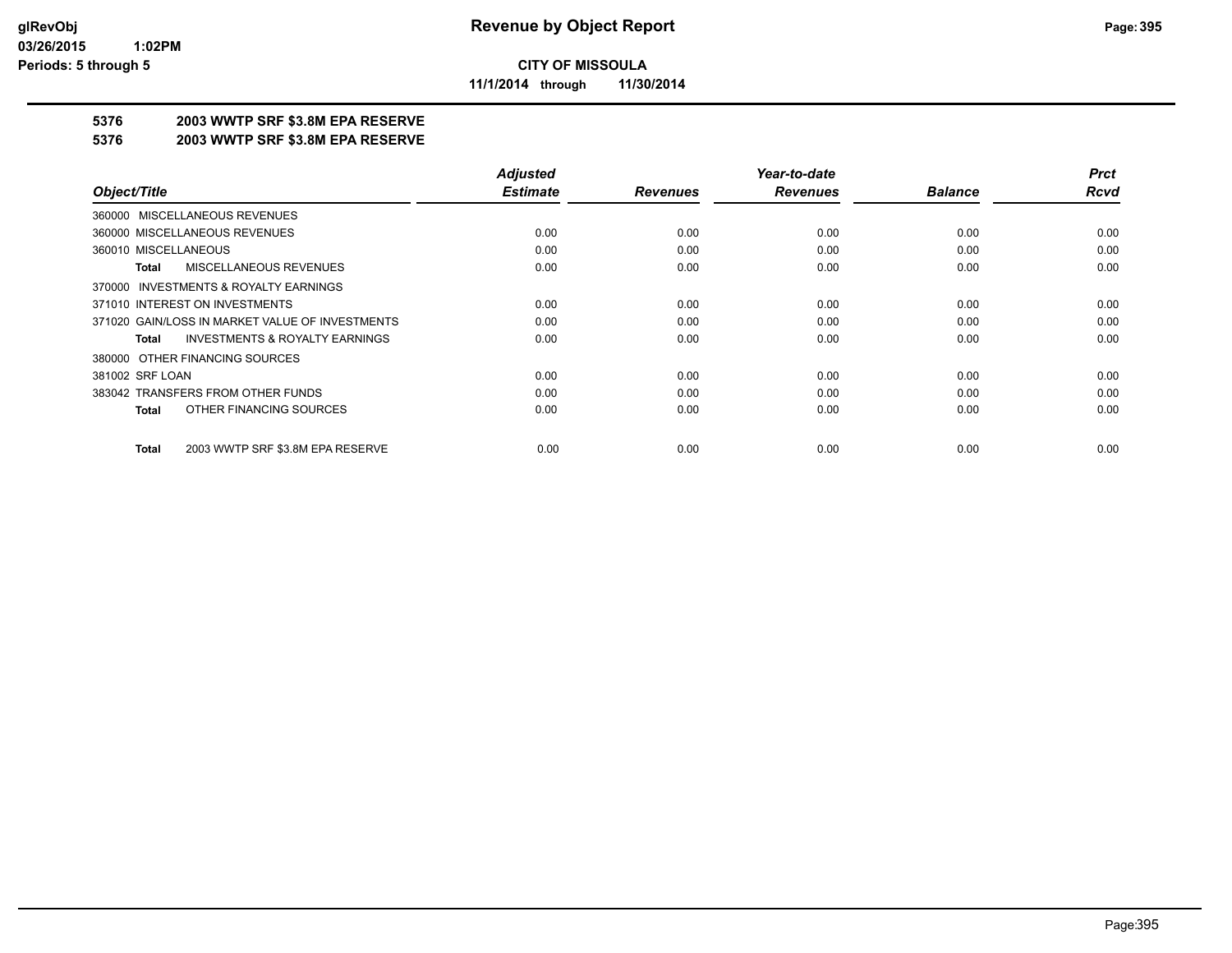**11/1/2014 through 11/30/2014**

## **5376 2003 WWTP SRF \$3.8M EPA RESERVE**

|                                                           | <b>Adjusted</b> |                 | Year-to-date    |                | <b>Prct</b> |
|-----------------------------------------------------------|-----------------|-----------------|-----------------|----------------|-------------|
| Object/Title                                              | <b>Estimate</b> | <b>Revenues</b> | <b>Revenues</b> | <b>Balance</b> | <b>Rcvd</b> |
| 360000 MISCELLANEOUS REVENUES                             |                 |                 |                 |                |             |
| 360000 MISCELLANEOUS REVENUES                             | 0.00            | 0.00            | 0.00            | 0.00           | 0.00        |
| 360010 MISCELLANEOUS                                      | 0.00            | 0.00            | 0.00            | 0.00           | 0.00        |
| <b>MISCELLANEOUS REVENUES</b><br><b>Total</b>             | 0.00            | 0.00            | 0.00            | 0.00           | 0.00        |
| <b>INVESTMENTS &amp; ROYALTY EARNINGS</b><br>370000       |                 |                 |                 |                |             |
| 371010 INTEREST ON INVESTMENTS                            | 0.00            | 0.00            | 0.00            | 0.00           | 0.00        |
| 371020 GAIN/LOSS IN MARKET VALUE OF INVESTMENT            | 0.00            | 0.00            | 0.00            | 0.00           | 0.00        |
| <b>INVESTMENTS &amp; ROYALTY EARNINGS</b><br><b>Total</b> | 0.00            | 0.00            | 0.00            | 0.00           | 0.00        |
| 380000 OTHER FINANCING SOURCES                            |                 |                 |                 |                |             |
| 381002 SRF LOAN                                           | 0.00            | 0.00            | 0.00            | 0.00           | 0.00        |
| 383042 TRANSFERS FROM OTHER FUNDS                         | 0.00            | 0.00            | 0.00            | 0.00           | 0.00        |
| OTHER FINANCING SOURCES<br><b>Total</b>                   | 0.00            | 0.00            | 0.00            | 0.00           | 0.00        |
| 2003 WWTP SRF \$3.8M EPA RESERVE<br><b>Total</b>          | 0.00            | 0.00            | 0.00            | 0.00           | 0.00        |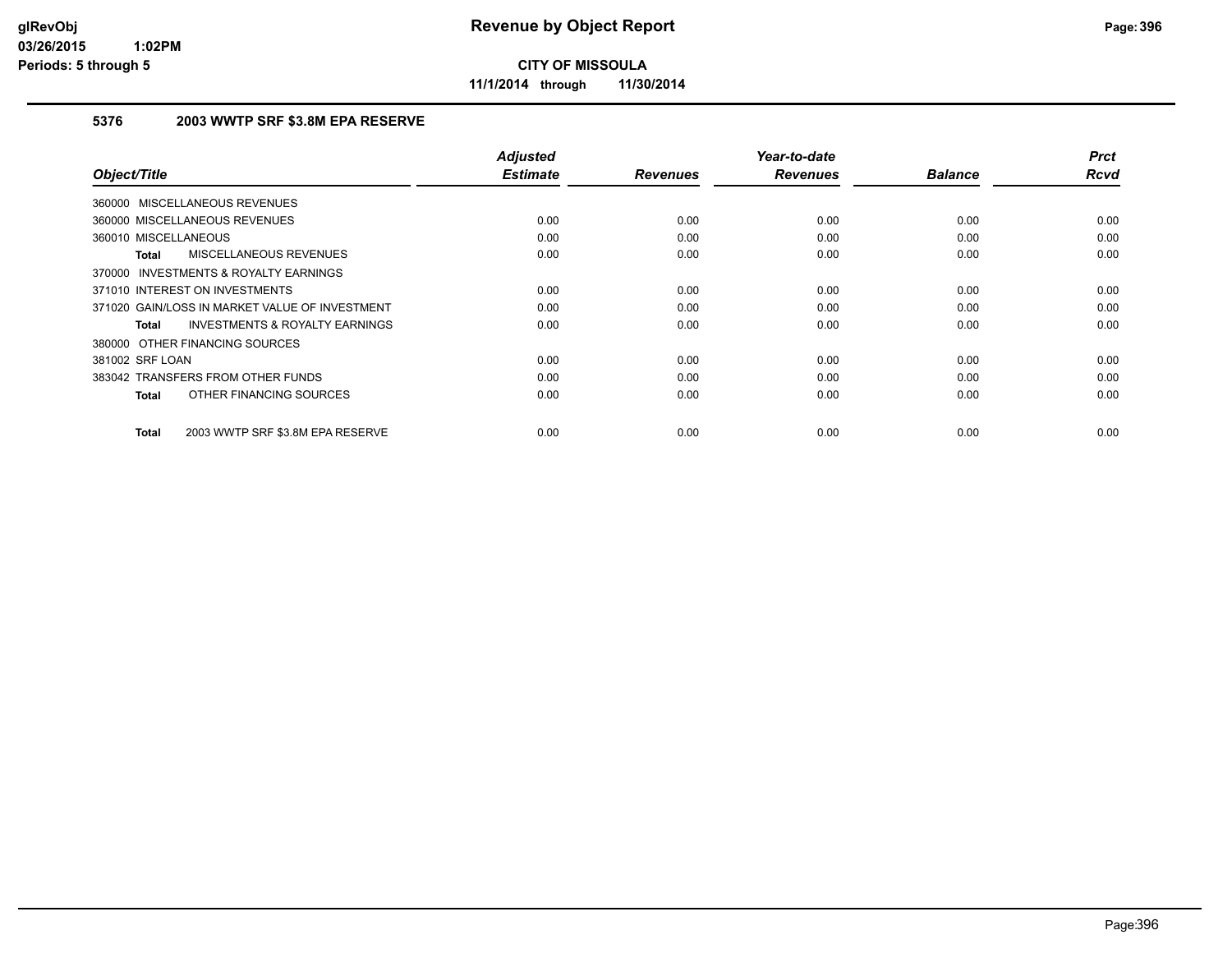**11/1/2014 through 11/30/2014**

# **5377 2004 WWTP \$3.023 LOAN DEBT SERVICE**

### **5377 2004 WWTP \$3.023 LOAN DEBT SERVICE**

|                                                     | <b>Adjusted</b> |                 | Year-to-date    |                | <b>Prct</b> |
|-----------------------------------------------------|-----------------|-----------------|-----------------|----------------|-------------|
| Object/Title                                        | <b>Estimate</b> | <b>Revenues</b> | <b>Revenues</b> | <b>Balance</b> | <b>Rcvd</b> |
| 340000 CHARGES FOR SERVICES                         |                 |                 |                 |                |             |
| 343032 SEWER INSTALLATION CHARGES                   | 0.00            | 0.00            | 0.00            | 0.00           | 0.00        |
| <b>CHARGES FOR SERVICES</b><br>Total                | 0.00            | 0.00            | 0.00            | 0.00           | 0.00        |
| 370000 INVESTMENTS & ROYALTY EARNINGS               |                 |                 |                 |                |             |
| 371010 INTEREST ON INVESTMENTS                      | 0.00            | 0.00            | 0.00            | 0.00           | 0.00        |
| 371020 GAIN/LOSS IN MARKET VALUE OF INVESTMENTS     | 0.00            | 0.00            | 0.00            | 0.00           | 0.00        |
| <b>INVESTMENTS &amp; ROYALTY EARNINGS</b><br>Total  | 0.00            | 0.00            | 0.00            | 0.00           | 0.00        |
| OTHER FINANCING SOURCES<br>380000                   |                 |                 |                 |                |             |
| 383024 TRANS FR SEWER CLEARING                      | 0.00            | 0.00            | 0.00            | 0.00           | 0.00        |
| OTHER FINANCING SOURCES<br><b>Total</b>             | 0.00            | 0.00            | 0.00            | 0.00           | 0.00        |
| 2004 WWTP \$3.023 LOAN DEBT SERVICE<br><b>Total</b> | 0.00            | 0.00            | 0.00            | 0.00           | 0.00        |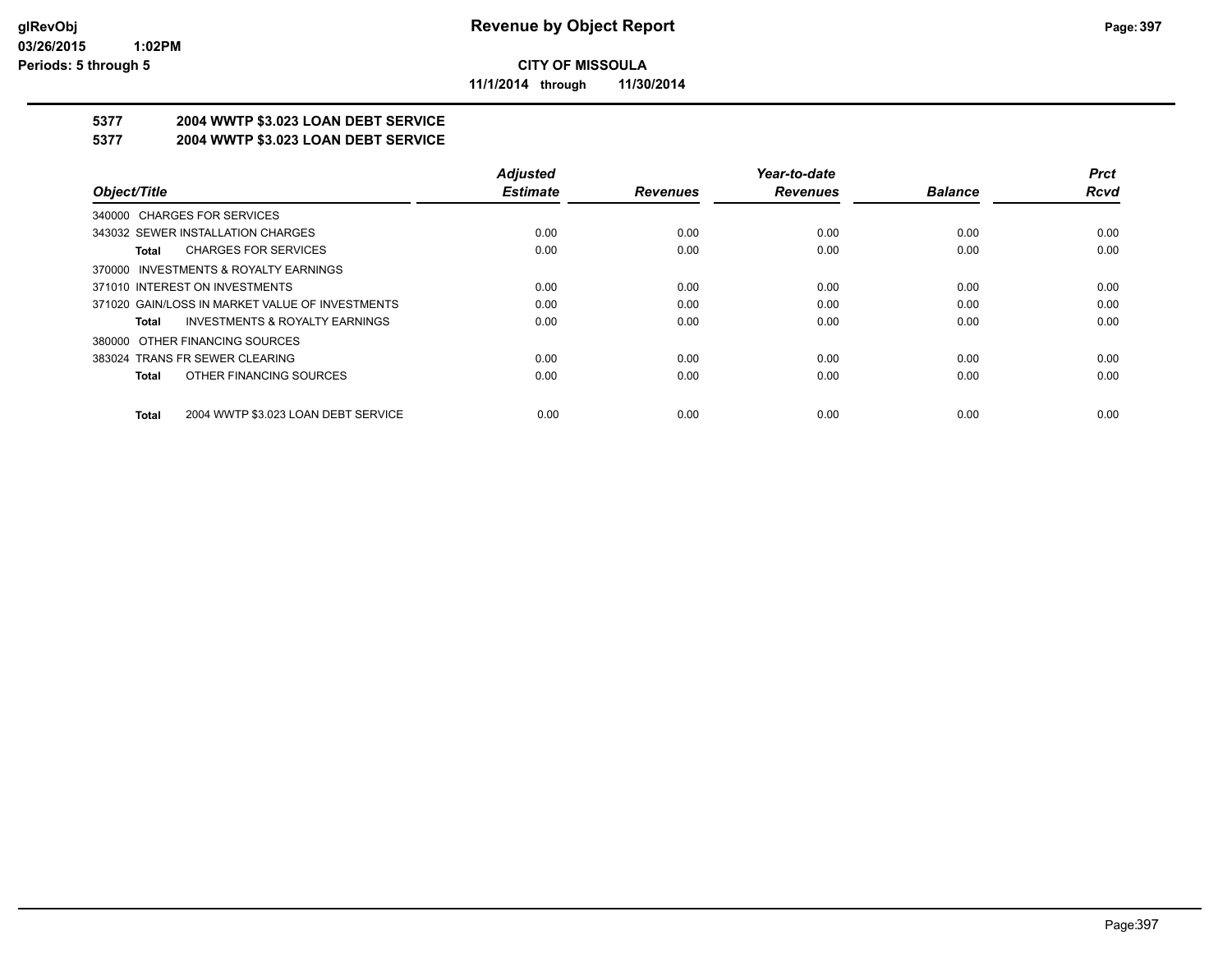**11/1/2014 through 11/30/2014**

#### **5377 2004 WWTP \$3.023 LOAN DEBT SERVICE**

|                                                           | <b>Adjusted</b> |                 | Year-to-date    |                | <b>Prct</b> |
|-----------------------------------------------------------|-----------------|-----------------|-----------------|----------------|-------------|
| Object/Title                                              | <b>Estimate</b> | <b>Revenues</b> | <b>Revenues</b> | <b>Balance</b> | <b>Rcvd</b> |
| 340000 CHARGES FOR SERVICES                               |                 |                 |                 |                |             |
| 343032 SEWER INSTALLATION CHARGES                         | 0.00            | 0.00            | 0.00            | 0.00           | 0.00        |
| <b>CHARGES FOR SERVICES</b><br><b>Total</b>               | 0.00            | 0.00            | 0.00            | 0.00           | 0.00        |
| 370000 INVESTMENTS & ROYALTY EARNINGS                     |                 |                 |                 |                |             |
| 371010 INTEREST ON INVESTMENTS                            | 0.00            | 0.00            | 0.00            | 0.00           | 0.00        |
| 371020 GAIN/LOSS IN MARKET VALUE OF INVESTMENT            | 0.00            | 0.00            | 0.00            | 0.00           | 0.00        |
| <b>INVESTMENTS &amp; ROYALTY EARNINGS</b><br><b>Total</b> | 0.00            | 0.00            | 0.00            | 0.00           | 0.00        |
| 380000 OTHER FINANCING SOURCES                            |                 |                 |                 |                |             |
| 383024 TRANS FR SEWER CLEARING                            | 0.00            | 0.00            | 0.00            | 0.00           | 0.00        |
| OTHER FINANCING SOURCES<br><b>Total</b>                   | 0.00            | 0.00            | 0.00            | 0.00           | 0.00        |
| 2004 WWTP \$3.023 LOAN DEBT SERVICE<br><b>Total</b>       | 0.00            | 0.00            | 0.00            | 0.00           | 0.00        |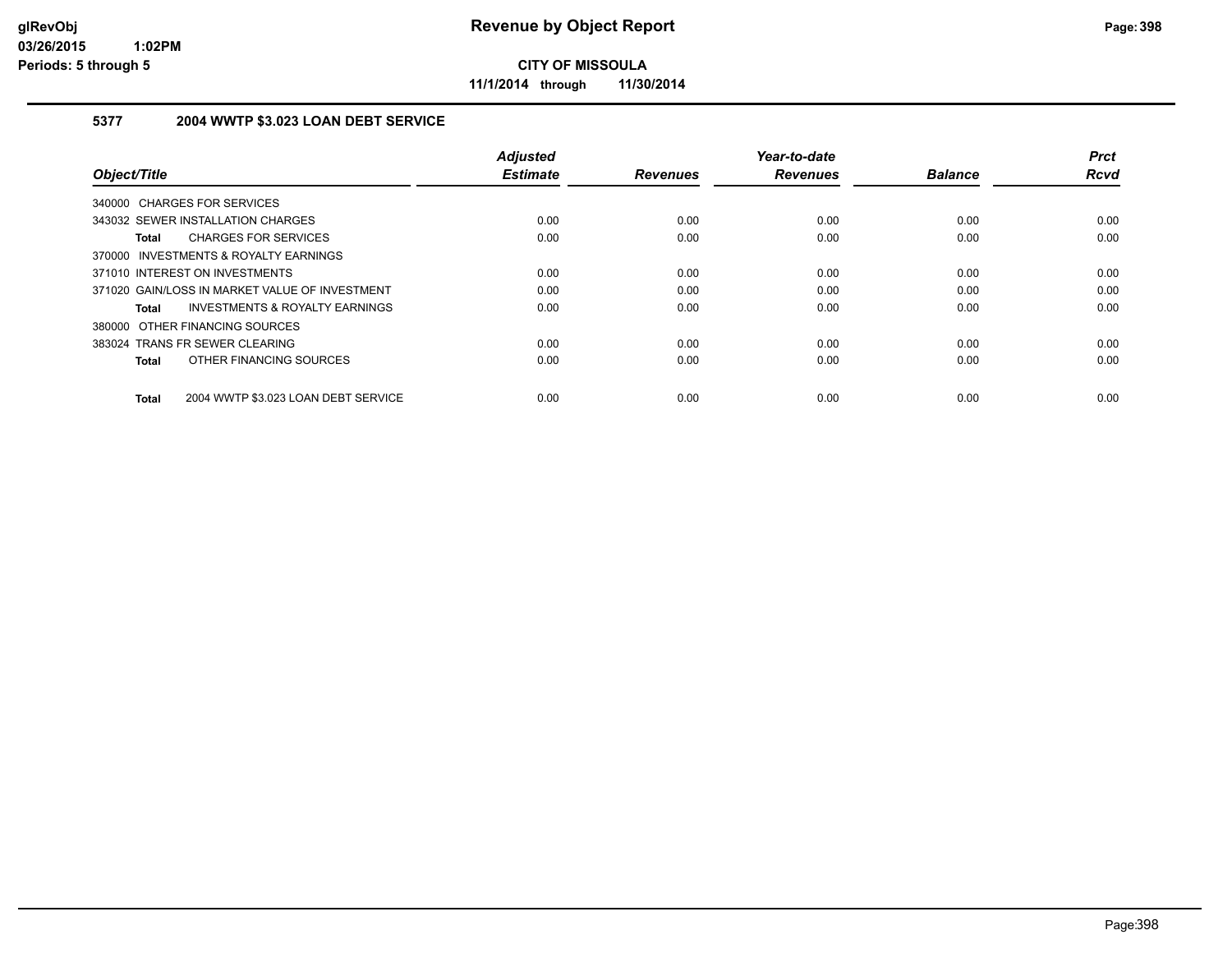**11/1/2014 through 11/30/2014**

### **5378 2004 WWTP \$3.023 LOAN RESERVE**

#### **5378 2004 WWTP \$3.023 LOAN RESERVE**

|                                                    | <b>Adjusted</b> |                 | Year-to-date    |                | <b>Prct</b> |
|----------------------------------------------------|-----------------|-----------------|-----------------|----------------|-------------|
| Object/Title                                       | <b>Estimate</b> | <b>Revenues</b> | <b>Revenues</b> | <b>Balance</b> | <b>Rcvd</b> |
| 360000 MISCELLANEOUS REVENUES                      |                 |                 |                 |                |             |
| 360000 MISCELLANEOUS REVENUES                      | 0.00            | 0.00            | 0.00            | 0.00           | 0.00        |
| MISCELLANEOUS REVENUES<br>Total                    | 0.00            | 0.00            | 0.00            | 0.00           | 0.00        |
| 370000 INVESTMENTS & ROYALTY EARNINGS              |                 |                 |                 |                |             |
| 371010 INTEREST ON INVESTMENTS                     | 0.00            | 0.00            | 0.00            | 0.00           | 0.00        |
| 371020 GAIN/LOSS IN MARKET VALUE OF INVESTMENTS    | 0.00            | 0.00            | 0.00            | 0.00           | 0.00        |
| <b>INVESTMENTS &amp; ROYALTY EARNINGS</b><br>Total | 0.00            | 0.00            | 0.00            | 0.00           | 0.00        |
| 380000 OTHER FINANCING SOURCES                     |                 |                 |                 |                |             |
| 381002 SRF LOAN                                    | 0.00            | 0.00            | 0.00            | 0.00           | 0.00        |
| 383024 TRANS FR SEWER CLEARING                     | 242,473.00      | 0.00            | 0.00            | 242.473.00     | 0.00        |
| 383042 TRANSFERS FROM OTHER FUNDS                  | 0.00            | 0.00            | 0.00            | 0.00           | 0.00        |
| OTHER FINANCING SOURCES<br><b>Total</b>            | 242,473.00      | 0.00            | 0.00            | 242,473.00     | 0.00        |
| 2004 WWTP \$3.023 LOAN RESERVE<br><b>Total</b>     | 242.473.00      | 0.00            | 0.00            | 242.473.00     | 0.00        |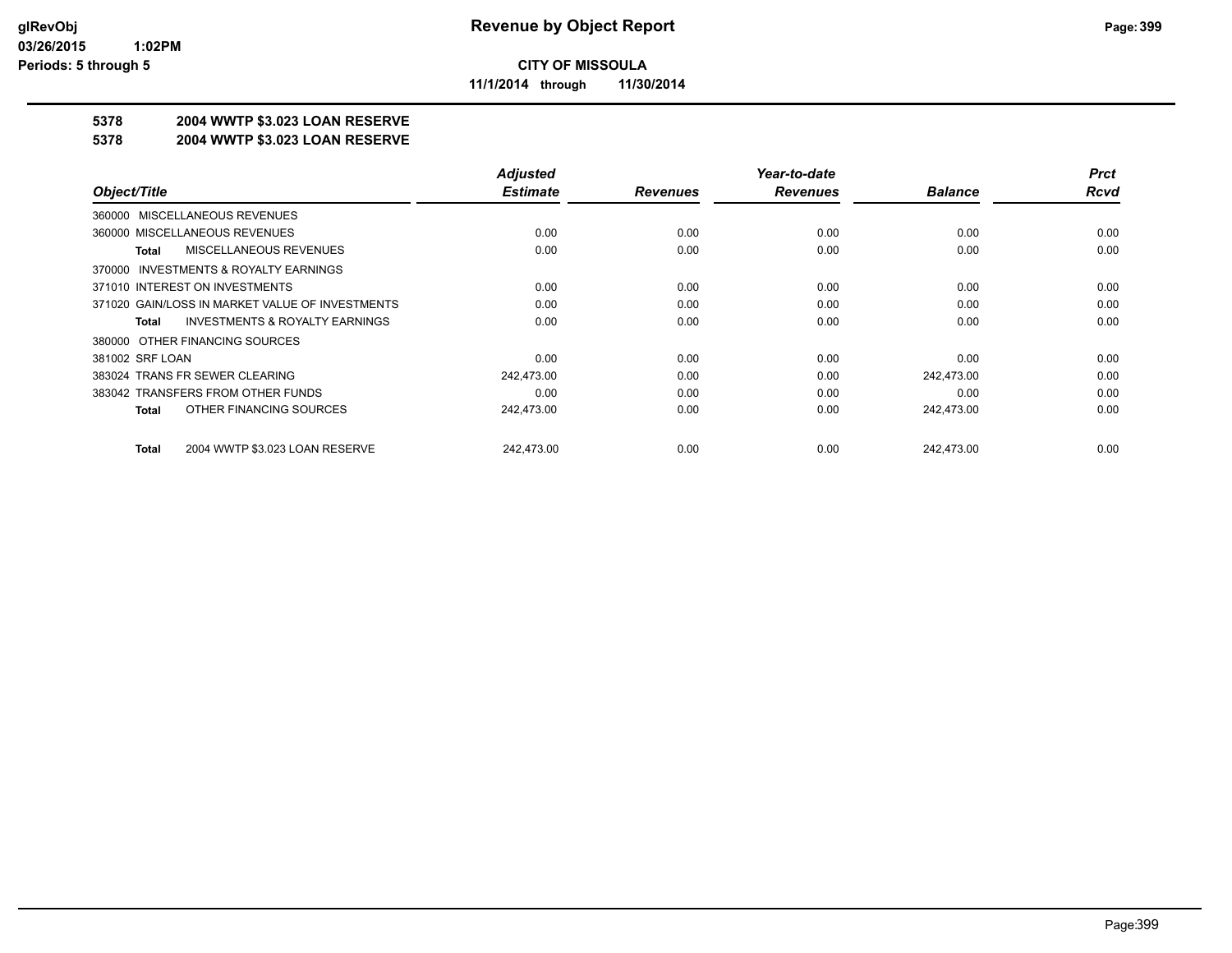**11/1/2014 through 11/30/2014**

### **5378 2004 WWTP \$3.023 LOAN RESERVE**

|                                                    | <b>Adjusted</b> |                 | Year-to-date    |                | <b>Prct</b> |
|----------------------------------------------------|-----------------|-----------------|-----------------|----------------|-------------|
| Object/Title                                       | <b>Estimate</b> | <b>Revenues</b> | <b>Revenues</b> | <b>Balance</b> | Rcvd        |
| 360000 MISCELLANEOUS REVENUES                      |                 |                 |                 |                |             |
| 360000 MISCELLANEOUS REVENUES                      | 0.00            | 0.00            | 0.00            | 0.00           | 0.00        |
| <b>MISCELLANEOUS REVENUES</b><br><b>Total</b>      | 0.00            | 0.00            | 0.00            | 0.00           | 0.00        |
| INVESTMENTS & ROYALTY EARNINGS<br>370000           |                 |                 |                 |                |             |
| 371010 INTEREST ON INVESTMENTS                     | 0.00            | 0.00            | 0.00            | 0.00           | 0.00        |
| 371020 GAIN/LOSS IN MARKET VALUE OF INVESTMENT     | 0.00            | 0.00            | 0.00            | 0.00           | 0.00        |
| <b>INVESTMENTS &amp; ROYALTY EARNINGS</b><br>Total | 0.00            | 0.00            | 0.00            | 0.00           | 0.00        |
| 380000 OTHER FINANCING SOURCES                     |                 |                 |                 |                |             |
| 381002 SRF LOAN                                    | 0.00            | 0.00            | 0.00            | 0.00           | 0.00        |
| 383024 TRANS FR SEWER CLEARING                     | 242.473.00      | 0.00            | 0.00            | 242,473.00     | 0.00        |
| 383042 TRANSFERS FROM OTHER FUNDS                  | 0.00            | 0.00            | 0.00            | 0.00           | 0.00        |
| OTHER FINANCING SOURCES<br><b>Total</b>            | 242.473.00      | 0.00            | 0.00            | 242.473.00     | 0.00        |
| 2004 WWTP \$3.023 LOAN RESERVE<br><b>Total</b>     | 242.473.00      | 0.00            | 0.00            | 242.473.00     | 0.00        |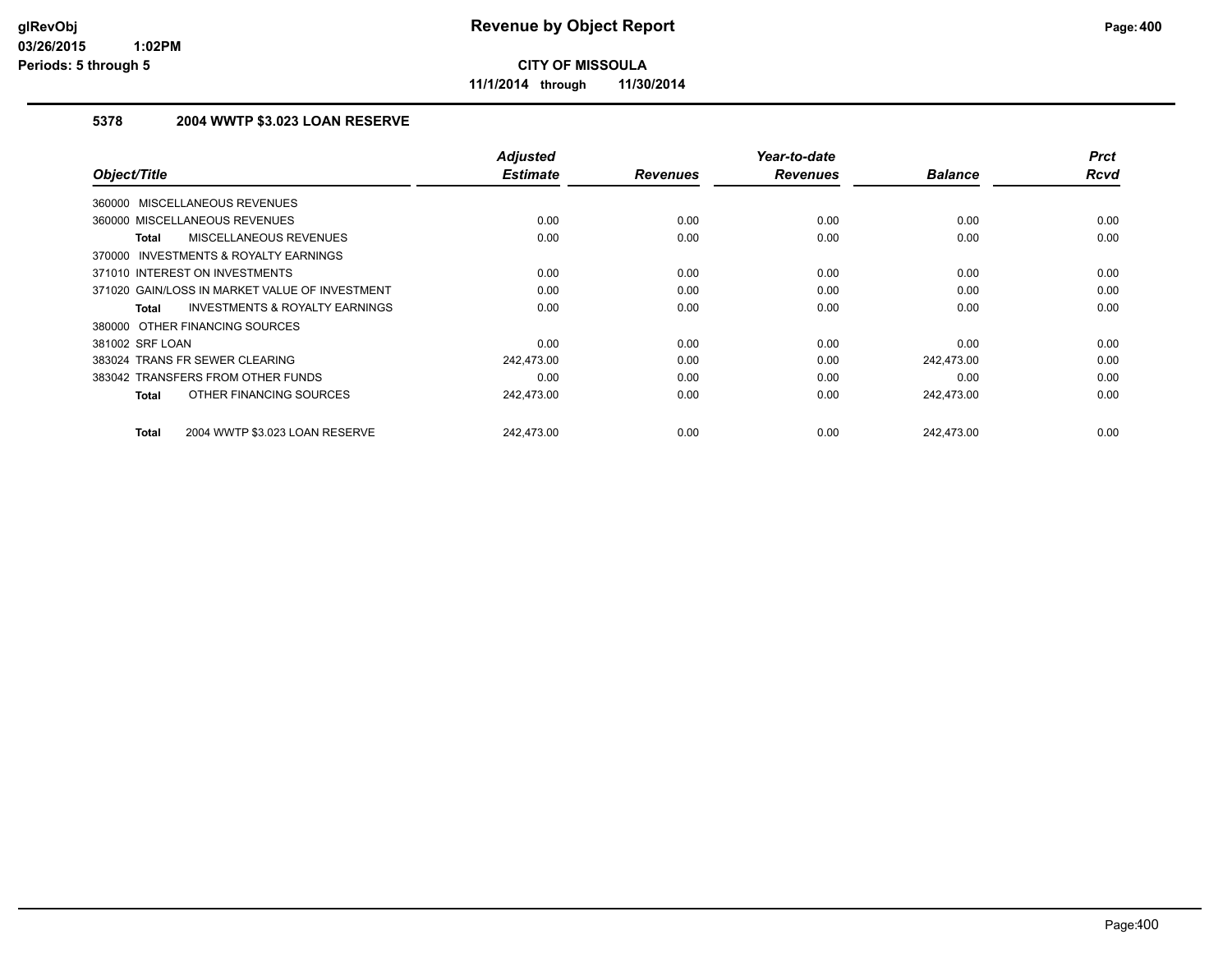**11/1/2014 through 11/30/2014**

### **5379 2005 BRICH/BRDY/LIN/GIL SRF DEBT**

**5379 2005 BRICH/BRDY/LIN/GIL SRF DEBT**

|                                                  | <b>Adjusted</b> |                 | Year-to-date    |                | <b>Prct</b> |
|--------------------------------------------------|-----------------|-----------------|-----------------|----------------|-------------|
| Object/Title                                     | <b>Estimate</b> | <b>Revenues</b> | <b>Revenues</b> | <b>Balance</b> | <b>Rcvd</b> |
| 370000 INVESTMENTS & ROYALTY EARNINGS            |                 |                 |                 |                |             |
| 371010 INTEREST ON INVESTMENTS                   | 0.00            | 0.00            | 0.00            | 0.00           | 0.00        |
| 371020 GAIN/LOSS IN MARKET VALUE OF INVESTMENTS  | 0.00            | 0.00            | 0.00            | 0.00           | 0.00        |
| INVESTMENTS & ROYALTY EARNINGS<br><b>Total</b>   | 0.00            | 0.00            | 0.00            | 0.00           | 0.00        |
| 380000 OTHER FINANCING SOURCES                   |                 |                 |                 |                |             |
| 383024 TRANS FR SEWER CLEARING                   | 109.389.00      | 0.00            | 0.00            | 109.389.00     | 0.00        |
| OTHER FINANCING SOURCES<br><b>Total</b>          | 109.389.00      | 0.00            | 0.00            | 109.389.00     | 0.00        |
| <b>Total</b><br>2005 BRICH/BRDY/LIN/GIL SRF DEBT | 109.389.00      | 0.00            | 0.00            | 109.389.00     | 0.00        |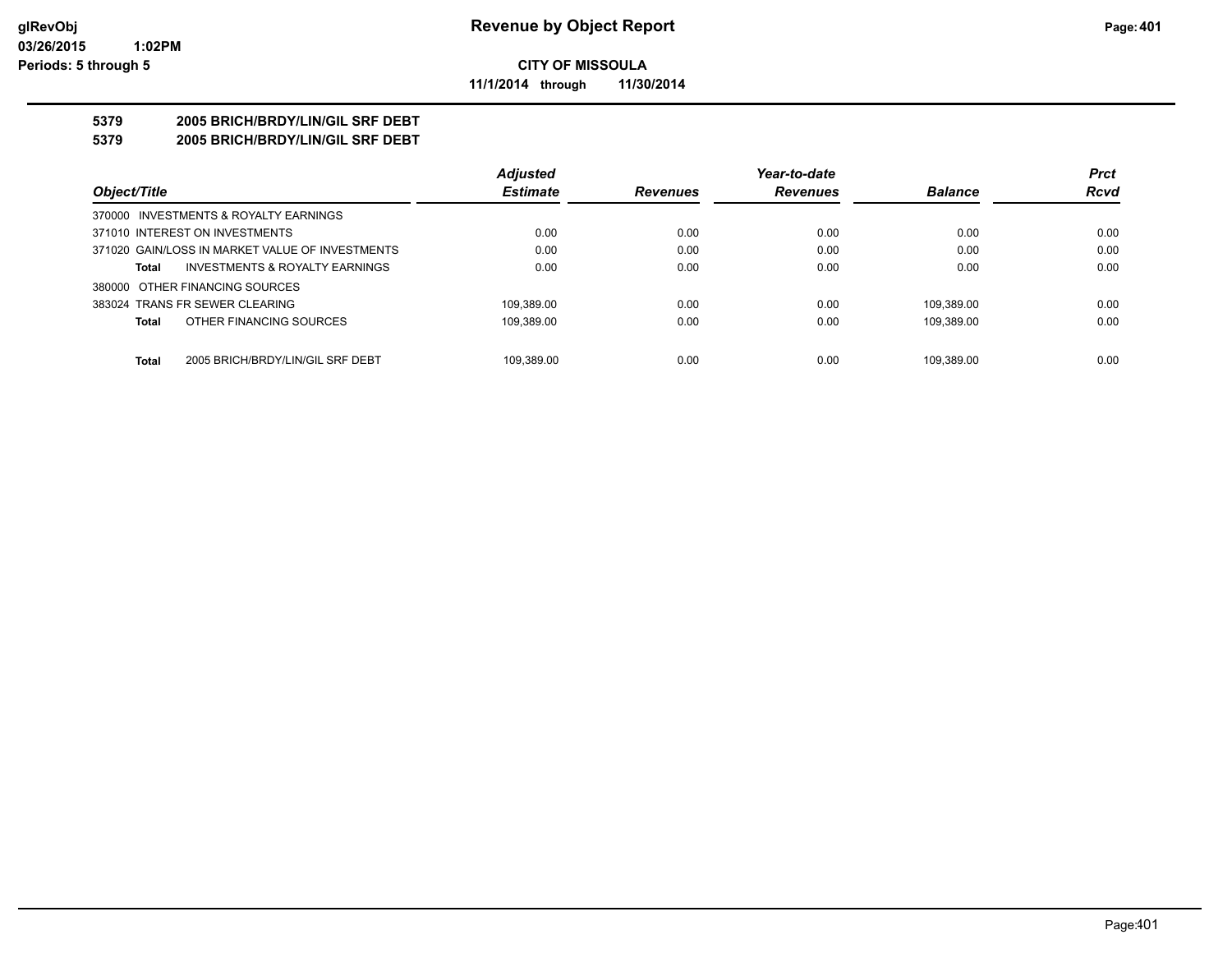**11/1/2014 through 11/30/2014**

### **5379 2005 BRICH/BRDY/LIN/GIL SRF DEBT**

|                                                  | <b>Adjusted</b> |                 | Year-to-date    |                | <b>Prct</b> |
|--------------------------------------------------|-----------------|-----------------|-----------------|----------------|-------------|
| Object/Title                                     | <b>Estimate</b> | <b>Revenues</b> | <b>Revenues</b> | <b>Balance</b> | <b>Rcvd</b> |
| 370000 INVESTMENTS & ROYALTY EARNINGS            |                 |                 |                 |                |             |
| 371010 INTEREST ON INVESTMENTS                   | 0.00            | 0.00            | 0.00            | 0.00           | 0.00        |
| 371020 GAIN/LOSS IN MARKET VALUE OF INVESTMENT   | 0.00            | 0.00            | 0.00            | 0.00           | 0.00        |
| INVESTMENTS & ROYALTY EARNINGS<br>Total          | 0.00            | 0.00            | 0.00            | 0.00           | 0.00        |
| 380000 OTHER FINANCING SOURCES                   |                 |                 |                 |                |             |
| 383024 TRANS FR SEWER CLEARING                   | 109.389.00      | 0.00            | 0.00            | 109.389.00     | 0.00        |
| OTHER FINANCING SOURCES<br>Total                 | 109.389.00      | 0.00            | 0.00            | 109.389.00     | 0.00        |
|                                                  |                 |                 |                 |                |             |
| <b>Total</b><br>2005 BRICH/BRDY/LIN/GIL SRF DEBT | 109.389.00      | 0.00            | 0.00            | 109.389.00     | 0.00        |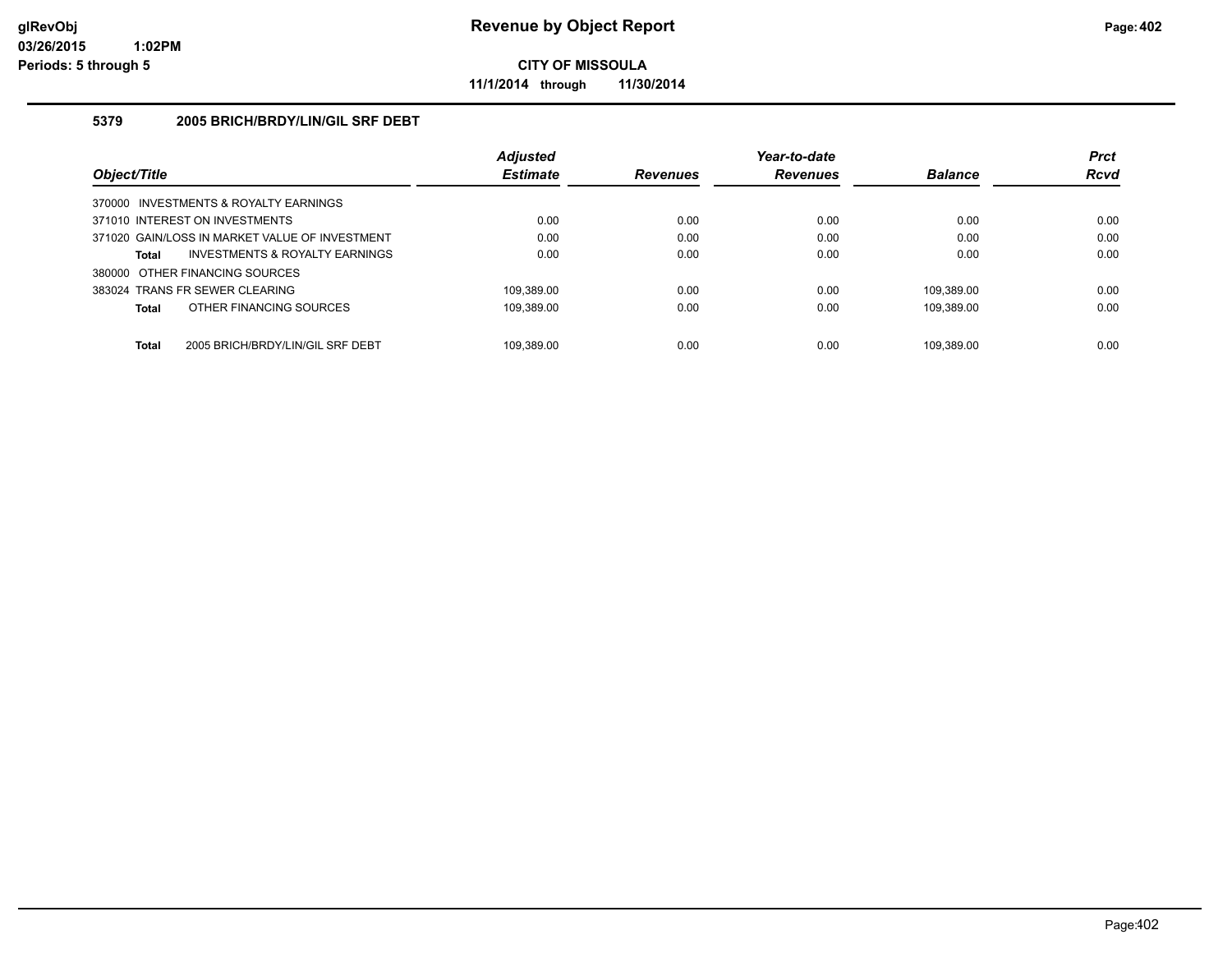**11/1/2014 through 11/30/2014**

#### **5380 BRDWY/BIRCH/GILBERT/LINCOLNWOOD 5380 BRDWY/BIRCH/GILBERT/LINCOLNWOOD**

|                                                    | <b>Adjusted</b> |                 | Year-to-date    |                | <b>Prct</b> |
|----------------------------------------------------|-----------------|-----------------|-----------------|----------------|-------------|
| Object/Title                                       | <b>Estimate</b> | <b>Revenues</b> | <b>Revenues</b> | <b>Balance</b> | <b>Rcvd</b> |
| 370000 INVESTMENTS & ROYALTY EARNINGS              |                 |                 |                 |                |             |
| 371010 INTEREST ON INVESTMENTS                     | 0.00            | 0.00            | 0.00            | 0.00           | 0.00        |
| 371020 GAIN/LOSS IN MARKET VALUE OF INVESTMENTS    | 0.00            | 0.00            | 0.00            | 0.00           | 0.00        |
| <b>INVESTMENTS &amp; ROYALTY EARNINGS</b><br>Total | 0.00            | 0.00            | 0.00            | 0.00           | 0.00        |
| 380000 OTHER FINANCING SOURCES                     |                 |                 |                 |                |             |
| 381002 SRF LOAN                                    | 0.00            | 0.00            | 0.00            | 0.00           | 0.00        |
| 383042 TRANSFERS FROM OTHER FUNDS                  | 0.00            | 0.00            | 0.00            | 0.00           | 0.00        |
| OTHER FINANCING SOURCES<br><b>Total</b>            | 0.00            | 0.00            | 0.00            | 0.00           | 0.00        |
|                                                    |                 |                 |                 |                |             |
| BRDWY/BIRCH/GILBERT/LINCOLNWOOD<br><b>Total</b>    | 0.00            | 0.00            | 0.00            | 0.00           | 0.00        |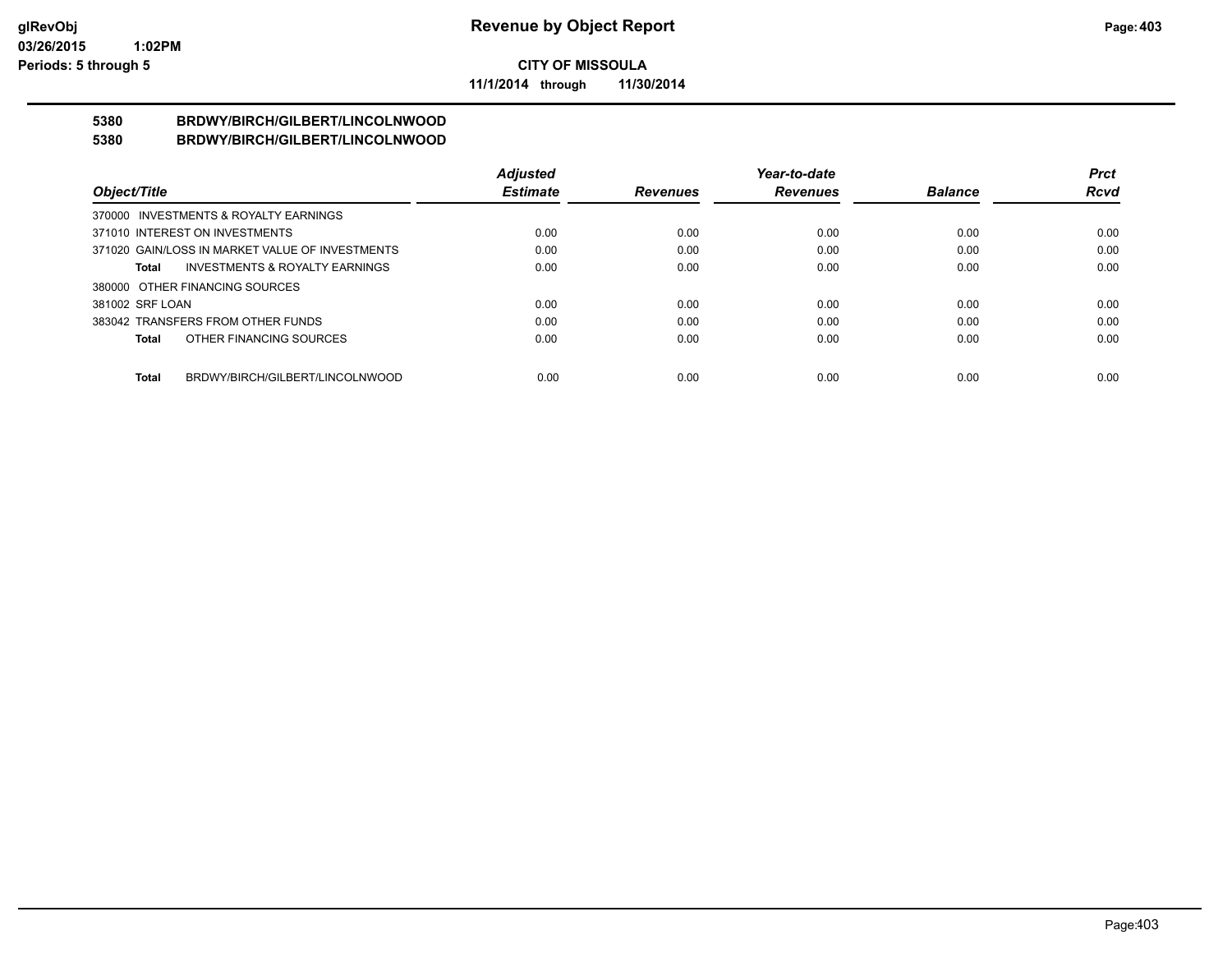**11/1/2014 through 11/30/2014**

### **5380 BRDWY/BIRCH/GILBERT/LINCOLNWOOD**

|                                                 | <b>Adiusted</b> |                 | Year-to-date    |                | <b>Prct</b> |
|-------------------------------------------------|-----------------|-----------------|-----------------|----------------|-------------|
| Object/Title                                    | <b>Estimate</b> | <b>Revenues</b> | <b>Revenues</b> | <b>Balance</b> | Rcvd        |
| 370000 INVESTMENTS & ROYALTY EARNINGS           |                 |                 |                 |                |             |
| 371010 INTEREST ON INVESTMENTS                  | 0.00            | 0.00            | 0.00            | 0.00           | 0.00        |
| 371020 GAIN/LOSS IN MARKET VALUE OF INVESTMENT  | 0.00            | 0.00            | 0.00            | 0.00           | 0.00        |
| INVESTMENTS & ROYALTY EARNINGS<br>Total         | 0.00            | 0.00            | 0.00            | 0.00           | 0.00        |
| 380000 OTHER FINANCING SOURCES                  |                 |                 |                 |                |             |
| 381002 SRF LOAN                                 | 0.00            | 0.00            | 0.00            | 0.00           | 0.00        |
| 383042 TRANSFERS FROM OTHER FUNDS               | 0.00            | 0.00            | 0.00            | 0.00           | 0.00        |
| OTHER FINANCING SOURCES<br><b>Total</b>         | 0.00            | 0.00            | 0.00            | 0.00           | 0.00        |
|                                                 |                 |                 |                 |                |             |
| BRDWY/BIRCH/GILBERT/LINCOLNWOOD<br><b>Total</b> | 0.00            | 0.00            | 0.00            | 0.00           | 0.00        |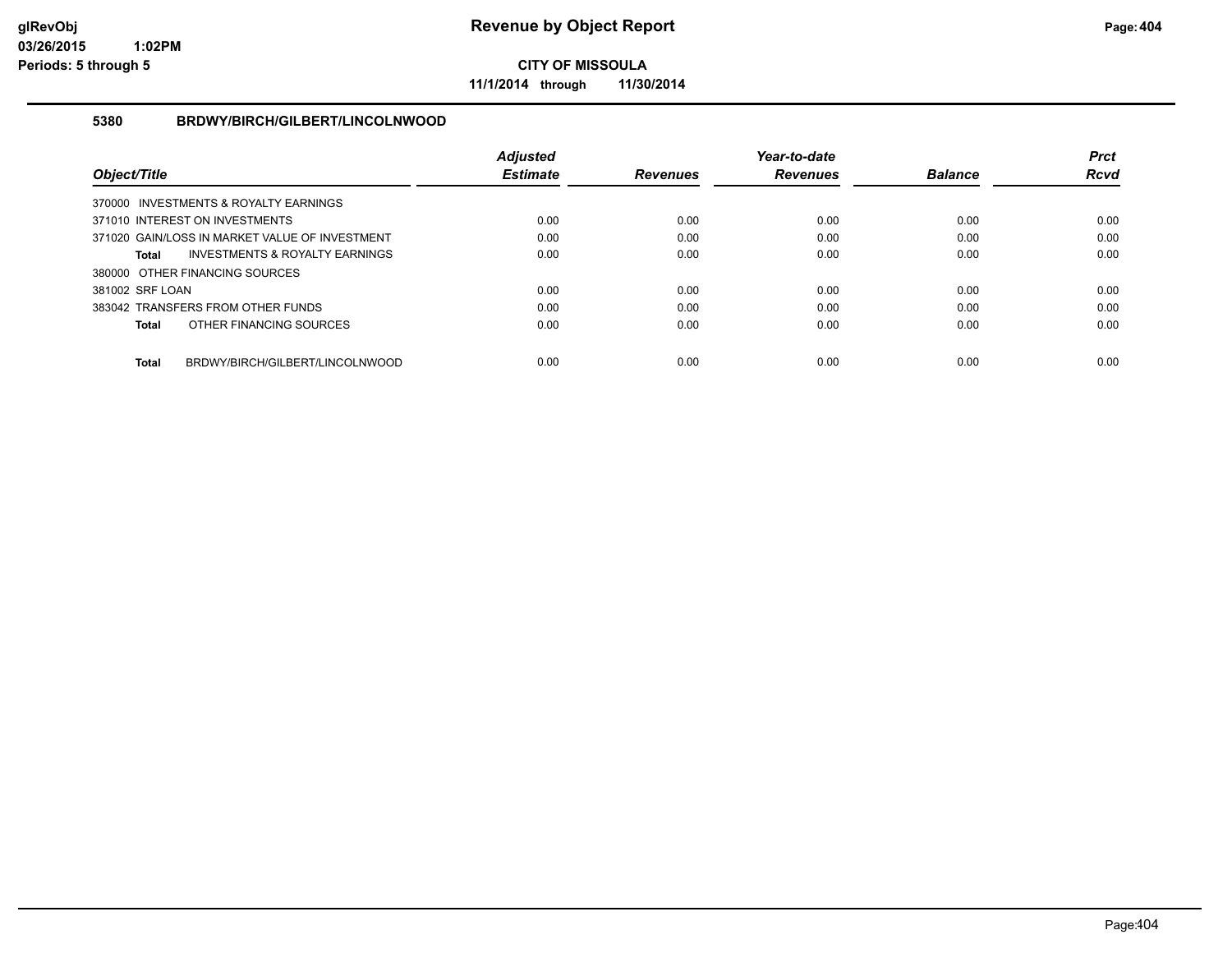**11/1/2014 through 11/30/2014**

# **5381 LINCOLNWOOD PH2 DEBT SERVICE**

#### **5381 LINCOLNWOOD PH2 DEBT SERVICE**

|                                                 | <b>Adjusted</b> |                 | Year-to-date    |                | <b>Prct</b> |
|-------------------------------------------------|-----------------|-----------------|-----------------|----------------|-------------|
| Object/Title                                    | <b>Estimate</b> | <b>Revenues</b> | <b>Revenues</b> | <b>Balance</b> | <b>Rcvd</b> |
| 370000 INVESTMENTS & ROYALTY EARNINGS           |                 |                 |                 |                |             |
| 371010 INTEREST ON INVESTMENTS                  | 0.00            | 0.00            | 0.00            | 0.00           | 0.00        |
| 371020 GAIN/LOSS IN MARKET VALUE OF INVESTMENTS | 0.00            | 0.00            | 0.00            | 0.00           | 0.00        |
| INVESTMENTS & ROYALTY EARNINGS<br>Total         | 0.00            | 0.00            | 0.00            | 0.00           | 0.00        |
| 380000 OTHER FINANCING SOURCES                  |                 |                 |                 |                |             |
| 383024 TRANS FR SEWER CLEARING                  | 0.00            | 0.00            | 0.00            | 0.00           | 0.00        |
| OTHER FINANCING SOURCES<br>Total                | 0.00            | 0.00            | 0.00            | 0.00           | 0.00        |
|                                                 |                 |                 |                 |                |             |
| LINCOLNWOOD PH2 DEBT SERVICE<br><b>Total</b>    | 0.00            | 0.00            | 0.00            | 0.00           | 0.00        |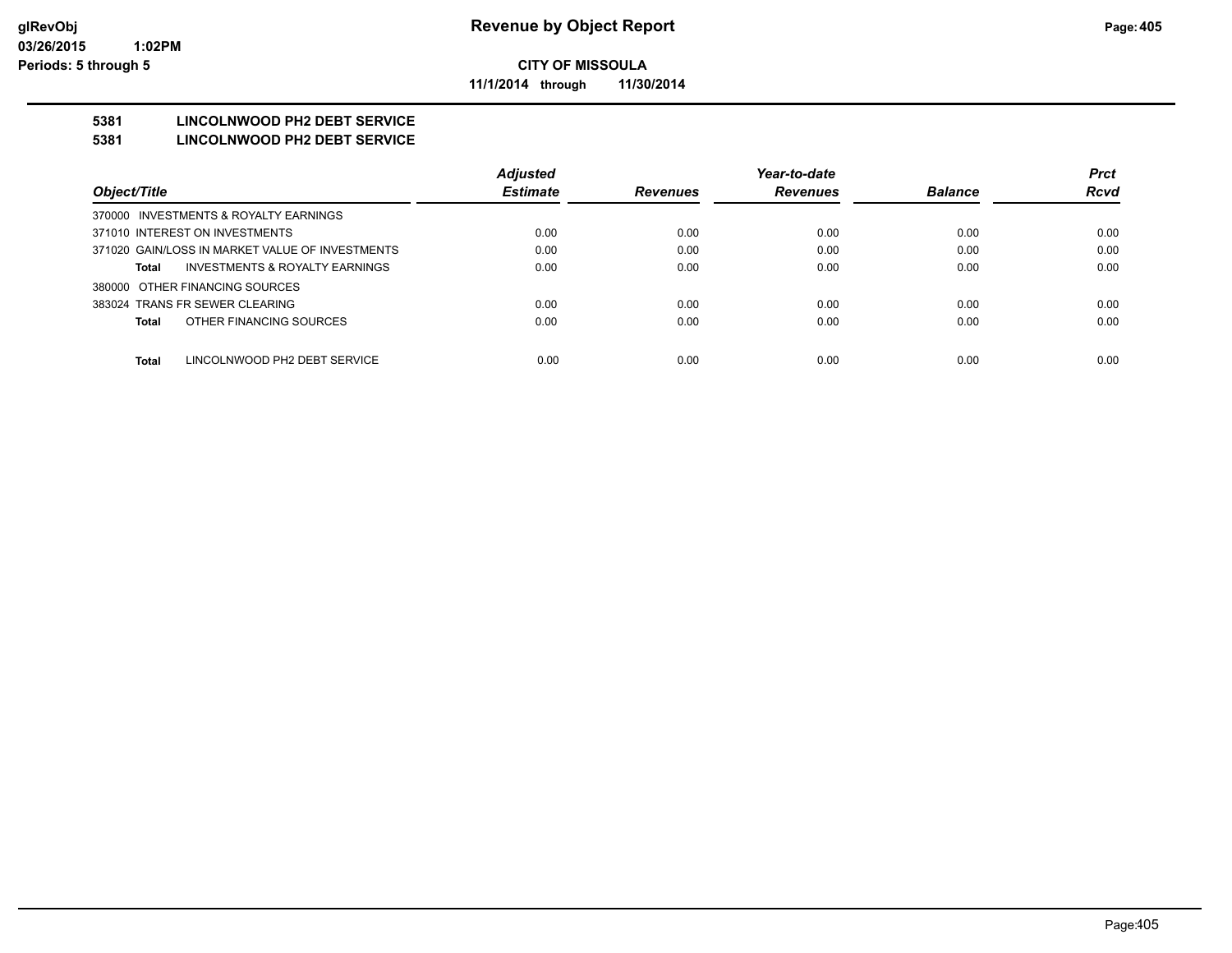**11/1/2014 through 11/30/2014**

### **5381 LINCOLNWOOD PH2 DEBT SERVICE**

|                                                           | <b>Adjusted</b> |                 | Year-to-date    |                | <b>Prct</b> |
|-----------------------------------------------------------|-----------------|-----------------|-----------------|----------------|-------------|
| Object/Title                                              | <b>Estimate</b> | <b>Revenues</b> | <b>Revenues</b> | <b>Balance</b> | Rcvd        |
| 370000 INVESTMENTS & ROYALTY EARNINGS                     |                 |                 |                 |                |             |
| 371010 INTEREST ON INVESTMENTS                            | 0.00            | 0.00            | 0.00            | 0.00           | 0.00        |
| 371020 GAIN/LOSS IN MARKET VALUE OF INVESTMENT            | 0.00            | 0.00            | 0.00            | 0.00           | 0.00        |
| <b>INVESTMENTS &amp; ROYALTY EARNINGS</b><br><b>Total</b> | 0.00            | 0.00            | 0.00            | 0.00           | 0.00        |
| 380000 OTHER FINANCING SOURCES                            |                 |                 |                 |                |             |
| 383024 TRANS FR SEWER CLEARING                            | 0.00            | 0.00            | 0.00            | 0.00           | 0.00        |
| OTHER FINANCING SOURCES<br><b>Total</b>                   | 0.00            | 0.00            | 0.00            | 0.00           | 0.00        |
|                                                           |                 |                 |                 |                |             |
| <b>Total</b><br>LINCOLNWOOD PH2 DEBT SERVICE              | 0.00            | 0.00            | 0.00            | 0.00           | 0.00        |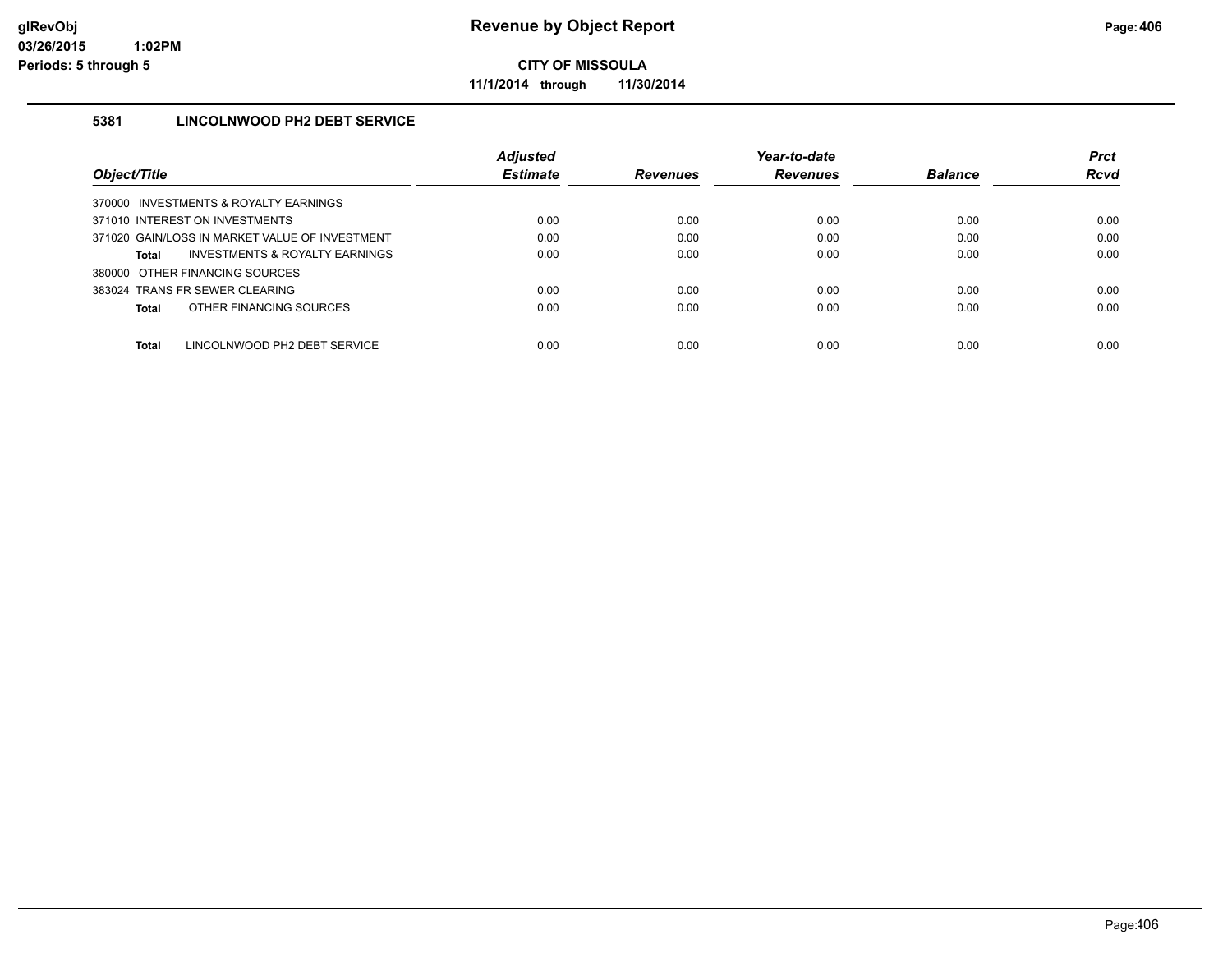**11/1/2014 through 11/30/2014**

# **5382 LINCOLNWOOD PH2 RESERVE FUND**

#### **5382 LINCOLNWOOD PH2 RESERVE FUND**

|                                                    | <b>Adjusted</b> |                 | Year-to-date    |                | <b>Prct</b> |
|----------------------------------------------------|-----------------|-----------------|-----------------|----------------|-------------|
| Object/Title                                       | <b>Estimate</b> | <b>Revenues</b> | <b>Revenues</b> | <b>Balance</b> | <b>Rcvd</b> |
| 370000 INVESTMENTS & ROYALTY EARNINGS              |                 |                 |                 |                |             |
| 371010 INTEREST ON INVESTMENTS                     | 0.00            | 0.00            | 0.00            | 0.00           | 0.00        |
| 371020 GAIN/LOSS IN MARKET VALUE OF INVESTMENTS    | 0.00            | 0.00            | 0.00            | 0.00           | 0.00        |
| <b>INVESTMENTS &amp; ROYALTY EARNINGS</b><br>Total | 0.00            | 0.00            | 0.00            | 0.00           | 0.00        |
| 380000 OTHER FINANCING SOURCES                     |                 |                 |                 |                |             |
| 381002 SRF LOAN                                    | 0.00            | 0.00            | 0.00            | 0.00           | 0.00        |
| 381030 SID BONDS PROCEEDS                          | 0.00            | 0.00            | 0.00            | 0.00           | 0.00        |
| 383024 TRANS FR SEWER CLEARING                     | 0.00            | 0.00            | 0.00            | 0.00           | 0.00        |
| 383042 TRANSFERS FROM OTHER FUNDS                  | 0.00            | 0.00            | 0.00            | 0.00           | 0.00        |
| OTHER FINANCING SOURCES<br><b>Total</b>            | 0.00            | 0.00            | 0.00            | 0.00           | 0.00        |
| LINCOLNWOOD PH2 RESERVE FUND<br><b>Total</b>       | 0.00            | 0.00            | 0.00            | 0.00           | 0.00        |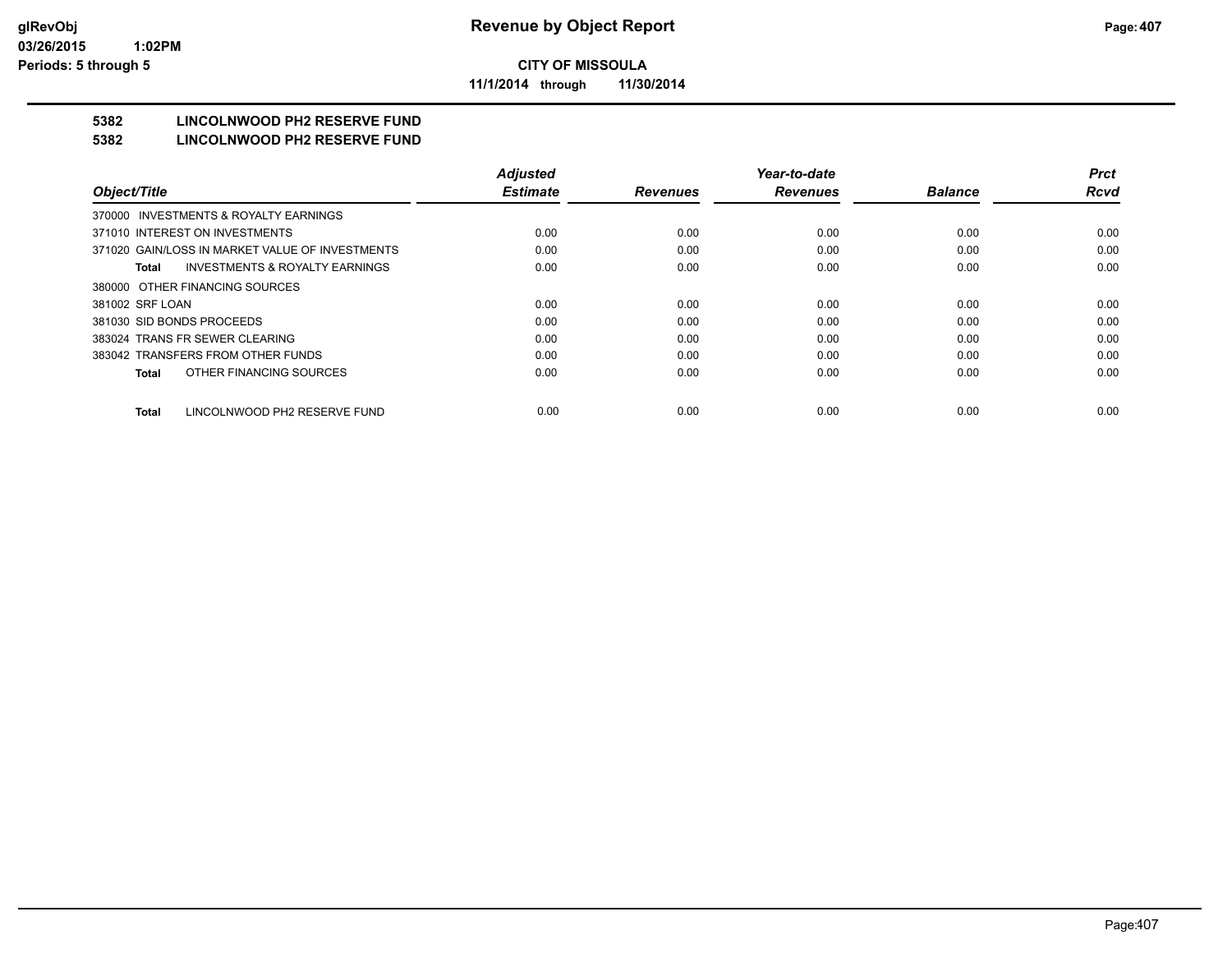**11/1/2014 through 11/30/2014**

### **5382 LINCOLNWOOD PH2 RESERVE FUND**

|                                                           | <b>Adiusted</b> |                 | Year-to-date    |                | <b>Prct</b> |
|-----------------------------------------------------------|-----------------|-----------------|-----------------|----------------|-------------|
| Object/Title                                              | <b>Estimate</b> | <b>Revenues</b> | <b>Revenues</b> | <b>Balance</b> | <b>Rcvd</b> |
| 370000 INVESTMENTS & ROYALTY EARNINGS                     |                 |                 |                 |                |             |
| 371010 INTEREST ON INVESTMENTS                            | 0.00            | 0.00            | 0.00            | 0.00           | 0.00        |
| 371020 GAIN/LOSS IN MARKET VALUE OF INVESTMENT            | 0.00            | 0.00            | 0.00            | 0.00           | 0.00        |
| <b>INVESTMENTS &amp; ROYALTY EARNINGS</b><br><b>Total</b> | 0.00            | 0.00            | 0.00            | 0.00           | 0.00        |
| 380000 OTHER FINANCING SOURCES                            |                 |                 |                 |                |             |
| 381002 SRF LOAN                                           | 0.00            | 0.00            | 0.00            | 0.00           | 0.00        |
| 381030 SID BONDS PROCEEDS                                 | 0.00            | 0.00            | 0.00            | 0.00           | 0.00        |
| 383024 TRANS FR SEWER CLEARING                            | 0.00            | 0.00            | 0.00            | 0.00           | 0.00        |
| 383042 TRANSFERS FROM OTHER FUNDS                         | 0.00            | 0.00            | 0.00            | 0.00           | 0.00        |
| OTHER FINANCING SOURCES<br><b>Total</b>                   | 0.00            | 0.00            | 0.00            | 0.00           | 0.00        |
| LINCOLNWOOD PH2 RESERVE FUND<br><b>Total</b>              | 0.00            | 0.00            | 0.00            | 0.00           | 0.00        |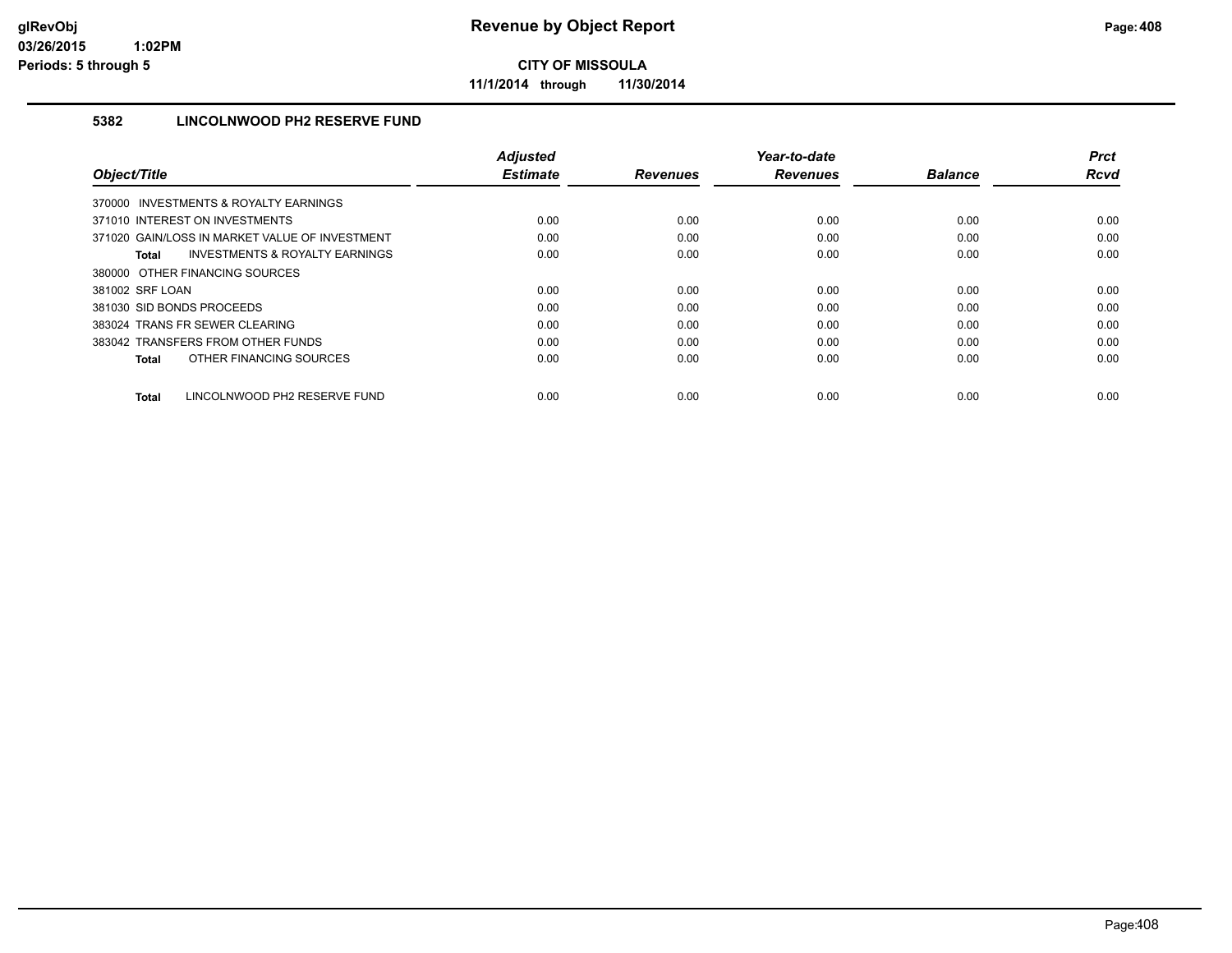**11/1/2014 through 11/30/2014**

# **5383 FY09 RATTLESNAKE SEWER DEBT SVS**

**5383 FY09 RATTLESNAKE SEWER DEBT SVS**

|                                                        | <b>Adjusted</b> |                 | Year-to-date    |                | <b>Prct</b> |
|--------------------------------------------------------|-----------------|-----------------|-----------------|----------------|-------------|
| Object/Title                                           | <b>Estimate</b> | <b>Revenues</b> | <b>Revenues</b> | <b>Balance</b> | <b>Rcvd</b> |
| 340000 CHARGES FOR SERVICES                            |                 |                 |                 |                |             |
| 343032 SEWER INSTALLATION CHARGES                      | 0.00            | 0.00            | 0.00            | 0.00           | 0.00        |
| <b>CHARGES FOR SERVICES</b><br>Total                   | 0.00            | 0.00            | 0.00            | 0.00           | 0.00        |
| <b>INVESTMENTS &amp; ROYALTY EARNINGS</b><br>370000    |                 |                 |                 |                |             |
| 371010 INTEREST ON INVESTMENTS                         | 0.00            | 0.00            | 0.00            | 0.00           | 0.00        |
| 371020 GAIN/LOSS IN MARKET VALUE OF INVESTMENTS        | 0.00            | 0.00            | 0.00            | 0.00           | 0.00        |
| <b>INVESTMENTS &amp; ROYALTY EARNINGS</b><br>Total     | 0.00            | 0.00            | 0.00            | 0.00           | 0.00        |
| OTHER FINANCING SOURCES<br>380000                      |                 |                 |                 |                |             |
| 381002 SRF LOAN                                        | 0.00            | 0.00            | 0.00            | 0.00           | 0.00        |
| 381020 REVENUE BONDS                                   | 0.00            | 0.00            | 0.00            | 0.00           | 0.00        |
| 383024 TRANS FR SEWER CLEARING                         | 31,550.00       | 0.00            | 0.00            | 31,550.00      | 0.00        |
| 383042 TRANSFERS FROM OTHER FUNDS                      | 0.00            | 0.00            | 0.00            | 0.00           | 0.00        |
| OTHER FINANCING SOURCES<br>Total                       | 31,550.00       | 0.00            | 0.00            | 31,550.00      | 0.00        |
| <b>FY09 RATTLESNAKE SEWER DEBT SVS</b><br><b>Total</b> | 31,550.00       | 0.00            | 0.00            | 31,550.00      | 0.00        |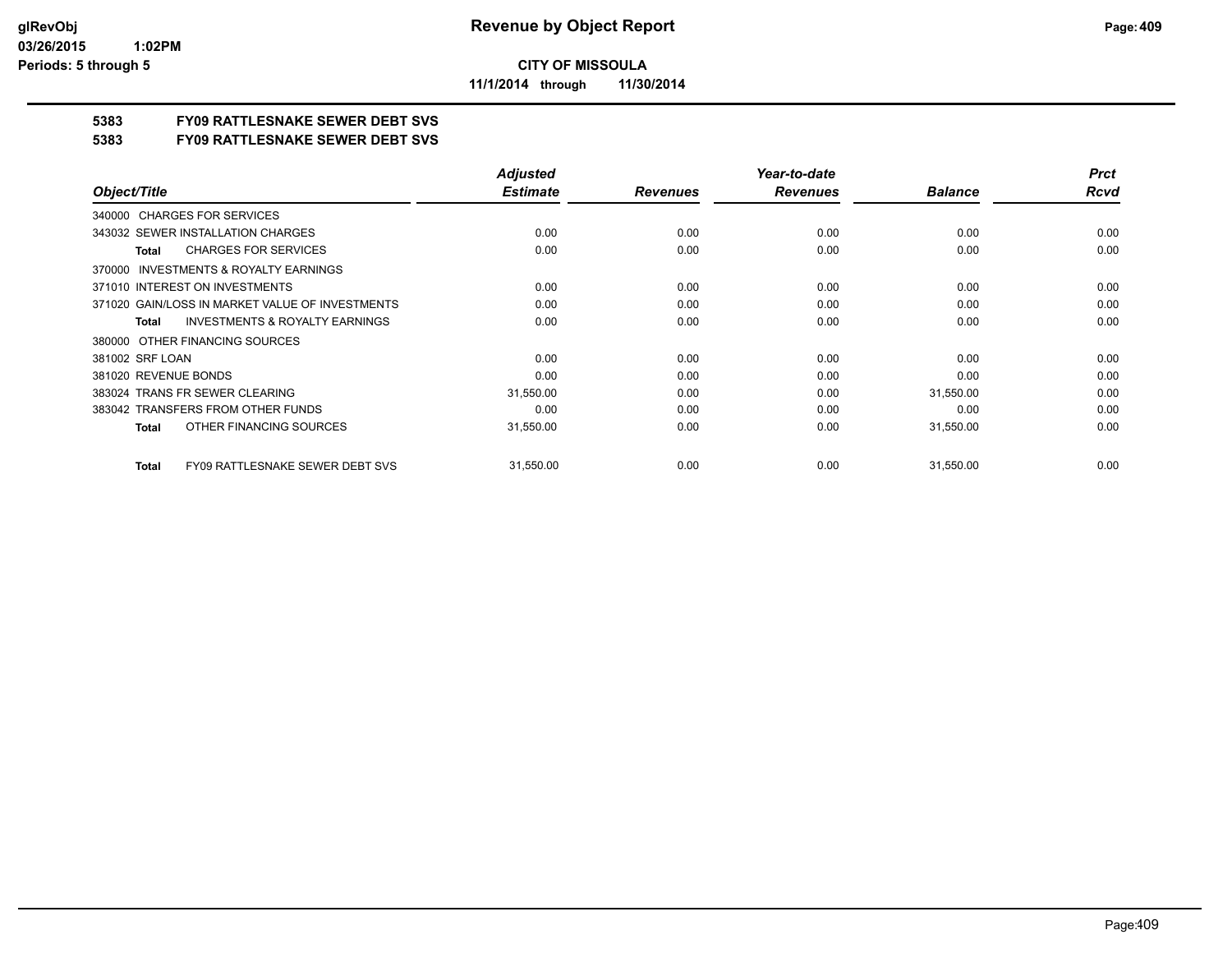**11/1/2014 through 11/30/2014**

### **5383 FY09 RATTLESNAKE SEWER DEBT SVS**

| Object/Title                                              | <b>Adjusted</b><br><b>Estimate</b> | <b>Revenues</b> | Year-to-date<br><b>Revenues</b> | <b>Balance</b> | <b>Prct</b><br>Rcvd |
|-----------------------------------------------------------|------------------------------------|-----------------|---------------------------------|----------------|---------------------|
|                                                           |                                    |                 |                                 |                |                     |
| 340000 CHARGES FOR SERVICES                               |                                    |                 |                                 |                |                     |
| 343032 SEWER INSTALLATION CHARGES                         | 0.00                               | 0.00            | 0.00                            | 0.00           | 0.00                |
| <b>CHARGES FOR SERVICES</b><br>Total                      | 0.00                               | 0.00            | 0.00                            | 0.00           | 0.00                |
| <b>INVESTMENTS &amp; ROYALTY EARNINGS</b><br>370000       |                                    |                 |                                 |                |                     |
| 371010 INTEREST ON INVESTMENTS                            | 0.00                               | 0.00            | 0.00                            | 0.00           | 0.00                |
| 371020 GAIN/LOSS IN MARKET VALUE OF INVESTMENT            | 0.00                               | 0.00            | 0.00                            | 0.00           | 0.00                |
| <b>INVESTMENTS &amp; ROYALTY EARNINGS</b><br><b>Total</b> | 0.00                               | 0.00            | 0.00                            | 0.00           | 0.00                |
| 380000 OTHER FINANCING SOURCES                            |                                    |                 |                                 |                |                     |
| 381002 SRF LOAN                                           | 0.00                               | 0.00            | 0.00                            | 0.00           | 0.00                |
| 381020 REVENUE BONDS                                      | 0.00                               | 0.00            | 0.00                            | 0.00           | 0.00                |
| 383024 TRANS FR SEWER CLEARING                            | 31,550.00                          | 0.00            | 0.00                            | 31,550.00      | 0.00                |
| 383042 TRANSFERS FROM OTHER FUNDS                         | 0.00                               | 0.00            | 0.00                            | 0.00           | 0.00                |
| OTHER FINANCING SOURCES<br><b>Total</b>                   | 31,550.00                          | 0.00            | 0.00                            | 31,550.00      | 0.00                |
| <b>FY09 RATTLESNAKE SEWER DEBT SVS</b><br><b>Total</b>    | 31,550.00                          | 0.00            | 0.00                            | 31,550.00      | 0.00                |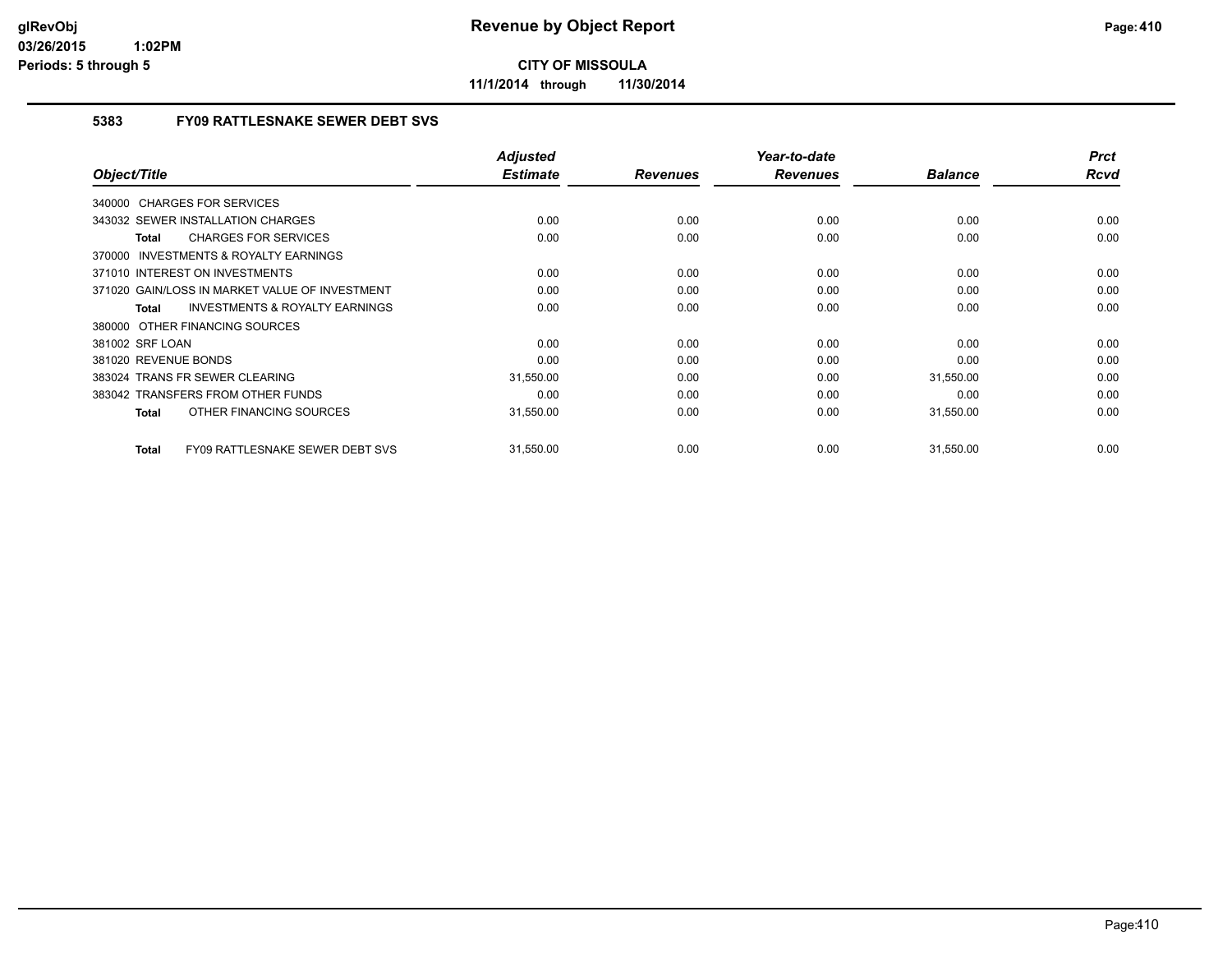**11/1/2014 through 11/30/2014**

#### **5384 09 LOLO BOND RESERVE**

**5384 09 LOLO BOND RESERVE**

|                                                    | <b>Adjusted</b> |                 | Year-to-date    |                | <b>Prct</b> |
|----------------------------------------------------|-----------------|-----------------|-----------------|----------------|-------------|
| Object/Title                                       | <b>Estimate</b> | <b>Revenues</b> | <b>Revenues</b> | <b>Balance</b> | <b>Rcvd</b> |
| 370000 INVESTMENTS & ROYALTY EARNINGS              |                 |                 |                 |                |             |
| 371010 INTEREST ON INVESTMENTS                     | 0.00            | 0.00            | 0.00            | 0.00           | 0.00        |
| 371020 GAIN/LOSS IN MARKET VALUE OF INVESTMENTS    | 0.00            | 0.00            | 0.00            | 0.00           | 0.00        |
| <b>INVESTMENTS &amp; ROYALTY EARNINGS</b><br>Total | 0.00            | 0.00            | 0.00            | 0.00           | 0.00        |
| 380000 OTHER FINANCING SOURCES                     |                 |                 |                 |                |             |
| 381002 SRF LOAN                                    | 0.00            | 0.00            | 0.00            | 0.00           | 0.00        |
| 383024 TRANS FR SEWER CLEARING                     | 245.500.00      | 0.00            | 0.00            | 245.500.00     | 0.00        |
| OTHER FINANCING SOURCES<br>Total                   | 245.500.00      | 0.00            | 0.00            | 245.500.00     | 0.00        |
|                                                    |                 |                 |                 |                |             |
| 09 LOLO BOND RESERVE<br>Total                      | 245.500.00      | 0.00            | 0.00            | 245.500.00     | 0.00        |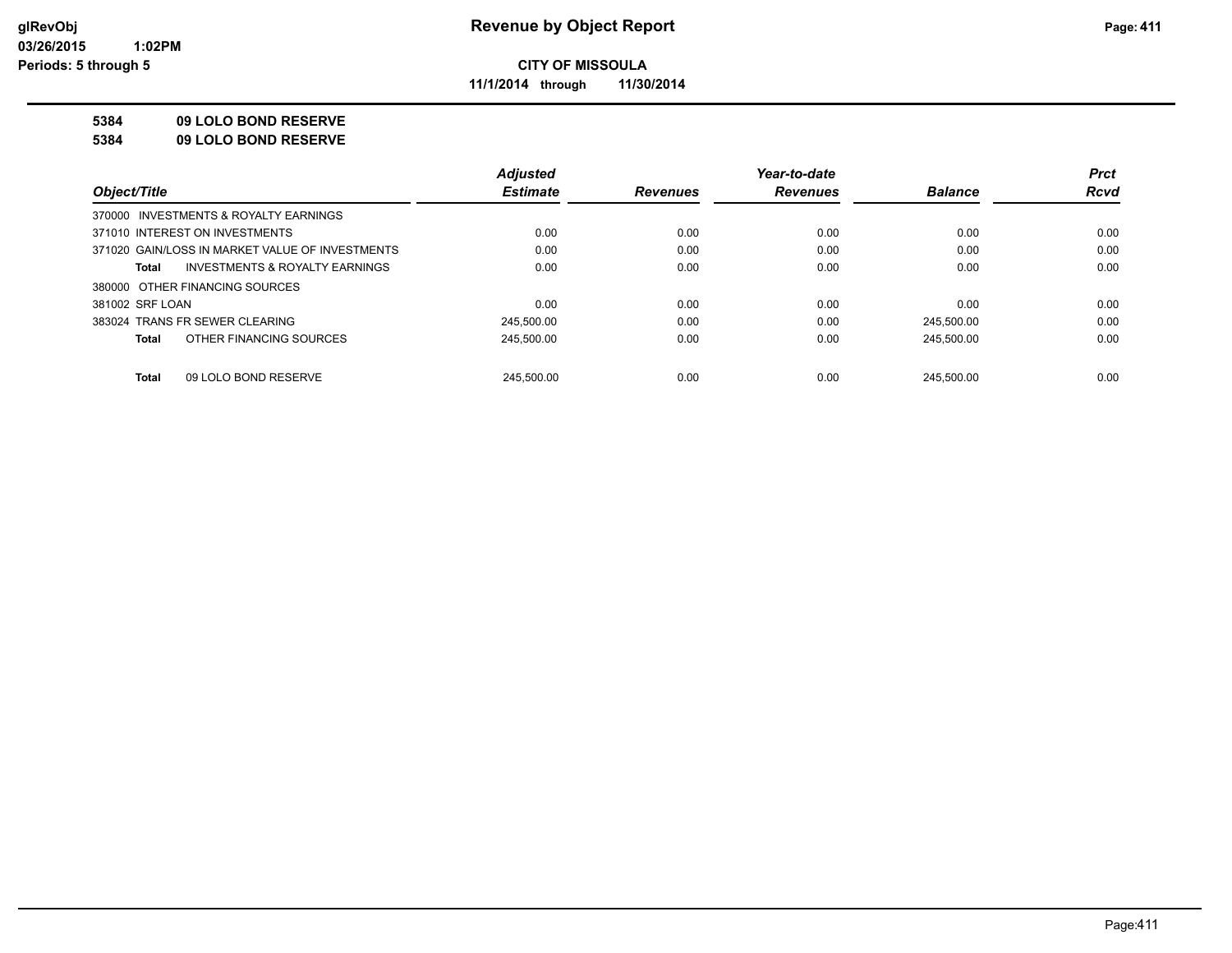**11/1/2014 through 11/30/2014**

### **5384 09 LOLO BOND RESERVE**

|                                                           | <b>Adjusted</b> |                 | Year-to-date    |                | <b>Prct</b> |
|-----------------------------------------------------------|-----------------|-----------------|-----------------|----------------|-------------|
| Object/Title                                              | <b>Estimate</b> | <b>Revenues</b> | <b>Revenues</b> | <b>Balance</b> | <b>Rcvd</b> |
| 370000 INVESTMENTS & ROYALTY EARNINGS                     |                 |                 |                 |                |             |
| 371010 INTEREST ON INVESTMENTS                            | 0.00            | 0.00            | 0.00            | 0.00           | 0.00        |
| 371020 GAIN/LOSS IN MARKET VALUE OF INVESTMENT            | 0.00            | 0.00            | 0.00            | 0.00           | 0.00        |
| <b>INVESTMENTS &amp; ROYALTY EARNINGS</b><br><b>Total</b> | 0.00            | 0.00            | 0.00            | 0.00           | 0.00        |
| 380000 OTHER FINANCING SOURCES                            |                 |                 |                 |                |             |
| 381002 SRF LOAN                                           | 0.00            | 0.00            | 0.00            | 0.00           | 0.00        |
| 383024 TRANS FR SEWER CLEARING                            | 245.500.00      | 0.00            | 0.00            | 245.500.00     | 0.00        |
| OTHER FINANCING SOURCES<br><b>Total</b>                   | 245.500.00      | 0.00            | 0.00            | 245.500.00     | 0.00        |
| 09 LOLO BOND RESERVE<br><b>Total</b>                      | 245.500.00      | 0.00            | 0.00            | 245.500.00     | 0.00        |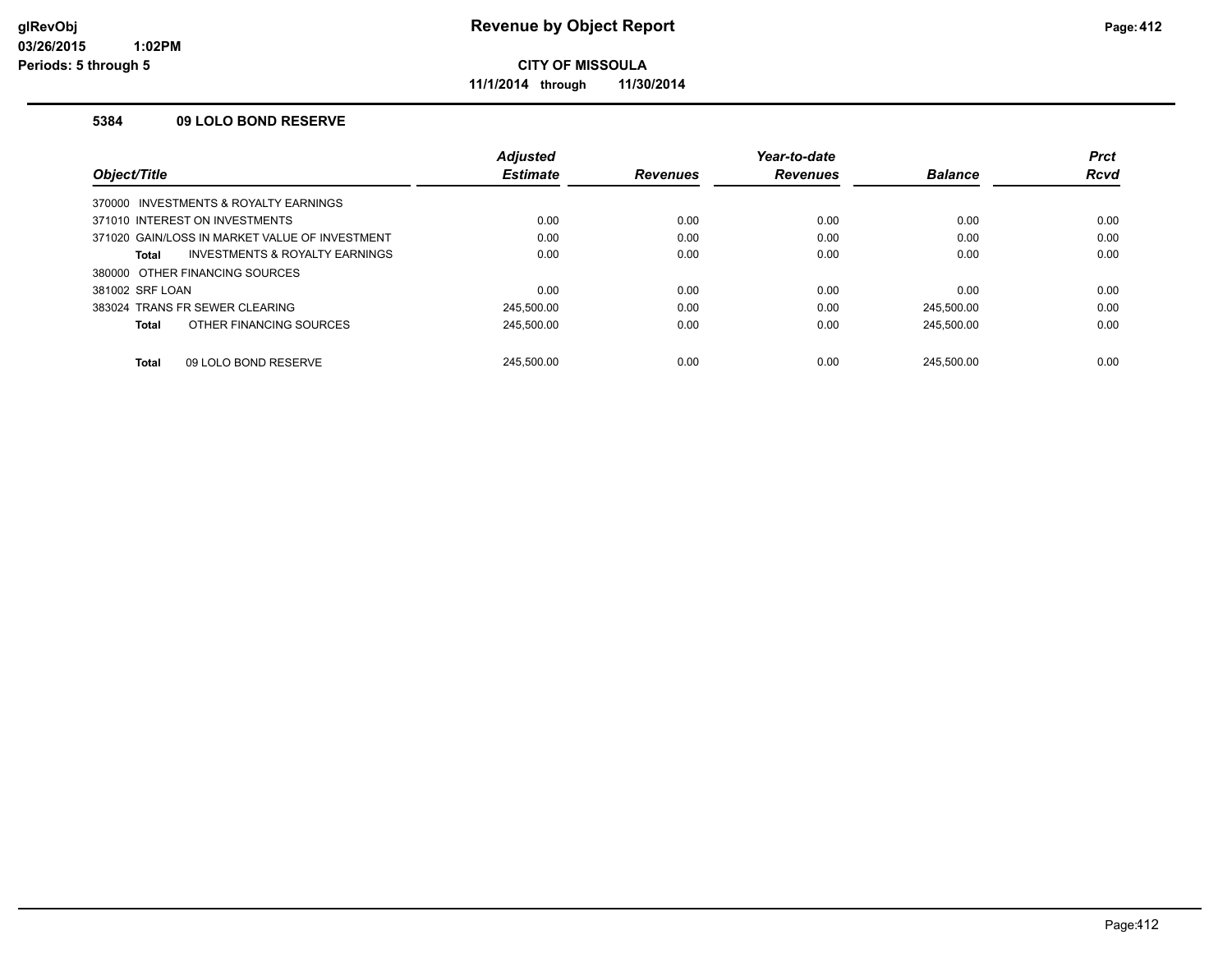**11/1/2014 through 11/30/2014**

# **5385 HEADWORKS 2010 BOND RESERVE**

### **5385 HEADWORKS 2010 BOND RESERVE**

|                 |                                    | <b>Adjusted</b> |                 | <b>Prct</b>     |                |             |
|-----------------|------------------------------------|-----------------|-----------------|-----------------|----------------|-------------|
| Object/Title    |                                    | <b>Estimate</b> | <b>Revenues</b> | <b>Revenues</b> | <b>Balance</b> | <b>Rcvd</b> |
|                 | 380000 OTHER FINANCING SOURCES     |                 |                 |                 |                |             |
| 381002 SRF LOAN |                                    | 0.00            | 0.00            | 0.00            | 0.00           | 0.00        |
| <b>Total</b>    | OTHER FINANCING SOURCES            | 0.00            | 0.00            | 0.00            | 0.00           | 0.00        |
| <b>Total</b>    | <b>HEADWORKS 2010 BOND RESERVE</b> | 0.00            | 0.00            | 0.00            | 0.00           | 0.00        |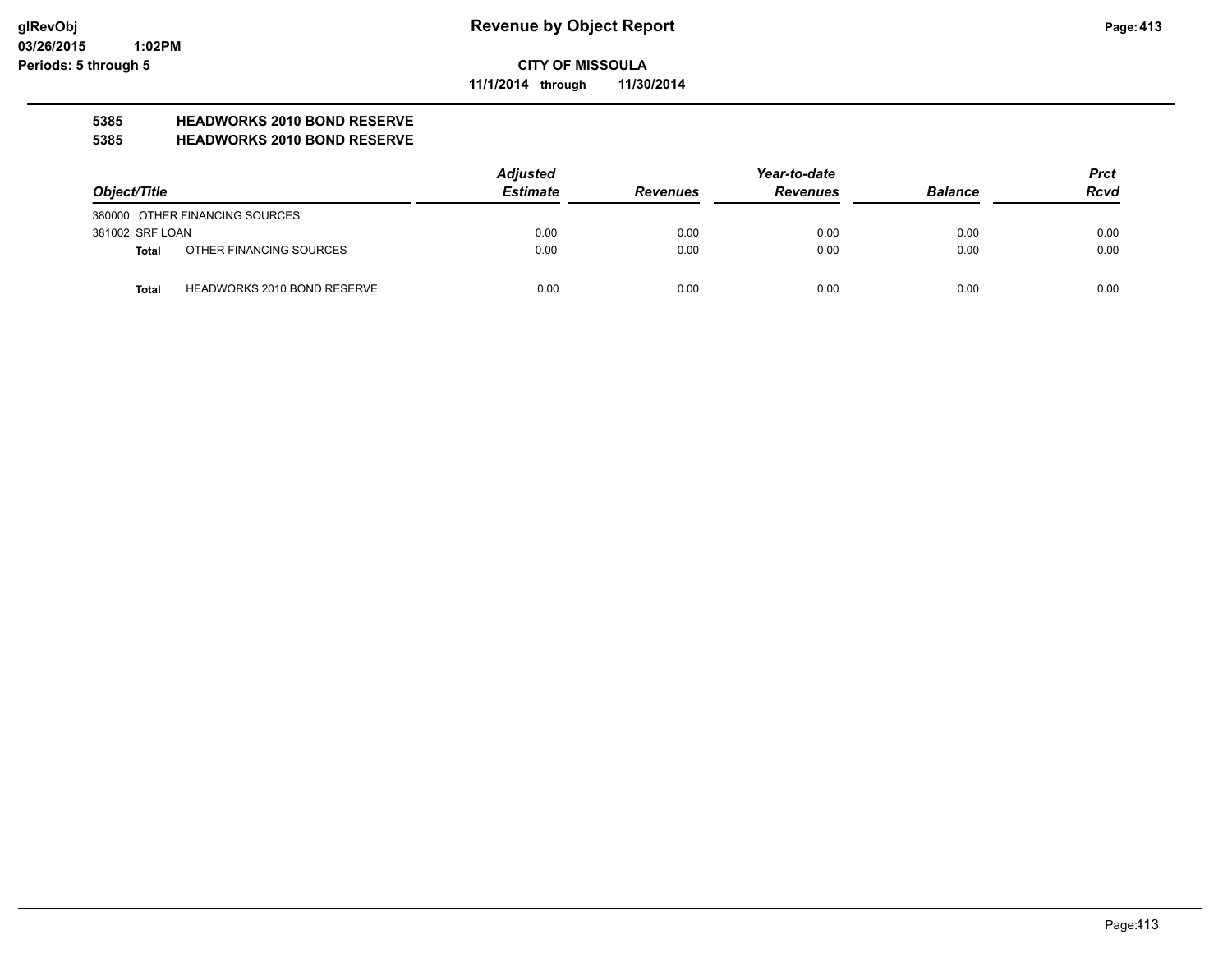**11/1/2014 through 11/30/2014**

### **5385 HEADWORKS 2010 BOND RESERVE**

| Object/Title                    |                                | <b>Adjusted</b><br><b>Estimate</b> | <b>Revenues</b> | Year-to-date<br><b>Revenues</b> | <b>Balance</b> | <b>Prct</b><br><b>Rcvd</b> |
|---------------------------------|--------------------------------|------------------------------------|-----------------|---------------------------------|----------------|----------------------------|
|                                 | 380000 OTHER FINANCING SOURCES |                                    |                 |                                 |                |                            |
| 381002 SRF LOAN<br><b>Total</b> | OTHER FINANCING SOURCES        | 0.00<br>0.00                       | 0.00<br>0.00    | 0.00<br>0.00                    | 0.00<br>0.00   | 0.00<br>0.00               |
| <b>Total</b>                    | HEADWORKS 2010 BOND RESERVE    | 0.00                               | 0.00            | 0.00                            | 0.00           | 0.00                       |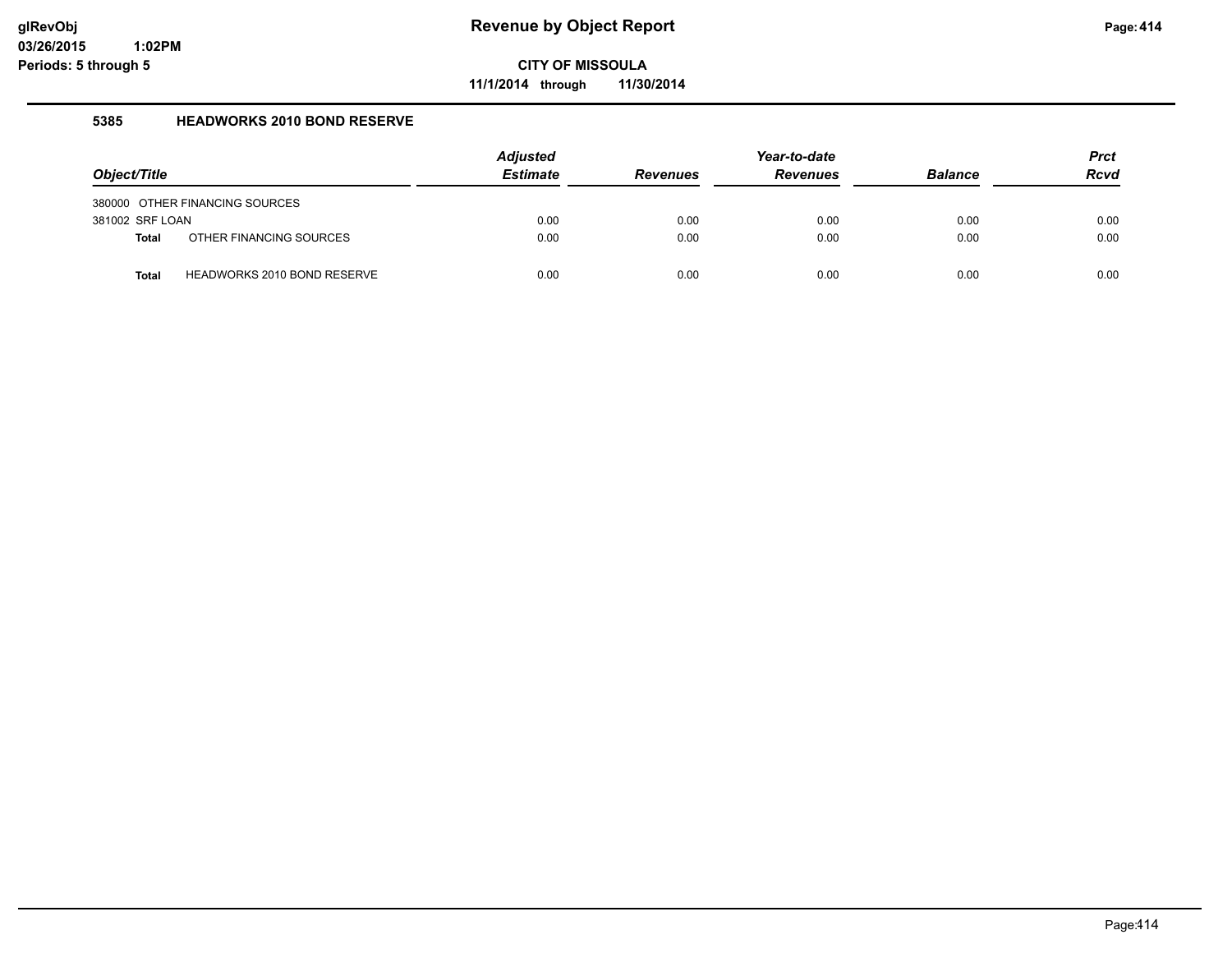**11/1/2014 through 11/30/2014**

### **5386 FY10 HEADWORKS DEBT SERVICE**

#### **5386 FY10 HEADWORKS DEBT SERVICE**

|                                            | <b>Adjusted</b> |                 | Year-to-date    |                | <b>Prct</b> |
|--------------------------------------------|-----------------|-----------------|-----------------|----------------|-------------|
| Object/Title                               | <b>Estimate</b> | <b>Revenues</b> | <b>Revenues</b> | <b>Balance</b> | <b>Rcvd</b> |
| 330000 INTERGOVERNMENTAL REVENUES          |                 |                 |                 |                |             |
| 331990 IRS REIMB/DEBT SVS INTEREST         | 254.857.00      | 0.00            | 0.00            | 254.857.00     | 0.00        |
| <b>INTERGOVERNMENTAL REVENUES</b><br>Total | 254.857.00      | 0.00            | 0.00            | 254.857.00     | 0.00        |
| 380000 OTHER FINANCING SOURCES             |                 |                 |                 |                |             |
| 381002 SRF LOAN                            | 0.00            | 0.00            | 0.00            | 0.00           | 0.00        |
| 383024 TRANS FR SEWER CLEARING             | 442,092.00      | 0.00            | 0.00            | 442,092.00     | 0.00        |
| OTHER FINANCING SOURCES<br>Total           | 442.092.00      | 0.00            | 0.00            | 442.092.00     | 0.00        |
|                                            |                 |                 |                 |                |             |
| FY10 HEADWORKS DEBT SERVICE<br>Total       | 696.949.00      | 0.00            | 0.00            | 696.949.00     | 0.00        |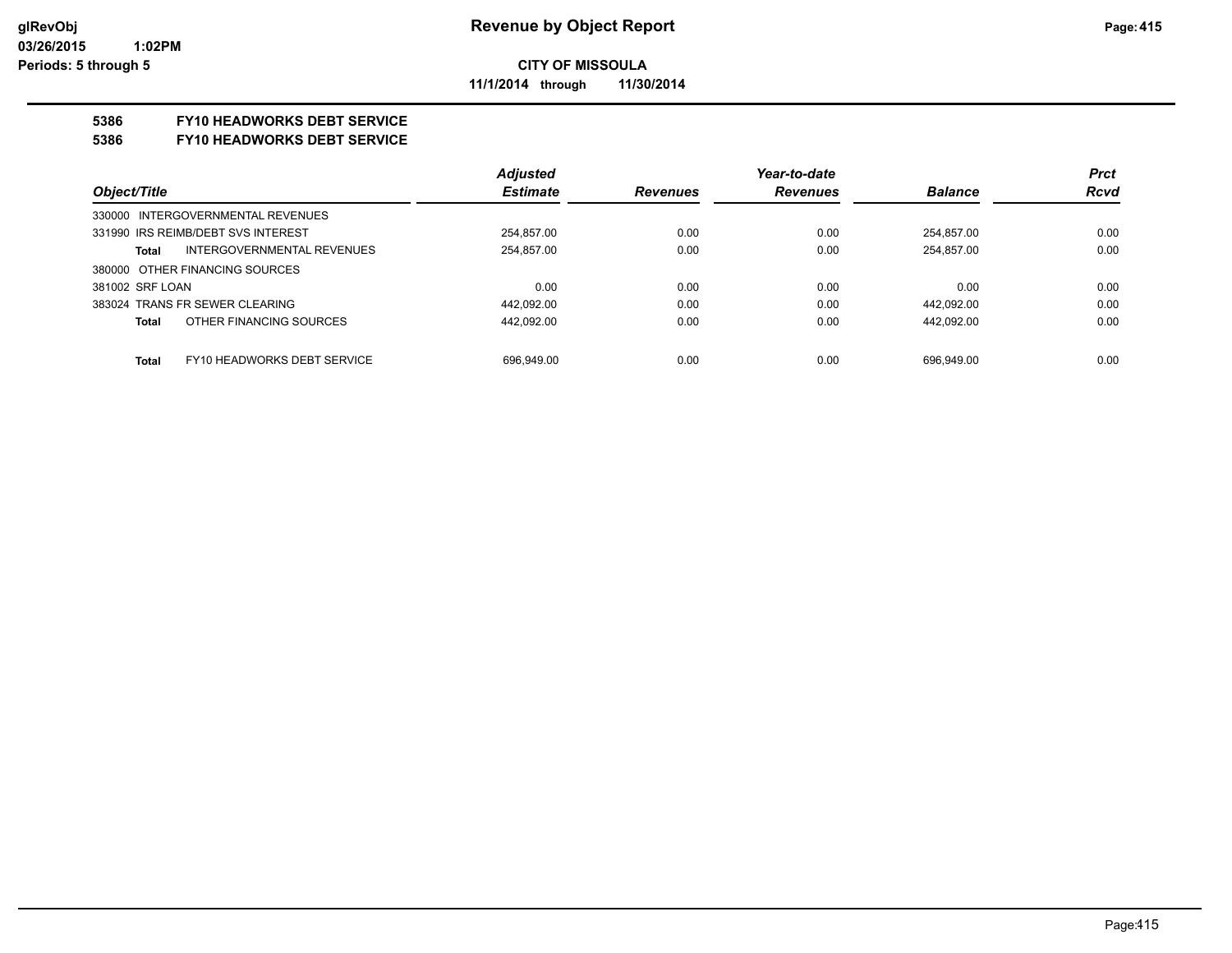**11/1/2014 through 11/30/2014**

### **5386 FY10 HEADWORKS DEBT SERVICE**

|                 |                                    | <b>Adjusted</b> |                 | Year-to-date    |                | <b>Prct</b> |
|-----------------|------------------------------------|-----------------|-----------------|-----------------|----------------|-------------|
| Object/Title    |                                    | <b>Estimate</b> | <b>Revenues</b> | <b>Revenues</b> | <b>Balance</b> | <b>Rcvd</b> |
|                 | 330000 INTERGOVERNMENTAL REVENUES  |                 |                 |                 |                |             |
|                 | 331990 IRS REIMB/DEBT SVS INTEREST | 254.857.00      | 0.00            | 0.00            | 254.857.00     | 0.00        |
| Total           | INTERGOVERNMENTAL REVENUES         | 254,857.00      | 0.00            | 0.00            | 254,857.00     | 0.00        |
|                 | 380000 OTHER FINANCING SOURCES     |                 |                 |                 |                |             |
| 381002 SRF LOAN |                                    | 0.00            | 0.00            | 0.00            | 0.00           | 0.00        |
|                 | 383024 TRANS FR SEWER CLEARING     | 442.092.00      | 0.00            | 0.00            | 442.092.00     | 0.00        |
| <b>Total</b>    | OTHER FINANCING SOURCES            | 442.092.00      | 0.00            | 0.00            | 442.092.00     | 0.00        |
|                 |                                    |                 |                 |                 |                |             |
| <b>Total</b>    | FY10 HEADWORKS DEBT SERVICE        | 696.949.00      | 0.00            | 0.00            | 696.949.00     | 0.00        |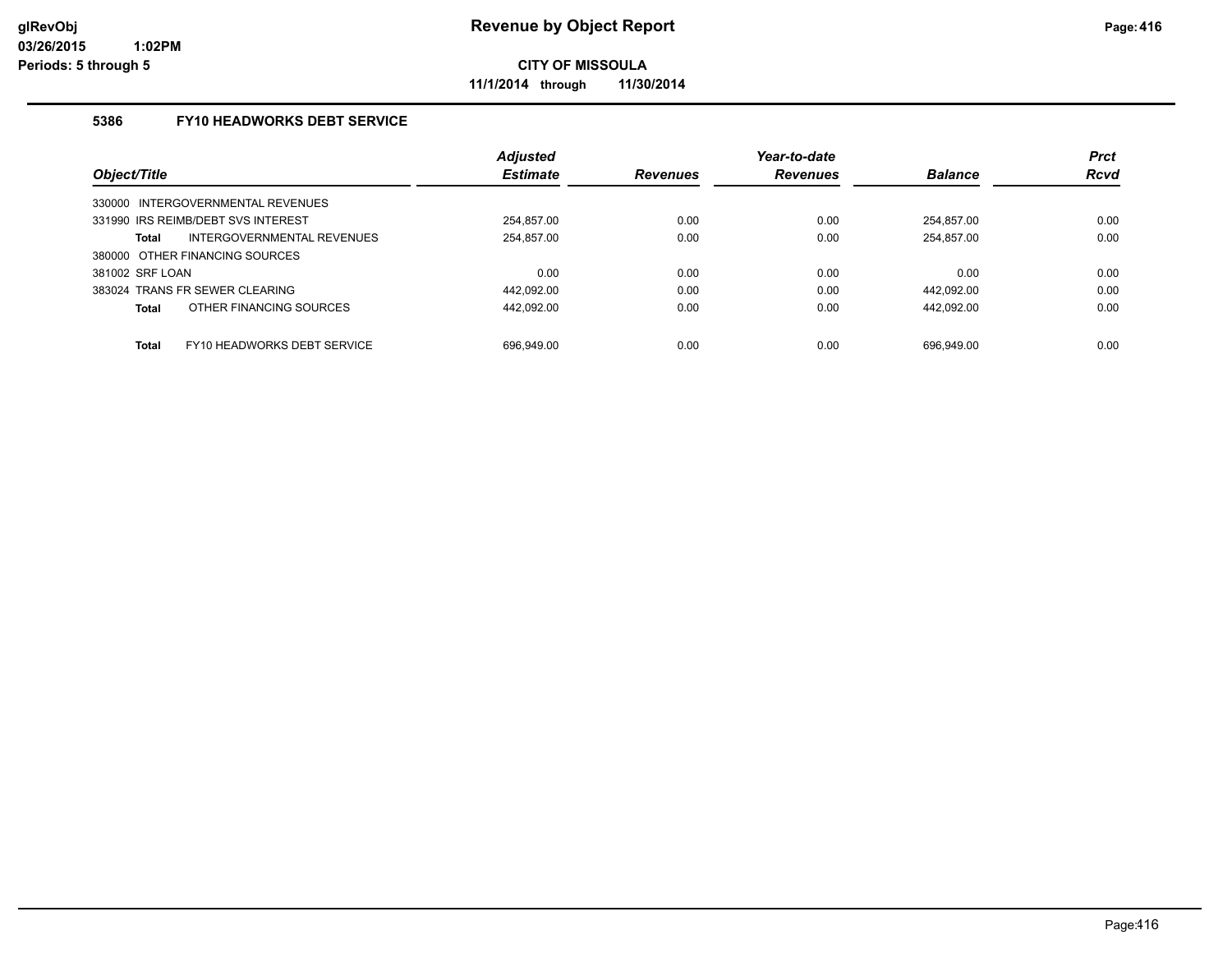**11/1/2014 through 11/30/2014**

# **5387 FY11 SEWER \$1.29M BOND DEBT SERVICE**

## **5387 FY11 SEWER \$1.29M BOND DEBT SERVICE**

|                                                      | <b>Adjusted</b> |                 | Year-to-date    |                | <b>Prct</b> |
|------------------------------------------------------|-----------------|-----------------|-----------------|----------------|-------------|
| Object/Title                                         | <b>Estimate</b> | <b>Revenues</b> | <b>Revenues</b> | <b>Balance</b> | <b>Rcvd</b> |
| 370000 INVESTMENTS & ROYALTY EARNINGS                |                 |                 |                 |                |             |
| 371010 INTEREST ON INVESTMENTS                       | 0.00            | 0.00            | 0.00            | 0.00           | 0.00        |
| 371020 GAIN/LOSS IN MARKET VALUE OF INVESTMENTS      | 0.00            | 0.00            | 0.00            | 0.00           | 0.00        |
| <b>INVESTMENTS &amp; ROYALTY EARNINGS</b><br>Total   | 0.00            | 0.00            | 0.00            | 0.00           | 0.00        |
| 380000 OTHER FINANCING SOURCES                       |                 |                 |                 |                |             |
| 383024 TRANS FR SEWER CLEARING                       | 103.430.00      | 0.00            | 0.00            | 103.430.00     | 0.00        |
| OTHER FINANCING SOURCES<br>Total                     | 103.430.00      | 0.00            | 0.00            | 103.430.00     | 0.00        |
|                                                      |                 |                 |                 |                |             |
| FY11 SEWER \$1.29M BOND DEBT SERVICE<br><b>Total</b> | 103.430.00      | 0.00            | 0.00            | 103.430.00     | 0.00        |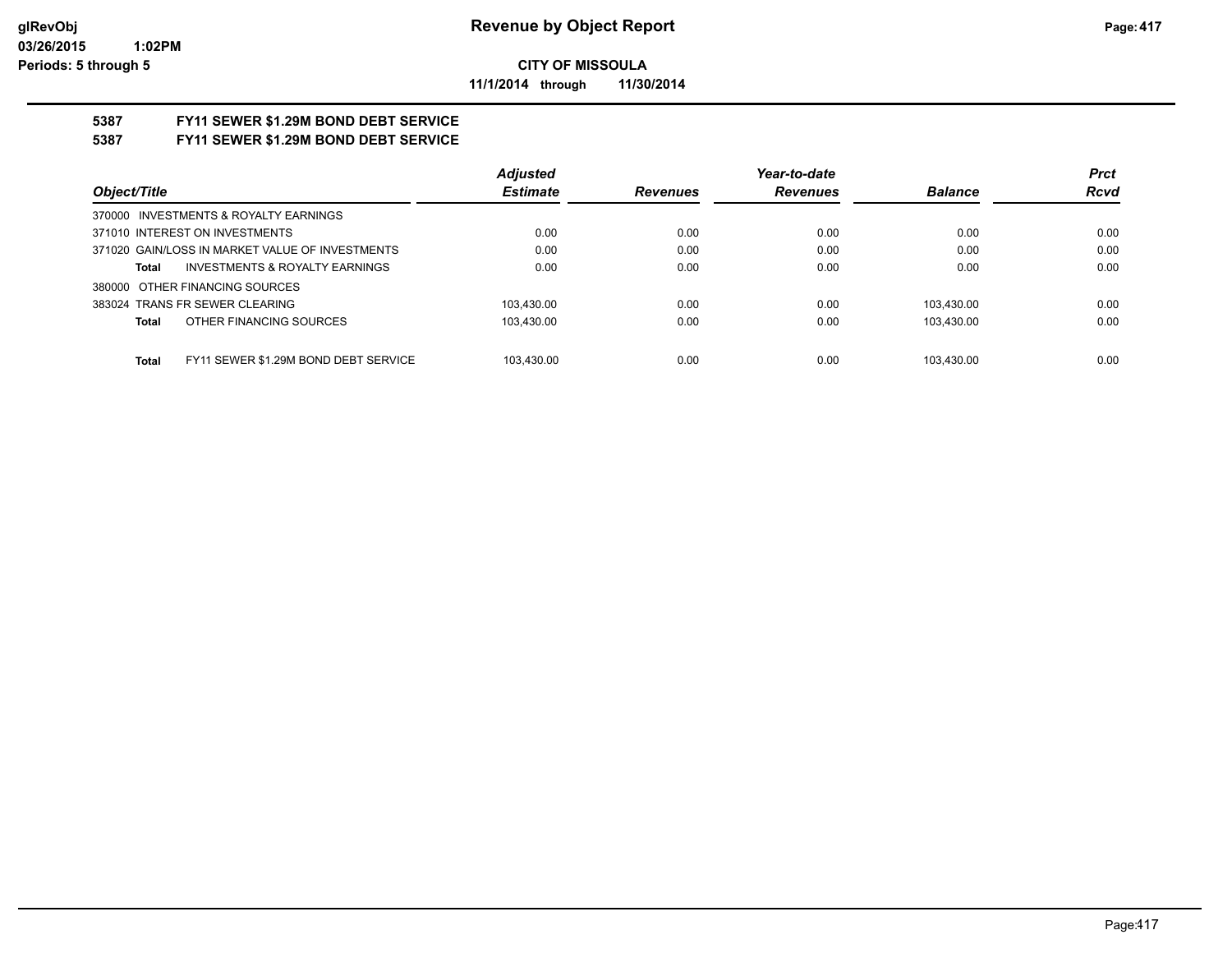**11/1/2014 through 11/30/2014**

### **5387 FY11 SEWER \$1.29M BOND DEBT SERVICE**

|                                                      | <b>Adjusted</b> |                 | Year-to-date    |                | <b>Prct</b> |
|------------------------------------------------------|-----------------|-----------------|-----------------|----------------|-------------|
| Object/Title                                         | <b>Estimate</b> | <b>Revenues</b> | <b>Revenues</b> | <b>Balance</b> | <b>Rcvd</b> |
| 370000 INVESTMENTS & ROYALTY EARNINGS                |                 |                 |                 |                |             |
| 371010 INTEREST ON INVESTMENTS                       | 0.00            | 0.00            | 0.00            | 0.00           | 0.00        |
| 371020 GAIN/LOSS IN MARKET VALUE OF INVESTMENT       | 0.00            | 0.00            | 0.00            | 0.00           | 0.00        |
| INVESTMENTS & ROYALTY EARNINGS<br>Total              | 0.00            | 0.00            | 0.00            | 0.00           | 0.00        |
| 380000 OTHER FINANCING SOURCES                       |                 |                 |                 |                |             |
| 383024 TRANS FR SEWER CLEARING                       | 103.430.00      | 0.00            | 0.00            | 103.430.00     | 0.00        |
| OTHER FINANCING SOURCES<br><b>Total</b>              | 103.430.00      | 0.00            | 0.00            | 103.430.00     | 0.00        |
| <b>Total</b><br>FY11 SEWER \$1.29M BOND DEBT SERVICE | 103.430.00      | 0.00            | 0.00            | 103.430.00     | 0.00        |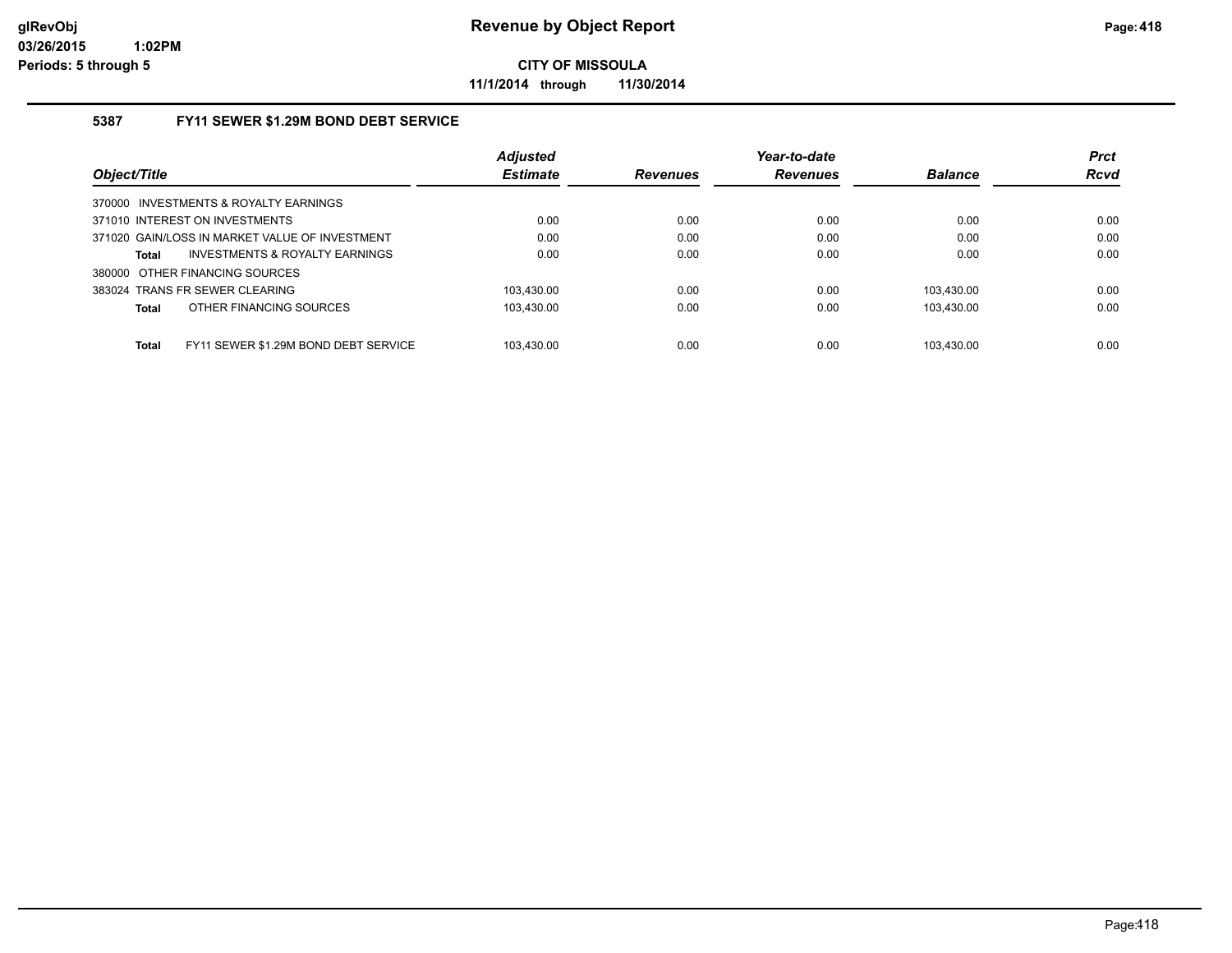**11/1/2014 through 11/30/2014**

### **5388 FY11 \$1.29M SEWER BOND RESERVE**

**5388 FY11 \$1.29M SEWER BOND RESERVE**

|                                                    | <b>Adjusted</b> |                 | Year-to-date    |                | <b>Prct</b> |
|----------------------------------------------------|-----------------|-----------------|-----------------|----------------|-------------|
| Object/Title                                       | <b>Estimate</b> | <b>Revenues</b> | <b>Revenues</b> | <b>Balance</b> | <b>Rcvd</b> |
| 370000 INVESTMENTS & ROYALTY EARNINGS              |                 |                 |                 |                |             |
| 371010 INTEREST ON INVESTMENTS                     | 0.00            | 0.00            | 0.00            | 0.00           | 0.00        |
| 371020 GAIN/LOSS IN MARKET VALUE OF INVESTMENTS    | 0.00            | 0.00            | 0.00            | 0.00           | 0.00        |
| <b>INVESTMENTS &amp; ROYALTY EARNINGS</b><br>Total | 0.00            | 0.00            | 0.00            | 0.00           | 0.00        |
| 380000 OTHER FINANCING SOURCES                     |                 |                 |                 |                |             |
| 381002 SRF LOAN                                    | 0.00            | 0.00            | 0.00            | 0.00           | 0.00        |
| 381020 REVENUE BONDS                               | 0.00            | 0.00            | 0.00            | 0.00           | 0.00        |
| 381030 SID BONDS PROCEEDS                          | 0.00            | 0.00            | 0.00            | 0.00           | 0.00        |
| 383024 TRANS FR SEWER CLEARING                     | 0.00            | 0.00            | 0.00            | 0.00           | 0.00        |
| 383042 TRANSFERS FROM OTHER FUNDS                  | 0.00            | 0.00            | 0.00            | 0.00           | 0.00        |
| OTHER FINANCING SOURCES<br>Total                   | 0.00            | 0.00            | 0.00            | 0.00           | 0.00        |
| FY11 \$1.29M SEWER BOND RESERVE<br>Total           | 0.00            | 0.00            | 0.00            | 0.00           | 0.00        |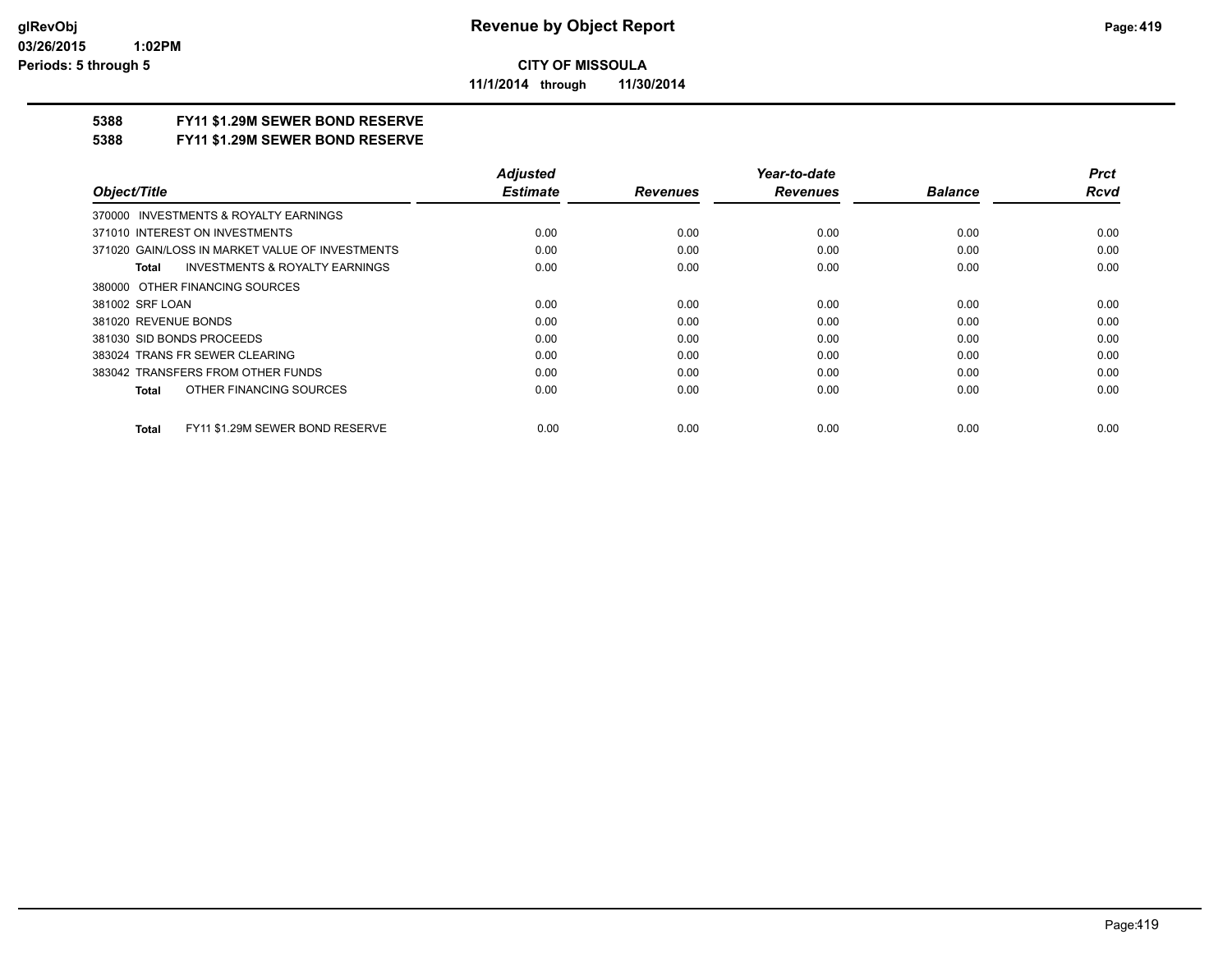**11/1/2014 through 11/30/2014**

### **5388 FY11 \$1.29M SEWER BOND RESERVE**

|                                                           | <b>Adjusted</b> |                 | Year-to-date    |                | <b>Prct</b> |
|-----------------------------------------------------------|-----------------|-----------------|-----------------|----------------|-------------|
| Object/Title                                              | <b>Estimate</b> | <b>Revenues</b> | <b>Revenues</b> | <b>Balance</b> | <b>Rcvd</b> |
| 370000 INVESTMENTS & ROYALTY EARNINGS                     |                 |                 |                 |                |             |
| 371010 INTEREST ON INVESTMENTS                            | 0.00            | 0.00            | 0.00            | 0.00           | 0.00        |
| 371020 GAIN/LOSS IN MARKET VALUE OF INVESTMENT            | 0.00            | 0.00            | 0.00            | 0.00           | 0.00        |
| <b>INVESTMENTS &amp; ROYALTY EARNINGS</b><br><b>Total</b> | 0.00            | 0.00            | 0.00            | 0.00           | 0.00        |
| 380000 OTHER FINANCING SOURCES                            |                 |                 |                 |                |             |
| 381002 SRF LOAN                                           | 0.00            | 0.00            | 0.00            | 0.00           | 0.00        |
| 381020 REVENUE BONDS                                      | 0.00            | 0.00            | 0.00            | 0.00           | 0.00        |
| 381030 SID BONDS PROCEEDS                                 | 0.00            | 0.00            | 0.00            | 0.00           | 0.00        |
| 383024 TRANS FR SEWER CLEARING                            | 0.00            | 0.00            | 0.00            | 0.00           | 0.00        |
| 383042 TRANSFERS FROM OTHER FUNDS                         | 0.00            | 0.00            | 0.00            | 0.00           | 0.00        |
| OTHER FINANCING SOURCES<br><b>Total</b>                   | 0.00            | 0.00            | 0.00            | 0.00           | 0.00        |
| FY11 \$1.29M SEWER BOND RESERVE<br><b>Total</b>           | 0.00            | 0.00            | 0.00            | 0.00           | 0.00        |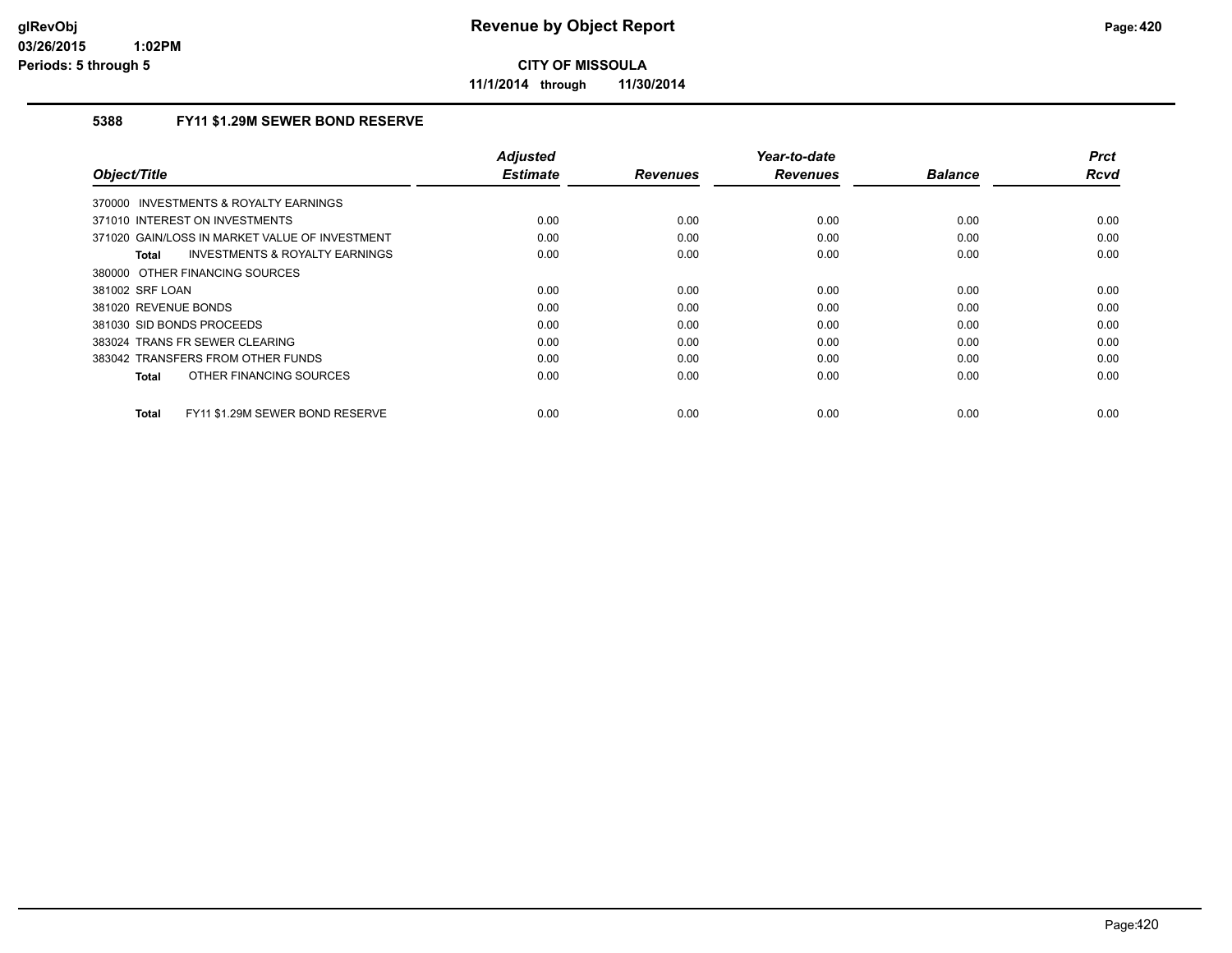**11/1/2014 through 11/30/2014**

### **5711 AQUATICS**

**5711 AQUATICS**

|                                                           | <b>Adjusted</b> |                 | Year-to-date    |                | <b>Prct</b> |
|-----------------------------------------------------------|-----------------|-----------------|-----------------|----------------|-------------|
| Object/Title                                              | <b>Estimate</b> | <b>Revenues</b> | <b>Revenues</b> | <b>Balance</b> | <b>Rcvd</b> |
| <b>INTERGOVERNMENTAL REVENUES</b><br>330000               |                 |                 |                 |                |             |
| 336023 STATE CONTRIB. - PERS                              | 0.00            | 29.84           | 399.75          | $-399.75$      | 0.00        |
| <b>INTERGOVERNMENTAL REVENUES</b><br><b>Total</b>         | 0.00            | 29.84           | 399.75          | $-399.75$      | 0.00        |
| <b>CHARGES FOR SERVICES</b><br>340000                     |                 |                 |                 |                |             |
| 340051 GRILL VAN CONCESSIONS                              | 0.00            | 0.00            | 19,438.50       | $-19,438.50$   | 0.00        |
| 346030 SWIMMING POOL FEES                                 | 1,045,954.00    | 307.56          | 394,240.14      | 651,713.86     | 37.69       |
| 346060 CURRENTS SWIMMING FACILITY                         | 0.00            | 29,138.98       | 132,828.46      | $-132,828.46$  | 0.00        |
| 346061 CURRENTS ENTERPRISE                                | 0.00            | 0.00            | 0.00            | 0.00           | 0.00        |
| 346062 SPLASH ENTERPRISE                                  | 0.00            | 0.00            | 0.00            | 0.00           | 0.00        |
| <b>CHARGES FOR SERVICES</b><br><b>Total</b>               | 1,045,954.00    | 29,446.54       | 546,507.10      | 499,446.90     | 52.25       |
| 360000 MISCELLANEOUS REVENUES                             |                 |                 |                 |                |             |
| 360010 MISCELLANEOUS                                      | 0.00            | 0.00            | 0.00            | 0.00           | 0.00        |
| 365000 DONATIONS                                          | 0.00            | 0.00            | 0.00            | 0.00           | 0.00        |
| 365019 AQUATICS DONATIONS & GRANTS                        | 150,000.00      | 0.00            | 0.00            | 150,000.00     | 0.00        |
| MISCELLANEOUS REVENUES<br><b>Total</b>                    | 150,000.00      | 0.00            | 0.00            | 150,000.00     | 0.00        |
| <b>INVESTMENTS &amp; ROYALTY EARNINGS</b><br>370000       |                 |                 |                 |                |             |
| 371010 INTEREST ON INVESTMENTS                            | 0.00            | 0.00            | 0.00            | 0.00           | 0.00        |
| <b>INVESTMENTS &amp; ROYALTY EARNINGS</b><br><b>Total</b> | 0.00            | 0.00            | 0.00            | 0.00           | 0.00        |
| OTHER FINANCING SOURCES<br>380000                         |                 |                 |                 |                |             |
| 383029 TRANS FR GENERAL                                   | 203.000.00      | 0.00            | 0.00            | 203.000.00     | 0.00        |
| 383043 TRANSFERS FROM IMPACT FEES                         | 0.00            | 0.00            | 0.00            | 0.00           | 0.00        |
| 383400 CAPITAL CONTRIBUTION                               | 0.00            | 0.00            | 0.00            | 0.00           | 0.00        |
| OTHER FINANCING SOURCES<br><b>Total</b>                   | 203,000.00      | 0.00            | 0.00            | 203,000.00     | 0.00        |
|                                                           |                 |                 |                 |                |             |
| <b>AQUATICS</b><br><b>Total</b>                           | 1,398,954.00    | 29,476.38       | 546,906.85      | 852,047.15     | 39.09       |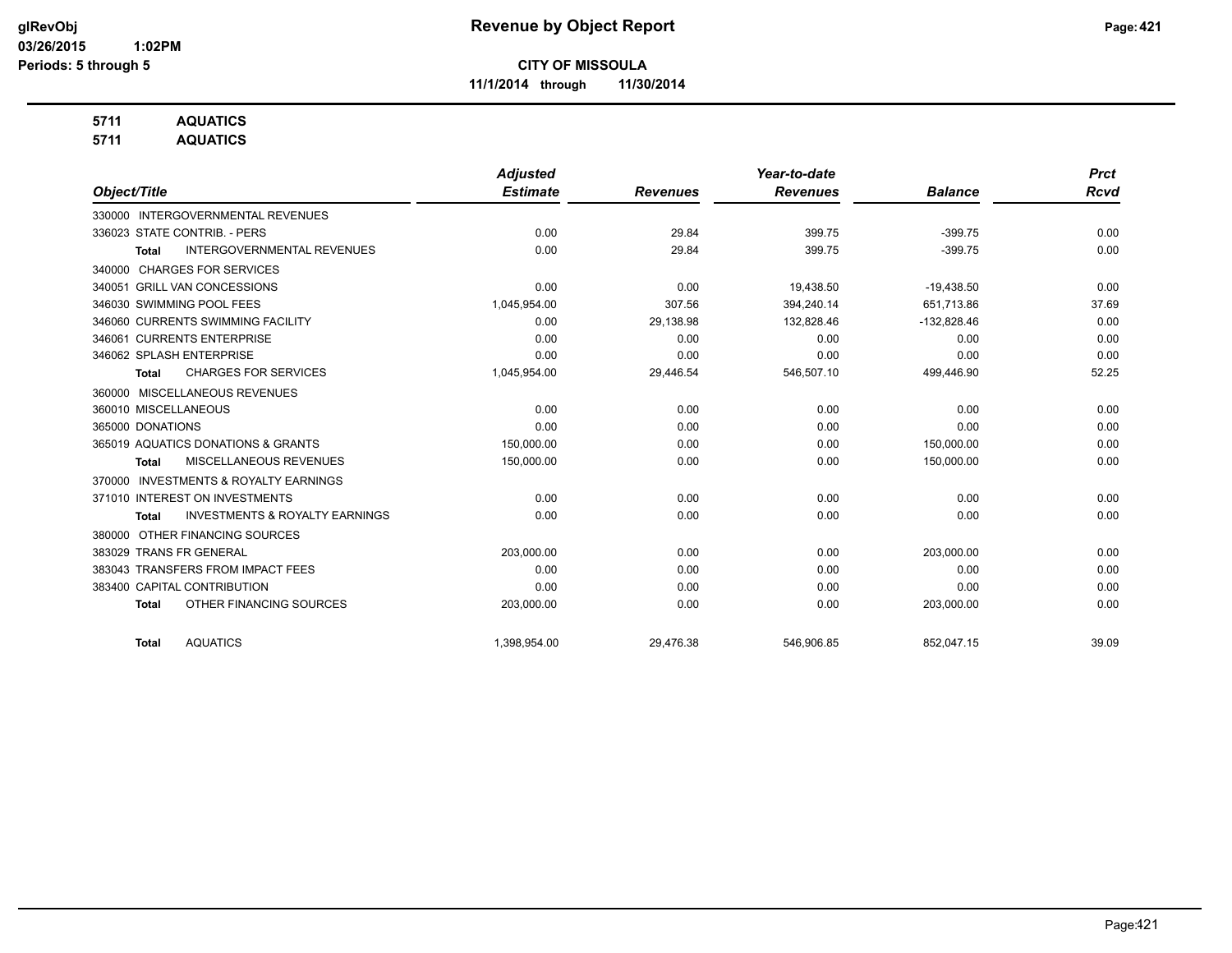**11/1/2014 through 11/30/2014**

#### **5711 AQUATICS**

|                                                           | <b>Adjusted</b> |                 | Year-to-date    |                | <b>Prct</b><br><b>Rcvd</b> |
|-----------------------------------------------------------|-----------------|-----------------|-----------------|----------------|----------------------------|
| Object/Title                                              | <b>Estimate</b> | <b>Revenues</b> | <b>Revenues</b> | <b>Balance</b> |                            |
| <b>INTERGOVERNMENTAL REVENUES</b><br>330000               |                 |                 |                 |                |                            |
| 336023 STATE CONTRIB. - PERS                              | 0.00            | 29.84           | 399.75          | $-399.75$      | 0.00                       |
| <b>INTERGOVERNMENTAL REVENUES</b><br><b>Total</b>         | 0.00            | 29.84           | 399.75          | $-399.75$      | 0.00                       |
| <b>CHARGES FOR SERVICES</b><br>340000                     |                 |                 |                 |                |                            |
| 340051 GRILL VAN CONCESSIONS                              | 0.00            | 0.00            | 19,438.50       | $-19,438.50$   | 0.00                       |
| 346030 SWIMMING POOL FEES                                 | 1,045,954.00    | 307.56          | 394.240.14      | 651,713.86     | 37.69                      |
| 346060 CURRENTS SWIMMING FACILITY                         | 0.00            | 29,138.98       | 132,828.46      | $-132,828.46$  | 0.00                       |
| 346061 CURRENTS ENTERPRISE                                | 0.00            | 0.00            | 0.00            | 0.00           | 0.00                       |
| 346062 SPLASH ENTERPRISE                                  | 0.00            | 0.00            | 0.00            | 0.00           | 0.00                       |
| <b>CHARGES FOR SERVICES</b><br>Total                      | 1,045,954.00    | 29,446.54       | 546,507.10      | 499,446.90     | 52.25                      |
| 360000 MISCELLANEOUS REVENUES                             |                 |                 |                 |                |                            |
| 360010 MISCELLANEOUS                                      | 0.00            | 0.00            | 0.00            | 0.00           | 0.00                       |
| 365000 DONATIONS                                          | 0.00            | 0.00            | 0.00            | 0.00           | 0.00                       |
| 365019 AQUATICS DONATIONS & GRANTS                        | 150,000.00      | 0.00            | 0.00            | 150,000.00     | 0.00                       |
| MISCELLANEOUS REVENUES<br><b>Total</b>                    | 150,000.00      | 0.00            | 0.00            | 150,000.00     | 0.00                       |
| <b>INVESTMENTS &amp; ROYALTY EARNINGS</b><br>370000       |                 |                 |                 |                |                            |
| 371010 INTEREST ON INVESTMENTS                            | 0.00            | 0.00            | 0.00            | 0.00           | 0.00                       |
| <b>INVESTMENTS &amp; ROYALTY EARNINGS</b><br><b>Total</b> | 0.00            | 0.00            | 0.00            | 0.00           | 0.00                       |
| OTHER FINANCING SOURCES<br>380000                         |                 |                 |                 |                |                            |
| 383029 TRANS FR GENERAL                                   | 203,000.00      | 0.00            | 0.00            | 203,000.00     | 0.00                       |
| 383043 TRANSFERS FROM IMPACT FEES                         | 0.00            | 0.00            | 0.00            | 0.00           | 0.00                       |
| 383400 CAPITAL CONTRIBUTION                               | 0.00            | 0.00            | 0.00            | 0.00           | 0.00                       |
| OTHER FINANCING SOURCES<br><b>Total</b>                   | 203,000.00      | 0.00            | 0.00            | 203,000.00     | 0.00                       |
| <b>AQUATICS</b><br><b>Total</b>                           | 1.398.954.00    | 29.476.38       | 546.906.85      | 852,047.15     | 39.09                      |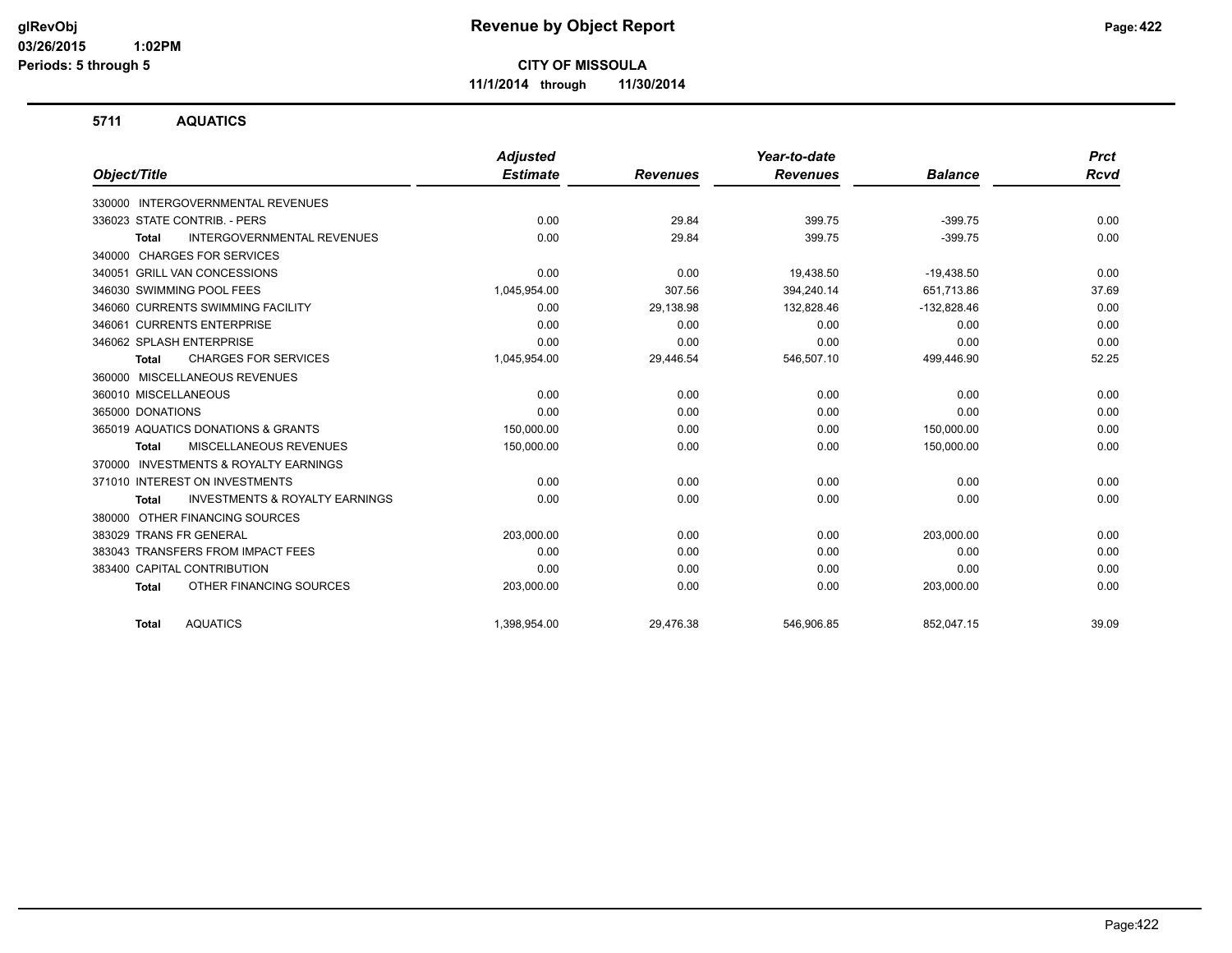**11/1/2014 through 11/30/2014**

### **6050 EMPLOYEE BENEFIT PLAN FUND**

#### **6050 EMPLOYEE BENEFIT PLAN FUND**

|                                                           | <b>Adjusted</b> |                 | Year-to-date    |                | <b>Prct</b> |
|-----------------------------------------------------------|-----------------|-----------------|-----------------|----------------|-------------|
| Object/Title                                              | <b>Estimate</b> | <b>Revenues</b> | <b>Revenues</b> | <b>Balance</b> | Rcvd        |
| 330000 INTERGOVERNMENTAL REVENUES                         |                 |                 |                 |                |             |
| 334112 WELLNESS GRANT                                     | 0.00            | 0.00            | 0.00            | 0.00           | 0.00        |
| <b>INTERGOVERNMENTAL REVENUES</b><br><b>Total</b>         | 0.00            | 0.00            | 0.00            | 0.00           | 0.00        |
| 370000 INVESTMENTS & ROYALTY EARNINGS                     |                 |                 |                 |                |             |
| 371010 INTEREST ON INVESTMENTS                            | 0.00            | 0.00            | 0.00            | 0.00           | 0.00        |
| <b>INVESTMENTS &amp; ROYALTY EARNINGS</b><br><b>Total</b> | 0.00            | 0.00            | 0.00            | 0.00           | 0.00        |
| 380000 OTHER FINANCING SOURCES                            |                 |                 |                 |                |             |
| 383028 TRANS FROM GF FOR HEALTH RESERVE                   | 0.00            | 0.00            | 0.00            | 0.00           | 0.00        |
| 383029 TRANS FR GENERAL                                   | 692,000.00      | 6,558.60        | 40,421.51       | 651,578.49     | 5.84        |
| OTHER FINANCING SOURCES<br><b>Total</b>                   | 692,000.00      | 6,558.60        | 40,421.51       | 651,578.49     | 5.84        |
| 390000 INTERNAL SERVICES                                  |                 |                 |                 |                |             |
| <b>INSURANCE REIMBURSEMENTS</b><br>396001                 | 0.00            | 0.00            | 0.00            | 0.00           | 0.00        |
| 396002 CITY CONTRIBUTIONS                                 | 3,932,896.00    | 255,081.42      | 1,502,696.97    | 2,430,199.03   | 38.21       |
| 396003 EMPLOYEE DEDUCTION CONTRIBUTIONS                   | 845,040.00      | 64,510.99       | 517.002.24      | 328,037.76     | 61.18       |
| 396004 RETIREE CONTRIBUTIONS                              | 468,413.00      | 34,799.42       | 208,388.69      | 260,024.31     | 44.49       |
| 396005 FIRE + POLICE ADDTL HEALTH CONTRIB                 | 0.00            | 111,150.00      | 662,910.00      | $-662,910.00$  | 0.00        |
| 396006 RX REBATES                                         | 0.00            | 0.00            | 0.00            | 0.00           | 0.00        |
| 396007 OTHER PARTICIPANT HEALTH PREM CONTRIB              | 0.00            | 0.00            | 165.00          | $-165.00$      | 0.00        |
| 396008 COBRA CONTRIBUTIONS                                | 0.00            | 967.73          | 2,903.19        | $-2,903.19$    | 0.00        |
| 396009 WELLNESS PROGRAM CONTRIBUTIONS                     | 0.00            | 0.00            | 0.00            | 0.00           | 0.00        |
| 396010 EMPLOYEE SUPPLI LIFE INSURANCE CONTRI              | 0.00            | 2,881.74        | 12,840.64       | $-12,840.64$   | 0.00        |
| <b>EMPLOYEE VISION INSURANCE CONTRIBUTIONS</b><br>396011  | 0.00            | 133.35          | 933.59          | $-933.59$      | 0.00        |
| <b>INTERNAL SERVICES</b><br><b>Total</b>                  | 5,246,349.00    | 469,524.65      | 2,907,840.32    | 2,338,508.68   | 55.43       |
| <b>EMPLOYEE BENEFIT PLAN FUND</b><br><b>Total</b>         | 5,938,349.00    | 476,083.25      | 2,948,261.83    | 2,990,087.17   | 49.65       |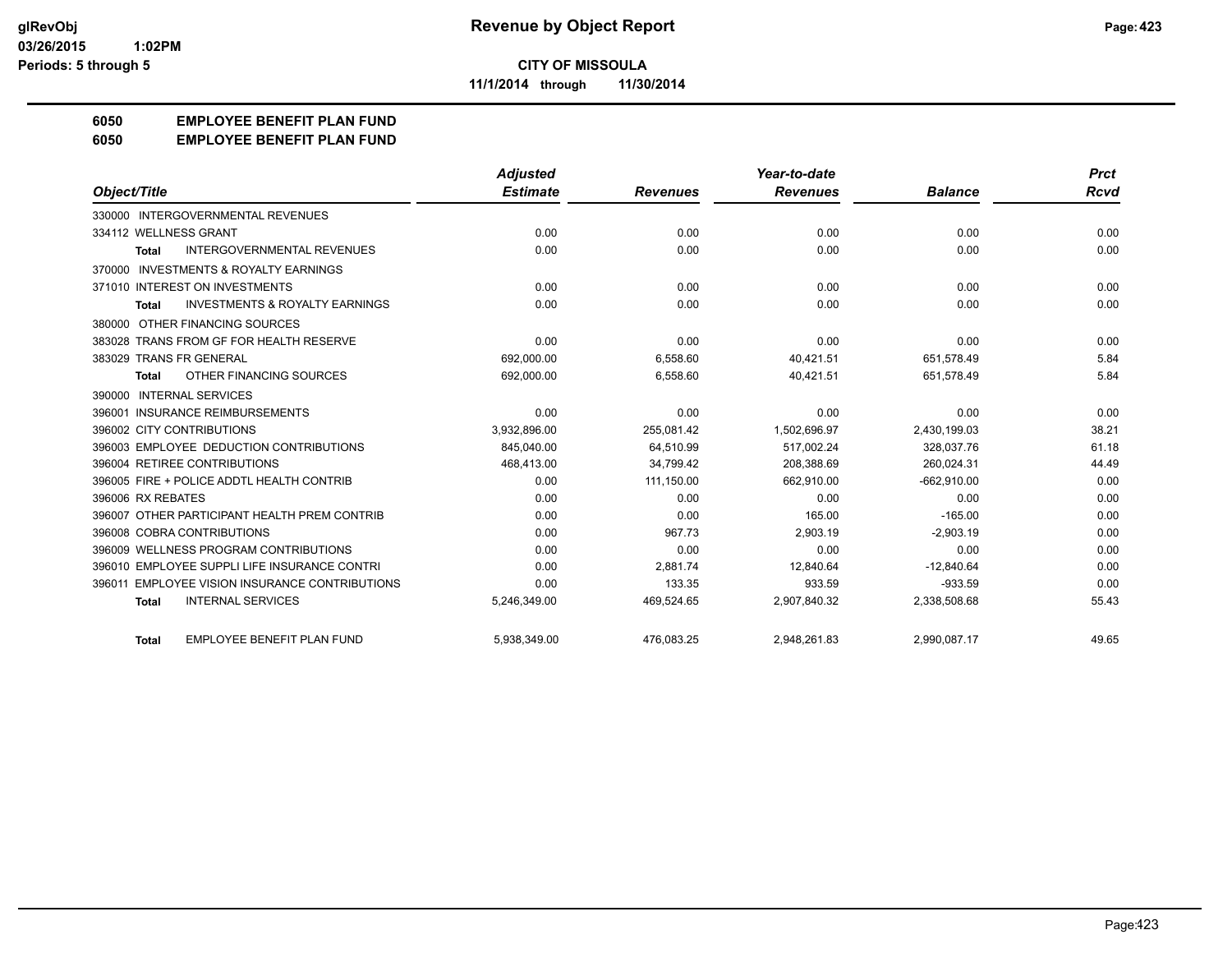**11/1/2014 through 11/30/2014**

### **6050 EMPLOYEE BENEFIT PLAN FUND**

|                                                           | <b>Adjusted</b> |                 | Year-to-date    |                | <b>Prct</b> |
|-----------------------------------------------------------|-----------------|-----------------|-----------------|----------------|-------------|
| Object/Title                                              | <b>Estimate</b> | <b>Revenues</b> | <b>Revenues</b> | <b>Balance</b> | <b>Rcvd</b> |
| 330000 INTERGOVERNMENTAL REVENUES                         |                 |                 |                 |                |             |
| 334112 WELLNESS GRANT                                     | 0.00            | 0.00            | 0.00            | 0.00           | 0.00        |
| <b>INTERGOVERNMENTAL REVENUES</b><br><b>Total</b>         | 0.00            | 0.00            | 0.00            | 0.00           | 0.00        |
| 370000 INVESTMENTS & ROYALTY EARNINGS                     |                 |                 |                 |                |             |
| 371010 INTEREST ON INVESTMENTS                            | 0.00            | 0.00            | 0.00            | 0.00           | 0.00        |
| <b>INVESTMENTS &amp; ROYALTY EARNINGS</b><br><b>Total</b> | 0.00            | 0.00            | 0.00            | 0.00           | 0.00        |
| 380000 OTHER FINANCING SOURCES                            |                 |                 |                 |                |             |
| 383028 TRANS FROM GF FOR HEALTH RESERVE                   | 0.00            | 0.00            | 0.00            | 0.00           | 0.00        |
| 383029 TRANS FR GENERAL                                   | 692,000.00      | 6,558.60        | 40,421.51       | 651,578.49     | 5.84        |
| OTHER FINANCING SOURCES<br><b>Total</b>                   | 692,000.00      | 6,558.60        | 40,421.51       | 651,578.49     | 5.84        |
| 390000 INTERNAL SERVICES                                  |                 |                 |                 |                |             |
| 396001 INSURANCE REIMBURSEMENTS                           | 0.00            | 0.00            | 0.00            | 0.00           | 0.00        |
| 396002 CITY CONTRIBUTIONS                                 | 3,932,896.00    | 255,081.42      | 1,502,696.97    | 2,430,199.03   | 38.21       |
| 396003 EMPLOYEE DEDUCTION CONTRIBUTIONS                   | 845,040.00      | 64,510.99       | 517,002.24      | 328,037.76     | 61.18       |
| 396004 RETIREE CONTRIBUTIONS                              | 468.413.00      | 34.799.42       | 208.388.69      | 260.024.31     | 44.49       |
| 396005 FIRE + POLICE ADDTL HEALTH CONTRIB                 | 0.00            | 111,150.00      | 662.910.00      | $-662.910.00$  | 0.00        |
| 396006 RX REBATES                                         | 0.00            | 0.00            | 0.00            | 0.00           | 0.00        |
| 396007 OTHER PARTICIPANT HEALTH PREM CONTRIB              | 0.00            | 0.00            | 165.00          | $-165.00$      | 0.00        |
| 396008 COBRA CONTRIBUTIONS                                | 0.00            | 967.73          | 2.903.19        | $-2.903.19$    | 0.00        |
| 396009 WELLNESS PROGRAM CONTRIBUTIONS                     | 0.00            | 0.00            | 0.00            | 0.00           | 0.00        |
| 396010 EMPLOYEE SUPPLI LIFE INSURANCE CONTRI              | 0.00            | 2.881.74        | 12,840.64       | $-12,840.64$   | 0.00        |
| 396011 EMPLOYEE VISION INSURANCE CONTRIBUTION             | 0.00            | 133.35          | 933.59          | $-933.59$      | 0.00        |
| <b>INTERNAL SERVICES</b><br><b>Total</b>                  | 5,246,349.00    | 469,524.65      | 2,907,840.32    | 2,338,508.68   | 55.43       |
| <b>EMPLOYEE BENEFIT PLAN FUND</b><br><b>Total</b>         | 5,938,349.00    | 476,083.25      | 2,948,261.83    | 2,990,087.17   | 49.65       |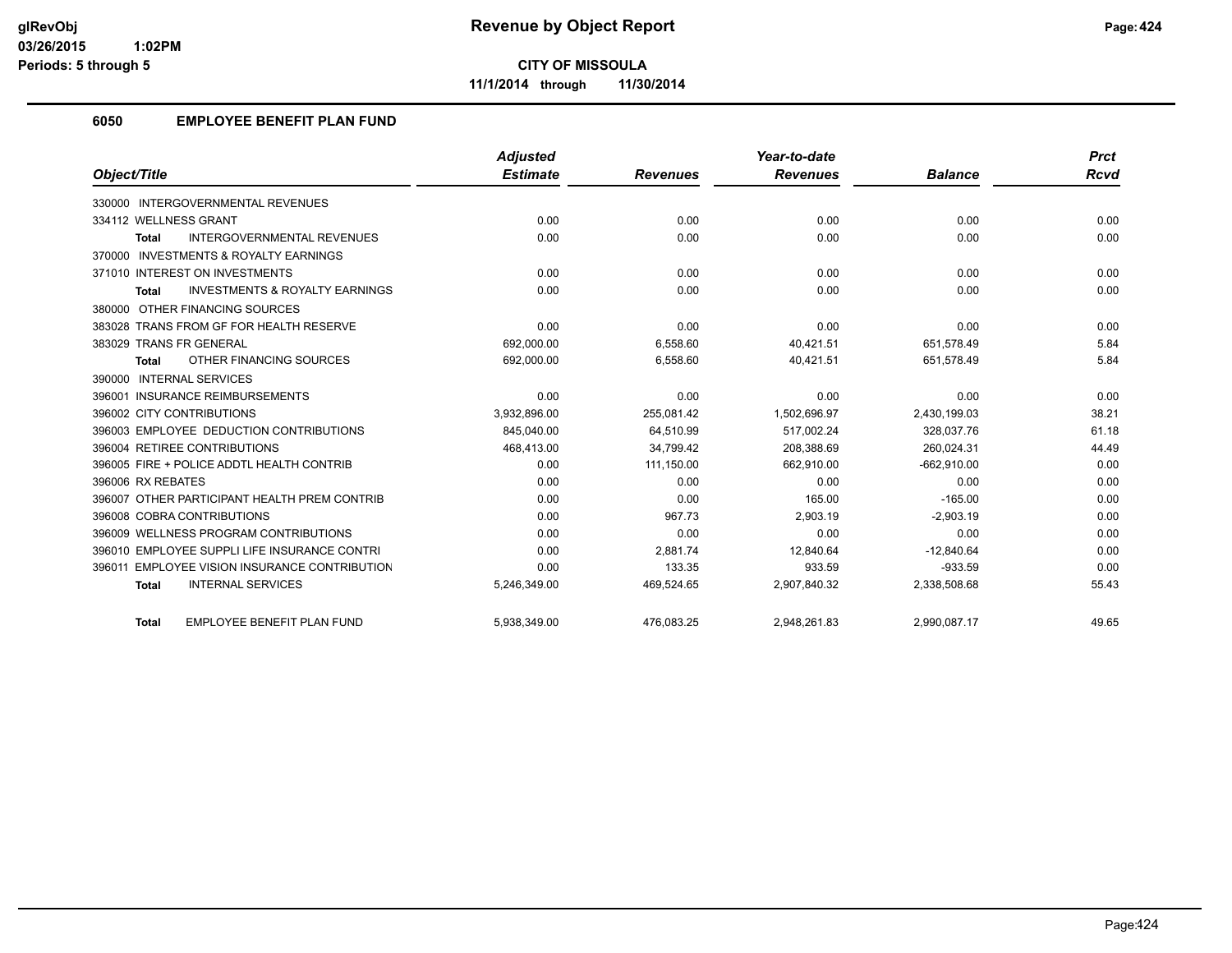**11/1/2014 through 11/30/2014**

#### **7370 PARKING COMMISSION FUND**

**7370 PARKING COMMISSION FUND**

|                                                    | <b>Adjusted</b> |                 | Year-to-date    |                | <b>Prct</b> |
|----------------------------------------------------|-----------------|-----------------|-----------------|----------------|-------------|
| Object/Title                                       | <b>Estimate</b> | <b>Revenues</b> | <b>Revenues</b> | <b>Balance</b> | <b>Rcvd</b> |
| 330000 INTERGOVERNMENTAL REVENUES                  |                 |                 |                 |                |             |
| 336023 STATE CONTRIB. - PERS                       | 0.00            | 31.79           | 232.46          | $-232.46$      | 0.00        |
| <b>INTERGOVERNMENTAL REVENUES</b><br><b>Total</b>  | 0.00            | 31.79           | 232.46          | $-232.46$      | 0.00        |
| 340000 CHARGES FOR SERVICES                        |                 |                 |                 |                |             |
| 343009 TOW CHARGES                                 | 0.00            | 0.00            | 0.00            | 0.00           | 0.00        |
| 343015 PARKING                                     | 1,405,905.00    | 0.00            | 0.00            | 1,405,905.00   | 0.00        |
| 343016 METER MONEY                                 | 0.00            | 34,952.81       | 215,956.92      | $-215,956.92$  | 0.00        |
| 343017 PARKING LEASE REVENUE                       | 0.00            | 42,088.00       | 249,695.81      | $-249,695.81$  | 0.00        |
| 343018 CENTRAL PARK REVENUE                        | 0.00            | 5,638.00        | 39,555.23       | $-39,555.23$   | 0.00        |
| 343301 BOOT REMOVAL                                | 0.00            | 479.01          | 3,479.01        | $-3,479.01$    | 0.00        |
| <b>CHARGES FOR SERVICES</b><br><b>Total</b>        | 1,405,905.00    | 83,157.82       | 508,686.97      | 897,218.03     | 36.18       |
| 350000 FINES & FORFEITURES                         |                 |                 |                 |                |             |
| 352000 TICKETS                                     | 0.00            | 0.00            | 0.00            | 0.00           | 0.00        |
| 352001 PARKING TICKET REVENUE                      | 270,000.00      | 12,989.50       | 86,500.37       | 183,499.63     | 32.04       |
| 352002 PARKING FINES                               | 0.00            | $-20.00$        | $-85.00$        | 85.00          | 0.00        |
| <b>FINES &amp; FORFEITURES</b><br><b>Total</b>     | 270,000.00      | 12,969.50       | 86,415.37       | 183,584.63     | 32.01       |
| 360000 MISCELLANEOUS REVENUES                      |                 |                 |                 |                |             |
| 360010 MISCELLANEOUS                               | 0.00            | 945.00          | 29,907.12       | $-29,907.12$   | 0.00        |
| 360018 MARKET ON FRONT UTILITY PAYMENTS            | 0.00            | 0.00            | 579.15          | $-579.15$      | 0.00        |
| 360019 GARBAGE-MARKET ON FRONT                     | 0.00            | 0.00            | 369.88          | $-369.88$      | 0.00        |
| 362002 BAD CHECK CHARGES                           | 0.00            | 0.00            | 25.00           | $-25.00$       | 0.00        |
| 362005 LEASE LATE PAYMENT PENALTY                  | 0.00            | 0.00            | 0.00            | 0.00           | 0.00        |
| 364040 INSURANCE AND DAMAGE RECOVERY               | 0.00            | 0.00            | 0.00            | 0.00           | 0.00        |
| MISCELLANEOUS REVENUES<br>Total                    | 0.00            | 945.00          | 30,881.15       | $-30,881.15$   | 0.00        |
| 370000 INVESTMENTS & ROYALTY EARNINGS              |                 |                 |                 |                |             |
| 371010 INTEREST ON INVESTMENTS                     | 20,000.00       | 0.00            | 0.00            | 20,000.00      | 0.00        |
| 371020 GAIN/LOSS IN MARKET VALUE OF INVESTMENTS    | 0.00            | 0.00            | 0.00            | 0.00           | 0.00        |
| <b>INVESTMENTS &amp; ROYALTY EARNINGS</b><br>Total | 20,000.00       | 0.00            | 0.00            | 20,000.00      | 0.00        |
| 380000 OTHER FINANCING SOURCES                     |                 |                 |                 |                |             |
| 381010 BOND PROCEEDS                               | 0.00            | 0.00            | 0.00            | 0.00           | 0.00        |
| 382010 SALE OF FIXED ASSETS                        | 0.00            | 0.00            | 0.00            | 0.00           | 0.00        |
| 383013 TRANS FR SID DEBT SERVICE                   | 0.00            | 0.00            | 0.00            | 0.00           | 0.00        |
| 383400 CAPITAL CONTRIBUTION                        | 0.00            | 0.00            | 0.00            | 0.00           | 0.00        |
| OTHER FINANCING SOURCES<br><b>Total</b>            | 0.00            | 0.00            | 0.00            | 0.00           | 0.00        |
| PARKING COMMISSION FUND<br><b>Total</b>            | 1,695,905.00    | 97,104.11       | 626,215.95      | 1,069,689.05   | 36.93       |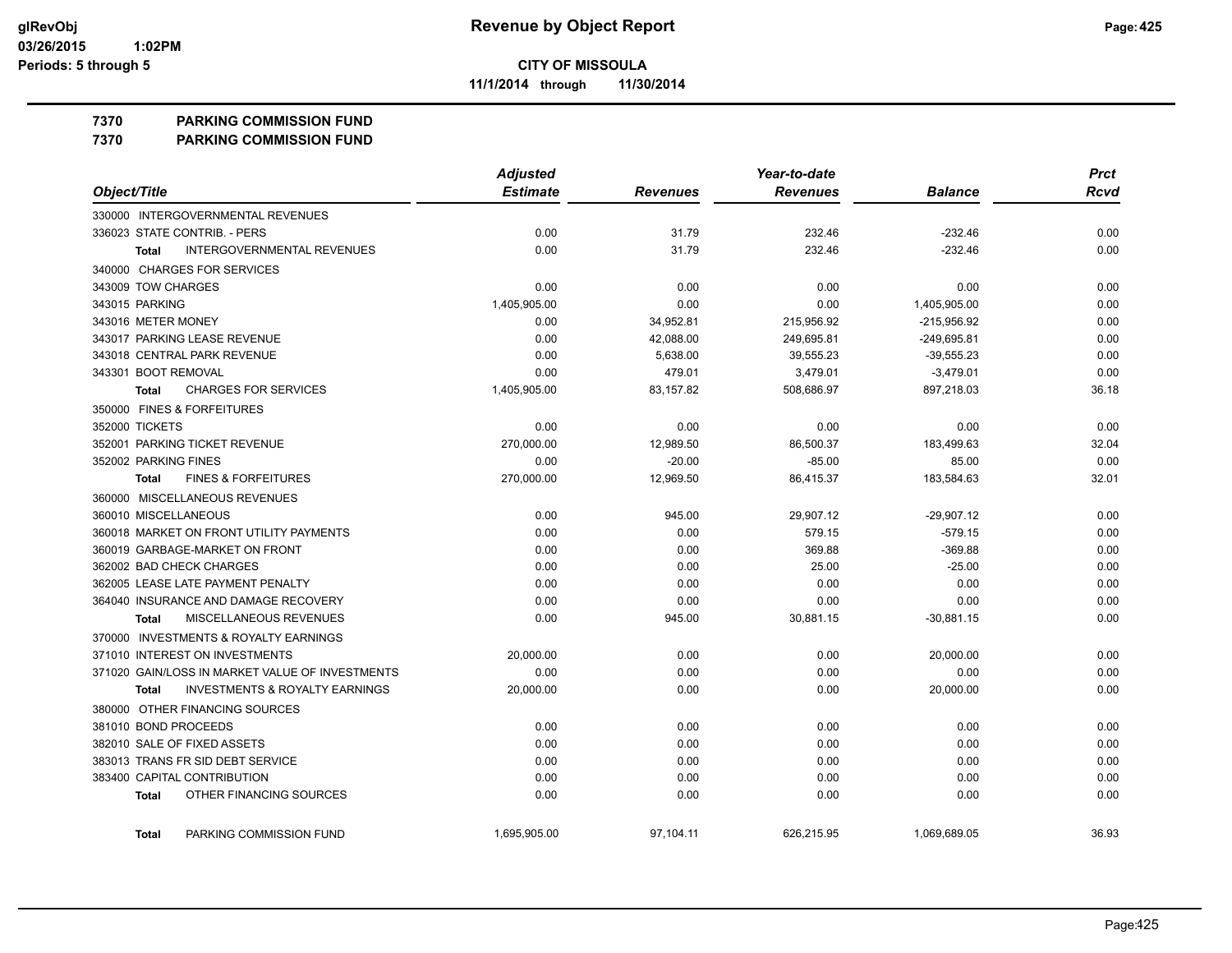**CITY OF MISSOULA 11/1/2014 through 11/30/2014**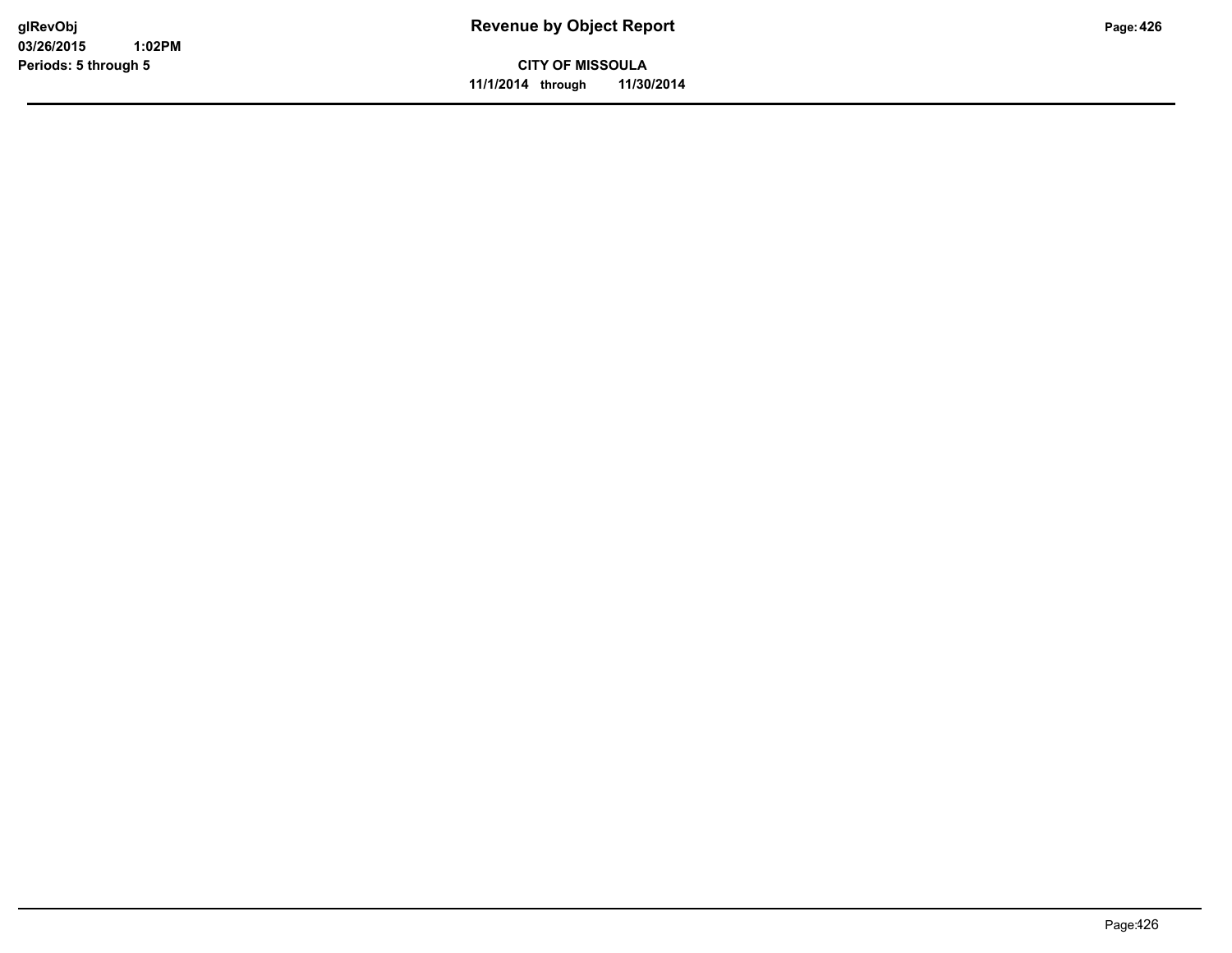**11/1/2014 through 11/30/2014**

### **7370 PARKING COMMISSION FUND**

|                                                           | <b>Adjusted</b> |                 | Year-to-date    |                | <b>Prct</b> |
|-----------------------------------------------------------|-----------------|-----------------|-----------------|----------------|-------------|
| Object/Title                                              | <b>Estimate</b> | <b>Revenues</b> | <b>Revenues</b> | <b>Balance</b> | <b>Rcvd</b> |
| 330000 INTERGOVERNMENTAL REVENUES                         |                 |                 |                 |                |             |
| 336023 STATE CONTRIB. - PERS                              | 0.00            | 31.79           | 232.46          | $-232.46$      | 0.00        |
| <b>INTERGOVERNMENTAL REVENUES</b><br><b>Total</b>         | 0.00            | 31.79           | 232.46          | $-232.46$      | 0.00        |
| 340000 CHARGES FOR SERVICES                               |                 |                 |                 |                |             |
| 343009 TOW CHARGES                                        | 0.00            | 0.00            | 0.00            | 0.00           | 0.00        |
| 343015 PARKING                                            | 1,405,905.00    | 0.00            | 0.00            | 1,405,905.00   | 0.00        |
| 343016 METER MONEY                                        | 0.00            | 34,952.81       | 215,956.92      | $-215,956.92$  | 0.00        |
| 343017 PARKING LEASE REVENUE                              | 0.00            | 42,088.00       | 249,695.81      | -249,695.81    | 0.00        |
| 343018 CENTRAL PARK REVENUE                               | 0.00            | 5,638.00        | 39,555.23       | $-39,555.23$   | 0.00        |
| 343301 BOOT REMOVAL                                       | 0.00            | 479.01          | 3,479.01        | $-3,479.01$    | 0.00        |
| <b>CHARGES FOR SERVICES</b><br><b>Total</b>               | 1,405,905.00    | 83,157.82       | 508,686.97      | 897,218.03     | 36.18       |
| 350000 FINES & FORFEITURES                                |                 |                 |                 |                |             |
| 352000 TICKETS                                            | 0.00            | 0.00            | 0.00            | 0.00           | 0.00        |
| 352001 PARKING TICKET REVENUE                             | 270,000.00      | 12,989.50       | 86,500.37       | 183,499.63     | 32.04       |
| 352002 PARKING FINES                                      | 0.00            | $-20.00$        | $-85.00$        | 85.00          | 0.00        |
| <b>FINES &amp; FORFEITURES</b><br><b>Total</b>            | 270,000.00      | 12,969.50       | 86,415.37       | 183,584.63     | 32.01       |
| 360000 MISCELLANEOUS REVENUES                             |                 |                 |                 |                |             |
| 360010 MISCELLANEOUS                                      | 0.00            | 945.00          | 29,907.12       | $-29,907.12$   | 0.00        |
| 360018 MARKET ON FRONT UTILITY PAYMENTS                   | 0.00            | 0.00            | 579.15          | $-579.15$      | 0.00        |
| 360019 GARBAGE-MARKET ON FRONT                            | 0.00            | 0.00            | 369.88          | $-369.88$      | 0.00        |
| 362002 BAD CHECK CHARGES                                  | 0.00            | 0.00            | 25.00           | $-25.00$       | 0.00        |
| 362005 LEASE LATE PAYMENT PENALTY                         | 0.00            | 0.00            | 0.00            | 0.00           | 0.00        |
| 364040 INSURANCE AND DAMAGE RECOVERY                      | 0.00            | 0.00            | 0.00            | 0.00           | 0.00        |
| <b>MISCELLANEOUS REVENUES</b><br><b>Total</b>             | 0.00            | 945.00          | 30,881.15       | $-30,881.15$   | 0.00        |
| 370000 INVESTMENTS & ROYALTY EARNINGS                     |                 |                 |                 |                |             |
| 371010 INTEREST ON INVESTMENTS                            | 20,000.00       | 0.00            | 0.00            | 20,000.00      | 0.00        |
| 371020 GAIN/LOSS IN MARKET VALUE OF INVESTMENT            | 0.00            | 0.00            | 0.00            | 0.00           | 0.00        |
| <b>INVESTMENTS &amp; ROYALTY EARNINGS</b><br><b>Total</b> | 20,000.00       | 0.00            | 0.00            | 20,000.00      | 0.00        |
| 380000 OTHER FINANCING SOURCES                            |                 |                 |                 |                |             |
| 381010 BOND PROCEEDS                                      | 0.00            | 0.00            | 0.00            | 0.00           | 0.00        |
| 382010 SALE OF FIXED ASSETS                               | 0.00            | 0.00            | 0.00            | 0.00           | 0.00        |
| 383013 TRANS FR SID DEBT SERVICE                          | 0.00            | 0.00            | 0.00            | 0.00           | 0.00        |
| 383400 CAPITAL CONTRIBUTION                               | 0.00            | 0.00            | 0.00            | 0.00           | 0.00        |
| OTHER FINANCING SOURCES<br><b>Total</b>                   | 0.00            | 0.00            | 0.00            | 0.00           | 0.00        |
|                                                           |                 |                 |                 |                |             |
| PARKING COMMISSION FUND<br><b>Total</b>                   | 1,695,905.00    | 97,104.11       | 626,215.95      | 1,069,689.05   | 36.93       |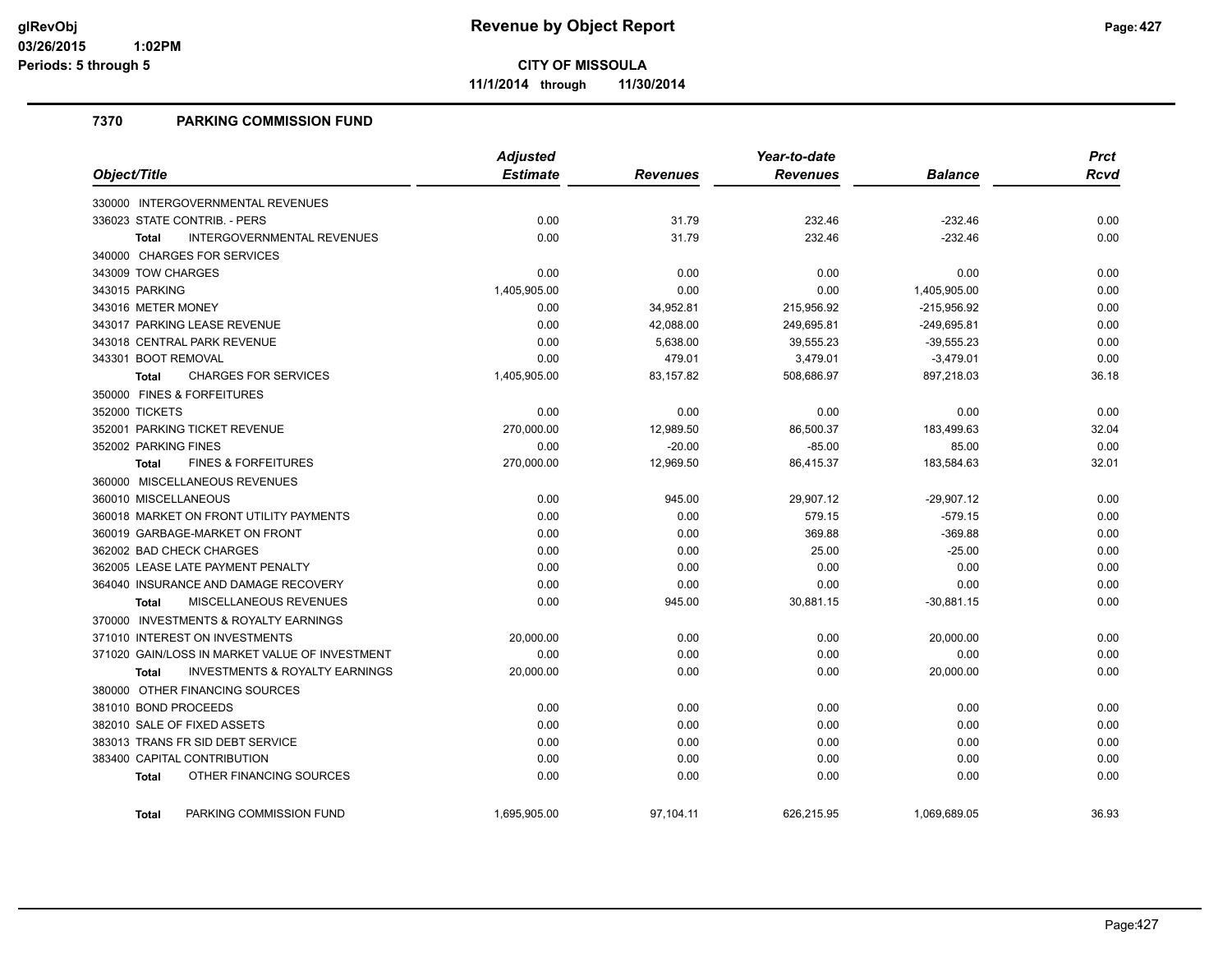**11/1/2014 through 11/30/2014**

### **7371 FRONT STREET PARKING BONDS**

**7371 FRONT STREET PARKING BONDS**

|                                                           | <b>Adjusted</b> |                 | Year-to-date    |                | <b>Prct</b> |
|-----------------------------------------------------------|-----------------|-----------------|-----------------|----------------|-------------|
| Object/Title                                              | <b>Estimate</b> | <b>Revenues</b> | <b>Revenues</b> | <b>Balance</b> | <b>Rcvd</b> |
| 330000 INTERGOVERNMENTAL REVENUES                         |                 |                 |                 |                |             |
| 331990 IRS REIMB/DEBT SVS INTEREST                        | 0.00            | 0.00            | 0.00            | 0.00           | 0.00        |
| 338000 LOCAL SHARING OF TAX INCREMENT                     | 0.00            | 0.00            | 0.00            | 0.00           | 0.00        |
| INTERGOVERNMENTAL REVENUES<br><b>Total</b>                | 0.00            | 0.00            | 0.00            | 0.00           | 0.00        |
| 360000 MISCELLANEOUS REVENUES                             |                 |                 |                 |                |             |
| 360010 MISCELLANEOUS                                      | 0.00            | 0.00            | 0.00            | 0.00           | 0.00        |
| MISCELLANEOUS REVENUES<br><b>Total</b>                    | 0.00            | 0.00            | 0.00            | 0.00           | 0.00        |
| 370000 INVESTMENTS & ROYALTY EARNINGS                     |                 |                 |                 |                |             |
| 371010 INTEREST ON INVESTMENTS                            | 0.00            | 0.00            | 0.00            | 0.00           | 0.00        |
| <b>INVESTMENTS &amp; ROYALTY EARNINGS</b><br><b>Total</b> | 0.00            | 0.00            | 0.00            | 0.00           | 0.00        |
| 380000 OTHER FINANCING SOURCES                            |                 |                 |                 |                |             |
| 381009 TRANSFERS IN                                       | 269,059.00      | 0.00            | 0.00            | 269,059.00     | 0.00        |
| 381010 BOND PROCEEDS                                      | 0.00            | 0.00            | 0.00            | 0.00           | 0.00        |
| 383000 OPERATING TRANSFERS                                | 0.00            | 0.00            | 0.00            | 0.00           | 0.00        |
| OTHER FINANCING SOURCES<br><b>Total</b>                   | 269,059.00      | 0.00            | 0.00            | 269,059.00     | 0.00        |
| FRONT STREET PARKING BONDS<br><b>Total</b>                | 269,059.00      | 0.00            | 0.00            | 269,059.00     | 0.00        |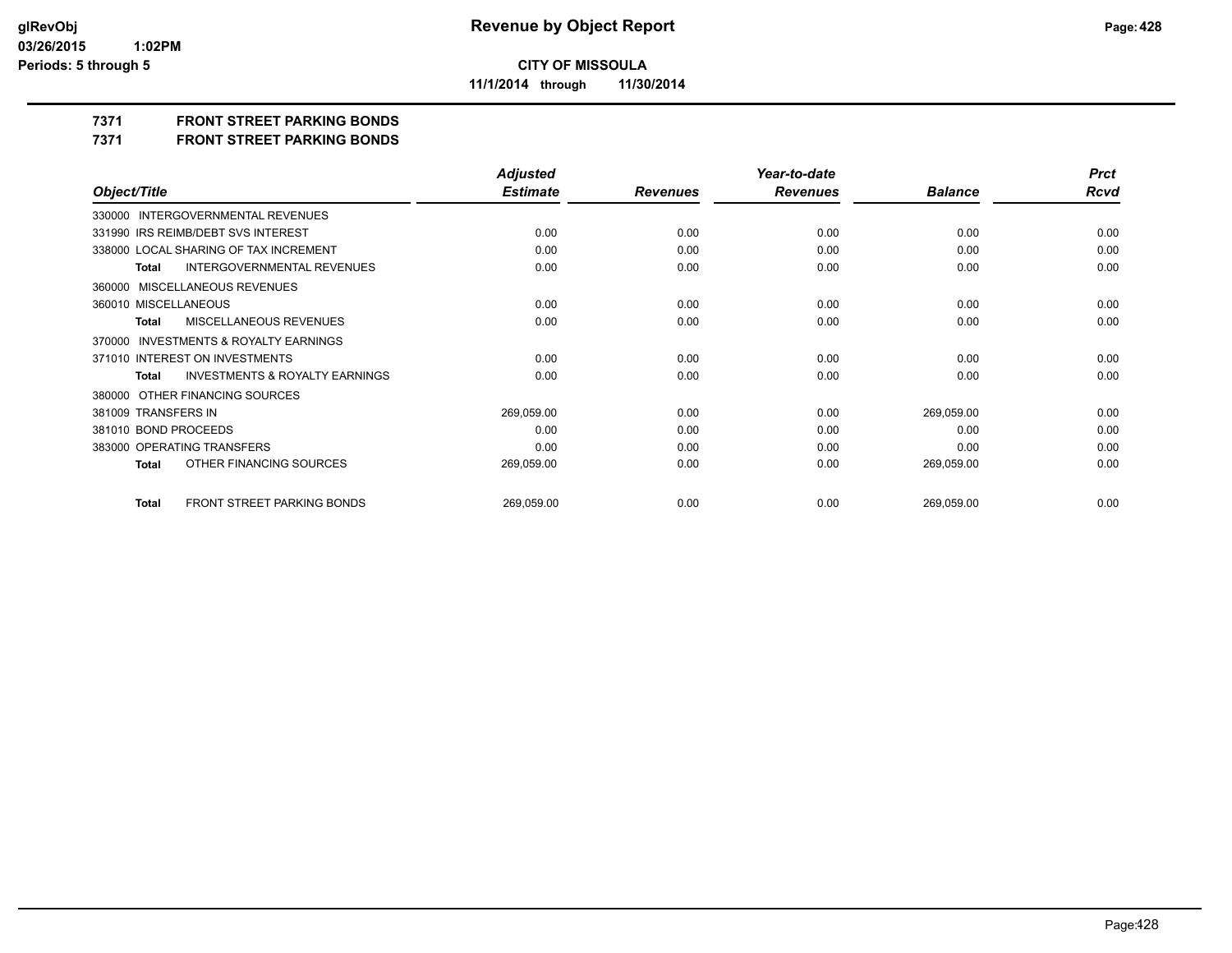**11/1/2014 through 11/30/2014**

### **7371 FRONT STREET PARKING BONDS**

|                                                     | <b>Adjusted</b> |                 | Year-to-date    |                | <b>Prct</b> |
|-----------------------------------------------------|-----------------|-----------------|-----------------|----------------|-------------|
| Object/Title                                        | <b>Estimate</b> | <b>Revenues</b> | <b>Revenues</b> | <b>Balance</b> | Rcvd        |
| <b>INTERGOVERNMENTAL REVENUES</b><br>330000         |                 |                 |                 |                |             |
| 331990 IRS REIMB/DEBT SVS INTEREST                  | 0.00            | 0.00            | 0.00            | 0.00           | 0.00        |
| 338000 LOCAL SHARING OF TAX INCREMENT               | 0.00            | 0.00            | 0.00            | 0.00           | 0.00        |
| <b>INTERGOVERNMENTAL REVENUES</b><br>Total          | 0.00            | 0.00            | 0.00            | 0.00           | 0.00        |
| 360000 MISCELLANEOUS REVENUES                       |                 |                 |                 |                |             |
| 360010 MISCELLANEOUS                                | 0.00            | 0.00            | 0.00            | 0.00           | 0.00        |
| MISCELLANEOUS REVENUES<br><b>Total</b>              | 0.00            | 0.00            | 0.00            | 0.00           | 0.00        |
| <b>INVESTMENTS &amp; ROYALTY EARNINGS</b><br>370000 |                 |                 |                 |                |             |
| 371010 INTEREST ON INVESTMENTS                      | 0.00            | 0.00            | 0.00            | 0.00           | 0.00        |
| <b>INVESTMENTS &amp; ROYALTY EARNINGS</b><br>Total  | 0.00            | 0.00            | 0.00            | 0.00           | 0.00        |
| 380000 OTHER FINANCING SOURCES                      |                 |                 |                 |                |             |
| 381009 TRANSFERS IN                                 | 269,059.00      | 0.00            | 0.00            | 269,059.00     | 0.00        |
| 381010 BOND PROCEEDS                                | 0.00            | 0.00            | 0.00            | 0.00           | 0.00        |
| 383000 OPERATING TRANSFERS                          | 0.00            | 0.00            | 0.00            | 0.00           | 0.00        |
| OTHER FINANCING SOURCES<br><b>Total</b>             | 269,059.00      | 0.00            | 0.00            | 269,059.00     | 0.00        |
| <b>FRONT STREET PARKING BONDS</b><br><b>Total</b>   | 269,059.00      | 0.00            | 0.00            | 269,059.00     | 0.00        |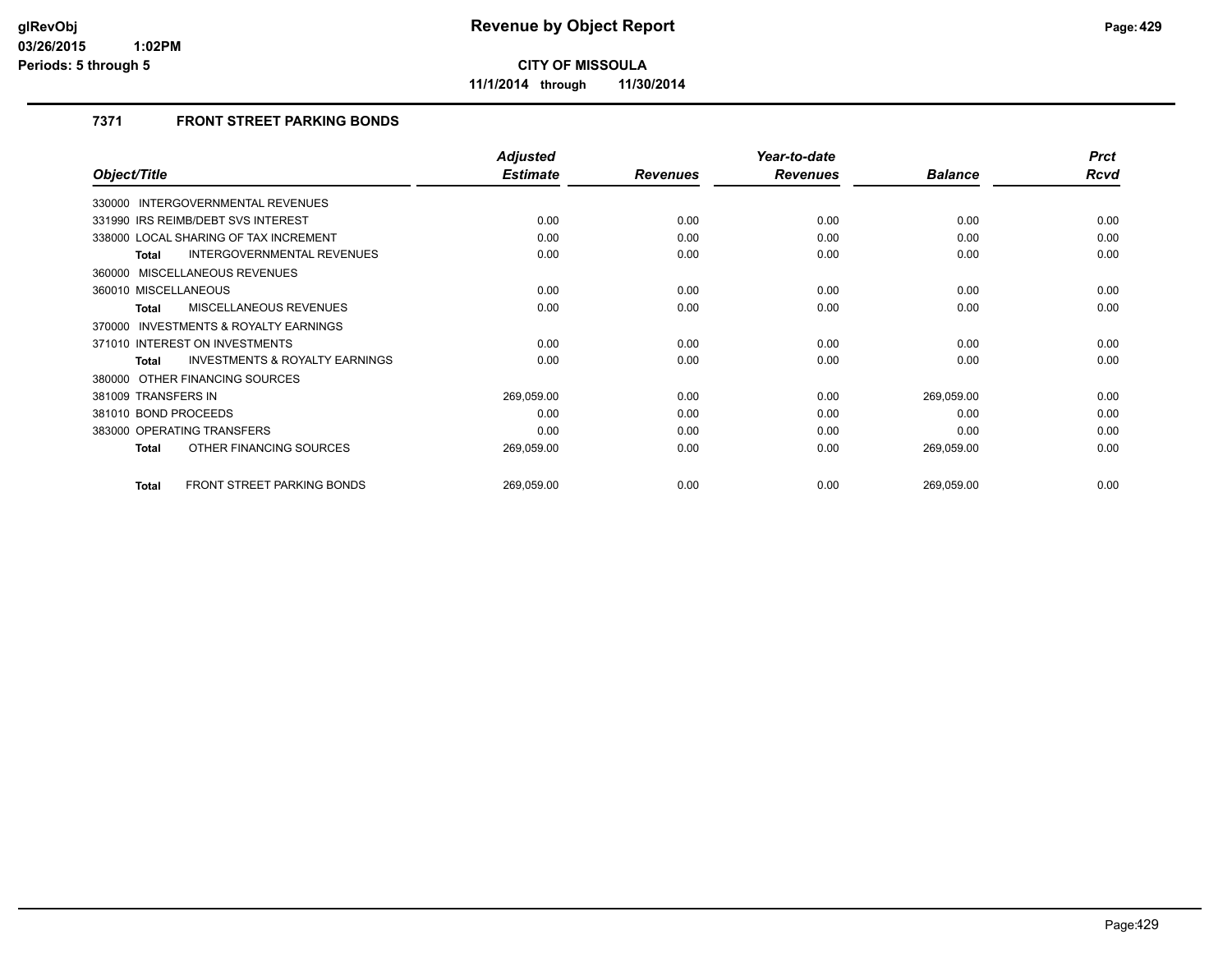**11/1/2014 through 11/30/2014**

# **7372 SINKING FUND/FRONT ST PARKING BONDS**

**7372 SINKING FUND/FRONT ST PARKING BONDS**

|                                              | <b>Adjusted</b> |                 | Year-to-date    |                | <b>Prct</b> |
|----------------------------------------------|-----------------|-----------------|-----------------|----------------|-------------|
| Object/Title                                 | <b>Estimate</b> | <b>Revenues</b> | <b>Revenues</b> | <b>Balance</b> | <b>Rcvd</b> |
| 330000 INTERGOVERNMENTAL REVENUES            |                 |                 |                 |                |             |
| 338000 LOCAL SHARING OF TAX INCREMENT        | 0.00            | 0.00            | 0.00            | 0.00           | 0.00        |
| INTERGOVERNMENTAL REVENUES<br>Total          | 0.00            | 0.00            | 0.00            | 0.00           | 0.00        |
| 370000 INVESTMENTS & ROYALTY EARNINGS        |                 |                 |                 |                |             |
| 371010 INTEREST ON INVESTMENTS               | 0.00            | 0.00            | 0.00            | 0.00           | 0.00        |
| INVESTMENTS & ROYALTY EARNINGS<br>Total      | 0.00            | 0.00            | 0.00            | 0.00           | 0.00        |
| 380000 OTHER FINANCING SOURCES               |                 |                 |                 |                |             |
| 381009 TRANSFERS IN                          | 40,000.00       | 0.00            | 0.00            | 40,000.00      | 0.00        |
| 381010 BOND PROCEEDS                         | 0.00            | 0.00            | 0.00            | 0.00           | 0.00        |
| 383000 OPERATING TRANSFERS                   | 0.00            | 0.00            | 0.00            | 0.00           | 0.00        |
| OTHER FINANCING SOURCES<br>Total             | 40,000.00       | 0.00            | 0.00            | 40,000.00      | 0.00        |
| SINKING FUND/FRONT ST PARKING BONDS<br>Total | 40.000.00       | 0.00            | 0.00            | 40.000.00      | 0.00        |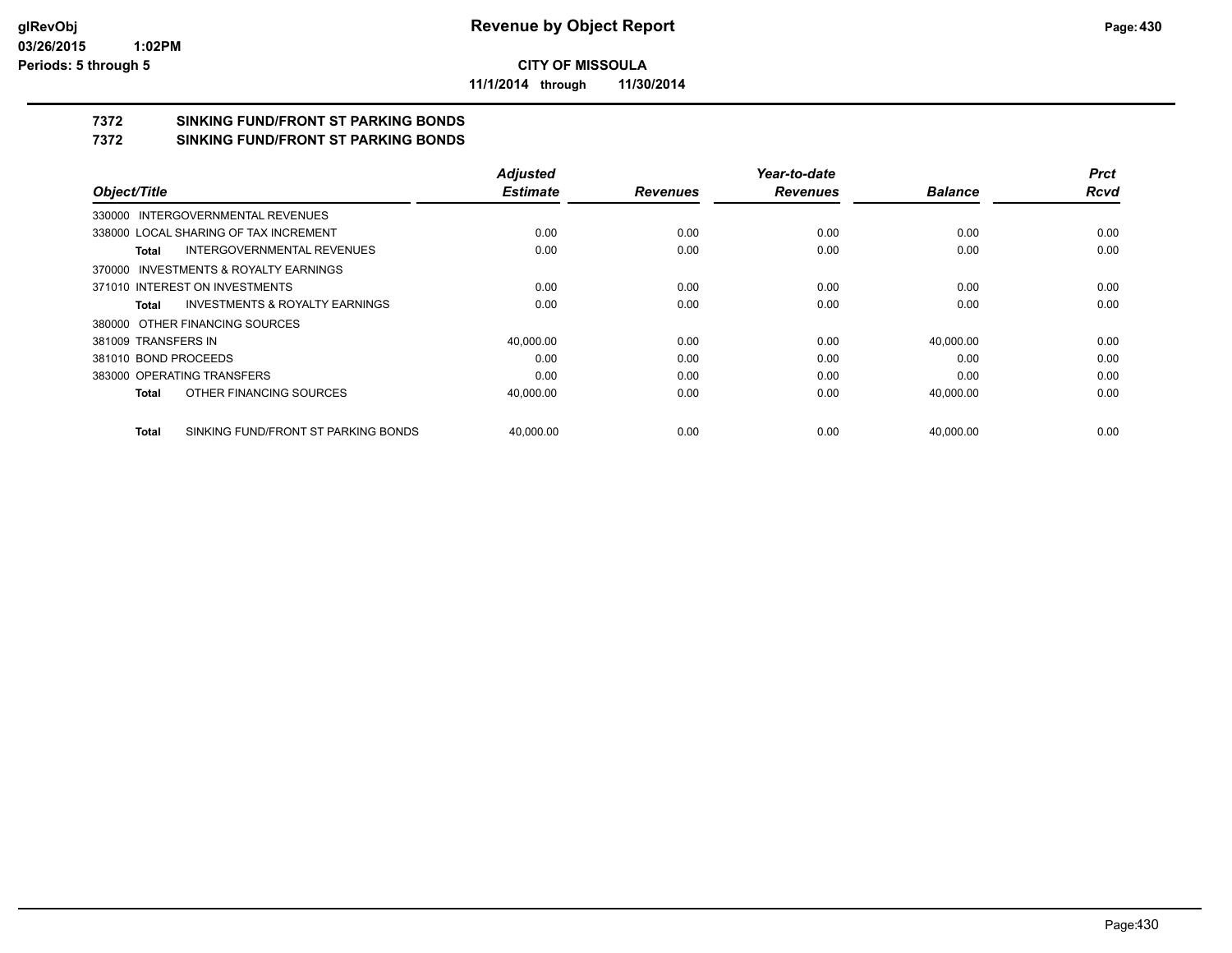**11/1/2014 through 11/30/2014**

### **7372 SINKING FUND/FRONT ST PARKING BONDS**

|                      |                                           | <b>Adjusted</b> |                 | Year-to-date    |                | <b>Prct</b> |
|----------------------|-------------------------------------------|-----------------|-----------------|-----------------|----------------|-------------|
| Object/Title         |                                           | <b>Estimate</b> | <b>Revenues</b> | <b>Revenues</b> | <b>Balance</b> | <b>Rcvd</b> |
|                      | 330000 INTERGOVERNMENTAL REVENUES         |                 |                 |                 |                |             |
|                      | 338000 LOCAL SHARING OF TAX INCREMENT     | 0.00            | 0.00            | 0.00            | 0.00           | 0.00        |
| Total                | <b>INTERGOVERNMENTAL REVENUES</b>         | 0.00            | 0.00            | 0.00            | 0.00           | 0.00        |
|                      | 370000 INVESTMENTS & ROYALTY EARNINGS     |                 |                 |                 |                |             |
|                      | 371010 INTEREST ON INVESTMENTS            | 0.00            | 0.00            | 0.00            | 0.00           | 0.00        |
| Total                | <b>INVESTMENTS &amp; ROYALTY EARNINGS</b> | 0.00            | 0.00            | 0.00            | 0.00           | 0.00        |
|                      | 380000 OTHER FINANCING SOURCES            |                 |                 |                 |                |             |
| 381009 TRANSFERS IN  |                                           | 40,000.00       | 0.00            | 0.00            | 40,000.00      | 0.00        |
| 381010 BOND PROCEEDS |                                           | 0.00            | 0.00            | 0.00            | 0.00           | 0.00        |
|                      | 383000 OPERATING TRANSFERS                | 0.00            | 0.00            | 0.00            | 0.00           | 0.00        |
| <b>Total</b>         | OTHER FINANCING SOURCES                   | 40,000.00       | 0.00            | 0.00            | 40,000.00      | 0.00        |
| <b>Total</b>         | SINKING FUND/FRONT ST PARKING BONDS       | 40,000.00       | 0.00            | 0.00            | 40,000.00      | 0.00        |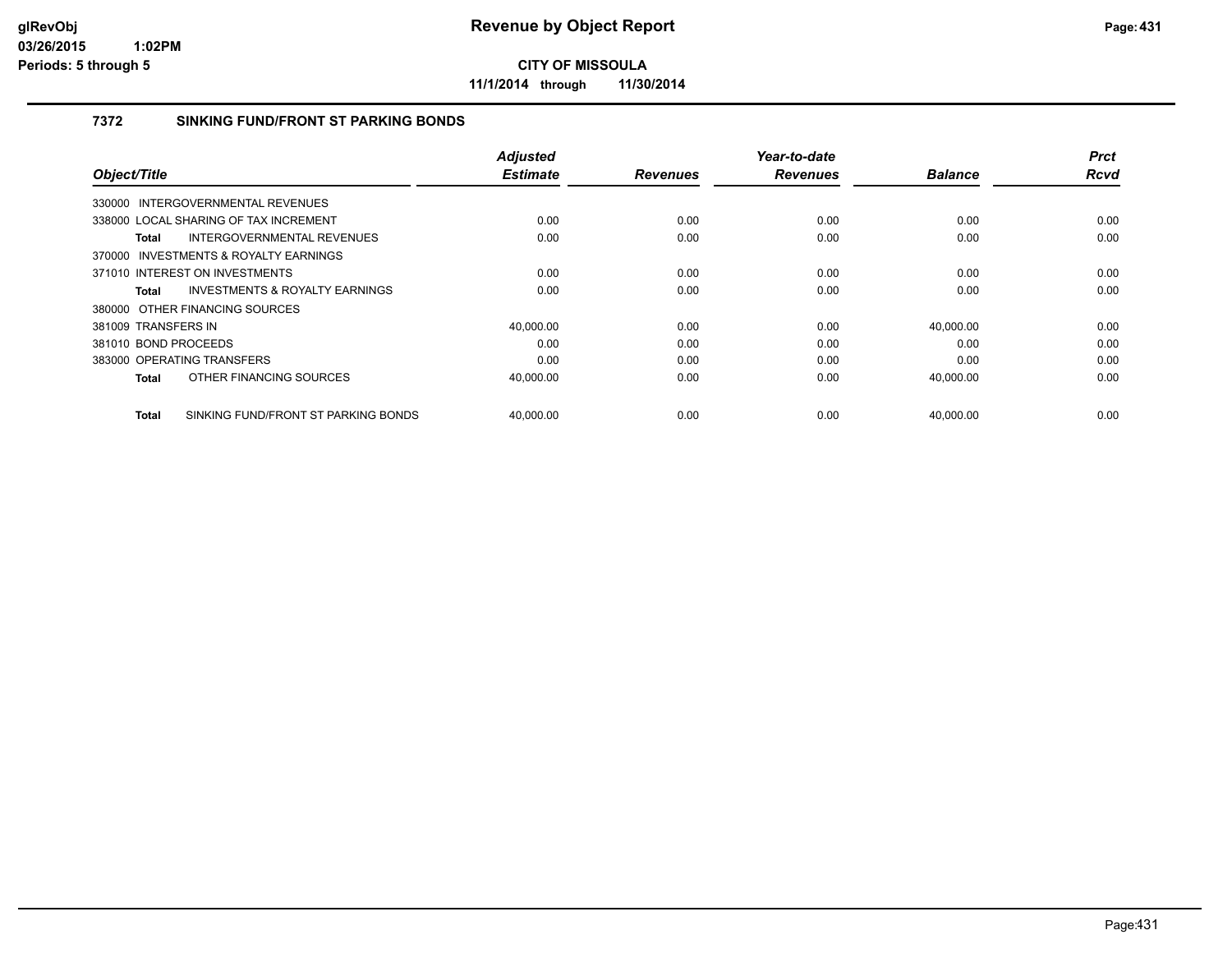**11/1/2014 through 11/30/2014**

### **7373 MPC SERIES 2010B CONSTRUCTION**

#### **7373 MPC SERIES 2010B CONSTRUCTION**

|                                                     | <b>Adjusted</b> |                 | Year-to-date    |                | <b>Prct</b> |
|-----------------------------------------------------|-----------------|-----------------|-----------------|----------------|-------------|
| Object/Title                                        | <b>Estimate</b> | <b>Revenues</b> | <b>Revenues</b> | <b>Balance</b> | <b>Rcvd</b> |
| TAXES/ASSESSMENTS<br>310000                         |                 |                 |                 |                |             |
| <b>PENALTIES &amp; INTEREST</b><br>312001           | 0.00            | 0.00            | 0.00            | 0.00           | 0.00        |
| <b>TAXES/ASSESSMENTS</b><br>Total                   | 0.00            | 0.00            | 0.00            | 0.00           | 0.00        |
| <b>MISCELLANEOUS REVENUES</b><br>360000             |                 |                 |                 |                |             |
| 360010 MISCELLANEOUS                                | 0.00            | 0.00            | 0.00            | 0.00           | 0.00        |
| MISCELLANEOUS REVENUES<br>Total                     | 0.00            | 0.00            | 0.00            | 0.00           | 0.00        |
| <b>INVESTMENTS &amp; ROYALTY EARNINGS</b><br>370000 |                 |                 |                 |                |             |
| 371010 INTEREST ON INVESTMENTS                      | 0.00            | 0.00            | 0.00            | 0.00           | 0.00        |
| <b>INVESTMENTS &amp; ROYALTY EARNINGS</b><br>Total  | 0.00            | 0.00            | 0.00            | 0.00           | 0.00        |
| OTHER FINANCING SOURCES<br>380000                   |                 |                 |                 |                |             |
| 381010 BOND PROCEEDS                                | 0.00            | 0.00            | 0.00            | 0.00           | 0.00        |
| 383000 OPERATING TRANSFERS                          | 0.00            | 0.00            | 0.00            | 0.00           | 0.00        |
| 383042 TRANSFERS FROM OTHER FUNDS                   | 0.00            | 0.00            | 0.00            | 0.00           | 0.00        |
| 383400 CAPITAL CONTRIBUTION                         | 0.00            | 0.00            | 0.00            | 0.00           | 0.00        |
| OTHER FINANCING SOURCES<br>Total                    | 0.00            | 0.00            | 0.00            | 0.00           | 0.00        |
| MPC SERIES 2010B CONSTRUCTION<br>Total              | 0.00            | 0.00            | 0.00            | 0.00           | 0.00        |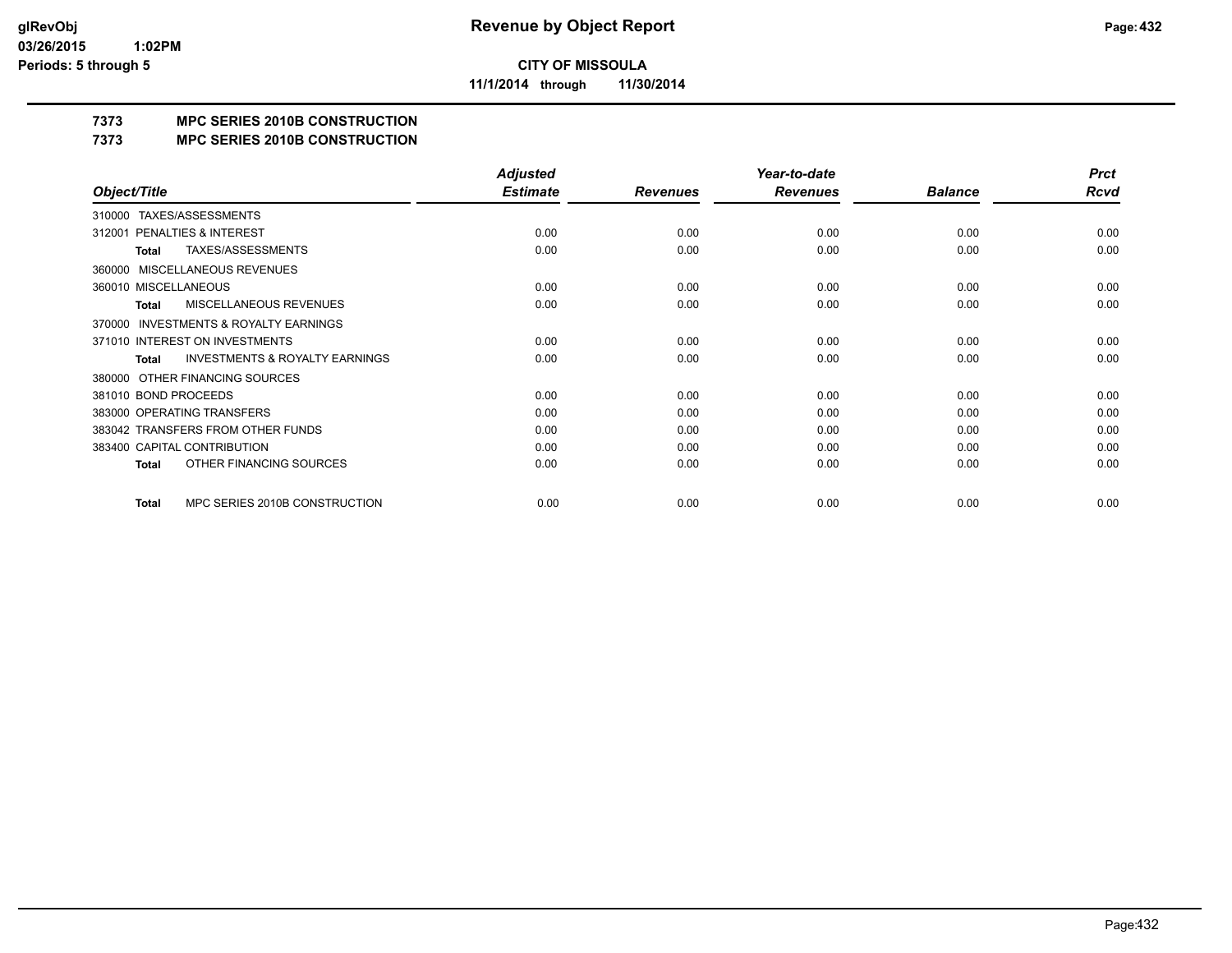**11/1/2014 through 11/30/2014**

#### **7373 MPC SERIES 2010B CONSTRUCTION**

|                                                    | <b>Adjusted</b> |                 | Year-to-date    |                | <b>Prct</b> |
|----------------------------------------------------|-----------------|-----------------|-----------------|----------------|-------------|
| Object/Title                                       | <b>Estimate</b> | <b>Revenues</b> | <b>Revenues</b> | <b>Balance</b> | Rcvd        |
| TAXES/ASSESSMENTS<br>310000                        |                 |                 |                 |                |             |
| <b>PENALTIES &amp; INTEREST</b><br>312001          | 0.00            | 0.00            | 0.00            | 0.00           | 0.00        |
| TAXES/ASSESSMENTS<br>Total                         | 0.00            | 0.00            | 0.00            | 0.00           | 0.00        |
| 360000 MISCELLANEOUS REVENUES                      |                 |                 |                 |                |             |
| 360010 MISCELLANEOUS                               | 0.00            | 0.00            | 0.00            | 0.00           | 0.00        |
| <b>MISCELLANEOUS REVENUES</b><br>Total             | 0.00            | 0.00            | 0.00            | 0.00           | 0.00        |
| 370000 INVESTMENTS & ROYALTY EARNINGS              |                 |                 |                 |                |             |
| 371010 INTEREST ON INVESTMENTS                     | 0.00            | 0.00            | 0.00            | 0.00           | 0.00        |
| <b>INVESTMENTS &amp; ROYALTY EARNINGS</b><br>Total | 0.00            | 0.00            | 0.00            | 0.00           | 0.00        |
| 380000 OTHER FINANCING SOURCES                     |                 |                 |                 |                |             |
| 381010 BOND PROCEEDS                               | 0.00            | 0.00            | 0.00            | 0.00           | 0.00        |
| 383000 OPERATING TRANSFERS                         | 0.00            | 0.00            | 0.00            | 0.00           | 0.00        |
| 383042 TRANSFERS FROM OTHER FUNDS                  | 0.00            | 0.00            | 0.00            | 0.00           | 0.00        |
| 383400 CAPITAL CONTRIBUTION                        | 0.00            | 0.00            | 0.00            | 0.00           | 0.00        |
| OTHER FINANCING SOURCES<br><b>Total</b>            | 0.00            | 0.00            | 0.00            | 0.00           | 0.00        |
| MPC SERIES 2010B CONSTRUCTION<br><b>Total</b>      | 0.00            | 0.00            | 0.00            | 0.00           | 0.00        |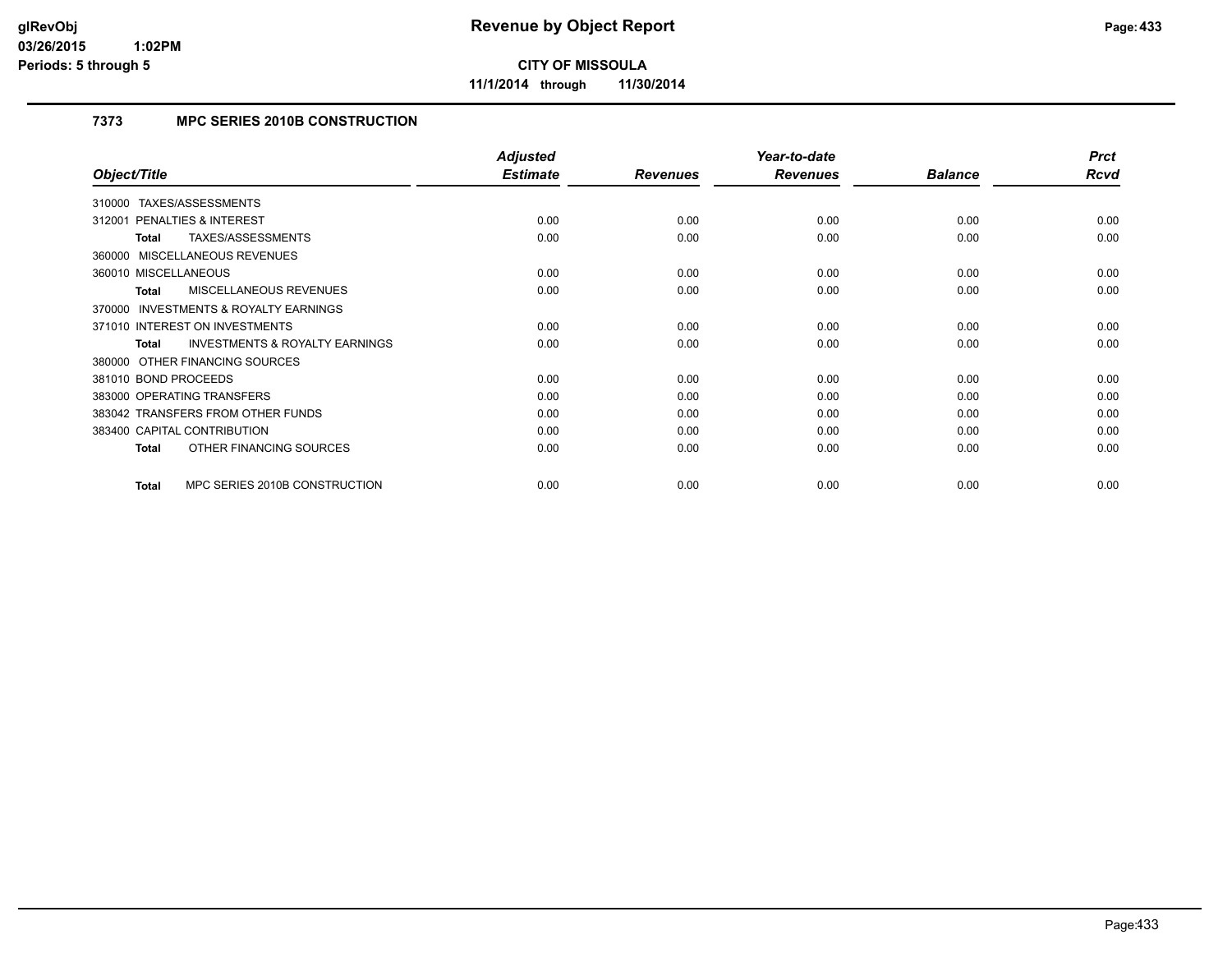**11/1/2014 through 11/30/2014**

#### **7374 RESERVE FUND-PARKING BONDS**

#### **7374 RESERVE FUND-PARKING BONDS**

|                      |                                       | <b>Adjusted</b> |                 | Year-to-date    |                | <b>Prct</b> |
|----------------------|---------------------------------------|-----------------|-----------------|-----------------|----------------|-------------|
| Object/Title         |                                       | <b>Estimate</b> | <b>Revenues</b> | <b>Revenues</b> | <b>Balance</b> | <b>Rcvd</b> |
|                      | 370000 INVESTMENTS & ROYALTY EARNINGS |                 |                 |                 |                |             |
|                      | 371010 INTEREST ON INVESTMENTS        | 0.00            | 0.00            | 0.00            | 0.00           | 0.00        |
| Total                | INVESTMENTS & ROYALTY EARNINGS        | 0.00            | 0.00            | 0.00            | 0.00           | 0.00        |
|                      | 380000 OTHER FINANCING SOURCES        |                 |                 |                 |                |             |
| 381009 TRANSFERS IN  |                                       | 0.00            | 0.00            | 0.00            | 0.00           | 0.00        |
| 381010 BOND PROCEEDS |                                       | 0.00            | 0.00            | 0.00            | 0.00           | 0.00        |
|                      | 383000 OPERATING TRANSFERS            | 0.00            | 0.00            | 0.00            | 0.00           | 0.00        |
| Total                | OTHER FINANCING SOURCES               | 0.00            | 0.00            | 0.00            | 0.00           | 0.00        |
| Total                | RESERVE FUND-PARKING BONDS            | 0.00            | 0.00            | 0.00            | 0.00           | 0.00        |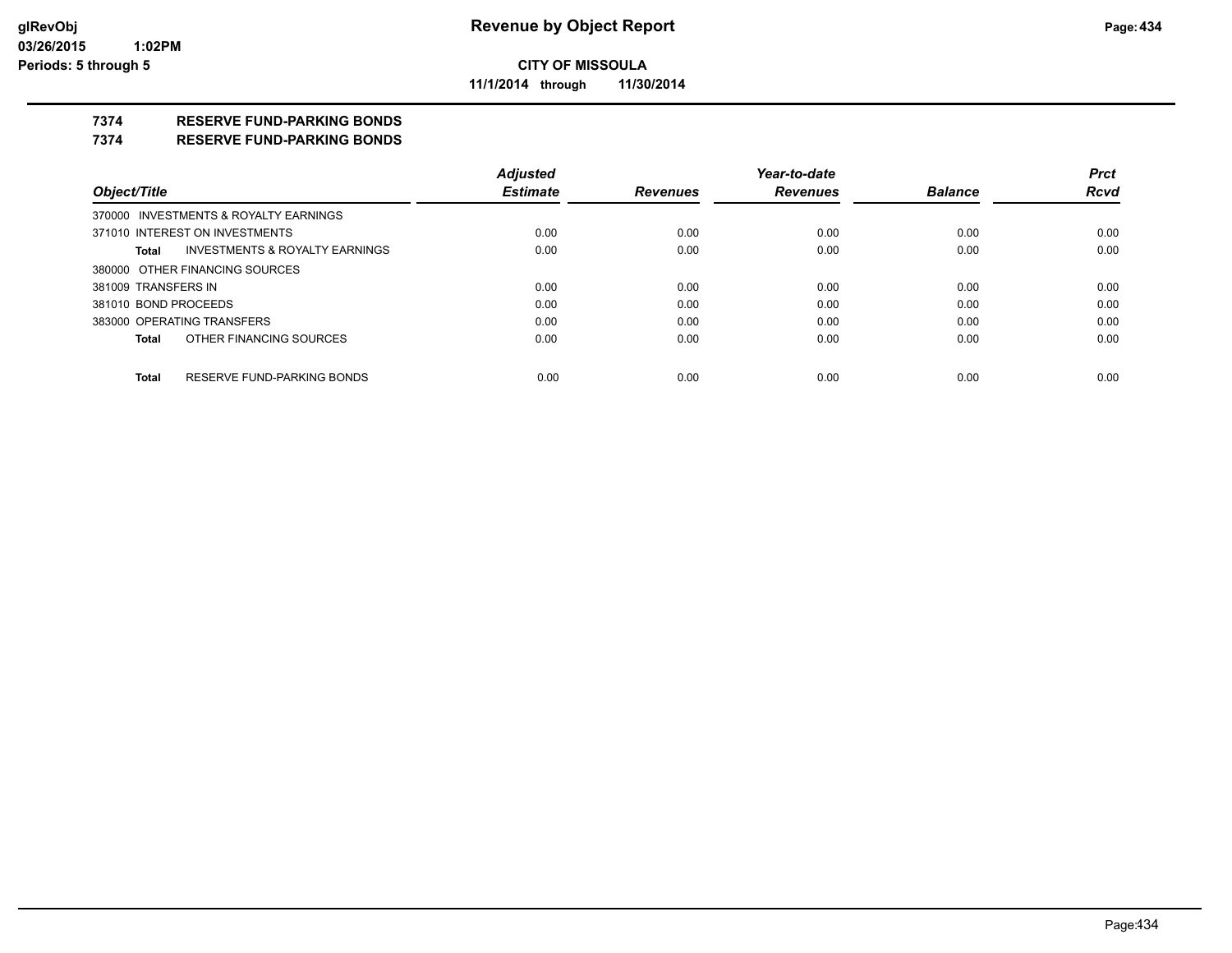**11/1/2014 through 11/30/2014**

#### **7374 RESERVE FUND-PARKING BONDS**

|                                                           | <b>Adiusted</b> |                 | Year-to-date    |                | <b>Prct</b> |
|-----------------------------------------------------------|-----------------|-----------------|-----------------|----------------|-------------|
| Object/Title                                              | <b>Estimate</b> | <b>Revenues</b> | <b>Revenues</b> | <b>Balance</b> | <b>Rcvd</b> |
| 370000 INVESTMENTS & ROYALTY EARNINGS                     |                 |                 |                 |                |             |
| 371010 INTEREST ON INVESTMENTS                            | 0.00            | 0.00            | 0.00            | 0.00           | 0.00        |
| <b>INVESTMENTS &amp; ROYALTY EARNINGS</b><br><b>Total</b> | 0.00            | 0.00            | 0.00            | 0.00           | 0.00        |
| 380000 OTHER FINANCING SOURCES                            |                 |                 |                 |                |             |
| 381009 TRANSFERS IN                                       | 0.00            | 0.00            | 0.00            | 0.00           | 0.00        |
| 381010 BOND PROCEEDS                                      | 0.00            | 0.00            | 0.00            | 0.00           | 0.00        |
| 383000 OPERATING TRANSFERS                                | 0.00            | 0.00            | 0.00            | 0.00           | 0.00        |
| OTHER FINANCING SOURCES<br><b>Total</b>                   | 0.00            | 0.00            | 0.00            | 0.00           | 0.00        |
| RESERVE FUND-PARKING BONDS<br><b>Total</b>                | 0.00            | 0.00            | 0.00            | 0.00           | 0.00        |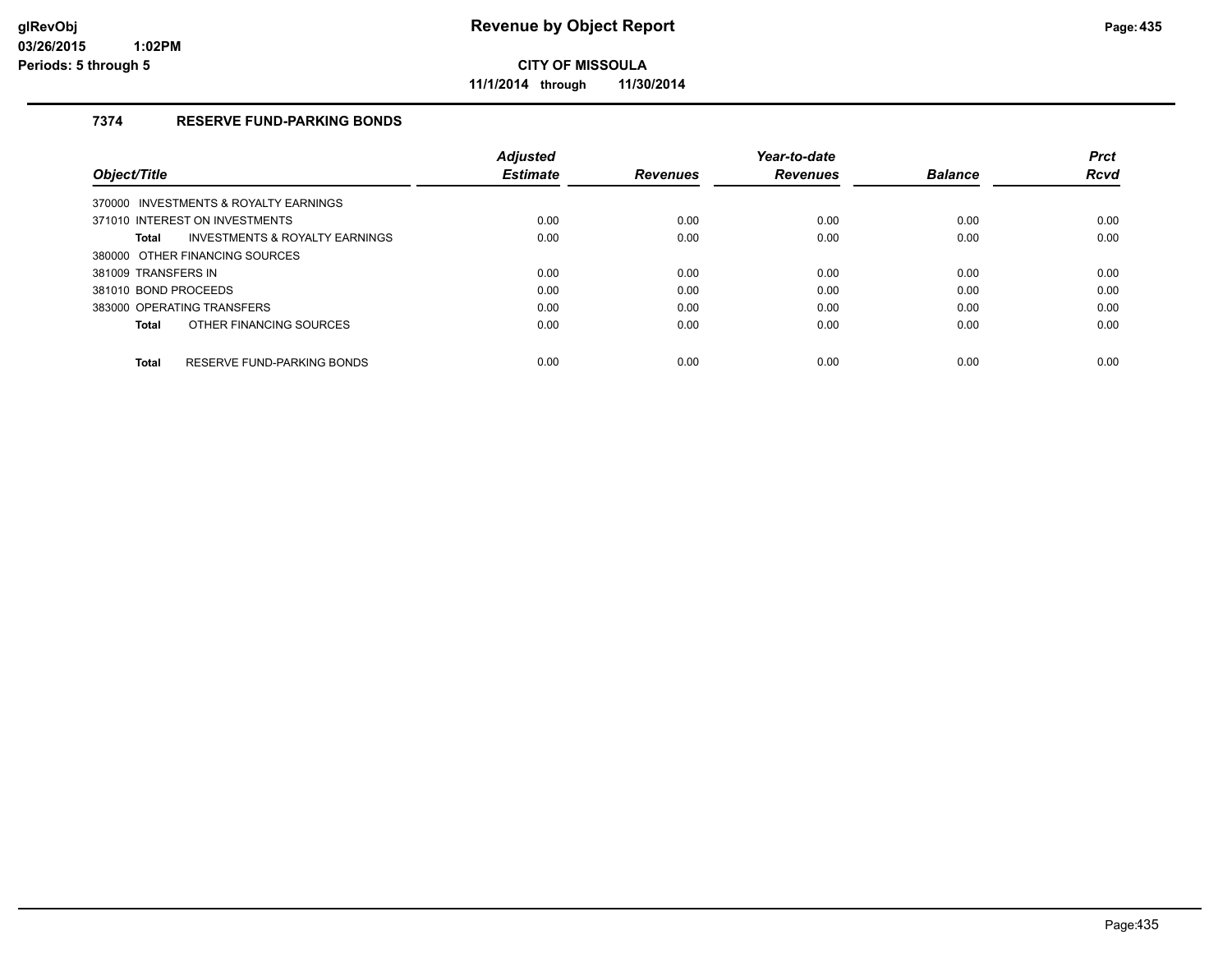**11/1/2014 through 11/30/2014**

# **7375 PLEDGED TAX INCREMENT-2010B BOND**

## **7375 PLEDGED TAX INCREMENT-2010B BOND**

|                                                    | <b>Adjusted</b> |                 | Year-to-date    |                | <b>Prct</b> |
|----------------------------------------------------|-----------------|-----------------|-----------------|----------------|-------------|
| Object/Title                                       | <b>Estimate</b> | <b>Revenues</b> | <b>Revenues</b> | <b>Balance</b> | <b>Rcvd</b> |
| INTERGOVERNMENTAL REVENUES<br>330000               |                 |                 |                 |                |             |
| 338000 LOCAL SHARING OF TAX INCREMENT              | 268,162.00      | 0.00            | 133,425.29      | 134,736.71     | 49.76       |
| <b>INTERGOVERNMENTAL REVENUES</b><br>Total         | 268.162.00      | 0.00            | 133.425.29      | 134.736.71     | 49.76       |
| INVESTMENTS & ROYALTY EARNINGS<br>370000           |                 |                 |                 |                |             |
| 371010 INTEREST ON INVESTMENTS                     | 0.00            | 0.00            | $-24.646.18$    | 24.646.18      | 0.00        |
| <b>INVESTMENTS &amp; ROYALTY EARNINGS</b><br>Total | 0.00            | 0.00            | $-24.646.18$    | 24.646.18      | 0.00        |
| OTHER FINANCING SOURCES<br>380000                  |                 |                 |                 |                |             |
| 383000 OPERATING TRANSFERS                         | 0.00            | 0.00            | 0.00            | 0.00           | 0.00        |
| OTHER FINANCING SOURCES<br>Total                   | 0.00            | 0.00            | 0.00            | 0.00           | 0.00        |
| PLEDGED TAX INCREMENT-2010B BOND<br><b>Total</b>   | 268.162.00      | 0.00            | 108.779.11      | 159.382.89     | 40.56       |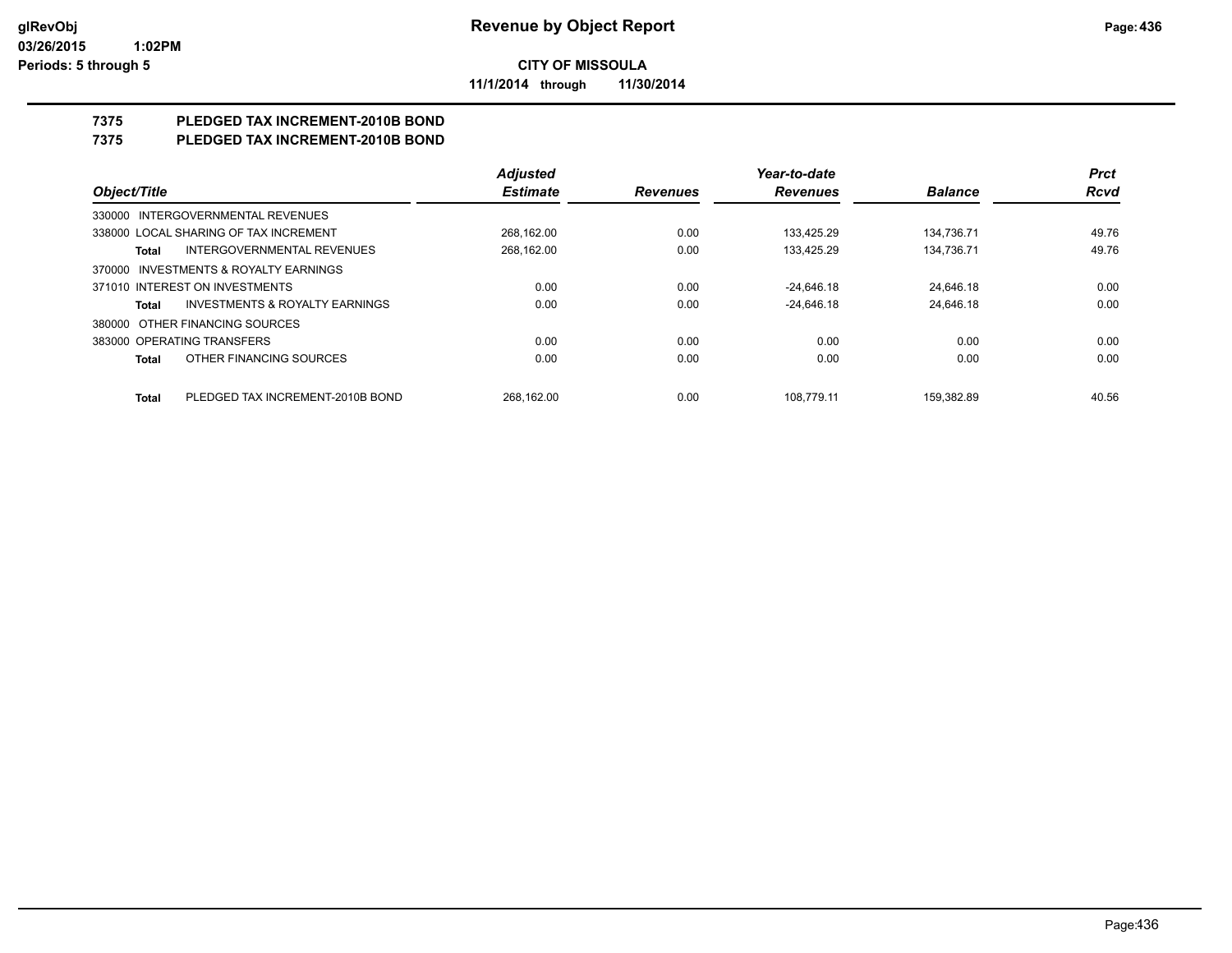**11/1/2014 through 11/30/2014**

#### **7375 PLEDGED TAX INCREMENT-2010B BOND**

| Object/Title |                                       | <b>Adjusted</b><br><b>Estimate</b> | <b>Revenues</b> | Year-to-date<br><b>Revenues</b> | <b>Balance</b> | <b>Prct</b><br><b>Rcvd</b> |
|--------------|---------------------------------------|------------------------------------|-----------------|---------------------------------|----------------|----------------------------|
| 330000       | <b>INTERGOVERNMENTAL REVENUES</b>     |                                    |                 |                                 |                |                            |
|              |                                       |                                    |                 |                                 |                |                            |
|              | 338000 LOCAL SHARING OF TAX INCREMENT | 268,162.00                         | 0.00            | 133.425.29                      | 134.736.71     | 49.76                      |
| Total        | INTERGOVERNMENTAL REVENUES            | 268.162.00                         | 0.00            | 133.425.29                      | 134.736.71     | 49.76                      |
| 370000       | INVESTMENTS & ROYALTY EARNINGS        |                                    |                 |                                 |                |                            |
|              | 371010 INTEREST ON INVESTMENTS        | 0.00                               | 0.00            | $-24.646.18$                    | 24.646.18      | 0.00                       |
| Total        | INVESTMENTS & ROYALTY EARNINGS        | 0.00                               | 0.00            | $-24.646.18$                    | 24.646.18      | 0.00                       |
| 380000       | OTHER FINANCING SOURCES               |                                    |                 |                                 |                |                            |
|              | 383000 OPERATING TRANSFERS            | 0.00                               | 0.00            | 0.00                            | 0.00           | 0.00                       |
| <b>Total</b> | OTHER FINANCING SOURCES               | 0.00                               | 0.00            | 0.00                            | 0.00           | 0.00                       |
| <b>Total</b> | PLEDGED TAX INCREMENT-2010B BOND      | 268.162.00                         | 0.00            | 108.779.11                      | 159.382.89     | 40.56                      |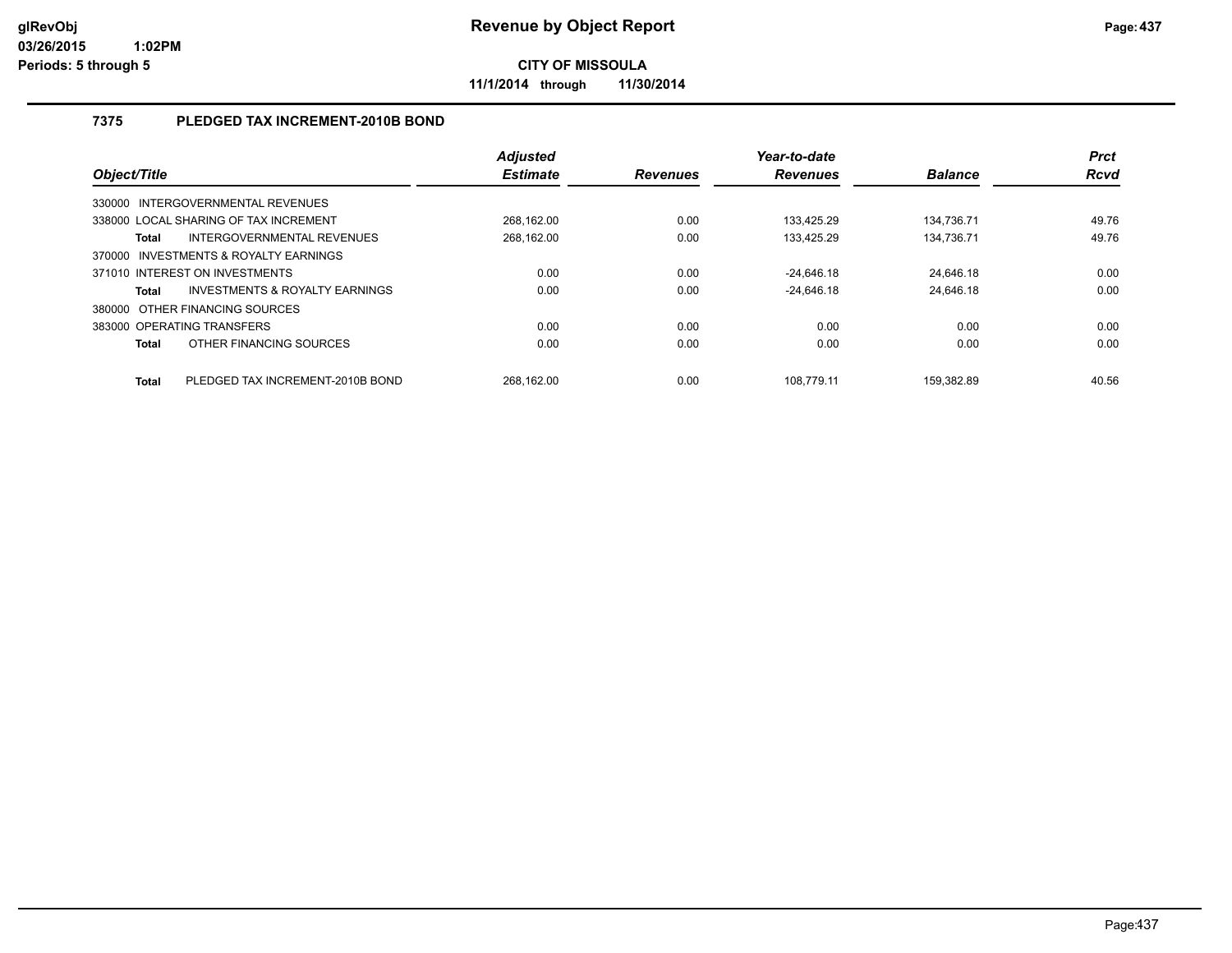**11/1/2014 through 11/30/2014**

#### **7376 MPC 2010A BONDS DEBT INTEREST**

#### **7376 MPC 2010A BONDS DEBT INTEREST**

|                            |                                           | <b>Adjusted</b> |                 | Year-to-date    |                | <b>Prct</b> |
|----------------------------|-------------------------------------------|-----------------|-----------------|-----------------|----------------|-------------|
| Object/Title               |                                           | <b>Estimate</b> | <b>Revenues</b> | <b>Revenues</b> | <b>Balance</b> | <b>Rcvd</b> |
|                            | 370000 INVESTMENTS & ROYALTY EARNINGS     |                 |                 |                 |                |             |
|                            | 371010 INTEREST ON INVESTMENTS            | 0.00            | 0.00            | 0.00            | 0.00           | 0.00        |
| Total                      | <b>INVESTMENTS &amp; ROYALTY EARNINGS</b> | 0.00            | 0.00            | 0.00            | 0.00           | 0.00        |
|                            | 380000 OTHER FINANCING SOURCES            |                 |                 |                 |                |             |
| 381009 TRANSFERS IN        |                                           | 0.00            | 0.00            | 0.00            | 0.00           | 0.00        |
| 381010 BOND PROCEEDS       |                                           | 0.00            | 0.00            | 0.00            | 0.00           | 0.00        |
| 383000 OPERATING TRANSFERS |                                           | 0.00            | 0.00            | 0.00            | 0.00           | 0.00        |
| Total                      | OTHER FINANCING SOURCES                   | 0.00            | 0.00            | 0.00            | 0.00           | 0.00        |
|                            |                                           |                 |                 |                 |                |             |
| Total                      | MPC 2010A BONDS DEBT INTEREST             | 0.00            | 0.00            | 0.00            | 0.00           | 0.00        |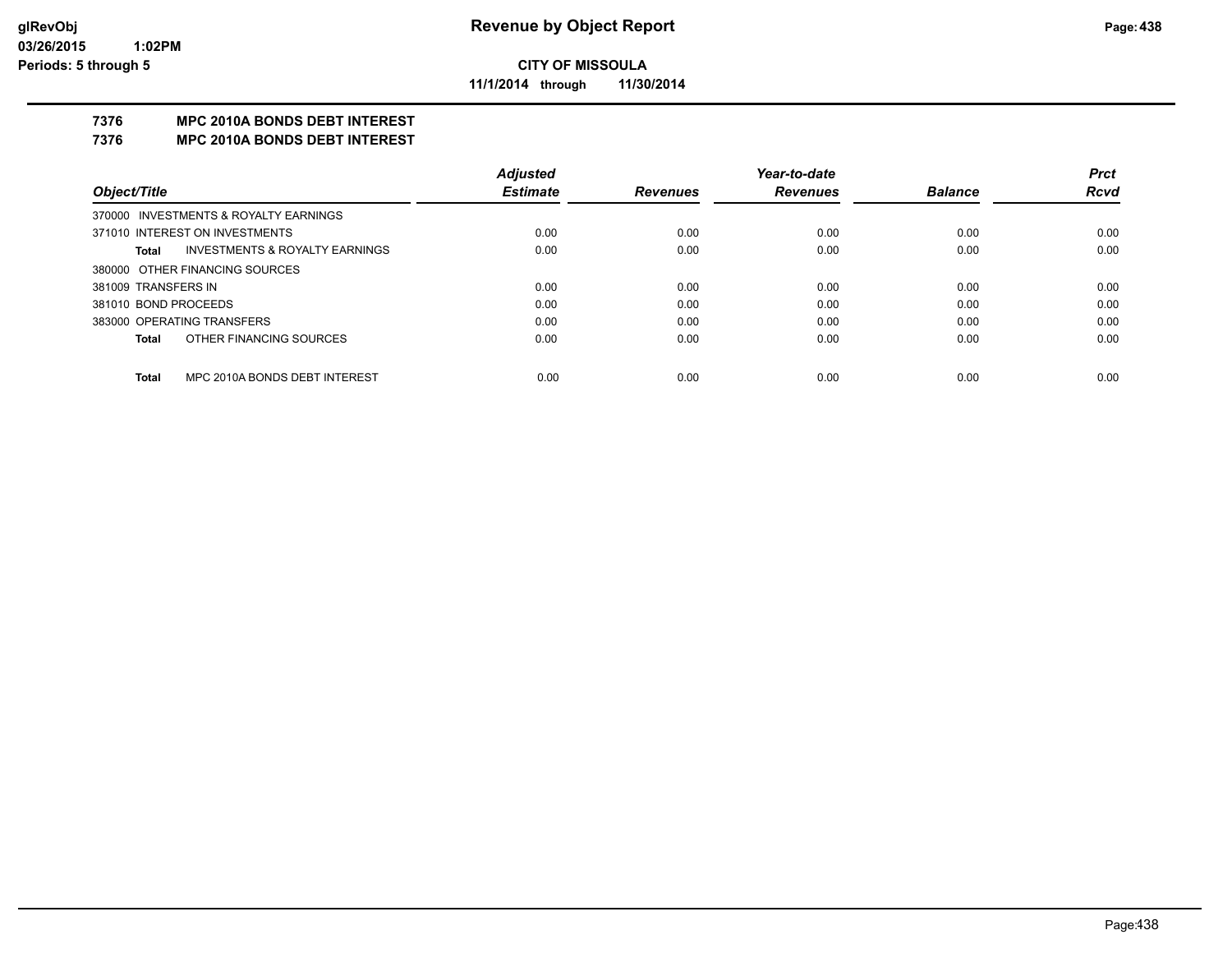**11/1/2014 through 11/30/2014**

#### **7376 MPC 2010A BONDS DEBT INTEREST**

|                                                           | <b>Adjusted</b> |                 | Year-to-date    |                | <b>Prct</b> |
|-----------------------------------------------------------|-----------------|-----------------|-----------------|----------------|-------------|
| Object/Title                                              | <b>Estimate</b> | <b>Revenues</b> | <b>Revenues</b> | <b>Balance</b> | <b>Rcvd</b> |
| 370000 INVESTMENTS & ROYALTY EARNINGS                     |                 |                 |                 |                |             |
| 371010 INTEREST ON INVESTMENTS                            | 0.00            | 0.00            | 0.00            | 0.00           | 0.00        |
| <b>INVESTMENTS &amp; ROYALTY EARNINGS</b><br><b>Total</b> | 0.00            | 0.00            | 0.00            | 0.00           | 0.00        |
| 380000 OTHER FINANCING SOURCES                            |                 |                 |                 |                |             |
| 381009 TRANSFERS IN                                       | 0.00            | 0.00            | 0.00            | 0.00           | 0.00        |
| 381010 BOND PROCEEDS                                      | 0.00            | 0.00            | 0.00            | 0.00           | 0.00        |
| 383000 OPERATING TRANSFERS                                | 0.00            | 0.00            | 0.00            | 0.00           | 0.00        |
| OTHER FINANCING SOURCES<br>Total                          | 0.00            | 0.00            | 0.00            | 0.00           | 0.00        |
|                                                           |                 |                 |                 |                |             |
| MPC 2010A BONDS DEBT INTEREST<br><b>Total</b>             | 0.00            | 0.00            | 0.00            | 0.00           | 0.00        |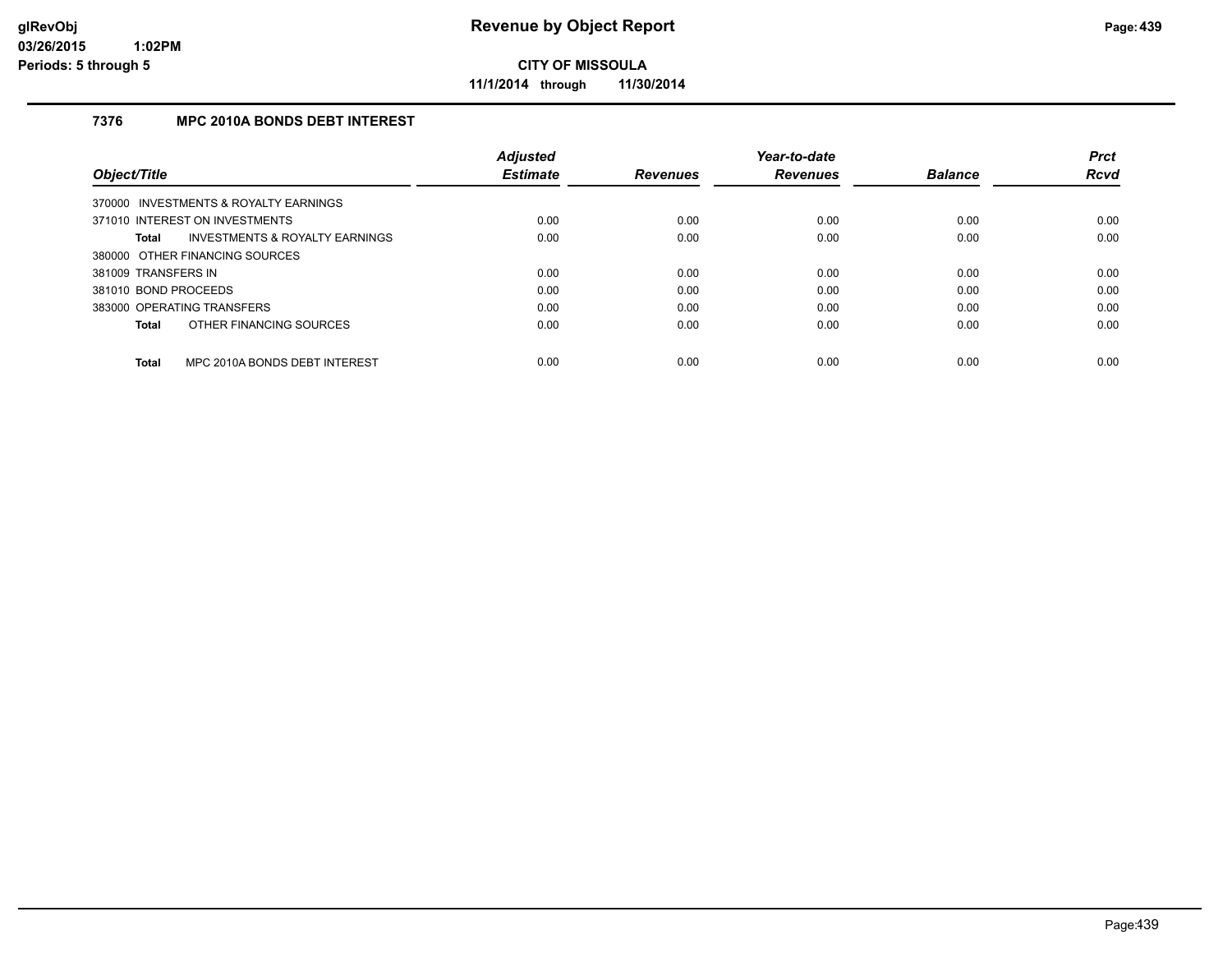**11/1/2014 through 11/30/2014**

#### **7377 MPC 2010A BONDS SINKING FUND**

**7377 MPC 2010A BONDS SINKING FUND**

|                                                    | <b>Adjusted</b> |                 | Year-to-date    |                | <b>Prct</b> |
|----------------------------------------------------|-----------------|-----------------|-----------------|----------------|-------------|
| Object/Title                                       | <b>Estimate</b> | <b>Revenues</b> | <b>Revenues</b> | <b>Balance</b> | Rcvd        |
| 370000 INVESTMENTS & ROYALTY EARNINGS              |                 |                 |                 |                |             |
| 371010 INTEREST ON INVESTMENTS                     | 0.00            | 0.00            | 0.00            | 0.00           | 0.00        |
| <b>INVESTMENTS &amp; ROYALTY EARNINGS</b><br>Total | 0.00            | 0.00            | 0.00            | 0.00           | 0.00        |
| 380000 OTHER FINANCING SOURCES                     |                 |                 |                 |                |             |
| 381009 TRANSFERS IN                                | 0.00            | 0.00            | 0.00            | 0.00           | 0.00        |
| 381010 BOND PROCEEDS                               | 0.00            | 0.00            | 0.00            | 0.00           | 0.00        |
| 383000 OPERATING TRANSFERS                         | 0.00            | 0.00            | 0.00            | 0.00           | 0.00        |
| OTHER FINANCING SOURCES<br>Total                   | 0.00            | 0.00            | 0.00            | 0.00           | 0.00        |
|                                                    |                 |                 |                 |                |             |
| MPC 2010A BONDS SINKING FUND<br><b>Total</b>       | 0.00            | 0.00            | 0.00            | 0.00           | 0.00        |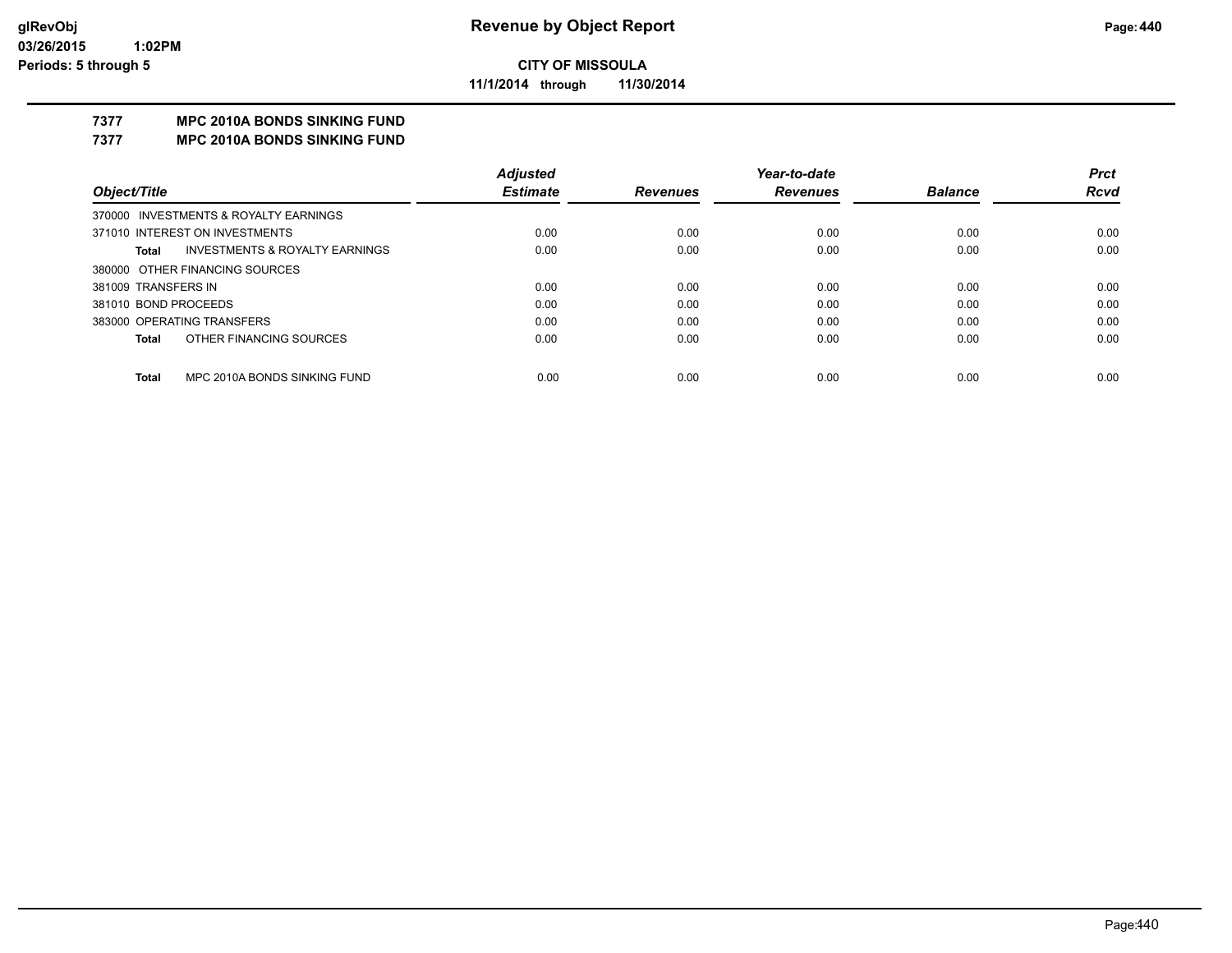**11/1/2014 through 11/30/2014**

#### **7377 MPC 2010A BONDS SINKING FUND**

|                                                | <b>Adjusted</b> |                 | Year-to-date    |                | <b>Prct</b> |
|------------------------------------------------|-----------------|-----------------|-----------------|----------------|-------------|
| Object/Title                                   | <b>Estimate</b> | <b>Revenues</b> | <b>Revenues</b> | <b>Balance</b> | <b>Rcvd</b> |
| 370000 INVESTMENTS & ROYALTY EARNINGS          |                 |                 |                 |                |             |
| 371010 INTEREST ON INVESTMENTS                 | 0.00            | 0.00            | 0.00            | 0.00           | 0.00        |
| INVESTMENTS & ROYALTY EARNINGS<br><b>Total</b> | 0.00            | 0.00            | 0.00            | 0.00           | 0.00        |
| 380000 OTHER FINANCING SOURCES                 |                 |                 |                 |                |             |
| 381009 TRANSFERS IN                            | 0.00            | 0.00            | 0.00            | 0.00           | 0.00        |
| 381010 BOND PROCEEDS                           | 0.00            | 0.00            | 0.00            | 0.00           | 0.00        |
| 383000 OPERATING TRANSFERS                     | 0.00            | 0.00            | 0.00            | 0.00           | 0.00        |
| OTHER FINANCING SOURCES<br><b>Total</b>        | 0.00            | 0.00            | 0.00            | 0.00           | 0.00        |
| MPC 2010A BONDS SINKING FUND<br><b>Total</b>   | 0.00            | 0.00            | 0.00            | 0.00           | 0.00        |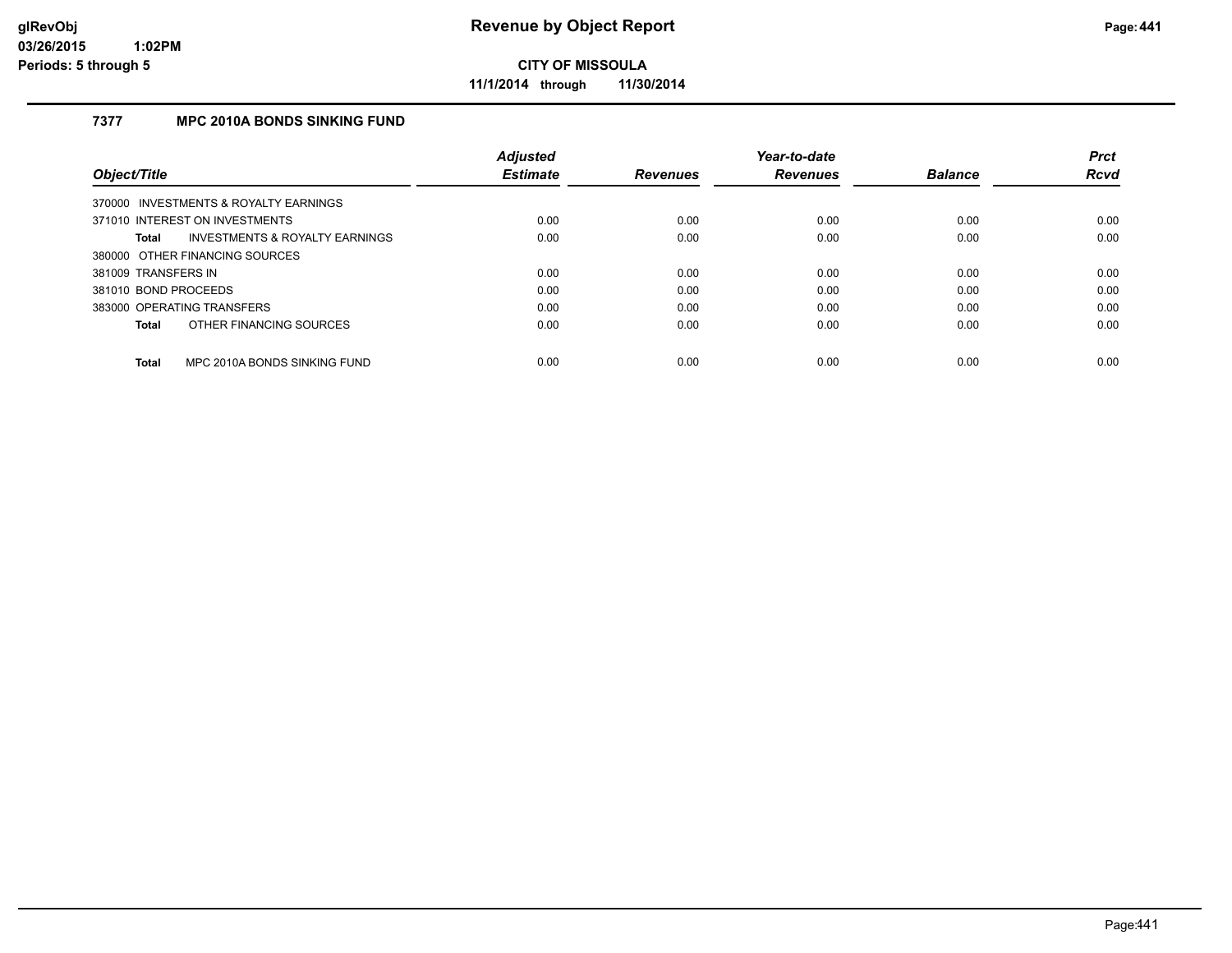**11/1/2014 through 11/30/2014**

#### **7378 MPC 2010A BOND RESERVE**

**7378 MPC 2010A BOND RESERVE**

|                                                    | <b>Adjusted</b> |                 | Year-to-date    |                | <b>Prct</b> |
|----------------------------------------------------|-----------------|-----------------|-----------------|----------------|-------------|
| Object/Title                                       | <b>Estimate</b> | <b>Revenues</b> | <b>Revenues</b> | <b>Balance</b> | <b>Rcvd</b> |
| 370000 INVESTMENTS & ROYALTY EARNINGS              |                 |                 |                 |                |             |
| 371010 INTEREST ON INVESTMENTS                     | 0.00            | 0.00            | 0.00            | 0.00           | 0.00        |
| <b>INVESTMENTS &amp; ROYALTY EARNINGS</b><br>Total | 0.00            | 0.00            | 0.00            | 0.00           | 0.00        |
| 380000 OTHER FINANCING SOURCES                     |                 |                 |                 |                |             |
| 381009 TRANSFERS IN                                | 0.00            | 0.00            | 0.00            | 0.00           | 0.00        |
| 381010 BOND PROCEEDS                               | 0.00            | 0.00            | 0.00            | 0.00           | 0.00        |
| 383000 OPERATING TRANSFERS                         | 0.00            | 0.00            | 0.00            | 0.00           | 0.00        |
| OTHER FINANCING SOURCES<br><b>Total</b>            | 0.00            | 0.00            | 0.00            | 0.00           | 0.00        |
|                                                    |                 |                 |                 |                |             |
| MPC 2010A BOND RESERVE<br>Total                    | 0.00            | 0.00            | 0.00            | 0.00           | 0.00        |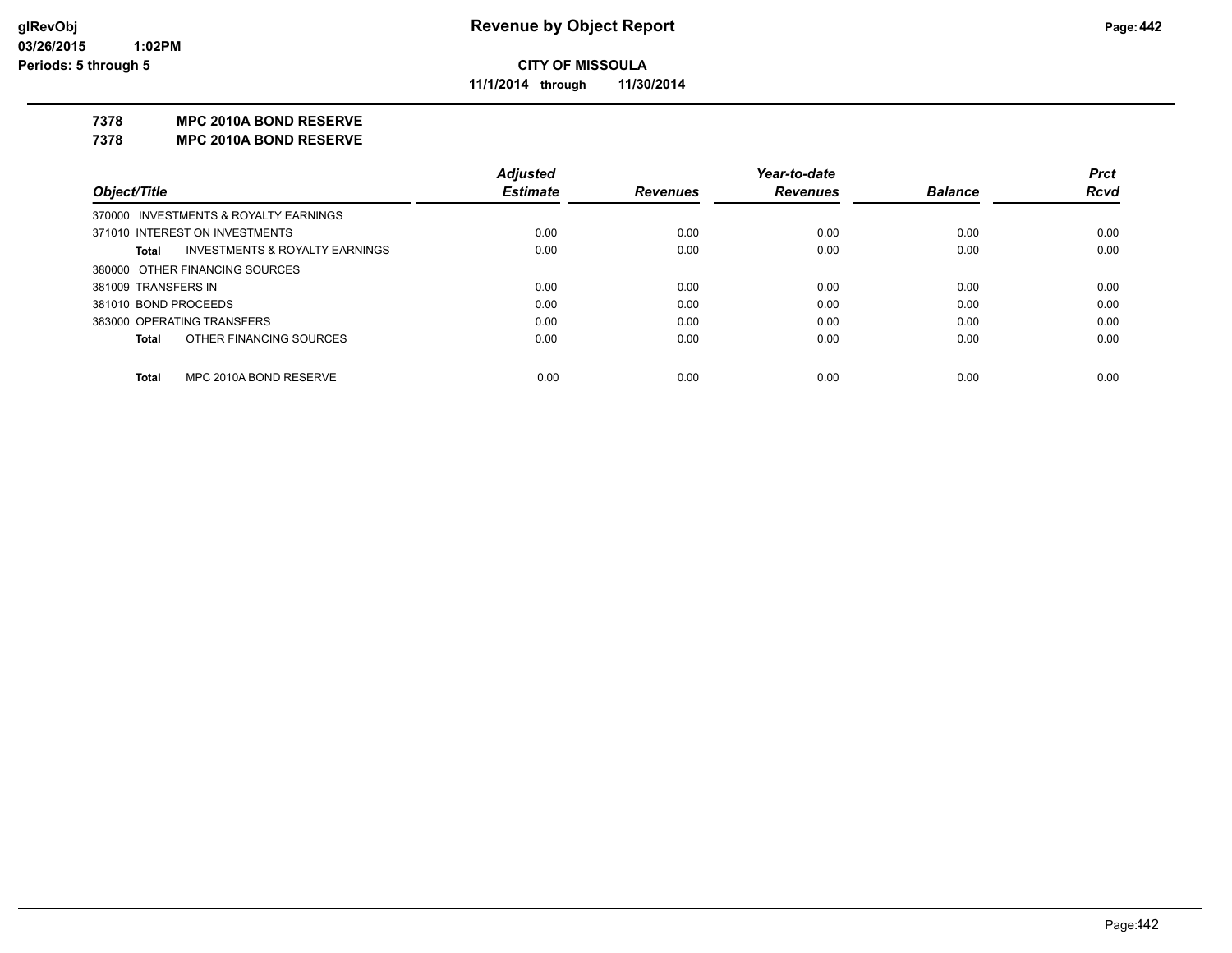**11/1/2014 through 11/30/2014**

#### **7378 MPC 2010A BOND RESERVE**

|                                         | <b>Adjusted</b> |                 | Year-to-date    |                | <b>Prct</b> |
|-----------------------------------------|-----------------|-----------------|-----------------|----------------|-------------|
| Object/Title                            | <b>Estimate</b> | <b>Revenues</b> | <b>Revenues</b> | <b>Balance</b> | <b>Rcvd</b> |
| 370000 INVESTMENTS & ROYALTY EARNINGS   |                 |                 |                 |                |             |
| 371010 INTEREST ON INVESTMENTS          | 0.00            | 0.00            | 0.00            | 0.00           | 0.00        |
| INVESTMENTS & ROYALTY EARNINGS<br>Total | 0.00            | 0.00            | 0.00            | 0.00           | 0.00        |
| 380000 OTHER FINANCING SOURCES          |                 |                 |                 |                |             |
| 381009 TRANSFERS IN                     | 0.00            | 0.00            | 0.00            | 0.00           | 0.00        |
| 381010 BOND PROCEEDS                    | 0.00            | 0.00            | 0.00            | 0.00           | 0.00        |
| 383000 OPERATING TRANSFERS              | 0.00            | 0.00            | 0.00            | 0.00           | 0.00        |
| OTHER FINANCING SOURCES<br>Total        | 0.00            | 0.00            | 0.00            | 0.00           | 0.00        |
| MPC 2010A BOND RESERVE<br><b>Total</b>  | 0.00            | 0.00            | 0.00            | 0.00           | 0.00        |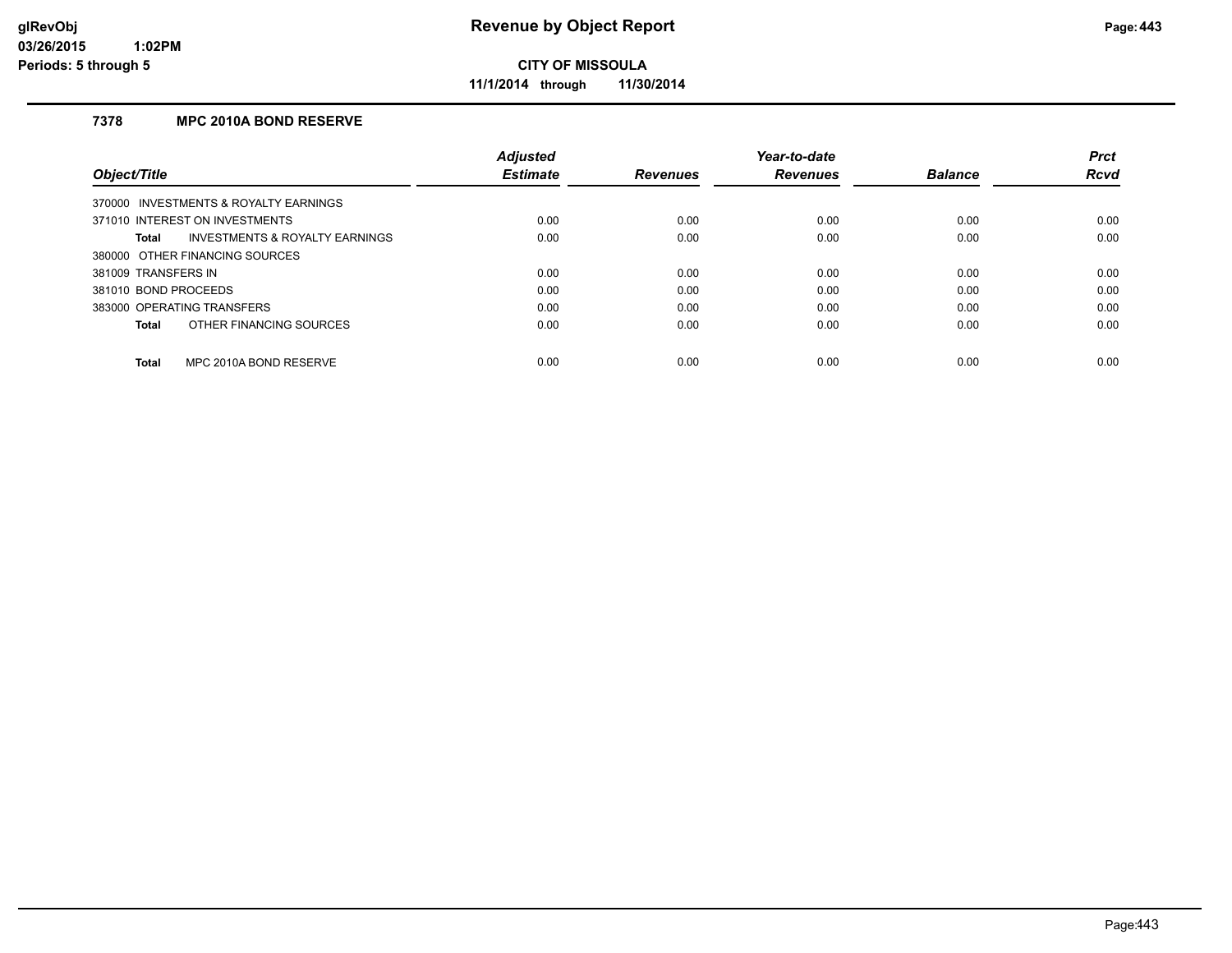**11/1/2014 through 11/30/2014**

#### **7379 MPC 2010A BOND CONSTRUCTION**

#### **7379 MPC 2010A BOND CONSTRUCTION**

|                      |                                           | <b>Adjusted</b> |                 | Year-to-date    |                | <b>Prct</b> |
|----------------------|-------------------------------------------|-----------------|-----------------|-----------------|----------------|-------------|
| Object/Title         |                                           | <b>Estimate</b> | <b>Revenues</b> | <b>Revenues</b> | <b>Balance</b> | <b>Rcvd</b> |
|                      | 370000 INVESTMENTS & ROYALTY EARNINGS     |                 |                 |                 |                |             |
|                      | 371010 INTEREST ON INVESTMENTS            | 0.00            | 0.00            | 0.00            | 0.00           | 0.00        |
| Total                | <b>INVESTMENTS &amp; ROYALTY EARNINGS</b> | 0.00            | 0.00            | 0.00            | 0.00           | 0.00        |
|                      | 380000 OTHER FINANCING SOURCES            |                 |                 |                 |                |             |
| 381009 TRANSFERS IN  |                                           | 0.00            | 0.00            | 0.00            | 0.00           | 0.00        |
| 381010 BOND PROCEEDS |                                           | 0.00            | 0.00            | 0.00            | 0.00           | 0.00        |
|                      | 383000 OPERATING TRANSFERS                | 0.00            | 0.00            | 0.00            | 0.00           | 0.00        |
| Total                | OTHER FINANCING SOURCES                   | 0.00            | 0.00            | 0.00            | 0.00           | 0.00        |
|                      |                                           |                 |                 |                 |                |             |
| Total                | MPC 2010A BOND CONSTRUCTION               | 0.00            | 0.00            | 0.00            | 0.00           | 0.00        |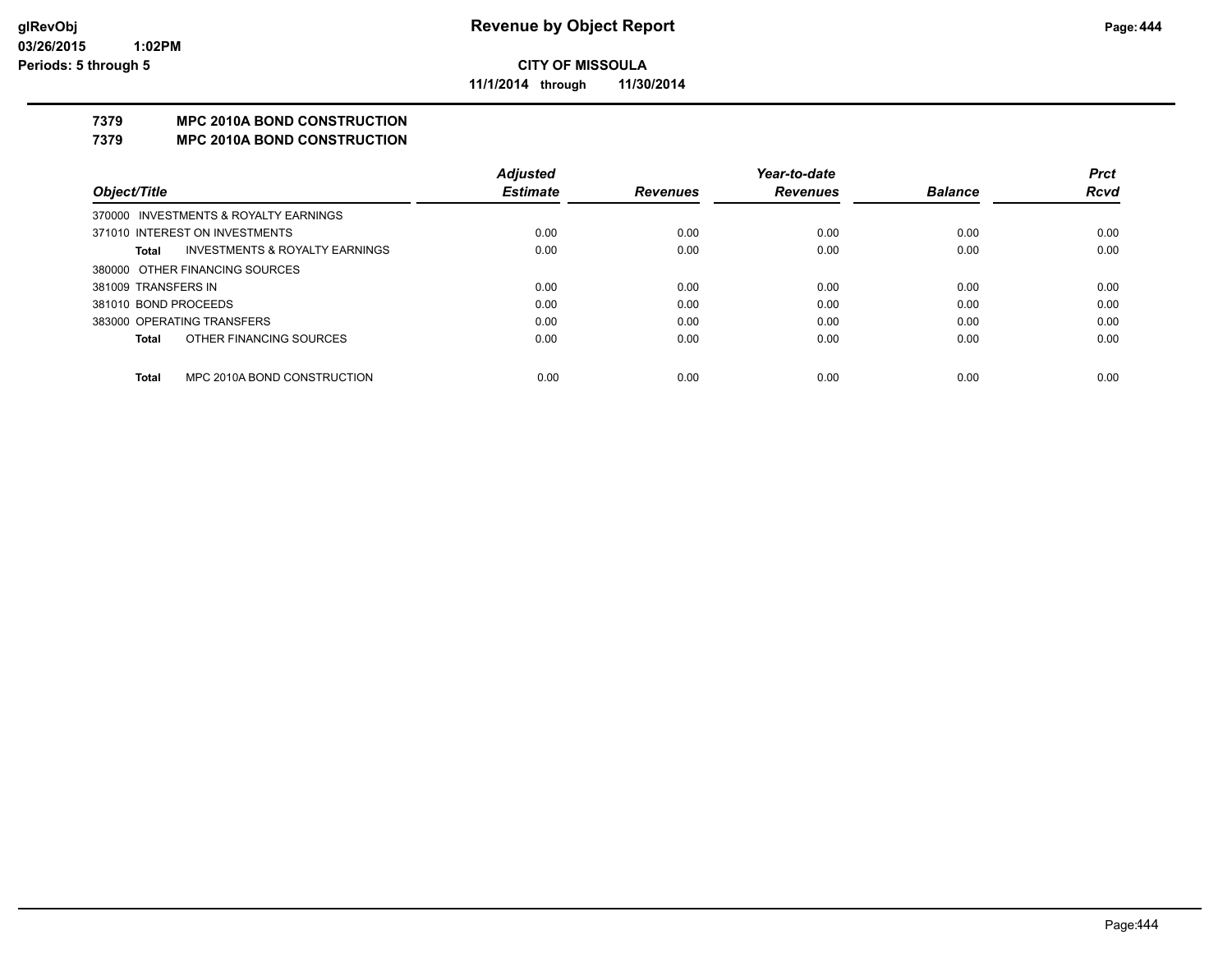**11/1/2014 through 11/30/2014**

#### **7379 MPC 2010A BOND CONSTRUCTION**

|                                                | <b>Adjusted</b> |                 | Year-to-date    |                | <b>Prct</b> |
|------------------------------------------------|-----------------|-----------------|-----------------|----------------|-------------|
| Object/Title                                   | <b>Estimate</b> | <b>Revenues</b> | <b>Revenues</b> | <b>Balance</b> | Rcvd        |
| 370000 INVESTMENTS & ROYALTY EARNINGS          |                 |                 |                 |                |             |
| 371010 INTEREST ON INVESTMENTS                 | 0.00            | 0.00            | 0.00            | 0.00           | 0.00        |
| INVESTMENTS & ROYALTY EARNINGS<br><b>Total</b> | 0.00            | 0.00            | 0.00            | 0.00           | 0.00        |
| 380000 OTHER FINANCING SOURCES                 |                 |                 |                 |                |             |
| 381009 TRANSFERS IN                            | 0.00            | 0.00            | 0.00            | 0.00           | 0.00        |
| 381010 BOND PROCEEDS                           | 0.00            | 0.00            | 0.00            | 0.00           | 0.00        |
| 383000 OPERATING TRANSFERS                     | 0.00            | 0.00            | 0.00            | 0.00           | 0.00        |
| OTHER FINANCING SOURCES<br><b>Total</b>        | 0.00            | 0.00            | 0.00            | 0.00           | 0.00        |
| MPC 2010A BOND CONSTRUCTION<br><b>Total</b>    | 0.00            | 0.00            | 0.00            | 0.00           | 0.00        |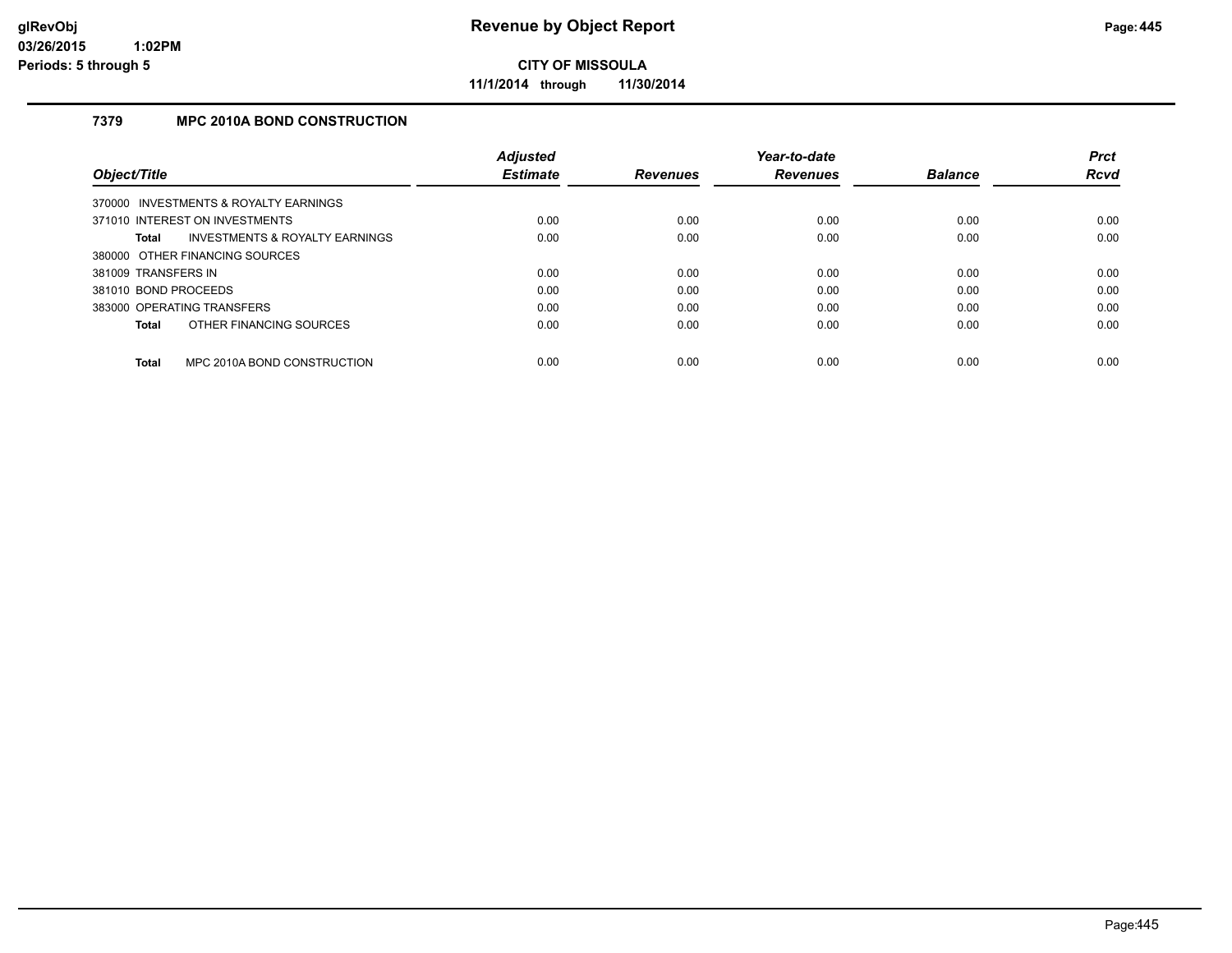**11/1/2014 through 11/30/2014**

#### **7380 BUSINESS IMPROVEMENT DISTRICT**

#### **7380 BUSINESS IMPROVEMENT DISTRICT**

|                                                     | <b>Adjusted</b> |                 | Year-to-date    |                | <b>Prct</b> |
|-----------------------------------------------------|-----------------|-----------------|-----------------|----------------|-------------|
| Object/Title                                        | <b>Estimate</b> | <b>Revenues</b> | <b>Revenues</b> | <b>Balance</b> | <b>Rcvd</b> |
| TAXES/ASSESSMENTS<br>310000                         |                 |                 |                 |                |             |
| 311011 TAX INCREMENT                                | 364,322.00      | 143.37          | 12,652.27       | 351,669.73     | 3.47        |
| 312001 PENALTIES & INTEREST                         | 0.00            | 0.00            | 456.02          | $-456.02$      | 0.00        |
| TAXES/ASSESSMENTS<br>Total                          | 364,322.00      | 143.37          | 13,108.29       | 351,213.71     | 3.60        |
| <b>CHARGES FOR SERVICES</b><br>340000               |                 |                 |                 |                |             |
| <b>GARBAGE COLLECTION SERVICES</b><br>343041        | 5,000.00        | 1,293.77        | 9,106.45        | $-4,106.45$    | 182.13      |
| <b>CHARGES FOR SERVICES</b><br>Total                | 5,000.00        | 1,293.77        | 9,106.45        | $-4,106.45$    | 182.13      |
| MISCELLANEOUS REVENUES<br>360000                    |                 |                 |                 |                |             |
| 363010 LIGHTING ASSESSMENTS                         | 0.00            | 0.00            | 0.00            | 0.00           | 0.00        |
| 363020 PROPERTY ASSESSMENTS                         | 0.00            | 0.00            | 0.00            | 0.00           | 0.00        |
| <b>MISCELLANEOUS REVENUES</b><br><b>Total</b>       | 0.00            | 0.00            | 0.00            | 0.00           | 0.00        |
| <b>INVESTMENTS &amp; ROYALTY EARNINGS</b><br>370000 |                 |                 |                 |                |             |
| 371010 INTEREST ON INVESTMENTS                      | 0.00            | 0.00            | 0.00            | 0.00           | 0.00        |
| 371020 GAIN/LOSS IN MARKET VALUE OF INVESTMENTS     | 0.00            | 0.00            | 0.00            | 0.00           | 0.00        |
| <b>INVESTMENTS &amp; ROYALTY EARNINGS</b><br>Total  | 0.00            | 0.00            | 0.00            | 0.00           | 0.00        |
| <b>BUSINESS IMPROVEMENT DISTRICT</b><br>Total       | 369,322.00      | 1,437.14        | 22,214.74       | 347,107.26     | 6.02        |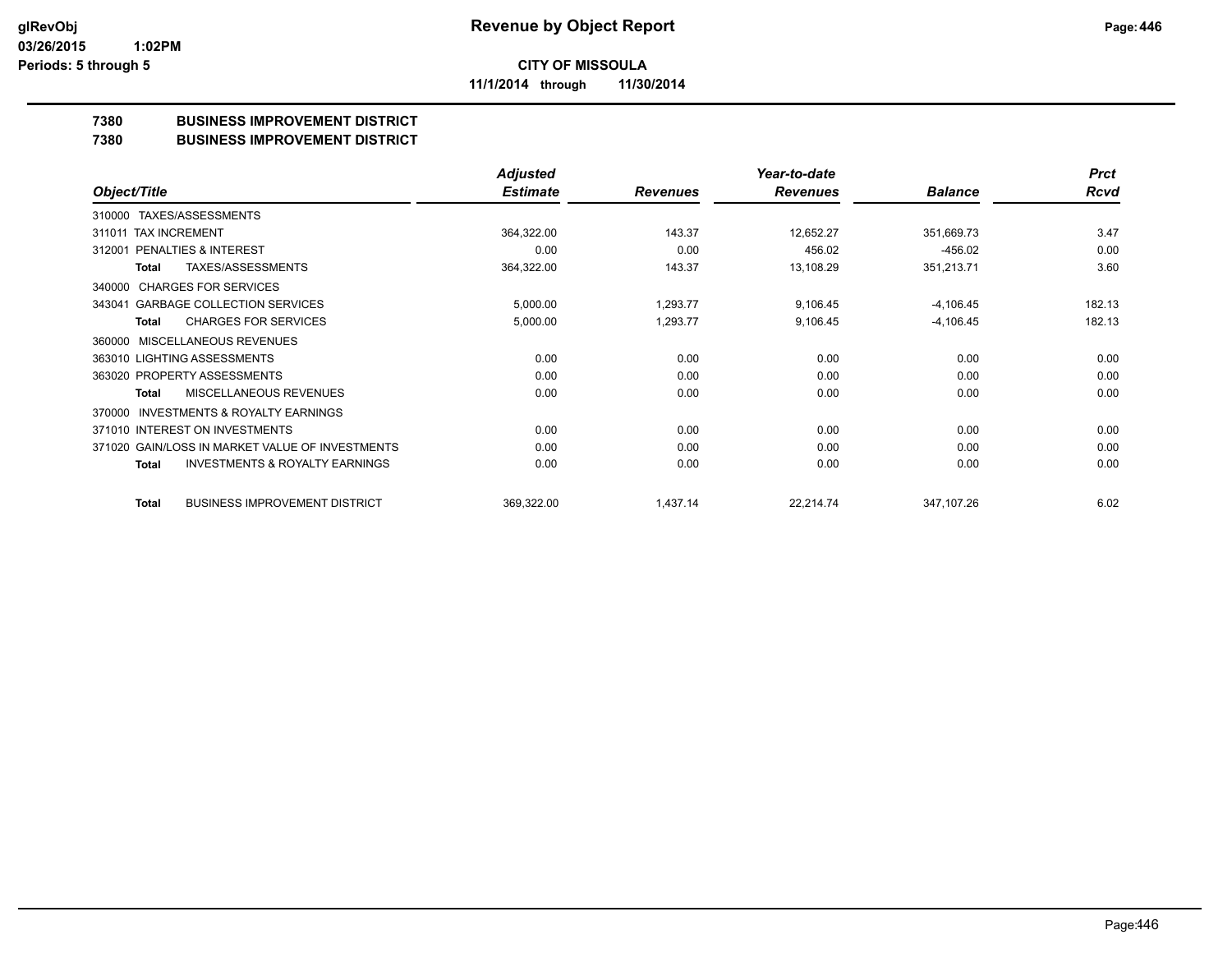**11/1/2014 through 11/30/2014**

#### **7380 BUSINESS IMPROVEMENT DISTRICT**

|                                                           | <b>Adjusted</b> |                 | Year-to-date    |                | <b>Prct</b> |
|-----------------------------------------------------------|-----------------|-----------------|-----------------|----------------|-------------|
| Object/Title                                              | <b>Estimate</b> | <b>Revenues</b> | <b>Revenues</b> | <b>Balance</b> | <b>Rcvd</b> |
| 310000 TAXES/ASSESSMENTS                                  |                 |                 |                 |                |             |
| <b>TAX INCREMENT</b><br>311011                            | 364,322.00      | 143.37          | 12,652.27       | 351,669.73     | 3.47        |
| PENALTIES & INTEREST<br>312001                            | 0.00            | 0.00            | 456.02          | $-456.02$      | 0.00        |
| TAXES/ASSESSMENTS<br>Total                                | 364,322.00      | 143.37          | 13,108.29       | 351,213.71     | 3.60        |
| 340000 CHARGES FOR SERVICES                               |                 |                 |                 |                |             |
| <b>GARBAGE COLLECTION SERVICES</b><br>343041              | 5,000.00        | 1,293.77        | 9,106.45        | $-4,106.45$    | 182.13      |
| <b>CHARGES FOR SERVICES</b><br><b>Total</b>               | 5,000.00        | 1,293.77        | 9,106.45        | $-4,106.45$    | 182.13      |
| MISCELLANEOUS REVENUES<br>360000                          |                 |                 |                 |                |             |
| 363010 LIGHTING ASSESSMENTS                               | 0.00            | 0.00            | 0.00            | 0.00           | 0.00        |
| 363020 PROPERTY ASSESSMENTS                               | 0.00            | 0.00            | 0.00            | 0.00           | 0.00        |
| <b>MISCELLANEOUS REVENUES</b><br><b>Total</b>             | 0.00            | 0.00            | 0.00            | 0.00           | 0.00        |
| <b>INVESTMENTS &amp; ROYALTY EARNINGS</b><br>370000       |                 |                 |                 |                |             |
| 371010 INTEREST ON INVESTMENTS                            | 0.00            | 0.00            | 0.00            | 0.00           | 0.00        |
| 371020 GAIN/LOSS IN MARKET VALUE OF INVESTMENT            | 0.00            | 0.00            | 0.00            | 0.00           | 0.00        |
| <b>INVESTMENTS &amp; ROYALTY EARNINGS</b><br><b>Total</b> | 0.00            | 0.00            | 0.00            | 0.00           | 0.00        |
| <b>BUSINESS IMPROVEMENT DISTRICT</b><br><b>Total</b>      | 369,322.00      | 1,437.14        | 22,214.74       | 347,107.26     | 6.02        |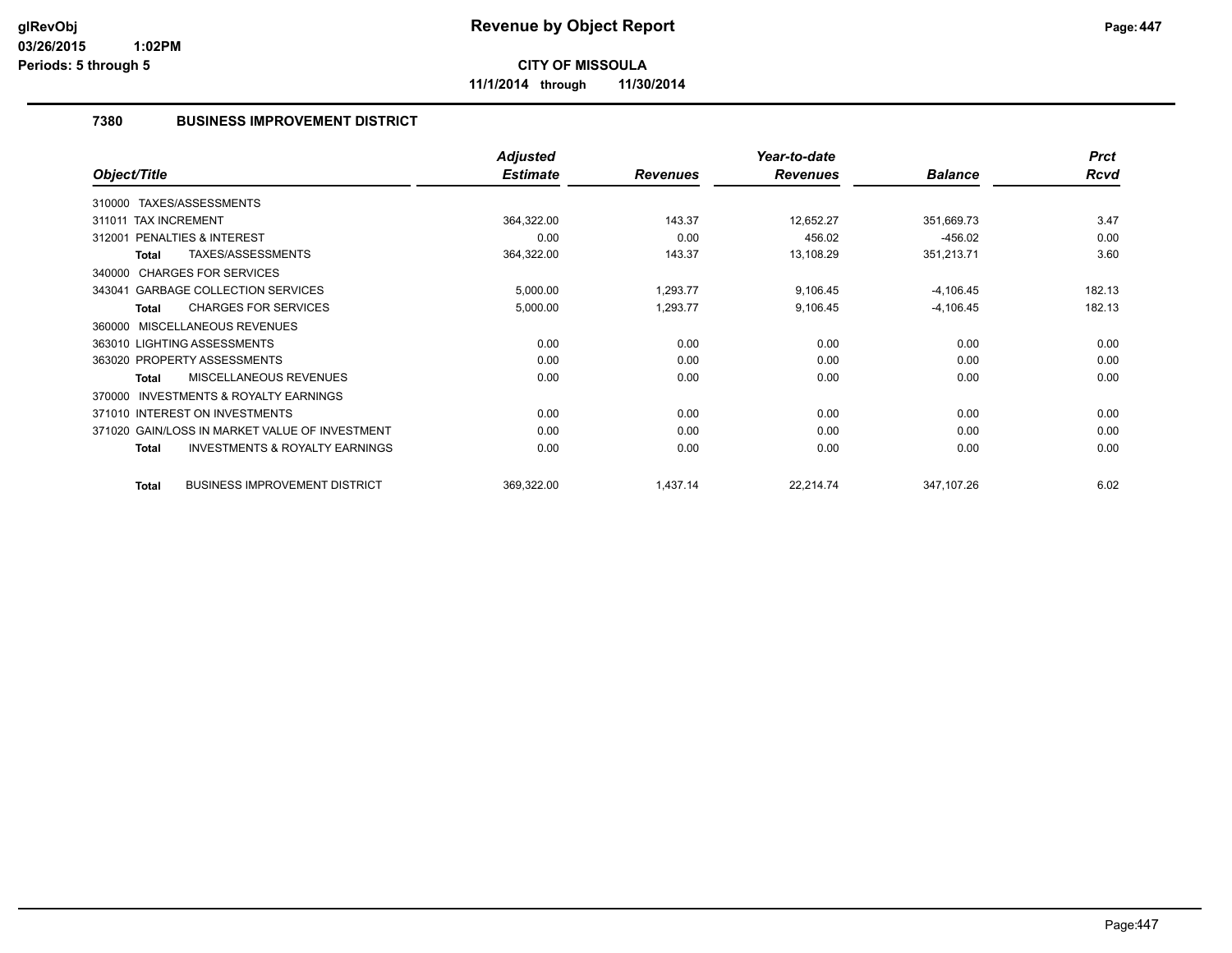**11/1/2014 through 11/30/2014**

#### **7381 TOURISM BUSINESS IMPROVEMENT DISTRICT 7381 TOURISM BUSINESS IMPROVEMENT DISTRICT**

|                                |                                           | <b>Adjusted</b> |                 | Year-to-date    |                | <b>Prct</b> |
|--------------------------------|-------------------------------------------|-----------------|-----------------|-----------------|----------------|-------------|
| Object/Title                   |                                           | <b>Estimate</b> | <b>Revenues</b> | <b>Revenues</b> | <b>Balance</b> | <b>Rcvd</b> |
| 310000 TAXES/ASSESSMENTS       |                                           |                 |                 |                 |                |             |
| 314100 TBID REVENUE            |                                           | 620.494.00      | 0.00            | 0.00            | 620,494.00     | 0.00        |
| Total                          | TAXES/ASSESSMENTS                         | 620,494.00      | 0.00            | 0.00            | 620,494.00     | 0.00        |
|                                | 370000 INVESTMENTS & ROYALTY EARNINGS     |                 |                 |                 |                |             |
| 371010 INTEREST ON INVESTMENTS |                                           | 0.00            | 0.00            | 0.00            | 0.00           | 0.00        |
| <b>Total</b>                   | <b>INVESTMENTS &amp; ROYALTY EARNINGS</b> | 0.00            | 0.00            | 0.00            | 0.00           | 0.00        |
| <b>Total</b>                   | TOURISM BUSINESS IMPROVEMENT DISTRI       | 620.494.00      | 0.00            | 0.00            | 620.494.00     | 0.00        |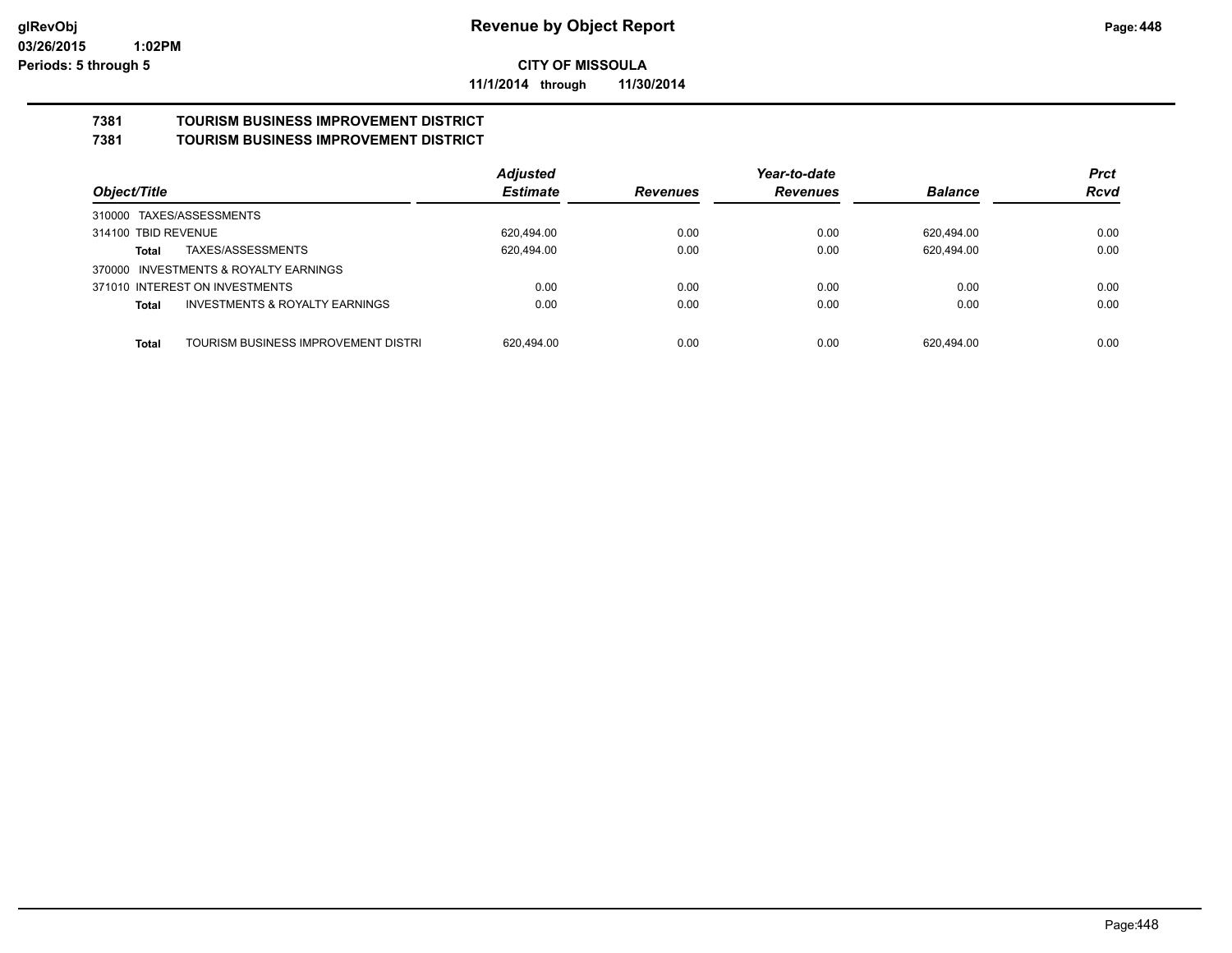**11/1/2014 through 11/30/2014**

#### **7381 TOURISM BUSINESS IMPROVEMENT DISTRICT**

| Object/Title                                              | <b>Adjusted</b><br><b>Estimate</b> | <b>Revenues</b> | Year-to-date<br><b>Revenues</b> | <b>Balance</b> | <b>Prct</b><br><b>Rcvd</b> |
|-----------------------------------------------------------|------------------------------------|-----------------|---------------------------------|----------------|----------------------------|
| 310000 TAXES/ASSESSMENTS                                  |                                    |                 |                                 |                |                            |
| 314100 TBID REVENUE                                       | 620,494.00                         | 0.00            | 0.00                            | 620.494.00     | 0.00                       |
| TAXES/ASSESSMENTS<br><b>Total</b>                         | 620,494.00                         | 0.00            | 0.00                            | 620,494.00     | 0.00                       |
| 370000 INVESTMENTS & ROYALTY EARNINGS                     |                                    |                 |                                 |                |                            |
| 371010 INTEREST ON INVESTMENTS                            | 0.00                               | 0.00            | 0.00                            | 0.00           | 0.00                       |
| <b>INVESTMENTS &amp; ROYALTY EARNINGS</b><br><b>Total</b> | 0.00                               | 0.00            | 0.00                            | 0.00           | 0.00                       |
|                                                           |                                    |                 |                                 |                |                            |
| TOURISM BUSINESS IMPROVEMENT DISTR<br>Total               | 620.494.00                         | 0.00            | 0.00                            | 620.494.00     | 0.00                       |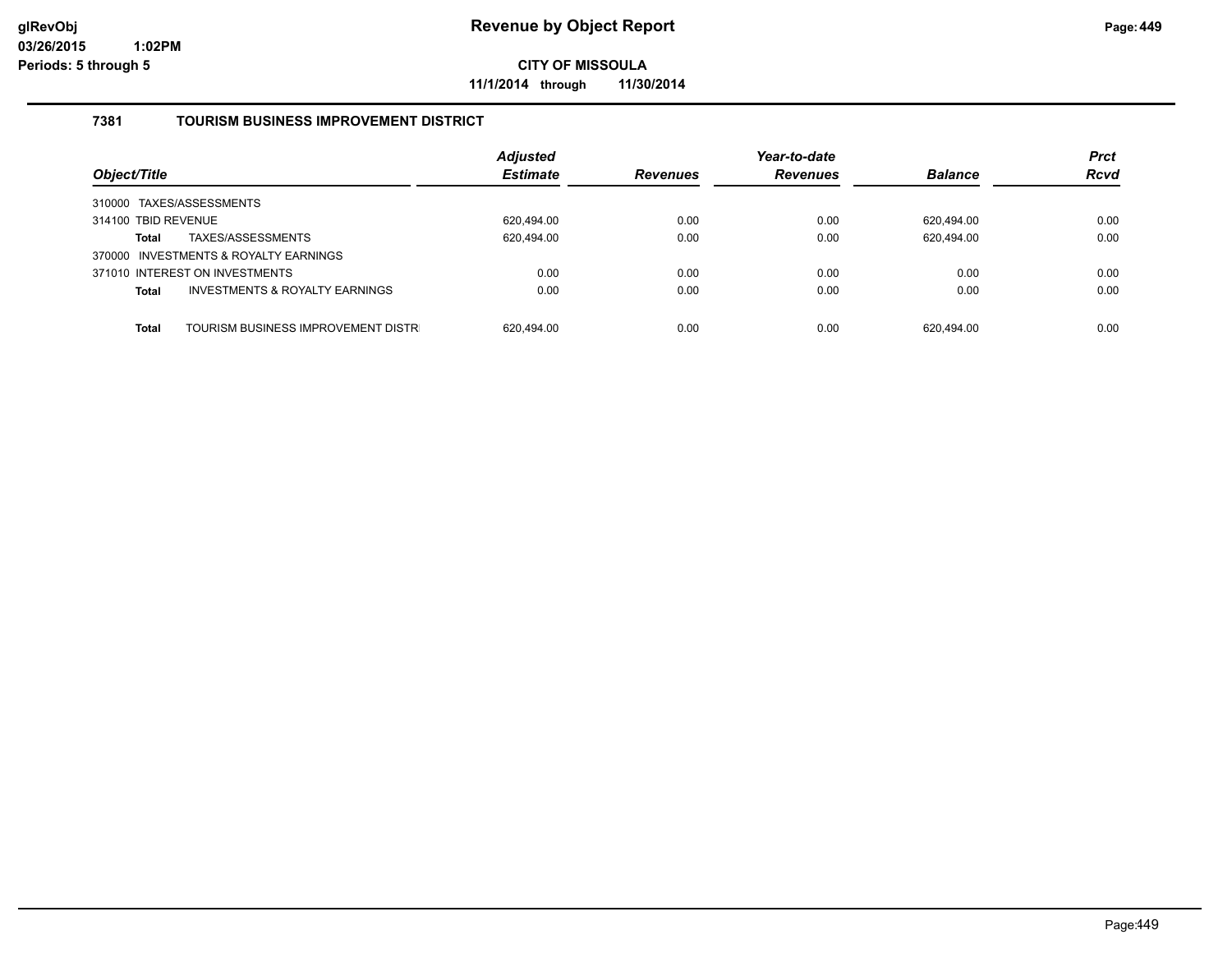**11/1/2014 through 11/30/2014**

#### **7382 5.75M TIF RESERVE**

**7382 5.75M TIF RESERVE**

|                                                    | <b>Adjusted</b> |                 | Year-to-date    |                | <b>Prct</b> |
|----------------------------------------------------|-----------------|-----------------|-----------------|----------------|-------------|
| Object/Title                                       | <b>Estimate</b> | <b>Revenues</b> | <b>Revenues</b> | <b>Balance</b> | <b>Rcvd</b> |
| 370000 INVESTMENTS & ROYALTY EARNINGS              |                 |                 |                 |                |             |
| 371010 INTEREST ON INVESTMENTS                     | 0.00            | 0.00            | 0.00            | 0.00           | 0.00        |
| <b>INVESTMENTS &amp; ROYALTY EARNINGS</b><br>Total | 0.00            | 0.00            | 0.00            | 0.00           | 0.00        |
| 380000 OTHER FINANCING SOURCES                     |                 |                 |                 |                |             |
| 381025 BOND PROCEEDS                               | 0.00            | 0.00            | 0.00            | 0.00           | 0.00        |
| 383014 TRANS FR MRA                                | 0.00            | 0.00            | 0.00            | 0.00           | 0.00        |
| 383040 TRANSFER FROM CITY GRANTS                   | 0.00            | 0.00            | 0.00            | 0.00           | 0.00        |
| OTHER FINANCING SOURCES<br>Total                   | 0.00            | 0.00            | 0.00            | 0.00           | 0.00        |
| 5.75M TIF RESERVE<br>Total                         | 0.00            | 0.00            | 0.00            | 0.00           | 0.00        |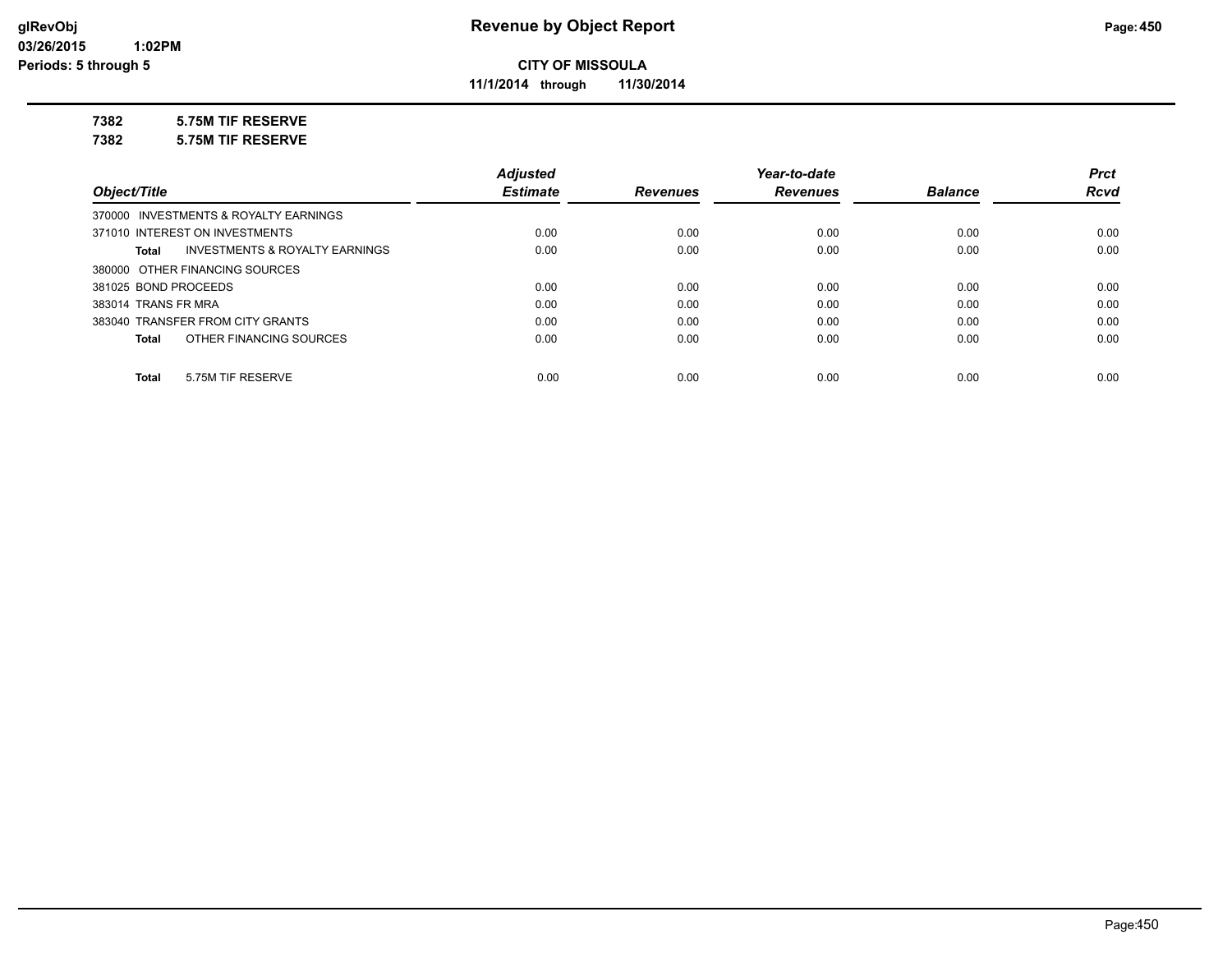**11/1/2014 through 11/30/2014**

#### **7382 5.75M TIF RESERVE**

|                                                    | <b>Adjusted</b> |                 | Year-to-date    |                | <b>Prct</b> |
|----------------------------------------------------|-----------------|-----------------|-----------------|----------------|-------------|
| Object/Title                                       | <b>Estimate</b> | <b>Revenues</b> | <b>Revenues</b> | <b>Balance</b> | <b>Rcvd</b> |
| 370000 INVESTMENTS & ROYALTY EARNINGS              |                 |                 |                 |                |             |
| 371010 INTEREST ON INVESTMENTS                     | 0.00            | 0.00            | 0.00            | 0.00           | 0.00        |
| <b>INVESTMENTS &amp; ROYALTY EARNINGS</b><br>Total | 0.00            | 0.00            | 0.00            | 0.00           | 0.00        |
| 380000 OTHER FINANCING SOURCES                     |                 |                 |                 |                |             |
| 381025 BOND PROCEEDS                               | 0.00            | 0.00            | 0.00            | 0.00           | 0.00        |
| 383014 TRANS FR MRA                                | 0.00            | 0.00            | 0.00            | 0.00           | 0.00        |
| 383040 TRANSFER FROM CITY GRANTS                   | 0.00            | 0.00            | 0.00            | 0.00           | 0.00        |
| OTHER FINANCING SOURCES<br>Total                   | 0.00            | 0.00            | 0.00            | 0.00           | 0.00        |
|                                                    |                 |                 |                 |                |             |
| 5.75M TIF RESERVE<br>Total                         | 0.00            | 0.00            | 0.00            | 0.00           | 0.00        |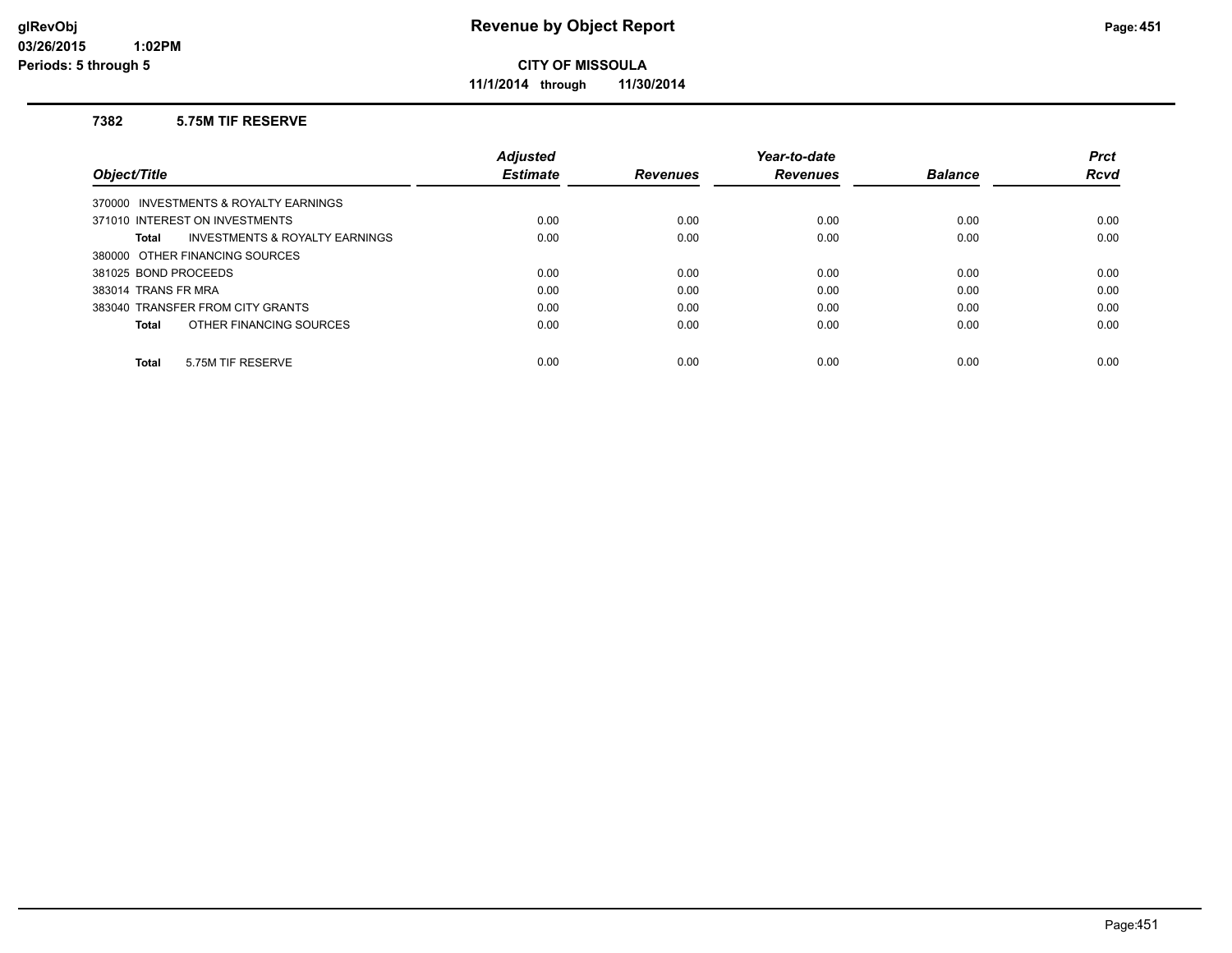**11/1/2014 through 11/30/2014**

#### **7383 RIVERFRONT TRIANGLE URD**

#### **7383 RIVERFRONT TRIANGLE URD**

|                                                    | <b>Adjusted</b> |                 | Year-to-date    |                | <b>Prct</b> |
|----------------------------------------------------|-----------------|-----------------|-----------------|----------------|-------------|
| Object/Title                                       | <b>Estimate</b> | <b>Revenues</b> | <b>Revenues</b> | <b>Balance</b> | <b>Rcvd</b> |
| TAXES/ASSESSMENTS<br>310000                        |                 |                 |                 |                |             |
| <b>TAX INCREMENT</b><br>311011                     | 0.00            | 0.00            | 0.00            | 0.00           | 0.00        |
| PENALTIES & INTEREST<br>312001                     | 0.00            | 0.00            | 0.00            | 0.00           | 0.00        |
| TAXES/ASSESSMENTS<br>Total                         | 0.00            | 0.00            | 0.00            | 0.00           | 0.00        |
| 330000 INTERGOVERNMENTAL REVENUES                  |                 |                 |                 |                |             |
| 335210 PERSONAL PROPERTY TAX REIMBURSEMENT         | 4.494.00        | 4.657.92        | 4.657.92        | $-163.92$      | 103.65      |
| INTERGOVERNMENTAL REVENUES<br>Total                | 4.494.00        | 4.657.92        | 4.657.92        | $-163.92$      | 103.65      |
| 370000 INVESTMENTS & ROYALTY EARNINGS              |                 |                 |                 |                |             |
| 371010 INTEREST ON INVESTMENTS                     | 0.00            | 0.00            | 0.00            | 0.00           | 0.00        |
| <b>INVESTMENTS &amp; ROYALTY EARNINGS</b><br>Total | 0.00            | 0.00            | 0.00            | 0.00           | 0.00        |
| RIVERFRONT TRIANGLE URD<br><b>Total</b>            | 4.494.00        | 4.657.92        | 4.657.92        | $-163.92$      | 103.65      |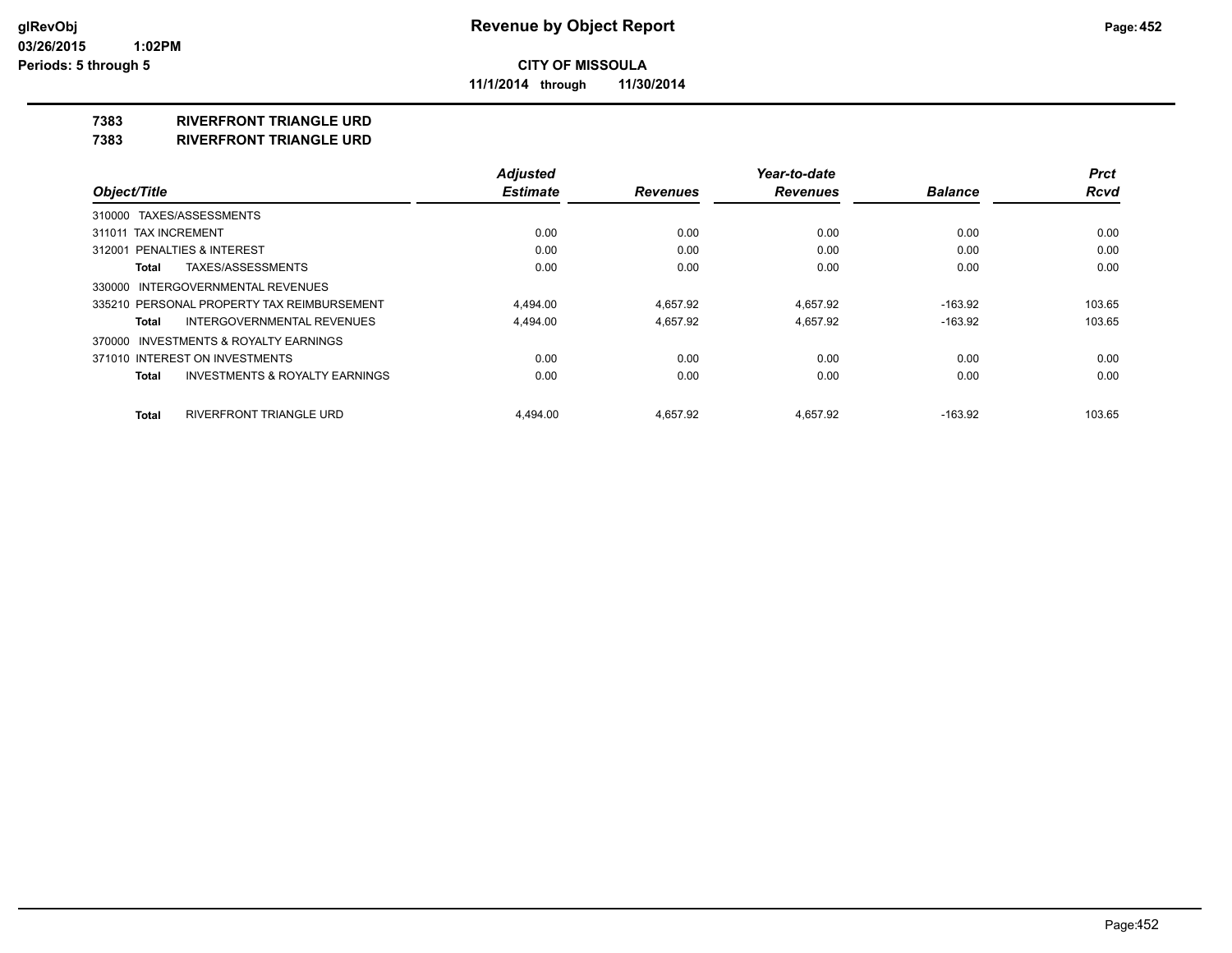**11/1/2014 through 11/30/2014**

#### **7383 RIVERFRONT TRIANGLE URD**

|                                                    | <b>Adjusted</b> |                 | Year-to-date    |                | <b>Prct</b> |
|----------------------------------------------------|-----------------|-----------------|-----------------|----------------|-------------|
| Object/Title                                       | <b>Estimate</b> | <b>Revenues</b> | <b>Revenues</b> | <b>Balance</b> | <b>Rcvd</b> |
| TAXES/ASSESSMENTS<br>310000                        |                 |                 |                 |                |             |
| 311011 TAX INCREMENT                               | 0.00            | 0.00            | 0.00            | 0.00           | 0.00        |
| 312001 PENALTIES & INTEREST                        | 0.00            | 0.00            | 0.00            | 0.00           | 0.00        |
| TAXES/ASSESSMENTS<br><b>Total</b>                  | 0.00            | 0.00            | 0.00            | 0.00           | 0.00        |
| INTERGOVERNMENTAL REVENUES<br>330000               |                 |                 |                 |                |             |
| 335210 PERSONAL PROPERTY TAX REIMBURSEMENT         | 4.494.00        | 4.657.92        | 4.657.92        | $-163.92$      | 103.65      |
| <b>INTERGOVERNMENTAL REVENUES</b><br><b>Total</b>  | 4.494.00        | 4.657.92        | 4.657.92        | $-163.92$      | 103.65      |
| 370000 INVESTMENTS & ROYALTY EARNINGS              |                 |                 |                 |                |             |
| 371010 INTEREST ON INVESTMENTS                     | 0.00            | 0.00            | 0.00            | 0.00           | 0.00        |
| <b>INVESTMENTS &amp; ROYALTY EARNINGS</b><br>Total | 0.00            | 0.00            | 0.00            | 0.00           | 0.00        |
| RIVERFRONT TRIANGLE URD<br><b>Total</b>            | 4.494.00        | 4.657.92        | 4.657.92        | $-163.92$      | 103.65      |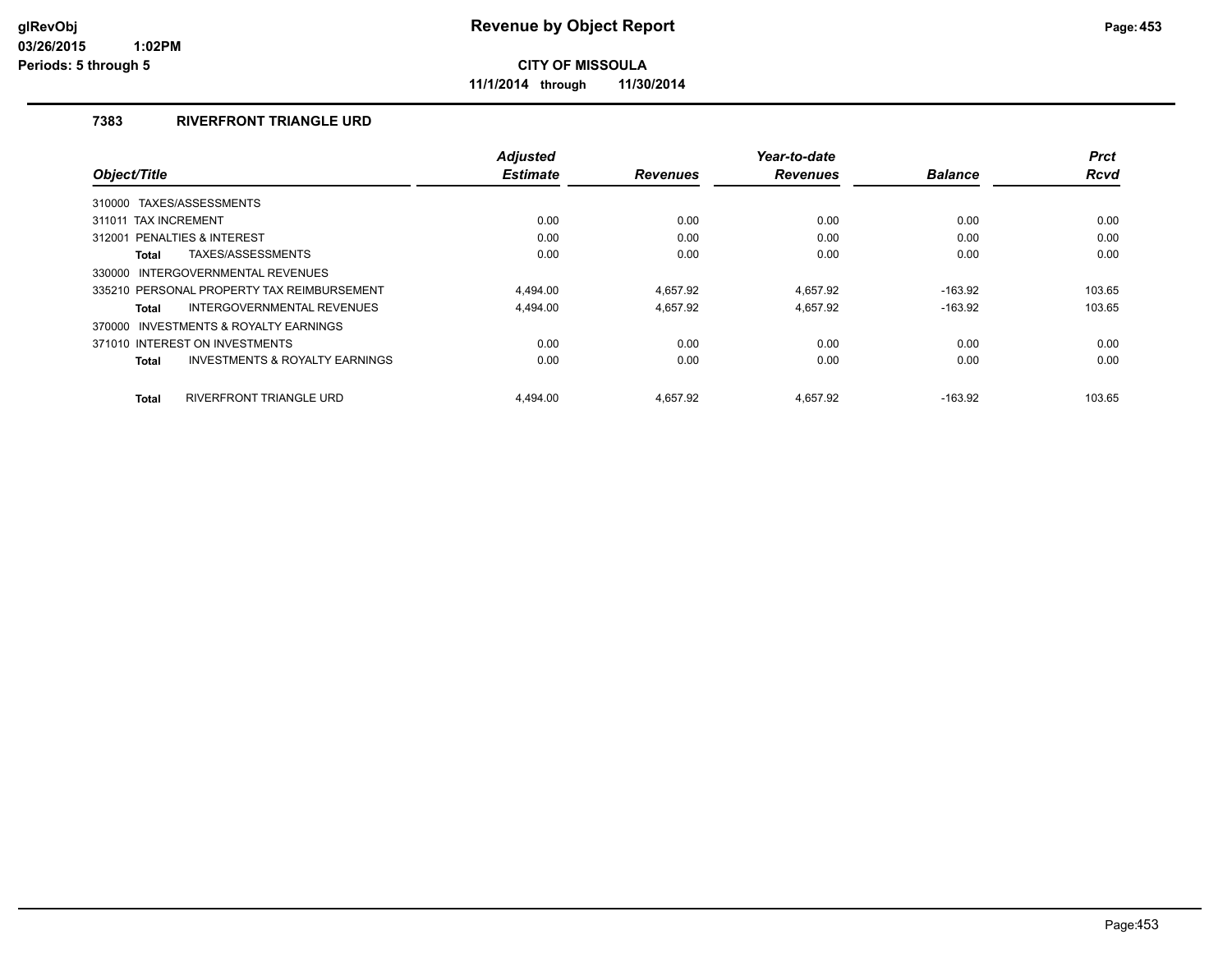**11/1/2014 through 11/30/2014**

#### **7384 MILLSITE TAX INCREMENT FUND**

#### **7384 MILLSITE TAX INCREMENT FUND**

|                                                           | <b>Adjusted</b> |                 | Year-to-date    |                | <b>Prct</b> |
|-----------------------------------------------------------|-----------------|-----------------|-----------------|----------------|-------------|
| Object/Title                                              | <b>Estimate</b> | <b>Revenues</b> | <b>Revenues</b> | <b>Balance</b> | <b>Rcvd</b> |
| 370000 INVESTMENTS & ROYALTY EARNINGS                     |                 |                 |                 |                |             |
| 371010 INTEREST ON INVESTMENTS                            | 0.00            | 0.00            | 0.00            | 0.00           | 0.00        |
| <b>INVESTMENTS &amp; ROYALTY EARNINGS</b><br><b>Total</b> | 0.00            | 0.00            | 0.00            | 0.00           | 0.00        |
| 380000 OTHER FINANCING SOURCES                            |                 |                 |                 |                |             |
| 383014 TRANS FR MRA                                       | 0.00            | 0.00            | 0.00            | 0.00           | 0.00        |
| OTHER FINANCING SOURCES<br><b>Total</b>                   | 0.00            | 0.00            | 0.00            | 0.00           | 0.00        |
|                                                           |                 |                 |                 |                |             |
| MILLSITE TAX INCREMENT FUND<br><b>Total</b>               | 0.00            | 0.00            | 0.00            | 0.00           | 0.00        |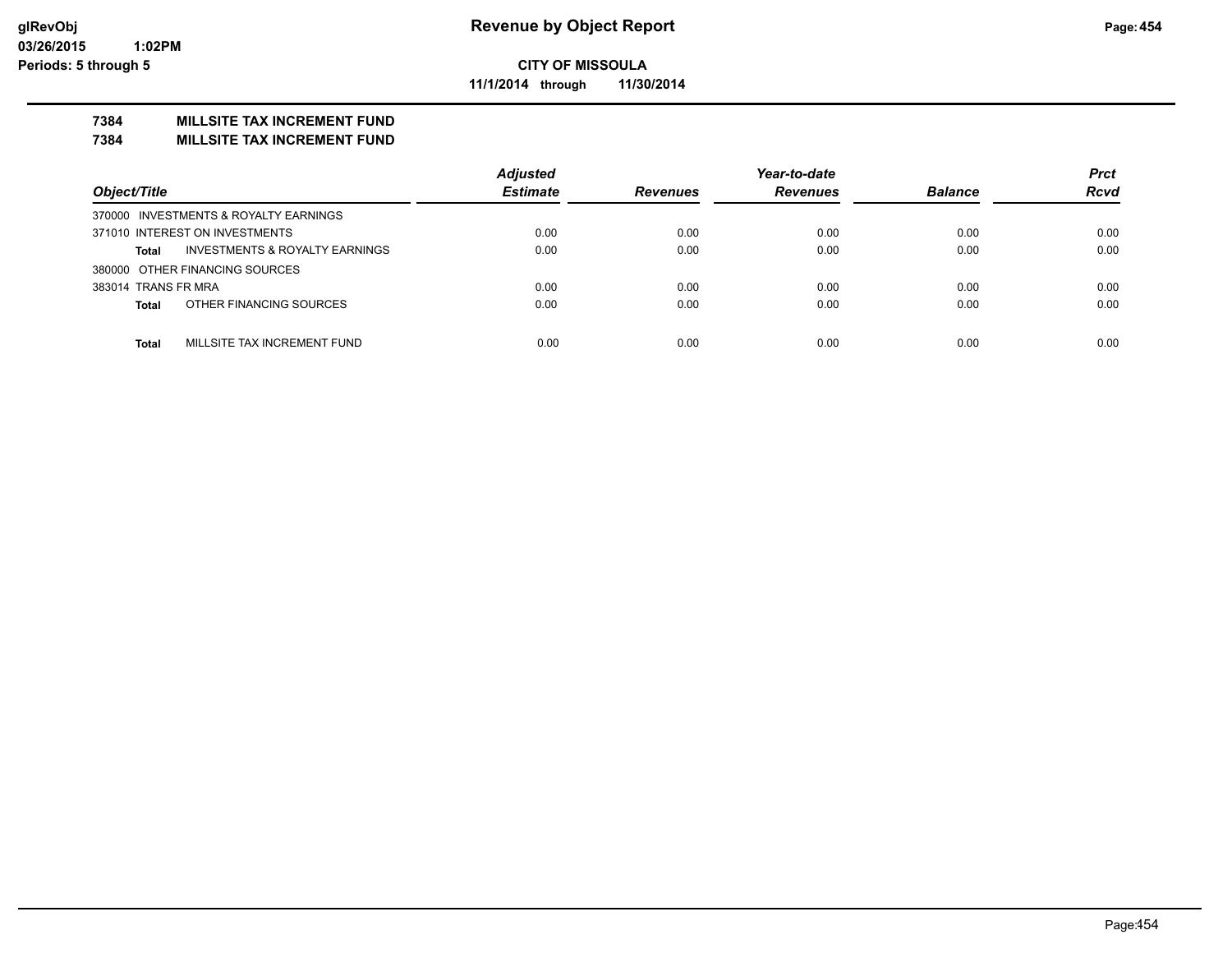**11/1/2014 through 11/30/2014**

#### **7384 MILLSITE TAX INCREMENT FUND**

| Object/Title                             | <b>Adjusted</b><br><b>Estimate</b> | <b>Revenues</b> | Year-to-date<br><b>Revenues</b> | <b>Balance</b> | <b>Prct</b><br><b>Rcvd</b> |
|------------------------------------------|------------------------------------|-----------------|---------------------------------|----------------|----------------------------|
| INVESTMENTS & ROYALTY EARNINGS<br>370000 |                                    |                 |                                 |                |                            |
| 371010 INTEREST ON INVESTMENTS           | 0.00                               | 0.00            | 0.00                            | 0.00           | 0.00                       |
| INVESTMENTS & ROYALTY EARNINGS<br>Total  | 0.00                               | 0.00            | 0.00                            | 0.00           | 0.00                       |
| 380000 OTHER FINANCING SOURCES           |                                    |                 |                                 |                |                            |
| 383014 TRANS FR MRA                      | 0.00                               | 0.00            | 0.00                            | 0.00           | 0.00                       |
| OTHER FINANCING SOURCES<br><b>Total</b>  | 0.00                               | 0.00            | 0.00                            | 0.00           | 0.00                       |
| MILLSITE TAX INCREMENT FUND<br>Total     | 0.00                               | 0.00            | 0.00                            | 0.00           | 0.00                       |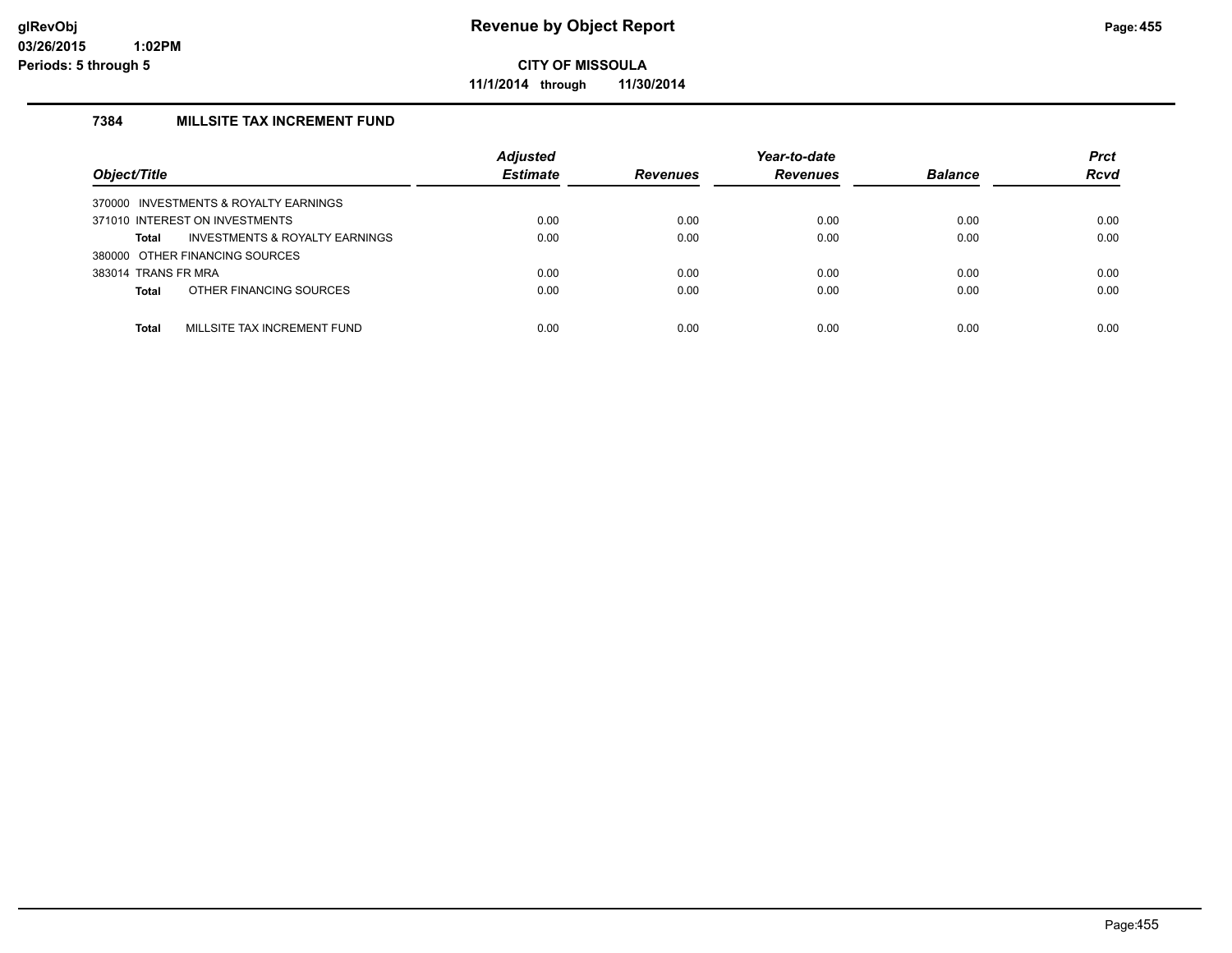**11/1/2014 through 11/30/2014**

**7385 FRONT STREET URD**

| <b>FRONT STREET URD</b> |
|-------------------------|
|                         |

|                                                           | <b>Adjusted</b> |                 | Year-to-date    |                | <b>Prct</b> |
|-----------------------------------------------------------|-----------------|-----------------|-----------------|----------------|-------------|
| Object/Title                                              | <b>Estimate</b> | <b>Revenues</b> | <b>Revenues</b> | <b>Balance</b> | Rcvd        |
| 310000 TAXES/ASSESSMENTS                                  |                 |                 |                 |                |             |
| 311011 TAX INCREMENT                                      | 0.00            | 0.00            | 0.00            | 0.00           | 0.00        |
| TAXES/ASSESSMENTS<br><b>Total</b>                         | 0.00            | 0.00            | 0.00            | 0.00           | 0.00        |
| 330000 INTERGOVERNMENTAL REVENUES                         |                 |                 |                 |                |             |
| 331056 MDT FEDERAL CMAQ                                   | 0.00            | 63,078.71       | 20,605.25       | $-20,605.25$   | 0.00        |
| 335210 PERSONAL PROPERTY TAX REIMBURSEMENT                | 0.00            | 0.00            | 0.00            | 0.00           | 0.00        |
| <b>INTERGOVERNMENTAL REVENUES</b><br><b>Total</b>         | 0.00            | 63,078.71       | 20,605.25       | $-20,605.25$   | 0.00        |
| 360000 MISCELLANEOUS REVENUES                             |                 |                 |                 |                |             |
| 365000 DONATIONS                                          | 0.00            | 0.00            | 0.00            | 0.00           | 0.00        |
| MISCELLANEOUS REVENUES<br><b>Total</b>                    | 0.00            | 0.00            | 0.00            | 0.00           | 0.00        |
| <b>INVESTMENTS &amp; ROYALTY EARNINGS</b><br>370000       |                 |                 |                 |                |             |
| 371010 INTEREST ON INVESTMENTS                            | 0.00            | 0.00            | 0.00            | 0.00           | 0.00        |
| <b>INVESTMENTS &amp; ROYALTY EARNINGS</b><br><b>Total</b> | 0.00            | 0.00            | 0.00            | 0.00           | 0.00        |
| OTHER FINANCING SOURCES<br>380000                         |                 |                 |                 |                |             |
| 381029 PARKING STRUCTURE BOND PROCEEDS                    | 0.00            | 0.00            | 0.00            | 0.00           | 0.00        |
| 381071 WILMA NOTE PROCEEDS                                | 0.00            | 0.00            | 0.00            | 0.00           | 0.00        |
| 381072 FIB NOTE PROCEEDS                                  | 0.00            | 0.00            | 0.00            | 0.00           | 0.00        |
| 383066 TRANSFER FROM FRONT ST CLEARING                    | 164,160.00      | 0.00            | 0.00            | 164,160.00     | 0.00        |
| 383067 TRANSFER FROM FSPS                                 | 0.00            | 0.00            | 0.00            | 0.00           | 0.00        |
| 383068 TRANSFER FROM SUBORDINATE LIEN                     | 0.00            | 0.00            | 0.00            | 0.00           | 0.00        |
| OTHER FINANCING SOURCES<br><b>Total</b>                   | 164,160.00      | 0.00            | 0.00            | 164,160.00     | 0.00        |
| <b>FRONT STREET URD</b><br><b>Total</b>                   | 164,160.00      | 63,078.71       | 20,605.25       | 143,554.75     | 12.55       |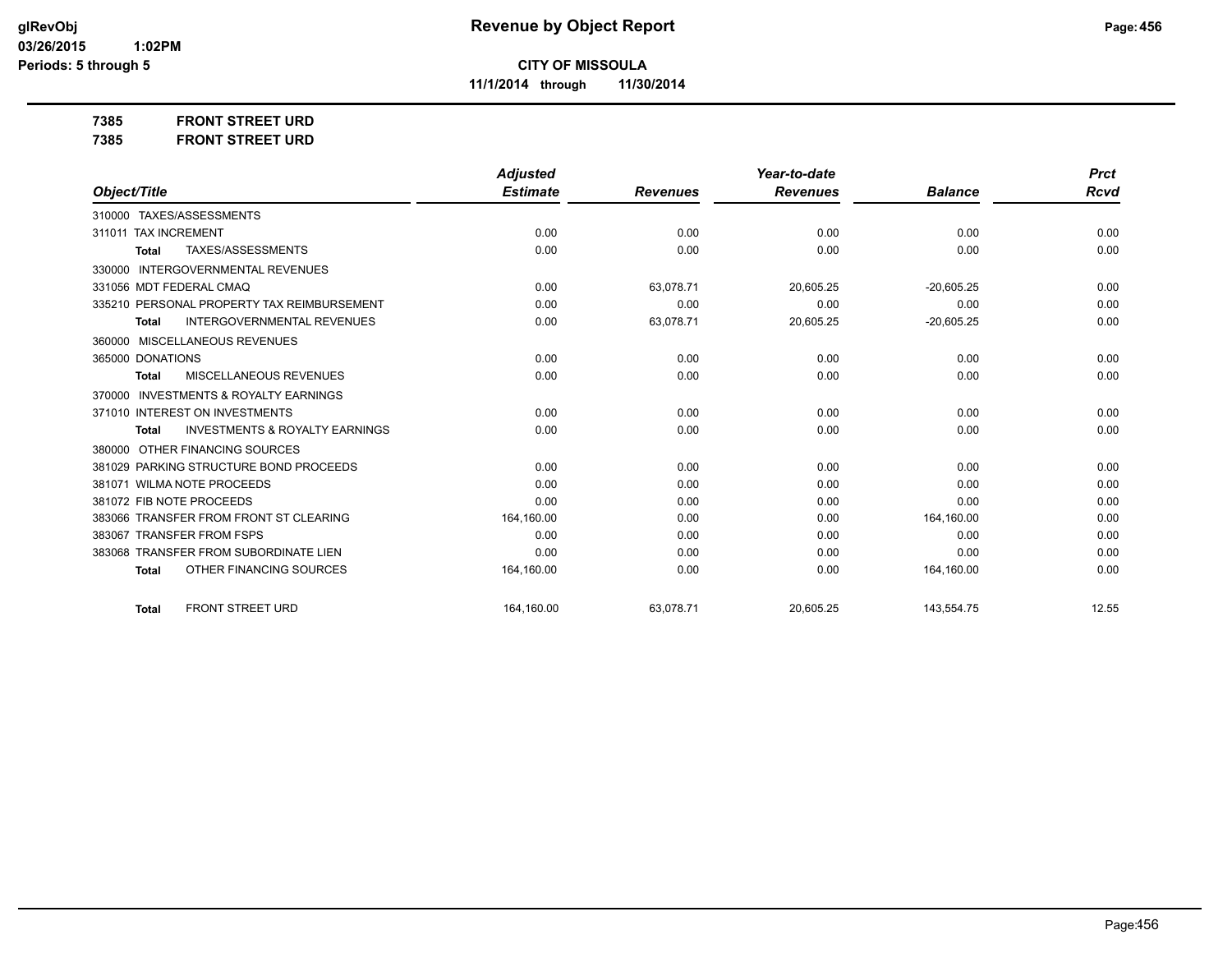**11/1/2014 through 11/30/2014**

#### **7385 FRONT STREET URD**

|                                                           | <b>Adjusted</b> |                 | Year-to-date    |                | <b>Prct</b> |
|-----------------------------------------------------------|-----------------|-----------------|-----------------|----------------|-------------|
| Object/Title                                              | <b>Estimate</b> | <b>Revenues</b> | <b>Revenues</b> | <b>Balance</b> | Rcvd        |
| 310000 TAXES/ASSESSMENTS                                  |                 |                 |                 |                |             |
| 311011 TAX INCREMENT                                      | 0.00            | 0.00            | 0.00            | 0.00           | 0.00        |
| <b>TAXES/ASSESSMENTS</b><br><b>Total</b>                  | 0.00            | 0.00            | 0.00            | 0.00           | 0.00        |
| <b>INTERGOVERNMENTAL REVENUES</b><br>330000               |                 |                 |                 |                |             |
| 331056 MDT FEDERAL CMAQ                                   | 0.00            | 63,078.71       | 20,605.25       | $-20,605.25$   | 0.00        |
| 335210 PERSONAL PROPERTY TAX REIMBURSEMENT                | 0.00            | 0.00            | 0.00            | 0.00           | 0.00        |
| <b>INTERGOVERNMENTAL REVENUES</b><br><b>Total</b>         | 0.00            | 63,078.71       | 20,605.25       | $-20,605.25$   | 0.00        |
| 360000 MISCELLANEOUS REVENUES                             |                 |                 |                 |                |             |
| 365000 DONATIONS                                          | 0.00            | 0.00            | 0.00            | 0.00           | 0.00        |
| MISCELLANEOUS REVENUES<br><b>Total</b>                    | 0.00            | 0.00            | 0.00            | 0.00           | 0.00        |
| <b>INVESTMENTS &amp; ROYALTY EARNINGS</b><br>370000       |                 |                 |                 |                |             |
| 371010 INTEREST ON INVESTMENTS                            | 0.00            | 0.00            | 0.00            | 0.00           | 0.00        |
| <b>INVESTMENTS &amp; ROYALTY EARNINGS</b><br><b>Total</b> | 0.00            | 0.00            | 0.00            | 0.00           | 0.00        |
| 380000 OTHER FINANCING SOURCES                            |                 |                 |                 |                |             |
| 381029 PARKING STRUCTURE BOND PROCEEDS                    | 0.00            | 0.00            | 0.00            | 0.00           | 0.00        |
| 381071 WILMA NOTE PROCEEDS                                | 0.00            | 0.00            | 0.00            | 0.00           | 0.00        |
| 381072 FIB NOTE PROCEEDS                                  | 0.00            | 0.00            | 0.00            | 0.00           | 0.00        |
| 383066 TRANSFER FROM FRONT ST CLEARING                    | 164,160.00      | 0.00            | 0.00            | 164,160.00     | 0.00        |
| 383067 TRANSFER FROM FSPS                                 | 0.00            | 0.00            | 0.00            | 0.00           | 0.00        |
| 383068 TRANSFER FROM SUBORDINATE LIEN                     | 0.00            | 0.00            | 0.00            | 0.00           | 0.00        |
| OTHER FINANCING SOURCES<br><b>Total</b>                   | 164,160.00      | 0.00            | 0.00            | 164,160.00     | 0.00        |
| <b>FRONT STREET URD</b><br><b>Total</b>                   | 164.160.00      | 63.078.71       | 20.605.25       | 143.554.75     | 12.55       |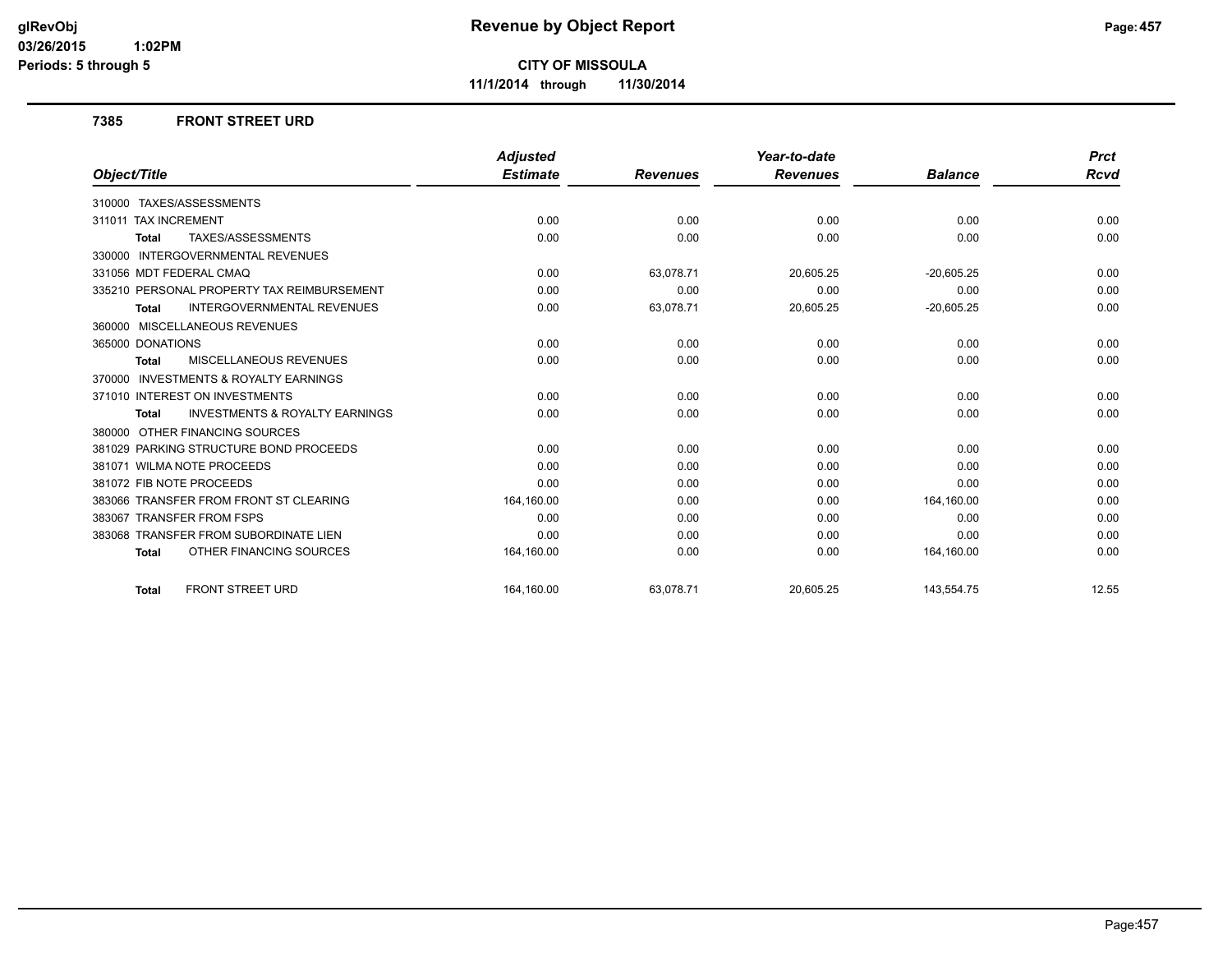**11/1/2014 through 11/30/2014**

#### **7386 DEBT SERVICE-SAFEWAY/ST PAT 1.5M**

**7386 DEBT SERVICE-SAFEWAY/ST PAT 1.5M**

|                                                     | <b>Adjusted</b> |                 | Year-to-date    |                | <b>Prct</b> |
|-----------------------------------------------------|-----------------|-----------------|-----------------|----------------|-------------|
| Object/Title                                        | <b>Estimate</b> | <b>Revenues</b> | <b>Revenues</b> | <b>Balance</b> | <b>Rcvd</b> |
| 310000 TAXES/ASSESSMENTS                            |                 |                 |                 |                |             |
| 311011 TAX INCREMENT                                | 0.00            | 0.00            | 0.00            | 0.00           | 0.00        |
| TAXES/ASSESSMENTS<br>Total                          | 0.00            | 0.00            | 0.00            | 0.00           | 0.00        |
| 360000 MISCELLANEOUS REVENUES                       |                 |                 |                 |                |             |
| 365000 DONATIONS                                    | 0.00            | 0.00            | 0.00            | 0.00           | 0.00        |
| MISCELLANEOUS REVENUES<br>Total                     | 0.00            | 0.00            | 0.00            | 0.00           | 0.00        |
| <b>INVESTMENTS &amp; ROYALTY EARNINGS</b><br>370000 |                 |                 |                 |                |             |
| 371010 INTEREST ON INVESTMENTS                      | 0.00            | 0.00            | 0.00            | 0.00           | 0.00        |
| <b>INVESTMENTS &amp; ROYALTY EARNINGS</b><br>Total  | 0.00            | 0.00            | 0.00            | 0.00           | 0.00        |
| OTHER FINANCING SOURCES<br>380000                   |                 |                 |                 |                |             |
| 383014 TRANS FR MRA                                 | 155,875.00      | 0.00            | 0.00            | 155,875.00     | 0.00        |
| 383037 TRANSFER - URD II                            | 0.00            | 0.00            | 0.00            | 0.00           | 0.00        |
| 384000 GUARANTOR REVENUE                            | 0.00            | 0.00            | 0.00            | 0.00           | 0.00        |
| OTHER FINANCING SOURCES<br>Total                    | 155,875.00      | 0.00            | 0.00            | 155,875.00     | 0.00        |
| DEBT SERVICE-SAFEWAY/ST PAT 1.5M<br>Total           | 155,875.00      | 0.00            | 0.00            | 155,875.00     | 0.00        |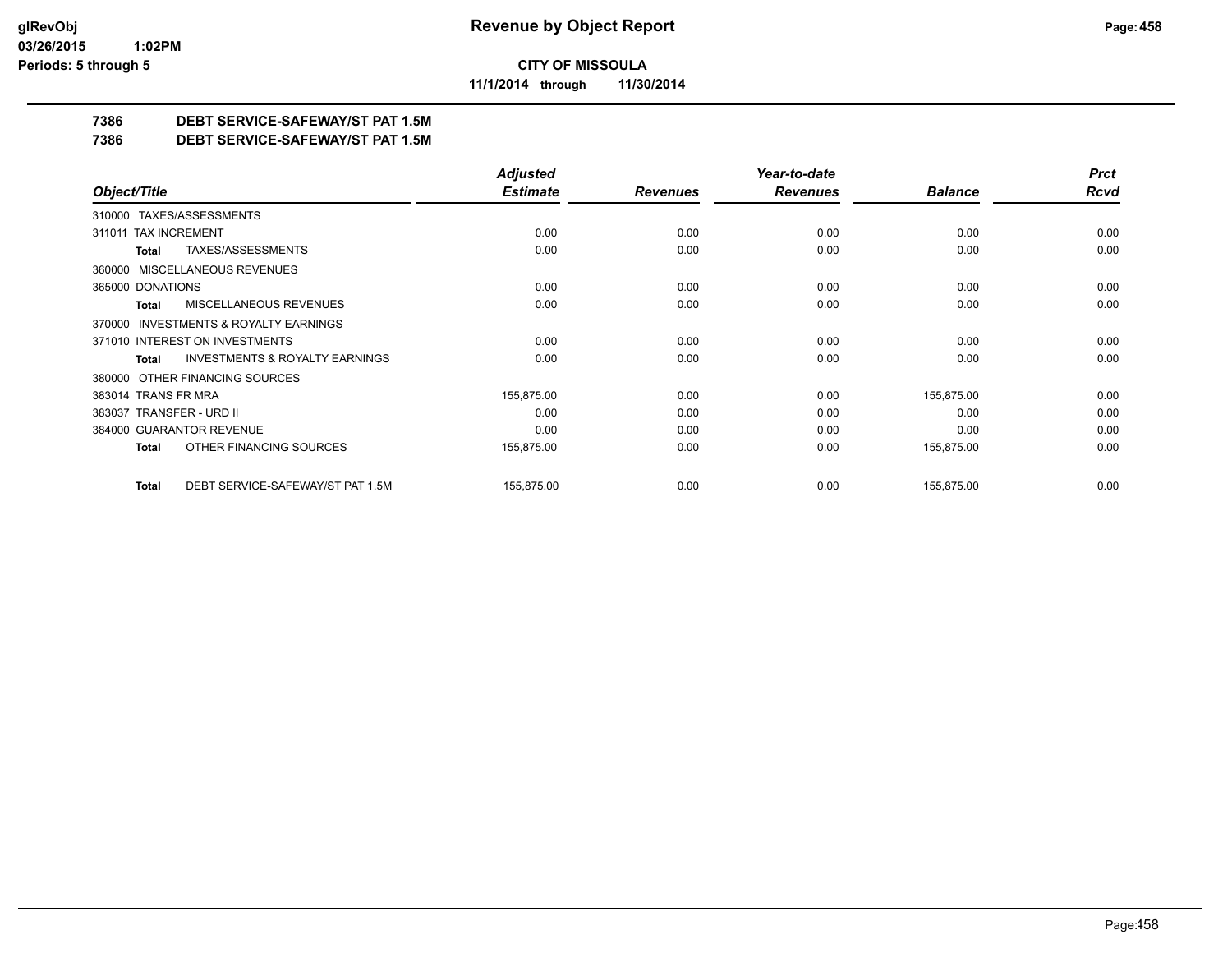**11/1/2014 through 11/30/2014**

#### **7386 DEBT SERVICE-SAFEWAY/ST PAT 1.5M**

|                                                           | <b>Adjusted</b> |                 | Year-to-date    |                | <b>Prct</b> |
|-----------------------------------------------------------|-----------------|-----------------|-----------------|----------------|-------------|
| Object/Title                                              | <b>Estimate</b> | <b>Revenues</b> | <b>Revenues</b> | <b>Balance</b> | <b>Rcvd</b> |
| 310000 TAXES/ASSESSMENTS                                  |                 |                 |                 |                |             |
| 311011 TAX INCREMENT                                      | 0.00            | 0.00            | 0.00            | 0.00           | 0.00        |
| TAXES/ASSESSMENTS<br>Total                                | 0.00            | 0.00            | 0.00            | 0.00           | 0.00        |
| 360000 MISCELLANEOUS REVENUES                             |                 |                 |                 |                |             |
| 365000 DONATIONS                                          | 0.00            | 0.00            | 0.00            | 0.00           | 0.00        |
| MISCELLANEOUS REVENUES<br>Total                           | 0.00            | 0.00            | 0.00            | 0.00           | 0.00        |
| <b>INVESTMENTS &amp; ROYALTY EARNINGS</b><br>370000       |                 |                 |                 |                |             |
| 371010 INTEREST ON INVESTMENTS                            | 0.00            | 0.00            | 0.00            | 0.00           | 0.00        |
| <b>INVESTMENTS &amp; ROYALTY EARNINGS</b><br><b>Total</b> | 0.00            | 0.00            | 0.00            | 0.00           | 0.00        |
| 380000 OTHER FINANCING SOURCES                            |                 |                 |                 |                |             |
| 383014 TRANS FR MRA                                       | 155,875.00      | 0.00            | 0.00            | 155,875.00     | 0.00        |
| 383037 TRANSFER - URD II                                  | 0.00            | 0.00            | 0.00            | 0.00           | 0.00        |
| 384000 GUARANTOR REVENUE                                  | 0.00            | 0.00            | 0.00            | 0.00           | 0.00        |
| OTHER FINANCING SOURCES<br>Total                          | 155,875.00      | 0.00            | 0.00            | 155,875.00     | 0.00        |
| DEBT SERVICE-SAFEWAY/ST PAT 1.5M<br>Total                 | 155,875.00      | 0.00            | 0.00            | 155,875.00     | 0.00        |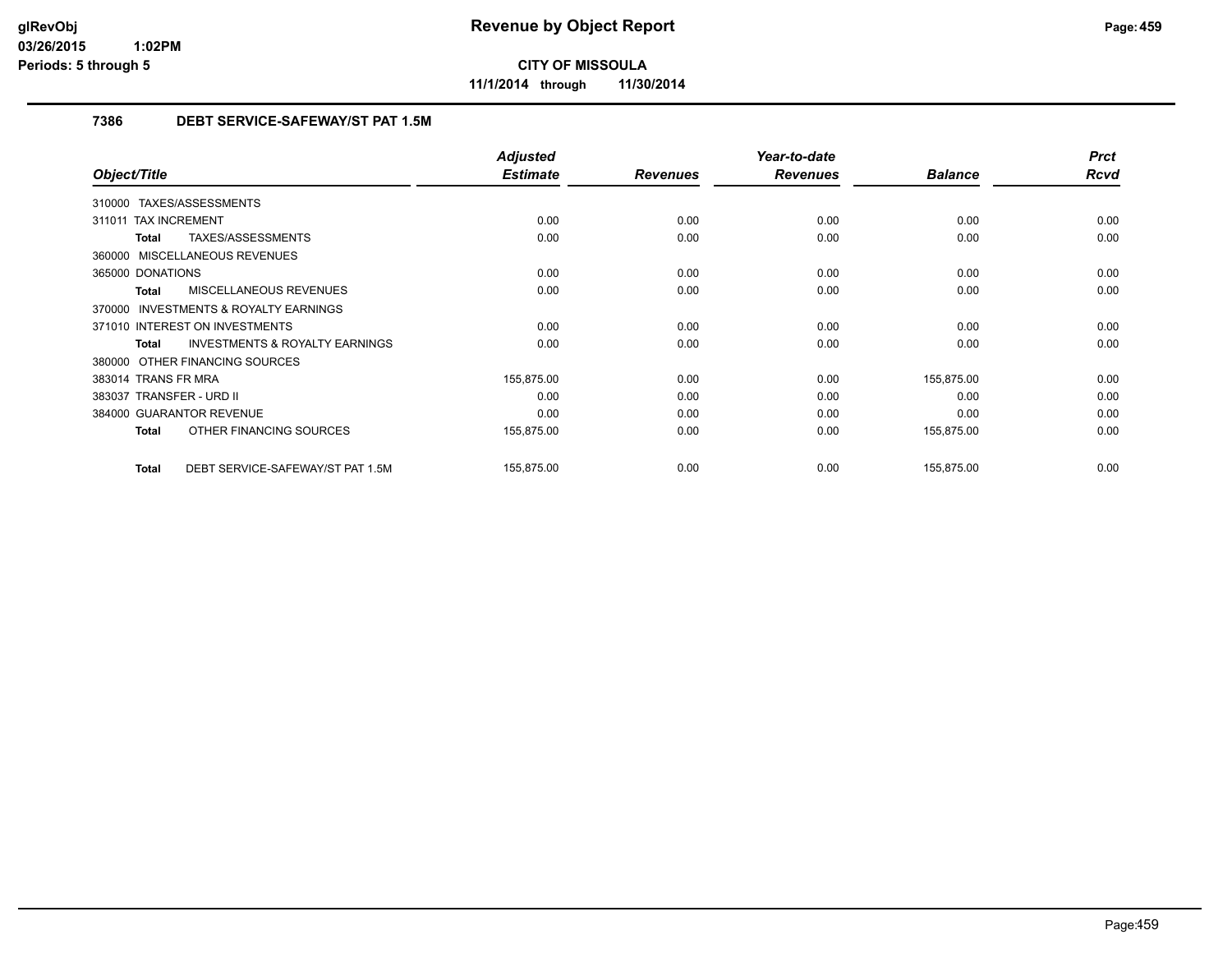**11/1/2014 through 11/30/2014**

## **7387 DEBT SERVICE-BROWNFIELD RLF 1.125M**

**7387 DEBT SERVICE-BROWNFIELD RLF 1.125M**

|                                                    | <b>Adjusted</b> |                 | Year-to-date    |                | <b>Prct</b> |
|----------------------------------------------------|-----------------|-----------------|-----------------|----------------|-------------|
| Object/Title                                       | <b>Estimate</b> | <b>Revenues</b> | <b>Revenues</b> | <b>Balance</b> | <b>Rcvd</b> |
| 310000 TAXES/ASSESSMENTS                           |                 |                 |                 |                |             |
| 311011 TAX INCREMENT                               | 0.00            | 0.00            | 0.00            | 0.00           | 0.00        |
| TAXES/ASSESSMENTS<br>Total                         | 0.00            | 0.00            | 0.00            | 0.00           | 0.00        |
| 370000 INVESTMENTS & ROYALTY EARNINGS              |                 |                 |                 |                |             |
| 371010 INTEREST ON INVESTMENTS                     | 0.00            | 0.00            | 0.00            | 0.00           | 0.00        |
| <b>INVESTMENTS &amp; ROYALTY EARNINGS</b><br>Total | 0.00            | 0.00            | 0.00            | 0.00           | 0.00        |
| 380000 OTHER FINANCING SOURCES                     |                 |                 |                 |                |             |
| 383014 TRANS FR MRA                                | 31.941.00       | 0.00            | 0.00            | 31,941.00      | 0.00        |
| 383016 TRANS FR TAX INCREMENT BOND                 | 0.00            | 0.00            | 0.00            | 0.00           | 0.00        |
| OTHER FINANCING SOURCES<br>Total                   | 31,941.00       | 0.00            | 0.00            | 31,941.00      | 0.00        |
| DEBT SERVICE-BROWNFIELD RLF 1.125M<br>Total        | 31.941.00       | 0.00            | 0.00            | 31,941.00      | 0.00        |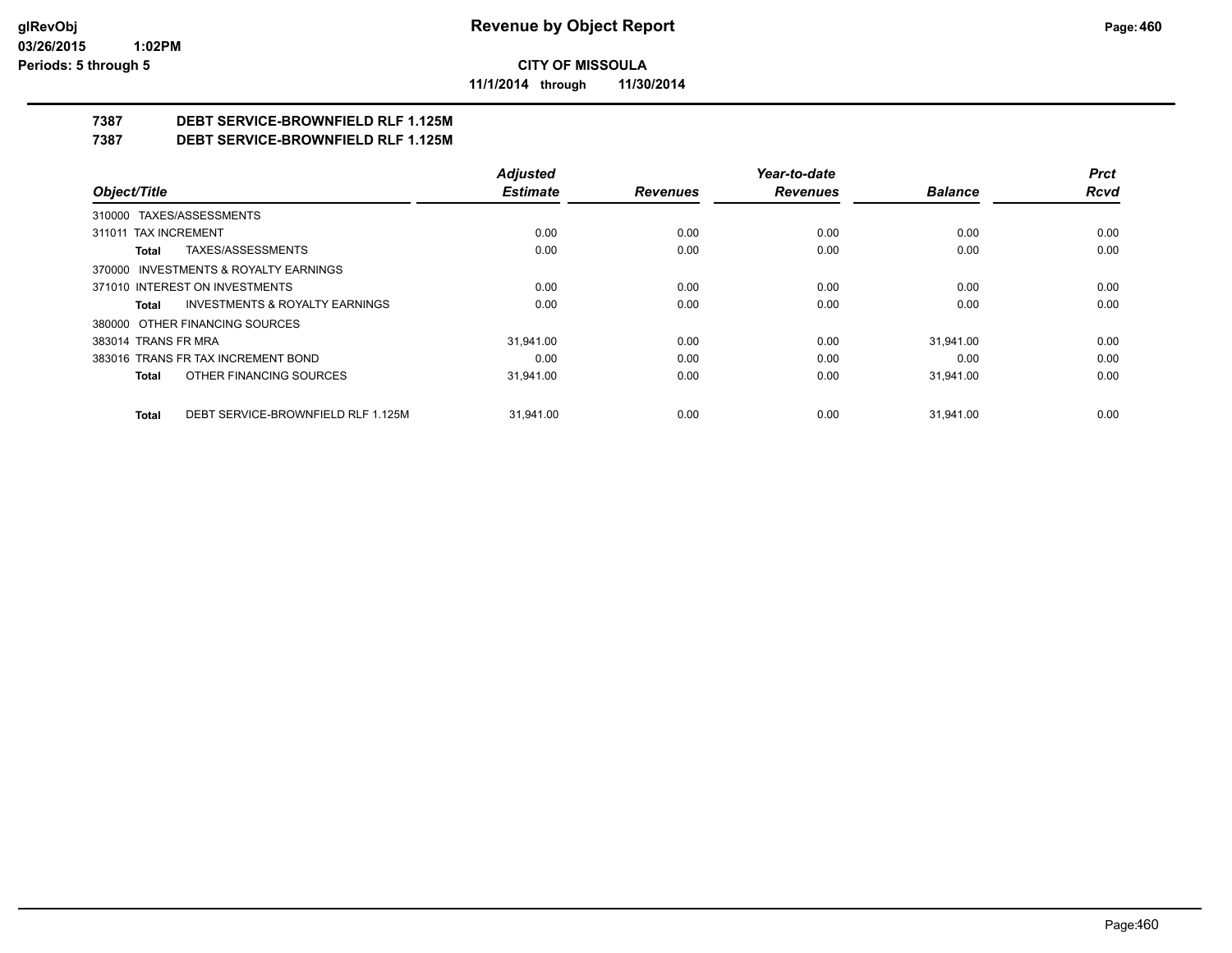**11/1/2014 through 11/30/2014**

#### **7387 DEBT SERVICE-BROWNFIELD RLF 1.125M**

|                                                           | <b>Adjusted</b> |                 | Year-to-date    |                | <b>Prct</b> |
|-----------------------------------------------------------|-----------------|-----------------|-----------------|----------------|-------------|
| Object/Title                                              | <b>Estimate</b> | <b>Revenues</b> | <b>Revenues</b> | <b>Balance</b> | <b>Rcvd</b> |
| TAXES/ASSESSMENTS<br>310000                               |                 |                 |                 |                |             |
| 311011 TAX INCREMENT                                      | 0.00            | 0.00            | 0.00            | 0.00           | 0.00        |
| TAXES/ASSESSMENTS<br><b>Total</b>                         | 0.00            | 0.00            | 0.00            | 0.00           | 0.00        |
| 370000 INVESTMENTS & ROYALTY EARNINGS                     |                 |                 |                 |                |             |
| 371010 INTEREST ON INVESTMENTS                            | 0.00            | 0.00            | 0.00            | 0.00           | 0.00        |
| <b>INVESTMENTS &amp; ROYALTY EARNINGS</b><br><b>Total</b> | 0.00            | 0.00            | 0.00            | 0.00           | 0.00        |
| 380000 OTHER FINANCING SOURCES                            |                 |                 |                 |                |             |
| 383014 TRANS FR MRA                                       | 31.941.00       | 0.00            | 0.00            | 31.941.00      | 0.00        |
| 383016 TRANS FR TAX INCREMENT BOND                        | 0.00            | 0.00            | 0.00            | 0.00           | 0.00        |
| OTHER FINANCING SOURCES<br><b>Total</b>                   | 31.941.00       | 0.00            | 0.00            | 31,941.00      | 0.00        |
| DEBT SERVICE-BROWNFIELD RLF 1.125M<br><b>Total</b>        | 31.941.00       | 0.00            | 0.00            | 31.941.00      | 0.00        |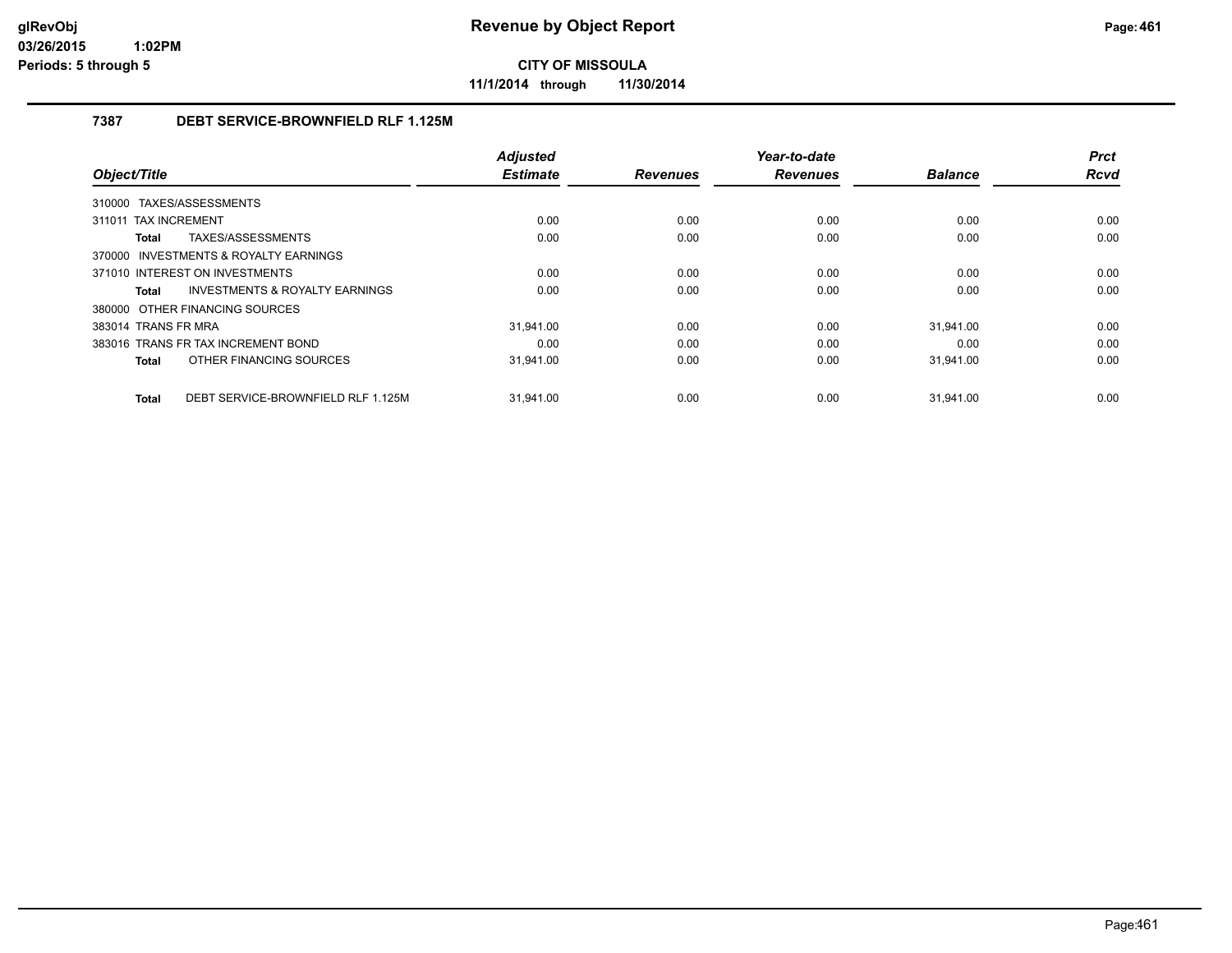**11/1/2014 through 11/30/2014**

**7388 RESERVE-3.6m TIF**

**7388 RESERVE-3.6m TIF**

|                                                    | <b>Adjusted</b> |                 | Year-to-date    |                | <b>Prct</b> |
|----------------------------------------------------|-----------------|-----------------|-----------------|----------------|-------------|
| Object/Title                                       | <b>Estimate</b> | <b>Revenues</b> | <b>Revenues</b> | <b>Balance</b> | <b>Rcvd</b> |
| 370000 INVESTMENTS & ROYALTY EARNINGS              |                 |                 |                 |                |             |
| 371010 INTEREST ON INVESTMENTS                     | 0.00            | 0.00            | 0.00            | 0.00           | 0.00        |
| 371020 GAIN/LOSS IN MARKET VALUE OF INVESTMENTS    | 0.00            | 0.00            | 0.00            | 0.00           | 0.00        |
| <b>INVESTMENTS &amp; ROYALTY EARNINGS</b><br>Total | 0.00            | 0.00            | 0.00            | 0.00           | 0.00        |
| 380000 OTHER FINANCING SOURCES                     |                 |                 |                 |                |             |
| 381025 BOND PROCEEDS                               | 0.00            | 0.00            | 0.00            | 0.00           | 0.00        |
| 383014 TRANS FR MRA                                | 0.00            | 0.00            | 0.00            | 0.00           | 0.00        |
| 383037 TRANSFER - URD II                           | 0.00            | 0.00            | 0.00            | 0.00           | 0.00        |
| 383040 TRANSFER FROM CITY GRANTS                   | 0.00            | 0.00            | 0.00            | 0.00           | 0.00        |
| OTHER FINANCING SOURCES<br>Total                   | 0.00            | 0.00            | 0.00            | 0.00           | 0.00        |
| RESERVE-3.6m TIF<br>Total                          | 0.00            | 0.00            | 0.00            | 0.00           | 0.00        |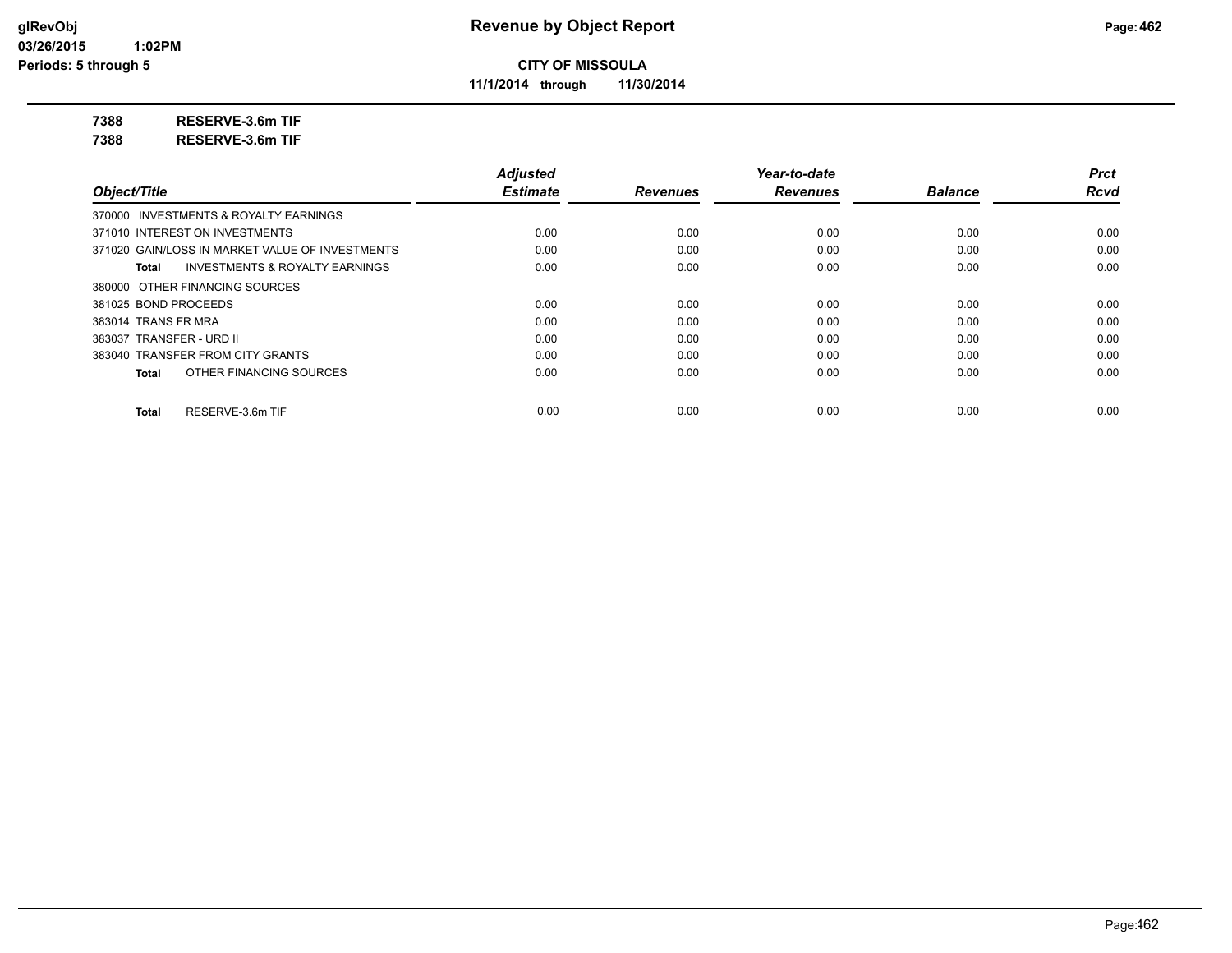**11/1/2014 through 11/30/2014**

#### **7388 RESERVE-3.6m TIF**

|                                                    | <b>Adjusted</b> |                 | Year-to-date    |                | <b>Prct</b> |
|----------------------------------------------------|-----------------|-----------------|-----------------|----------------|-------------|
| Object/Title                                       | <b>Estimate</b> | <b>Revenues</b> | <b>Revenues</b> | <b>Balance</b> | Rcvd        |
| 370000 INVESTMENTS & ROYALTY EARNINGS              |                 |                 |                 |                |             |
| 371010 INTEREST ON INVESTMENTS                     | 0.00            | 0.00            | 0.00            | 0.00           | 0.00        |
| 371020 GAIN/LOSS IN MARKET VALUE OF INVESTMENT     | 0.00            | 0.00            | 0.00            | 0.00           | 0.00        |
| <b>INVESTMENTS &amp; ROYALTY EARNINGS</b><br>Total | 0.00            | 0.00            | 0.00            | 0.00           | 0.00        |
| 380000 OTHER FINANCING SOURCES                     |                 |                 |                 |                |             |
| 381025 BOND PROCEEDS                               | 0.00            | 0.00            | 0.00            | 0.00           | 0.00        |
| 383014 TRANS FR MRA                                | 0.00            | 0.00            | 0.00            | 0.00           | 0.00        |
| 383037 TRANSFER - URD II                           | 0.00            | 0.00            | 0.00            | 0.00           | 0.00        |
| 383040 TRANSFER FROM CITY GRANTS                   | 0.00            | 0.00            | 0.00            | 0.00           | 0.00        |
| OTHER FINANCING SOURCES<br>Total                   | 0.00            | 0.00            | 0.00            | 0.00           | 0.00        |
| RESERVE-3.6m TIF<br><b>Total</b>                   | 0.00            | 0.00            | 0.00            | 0.00           | 0.00        |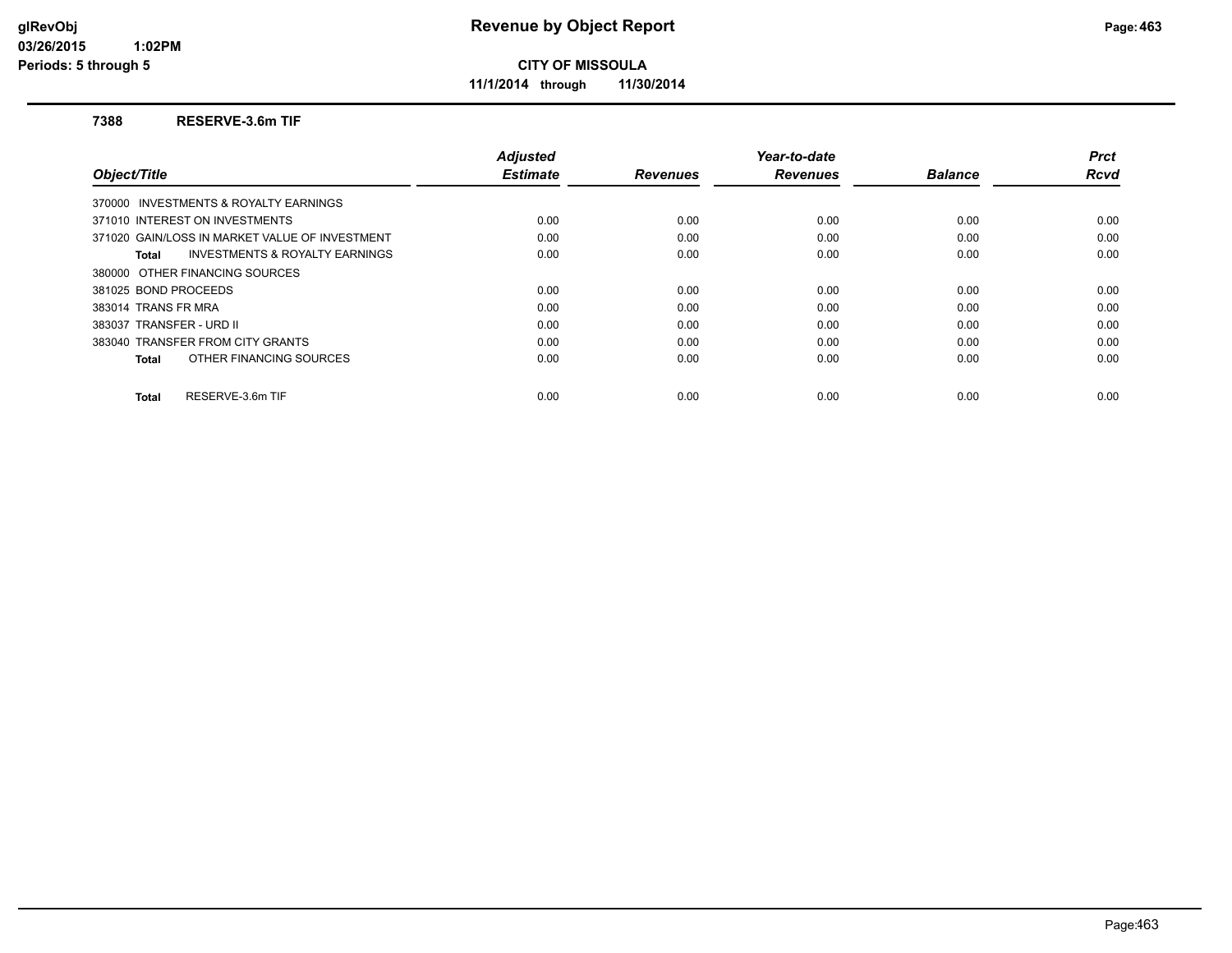**11/1/2014 through 11/30/2014**

**7389 DEBT SERVICE - 3.6M/5.75M**

**7389 DEBT SERVICE - 3.6M/5.75M**

|                               |                                                 | <b>Adjusted</b> |                 | Year-to-date    |                | <b>Prct</b> |
|-------------------------------|-------------------------------------------------|-----------------|-----------------|-----------------|----------------|-------------|
| Object/Title                  |                                                 | <b>Estimate</b> | <b>Revenues</b> | <b>Revenues</b> | <b>Balance</b> | <b>Rcvd</b> |
|                               | 370000 INVESTMENTS & ROYALTY EARNINGS           |                 |                 |                 |                |             |
|                               | 371010 INTEREST ON INVESTMENTS                  | 0.00            | 0.00            | 0.00            | 0.00           | 0.00        |
|                               | 371020 GAIN/LOSS IN MARKET VALUE OF INVESTMENTS | 0.00            | 0.00            | 0.00            | 0.00           | 0.00        |
| Total                         | <b>INVESTMENTS &amp; ROYALTY EARNINGS</b>       | 0.00            | 0.00            | 0.00            | 0.00           | 0.00        |
|                               | 380000 OTHER FINANCING SOURCES                  |                 |                 |                 |                |             |
| 381009 TRANSFER FROM CLEARING |                                                 | 0.00            | 0.00            | 0.00            | 0.00           | 0.00        |
| 381025 BOND PROCEEDS          |                                                 | 0.00            | 0.00            | 0.00            | 0.00           | 0.00        |
| 383014 TRANS FR MRA           |                                                 | 921,916.00      | 0.00            | 0.00            | 921,916.00     | 0.00        |
| Total                         | OTHER FINANCING SOURCES                         | 921,916.00      | 0.00            | 0.00            | 921.916.00     | 0.00        |
| Total                         | DEBT SERVICE - 3.6M/5.75M                       | 921.916.00      | 0.00            | 0.00            | 921.916.00     | 0.00        |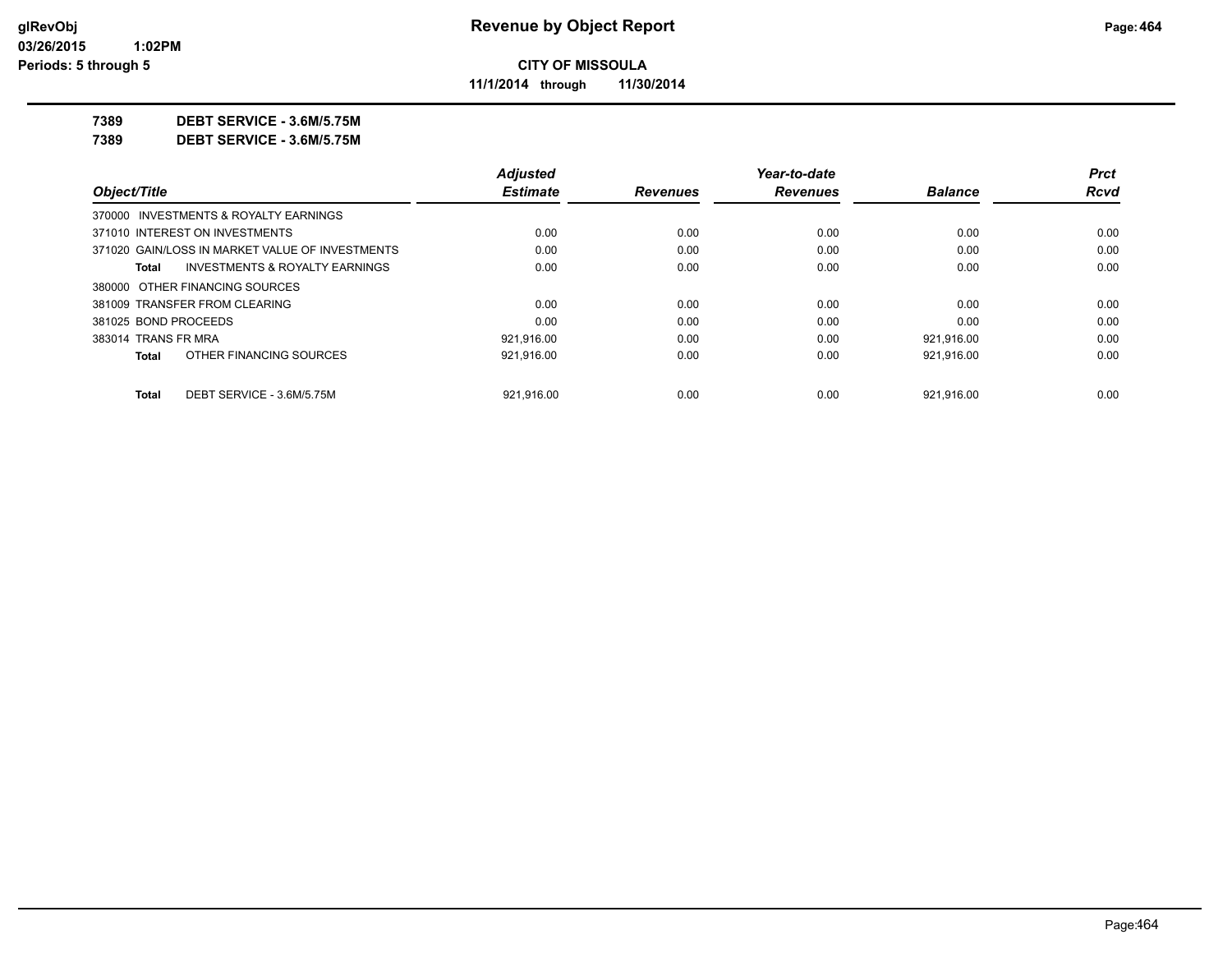**11/1/2014 through 11/30/2014**

#### **7389 DEBT SERVICE - 3.6M/5.75M**

| Object/Title         |                                                | Adjusted<br><b>Estimate</b> | <b>Revenues</b> | Year-to-date<br><b>Revenues</b> | <b>Balance</b> | <b>Prct</b><br><b>Rcvd</b> |
|----------------------|------------------------------------------------|-----------------------------|-----------------|---------------------------------|----------------|----------------------------|
|                      | 370000 INVESTMENTS & ROYALTY EARNINGS          |                             |                 |                                 |                |                            |
|                      | 371010 INTEREST ON INVESTMENTS                 | 0.00                        | 0.00            | 0.00                            | 0.00           | 0.00                       |
|                      | 371020 GAIN/LOSS IN MARKET VALUE OF INVESTMENT | 0.00                        | 0.00            | 0.00                            | 0.00           | 0.00                       |
| Total                | <b>INVESTMENTS &amp; ROYALTY EARNINGS</b>      | 0.00                        | 0.00            | 0.00                            | 0.00           | 0.00                       |
|                      | 380000 OTHER FINANCING SOURCES                 |                             |                 |                                 |                |                            |
|                      | 381009 TRANSFER FROM CLEARING                  | 0.00                        | 0.00            | 0.00                            | 0.00           | 0.00                       |
| 381025 BOND PROCEEDS |                                                | 0.00                        | 0.00            | 0.00                            | 0.00           | 0.00                       |
| 383014 TRANS FR MRA  |                                                | 921.916.00                  | 0.00            | 0.00                            | 921,916.00     | 0.00                       |
| Total                | OTHER FINANCING SOURCES                        | 921,916.00                  | 0.00            | 0.00                            | 921,916.00     | 0.00                       |
| Total                | DEBT SERVICE - 3.6M/5.75M                      | 921.916.00                  | 0.00            | 0.00                            | 921.916.00     | 0.00                       |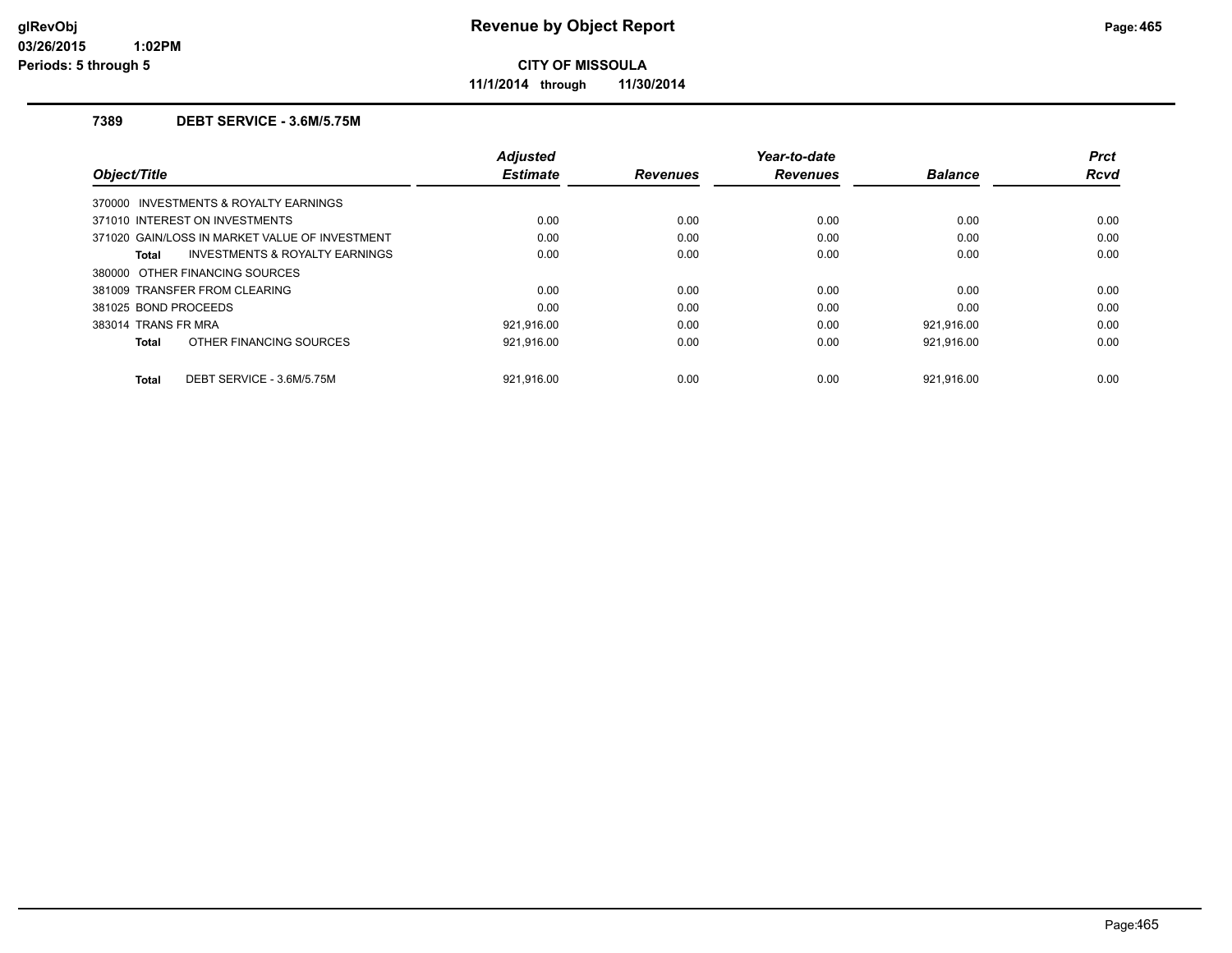**11/1/2014 through 11/30/2014**

**7390 URDII CLEARING - 3.6M TIF**

**7390 URDII CLEARING - 3.6M TIF**

|                                                           | <b>Adjusted</b> |                 | Year-to-date    |                | <b>Prct</b> |
|-----------------------------------------------------------|-----------------|-----------------|-----------------|----------------|-------------|
| Object/Title                                              | <b>Estimate</b> | <b>Revenues</b> | <b>Revenues</b> | <b>Balance</b> | <b>Rcvd</b> |
| 310000 TAXES/ASSESSMENTS                                  |                 |                 |                 |                |             |
| 310000 TAXES/ASSESSMENTS                                  | 0.00            | 0.00            | 0.00            | 0.00           | 0.00        |
| 311011 TAX INCREMENT                                      | 1,872,885.00    | 2,929.59        | 159,451.93      | 1,713,433.07   | 8.51        |
| PENALTIES & INTEREST<br>312001                            | 0.00            | 23.19           | 226.23          | $-226.23$      | 0.00        |
| TAXES/ASSESSMENTS<br><b>Total</b>                         | 1,872,885.00    | 2,952.78        | 159,678.16      | 1,713,206.84   | 8.53        |
| INTERGOVERNMENTAL REVENUES<br>330000                      |                 |                 |                 |                |             |
| 335210 PERSONAL PROPERTY TAX REIMBURSEMENT                | 0.00            | 93,665.65       | 93,665.65       | $-93,665.65$   | 0.00        |
| 335230 HB 124 REVENUE                                     | 0.00            | 127,630.00      | 127,630.00      | $-127,630.00$  | 0.00        |
| INTERGOVERNMENTAL REVENUES<br>Total                       | 0.00            | 221,295.65      | 221,295.65      | $-221, 295.65$ | 0.00        |
| <b>INVESTMENTS &amp; ROYALTY EARNINGS</b><br>370000       |                 |                 |                 |                |             |
| 371010 INTEREST ON INVESTMENTS                            | 0.00            | 0.00            | 0.00            | 0.00           | 0.00        |
| 371020 GAIN/LOSS IN MARKET VALUE OF INVESTMENTS           | 0.00            | 0.00            | 0.00            | 0.00           | 0.00        |
| <b>INVESTMENTS &amp; ROYALTY EARNINGS</b><br><b>Total</b> | 0.00            | 0.00            | 0.00            | 0.00           | 0.00        |
| OTHER FINANCING SOURCES<br>380000                         |                 |                 |                 |                |             |
| 383037 TRANSFER FROM URD II                               | 0.00            | 0.00            | 0.00            | 0.00           | 0.00        |
| OTHER FINANCING SOURCES<br><b>Total</b>                   | 0.00            | 0.00            | 0.00            | 0.00           | 0.00        |
| URDII CLEARING - 3.6M TIF<br>Total                        | 1,872,885.00    | 224,248.43      | 380,973.81      | 1,491,911.19   | 20.34       |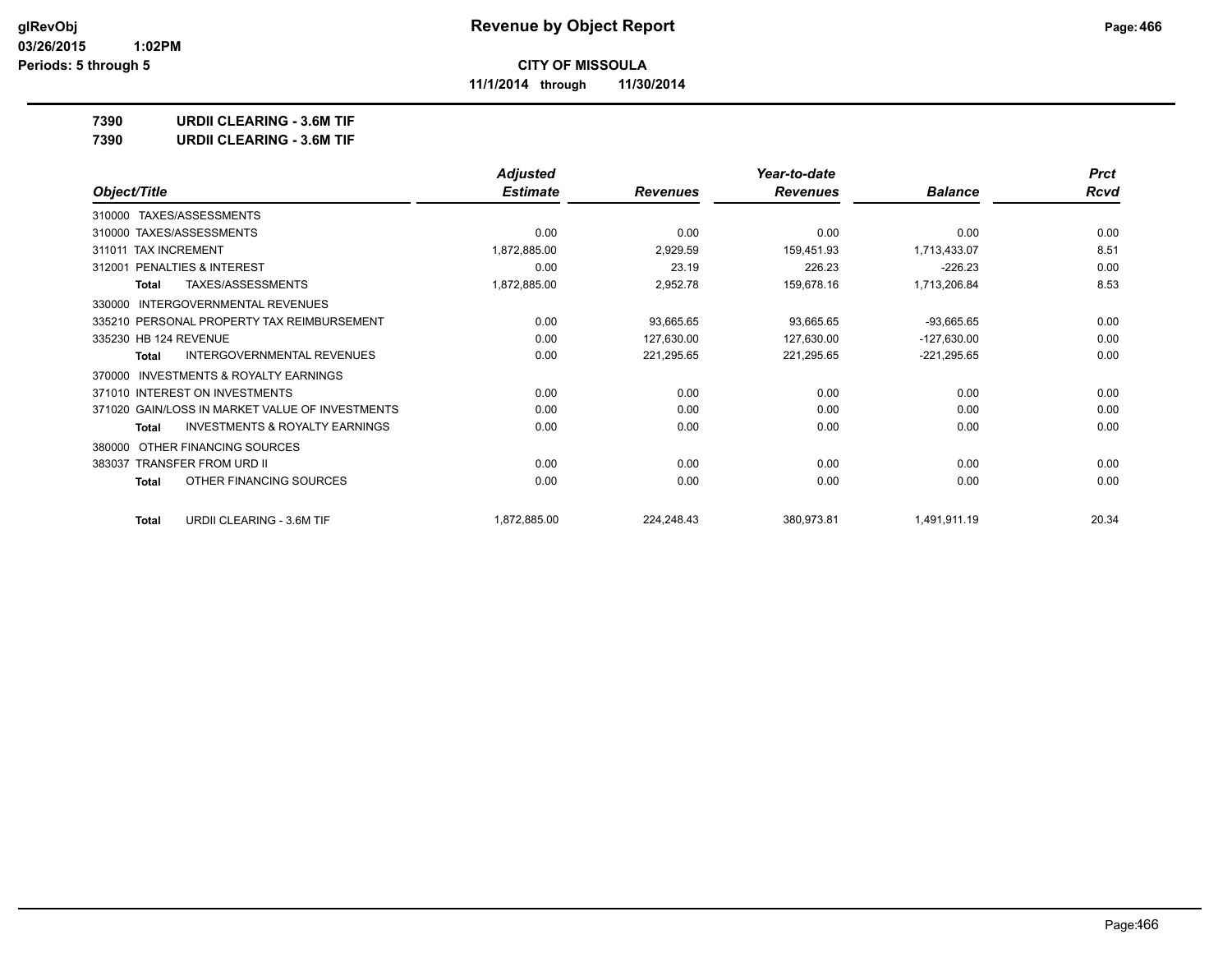**11/1/2014 through 11/30/2014**

#### **7390 URDII CLEARING - 3.6M TIF**

|                                                           | <b>Adjusted</b> |                 | Year-to-date    |                | <b>Prct</b> |
|-----------------------------------------------------------|-----------------|-----------------|-----------------|----------------|-------------|
| Object/Title                                              | <b>Estimate</b> | <b>Revenues</b> | <b>Revenues</b> | <b>Balance</b> | <b>Rcvd</b> |
| TAXES/ASSESSMENTS<br>310000                               |                 |                 |                 |                |             |
| 310000 TAXES/ASSESSMENTS                                  | 0.00            | 0.00            | 0.00            | 0.00           | 0.00        |
| <b>TAX INCREMENT</b><br>311011                            | 1,872,885.00    | 2,929.59        | 159,451.93      | 1,713,433.07   | 8.51        |
| 312001 PENALTIES & INTEREST                               | 0.00            | 23.19           | 226.23          | $-226.23$      | 0.00        |
| <b>TAXES/ASSESSMENTS</b><br><b>Total</b>                  | 1,872,885.00    | 2,952.78        | 159,678.16      | 1,713,206.84   | 8.53        |
| <b>INTERGOVERNMENTAL REVENUES</b><br>330000               |                 |                 |                 |                |             |
| 335210 PERSONAL PROPERTY TAX REIMBURSEMENT                | 0.00            | 93,665.65       | 93,665.65       | $-93,665.65$   | 0.00        |
| 335230 HB 124 REVENUE                                     | 0.00            | 127,630.00      | 127,630.00      | $-127,630.00$  | 0.00        |
| <b>INTERGOVERNMENTAL REVENUES</b><br><b>Total</b>         | 0.00            | 221,295.65      | 221,295.65      | $-221, 295.65$ | 0.00        |
| INVESTMENTS & ROYALTY EARNINGS<br>370000                  |                 |                 |                 |                |             |
| 371010 INTEREST ON INVESTMENTS                            | 0.00            | 0.00            | 0.00            | 0.00           | 0.00        |
| 371020 GAIN/LOSS IN MARKET VALUE OF INVESTMENT            | 0.00            | 0.00            | 0.00            | 0.00           | 0.00        |
| <b>INVESTMENTS &amp; ROYALTY EARNINGS</b><br><b>Total</b> | 0.00            | 0.00            | 0.00            | 0.00           | 0.00        |
| OTHER FINANCING SOURCES<br>380000                         |                 |                 |                 |                |             |
| <b>TRANSFER FROM URD II</b><br>383037                     | 0.00            | 0.00            | 0.00            | 0.00           | 0.00        |
| OTHER FINANCING SOURCES<br><b>Total</b>                   | 0.00            | 0.00            | 0.00            | 0.00           | 0.00        |
| <b>URDII CLEARING - 3.6M TIF</b><br><b>Total</b>          | 1,872,885.00    | 224,248.43      | 380,973.81      | 1,491,911.19   | 20.34       |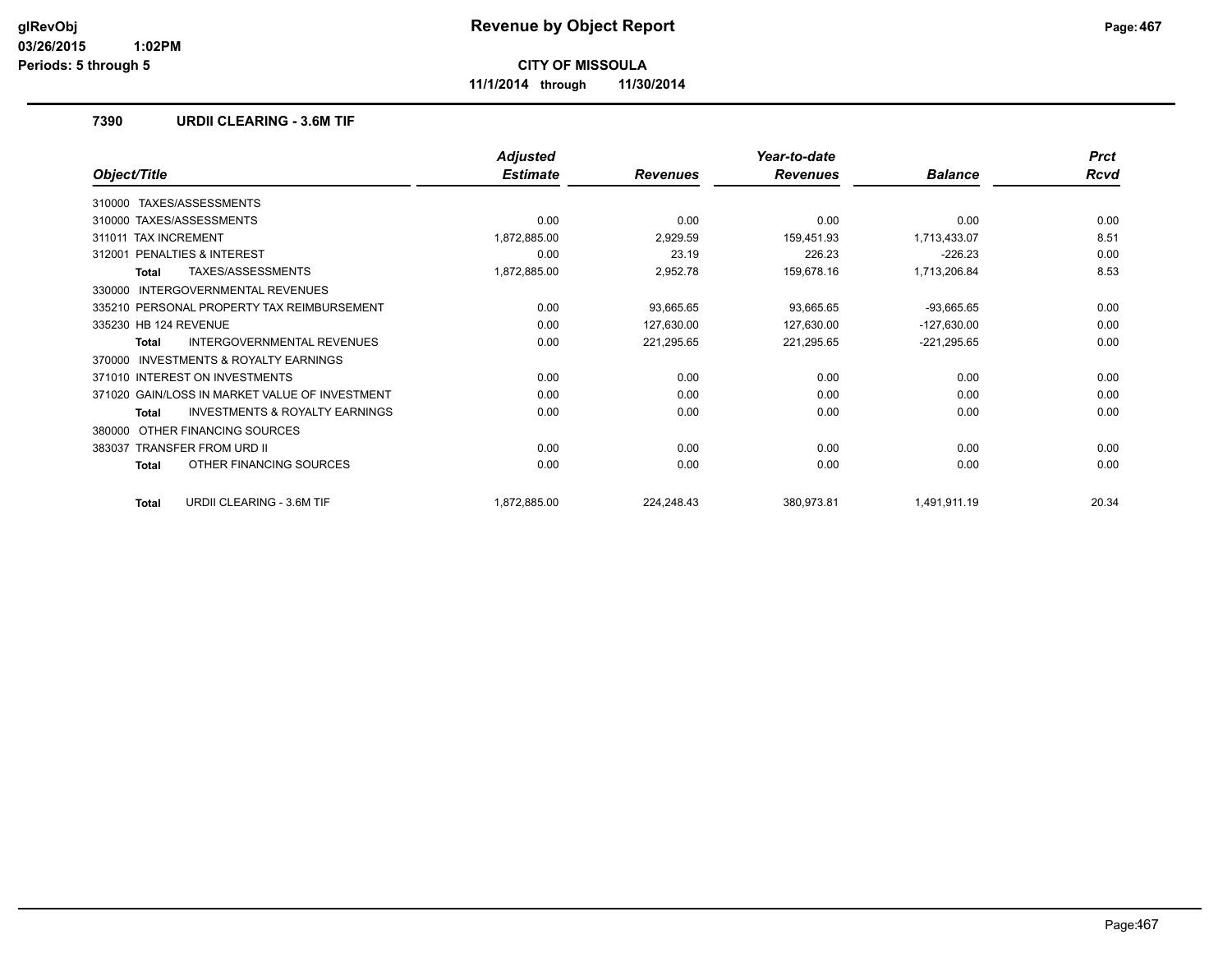*Prct Rcvd*

**CITY OF MISSOULA**

**11/1/2014 through 11/30/2014**

**7391 MRA - URD I FUND 7391 MRA - URD I FUND**

| Object/Title                                | <b>Adjusted</b><br><b>Estimate</b> | <b>Revenues</b> |
|---------------------------------------------|------------------------------------|-----------------|
| 310000 TAXES/ASSESSMENTS                    |                                    |                 |
| 311011 TAX INCREMENT                        | 0.00                               | 0.00            |
| 312001 PENALTIES & INTEREST                 | 0.00                               | 0.00            |
| TAXES/ASSESSMENTS<br>Total                  | 0.00                               | 0.00            |
| INTERGOVERNMENTAL REVENUES<br>330000        |                                    |                 |
| 331050 ISTEA/CTEP GRANT                     | 0.00                               | 0.00            |
| 336023 STATE CONTRIB. - PERS                | 0.00                               | 0.00            |
| INTEDCOVEDNIMENTAL DEVENILES<br>$T - 1 - 1$ | 0.00                               | 0.00            |

|                           | 310000 TAXES/ASSESSMENTS                        |      |      |      |      |      |
|---------------------------|-------------------------------------------------|------|------|------|------|------|
| 311011 TAX INCREMENT      |                                                 | 0.00 | 0.00 | 0.00 | 0.00 | 0.00 |
|                           | 312001 PENALTIES & INTEREST                     | 0.00 | 0.00 | 0.00 | 0.00 | 0.00 |
| <b>Total</b>              | TAXES/ASSESSMENTS                               | 0.00 | 0.00 | 0.00 | 0.00 | 0.00 |
|                           | 330000 INTERGOVERNMENTAL REVENUES               |      |      |      |      |      |
| 331050 ISTEA/CTEP GRANT   |                                                 | 0.00 | 0.00 | 0.00 | 0.00 | 0.00 |
|                           | 336023 STATE CONTRIB. - PERS                    | 0.00 | 0.00 | 0.00 | 0.00 | 0.00 |
| <b>Total</b>              | <b>INTERGOVERNMENTAL REVENUES</b>               | 0.00 | 0.00 | 0.00 | 0.00 | 0.00 |
|                           | 360000 MISCELLANEOUS REVENUES                   |      |      |      |      |      |
|                           | 360000 MISCELLANEOUS REVENUES                   | 0.00 | 0.00 | 0.00 | 0.00 | 0.00 |
| 360010 MISCELLANEOUS      |                                                 | 0.00 | 0.00 | 0.00 | 0.00 | 0.00 |
|                           | 364012 SALE OF SURPLUS PROPERTY                 | 0.00 | 0.00 | 0.00 | 0.00 | 0.00 |
| 365000 DONATIONS          |                                                 | 0.00 | 0.00 | 0.00 | 0.00 | 0.00 |
| <b>Total</b>              | <b>MISCELLANEOUS REVENUES</b>                   | 0.00 | 0.00 | 0.00 | 0.00 | 0.00 |
|                           | 370000 INVESTMENTS & ROYALTY EARNINGS           |      |      |      |      |      |
|                           | 371010 INTEREST ON INVESTMENTS                  | 0.00 | 0.00 | 0.00 | 0.00 | 0.00 |
|                           | 371020 GAIN/LOSS IN MARKET VALUE OF INVESTMENTS | 0.00 | 0.00 | 0.00 | 0.00 | 0.00 |
| <b>Total</b>              | <b>INVESTMENTS &amp; ROYALTY EARNINGS</b>       | 0.00 | 0.00 | 0.00 | 0.00 | 0.00 |
|                           | 380000 OTHER FINANCING SOURCES                  |      |      |      |      |      |
|                           | 382010 SALE OF FIXED ASSETS                     | 0.00 | 0.00 | 0.00 | 0.00 | 0.00 |
|                           | 383001 TRANS FR FLUSHING DISTRICT               | 0.00 | 0.00 | 0.00 | 0.00 | 0.00 |
|                           | 383016 TRANS FR TAX INCREMENT BOND              | 0.00 | 0.00 | 0.00 | 0.00 | 0.00 |
|                           | 383029 TRANS FR GENERAL                         | 0.00 | 0.00 | 0.00 | 0.00 | 0.00 |
|                           | 383037 TRANSFER - URD II                        | 0.00 | 0.00 | 0.00 | 0.00 | 0.00 |
| 383038 TRANSFER - URD III |                                                 | 0.00 | 0.00 | 0.00 | 0.00 | 0.00 |
| <b>Total</b>              | OTHER FINANCING SOURCES                         | 0.00 | 0.00 | 0.00 | 0.00 | 0.00 |
| <b>Total</b>              | <b>MRA - URD I FUND</b>                         | 0.00 | 0.00 | 0.00 | 0.00 | 0.00 |

*Year-to-date Revenues*

*Balance*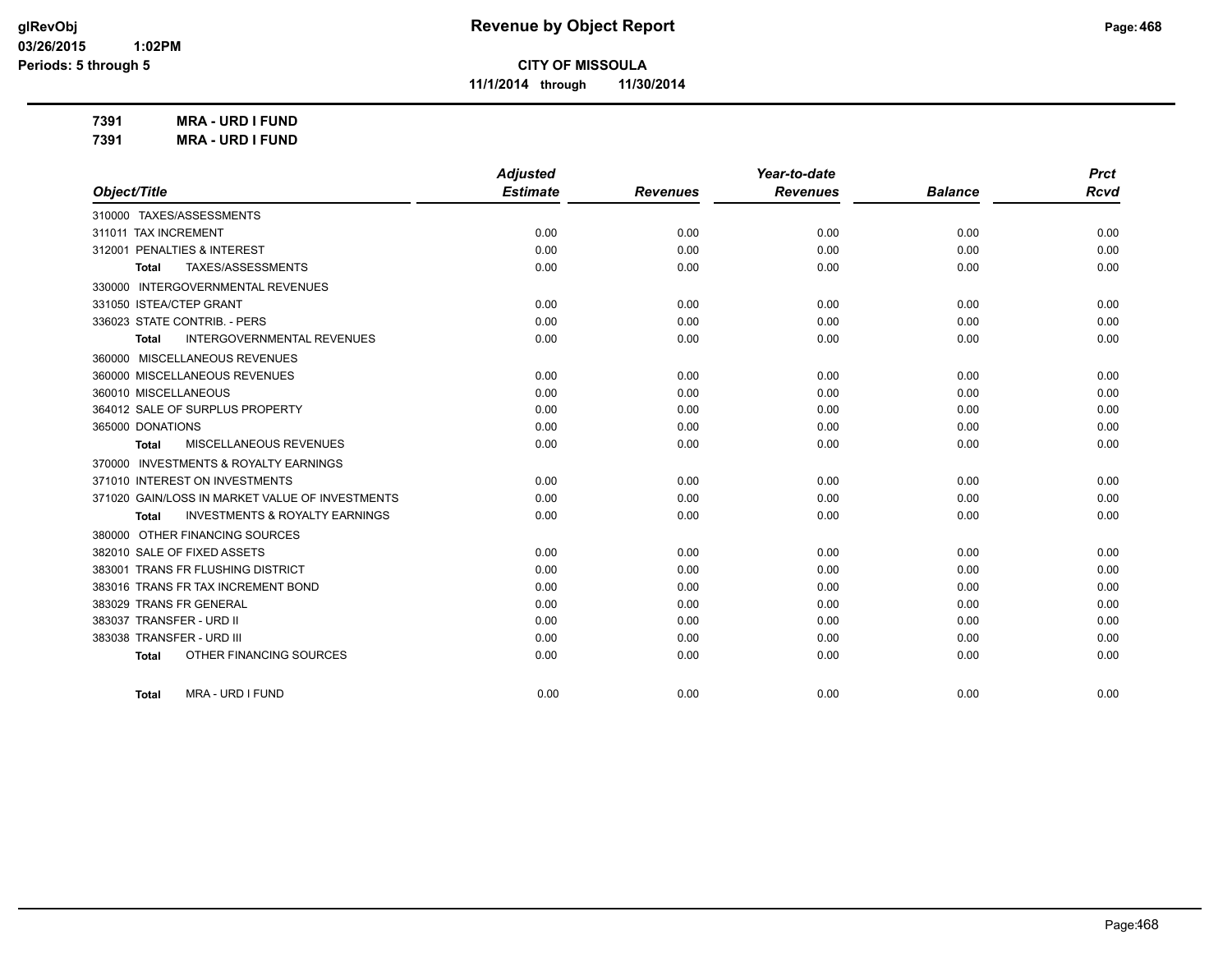**11/1/2014 through 11/30/2014**

#### **7391 MRA - URD I FUND**

|                                                           | <b>Adjusted</b> |                 | Year-to-date    |                | <b>Prct</b> |
|-----------------------------------------------------------|-----------------|-----------------|-----------------|----------------|-------------|
| Object/Title                                              | <b>Estimate</b> | <b>Revenues</b> | <b>Revenues</b> | <b>Balance</b> | <b>Rcvd</b> |
| 310000 TAXES/ASSESSMENTS                                  |                 |                 |                 |                |             |
| 311011 TAX INCREMENT                                      | 0.00            | 0.00            | 0.00            | 0.00           | 0.00        |
| 312001 PENALTIES & INTEREST                               | 0.00            | 0.00            | 0.00            | 0.00           | 0.00        |
| TAXES/ASSESSMENTS<br><b>Total</b>                         | 0.00            | 0.00            | 0.00            | 0.00           | 0.00        |
| 330000 INTERGOVERNMENTAL REVENUES                         |                 |                 |                 |                |             |
| 331050 ISTEA/CTEP GRANT                                   | 0.00            | 0.00            | 0.00            | 0.00           | 0.00        |
| 336023 STATE CONTRIB. - PERS                              | 0.00            | 0.00            | 0.00            | 0.00           | 0.00        |
| <b>INTERGOVERNMENTAL REVENUES</b><br><b>Total</b>         | 0.00            | 0.00            | 0.00            | 0.00           | 0.00        |
| 360000 MISCELLANEOUS REVENUES                             |                 |                 |                 |                |             |
| 360000 MISCELLANEOUS REVENUES                             | 0.00            | 0.00            | 0.00            | 0.00           | 0.00        |
| 360010 MISCELLANEOUS                                      | 0.00            | 0.00            | 0.00            | 0.00           | 0.00        |
| 364012 SALE OF SURPLUS PROPERTY                           | 0.00            | 0.00            | 0.00            | 0.00           | 0.00        |
| 365000 DONATIONS                                          | 0.00            | 0.00            | 0.00            | 0.00           | 0.00        |
| MISCELLANEOUS REVENUES<br>Total                           | 0.00            | 0.00            | 0.00            | 0.00           | 0.00        |
| 370000 INVESTMENTS & ROYALTY EARNINGS                     |                 |                 |                 |                |             |
| 371010 INTEREST ON INVESTMENTS                            | 0.00            | 0.00            | 0.00            | 0.00           | 0.00        |
| 371020 GAIN/LOSS IN MARKET VALUE OF INVESTMENT            | 0.00            | 0.00            | 0.00            | 0.00           | 0.00        |
| <b>INVESTMENTS &amp; ROYALTY EARNINGS</b><br><b>Total</b> | 0.00            | 0.00            | 0.00            | 0.00           | 0.00        |
| 380000 OTHER FINANCING SOURCES                            |                 |                 |                 |                |             |
| 382010 SALE OF FIXED ASSETS                               | 0.00            | 0.00            | 0.00            | 0.00           | 0.00        |
| 383001 TRANS FR FLUSHING DISTRICT                         | 0.00            | 0.00            | 0.00            | 0.00           | 0.00        |
| 383016 TRANS FR TAX INCREMENT BOND                        | 0.00            | 0.00            | 0.00            | 0.00           | 0.00        |
| 383029 TRANS FR GENERAL                                   | 0.00            | 0.00            | 0.00            | 0.00           | 0.00        |
| 383037 TRANSFER - URD II                                  | 0.00            | 0.00            | 0.00            | 0.00           | 0.00        |
| 383038 TRANSFER - URD III                                 | 0.00            | 0.00            | 0.00            | 0.00           | 0.00        |
| OTHER FINANCING SOURCES<br><b>Total</b>                   | 0.00            | 0.00            | 0.00            | 0.00           | 0.00        |
| MRA - URD I FUND<br><b>Total</b>                          | 0.00            | 0.00            | 0.00            | 0.00           | 0.00        |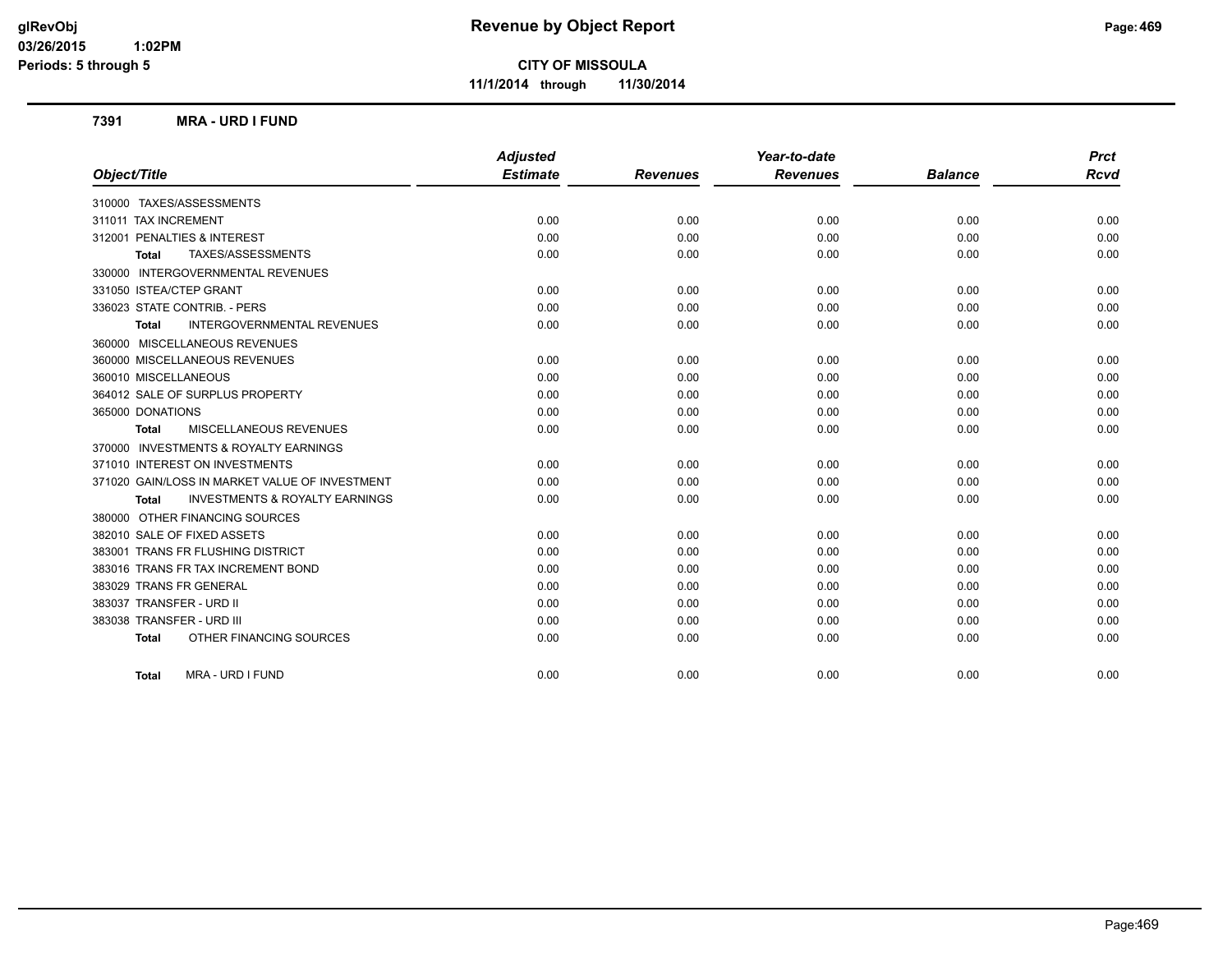**11/1/2014 through 11/30/2014**

**7392 MRA - URD II FUND**

| <b>MRA - URD II FUND</b> | 7392 |  |  |
|--------------------------|------|--|--|
|--------------------------|------|--|--|

|                                                           | <b>Adjusted</b> |                 | Year-to-date    |                | <b>Prct</b> |
|-----------------------------------------------------------|-----------------|-----------------|-----------------|----------------|-------------|
| Object/Title                                              | <b>Estimate</b> | <b>Revenues</b> | <b>Revenues</b> | <b>Balance</b> | <b>Rcvd</b> |
| 310000 TAXES/ASSESSMENTS                                  |                 |                 |                 |                |             |
| 311011 TAX INCREMENT                                      | 0.00            | 0.00            | 0.00            | 0.00           | 0.00        |
| TAXES/ASSESSMENTS<br><b>Total</b>                         | 0.00            | 0.00            | 0.00            | 0.00           | 0.00        |
| 330000 INTERGOVERNMENTAL REVENUES                         |                 |                 |                 |                |             |
| 330000 INTERGOVERNMENTAL REVENUES                         | 0.00            | 0.00            | 0.00            | 0.00           | 0.00        |
| 331050 ISTEA/CTEP GRANT                                   | 0.00            | 129,216.32      | 140,813.71      | $-140,813.71$  | 0.00        |
| 331060 NATL RECREATION TRAILS GRANTS                      | 0.00            | 0.00            | 0.00            | 0.00           | 0.00        |
| 335210 PERSONAL PROPERTY TAX REIMBURSEMENT                | 0.00            | 0.00            | 0.00            | 0.00           | 0.00        |
| 335230 HB 124 REVENUE                                     | 0.00            | 0.00            | 0.00            | 0.00           | 0.00        |
| 335250 STATE REIMB - SB #184                              | 200,000.00      | 0.00            | 0.00            | 200,000.00     | 0.00        |
| 336023 STATE CONTRIB. - PERS                              | 0.00            | 0.00            | 0.00            | 0.00           | 0.00        |
| <b>INTERGOVERNMENTAL REVENUES</b><br>Total                | 200,000.00      | 129,216.32      | 140,813.71      | 59,186.29      | 70.41       |
| 340000 CHARGES FOR SERVICES                               |                 |                 |                 |                |             |
| 343300 MISC CHARGES FOR SERVICES                          | 0.00            | 0.00            | $-26,044.18$    | 26,044.18      | 0.00        |
| <b>CHARGES FOR SERVICES</b><br><b>Total</b>               | 0.00            | 0.00            | $-26,044.18$    | 26,044.18      | 0.00        |
| 360000 MISCELLANEOUS REVENUES                             |                 |                 |                 |                |             |
| 360000 MISCELLANEOUS REVENUES                             | 0.00            | 0.00            | 0.00            | 0.00           | 0.00        |
| 360007 RLF REVENUES                                       | 0.00            | 0.00            | 0.00            | 0.00           | 0.00        |
| 360010 MISCELLANEOUS                                      | 0.00            | 0.00            | 0.00            | 0.00           | 0.00        |
| 365000 DONATIONS                                          | 0.00            | 0.00            | 0.00            | 0.00           | 0.00        |
| MISCELLANEOUS REVENUES<br><b>Total</b>                    | 0.00            | 0.00            | 0.00            | 0.00           | 0.00        |
| 370000 INVESTMENTS & ROYALTY EARNINGS                     |                 |                 |                 |                |             |
| 371010 INTEREST ON INVESTMENTS                            | 0.00            | 0.00            | 0.00            | 0.00           | 0.00        |
| 371020 GAIN/LOSS IN MARKET VALUE OF INVESTMENTS           | 0.00            | 0.00            | 0.00            | 0.00           | 0.00        |
| <b>INVESTMENTS &amp; ROYALTY EARNINGS</b><br><b>Total</b> | 0.00            | 0.00            | 0.00            | 0.00           | 0.00        |
| 380000 OTHER FINANCING SOURCES                            |                 |                 |                 |                |             |
| 381009 TRANSFERS IN                                       | 0.00            | 0.00            | 0.00            | 0.00           | 0.00        |
| 381025 BOND PROCEEDS                                      | 0.00            | 0.00            | 0.00            | 0.00           | 0.00        |
| 381026 DEBT SERVICE/BROWNSFIELD RLF 1.125M                | 0.00            | 0.00            | 0.00            | 0.00           | 0.00        |
| 381027 SAFEWAY/ST PAT 1.5M                                | 0.00            | 0.00            | 0.00            | 0.00           | 0.00        |
| 381028 BOND PROCEEDS-MILL SITE                            | 0.00            | 0.00            | 0.00            | 0.00           | 0.00        |
| 381074 CIVIC STADIUM TIF NOTES 1.5M                       | 0.00            | 0.00            | 0.00            | 0.00           | 0.00        |
| 383014 TRANS FR MRA                                       | 616,365.00      | 0.00            | 0.00            | 616,365.00     | 0.00        |
| 383037 TRANSFER - URD II                                  | 0.00            | 0.00            | 0.00            | 0.00           | 0.00        |
| 383038 TRANSFER - URD III                                 | 0.00            | 0.00            | 0.00            | 0.00           | 0.00        |
| 383039 FROM SID TRANSFERS                                 | 0.00            | 0.00            | 0.00            | 0.00           | 0.00        |
| 383060 TRANSFERS FROM FRONT ST URD                        | 0.00            | 0.00            | 0.00            | 0.00           | 0.00        |
| 383061 TRANSFERS FROM PARK IMPACT FEES                    | 0.00            | 0.00            | 0.00            | 0.00           | 0.00        |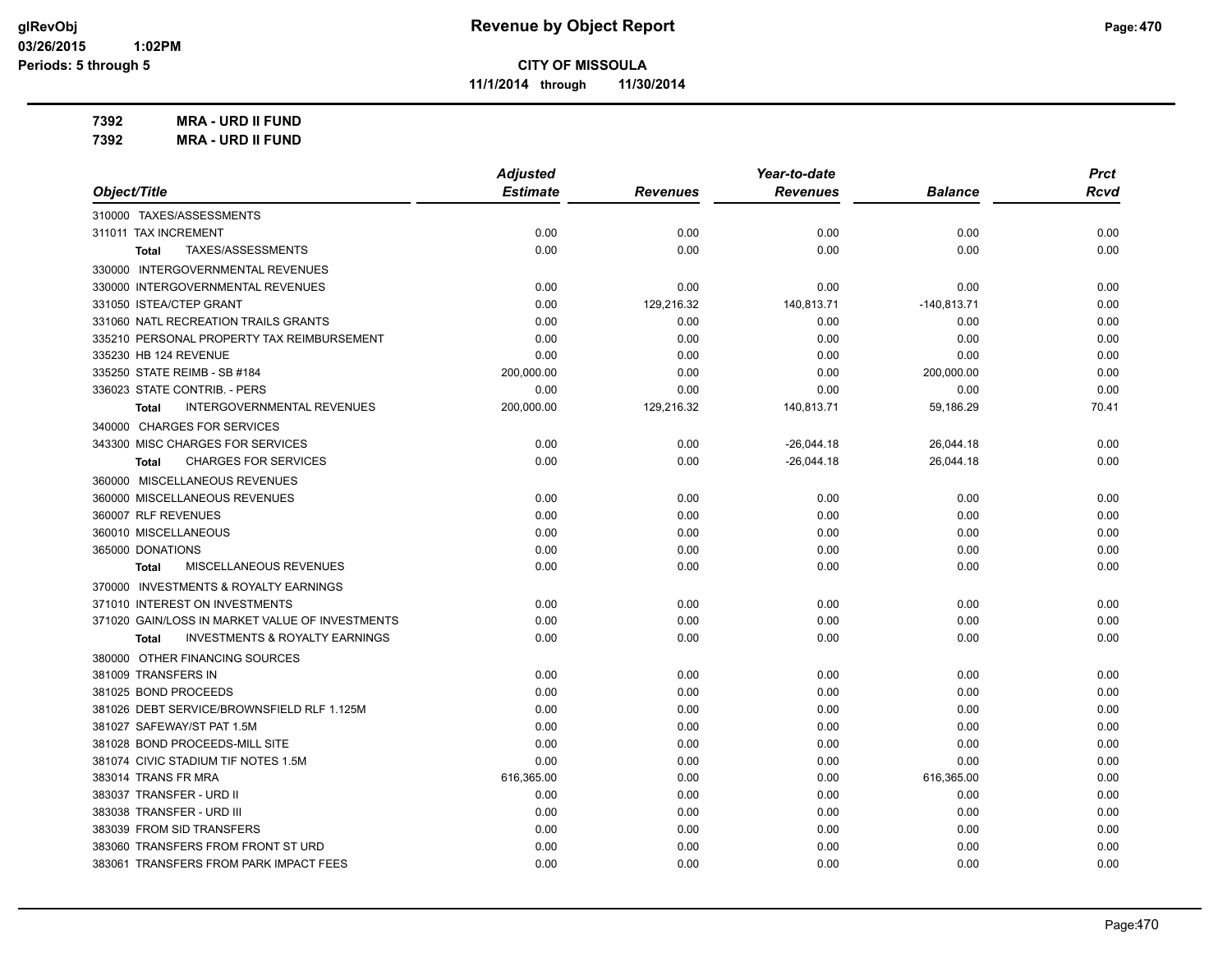**11/1/2014 through 11/30/2014**

**7392 MRA - URD II FUND 7392 MRA - URD II FUND**

|                                         | <b>Adjusted</b> | Year-to-date    |                 |                | Prct  |
|-----------------------------------------|-----------------|-----------------|-----------------|----------------|-------|
| Object/Title                            | <b>Estimate</b> | <b>Revenues</b> | <b>Revenues</b> | <b>Balance</b> | Rcvd  |
| 383062 TRANSFERS FROM PARK SIDS         | 0.00            | 0.00            | 0.00            | 0.00           | 0.00  |
| 383063 TRANSF FROM SAFETY-LU (CTEP)FUND | 0.00            | 0.00            | 0.00            | 0.00           | 0.00  |
| OTHER FINANCING SOURCES<br><b>Total</b> | 616.365.00      | 0.00            | 0.00            | 616.365.00     | 0.00  |
| MRA - URD II FUND<br><b>Total</b>       | 816.365.00      | 129.216.32      | 114.769.53      | 701.595.47     | 14.06 |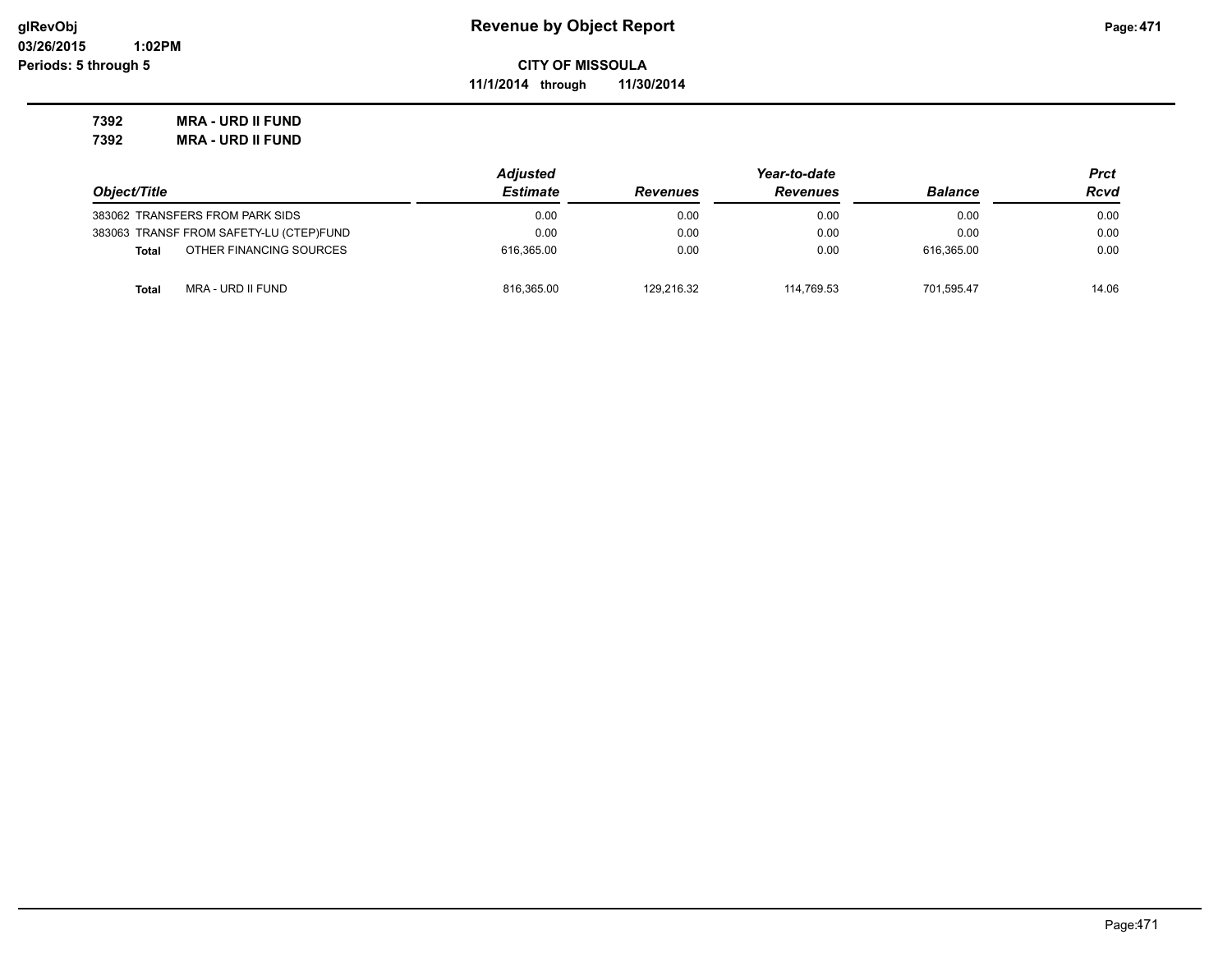**11/1/2014 through 11/30/2014**

#### **7392 MRA - URD II FUND**

|                                                           | <b>Adjusted</b> |                 | Year-to-date    |               | <b>Prct</b> |
|-----------------------------------------------------------|-----------------|-----------------|-----------------|---------------|-------------|
| Object/Title                                              | <b>Estimate</b> | <b>Revenues</b> | <b>Revenues</b> | Balance       | <b>Rcvd</b> |
| 310000 TAXES/ASSESSMENTS                                  |                 |                 |                 |               |             |
| 311011 TAX INCREMENT                                      | 0.00            | 0.00            | 0.00            | 0.00          | 0.00        |
| TAXES/ASSESSMENTS<br><b>Total</b>                         | 0.00            | 0.00            | 0.00            | 0.00          | 0.00        |
| 330000 INTERGOVERNMENTAL REVENUES                         |                 |                 |                 |               |             |
| 330000 INTERGOVERNMENTAL REVENUES                         | 0.00            | 0.00            | 0.00            | 0.00          | 0.00        |
| 331050 ISTEA/CTEP GRANT                                   | 0.00            | 129,216.32      | 140,813.71      | $-140,813.71$ | 0.00        |
| 331060 NATL RECREATION TRAILS GRANTS                      | 0.00            | 0.00            | 0.00            | 0.00          | 0.00        |
| 335210 PERSONAL PROPERTY TAX REIMBURSEMENT                | 0.00            | 0.00            | 0.00            | 0.00          | 0.00        |
| 335230 HB 124 REVENUE                                     | 0.00            | 0.00            | 0.00            | 0.00          | 0.00        |
| 335250 STATE REIMB - SB #184                              | 200,000.00      | 0.00            | 0.00            | 200,000.00    | 0.00        |
| 336023 STATE CONTRIB. - PERS                              | 0.00            | 0.00            | 0.00            | 0.00          | 0.00        |
| INTERGOVERNMENTAL REVENUES<br><b>Total</b>                | 200,000.00      | 129,216.32      | 140,813.71      | 59,186.29     | 70.41       |
| 340000 CHARGES FOR SERVICES                               |                 |                 |                 |               |             |
| 343300 MISC CHARGES FOR SERVICES                          | 0.00            | 0.00            | $-26,044.18$    | 26,044.18     | 0.00        |
| <b>CHARGES FOR SERVICES</b><br><b>Total</b>               | 0.00            | 0.00            | $-26,044.18$    | 26,044.18     | 0.00        |
| 360000 MISCELLANEOUS REVENUES                             |                 |                 |                 |               |             |
| 360000 MISCELLANEOUS REVENUES                             | 0.00            | 0.00            | 0.00            | 0.00          | 0.00        |
| 360007 RLF REVENUES                                       | 0.00            | 0.00            | 0.00            | 0.00          | 0.00        |
| 360010 MISCELLANEOUS                                      | 0.00            | 0.00            | 0.00            | 0.00          | 0.00        |
| 365000 DONATIONS                                          | 0.00            | 0.00            | 0.00            | 0.00          | 0.00        |
| MISCELLANEOUS REVENUES<br><b>Total</b>                    | 0.00            | 0.00            | 0.00            | 0.00          | 0.00        |
| 370000 INVESTMENTS & ROYALTY EARNINGS                     |                 |                 |                 |               |             |
| 371010 INTEREST ON INVESTMENTS                            | 0.00            | 0.00            | 0.00            | 0.00          | 0.00        |
| 371020 GAIN/LOSS IN MARKET VALUE OF INVESTMENT            | 0.00            | 0.00            | 0.00            | 0.00          | 0.00        |
| <b>INVESTMENTS &amp; ROYALTY EARNINGS</b><br><b>Total</b> | 0.00            | 0.00            | 0.00            | 0.00          | 0.00        |
| 380000 OTHER FINANCING SOURCES                            |                 |                 |                 |               |             |
| 381009 TRANSFERS IN                                       | 0.00            | 0.00            | 0.00            | 0.00          | 0.00        |
| 381025 BOND PROCEEDS                                      | 0.00            | 0.00            | 0.00            | 0.00          | 0.00        |
| 381026 DEBT SERVICE/BROWNSFIELD RLF 1.125M                | 0.00            | 0.00            | 0.00            | 0.00          | 0.00        |
| 381027 SAFEWAY/ST PAT 1.5M                                | 0.00            | 0.00            | 0.00            | 0.00          | 0.00        |
| 381028 BOND PROCEEDS-MILL SITE                            | 0.00            | 0.00            | 0.00            | 0.00          | 0.00        |
| 381074 CIVIC STADIUM TIF NOTES 1.5M                       | 0.00            | 0.00            | 0.00            | 0.00          | 0.00        |
| 383014 TRANS FR MRA                                       | 616,365.00      | 0.00            | 0.00            | 616,365.00    | 0.00        |
| 383037 TRANSFER - URD II                                  | 0.00            | 0.00            | 0.00            | 0.00          | 0.00        |
| 383038 TRANSFER - URD III                                 | 0.00            | 0.00            | 0.00            | 0.00          | 0.00        |
| 383039 FROM SID TRANSFERS                                 | 0.00            | 0.00            | 0.00            | 0.00          | 0.00        |
| 383060 TRANSFERS FROM FRONT ST URD                        | 0.00            | 0.00            | 0.00            | 0.00          | 0.00        |
| 383061 TRANSFERS FROM PARK IMPACT FEES                    | 0.00            | 0.00            | 0.00            | 0.00          | 0.00        |
| 383062 TRANSFERS FROM PARK SIDS                           | 0.00            | 0.00            | 0.00            | 0.00          | 0.00        |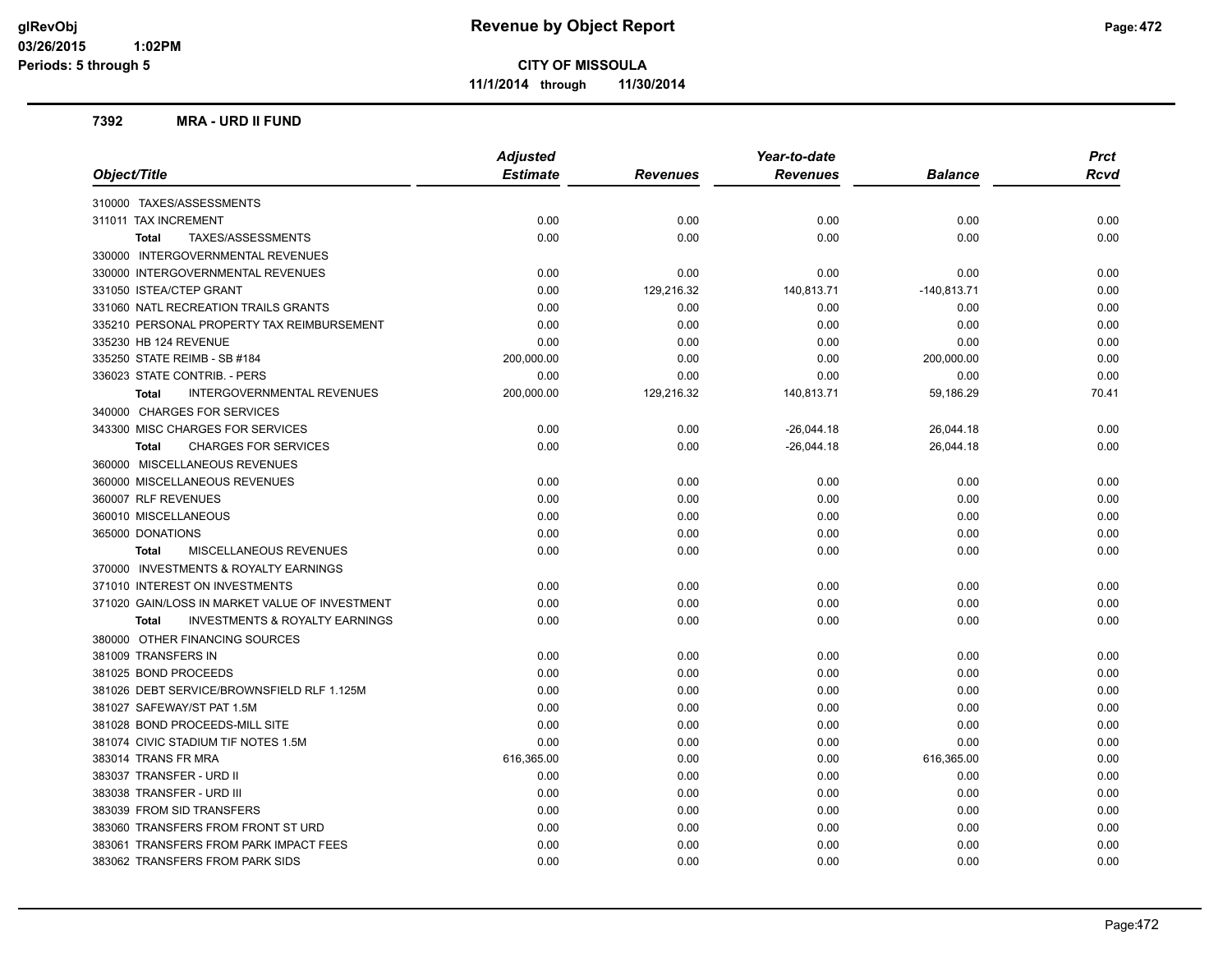## **glRevObj Revenue by Object Report Page:473**

**CITY OF MISSOULA**

**11/1/2014 through 11/30/2014**

#### **7392 MRA - URD II FUND**

|              |                                         | <b>Adjusted</b> | Year-to-date    |                 |                | <b>Prct</b> |
|--------------|-----------------------------------------|-----------------|-----------------|-----------------|----------------|-------------|
| Object/Title |                                         | <b>Estimate</b> | <b>Revenues</b> | <b>Revenues</b> | <b>Balance</b> | <b>Rcvd</b> |
|              | 383063 TRANSF FROM SAFETY-LU (CTEP)FUND | 0.00            | 0.00            | 0.00            | 0.00           | 0.00        |
| <b>Total</b> | OTHER FINANCING SOURCES                 | 616.365.00      | 0.00            | 0.00            | 616.365.00     | 0.00        |
| <b>Total</b> | MRA - URD II FUND                       | 816,365.00      | 129.216.32      | 114.769.53      | 701.595.47     | 14.06       |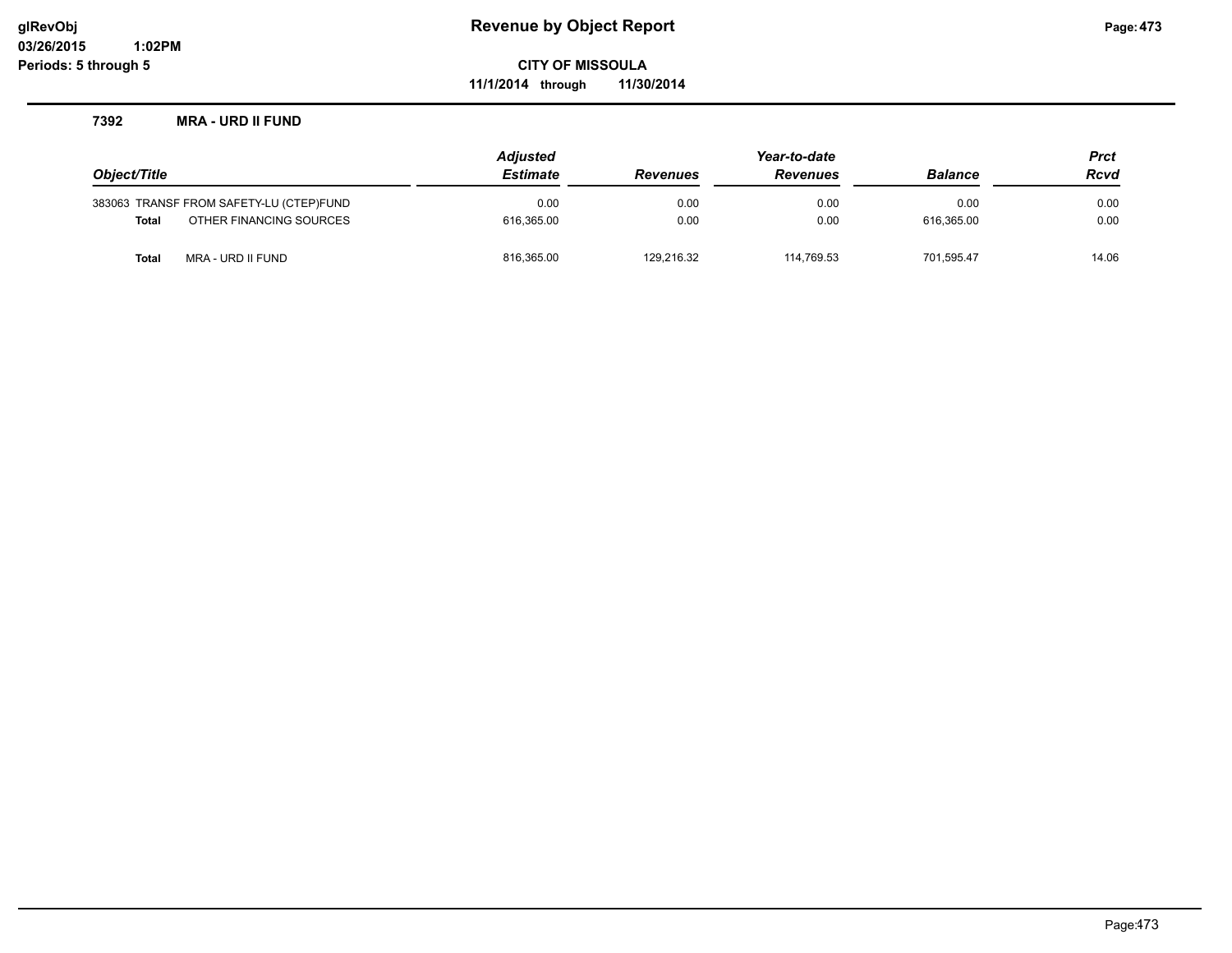**11/1/2014 through 11/30/2014**

**7393 MRA - URD III FUND**

|                                                           | <b>Adjusted</b> |                 | Year-to-date    |                | <b>Prct</b> |
|-----------------------------------------------------------|-----------------|-----------------|-----------------|----------------|-------------|
| Object/Title                                              | <b>Estimate</b> | <b>Revenues</b> | <b>Revenues</b> | <b>Balance</b> | <b>Rcvd</b> |
| 310000 TAXES/ASSESSMENTS                                  |                 |                 |                 |                |             |
| 311011 TAX INCREMENT                                      | 1,837,654.00    | 3,013.12        | 65,432.11       | 1,772,221.89   | 3.56        |
| 312001 PENALTIES & INTEREST                               | 0.00            | 142.61          | 215.30          | $-215.30$      | 0.00        |
| TAXES/ASSESSMENTS<br><b>Total</b>                         | 1,837,654.00    | 3,155.73        | 65,647.41       | 1,772,006.59   | 3.57        |
| 330000 INTERGOVERNMENTAL REVENUES                         |                 |                 |                 |                |             |
| 331050 ISTEA/CTEP GRANT                                   | 0.00            | 0.00            | 0.00            | 0.00           | 0.00        |
| 331060 NATL RECREATION TRAILS GRANTS                      | 0.00            | 0.00            | 0.00            | 0.00           | 0.00        |
| 335210 PERSONAL PROPERTY TAX REIMBURSEMENT                | 121,116.00      | 138,925.02      | 138,925.02      | $-17,809.02$   | 114.70      |
| 336023 STATE CONTRIB. - PERS                              | 0.00            | 22.98           | 148.44          | $-148.44$      | 0.00        |
| <b>INTERGOVERNMENTAL REVENUES</b><br>Total                | 121,116.00      | 138,948.00      | 139,073.46      | $-17,957.46$   | 114.83      |
| 360000 MISCELLANEOUS REVENUES                             |                 |                 |                 |                |             |
| 360000 MISCELLANEOUS REVENUES                             | 0.00            | 0.00            | 0.00            | 0.00           | 0.00        |
| 360010 MISCELLANEOUS                                      | 0.00            | 0.00            | 0.00            | 0.00           | 0.00        |
| 362000 OTHER MISCELLANEOUS REVENUE                        | 0.00            | 0.00            | 0.00            | 0.00           | 0.00        |
| 362004 URD III FACADE IMPROVEMENT LOAN REC                | 0.00            | 0.00            | 0.00            | 0.00           | 0.00        |
| 365000 DONATIONS                                          | 0.00            | 0.00            | 0.00            | 0.00           | 0.00        |
| MISCELLANEOUS REVENUES<br>Total                           | 0.00            | 0.00            | 0.00            | 0.00           | 0.00        |
| <b>INVESTMENTS &amp; ROYALTY EARNINGS</b><br>370000       |                 |                 |                 |                |             |
| 371010 INTEREST ON INVESTMENTS                            | 0.00            | 0.00            | 0.00            | 0.00           | 0.00        |
| 371020 GAIN/LOSS IN MARKET VALUE OF INVESTMENTS           | 0.00            | 0.00            | 0.00            | 0.00           | 0.00        |
| <b>INVESTMENTS &amp; ROYALTY EARNINGS</b><br><b>Total</b> | 0.00            | 0.00            | 0.00            | 0.00           | 0.00        |
| OTHER FINANCING SOURCES<br>380000                         |                 |                 |                 |                |             |
| 381000 LOAN PROCEEDS                                      | 0.00            | 0.00            | 0.00            | 0.00           | 0.00        |
| 383037 TRANSFER - URD II                                  | 250,000.00      | 0.00            | 0.00            | 250,000.00     | 0.00        |
| OTHER FINANCING SOURCES<br><b>Total</b>                   | 250,000.00      | 0.00            | 0.00            | 250,000.00     | 0.00        |
| MRA - URD III FUND<br><b>Total</b>                        | 2,208,770.00    | 142,103.73      | 204,720.87      | 2,004,049.13   | 9.27        |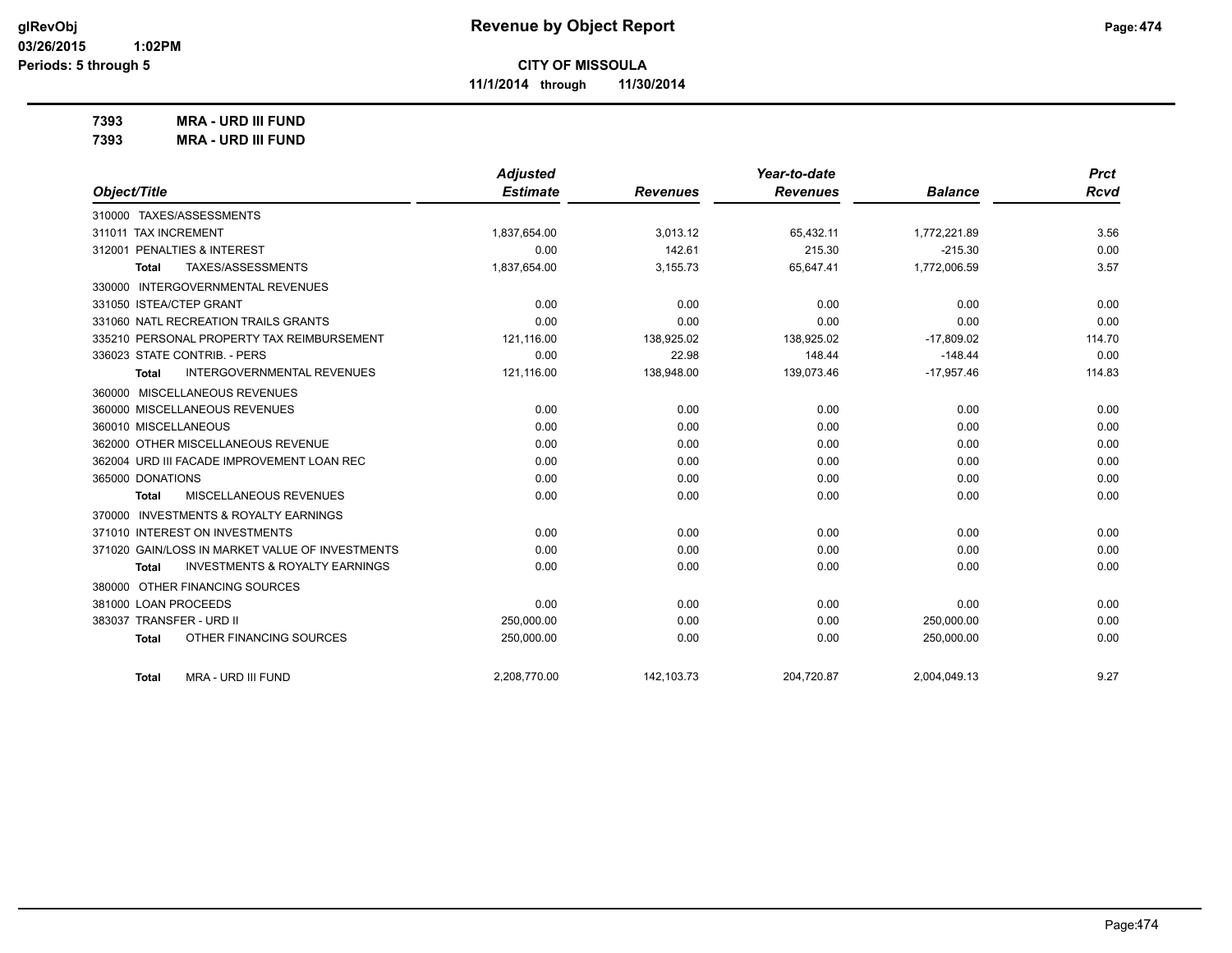**11/1/2014 through 11/30/2014**

#### **7393 MRA - URD III FUND**

|                                                           | <b>Adjusted</b> |                 | Year-to-date    |                | <b>Prct</b> |
|-----------------------------------------------------------|-----------------|-----------------|-----------------|----------------|-------------|
| Object/Title                                              | <b>Estimate</b> | <b>Revenues</b> | <b>Revenues</b> | <b>Balance</b> | <b>Rcvd</b> |
| 310000 TAXES/ASSESSMENTS                                  |                 |                 |                 |                |             |
| 311011 TAX INCREMENT                                      | 1,837,654.00    | 3,013.12        | 65,432.11       | 1,772,221.89   | 3.56        |
| 312001 PENALTIES & INTEREST                               | 0.00            | 142.61          | 215.30          | $-215.30$      | 0.00        |
| TAXES/ASSESSMENTS<br>Total                                | 1,837,654.00    | 3,155.73        | 65,647.41       | 1,772,006.59   | 3.57        |
| 330000 INTERGOVERNMENTAL REVENUES                         |                 |                 |                 |                |             |
| 331050 ISTEA/CTEP GRANT                                   | 0.00            | 0.00            | 0.00            | 0.00           | 0.00        |
| 331060 NATL RECREATION TRAILS GRANTS                      | 0.00            | 0.00            | 0.00            | 0.00           | 0.00        |
| 335210 PERSONAL PROPERTY TAX REIMBURSEMENT                | 121,116.00      | 138,925.02      | 138,925.02      | $-17,809.02$   | 114.70      |
| 336023 STATE CONTRIB. - PERS                              | 0.00            | 22.98           | 148.44          | $-148.44$      | 0.00        |
| <b>INTERGOVERNMENTAL REVENUES</b><br><b>Total</b>         | 121,116.00      | 138,948.00      | 139,073.46      | $-17,957.46$   | 114.83      |
| 360000 MISCELLANEOUS REVENUES                             |                 |                 |                 |                |             |
| 360000 MISCELLANEOUS REVENUES                             | 0.00            | 0.00            | 0.00            | 0.00           | 0.00        |
| 360010 MISCELLANEOUS                                      | 0.00            | 0.00            | 0.00            | 0.00           | 0.00        |
| 362000 OTHER MISCELLANEOUS REVENUE                        | 0.00            | 0.00            | 0.00            | 0.00           | 0.00        |
| 362004 URD III FACADE IMPROVEMENT LOAN REC                | 0.00            | 0.00            | 0.00            | 0.00           | 0.00        |
| 365000 DONATIONS                                          | 0.00            | 0.00            | 0.00            | 0.00           | 0.00        |
| MISCELLANEOUS REVENUES<br><b>Total</b>                    | 0.00            | 0.00            | 0.00            | 0.00           | 0.00        |
| 370000 INVESTMENTS & ROYALTY EARNINGS                     |                 |                 |                 |                |             |
| 371010 INTEREST ON INVESTMENTS                            | 0.00            | 0.00            | 0.00            | 0.00           | 0.00        |
| 371020 GAIN/LOSS IN MARKET VALUE OF INVESTMENT            | 0.00            | 0.00            | 0.00            | 0.00           | 0.00        |
| <b>INVESTMENTS &amp; ROYALTY EARNINGS</b><br><b>Total</b> | 0.00            | 0.00            | 0.00            | 0.00           | 0.00        |
| 380000 OTHER FINANCING SOURCES                            |                 |                 |                 |                |             |
| 381000 LOAN PROCEEDS                                      | 0.00            | 0.00            | 0.00            | 0.00           | 0.00        |
| 383037 TRANSFER - URD II                                  | 250,000.00      | 0.00            | 0.00            | 250,000.00     | 0.00        |
| OTHER FINANCING SOURCES<br><b>Total</b>                   | 250,000.00      | 0.00            | 0.00            | 250,000.00     | 0.00        |
| MRA - URD III FUND<br><b>Total</b>                        | 2,208,770.00    | 142,103.73      | 204,720.87      | 2,004,049.13   | 9.27        |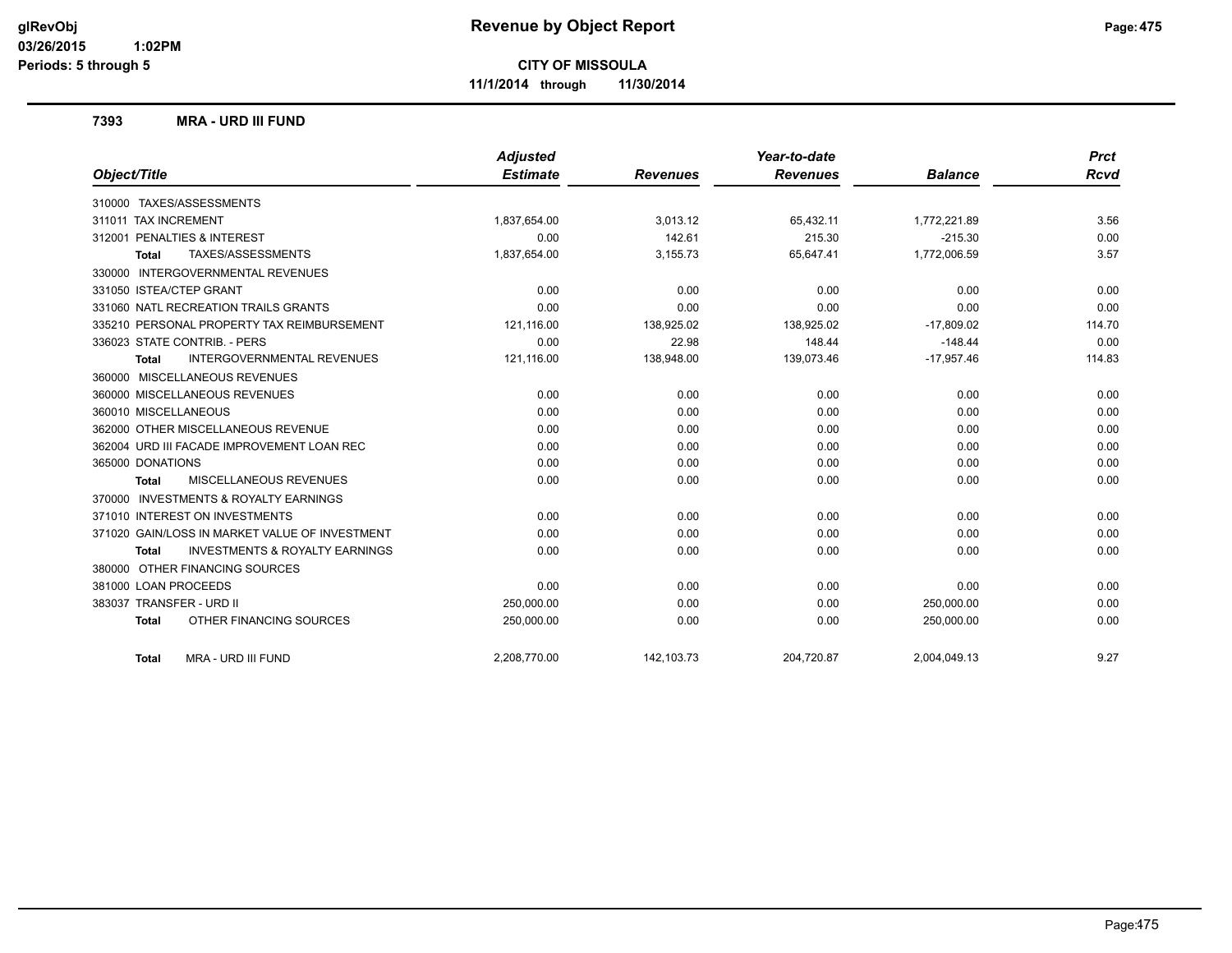**11/1/2014 through 11/30/2014**

# **7394 MRA TAX INCREMENT DEBT CLEARING FUND**

**7394 MRA TAX INCREMENT DEBT CLEARING FUND**

|                                                     | <b>Adjusted</b> |                 | Year-to-date    |                | <b>Prct</b> |
|-----------------------------------------------------|-----------------|-----------------|-----------------|----------------|-------------|
| Object/Title                                        | <b>Estimate</b> | <b>Revenues</b> | <b>Revenues</b> | <b>Balance</b> | <b>Rcvd</b> |
| 310000 TAXES/ASSESSMENTS                            |                 |                 |                 |                |             |
| <b>TAX INCREMENT</b><br>311011                      | 0.00            | 0.00            | 0.00            | 0.00           | 0.00        |
| TAXES/ASSESSMENTS<br>Total                          | 0.00            | 0.00            | 0.00            | 0.00           | 0.00        |
| <b>INTERGOVERNMENTAL REVENUES</b><br>330000         |                 |                 |                 |                |             |
| 335210 PERSONAL PROPERTY TAX REIMBURSEMENT          | 0.00            | 0.00            | 0.00            | 0.00           | 0.00        |
| 335230 HB 124 REVENUE                               | 0.00            | 0.00            | 0.00            | 0.00           | 0.00        |
| 335250 STATE REIMB - SB #184                        | 0.00            | 0.00            | 0.00            | 0.00           | 0.00        |
| INTERGOVERNMENTAL REVENUES<br>Total                 | 0.00            | 0.00            | 0.00            | 0.00           | 0.00        |
| <b>INVESTMENTS &amp; ROYALTY EARNINGS</b><br>370000 |                 |                 |                 |                |             |
| 371010 INTEREST ON INVESTMENTS                      | 0.00            | 0.00            | 0.00            | 0.00           | 0.00        |
| 371020 GAIN/LOSS IN MARKET VALUE OF INVESTMENTS     | 0.00            | 0.00            | 0.00            | 0.00           | 0.00        |
| <b>INVESTMENTS &amp; ROYALTY EARNINGS</b><br>Total  | 0.00            | 0.00            | 0.00            | 0.00           | 0.00        |
| OTHER FINANCING SOURCES<br>380000                   |                 |                 |                 |                |             |
| 383014 TRANS FR MRA                                 | 0.00            | 0.00            | 0.00            | 0.00           | 0.00        |
| OTHER FINANCING SOURCES<br>Total                    | 0.00            | 0.00            | 0.00            | 0.00           | 0.00        |
| MRA TAX INCREMENT DEBT CLEARING FUN<br>Total        | 0.00            | 0.00            | 0.00            | 0.00           | 0.00        |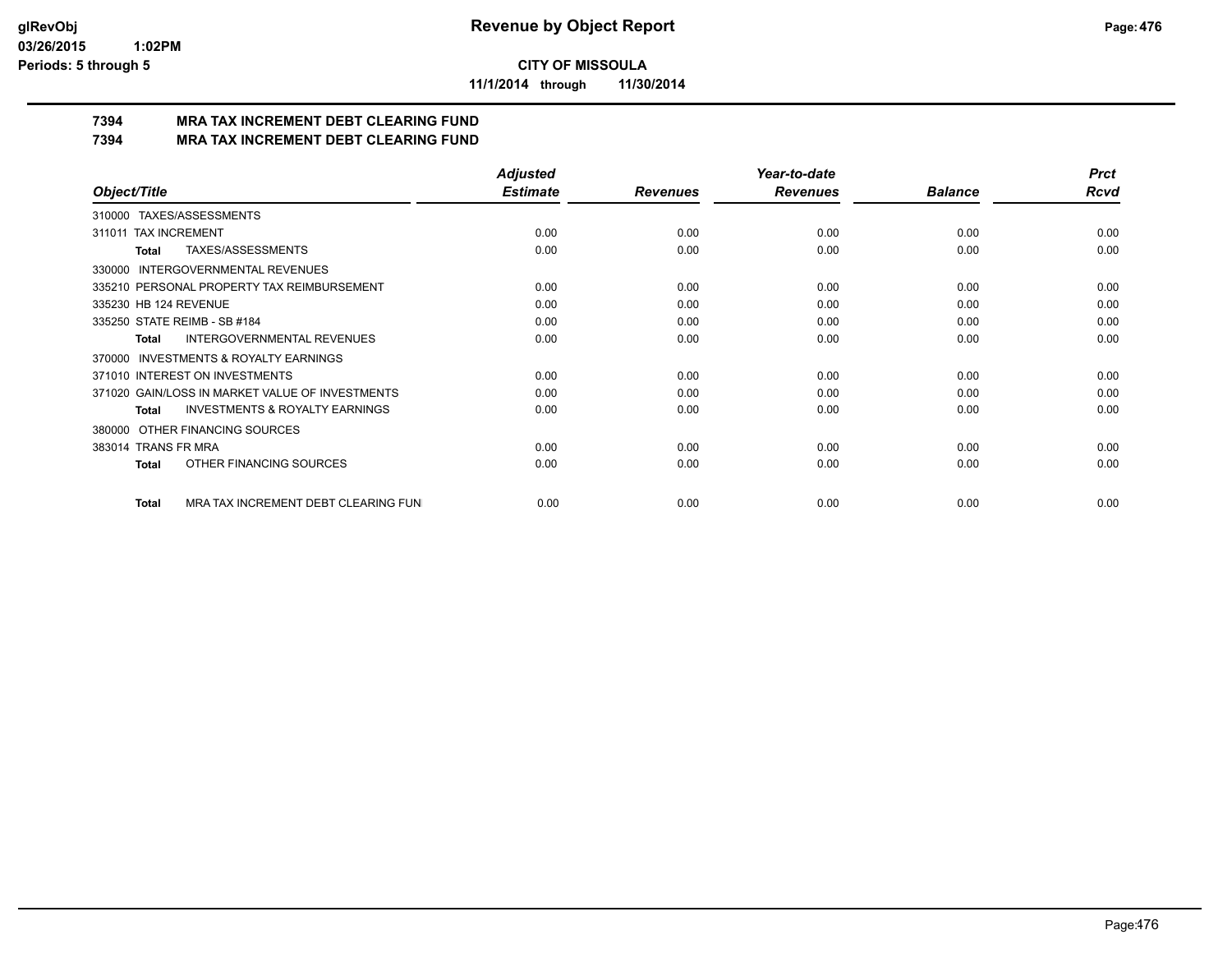**11/1/2014 through 11/30/2014**

### **7394 MRA TAX INCREMENT DEBT CLEARING FUND**

| Object/Title                                        | <b>Adjusted</b><br><b>Estimate</b> | <b>Revenues</b> | Year-to-date<br><b>Revenues</b> | <b>Balance</b> | <b>Prct</b><br>Rcvd |
|-----------------------------------------------------|------------------------------------|-----------------|---------------------------------|----------------|---------------------|
| TAXES/ASSESSMENTS<br>310000                         |                                    |                 |                                 |                |                     |
| 311011 TAX INCREMENT                                | 0.00                               | 0.00            | 0.00                            | 0.00           | 0.00                |
| TAXES/ASSESSMENTS<br><b>Total</b>                   | 0.00                               | 0.00            | 0.00                            | 0.00           | 0.00                |
| 330000 INTERGOVERNMENTAL REVENUES                   |                                    |                 |                                 |                |                     |
| 335210 PERSONAL PROPERTY TAX REIMBURSEMENT          | 0.00                               | 0.00            | 0.00                            | 0.00           | 0.00                |
| 335230 HB 124 REVENUE                               | 0.00                               | 0.00            | 0.00                            | 0.00           | 0.00                |
| 335250 STATE REIMB - SB #184                        | 0.00                               | 0.00            | 0.00                            | 0.00           | 0.00                |
| <b>INTERGOVERNMENTAL REVENUES</b><br><b>Total</b>   | 0.00                               | 0.00            | 0.00                            | 0.00           | 0.00                |
| <b>INVESTMENTS &amp; ROYALTY EARNINGS</b><br>370000 |                                    |                 |                                 |                |                     |
| 371010 INTEREST ON INVESTMENTS                      | 0.00                               | 0.00            | 0.00                            | 0.00           | 0.00                |
| 371020 GAIN/LOSS IN MARKET VALUE OF INVESTMENT      | 0.00                               | 0.00            | 0.00                            | 0.00           | 0.00                |
| <b>INVESTMENTS &amp; ROYALTY EARNINGS</b><br>Total  | 0.00                               | 0.00            | 0.00                            | 0.00           | 0.00                |
| 380000 OTHER FINANCING SOURCES                      |                                    |                 |                                 |                |                     |
| 383014 TRANS FR MRA                                 | 0.00                               | 0.00            | 0.00                            | 0.00           | 0.00                |
| OTHER FINANCING SOURCES<br><b>Total</b>             | 0.00                               | 0.00            | 0.00                            | 0.00           | 0.00                |
| MRA TAX INCREMENT DEBT CLEARING FUN<br><b>Total</b> | 0.00                               | 0.00            | 0.00                            | 0.00           | 0.00                |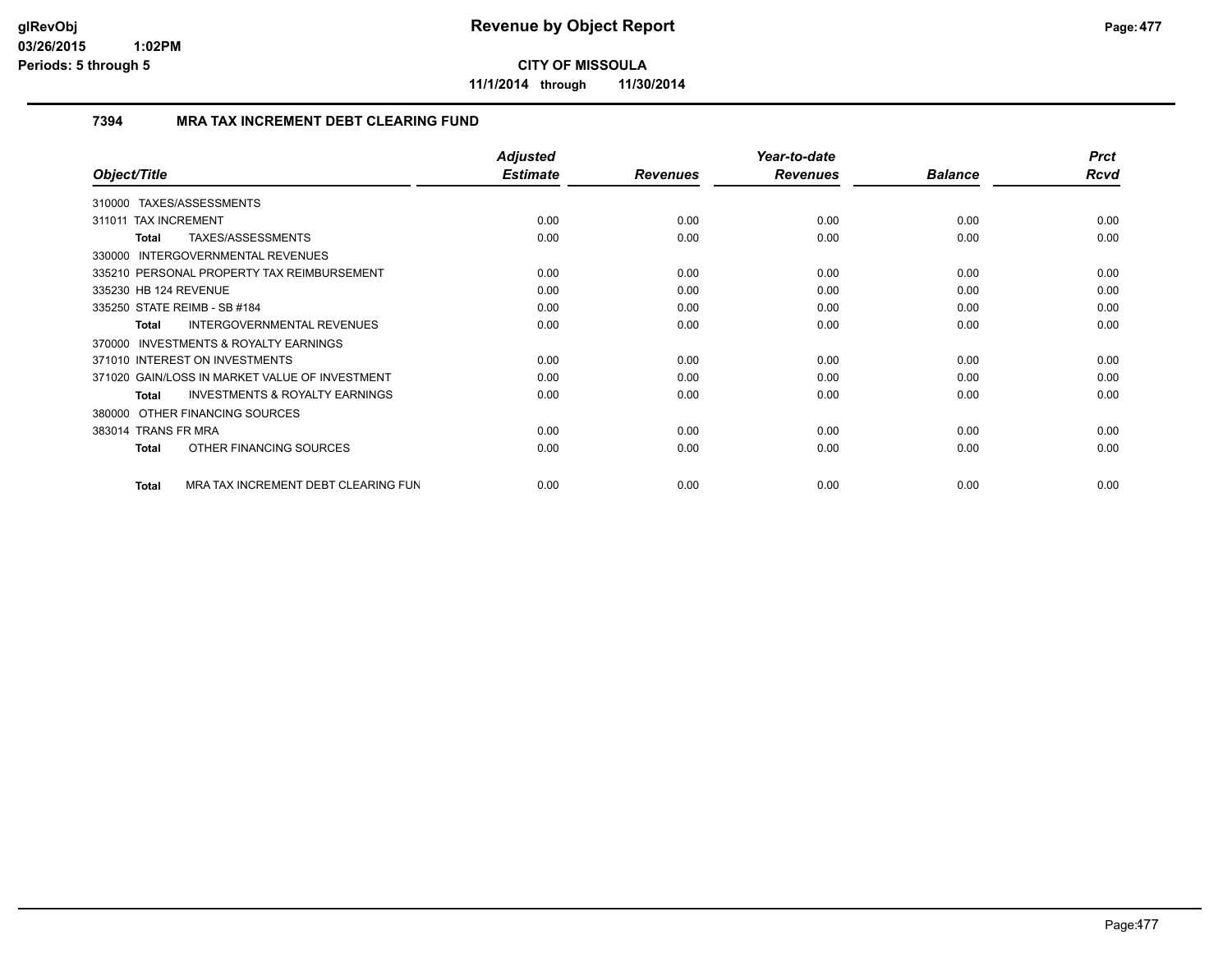**11/1/2014 through 11/30/2014**

#### **7395 MRA TAX INCREMENT DEBT SERVICE INTEREST 7395 MRA TAX INCREMENT DEBT SERVICE INTEREST**

|                                                      | <b>Adjusted</b> |                 | Year-to-date    |                | Prct        |
|------------------------------------------------------|-----------------|-----------------|-----------------|----------------|-------------|
| Object/Title                                         | <b>Estimate</b> | <b>Revenues</b> | <b>Revenues</b> | <b>Balance</b> | <b>Rcvd</b> |
| 360000 MISCELLANEOUS REVENUES                        |                 |                 |                 |                |             |
| 360010 MISCELLANEOUS                                 | 0.00            | 0.00            | 0.00            | 0.00           | 0.00        |
| <b>MISCELLANEOUS REVENUES</b><br>Total               | 0.00            | 0.00            | 0.00            | 0.00           | 0.00        |
| 370000 INVESTMENTS & ROYALTY EARNINGS                |                 |                 |                 |                |             |
| 371010 INTEREST ON INVESTMENTS                       | 0.00            | 0.00            | 0.00            | 0.00           | 0.00        |
| 371020 GAIN/LOSS IN MARKET VALUE OF INVESTMENTS      | 0.00            | 0.00            | 0.00            | 0.00           | 0.00        |
| <b>INVESTMENTS &amp; ROYALTY EARNINGS</b><br>Total   | 0.00            | 0.00            | 0.00            | 0.00           | 0.00        |
| 380000 OTHER FINANCING SOURCES                       |                 |                 |                 |                |             |
| 383014 TRANS FR MRA                                  | 0.00            | 0.00            | 0.00            | 0.00           | 0.00        |
| OTHER FINANCING SOURCES<br>Total                     | 0.00            | 0.00            | 0.00            | 0.00           | 0.00        |
| MRA TAX INCREMENT DEBT SERVICE INTER<br><b>Total</b> | 0.00            | 0.00            | 0.00            | 0.00           | 0.00        |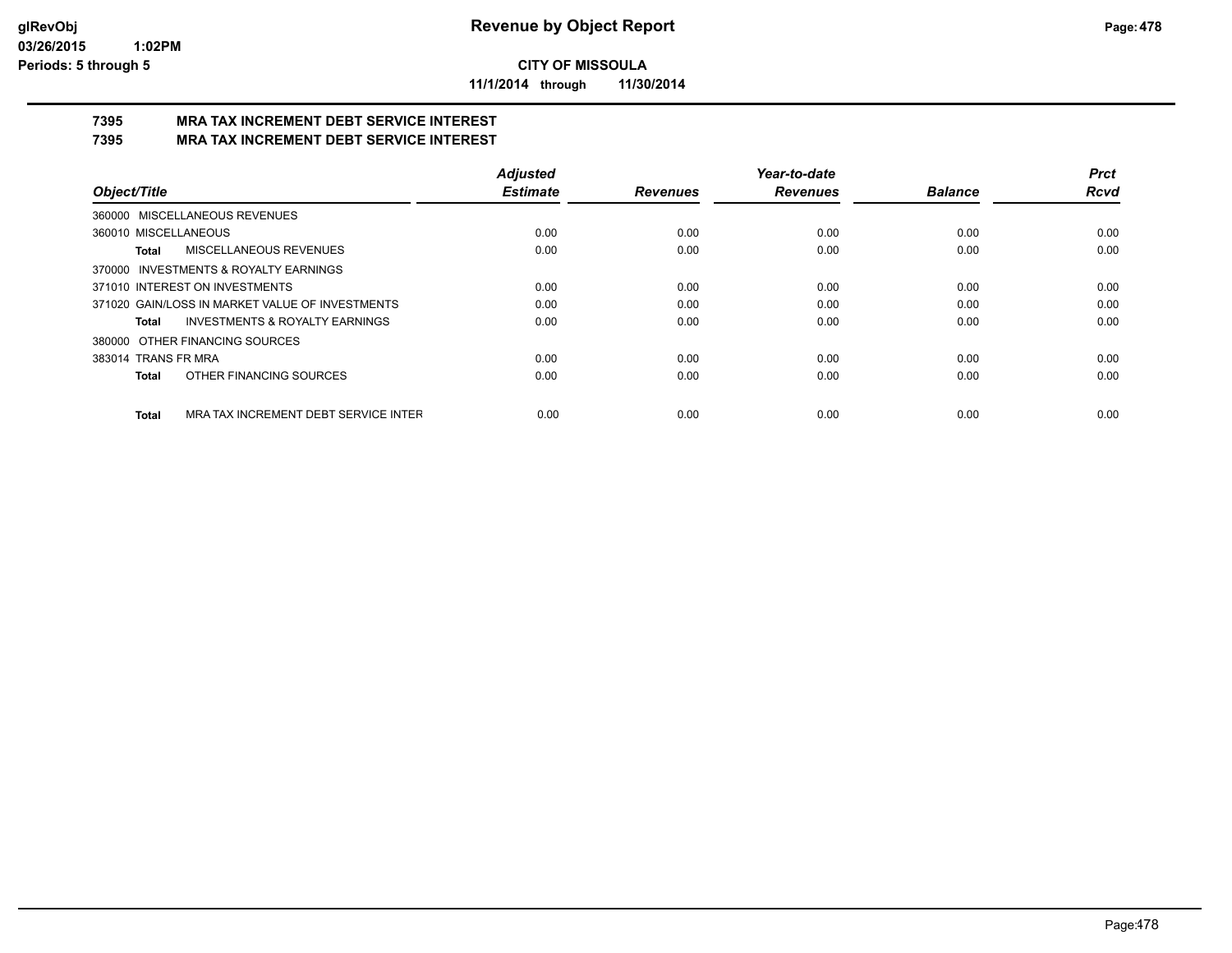**11/1/2014 through 11/30/2014**

### **7395 MRA TAX INCREMENT DEBT SERVICE INTEREST**

|                                                    | <b>Adjusted</b> |                 | Year-to-date    |                | <b>Prct</b> |
|----------------------------------------------------|-----------------|-----------------|-----------------|----------------|-------------|
| Object/Title                                       | <b>Estimate</b> | <b>Revenues</b> | <b>Revenues</b> | <b>Balance</b> | <b>Rcvd</b> |
| 360000 MISCELLANEOUS REVENUES                      |                 |                 |                 |                |             |
| 360010 MISCELLANEOUS                               | 0.00            | 0.00            | 0.00            | 0.00           | 0.00        |
| MISCELLANEOUS REVENUES<br>Total                    | 0.00            | 0.00            | 0.00            | 0.00           | 0.00        |
| 370000 INVESTMENTS & ROYALTY EARNINGS              |                 |                 |                 |                |             |
| 371010 INTEREST ON INVESTMENTS                     | 0.00            | 0.00            | 0.00            | 0.00           | 0.00        |
| 371020 GAIN/LOSS IN MARKET VALUE OF INVESTMENT     | 0.00            | 0.00            | 0.00            | 0.00           | 0.00        |
| <b>INVESTMENTS &amp; ROYALTY EARNINGS</b><br>Total | 0.00            | 0.00            | 0.00            | 0.00           | 0.00        |
| 380000 OTHER FINANCING SOURCES                     |                 |                 |                 |                |             |
| 383014 TRANS FR MRA                                | 0.00            | 0.00            | 0.00            | 0.00           | 0.00        |
| OTHER FINANCING SOURCES<br>Total                   | 0.00            | 0.00            | 0.00            | 0.00           | 0.00        |
| MRA TAX INCREMENT DEBT SERVICE INTEF<br>Total      | 0.00            | 0.00            | 0.00            | 0.00           | 0.00        |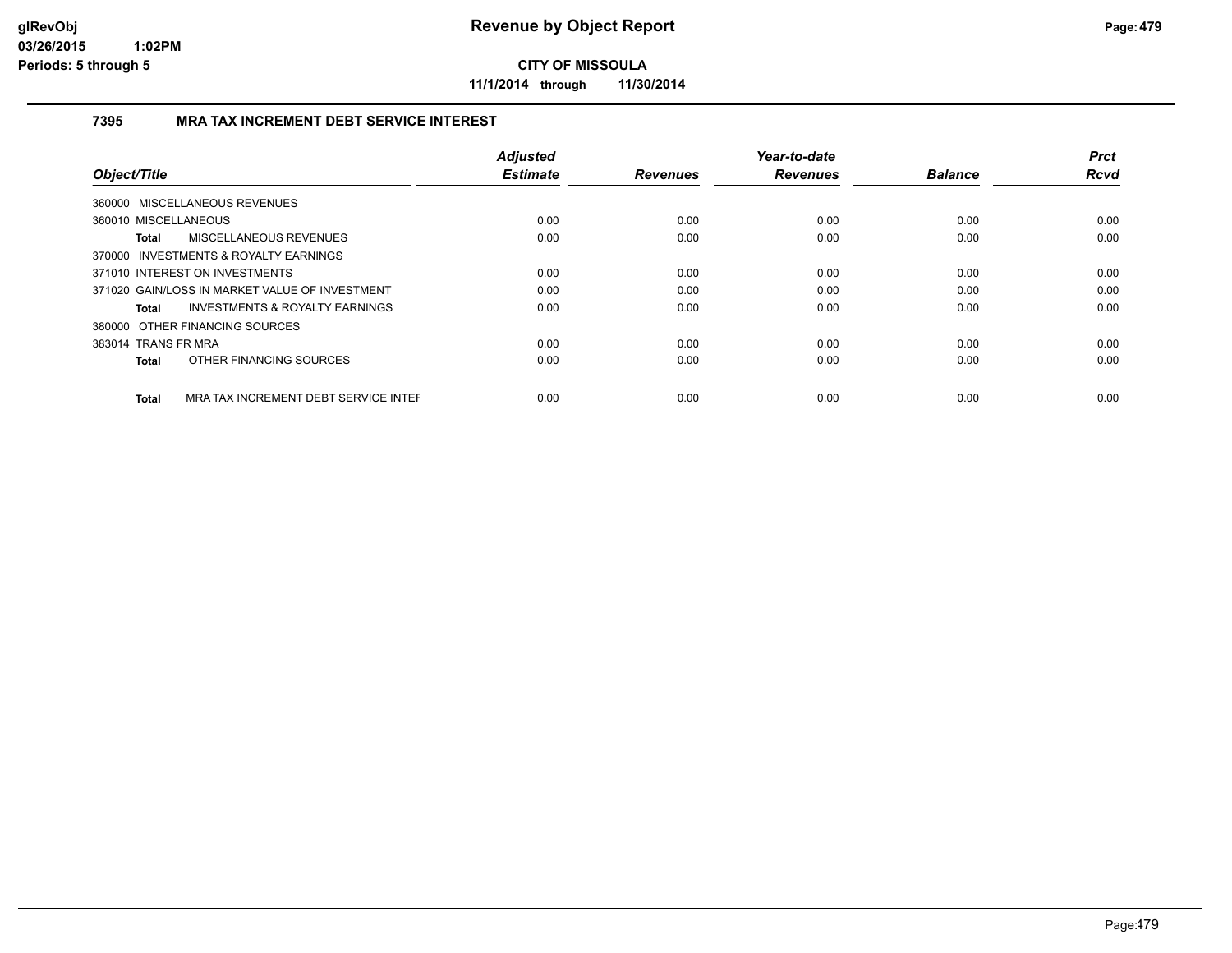**11/1/2014 through 11/30/2014**

#### **7396 MRA TAX INCREMENT DEBT SERVICE SINKING F 7396 MRA TAX INCREMENT DEBT SERVICE SINKING F**

|                                                    | <b>Adiusted</b> |                 | Year-to-date    |                | <b>Prct</b> |
|----------------------------------------------------|-----------------|-----------------|-----------------|----------------|-------------|
| Object/Title                                       | <b>Estimate</b> | <b>Revenues</b> | <b>Revenues</b> | <b>Balance</b> | <b>Rcvd</b> |
| 370000 INVESTMENTS & ROYALTY EARNINGS              |                 |                 |                 |                |             |
| 371010 INTEREST ON INVESTMENTS                     | 0.00            | 0.00            | 0.00            | 0.00           | 0.00        |
| 371020 GAIN/LOSS IN MARKET VALUE OF INVESTMENTS    | 0.00            | 0.00            | 0.00            | 0.00           | 0.00        |
| <b>INVESTMENTS &amp; ROYALTY EARNINGS</b><br>Total | 0.00            | 0.00            | 0.00            | 0.00           | 0.00        |
| 380000 OTHER FINANCING SOURCES                     |                 |                 |                 |                |             |
| 383014 TRANS FR MRA                                | 0.00            | 0.00            | 0.00            | 0.00           | 0.00        |
| OTHER FINANCING SOURCES<br>Total                   | 0.00            | 0.00            | 0.00            | 0.00           | 0.00        |
|                                                    |                 |                 |                 |                |             |
| Total<br>MRA TAX INCREMENT DEBT SERVICE SINKII     | 0.00            | 0.00            | 0.00            | 0.00           | 0.00        |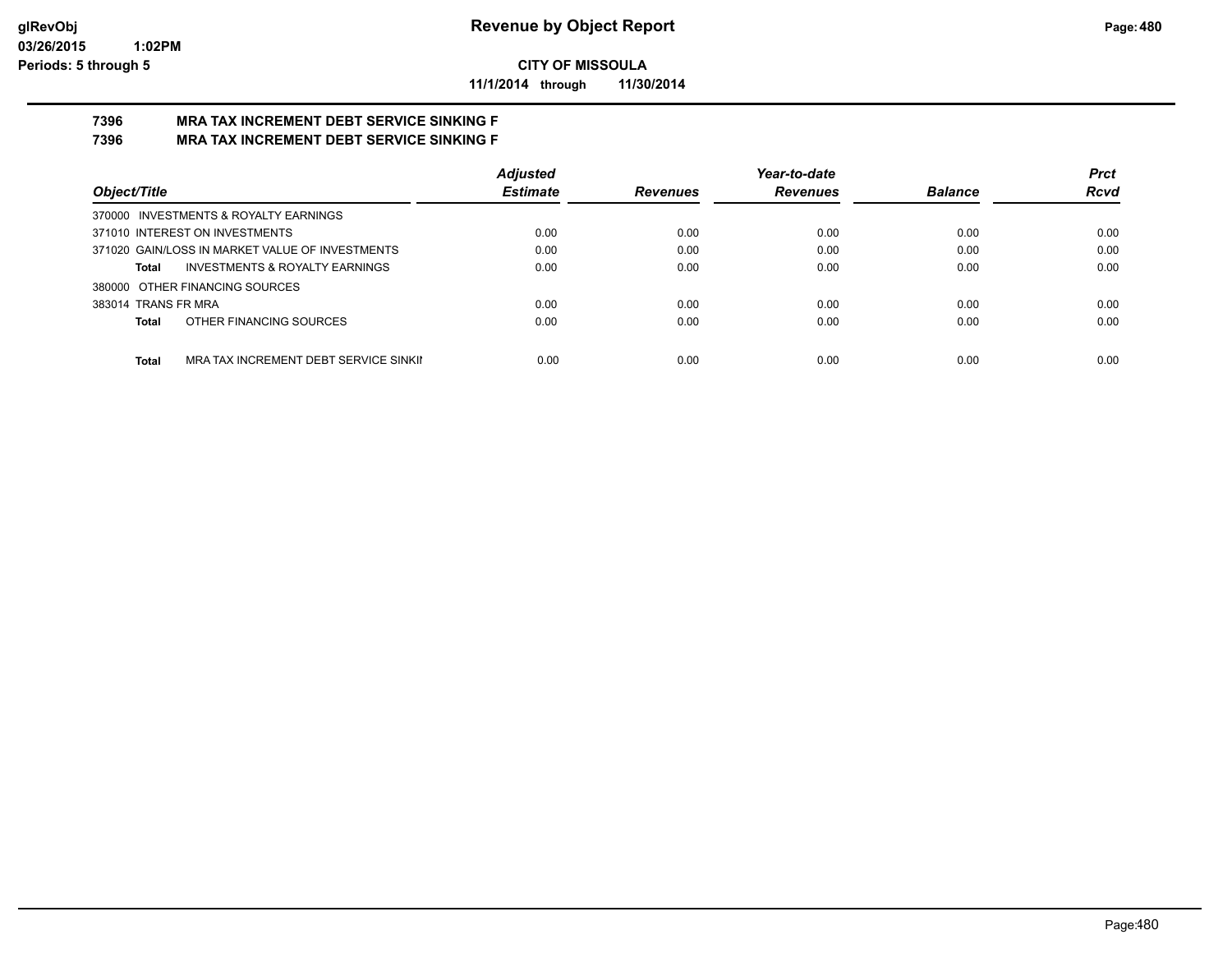**11/1/2014 through 11/30/2014**

#### **7396 MRA TAX INCREMENT DEBT SERVICE SINKING F**

| Object/Title        |                                                | <b>Adjusted</b><br><b>Estimate</b> | <b>Revenues</b> | Year-to-date<br><b>Revenues</b> | <b>Balance</b> | <b>Prct</b><br><b>Rcvd</b> |
|---------------------|------------------------------------------------|------------------------------------|-----------------|---------------------------------|----------------|----------------------------|
|                     | 370000 INVESTMENTS & ROYALTY EARNINGS          |                                    |                 |                                 |                |                            |
|                     | 371010 INTEREST ON INVESTMENTS                 | 0.00                               | 0.00            | 0.00                            | 0.00           | 0.00                       |
|                     | 371020 GAIN/LOSS IN MARKET VALUE OF INVESTMENT | 0.00                               | 0.00            | 0.00                            | 0.00           | 0.00                       |
| Total               | <b>INVESTMENTS &amp; ROYALTY EARNINGS</b>      | 0.00                               | 0.00            | 0.00                            | 0.00           | 0.00                       |
|                     | 380000 OTHER FINANCING SOURCES                 |                                    |                 |                                 |                |                            |
| 383014 TRANS FR MRA |                                                | 0.00                               | 0.00            | 0.00                            | 0.00           | 0.00                       |
| Total               | OTHER FINANCING SOURCES                        | 0.00                               | 0.00            | 0.00                            | 0.00           | 0.00                       |
| <b>Total</b>        | MRA TAX INCREMENT DEBT SERVICE SINKI           | 0.00                               | 0.00            | 0.00                            | 0.00           | 0.00                       |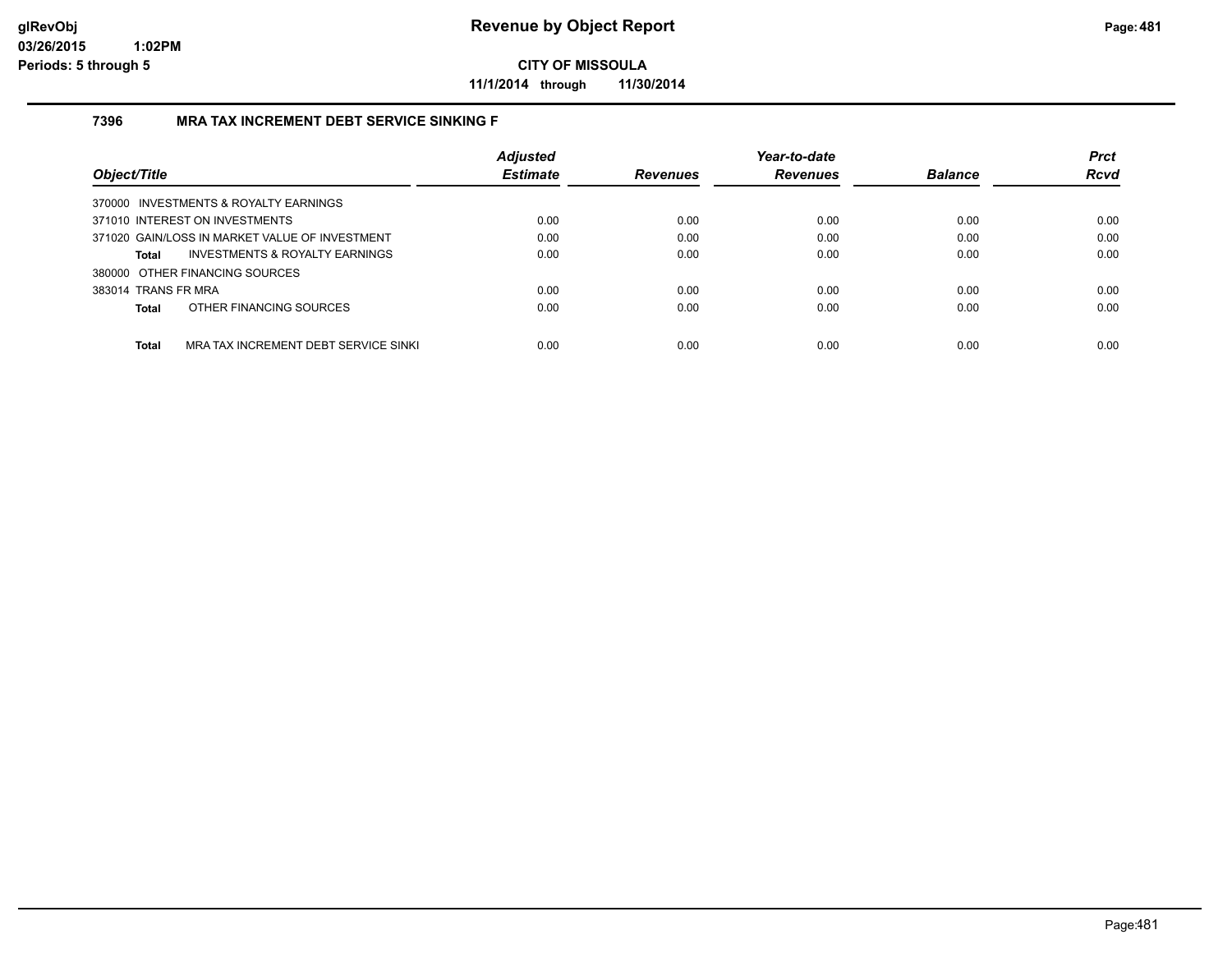**11/1/2014 through 11/30/2014**

#### **7397 MRA TAX INCREMENT BOND RESERVE FUND 7397 MRA TAX INCREMENT BOND RESERVE FUND**

|                                                 | <b>Adjusted</b> |                 | Year-to-date    |                | <b>Prct</b> |
|-------------------------------------------------|-----------------|-----------------|-----------------|----------------|-------------|
| Object/Title                                    | <b>Estimate</b> | <b>Revenues</b> | <b>Revenues</b> | <b>Balance</b> | <b>Rcvd</b> |
| 370000 INVESTMENTS & ROYALTY EARNINGS           |                 |                 |                 |                |             |
| 371010 INTEREST ON INVESTMENTS                  | 0.00            | 0.00            | 0.00            | 0.00           | 0.00        |
| 371020 GAIN/LOSS IN MARKET VALUE OF INVESTMENTS | 0.00            | 0.00            | 0.00            | 0.00           | 0.00        |
| INVESTMENTS & ROYALTY EARNINGS<br>Total         | 0.00            | 0.00            | 0.00            | 0.00           | 0.00        |
| 380000 OTHER FINANCING SOURCES                  |                 |                 |                 |                |             |
| 383014 TRANS FR MRA                             | 0.00            | 0.00            | 0.00            | 0.00           | 0.00        |
| OTHER FINANCING SOURCES<br>Total                | 0.00            | 0.00            | 0.00            | 0.00           | 0.00        |
|                                                 |                 |                 |                 |                |             |
| Total<br>MRA TAX INCREMENT BOND RESERVE FUNI    | 0.00            | 0.00            | 0.00            | 0.00           | 0.00        |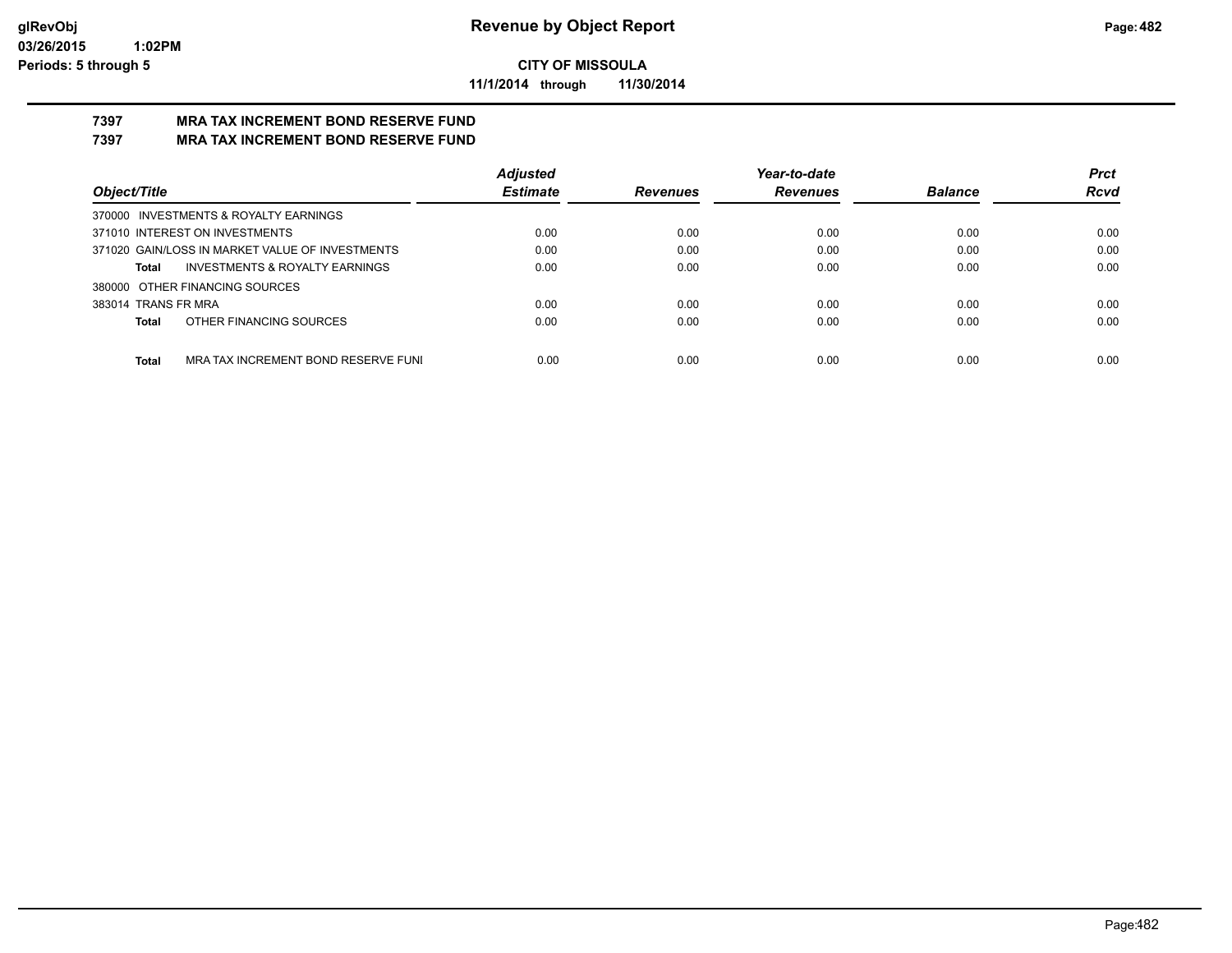**11/1/2014 through 11/30/2014**

### **7397 MRA TAX INCREMENT BOND RESERVE FUND**

| Object/Title        |                                                | <b>Adjusted</b><br><b>Estimate</b> | <b>Revenues</b> | Year-to-date<br><b>Revenues</b> | <b>Balance</b> | <b>Prct</b><br><b>Rcvd</b> |
|---------------------|------------------------------------------------|------------------------------------|-----------------|---------------------------------|----------------|----------------------------|
|                     | 370000 INVESTMENTS & ROYALTY EARNINGS          |                                    |                 |                                 |                |                            |
|                     | 371010 INTEREST ON INVESTMENTS                 | 0.00                               | 0.00            | 0.00                            | 0.00           | 0.00                       |
|                     | 371020 GAIN/LOSS IN MARKET VALUE OF INVESTMENT | 0.00                               | 0.00            | 0.00                            | 0.00           | 0.00                       |
| Total               | <b>INVESTMENTS &amp; ROYALTY EARNINGS</b>      | 0.00                               | 0.00            | 0.00                            | 0.00           | 0.00                       |
|                     | 380000 OTHER FINANCING SOURCES                 |                                    |                 |                                 |                |                            |
| 383014 TRANS FR MRA |                                                | 0.00                               | 0.00            | 0.00                            | 0.00           | 0.00                       |
| Total               | OTHER FINANCING SOURCES                        | 0.00                               | 0.00            | 0.00                            | 0.00           | 0.00                       |
| <b>Total</b>        | MRA TAX INCREMENT BOND RESERVE FUN             | 0.00                               | 0.00            | 0.00                            | 0.00           | 0.00                       |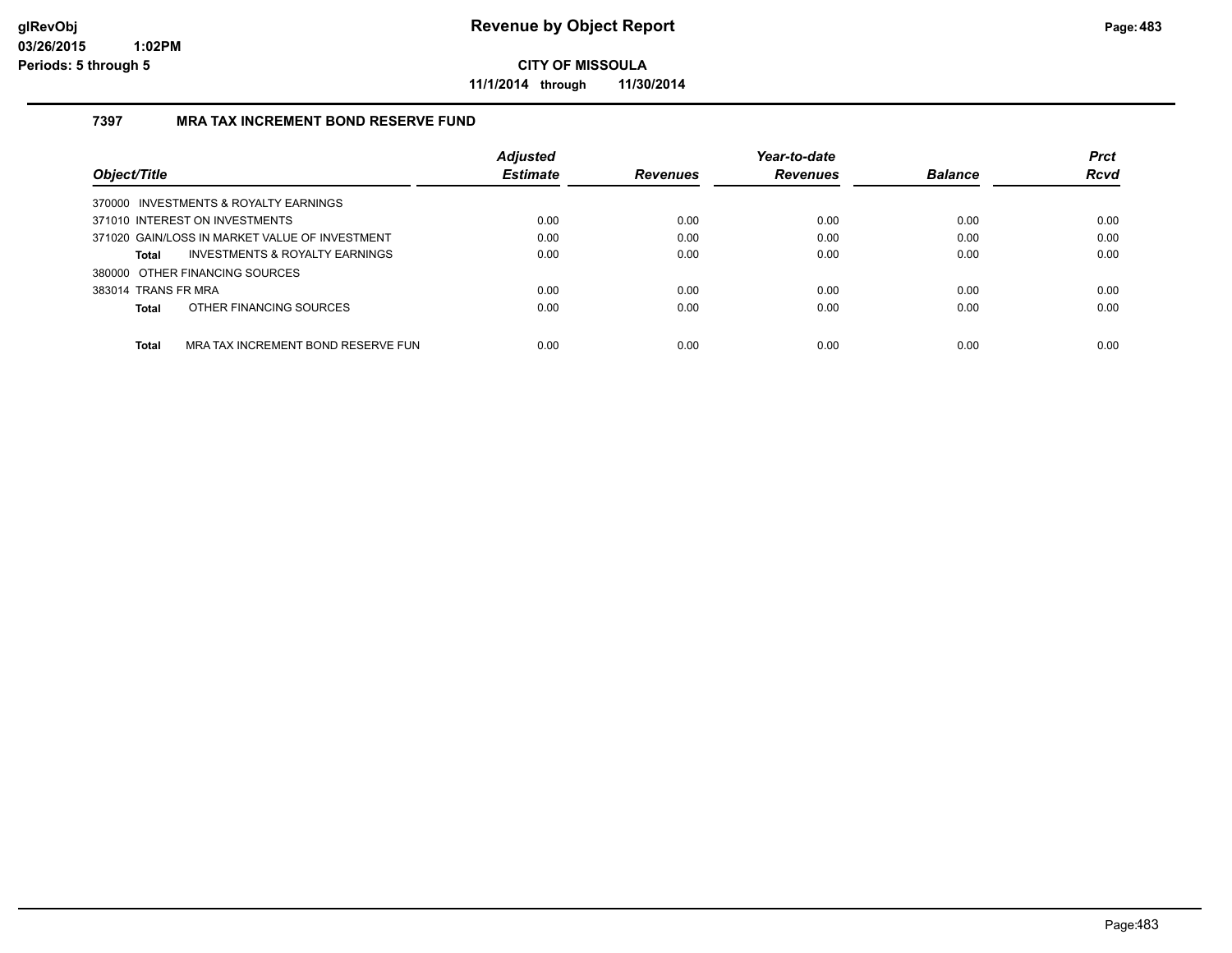**11/1/2014 through 11/30/2014**

# **7399 INTERMOUNTAIN BOND DEBT SERVICE**

**7399 INTERMOUNTAIN BOND DEBT SERVICE**

|                      |                                           | <b>Adjusted</b> |                 | Year-to-date    |                | <b>Prct</b> |
|----------------------|-------------------------------------------|-----------------|-----------------|-----------------|----------------|-------------|
| Object/Title         |                                           | <b>Estimate</b> | <b>Revenues</b> | <b>Revenues</b> | <b>Balance</b> | <b>Rcvd</b> |
|                      | 310000 TAXES/ASSESSMENTS                  |                 |                 |                 |                |             |
| 311011               | <b>TAX INCREMENT</b>                      | 0.00            | 0.00            | 0.00            | 0.00           | 0.00        |
| <b>Total</b>         | TAXES/ASSESSMENTS                         | 0.00            | 0.00            | 0.00            | 0.00           | 0.00        |
|                      | 370000 INVESTMENTS & ROYALTY EARNINGS     |                 |                 |                 |                |             |
|                      | 371010 INTEREST ON INVESTMENTS            | 0.00            | 0.00            | 0.00            | 0.00           | 0.00        |
| Total                | <b>INVESTMENTS &amp; ROYALTY EARNINGS</b> | 0.00            | 0.00            | 0.00            | 0.00           | 0.00        |
|                      | 380000 OTHER FINANCING SOURCES            |                 |                 |                 |                |             |
| 381025 BOND PROCEEDS |                                           | 0.00            | 0.00            | 0.00            | 0.00           | 0.00        |
|                      | 383000 OPERATING TRANSFERS                | 146,788.00      | 0.00            | 0.00            | 146,788.00     | 0.00        |
| 383014 TRANS FR MRA  |                                           | 0.00            | 0.00            | 0.00            | 0.00           | 0.00        |
| <b>Total</b>         | OTHER FINANCING SOURCES                   | 146,788.00      | 0.00            | 0.00            | 146,788.00     | 0.00        |
| Total                | <b>INTERMOUNTAIN BOND DEBT SERVICE</b>    | 146.788.00      | 0.00            | 0.00            | 146.788.00     | 0.00        |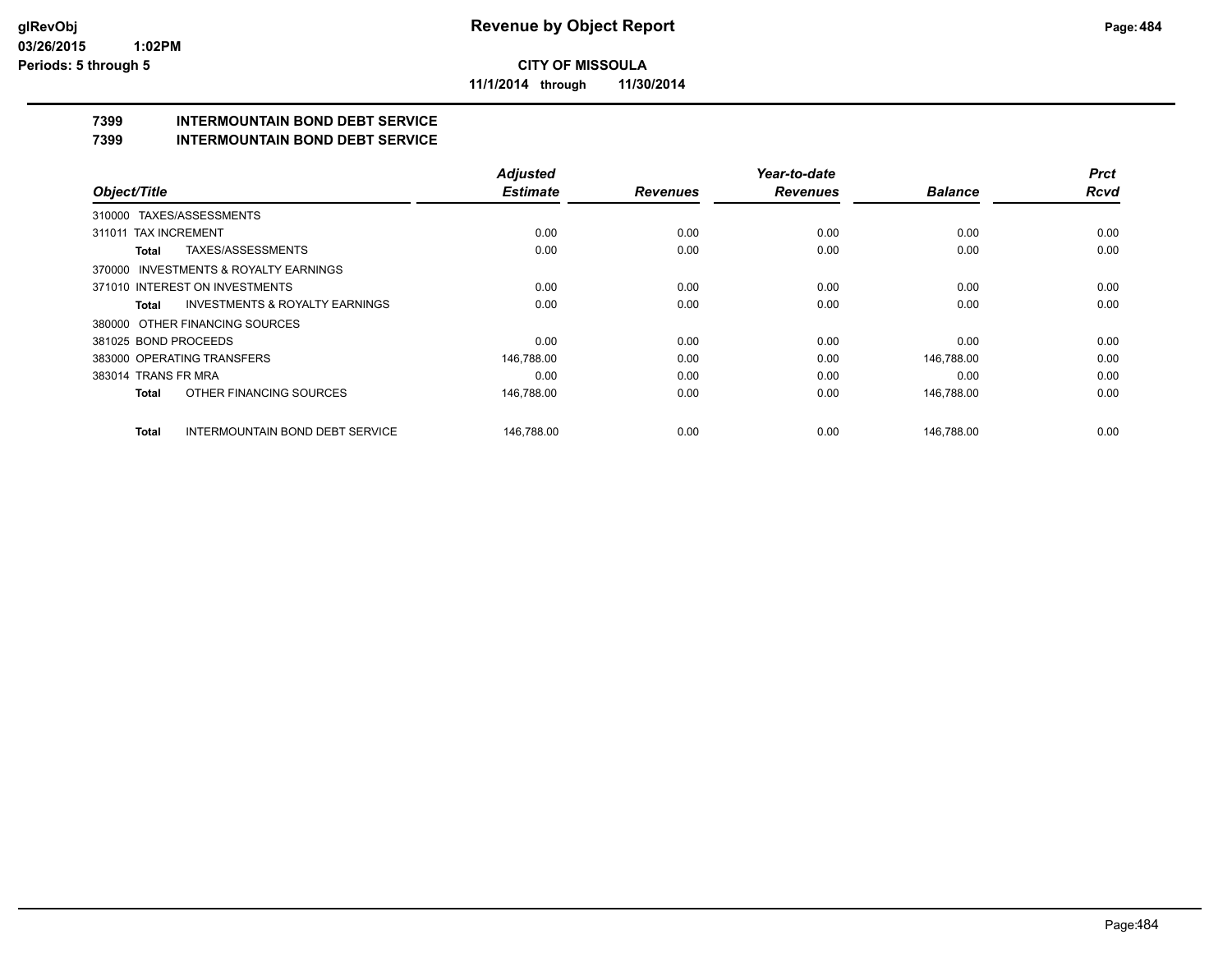**11/1/2014 through 11/30/2014**

## **7399 INTERMOUNTAIN BOND DEBT SERVICE**

| Object/Title                                       | <b>Adjusted</b><br><b>Estimate</b> | <b>Revenues</b> | Year-to-date<br><b>Revenues</b> | <b>Balance</b> | <b>Prct</b><br>Rcvd |
|----------------------------------------------------|------------------------------------|-----------------|---------------------------------|----------------|---------------------|
|                                                    |                                    |                 |                                 |                |                     |
| 310000 TAXES/ASSESSMENTS                           |                                    |                 |                                 |                |                     |
| <b>TAX INCREMENT</b><br>311011                     | 0.00                               | 0.00            | 0.00                            | 0.00           | 0.00                |
| TAXES/ASSESSMENTS<br>Total                         | 0.00                               | 0.00            | 0.00                            | 0.00           | 0.00                |
| 370000 INVESTMENTS & ROYALTY EARNINGS              |                                    |                 |                                 |                |                     |
| 371010 INTEREST ON INVESTMENTS                     | 0.00                               | 0.00            | 0.00                            | 0.00           | 0.00                |
| <b>INVESTMENTS &amp; ROYALTY EARNINGS</b><br>Total | 0.00                               | 0.00            | 0.00                            | 0.00           | 0.00                |
| 380000 OTHER FINANCING SOURCES                     |                                    |                 |                                 |                |                     |
| 381025 BOND PROCEEDS                               | 0.00                               | 0.00            | 0.00                            | 0.00           | 0.00                |
| 383000 OPERATING TRANSFERS                         | 146,788.00                         | 0.00            | 0.00                            | 146,788.00     | 0.00                |
| 383014 TRANS FR MRA                                | 0.00                               | 0.00            | 0.00                            | 0.00           | 0.00                |
| OTHER FINANCING SOURCES<br>Total                   | 146,788.00                         | 0.00            | 0.00                            | 146,788.00     | 0.00                |
| INTERMOUNTAIN BOND DEBT SERVICE<br><b>Total</b>    | 146,788.00                         | 0.00            | 0.00                            | 146,788.00     | 0.00                |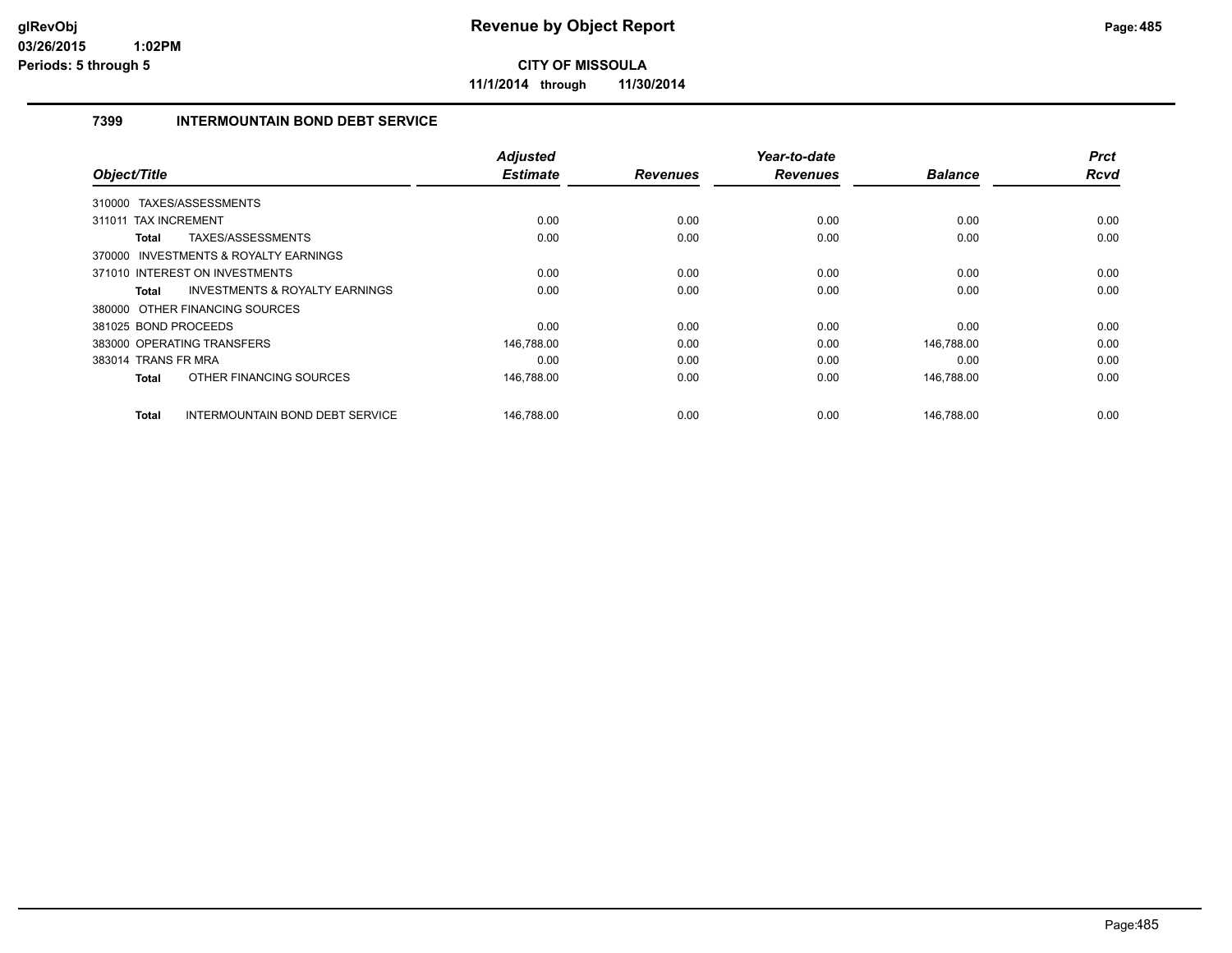**11/1/2014 through 11/30/2014**

#### **7400 FRONT ST BOND CLEARING**

**7400 FRONT ST BOND CLEARING**

|                                                    | <b>Adjusted</b> |                 | Year-to-date    |                | <b>Prct</b> |
|----------------------------------------------------|-----------------|-----------------|-----------------|----------------|-------------|
| Object/Title                                       | <b>Estimate</b> | <b>Revenues</b> | <b>Revenues</b> | <b>Balance</b> | <b>Rcvd</b> |
| 310000 TAXES/ASSESSMENTS                           |                 |                 |                 |                |             |
| 311011 TAX INCREMENT                               | 453.262.00      | 0.00            | 1.449.17        | 451,812.83     | 0.32        |
| <b>PENALTIES &amp; INTEREST</b><br>312001          | 0.00            | 0.06            | 79.81           | $-79.81$       | 0.00        |
| TAXES/ASSESSMENTS<br>Total                         | 453.262.00      | 0.06            | 1.528.98        | 451,733.02     | 0.34        |
| 330000 INTERGOVERNMENTAL REVENUES                  |                 |                 |                 |                |             |
| 335210 PERSONAL PROPERTY TAX REIMBURSEMENT         | 0.00            | 26.987.29       | 26.987.29       | $-26.987.29$   | 0.00        |
| INTERGOVERNMENTAL REVENUES<br>Total                | 0.00            | 26.987.29       | 26.987.29       | $-26.987.29$   | 0.00        |
| 370000 INVESTMENTS & ROYALTY EARNINGS              |                 |                 |                 |                |             |
| 371010 INTEREST ON INVESTMENTS                     | 0.00            | 0.00            | 0.00            | 0.00           | 0.00        |
| <b>INVESTMENTS &amp; ROYALTY EARNINGS</b><br>Total | 0.00            | 0.00            | 0.00            | 0.00           | 0.00        |
| FRONT ST BOND CLEARING<br><b>Total</b>             | 453.262.00      | 26.987.35       | 28.516.27       | 424.745.73     | 6.29        |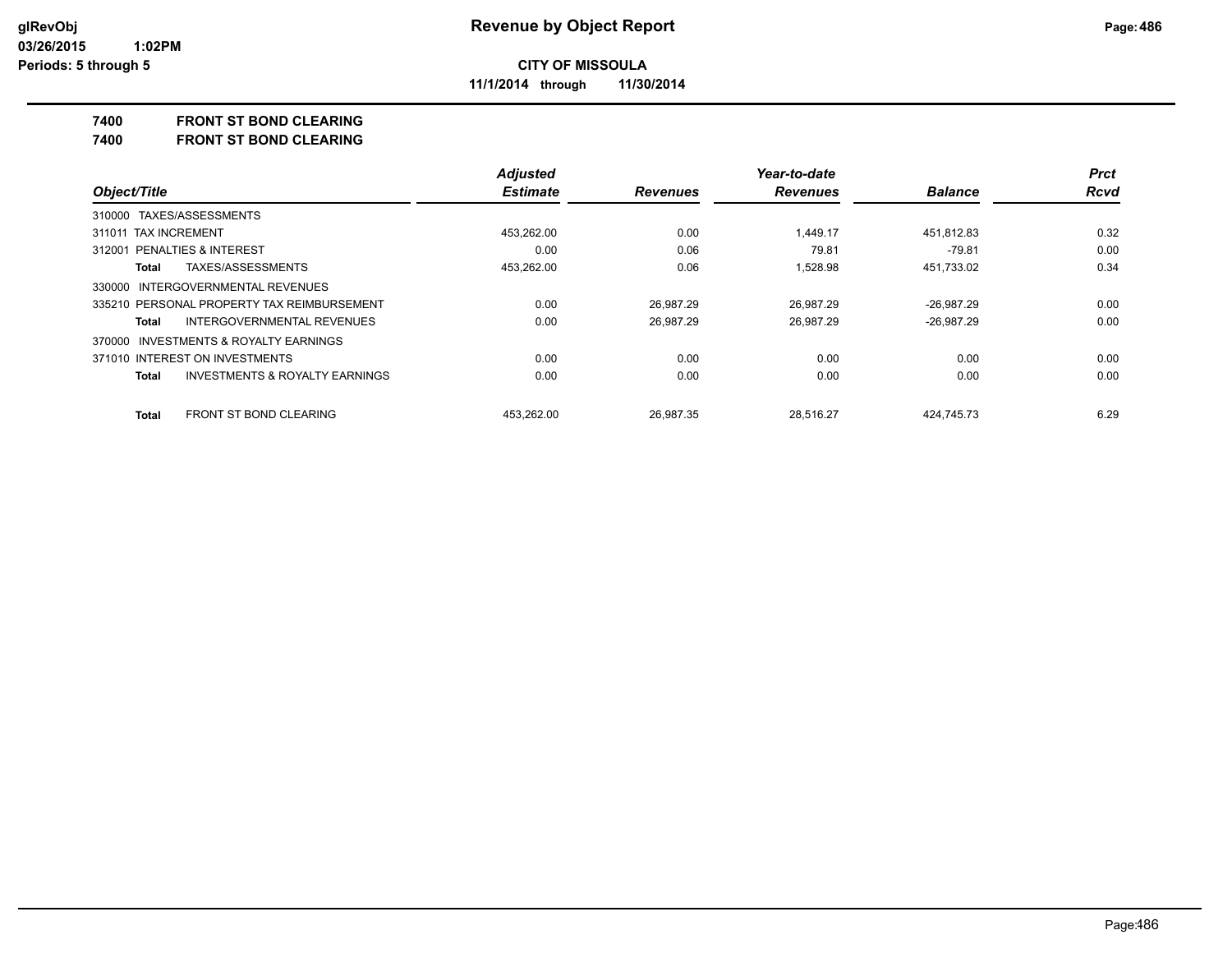**11/1/2014 through 11/30/2014**

## **7400 FRONT ST BOND CLEARING**

|                                                           | <b>Adjusted</b> |                 | Year-to-date    |                | <b>Prct</b> |
|-----------------------------------------------------------|-----------------|-----------------|-----------------|----------------|-------------|
| Object/Title                                              | <b>Estimate</b> | <b>Revenues</b> | <b>Revenues</b> | <b>Balance</b> | <b>Rcvd</b> |
| TAXES/ASSESSMENTS<br>310000                               |                 |                 |                 |                |             |
| 311011 TAX INCREMENT                                      | 453,262.00      | 0.00            | 1.449.17        | 451,812.83     | 0.32        |
| 312001 PENALTIES & INTEREST                               | 0.00            | 0.06            | 79.81           | $-79.81$       | 0.00        |
| TAXES/ASSESSMENTS<br>Total                                | 453,262.00      | 0.06            | 1.528.98        | 451,733.02     | 0.34        |
| INTERGOVERNMENTAL REVENUES<br>330000                      |                 |                 |                 |                |             |
| 335210 PERSONAL PROPERTY TAX REIMBURSEMENT                | 0.00            | 26.987.29       | 26.987.29       | $-26.987.29$   | 0.00        |
| INTERGOVERNMENTAL REVENUES<br>Total                       | 0.00            | 26,987.29       | 26.987.29       | $-26,987.29$   | 0.00        |
| INVESTMENTS & ROYALTY EARNINGS<br>370000                  |                 |                 |                 |                |             |
| 371010 INTEREST ON INVESTMENTS                            | 0.00            | 0.00            | 0.00            | 0.00           | 0.00        |
| <b>INVESTMENTS &amp; ROYALTY EARNINGS</b><br><b>Total</b> | 0.00            | 0.00            | 0.00            | 0.00           | 0.00        |
| <b>FRONT ST BOND CLEARING</b><br><b>Total</b>             | 453.262.00      | 26.987.35       | 28.516.27       | 424.745.73     | 6.29        |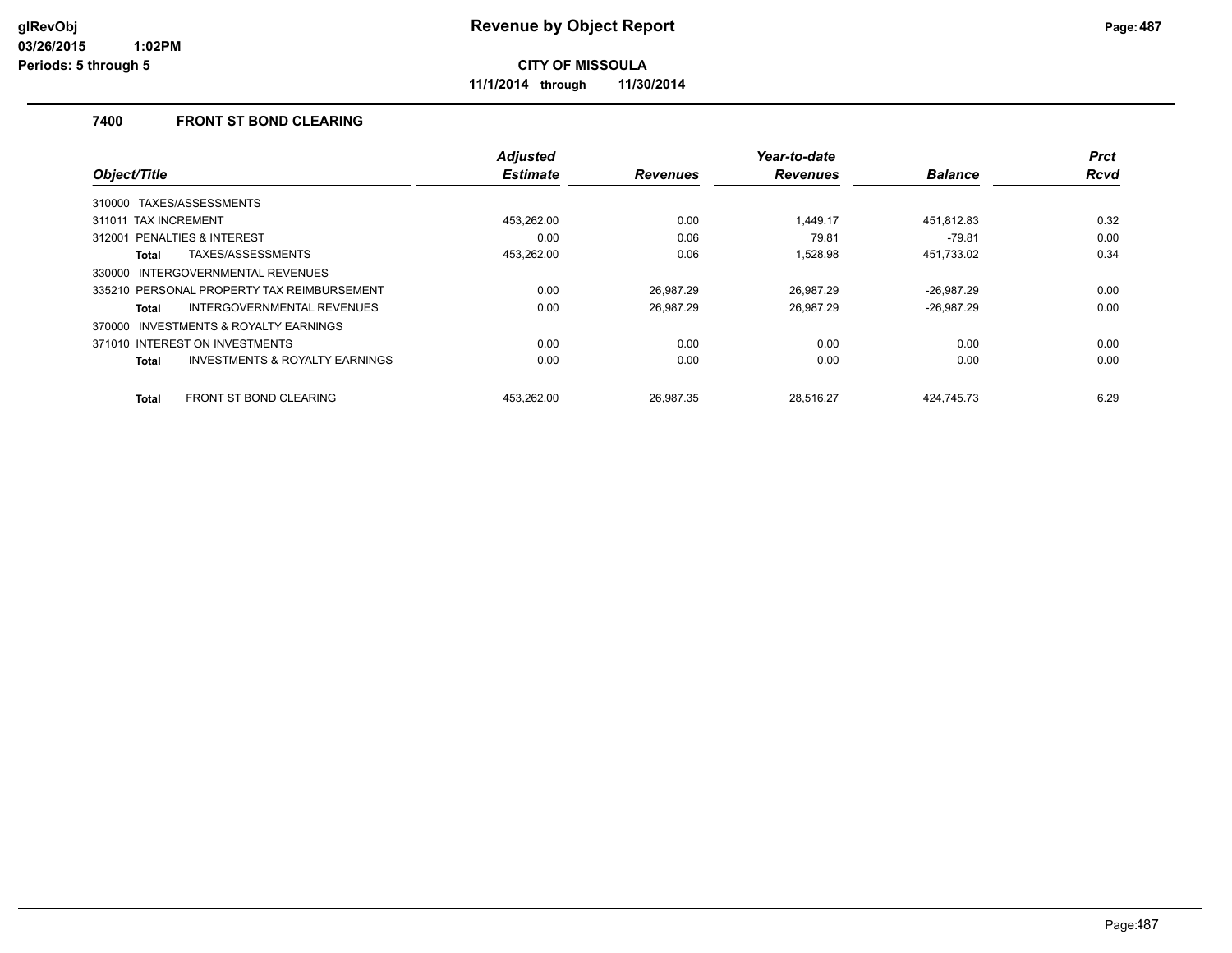**11/1/2014 through 11/30/2014**

## **7401 FRONT ST PARKING STRUCTURE**

#### **7401 FRONT ST PARKING STRUCTURE**

|                                            | <b>Adjusted</b> |                 | Year-to-date    |                | <b>Prct</b> |
|--------------------------------------------|-----------------|-----------------|-----------------|----------------|-------------|
| Object/Title                               | <b>Estimate</b> | <b>Revenues</b> | <b>Revenues</b> | <b>Balance</b> | <b>Rcvd</b> |
| 370000 INVESTMENTS & ROYALTY EARNINGS      |                 |                 |                 |                |             |
| 371010 INTEREST ON INVESTMENTS             | 0.00            | 0.00            | 0.00            | 0.00           | 0.00        |
| INVESTMENTS & ROYALTY EARNINGS<br>Total    | 0.00            | 0.00            | 0.00            | 0.00           | 0.00        |
| 380000 OTHER FINANCING SOURCES             |                 |                 |                 |                |             |
| 383066 TRANSFER FROM FRONT ST CLEARING     | 146.472.00      | 0.00            | 0.00            | 146.472.00     | 0.00        |
| OTHER FINANCING SOURCES<br><b>Total</b>    | 146.472.00      | 0.00            | 0.00            | 146.472.00     | 0.00        |
|                                            |                 |                 |                 |                |             |
| <b>FRONT ST PARKING STRUCTURE</b><br>Total | 146.472.00      | 0.00            | 0.00            | 146.472.00     | 0.00        |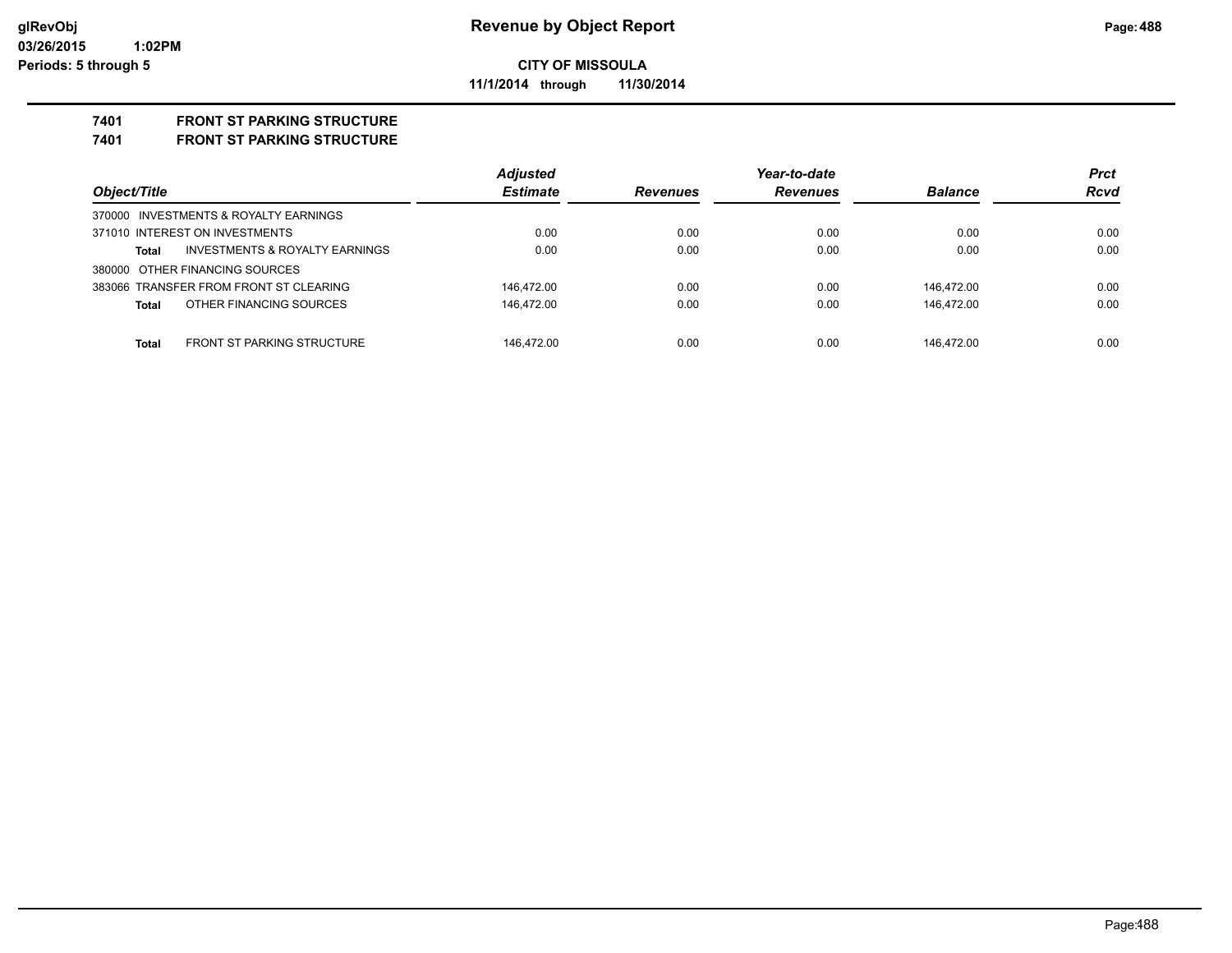**11/1/2014 through 11/30/2014**

## **7401 FRONT ST PARKING STRUCTURE**

| Object/Title                                       | <b>Adjusted</b><br><b>Estimate</b> | <b>Revenues</b> | Year-to-date<br><b>Revenues</b> | <b>Balance</b> | <b>Prct</b><br><b>Rcvd</b> |
|----------------------------------------------------|------------------------------------|-----------------|---------------------------------|----------------|----------------------------|
| 370000 INVESTMENTS & ROYALTY EARNINGS              |                                    |                 |                                 |                |                            |
| 371010 INTEREST ON INVESTMENTS                     | 0.00                               | 0.00            | 0.00                            | 0.00           | 0.00                       |
| <b>INVESTMENTS &amp; ROYALTY EARNINGS</b><br>Total | 0.00                               | 0.00            | 0.00                            | 0.00           | 0.00                       |
| 380000 OTHER FINANCING SOURCES                     |                                    |                 |                                 |                |                            |
| 383066 TRANSFER FROM FRONT ST CLEARING             | 146.472.00                         | 0.00            | 0.00                            | 146.472.00     | 0.00                       |
| OTHER FINANCING SOURCES<br><b>Total</b>            | 146,472.00                         | 0.00            | 0.00                            | 146,472.00     | 0.00                       |
|                                                    |                                    |                 |                                 |                |                            |
| <b>FRONT ST PARKING STRUCTURE</b><br><b>Total</b>  | 146.472.00                         | 0.00            | 0.00                            | 146.472.00     | 0.00                       |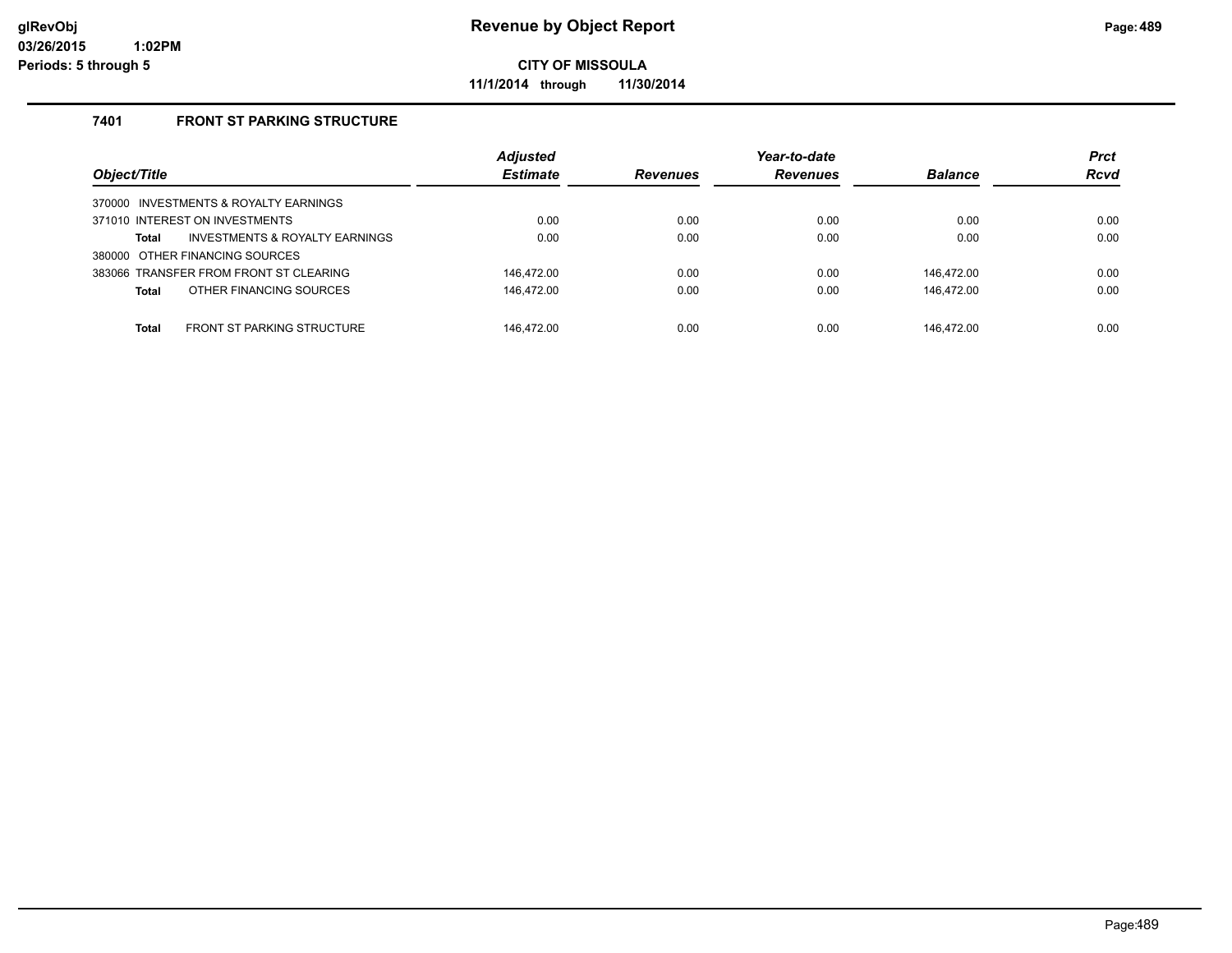**11/1/2014 through 11/30/2014**

# **7402 FRONT ST SUBORDINATE LIEN NOTE**

**7402 FRONT ST SUBORDINATE LIEN NOTE**

|                                              | <b>Adjusted</b> |                 | Year-to-date    |                | <b>Prct</b> |
|----------------------------------------------|-----------------|-----------------|-----------------|----------------|-------------|
| Object/Title                                 | <b>Estimate</b> | <b>Revenues</b> | <b>Revenues</b> | <b>Balance</b> | <b>Rcvd</b> |
| 330000 INTERGOVERNMENTAL REVENUES            |                 |                 |                 |                |             |
| 338001 EXCESS PLEDGED TAX INCREMENT RETURNED | 0.00            | 0.00            | 0.00            | 0.00           | 0.00        |
| INTERGOVERNMENTAL REVENUES<br>Total          | 0.00            | 0.00            | 0.00            | 0.00           | 0.00        |
| 370000 INVESTMENTS & ROYALTY EARNINGS        |                 |                 |                 |                |             |
| 371010 INTEREST ON INVESTMENTS               | 0.00            | 0.00            | 0.00            | 0.00           | 0.00        |
| INVESTMENTS & ROYALTY EARNINGS<br>Total      | 0.00            | 0.00            | 0.00            | 0.00           | 0.00        |
| 380000 OTHER FINANCING SOURCES               |                 |                 |                 |                |             |
| 383066 TRANSFER FROM FRONT ST CLEARING       | 142.631.00      | 0.00            | 0.00            | 142.631.00     | 0.00        |
| 383067 TRANSFER FROM FSPS                    | 0.00            | 0.00            | 0.00            | 0.00           | 0.00        |
| OTHER FINANCING SOURCES<br>Total             | 142.631.00      | 0.00            | 0.00            | 142.631.00     | 0.00        |
| FRONT ST SUBORDINATE LIEN NOTE<br>Total      | 142.631.00      | 0.00            | 0.00            | 142.631.00     | 0.00        |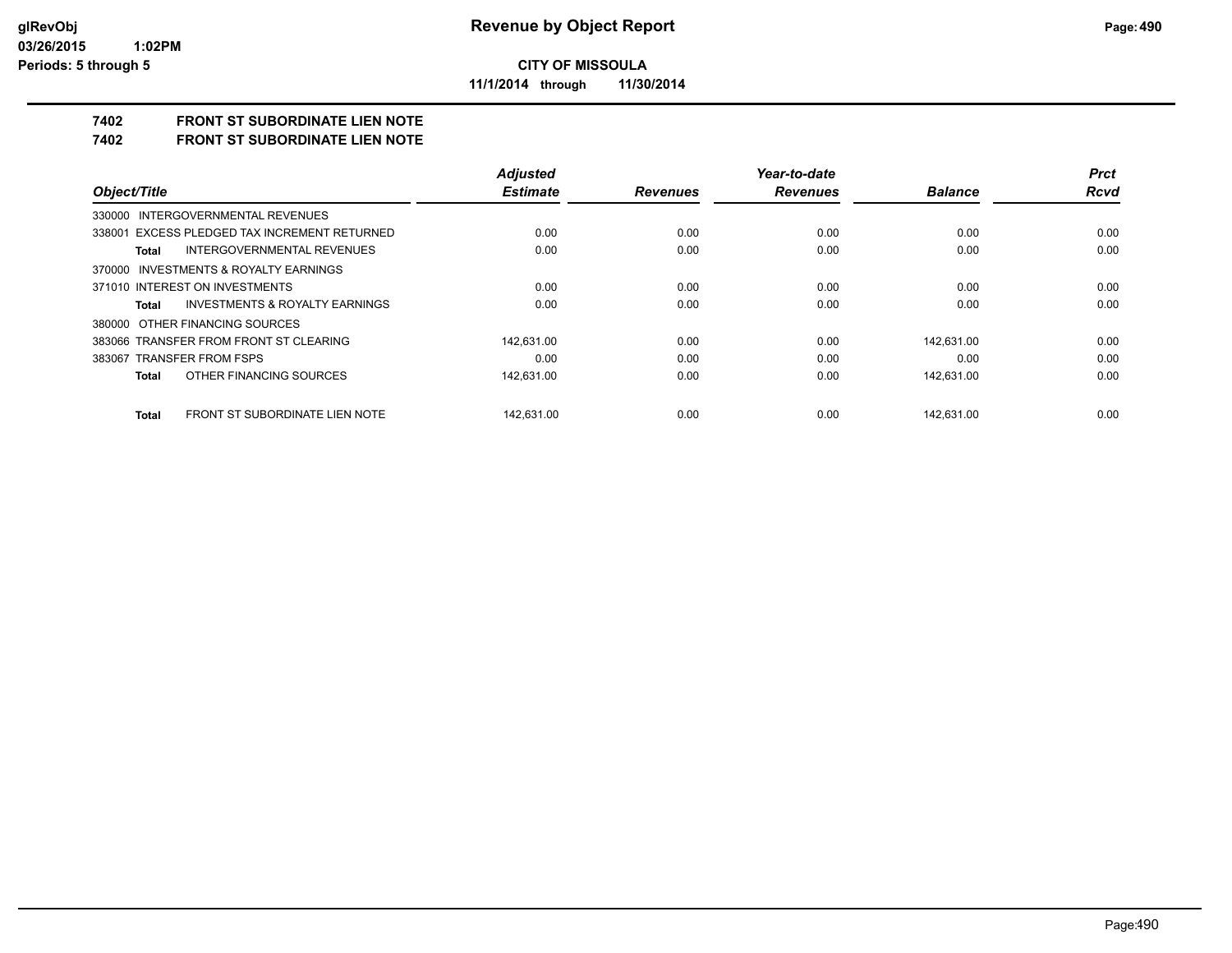**11/1/2014 through 11/30/2014**

## **7402 FRONT ST SUBORDINATE LIEN NOTE**

|                                                    | <b>Adjusted</b> |                 | Year-to-date    |                | <b>Prct</b> |
|----------------------------------------------------|-----------------|-----------------|-----------------|----------------|-------------|
| Object/Title                                       | <b>Estimate</b> | <b>Revenues</b> | <b>Revenues</b> | <b>Balance</b> | <b>Rcvd</b> |
| INTERGOVERNMENTAL REVENUES<br>330000               |                 |                 |                 |                |             |
| 338001 EXCESS PLEDGED TAX INCREMENT RETURNED       | 0.00            | 0.00            | 0.00            | 0.00           | 0.00        |
| INTERGOVERNMENTAL REVENUES<br>Total                | 0.00            | 0.00            | 0.00            | 0.00           | 0.00        |
| INVESTMENTS & ROYALTY EARNINGS<br>370000           |                 |                 |                 |                |             |
| 371010 INTEREST ON INVESTMENTS                     | 0.00            | 0.00            | 0.00            | 0.00           | 0.00        |
| <b>INVESTMENTS &amp; ROYALTY EARNINGS</b><br>Total | 0.00            | 0.00            | 0.00            | 0.00           | 0.00        |
| 380000 OTHER FINANCING SOURCES                     |                 |                 |                 |                |             |
| 383066 TRANSFER FROM FRONT ST CLEARING             | 142.631.00      | 0.00            | 0.00            | 142.631.00     | 0.00        |
| 383067 TRANSFER FROM FSPS                          | 0.00            | 0.00            | 0.00            | 0.00           | 0.00        |
| OTHER FINANCING SOURCES<br>Total                   | 142,631.00      | 0.00            | 0.00            | 142,631.00     | 0.00        |
| FRONT ST SUBORDINATE LIEN NOTE<br><b>Total</b>     | 142.631.00      | 0.00            | 0.00            | 142.631.00     | 0.00        |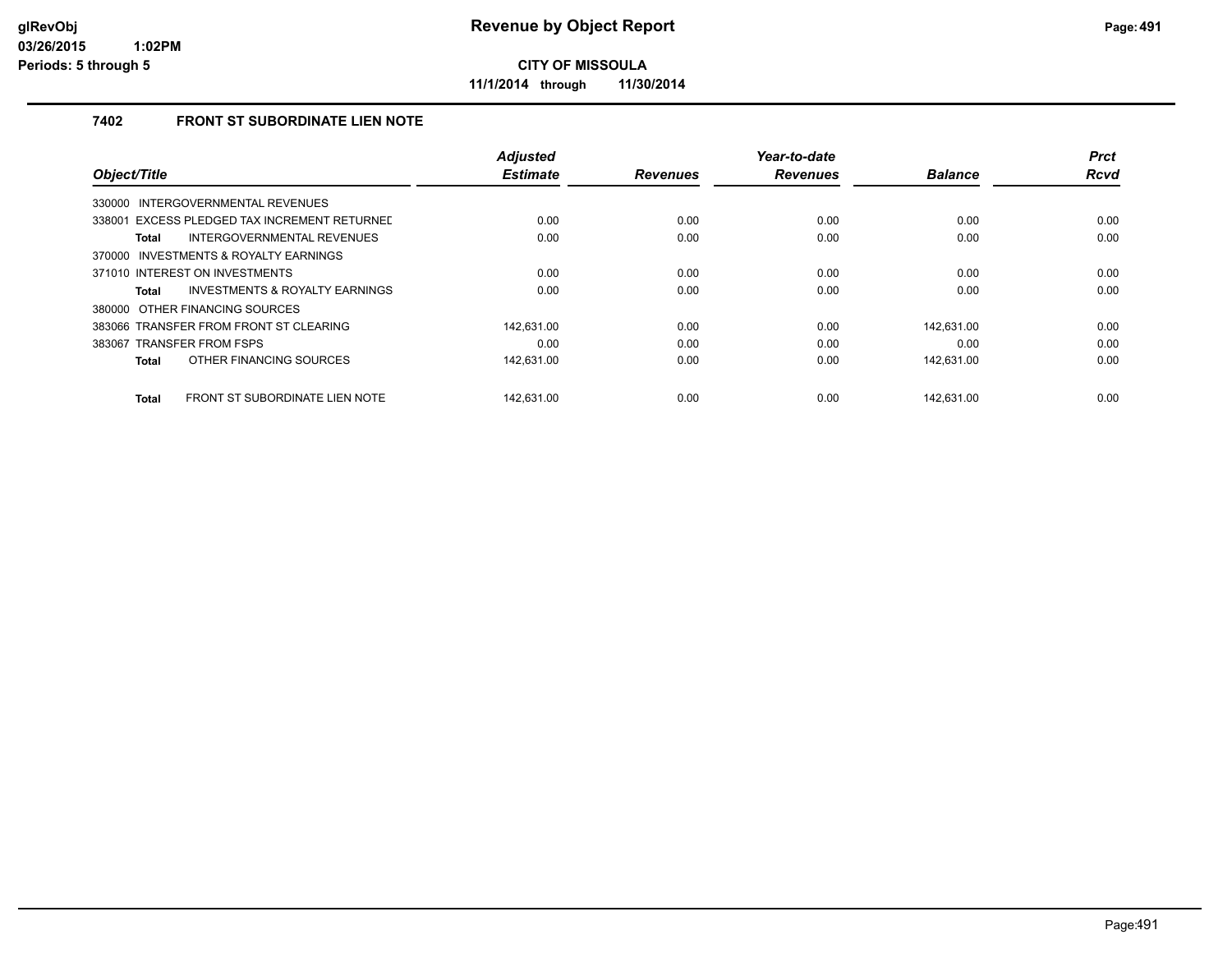**11/1/2014 through 11/30/2014**

## **7447 COURT COLLECTED PARKING FINES**

**7447 COURT COLLECTED PARKING FINES**

|                                                | <b>Adjusted</b> |                 | Year-to-date    |                | <b>Prct</b> |
|------------------------------------------------|-----------------|-----------------|-----------------|----------------|-------------|
| Object/Title                                   | <b>Estimate</b> | <b>Revenues</b> | <b>Revenues</b> | <b>Balance</b> | <b>Rcvd</b> |
| 350000 FINES & FORFEITURES                     |                 |                 |                 |                |             |
| 352002 PARKING FINES                           | 0.00            | 0.00            | 0.00            | 0.00           | 0.00        |
| <b>FINES &amp; FORFEITURES</b><br><b>Total</b> | 0.00            | 0.00            | 0.00            | 0.00           | 0.00        |
| 370000 INVESTMENTS & ROYALTY EARNINGS          |                 |                 |                 |                |             |
| 371010 INTEREST ON INVESTMENTS                 | 0.00            | 0.00            | 0.00            | 0.00           | 0.00        |
| INVESTMENTS & ROYALTY EARNINGS<br><b>Total</b> | 0.00            | 0.00            | 0.00            | 0.00           | 0.00        |
|                                                |                 |                 |                 |                |             |
| COURT COLLECTED PARKING FINES<br><b>Total</b>  | 0.00            | 0.00            | 0.00            | 0.00           | 0.00        |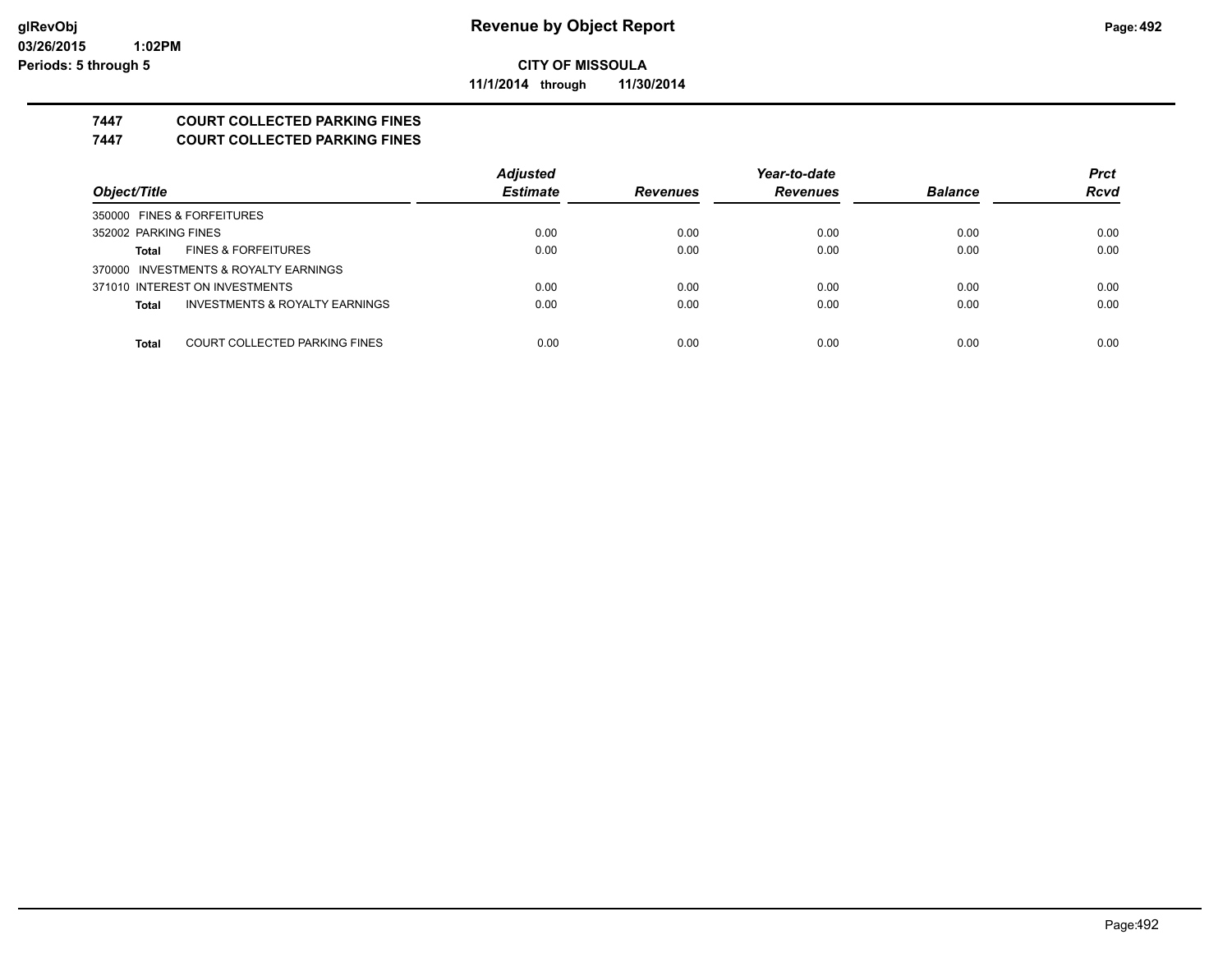**11/1/2014 through 11/30/2014**

## **7447 COURT COLLECTED PARKING FINES**

| Object/Title                                   | <b>Adjusted</b><br><b>Estimate</b> | <b>Revenues</b> | Year-to-date<br><b>Revenues</b> | <b>Balance</b> | <b>Prct</b><br><b>Rcvd</b> |
|------------------------------------------------|------------------------------------|-----------------|---------------------------------|----------------|----------------------------|
| 350000 FINES & FORFEITURES                     |                                    |                 |                                 |                |                            |
| 352002 PARKING FINES                           | 0.00                               | 0.00            | 0.00                            | 0.00           | 0.00                       |
| <b>FINES &amp; FORFEITURES</b><br>Total        | 0.00                               | 0.00            | 0.00                            | 0.00           | 0.00                       |
| 370000 INVESTMENTS & ROYALTY EARNINGS          |                                    |                 |                                 |                |                            |
| 371010 INTEREST ON INVESTMENTS                 | 0.00                               | 0.00            | 0.00                            | 0.00           | 0.00                       |
| INVESTMENTS & ROYALTY EARNINGS<br><b>Total</b> | 0.00                               | 0.00            | 0.00                            | 0.00           | 0.00                       |
|                                                |                                    |                 |                                 |                |                            |
| COURT COLLECTED PARKING FINES<br><b>Total</b>  | 0.00                               | 0.00            | 0.00                            | 0.00           | 0.00                       |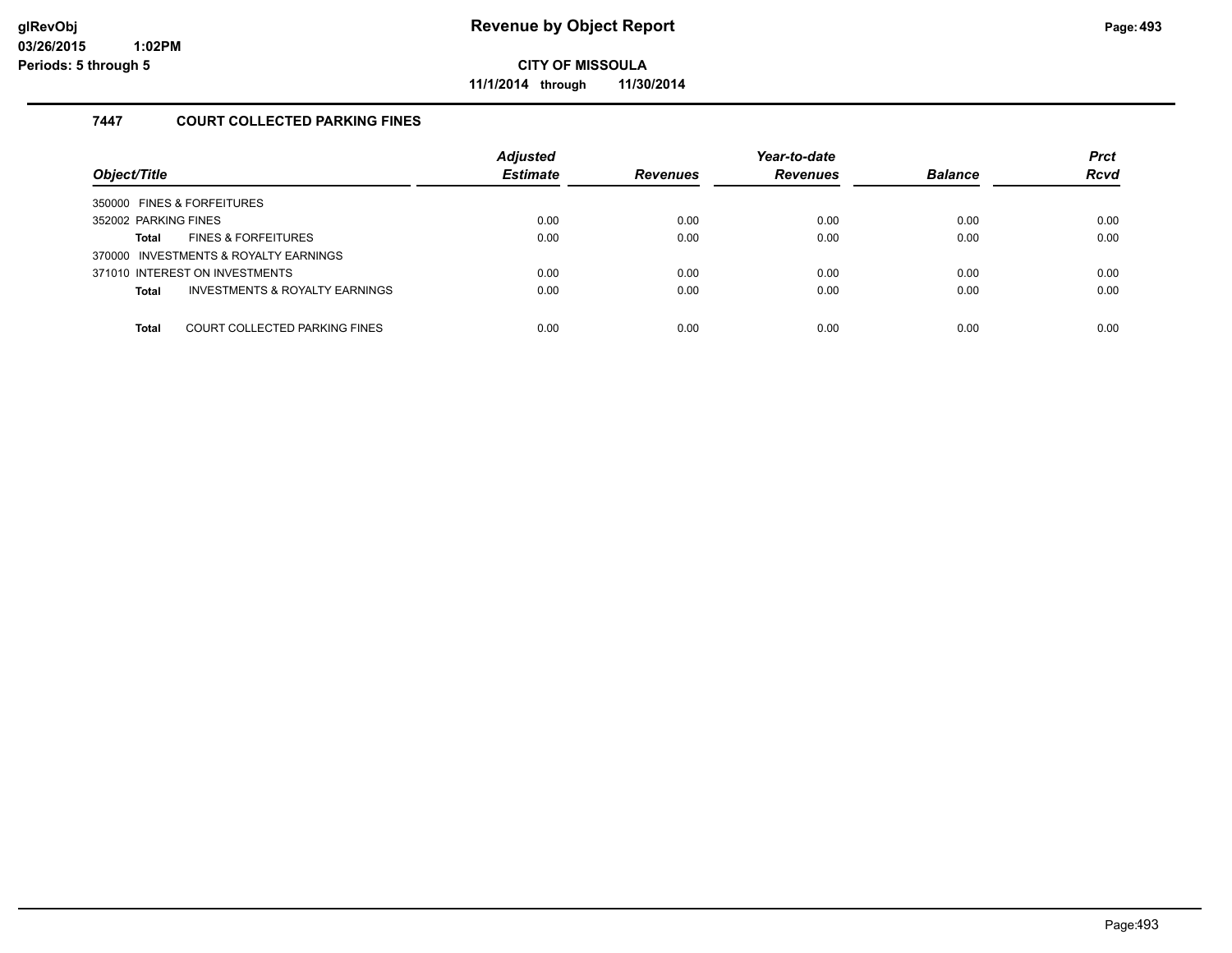**11/1/2014 through 11/30/2014**

**7458 COURT SURCHARGE**

**7458 COURT SURCHARGE**

|                                                           | <b>Adjusted</b> |                 | Year-to-date    |                | <b>Prct</b> |
|-----------------------------------------------------------|-----------------|-----------------|-----------------|----------------|-------------|
| Object/Title                                              | <b>Estimate</b> | <b>Revenues</b> | <b>Revenues</b> | <b>Balance</b> | <b>Rcvd</b> |
| 350000 FINES & FORFEITURES                                |                 |                 |                 |                |             |
| 351032 SURCHARGE ON FINES                                 | 0.00            | 5.977.61        | 21.818.16       | $-21.818.16$   | 0.00        |
| <b>FINES &amp; FORFEITURES</b><br>Total                   | 0.00            | 5.977.61        | 21.818.16       | $-21.818.16$   | 0.00        |
| 370000 INVESTMENTS & ROYALTY EARNINGS                     |                 |                 |                 |                |             |
| 371010 INTEREST ON INVESTMENTS                            | 0.00            | 0.00            | 0.00            | 0.00           | 0.00        |
| 371020 GAIN/LOSS IN MARKET VALUE OF INVESTMENTS           | 0.00            | 0.00            | 0.00            | 0.00           | 0.00        |
| <b>INVESTMENTS &amp; ROYALTY EARNINGS</b><br><b>Total</b> | 0.00            | 0.00            | 0.00            | 0.00           | 0.00        |
| <b>COURT SURCHARGE</b><br><b>Total</b>                    | 0.00            | 5.977.61        | 21.818.16       | $-21.818.16$   | 0.00        |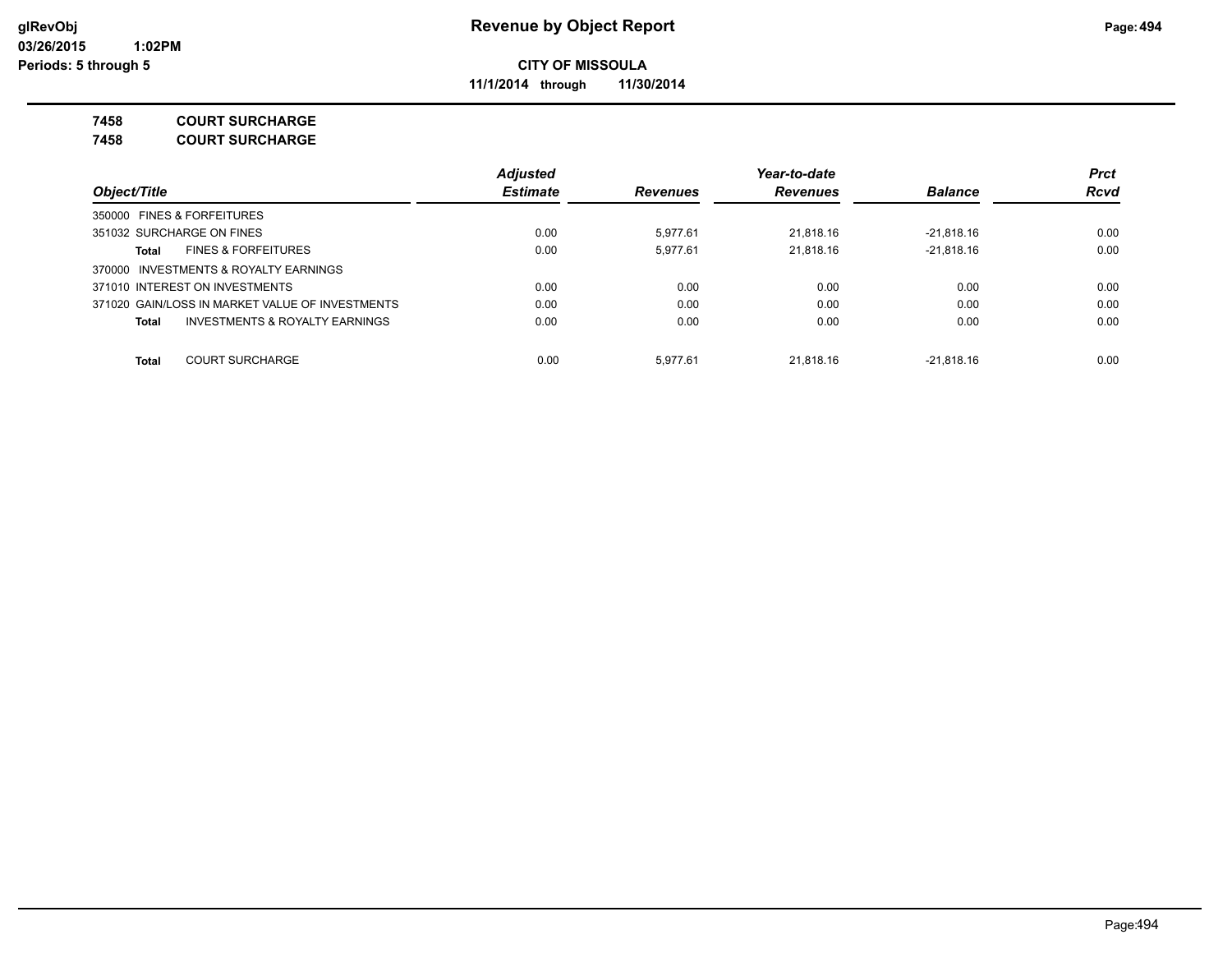**11/1/2014 through 11/30/2014**

#### **7458 COURT SURCHARGE**

|                                                | <b>Adjusted</b> | Year-to-date    |                 |                | <b>Prct</b> |
|------------------------------------------------|-----------------|-----------------|-----------------|----------------|-------------|
| Object/Title                                   | <b>Estimate</b> | <b>Revenues</b> | <b>Revenues</b> | <b>Balance</b> | <b>Rcvd</b> |
| 350000 FINES & FORFEITURES                     |                 |                 |                 |                |             |
| 351032 SURCHARGE ON FINES                      | 0.00            | 5.977.61        | 21.818.16       | $-21.818.16$   | 0.00        |
| <b>FINES &amp; FORFEITURES</b><br>Total        | 0.00            | 5.977.61        | 21.818.16       | $-21.818.16$   | 0.00        |
| 370000 INVESTMENTS & ROYALTY EARNINGS          |                 |                 |                 |                |             |
| 371010 INTEREST ON INVESTMENTS                 | 0.00            | 0.00            | 0.00            | 0.00           | 0.00        |
| 371020 GAIN/LOSS IN MARKET VALUE OF INVESTMENT | 0.00            | 0.00            | 0.00            | 0.00           | 0.00        |
| INVESTMENTS & ROYALTY EARNINGS<br>Total        | 0.00            | 0.00            | 0.00            | 0.00           | 0.00        |
|                                                |                 |                 |                 |                |             |
| <b>COURT SURCHARGE</b><br><b>Total</b>         | 0.00            | 5.977.61        | 21.818.16       | $-21.818.16$   | 0.00        |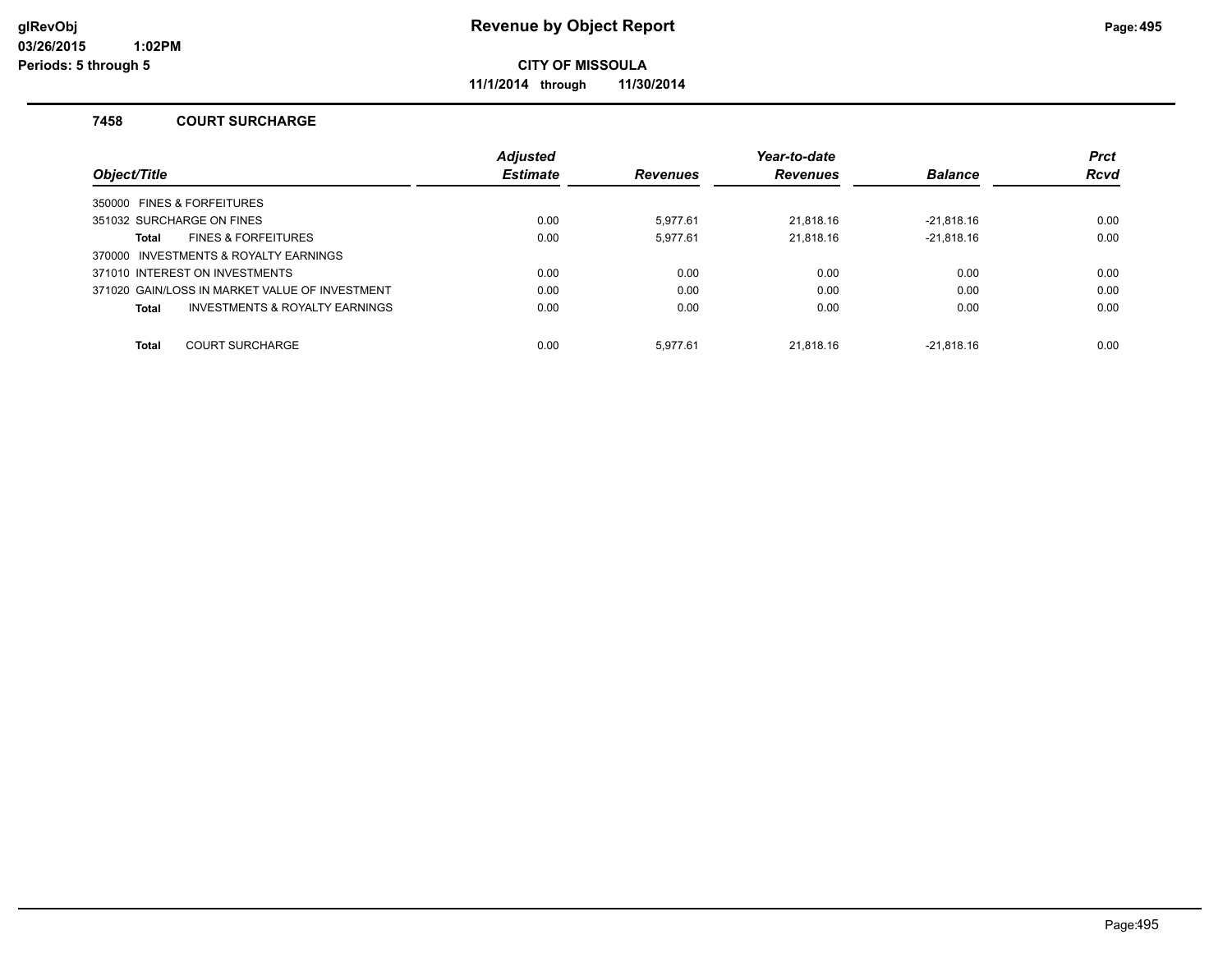**11/1/2014 through 11/30/2014**

#### **7469 PUBLIC DEFENDER FEES**

**7469 PUBLIC DEFENDER FEES**

|                                                    | Adjusted        |                 | Year-to-date    |                | <b>Prct</b> |
|----------------------------------------------------|-----------------|-----------------|-----------------|----------------|-------------|
| Object/Title                                       | <b>Estimate</b> | <b>Revenues</b> | <b>Revenues</b> | <b>Balance</b> | <b>Rcvd</b> |
| 350000 FINES & FORFEITURES                         |                 |                 |                 |                |             |
| 351032 SURCHARGE ON FINES                          | 0.00            | 0.00            | 0.00            | 0.00           | 0.00        |
| 351033 PUBLIC DEFENDER FEES                        | 0.00            | 150.61          | 1.727.77        | $-1.727.77$    | 0.00        |
| <b>FINES &amp; FORFEITURES</b><br>Total            | 0.00            | 150.61          | 1.727.77        | $-1.727.77$    | 0.00        |
| 370000 INVESTMENTS & ROYALTY EARNINGS              |                 |                 |                 |                |             |
| 371010 INTEREST ON INVESTMENTS                     | 0.00            | 0.00            | 0.00            | 0.00           | 0.00        |
| 371020 GAIN/LOSS IN MARKET VALUE OF INVESTMENTS    | 0.00            | 0.00            | 0.00            | 0.00           | 0.00        |
| <b>INVESTMENTS &amp; ROYALTY EARNINGS</b><br>Total | 0.00            | 0.00            | 0.00            | 0.00           | 0.00        |
| PUBLIC DEFENDER FEES<br>Total                      | 0.00            | 150.61          | 1.727.77        | $-1.727.77$    | 0.00        |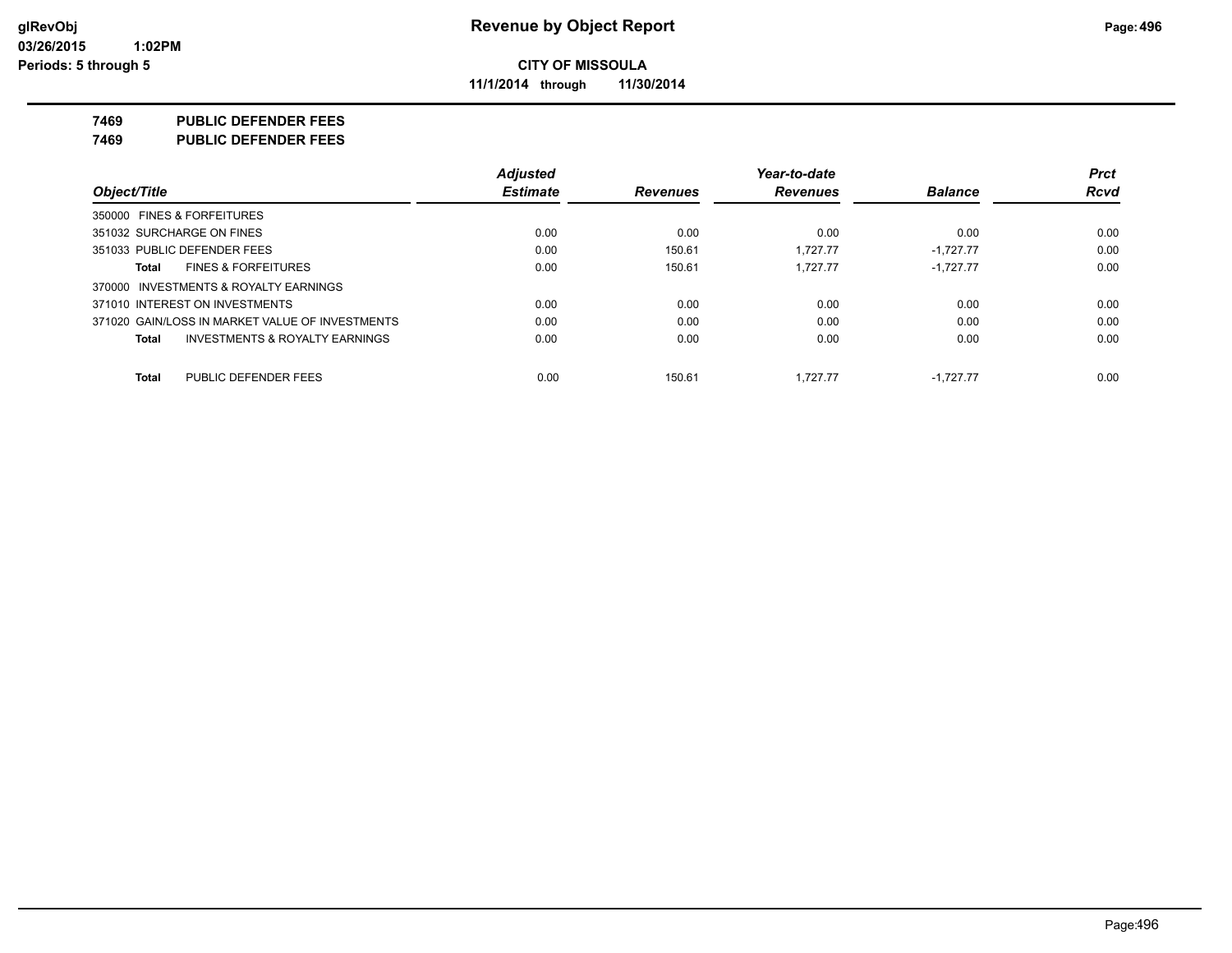**11/1/2014 through 11/30/2014**

#### **7469 PUBLIC DEFENDER FEES**

|                                                | <b>Adiusted</b> |                 | Year-to-date    |                | <b>Prct</b> |
|------------------------------------------------|-----------------|-----------------|-----------------|----------------|-------------|
| Object/Title                                   | <b>Estimate</b> | <b>Revenues</b> | <b>Revenues</b> | <b>Balance</b> | Rcvd        |
| 350000 FINES & FORFEITURES                     |                 |                 |                 |                |             |
| 351032 SURCHARGE ON FINES                      | 0.00            | 0.00            | 0.00            | 0.00           | 0.00        |
| 351033 PUBLIC DEFENDER FEES                    | 0.00            | 150.61          | 1.727.77        | $-1.727.77$    | 0.00        |
| <b>FINES &amp; FORFEITURES</b><br><b>Total</b> | 0.00            | 150.61          | 1.727.77        | $-1.727.77$    | 0.00        |
| 370000 INVESTMENTS & ROYALTY EARNINGS          |                 |                 |                 |                |             |
| 371010 INTEREST ON INVESTMENTS                 | 0.00            | 0.00            | 0.00            | 0.00           | 0.00        |
| 371020 GAIN/LOSS IN MARKET VALUE OF INVESTMENT | 0.00            | 0.00            | 0.00            | 0.00           | 0.00        |
| INVESTMENTS & ROYALTY EARNINGS<br><b>Total</b> | 0.00            | 0.00            | 0.00            | 0.00           | 0.00        |
| PUBLIC DEFENDER FEES<br><b>Total</b>           | 0.00            | 150.61          | 1.727.77        | $-1.727.77$    | 0.00        |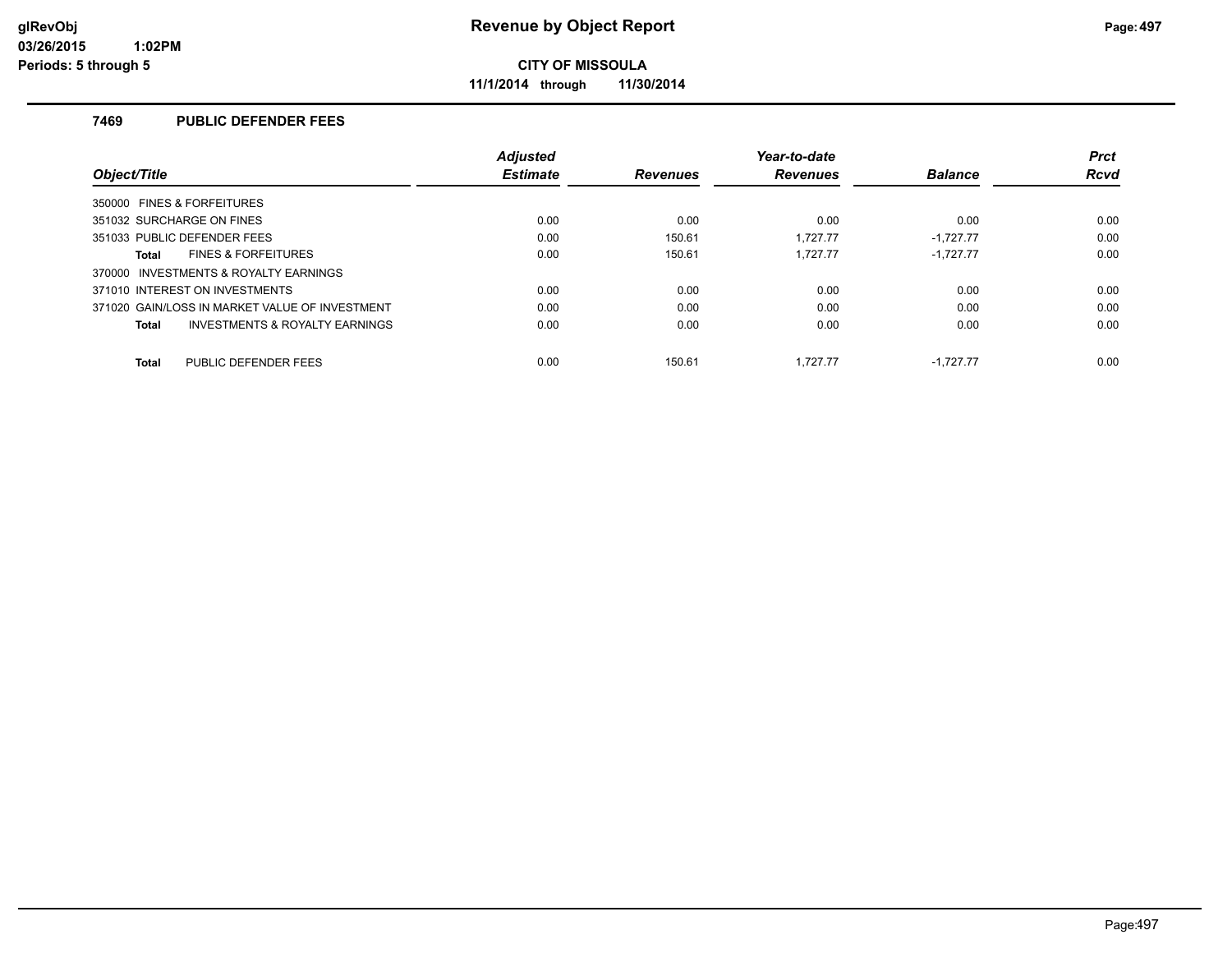**11/1/2014 through 11/30/2014**

**7900 PAYROLL CLEARING FUND**

**7900 PAYROLL CLEARING FUND**

|                                                 | <b>Adjusted</b> |                 | Year-to-date    |                |             |
|-------------------------------------------------|-----------------|-----------------|-----------------|----------------|-------------|
| Object/Title                                    | <b>Estimate</b> | <b>Revenues</b> | <b>Revenues</b> | <b>Balance</b> | <b>Rcvd</b> |
| 370000 INVESTMENTS & ROYALTY EARNINGS           |                 |                 |                 |                |             |
| 371010 INTEREST ON INVESTMENTS                  | 0.00            | 0.00            | 0.00            | 0.00           | 0.00        |
| 371020 GAIN/LOSS IN MARKET VALUE OF INVESTMENTS | 0.00            | 0.00            | 0.00            | 0.00           | 0.00        |
| INVESTMENTS & ROYALTY EARNINGS<br><b>Total</b>  | 0.00            | 0.00            | 0.00            | 0.00           | 0.00        |
| <b>Total</b><br>PAYROLL CLEARING FUND           | 0.00            | 0.00            | 0.00            | 0.00           | 0.00        |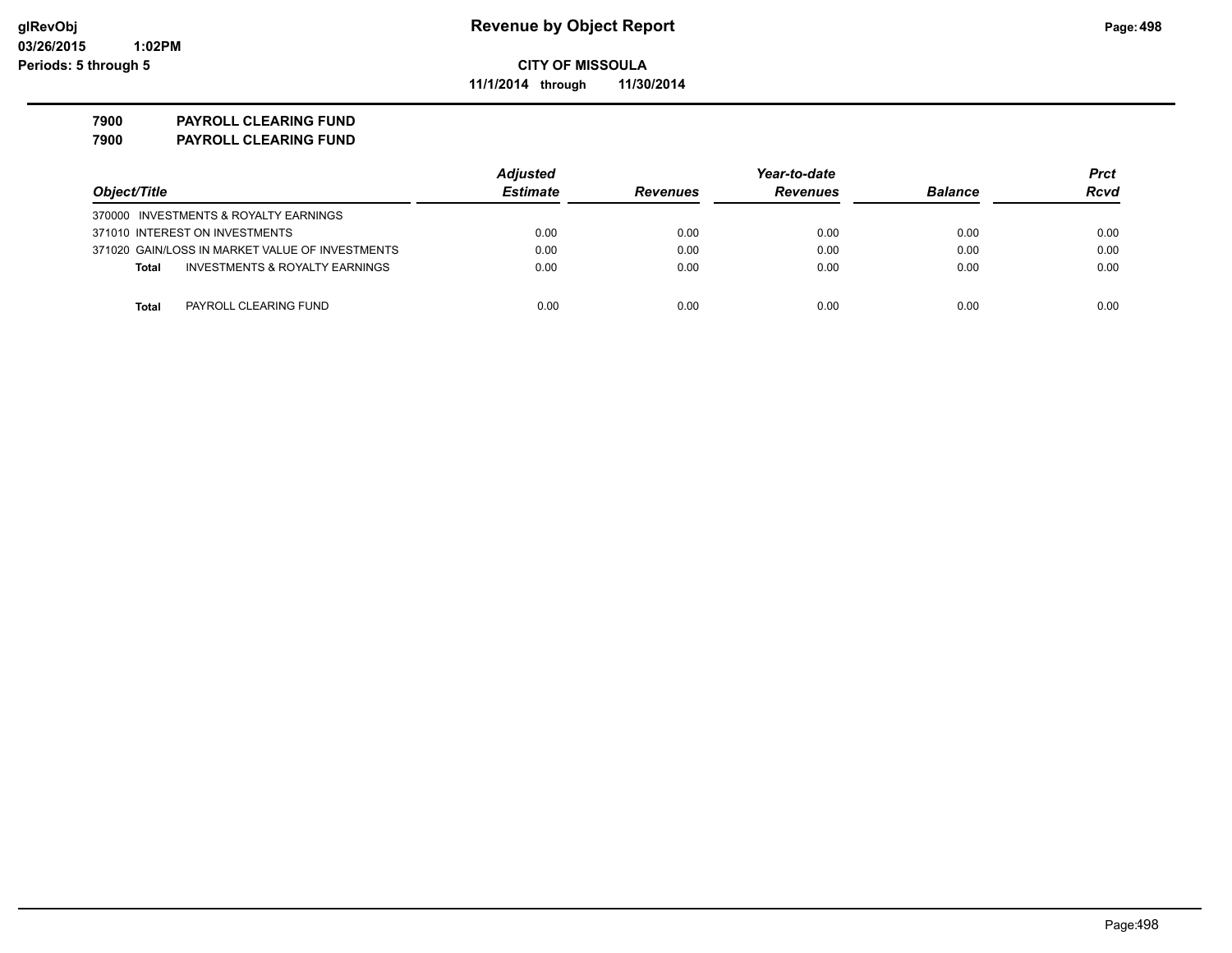## **glRevObj Revenue by Object Report Page:499**

**CITY OF MISSOULA**

**11/1/2014 through 11/30/2014**

### **7900 PAYROLL CLEARING FUND**

| Object/Title |                                                | <b>Adjusted</b><br><b>Estimate</b> | <b>Revenues</b> | Year-to-date<br><b>Revenues</b> | <b>Balance</b> | <b>Prct</b><br>Rcvd |
|--------------|------------------------------------------------|------------------------------------|-----------------|---------------------------------|----------------|---------------------|
|              | 370000 INVESTMENTS & ROYALTY EARNINGS          |                                    |                 |                                 |                |                     |
|              | 371010 INTEREST ON INVESTMENTS                 | 0.00                               | 0.00            | 0.00                            | 0.00           | 0.00                |
|              | 371020 GAIN/LOSS IN MARKET VALUE OF INVESTMENT | 0.00                               | 0.00            | 0.00                            | 0.00           | 0.00                |
| <b>Total</b> | INVESTMENTS & ROYALTY EARNINGS                 | 0.00                               | 0.00            | 0.00                            | 0.00           | 0.00                |
|              |                                                |                                    |                 |                                 |                |                     |
| <b>Total</b> | PAYROLL CLEARING FUND                          | 0.00                               | 0.00            | 0.00                            | 0.00           | 0.00                |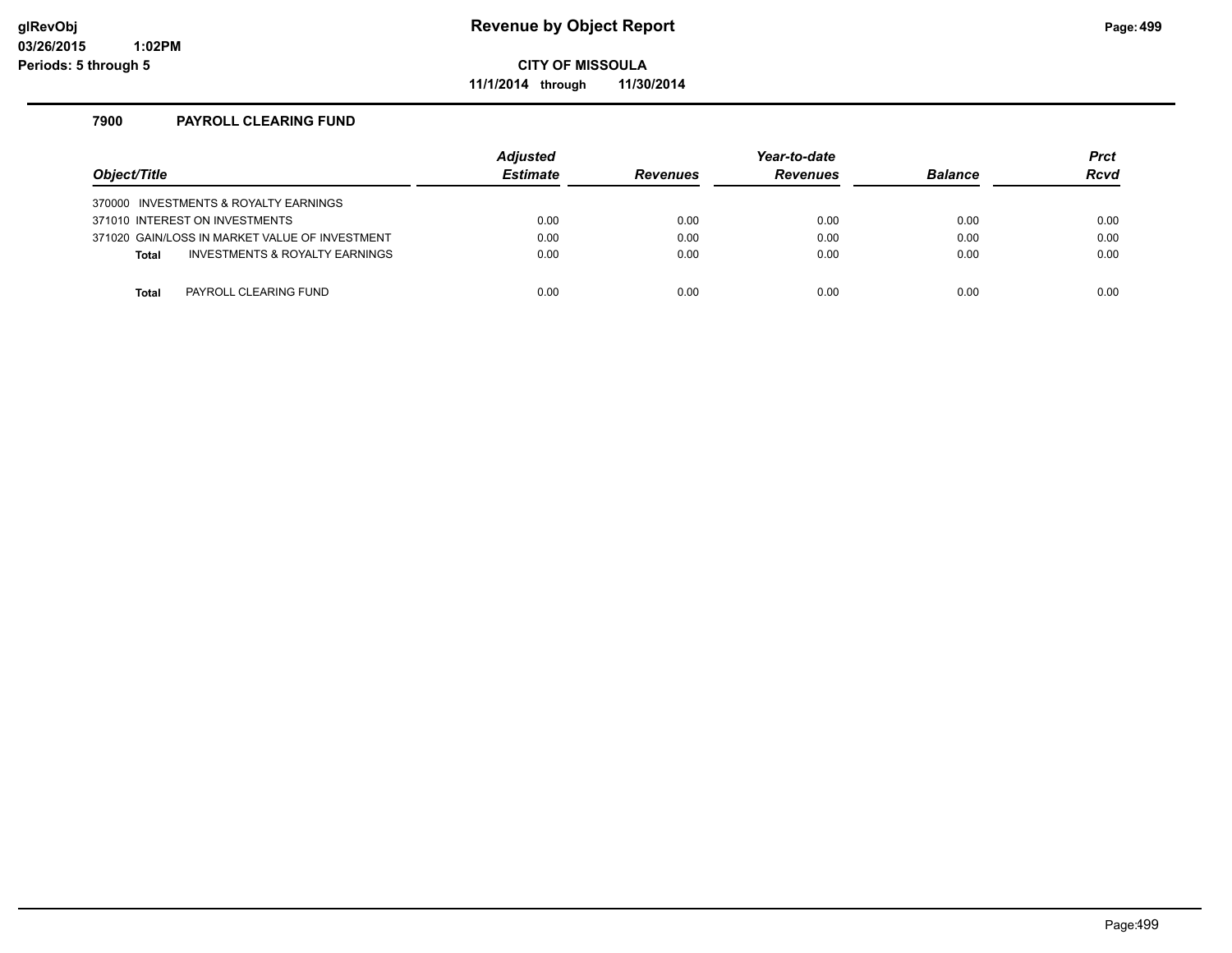**11/1/2014 through 11/30/2014**

**7903 COUNTY CLEARING**

**7903 COUNTY CLEARING**

|                                                    | <b>Adjusted</b> |                 | Year-to-date    |                | <b>Prct</b> |
|----------------------------------------------------|-----------------|-----------------|-----------------|----------------|-------------|
| Object/Title                                       | <b>Estimate</b> | <b>Revenues</b> | <b>Revenues</b> | <b>Balance</b> | <b>Rcvd</b> |
| 320000 LICENSES & PERMITS                          |                 |                 |                 |                |             |
| 323030 ANIMAL LICENSES                             | 0.00            | 707.50          | 3.332.00        | $-3.332.00$    | 0.00        |
| <b>LICENSES &amp; PERMITS</b><br>Total             | 0.00            | 707.50          | 3.332.00        | $-3.332.00$    | 0.00        |
| 360000 MISCELLANEOUS REVENUES                      |                 |                 |                 |                |             |
| 360010 MISCELLANEOUS                               | 0.00            | 0.00            | 0.00            | 0.00           | 0.00        |
| MISCELLANEOUS REVENUES<br>Total                    | 0.00            | 0.00            | 0.00            | 0.00           | 0.00        |
| 370000 INVESTMENTS & ROYALTY EARNINGS              |                 |                 |                 |                |             |
| 371010 INTEREST ON INVESTMENTS                     | 0.00            | 0.00            | 0.00            | 0.00           | 0.00        |
| 371020 GAIN/LOSS IN MARKET VALUE OF INVESTMENTS    | 0.00            | 0.00            | 0.00            | 0.00           | 0.00        |
| <b>INVESTMENTS &amp; ROYALTY EARNINGS</b><br>Total | 0.00            | 0.00            | 0.00            | 0.00           | 0.00        |
| <b>COUNTY CLEARING</b><br><b>Total</b>             | 0.00            | 707.50          | 3,332.00        | $-3,332.00$    | 0.00        |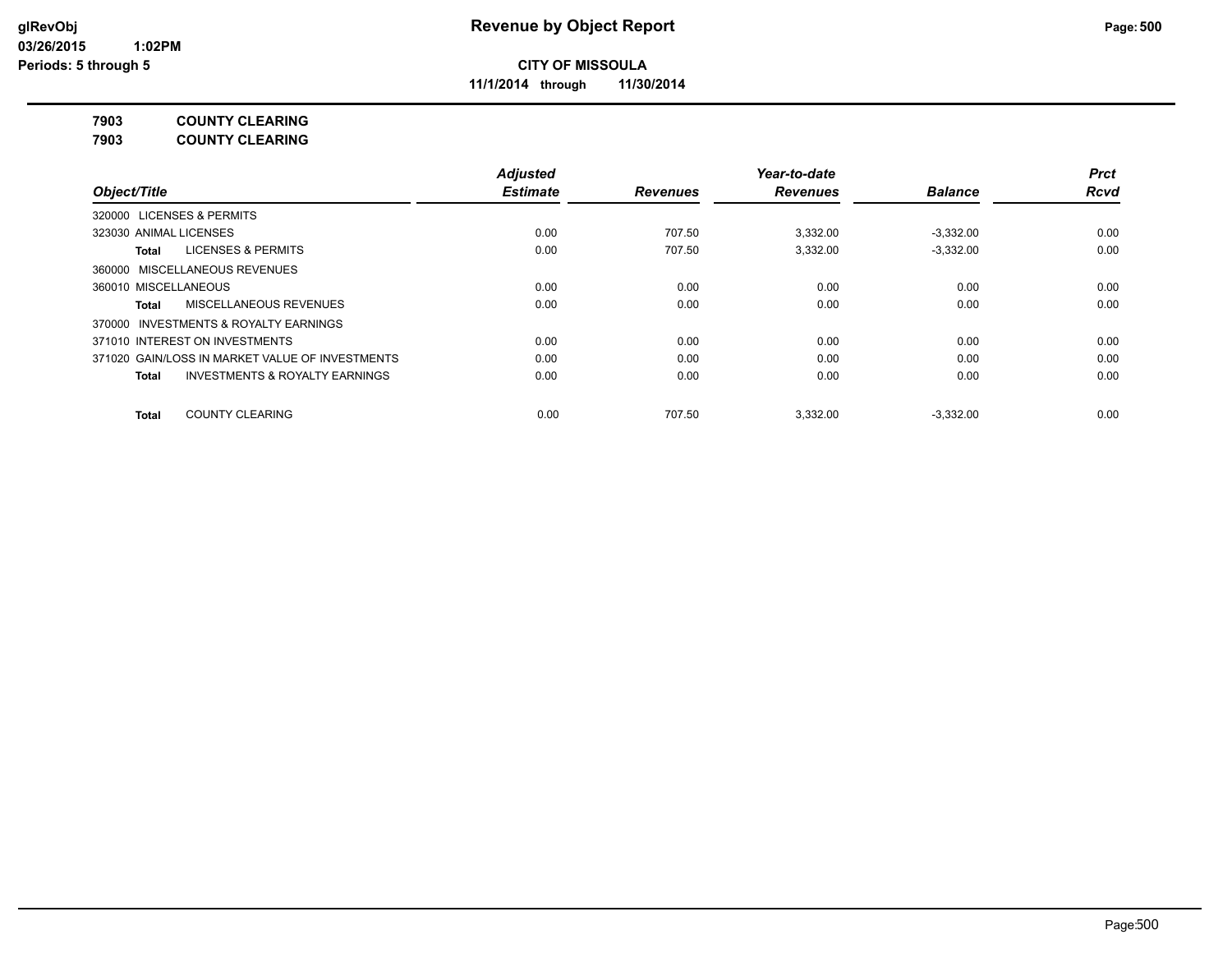**11/1/2014 through 11/30/2014**

#### **7903 COUNTY CLEARING**

|                                                           | <b>Adjusted</b> |                 | Year-to-date    |                | <b>Prct</b> |
|-----------------------------------------------------------|-----------------|-----------------|-----------------|----------------|-------------|
| Object/Title                                              | <b>Estimate</b> | <b>Revenues</b> | <b>Revenues</b> | <b>Balance</b> | <b>Rcvd</b> |
| 320000 LICENSES & PERMITS                                 |                 |                 |                 |                |             |
| 323030 ANIMAL LICENSES                                    | 0.00            | 707.50          | 3.332.00        | $-3.332.00$    | 0.00        |
| LICENSES & PERMITS<br>Total                               | 0.00            | 707.50          | 3,332.00        | $-3,332.00$    | 0.00        |
| 360000 MISCELLANEOUS REVENUES                             |                 |                 |                 |                |             |
| 360010 MISCELLANEOUS                                      | 0.00            | 0.00            | 0.00            | 0.00           | 0.00        |
| MISCELLANEOUS REVENUES<br><b>Total</b>                    | 0.00            | 0.00            | 0.00            | 0.00           | 0.00        |
| <b>INVESTMENTS &amp; ROYALTY EARNINGS</b><br>370000       |                 |                 |                 |                |             |
| 371010 INTEREST ON INVESTMENTS                            | 0.00            | 0.00            | 0.00            | 0.00           | 0.00        |
| 371020 GAIN/LOSS IN MARKET VALUE OF INVESTMENT            | 0.00            | 0.00            | 0.00            | 0.00           | 0.00        |
| <b>INVESTMENTS &amp; ROYALTY EARNINGS</b><br><b>Total</b> | 0.00            | 0.00            | 0.00            | 0.00           | 0.00        |
| <b>COUNTY CLEARING</b><br><b>Total</b>                    | 0.00            | 707.50          | 3.332.00        | $-3.332.00$    | 0.00        |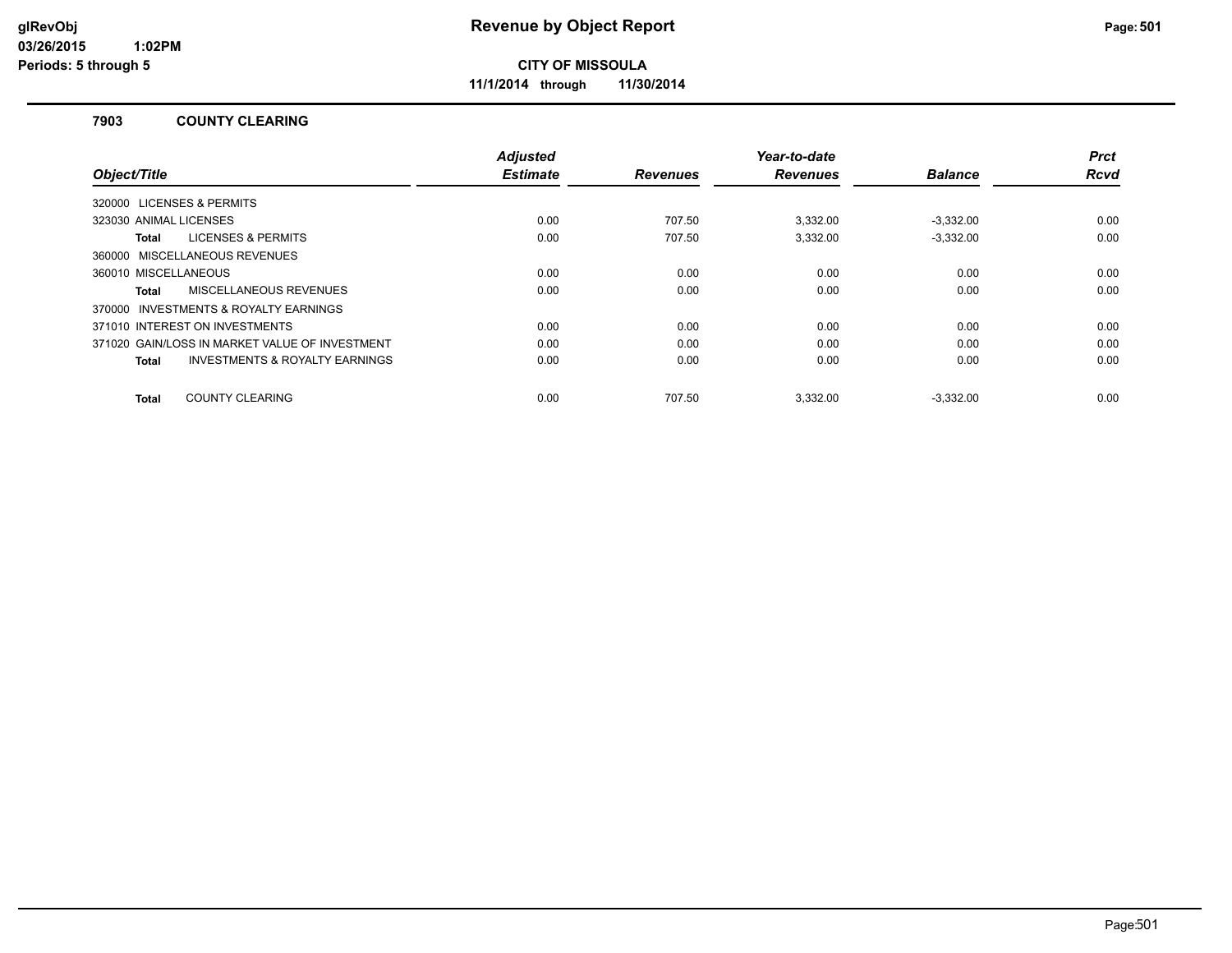**11/1/2014 through 11/30/2014**

**7904 SEWER REBATE**

**7904 SEWER REBATE**

|                                                           | <b>Adjusted</b> |                 | Year-to-date    |                | <b>Prct</b> |
|-----------------------------------------------------------|-----------------|-----------------|-----------------|----------------|-------------|
| Object/Title                                              | <b>Estimate</b> | <b>Revenues</b> | <b>Revenues</b> | <b>Balance</b> | <b>Rcvd</b> |
| 340000 CHARGES FOR SERVICES                               |                 |                 |                 |                |             |
| 343036 *** Title Not Found ***                            | 0.00            | 0.00            | 0.00            | 0.00           | 0.00        |
| <b>CHARGES FOR SERVICES</b><br>Total                      | 0.00            | 0.00            | 0.00            | 0.00           | 0.00        |
| 360000 MISCELLANEOUS REVENUES                             |                 |                 |                 |                |             |
| 360010 MISCELLANEOUS                                      | 0.00            | 0.00            | 0.00            | 0.00           | 0.00        |
| MISCELLANEOUS REVENUES<br>Total                           | 0.00            | 0.00            | 0.00            | 0.00           | 0.00        |
| INVESTMENTS & ROYALTY EARNINGS<br>370000                  |                 |                 |                 |                |             |
| 371010 INTEREST ON INVESTMENTS                            | 0.00            | 0.00            | 0.00            | 0.00           | 0.00        |
| 371020 GAIN/LOSS IN MARKET VALUE OF INVESTMENTS           | 0.00            | 0.00            | 0.00            | 0.00           | 0.00        |
| <b>INVESTMENTS &amp; ROYALTY EARNINGS</b><br><b>Total</b> | 0.00            | 0.00            | 0.00            | 0.00           | 0.00        |
| <b>SEWER REBATE</b><br><b>Total</b>                       | 0.00            | 0.00            | 0.00            | 0.00           | 0.00        |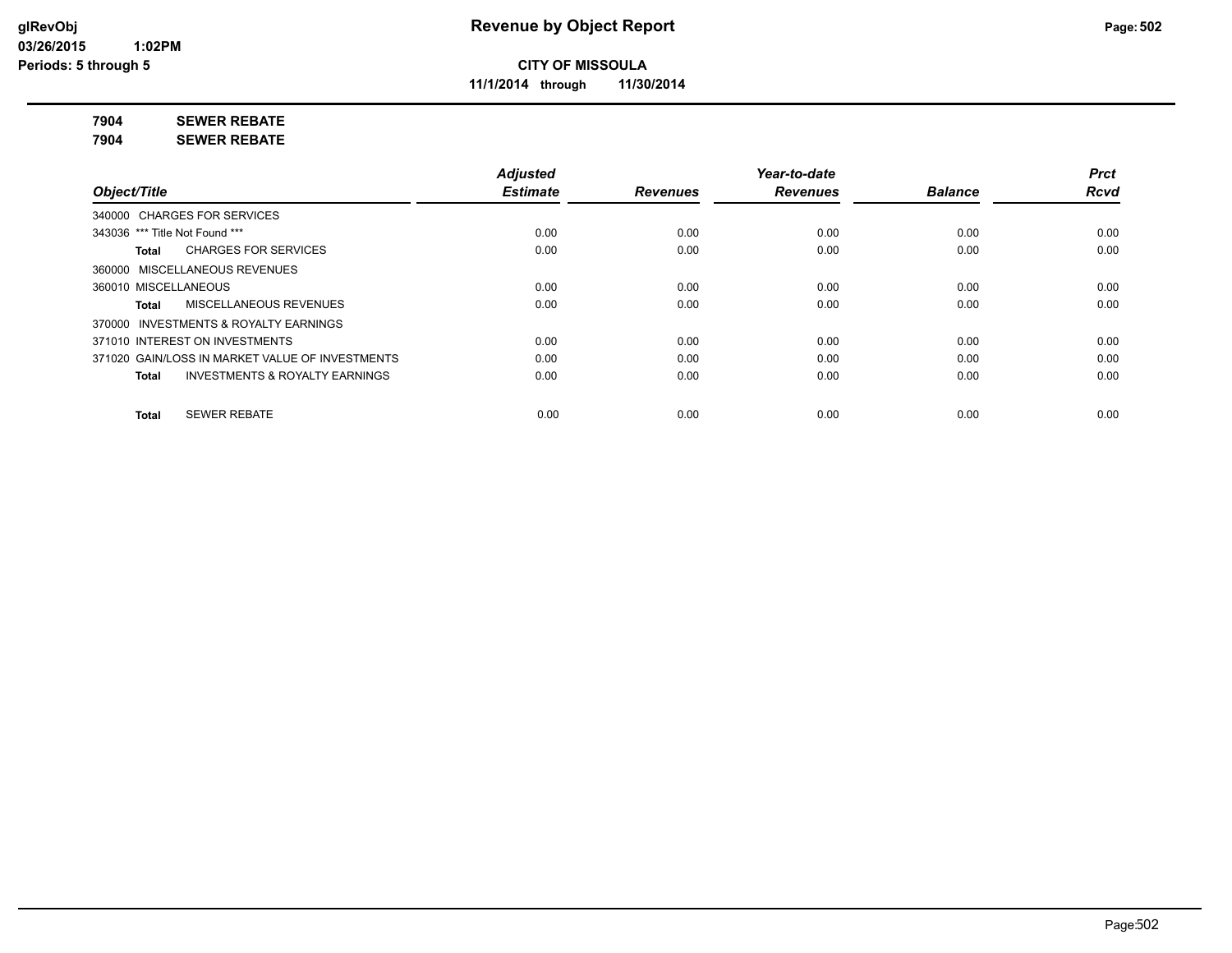**11/1/2014 through 11/30/2014**

#### **7904 SEWER REBATE**

| Object/Title                                       | <b>Adjusted</b><br><b>Estimate</b> | <b>Revenues</b> | Year-to-date<br><b>Revenues</b> | <b>Balance</b> | <b>Prct</b><br><b>Rcvd</b> |
|----------------------------------------------------|------------------------------------|-----------------|---------------------------------|----------------|----------------------------|
|                                                    |                                    |                 |                                 |                |                            |
| 340000 CHARGES FOR SERVICES                        |                                    |                 |                                 |                |                            |
| 343036 *** Title Not Found ***                     | 0.00                               | 0.00            | 0.00                            | 0.00           | 0.00                       |
| <b>CHARGES FOR SERVICES</b><br>Total               | 0.00                               | 0.00            | 0.00                            | 0.00           | 0.00                       |
| 360000 MISCELLANEOUS REVENUES                      |                                    |                 |                                 |                |                            |
| 360010 MISCELLANEOUS                               | 0.00                               | 0.00            | 0.00                            | 0.00           | 0.00                       |
| MISCELLANEOUS REVENUES<br>Total                    | 0.00                               | 0.00            | 0.00                            | 0.00           | 0.00                       |
| 370000 INVESTMENTS & ROYALTY EARNINGS              |                                    |                 |                                 |                |                            |
| 371010 INTEREST ON INVESTMENTS                     | 0.00                               | 0.00            | 0.00                            | 0.00           | 0.00                       |
| 371020 GAIN/LOSS IN MARKET VALUE OF INVESTMENT     | 0.00                               | 0.00            | 0.00                            | 0.00           | 0.00                       |
| <b>INVESTMENTS &amp; ROYALTY EARNINGS</b><br>Total | 0.00                               | 0.00            | 0.00                            | 0.00           | 0.00                       |
|                                                    |                                    |                 |                                 |                |                            |
| <b>SEWER REBATE</b><br>Total                       | 0.00                               | 0.00            | 0.00                            | 0.00           | 0.00                       |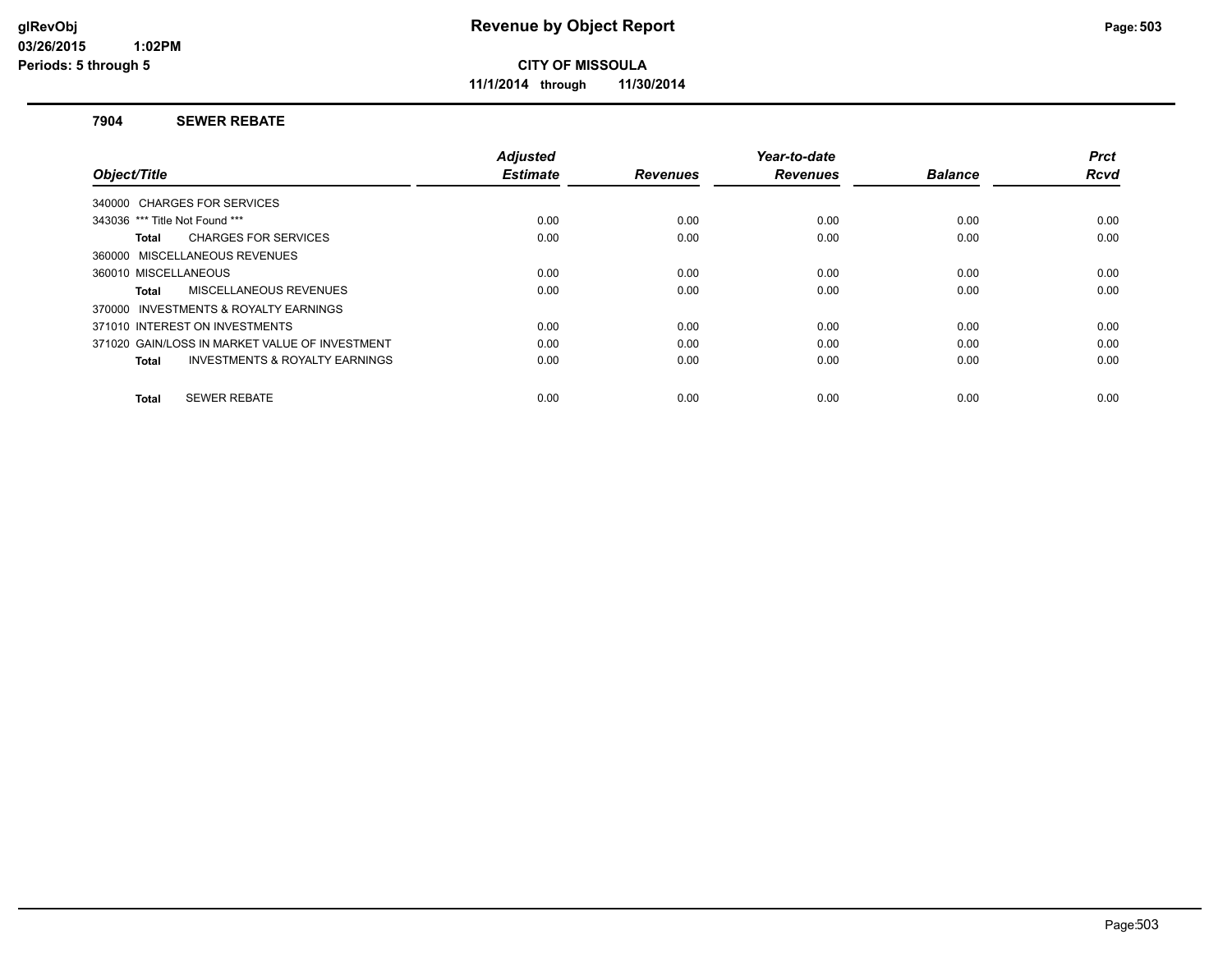**11/1/2014 through 11/30/2014**

**7905 WYE SEWER RSID 8489**

**7905 WYE SEWER RSID 8489**

|                                                 | <b>Adjusted</b> |                 | Year-to-date    |                | <b>Prct</b> |
|-------------------------------------------------|-----------------|-----------------|-----------------|----------------|-------------|
| Object/Title                                    | <b>Estimate</b> | <b>Revenues</b> | <b>Revenues</b> | <b>Balance</b> | <b>Rcvd</b> |
| 360000 MISCELLANEOUS REVENUES                   |                 |                 |                 |                |             |
| 360010 MISCELLANEOUS                            | 0.00            | 0.00            | 0.00            | 0.00           | 0.00        |
| MISCELLANEOUS REVENUES<br>Total                 | 0.00            | 0.00            | 0.00            | 0.00           | 0.00        |
| 370000 INVESTMENTS & ROYALTY EARNINGS           |                 |                 |                 |                |             |
| 371010 INTEREST ON INVESTMENTS                  | 0.00            | 0.00            | 0.00            | 0.00           | 0.00        |
| 371020 GAIN/LOSS IN MARKET VALUE OF INVESTMENTS | 0.00            | 0.00            | 0.00            | 0.00           | 0.00        |
| INVESTMENTS & ROYALTY EARNINGS<br>Total         | 0.00            | 0.00            | 0.00            | 0.00           | 0.00        |
|                                                 |                 |                 |                 |                |             |
| WYE SEWER RSID 8489<br>Total                    | 0.00            | 0.00            | 0.00            | 0.00           | 0.00        |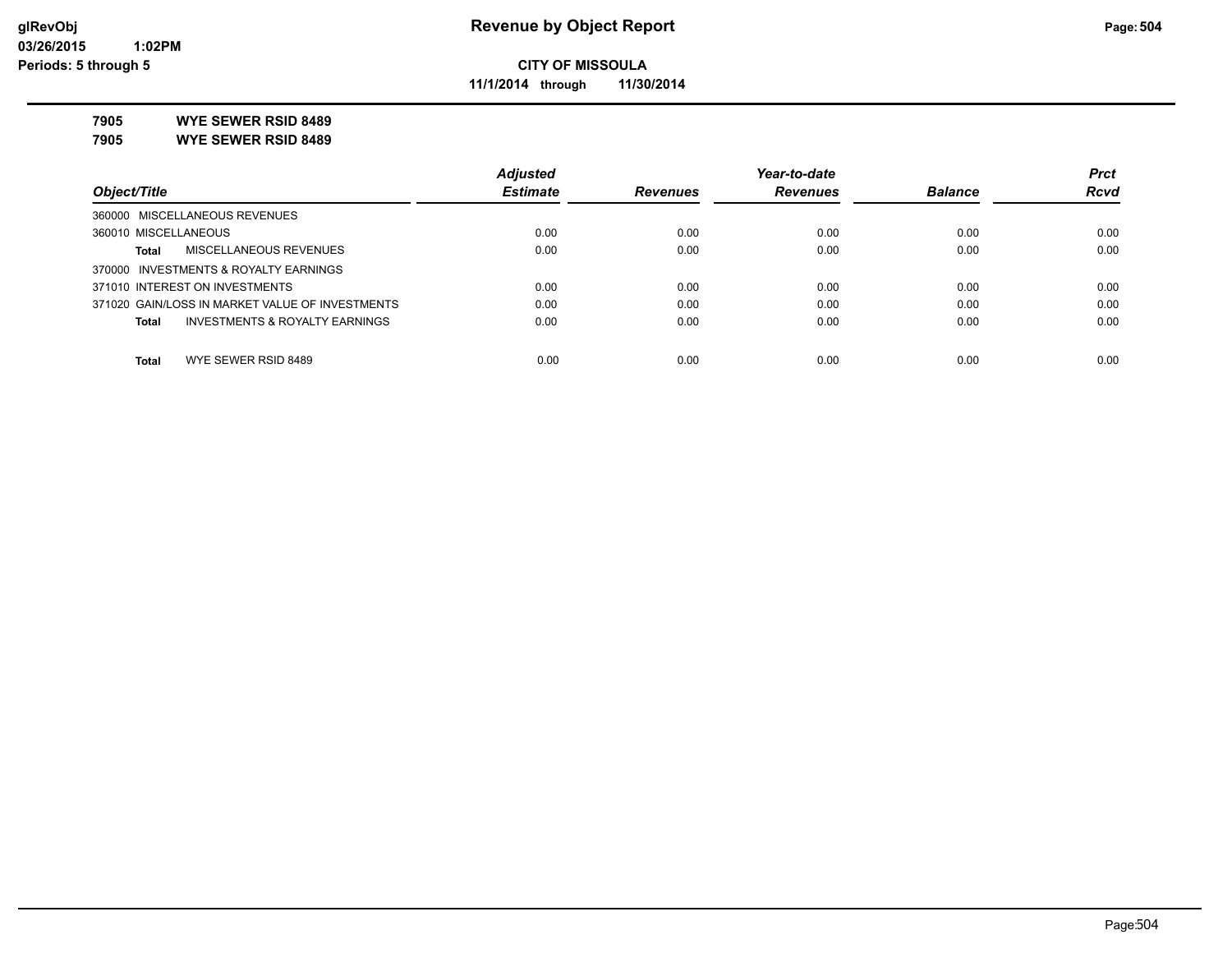**11/1/2014 through 11/30/2014**

### **7905 WYE SEWER RSID 8489**

|                                                | <b>Adjusted</b> |                 | Year-to-date    |                | <b>Prct</b> |
|------------------------------------------------|-----------------|-----------------|-----------------|----------------|-------------|
| Object/Title                                   | <b>Estimate</b> | <b>Revenues</b> | <b>Revenues</b> | <b>Balance</b> | <b>Rcvd</b> |
| 360000 MISCELLANEOUS REVENUES                  |                 |                 |                 |                |             |
| 360010 MISCELLANEOUS                           | 0.00            | 0.00            | 0.00            | 0.00           | 0.00        |
| <b>MISCELLANEOUS REVENUES</b><br>Total         | 0.00            | 0.00            | 0.00            | 0.00           | 0.00        |
| 370000 INVESTMENTS & ROYALTY EARNINGS          |                 |                 |                 |                |             |
| 371010 INTEREST ON INVESTMENTS                 | 0.00            | 0.00            | 0.00            | 0.00           | 0.00        |
| 371020 GAIN/LOSS IN MARKET VALUE OF INVESTMENT | 0.00            | 0.00            | 0.00            | 0.00           | 0.00        |
| INVESTMENTS & ROYALTY EARNINGS<br>Total        | 0.00            | 0.00            | 0.00            | 0.00           | 0.00        |
|                                                |                 |                 |                 |                |             |
| WYE SEWER RSID 8489<br><b>Total</b>            | 0.00            | 0.00            | 0.00            | 0.00           | 0.00        |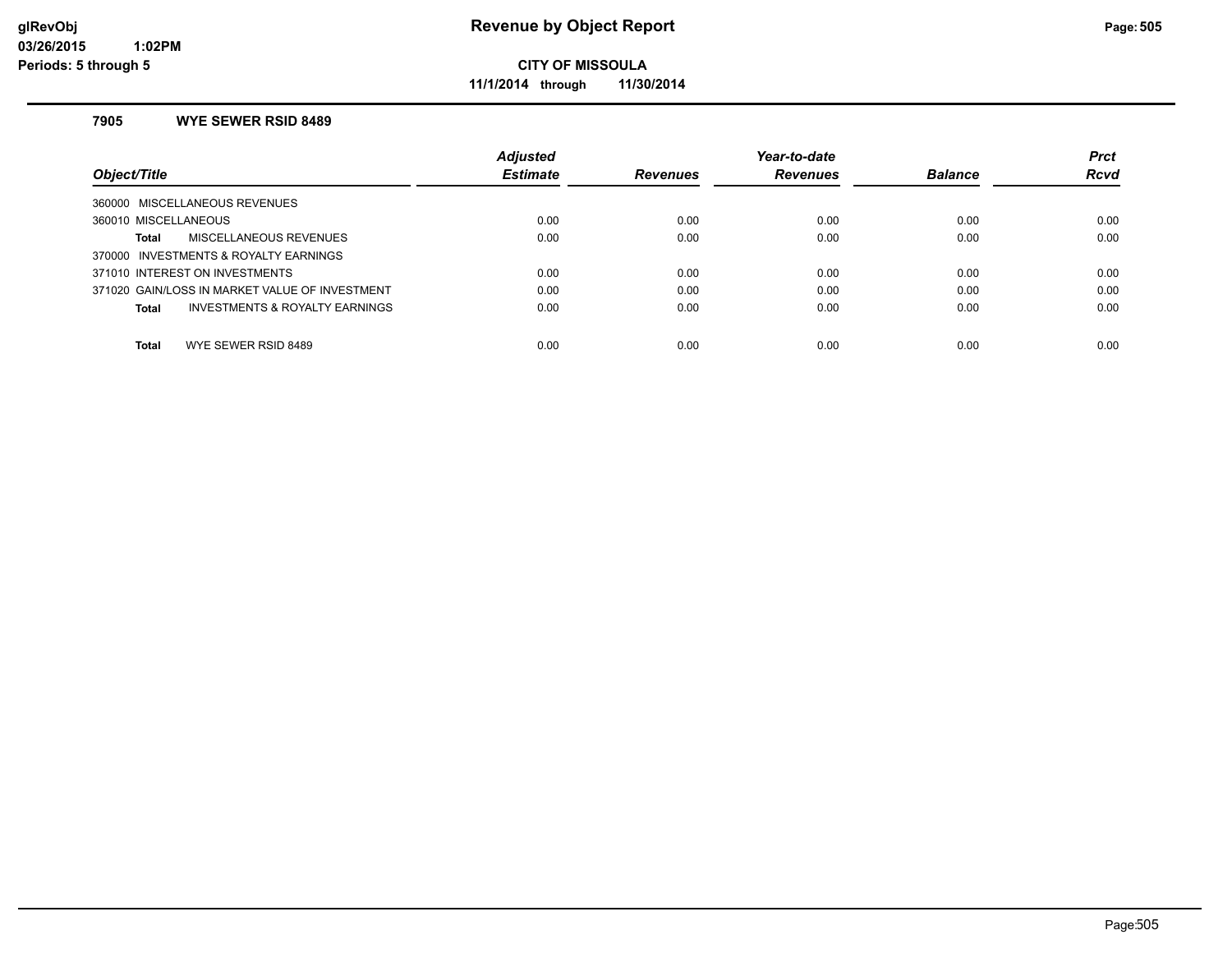**11/1/2014 through 11/30/2014**

### **7906 COUNTY PARK BOARD CIP**

**7906 COUNTY PARK BOARD CIP**

|                                                 | <b>Adjusted</b> |                 | Year-to-date    |                | <b>Prct</b> |
|-------------------------------------------------|-----------------|-----------------|-----------------|----------------|-------------|
| Object/Title                                    | <b>Estimate</b> | <b>Revenues</b> | <b>Revenues</b> | <b>Balance</b> | <b>Rcvd</b> |
| 340000 CHARGES FOR SERVICES                     |                 |                 |                 |                |             |
| 346050 COUNTY PLAYGROUND CONTRACT               | 0.00            | 0.00            | 0.00            | 0.00           | 0.00        |
| <b>CHARGES FOR SERVICES</b><br>Total            | 0.00            | 0.00            | 0.00            | 0.00           | 0.00        |
| 370000 INVESTMENTS & ROYALTY EARNINGS           |                 |                 |                 |                |             |
| 371010 INTEREST ON INVESTMENTS                  | 0.00            | 0.00            | 0.00            | 0.00           | 0.00        |
| 371020 GAIN/LOSS IN MARKET VALUE OF INVESTMENTS | 0.00            | 0.00            | 0.00            | 0.00           | 0.00        |
| INVESTMENTS & ROYALTY EARNINGS<br>Total         | 0.00            | 0.00            | 0.00            | 0.00           | 0.00        |
| COUNTY PARK BOARD CIP<br><b>Total</b>           | 0.00            | 0.00            | 0.00            | 0.00           | 0.00        |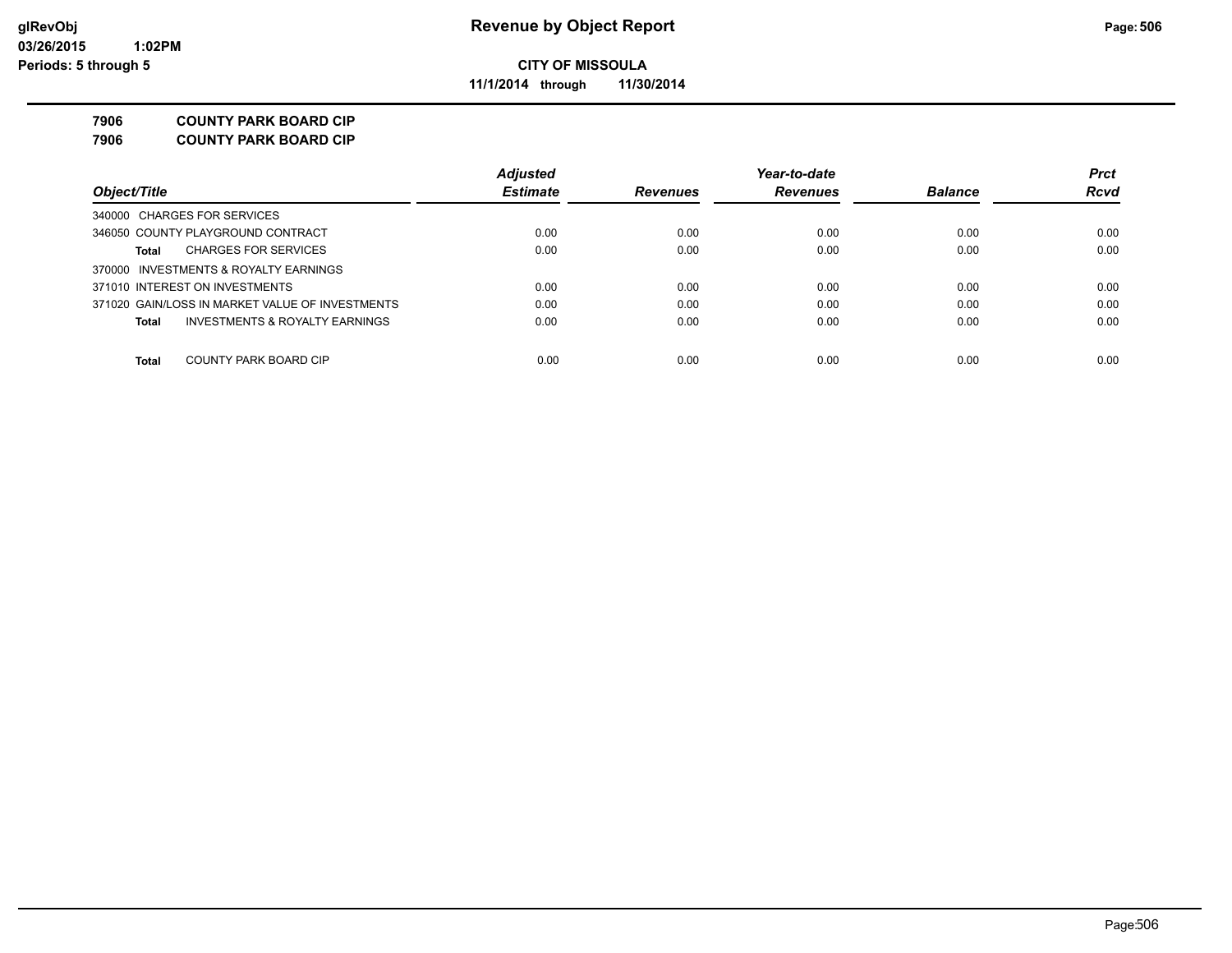**11/1/2014 through 11/30/2014**

### **7906 COUNTY PARK BOARD CIP**

|                                                | <b>Adjusted</b> |                 | Year-to-date    |                | <b>Prct</b> |
|------------------------------------------------|-----------------|-----------------|-----------------|----------------|-------------|
| Object/Title                                   | <b>Estimate</b> | <b>Revenues</b> | <b>Revenues</b> | <b>Balance</b> | <b>Rcvd</b> |
| 340000 CHARGES FOR SERVICES                    |                 |                 |                 |                |             |
| 346050 COUNTY PLAYGROUND CONTRACT              | 0.00            | 0.00            | 0.00            | 0.00           | 0.00        |
| <b>CHARGES FOR SERVICES</b><br><b>Total</b>    | 0.00            | 0.00            | 0.00            | 0.00           | 0.00        |
| 370000 INVESTMENTS & ROYALTY EARNINGS          |                 |                 |                 |                |             |
| 371010 INTEREST ON INVESTMENTS                 | 0.00            | 0.00            | 0.00            | 0.00           | 0.00        |
| 371020 GAIN/LOSS IN MARKET VALUE OF INVESTMENT | 0.00            | 0.00            | 0.00            | 0.00           | 0.00        |
| INVESTMENTS & ROYALTY EARNINGS<br><b>Total</b> | 0.00            | 0.00            | 0.00            | 0.00           | 0.00        |
|                                                |                 |                 |                 |                |             |
| <b>Total</b><br>COUNTY PARK BOARD CIP          | 0.00            | 0.00            | 0.00            | 0.00           | 0.00        |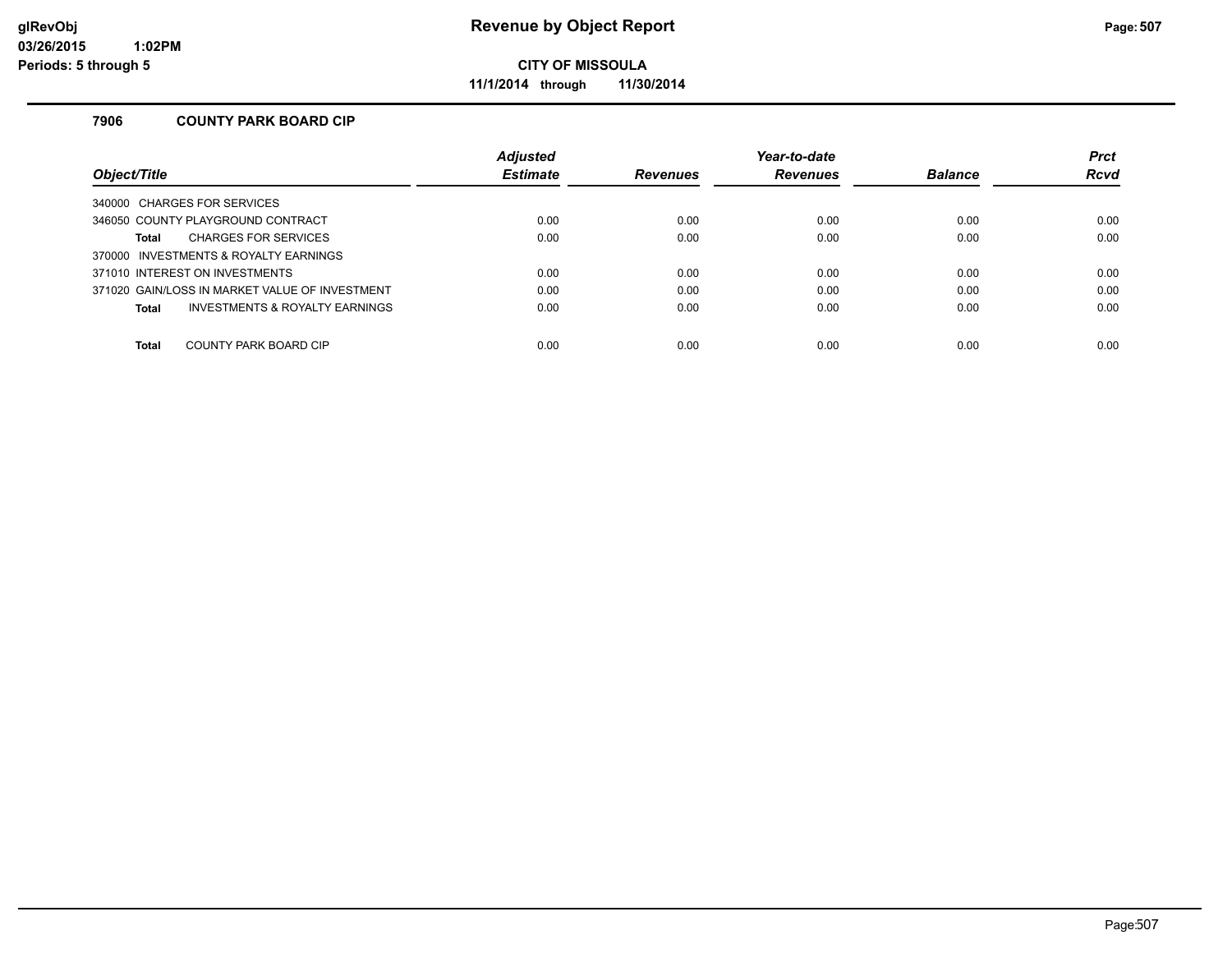**11/1/2014 through 11/30/2014**

#### **7907 ELK HILLS SUBDIVISION**

**7907 ELK HILLS SUBDIVISION**

|                                                 | <b>Adjusted</b> |                 | Year-to-date    |                | Prct |
|-------------------------------------------------|-----------------|-----------------|-----------------|----------------|------|
| Object/Title                                    | <b>Estimate</b> | <b>Revenues</b> | <b>Revenues</b> | <b>Balance</b> | Rcvd |
| 370000 INVESTMENTS & ROYALTY EARNINGS           |                 |                 |                 |                |      |
| 371010 INTEREST ON INVESTMENTS                  | 0.00            | 0.00            | 0.00            | 0.00           | 0.00 |
| 371020 GAIN/LOSS IN MARKET VALUE OF INVESTMENTS | 0.00            | 0.00            | 0.00            | 0.00           | 0.00 |
| INVESTMENTS & ROYALTY EARNINGS<br><b>Total</b>  | 0.00            | 0.00            | 0.00            | 0.00           | 0.00 |
|                                                 |                 |                 |                 |                |      |
| ELK HILLS SUBDIVISION<br><b>Total</b>           | 0.00            | 0.00            | 0.00            | 0.00           | 0.00 |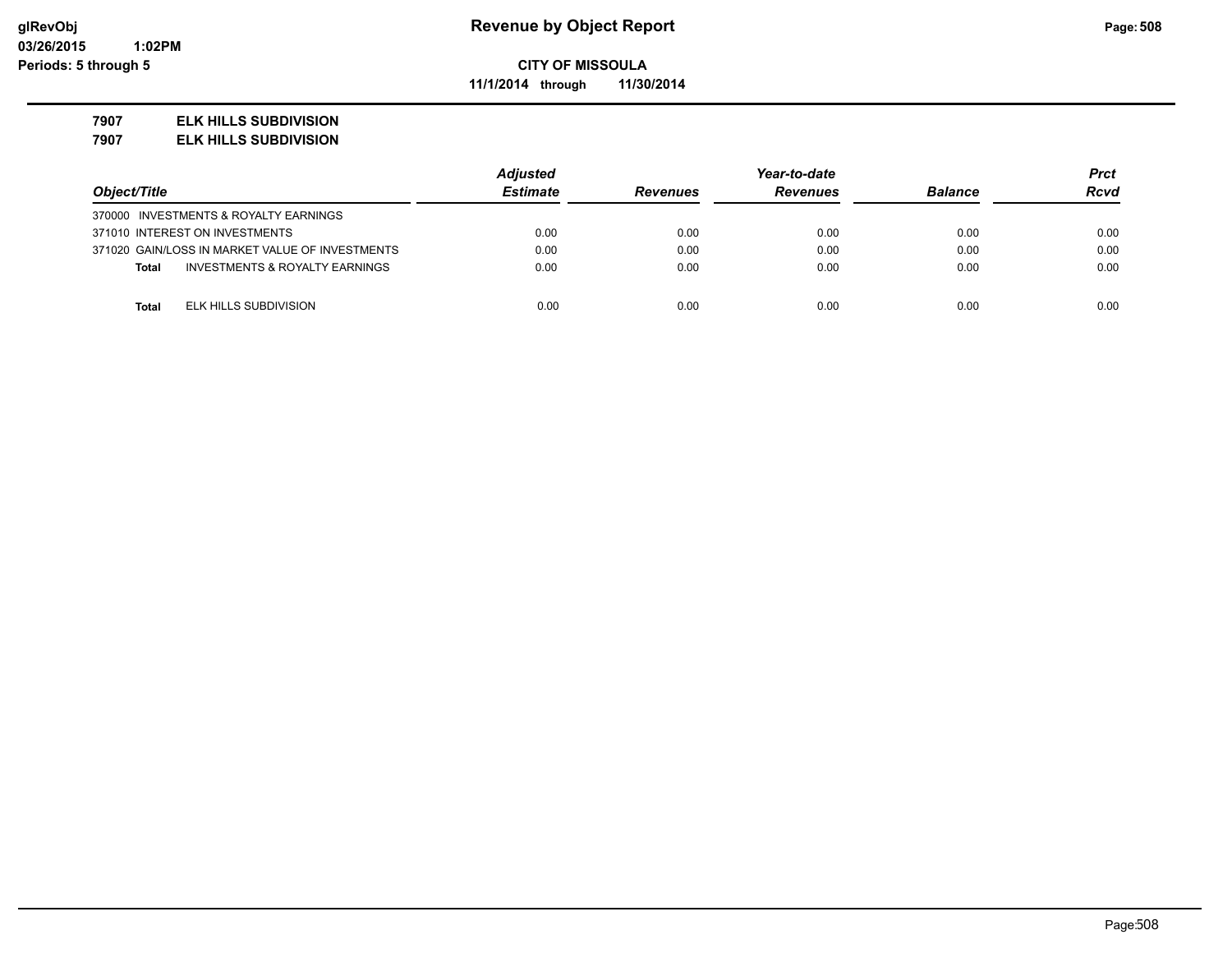### **glRevObj Revenue by Object Report Page:509**

**CITY OF MISSOULA**

**11/1/2014 through 11/30/2014**

### **7907 ELK HILLS SUBDIVISION**

| Object/Title |                                                | <b>Adjusted</b><br><b>Estimate</b> | <b>Revenues</b> | Year-to-date<br><b>Revenues</b> | <b>Balance</b> | <b>Prct</b><br>Rcvd |
|--------------|------------------------------------------------|------------------------------------|-----------------|---------------------------------|----------------|---------------------|
|              | 370000 INVESTMENTS & ROYALTY EARNINGS          |                                    |                 |                                 |                |                     |
|              | 371010 INTEREST ON INVESTMENTS                 | 0.00                               | 0.00            | 0.00                            | 0.00           | 0.00                |
|              | 371020 GAIN/LOSS IN MARKET VALUE OF INVESTMENT | 0.00                               | 0.00            | 0.00                            | 0.00           | 0.00                |
| <b>Total</b> | <b>INVESTMENTS &amp; ROYALTY EARNINGS</b>      | 0.00                               | 0.00            | 0.00                            | 0.00           | 0.00                |
|              |                                                |                                    |                 |                                 |                |                     |
| Total        | ELK HILLS SUBDIVISION                          | 0.00                               | 0.00            | 0.00                            | 0.00           | 0.00                |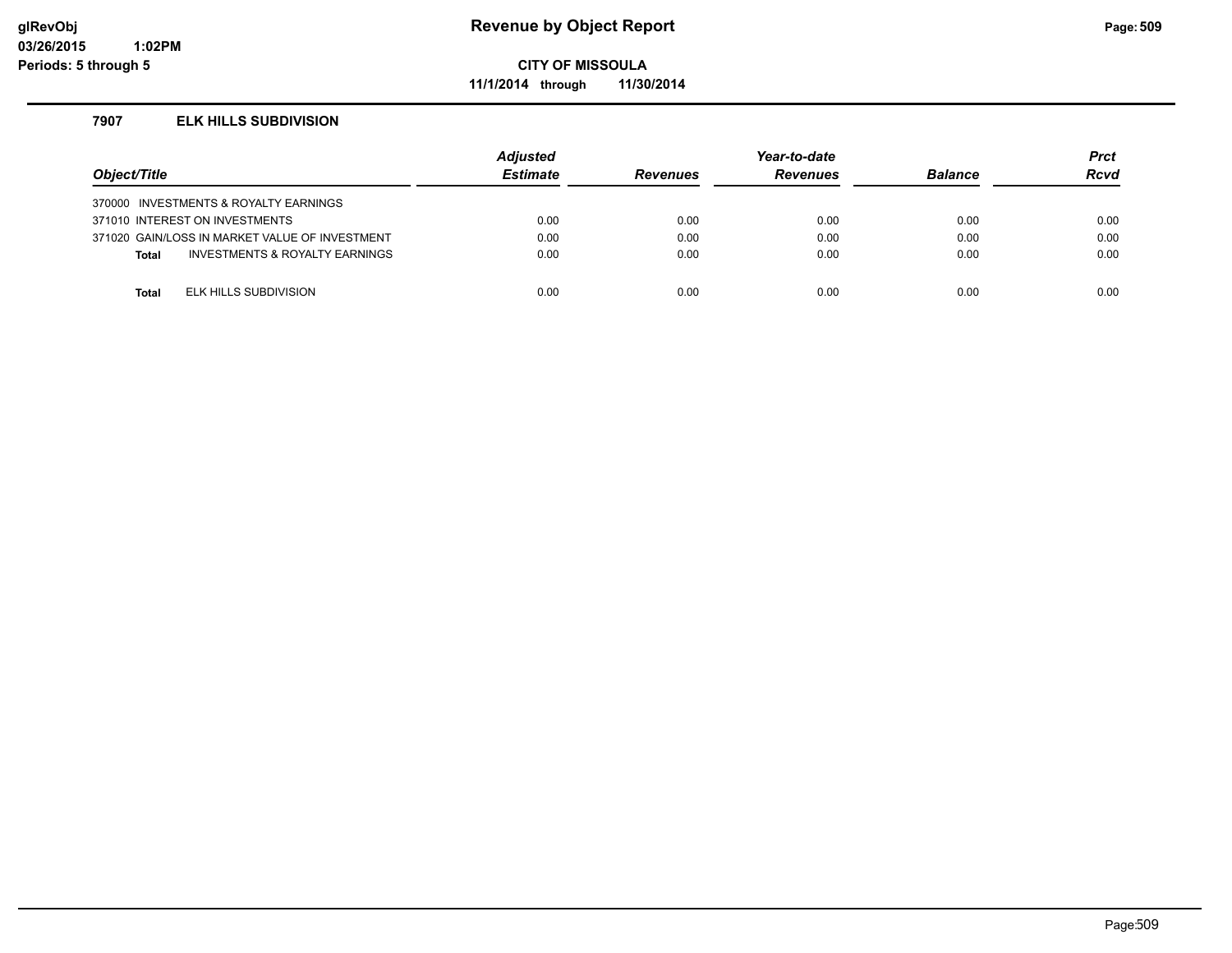**11/1/2014 through 11/30/2014**

# **7908 RATTLESNAKE-CORNERSTONE TRAIL SW**

## **7908 RATTLESNAKE-CORNERSTONE TRAIL SW**

|                                                  | <b>Adjusted</b> |                 | Year-to-date    |                | <b>Prct</b> |
|--------------------------------------------------|-----------------|-----------------|-----------------|----------------|-------------|
| Object/Title                                     | <b>Estimate</b> | <b>Revenues</b> | <b>Revenues</b> | <b>Balance</b> | <b>Rcvd</b> |
| 370000 INVESTMENTS & ROYALTY EARNINGS            |                 |                 |                 |                |             |
| 371010 INTEREST ON INVESTMENTS                   | 0.00            | 0.00            | 0.00            | 0.00           | 0.00        |
| 371020 GAIN/LOSS IN MARKET VALUE OF INVESTMENTS  | 0.00            | 0.00            | 0.00            | 0.00           | 0.00        |
| INVESTMENTS & ROYALTY EARNINGS<br>Total          | 0.00            | 0.00            | 0.00            | 0.00           | 0.00        |
| 380000 OTHER FINANCING SOURCES                   |                 |                 |                 |                |             |
| 383000 OPERATING TRANSFERS                       | 0.00            | 0.00            | 0.00            | 0.00           | 0.00        |
| OTHER FINANCING SOURCES<br>Total                 | 0.00            | 0.00            | 0.00            | 0.00           | 0.00        |
|                                                  |                 |                 |                 |                |             |
| RATTLESNAKE-CORNERSTONE TRAIL SW<br><b>Total</b> | 0.00            | 0.00            | 0.00            | 0.00           | 0.00        |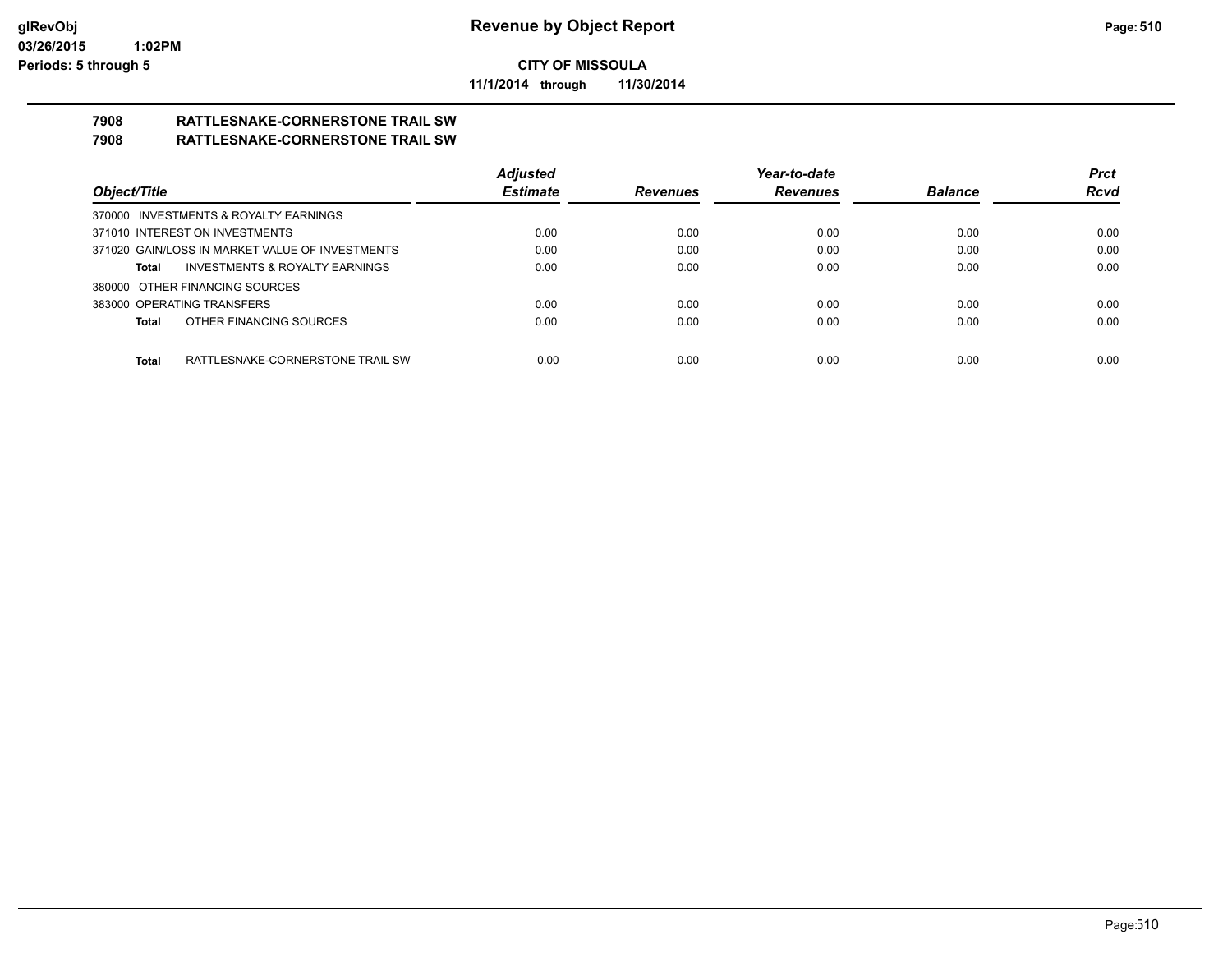**11/1/2014 through 11/30/2014**

### **7908 RATTLESNAKE-CORNERSTONE TRAIL SW**

|                                                  | <b>Adjusted</b> |                 | Year-to-date    |                | <b>Prct</b> |
|--------------------------------------------------|-----------------|-----------------|-----------------|----------------|-------------|
| Object/Title                                     | <b>Estimate</b> | <b>Revenues</b> | <b>Revenues</b> | <b>Balance</b> | Rcvd        |
| 370000 INVESTMENTS & ROYALTY EARNINGS            |                 |                 |                 |                |             |
| 371010 INTEREST ON INVESTMENTS                   | 0.00            | 0.00            | 0.00            | 0.00           | 0.00        |
| 371020 GAIN/LOSS IN MARKET VALUE OF INVESTMENT   | 0.00            | 0.00            | 0.00            | 0.00           | 0.00        |
| INVESTMENTS & ROYALTY EARNINGS<br><b>Total</b>   | 0.00            | 0.00            | 0.00            | 0.00           | 0.00        |
| 380000 OTHER FINANCING SOURCES                   |                 |                 |                 |                |             |
| 383000 OPERATING TRANSFERS                       | 0.00            | 0.00            | 0.00            | 0.00           | 0.00        |
| OTHER FINANCING SOURCES<br><b>Total</b>          | 0.00            | 0.00            | 0.00            | 0.00           | 0.00        |
|                                                  |                 |                 |                 |                |             |
| <b>Total</b><br>RATTLESNAKE-CORNERSTONE TRAIL SW | 0.00            | 0.00            | 0.00            | 0.00           | 0.00        |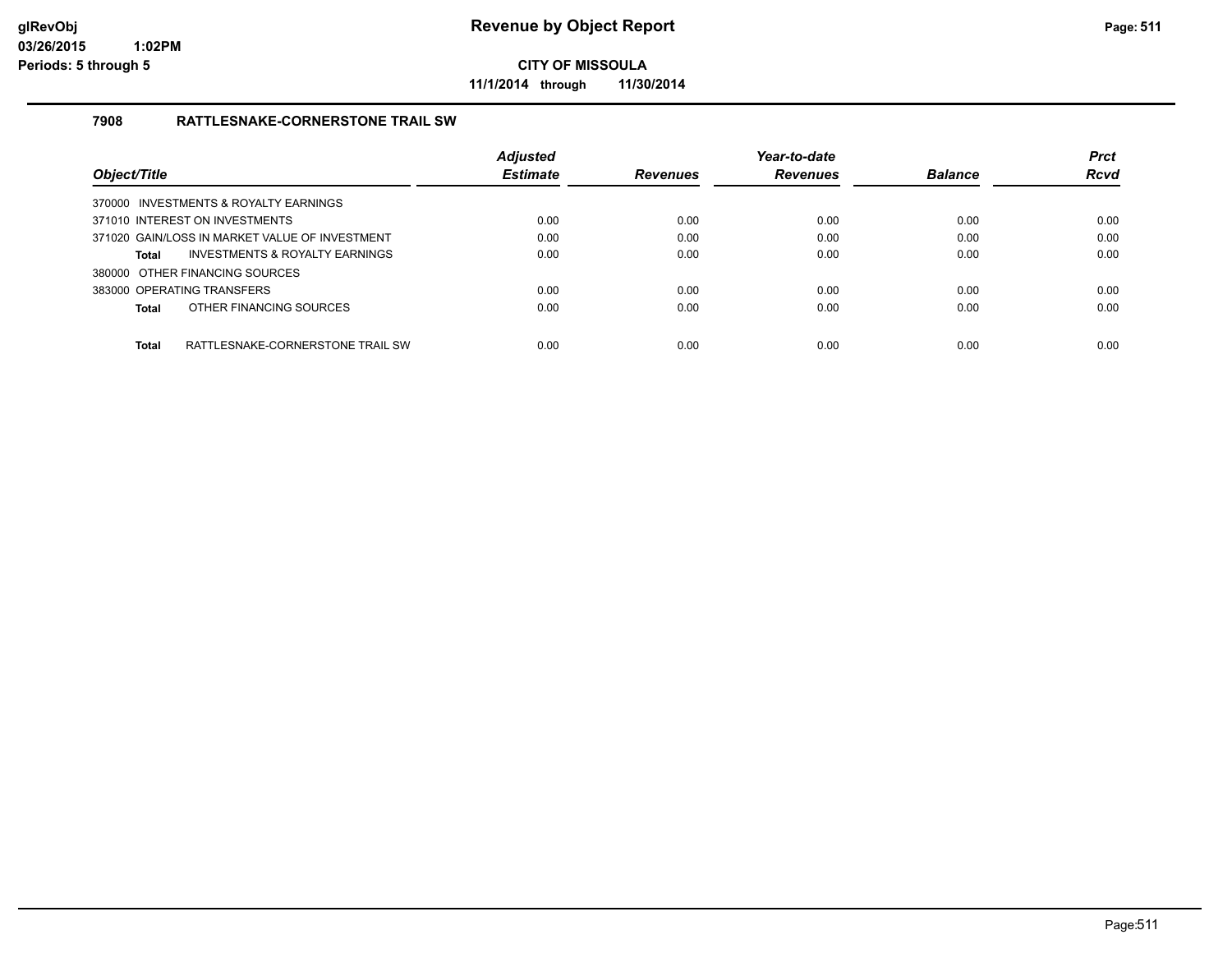**11/1/2014 through 11/30/2014**

**7909 YOUTH PROGRAMS**

**7909 YOUTH PROGRAMS**

|                                                 | <b>Adjusted</b> |                 | Year-to-date    |                | <b>Prct</b> |
|-------------------------------------------------|-----------------|-----------------|-----------------|----------------|-------------|
| Object/Title                                    | <b>Estimate</b> | <b>Revenues</b> | <b>Revenues</b> | <b>Balance</b> | <b>Rcvd</b> |
| 370000 INVESTMENTS & ROYALTY EARNINGS           |                 |                 |                 |                |             |
| 371010 INTEREST ON INVESTMENTS                  | 0.00            | 0.00            | 0.00            | 0.00           | 0.00        |
| 371020 GAIN/LOSS IN MARKET VALUE OF INVESTMENTS | 0.00            | 0.00            | 0.00            | 0.00           | 0.00        |
| INVESTMENTS & ROYALTY EARNINGS<br><b>Total</b>  | 0.00            | 0.00            | 0.00            | 0.00           | 0.00        |
|                                                 |                 |                 |                 |                |             |
| YOUTH PROGRAMS<br>Total                         | 0.00            | 0.00            | 0.00            | 0.00           | 0.00        |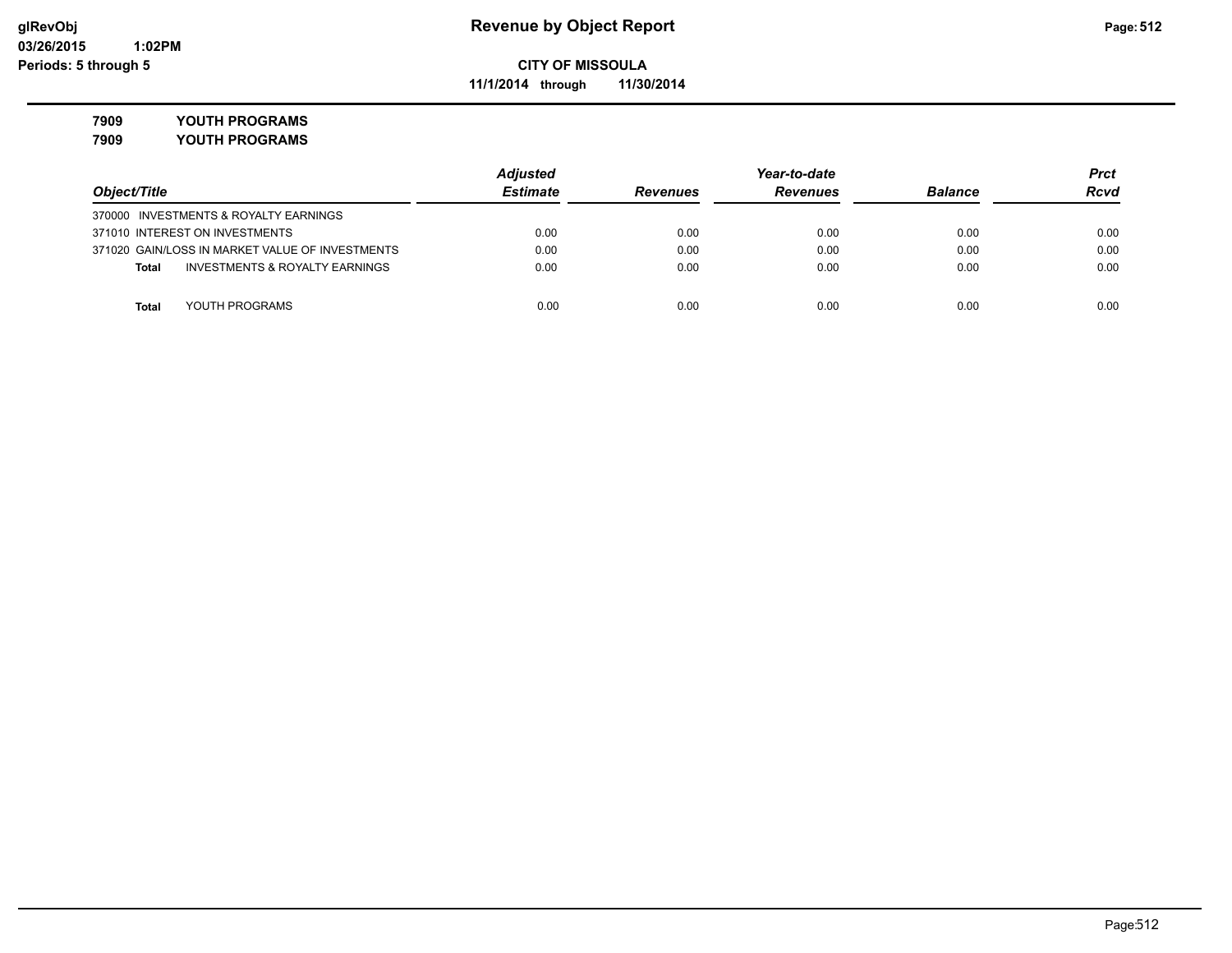### **glRevObj Revenue by Object Report Page:513**

**CITY OF MISSOULA**

**11/1/2014 through 11/30/2014**

#### **7909 YOUTH PROGRAMS**

| Object/Title |                                                | Adjusted<br><b>Estimate</b> | <b>Revenues</b> | Year-to-date<br><b>Revenues</b> | <b>Balance</b> | <b>Prct</b><br><b>Rcvd</b> |
|--------------|------------------------------------------------|-----------------------------|-----------------|---------------------------------|----------------|----------------------------|
|              | 370000 INVESTMENTS & ROYALTY EARNINGS          |                             |                 |                                 |                |                            |
|              | 371010 INTEREST ON INVESTMENTS                 | 0.00                        | 0.00            | 0.00                            | 0.00           | 0.00                       |
|              | 371020 GAIN/LOSS IN MARKET VALUE OF INVESTMENT | 0.00                        | 0.00            | 0.00                            | 0.00           | 0.00                       |
| <b>Total</b> | INVESTMENTS & ROYALTY EARNINGS                 | 0.00                        | 0.00            | 0.00                            | 0.00           | 0.00                       |
|              |                                                |                             |                 |                                 |                |                            |
| Total        | YOUTH PROGRAMS                                 | 0.00                        | 0.00            | 0.00                            | 0.00           | 0.00                       |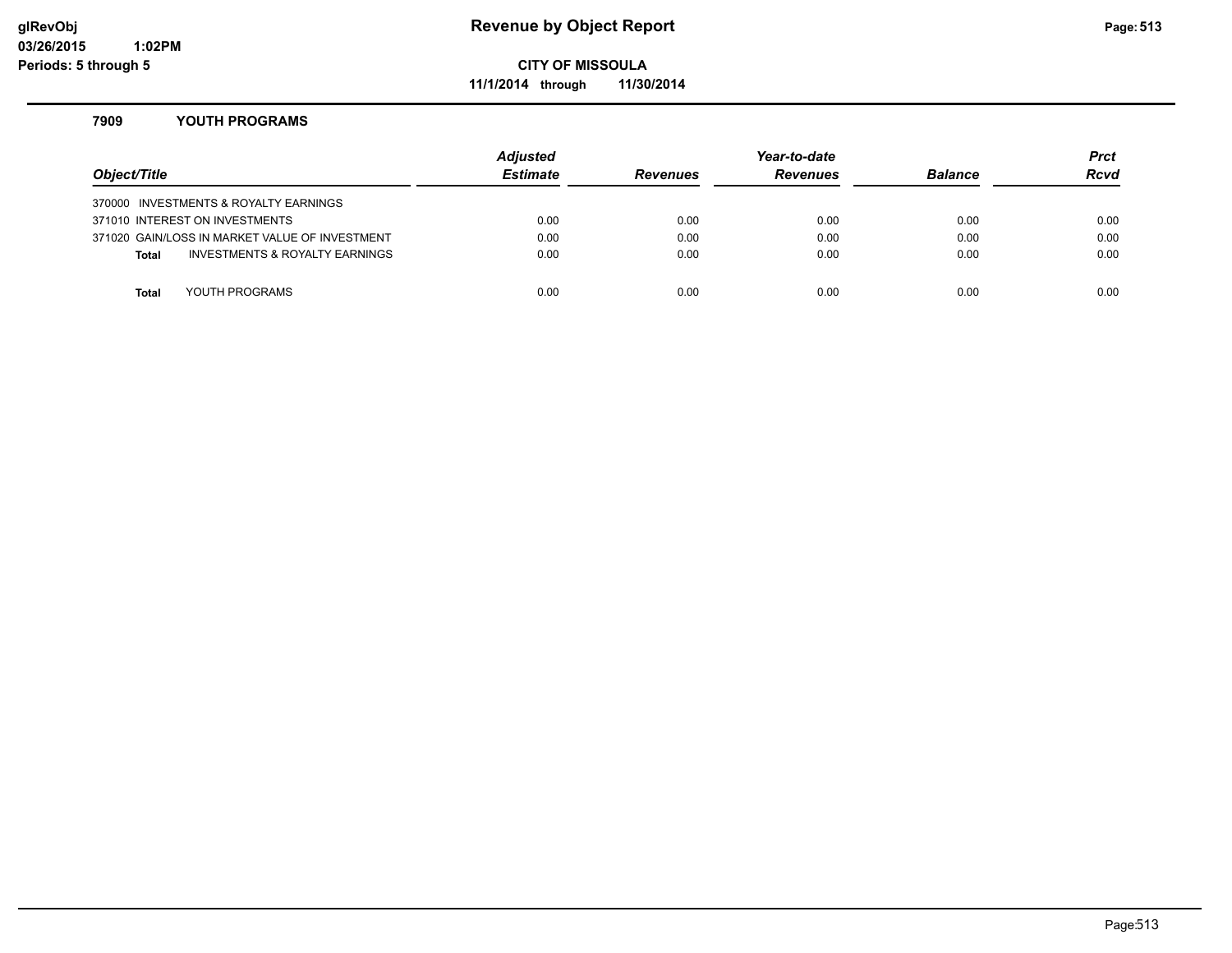**11/1/2014 through 11/30/2014**

### **7910 SIDEWALK & CURB LOAN FUND**

#### **7910 SIDEWALK & CURB LOAN FUND**

|                                                 | <b>Adjusted</b> |                 | Year-to-date    |                |             |
|-------------------------------------------------|-----------------|-----------------|-----------------|----------------|-------------|
| Object/Title                                    | <b>Estimate</b> | <b>Revenues</b> | <b>Revenues</b> | <b>Balance</b> | <b>Rcvd</b> |
| 370000 INVESTMENTS & ROYALTY EARNINGS           |                 |                 |                 |                |             |
| 371010 INTEREST ON INVESTMENTS                  | 0.00            | 0.00            | 0.00            | 0.00           | 0.00        |
| 371020 GAIN/LOSS IN MARKET VALUE OF INVESTMENTS | 0.00            | 0.00            | 0.00            | 0.00           | 0.00        |
| INVESTMENTS & ROYALTY EARNINGS<br><b>Total</b>  | 0.00            | 0.00            | 0.00            | 0.00           | 0.00        |
|                                                 |                 |                 |                 |                |             |
| SIDEWALK & CURB LOAN FUND<br>Total              | 0.00            | 0.00            | 0.00            | 0.00           | 0.00        |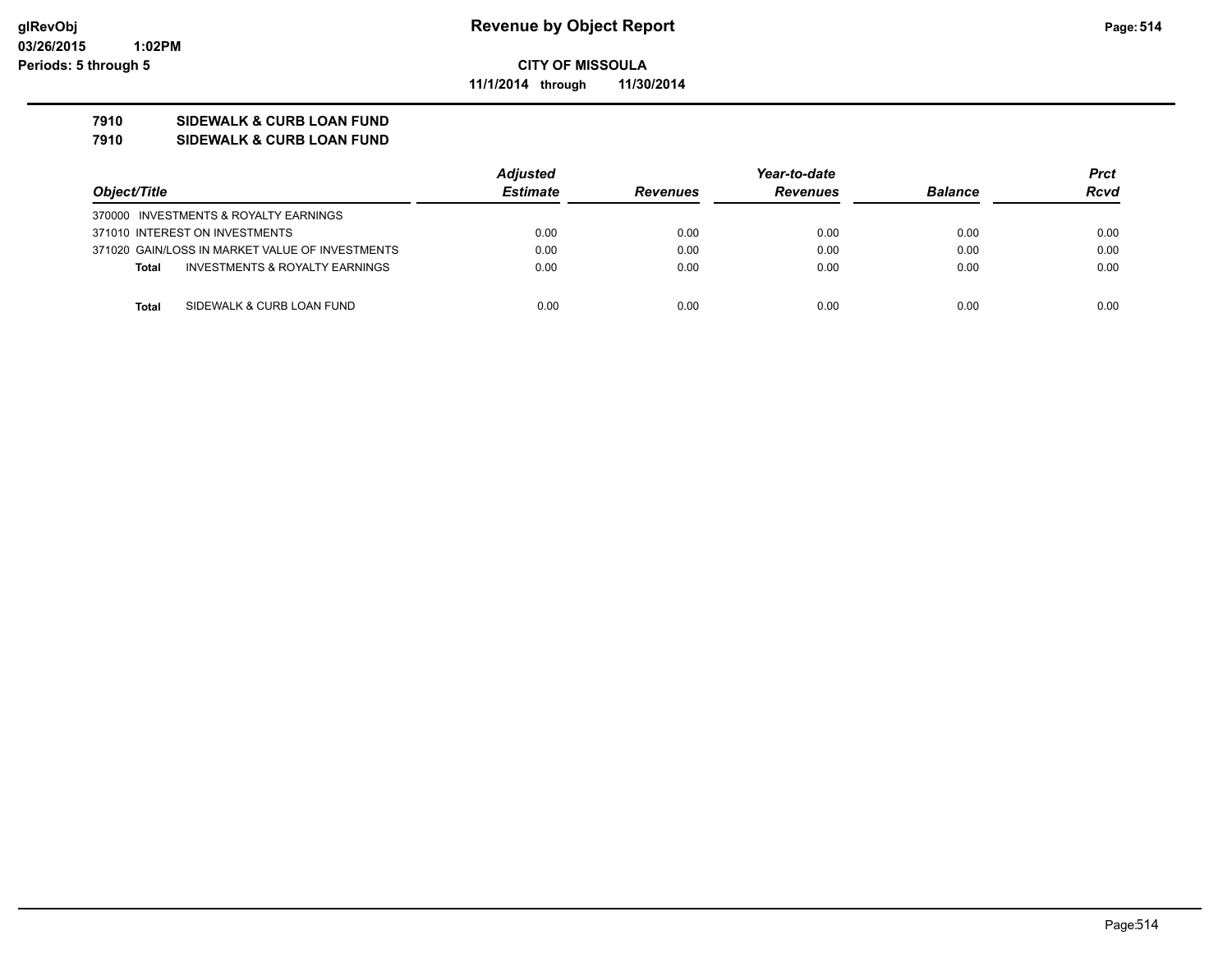**11/1/2014 through 11/30/2014**

### **7910 SIDEWALK & CURB LOAN FUND**

| Object/Title |                                                | <b>Adjusted</b><br><b>Estimate</b> | <b>Revenues</b> | Year-to-date<br><b>Revenues</b> | <b>Balance</b> | <b>Prct</b><br><b>Rcvd</b> |
|--------------|------------------------------------------------|------------------------------------|-----------------|---------------------------------|----------------|----------------------------|
|              | 370000 INVESTMENTS & ROYALTY EARNINGS          |                                    |                 |                                 |                |                            |
|              | 371010 INTEREST ON INVESTMENTS                 | 0.00                               | 0.00            | 0.00                            | 0.00           | 0.00                       |
|              | 371020 GAIN/LOSS IN MARKET VALUE OF INVESTMENT | 0.00                               | 0.00            | 0.00                            | 0.00           | 0.00                       |
| <b>Total</b> | INVESTMENTS & ROYALTY EARNINGS                 | 0.00                               | 0.00            | 0.00                            | 0.00           | 0.00                       |
|              |                                                |                                    |                 |                                 |                |                            |
| Total        | SIDEWALK & CURB LOAN FUND                      | 0.00                               | 0.00            | 0.00                            | 0.00           | 0.00                       |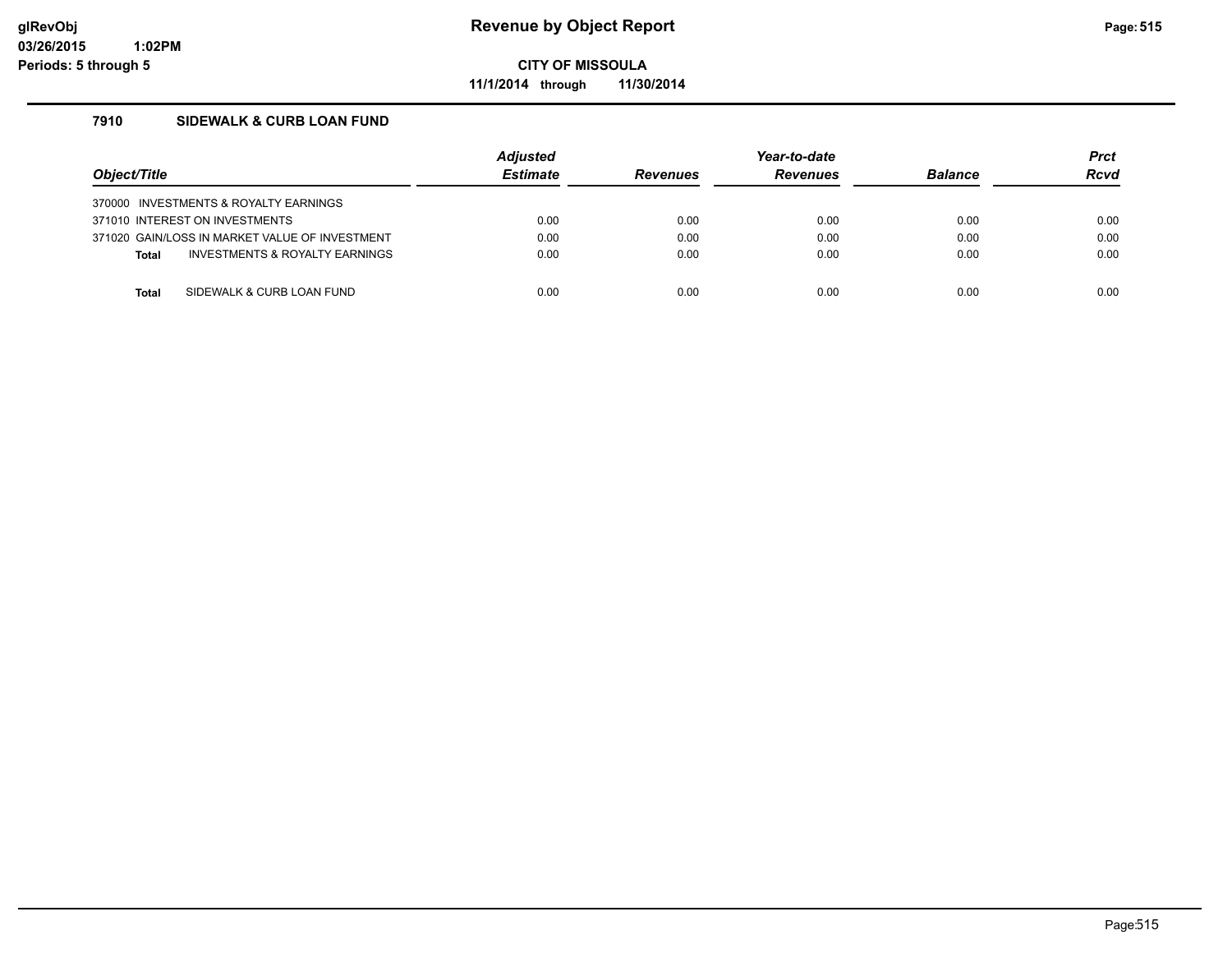**11/1/2014 through 11/30/2014**

### **7911 RESIDENTIAL INSPECTION FUND**

#### **7911 RESIDENTIAL INSPECTION FUND**

|                                                           | <b>Adjusted</b> |                 | Year-to-date    |                | <b>Prct</b> |
|-----------------------------------------------------------|-----------------|-----------------|-----------------|----------------|-------------|
| Object/Title                                              | <b>Estimate</b> | <b>Revenues</b> | <b>Revenues</b> | <b>Balance</b> | <b>Rcvd</b> |
| 320000 LICENSES & PERMITS                                 |                 |                 |                 |                |             |
| 323018 PAVING ASSESSMENTS                                 | 0.00            | 0.00            | 0.00            | 0.00           | 0.00        |
| LICENSES & PERMITS<br>Total                               | 0.00            | 0.00            | 0.00            | 0.00           | 0.00        |
| 360000 MISCELLANEOUS REVENUES                             |                 |                 |                 |                |             |
| 360010 MISCELLANEOUS                                      | 0.00            | 0.00            | 0.00            | 0.00           | 0.00        |
| 365001 *** Title Not Found ***                            | 0.00            | 0.00            | 0.00            | 0.00           | 0.00        |
| 365002 OTHER RECREATION DONATIONS                         | 0.00            | 0.00            | 0.00            | 0.00           | 0.00        |
| MISCELLANEOUS REVENUES<br><b>Total</b>                    | 0.00            | 0.00            | 0.00            | 0.00           | 0.00        |
| 370000 INVESTMENTS & ROYALTY EARNINGS                     |                 |                 |                 |                |             |
| 371010 INTEREST ON INVESTMENTS                            | 0.00            | 0.00            | 0.00            | 0.00           | 0.00        |
| 371020 GAIN/LOSS IN MARKET VALUE OF INVESTMENTS           | 0.00            | 0.00            | 0.00            | 0.00           | 0.00        |
| <b>INVESTMENTS &amp; ROYALTY EARNINGS</b><br><b>Total</b> | 0.00            | 0.00            | 0.00            | 0.00           | 0.00        |
| <b>RESIDENTIAL INSPECTION FUND</b><br><b>Total</b>        | 0.00            | 0.00            | 0.00            | 0.00           | 0.00        |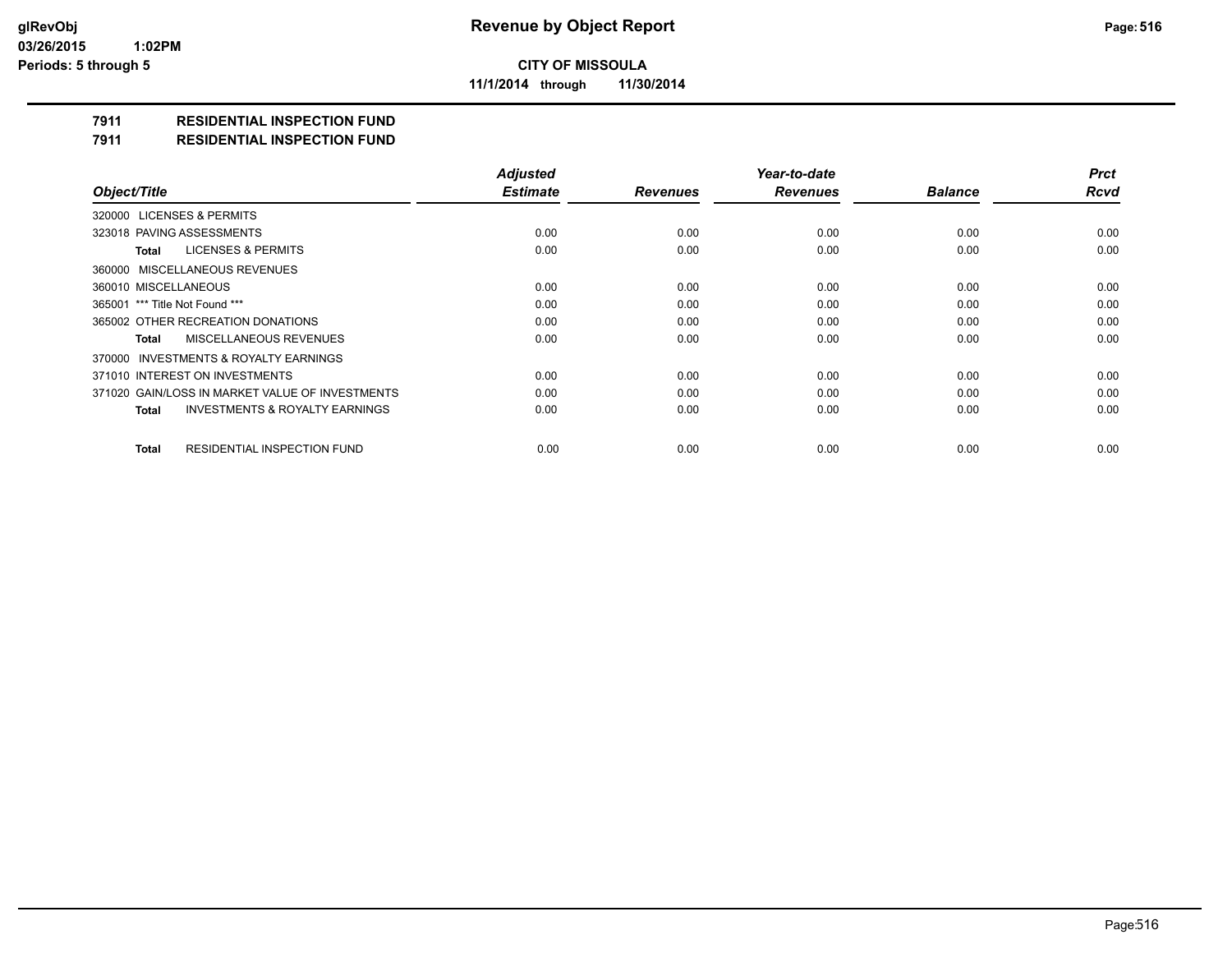**11/1/2014 through 11/30/2014**

### **7911 RESIDENTIAL INSPECTION FUND**

|                                                           | <b>Adjusted</b><br><b>Estimate</b> |                 | Year-to-date    |                | <b>Prct</b> |
|-----------------------------------------------------------|------------------------------------|-----------------|-----------------|----------------|-------------|
| Object/Title                                              |                                    | <b>Revenues</b> | <b>Revenues</b> | <b>Balance</b> | <b>Rcvd</b> |
| 320000 LICENSES & PERMITS                                 |                                    |                 |                 |                |             |
| 323018 PAVING ASSESSMENTS                                 | 0.00                               | 0.00            | 0.00            | 0.00           | 0.00        |
| <b>LICENSES &amp; PERMITS</b><br><b>Total</b>             | 0.00                               | 0.00            | 0.00            | 0.00           | 0.00        |
| 360000 MISCELLANEOUS REVENUES                             |                                    |                 |                 |                |             |
| 360010 MISCELLANEOUS                                      | 0.00                               | 0.00            | 0.00            | 0.00           | 0.00        |
| 365001 *** Title Not Found ***                            | 0.00                               | 0.00            | 0.00            | 0.00           | 0.00        |
| 365002 OTHER RECREATION DONATIONS                         | 0.00                               | 0.00            | 0.00            | 0.00           | 0.00        |
| <b>MISCELLANEOUS REVENUES</b><br><b>Total</b>             | 0.00                               | 0.00            | 0.00            | 0.00           | 0.00        |
| <b>INVESTMENTS &amp; ROYALTY EARNINGS</b><br>370000       |                                    |                 |                 |                |             |
| 371010 INTEREST ON INVESTMENTS                            | 0.00                               | 0.00            | 0.00            | 0.00           | 0.00        |
| 371020 GAIN/LOSS IN MARKET VALUE OF INVESTMENT            | 0.00                               | 0.00            | 0.00            | 0.00           | 0.00        |
| <b>INVESTMENTS &amp; ROYALTY EARNINGS</b><br><b>Total</b> | 0.00                               | 0.00            | 0.00            | 0.00           | 0.00        |
|                                                           |                                    |                 |                 |                |             |
| RESIDENTIAL INSPECTION FUND<br><b>Total</b>               | 0.00                               | 0.00            | 0.00            | 0.00           | 0.00        |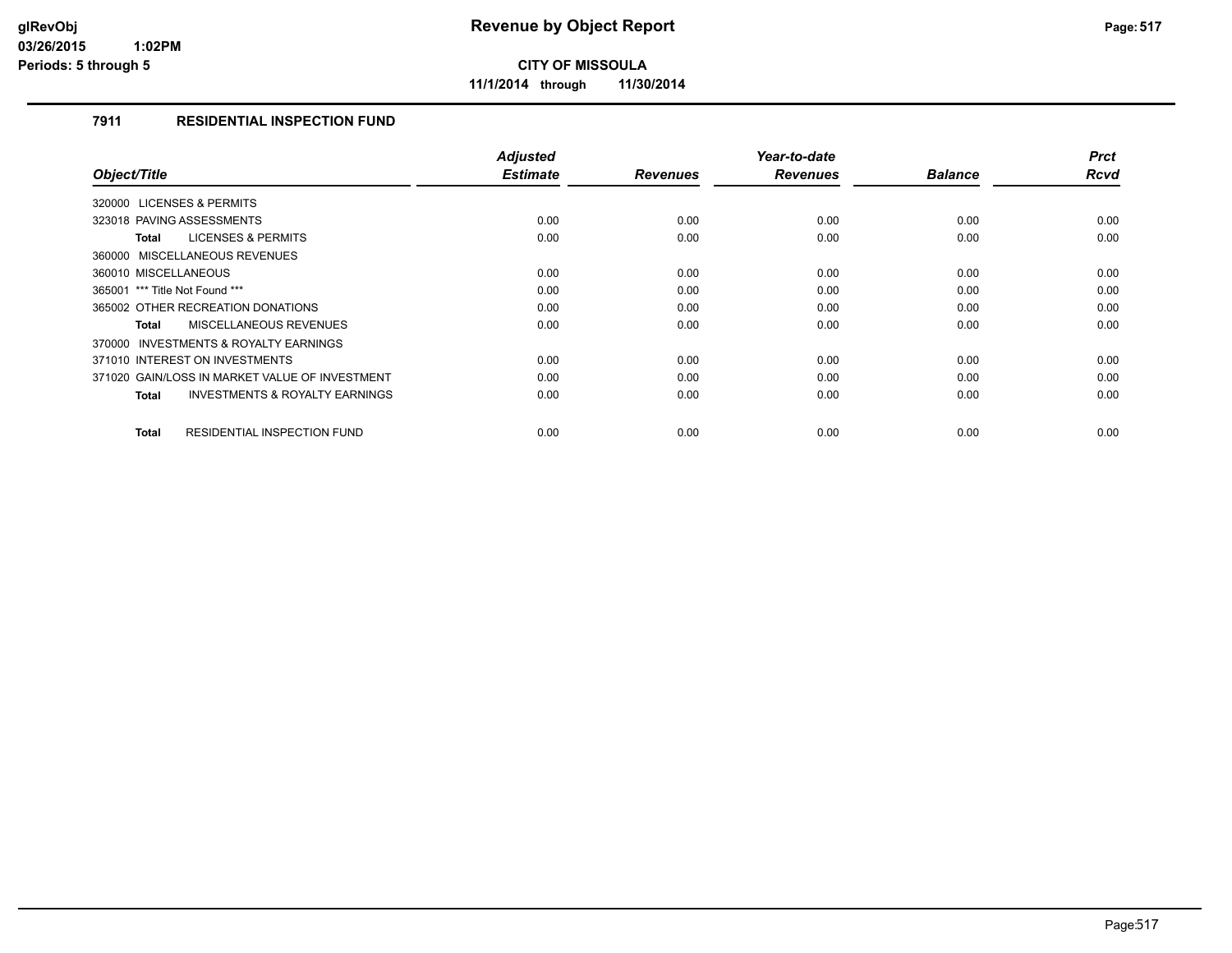**11/1/2014 through 11/30/2014**

#### **9000 GENERAL FIXED ASSETS ACCOUNT GROUP 9000 GENERAL FIXED ASSETS ACCOUNT GROUP**

|                                |                                           | <b>Adjusted</b> |                 | Year-to-date    |                | <b>Prct</b> |
|--------------------------------|-------------------------------------------|-----------------|-----------------|-----------------|----------------|-------------|
| Object/Title                   |                                           | <b>Estimate</b> | <b>Revenues</b> | <b>Revenues</b> | <b>Balance</b> | <b>Rcvd</b> |
|                                | 380000 OTHER FINANCING SOURCES            |                 |                 |                 |                |             |
| 382000 *** Title Not Found *** |                                           | 0.00            | 0.00            | 0.00            | 0.00           | 0.00        |
| <b>Total</b>                   | OTHER FINANCING SOURCES                   | 0.00            | 0.00            | 0.00            | 0.00           | 0.00        |
| <b>Total</b>                   | <b>GENERAL FIXED ASSETS ACCOUNT GROUP</b> | 0.00            | 0.00            | 0.00            | 0.00           | 0.00        |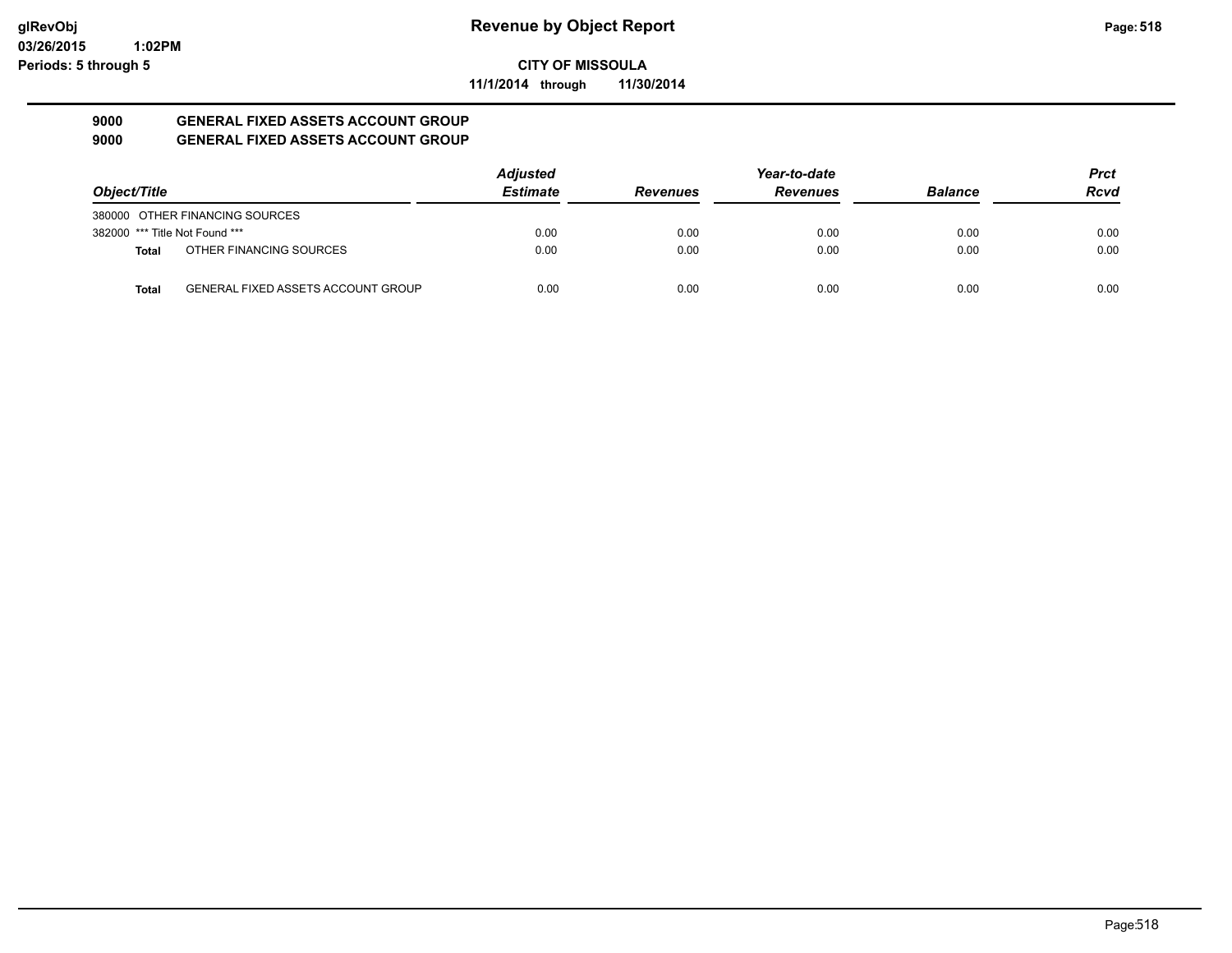**11/1/2014 through 11/30/2014**

### **9000 GENERAL FIXED ASSETS ACCOUNT GROUP**

|                                |                                           | <b>Adjusted</b> |                 | Year-to-date    |                | <b>Prct</b> |
|--------------------------------|-------------------------------------------|-----------------|-----------------|-----------------|----------------|-------------|
| Object/Title                   |                                           | <b>Estimate</b> | <b>Revenues</b> | <b>Revenues</b> | <b>Balance</b> | <b>Rcvd</b> |
|                                | 380000 OTHER FINANCING SOURCES            |                 |                 |                 |                |             |
| 382000 *** Title Not Found *** |                                           | 0.00            | 0.00            | 0.00            | 0.00           | 0.00        |
| <b>Total</b>                   | OTHER FINANCING SOURCES                   | 0.00            | 0.00            | 0.00            | 0.00           | 0.00        |
| <b>Total</b>                   | <b>GENERAL FIXED ASSETS ACCOUNT GROUF</b> | 0.00            | 0.00            | 0.00            | 0.00           | 0.00        |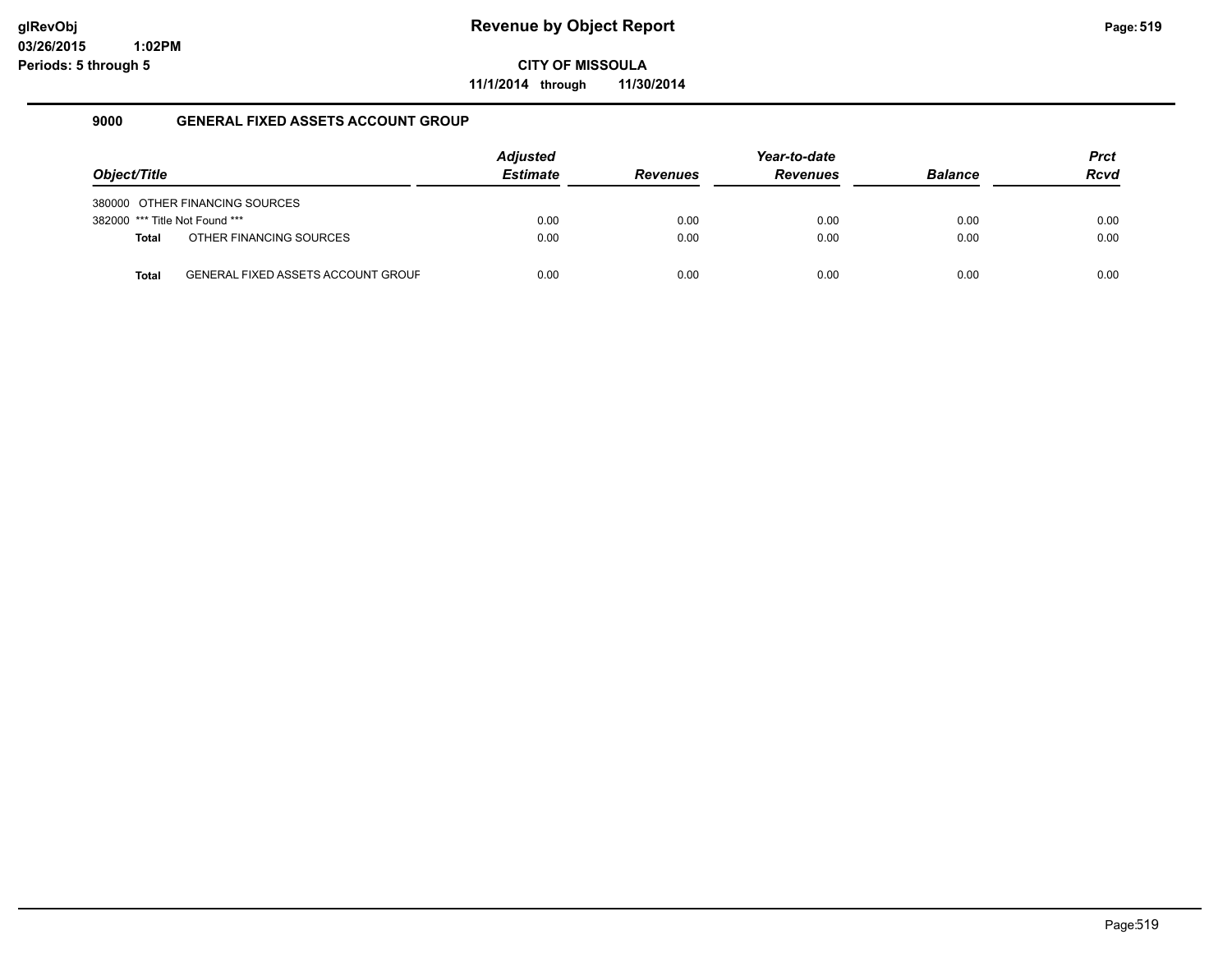**CITY OF MISSOULA 11/1/2014 through 11/30/2014**

#### *Grand Totals*

|                                                | <b>Adjusted</b> |                 | Year-to-date    |                | <b>Prct</b> |
|------------------------------------------------|-----------------|-----------------|-----------------|----------------|-------------|
| Object/Title                                   | <b>Estimate</b> | <b>Revenues</b> | <b>Revenues</b> | <b>Balance</b> | Rcvd        |
| 310000 TAXES/ASSESSMENTS                       |                 |                 |                 |                |             |
| 310000 TAXES/ASSESSMENTS                       | 0.00            | 0.00            | 0.00            | 0.00           | 0.00        |
| 311000 GENERAL PROPERTY TAXES                  | 26,837,655.00   | 37,210.55       | 180,802.89      | 26,656,852.11  | 0.67        |
| 311001 CURRENT TAXES                           | 0.00            | 0.00            | 0.00            | 0.00           | 0.00        |
| 311005 DELINQUENT TAXES                        | 0.00            | 5,908.37        | 47,623.53       | -47,623.53     | 0.00        |
| 311011 TAX INCREMENT                           | 4,528,123.00    | 6,086.08        | 238,985.48      | 4,289,137.52   | 5.28        |
| 311030 MOTOR VEHICLE TAXES                     | 1,320,185.00    | 130,354.48      | 254,011.86      | 1,066,173.14   | 19.24       |
| 312000 PENALTIES & INTEREST - DELINQUENT TAXES | 0.00            | 0.00            | 0.00            | 0.00           | 0.00        |
| 312001 PENALTIES & INTEREST                    | 99,383.00       | 384.58          | 3,018.72        | 96,364.28      | 3.04        |
| 314000 PROP TAX - OTHER THAN ASSESSED VAL      | 0.00            | 0.00            | 0.00            | 0.00           | 0.00        |
| 314001 LIGHT VEHICLE TAX                       | 0.00            | 0.00            | 0.00            | 0.00           | 0.00        |
| 314100 TBID REVENUE                            | 620,494.00      | 0.00            | 0.00            | 620,494.00     | 0.00        |
| TAXES/ASSESSMENTS<br><b>Total</b>              | 33,405,840.00   | 179,944.06      | 724,442.48      | 32,681,397.52  | 2.17        |
| 320000 LICENSES & PERMITS                      |                 |                 |                 |                |             |
| 322011 LIQUOR LICENSES                         | 33,975.00       | 0.00            | 0.00            | 33,975.00      | 0.00        |
| 322012 BEER LICENSES                           | 34,900.00       | 400.00          | 1,200.00        | 33,700.00      | 3.44        |
| 322013 WINE LICENSES                           | 11,700.00       | 0.00            | 0.00            | 11,700.00      | 0.00        |
| 322020 GENERAL BUSINESS/PROF/OCCUPATIONAL LIC  | 642,344.00      | 6,968.75        | 64,941.33       | 577,402.67     | 10.11       |
| 322021 RENTAL LICENSES                         | 60,828.00       | 266.00          | 1,431.60        | 59,396.40      | 2.35        |
| 322022 BLIC PENALTIES & LICENSES               | 12,360.00       | 361.50          | 9,235.48        | 3,124.52       | 74.72       |
| 322030 FRANCHISE FEES                          | 0.00            | 0.00            | 0.00            | 0.00           | 0.00        |
| 322031 FRANCHISE FEE - AT&T                    | 680,000.00      | 167,472.73      | 327,747.86      | 352,252.14     | 48.20       |
| 322032 FRANCHISE FEE - FIBERVISION             | 0.00            | 0.00            | 0.00            | 0.00           | 0.00        |
| 322033 FRANCHISE FEE - MASADA                  | 0.00            | 0.00            | 0.00            | 0.00           | 0.00        |
| 322034 PEG ACCESS                              | 56,000.00       | 10,495.68       | 21,397.65       | 34,602.35      | 38.21       |
| 323011 BUILDING PERMITS                        | 671,560.00      | 51,987.06       | 423,108.99      | 248,451.01     | 63.00       |
| 323012 ELECTRICAL PERMITS                      | 193,640.00      | 15,218.10       | 104,053.40      | 89,586.60      | 53.74       |
| 323013 PLUMBING PERMITS                        | 111,240.00      | 6,899.00        | 55,424.00       | 55,816.00      | 49.82       |
| 323014 BLDG PERMIT REVIEW FEE                  | 0.00            | 0.00            | 0.00            | 0.00           | 0.00        |
| 323015 EXCAVATING PERMITS                      | 396,550.00      | 19,203.14       | 176,459.74      | 220,090.26     | 44.50       |
| 323016 MOVING PERMITS                          | 6,644.00        | 0.00            | 412.00          | 6,232.00       | 6.20        |
| 323017 MECHANICAL PERMITS                      | 81,370.00       | 6,271.00        | 41,503.20       | 39,866.80      | 51.01       |
| 323018 PAVING ASSESSMENTS                      | 64,196.00       | 6,030.00        | 7,753.00        | 56,443.00      | 12.08       |
| 323019 ALARM USERS PERMITS                     | 16,068.00       | 234.00          | 8,475.00        | 7,593.00       | 52.74       |
| 323020 FENCE PERMITS                           | 13,792.00       | 258.00          | 5,047.00        | 8,745.00       | 36.59       |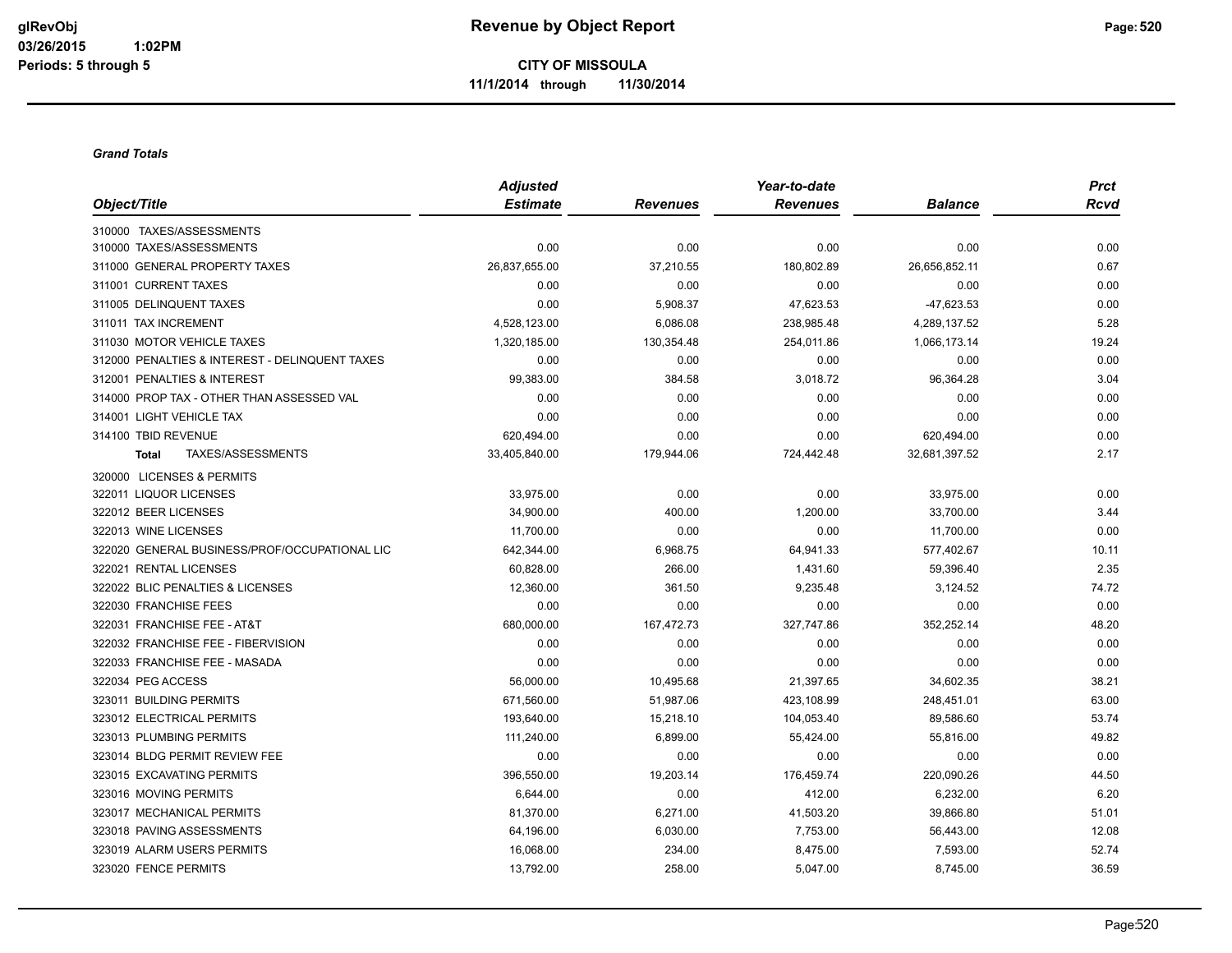**11/1/2014 through 11/30/2014**

| Object/Title                                   | <b>Adjusted</b><br><b>Estimate</b> | <b>Revenues</b> | Year-to-date<br><b>Revenues</b> | <b>Balance</b> | <b>Prct</b><br>Rcvd |
|------------------------------------------------|------------------------------------|-----------------|---------------------------------|----------------|---------------------|
| 323021 PAVING PERMITS                          | 32,960.00                          | 2,730.00        | 17,692.00                       | 15,268.00      | 53.68               |
| 323022 GRADING/DRAINAGE PERMITS                | 7,723.00                           | 1,170.00        | 6,134.00                        | 1,589.00       | 79.43               |
| 323023 ADA ACCESS PERMITS                      | 14,343.00                          | 1,483.00        | 10,385.00                       | 3,958.00       | 72.40               |
| 323025 STREET USE PERMITS                      | 3,862.00                           | 145.00          | 1,595.00                        | 2,267.00       | 41.30               |
| 323026 PYROTECHNICS PERMITS                    | 1,765.00                           | 580.00          | 3,240.00                        | $-1,475.00$    | 183.57              |
| 323027 HAULER PERMITS                          | 0.00                               | 0.00            | 0.00                            | 0.00           | 0.00                |
| 323030 ANIMAL LICENSES                         | 0.00                               | 707.50          | 3,332.00                        | $-3,332.00$    | 0.00                |
| 323031 CHICKEN LICENSES                        | 477.00                             | 30.00           | 195.00                          | 282.00         | 40.88               |
| 323051 BICYCLE LICENSES                        | 0.00                               | 0.00            | 0.00                            | 0.00           | 0.00                |
| 323052 STORM WATER POLLUTION PREVENTION PERMIT | 3,811.00                           | 278.00          | 1,946.00                        | 1,865.00       | 51.06               |
| 323054 ZONING COMPLIANCE PERMITS               | 3,090.00                           | 1,502.00        | 11,104.00                       | $-8,014.00$    | 359.35              |
| 323055 FLOOD PLAIN PERMITS                     | 0.00                               | 0.00            | 1,074.00                        | $-1,074.00$    | 0.00                |
| 323056 SIGN PERMITS                            | 7,210.00                           | 2,014.00        | 7,332.00                        | $-122.00$      | 101.69              |
| <b>LICENSES &amp; PERMITS</b><br><b>Total</b>  | 3,162,408.00                       | 302,704.46      | 1,312,219.25                    | 1,850,188.75   | 41.49               |
| 330000 INTERGOVERNMENTAL REVENUES              |                                    |                 |                                 |                |                     |
| 330000 INTERGOVERNMENTAL REVENUES              | 64,009.00                          | 0.00            | 122,411.47                      | $-58,402.47$   | 191.24              |
| 331000 FEDERAL GRANTS                          | 97,549.00                          | 0.00            | 13,083.00                       | 84,466.00      | 13.41               |
| 331001 BYRNE DISCRETIONARY                     | 0.00                               | 0.00            | 0.00                            | 0.00           | 0.00                |
| 331002 COUNTY ASSISTANCE CIP PROJECTS          | 0.00                               | 0.00            | 0.00                            | 0.00           | 0.00                |
| 331003 STATE HOME PROGRAM INCOME               | 186,489.00                         | 0.00            | 0.00                            | 186,489.00     | 0.00                |
| 331004 CITY ASSESSMENTS                        | 0.00                               | 0.00            | 0.00                            | 0.00           | 0.00                |
| 331005 WESTERN FEDERAL LANDS GRANT             | 0.00                               | 0.00            | 0.00                            | 0.00           | 0.00                |
| 331010 ENTITLEMENT - CDBG                      | 620,073.00                         | 54,161.12       | 227,825.30                      | 392,247.70     | 36.74               |
| 331011 NSP GRANT/SILVERTIP PROJECT             | 0.00                               | 0.00            | 0.00                            | 0.00           | 0.00                |
| 331012 ARRA/CDBG STIMULUS REVENUE              | 0.00                               | 0.00            | 0.00                            | 0.00           | 0.00                |
| 331013 NORTHSIDE PED BRIDGE ARRA GRANT         | 0.00                               | 0.00            | 0.00                            | 0.00           | 0.00                |
| 331014 WHITE PINE PLAYGROUND-CDBG GRANT        | 0.00                               | 0.00            | 0.00                            | 0.00           | 0.00                |
| 331016 HOMEWORD 1800 PHILLIPS                  | 0.00                               | 0.00            | 0.00                            | 0.00           | 0.00                |
| 331017 HUD 6.7M/SILVERTIP APTS                 | 0.00                               | 0.00            | 0.00                            | 0.00           | 0.00                |
| 331018 MHA 1M/SILVERTIP APTS                   | 0.00                               | 0.00            | 0.00                            | 0.00           | 0.00                |
| 331020 COPS GRANT                              | 0.00                               | 0.00            | 0.00                            | 0.00           | 0.00                |
| 331022 SMART POLICING GRANT                    | 0.00                               | 0.00            | 0.00                            | 0.00           | 0.00                |
| 331023 COPS HIRING GRANT 2011                  | 55,000.00                          | 0.00            | 17,588.74                       | 37,411.26      | 31.98               |
| 331024 DEPT OF JUSTICE GRANTS                  | 43,000.00                          | 0.00            | 0.00                            | 43,000.00      | 0.00                |
| 331025 DV ACCOUNTABILITY PROJECT               | 63,831.00                          | 0.00            | 10,849.99                       | 52,981.01      | 17.00               |
| 331026 ICAC GRANT                              | 102,698.00                         | 7.225.77        | 13,779.54                       | 88,918.46      | 13.42               |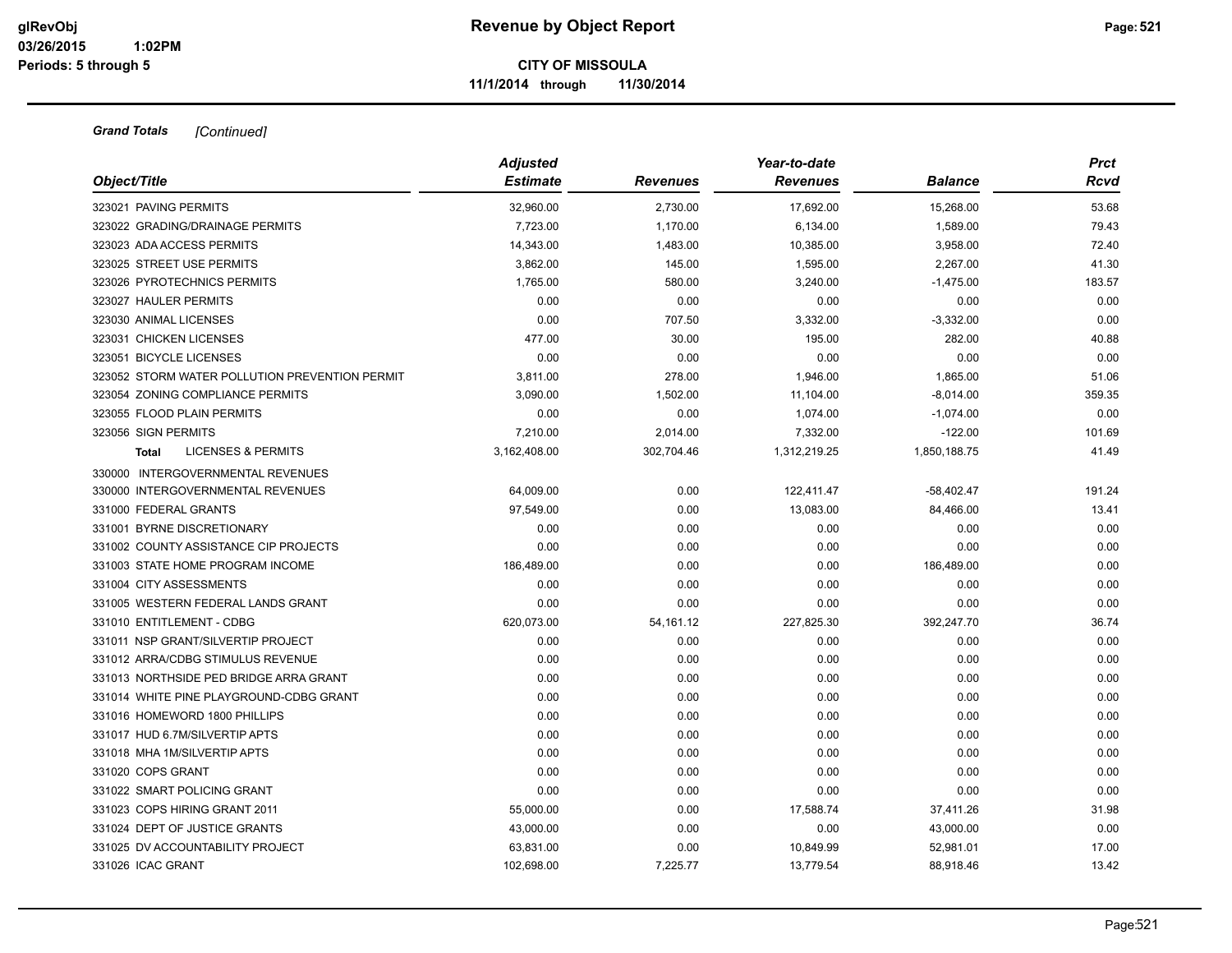**11/1/2014 through 11/30/2014**

|                                             | <b>Adjusted</b> |                 | Year-to-date    |                | <b>Prct</b> |
|---------------------------------------------|-----------------|-----------------|-----------------|----------------|-------------|
| Object/Title                                | <b>Estimate</b> | <b>Revenues</b> | <b>Revenues</b> | <b>Balance</b> | <b>Rcvd</b> |
| 331027 JAG GRANTS REVENUE                   | 0.00            | 0.00            | 3,646.90        | $-3,646.90$    | 0.00        |
| 331028 DUI-COPS IN SHOPS                    | 5,000.00        | 0.00            | 0.00            | 5,000.00       | 0.00        |
| 331029 CHRP GRANT                           | 0.00            | 0.00            | 0.00            | 0.00           | 0.00        |
| 331030 COMMUNITY RESOURCE OFFICER/MCPS      | 0.00            | 0.00            | 0.00            | 0.00           | 0.00        |
| 331031 EECBG REVOLVING LOAN                 | 0.00            | 0.00            | 0.00            | 0.00           | 0.00        |
| 331033 WORD                                 | 0.00            | 0.00            | 10,731.00       | $-10,731.00$   | 0.00        |
| 331036 RIVER HOUSE GRANT                    | 0.00            | 0.00            | 0.00            | 0.00           | 0.00        |
| 331037 ELOCAL.COM LOAN REPAYMENT            | 0.00            | 0.00            | 0.00            | 0.00           | 0.00        |
| 331038 EPA BROWNSFIELD GRANT                | 0.00            | 0.00            | 0.00            | 0.00           | 0.00        |
| 331039 EPA BROWNSFIELD ARRA                 | 0.00            | 0.00            | 0.00            | 0.00           | 0.00        |
| 331050 ISTEA/CTEP GRANT                     | 0.00            | 129,216.32      | 140,838.71      | $-140,838.71$  | 0.00        |
| 331051 ISTEA/CTEP-HIGGINS HILL/BECKWITH     | 0.00            | 0.00            | 0.00            | 0.00           | 0.00        |
| 331052 MDT CMAQ STRIPING GRANT              | 0.00            | 0.00            | 0.00            | 0.00           | 0.00        |
| 331053 CTEP PLAYFAIR                        | 0.00            | 0.00            | 0.00            | 0.00           | 0.00        |
| 331054 FHWA PL GRANT                        | 602,667.00      | 102,207.00      | 102,207.00      | 500,460.00     | 16.96       |
| 331055 FTA GRANT                            | 17,744.00       | 23,720.00       | 23,720.00       | $-5,976.00$    | 133.68      |
| 331056 MDT FEDERAL CMAQ                     | 381,084.00      | 63,078.71       | 20,605.25       | 360,478.75     | 5.41        |
| 331057 TRANSIT-MUTD CMAQ                    | 151,515.00      | 0.00            | 0.00            | 151,515.00     | 0.00        |
| 331060 NATL RECREATION TRAILS GRANTS        | 0.00            | 0.00            | 0.00            | 0.00           | 0.00        |
| 331081 GRANTS/DONATIONS - FORT MISSOULA     | 0.00            | 0.00            | 0.00            | 0.00           | 0.00        |
| 331090 EPA GRANT                            | 433,065.00      | 0.00            | 0.00            | 433,065.00     | 0.00        |
| 331091 US DOT HMEP GRANT                    | 0.00            | 0.00            | 0.00            | 0.00           | 0.00        |
| 331112 SAFER GRANT                          | 0.00            | 0.00            | 0.00            | 0.00           | 0.00        |
| 331113 FEMA GRANT                           | 0.00            | 0.00            | 0.00            | 0.00           | 0.00        |
| 331114 TITLE III GRANT-MSLA CO              | 0.00            | 0.00            | 14,500.00       | $-14,500.00$   | 0.00        |
| 331153 RUSSELL S 3RD IMPROVEMENTS           | 0.00            | 0.00            | 0.00            | 0.00           | 0.00        |
| 331154 CTEP-MILWAUKEE RR TRAIL              | 0.00            | 0.00            | 0.00            | 0.00           | 0.00        |
| 331155 CTEP/GRANT CREEK TRAIL BCN           | 0.00            | 419,366.08      | 443,579.99      | -443,579.99    | 0.00        |
| 331156 CTEP GRANT - S HILLS TRAIL SYSTEM    | 870,129.00      | 0.00            | 0.00            | 870,129.00     | 0.00        |
| 331159 CTEP-U OF M CROSSWALK PROJECT        | 0.00            | 0.00            | 0.00            | 0.00           | 0.00        |
| 331160 SAFE ROUTES TO SCHOOLS fY08 \$82,500 | 0.00            | 0.00            | 0.00            | 0.00           | 0.00        |
| 331161 CTEP-LOLO ST/BRIDGE TO DUNCAN S/C    | 0.00            | 0.00            | 0.00            | 0.00           | 0.00        |
| 331170 HISTORICAL PRESERVATION GRANT        | 5,500.00        | 5,225.00        | 5,225.00        | 275.00         | 95.00       |
| 331178 DUI TASK FORCE                       | 250,000.00      | 0.00            | 429.60          | 249,570.40     | 0.17        |
| 331180 LIBRARY LITERACY GRANT               | 0.00            | 0.00            | 0.00            | 0.00           | 0.00        |
| 331181 GRANTS/DONATIONS - FORT MISSOULA     | 0.00            | 0.00            | 0.00            | 0.00           | 0.00        |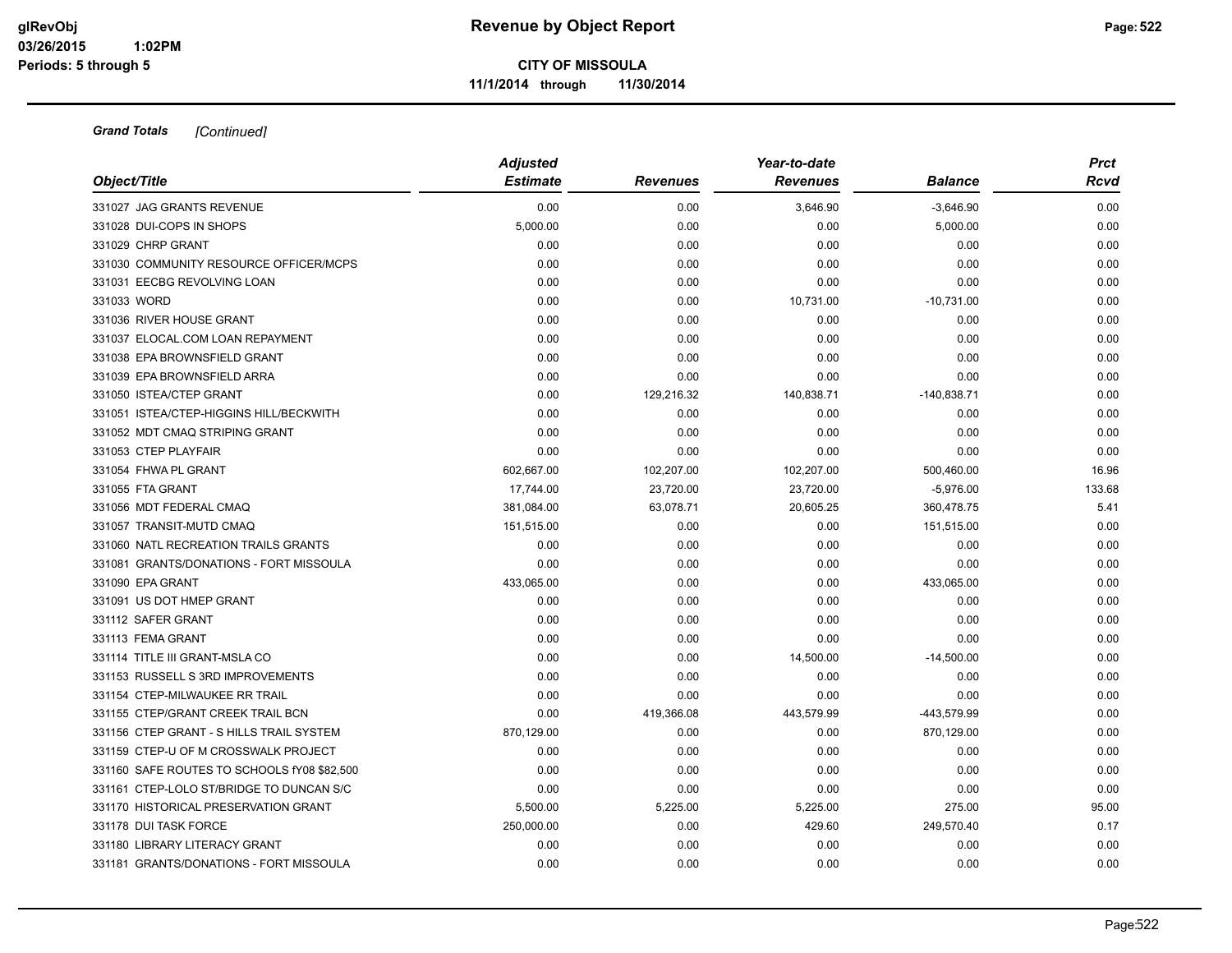**11/1/2014 through 11/30/2014**

|                                               | <b>Adjusted</b> |                 | Year-to-date    |                | <b>Prct</b> |
|-----------------------------------------------|-----------------|-----------------|-----------------|----------------|-------------|
| Object/Title                                  | <b>Estimate</b> | <b>Revenues</b> | <b>Revenues</b> | <b>Balance</b> | Rcvd        |
| 331990 IRS REIMB/DEBT SVS INTEREST            | 254.857.00      | 0.00            | 0.00            | 254,857.00     | 0.00        |
| 331992 FEDERAL ARRA GRANTS                    | 0.00            | 0.00            | 0.00            | 0.00           | 0.00        |
| 334013 STATE GRANT - OT SEATBELT              | 35,000.00       | 0.00            | 15,725.03       | 19,274.97      | 44.93       |
| 334014 MISSOULA COUNTY-GRANT CREEK TRAIL      | 0.00            | 0.00            | 0.00            | 0.00           | 0.00        |
| 334015 COPS TECHNOLOGY GRANT                  | 322,299.00      | 0.00            | 30,751.58       | 291,547.42     | 9.54        |
| 334016 BULLETPROOF VEST GRANT                 | 10,500.00       | 0.00            | 0.00            | 10,500.00      | 0.00        |
| 334017 SCHOOL RESOURCE OFFICER                | 0.00            | 0.00            | 248,850.00      | $-248,850.00$  | 0.00        |
| 334018 STATE GRANT - CAPITAL                  | 0.00            | 0.00            | 0.00            | 0.00           | 0.00        |
| 334020 UNDERAGE DRINKING GRANT                | 0.00            | 3,293.98        | 3,293.98        | $-3,293.98$    | 0.00        |
| 334025 COUNTY WEED                            | 0.00            | 0.00            | 3,873.68        | $-3,873.68$    | 0.00        |
| 334026 FOREST HEALTH GRANT                    | 0.00            | 0.00            | $-33,125.00$    | 33,125.00      | 0.00        |
| 334028 DEPT OF AG INTERN GRANT                | 0.00            | 0.00            | 0.00            | 0.00           | 0.00        |
| 334040 GAS TAX APPORTIONMENT                  | 982,213.00      | 89,963.30       | 449,816.55      | 532,396.45     | 45.80       |
| 334045 MONTANA DEPARTMENT TRANSPORTATION      | 0.00            | 0.00            | 0.00            | 0.00           | 0.00        |
| 334055 BANK CORP. LIC. TAX (CURRENT)          | 0.00            | 0.00            | 0.00            | 0.00           | 0.00        |
| 334056 BANK CORP. LIC. TAX - (PREVIOUS YEARS) | 0.00            | 0.00            | 0.00            | 0.00           | 0.00        |
| 334061 IMPACT FEES-CLEARING ACCOUNT           | 0.00            | 0.00            | 0.00            | 0.00           | 0.00        |
| 334071 DEQ/RIVER WATER SAMPLING               | 0.00            | 0.00            | 0.00            | 0.00           | 0.00        |
| 334076 BIG SKY TRUST FUND GRANTS              | 30,000.00       | 75,000.00       | 75,000.00       | $-45,000.00$   | 250.00      |
| 334112 WELLNESS GRANT                         | 0.00            | 0.00            | 0.00            | 0.00           | 0.00        |
| 334120 TSEP GRANT                             | 0.00            | 0.00            | 0.00            | 0.00           | 0.00        |
| 334121 DNRC GRANT                             | 0.00            | 0.00            | $-26,044.18$    | 26,044.18      | 0.00        |
| 334123 MAQI FEDERAL ASSISTANCE                | 0.00            | 0.00            | 0.00            | 0.00           | 0.00        |
| 334124 GRANTS-CIP                             | 0.00            | 0.00            | 0.00            | 0.00           | 0.00        |
| 334125 FIRE FIGHTER GRANT                     | 15,000.00       | 0.00            | 73,578.10       | $-58,578.10$   | 490.52      |
| 334126 DEVELOPER ASSESSMENTS                  | 0.00            | 0.00            | 0.00            | 0.00           | 0.00        |
| 334127 TONKIN TRAIL - FISH WILDLIFE PARKS     | 0.00            | 0.00            | 0.00            | 0.00           | 0.00        |
| 334128 CDBG FIRE HYDRANT GRANT                | 0.00            | 0.00            | 0.00            | 0.00           | 0.00        |
| 334140 DNRC GRANT                             | 0.00            | 0.00            | 0.00            | 0.00           | 0.00        |
| 334145 WESTERN MT MENTAL HEALTH CTR           | 0.00            | 117,108.34      | 191,276.87      | -191,276.87    | 0.00        |
| 334146 ADDI FUNDS-1ST TIME HOMEBUYERS         | 12,243.00       | 0.00            | 0.00            | 12,243.00      | 0.00        |
| 334149 MISSOULA HOMEOWNERSHIP PROGRAM         | 300,000.00      | 0.00            | 0.00            | 300,000.00     | 0.00        |
| 334153 FY14 DISTRICT XI HRC TBRA              | 0.00            | 0.00            | 0.00            | 0.00           | 0.00        |
| 334154 FY08 homeWORD                          | 0.00            | 0.00            | 0.00            | 0.00           | 0.00        |
| 334155 FY08 NMCDC                             | 0.00            | 0.00            | 0.00            | 0.00           | 0.00        |
| 334156 HOME PROGRAM INCOME                    | 35.500.00       | 0.00            | 0.00            | 35,500.00      | 0.00        |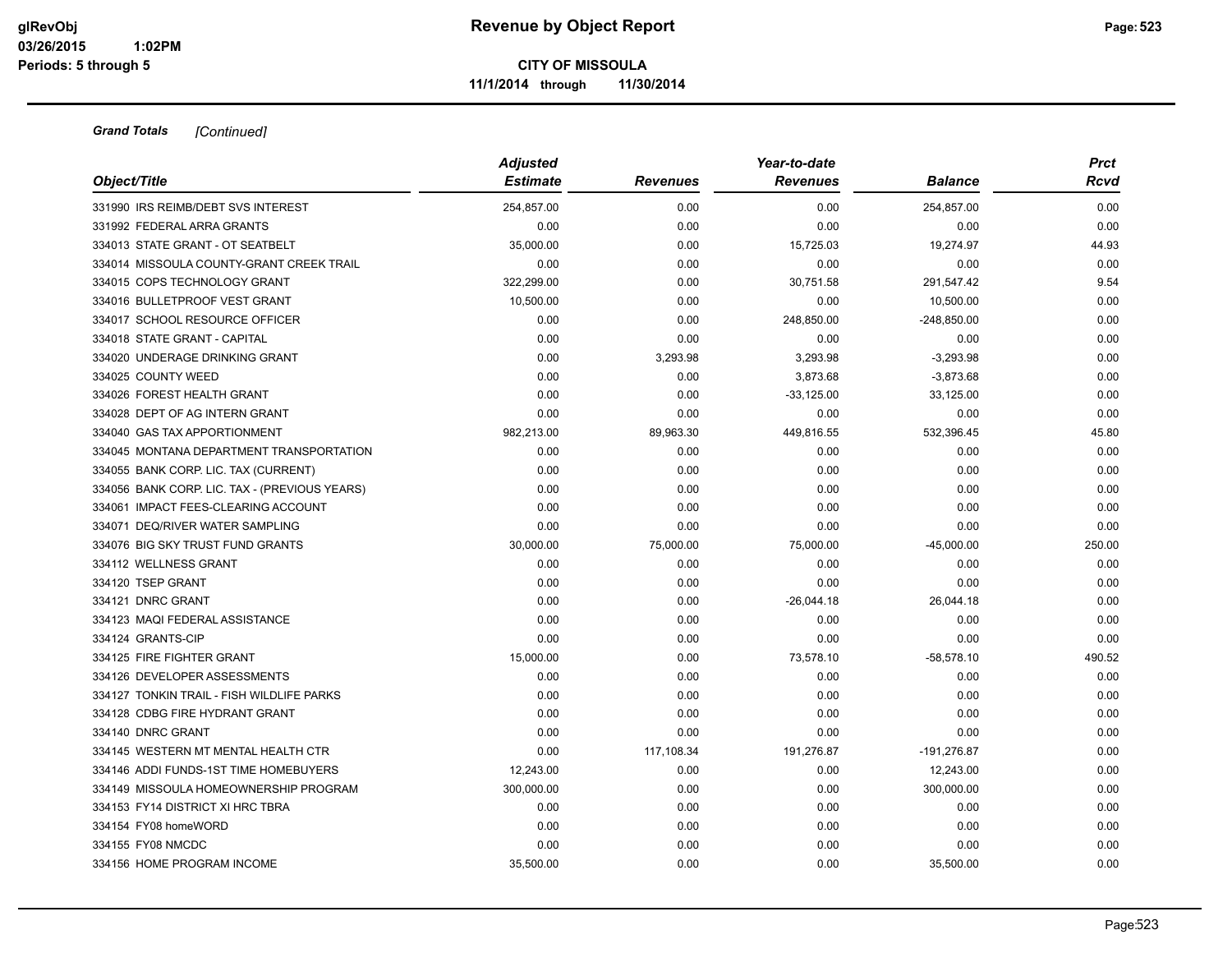**11/1/2014 through 11/30/2014**

|                                                   | <b>Adjusted</b> |                 | Year-to-date    |                | <b>Prct</b> |
|---------------------------------------------------|-----------------|-----------------|-----------------|----------------|-------------|
| Object/Title                                      | <b>Estimate</b> | <b>Revenues</b> | <b>Revenues</b> | <b>Balance</b> | Rcvd        |
| 334157 FY09 MHA                                   | 0.00            | 0.00            | 0.00            | 0.00           | 0.00        |
| 334159 FY09 HOMEWORD                              | 0.00            | 0.00            | 0.00            | 0.00           | 0.00        |
| 334160 FY09 NMCDC                                 | 0.00            | 0.00            | 0.00            | 0.00           | 0.00        |
| 334161 FY10 DISTRICT XI HRC                       | 0.00            | 0.00            | 0.00            | 0.00           | 0.00        |
| 334163 FY10 homeWORD/SOLSTICE APT                 | 0.00            | 0.00            | 0.00            | 0.00           | 0.00        |
| 334990 ARRA FUNDING                               | 0.00            | 0.00            | 0.00            | 0.00           | 0.00        |
| 334991 ARRA HB645 FUNDING                         | 0.00            | 0.00            | 0.00            | 0.00           | 0.00        |
| 334992 ARRA LOAN                                  | 0.00            | 0.00            | 0.00            | 0.00           | 0.00        |
| 335075 STATE GAMBLING/VIDEO/KENO/BINGO FEES       | 127,650.00      | 106,600.00      | 106,600.00      | 21,050.00      | 83.51       |
| 335076 STATE GAMBLING LICENSE FEES                | 0.00            | 0.00            | 0.00            | 0.00           | 0.00        |
| 335077 STATE KENO/BINGO PROCEEDS TAX              | 0.00            | 0.00            | 0.00            | 0.00           | 0.00        |
| 335210 PERSONAL PROPERTY TAX REIMBURSEMENT        | 554,296.00      | 264,235.88      | 264,235.88      | 290,060.12     | 47.67       |
| 335230 HB 124 REVENUE                             | 7,300,985.00    | 127,630.00      | 2,121,582.67    | 5,179,402.33   | 29.06       |
| 335250 STATE REIMB - SB #184                      | 200,000.00      | 0.00            | 0.00            | 200,000.00     | 0.00        |
| 336001 MDT REIMBURSEMENTS                         | 0.00            | 0.00            | 0.00            | 0.00           | 0.00        |
| 336021 STATE CONTRIB - POLICE RETIREMENT          | 2,180,799.00    | 176,407.21      | 853,453.47      | 1,327,345.53   | 39.13       |
| 336022 STATE CONTRIB. - FIRE RETIREMENT           | 2,262,024.00    | 173,174.08      | 851,204.84      | 1,410,819.16   | 37.63       |
| 336023 STATE CONTRIB. - PERS                      | 9,986.00        | 1,092.48        | 7,325.47        | 2,660.53       | 73.36       |
| 336030 COUNTY CONTRIBUTION                        | 19,800.00       | 0.00            | 0.00            | 19,800.00      | 0.00        |
| 337000 LOCAL GRANTS                               | 0.00            | 0.00            | 0.00            | 0.00           | 0.00        |
| 337002 MRA GRANT                                  | 0.00            | 0.00            | 0.00            | 0.00           | 0.00        |
| 337003 HEALTH DEPT-STORM WATER MGMT               | 0.00            | 0.00            | 0.00            | 0.00           | 0.00        |
| 337010 COUNTY REIMBURSEMENT-DEANOS                | 0.00            | 0.00            | 0.00            | 0.00           | 0.00        |
| 337012 LEGAL SERVICES-CONTRACTED/REIMB.           | 0.00            | 0.00            | 4,800.00        | $-4,800.00$    | 0.00        |
| 337013 MUTD SIGN MAINTENANCE AGREEMENT            | 3,000.00        | 0.00            | 0.00            | 3,000.00       | 0.00        |
| 338000 LOCAL SHARING OF TAX INCREMENT             | 268,162.00      | 0.00            | 133,425.29      | 134,736.71     | 49.76       |
| 338001 EXCESS PLEDGED TAX INCREMENT RETURNED      | 0.00            | 0.00            | 0.00            | 0.00           | 0.00        |
| 338100 PLANNING MILLS PASSED THRU COUNTY          | 329,157.00      | 0.00            | 0.00            | 329,157.00     | 0.00        |
| 339000 PAYMENT IN LIEU OF TAXES                   | 34,056.00       | 0.00            | 0.00            | 34,056.00      | 0.00        |
| <b>INTERGOVERNMENTAL REVENUES</b><br><b>Total</b> | 19,236,880.00   | 1,938,705.27    | 6,546,645.72    | 12,690,234.28  | 34.03       |
| 340000 CHARGES FOR SERVICES                       |                 |                 |                 |                |             |
| 340051 GRILL VAN CONCESSIONS                      | 0.00            | 0.00            | 19,438.50       | $-19,438.50$   | 0.00        |
| 341009 BLDG ADMIN FEES                            | 245,008.00      | 0.00            | 0.00            | 245,008.00     | 0.00        |
| 341010 MISCELLANEOUS COLLECTIONS                  | 350.00          | 0.00            | 6.75            | 343.25         | 1.93        |
| 341011 TRANSPORTATION ADMIN FEES                  | 24,000.00       | 0.00            | 0.00            | 24,000.00      | 0.00        |
| 341012 MAYORS PROCLAMATION FEES                   | 100.00          | 0.00            | 30.00           | 70.00          | 30.00       |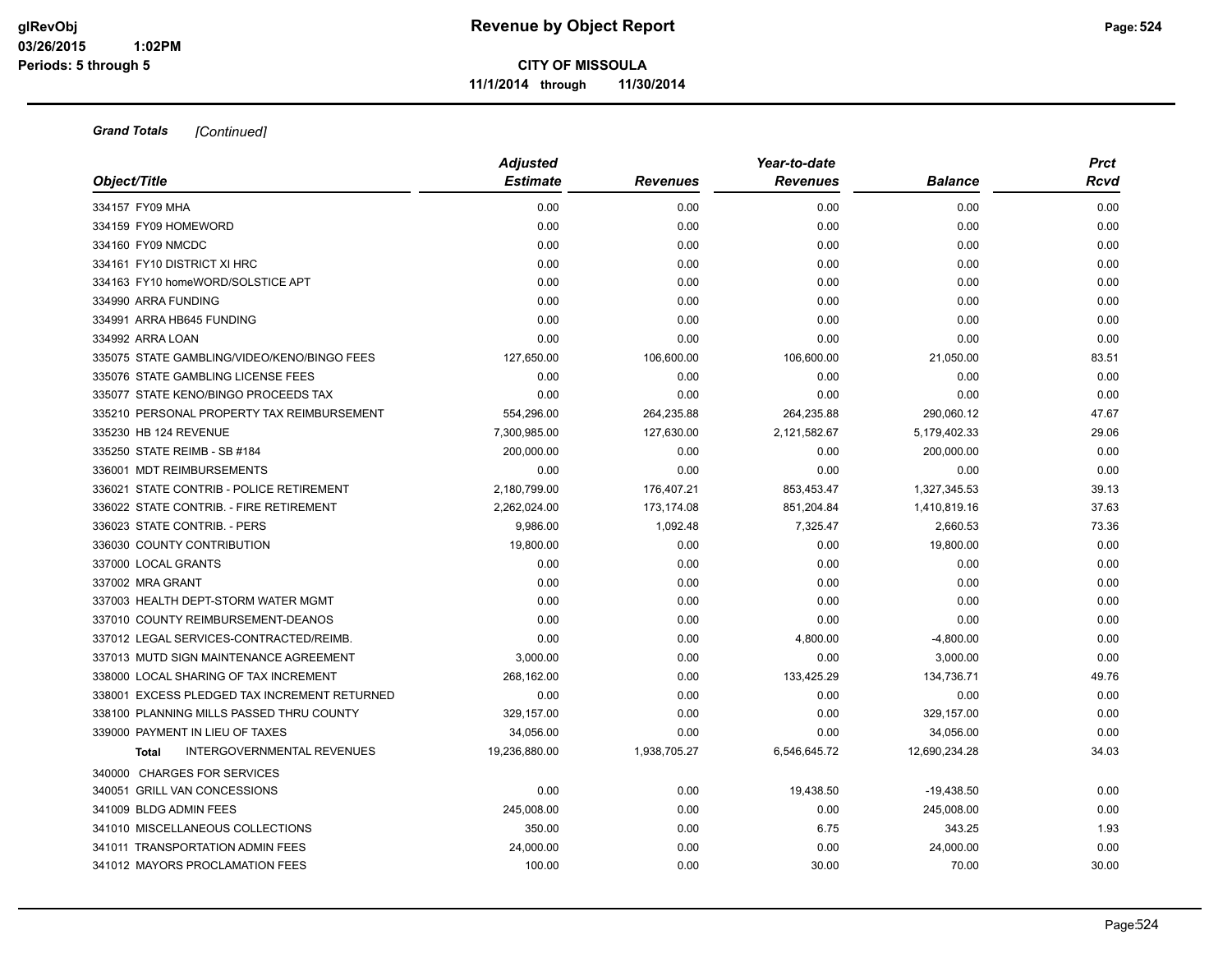**11/1/2014 through 11/30/2014**

| Object/Title                               | <b>Adjusted</b> |                 | Year-to-date    |                | <b>Prct</b> |
|--------------------------------------------|-----------------|-----------------|-----------------|----------------|-------------|
|                                            | <b>Estimate</b> | <b>Revenues</b> | <b>Revenues</b> | <b>Balance</b> | Rcvd        |
| 341013 AIR FUND FEES                       | 250.00          | 0.00            | 55.00           | 195.00         | 22.00       |
| 341015 SEWER ADMINISTRATION FEES           | 1,173,327.00    | 0.00            | 0.00            | 1,173,327.00   | 0.00        |
| 341016 MRA ADMINISTRATION FEES             | 117,053.00      | 0.00            | 0.00            | 117,053.00     | 0.00        |
| 341017 LIGHTING ADMINISTRATION FEES        | 15,002.00       | 0.00            | 0.00            | 15,002.00      | 0.00        |
| 341018 PARKING COMM ADMIN FEES             | 173,680.00      | 0.00            | 0.00            | 173,680.00     | 0.00        |
| 341021 SID ADMINISTRATION FEES             | 0.00            | 0.00            | 0.00            | 0.00           | 0.00        |
| 341022 PROJECT ADMIN FEES                  | 0.00            | 0.00            | 0.00            | 0.00           | 0.00        |
| 341023 PLANNING ADMIN FEES                 | 24,000.00       | 0.00            | 0.00            | 24,000.00      | 0.00        |
| 341031 STATE REIMB MUNI COURT              | 0.00            | 0.00            | 0.00            | 0.00           | 0.00        |
| 341032 IMPACT FEE CLEARING ACCOUNT         | 900,000.00      | 122,053.66      | 534,926.11      | 365,073.89     | 59.44       |
| 341033 IMPACT FEES-PARKS SHARE             | 0.00            | 0.00            | 0.00            | 0.00           | 0.00        |
| 341034 IMPACT FEES-FIRE SHARE              | 0.00            | 0.00            | 0.00            | 0.00           | 0.00        |
| 341035 IMPACT FEES-POLICE SHARE            | 0.00            | 0.00            | 0.00            | 0.00           | 0.00        |
| 341036 IMPACT FEES-COMMUNITY SERVICE SHARE | 0.00            | 0.00            | 0.00            | 0.00           | 0.00        |
| 341037 IMPACT FEE-ROAD SHARE               | 0.00            | 0.00            | 0.00            | 0.00           | 0.00        |
| 341041 SEWER EXTENSION RECORDING FEES      | 4,500.00        | 339.00          | 1,330.00        | 3,170.00       | 29.56       |
| 341052 MUNICIPAL COURT FILING FEES         | 283,400.00      | 33,189.42       | 121,979.96      | 161,420.04     | 43.04       |
| 341055 CRIME VICTIM SURCHARGE              | 2,500.00        | 185.00          | 598.00          | 1,902.00       | 23.92       |
| 341067 SUBDIVISION EXEMPTION AFFIDAVITS    | 0.00            | 400.00          | 2,200.00        | $-2,200.00$    | 0.00        |
| 341068 SUBDIVISON FEES                     | 5,000.00        | 496.00          | 2,338.00        | 2,662.00       | 46.76       |
| 341069 REZONING FEES                       | 5.000.00        | 0.00            | 0.00            | 5,000.00       | 0.00        |
| 341070 DESIGN REVIEW BOARD                 | 15,000.00       | 0.00            | 11,912.31       | 3,087.69       | 79.42       |
| 341071 BOARD OF ADJUST. ZONING, SIGNS      | 58,400.00       | 0.00            | 0.00            | 58,400.00      | 0.00        |
| 341072 FLOOD PLAIN-0THER FEES              | 0.00            | 0.00            | 0.00            | 0.00           | 0.00        |
| 341073 FIRE PLAN CHECK FEES                | 27,981.00       | 2,551.00        | 15,005.00       | 12,976.00      | 53.63       |
| 341074 FIRE INSPECTION FEES                | 0.00            | 4,777.99        | 28,539.99       | $-28,539.99$   | 0.00        |
| 341076 ENGINEERING PLAN CHECK FEES         | 33,478.00       | 3,284.00        | 21,271.00       | 12,207.00      | 63.54       |
| 341077 ZONING COMPLIANCE INSPECTIONS       | 0.00            | 0.00            | 0.00            | 0.00           | 0.00        |
| 341078 ENGINEERING MAP FEES                | 120.00          | 5.00            | 25.00           | 95.00          | 20.83       |
| 341079 GREASE INTERCEPTOR APPEAL FEES      | 2,000.00        | 0.00            | 608.00          | 1,392.00       | 30.40       |
| 341090 STREET VACATION PETITION FEES       | 0.00            | 0.00            | 1,923.00        | $-1,923.00$    | 0.00        |
| 341091 INSPECTION CODE BOOKS & COPIES      | 515.00          | 68.50           | 376.00          | 139.00         | 73.01       |
| 341100 GRANT ADMINISTRATION SERVICE FEES   | 0.00            | 0.00            | 0.00            | 0.00           | 0.00        |
| 341450 *** Title Not Found ***             | 0.00            | 0.00            | 0.00            | 0.00           | 0.00        |
| 342000 ANTI-GRAFFITI PROJECT               | 5,000.00        | 0.00            | 1,000.00        | 4,000.00       | 20.00       |
| 342010 POLICE/BID AGREEMENT                | 0.00            | 0.00            | 0.00            | 0.00           | 0.00        |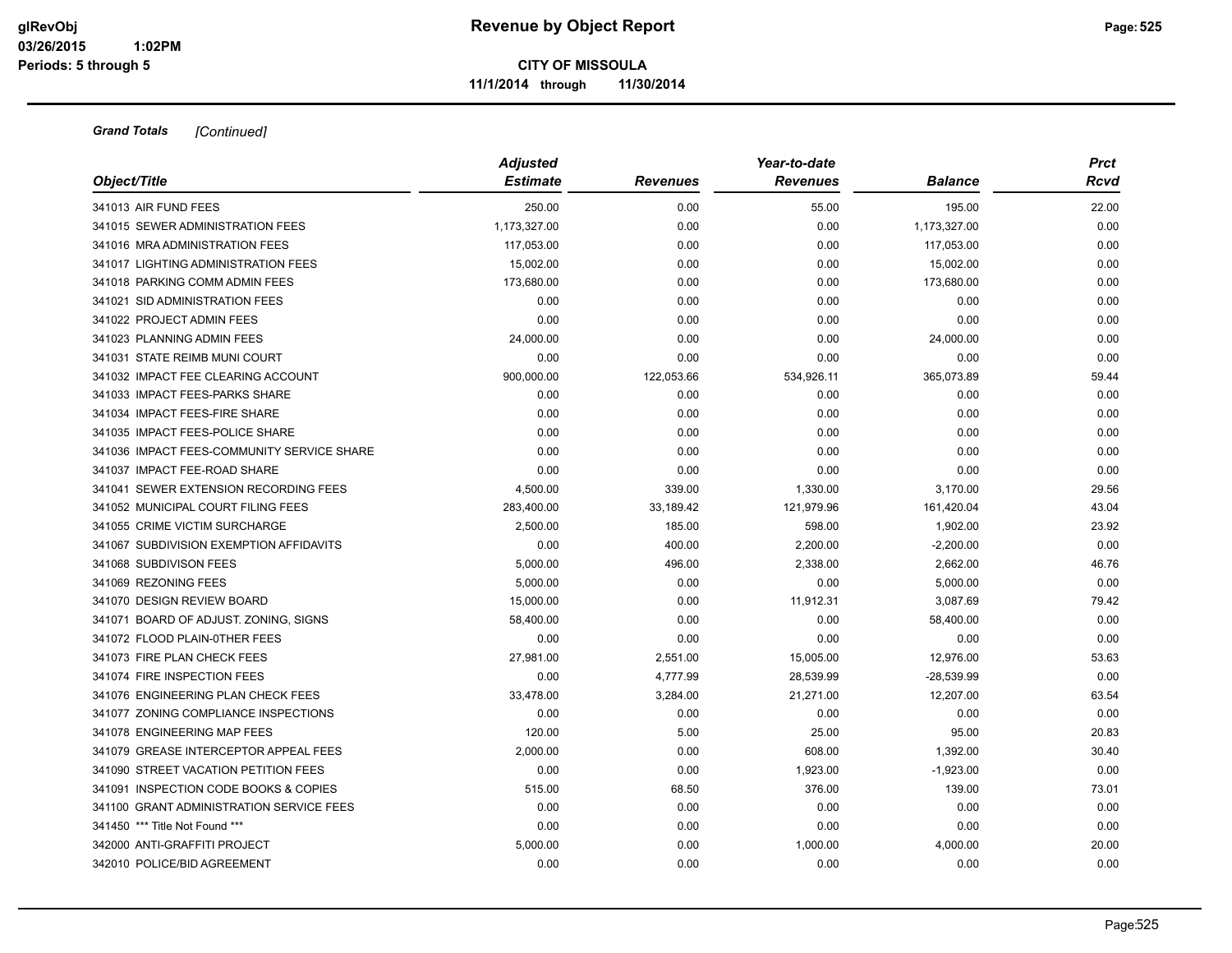**11/1/2014 through 11/30/2014**

|                                             | <b>Adjusted</b> |                 | Year-to-date    |                | <b>Prct</b> |  |
|---------------------------------------------|-----------------|-----------------|-----------------|----------------|-------------|--|
| Object/Title                                | <b>Estimate</b> | <b>Revenues</b> | <b>Revenues</b> | <b>Balance</b> | Rcvd        |  |
| 342012 PD REIMBURSABLE SERVICES             | 0.00            | 0.00            | 0.00            | 0.00           | 0.00        |  |
| 342013 SECURITY INVEST FEES                 | 61,000.00       | 950.80          | 45,751.04       | 15,248.96      | 75.00       |  |
| 342014 POLICE DEPARTMENT SERVICE FEES       | 157,300.00      | 1,479.00        | 51,472.34       | 105,827.66     | 32.72       |  |
| 342015 POLICE OVERTIME FEES                 | 84,000.00       | 4,884.70        | 67,051.19       | 16,948.81      | 79.82       |  |
| 342016 POLICE TRAINING FEES                 | 36,000.00       | 0.00            | 3,065.30        | 32,934.70      | 8.51        |  |
| 342017 CATERING FEES                        | 7,200.00        | 245.00          | 3,018.56        | 4,181.44       | 41.92       |  |
| 342018 DESK REPORTS                         | 20,000.00       | 1,126.00        | 9,020.00        | 10,980.00      | 45.10       |  |
| 342019 ABANDONED VEHICLE REVENUE FEES       | 32,500.00       | 0.00            | 9,642.50        | 22,857.50      | 29.67       |  |
| 342020 FIRE DEPARTMENT FEES                 | 100.00          | 59.50           | 147.00          | $-47.00$       | 147.00      |  |
| 342021 CPR EDUCATION PROGRAM                | 7,435.00        | 805.00          | 4,710.00        | 2,725.00       | 63.35       |  |
| 342022 OUTSIDE HIRES                        | 524,890.00      | 28,357.04       | 338,717.81      | 186,172.19     | 64.53       |  |
| 342060 BIKE PROGRAM SALES & FEES            | 2,700.00        | 0.00            | 1,229.37        | 1,470.63       | 45.53       |  |
| 343000 PW REIMBURSABLE SERVICES             | 31,258.00       | 3,325.00        | 3,355.00        | 27,903.00      | 10.73       |  |
| 343001 SIGN FABRICATION & CONTRACTS         | 500.00          | 0.00            | 0.00            | 500.00         | 0.00        |  |
| 343002 OTHER AGENCIES - VEH MAINT           | 48,000.00       | 18.25           | 17,718.54       | 30,281.46      | 36.91       |  |
| 343003 STATE PAYMENT - TRAFFIC COUNTS       | 4,450.00        | 0.00            | 0.00            | 4,450.00       | 0.00        |  |
| 343004 SPECIAL STATE CONTRACTS              | 80,000.00       | 0.00            | 0.00            | 80,000.00      | 0.00        |  |
| 343005 NON-ARRA MOUNTAIN WATER CONTRACT     | 0.00            | 0.00            | 0.00            | 0.00           | 0.00        |  |
| 343006 OTHER GOVT AGENCY-STREET PROJECTS    | 98,318.00       | 137,627.44      | 137,627.44      | $-39,309.44$   | 139.98      |  |
| 343008 PRIVATE COMPANY STREET PAYMENTS      | 0.00            | 0.00            | 0.00            | 0.00           | 0.00        |  |
| 343009 TOW CHARGES                          | 0.00            | 0.00            | 0.00            | 0.00           | 0.00        |  |
| 343010 STREET DEPT SALES & SERVICES         | 19,195.00       | 0.00            | 0.00            | 19,195.00      | 0.00        |  |
| 343011 STREET AND ROADWAY REPAIR CHARGES    | 0.00            | 0.00            | 0.00            | 0.00           | 0.00        |  |
| 343013 SNOW REMOVAL FEES                    | 1,500.00        | 0.00            | 0.00            | 1,500.00       | 0.00        |  |
| 343015 PARKING                              | 1,405,905.00    | 0.00            | 0.00            | 1,405,905.00   | 0.00        |  |
| 343016 METER MONEY                          | 0.00            | 34,952.81       | 215,956.92      | $-215,956.92$  | 0.00        |  |
| 343017 PARKING LEASE REVENUE                | 0.00            | 42,088.00       | 249,695.81      | $-249,695.81$  | 0.00        |  |
| 343018 CENTRAL PARK REVENUE                 | 0.00            | 5,638.00        | 39,555.23       | $-39,555.23$   | 0.00        |  |
| 343031 SEWER SERVICE CHARGES                | 0.00            | 0.00            | 0.00            | 0.00           | 0.00        |  |
| 343032 SEWER INSTALLATION CHARGES           | 76,000.00       | 4,625.00        | 15,928.50       | 60,071.50      | 20.96       |  |
| 343034 TREATMENT FACILITIES FEES            | 7,824,907.00    | 53,690.69       | 3,804,869.37    | 4,020,037.63   | 48.63       |  |
| 343035 SALE OF SEWER MATERIALS AND SUPPLIES | 0.00            | 0.00            | $-20,785.70$    | 20,785.70      | 0.00        |  |
| 343036 *** Title Not Found ***              | 0.00            | 0.00            | 0.00            | 0.00           | 0.00        |  |
| 343037 GREASE INTERCEPTOR LOANS             | 0.00            | 0.00            | 0.00            | 0.00           | 0.00        |  |
| 343038 P & I TAX LIENS                      | 0.00            | 0.00            | 4,436.77        | $-4,436.77$    | 0.00        |  |
| 343039 DISPOSAL FEES                        | 0.00            | 3,056.00        | 11,621.88       | $-11,621.88$   | 0.00        |  |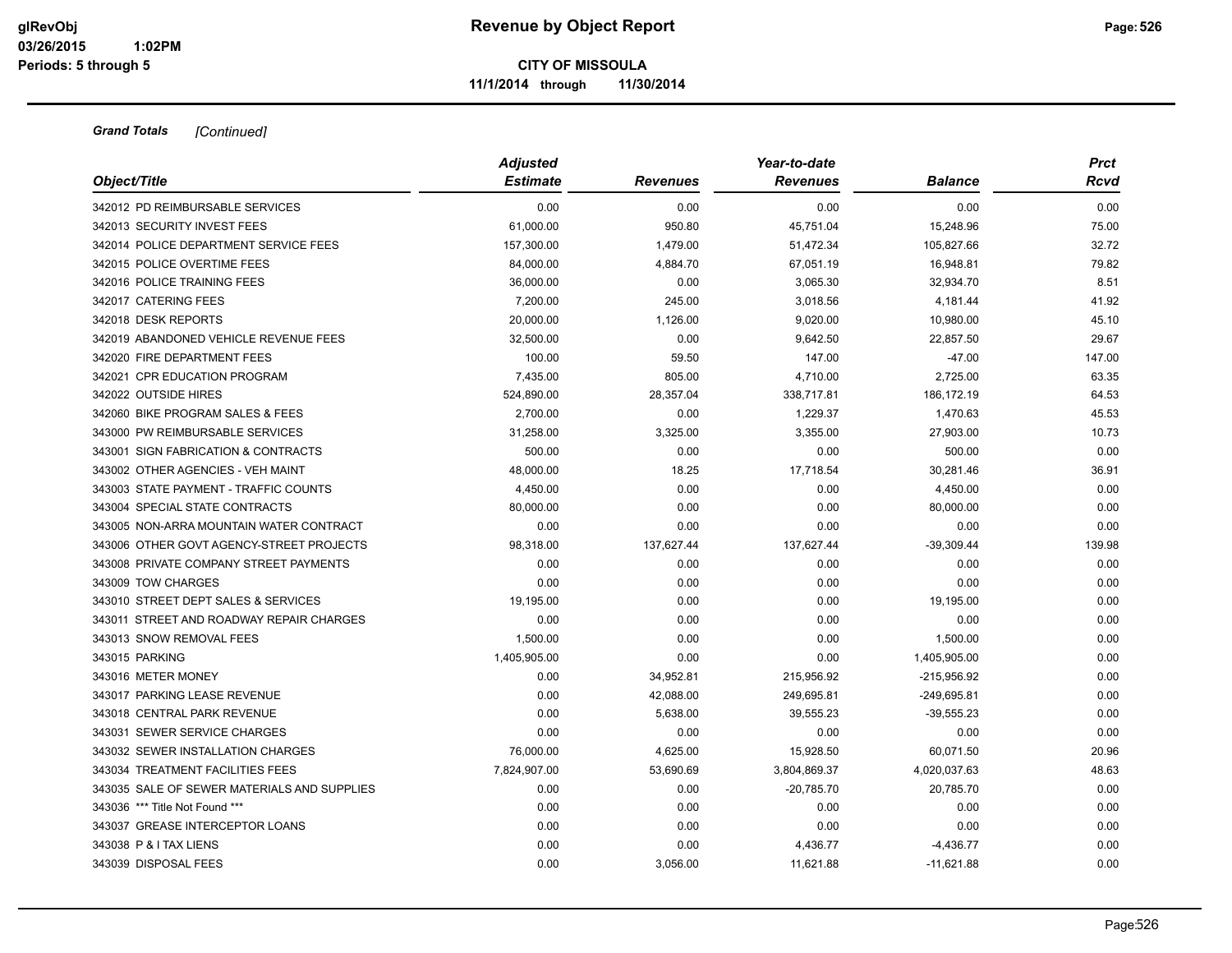**11/1/2014 through 11/30/2014**

| Object/Title                              | <b>Adjusted</b> |                 | Year-to-date    |                | <b>Prct</b> |
|-------------------------------------------|-----------------|-----------------|-----------------|----------------|-------------|
|                                           | <b>Estimate</b> | <b>Revenues</b> | <b>Revenues</b> | <b>Balance</b> | Rcvd        |
| 343041 GARBAGE COLLECTION SERVICES        | 5,000.00        | 1,293.77        | 9,106.45        | $-4,106.45$    | 182.13      |
| 343065 BUILDING RENTALS                   | 0.00            | 0.00            | 0.00            | 0.00           | 0.00        |
| 343080 STATE MAINTENANCE CONTRACT         | 530,082.00      | 1,478.16        | 170,487.17      | 359,594.83     | 32.16       |
| 343082 MDT URBAN PROJECTS                 | 0.00            | 0.00            | 0.00            | 0.00           | 0.00        |
| 343083 CONTRACT SEWER APPLICATIONS        | 0.00            | 0.00            | 0.00            | 0.00           | 0.00        |
| 343084 STREET MAINTENANCE MATERIALS REIMB | 55,500.00       | 0.00            | 39,722.64       | 15,777.36      | 71.57       |
| 343097 SIDEWALK AND CURB FEES             | 340,000.00      | 11,119.42       | 144,720.49      | 195,279.51     | 42.56       |
| 343300 MISC CHARGES FOR SERVICES          | 0.00            | 0.00            | $-26,044.18$    | 26,044.18      | 0.00        |
| 343301 BOOT REMOVAL                       | 0.00            | 479.01          | 3,479.01        | $-3,479.01$    | 0.00        |
| 343302 PARKS SOIL PROJECT                 | 0.00            | 0.00            | 0.00            | 0.00           | 0.00        |
| 343310 SALE OF NICHE NAMEPLATES & VASES   | 0.00            | 1,700.00        | 6,800.00        | $-6,800.00$    | 0.00        |
| 343311 SALE OF NICHES                     | 3,200.00        | 0.00            | 0.00            | 3,200.00       | 0.00        |
| 343320 CEMETERY - SALE OF PLOTS           | 12,870.00       | 1,400.00        | 9,600.00        | 3,270.00       | 74.59       |
| 343321 CEMETERY FOUNDATIONS               | 1,570.00        | 540.00          | 5,890.00        | $-4,320.00$    | 375.16      |
| 343322 CEMETERY FLOWER CARE               | 4,250.00        | 0.00            | 0.00            | 4,250.00       | 0.00        |
| 343323 CEMETERY - LINER INSTALL FEES      | 5,580.00        | 1,000.00        | 10,000.00       | $-4,420.00$    | 179.21      |
| 343324 OTHER CEMETERY FEES                | 1,500.00        | 300.00          | 1,500.00        | 0.00           | 100.00      |
| 343325 2ND INTERMENT RIGHT                | 0.00            | 0.00            | 2,800.00        | $-2,800.00$    | 0.00        |
| 343340 CEMETERY - OPENINGS & CLOSINGS     | 10,950.00       | 850.00          | 11,200.00       | $-250.00$      | 102.28      |
| 343350 CEMETERY CARE, FEES                | 99,000.00       | 0.00            | 0.00            | 99,000.00      | 0.00        |
| 343360 WEED CONTROL                       | 3,000.00        | 0.00            | 0.00            | 3,000.00       | 0.00        |
| 346000 FEES                               | 220,000.00      | 129.91          | 13,694.53       | 206,305.47     | 6.22        |
| 346001 TENNIS FEE                         | 0.00            | 0.00            | 680.00          | $-680.00$      | 0.00        |
| 346029 PARKS PETTY CASH FUND              | 0.00            | 0.00            | 0.00            | 0.00           | 0.00        |
| 346030 SWIMMING POOL FEES                 | 1,045,954.00    | 307.56          | 394,990.14      | 650,963.86     | 37.76       |
| 346031 RECREATION FEES                    | 273,988.00      | 15,902.50       | 77,298.99       | 196,689.01     | 28.21       |
| 346032 PRESCHOOL PROGRAMS                 | 0.00            | 0.00            | 0.00            | 0.00           | 0.00        |
| 346033 PARK FEES/FACILITY RENTALS         | 85,000.00       | $-38.13$        | 28,883.83       | 56,116.17      | 33.98       |
| 346034 GROUNDS MAINTENANCE CONTRACT       | 85,000.00       | 0.00            | 0.00            | 85,000.00      | 0.00        |
| 346036 PARK CONCESSION FEES               | 3,000.00        | 17.02           | 607.47          | 2,392.53       | 20.25       |
| 346037 YOUTH DRUG COURT CONTRACT          | 11,700.00       | 0.00            | 0.00            | 11,700.00      | 0.00        |
| 346040 MCCORMICK SWIMMING POOL            | 0.00            | 0.00            | 0.00            | 0.00           | 0.00        |
| 346050 COUNTY PLAYGROUND CONTRACT         | 3,150.00        | 0.00            | 0.00            | 3,150.00       | 0.00        |
| 346051 MONTANA PARKS/REC CONFERENCE 2012  | 0.00            | 0.00            | 0.00            | 0.00           | 0.00        |
| 346052 PLAYGROUND SAFETY TRAINING         | 0.00            | 0.00            | 0.00            | 0.00           | 0.00        |
| 346053 CITY LIFE PROGRAMS                 | 12.500.00       | 1,302.00        | 2,356.00        | 10,144.00      | 18.85       |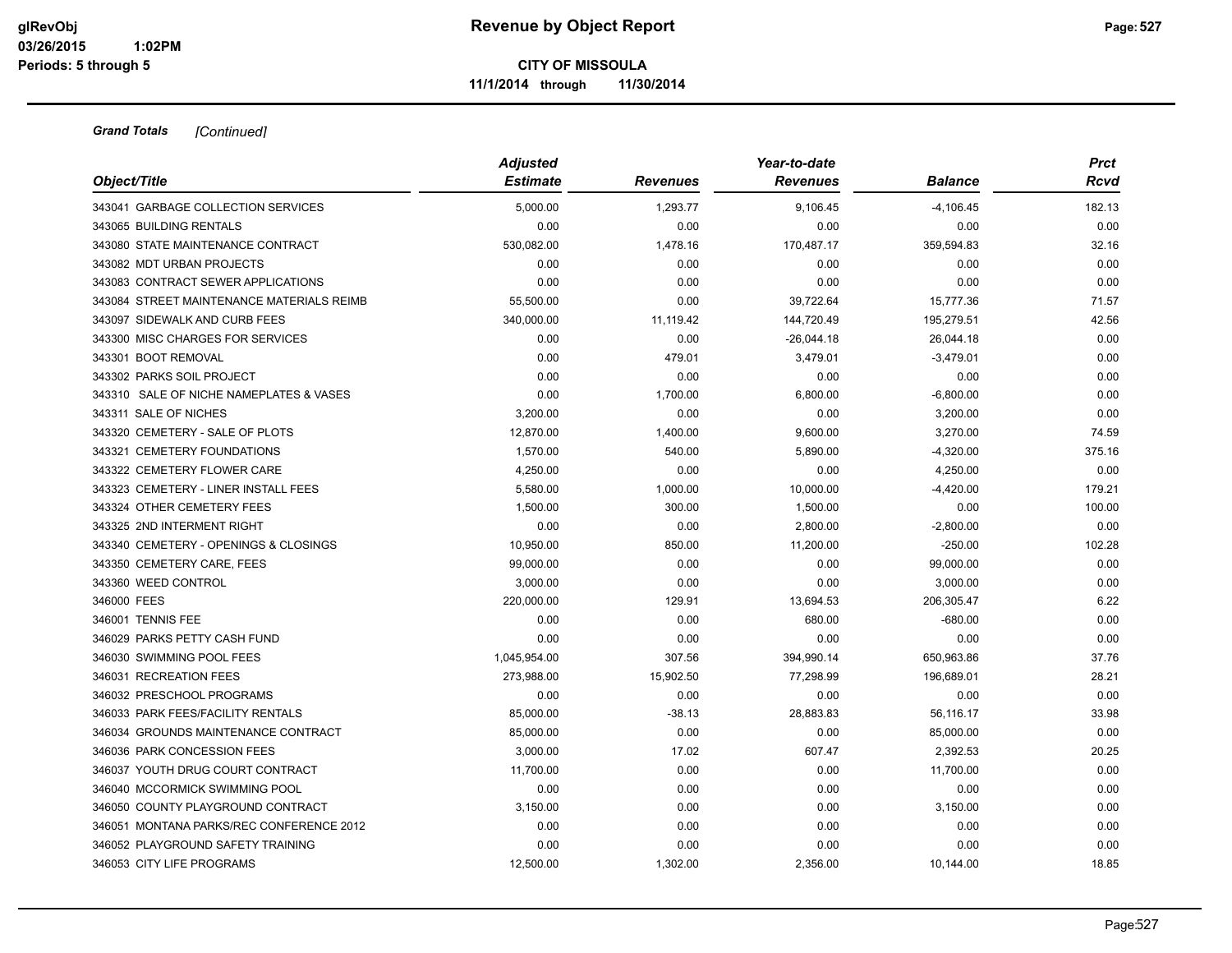**11/1/2014 through 11/30/2014**

| Object/Title                                                             | <b>Adjusted</b><br><b>Estimate</b> | <b>Revenues</b>   | Year-to-date<br><b>Revenues</b> | <b>Balance</b>        | <b>Prct</b><br>Rcvd |
|--------------------------------------------------------------------------|------------------------------------|-------------------|---------------------------------|-----------------------|---------------------|
|                                                                          |                                    |                   |                                 |                       |                     |
| 346055 COUNTY PARK SUPPORT<br>346060 CURRENTS SWIMMING FACILITY          | 0.00<br>0.00                       | 0.00              | 0.00                            | 0.00                  | 0.00<br>0.00        |
| 346061 CURRENTS ENTERPRISE                                               | 0.00                               | 29,138.98<br>0.00 | 132,833.46<br>0.00              | $-132,833.46$<br>0.00 | 0.00                |
| 346062 SPLASH ENTERPRISE                                                 | 0.00                               | 0.00              | 0.00                            | 0.00                  | 0.00                |
|                                                                          |                                    |                   |                                 |                       |                     |
| 346070 RECREATION GENERAL MERCHANDISE<br>346080 PAYMENT IN LIEU OF PARKS | 0.00                               | 0.00              | 0.00                            | 0.00                  | 0.00                |
|                                                                          | 288,120.00                         | 0.00              | 0.00                            | 288,120.00            | 0.00                |
| 346082 HIGH PARK EASEMENT EXCHANGE                                       | 0.00                               | 0.00              | 0.00                            | 0.00                  | 0.00                |
| <b>CHARGES FOR SERVICES</b><br><b>Total</b>                              | 16,739,736.00                      | 557,198.00        | 6,817,973.49                    | 9,921,762.51          | 40.73               |
| 350000 FINES & FORFEITURES                                               |                                    |                   |                                 |                       |                     |
| 351013 DRUG FORFEITURES                                                  | 16,800.00                          | 1,715.72          | 5,584.70                        | 11,215.30             | 33.24               |
| 351022 LAW ENFORCEMENT ACADEMY SURCHARGE #5                              | 0.00                               | 5,849.07          | 21,414.42                       | $-21,414.42$          | 0.00                |
| 351031 TRAFFIC FINES                                                     | 1,386,857.00                       | 98,122.02         | 376,220.70                      | 1,010,636.30          | 27.13               |
| 351032 SURCHARGE ON FINES                                                | 129,089.00                         | 24,243.56         | 84,708.06                       | 44,380.94             | 65.62               |
| 351033 PUBLIC DEFENDER FEES                                              | 0.00                               | 150.61            | 1,727.77                        | $-1,727.77$           | 0.00                |
| 351034 CELLULAR PHONE FINES                                              | 62,000.00                          | 15,615.50         | 43,758.00                       | 18,242.00             | 70.58               |
| 351035 CELL PHONE FINES: EDUCATION                                       | 0.00                               | 0.00              | 14,089.50                       | $-14,089.50$          | 0.00                |
| 352000 TICKETS                                                           | 0.00                               | 0.00              | 0.00                            | 0.00                  | 0.00                |
| 352001 PARKING TICKET REVENUE                                            | 270,000.00                         | 12,989.50         | 86,500.37                       | 183,499.63            | 32.04               |
| 352002 PARKING FINES                                                     | 0.00                               | $-20.00$          | $-85.00$                        | 85.00                 | 0.00                |
| 355000 FALSE ALARM PENALTY                                               | 20,000.00                          | 0.00              | 884.00                          | 19,116.00             | 4.42                |
| <b>FINES &amp; FORFEITURES</b><br><b>Total</b>                           | 1,884,746.00                       | 158,665.98        | 634,802.52                      | 1,249,943.48          | 33.68               |
| 360000 MISCELLANEOUS REVENUES                                            |                                    |                   |                                 |                       |                     |
| 360000 MISCELLANEOUS REVENUES                                            | 0.00                               | 0.00              | 0.00                            | 0.00                  | 0.00                |
| 360001 COPIES                                                            | 2,200.00                           | 144.25            | 569.75                          | 1,630.25              | 25.90               |
| 360002 PHONES                                                            | 0.00                               | 0.00              | 0.00                            | 0.00                  | 0.00                |
| 360003 MMIA REIMBURSEMENT-ATTORNEY                                       | 0.00                               | 0.00              | 0.00                            | 0.00                  | 0.00                |
| 360005 LOAN REPAYMENTS                                                   | 0.00                               | 0.00              | 0.00                            | 0.00                  | 0.00                |
| 360007 RLF REVENUES                                                      | 0.00                               | 0.00              | 0.00                            | 0.00                  | 0.00                |
| 360010 MISCELLANEOUS                                                     | 15,000.00                          | 1,737.52          | 18,160.76                       | $-3,160.76$           | 121.07              |
| 360011 YOUTH COUNCIL FUNDS                                               | 9,010.00                           | 0.00              | 9,339.65                        | $-329.65$             | 103.66              |
| 360012 SEWER GRANT REPAYMENTS                                            | 0.00                               | 0.00              | 0.00                            | 0.00                  | 0.00                |
| 360013 REPAYMENT OF SEWER GRANT                                          | 7,000.00                           | 0.00              | 2,060.00                        | 4,940.00              | 29.43               |
| 360014 REPAYMENT OF LOAN/MHA                                             | 0.00                               | 0.00              | 0.00                            | 0.00                  | 0.00                |
| 360015 CONFERENCE REVENUES - BUILDING                                    | 0.00                               | 0.00              | 0.00                            | 0.00                  | 0.00                |
| 360016 MRA SHARE OF CIVIC STADIUM PARKING                                | 0.00                               | 0.00              | 0.00                            | 0.00                  | 0.00                |
| 360017 PARK PLANS FORFEITURE                                             | 0.00                               | 0.00              | 20.00                           | $-20.00$              | 0.00                |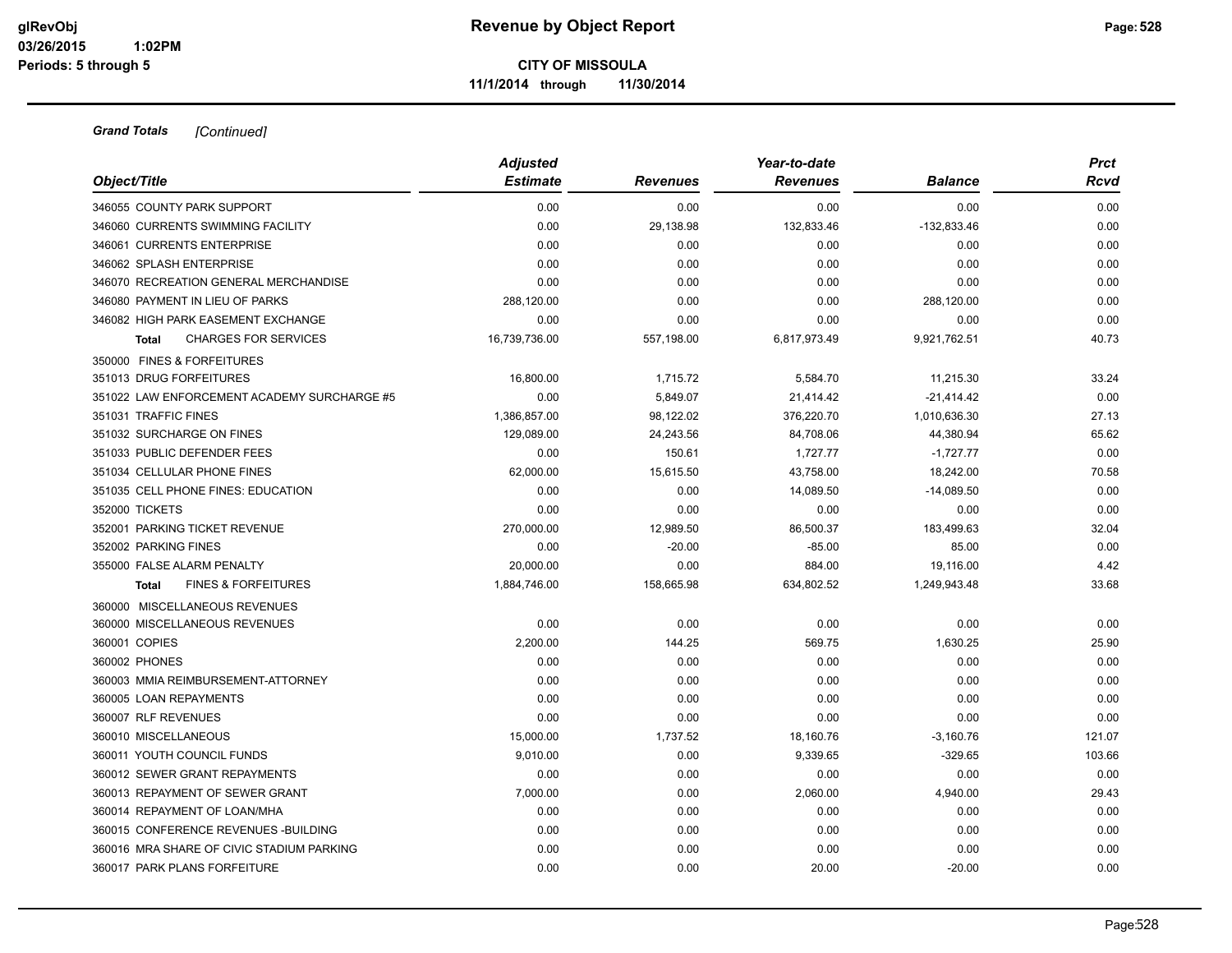**11/1/2014 through 11/30/2014**

| Object/Title                               | <b>Adjusted</b> |                 | Year-to-date    |                | <b>Prct</b> |
|--------------------------------------------|-----------------|-----------------|-----------------|----------------|-------------|
|                                            | <b>Estimate</b> | <b>Revenues</b> | <b>Revenues</b> | <b>Balance</b> | Rcvd        |
| 360018 MARKET ON FRONT UTILITY PAYMENTS    | 0.00            | 0.00            | 579.15          | $-579.15$      | 0.00        |
| 360019 GARBAGE-MARKET ON FRONT             | 0.00            | 0.00            | 369.88          | $-369.88$      | 0.00        |
| 360020 GREENOUGH PARK ENCROACHMENTS        | 0.00            | 0.00            | 0.00            | 0.00           | 0.00        |
| 360030 CONTRIBUTIONS FROM PROPERTY OWNERS  | 0.00            | 0.00            | 0.00            | 0.00           | 0.00        |
| 360050 OVER/SHORT                          | 0.00            | 0.00            | 0.00            | 0.00           | 0.00        |
| 360100 REFUNDS                             | 200.00          | 0.00            | 0.00            | 200.00         | 0.00        |
| 361000 RATTLESNAKE LAND LEASES             | 0.00            | 0.00            | 0.00            | 0.00           | 0.00        |
| 361003 CARAS PARK CONCERT REVENUE          | 0.00            | 0.00            | 0.00            | 0.00           | 0.00        |
| 361010 RENTAL REVENUE                      | 120,000.00      | 0.00            | 0.00            | 120,000.00     | 0.00        |
| 361013 CLOSED GRANT REPAYMENTS             | 0.00            | 0.00            | 0.00            | 0.00           | 0.00        |
| 361200 RADIO TOWER LEASE PAYMENTS          | 0.00            | 0.00            | 2,850.00        | $-2,850.00$    | 0.00        |
| 361201 EKO LAND LEASE                      | 0.00            | 0.00            | 12,293.18       | $-12,293.18$   | 0.00        |
| 362000 OTHER MISCELLANEOUS REVENUE         | 8,000.00        | 0.00            | 33,310.55       | $-25,310.55$   | 416.38      |
| 362001 MUNICIPAL COURT BAD CHECK CHARGES   | 0.00            | 0.00            | 0.00            | 0.00           | 0.00        |
| 362002 BAD CHECK CHARGES                   | 500.00          | 0.00            | 100.00          | 400.00         | 20.00       |
| 362003 US BANK FEE REIMBURSEMENT           | 0.00            | 0.00            | 0.00            | 0.00           | 0.00        |
| 362004 URD III FACADE IMPROVEMENT LOAN REC | 0.00            | 0.00            | 0.00            | 0.00           | 0.00        |
| 362005 LEASE LATE PAYMENT PENALTY          | 0.00            | 0.00            | 0.00            | 0.00           | 0.00        |
| 362006 GAIC INSURANCE SETTLEMENT           | 0.00            | 0.00            | 0.00            | 0.00           | 0.00        |
| 362011 SALE OF UNCLAIMED PROPERTY          | 0.00            | 0.00            | 0.00            | 0.00           | 0.00        |
| 362012 REC/GREEN TAG PROGRAM               | 300.00          | 0.00            | 0.00            | 300.00         | 0.00        |
| 363000 ASSESSMENTS PAID                    | 15,000.00       | 0.00            | 0.00            | 15,000.00      | 0.00        |
| 363010 LIGHTING ASSESSMENTS                | 404,652.00      | 698.89          | 2,894.41        | 401,757.59     | 0.72        |
| 363020 PROPERTY ASSESSMENTS                | 3,773,616.00    | 7,248.07        | 49,727.82       | 3,723,888.18   | 1.32        |
| 363021 PAYOFF PRINCIPAL ASSESSMENTS        | 0.00            | 27,393.79       | 63,751.53       | $-63,751.53$   | 0.00        |
| 363022 BOND INTEREST ASSESSMENTS           | 0.00            | 0.00            | 0.00            | 0.00           | 0.00        |
| 363030 SIDEWALK AND CURB ASSESSMENTS       | 0.00            | 0.00            | 0.00            | 0.00           | 0.00        |
| 363040 PENALTY AND INTEREST                | 0.00            | 181.47          | 788.07          | $-788.07$      | 0.00        |
| 364012 SALE OF SURPLUS PROPERTY            | 40,000.00       | 0.00            | 4,000.00        | 36,000.00      | 10.00       |
| 364040 INSURANCE AND DAMAGE RECOVERY       | 40,000.00       | 1,533.16        | 16,479.81       | 23,520.19      | 41.20       |
| 364041 WORKERS COMPENSATION REIMBURSEMENT  | 2,500.00        | 0.00            | 0.00            | 2,500.00       | 0.00        |
| 364042 EXPENDITURE REIMBURSEMENTS          | 1,200.00        | 0.00            | 0.00            | 1,200.00       | 0.00        |
| 364043 RATTLESNAKE CORRIDOR REIMBURSEMENT  | 10,000.00       | 0.00            | 2,860.00        | 7,140.00       | 28.60       |
| 364044 EMERGENCY RESPONSE REIMBURSEMENT    | 50,000.00       | 0.00            | 0.00            | 50,000.00      | 0.00        |
| 364047 MMIA EXPENDITURE REIMBURSEMENT      | 0.00            | 0.00            | 0.00            | 0.00           | 0.00        |
| 364051 DOT RADAR GRANT                     | 0.00            | 0.00            | 0.00            | 0.00           | 0.00        |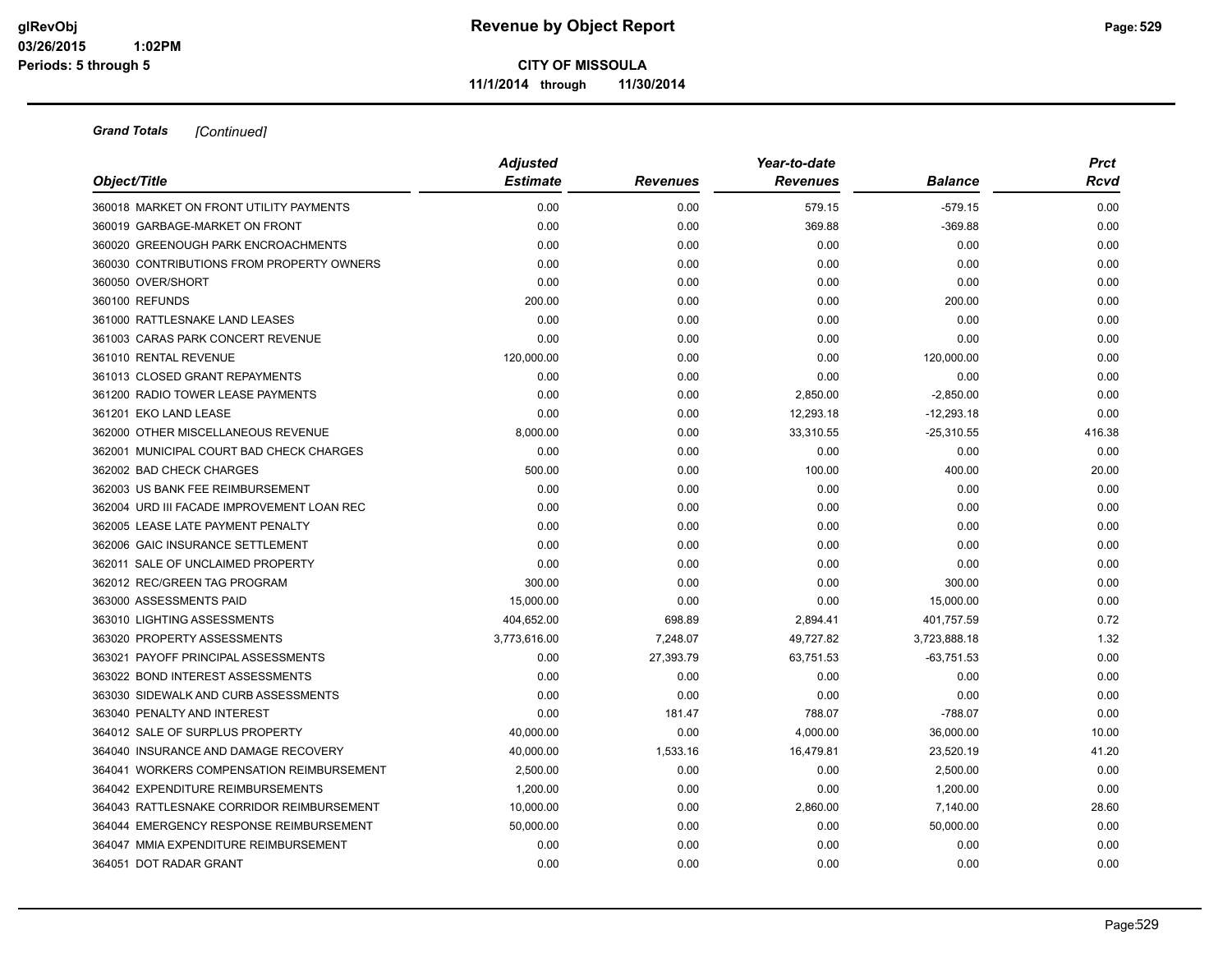**11/1/2014 through 11/30/2014**

| Object/Title                                    | <b>Adjusted</b> |                 | Year-to-date    |                | <b>Prct</b> |
|-------------------------------------------------|-----------------|-----------------|-----------------|----------------|-------------|
|                                                 | <b>Estimate</b> | <b>Revenues</b> | <b>Revenues</b> | <b>Balance</b> | Rcvd        |
| 364053 EXPENDITURE REIMB-FIRE SERVICES          | 0.00            | 0.00            | 0.00            | 0.00           | 0.00        |
| 364060 REIMB LETTER OF CREDIT-709 PARKVIEW      | 0.00            | 0.00            | 0.00            | 0.00           | 0.00        |
| 364061 REIMB LETTER OF CREDIT-LINNEA LANE       | 0.00            | 0.00            | 0.00            | 0.00           | 0.00        |
| 365000 DONATIONS                                | 818,689.00      | 50.00           | 1,041.48        | 817,647.52     | 0.13        |
| 365001 *** Title Not Found ***                  | 10,000.00       | 0.00            | 10,250.00       | $-250.00$      | 102.50      |
| 365002 OTHER RECREATION DONATIONS               | 50,000.00       | 0.25            | 2,235.83        | 47,764.17      | 4.47        |
| 365003 DONATIONS - SMOKE ALARMS                 | 25,000.00       | 0.00            | 0.00            | 25,000.00      | 0.00        |
| 365004 GRANT CR TRAIL ASSN DONATION             | 0.00            | 0.00            | 0.00            | 0.00           | 0.00        |
| 365005 DONATIONS - ARCO                         | 0.00            | 0.00            | 0.00            | 0.00           | 0.00        |
| 365009 DONATIONS - BASKETBALL/TENNIS COURT      | 65,000.00       | 0.00            | 3,172.89        | 61,827.11      | 4.88        |
| 365010 FRIENDS OF MISSOULA PARKS DONATION       | 0.00            | 0.00            | 0.00            | 0.00           | 0.00        |
| 365015 GREEN BLOCK PILOT PROJECT                | 0.00            | 0.00            | 0.00            | 0.00           | 0.00        |
| 365016 LOCAL MATCH MDT                          | 13,585.00       | 0.00            | 725.00          | 12,860.00      | 5.34        |
| 365017 LOCAL MATCH TRANSIT                      | 9,559.00        | 0.00            | 0.00            | 9,559.00       | 0.00        |
| 365018 DONATIONS - THERMAL IMAGING              | 0.00            | 0.00            | 0.00            | 0.00           | 0.00        |
| 365019 PARKS DONATIONS                          | 1,072,446.00    | 65.39           | 118,915.00      | 953,531.00     | 11.09       |
| 365020 OPEN SPACE DONATIONS                     | 5,000.00        | 25.00           | 25.00           | 4,975.00       | 0.50        |
| 365021 COMBAT CHALLENGE DONATIONS               | 0.00            | 0.00            | 0.00            | 0.00           | 0.00        |
| 365022 NEIGHBORHOOD COUNCIL DONATIONS           | 0.00            | 0.00            | 0.00            | 0.00           | 0.00        |
| 365023 NORTHWESTERN ENERGY GRANT                | 0.00            | 0.00            | 0.00            | 0.00           | 0.00        |
| 365030 WHITE PINE PARK DONATION-ZIP BEVERAGE    | 0.00            | 0.00            | 0.00            | 0.00           | 0.00        |
| 365100 RECREATION OUTDOOR                       | 25,000.00       | 0.00            | 300.00          | 24,700.00      | 1.20        |
| 365101 RECREATION SCHOLARSHIP                   | 35,000.00       | 420.90          | 2,582.65        | 32,417.35      | 7.38        |
| 365102 RECREATION YOUTH & ADULT SPORTS          | 25,000.00       | 0.00            | 6,765.00        | 18,235.00      | 27.06       |
| 365103 URBAN FORESTRY PROGRAMS                  | 55,000.00       | 559.17          | 2,859.17        | 52,140.83      | 5.20        |
| 365109 CONSERVATION LANDS DONATIONS             | 0.00            | 0.00            | 0.00            | 0.00           | 0.00        |
| 368000 SALE OF COINS                            | 0.00            | 0.00            | 0.00            | 0.00           | 0.00        |
| 368001 SALE OF POLICE PROMOTIONS                | 0.00            | 0.00            | 0.00            | 0.00           | 0.00        |
| 368002 SALE OF FIRE PROMOTIONS                  | 0.00            | 0.00            | 0.00            | 0.00           | 0.00        |
| 368010 SALE OF T-SHIRTS                         | 0.00            | 0.00            | 0.00            | 0.00           | 0.00        |
| MISCELLANEOUS REVENUES<br><b>Total</b>          | 6,708,457.00    | 40,057.86       | 369,026.58      | 6,339,430.42   | 5.50        |
| 370000 INVESTMENTS & ROYALTY EARNINGS           |                 |                 |                 |                |             |
| 371010 INTEREST ON INVESTMENTS                  | 23,500.00       | 275.11          | $-23,755.67$    | 47,255.67      | $-101.09$   |
| 371020 GAIN/LOSS IN MARKET VALUE OF INVESTMENTS | 0.00            | 0.00            | 0.00            | 0.00           | 0.00        |
| 371500 INTEREST ON INTERFUND LOAN               | 0.00            | 0.00            | 0.00            | 0.00           | 0.00        |
| 373002 LOAN REPAYMENT - FAMILY SERVICES         | 20.000.00       | 0.00            | 0.00            | 20,000.00      | 0.00        |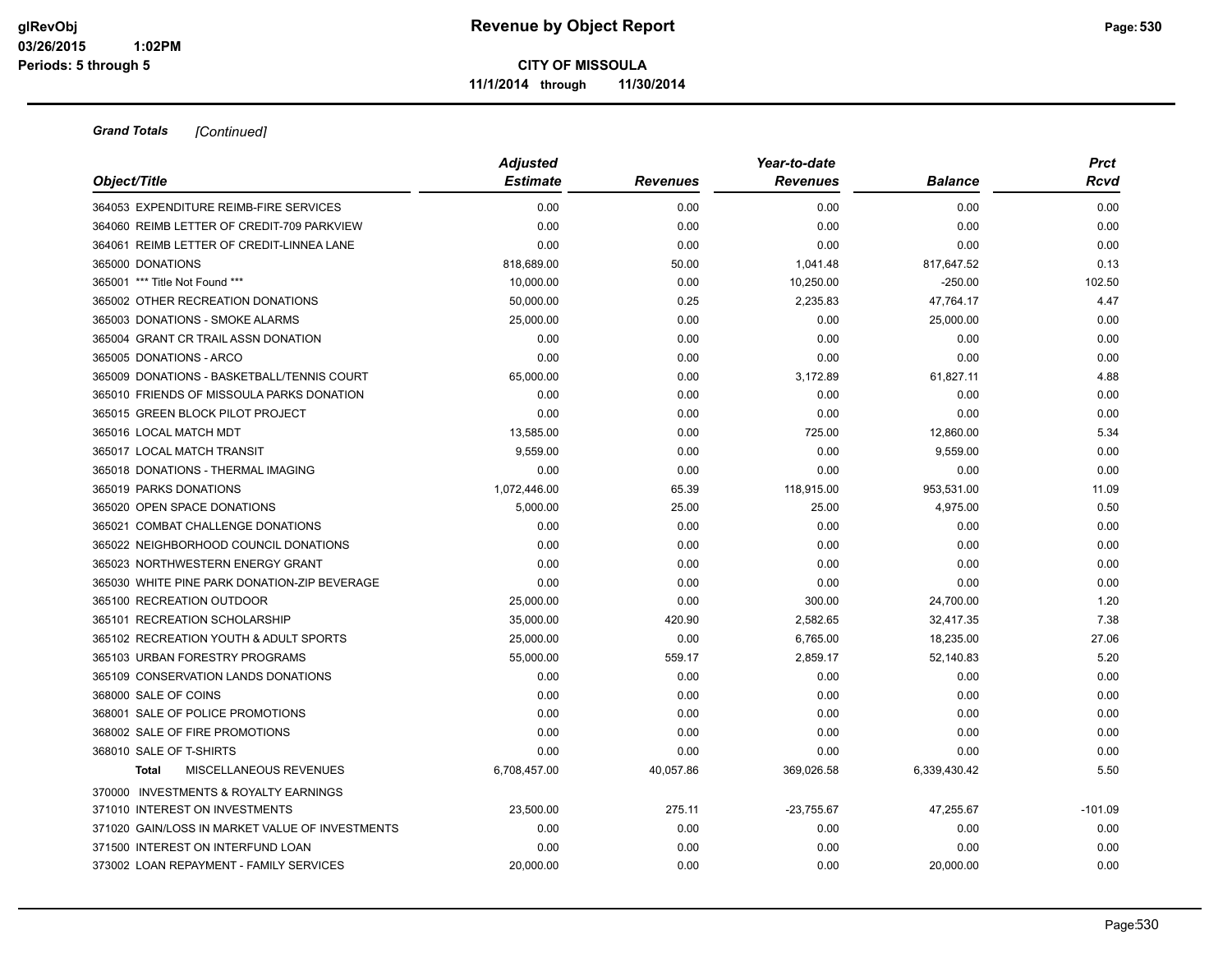**11/1/2014 through 11/30/2014**

| Object/Title                                              | <b>Adjusted</b><br><b>Estimate</b> | <b>Revenues</b> | Year-to-date<br><b>Revenues</b> | Balance      | <b>Prct</b><br>Rcvd |
|-----------------------------------------------------------|------------------------------------|-----------------|---------------------------------|--------------|---------------------|
| 373006 BURNS ST COMMONS                                   | 0.00                               | 0.00            | 40,000.00                       | $-40,000.00$ | 0.00                |
| <b>INVESTMENTS &amp; ROYALTY EARNINGS</b><br><b>Total</b> | 43,500.00                          | 275.11          | 16,244.33                       | 27,255.67    | 37.34               |
| 380000 OTHER FINANCING SOURCES                            |                                    |                 |                                 |              |                     |
| 380000 OTHER FINANCING SOURCES                            | 0.00                               | 0.00            | 0.00                            | 0.00         | 0.00                |
| 381000 LOAN PROCEEDS                                      | 0.00                               | 0.00            | 0.00                            | 0.00         | 0.00                |
| 381002 SRF LOAN                                           | 0.00                               | 0.00            | 0.00                            | 0.00         | 0.00                |
| 381009 TRANSFERS IN                                       | 309,059.00                         | 0.00            | 0.00                            | 309,059.00   | 0.00                |
| 381010 BOND PROCEEDS                                      | 0.00                               | 0.00            | 0.00                            | 0.00         | 0.00                |
| 381011 OPEN SPACE REVENUE                                 | 0.00                               | 0.00            | 0.00                            | 0.00         | 0.00                |
| 381012 \$680,000 FIRE GF DEBT                             | 0.00                               | 0.00            | 0.00                            | 0.00         | 0.00                |
| 381015 \$1,010,000 LIMITED TAX GO BONDS 2010C             | 0.00                               | 0.00            | 0.00                            | 0.00         | 0.00                |
| 381020 REVENUE BONDS                                      | 920,000.00                         | 0.00            | 0.00                            | 920,000.00   | 0.00                |
| 381023 DOMESTIC VIOLENCE ACCOUNTABILITY GRANT             | 0.00                               | 0.00            | 0.00                            | 0.00         | 0.00                |
| 381025 BOND PROCEEDS                                      | 0.00                               | 0.00            | 0.00                            | 0.00         | 0.00                |
| 381026 DEBT SERVICE/BROWNSFIELD RLF 1.125M                | 0.00                               | 0.00            | 0.00                            | 0.00         | 0.00                |
| 381027 SAFEWAY/ST PAT 1.5M                                | 0.00                               | 0.00            | 0.00                            | 0.00         | 0.00                |
| 381028 BOND PROCEEDS-MILL SITE                            | 0.00                               | 0.00            | 0.00                            | 0.00         | 0.00                |
| 381029 PARKING STRUCTURE BOND PROCEEDS                    | 0.00                               | 0.00            | 0.00                            | 0.00         | 0.00                |
| 381030 SID BONDS PROCEEDS                                 | 0.00                               | 0.00            | 0.00                            | 0.00         | 0.00                |
| 381070 PROCEEDS FROM NOTES/LOANS/INTERCAP                 | 0.00                               | 0.00            | 0.00                            | 0.00         | 0.00                |
| 381071 WILMA NOTE PROCEEDS                                | 0.00                               | 0.00            | 0.00                            | 0.00         | 0.00                |
| 381072 FIB NOTE PROCEEDS                                  | 0.00                               | 0.00            | 0.00                            | 0.00         | 0.00                |
| 381074 CIVIC STADIUM TIF NOTES 1.5M                       | 0.00                               | 0.00            | 0.00                            | 0.00         | 0.00                |
| 381090 PROCEEDS FROM CAPITAL LEASE                        | 0.00                               | 0.00            | 0.00                            | 0.00         | 0.00                |
| 382000 *** Title Not Found ***                            | 0.00                               | 0.00            | 0.00                            | 0.00         | 0.00                |
| 382010 SALE OF FIXED ASSETS                               | 0.00                               | 0.00            | 0.00                            | 0.00         | 0.00                |
| 383000 OPERATING TRANSFERS                                | 491,688.00                         | 2,066.67        | 13,216.34                       | 478,471.66   | 2.69                |
| 383001 TRANS FR FLUSHING DISTRICT                         | 27,281.00                          | 0.00            | 0.00                            | 27,281.00    | 0.00                |
| 383002 TRANS FR GAS TAX                                   | 564,000.00                         | 0.00            | 0.00                            | 564,000.00   | 0.00                |
| 383003 TRANS FR COMPREHENSIVE INSURANCE LEVY              | 0.00                               | 0.00            | 0.00                            | 0.00         | 0.00                |
| 383004 TRANS FR EMPLOYEE HEALTH INSURANCE LEVY            | 4,296,467.00                       | 0.00            | 0.00                            | 4,296,467.00 | 0.00                |
| 383007 TRANS FR CABLE FRANCHISE                           | 244,110.00                         | 0.00            | 0.00                            | 244,110.00   | 0.00                |
| 383008 TRANS FR RUSSELL PARK DISTRICT                     | 0.00                               | 0.00            | 0.00                            | 0.00         | 0.00                |
| 383009 TRANS FR TITLE I                                   | 0.00                               | 0.00            | 0.00                            | 0.00         | 0.00                |
| 383010 TRANS FR CIP                                       | 0.00                               | 0.00            | 0.00                            | 0.00         | 0.00                |
| 383011 TRANS FR SID REVOLVING                             | 100.000.00                         | 0.00            | 0.00                            | 100,000.00   | 0.00                |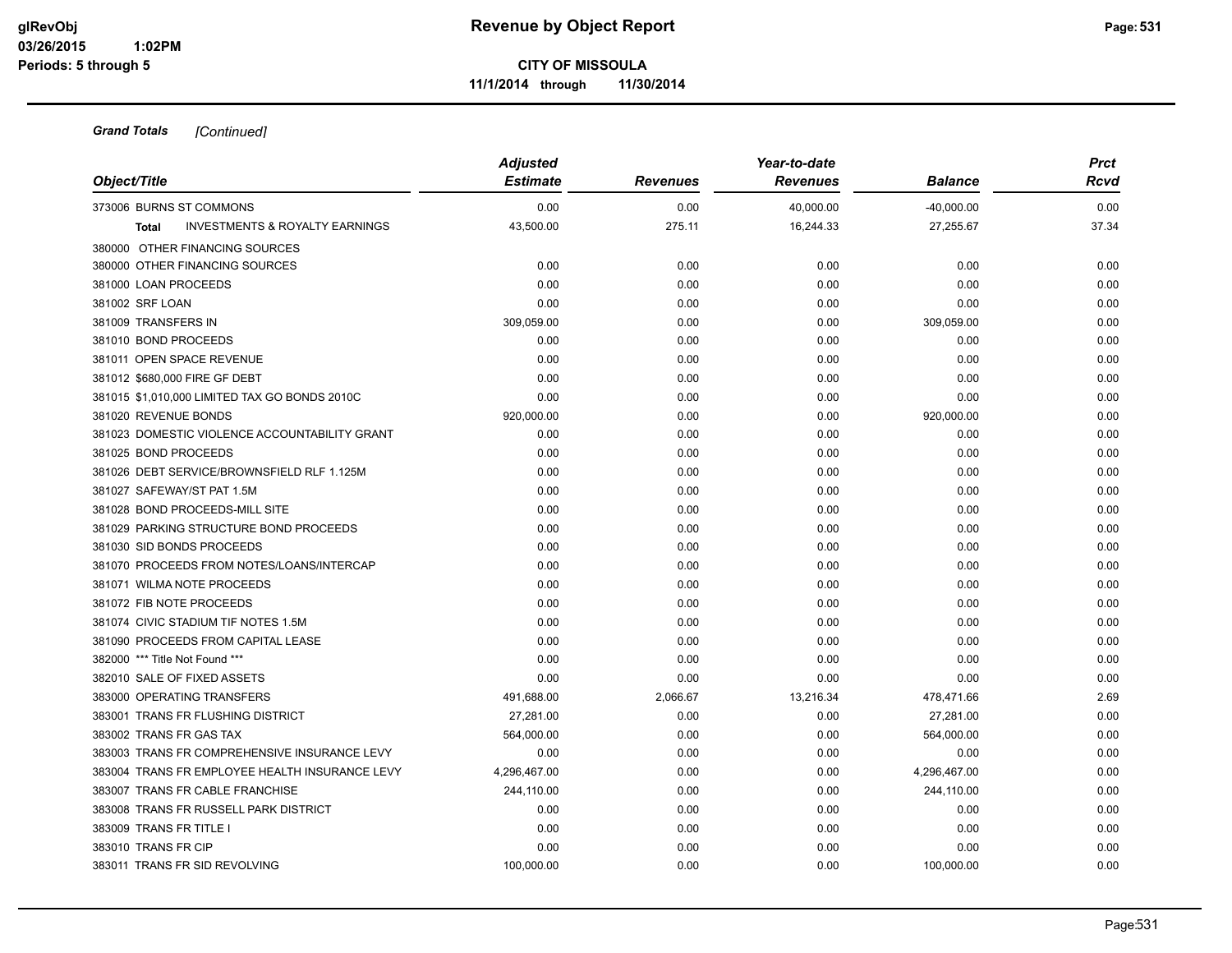**11/1/2014 through 11/30/2014**

| Object/Title                                | <b>Adjusted</b> |                 | Year-to-date    |                | <b>Prct</b> |
|---------------------------------------------|-----------------|-----------------|-----------------|----------------|-------------|
|                                             | <b>Estimate</b> | <b>Revenues</b> | <b>Revenues</b> | <b>Balance</b> | <b>Rcvd</b> |
| 383013 TRANS FR SID DEBT SERVICE            | 0.00            | 0.00            | 0.00            | 0.00           | 0.00        |
| 383014 TRANS FR MRA                         | 1,726,097.00    | 0.00            | 0.00            | 1,726,097.00   | 0.00        |
| 383015 TRANS FR MPC                         | 0.00            | 0.00            | 0.00            | 0.00           | 0.00        |
| 383016 TRANS FR TAX INCREMENT BOND          | 0.00            | 0.00            | 0.00            | 0.00           | 0.00        |
| 383017 TRANS FR BUILDING                    | 0.00            | 0.00            | 0.00            | 0.00           | 0.00        |
| 383018 TRANS FR WILLOWWOOD PARK DISTRICT    | 0.00            | 0.00            | 0.00            | 0.00           | 0.00        |
| 383020 TRANS FR CEMETERY CARE               | 9,545.00        | 0.00            | 0.00            | 9,545.00       | 0.00        |
| 383021 TRANS FR P&R TRAILS DEVLP            | 50,000.00       | 0.00            | 0.00            | 50,000.00      | 0.00        |
| 383022 TRANS FR OPEN SPACE BOND             | 0.00            | 0.00            | 0.00            | 0.00           | 0.00        |
| 383023 TRANS FR DRUG FORFEITURE             | 0.00            | 0.00            | 0.00            | 0.00           | 0.00        |
| 383024 TRANS FR SEWER CLEARING              | 7,334,237.00    | 0.00            | 0.00            | 7,334,237.00   | 0.00        |
| 383025 TRANS FR SEWER R & D                 | 0.00            | 0.00            | 0.00            | 0.00           | 0.00        |
| 383026 TRANS FR CDBG                        | 0.00            | 0.00            | 0.00            | 0.00           | 0.00        |
| 383027 TRANS FR URD                         | 0.00            | 0.00            | 0.00            | 0.00           | 0.00        |
| 383028 TRANS FROM GF FOR HEALTH RESERVE     | 0.00            | 0.00            | 0.00            | 0.00           | 0.00        |
| 383029 TRANS FR GENERAL                     | 1,975,677.00    | 6,558.60        | 40,421.51       | 1,935,255.49   | 2.05        |
| 383034 TRANS FR 01 SERIES DEBT SERVICE      | 0.00            | 0.00            | 0.00            | 0.00           | 0.00        |
| 383036 TRANSFER - GRANT                     | 0.00            | 0.00            | 0.00            | 0.00           | 0.00        |
| 383037 TRANSFER FROM URD II                 | 250,000.00      | 0.00            | 0.00            | 250,000.00     | 0.00        |
| 383038 TRANSFER - URD III                   | 0.00            | 0.00            | 0.00            | 0.00           | 0.00        |
| 383039 FROM SID TRANSFERS                   | 0.00            | 0.00            | 0.00            | 0.00           | 0.00        |
| 383040 TRANSFER FROM CITY GRANTS            | 0.00            | 0.00            | 0.00            | 0.00           | 0.00        |
| 383041 TRANS FR CDBG                        | 0.00            | 0.00            | 0.00            | 0.00           | 0.00        |
| 383042 TRANSFERS FROM OTHER FUNDS           | 0.00            | 0.00            | 0.00            | 0.00           | 0.00        |
| 383043 TRANSFERS FROM IMPACT FEES           | 0.00            | 0.00            | 0.00            | 0.00           | 0.00        |
| 383044 TRANSFER FROM PYMT IN LIEU OF PARKS  | 0.00            | 0.00            | 0.00            | 0.00           | 0.00        |
| 383045 TRANSFER FROM PARK ENTERPRISE        | 0.00            | 0.00            | 0.00            | 0.00           | 0.00        |
| 383046 TRANS FR PARKS MAINTENANCE DIST      | 0.00            | 0.00            | 0.00            | 0.00           | 0.00        |
| 383047 TRANS FR STREET MAINTENANCE DISTRICT | 0.00            | 0.00            | 0.00            | 0.00           | 0.00        |
| 383050 TRANSFER FROM IMPACT FEES            | 0.00            | 0.00            | 0.00            | 0.00           | 0.00        |
| 383060 TRANSFERS FROM FRONT ST URD          | 0.00            | 0.00            | 0.00            | 0.00           | 0.00        |
| 383061 TRANSFERS FROM PARK IMPACT FEES      | 0.00            | 0.00            | 0.00            | 0.00           | 0.00        |
| 383062 TRANSFERS FROM PARK SIDS             | 0.00            | 0.00            | 0.00            | 0.00           | 0.00        |
| 383063 TRANSF FROM SAFETY-LU (CTEP)FUND     | 0.00            | 0.00            | 0.00            | 0.00           | 0.00        |
| 383065 TRANSFER FROM WWTF                   | 0.00            | 0.00            | 0.00            | 0.00           | 0.00        |
| 383066 TRANSFER FROM FRONT ST CLEARING      | 453.263.00      | 0.00            | 0.00            | 453,263.00     | 0.00        |